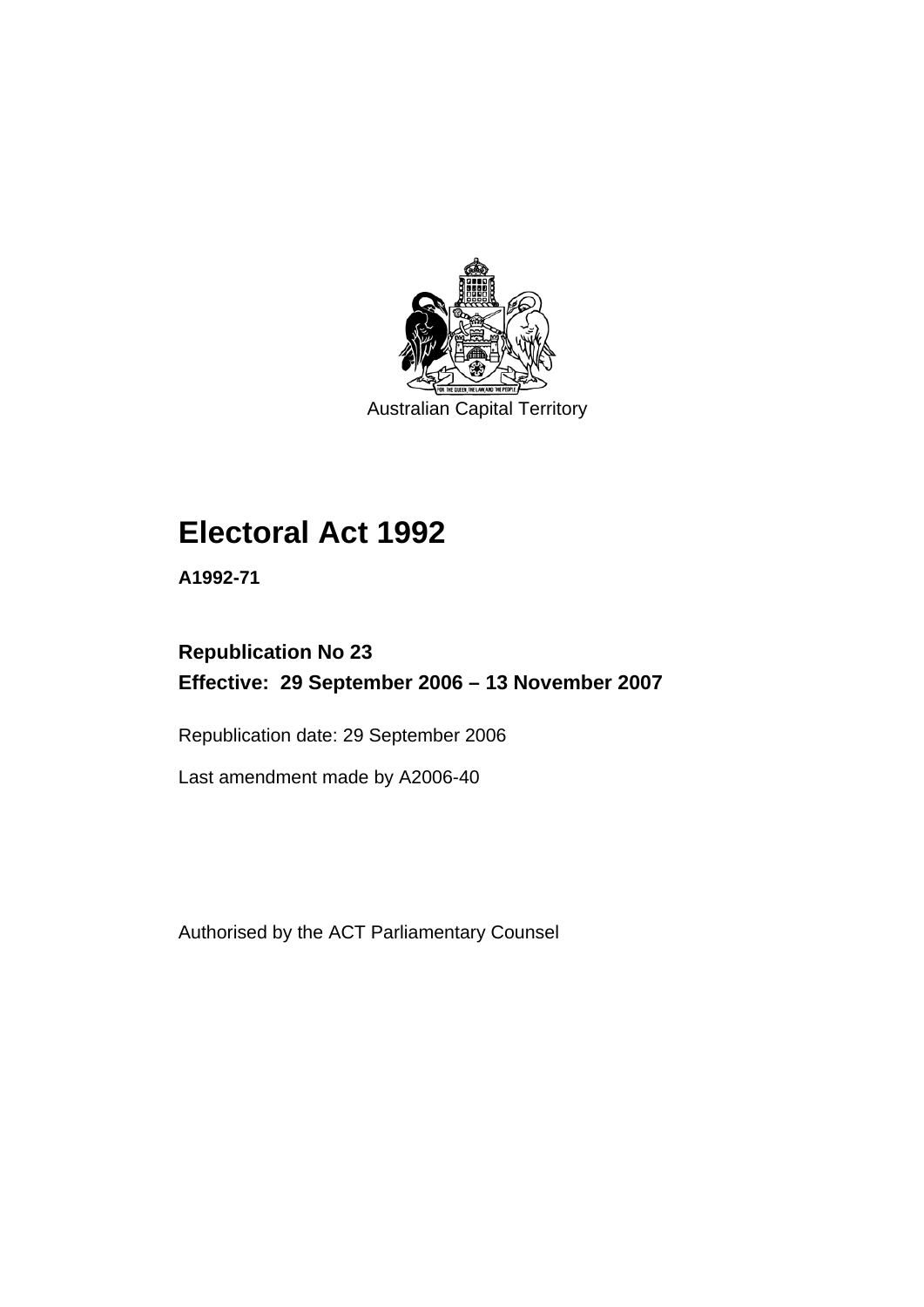#### **About this republication**

#### **The republished law**

This is a republication of the *Electoral Act 1992* (including any amendment made under the *Legislation Act 2001*, part 11.3 (Editorial changes)) as in force on 29 September 2006*.* It also includes any amendment, repeal or expiry affecting the republished law to 29 September 2006.

The legislation history and amendment history of the republished law are set out in endnotes 3 and 4.

#### **Kinds of republications**

The Parliamentary Counsel's Office prepares 2 kinds of republications of ACT laws (see the ACT legislation register at www.legislation.act.gov.au):

- authorised republications to which the *Legislation Act 2001* applies
- unauthorised republications.

The status of this republication appears on the bottom of each page.

#### **Editorial changes**

The *Legislation Act 2001*, part 11.3 authorises the Parliamentary Counsel to make editorial amendments and other changes of a formal nature when preparing a law for republication. Editorial changes do not change the effect of the law, but have effect as if they had been made by an Act commencing on the republication date (see *Legislation Act 2001*, s 115 and s 117). The changes are made if the Parliamentary Counsel considers they are desirable to bring the law into line, or more closely into line, with current legislative drafting practice.

This republication does not include amendments made under part 11.3 (see endnote 1).

#### **Uncommenced provisions and amendments**

If a provision of the republished law has not commenced or is affected by an uncommenced amendment, the symbol  $\mathbf{U}$  appears immediately before the provision heading. The text of the uncommenced provision or amendment appears only in the last endnote.

#### **Modifications**

If a provision of the republished law is affected by a current modification, the symbol  $\mathbf{M}$ appears immediately before the provision heading. The text of the modifying provision appears in the endnotes. For the legal status of modifications, see *Legislation Act 2001*, section 95.

#### **Penalties**

The value of a penalty unit for an offence against this republished law at the republication date is—

- (a) if the person charged is an individual—\$100; or
- (b) if the person charged is a corporation—\$500.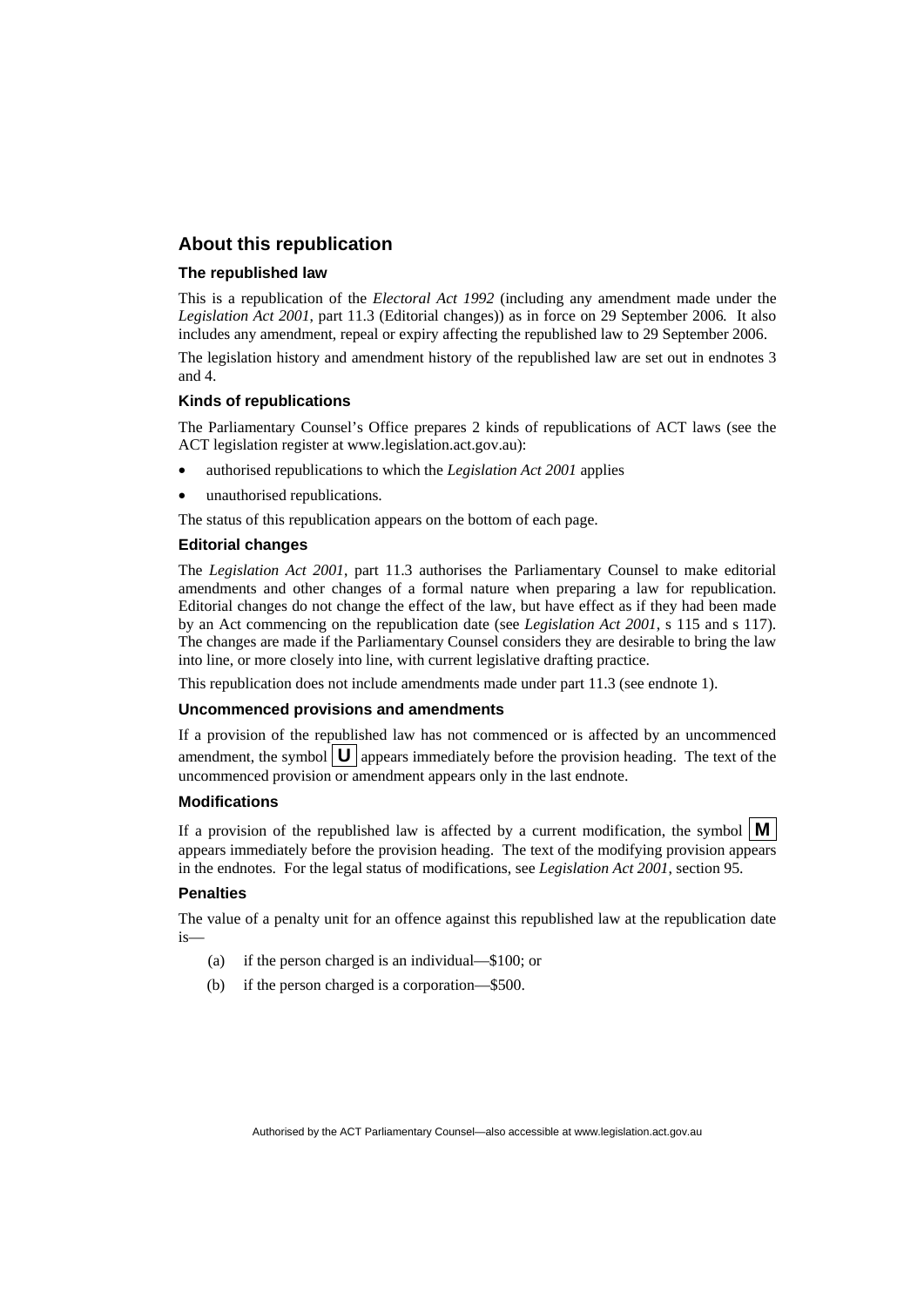

Australian Capital Territory

# **[Electoral Act 1992](#page-18-0)**

# **Contents**

| Preamble            |                                                                       |            |
|---------------------|-----------------------------------------------------------------------|------------|
| Part 1              | <b>Preliminary</b>                                                    |            |
| 1                   | Name of Act                                                           | 3          |
| 3                   | Dictionary                                                            | 3          |
| 3A                  | Offences against Act—application of Criminal Code etc                 | 3          |
| 4                   | Meaning of electoral matter                                           | 4          |
| 4A                  | Meaning of available for public inspection                            | 4          |
| Part 2              | <b>Australian Capital Territory Electoral</b><br><b>Commission</b>    |            |
| <b>Division 2.1</b> | <b>Establishment, functions and powers of electoral</b><br>commission |            |
| 5                   | Establishment                                                         | 5          |
| 6                   | Constitution of commission                                            | 5          |
| R <sub>23</sub>     | Electoral Act 1992                                                    | contents 1 |
| 29/09/06            | Effective: 29/09/06-13/11/07                                          |            |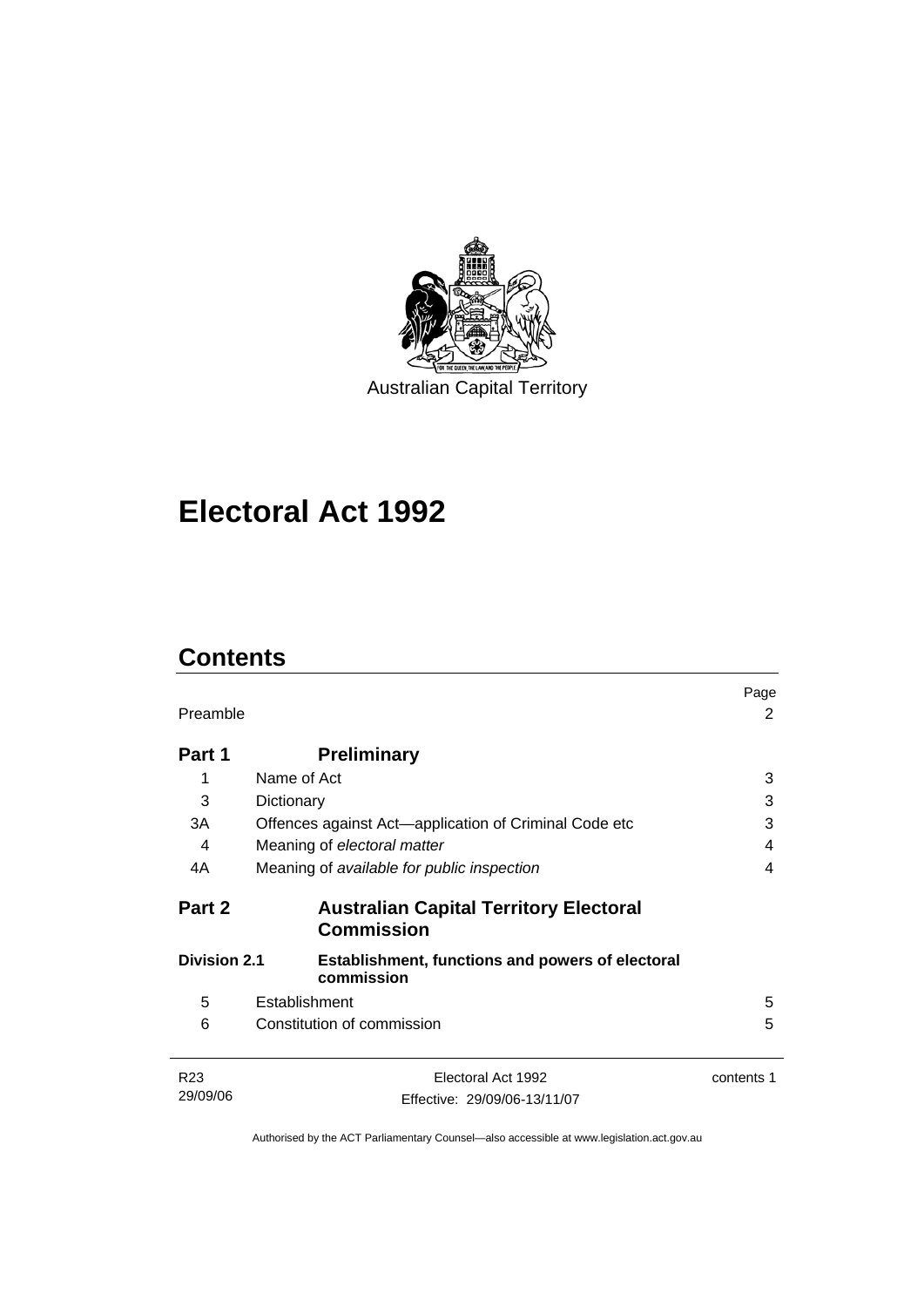|                     |                                                      | Page            |
|---------------------|------------------------------------------------------|-----------------|
| 7                   | Functions of electoral commission                    | 5               |
| 8                   | Determination of fees                                | 6               |
| 10                  | Electoral commission's annual report                 | $\overline{7}$  |
| 10A                 | Special reports by electoral commission              | $\overline{7}$  |
| <b>Division 2.2</b> | <b>Members of electoral commission</b>               |                 |
| 11                  | Meaning of <i>member</i> for div 2.2                 | $\overline{7}$  |
| 12                  | Appointment of members                               | $\overline{7}$  |
| 12A                 | Eligibility for appointment as member                | 8               |
| 12B                 | Eligibility for appointment as chairperson           | 8               |
| 13                  | Term of appointment of members                       | 10              |
| 14                  | Conditions of appointment of members generally       | 10              |
| 15                  | Leave of absence                                     | 10              |
| 17                  | Suspension or ending of appointment of members       | 10              |
| <b>Division 2.3</b> | <b>Meetings</b>                                      |                 |
| 19                  | Procedure                                            | 11              |
| 20                  | Delegation by electoral commission                   | 12 <sup>2</sup> |
| 21                  | Disclosure of interests                              | 12 <sup>2</sup> |
| Part 3              | <b>Electoral commissioner and staff of electoral</b> |                 |
|                     | commission                                           |                 |
| <b>Division 3.1</b> | <b>Electoral commissioner</b>                        |                 |
| 22                  | Appointment                                          | 14              |
| 23                  | Functions of commissioner etc                        | 14              |
| 24                  | Delegation by commissioner                           | 15              |
| 25                  | Term of appointment of commissioner                  | 15              |
| 26                  | Conditions of appointment of commissioner generally  | 15              |
| 27                  | Leave of absence                                     | 15              |
| 29                  | Suspension or ending of appointment of commissioner  | 16              |
| <b>Division 3.2</b> | <b>Staff of electoral commission</b>                 |                 |
| 31                  | Staff                                                | 17              |
| 32                  | Temporary staff and consultants                      | 17              |
| 33                  | <b>Officers</b>                                      | 17              |

contents 2 Electoral Act 1992 Effective: 29/09/06-13/11/07

R23 29/09/06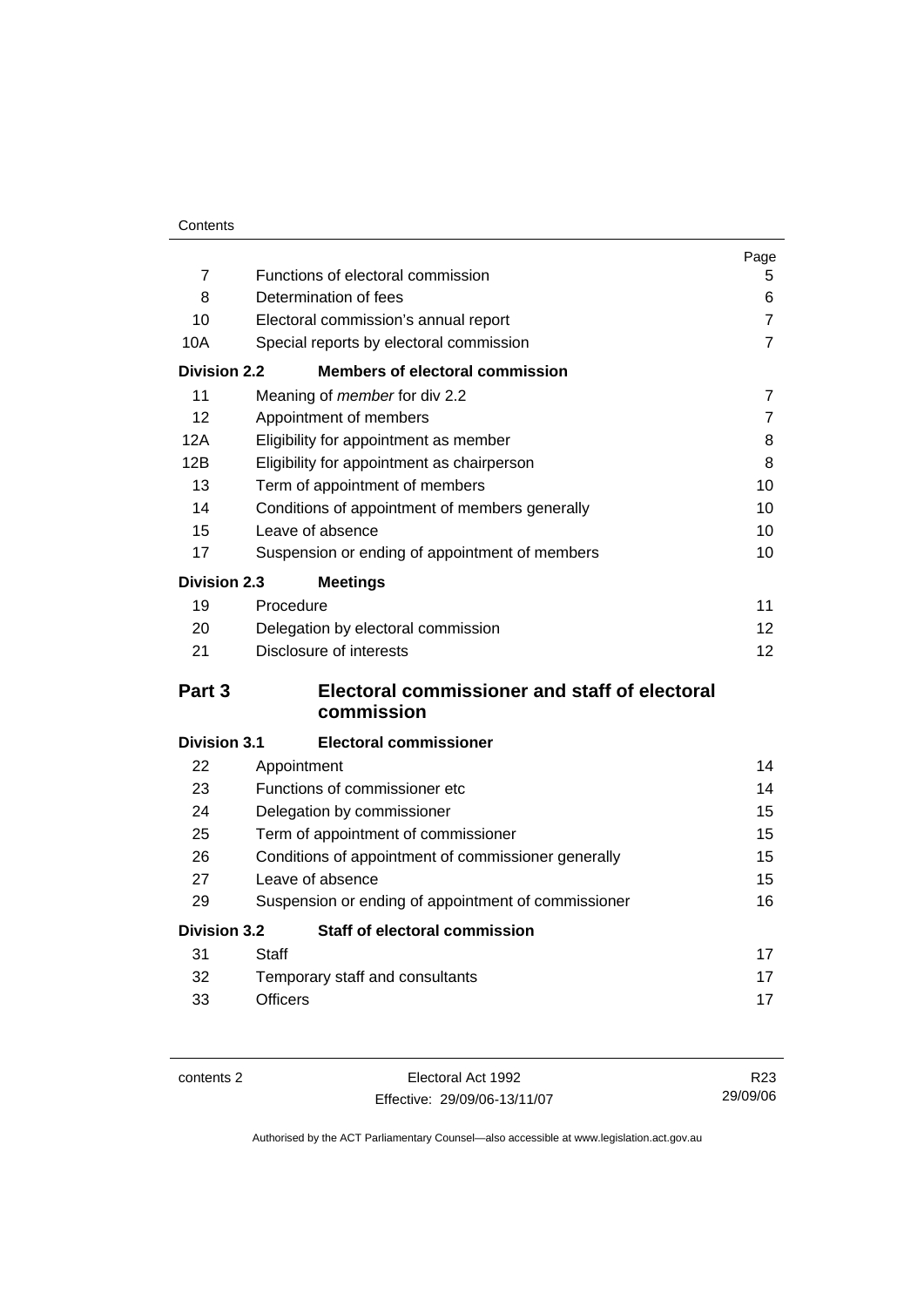| Contents |
|----------|
|----------|

|                 |                                                                  | Page       |
|-----------------|------------------------------------------------------------------|------------|
| Part 4          | <b>Electorates</b>                                               |            |
| 34              | Multimember electorates                                          | 19         |
| 35              | Redistribution of electorates                                    | 19         |
| 36              | Factors relevant to redistribution                               | 19         |
| 37              | Timing of redistributions                                        | 20         |
| 38              | Suspension of redistribution process-extraordinary elections     | 21         |
| 39              | <b>Redistribution committees</b>                                 | 21         |
| 40              | Meetings of redistribution committee                             | 22         |
| 41              | Suggestions and comments about redistribution                    | 23         |
| 42              | Outline of proposal                                              | 23         |
| 43              | Proposed redistribution                                          | 24         |
| 44              | Notification and publication of proposal                         | 24         |
| 45              | Dissolution of redistribution committee                          | 25         |
| 46              | Objections                                                       | 25         |
| 47              | Augmented electoral commission                                   | 26         |
| 48              | Meetings of augmented electoral commission                       | 26         |
| 49              | Investigation of objections                                      | 27         |
| 50              | Redistribution-proposal by augmented electoral commission        | 28         |
| 51              | Publication of augmented electoral commission's proposal         | 28         |
| 52              | Objections to augmented electoral commission's proposal          | 29         |
| 53              | Report by augmented electoral commission and public announcement | 30         |
| 54              | Report to Legislative Assembly                                   | 31         |
| 55              | Decisions are final                                              | 31         |
| 56              | Validity not affected                                            | 32         |
| Part 5          | <b>Electoral rolls</b>                                           |            |
| 57              | <b>Electorate and Territory rolls</b>                            | 33         |
| 58              | Contents of roll                                                 | 33         |
| 59              | Meaning of extract from roll                                     | 34         |
| 60              | Inspection of printed roll extracts                              | 34         |
| 61              | Supply of printed roll extracts to MLAs etc                      | 35         |
| 62              | Supply of roll extracts in electronic form to MLAs etc           | 35         |
| 63              | Use of roll extracts                                             | 35         |
| 65              | Provision of roll information to prescribed authorities          | 36         |
|                 |                                                                  |            |
| R <sub>23</sub> | Electoral Act 1992                                               | contents 3 |

Effective: 29/09/06-13/11/07

29/09/06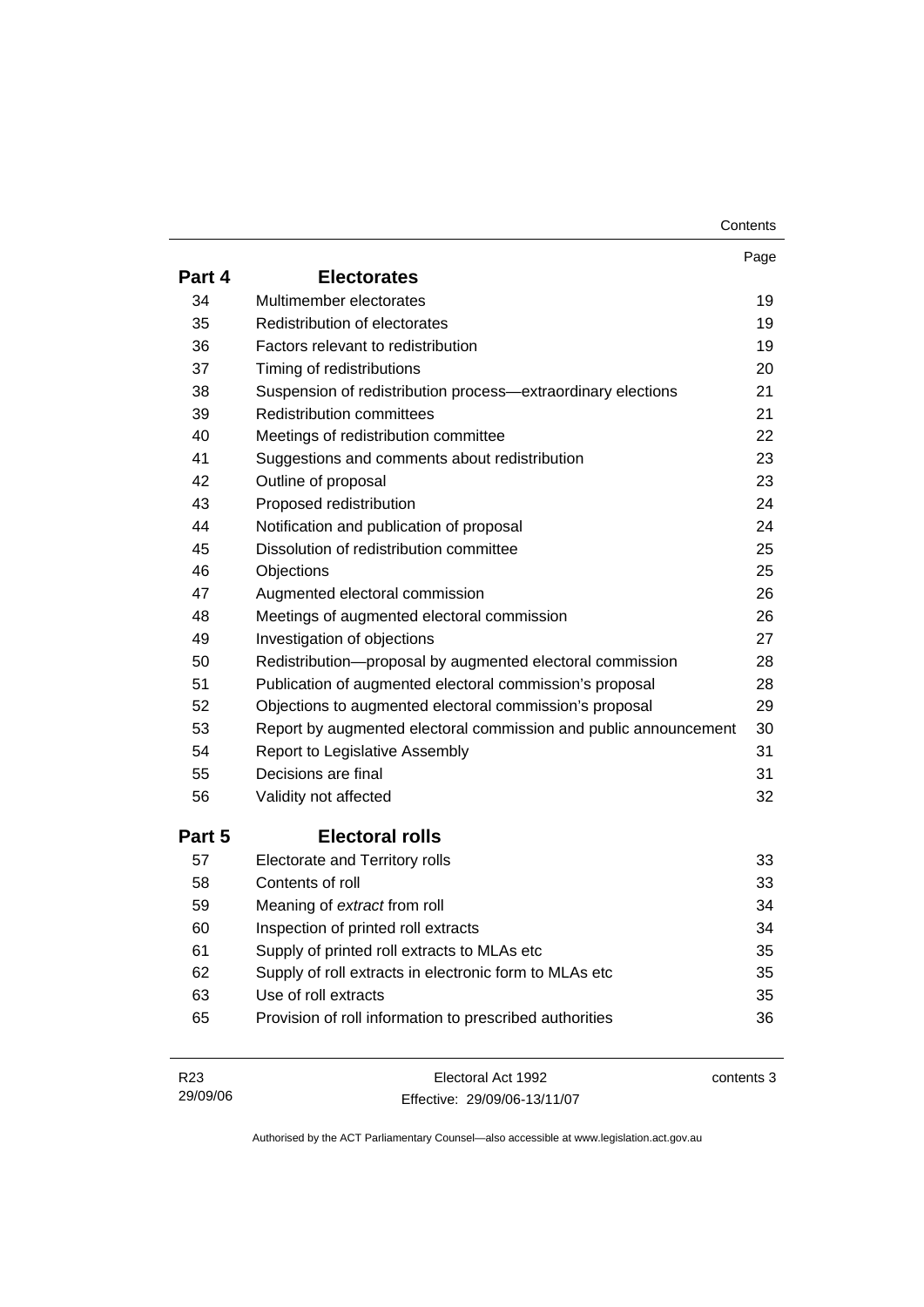|            |                                                                        | Page            |
|------------|------------------------------------------------------------------------|-----------------|
| 66         | Maintenance of rolls                                                   | 37              |
| 67         | Power to require information                                           | 38              |
| 68         | Notice of registered deaths                                            | 38              |
| 69         | Disclosure of roll information                                         | 39              |
| 70         | Joint roll arrangements with Commonwealth                              | 39              |
| Part 6     | <b>Enrolment</b>                                                       |                 |
| 71         | Persons taken not to be enrolled on Commonwealth roll                  | 41              |
| 71A        | Address of person serving sentence of imprisonment                     | 41              |
| 72         | Entitlement                                                            | 42              |
| 73         | Compulsory enrolment etc-residents                                     | 42              |
| 74         | Eligible overseas electors                                             | 43              |
| 75         | Age 17 enrolment                                                       | 44              |
| 76         | Enrolment etc                                                          | 45              |
| 77         | Suppression of elector's address                                       | 46              |
| 78         | Inclusion of particulars on roll following suppression                 | 47              |
| 79         | Suppression of elector's address pending review                        | 47              |
| 80         | Closed rolls                                                           | 48              |
| 81         | Objections to enrolment                                                | 50              |
| 82         | Record of claims for enrolment                                         | 52              |
| 83         | Processing enrolment claims                                            | 52              |
| 84         | Transmission of enrolment claims                                       | 53              |
| 85         | Production of claims for enrolment before a court                      | 53              |
| 86         | Claims for enrolment not subject to warrants                           | 53              |
| Part 7     | <b>Registration of political parties</b>                               |                 |
| 87         | Meaning of related political parties                                   | 54              |
| 88         | Register of political parties                                          | 54              |
| 89         | Application for registration of political party                        | 54              |
| 90         | Further information about application for political party registration | 55              |
| 91         | Notification and publication of applications                           | 55              |
| 91A        | Objections to applications and responses                               | 56              |
| 92         | Registration of political parties                                      | 57              |
| 93         | Refusal of applications for registration                               | 58              |
| 94         | Amendment of applications for registration                             | 60              |
| contents 4 | Electoral Act 1992                                                     | R <sub>23</sub> |
|            | Effective: 29/09/06-13/11/07                                           | 29/09/06        |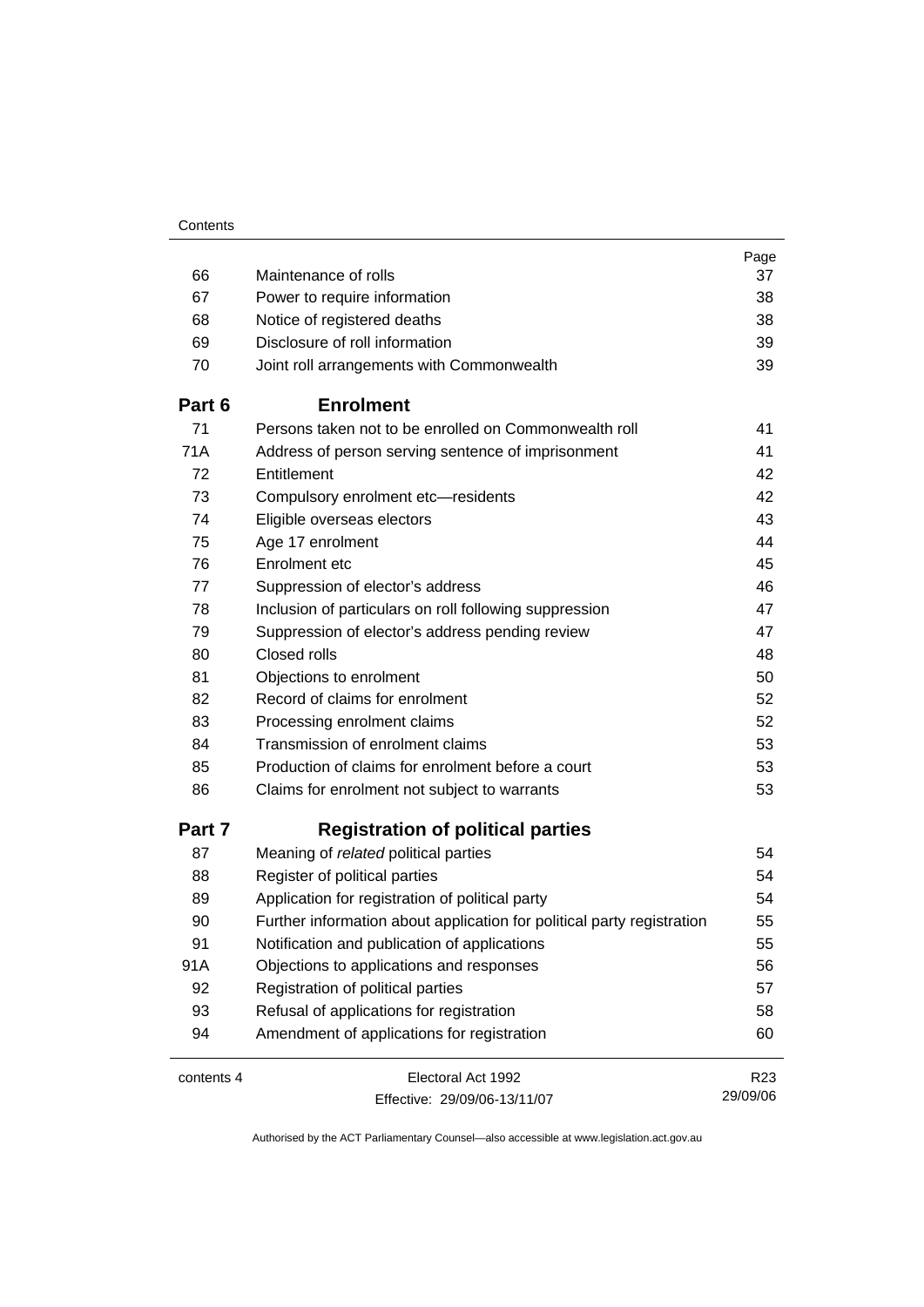| 95                  | Changes to particulars in register                             | Page<br>61 |
|---------------------|----------------------------------------------------------------|------------|
| 95A                 | Objection to continued use of name                             | 61         |
| 95B                 | When certain action cannot be taken                            | 62         |
| 96                  | No action under pt 7 during pre-election period                | 62         |
| 96A                 | Who can be a registered officer                                | 63         |
| 97                  | Deputy registered officer                                      | 63         |
| 97A                 | Information about political parties                            | 63         |
| 98                  | Cancellation of registration of political parties              | 64         |
| 99                  | Use of party name after cancellation                           | 66         |
| 99A                 | General requirements about constitutions of registered parties | 67         |
| Part 8              | <b>Timing of elections</b>                                     |            |
| 100                 | Ordinary elections                                             | 68         |
| 101                 | <b>Extraordinary elections</b>                                 | 68         |
| 102                 | Polling day                                                    | 69         |
| Part 9              | <b>Arrangements for elections</b>                              |            |
| Division 9.1        | <b>Nominations</b>                                             |            |
| 103                 | Eligibility-MLAs                                               | 70         |
| 104                 | Qualifications for nomination                                  | 71         |
| 105                 | Candidates to be nominated                                     | 72         |
| 106                 | Multiple nominations invalid                                   | 74         |
| 107                 | Withdrawal etc of consent to nomination                        | 74         |
| 108                 | Place and hour of nomination                                   | 74         |
| 109                 | Declaration of candidates                                      | 75         |
| 110                 | Rejection of nominations                                       | 76         |
| 111                 | Need for a poll                                                | 76         |
| 112                 | Death of candidate before polling day                          | 77         |
| 113                 | Deposit-return or forfeiture                                   | 77         |
| <b>Division 9.2</b> | <b>Ballot papers</b>                                           |            |
| 114                 | <b>Ballot papers</b>                                           | 78         |
| 115                 | Grouping of candidates' names                                  | 79         |
| 116                 | Printing of ballot papers                                      | 79         |
| 117                 | Names on ballot papers                                         | 81         |

| R <sub>23</sub> | Electoral Act 1992           | contents 5 |
|-----------------|------------------------------|------------|
| 29/09/06        | Effective: 29/09/06-13/11/07 |            |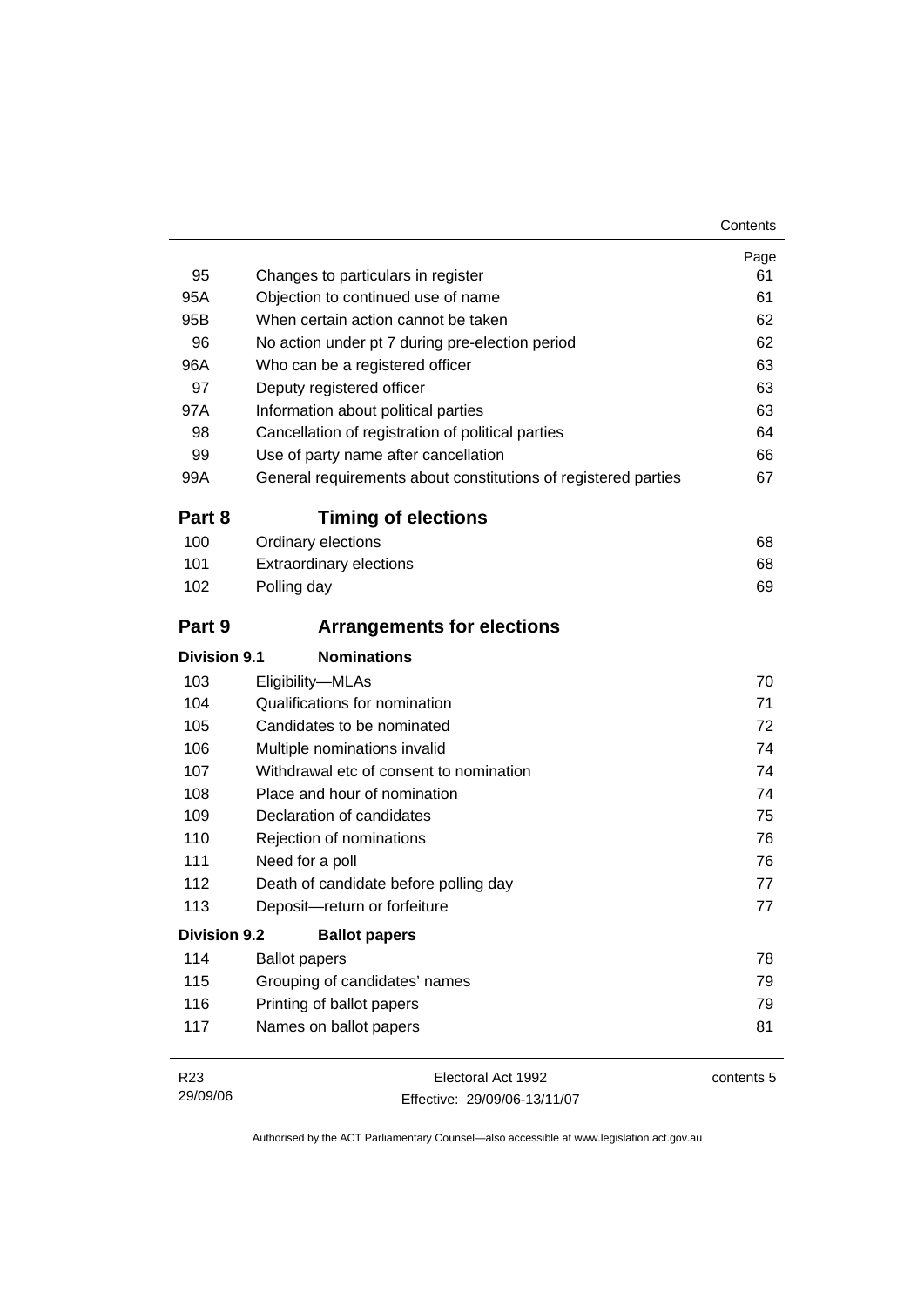| 118                  | Draw for positions on ballot papers                                  | Page<br>82      |
|----------------------|----------------------------------------------------------------------|-----------------|
| <b>Division 9.3</b>  | Electronic voting devices and vote counting programs                 |                 |
| 118A                 | Approval of computer program for electronic voting and vote counting | 82              |
| 118B                 | Security of electronic voting devices and related material           | 83              |
| <b>Division 9.4</b>  | <b>Miscellaneous</b>                                                 |                 |
| 119                  | Polling places and scrutiny centres                                  | 84              |
| 120                  | Administrative arrangements                                          | 84              |
| 121                  | Certified lists of electors                                          | 85              |
| 121A                 | Use of information from certified lists                              | 85              |
| 122                  | Scrutineers-appointment                                              | 86              |
| 123                  | Scrutineers-conduct                                                  | 87              |
| 124                  | Participation by candidates in conduct of election                   | 88              |
| 125                  | Determining matters by lot                                           | 88              |
| 126                  | Supplementary elections                                              | 88              |
| Part 10              | Voting                                                               |                 |
| <b>Division 10.1</b> | <b>General</b>                                                       |                 |
| 127                  | Meaning of authorised witness                                        | 89              |
| 128                  | Entitlement to vote                                                  | 89              |
| 129                  | Compulsory voting                                                    | 90              |
| 130                  | Multiple votes prohibited                                            | 90              |
| 131                  | Procedures for voting                                                | 91              |
| 132                  | Manner of recording vote                                             | 91              |
| <b>Division 10.2</b> | Ordinary voting at a polling place                                   |                 |
| 133                  | Claims to vote                                                       | 92              |
| 134                  | Voting in private                                                    | 92              |
| Division 10.3        | Declaration voting at a polling place                                |                 |
| 135                  | Declaration voting at polling places                                 | 93              |
| <b>Division 10.4</b> | Voting otherwise than at a polling place                             |                 |
| 136                  | Definitions for div 10.4                                             | 94              |
| 136A                 | Applications for postal voting papers                                | 95              |
| 136B                 | Ordinary or declaration voting in ACT before polling day             | 97              |
| contents 6           | Electoral Act 1992                                                   | R <sub>23</sub> |

Effective: 29/09/06-13/11/07

29/09/06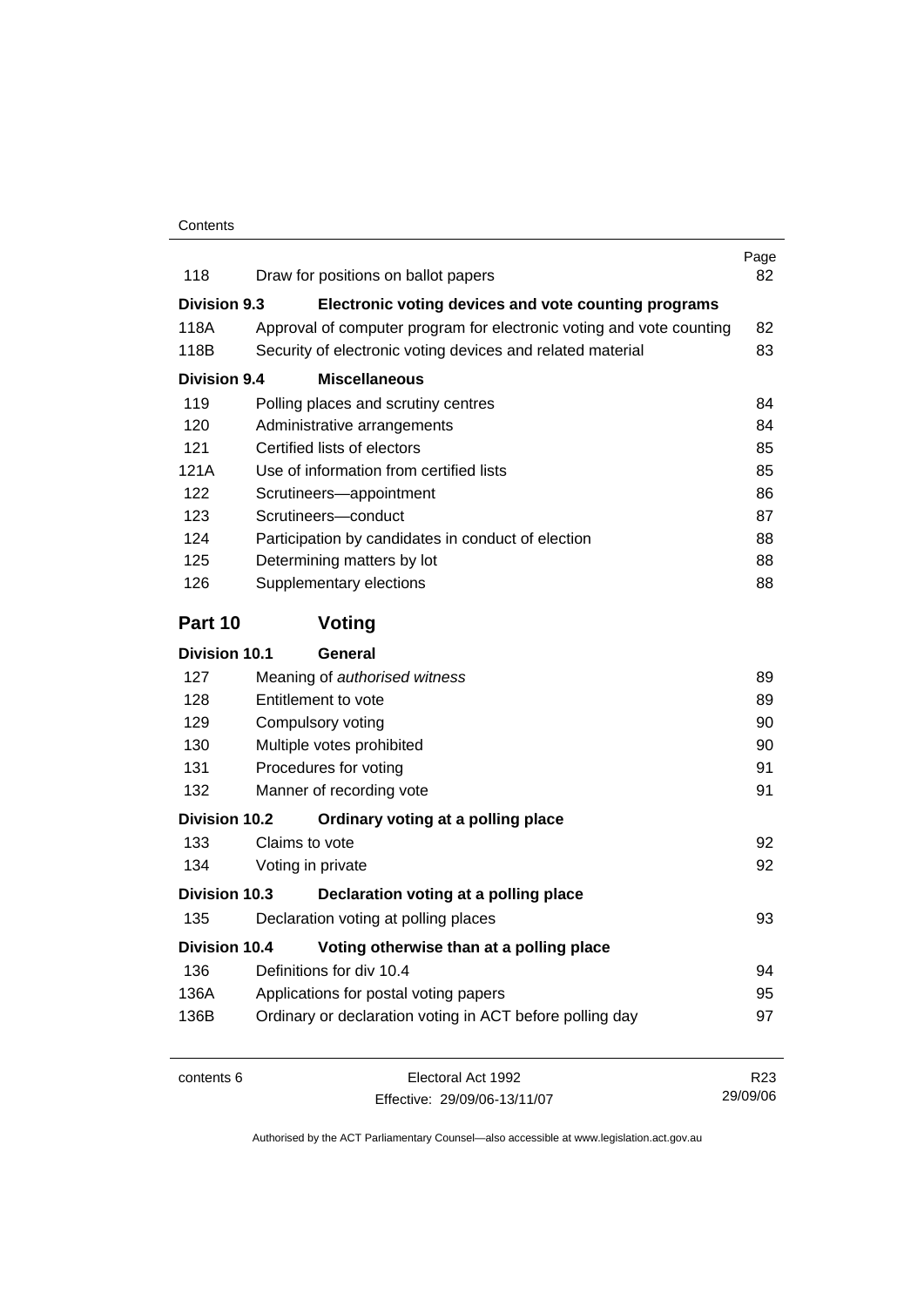|                      |                                                           | Contents   |
|----------------------|-----------------------------------------------------------|------------|
|                      |                                                           | Page       |
| 136C                 | Declaration voting outside ACT on or before polling day   | 100        |
| 137                  | Record of issue of declaration voting papers              | 101        |
| 138                  | Inspection of records                                     | 101        |
| 139                  | Receipt of declaration voting papers                      | 101        |
| 140                  | Registered declaration voters                             | 102        |
| 141                  | Issue of voting papers to registered declaration voters   | 103        |
| 142                  | Correcting formal errors                                  | 103        |
| 143                  | Soliciting applications for postal declaration votes      | 103        |
| 144                  | Transmission of applications for postal declaration votes | 104        |
| 144A                 | Requirements for casting postal votes                     | 104        |
| 145                  | Interference with declaration voting                      | 105        |
| 146                  | Soliciting completed declaration votes                    | 105        |
| 147                  | Transmission of completed declaration votes               | 105        |
| 148                  | Opening envelopes containing declaration votes            | 106        |
| <b>Division 10.5</b> | <b>Mobile polling</b>                                     |            |
| 149                  | Definitions for div 10.5                                  | 106        |
| 149A                 | Declaration of special hospitals                          | 106        |
| 150                  | Mobile polling-institutions                               | 106        |
| 151                  | Functions of visiting officers                            | 107        |
| 152                  | Failure to visit institution                              | 108        |
| 153                  | Custody of ballot boxes and electoral papers              | 108        |
| <b>Division 10.6</b> | <b>Miscellaneous</b>                                      |            |
| 154                  | Arrangements at polling places                            | 108        |
| 155                  | Particulars on ballot papers before issue                 | 109        |
| 156                  | Assistance to voters                                      | 109        |
| 156A                 | Assistance to voters unable to enter polling place        | 110        |
| 157                  | Spoilt ballot papers                                      | 111        |
| 158                  | Custody of ballot boxes and electoral papers              | 112        |
| 159                  | Extension of time for conducting elections                | 112        |
| 160                  | Suspension and adjournment of polling                     | 113        |
| <b>Division 10.7</b> | <b>Failure to vote</b>                                    |            |
| 161                  | Default notice                                            | 113        |
| 162                  | First notice                                              | 114        |
| R <sub>23</sub>      | Electoral Act 1992                                        | contents 7 |

| .        | ----------------             | --------- |
|----------|------------------------------|-----------|
| 29/09/06 | Effective: 29/09/06-13/11/07 |           |
|          |                              |           |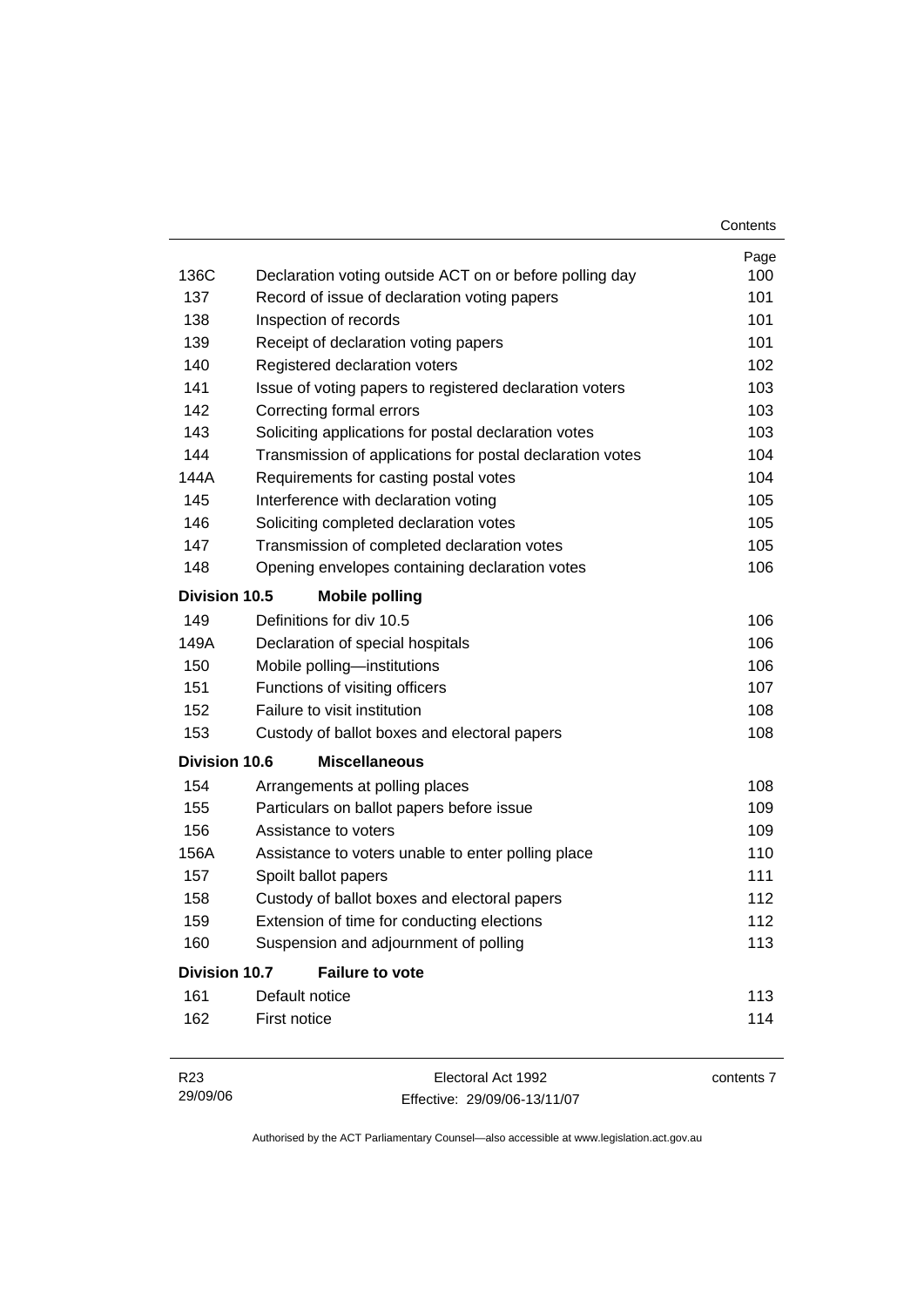|            |                                                                     | Page            |
|------------|---------------------------------------------------------------------|-----------------|
| 163        | Second notice                                                       | 114             |
| 164        | Final notice                                                        | 115             |
| 165        | Discharge of liability                                              | 115             |
| 166        | Response on behalf of elector                                       | 116             |
| Part 11    | <b>Polling in Antarctica</b>                                        |                 |
| 167        | Definitions for pt 11                                               | 117             |
| 167A       | Declaration of ship as a station                                    | 118             |
| 167B       | Approval of ways of transmission                                    | 118             |
| 168        | Returning officers and assistants for Antarctic stations            | 118             |
| 170        | Application of Act to polling in Antarctica                         | 118             |
| 171        | Antarctic electors                                                  | 119             |
| 172        | Arrangements for the polling in Antarctica                          | 119             |
| 173        | Conduct of the polling                                              | 120             |
| 174        | Claims to vote                                                      | 120             |
| 175        | Proceedings at close of poll                                        | 121             |
| 176        | Result of polling in Antarctica                                     | 121             |
| 177        | Preservation of documents                                           | 122             |
| Part 12    | The scrutiny                                                        |                 |
| 178        | Scrutiny                                                            | 123             |
| 179        | Preliminary scrutiny of declaration voting papers etc               | 124             |
| 180        | Formality of ballot papers                                          | 125             |
| 181        | Death of candidate                                                  | 126             |
| 182        | First count-ordinary ballot papers                                  | 126             |
| 183        | First count-declaration ballot papers                               | 128             |
| 183A       | First count-electronic ballot papers                                | 128             |
| 184        | Second count-first preferences                                      | 128             |
| 185        | Ascertaining result of poll                                         | 129             |
| 186        | Objections by scrutineers                                           | 130             |
| 187        | Recount of ballot papers                                            | 130             |
| 187A       | Application for recount of ballot papers etc                        | 130             |
| 187B       | Review of decision of commissioner to refuse to arrange for recount | 131             |
| 187C       | Recount of electronic scrutiny of ballot papers                     | 132             |
| 188        | Reservation of disputed ballot papers                               | 133             |
| contents 8 | Electoral Act 1992                                                  | R <sub>23</sub> |
|            | Effective: 29/09/06-13/11/07                                        | 29/09/06        |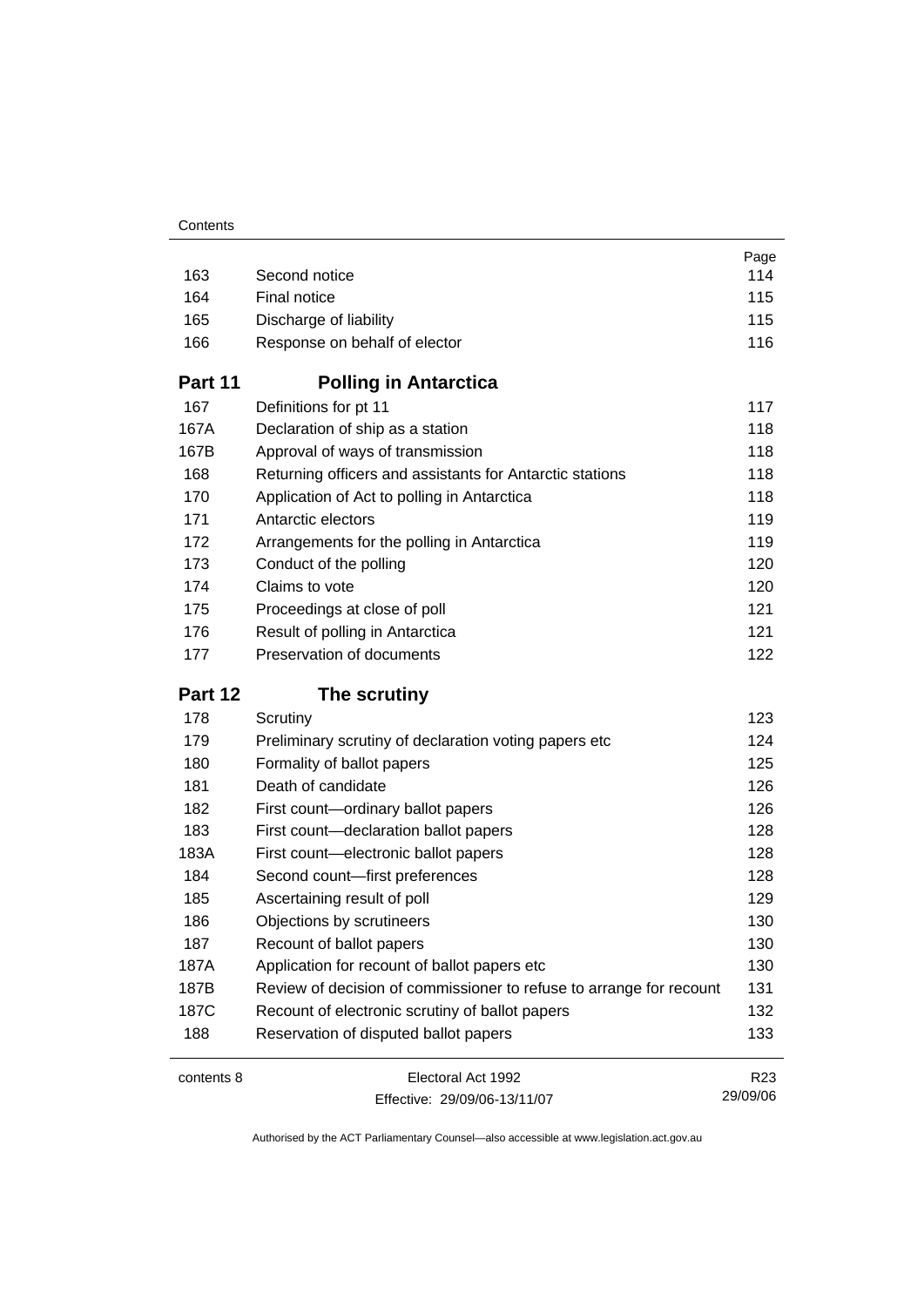|                      |                                                    | Contents    |
|----------------------|----------------------------------------------------|-------------|
| 189                  | Declaration of result of election                  | Page<br>133 |
| Part 13              | <b>Casual vacancies</b>                            |             |
| 190                  | Definitions for pt 13                              | 134         |
| 191                  | Notice of casual vacancy                           | 134         |
| 192                  | Candidates for casual vacancy                      | 135         |
| 193                  | Publication of candidates' details                 | 136         |
| 194                  | Determination of candidate to fill vacancy         | 137         |
| 195                  | Assembly nominees                                  | 137         |
| 196                  | Term of office of MLA declared elected under pt 13 | 138         |
| 197                  | Dissolution or pre-election period                 | 139         |
| Part 14              | <b>Election funding and financial disclosure</b>   |             |
| <b>Division 14.1</b> | Preliminary                                        |             |
| 198                  | Definitions for pt 14                              | 140         |
| 198A                 | Reference to things done by party etc              | 142         |
| 198B                 | Candidate remains candidate after election         | 143         |
| 199                  | Related bodies corporate                           | 143         |
| 200                  | Activities of campaign committees                  | 143         |
| 201                  | Disclosure periods                                 | 143         |
| 202                  | Gifts-determination of amounts                     | 145         |
| <b>Division 14.2</b> | <b>Reporting agents</b>                            |             |
| 203                  | Appointed agents                                   | 145         |
| 204                  | Non-appointed agents                               | 146         |
| 205                  | Registers of reporting agents                      | 146         |
| <b>Division 14.3</b> | <b>Election funding</b>                            |             |
| 206                  | Who eligible votes are cast for                    | 147         |
| 207                  | <b>Entitlement to funds</b>                        | 147         |
| 208                  | Threshold                                          | 149         |
| 212                  | Making of payments                                 | 150         |
| 214                  | Death of candidate                                 | 150         |
| 215                  | Application voluntary                              | 151         |

contents 9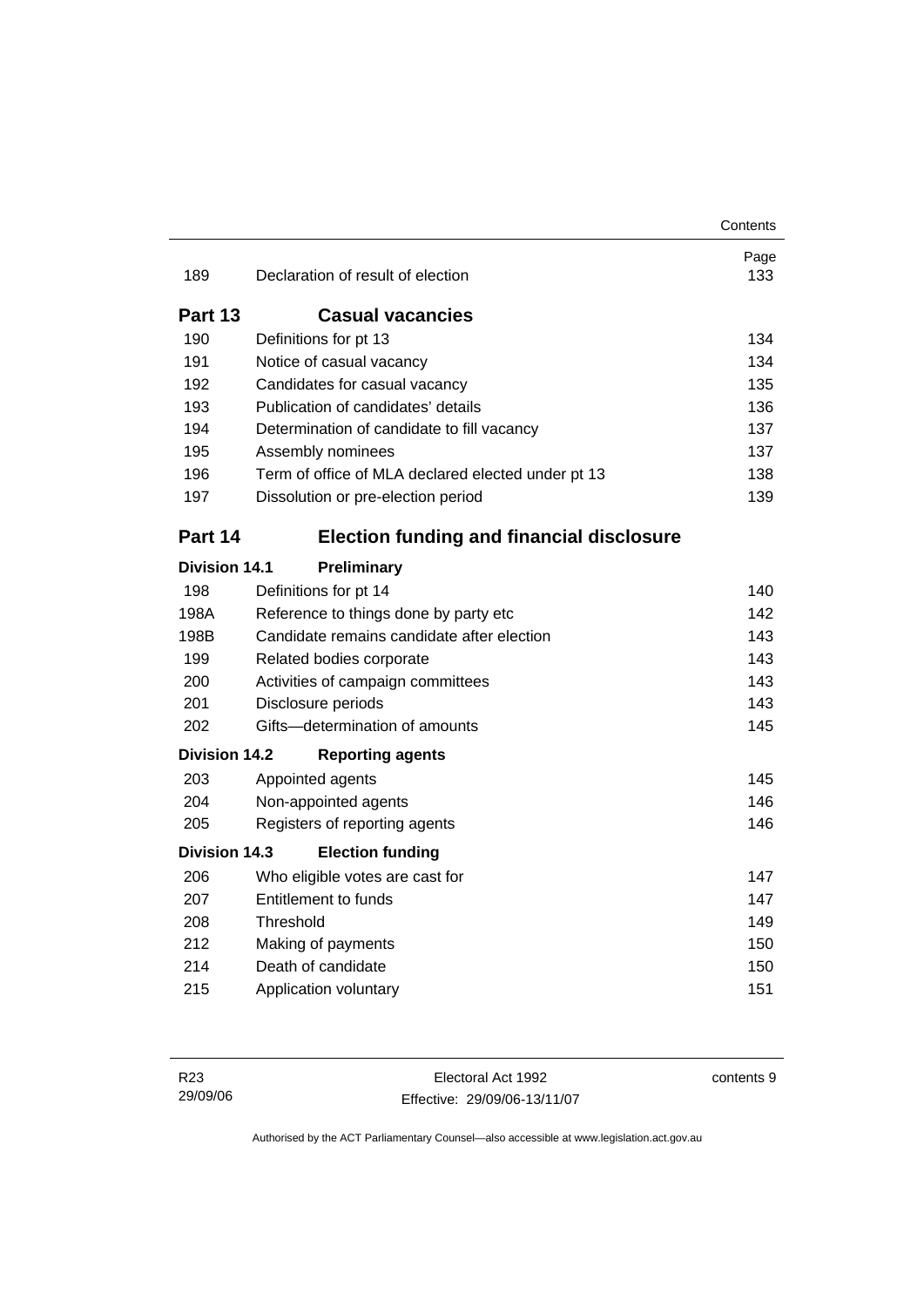#### **Contents**

|                      |                                                                 | Page |
|----------------------|-----------------------------------------------------------------|------|
| <b>Division 14.4</b> | <b>Disclosure of donations</b>                                  |      |
| 216                  | Meaning of defined details for div 14.4                         | 151  |
| 217                  | Disclosure of gifts                                             | 152  |
| 218                  | Disclosure of gifts-non-party groups                            | 152  |
| 218A                 | Certain loans not to be received                                | 153  |
| 219                  | Nil returns                                                     | 155  |
| 220                  | Disclosure of gifts by persons incurring political expenditure  | 156  |
| 221                  | Donations to non-party groups and candidates                    | 157  |
| 221A                 | Annual returns of donations                                     | 158  |
| 221B                 | Advice about obligations to make returns                        | 160  |
| 222                  | Anonymous gifts                                                 | 160  |
| Division 14.5        | Disclosure of electoral expenditure                             |      |
| 223                  | Definitions for div 14.5                                        | 162  |
| 224                  | Returns of electoral expenditure                                | 164  |
| 225                  | Nil returns                                                     | 164  |
| 226                  | Returns by broadcasters and publishers                          | 165  |
| 227                  | Multiple elections on same day                                  | 167  |
| <b>Division 14.6</b> | <b>Annual returns</b>                                           |      |
| 228                  | Meaning of defined particulars for div 14.6                     | 168  |
| 230                  | Annual returns by parties and MLAs                              | 168  |
| 231                  | Periods of less than financial year                             | 170  |
| 231A                 | Returns by parties under Commonwealth Electoral Act             | 171  |
| 231B                 | Annual returns by associated entities                           | 172  |
| 231C                 | Returns by associated entities under Commonwealth Electoral Act | 173  |
| 232                  | Amounts received                                                | 173  |
| 234                  | Outstanding amounts                                             | 174  |
| 234A                 | Regulations                                                     | 174  |
| <b>Division 14.7</b> | <b>Compliance</b>                                               |      |
| 235                  | Definitions for div 14.7                                        | 175  |
| 236                  | <b>Offences</b>                                                 | 175  |
| 237                  | Investigation notices generally                                 | 176  |
| 237A                 | Investigation notices about associated entities                 | 178  |
| 237B                 | Investigation notice offences                                   | 180  |
|                      |                                                                 |      |
|                      |                                                                 |      |

contents 10 Electoral Act 1992 Effective: 29/09/06-13/11/07

R23 29/09/06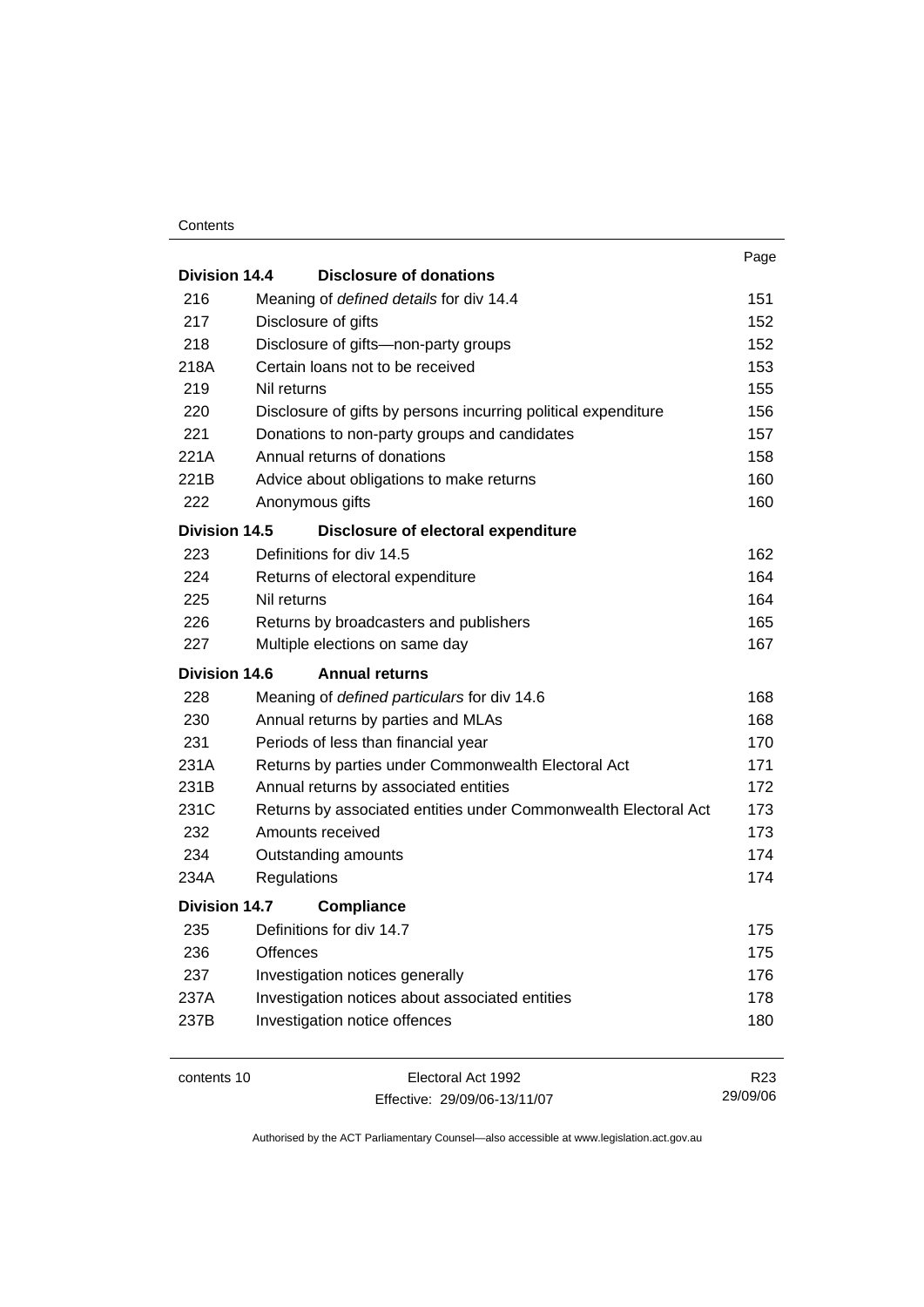|                      |                                                             | Contents    |
|----------------------|-------------------------------------------------------------|-------------|
|                      |                                                             | Page        |
| 238                  | Investigation-search warrants                               | 180         |
| 239                  | Records                                                     | 182         |
| Division 14.8        | <b>Miscellaneous</b>                                        |             |
| 240                  | Inability to complete returns                               | 183         |
| 241                  | Noncompliance with pt 14                                    | 185         |
| 242                  | Amendment of returns                                        | 185         |
| 243                  | Copies of returns to be available for public inspection     | 186         |
| Part 15              | <b>Review of decisions</b>                                  |             |
| 244                  | Definitions for pt 15                                       | 188         |
| 245                  | Reviewable decisions                                        | 188         |
| 246                  | <b>Review statements</b>                                    | 189         |
| 247                  | Review by electoral commission                              | 190         |
| 248                  | Notice of decision of the electoral commission              | 191         |
| 249                  | Review by administrative appeals tribunal                   | 192         |
| Part 16              | Disputed elections, eligibility and vacancies               |             |
| <b>Division 16.1</b> | <b>Preliminary</b>                                          |             |
| 250                  | Definitions for pt 16                                       | 193         |
| 251                  | Meaning of Speaker for pt 16                                | 194         |
| Division 16.2        | <b>Jurisdiction and powers of Supreme Court</b>             |             |
| 252                  | <b>Court of Disputed Elections</b>                          | 194         |
| 253                  | Powers of the court                                         | 195         |
| 255                  | Decisions are final                                         | 195         |
| <b>Division 16.3</b> | <b>Disputed elections</b>                                   |             |
| 256                  | Validity may be disputed after election                     | 195         |
| 257                  | Persons entitled to dispute elections                       | 196         |
| 258                  | Form of application                                         | 196         |
| 259                  | Time for filing application                                 | 196         |
| 260                  | Deposit as security for costs                               | 197         |
| 261                  | Registrar to serve copies of application on certain persons | 197         |
| 262                  | Parties to application under div 16.3                       | 197         |
| 263                  | Withdrawal and abatement of application                     | 198         |
| R <sub>23</sub>      | Electoral Act 1992                                          | contents 11 |
| 29/09/06             | Effective: 29/09/06-13/11/07                                |             |

Effective: 29/09/06-13/11/07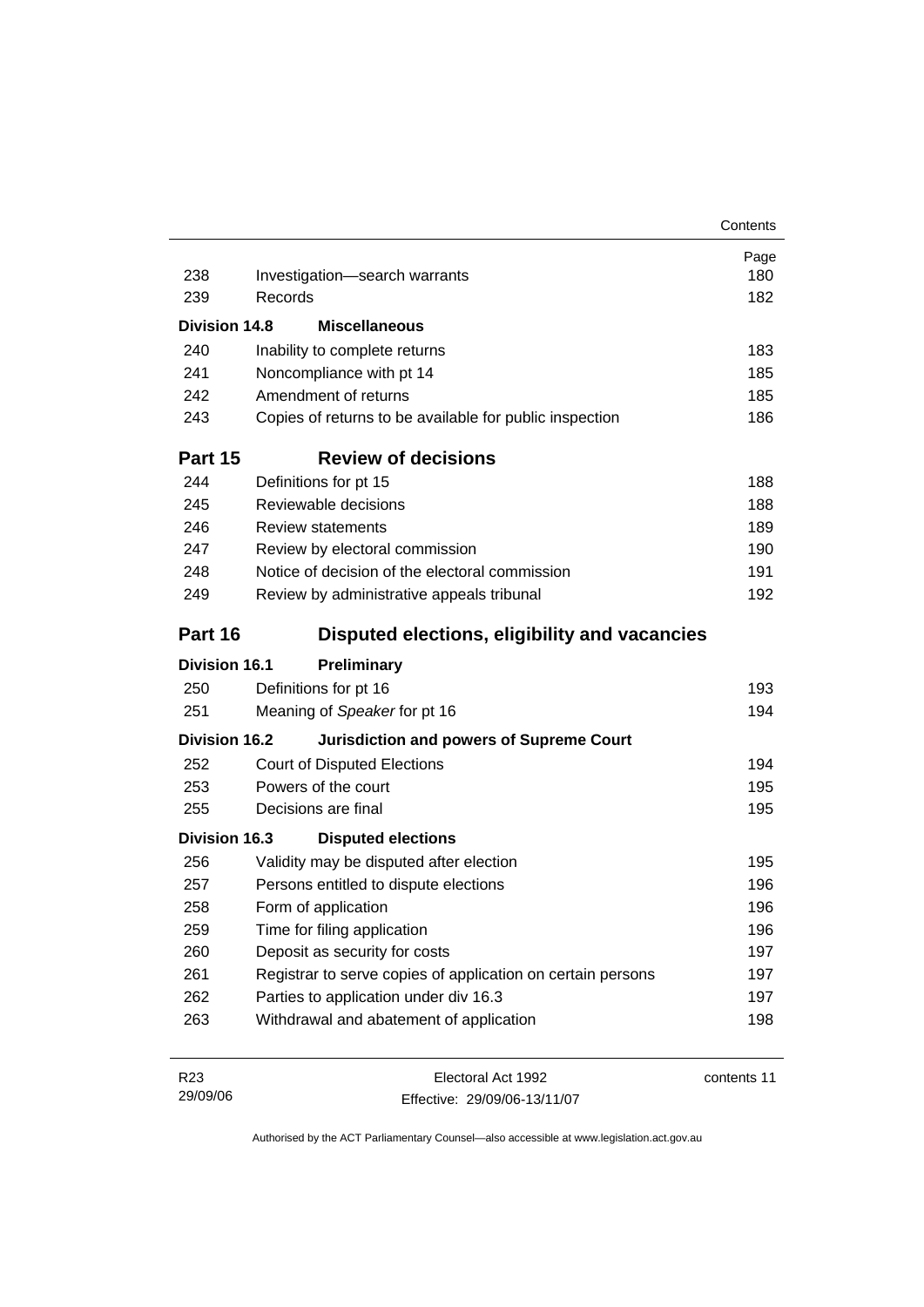#### **Contents**

|                      |                   |                                                              | Page            |
|----------------------|-------------------|--------------------------------------------------------------|-----------------|
| 264                  |                   | Hearing of applications                                      | 200             |
| 265                  |                   | Declarations and orders                                      | 200             |
| 266                  | Illegal practices |                                                              | 201             |
| 267                  |                   | Bribery or undue influence by person elected                 | 202             |
| 268                  |                   | Immaterial delays and errors                                 | 202             |
| 269                  |                   | Inquiries by court                                           | 203             |
| 270                  |                   | Rejected ballot papers                                       | 203             |
| 271                  |                   | Evidence that persons were not permitted to vote             | 203             |
| 272                  |                   | Inspection of electoral papers                               | 204             |
| 273                  |                   | Commissioner not prevented from accessing documents          | 204             |
| 274                  |                   | Registrar to serve copies of declarations on certain persons | 204             |
| 275                  |                   | <b>Effect of declarations</b>                                | 204             |
| <b>Division 16.4</b> |                   | <b>Eligibility and vacancies</b>                             |                 |
| 276                  |                   | Speaker to state case                                        | 205             |
| 277                  |                   | Parties to a referral                                        | 205             |
| 278                  |                   | Declarations and orders                                      | 206             |
| 279                  |                   | Registrar to serve copy of declarations on Speaker           | 206             |
| 280                  |                   | <b>Effect of declarations</b>                                | 206             |
| <b>Division 16.5</b> |                   | <b>Proceedings</b>                                           |                 |
| 281                  | Procedure         |                                                              | 207             |
| 282                  |                   | Legal representation limited                                 | 207             |
| 283                  |                   | Admissibility of evidence                                    | 207             |
| 284                  |                   | Costs may be ordered against Territory                       | 208             |
| Part 17              |                   | <b>Electoral offences</b>                                    |                 |
| <b>Division 17.1</b> |                   | <b>Bribery and improper influence</b>                        |                 |
| 285                  | <b>Bribery</b>    |                                                              | 209             |
| 286                  |                   | Influencing of votes by officers                             | 210             |
| 287                  |                   | Influencing votes of hospital and nursing home patients      | 210             |
| <b>Division 17.2</b> |                   | <b>Protection of rights</b>                                  |                 |
| 288                  |                   | Violence and intimidation                                    | 210             |
| 289                  |                   | Discrimination on grounds of political donations             | 210             |
| 290                  |                   | Employees' right to leave of absence for voting              | 211             |
| contents 12          |                   | Electoral Act 1992                                           | R <sub>23</sub> |
|                      |                   | Effective: 29/09/06-13/11/07                                 | 29/09/06        |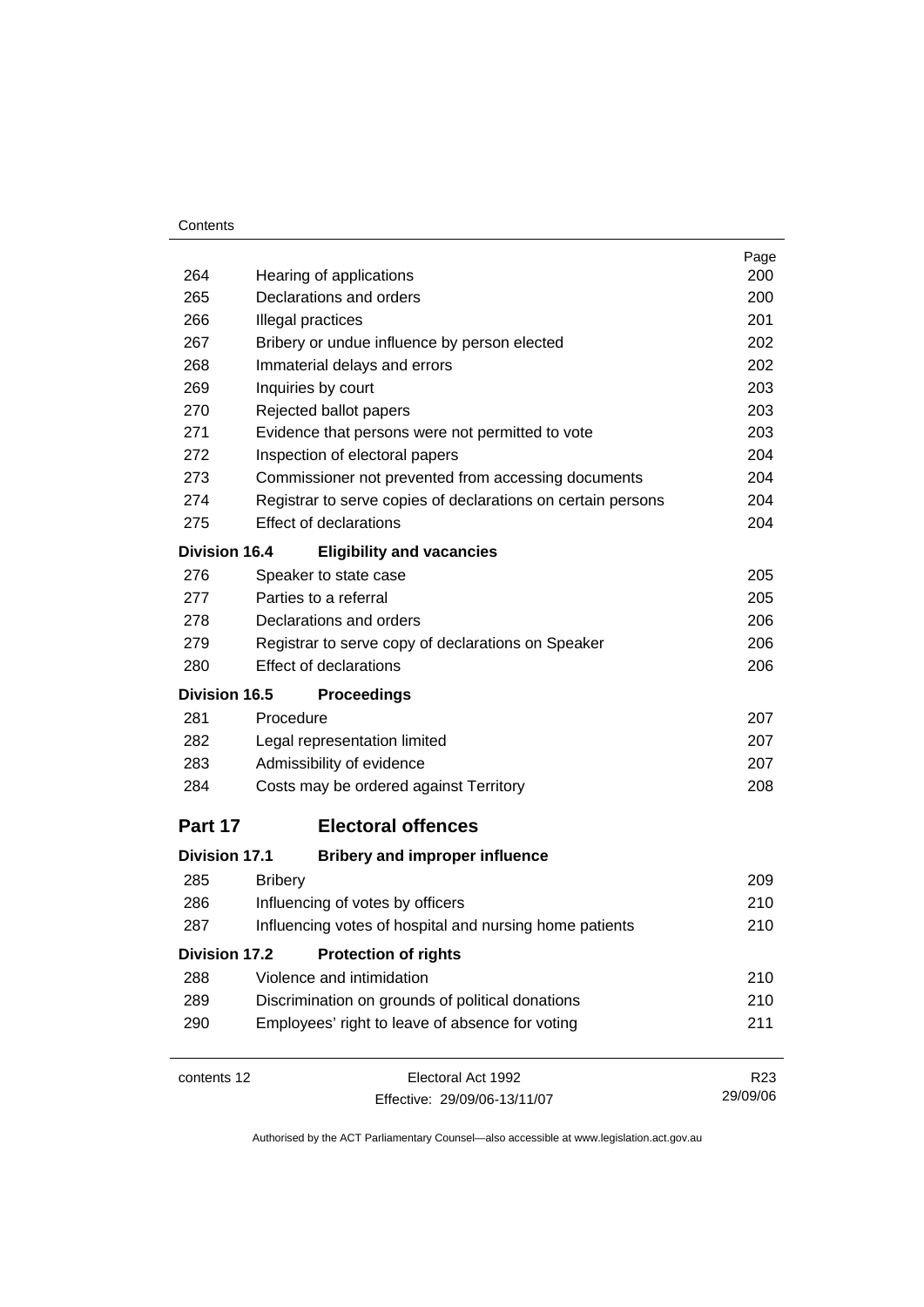|                      |                                                                   |                                                                      | Contents    |  |
|----------------------|-------------------------------------------------------------------|----------------------------------------------------------------------|-------------|--|
|                      |                                                                   |                                                                      | Page        |  |
| Division 17.3        |                                                                   | <b>Campaigning offences</b>                                          |             |  |
| 291                  | Definitions for div 17.3                                          |                                                                      | 212         |  |
| 292                  |                                                                   | Dissemination of electoral matter—authorisers and authors            | 212         |  |
| 293                  |                                                                   | Dissemination of electoral matter-letters to the editor              | 213         |  |
| 294                  | and commentary                                                    | Dissemination of electoral matter-newspaper and periodical reportage | 214         |  |
| 295                  | Exemptions for dissemination of electoral matter on certain items |                                                                      |             |  |
| 296                  | Advertorials                                                      |                                                                      |             |  |
| 297                  |                                                                   | Misleading or deceptive electoral matter                             | 216         |  |
| 298                  |                                                                   | Inducement to illegal voting-representations of ballot papers        | 216         |  |
| 299                  | Graffiti                                                          |                                                                      | 216         |  |
| 300                  | Defamation of candidates                                          |                                                                      | 217         |  |
| 301                  |                                                                   | Publication of statements about candidates                           | 218         |  |
| 302                  | Disruption of election meetings                                   |                                                                      | 218         |  |
| 303                  |                                                                   | Canvassing within 100m of polling places                             | 219         |  |
| 304                  |                                                                   | Badges and emblems in polling places                                 | 221         |  |
| 305                  |                                                                   | How-to-vote material in polling places                               | 221         |  |
| 306                  |                                                                   | Evidence of authorisation of electoral matter                        | 221         |  |
| Division 17.4        |                                                                   | <b>Electronic voting offences</b>                                    |             |  |
| 306A                 |                                                                   | Interfering with electronic voting devices etc                       | 222         |  |
| 306B                 |                                                                   | Interfering with electronic counting devices etc                     | 222         |  |
| Division 17.5        | <b>Voting fraud</b>                                               |                                                                      |             |  |
| 307                  | Voting fraud                                                      |                                                                      | 222         |  |
| <b>Division 17.6</b> |                                                                   | <b>Electoral papers</b>                                              |             |  |
| 310                  | Electoral papers-forfeiture                                       |                                                                      | 223         |  |
| 311                  |                                                                   | Electoral papers-unauthorised possession                             | 223         |  |
| 313                  | Electoral papers-defacement etc                                   |                                                                      | 224         |  |
| 314                  | Electoral papers-signatures                                       |                                                                      | 224         |  |
| 315                  | Electoral papers-witnesses                                        |                                                                      | 224         |  |
| Division 17.7        |                                                                   | <b>Official functions</b>                                            |             |  |
| 316                  |                                                                   | Improper influence—members of electoral commission etc               | 225         |  |
| 317                  | Unauthorised actions by officers                                  |                                                                      | 226         |  |
| 318                  | Identification of voters and votes                                |                                                                      | 226         |  |
|                      |                                                                   |                                                                      |             |  |
| R <sub>23</sub>      |                                                                   | Electoral Act 1992                                                   | contents 13 |  |

| R <sub>23</sub> | Electoral Act 1992           | contents 13 |
|-----------------|------------------------------|-------------|
| 29/09/06        | Effective: 29/09/06-13/11/07 |             |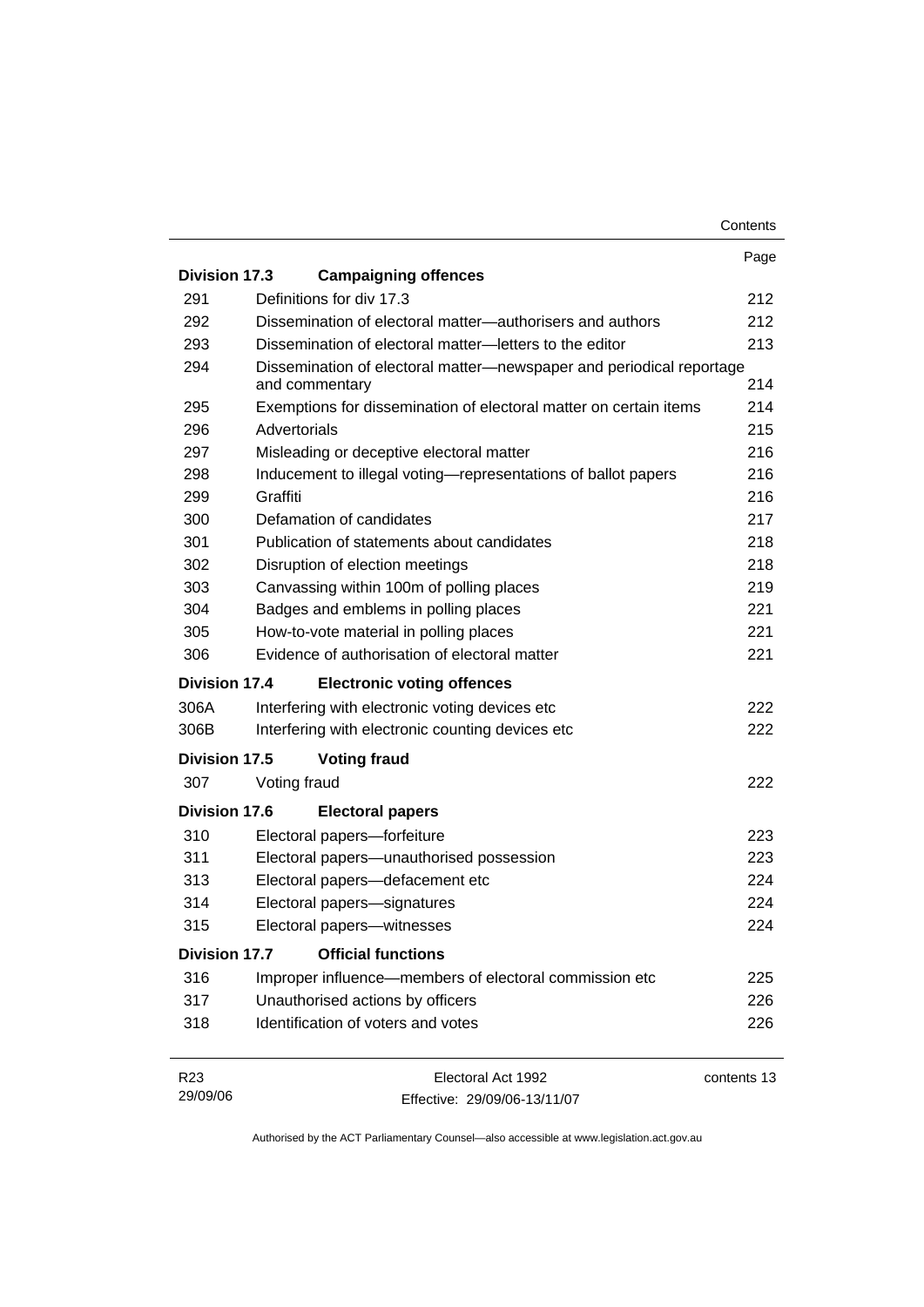#### **Contents**

| 319                  | Responses to official questions                                   | Page<br>227 |
|----------------------|-------------------------------------------------------------------|-------------|
| 320                  | Control of behaviour at voting centres                            | 227         |
|                      |                                                                   |             |
| Part 18              | <b>Enforcement proceedings</b>                                    |             |
| <b>Division 18.1</b> | <b>Injunctions</b>                                                |             |
| 321                  | Restraining conduct                                               | 229         |
| 322                  | Requiring things to be done                                       | 230         |
| 323                  | Commissioner not required to give undertakings as to damages      | 230         |
| 324                  | Powers of the court                                               | 230         |
| <b>Division 18.2</b> | <b>Prosecutions</b>                                               |             |
| 325                  | Investigation of complaints                                       | 231         |
| 326                  | Commissioner may prosecute enrolment and voting offences          | 231         |
| 327                  | Service of certain process by mail                                | 231         |
| Part 19              | <b>Miscellaneous</b>                                              |             |
|                      |                                                                   |             |
| 328                  | Extension of time for acts by officers                            | 232         |
| 329                  | Restrictions on sending completed ballot and voting papers by fax | 232         |
| 330                  | Forms-provision and assistance                                    | 232         |
| 332                  | Correcting delays, errors and omissions                           | 233         |
| 333                  | Voting statistics to be published                                 | 233         |
| 334                  | Collecting further statistical information                        | 233         |
| 335                  | Storage and destruction of electoral papers                       | 234         |
| 336                  | Administrative arrangements with Commonwealth and States          | 234         |
| 337                  | Evidentiary certificates                                          | 235         |
| 338                  | Acts and omissions of representatives                             | 236         |
| 340                  | Chief executive to provide assistance etc                         | 237         |
| 340A                 | Approved forms                                                    | 237         |
| 341                  | Regulation-making power                                           | 237         |

contents 14 Electoral Act 1992 Effective: 29/09/06-13/11/07

R23 29/09/06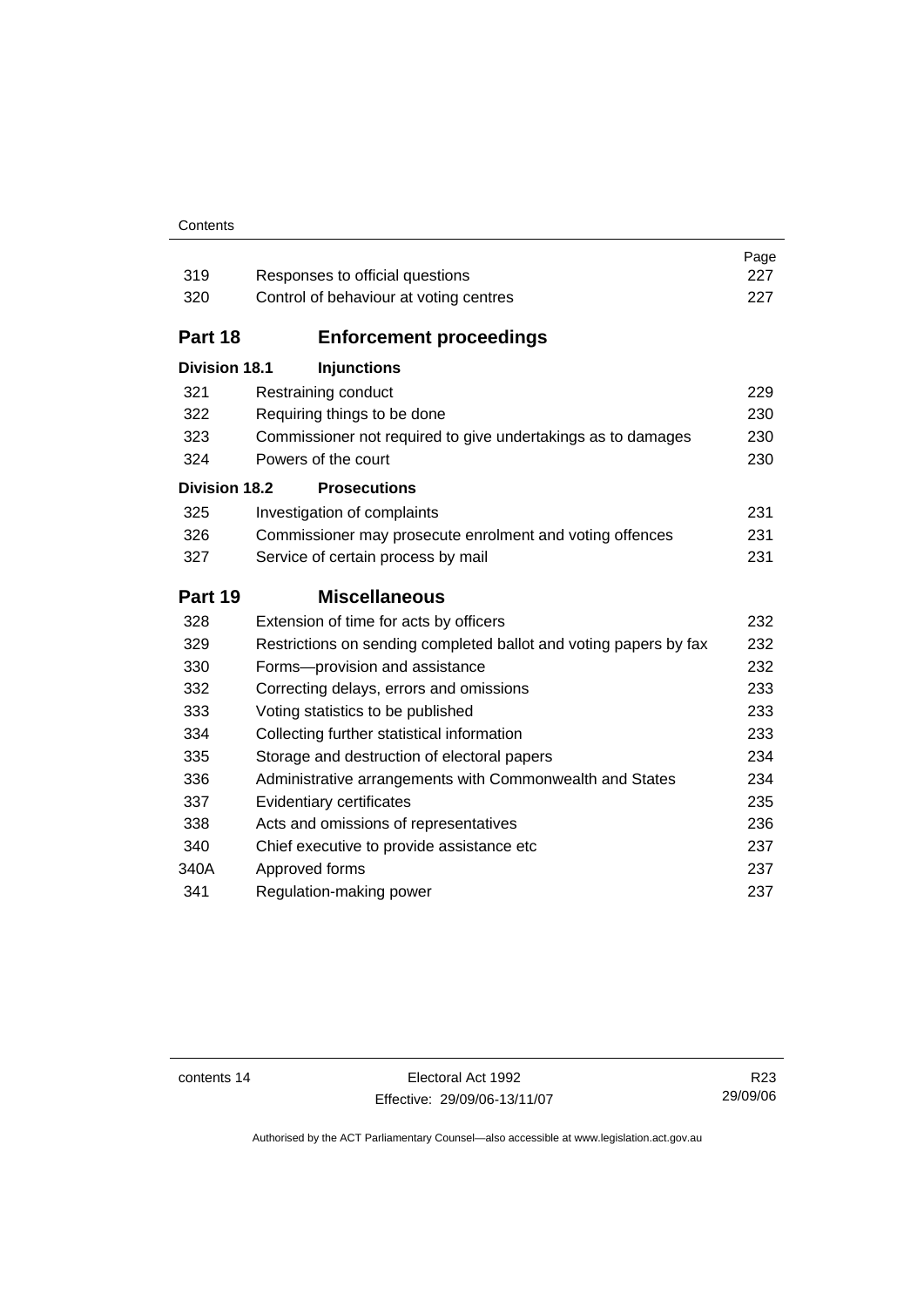|                   |                             |                                                      | Contents    |  |
|-------------------|-----------------------------|------------------------------------------------------|-------------|--|
| <b>Schedule 1</b> |                             | Form of ballot paper                                 | Page<br>238 |  |
| <b>Schedule 2</b> |                             | <b>Ballot papers—printing of names and collation</b> | 239         |  |
| <b>Schedule 3</b> |                             | Preliminary scrutiny of declaration voting<br>papers | 253         |  |
| <b>Schedule 4</b> |                             | Ascertaining result of poll                          | 257         |  |
| <b>Part 4.1</b>   |                             | Preliminary                                          | 257         |  |
| 1                 |                             | Interpretation for sch 4                             | 257         |  |
| $\overline{2}$    |                             | Disregarding preferences                             | 259         |  |
| <b>Part 4.2</b>   |                             | <b>General</b>                                       | 260         |  |
| 3                 |                             | First preferences                                    | 260         |  |
| 4                 |                             | Scrutiny to cease                                    |             |  |
| 5                 |                             | Scrutiny to continue                                 |             |  |
| 6                 |                             | Surplus votes                                        |             |  |
| $\overline{7}$    |                             | More than 1 surplus                                  |             |  |
| 8                 |                             | <b>Exclusion of candidates</b>                       |             |  |
| 9                 |                             | Votes of excluded candidates                         |             |  |
| 10                | Setting aside ballot papers |                                                      | 264         |  |
| <b>Part 4.3</b>   |                             | <b>Casual vacancies</b>                              | 265         |  |
| 11                | Application                 |                                                      | 265         |  |
| 12                | Quota                       |                                                      | 265         |  |
| 13                |                             | <b>Transfer value</b>                                | 265         |  |
| 14                |                             | Recount-first count                                  | 267         |  |
| 15                |                             | Recount-continuation                                 |             |  |
| 16                |                             | Successful candidate is dead                         | 268         |  |
| 17                |                             | Multiple vacancies                                   | 268         |  |
| <b>Part 4.4</b>   |                             | Deceased successful candidates                       | 270         |  |
| 18                |                             | Application of pt 4.3                                | 270         |  |
| 19                |                             | Multiple deaths                                      | 270         |  |

| R23      | Electoral Act 1992           | contents 15 |
|----------|------------------------------|-------------|
| 29/09/06 | Effective: 29/09/06-13/11/07 |             |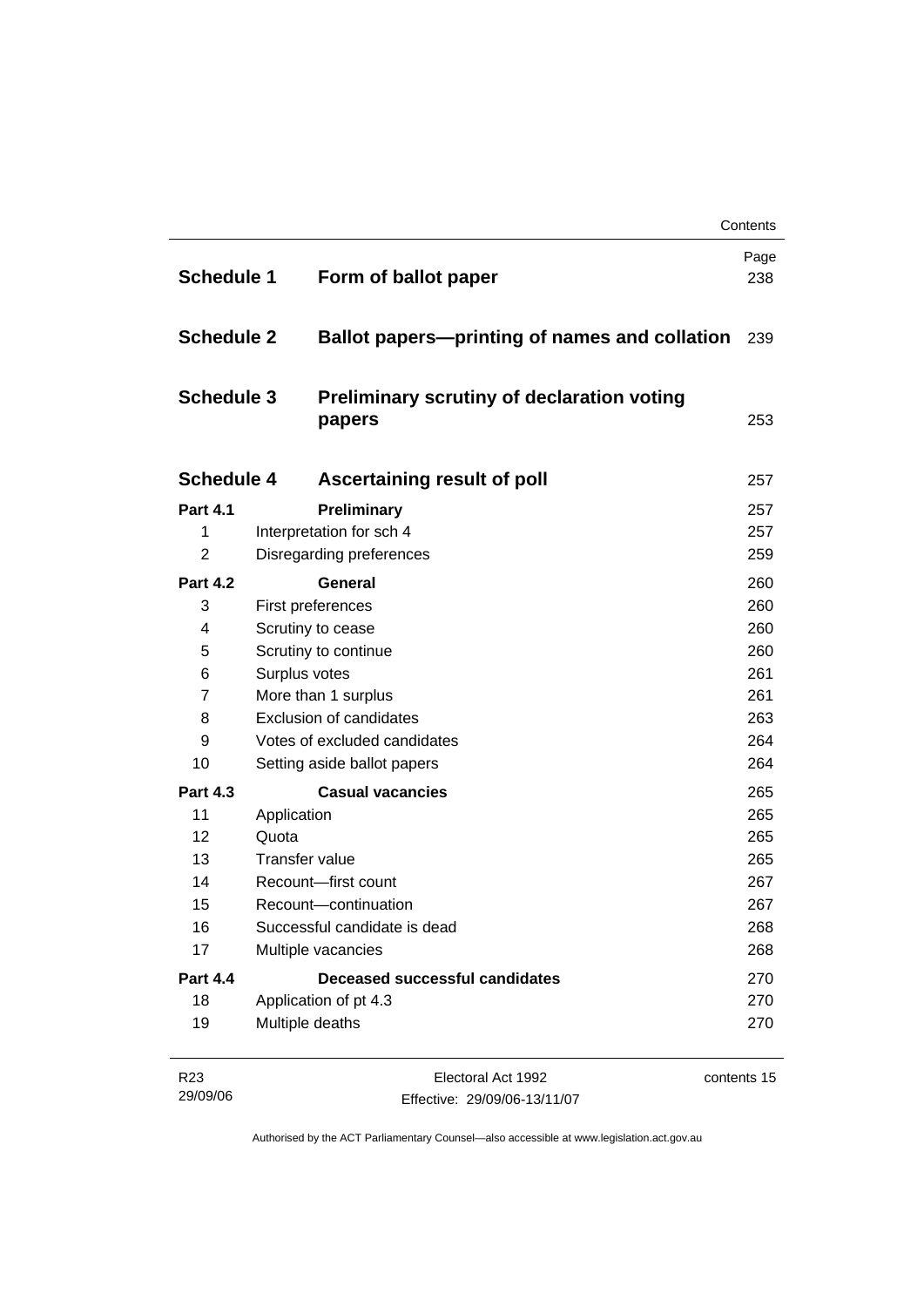#### **Contents**

# **Dictionary** [271](#page-288-0)

#### **Endnotes**

|   | About the endnotes     | 283 |
|---|------------------------|-----|
| 2 | Abbreviation key       | 283 |
| 3 | Legislation history    | 284 |
| 4 | Amendment history      | 289 |
| 5 | Earlier republications | 337 |
| 6 | Renumbered provisions  | 338 |

contents 16 Electoral Act 1992 Effective: 29/09/06-13/11/07

R23 29/09/06

Page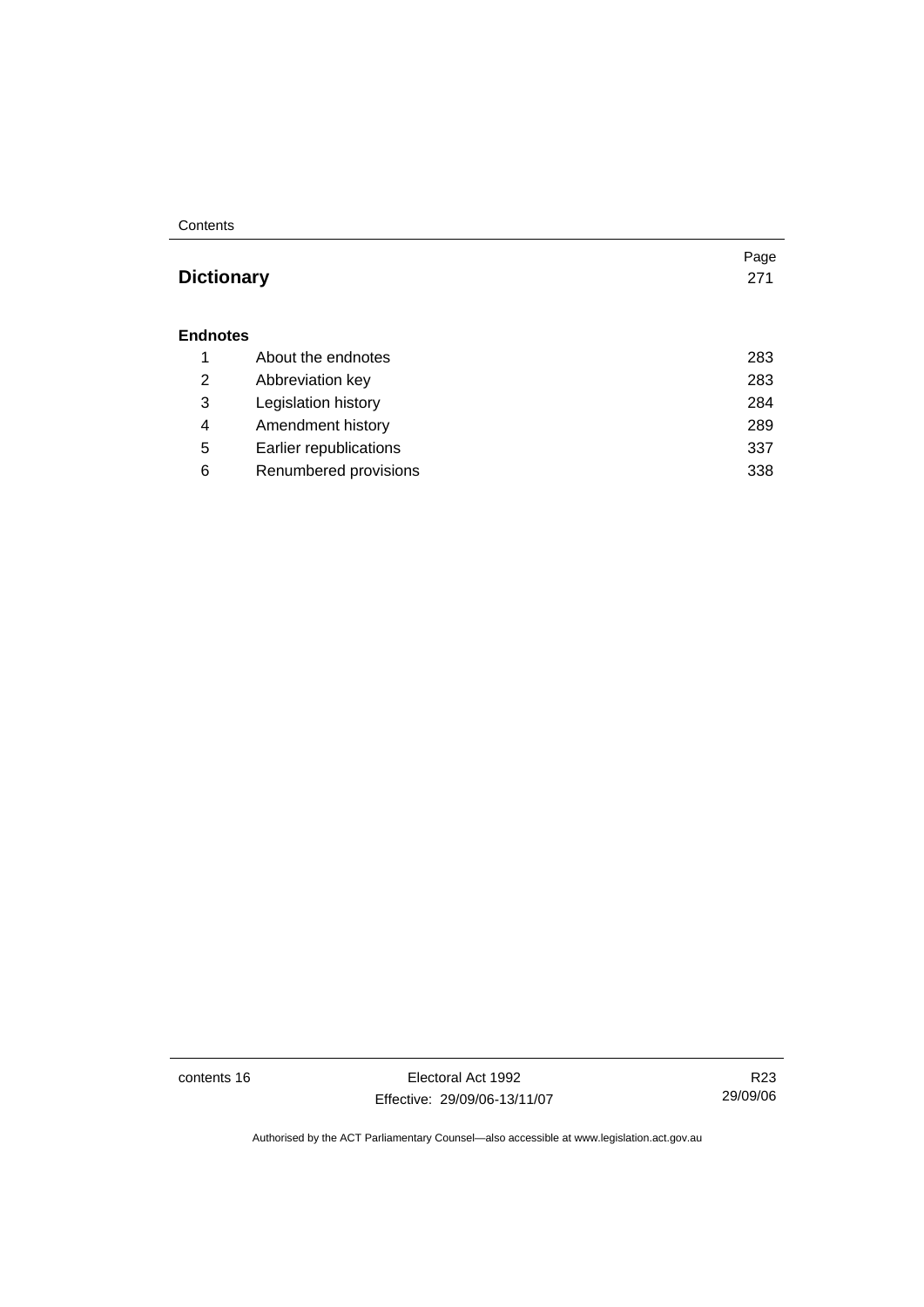<span id="page-18-0"></span>

# **Electoral Act 1992**

An Act to provide for elections of members of the Legislative Assembly and related matters

R23 29/09/06

l

Electoral Act 1992 Effective: 29/09/06-13/11/07 page 1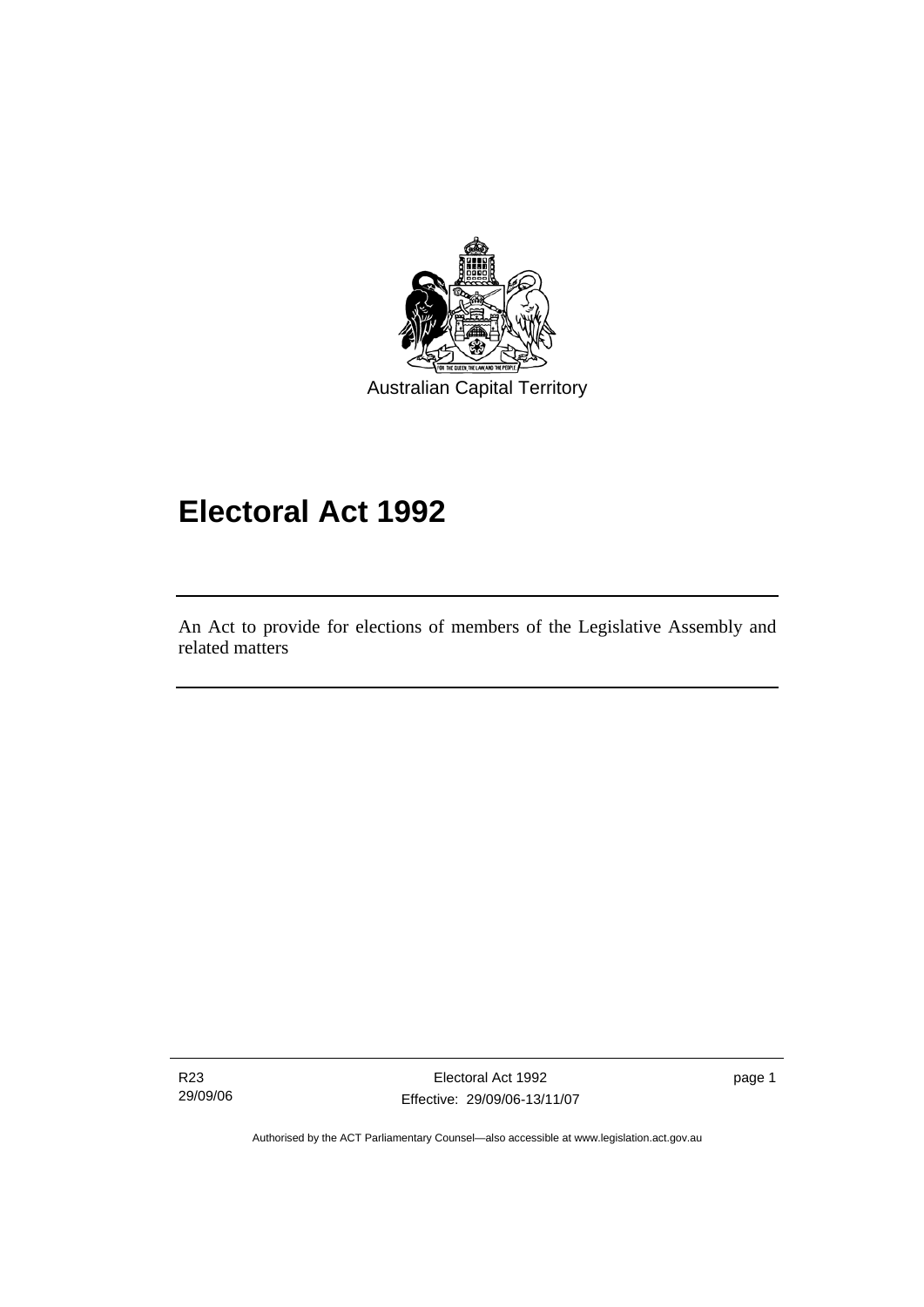### <span id="page-19-0"></span>**Preamble**

- 1 On 15 February 1992 a referendum was held to enable the electors of the Territory to choose which of 2 voting systems is to be used at future elections for the Legislative Assembly.
- 2 The electors chose the proportional representation (Hare-Clark) system as outlined in the Referendum Options Description Sheet set out in the *Australian Capital Territory (Electoral) Act 1988* (Cwlth), schedule 3.
- 3 The electoral system chosen by the electors includes the system of rotation of the positions of candidates' names on ballot papers known as the Robson Rotation.
- 4 The Legislative Assembly wishes to enact legislation to implement the electoral system chosen by the electors as soon as it is convenient to do so.

The Legislative Assembly for the Australian Capital Territory therefore enacts as follows:

R23 29/09/06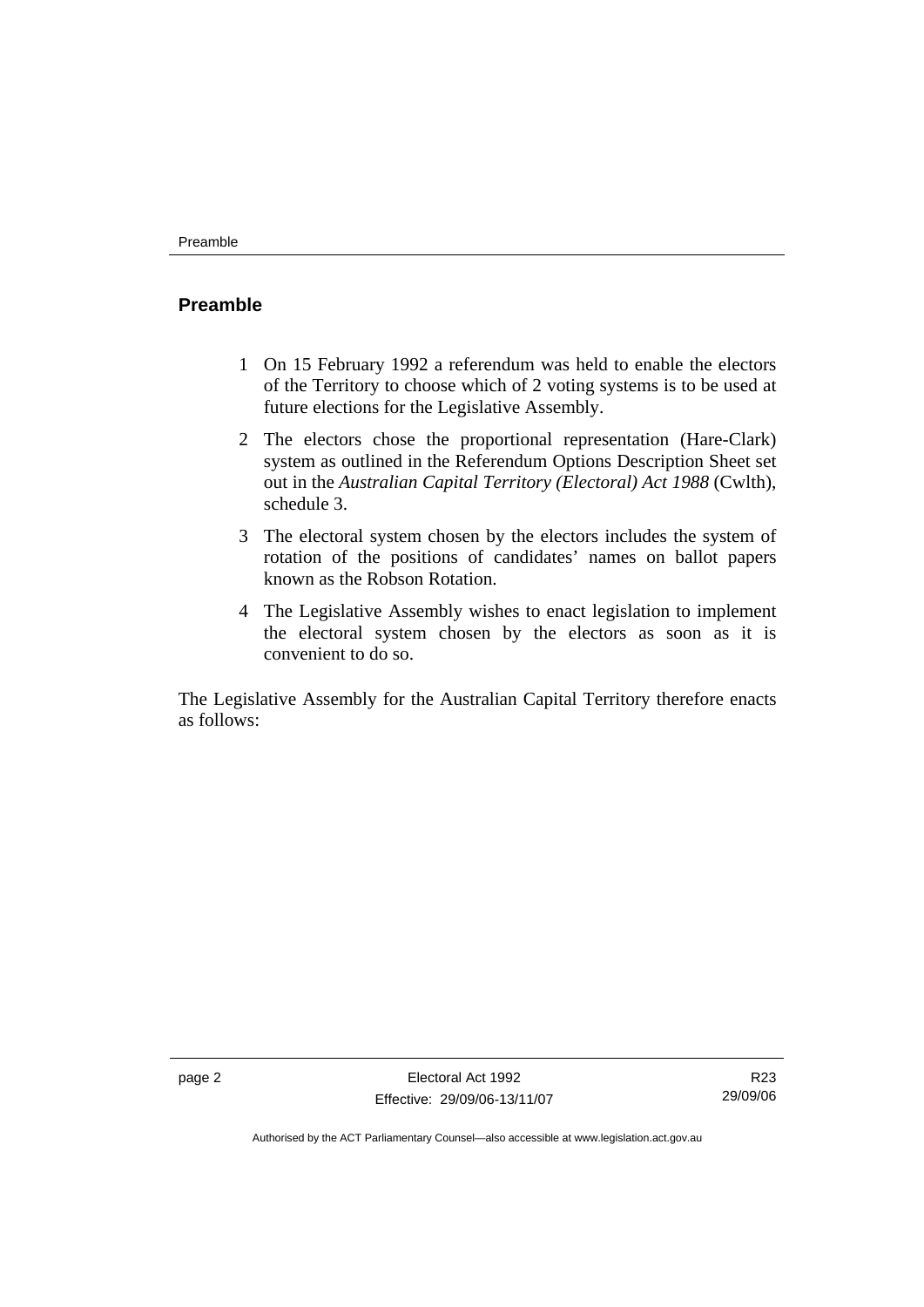# <span id="page-20-0"></span>**Part 1** Preliminary

### **1 Name of Act**

This Act is the *Electoral Act 1992*.

### **3 Dictionary**

The dictionary at the end of this Act is part of this Act.

*Note 1* The dictionary at the end of this Act defines certain words and expressions used in this Act, and includes references (*signpost definitions*) to other words and expressions defined elsewhere in this Act or in other legislation.

> For example, the signpost definition '*electoral matter*—see section 4 (Meaning of *electoral matter*).' means that the expression 'electoral matter' is defined in that section and the definition applies to the entire Act.

*Note 2* A definition in the dictionary (including a signpost definition) applies to the entire Act unless the definition, or another provision of the Act, provides otherwise or the contrary intention otherwise appears (see *Legislation Act 2001*, s 155 and s 156 (1)).

### **3A Offences against Act—application of Criminal Code etc**

Other legislation applies in relation to offences against this Act.

*Note 1 Criminal Code*

The Criminal Code, ch 2 applies to the following offences against this Act (see Code, pt 2.1):

section 143

page 3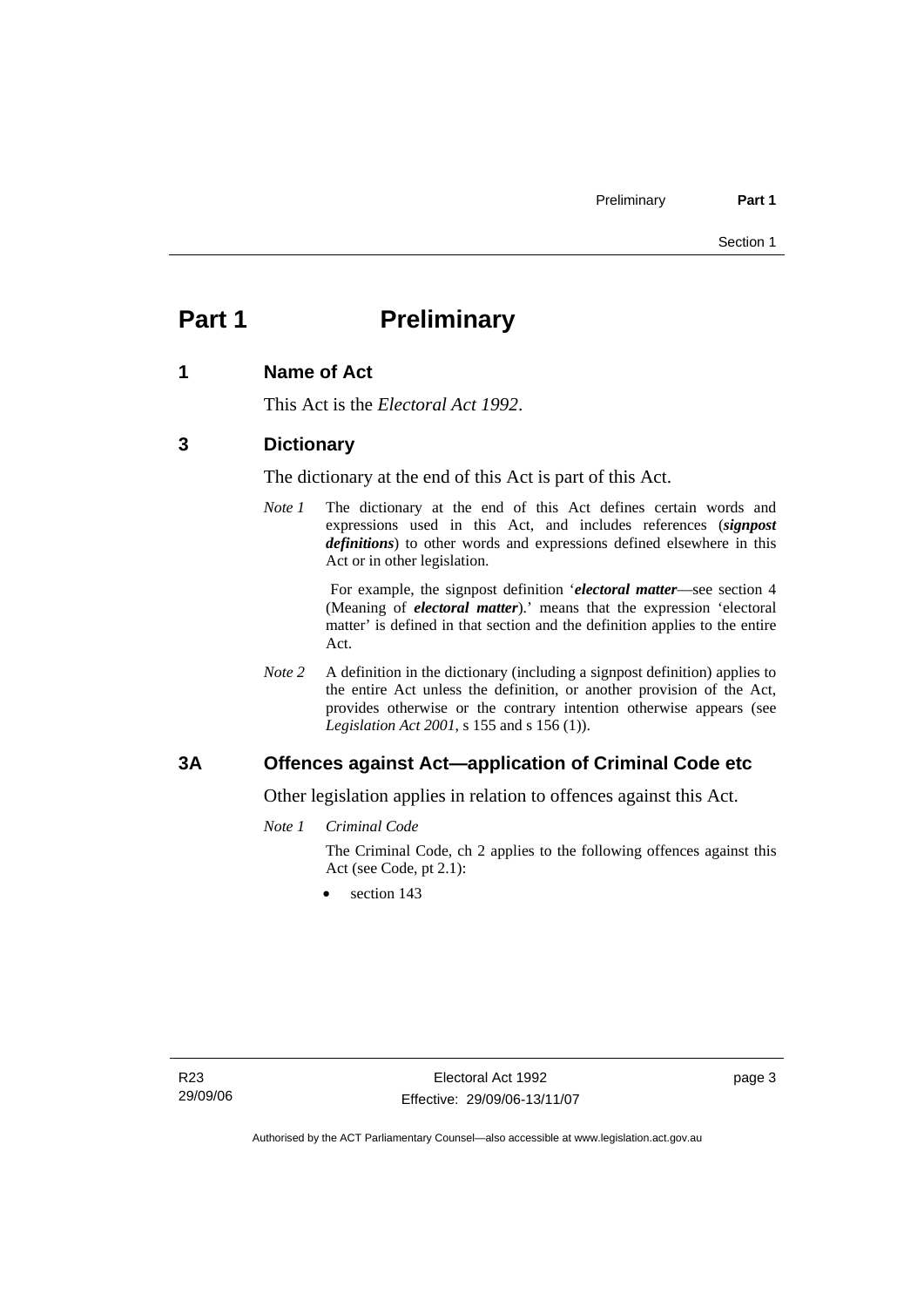#### <span id="page-21-0"></span>**Part 1** Preliminary

Section 4

The chapter sets out the general principles of criminal responsibility (including burdens of proof and general defences), and defines terms used for offences to which the Code applies (eg *conduct*, *intention*, *recklessness* and *strict liability*).

*Note 2 Penalty units* 

The Legislation Act, s 133 deals with the meaning of offence penalties that are expressed in penalty units.

#### **4 Meaning of** *electoral matter*

- (1) In this Act, *electoral matter* is matter, in printed or electronic form, that is intended or likely to affect voting at an election.
- (2) Without limiting subsection (1), matter is taken to be intended or likely to affect voting at an election if it contains an express or implicit reference to, or comment on—
	- (a) the election; or
	- (b) the performance of the Government or Opposition, or a previous Government or Opposition; or
	- (c) the performance of an MLA or former MLA; or
	- (d) the performance of a political party, candidate or group of candidates in the election; or
	- (e) an issue submitted to, or otherwise before, the electors in relation to the election.

#### **4A Meaning of** *available for public inspection*

If a provision of this Act requires the commissioner to make a document, a copy of a document or a register available for public inspection, the commissioner must make the document, a copy or register available for inspection by members of the public at the commissioner's office during ordinary business hours.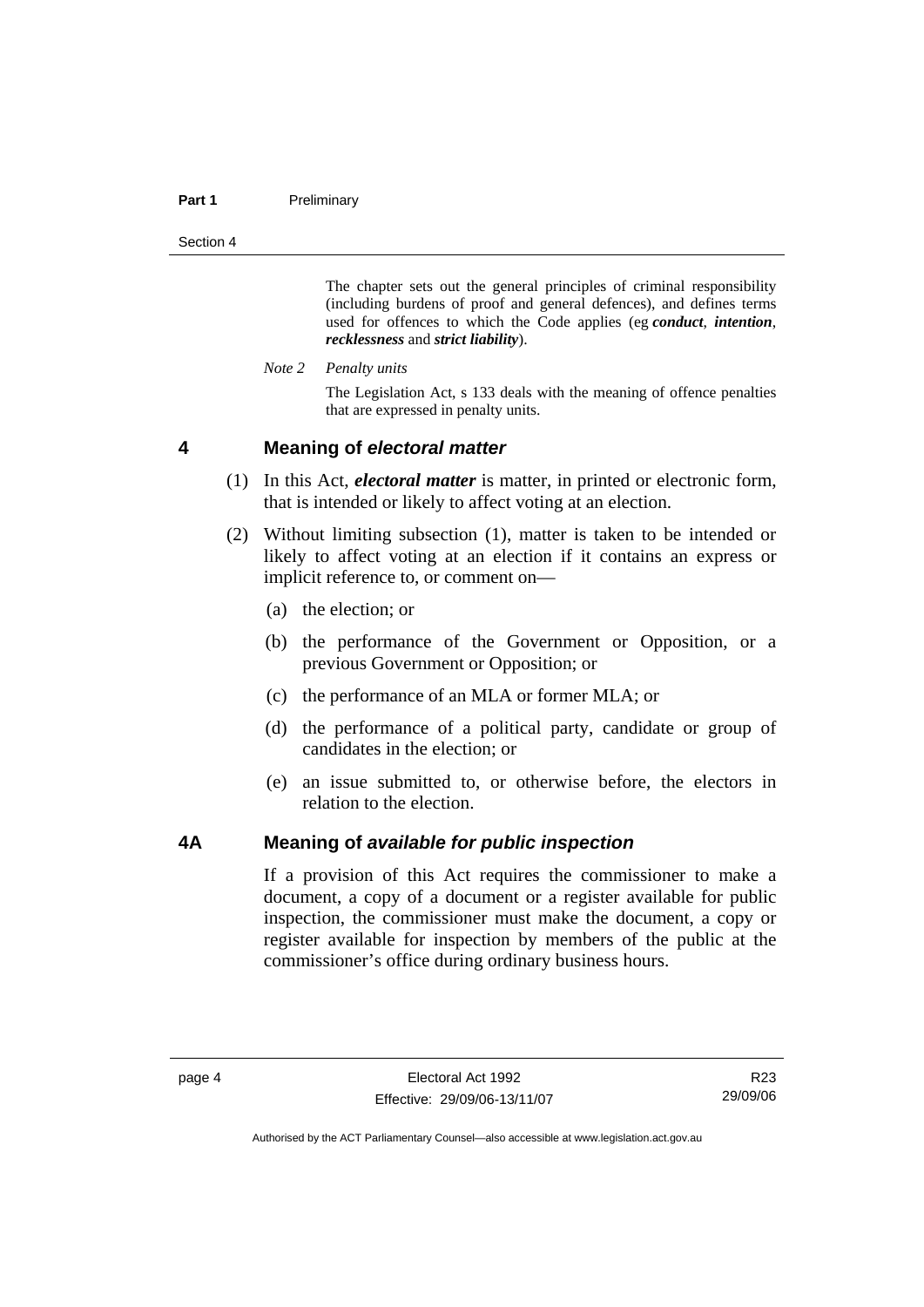# <span id="page-22-0"></span>**Part 2 Australian Capital Territory Electoral Commission**

# **Division 2.1 Establishment, functions and powers of electoral commission**

# **5 Establishment**

The Australian Capital Territory Electoral Commission is established.

# **6 Constitution of commission**

The electoral commission consists of—

- (a) the chairperson; and
- (b) the commissioner; and
- (c) 1 other member.

# **7 Functions of electoral commission**

- (1) The electoral commission has the following functions:
	- (a) to advise the Minister on matters relating to elections;
	- (b) to consider, and report to the Minister on, matters relating to elections referred to it by the Minister;
	- (c) to promote public awareness of matters relating to elections and the Assembly by conducting education and information programs and by any other means it chooses;
	- (d) to provide information and advice on matters relating to elections to the Assembly, the Executive, the head of any administrative unit of the public service, Territory authorities, political parties, MLAs and candidates at elections;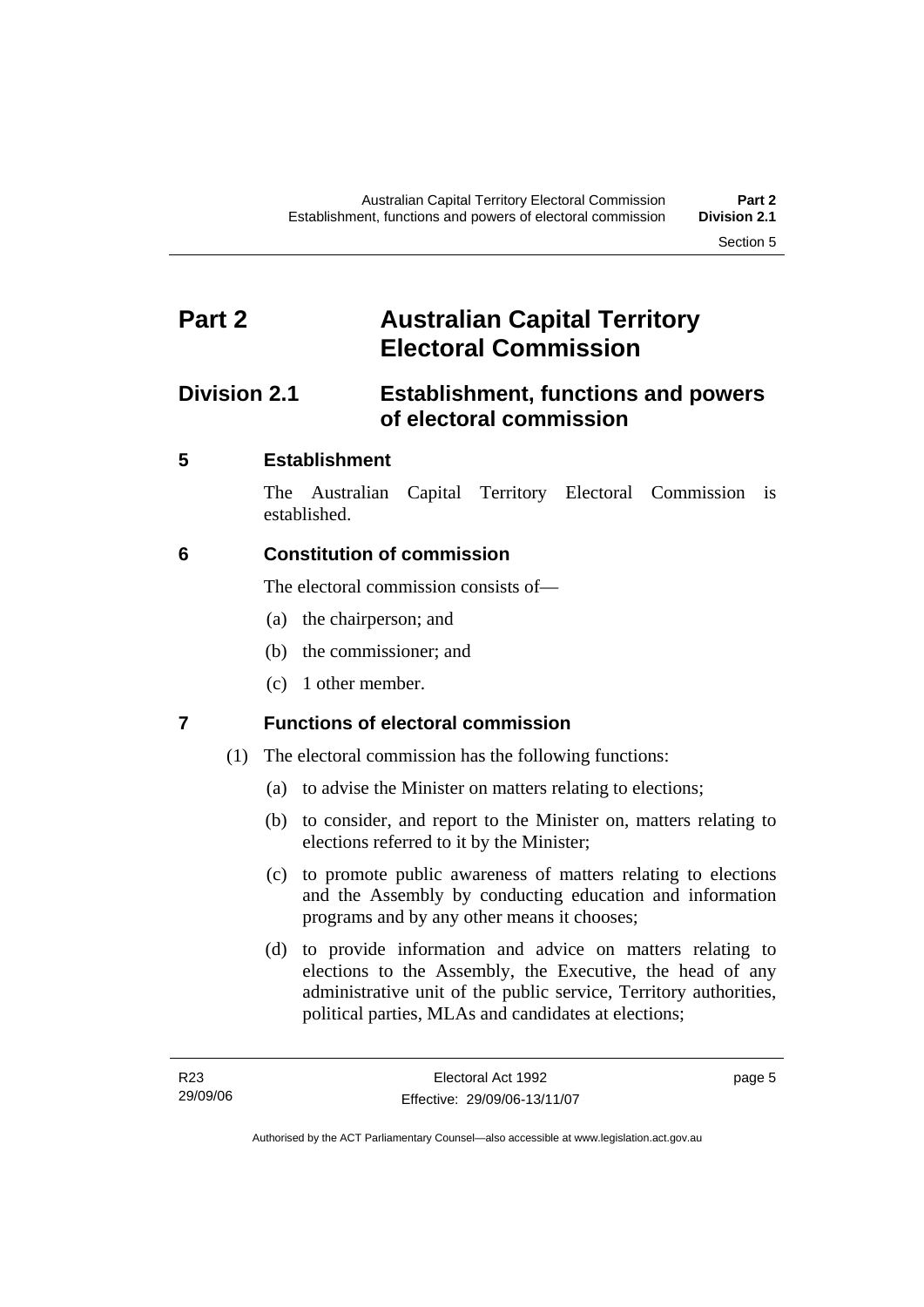- <span id="page-23-0"></span> (e) to conduct and promote research into matters relating to elections or other matters relating to its functions;
- (f) to publish material on matters relating to its functions;
- (g) to provide, on payment of the determined fee (if any), goods and services to persons or organisations, to the extent that it is able to do so by using information or material in its possession or expertise acquired in the exercise of its functions;
- (h) to conduct ballots for prescribed persons and organisations;
- (i) to exercise any other function given to it under this Act or another Territory law.
- *Note* A provision of a law that gives an entity (including a person) a function also gives the entity powers necessary and convenient to exercise the function (see *Legislation Act 2001*, s 196 and dict, pt 1, def of *entity*).
- (2) The commission may exercise any of its functions under subsection (1) (a) to (f) in conjunction with the Australian Electoral Commission.
- (3) In this section:

*election* includes a referendum and any other ballot.

#### **8 Determination of fees**

- (1) The electoral commission may, in writing, determine fees for this Act.
	- *Note* The *Legislation Act 2001* contains provisions about the making of determinations and regulations relating to fees (see pt 6.3).
- (2) A determination is a disallowable instrument.
	- *Note* A disallowable instrument must be notified, and presented to the Legislative Assembly, under the *Legislation Act 2001*.

R23 29/09/06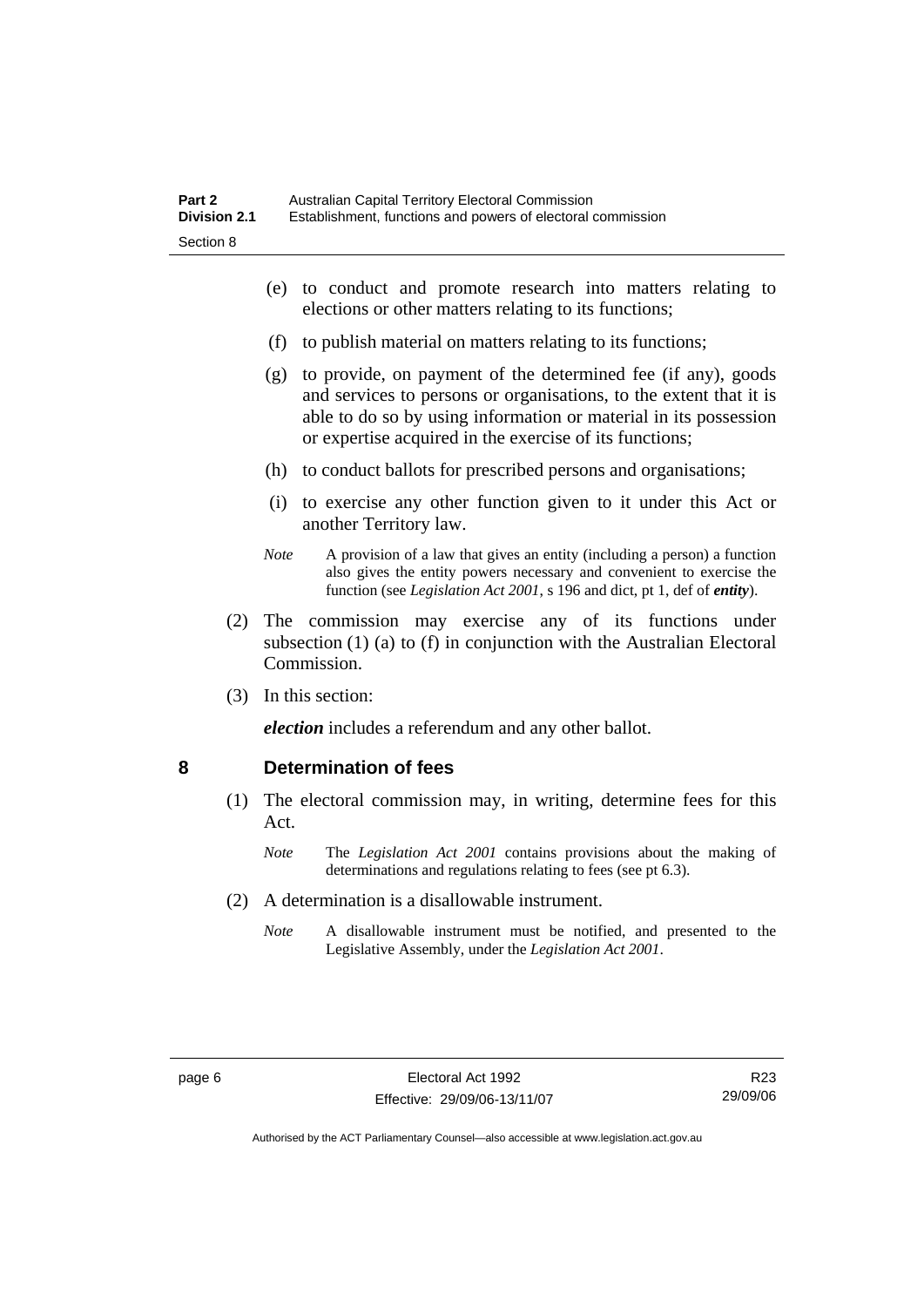#### <span id="page-24-0"></span>**10 Electoral commission's annual report**

The electoral commission is a public authority for the *Annual Reports (Government Agencies) Act 2004*.

#### **10A Special reports by electoral commission**

- (1) The electoral commission may give to the Minister a report on anything relating to elections, referendums or other ballots.
- (2) If the Minister receives a report that is expressed to be given to the Minister under subsection (1), the Minister must present a copy of the report to the Legislative Assembly within 6 sitting days after the day the Minister receives it.

# **Division 2.2 Members of electoral commission**

#### **11 Meaning of** *member* **for div 2.2**

In this division:

*member* means a member of the electoral commission, other than the commissioner.

#### **12 Appointment of members**

- (1) The Executive may appoint the members.
	- *Note* For the making of appointments (including acting appointments), see the Legislation Act, pt 19.3.
- (2) An appointment is a disallowable instrument.
	- *Note* A disallowable instrument must be notified, and presented to the Legislative Assembly, under the Legislation Act.
- (3) Before a person is appointed as a member, the Minister must consult the following people about the proposed appointment:
	- (a) the leader of each political party represented in the Legislative Assembly;

page 7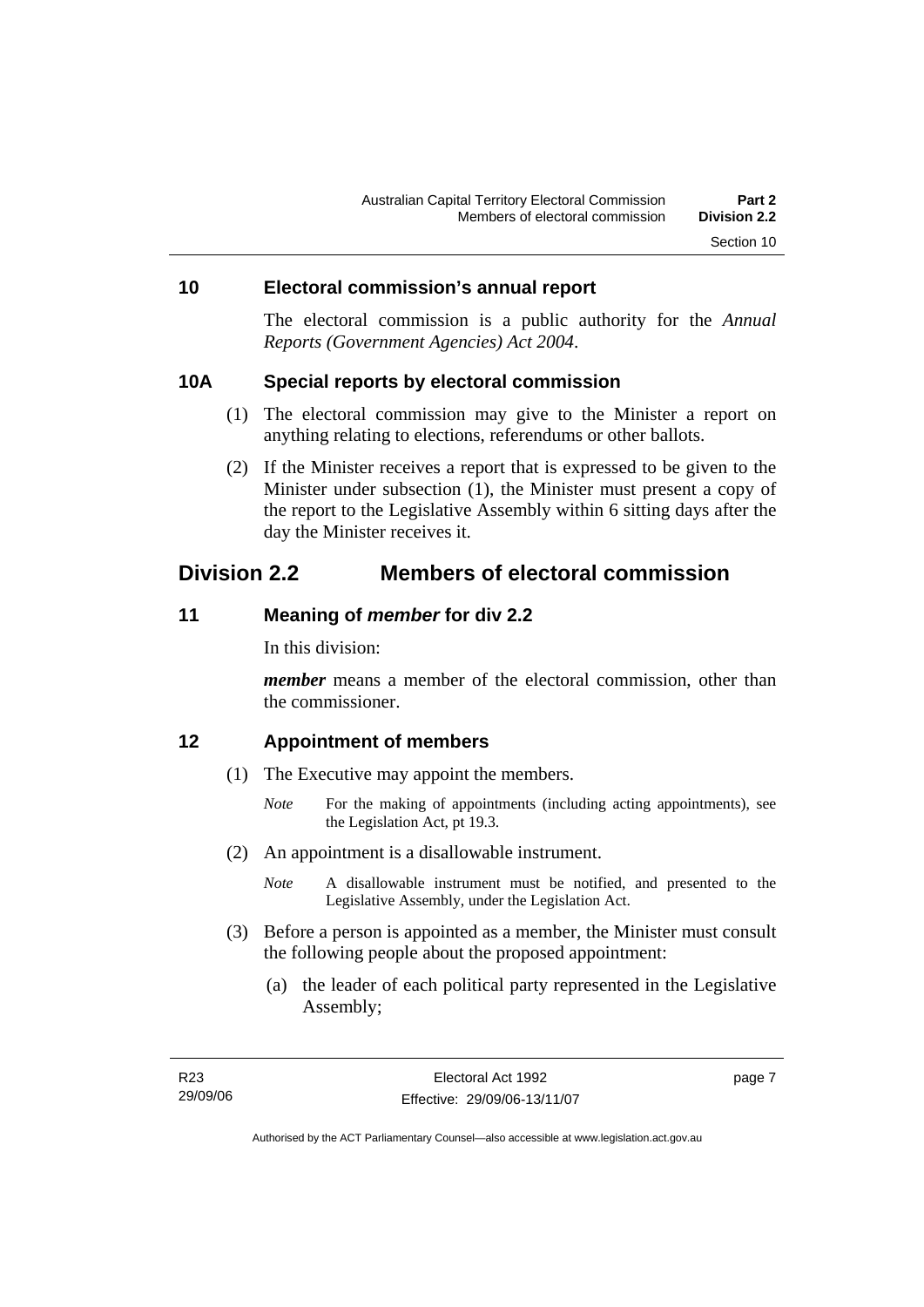<span id="page-25-0"></span> (b) each member of the Legislative Assembly who is not a member of a political party represented in the Legislative Assembly.

### **12A Eligibility for appointment as member**

The Executive must not appoint a person as a member if the person—

- (a) is or has, in the 10 years immediately before the day of the proposed appointment, been a member of—
	- (i) the Legislative Assembly; or
	- (ii) the Parliament of the Commonwealth; or
	- (iii) the legislature of a State or another Territory; or
- (b) is or has, in the 5 years immediately before the day of the proposed appointment, been a member of—
	- (i) a registered party; or
	- (ii) a political party registered under a law of the Commonwealth, a State or another Territory; or
	- (iii) a political party.

#### **12B Eligibility for appointment as chairperson**

- (1) The Executive may appoint a person as the chairperson of the electoral commission only if the person—
	- (a) is or has been a judge; or
	- (b) has been a justice of the High Court; or
	- (c) has been a chief executive of an administrative unit; or
	- (d) has been a chief executive officer (however described) of a territory instrumentality; or
	- (e) has been a statutory office-holder; or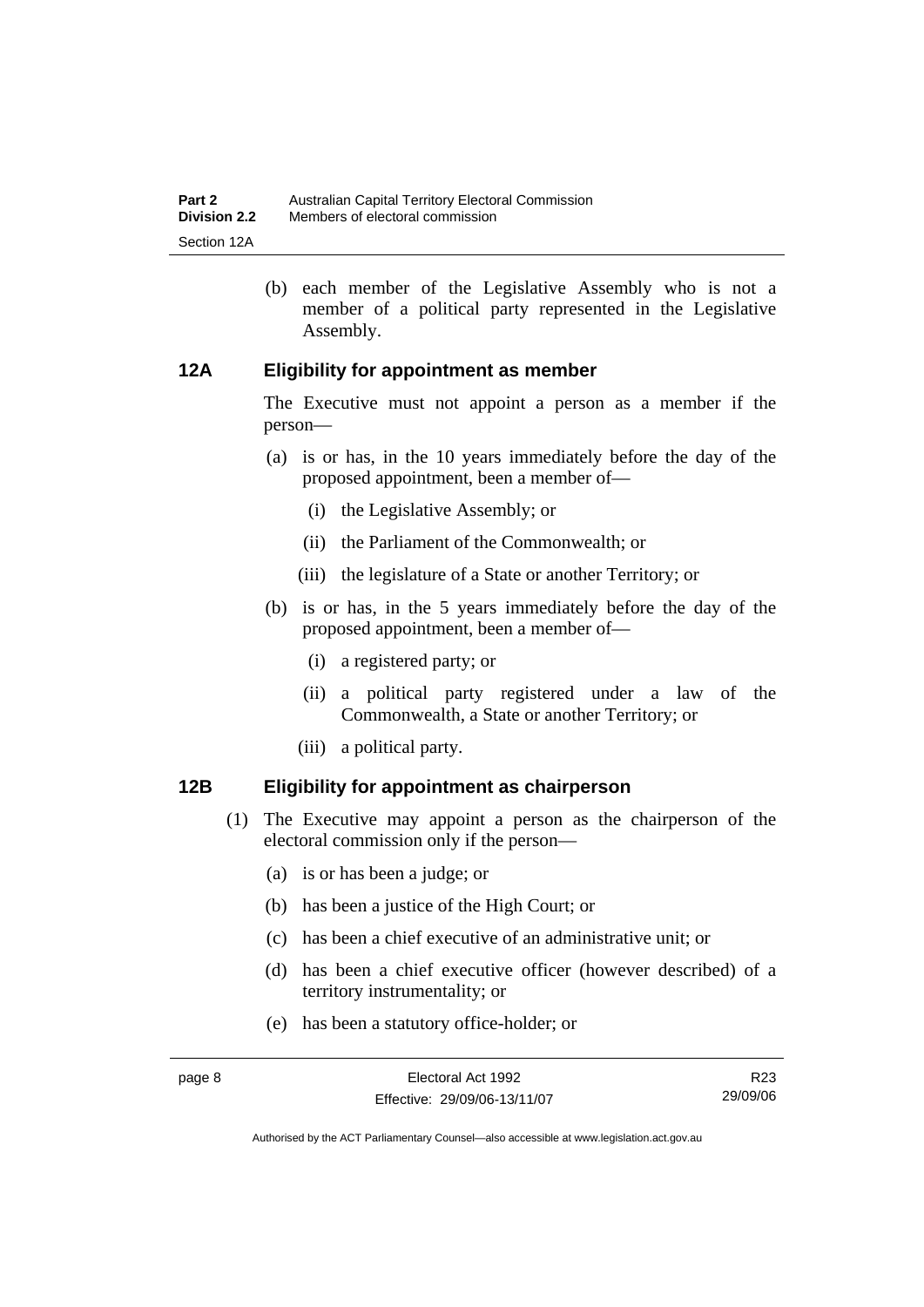- (f) has been a Commonwealth agency head; or
- (g) has been a member of—
	- (i) the electoral commission; or
	- (ii) an authority of the Commonwealth, a State or another Territory that the Executive is satisfied corresponds to the electoral commission; or
- (h) is a person who—
	- (i) is a lawyer; and
	- (ii) has been a lawyer for at least 5 years; and
	- (iii) the Executive is satisfied has held a senior position in the legal profession; or
- (i) is a person who the Executive is satisfied—
	- (i) has held, for at least 5 years, a senior position—
		- (A) as an academic; or
		- (B) in business; or
		- (C) in a profession; and
	- (ii) has the knowledge and experience to exercise the functions of chairperson.
- (2) In this section:

*Commonwealth agency head* means an agency head under the *Public Service Act 1999* (Cwlth), section 7 (Interpretation).

- *Note* The *Public Service Act 1999* (Cwlth), s 7, defines *agency head* as—
	- (a) the secretary of a department; or
	- (b) the head of an executive agency; or
	- (c) the head of a statutory agency.

page 9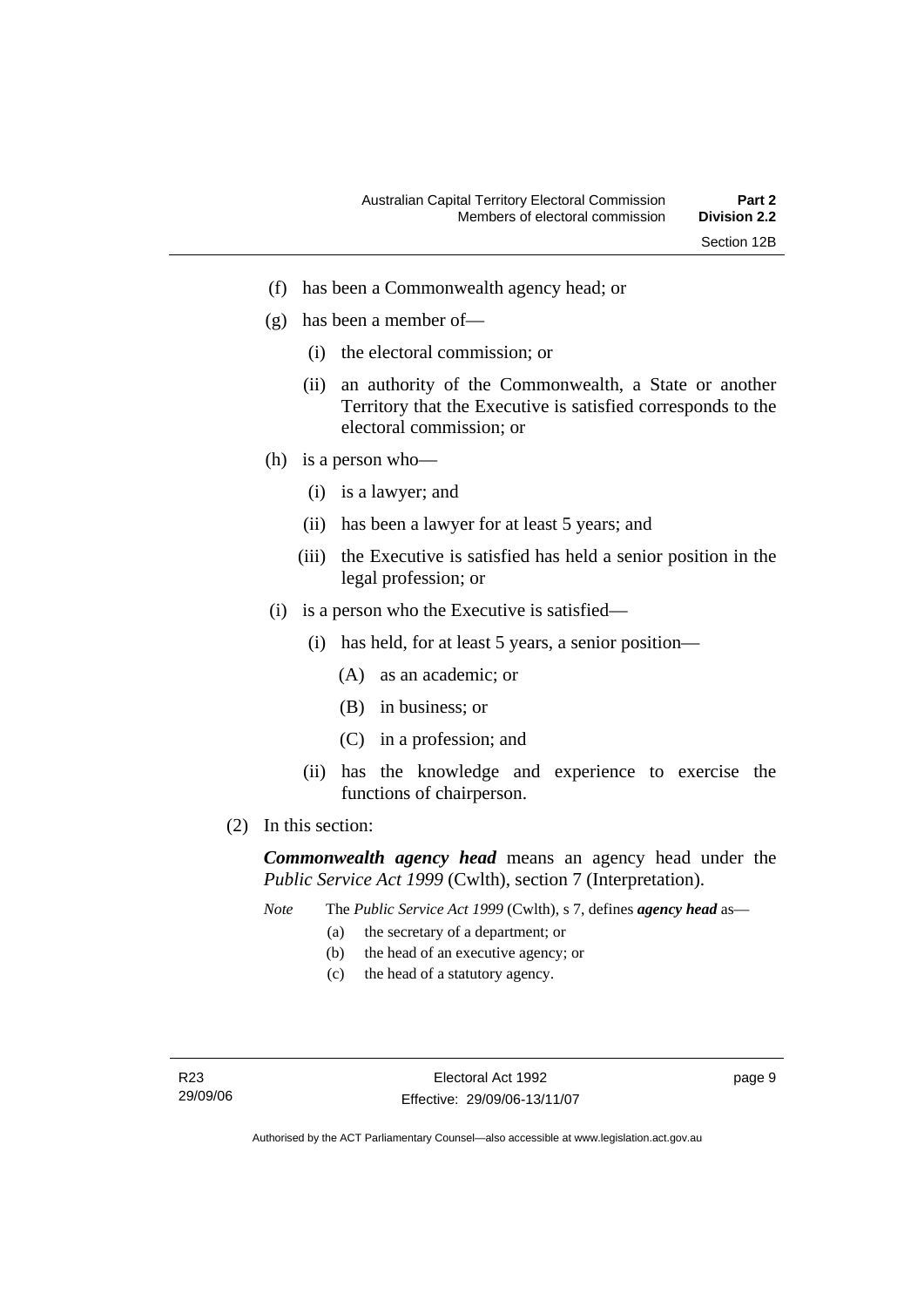### <span id="page-27-0"></span>**13 Term of appointment of members**

A member must be appointed for a term of not longer than 5 years.

*Note* A person may be reappointed to a position if the person is eligible to be appointed to the position (see *Legislation Act 2001*, s 208 and dict, pt 1, def of *appoint*).

### **14 Conditions of appointment of members generally**

A member holds the position on the conditions not provided by this Act or another Territory law that are decided by the Minister.

#### **15 Leave of absence**

The Minister may grant a member leave of absence on the terms and conditions about remuneration and otherwise that the Minister determines.

### **17 Suspension or ending of appointment of members**

- (1) The Executive may suspend a member from duty for misbehaviour or physical or mental incapacity.
- (2) On the first sitting day after the day when a member is suspended, the Minister shall present a statement of the reasons for the suspension to the Legislative Assembly.
- (3) If, within 7 sitting days after a statement is presented in accordance with subsection (2), the Legislative Assembly passes a resolution requiring the Executive to end the appointment of the member to whom the statement relates, the Executive shall end the appointment of that member.
- $(4)$  If—
	- (a) the Minister does not present a statement in accordance with subsection (2); or

R23 29/09/06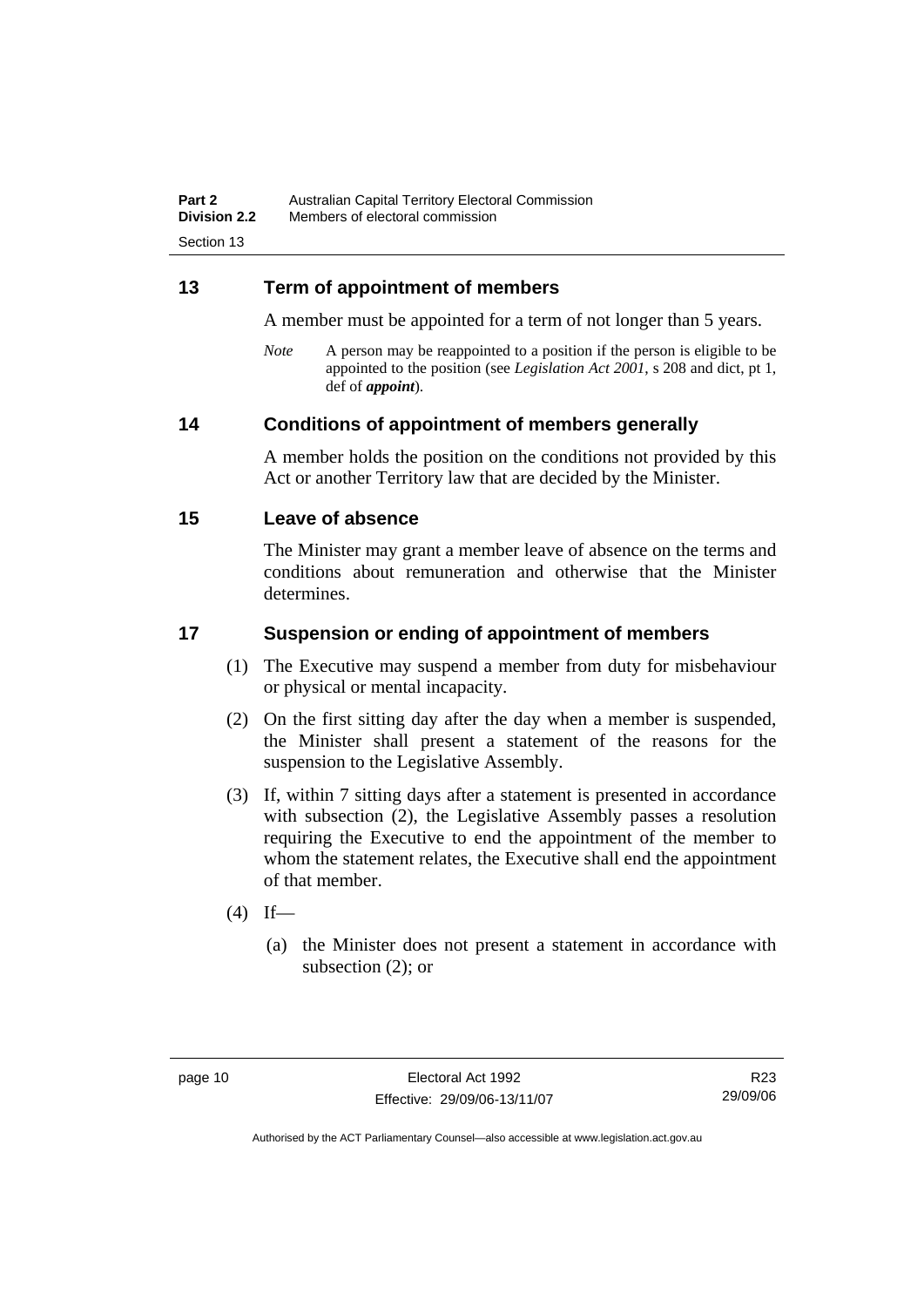<span id="page-28-0"></span> (b) the Legislative Assembly does not pass a resolution in accordance with subsection (3);

the member who is suspended shall resume his or her duties.

- (5) A member who is suspended from duty is entitled to be paid remuneration and allowances as a member during the suspension.
- (6) The Executive shall end the appointment of a member if the member—
	- (a) is absent without leave granted under section 15 from 3 consecutive meetings of the electoral commission; or
	- (b) contravenes section 21 without reasonable excuse; or
	- (c) is convicted of an offence in Australia or elsewhere punishable by imprisonment for 12 months or longer.
	- *Note* A member's appointment also ends if the member resigns (see *Legislation Act 2001*, s 210).

# **Division 2.3 Meetings**

# **19 Procedure**

- (1) The chairperson may call a meeting of the electoral commission.
- (2) The chairperson shall call the meetings of the electoral commission necessary for the efficient conduct of its functions.
- (3) At a meeting, 2 members constitute a quorum.
- (4) The chairperson shall preside at all meetings at which he or she is present.
- (5) If the chairperson is not present at a meeting, the commissioner shall preside.
- (6) Questions arising at a meeting shall be determined by a majority of the votes of the members present and voting.

page 11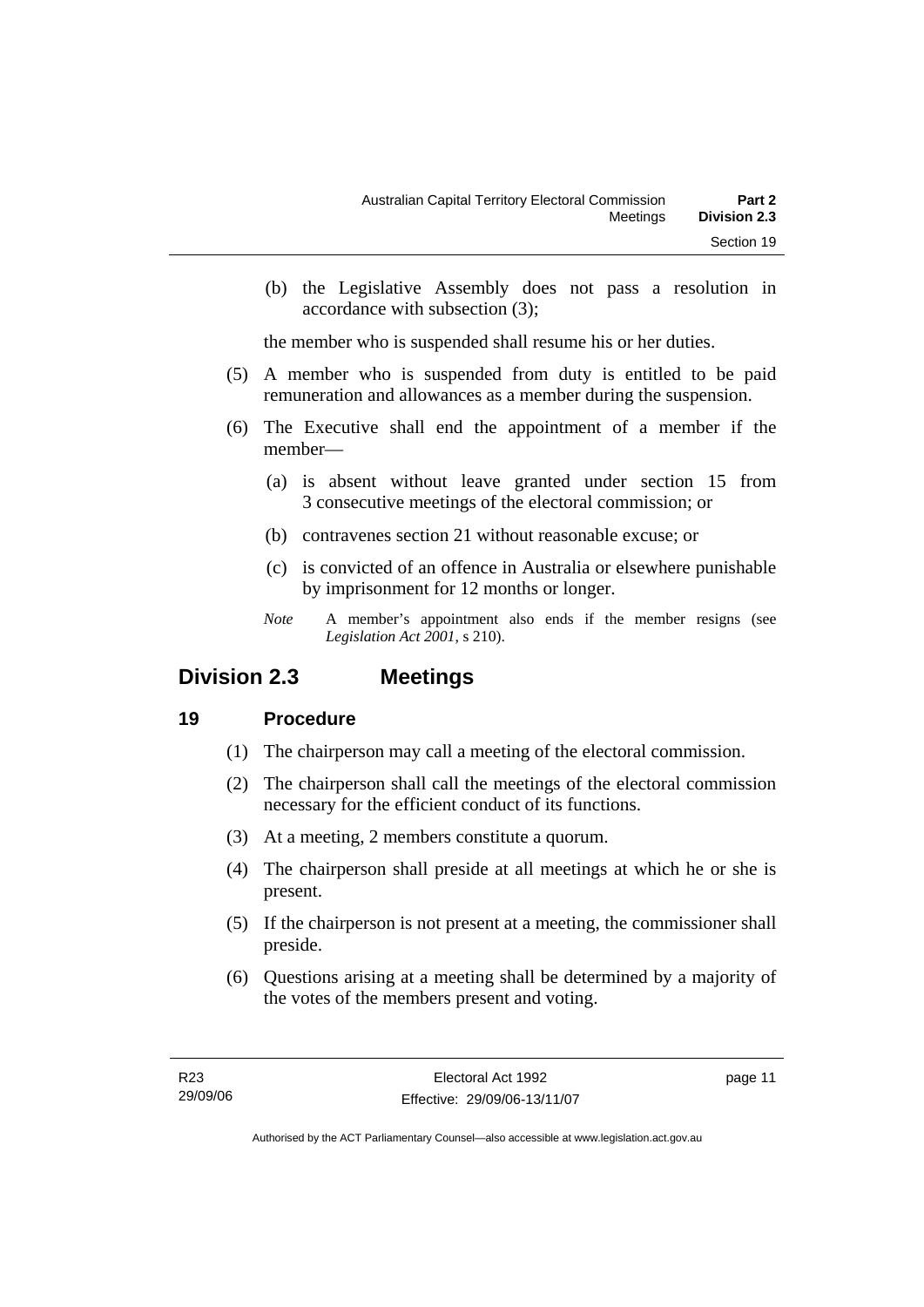- <span id="page-29-0"></span> (7) The member presiding at a meeting has a deliberative vote, and in the event of an equality of votes, has a casting vote.
- $(8)$  If—
	- (a) only 2 members are present at a meeting; and
	- (b) those members differ in opinion on a matter, other than a matter because of which the third member is absent because of section 21;

the determination of the matter shall be postponed until the next meeting.

- (9) The electoral commission may regulate the conduct of proceedings at its meetings as it considers appropriate.
- (10) The electoral commission may inform itself on any matter in the way it considers appropriate.

### **20 Delegation by electoral commission**

- (1) The electoral commission may delegate the commission's functions under this Act or another Territory law to—
	- (a) the commissioner; or
	- (b) an officer or a member of the commission's staff.
- (2) However, the electoral commission must not delegate its functions under part 4 (Electorates) or part 15 (Review of decisions).
	- *Note* For the making of delegations and the exercise of delegated functions, see *Legislation Act 2001*, pt 19.4.

# **21 Disclosure of interests**

 (1) A member who has a direct or indirect pecuniary interest in a matter being considered or about to be considered by the electoral commission shall, as soon as possible after the relevant facts have come to the member's knowledge, disclose the nature of the interest at a meeting of the electoral commission.

R23 29/09/06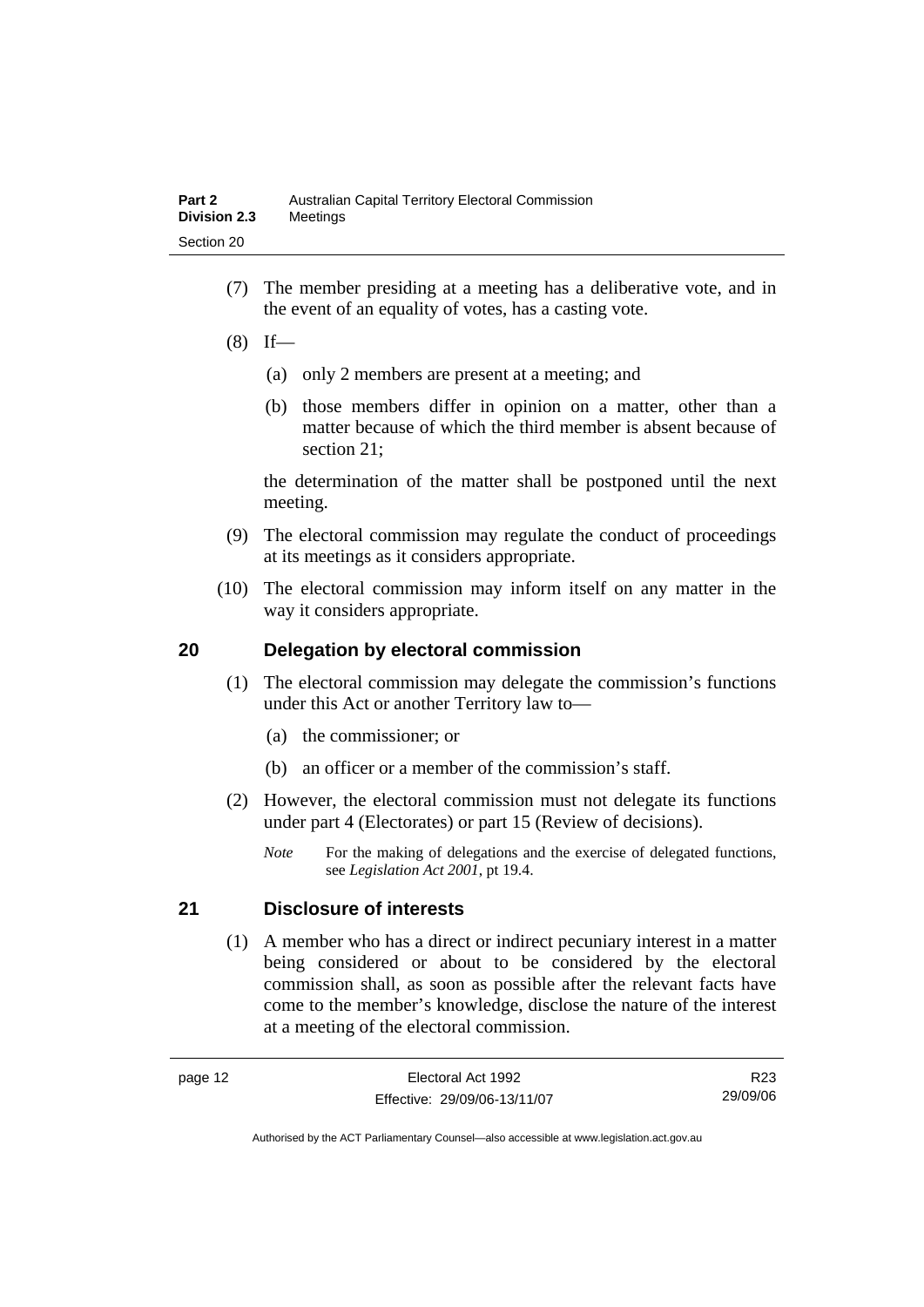- (2) The disclosure shall be recorded in the minutes of the meeting and, unless the electoral commission determines otherwise, the member shall not—
	- (a) be present during any deliberation of the electoral commission in relation to the matter; or
	- (b) take part in any decision of the electoral commission in relation to the matter.
- (3) The member shall not—
	- (a) be present during any deliberation of the electoral commission for the purpose of considering whether to make a determination under subsection (2) in relation to that member; or
	- (b) take part in the making by the electoral commission of such a determination.
- (4) A member is not to be taken to have an interest in a matter only because the member is entitled to vote in a general election of members of the Legislative Assembly.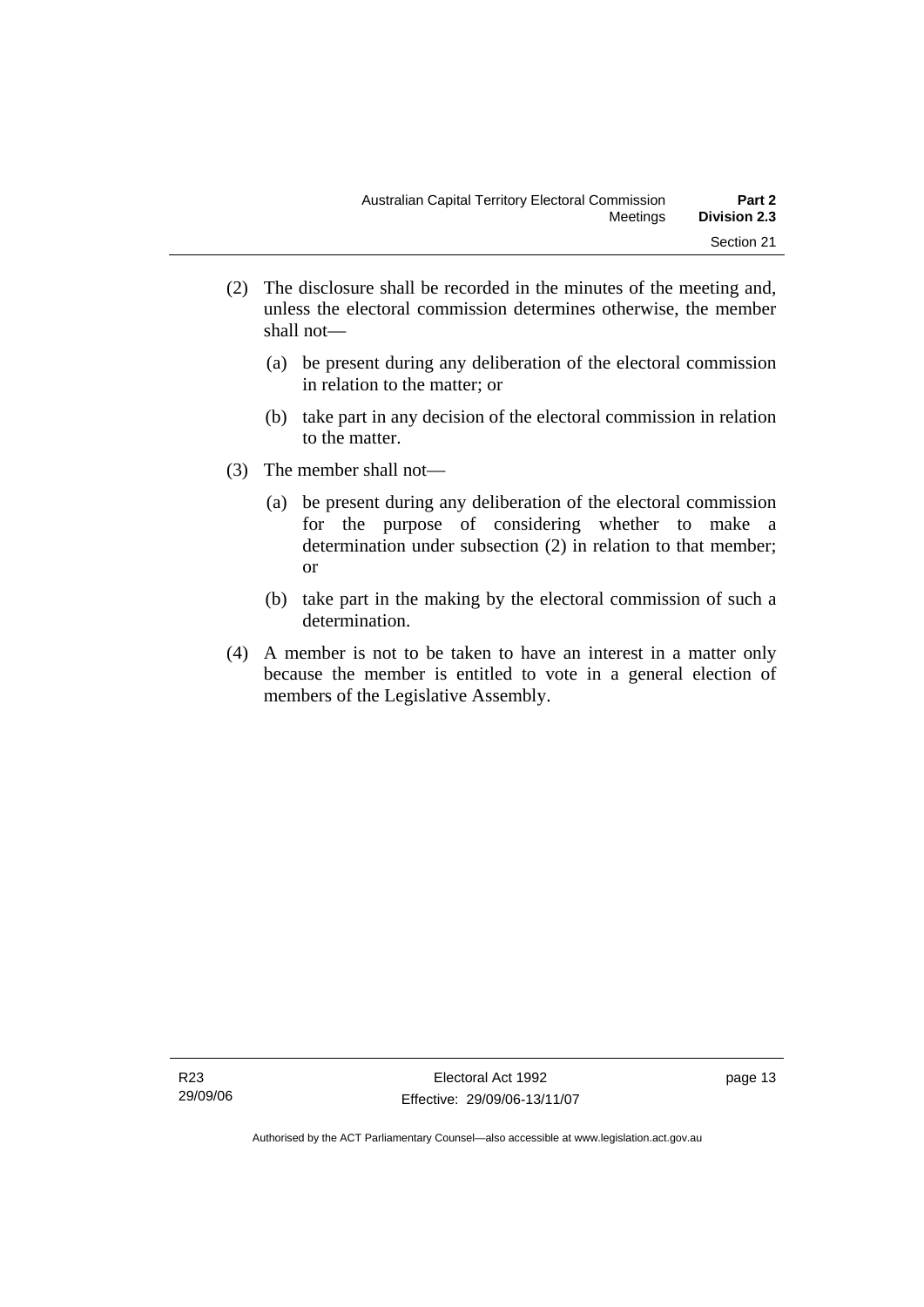# <span id="page-31-0"></span>**Part 3 Electoral commissioner and staff of electoral commission**

# **Division 3.1 Electoral commissioner**

### **22 Appointment**

- (1) The Executive may appoint a person to be the Electoral Commissioner.
	- *Note* For the making of appointments (including acting appointments), see *Legislation Act 2001*, pt 19.3.
- (2) Before a person is appointed as the commissioner, the Minister shall consult—
	- (a) the leader of each political party represented in the Legislative Assembly; and
	- (b) all members of the Legislative Assembly who are not also members of such a party;

about the proposed appointment.

- (3) An appointment under subsection (1) is a disallowable instrument.
	- *Note* A disallowable instrument must be notified, and presented to the Legislative Assembly, under the *Legislation Act 2001*.

# **23 Functions of commissioner etc**

- (1) The commissioner is the chief executive officer of the electoral commission.
- (2) The commissioner has the functions given to the commissioner under this Act or another Territory law.
	- *Note* A provision of a law that gives an entity (including a person) a function also gives the entity powers necessary and convenient to exercise the function (see *Legislation Act 2001*, s 196 and dict, pt 1, def of *entity*).

R23 29/09/06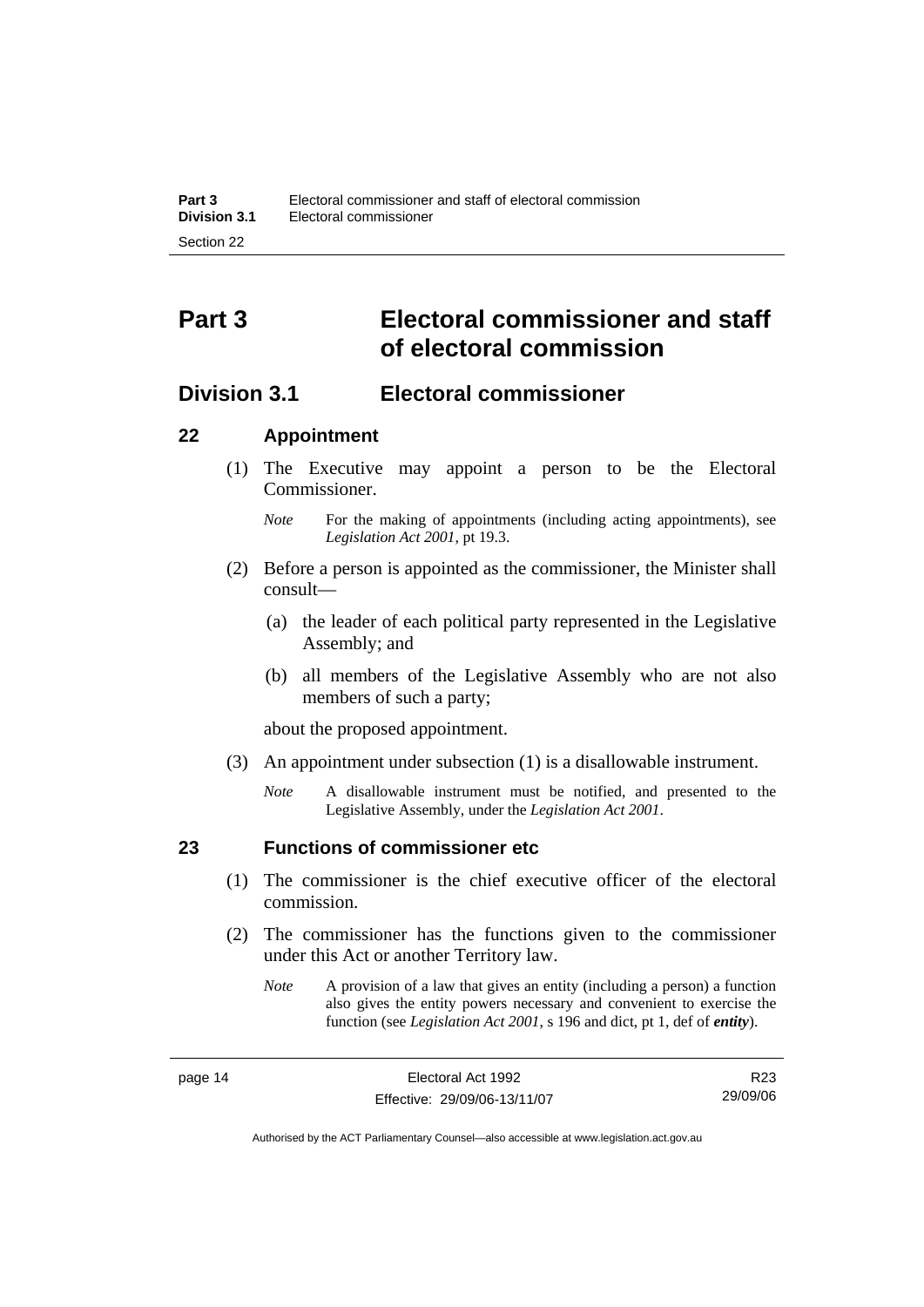<span id="page-32-0"></span> (3) The commissioner may give written directions to officers and members of the staff of the electoral commission in relation to the exercise of their functions under this Act or another Territory law.

# **24 Delegation by commissioner**

- (1) The commissioner may delegate the commissioner's functions under this Act or another Territory law to an officer or a member of the staff of the electoral commission.
	- *Note* For the making of delegations and the exercise of delegated functions, see *Legislation Act 2001*, pt 19.4.
- (2) However, the commissioner must not delegate the commissioner's functions under part 4 (Electorates).

# **25 Term of appointment of commissioner**

The commissioner must be appointed for a term of not longer than 5 years.

*Note* A person may be reappointed to a position if the person is eligible to be appointed to the position (see *Legislation Act 2001*, s 208 and dict, pt 1, def of *appoint*).

# **26 Conditions of appointment of commissioner generally**

- (1) The commissioner holds the position on the conditions not provided by this Act or another Territory law that are decided by the Minister.
- (2) The commissioner may hold any other position that is compatible with the exercise of his or her functions as commissioner.

# **27 Leave of absence**

The Minister may grant the commissioner leave of absence on the terms and conditions about remuneration and otherwise that the Minister determines.

page 15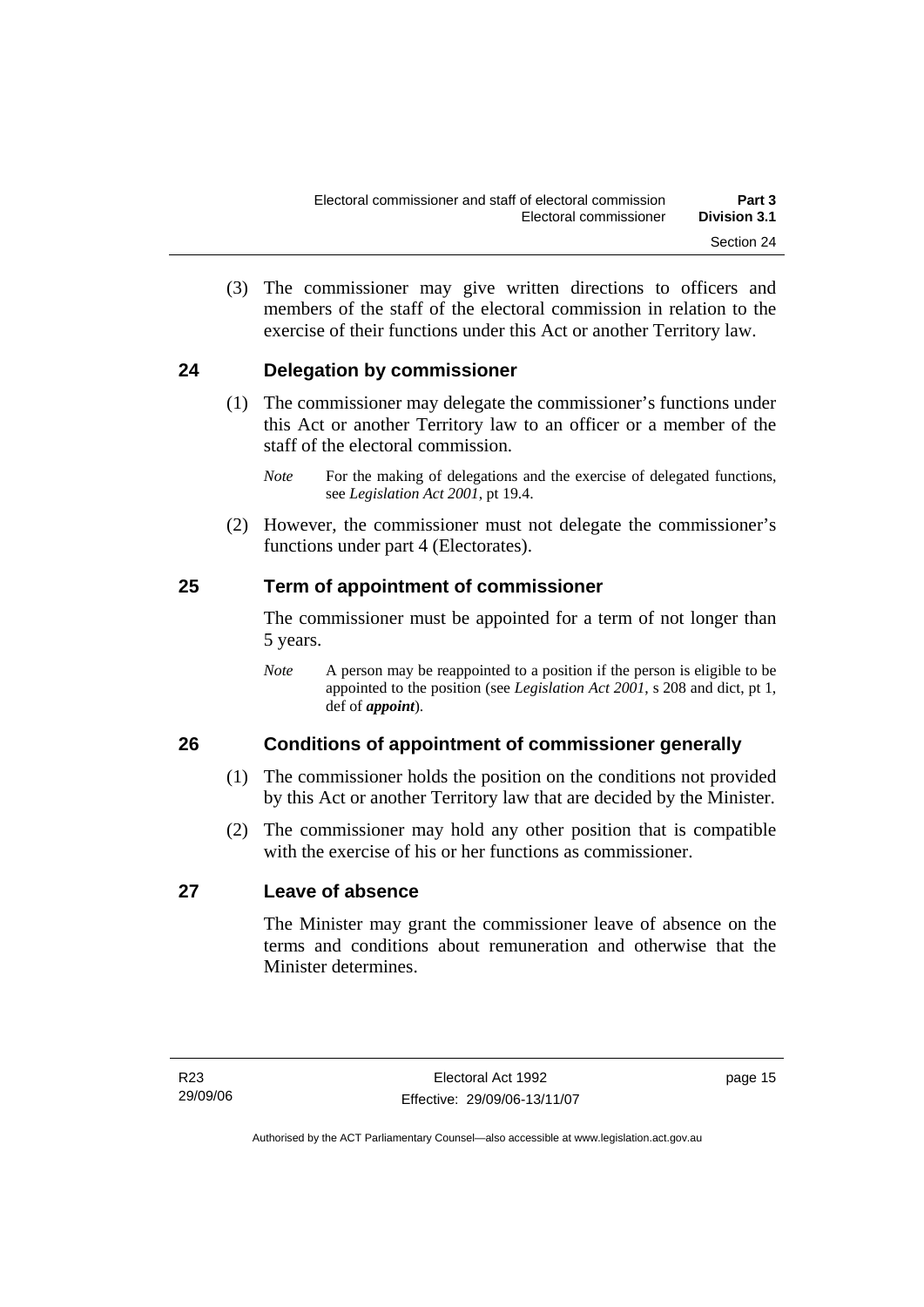### <span id="page-33-0"></span>**29 Suspension or ending of appointment of commissioner**

- (1) The Executive may suspend the commissioner from duty for misbehaviour or physical or mental incapacity.
- (2) On the first sitting day after the day when the commissioner is suspended, the Minister shall present a statement of the reasons for the suspension to the Legislative Assembly.
- (3) If, within 7 sitting days after a statement is presented in accordance with subsection (2), the Legislative Assembly passes a resolution requiring the Executive to end the appointment of the commissioner, the Executive shall end the appointment of the commissioner.
- $(4)$  If—
	- (a) the Minister does not present a statement in accordance with subsection (2); or
	- (b) the Legislative Assembly does not pass a resolution in accordance with subsection (3);

the commissioner shall resume his or her duties.

- (5) The commissioner is entitled to be paid remuneration and allowances during any suspension.
- (6) The Executive shall end the appointment of the commissioner if he or she—
	- (a) is absent without leave granted under section 27 from 3 consecutive meetings of the commission; or
	- (b) contravenes section 21 without reasonable excuse; or
	- (c) is convicted of an offence in Australia or elsewhere punishable by imprisonment for 12 months or longer.
	- *Note* A person's appointment also ends if the person resigns (see *Legislation Act 2001*, s 210).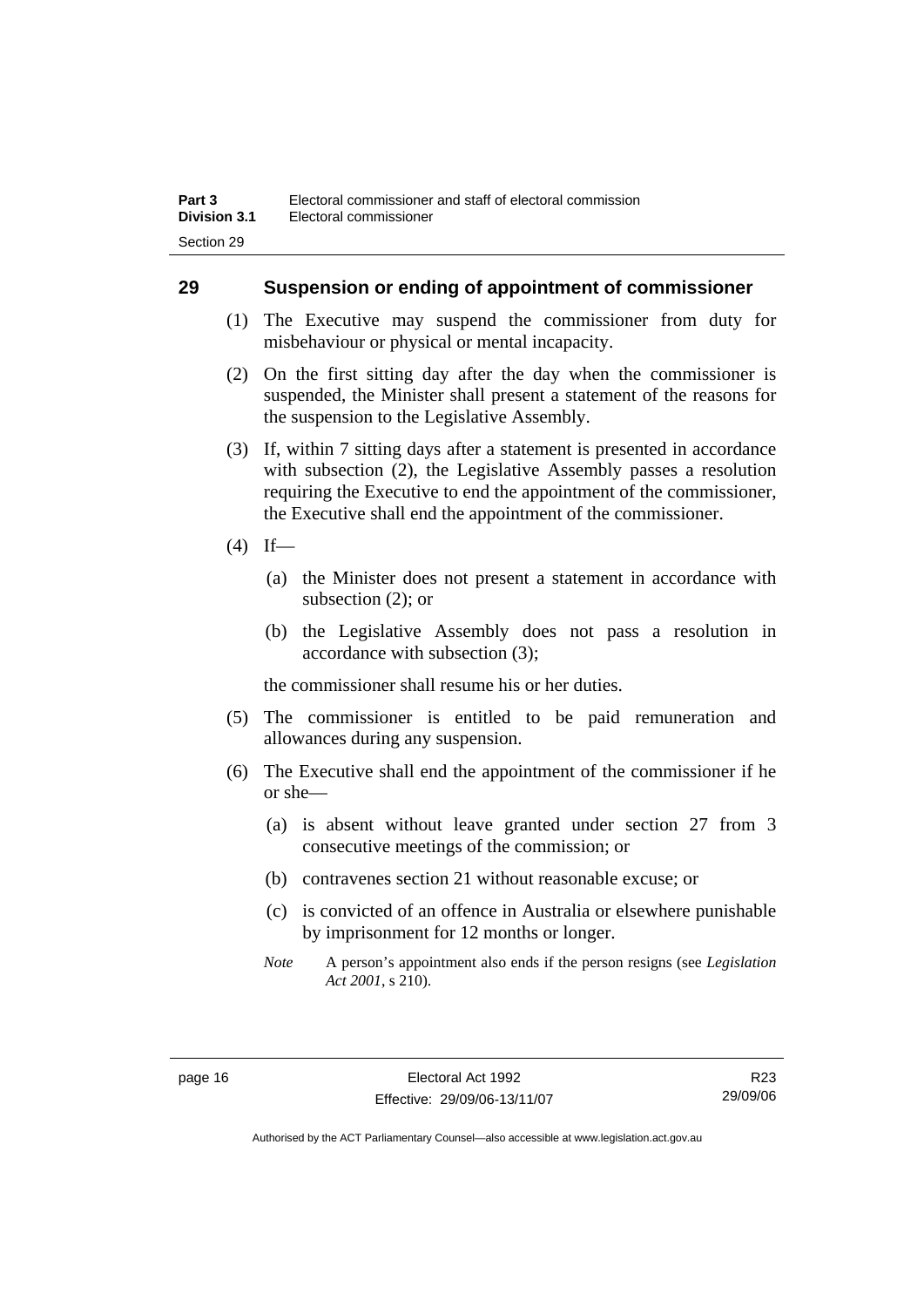# <span id="page-34-0"></span>**Division 3.2 Staff of electoral commission**

### **31 Staff**

- (1) The staff assisting the commissioner shall be employed under the *Public Sector Management Act 1994*.
- (2) The *Public Sector Management Act 1994* applies in relation to the management of the staff assisting the commissioner.

# **32 Temporary staff and consultants**

- (1) The commissioner may, on behalf of the Territory—
	- (a) employ temporary staff; or
	- (b) engage consultants;

for this Act.

- (2) Temporary staff shall be employed on terms and conditions determined from time to time by the electoral commission after consultation with the Executive.
- (3) Consultants shall be engaged on terms and conditions determined from time to time by the electoral commission.
- (4) Nothing in this section in relation to the engagement of consultants is to be taken to give the commissioner or the commission a power to enter into a contract of employment.

# **33 Officers**

- (1) The commissioner may appoint an adult to be an officer for this Act, or any other Act under which the commissioner exercises a function.
	- *Note 1* For the making of appointments (including acting appointments), see *Legislation Act 2001*, pt 19.3.
	- *Note 2* In particular, a person may be appointed for a particular provision of a law (see *Legislation Act* 2001, s 7 (3)) and an appointment may be made

page 17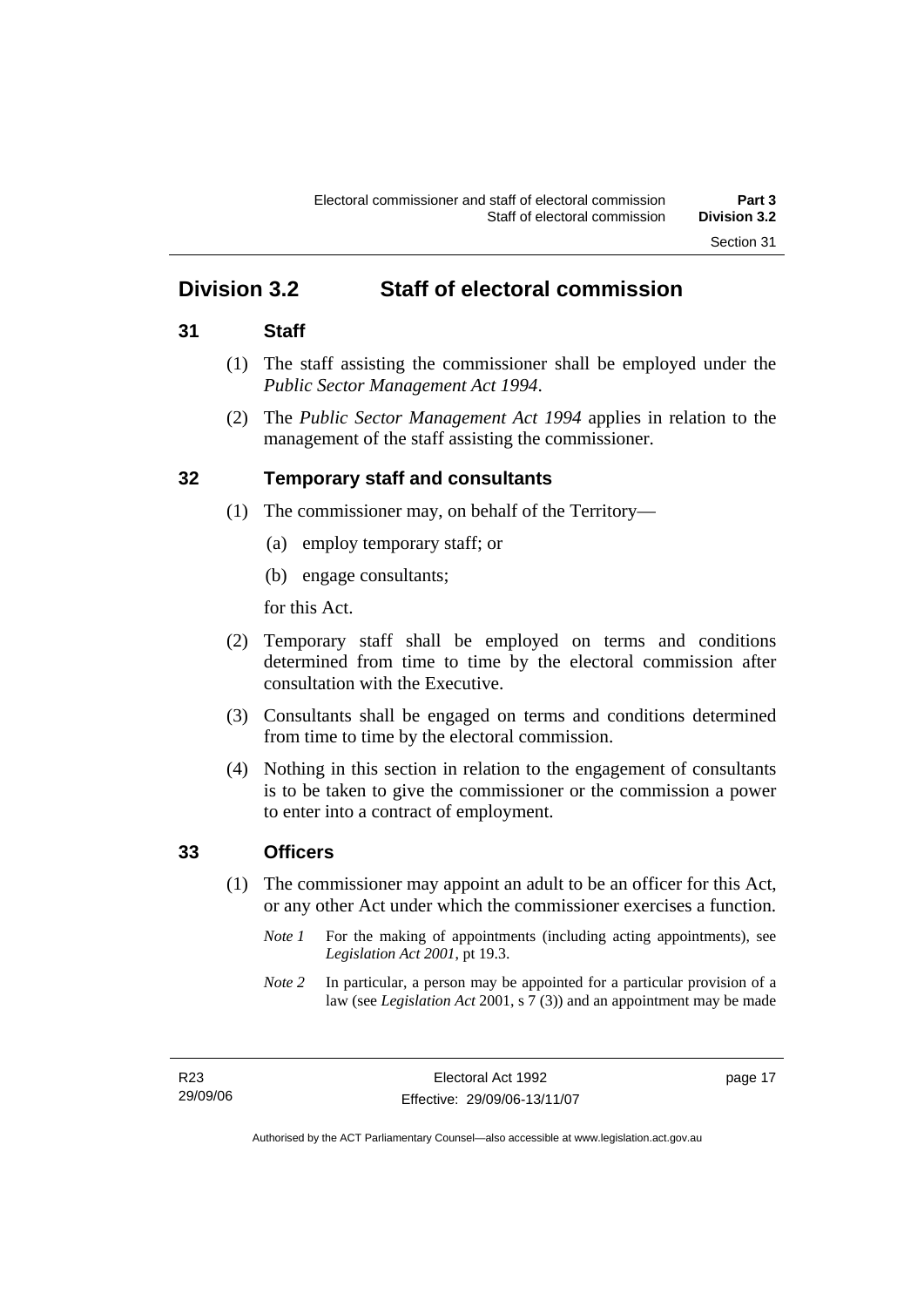by naming a person or nominating the occupant of a position (see s 207).

- (2) The officers so appointed include, but are not limited to, the following officers:
	- (a) the officer in charge of a polling place;
	- (b) the officer in charge of a scrutiny centre;
	- (c) an officer for the purposes of a poll or the scrutiny at an election.
- (3) A candidate is not entitled to be appointed as an officer, and an officer vacates office if he or she becomes a candidate.
- (4) The commissioner has all the powers of an officer and, in the exercise of such a power, is subject to the same obligations as an officer and, for this Act, shall be taken to be an officer.
- (5) Subject to the directions of the OIC, an officer at a polling place or scrutiny centre may exercise any of the powers of the OIC and in so doing shall, for this Act, be taken to be the OIC.

page 18 **Electoral Act 1992** Effective: 29/09/06-13/11/07

R23 29/09/06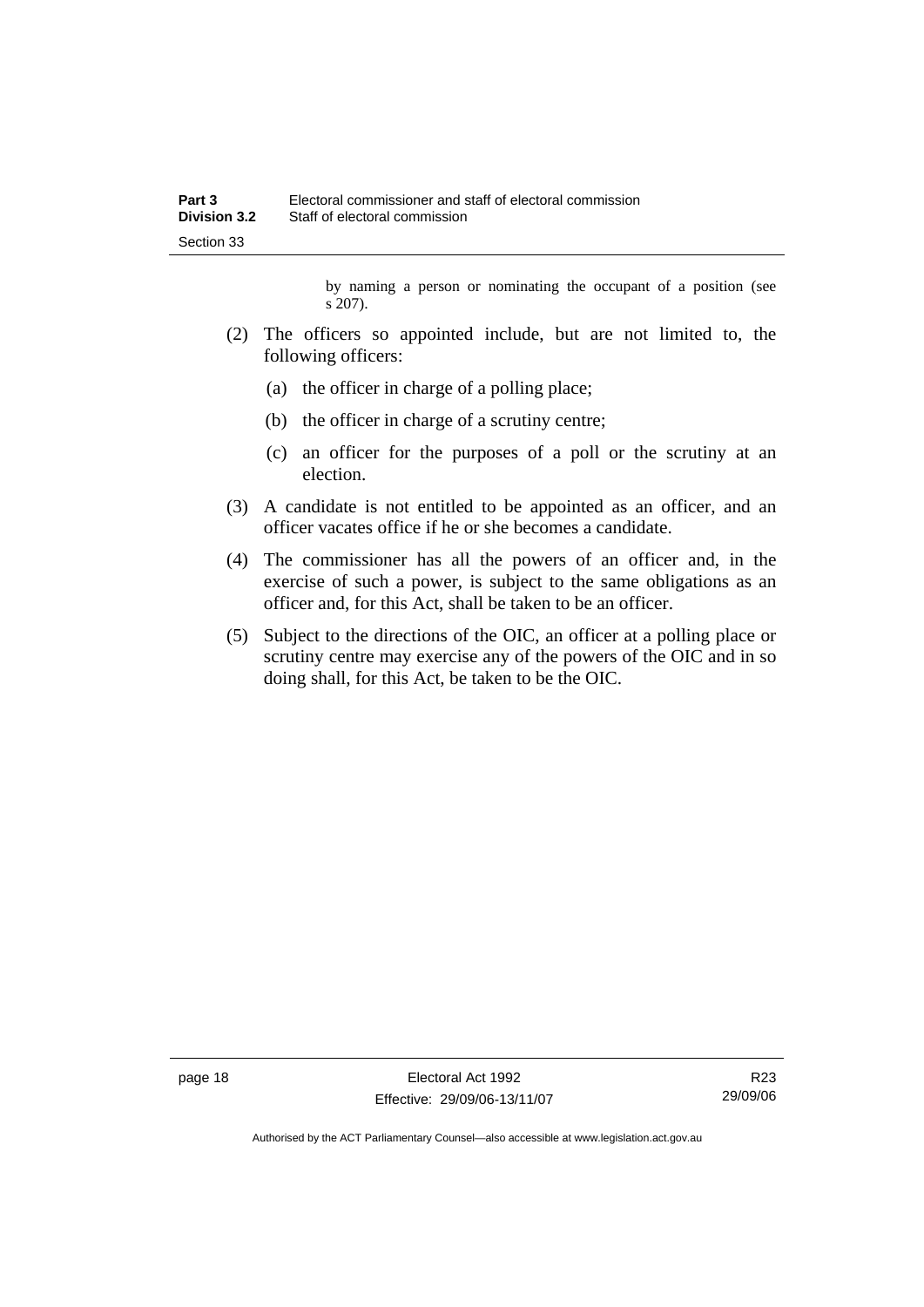### **34 Multimember electorates**

- (1) The ACT shall be divided into 3 separate electorates.
- (2) Seven members of the Legislative Assembly shall be elected from 1 electorate.
- (3) Five members of the Legislative Assembly shall be elected from each of the other 2 electorates.

### **35 Redistribution of electorates**

- (1) Subject to this part, the augmented commission shall redistribute electorates by determining—
	- (a) the name and boundaries of each electorate; and
	- (b) the number of members of the Legislative Assembly to be elected from each electorate.
- (2) A determination—
	- (a) must be in writing; and
	- (b) may be made only after any investigation under section 52 (Objections to augmented electoral commission's proposal) is finished.
- (3) A determination is a notifiable instrument.
	- *Note* A notifiable instrument must be notified under the *Legislation Act 2001*.

### **36 Factors relevant to redistribution**

In making a redistribution of electorates, the augmented commission shall—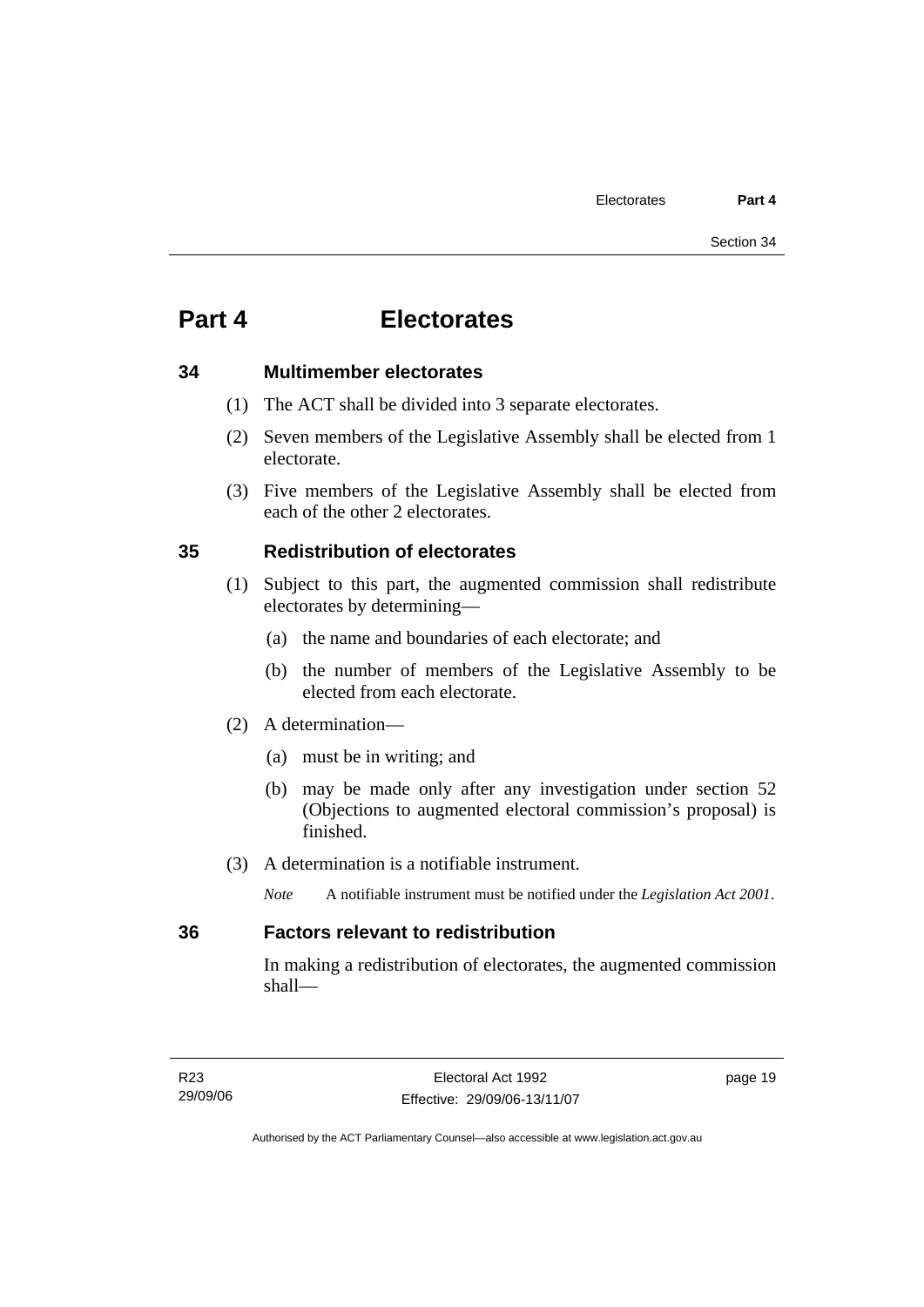#### Section 37

- (a) ensure that the number of electors in an electorate immediately after the redistribution is within the range permitted by the *Australian Capital Territory (Self-Government) Act 1988*  (Cwlth), section 67D (2); and
- (b) endeavour to ensure, as far as practicable, that the number of electors in an electorate at the time of the next general election of members of the Legislative Assembly will not be greater than 105%, or less than 95%, of the expected quota for the electorate at that time ascertained in accordance with the formula set out in the *Australian Capital Territory (Self-Government) Act 1988* (Cwlth), section 67D (1); and
- (c) duly consider—
	- (i) the community of interests within each proposed electorate, including economic, social and regional interests; and
	- (ii) the means of communication and travel within each proposed electorate; and
	- (iii) the physical features and area of each proposed electorate; and
	- (iv) the boundaries of existing electorates; and
	- (v) the boundaries of divisions and sections fixed under the *Districts Act 2002*.

### **37 Timing of redistributions**

- (1) After each ordinary election, a redistribution process shall, subject to section 38—
	- (a) begin as soon as practicable after the beginning of the period of 2 years ending on the end of the 3rd Saturday in October in the year when the next ordinary election is due to be held; and
	- (b) be completed as soon as practicable.

R23 29/09/06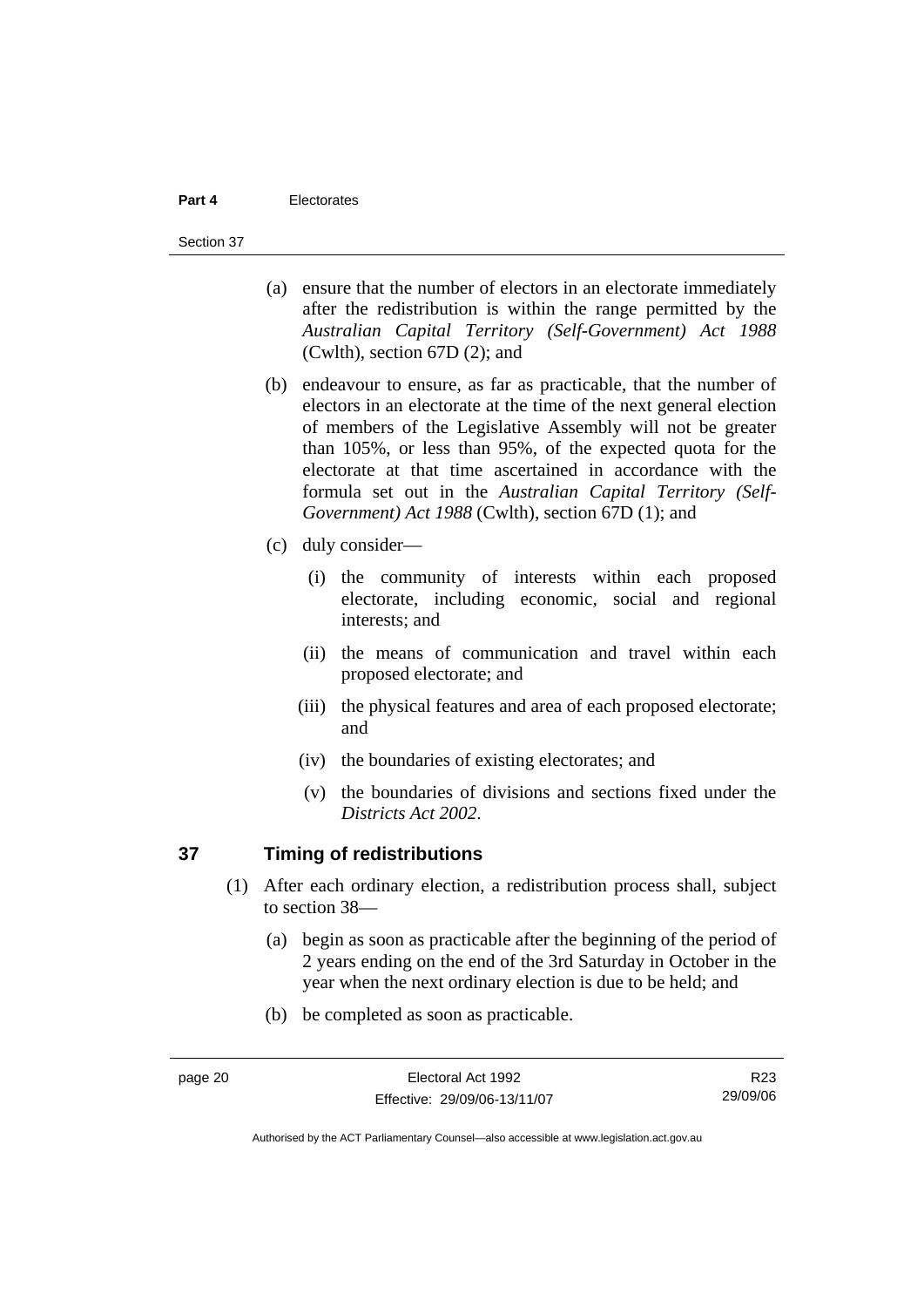- (2) For subsection (1), a redistribution process—
	- (a) begins when a redistribution committee is formed for the purposes of a redistribution; and
	- (b) ends when the redistribution of electorates is determined under section 35.

#### **38 Suspension of redistribution process—extraordinary elections**

(1) In this section:

#### *redistribution process*—see section 37.

- (2) If the election period for an extraordinary election begins during a redistribution process, no further action shall be taken under this Act in relation to the redistribution until after the election period.
- (3) If, in relation to a proposed redistribution, a notice under this part invited a response (however described) to be made within a particular period and that period had not ended when the election period for an extraordinary election begins—
	- (a) a further such notice shall be given as soon as practicable after the election period; and
	- (b) this Act applies in relation to any response made in accordance with the firstmentioned notice as if it had been made in accordance with the further notice.

#### **39 Redistribution committees**

- (1) The electoral commission must, in writing, establish redistribution committees for this part.
- (2) The establishment of a redistribution committee is a notifiable instrument.

*Note* A notifiable instrument must be notified under the *Legislation Act 2001*.

(3) A redistribution committee shall consist of—

| R23      | Electoral Act 1992           | page 21 |
|----------|------------------------------|---------|
| 29/09/06 | Effective: 29/09/06-13/11/07 |         |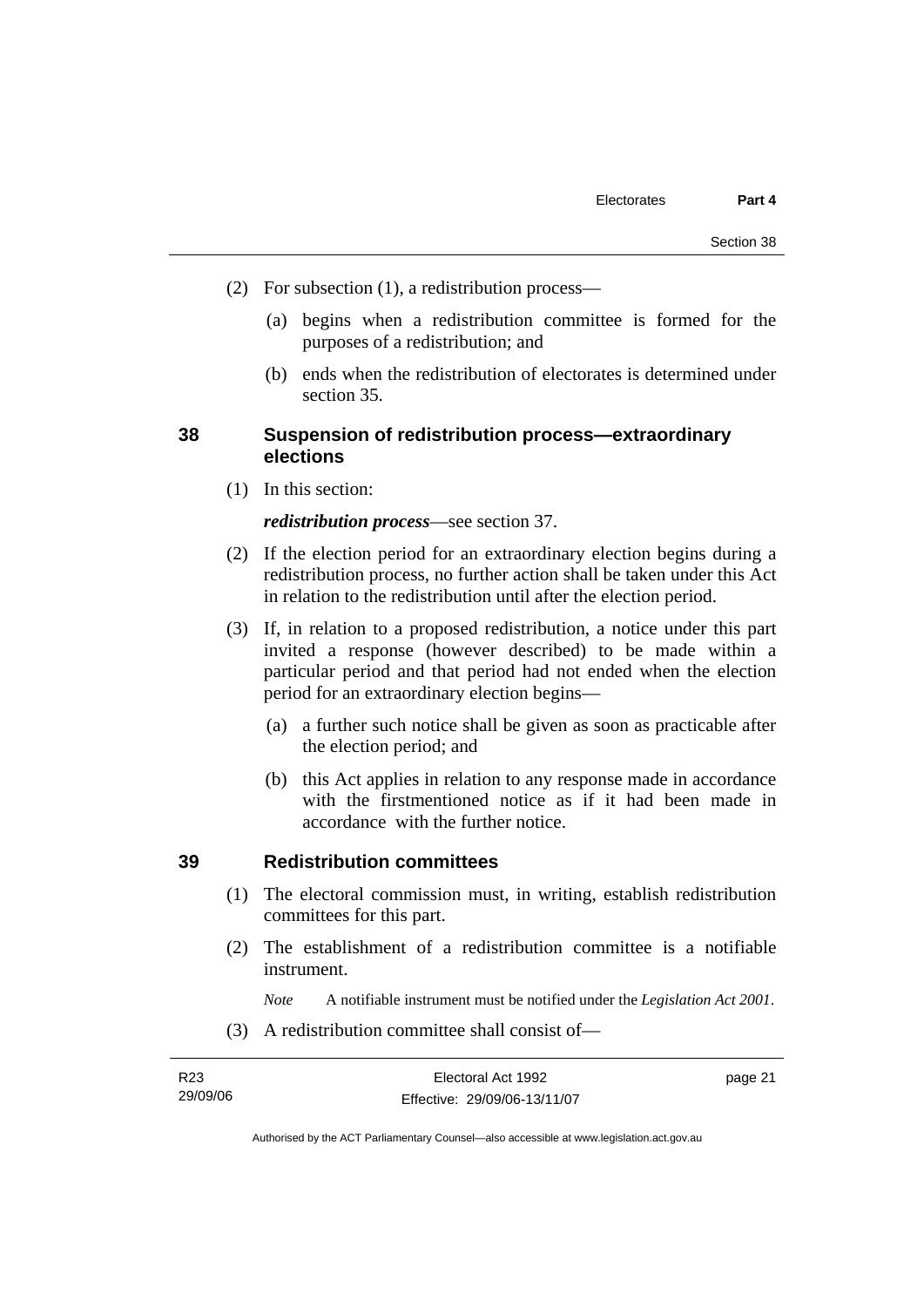Section 40

- (a) the commissioner; and
- (b) the planning and land authority; and
- (c) the commissioner for surveys; and
- (d) a person appointed by the electoral commission whose qualifications or experience would, in the opinion of the electoral commission, enable the person to assist the committee, particularly in relation to the factors set out in section 36.

*Note* For the making of appointments, see *Legislation Act 2001, pt 19.3.* 

 (4) The member mentioned in subsection (3) (d) holds the position on the conditions that are decided by the electoral commission in consultation with the Minister and stated in the member's appointment.

#### **40 Meetings of redistribution committee**

- (1) The commissioner may call a meeting of a redistribution committee.
- (2) The commissioner shall preside at all meetings at which he or she is present.
- (3) If the commissioner is absent from a meeting, the members present shall elect 1 of their number to preside.
- (4) At a meeting, 3 members constitute a quorum.
- (5) Questions shall be determined by a majority of the votes of the members present and voting.
- (6) The member presiding at a meeting has a deliberative vote and, in the event of an equality of votes, has a casting vote.
- (7) A redistribution committee may regulate the conduct of proceedings at its meetings as it considers appropriate.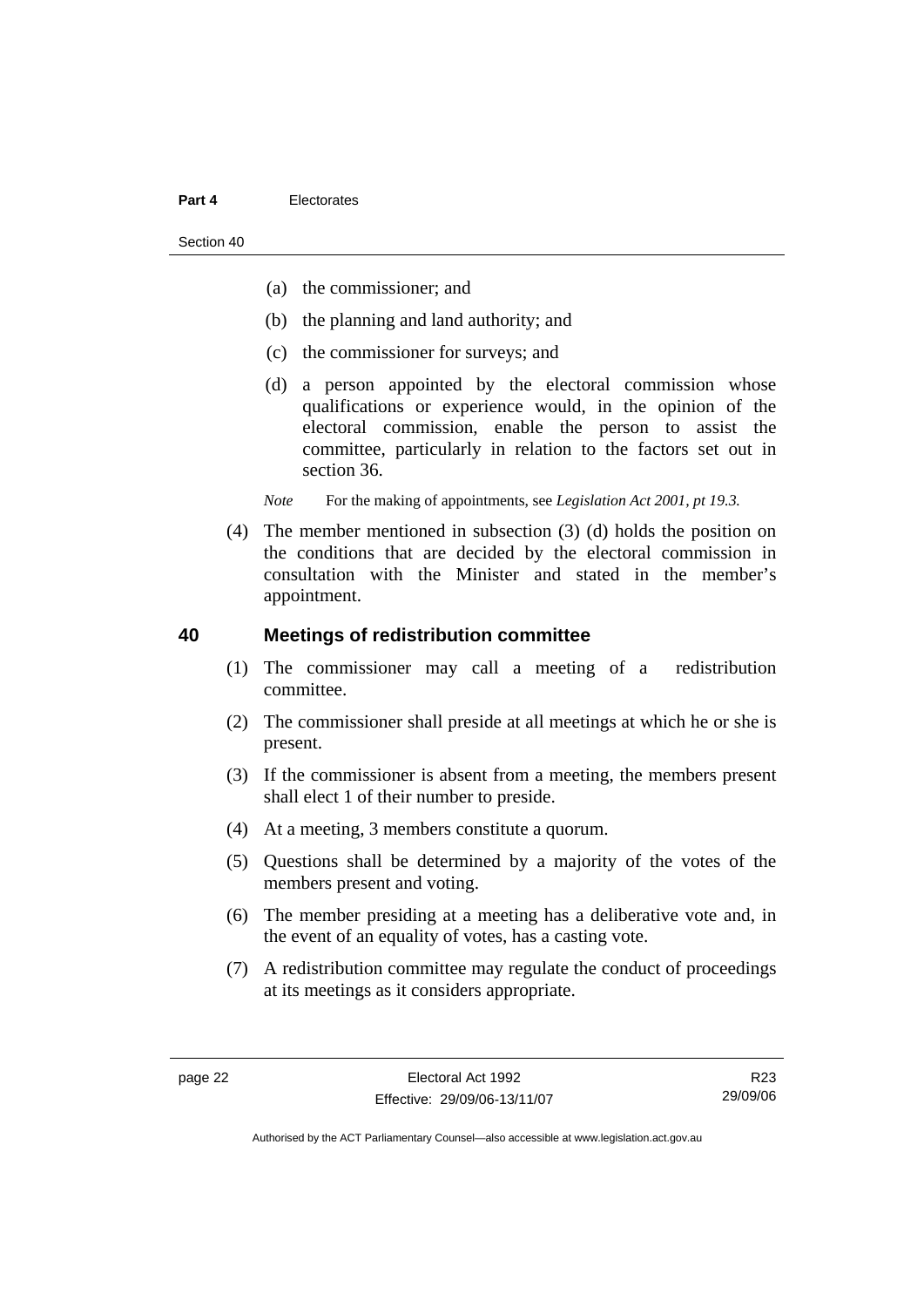- (8) A redistribution committee may inform itself in the way it considers appropriate, including the opening of its meetings to members of the public.
- (9) The electoral commission shall, on request by a redistribution committee, give the committee the information and assistance it requires for this part.

### **41 Suggestions and comments about redistribution**

- (1) A redistribution committee must prepare a written notice stating—
	- (a) that written suggestions about the redistribution of electorates may be given to it within 28 days after the day the notice is notified under the *Legislation Act 2001*; and
	- (b) that written comments about the suggestions may be given to it within 14 days after the last day suggestions may be given to it; and
	- (c) each place where suggestions may be inspected by members of the public.
- (2) The notice is a notifiable instrument.

*Note* A notifiable instrument must be notified under the *Legislation Act 2001*.

- (3) The redistribution committee must also publish the notice in a newspaper.
- (4) The redistribution committee must ensure that copies of any suggestions given to it in accordance with the notice are available for inspection by members of the public in accordance with the notice.

### **42 Outline of proposal**

Before making a proposed redistribution of electorates, a redistribution committee may cause an outline of its proposal to be made available to members of the public.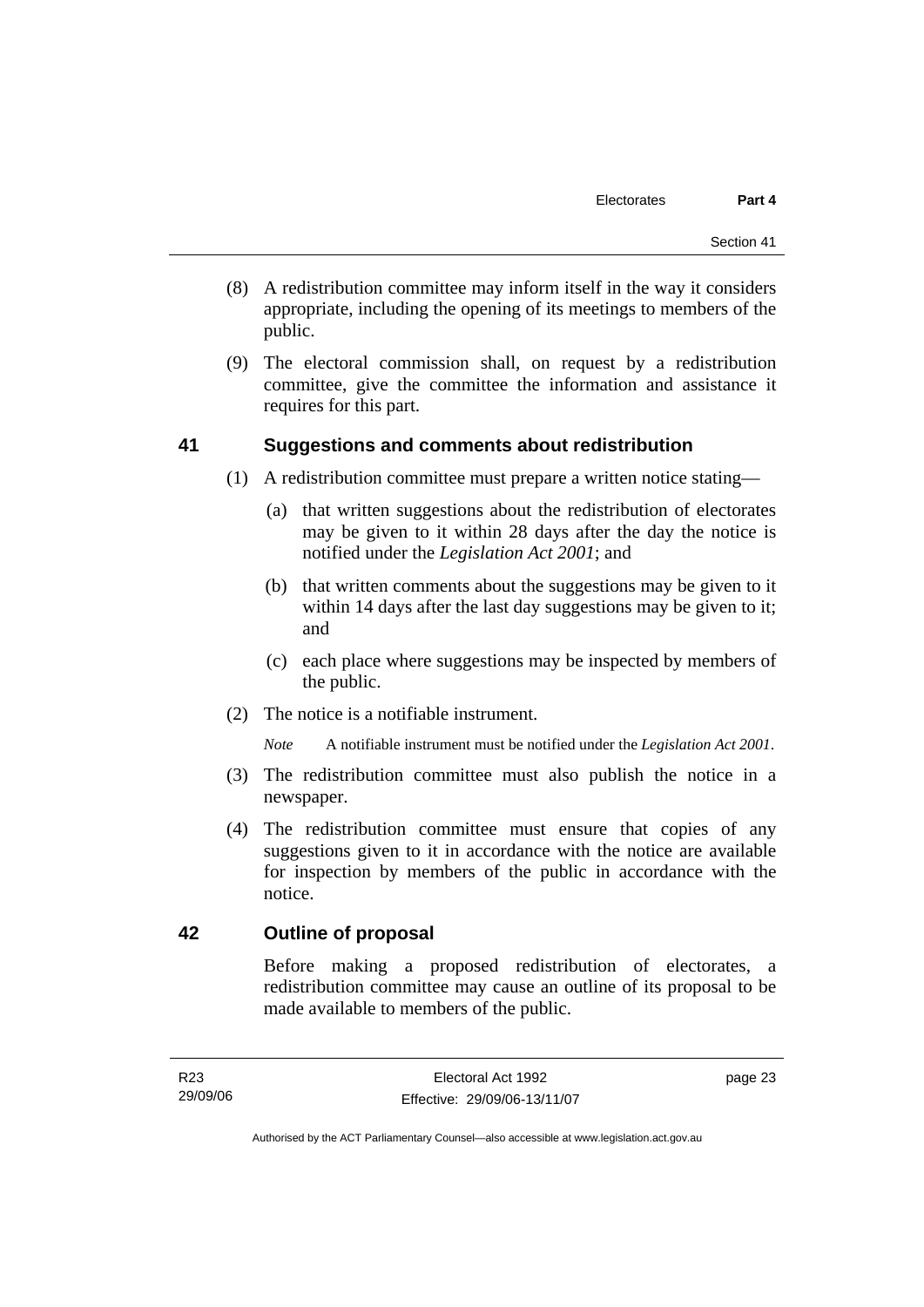Section 43

#### **43 Proposed redistribution**

- (1) A redistribution committee must make a proposed redistribution of electorates after considering the suggestions and comments (if any) given to it in accordance with the notice under section 41 (Suggestions and comments about redistribution).
- (2) Section 36 applies in relation to the making of the proposed redistribution as if it were a redistribution by the augmented commission.
- (3) The committee shall state the reasons for its proposal in writing.
- (4) A member of the committee who disagrees with its proposal may state the reasons for the disagreement in writing.

### **44 Notification and publication of proposal**

- (1) A redistribution committee must—
	- (a) exhibit a map or maps showing the name and boundaries of each proposed electorate at the electoral commission's office; and
	- (b) make a copy of the following available for public inspection:
		- (i) the suggestions and comments given to the committee in accordance with the notice under section 41 (Suggestions and comments about redistribution); and
		- (ii) a description (whether by reference to a map or plan or otherwise) of the boundaries of each proposed electorate; and
		- (iii) a statement of the number of members of the Legislative Assembly that it proposes should be elected from each proposed electorate; and
		- (iv) its statement of reasons for the proposed redistribution; and

R23 29/09/06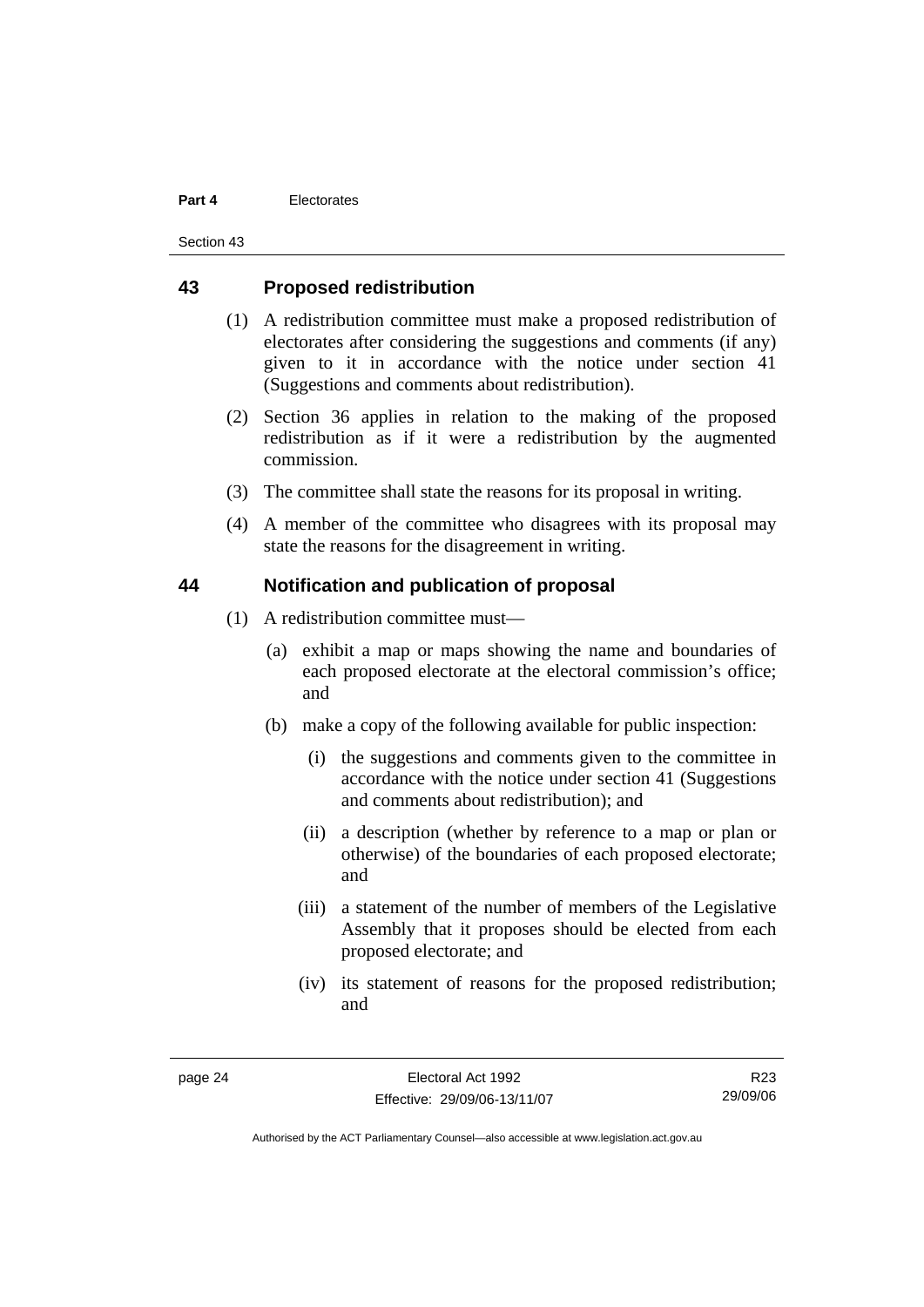- (v) if a member of the committee has provided a written statement or reasons for any disagreement with the proposal—that statement; and
- (c) prepare a written notice—
	- (i) telling the public about the exhibition mentioned in paragraph (a) and the availability for public inspection at the electoral commission's office of the copies of the documents mentioned in paragraph (b); and
	- (ii) stating that written objections against the proposal may be given to the electoral commission within 28 days after the day the notice is notified under the *Legislation Act 2001*.
- (2) The notice is a notifiable instrument.
	- *Note* A notifiable instrument must be notified under the *Legislation Act 2001*.
- (3) The redistribution committee must also publish the notice, and the map or maps of each proposed electorate, in a newspaper.

### **45 Dissolution of redistribution committee**

A redistribution committee is dissolved immediately after the notice and maps mentioned in section 44 (1) (Notification and publication of proposal) have been notified and published under section 44 in relation to the committee's proposal.

### **46 Objections**

- (1) An objection against a proposal by a redistribution committee must be—
	- (a) in writing; and
	- (b) given to the electoral commission within 28 days after the day the notice mentioned in section 44 (1) (Notification and publication of proposal) is notified under the *Legislation Act 2001* in relation to the committee's proposal.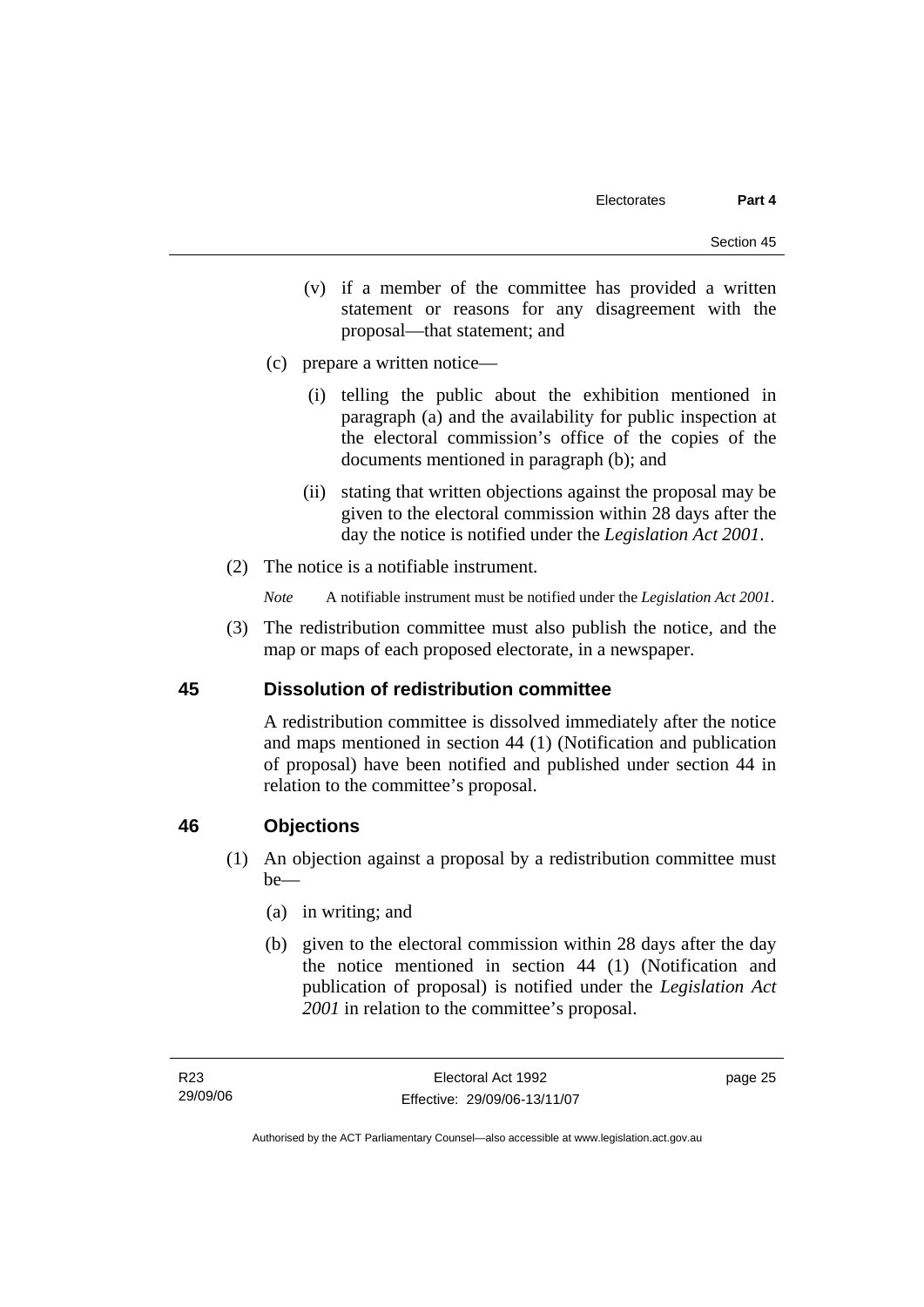Section 47

 (2) The commissioner must make a copy of each objection made under this section available for public inspection.

### **47 Augmented electoral commission**

- (1) For the purposes of each redistribution, an augmented electoral commission is established.
- (2) An augmented commission shall consist of—
	- (a) the members of the electoral commission; and
	- (b) the members (other than the commissioner) of the redistribution committee formed for the purposes of the redistribution.

#### **48 Meetings of augmented electoral commission**

- (1) The chairperson of the electoral commission may call a meeting of an augmented commission.
- (2) The chairperson of the electoral commission shall preside at all meetings of an augmented commission at which he or she is present.
- (3) If the chairperson of the electoral commission is absent from a meeting of an augmented commission—
	- (a) the commissioner shall preside; or
	- (b) if the commissioner is absent from the meeting—the members present shall appoint 1 of their number to preside.
- (4) At a meeting, 4 members constitute a quorum.
- (5) Subject to subsection (6), questions shall be determined by a majority of the votes of the members present and voting.
- (6) An augmented commission shall not redistribute electorates under section 35 unless not less than 4 members of the augmented commission, of whom not less than 2 are members of the electoral commission, vote in favour of the redistribution.

R23 29/09/06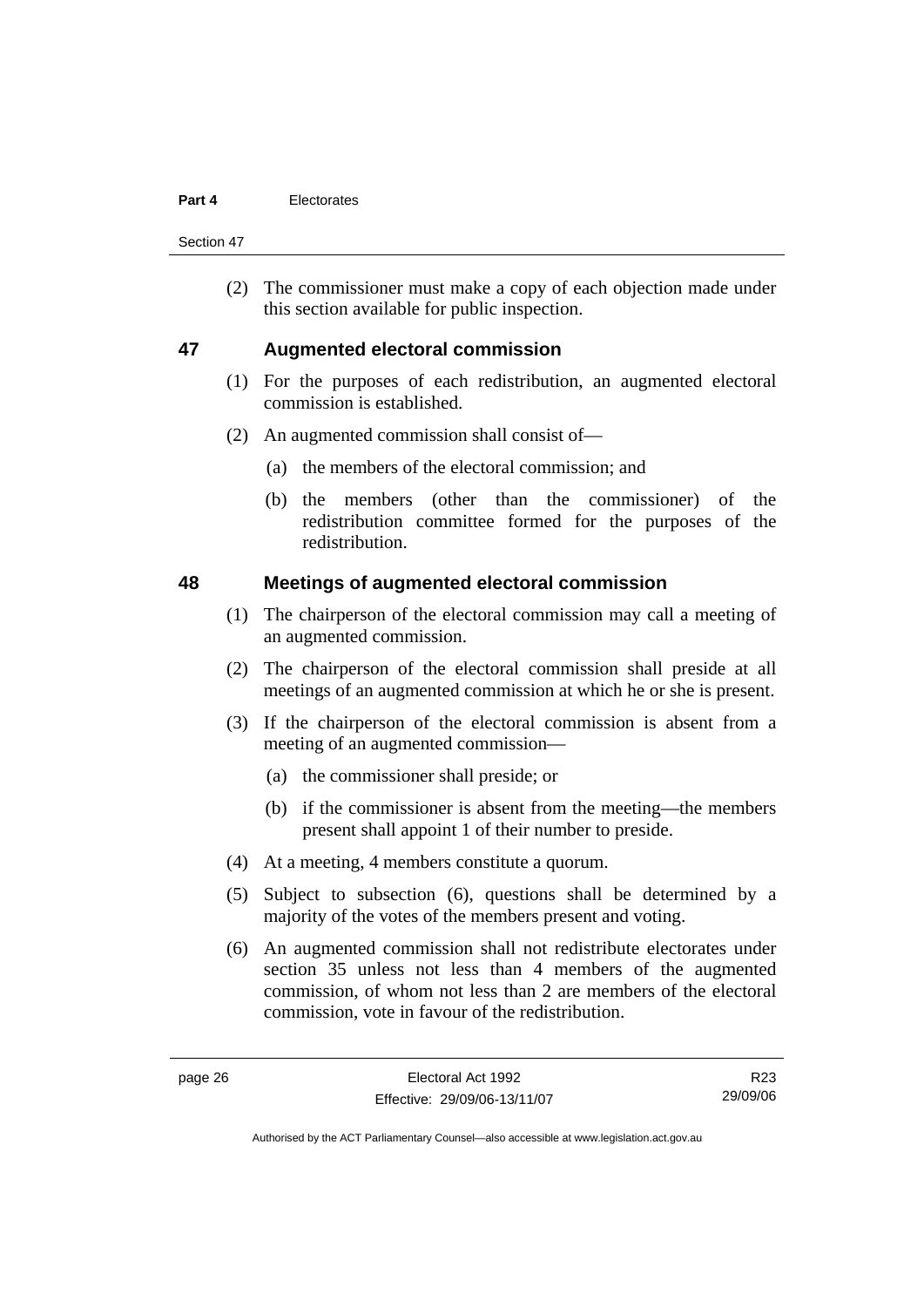- (7) Subject to subsection (8), the member presiding at a meeting has a deliberative vote and, in the event of an equality of votes, has a casting vote.
- (8) The casting vote of the member presiding at a meeting shall not be used to vote in favour of the making of a redistribution under section 35.
- (9) An augmented commission may regulate the conduct of proceedings at its meetings as it considers appropriate.
- (10) Subject to section 49, an augmented commission may inform itself in any way it considers appropriate.
- (11) The electoral commission shall, on request by an augmented commission, give the augmented commission the information and assistance it requires for this part.

### **49 Investigation of objections**

- (1) The augmented commission shall investigate each objection made in accordance with section 46.
- (2) For the purpose of investigating an objection, the augmented commission shall hold a public hearing, unless it is of the opinion that—
	- (a) the matters raised in the objection (or substantially the same matters) were raised in suggestions or comments given to the redistribution committee in accordance with the notice under section 41 (1) (Suggestions and comments about redistribution); and
	- (b) the objection is frivolous or vexatious.
- (3) The augmented commission may hold 1 public hearing in relation to several objections.
- (4) At a public hearing, submissions to the augmented commission may only be made—

page 27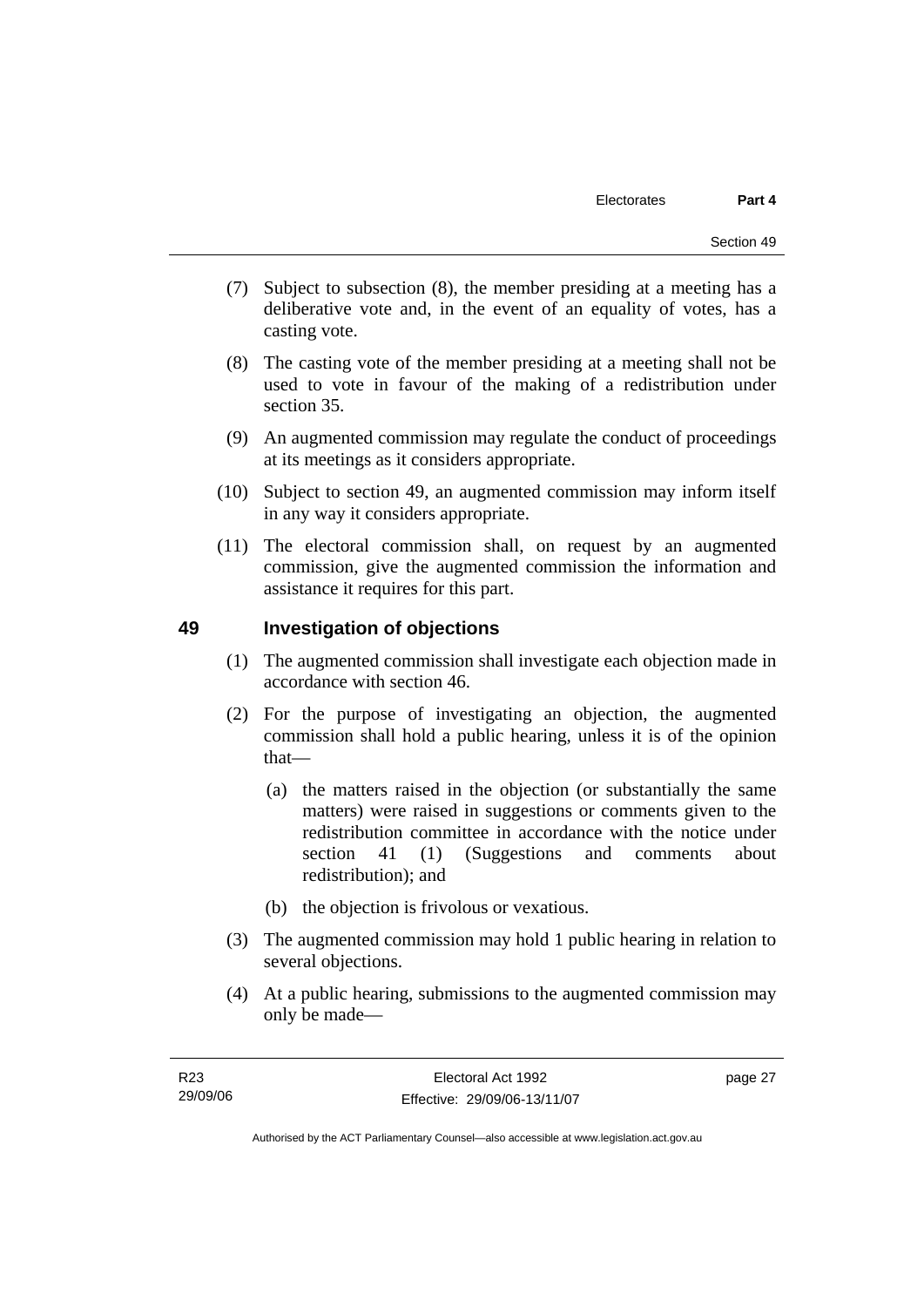#### Section 50

- (a) by or on behalf of a person who made—
	- (i) an objection in accordance with section 46; or
	- (ii) a suggestion or comment about the proposed redistribution given to the redistribution committee in accordance with the notice under section 41 (1); or
- (b) by a person making a submission in relation to an objection.
- (5) The augmented commission shall consider all such submissions.
- (6) At a public hearing, the augmented commission is not bound by the rules of evidence and, subject to this section, may regulate the conduct of proceedings as it considers appropriate.
- (7) Without limiting subsection (6), the following matters are within the discretion of the augmented commission:
	- (a) the manner in which, and the time within which, submissions may be made;
	- (b) the extent to which the augmented commission may be addressed, and the persons by whom it may be addressed.

#### **50 Redistribution—proposal by augmented electoral commission**

The augmented commission shall make a proposed redistribution of electorates after completing any investigation required by section 49.

### **51 Publication of augmented electoral commission's proposal**

- (1) After making a proposed redistribution of electorates, the augmented commission shall cause a public announcement to be made concerning the proposal.
- (2) The public announcement shall include a statement—

R23 29/09/06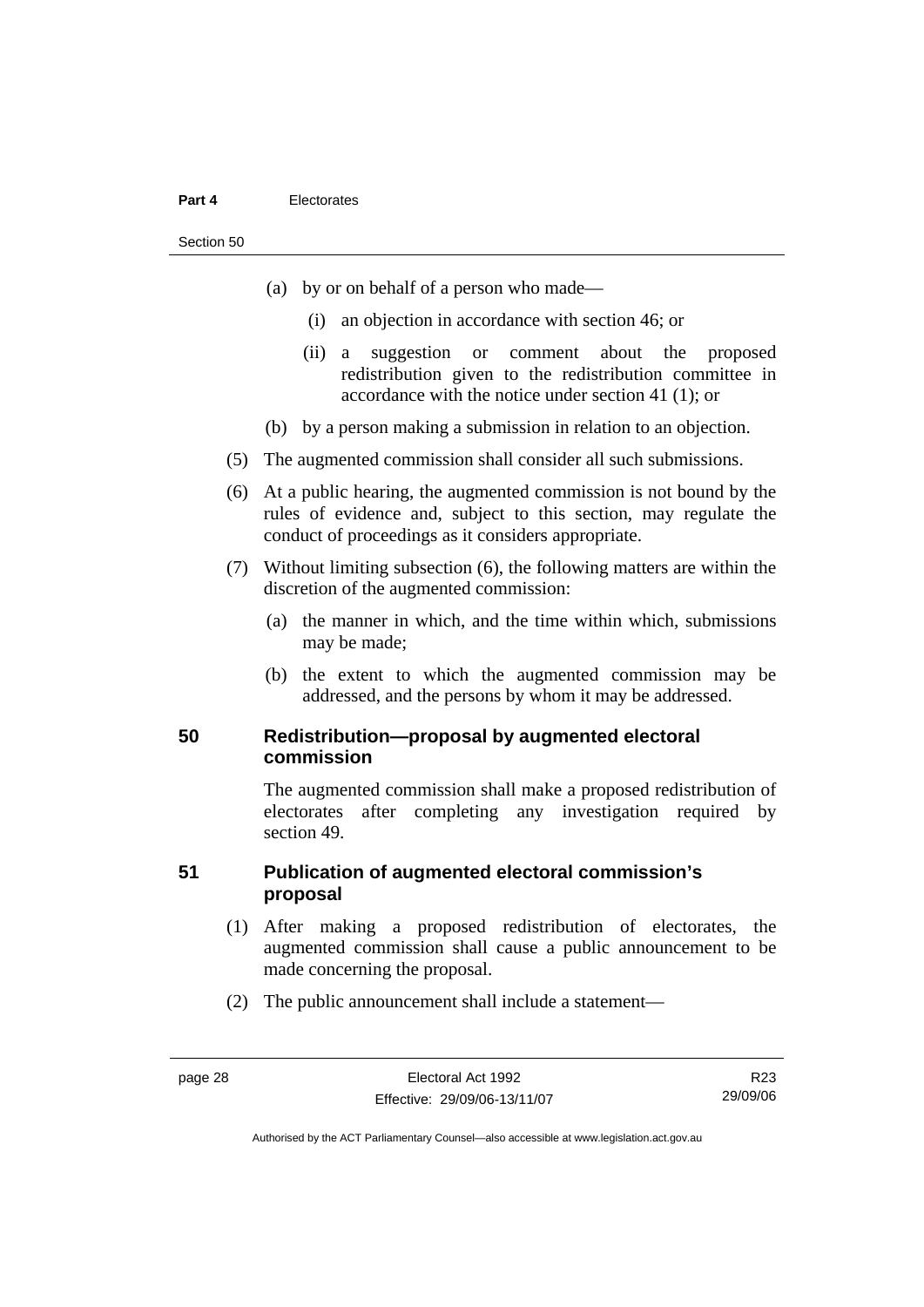- (a) setting out the substance of the augmented commission's findings or conclusions about the redistribution committee's proposal and any objection to it; and
- (b) setting out particulars of the augmented commission's proposal; and
- (c) whether, in the augmented commission's opinion, its proposal is significantly different from the redistribution committee's proposal and, if so, a further statement to the effect that written objections against the proposal may be given to the electoral commission in accordance with the notice prepared under subsection  $(3)$ .
- (3) If the augmented commission is of the opinion that its proposal is significantly different from the redistribution committee's proposal, the augmented commission must prepare a written notice stating that written objections against the proposal may be given to the electoral commission within 28 days after the day the notice is notified under the *Legislation Act 2001*.
- (4) The notice is a notifiable instrument.

*Note* A notifiable instrument must be notified under the *Legislation Act 2001*.

#### **52 Objections to augmented electoral commission's proposal**

- (1) An objection against a redistribution proposed by the augmented commission must be—
	- (a) in writing; and
	- (b) given to the electoral commission within 28 days after the day the notice under section 51 (3) (Publication of augmented electoral commission's proposal) is notified under the *Legislation Act 2001*.
	- *Note* For how documents may be given, see *Legislation Act 2001*, pt 19.5.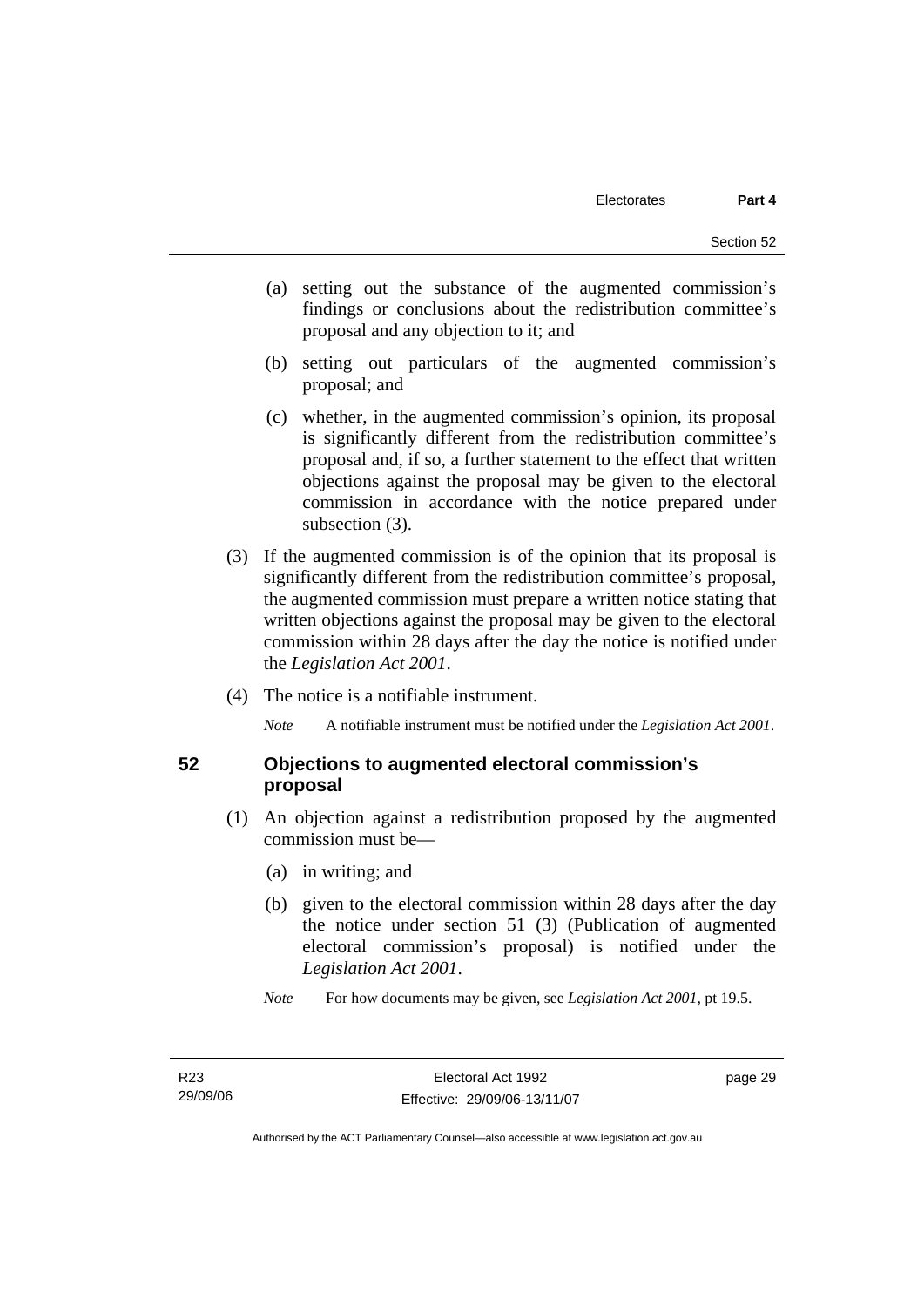#### Section 53

- (2) If an objection is given to the electoral commission in accordance with subsection  $(1)$ —
	- (a) the augmented commission must investigate the objection; and
	- (b) section 49 (Investigation of objections) applies as if the investigation were an objection under that section.
- (3) The commissioner must make a copy of each objection made under this section available for public inspection.

#### **53 Report by augmented electoral commission and public announcement**

- (1) After redistributing electorates under section 35, the augmented commission shall cause—
	- (a) a report about the redistribution to be submitted to the Minister; and
	- (b) copies of the report to be made available for perusal by members of the public at the office of the electoral commission; and
	- (c) a public announcement to be made to the effect that the redistribution has been made and that copies of the report are available for perusal by members of the public at the office of the electoral commission.
- (2) The report shall contain particulars of—
	- (a) any suggestions or comments lodged with the redistribution committee; and
	- (b) the redistribution proposed by the redistribution committee and its reasons for the proposal; and
	- (c) if a member of the redistribution committee has provided a written statement of reasons for any disagreement with the committee's proposal—that statement; and

R23 29/09/06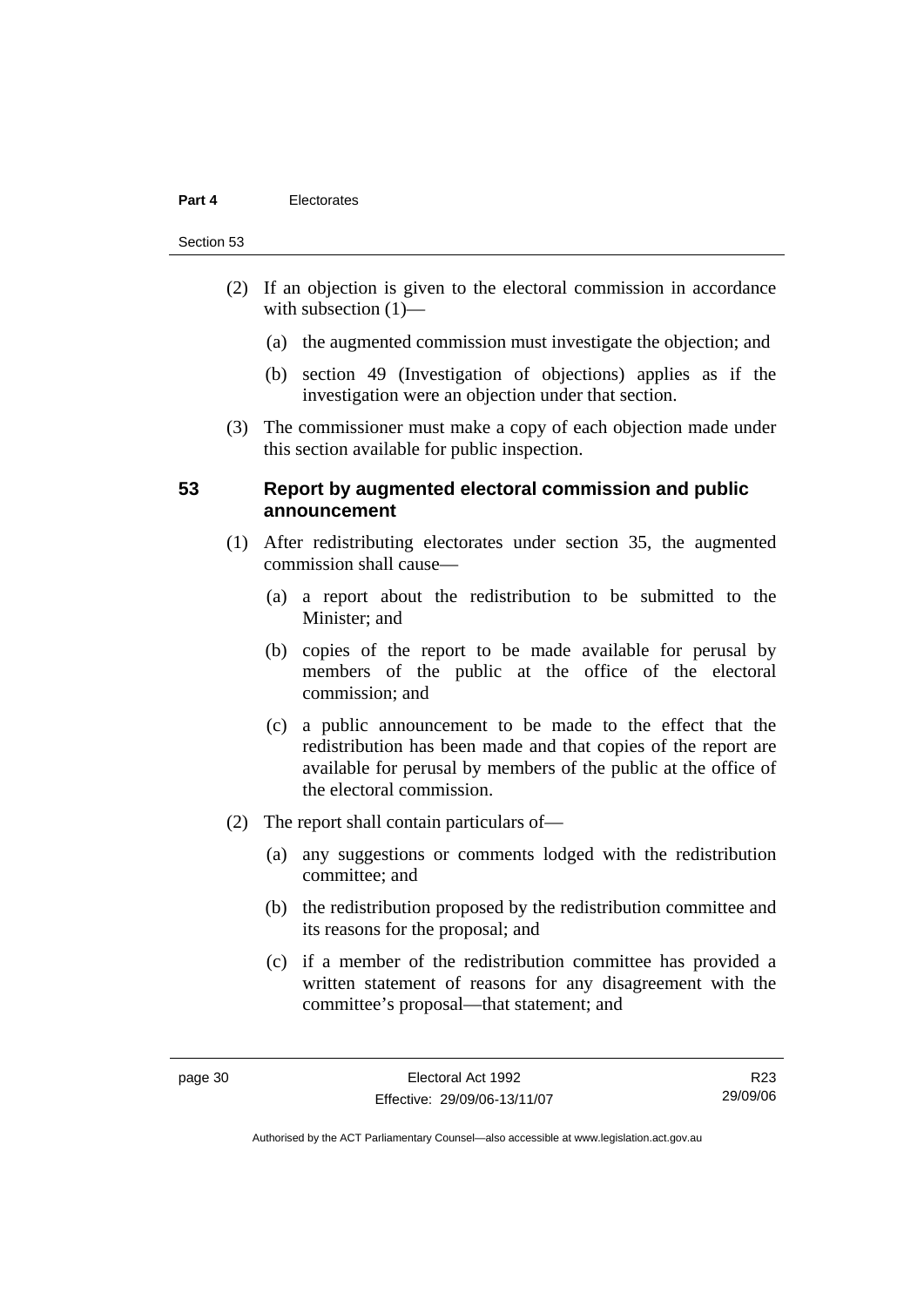- (d) any objections lodged with the electoral commission against the redistribution committee's proposal; and
- (e) the result of the investigation of any objections against the redistribution committee's proposal (including particulars of the proceedings at any public hearings in the course of an investigation); and
- (f) the redistribution proposed by the augmented commission and its reasons for the proposal; and
- (g) any objections lodged with the electoral commission against the augmented commission's proposal; and
- (h) the result of the investigation of any objections against the augmented commission's proposal (including particulars of the proceedings at any public hearings in the course of an investigation); and
- (i) the redistribution made by the augmented commission and its reasons for the redistribution; and
- (j) if a member of the augmented commission has provided a written statement of reasons for any disagreement with the augmented commission's proposal—that statement.

#### **54 Report to Legislative Assembly**

The Minister shall present a copy of the augmented commission's report to the Legislative Assembly on the first sitting day after the day when the Minister receives the report from the augmented commission.

#### **55 Decisions are final**

- (1) A decision of an augmented commission or a redistribution committee made, or purporting to be made, under this part—
	- (a) is final and conclusive; and

Authorised by the ACT Parliamentary Counsel—also accessible at www.legislation.act.gov.au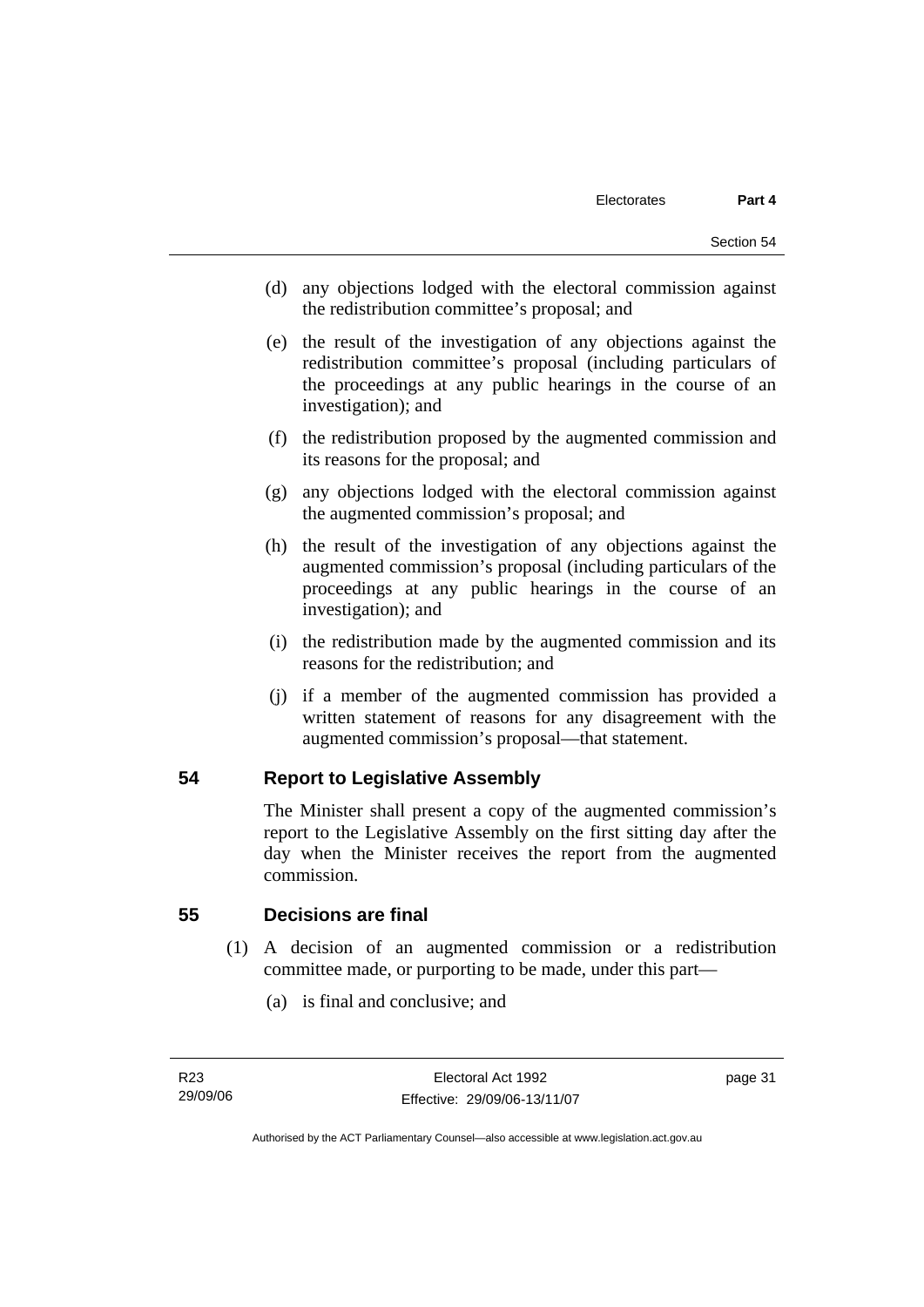#### Section 56

- (b) shall not be challenged, appealed against, reviewed, quashed, set aside or called into question in any court or tribunal on any ground; and
- (c) is not subject to any proceeding for a prerogative order, injunction, declaration or other order in any court on any ground.
- (2) In this section:

*decision* includes a failure to make a decision.

### **56 Validity not affected**

A failure to comply with the provisions of this part (except section 34, 35 or 36) is not to be taken to affect the validity of a decision of an augmented commission or a redistribution committee.

page 32 Electoral Act 1992 Effective: 29/09/06-13/11/07

R23 29/09/06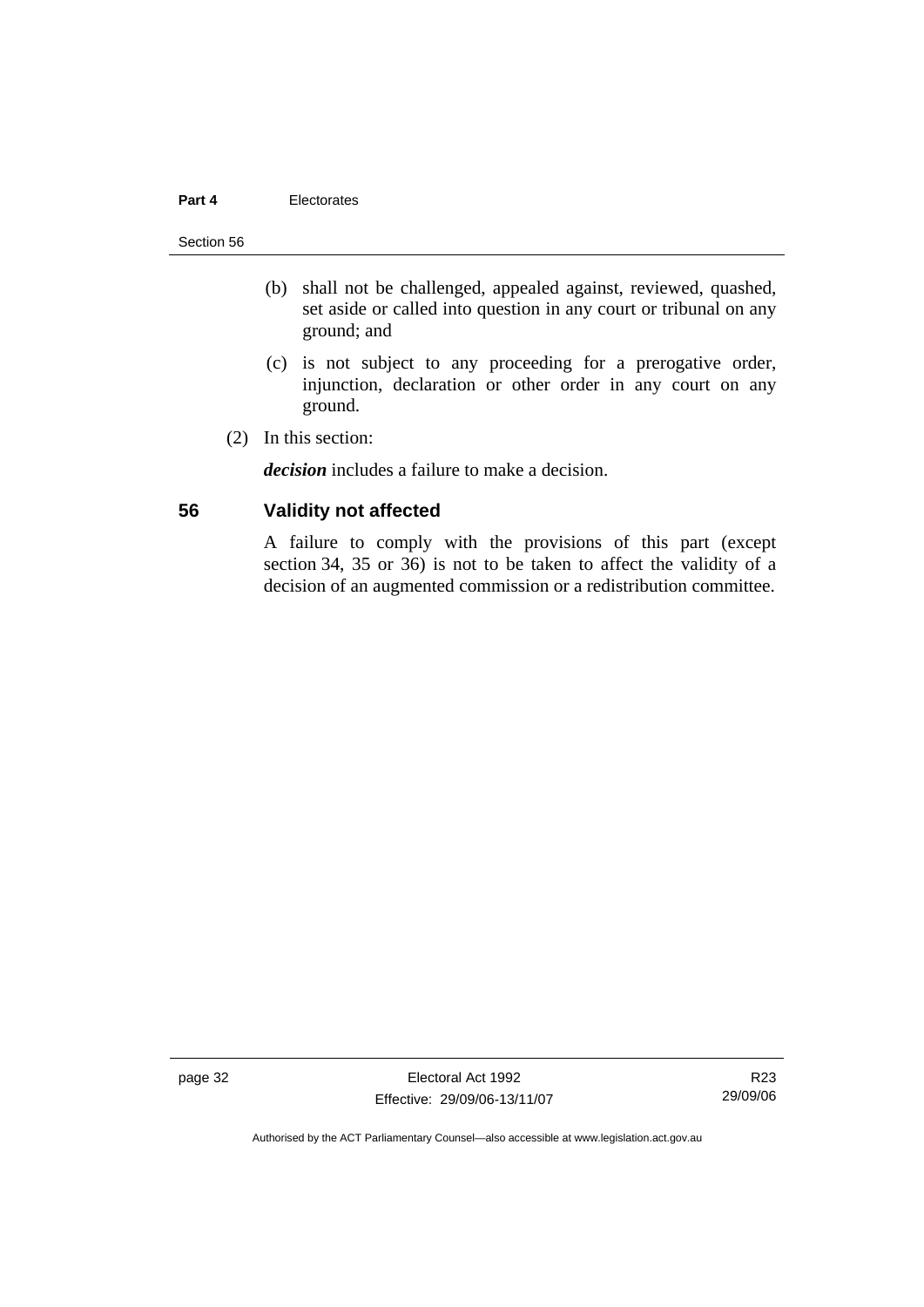# **Part 5 Electoral rolls**

### **57 Electorate and Territory rolls**

- (1) The commissioner shall keep a roll of the electors of the ACT consisting of separate rolls of the electors of each electorate.
- (2) A roll may be kept electronically.

## **58 Contents of roll**

- (1) A roll shall contain the following particulars in relation to each elector:
	- (a) surname or family name;
	- (b) each given name;
	- (c) address;
	- (d) sex;
	- (e) date of birth.
- (2) A roll may contain the following particulars in relation to each elector:
	- (a) occupation;
	- (b) any former surname;
	- (c) any previous address;
	- (d) postal address, if not the same as the address of the principal place of residence;
	- (e) the further particulars (if any) prescribed under the regulations.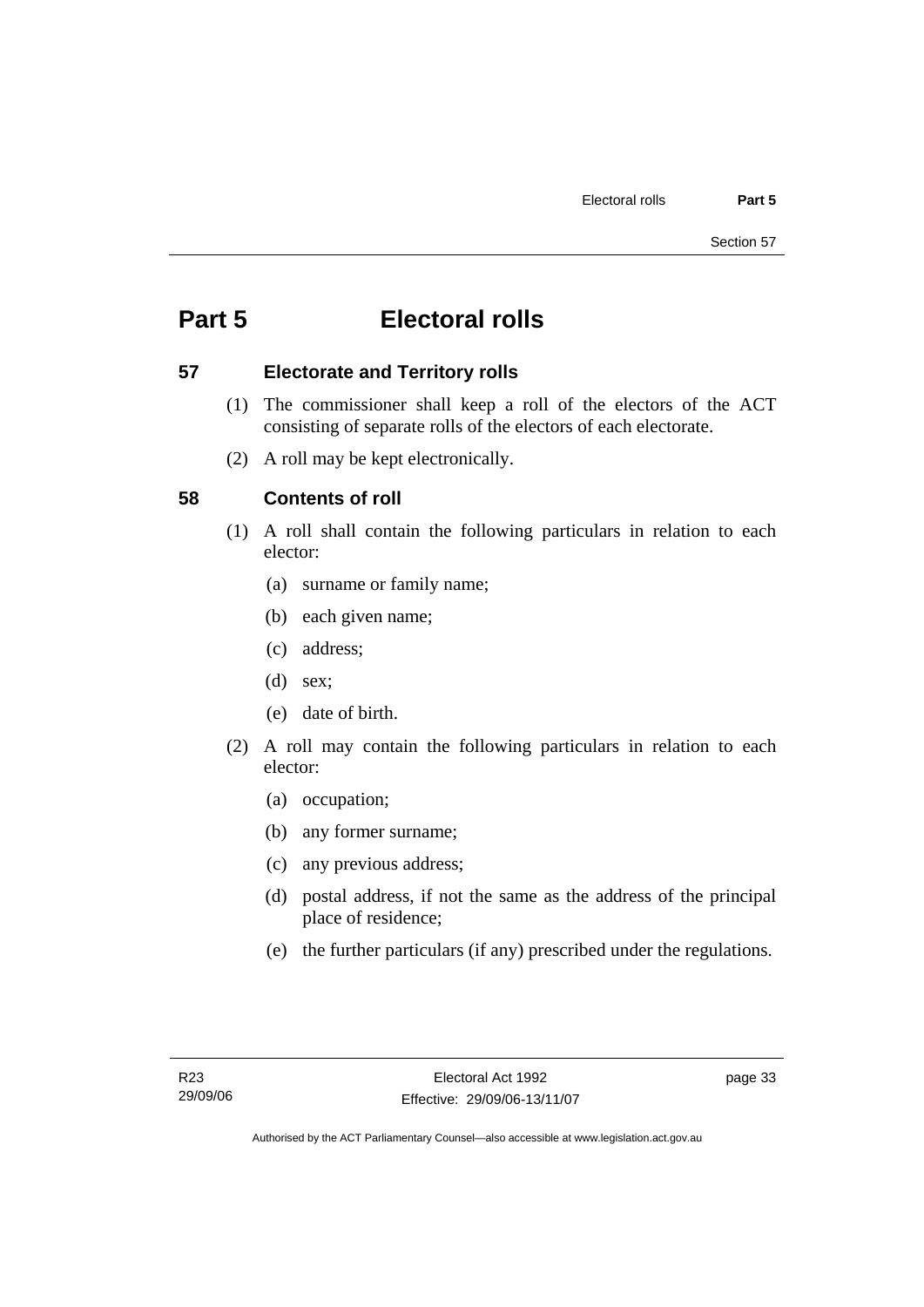#### **Part 5 Electoral rolls**

Section 59

#### **59 Meaning of** *extract* **from roll**

In this Act:

*extract* from a roll means the part of the roll that contains, for each elector enrolled at the time the extract is prepared—

- (a) the elector's surname or family name; and
- (b) each given name of the elector; and
- (c) the elector's address, unless the elector is—
	- (i) an elector whose address is suppressed; or
	- (ii) an eligible overseas elector; or
	- (iii) an Antarctic elector; or
	- (iv) an elector who is enrolled because of the elector's enrolment on the Commonwealth roll as an itinerant elector.
- *Note* A roll extract in electronic form is a disk, tape or other device from which the information in the extract may be reproduced by mechanical, electronic or other means (see dict, def of *electronic form*).

#### **60 Inspection of printed roll extracts**

- (1) The commissioner—
	- (a) shall, at the office of the commissioner; and
	- (b) may, at any other places the commissioner determines;

make a printed extract from each roll available for public inspection during ordinary office hours.

- (2) A right of inspection under subsection (1) shall not be taken to give any right to copy, take an extract from, or scan electronically, an extract from a roll.
- (3) For subsection (1), the commissioner shall prepare an extract of each roll at least once each calendar year.

| page 34 | Electoral Act 1992           | R23      |
|---------|------------------------------|----------|
|         | Effective: 29/09/06-13/11/07 | 29/09/06 |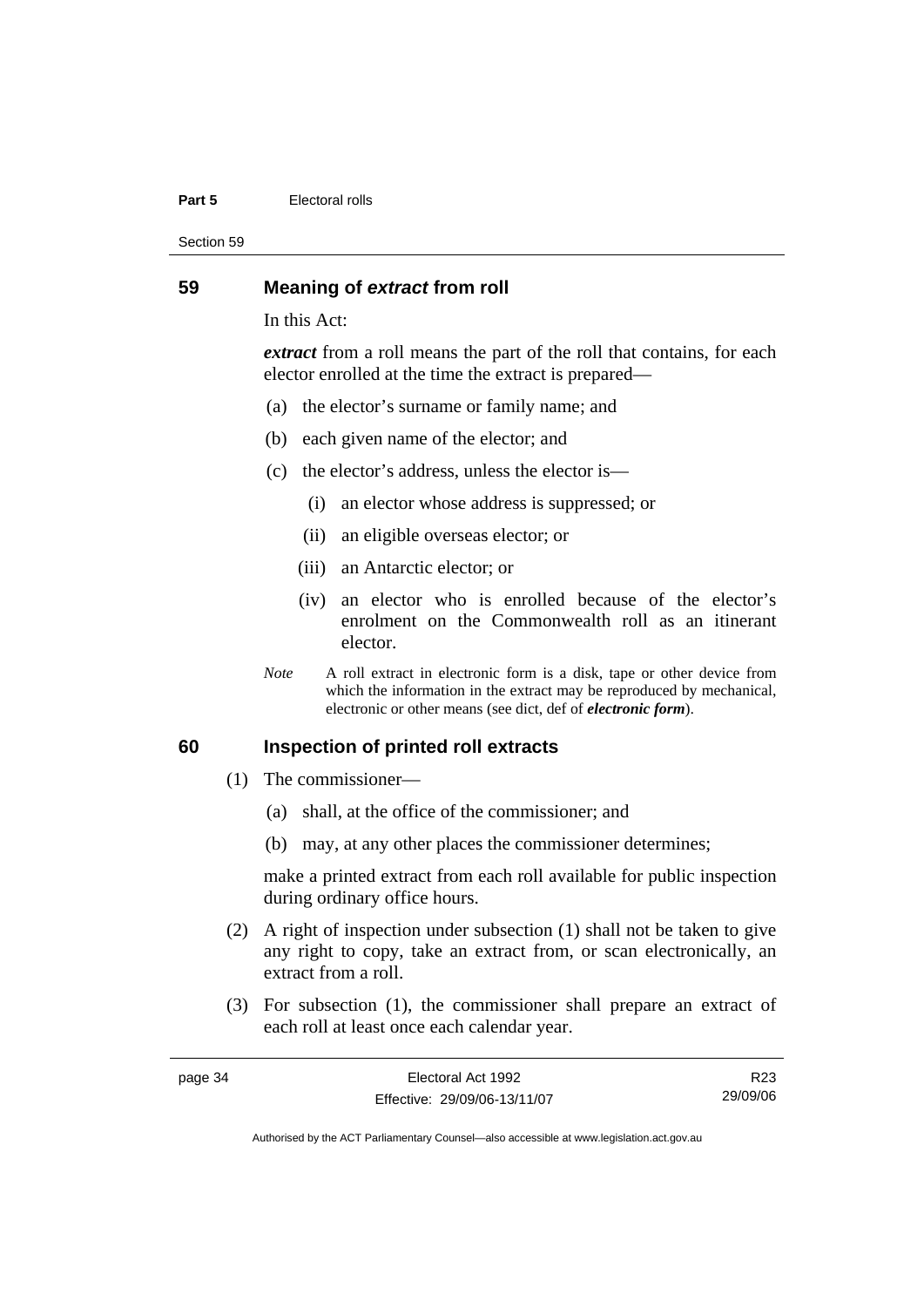#### **61 Supply of printed roll extracts to MLAs etc**

- (1) At least once each calendar year, the commissioner shall, on request—
	- (a) give 2 printed extracts from the roll for an electorate to each MLA for the electorate; and
	- (b) give 2 printed extracts from the roll for each electorate to the registered officer of each registered party.
- (2) The commissioner shall, on request, supply a printed extract from a roll to a person who the commissioner is satisfied requires the extract for an approved purpose within the meaning of section 63.
	- *Note* A fee may determined under s 8 (Determination of fees) for a request under subsection (2).

### **62 Supply of roll extracts in electronic form to MLAs etc**

- (1) The commissioner shall, on request, so far as practicable, give a roll extract in electronic form to—
	- (a) an MLA; or
	- (b) the registered officer of a registered party.
- (2) The commissioner shall, on request, supply a roll extract in electronic form, or on microfiche, to a person who the commissioner is satisfied requires the extract for an approved purpose within the meaning of section 63.
	- *Note* A fee may determined under s 8 (Determination of fees) for a request under subsection (2).

#### **63 Use of roll extracts**

(1) In this section:

*approved purpose* means any of the following:

(a) for an MLA—the exercise of his or her functions;

page 35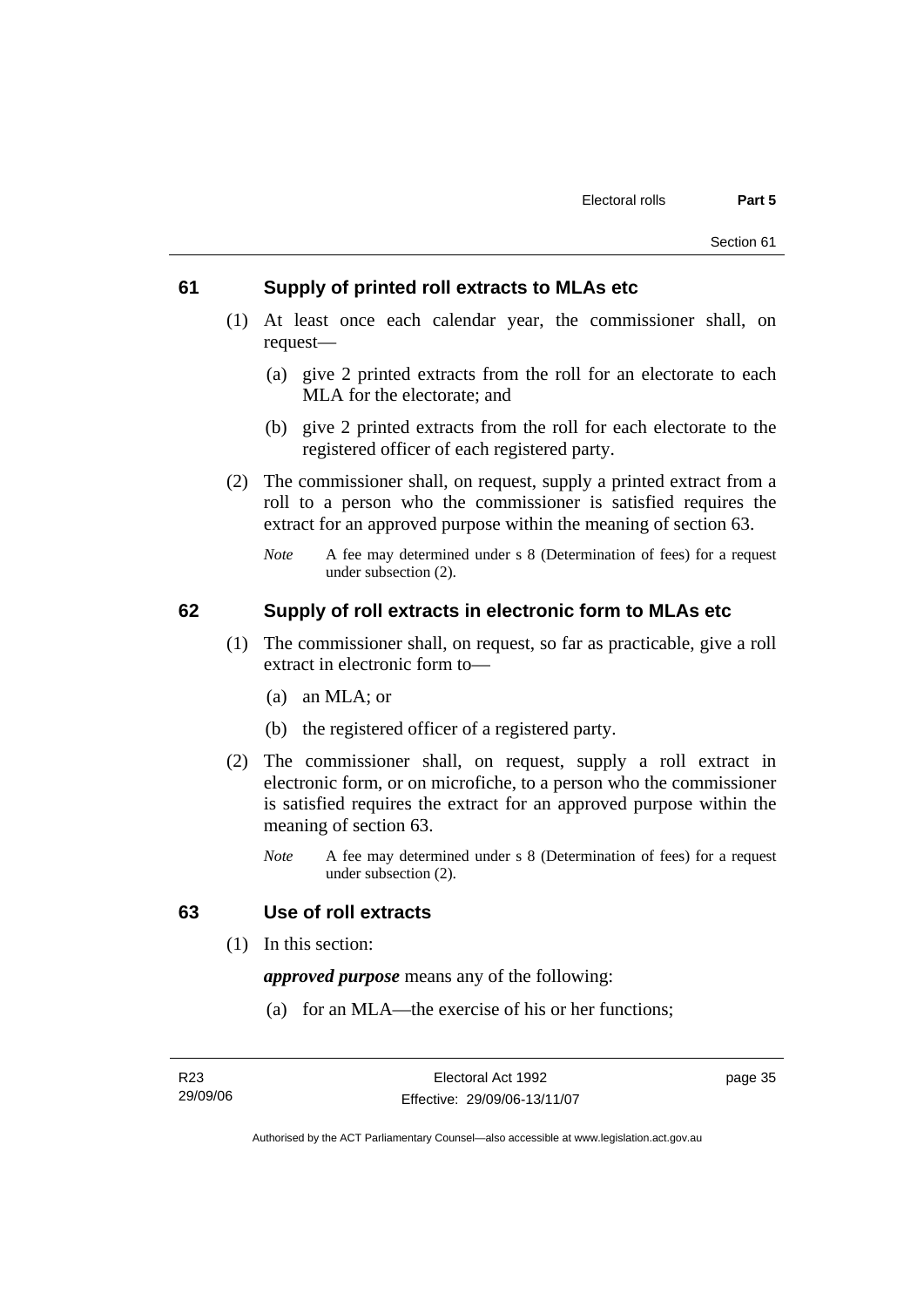#### **Part 5 Electoral rolls**

Section 65

- (b) for the registered officer of a registered party—the exercise by an MLA who is a member of the party of his or her functions;
- (c) for an MLA or the registered officer of a registered party—
	- (i) a purpose connected with an election; or
	- (ii) monitoring the accuracy of information in the roll;
- (d) for anyone—a purpose prescribed under the regulations.

*protected information*, in relation to a person, means information that the person knows, or has reasonable grounds for believing, was obtained from a roll extract given to the person or someone else under section 61 (Supply of printed roll extracts to MLAs etc) or section 62 (Supply of roll extracts in electronic form to MLAs etc).

- (2) A person must not, without reasonable excuse, use protected information for—
	- (a) a commercial purpose; or
	- (b) any other purpose, other than an approved purpose.

Maximum penalty: 50 penalty units, imprisonment for 6 months or both.

 (3) A person must not, without reasonable excuse, directly or indirectly divulge or communicate protected information to someone else for a purpose other than an approved purpose.

Maximum penalty: 50 penalty units, imprisonment for 6 months or both.

### **65 Provision of roll information to prescribed authorities**

 (1) The commissioner may give a copy of a roll or information contained on a roll to a prescribed authority if the commissioner is satisfied that the authority requires the copy or information for a prescribed purpose.

R23 29/09/06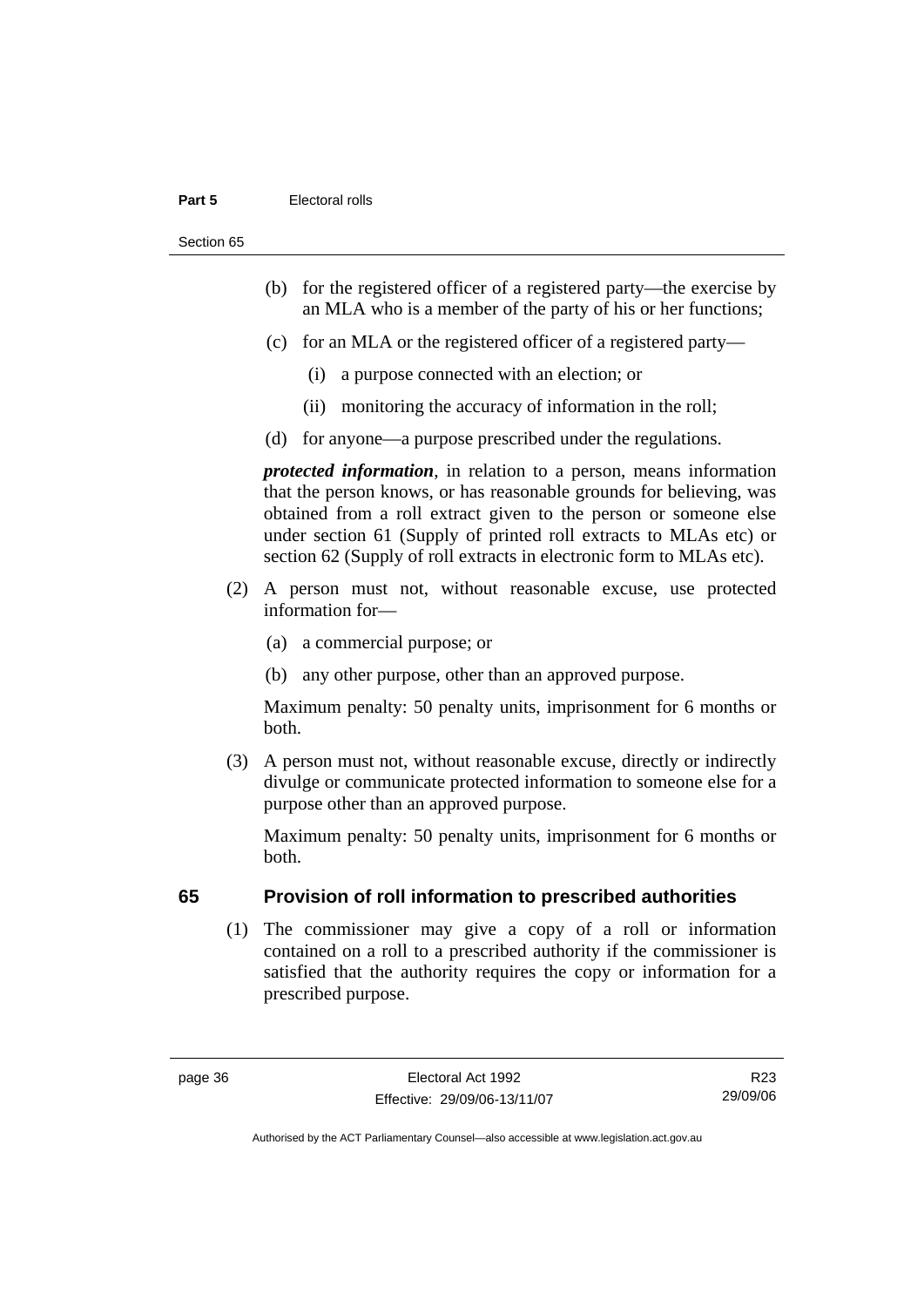(2) A person shall not use information obtained under subsection (1) except in accordance with the regulations.

Maximum penalty: 50 penalty units, imprisonment for 6 months or both.

- (3) For the *Juries Act 1967*, the commissioner shall, on request by the sheriff, give the sheriff a copy of the roll of electors of the ACT.
- (4) A copy of a roll, or information, may be given to a person under subsection (1) or (3) in printed or electronic form or on microfiche.
- (5) A copy of a roll, or information, provided under subsection (1) or (3) shall not include—
	- (a) in relation to a person whose address is a suppressed address any particulars other than the name of the person; or
	- (b) the address of an eligible overseas elector; or
	- (c) the address of an Antarctic elector.
- (6) The regulations may provide for how a prescribed authority may deal with information, or information obtained from a copy of a roll, provided under subsection (1).

### **66 Maintenance of rolls**

- (1) The commissioner shall, so far as practicable, keep the rolls up to date.
- (2) The commissioner may alter a roll at any time as follows:
	- (a) to register any change of name;
	- (b) to bring up to date any particulars appearing on the roll;
	- (c) to correct any mistake or omission;
	- (d) to remove the name of a deceased elector;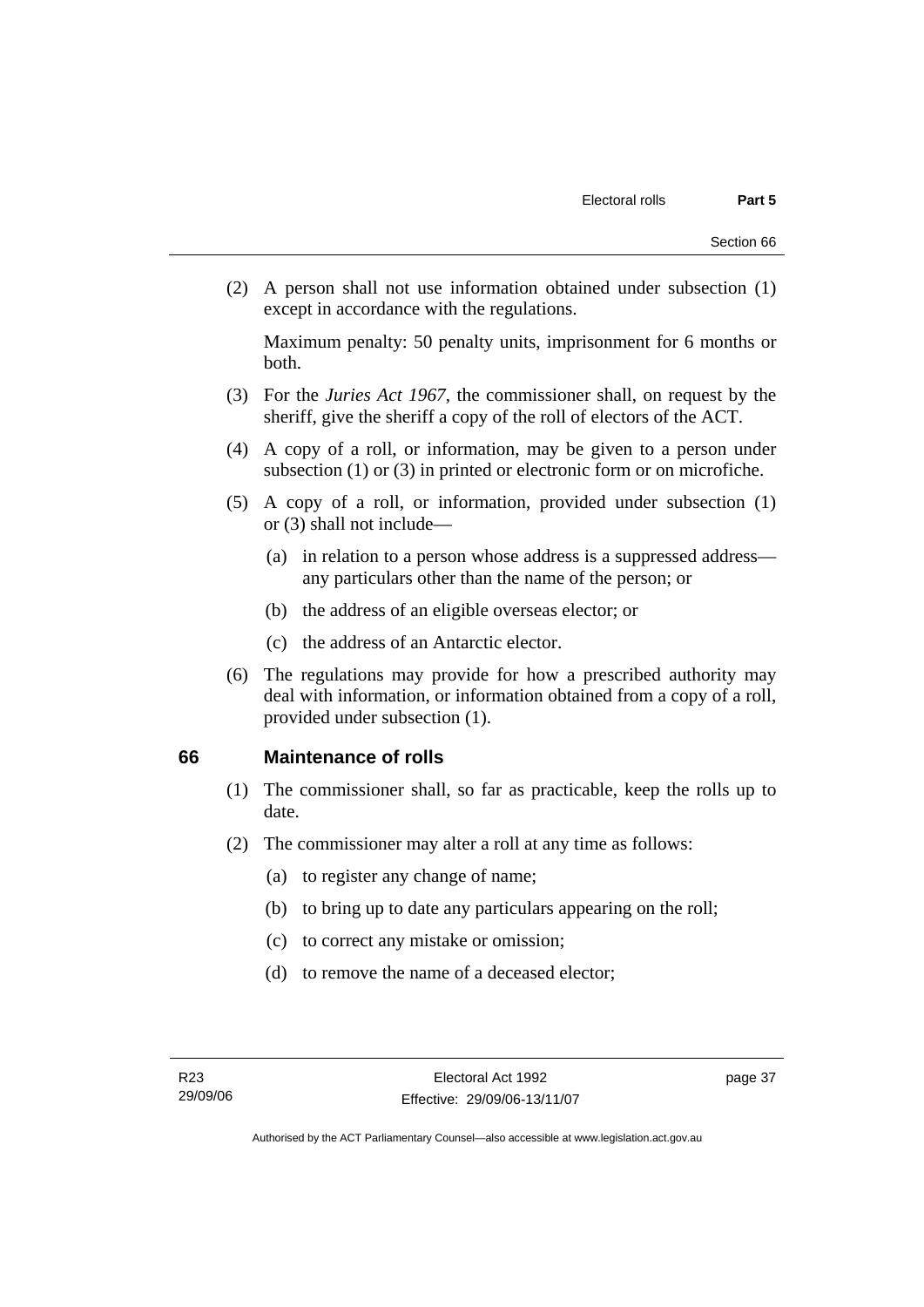#### **Part 5 Electoral rolls**

Section 67

 (e) in relation to a person who is enrolled on the Commonwealth roll—to reflect any alteration under the Commonwealth Electoral Act, section 105 in relation to that enrolment.

#### **67 Power to require information**

- (1) The commissioner may, by written notice, require—
	- (a) the administrative head of a unit of the public service; or
	- (b) the chief executive officer (however described) of a Territory authority or of an entity prescribed under the regulations; or
	- (c) the occupier of any residence;

to give to the commissioner or a specified officer specified information required in connection with the preparation, maintenance or revision of a roll.

*Note* For how documents may be given, see *Legislation Act 2001*, pt 19.5.

- (2) A notice shall specify the time within which the information is to be so given.
- (3) A person who, without reasonable excuse, contravenes such a requirement commits an offence.

Maximum penalty: 5 penalty units.

 (4) Subsection (3) does not apply if compliance with the requirement would involve the disclosure of information in contravention of any other law.

#### **68 Notice of registered deaths**

The registrar-general shall give to the commissioner, on request, particulars entered in the register of deaths during the period to which the request relates in relation to the death of each person aged 17 years or older.

R23 29/09/06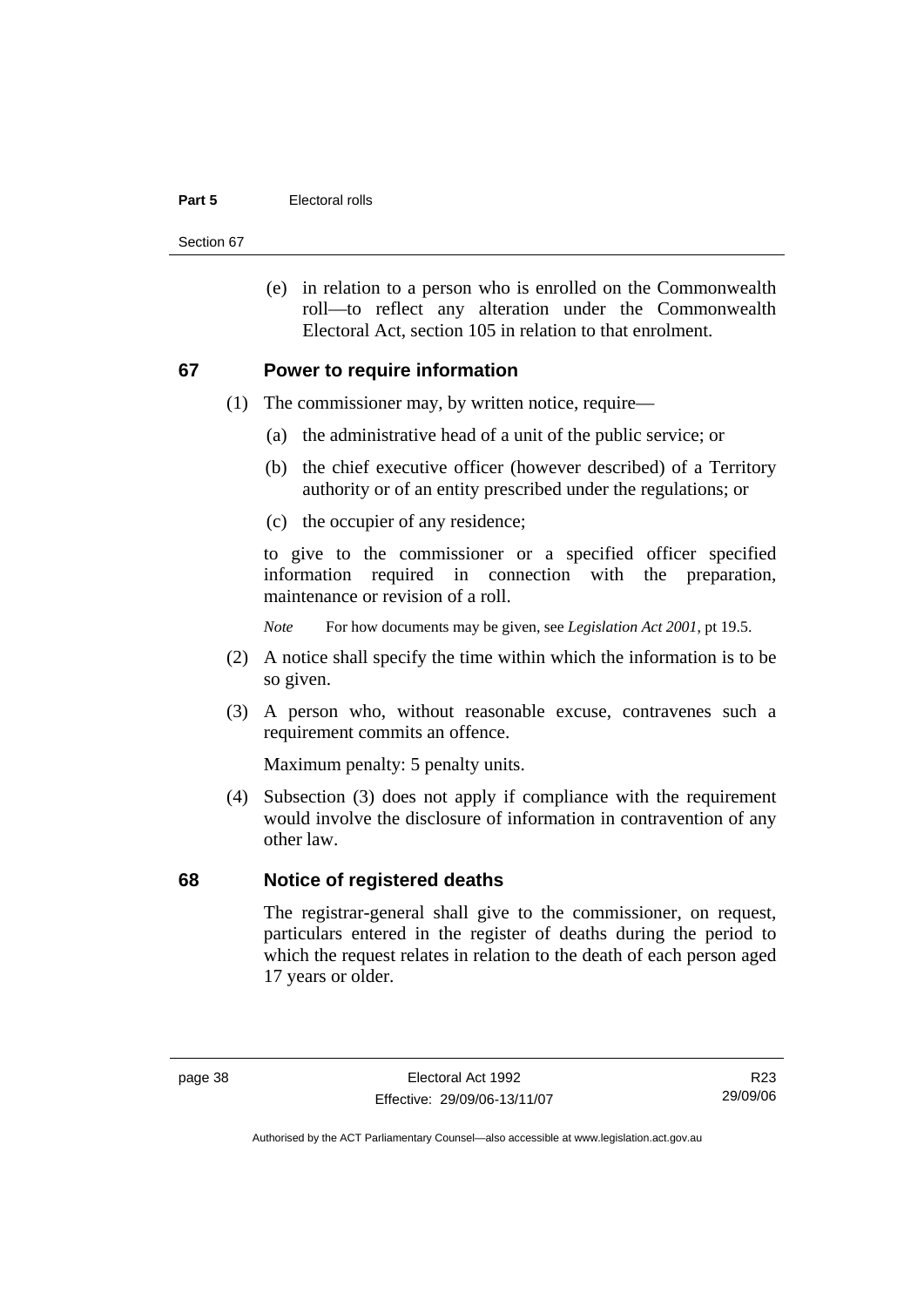### **69 Disclosure of roll information**

 (1) A person to whom this section applies shall not, without reasonable excuse, give a copy of a roll, an extract from a roll, or information contained on a roll, to another person except for this Act.

Maximum penalty: 50 penalty units, imprisonment for 6 months or both.

- (2) This section applies to a person who is, or has been—
	- (a) the commissioner; or
	- (b) an officer; or
	- (c) a member of the staff of the electoral commission.

### **70 Joint roll arrangements with Commonwealth**

- (1) The Chief Minister may arrange with the Governor-General for—
	- (a) the preparation, alteration or revision of the rolls; or
	- (b) the carrying out of any procedure relating to the preparation, alteration or revision of the rolls;

jointly by the Commonwealth and the Territory.

- (2) If such an arrangement is in force, a roll may contain—
	- (a) the names and particulars of persons who are enrolled as electors of the Commonwealth but not as electors of the ACT, provided that it is clearly indicated that they are not enrolled as electors of the ACT; and
	- (b) distinguishing marks against the names of persons enrolled as electors of the ACT but not as electors of the Commonwealth, to show that they are not electors of the Commonwealth; and
	- (c) other particulars in addition to those required by or under this Act to be included in the roll;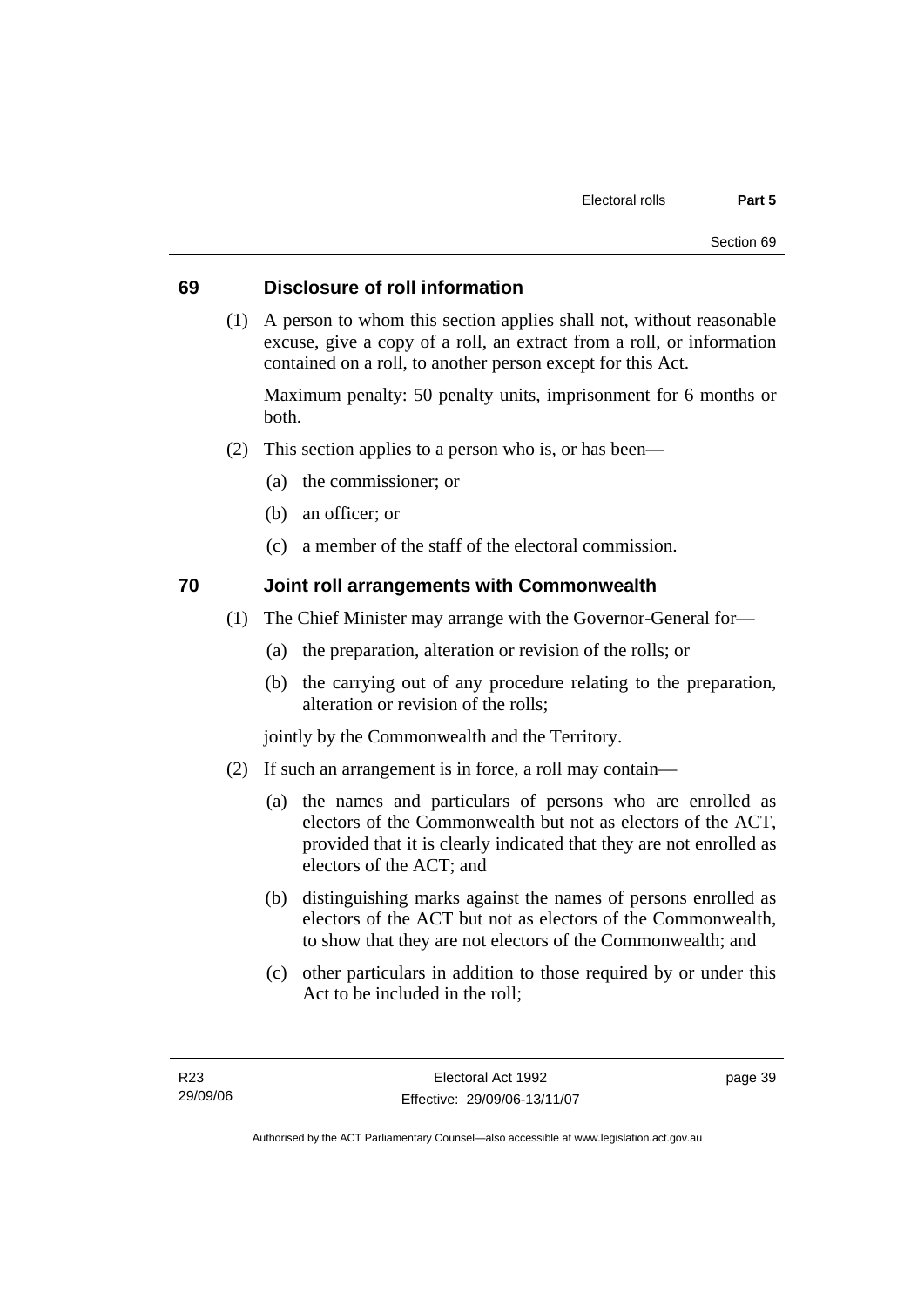#### **Part 5 Electoral rolls**

Section 70

and, for this Act, the names of electors of the Commonwealth who are not enrolled as electors of the ACT and those marks and particulars shall not be taken to be part of the roll.

page 40 Electoral Act 1992 Effective: 29/09/06-13/11/07

R23 29/09/06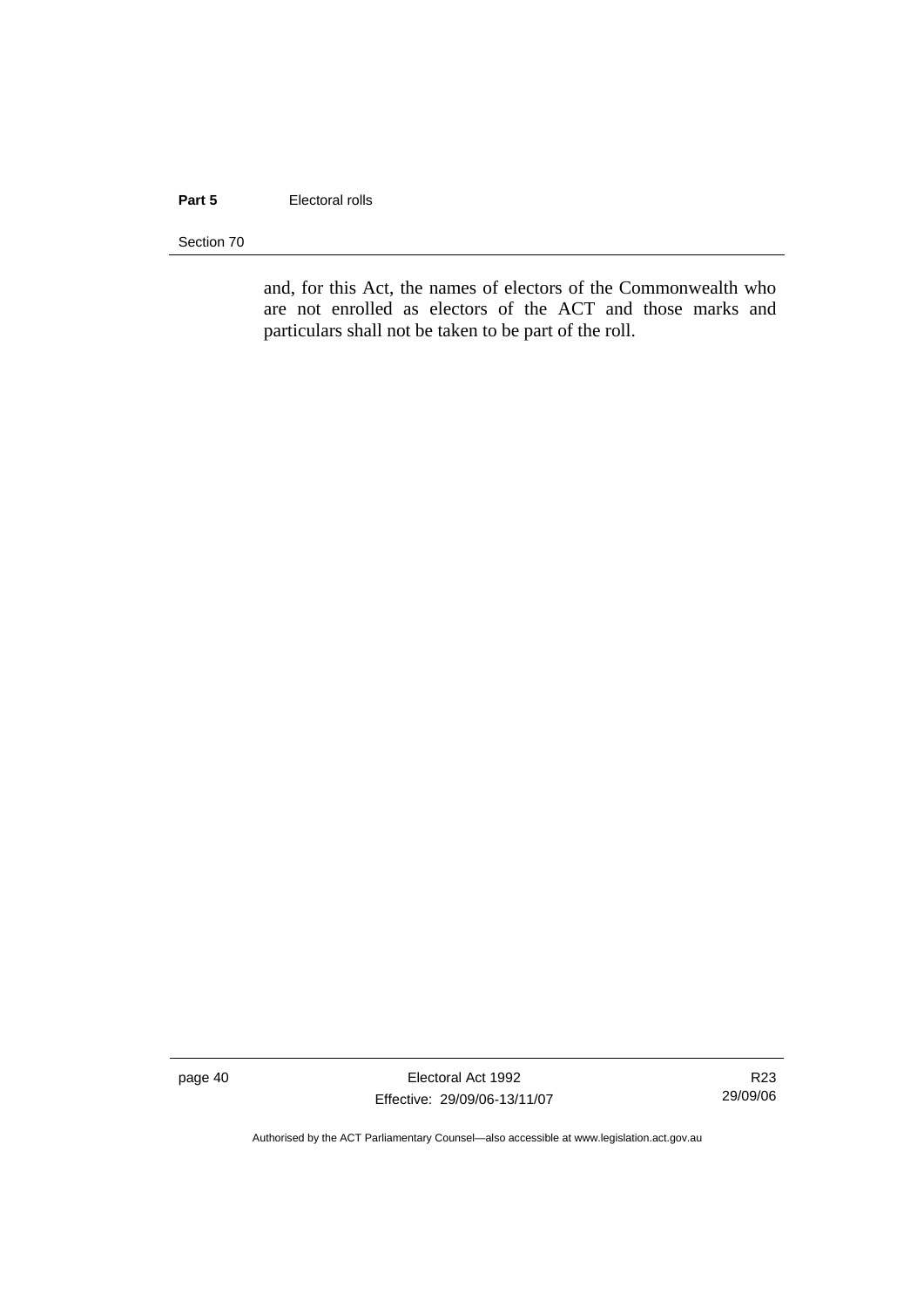# **Part 6 Enrolment**

### **71 Persons taken not to be enrolled on Commonwealth roll**

For this part, the following persons enrolled on the Commonwealth roll shall be taken not to be so enrolled:

- (a) a person whose address recorded on that roll is not in the ACT;
- (b) a person who is an eligible overseas elector for the Commonwealth Electoral Act but not an eligible overseas elector for this Act.

### **71A Address of person serving sentence of imprisonment**

- (1) For this part, the address of a person who is serving a sentence of imprisonment is—
	- (a) if the person is enrolled on the Commonwealth roll—the address recorded on that roll in relation to the person; or
	- (b) if paragraph (a) does not apply—
		- (i) the person's address immediately before the person began serving the sentence; or
		- (ii) if the person did not have an address immediately before beginning to serve the sentence—the address of the place where the person is serving the sentence.
- (2) In this section:

*sentence of imprisonment* does not include a periodic detention period of the sentence set by a court under the *Crimes (Sentencing) Act 2005*, section 11 (Periodic detention).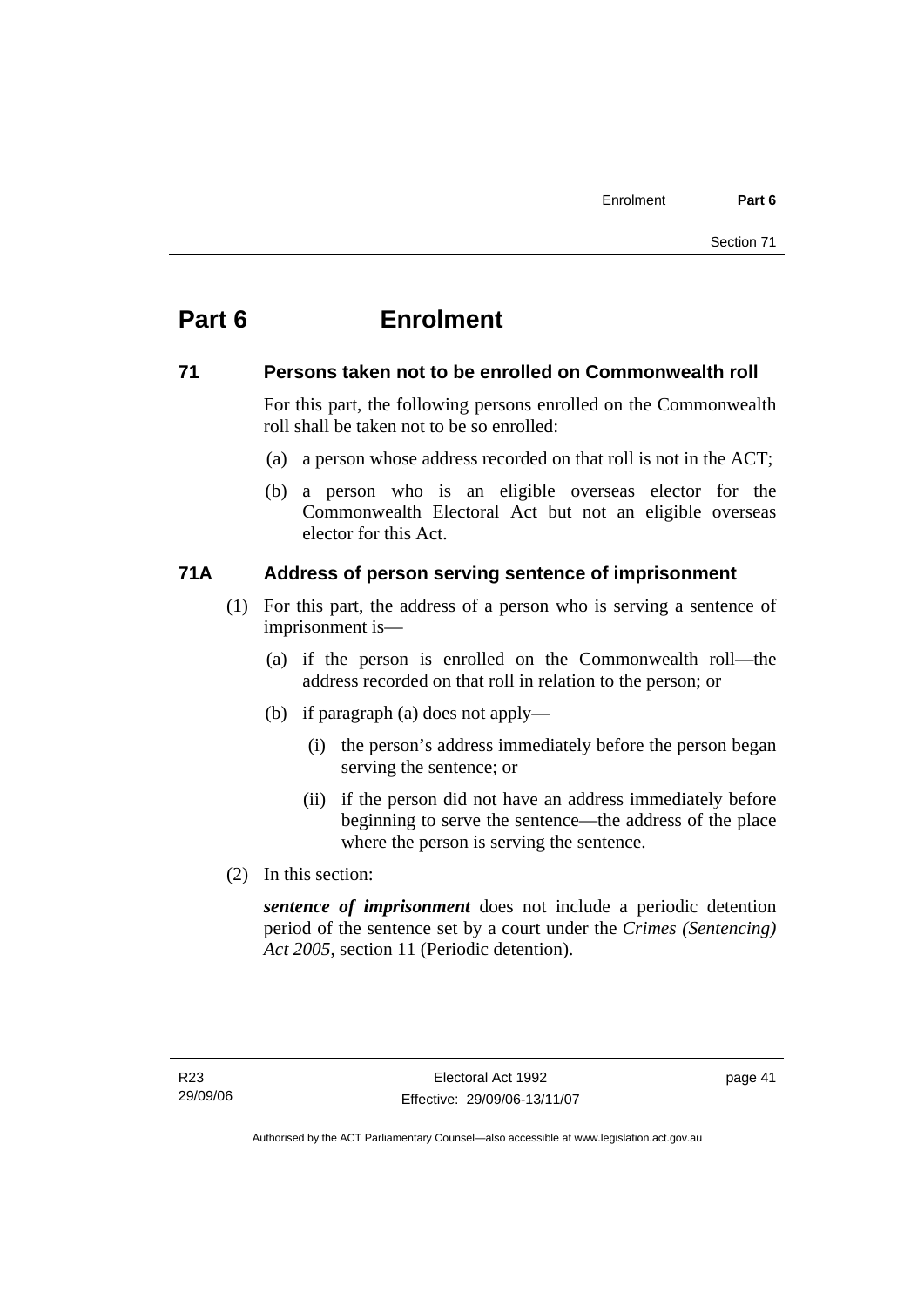#### **Part 6** Enrolment

Section 72

#### **72 Entitlement**

- (1) A person is entitled to be enrolled for an electorate if—
	- (a) the person is entitled to be enrolled on the Commonwealth roll otherwise than under the Commonwealth Electoral Act, section 100; and
	- (b) the person's address is in the electorate.
- (2) A person is not entitled to be enrolled for more than 1 electorate.

### **73 Compulsory enrolment etc—residents**

- (1) A person who—
	- (a) is entitled to be enrolled for an electorate; and
	- (b) is not enrolled on any roll;

shall, subject to subsection (5), make a claim for enrolment within 21 days after the day the person became so entitled.

- (2) An elector who—
	- (a) is enrolled for an electorate; and
	- (b) is entitled, following a change of address, to be enrolled for another electorate;

shall, subject to subsections (4) and (5), make a claim for a transfer of enrolment within 52 days after the date of the change of address.

- (3) An elector who changes address within an electorate shall, subject to subsections (4) and (5), give the commissioner written notice setting out the particulars of the new address within 52 days after the date of the change of address.
	- *Note* For how documents may be given, see *Legislation Act 2001*, pt 19.5.
- (4) Subsections (2) and (3) do not apply to an eligible overseas elector, an Antarctic elector or a person who is not at least 18 years old.

R23 29/09/06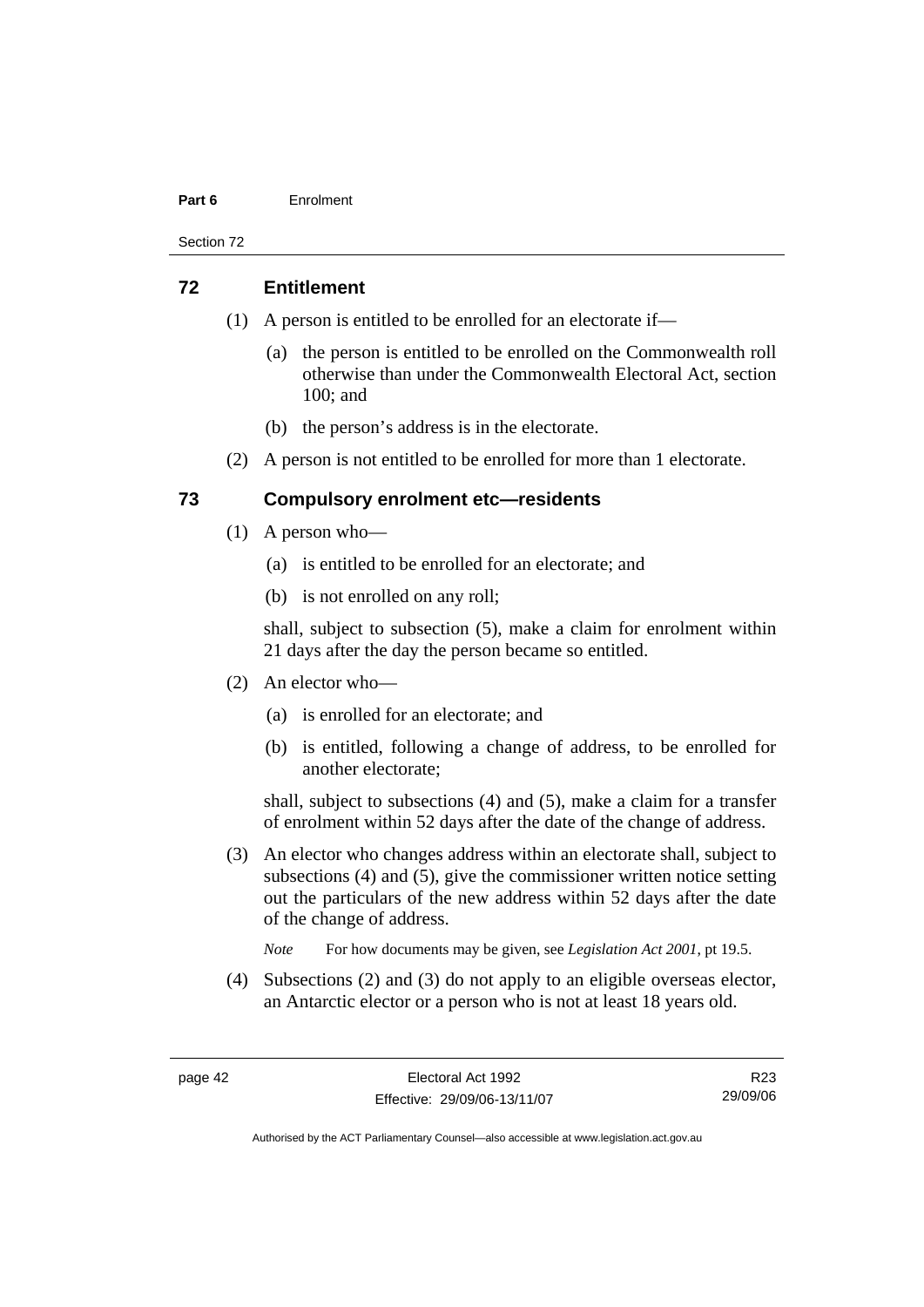- (5) If a person is enrolled on the Commonwealth roll otherwise than under the Commonwealth Electoral Act, section 100 and the address recorded on that roll in relation to the person is an address in an electorate—
	- (a) the person shall be taken—
		- (i) to have made a claim under subsection  $(1)$  or  $(2)$ , or given notice under subsection (3), whichever is appropriate; and
		- (ii) to be enrolled for the electorate; and
	- (b) the particulars recorded on the Commonwealth roll in relation to the person shall, so far as practicable, be taken to be the particulars recorded on the roll for the electorate.
- (6) A person who, without reasonable excuse, contravenes subsection  $(1)$ ,  $(2)$  or  $(3)$  commits an offence.

Maximum penalty: 0.5 penalty units.

### **74 Eligible overseas electors**

- (1) An elector—
	- (a) who is, for the Commonwealth Electoral Act, an eligible overseas elector; and
	- (b) whose address, recorded on the Commonwealth roll when the elector became a person referred to in paragraph (a), was an address in an electorate; and
	- (c) who has, for this Act, indicated an intention to reside, or resume residing, in the ACT after ceasing to be a person referred to in paragraph (a);

is, subject to subsection (4), an eligible overseas elector for this Act in relation to the electorate in which that address is located.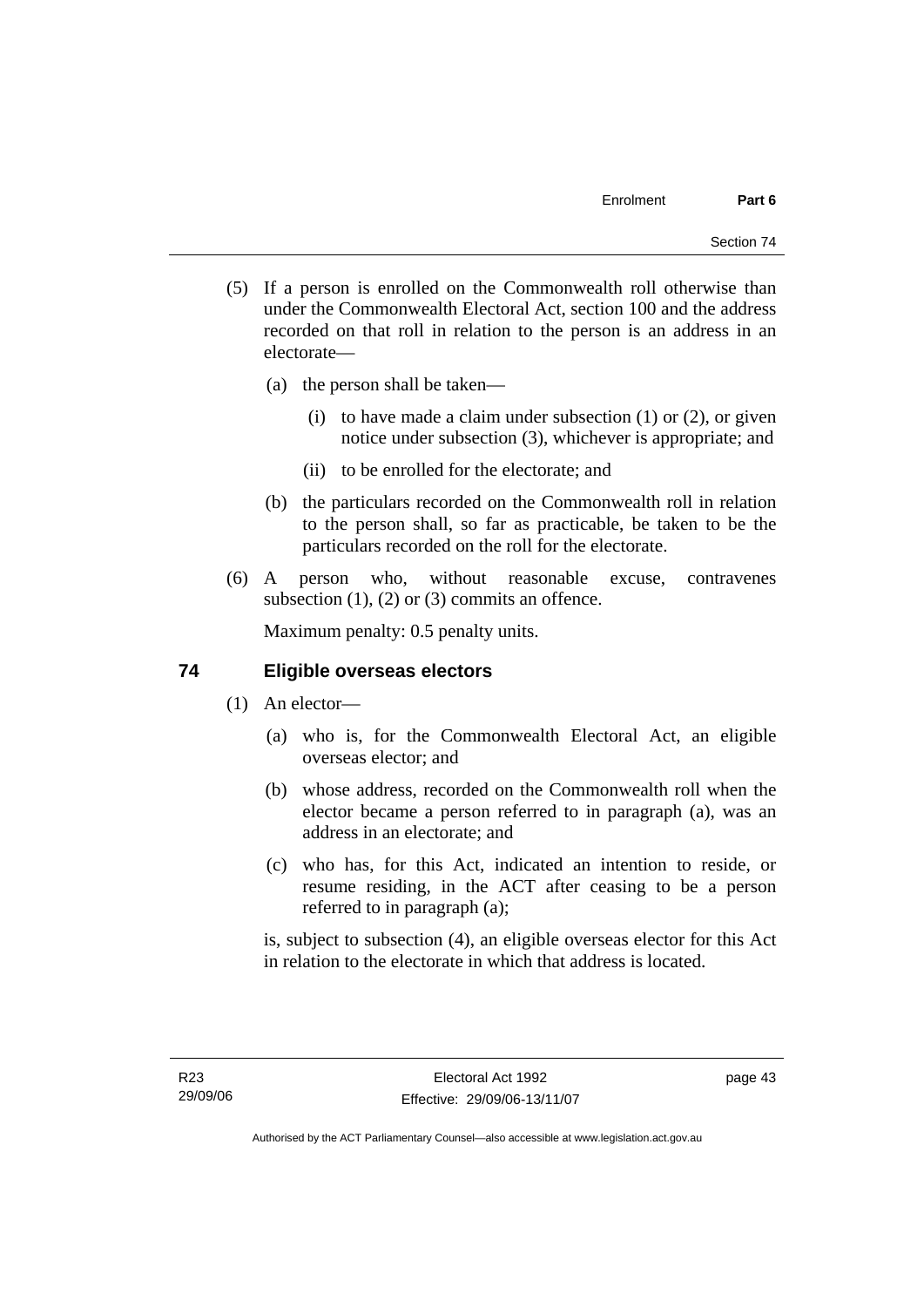#### **Part 6** Enrolment

#### Section 75

- (2) The commissioner shall annotate the roll for an electorate so as to indicate the name of each person who is an eligible overseas elector in relation to the electorate.
- (3) The commissioner shall cancel an annotation in relation to a person if—
	- (a) the person ceases to be an eligible overseas elector for the Commonwealth Electoral Act; or
	- (b) the person notifies the commissioner that he or she does not intend to reside, or to resume residing, in the ACT after ceasing to be an eligible overseas elector for the Commonwealth Electoral Act.
- (4) A person ceases to be an eligible overseas elector for this Act on the day the annotation in relation to the person is cancelled.

#### **75 Age 17 enrolment**

- (1) The commissioner shall enrol a person on the roll for an electorate if the person—
	- (a) is at least 17 years old; and
	- (b) would, had the person attained the age of 18 years, be entitled to be enrolled for the electorate; and
	- (c) makes a claim for enrolment.
- (2) If a person is enrolled on the Commonwealth roll under the Commonwealth Electoral Act, section 100 and the address recorded on that roll is an address in an electorate—
	- (a) the person shall be taken—
		- (i) to have made a claim for enrolment under this section; and
		- (ii) to be enrolled under this section on the roll for the electorate; and

R23 29/09/06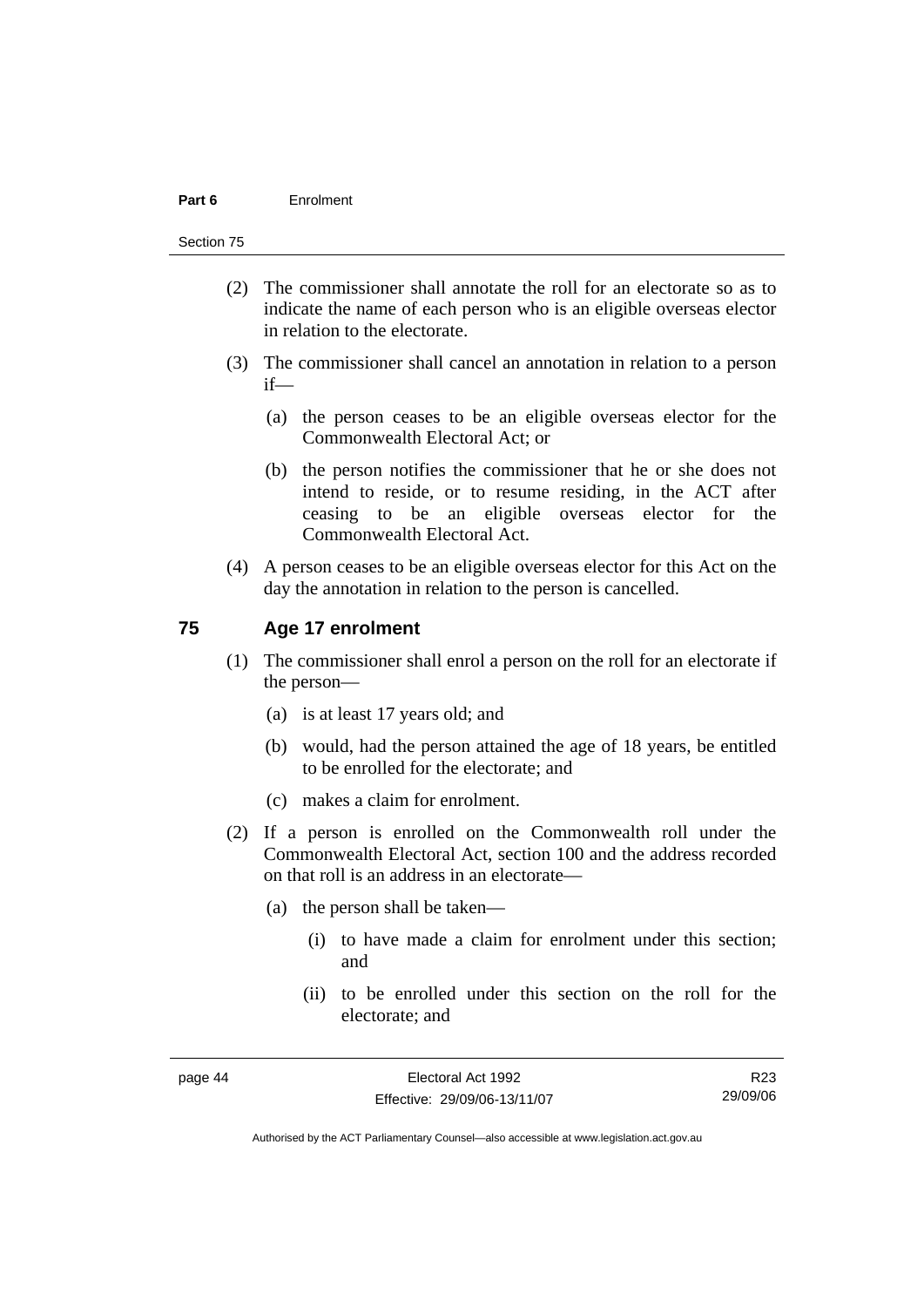(b) the particulars recorded on the Commonwealth roll in relation to the person shall, so far as practicable, be taken to be the particulars recorded on the roll for the electorate.

### **76 Enrolment etc**

(1) In this section:

*claim* means a claim for enrolment or transfer of enrolment.

- (2) Except as otherwise provided by this Act, the name of a person shall not be added to a roll except under a claim.
- (3) A claim shall be—
	- (a) signed by the claimant and the signature witnessed by a person who is entitled to attest an enrolment claim under the *Commonwealth Electoral Act 1918* (Cwlth), section 98; and
	- (b) given to the commissioner.
	- *Note 1* If a form is approved under s 340A (Approved forms) for a claim, the form must be used.
	- *Note 2* For how documents may be given, see *Legislation Act 2001*, pt 19.5.
- (4) The identity of the person making a claim for enrolment must be verified in the same way an enrolment claim under the *Commonwealth Electoral Act 1918* (Cwlth), section 98 must be verified.
- (5) On a claim under subsection (2), the commissioner shall, subject to section 80—
	- (a) enrol the claimant, if satisfied that he or she is entitled to be enrolled under the claim; or
	- (b) reject the claim.
- (6) After making a decision about a claim under subsection (2), the commissioner shall give the claimant—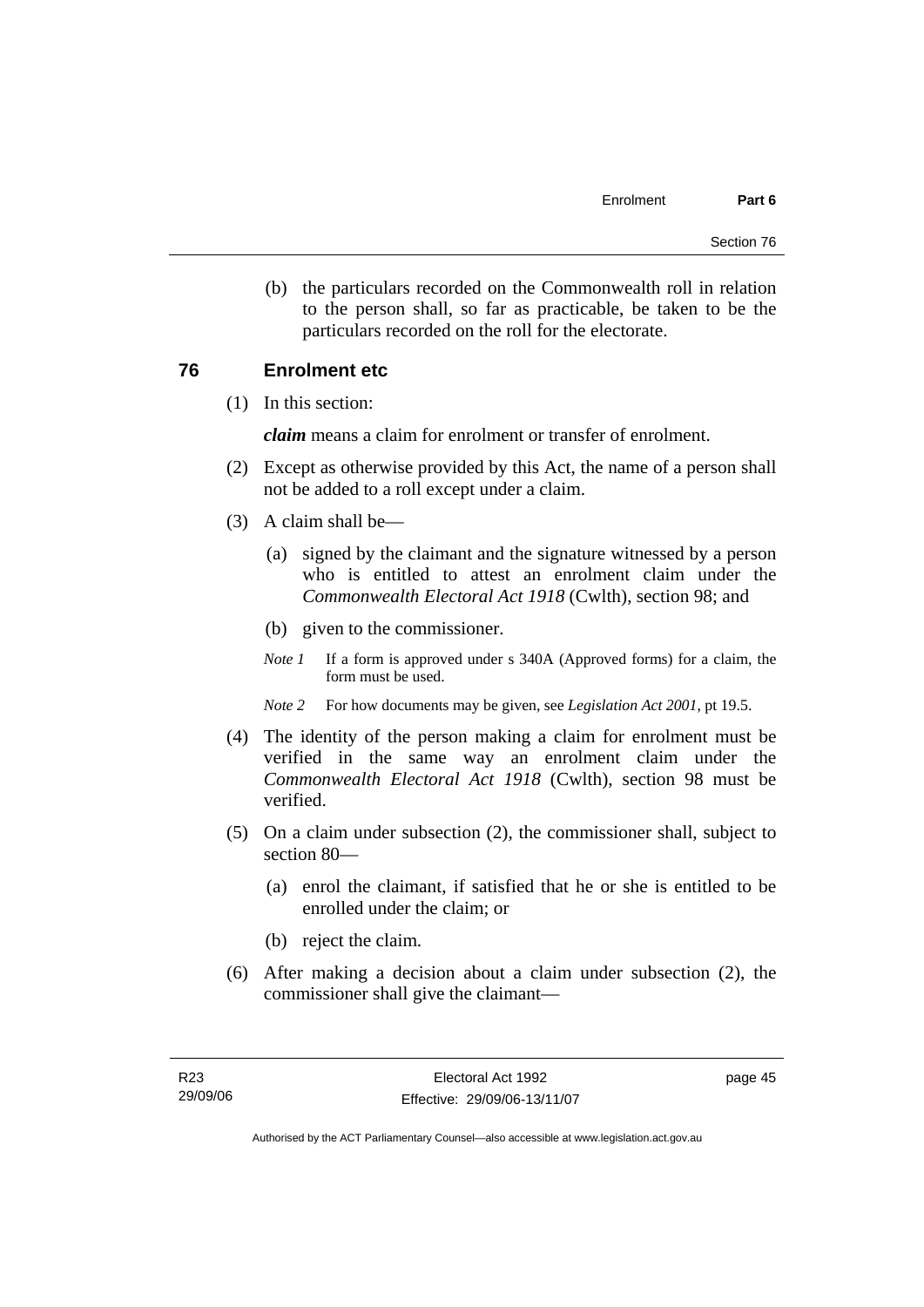#### **Part 6** Enrolment

Section 77

- (a) if the claim is accepted—written notice of the decision specifying the electorate in which the claimant is enrolled; or
- (b) if the claim is rejected—a review statement about the decision.

#### **77 Suppression of elector's address**

- $(1)$  If—
	- (a) an elector is enrolled on the Commonwealth roll; and
	- (b) under the Commonwealth Electoral Act, section 104 the particulars of the elector's address have not been included on, or have been deleted from, the Commonwealth roll;

the commissioner shall suppress the particulars of the elector's address from any extract from the roll on which the elector is enrolled under this Act.

- (2) If an elector is not enrolled on the Commonwealth roll, on the elector's request for the suppression of particulars of his or her address from an extract from any roll, the commissioner shall—
	- (a) grant the request; or
	- (b) refuse the request.
- (3) A request shall—
	- (a) set out the reasons for the request; and
	- (b) be verified by statutory declaration.
	- *Note* If a form is approved under s 340A (Approved forms) for a request, the form must be used.
- (4) The commissioner shall grant a request under subsection (2) if he or she is satisfied on reasonable grounds that the inclusion of the particulars of the elector's address on an extract from the roll would place at risk the personal safety of the elector or any member of the elector's family.

R23 29/09/06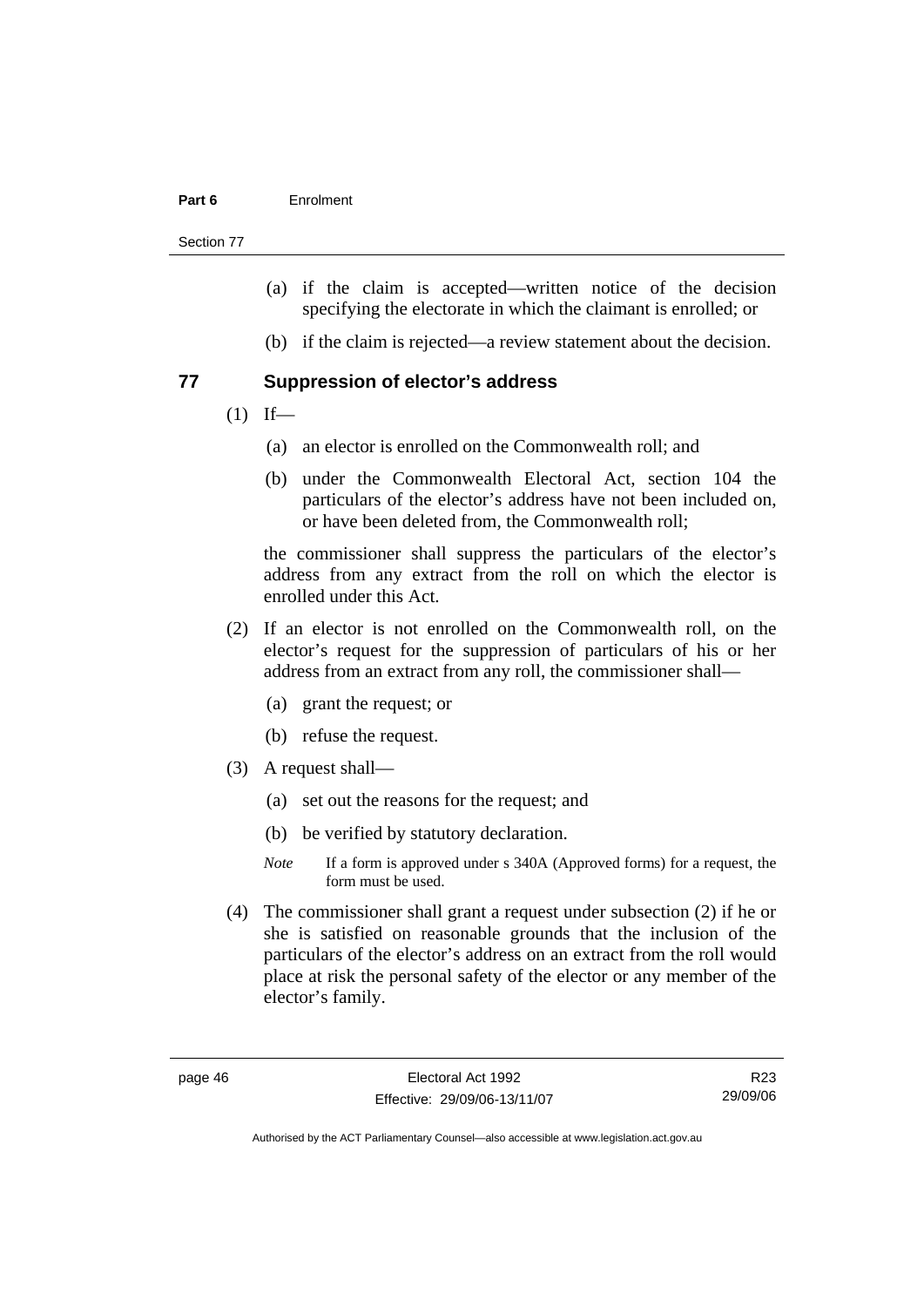- (5) After making a decision about a request under subsection (2), the commissioner shall give the person who made the request—
	- (a) if the request is granted—written notice of the decision; or
	- (b) if the request is refused—a review statement about the decision.

### **78 Inclusion of particulars on roll following suppression**

- (1) This section applies if the address of an elector has been suppressed under section 77 (2).
- (2) The commissioner shall include the particulars of the elector's address on an extract from the roll if the commissioner is satisfied on reasonable grounds that the inclusion of the particulars would not place at risk the personal safety of the elector or any member of the elector's family.
- (3) After making a decision under subsection (2), the commissioner shall give the elector a review statement about the decision.

### **79 Suppression of elector's address pending review**

- (1) This section applies if the commissioner makes either of the following decisions:
	- (a) a decision under section 77 (2) (b) to refuse to suppress an elector's address from an extract from a roll;
	- (b) a decision under section 78 (2) to include particulars of an elector's address on an extract from a roll.
- (2) The commissioner shall suppress the particulars of the relevant elector's address from any extract from a roll from the defined date until—
	- (a) if no application for a review of the relevant decision has been made to the electoral commission within 28 days after the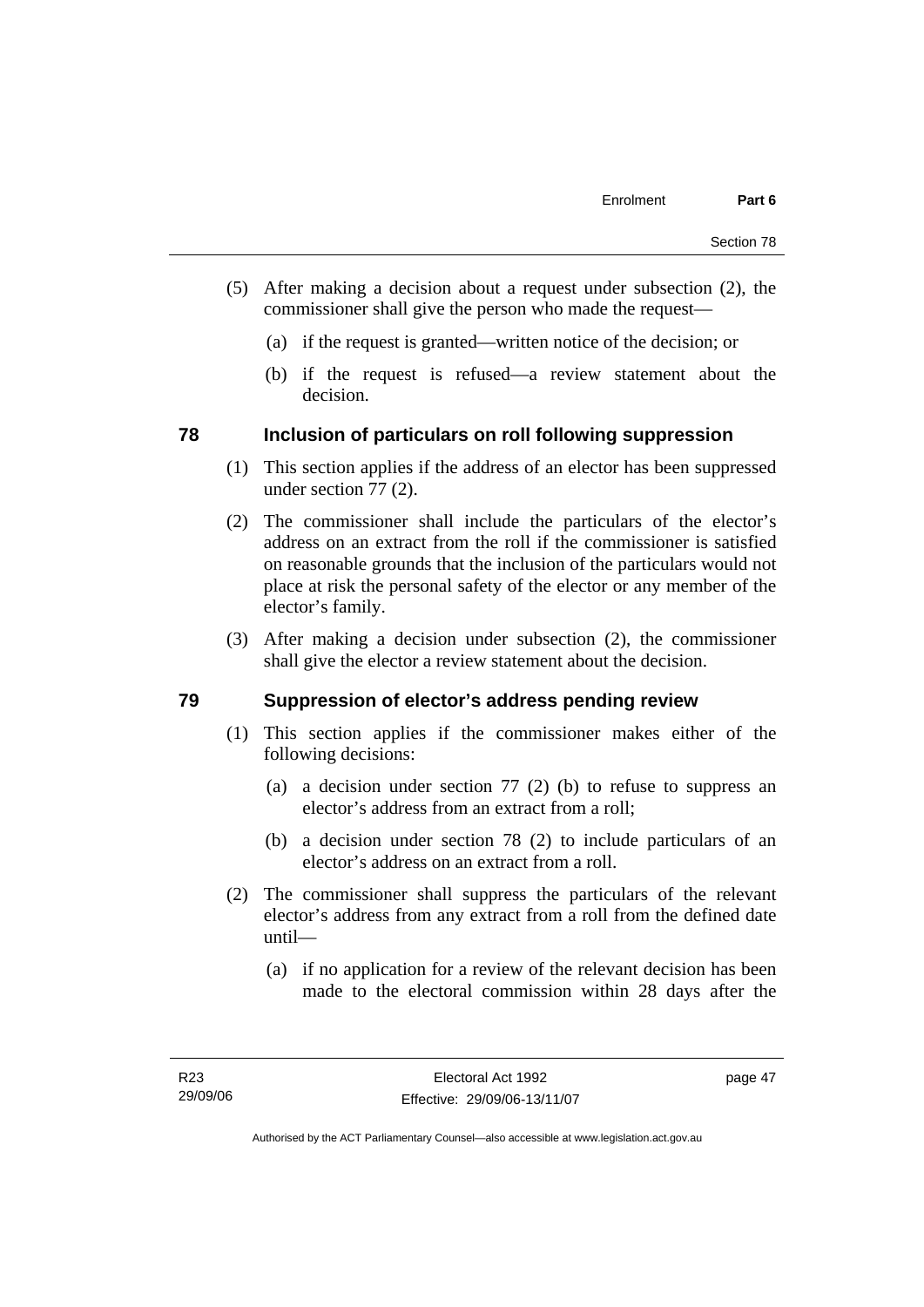#### **Part 6** Enrolment

elector is given a review statement about the decision—the end of that period; or

- (b) if, on a review, the electoral commission affirms the relevant decision, and no application for a review of the commission's decision has been made to the AAT—the end of 28 days after the elector is given a notice under section 248; or
- (c) if, on a review, the AAT affirms the decision of the electoral commission, and no appeal to the Supreme Court is instituted—the end of 28 days after the elector is given notice of the decision of the AAT; or
- (d) if an appeal to the Supreme Court is so instituted within that period—proceedings on the appeal are completed.
- (3) Subsection (2) has effect subject to—
	- (a) an order of the electoral commission under section 247; and
	- (b) any order of the AAT; and
	- (c) any order of the Supreme Court.
- (4) In this section:

#### *defined date* means—

- (a) in relation to a decision under section 77 (2) (b) to refuse to suppress an elector's address from an extract from a roll—the date of the request for suppression; or
- (b) in relation to a decision under section 78 (2) to include particulars of an elector's address on an extract from a roll the date of the decision.

### **80 Closed rolls**

 (1) For this Act, the roll for an electorate shall be taken to be closed during the period—

| page | 48 |
|------|----|
|------|----|

R23 29/09/06

Authorised by the ACT Parliamentary Counsel—also accessible at www.legislation.act.gov.au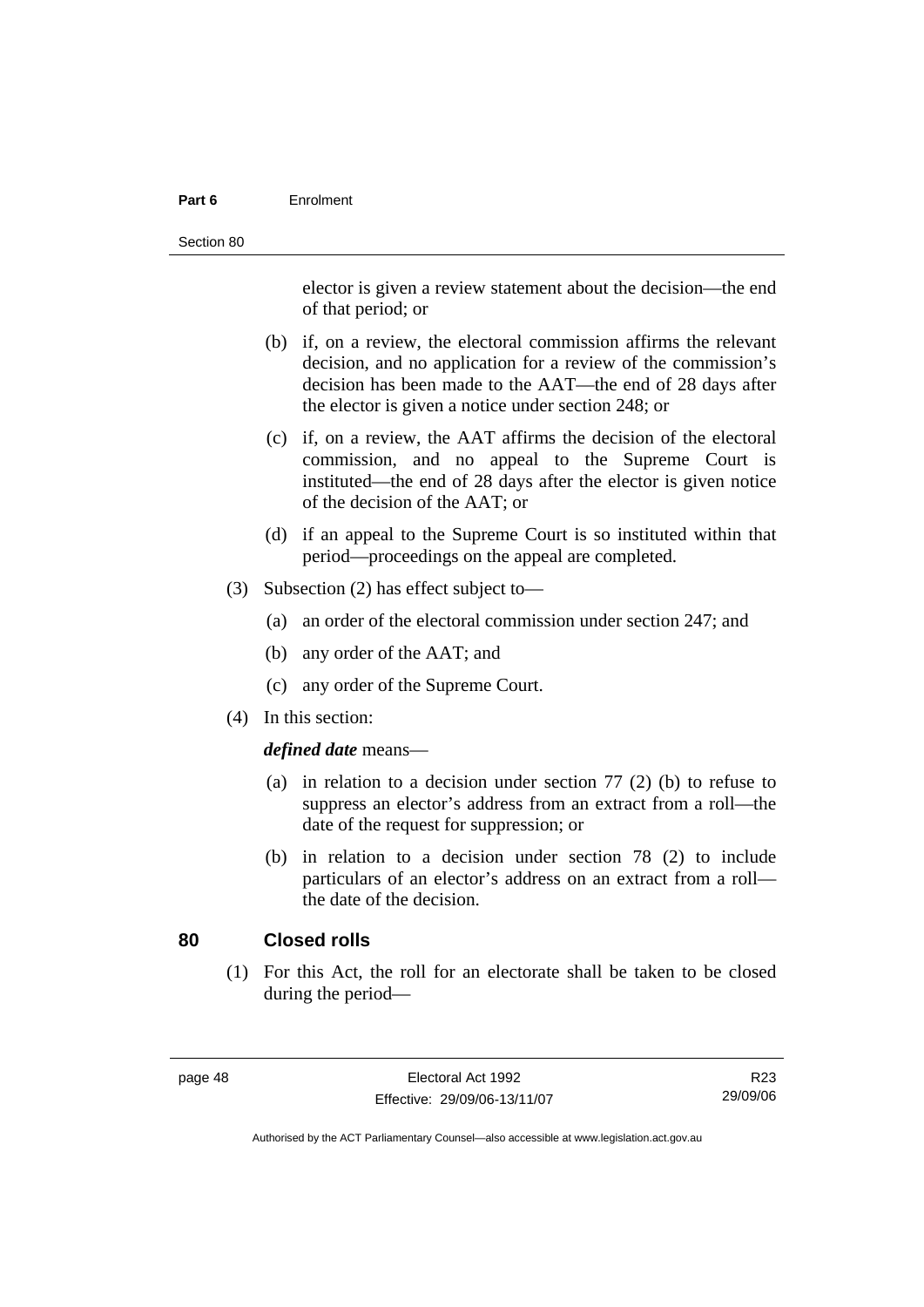- (a) beginning at 8 pm on the 29th day before polling day for an election in the electorate; and
- (b) ending at the close of polling at the election.
- (2) While a roll is closed, subject to subsections (3), (4) and (5) and section 66—
	- (a) a person shall not be enrolled; and
	- (b) a person shall not be taken to be enrolled under section 73 (5) or 75 (2) if the person's enrolment on the Commonwealth roll is effected during the closure; and
	- (c) a name shall not be removed; and
	- (d) an annotation in relation to the roll shall not be made or cancelled under section 74; and
	- (e) a change of address shall not be recorded.
- (3) Subsection (2) (c) shall not be taken to prevent the removal, while a roll is closed, of the name of a person who the commissioner believes on reasonable grounds made a statement in a claim for enrolment or transfer of enrolment that was false or misleading in a material particular.
- (4) If the Australian Postal Corporation notifies the commissioner in writing that the delivery of a posted claim for enrolment or transfer of enrolment has been delayed by an industrial dispute and, apart from the dispute, would have been delivered to the commissioner before the close of the roll for an election—
	- (a) subsection (2) (a) and (c) shall not be taken to prevent the enrolment of an elector or the removal of an elector's name from another roll as a consequence of such an enrolment; and
	- (b) if the claimant is enrolled in accordance with the claim—the enrolment shall be taken, in relation to any vote cast by the claimant in the election, to have been effected before the roll closed.

page 49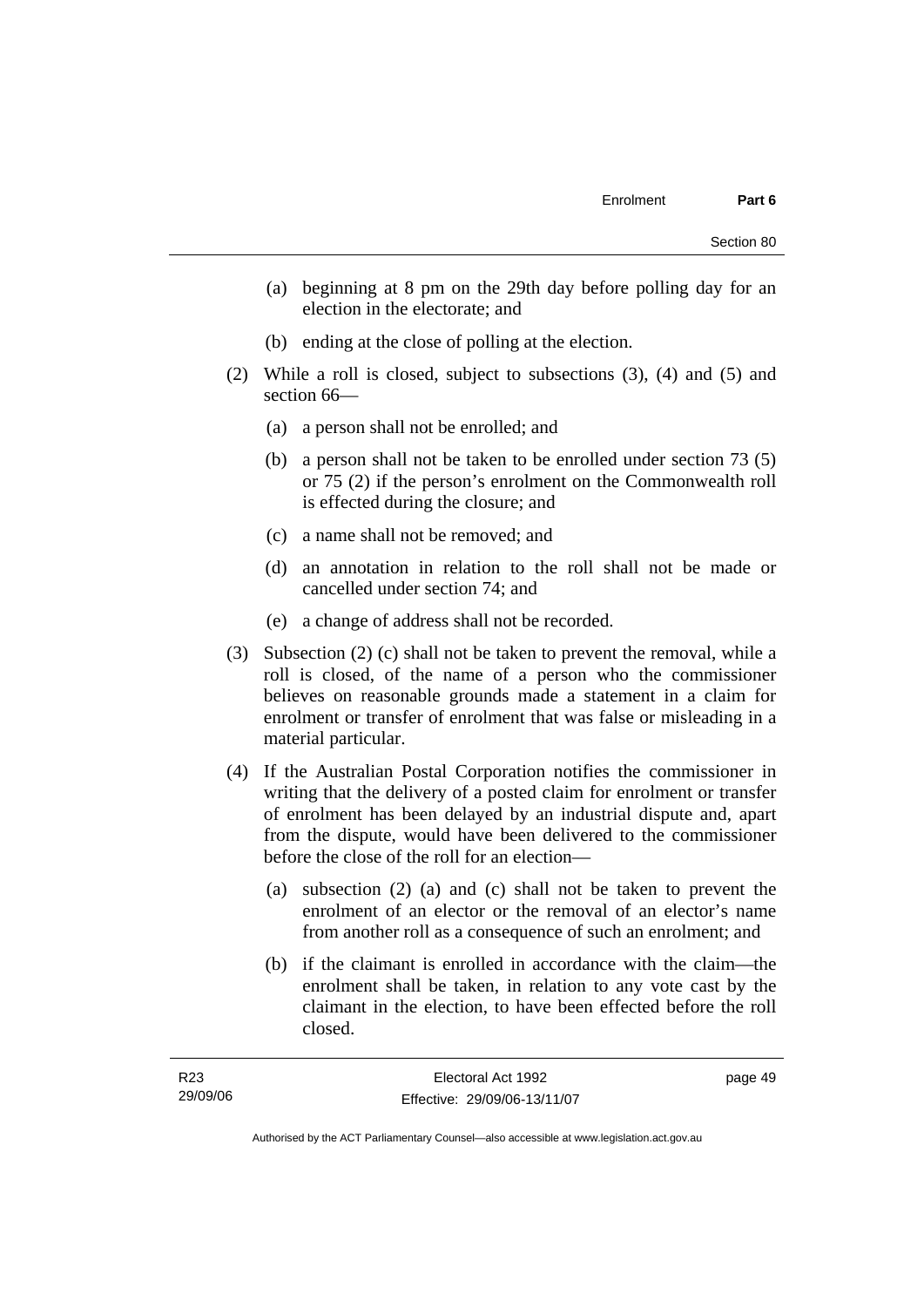#### **Part 6** Enrolment

#### Section 81

- (5) This section does not prevent the enrolment of an elector, during a period when a roll is closed, if the elector's claim for enrolment or transfer of enrolment was received before the beginning of that period by—
	- (a) an officer appointed under section 33 (Officers); or
	- (b) a member of the commission's staff; or
	- (c) a person authorised by the commissioner for this section; or
	- (d) an employee of the Australian Electoral Commission.
- (6) In this section:

*enrolment* includes the enrolment of a person who is taken to have been enrolled under this part.

*particulars*—a reference (express or implied) to *particulars* relating to a person includes a reference to particulars taken to be recorded on the roll under this part.

### **81 Objections to enrolment**

- (1) This section applies in relation to the enrolment of a person who is enrolled under this Act but is not enrolled under the Commonwealth Act.
- (2) An elector may object to the enrolment of a person on the ground that the person is not entitled to enrolment under section 72.
- (3) An objection shall—
	- (a) set out the grounds on which it is made; and
	- (b) subject to subsection (4), be accompanied by a deposit of \$2 or any higher amount prescribed by the regulations.
	- *Note* If a form is approved under s 340A (Approved forms) for an objection, the form must be used.
- (4) The deposit is not payable by an elector who objects to the enrolment of a person with a mental disability.

| page 50 | Electoral Act 1992           | R23      |
|---------|------------------------------|----------|
|         | Effective: 29/09/06-13/11/07 | 29/09/06 |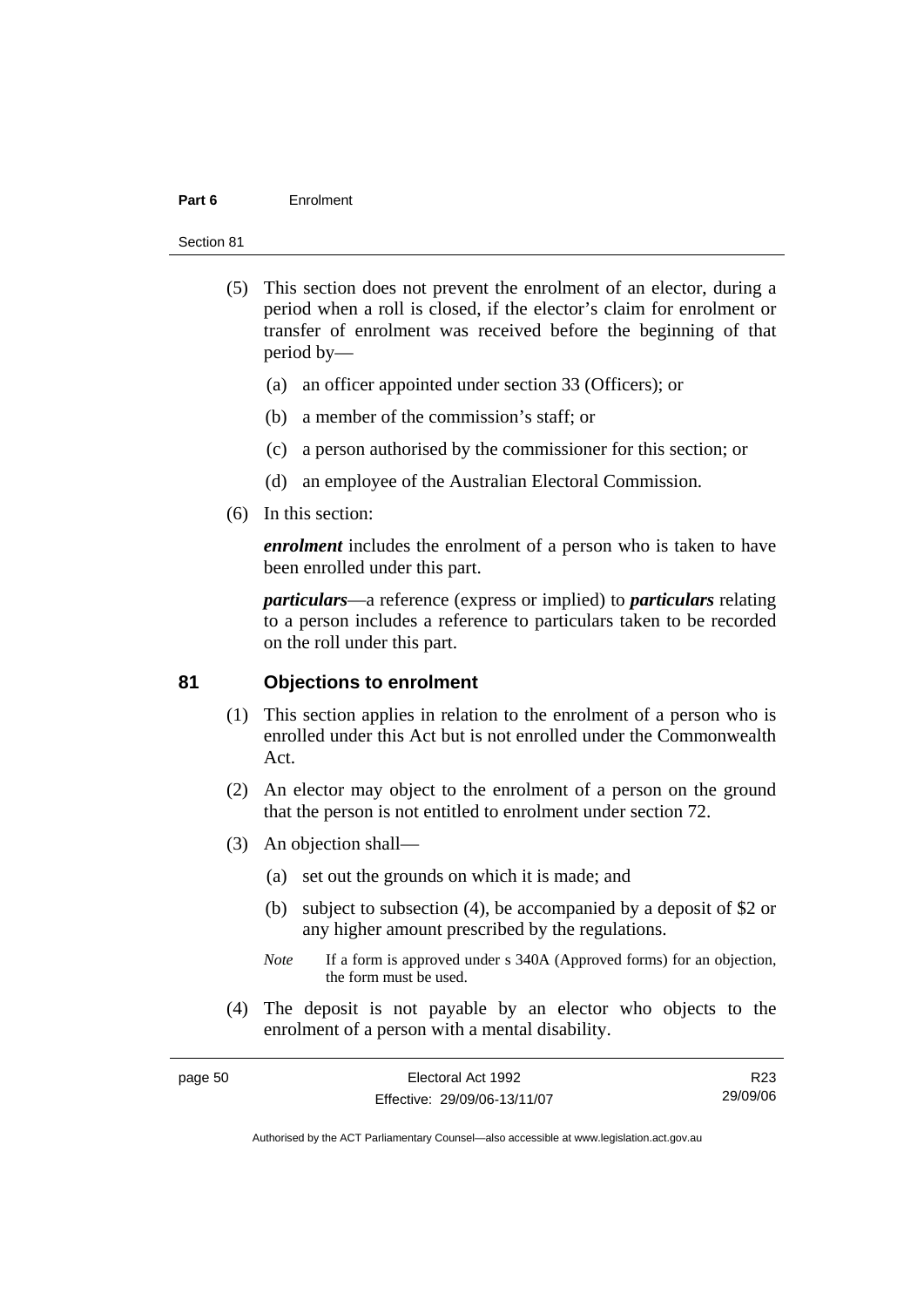- (5) The commissioner shall reject an objection without notifying the person whose enrolment it concerns if—
	- (a) the objection is made because the enrolled person is a person with a mental disability and is not accompanied by a supporting medical certificate; or
	- (b) the commissioner believes on reasonable grounds that the objection is frivolous or vexatious.
- (6) After the commissioner rejects an objection under subsection (4), he or she shall—
	- (a) if subsection (5) (a) applies—give the objector written notice of the rejection; and
	- (b) if subsection (5) (b) applies—give the objector a review statement about the decision to reject the objection.
	- *Note* For how documents may be given, see *Legislation Act 2001*, pt 19.5.
- $(7)$  If—
	- (a) an objection is made to the enrolment of a person; or
	- (b) the commissioner believes on reasonable grounds that an enrolled person is not entitled to be enrolled (other than the ground that the person is a person with a mental disability);

the commissioner shall, subject to subsection (5), give the person written notice of the objection or belief inviting the person to respond within 21 days after the date of the notice.

- (8) After considering any such response, the commissioner shall determine the person's entitlement to enrolment and—
	- (a) confirm the enrolment; or
	- (b) remove the person's name from the roll.
- (9) After making a decision under subsection (8) about the enrolment of a person, the commissioner shall—

page 51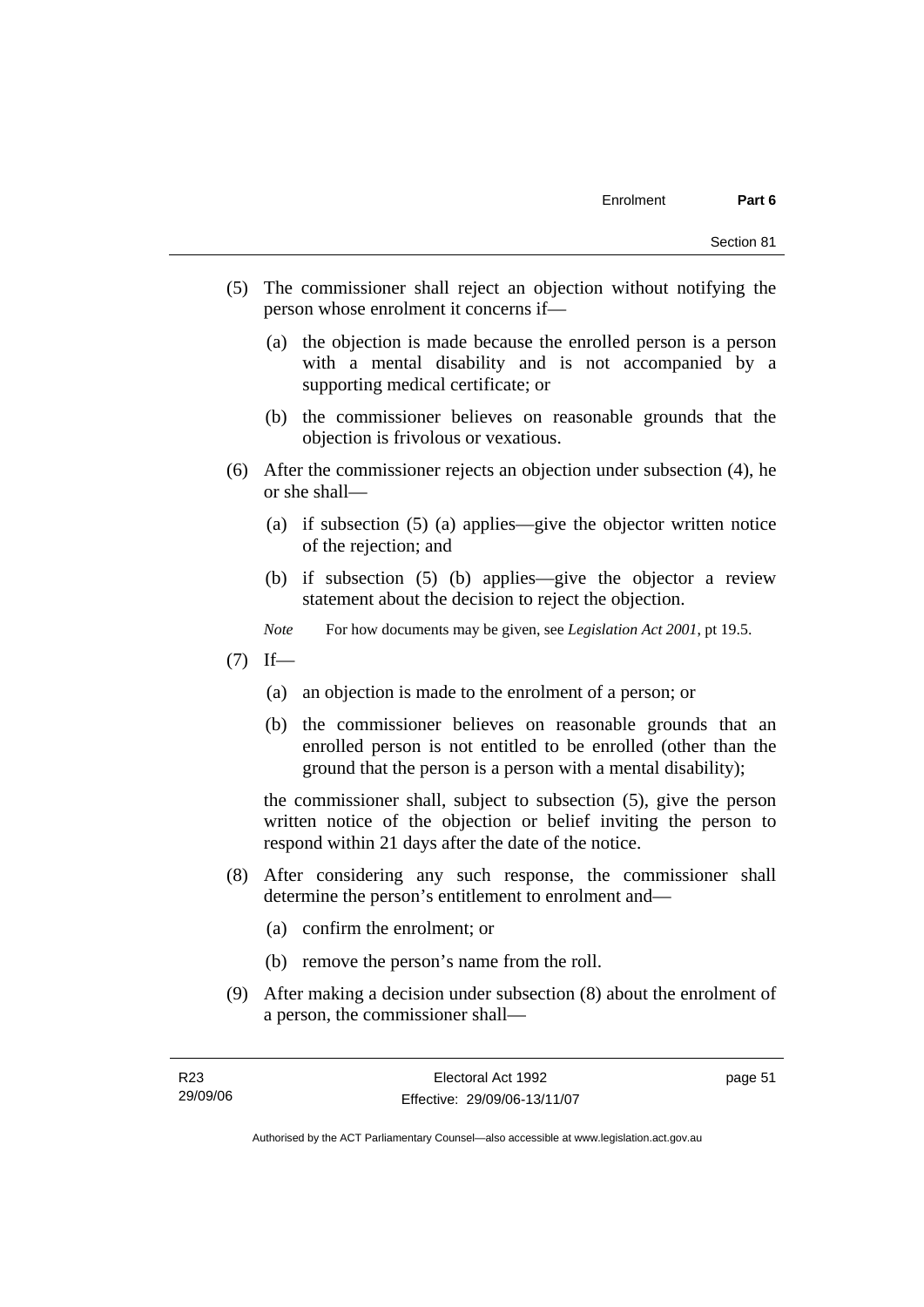#### **Part 6** Enrolment

#### Section 82

- (a) for a decision to confirm the enrolment—give the person, and any objector, written notice of the decision; or
- (b) for a decision to remove the person's name from the roll—
	- (i) give the person a review statement about the decision; and
	- (ii) if an objection has been duly made to the enrolment give the objector written notice of the decision.
- (10) If a person's name is removed from a roll as a result of an objection, the commissioner shall return the deposit lodged with the objection to the objector.
- (11) In this section:

*person with a mental disability* means a person who is incapable of understanding the nature and significance of enrolment and voting, and includes such a person even if a guardian or manager has not been appointed for the person under the *Guardianship and Management of Property Act 1991*.

#### **82 Record of claims for enrolment**

- (1) If the commissioner is satisfied that a record of the particulars of a claim for enrolment or transfer of enrolment is kept on microfiche, microfilm or in any other appropriate permanent form, the claim may be destroyed.
- (2) A record of particulars of a claim that is kept in accordance with subsection (1) is evidence of the particulars of that claim.

#### **83 Processing enrolment claims**

An officer who receives a claim for enrolment or transfer of enrolment shall do everything practicable to process the claim.

R23 29/09/06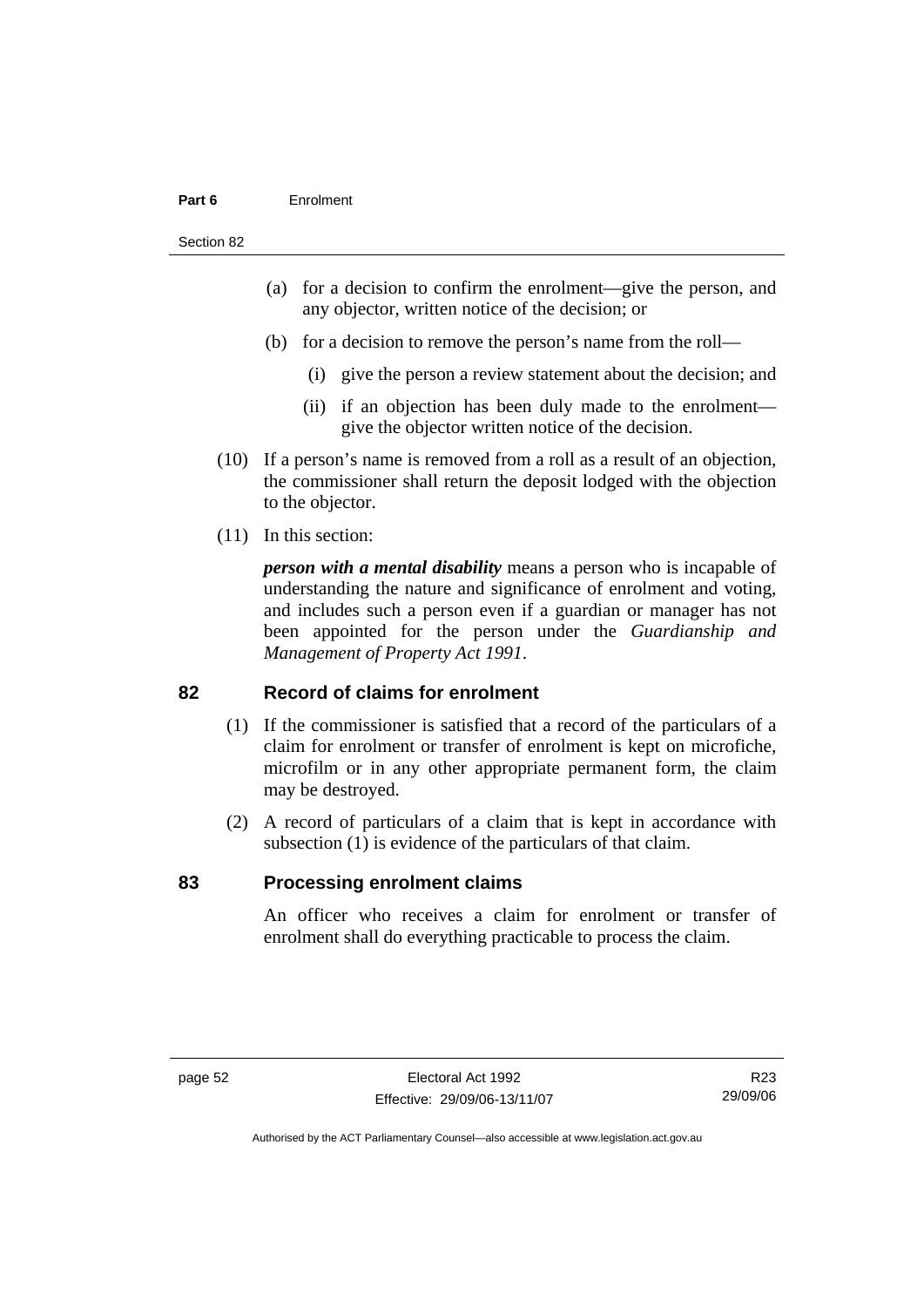#### **84 Transmission of enrolment claims**

A person who accepts for transmission to the commissioner a claim for enrolment or transfer of enrolment shall transmit the claim to the commissioner as soon as is practicable.

Maximum penalty: 10 penalty units.

### **85 Production of claims for enrolment before a court**

- (1) This section applies to a person who is, or has been—
	- (a) a member of the electoral commission; or
	- (b) the commissioner; or
	- (c) an officer; or
	- (d) a member of the staff of the electoral commission.
- (2) A person to whom this section applies shall not, except for this Act, be required—
	- (a) to produce in a court a claim for enrolment; or
	- (b) to divulge or communicate to a court any matter or thing in relation to a claim for enrolment that has come to the person's notice in the exercise of functions under this Act.
- (3) In this section:

*court* includes any tribunal, authority or person having power to require the production of documents or the answering of questions.

### **86 Claims for enrolment not subject to warrants**

A warrant issued under a Territory law authorising the seizure of a document related to an offence does not authorise the seizure of a claim for enrolment or transfer of enrolment.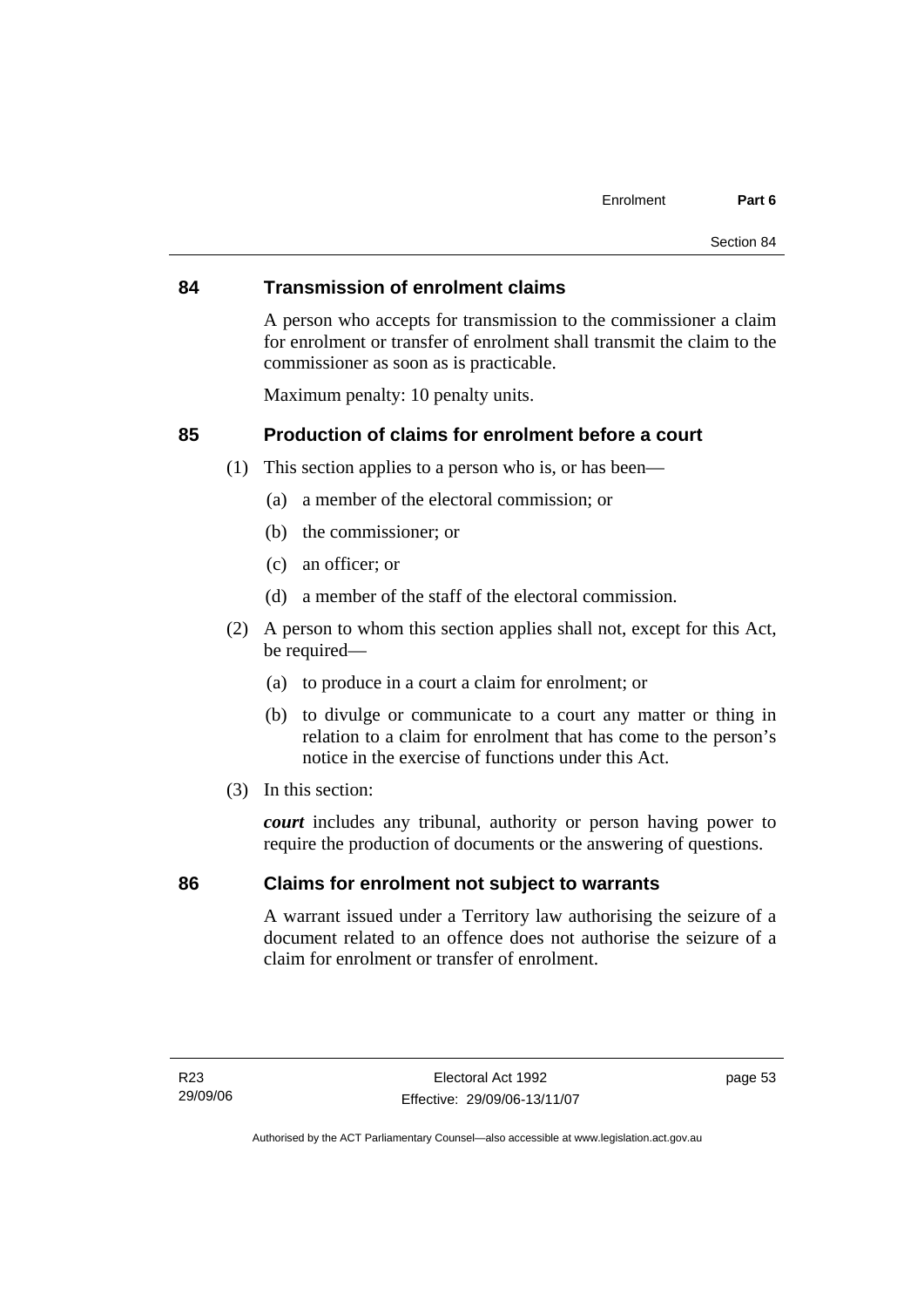#### **Part 7 Registration of political parties**

Section 87

## **Part 7 Registration of political parties**

#### **87 Meaning of** *related* **political parties**

For this part, 2 political parties are taken to be *related* if—

- (a) one of them is a part of the other; or
- (b) both are parts of the same political party.

#### **88 Register of political parties**

- (1) The commissioner must keep a register of political parties.
- (2) The register must contain the following particulars for each registered party:
	- (a) the name of the party;
	- (b) any abbreviation of the name of the party;
	- (c) the name and address of the registered officer of the party.
- (3) The commissioner must make the register available for public inspection.

### **89 Application for registration of political party**

- (1) An application for registration of a political party must—
	- (a) be signed by the secretary of the party; and
	- (b) state the party's name; and
	- (c) state any abbreviation of the party's name that the party intends to use for this Act; and
	- (d) state the name and address, and contain a specimen signature, of the person nominated to be the registered officer of the party; and

R23 29/09/06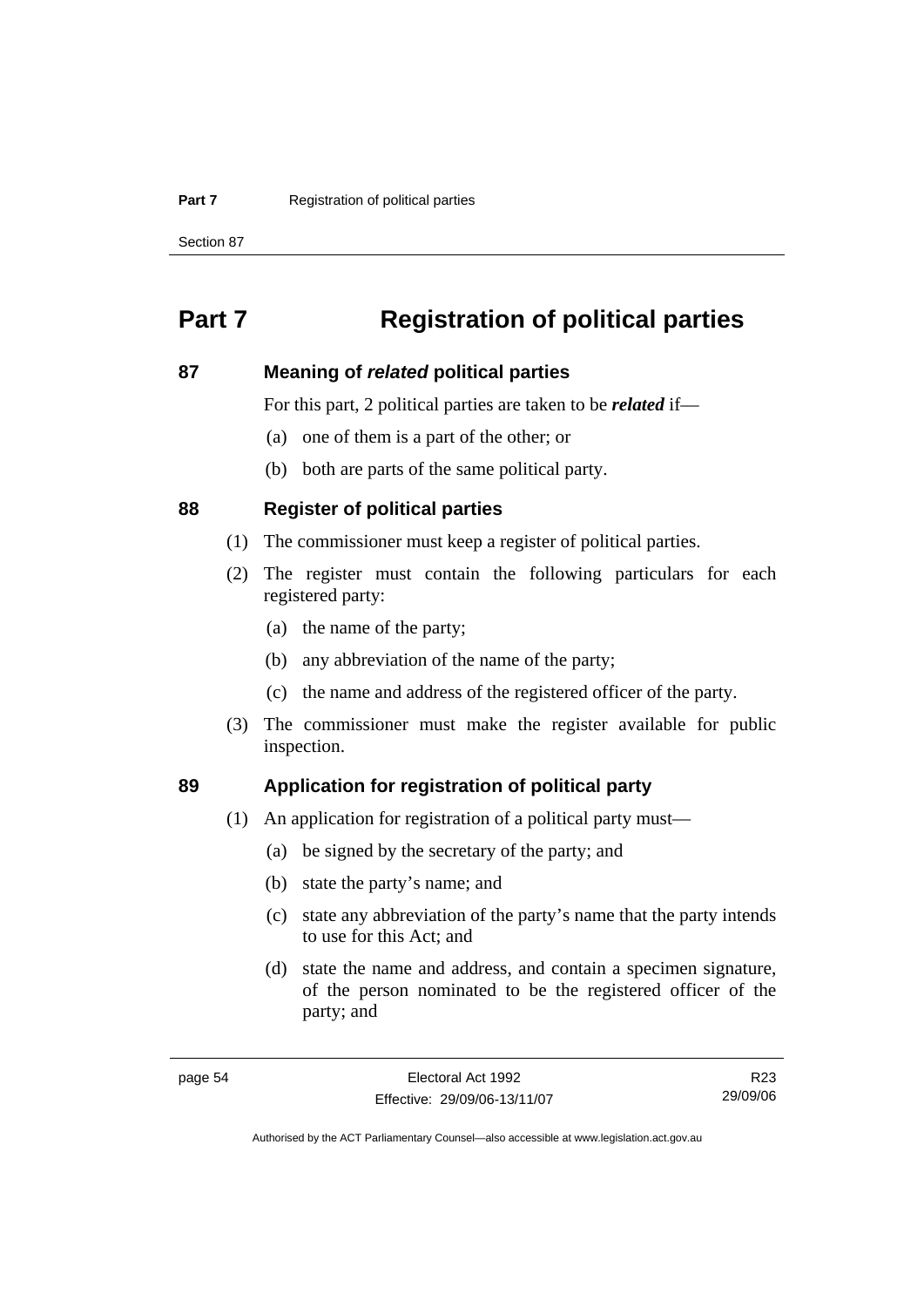- (e) be accompanied by a copy of the party's constitution; and
- (f) be accompanied by a list of the names and addresses of at least 100 members of the party who are electors.
- *Note* If a form is approved under s 340A (Approved forms) for an application, the form must be used.
- (2) The commissioner may use information obtained under subsection (1) (f) only to find out whether the party has at least 100 members who are electors.

### **90 Further information about application for political party registration**

 (1) For this part, the commissioner may, by written notice given to an applicant for registration of a political party, require the applicant to give to the commissioner within a stated period stated information, or a stated document, relating to the application.

*Note* For how documents may be given, see *Legislation Act 2001*, pt 19.5.

- (2) If the applicant fails to comply with a notice under subsection (1), the commissioner may refuse the application.
- (3) If the commissioner refuses the application under subsection (2), the commissioner must give the applicant a review statement about the commissioner's decision.

### **91 Notification and publication of applications**

- (1) If the commissioner receives an application for the registration of a political party, the commissioner must prepare written notice of the application.
- (2) The notice must—
	- (a) state the following particulars:
		- (i) the name of the political party; and

page 55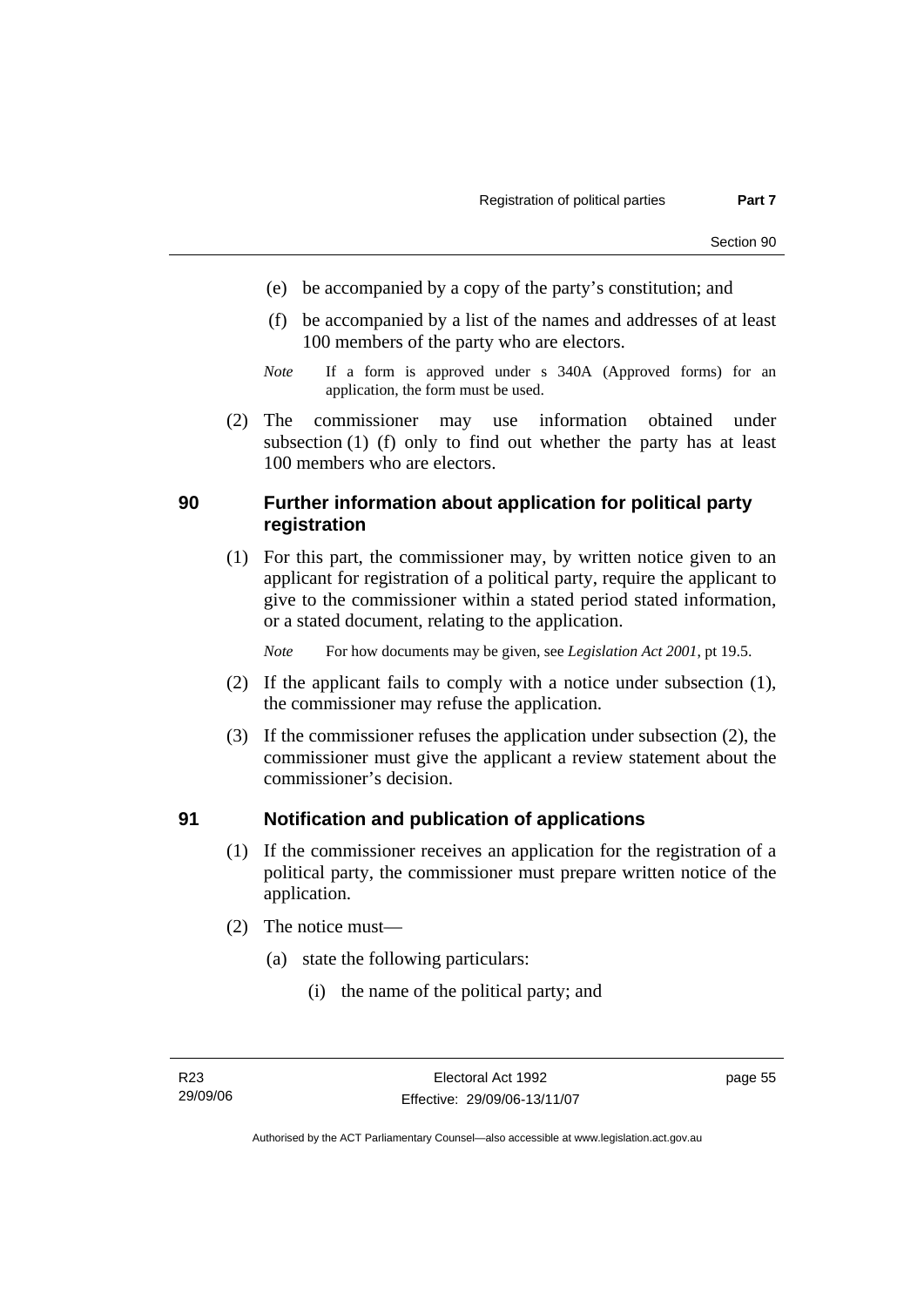Section 91A

- (ii) any abbreviation of the name of the party that the party intends to use for this Act; and
- (iii) the name and address of the person nominated to be the registered officer of the party; and
- (b) state that a copy of the application and the party's constitution are available for public inspection at the commissioner's office; and
- (c) state that written objections to the application may be given to the commissioner within 14 days after the day the notice is notified under the *Legislation Act 2001*.
- (3) The notice is a notifiable instrument.

*Note* A notifiable instrument must be notified under the *Legislation Act 2001*.

- (4) The commissioner must also publish the notice in a newspaper.
- (5) The commissioner must make a copy of the application and the party's constitution available for public inspection.

### **91A Objections to applications and responses**

- (1) An objection to an application for registration of a political party must—
	- (a) be in writing; and
	- (b) set out the grounds of the objection; and
	- (c) state the objector's name and address; and
	- (d) be signed by the objector; and
	- (e) be given to the commissioner in accordance with the notice under section 91 (Notification and publication of applications) for the application.
- (2) The commissioner must give to the person nominated to be the registered officer of the political party—

R23 29/09/06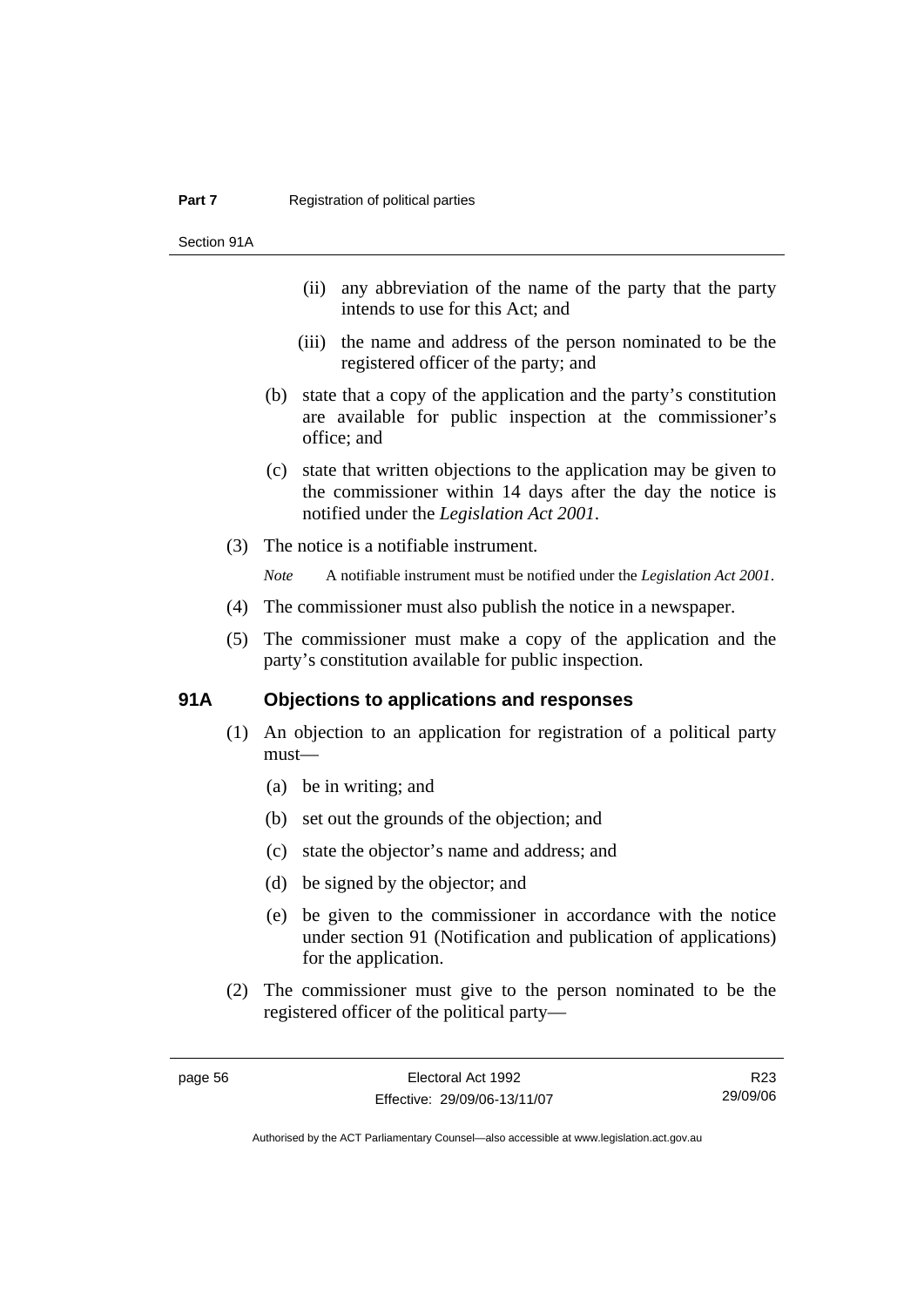- (a) a copy of each objection given to the commissioner in accordance with subsection (1); and
- (b) a written notice inviting the person to give any response to the objection to the commissioner, in writing, within 14 days after the day the notice is given to the person.
- (3) The commissioner must make a copy of the following available for public inspection:
	- (a) each objection given to the commissioner in accordance with subsection (1);
	- (b) each response given to the commissioner in accordance with the notice under subsection (2).
- (4) In deciding whether to register the political party, the commissioner must consider each objection and response given to the commissioner in accordance with this section.

### **92 Registration of political parties**

- (1) If an application for registration of a political party is made under this part, the commissioner must register the party unless the commissioner refuses the application under section 90 (2) (Further information about application for political party registration) or section 93 (Refusal of applications for registration).
- (2) If the commissioner registers a political party, the commissioner must prepare written notice of the registration.
- (3) The notice is a notifiable instrument.
	- *Note* A notifiable instrument must be notified under the *Legislation Act 2001*.
- (4) The commissioner must also give notice of the registration to the secretary of the political party.
- (5) In addition, if an objection was made under section 91A (Objections to applications and responses) to the application, the commissioner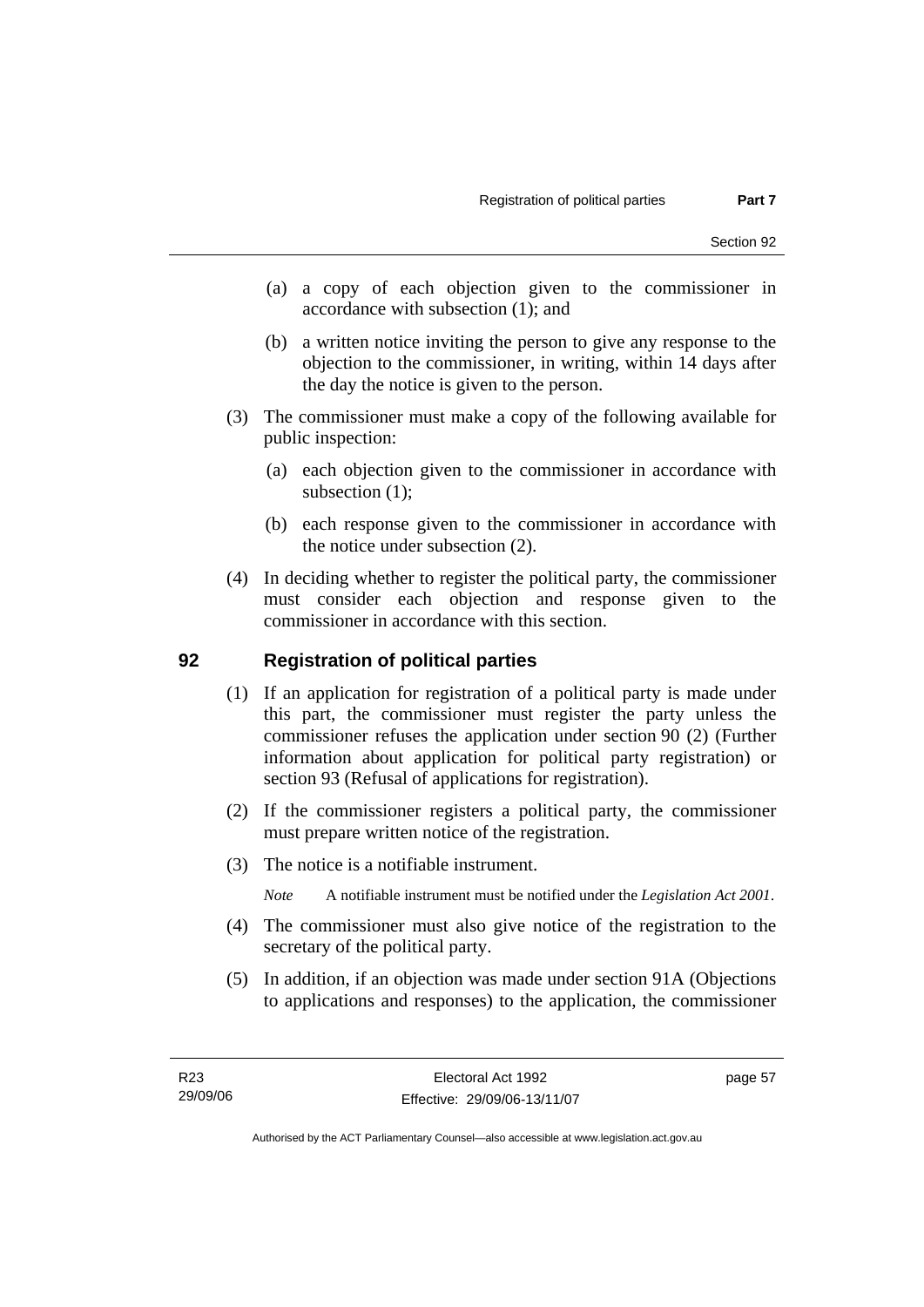#### **Part 7 Registration of political parties**

Section 93

must give the objector a review statement about the decision to register the political party.

### **93 Refusal of applications for registration**

- (1) The commissioner must refuse an application for the registration of a political party if—
	- (a) for an application for registration of a political party—the commissioner believes on reasonable grounds that, when it made the application, the party did not have at least 100 members who were electors; or
	- (b) the person nominated in the application to be the registered officer of the party is not qualified to be an elector or is the registered officer of a registered party; or
	- (c) the party is ineligible for registration because of section 99 (Use of party name after cancellation).
- (2) The commissioner must also refuse an application if the commissioner believes on reasonable grounds that the name of the political party, or any abbreviation of that name that the application states that the party intends to use for this Act—
	- (a) consists of more than 6 words; or
	- (b) is obscene; or
	- (c) is the name, or an acronym of the name, of another political party; or
	- (d) so nearly resembles the name, or an acronym of the name, of another political party that it is likely to be confused with or mistaken for that name or acronym; or
	- (e) consists of the word 'independent'; or
	- (f) consists of the words 'independent party'; or
	- (g) consists of or includes the word 'independent' and—

R23 29/09/06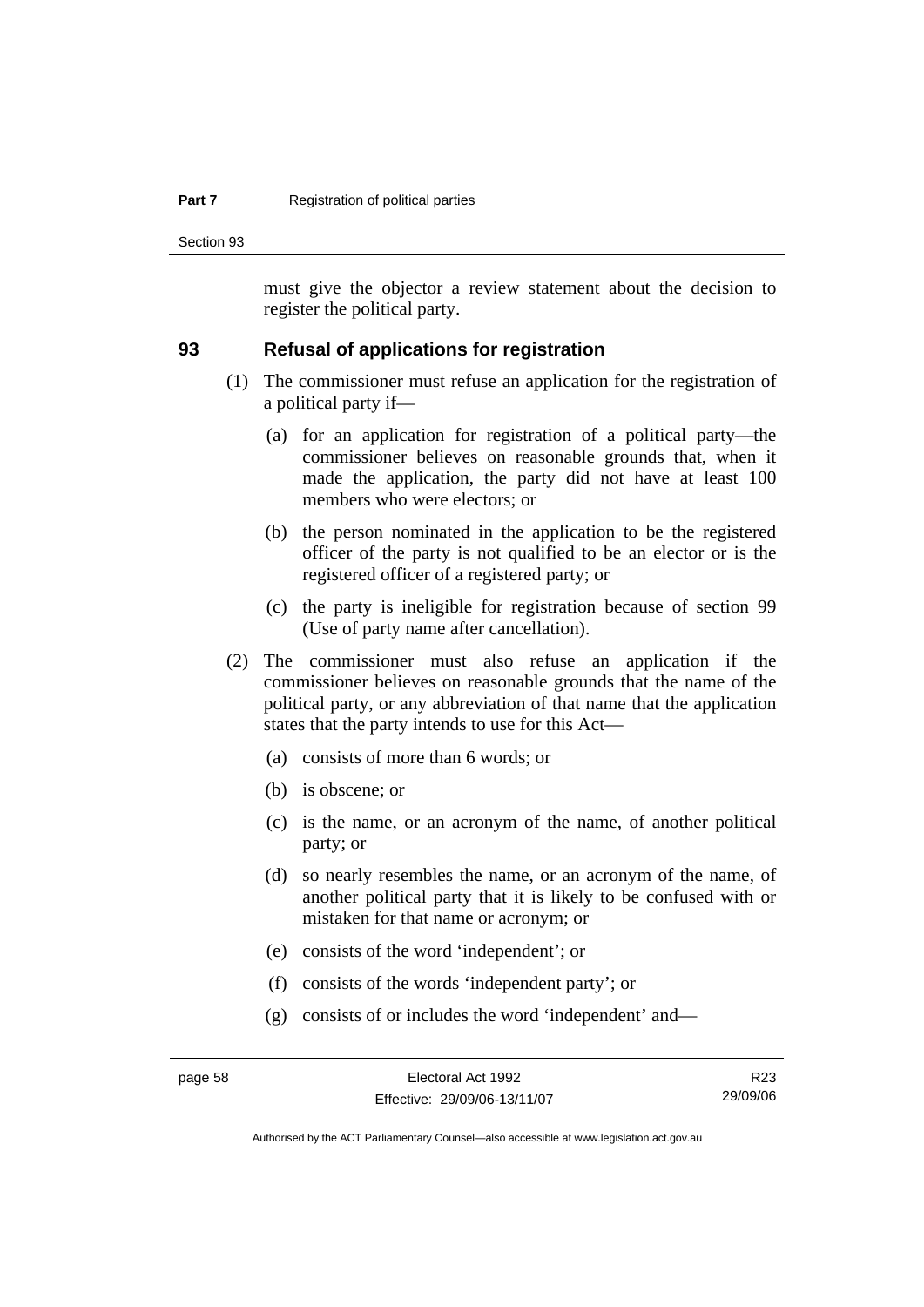- (i) the name, or an acronym of the name, of another political party; or
- (ii) matter that so nearly resembles the name, or an acronym of the name, of another political party that the matter is likely to be confused with or mistaken for that name or acronym; or
- (h) includes the name of an MLA and the applicant does not have the MLA's written consent to use the name.
- (3) If the commissioner refuses an application for the registration of a political party, the commissioner must—
	- (a) give the secretary of the party a review statement about the decision to refuse the application; and
	- (b) if an objection was made under section 91A (Objections to applications and responses) to the application—give the objector written notice of the refusal.
- (4) In this section, *another political party*, in relation to a political party, is—
	- (a) a registered party; or
	- (b) a political party at least 1 member of which is a member of—
		- (i) the Legislative Assembly; or
		- (ii) the Commonwealth Parliament; or
		- (iii) a State legislature; or
	- (c) a political party registered or recognised for the law of the Commonwealth or a State that relates to the election of members of the Commonwealth Parliament or the State legislature.
- (5) However, *another political party*, in relation to a political party, does not include a political party that is related to it.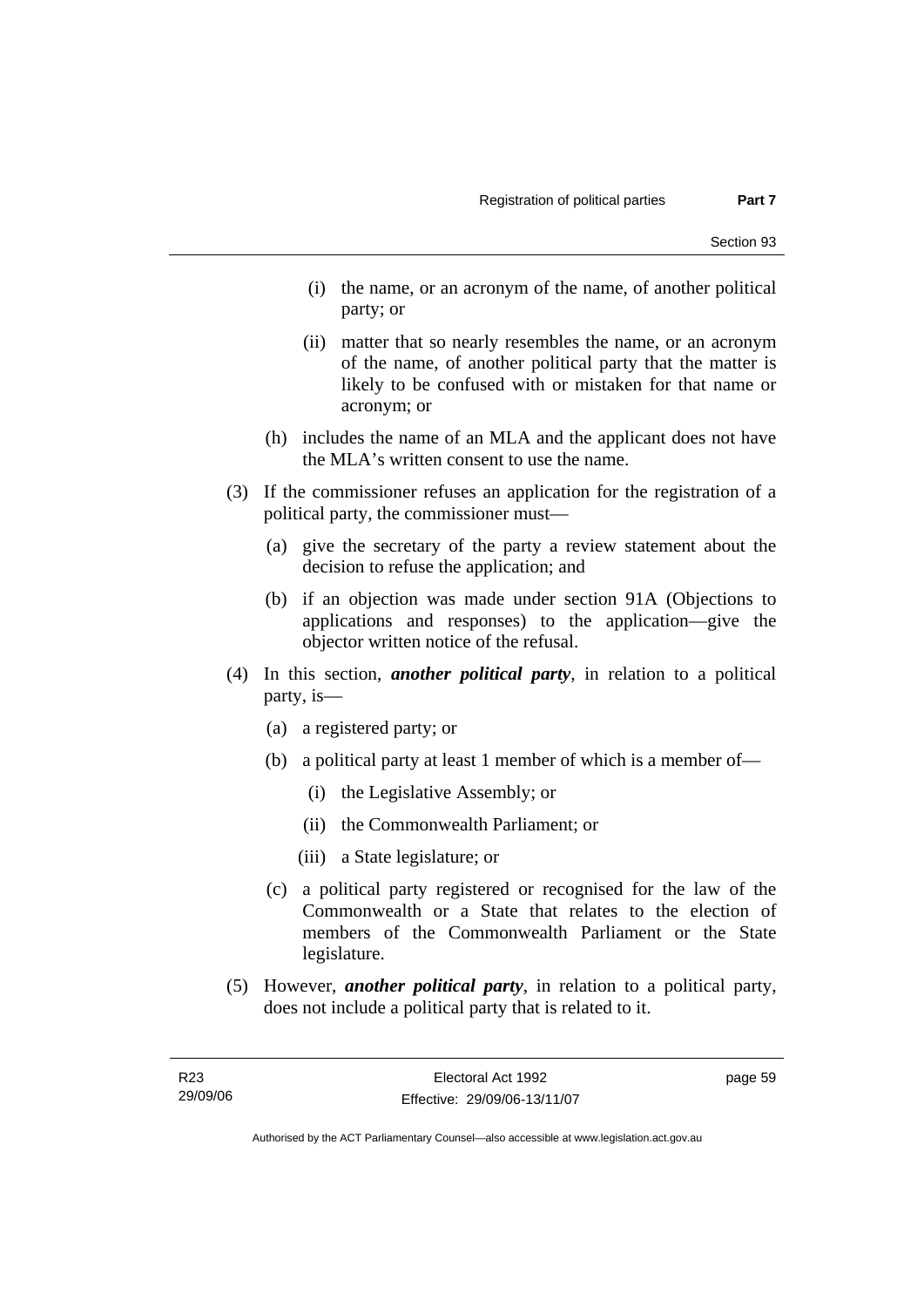Section 94

(6) In this section:

*name* includes an abbreviation of the name.

#### **94 Amendment of applications for registration**

- (1) If the commissioner is of the opinion that an application for the registration of a political party must be refused under section 93 (Refusal of applications for registration), but that the application might be amended to prevent the refusal, the commissioner must give the applicant written notice to that effect.
- (2) The notice must—
	- (a) set out the reasons for the commissioner's opinion; and
	- (b) describe the effect of subsections (3) to (5).
- (3) If the commissioner gives the notice to the applicant, the commissioner is not required to further consider the application unless a request is made under subsection (4).
- (4) Within 28 days after receiving the notice, the applicant may give the commissioner a written request, signed by the applicant, for the commissioner—
	- (a) to amend the application in a stated way; or
	- (b) to consider the application in the form in which it was made.
- (5) The commissioner must comply with the request.
- (6) If the applicant requests the commissioner to amend the application in a stated way, the application as amended in accordance with the request is taken to be a new application for the registration of a political party.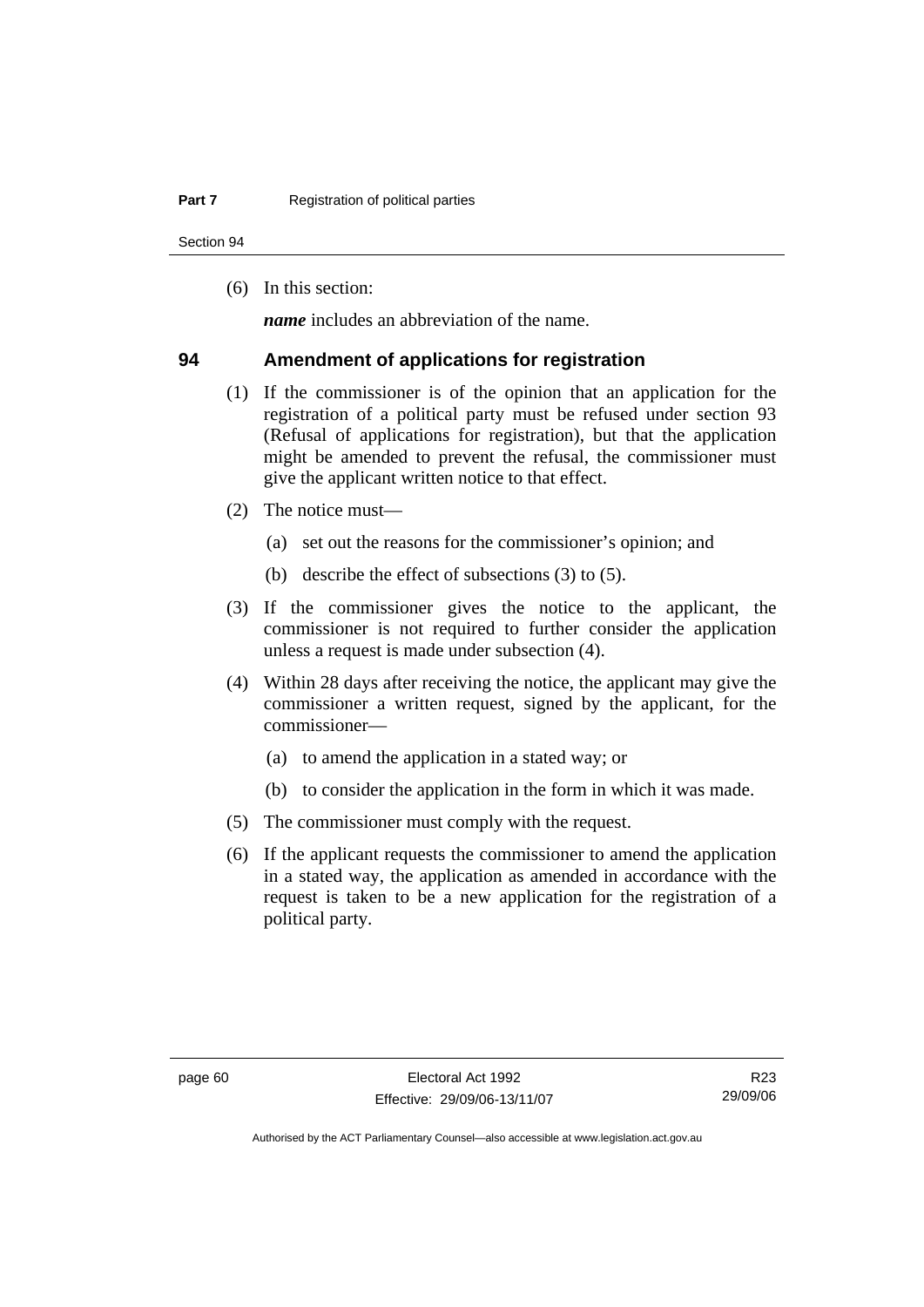### **95 Changes to particulars in register**

- (1) The secretary of a registered party may apply to the commissioner to change particulars included in the register of political parties in relation to the party.
- (2) This part (other than section 94 and this section) applies, with all necessary changes, to an application under subsection (1), as if it were an application for registration of the political party and any objection to the application were an objection to the registration.
- (3) Section 91 (Notification and publication of applications) and section 91A (Objections to applications and responses) do not apply to an application to change the address of the registered officer of a registered party.

### **95A Objection to continued use of name**

- (1) This section applies if—
	- (a) the commissioner is satisfied that the name of a registered party (the *first party*) is relevantly similar to the name of another registered party (the *second party*) that was registered under this part later than the first party; and
	- (b) when it was registered the second party was related to the first party; and
	- (c) the registered officer of the first party objects in writing to the continued use of the name by the second party; and
	- (d) the commissioner is satisfied that the parties are not related at the time of the objection.
- (2) The commissioner must—
	- (a) uphold the objection; and
	- (b) by written notice, tell the registered officer of the second party that the second party will be deregistered under section 98 (Cancellation of registration of political parties) if—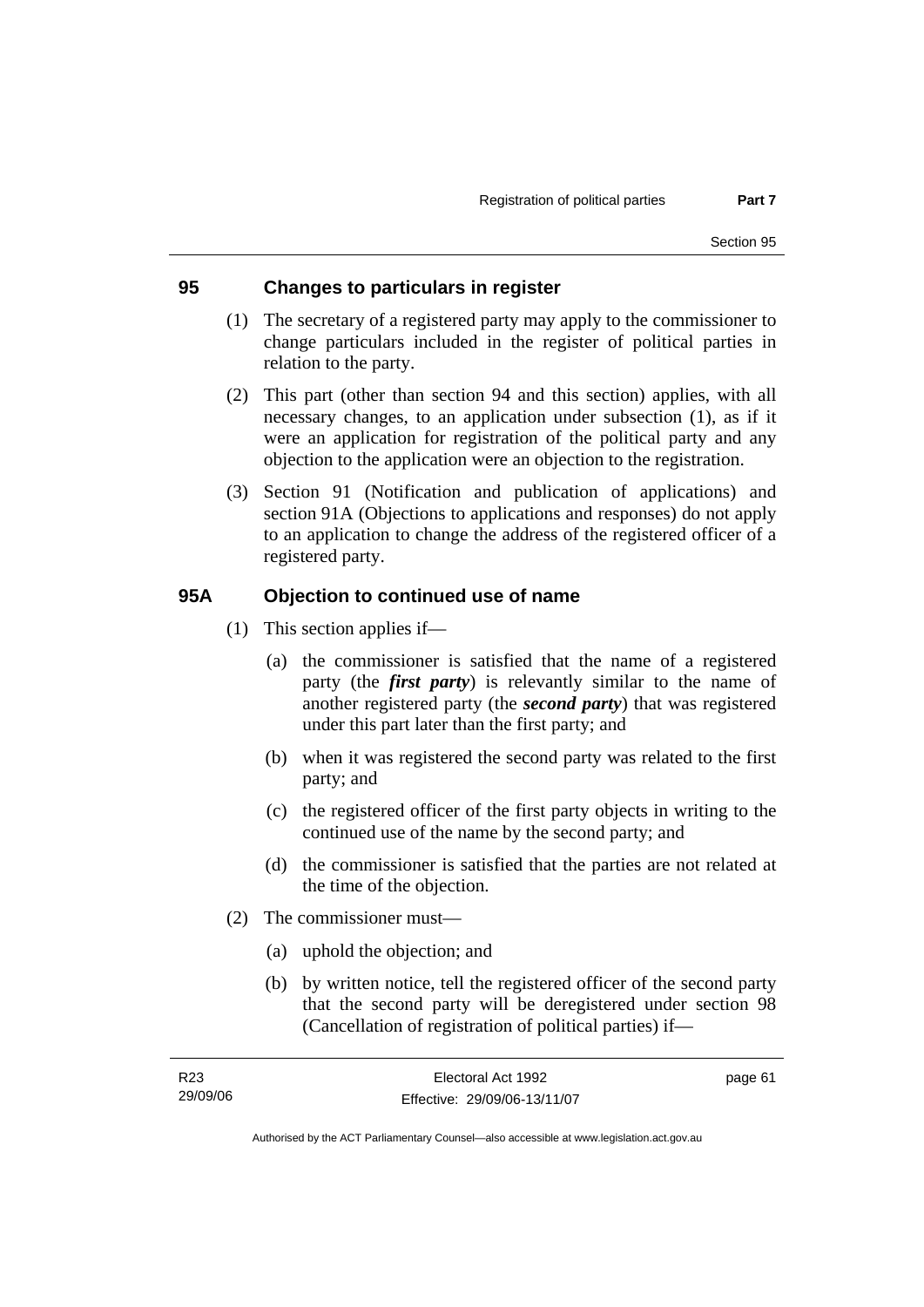#### **Part 7 Registration of political parties**

Section 95B

- (i) it does not make an application under section 95 (Changes to particulars in register) for a change of name within 28 days after the registered officer receives the notice; or
- (ii) it makes the application, but the application is refused.
- (3) The name of a registered party is *relevantly similar* to the name of another registered party if the commissioner is satisfied on reasonable grounds that the name so nearly resembles the name of the other party that it is likely to be confused with or mistaken for that name.
- (4) In this section:

*name*, for a registered party, means—

- (a) the name of the party entered in the register of political parties; or
- (b) a registered abbreviation of the name of the party.

#### **95B When certain action cannot be taken**

- (1) This section applies if, in the period beginning 1 July in a year when an ordinary election must be held and ending when the pre-election period for the election begins, the commissioner receives an application—
	- (a) to register a political party; or
	- (b) to change the name or abbreviation of a political party.
- (2) The commissioner must not take any action under this part in that period in relation to the application.

### **96 No action under pt 7 during pre-election period**

During a pre-election period, no action may be taken under this part in relation to the registration of a political party.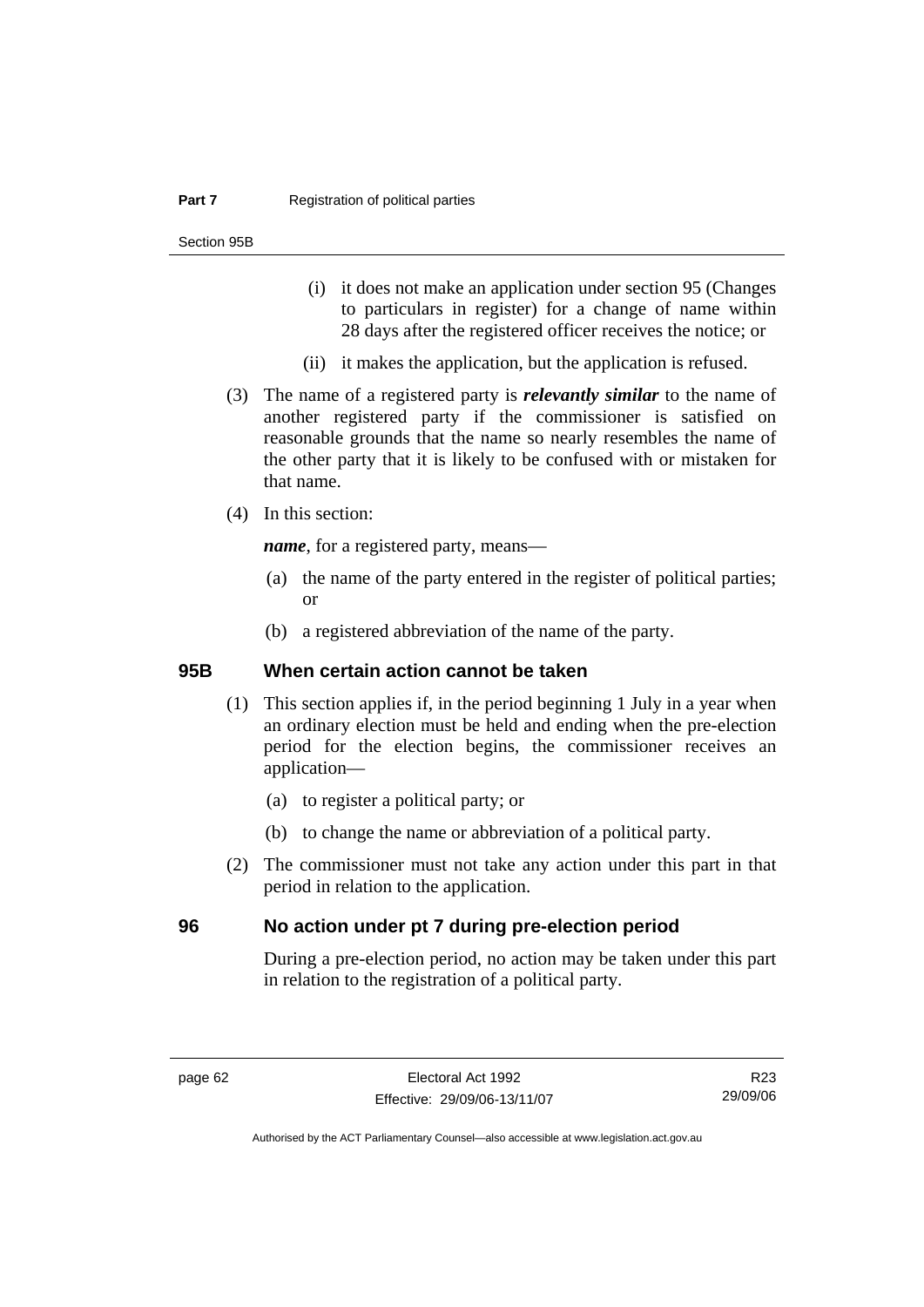### **96A Who can be a registered officer**

A person is entitled to be the registered officer of a registered party only if the person is qualified to be an elector.

### **97 Deputy registered officer**

- (1) For part 9 (Arrangements for elections) and part 10 (Voting), a deputy registered officer of a registered party may be appointed—
	- (a) by the registered officer of the party; or
	- (b) if the office of registered officer of the party is vacant, or the registered officer cannot for any reason exercise the officer's functions—by the secretary of the party.
- (2) The appointment does not have effect until the commissioner is given written notice of the appointment.
- (3) The notice must—
	- (a) be signed by the person making the appointment and the person appointed deputy registered officer; and
	- (b) state the name and address of the deputy registered officer.
- (4) A person is entitled to be a deputy registered officer of a registered party only if the person is qualified to be an elector.
- (5) A reference in part 9 or 10 to the registered officer of a registered party includes a reference to a deputy registered officer of the party.

### **97A Information about political parties**

 (1) The commissioner may, by written notice given to the registered officer of a registered party, require the officer to give the commissioner information stated in the notice that is reasonably necessary for the commissioner to find out whether the party is entitled to be registered.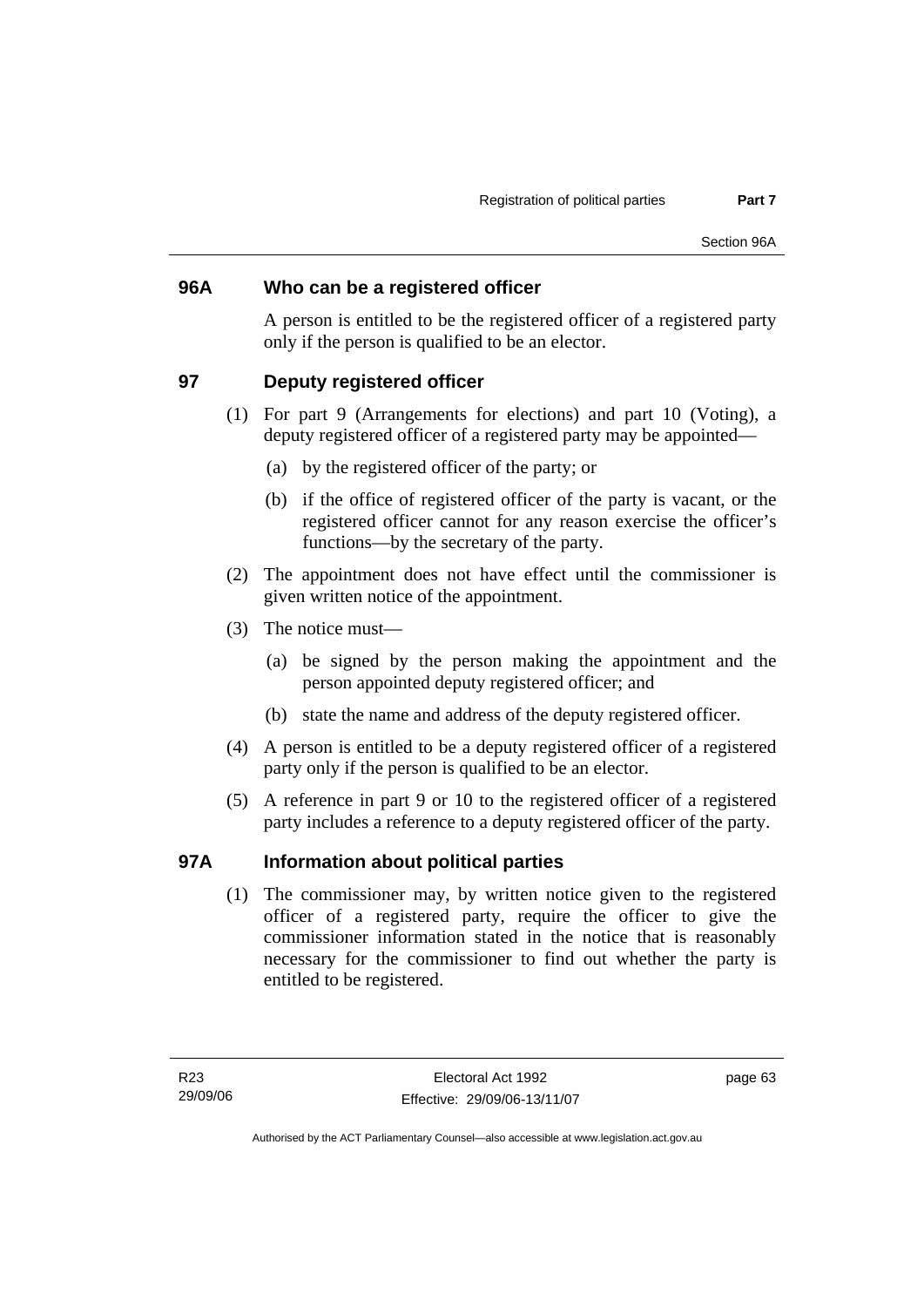#### **Part 7 Registration of political parties**

Section 98

- (2) Without limiting subsection (1), the commissioner may, under that subsection, require the registered officer to give the commissioner a list, as at a stated date, of the names and addresses of at least 100 members of the party who are electors.
- (3) The commissioner may use the information obtained under subsection (2) only to find out whether the party is entitled to be registered.

#### **98 Cancellation of registration of political parties**

- (1) The commissioner must cancel the registration of a registered party if the secretary of the party asks the commissioner to cancel the registration.
- (2) A request under subsection (1) must—
	- (a) be in writing; and
	- (b) be signed by the applicant; and
	- (c) state the applicant's name and address.
- (3) The commissioner must cancel the registration of a registered party if it has not endorsed a candidate at the last 2 general elections.
- (4) However, subsection (3) applies to a registered party only if it was a registered party at the time of each of the general elections.
- (5) The commissioner must cancel the registration of a registered party if the commissioner believes on reasonable grounds that—
	- (a) for a registered party—
		- (i) the party has ceased to exist (whether by amalgamation with another political party or otherwise); or
		- (ii) the party does not have at least 100 members who are electors; or
		- (iii) the party does not have a constitution; or

R23 29/09/06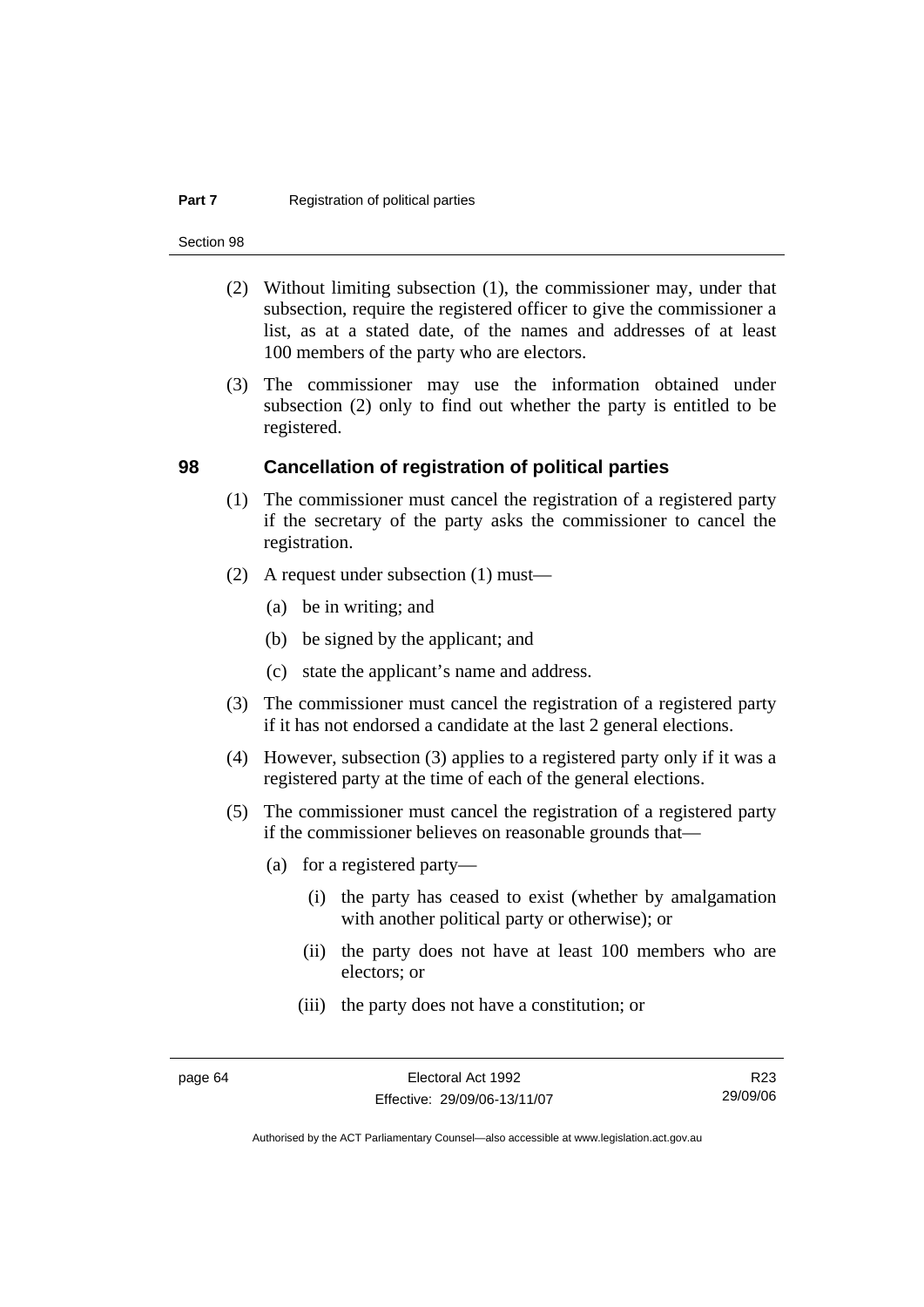- (b) the registration of the party was obtained by fraud or misrepresentation.
- (6) The commissioner may cancel the registration of a registered party under subsection (5) only if the commissioner has—
	- (a) given the relevant person a written notice—
		- (i) stating that the commissioner proposes to cancel the registration of the party; and
		- (ii) setting out the reasons for the proposed cancellation; and
		- (iii) stating that written objections to the proposed cancellation may be given to the commissioner within the 14 days mentioned in paragraph (b); and
	- (b) prepared, and notified under the *Legislation Act 2001*, a written notice stating—
		- (i) that the commissioner proposes to cancel the registration of the party; and
		- (ii) that written objections to the proposed cancellation may be given to the commissioner within 14 days after the day the notice is notified under the *Legislation Act 2001*; and
	- (c) considered each objection given to the commissioner in accordance with the notice under paragraph (a) or (b).
- (7) For subsection (6) (a), the *relevant person* is the secretary, or last secretary, of the registered party.
- (8) The notice under subsection (6) (b) is a notifiable instrument.

*Note* A notifiable instrument must be notified under the *Legislation Act 2001*.

 (9) If the commissioner cancels the registration of a registered party under this section, the commissioner must prepare written notice of the cancellation.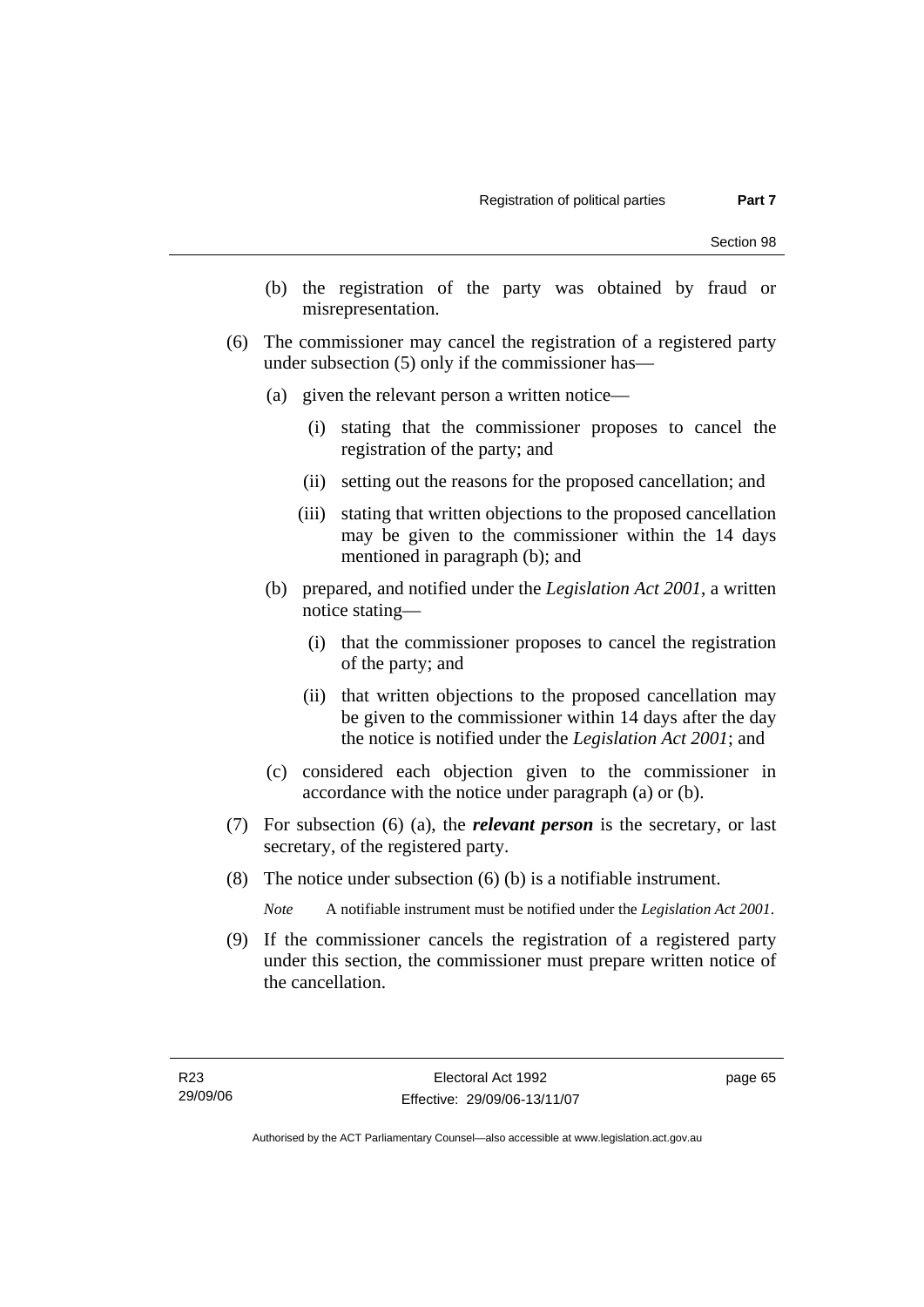Section 99

(10) The notice under subsection (9) is a notifiable instrument.

*Note* A notifiable instrument must be notified under the *Legislation Act 2001*.

- (11) If the commissioner cancels the registration of a registered party under subsection (3), the commissioner must also give written notice of the cancellation to the registered officer of the party.
- (12) If the commissioner cancels the registration of a registered party under subsection (5), the commissioner must give a review statement about the decision to cancel the registration to the registered officer, or last registered officer, of the party.
- (13) If, after an objection has been made under this section to the proposed cancellation of the registration of a registered party, the commissioner decides not to cancel the registration, the commissioner must give written notice of the decision to—
	- (a) the registered officer of the party; and
	- (b) if the objection was not made by or on behalf of the party or sponsoring MLA—the objector.

#### **99 Use of party name after cancellation**

- (1) If the registration of a registered party (the *cancelled party*) is cancelled—
	- (a) the cancelled party; or
	- (b) another political party that has a name that so nearly resembles the name of the cancelled party that it is likely to be confused with or mistaken for the cancelled party;

is ineligible for registration until after the next general election after the cancellation.

(2) In this section:

*name* includes an abbreviation of the name.

R23 29/09/06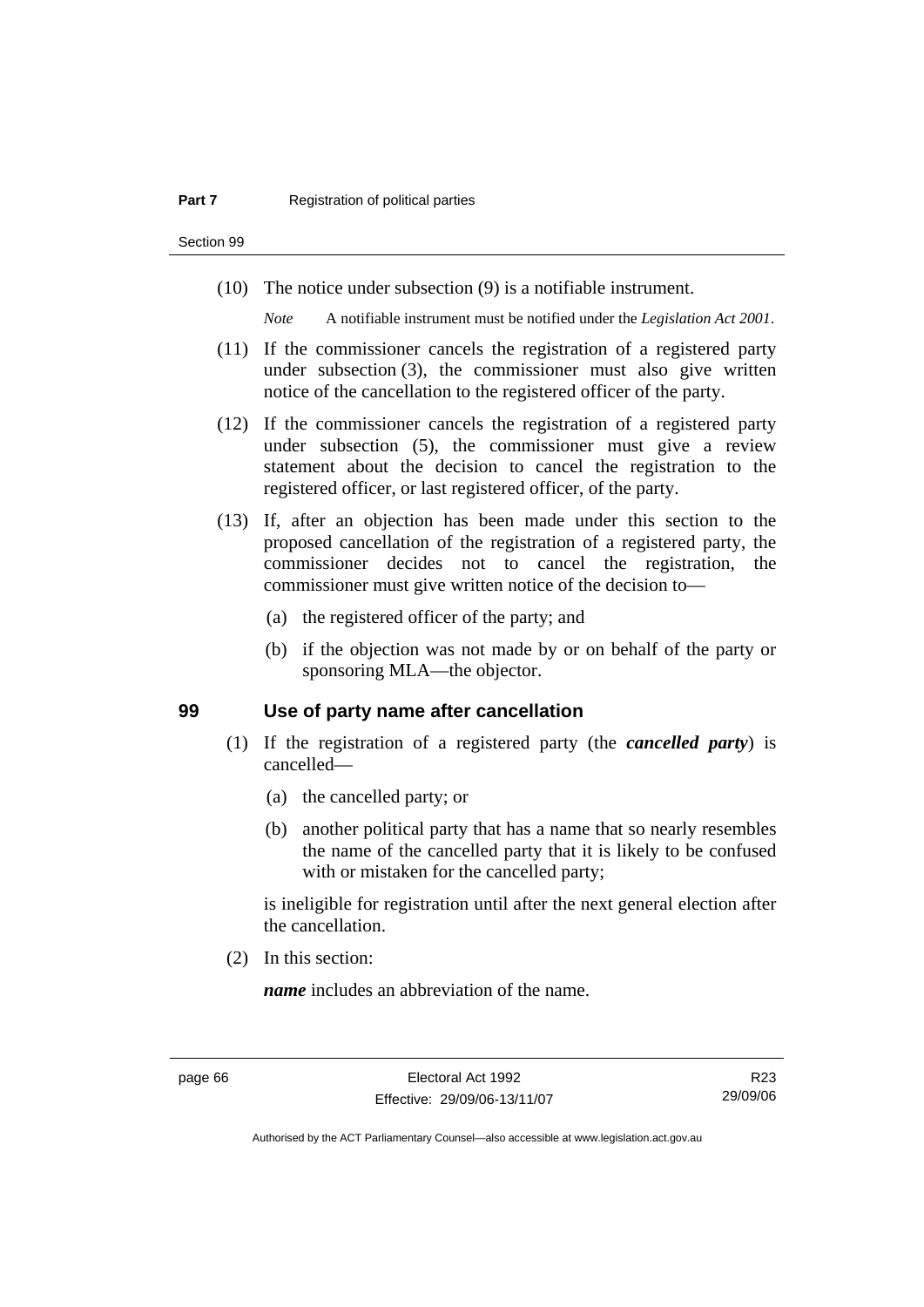### **99A General requirements about constitutions of registered parties**

 (1) If a registered party changes its constitution, the registered officer of the party must give the commissioner a copy of the changed constitution within 30 days after the change.

Maximum penalty: 10 penalty units

 (2) The commissioner must make a copy of the constitution available for public inspection.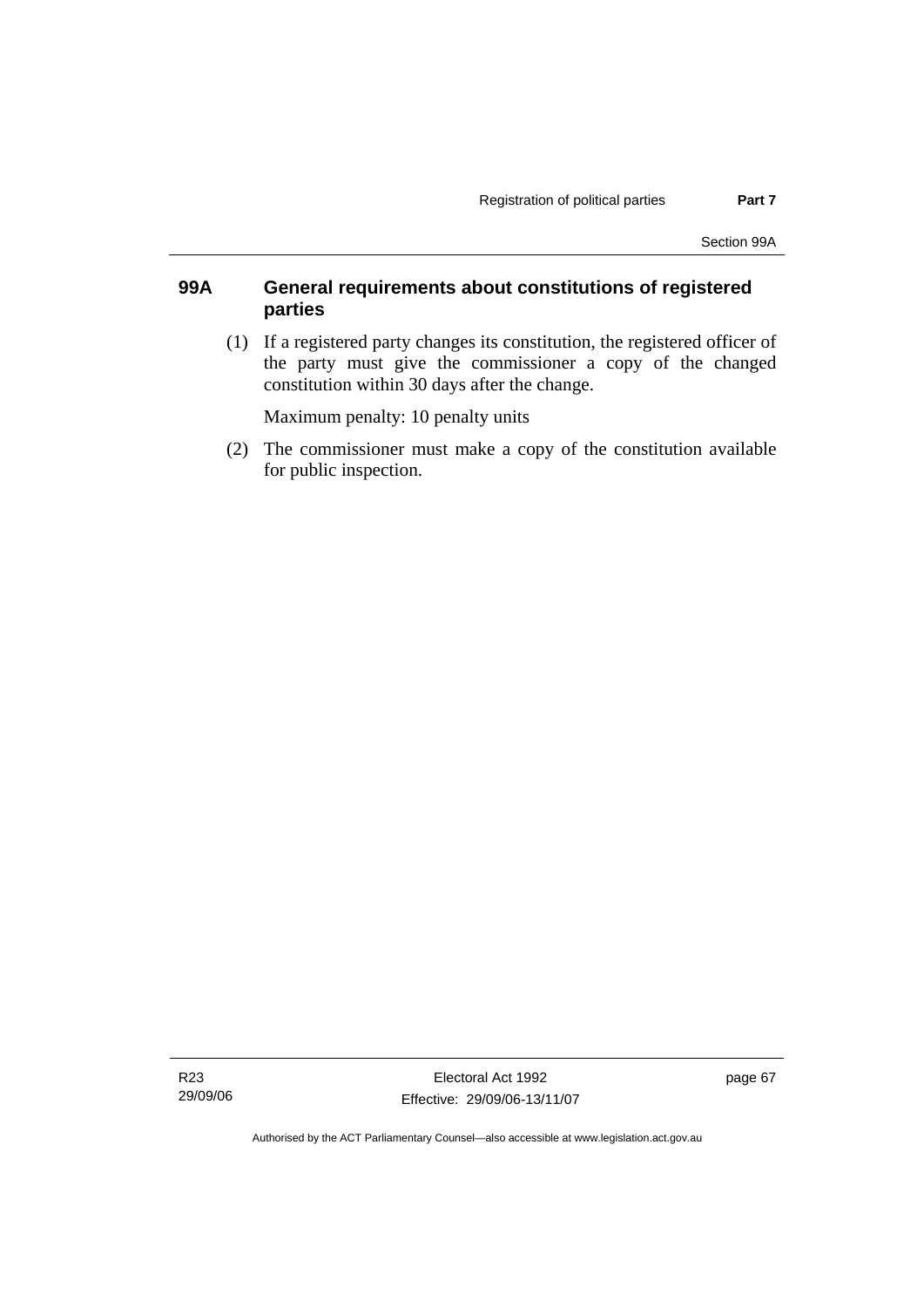#### **Part 8 Timing of elections**

Section 100

page 68

# **Part 8 Timing of elections**

#### **100 Ordinary elections**

- (1) A general election under this Act must be held on the 3rd Saturday in October in the 4th year after the year when the last ordinary election was held.
- (2) If, apart from this subsection, an election in accordance with subsection (1) would be held on the day an election of Senators, or a general election of members of the House of Representatives, would be held, the election shall be held on the 1st Saturday in December in the year when it would, apart from this subsection, be held.
- (3) If an extraordinary general election has been held in the 6 months before the day when an election in accordance with subsection (1) or (2) would, apart from this subsection, have been held—
	- (a) the election shall not be held; and
	- (b) this section applies in relation to subsequent ordinary elections as if the election had been held.

#### **101 Extraordinary elections**

- (1) For this Act, an *extraordinary election* is—
	- (a) a general election required by the Self-Government Act, section 16; or
	- (b) a general election required by the Self-Government Act, section 48; or
	- (c) an election of an MLA or MLAs required by section 126; or
	- (d) an election of an MLA or MLAs required by section 275.
- (2) If an extraordinary election under section 126 (Supplementary elections) is required, the Executive must, in writing, determine a

| Electoral Act 1992           | R23      |
|------------------------------|----------|
| Effective: 29/09/06-13/11/07 | 29/09/06 |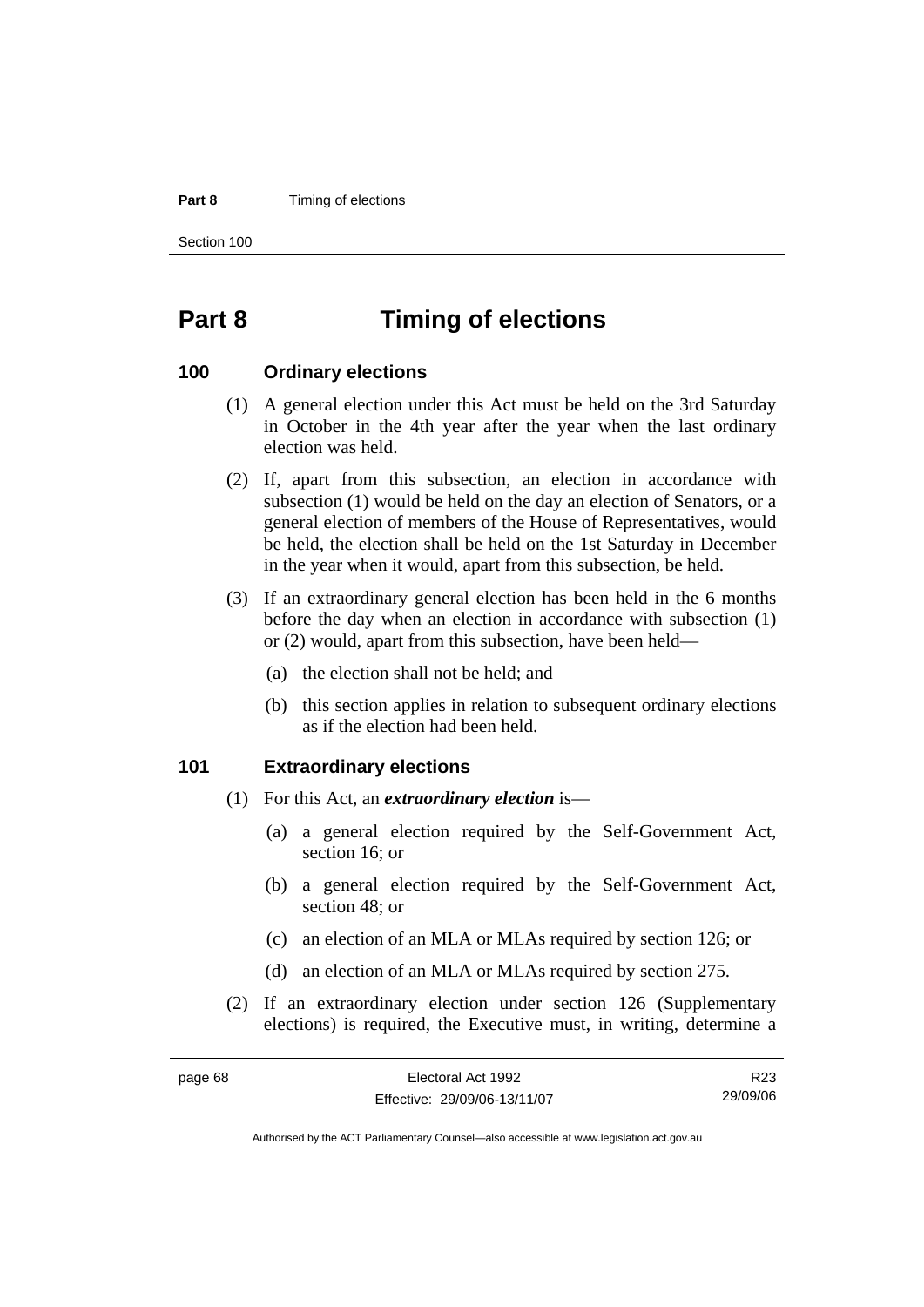Saturday for holding the election that is not earlier than 36 days, or later than 90 days, after the day when the election failed.

- (3) If the Court of Disputed Returns declares an election void, the Executive must, in writing, determine a Saturday for holding the extraordinary election required under section 275 (Effect of declarations) that is not earlier than 36 days, or later than 90 days, after the day when the declaration is made.
- (4) The Executive must not determine under this section a day that is the polling day for an election of senators or a general election of the House of Representatives.
- (5) A determination under this section is a notifiable instrument.

*Note* A notifiable instrument must be notified under the *Legislation Act 2001*.

### **102 Polling day**

- (1) A poll must be held for an election on the day when the election is required to be held under this part.
- (2) This section is subject to section 111 (Need for a poll).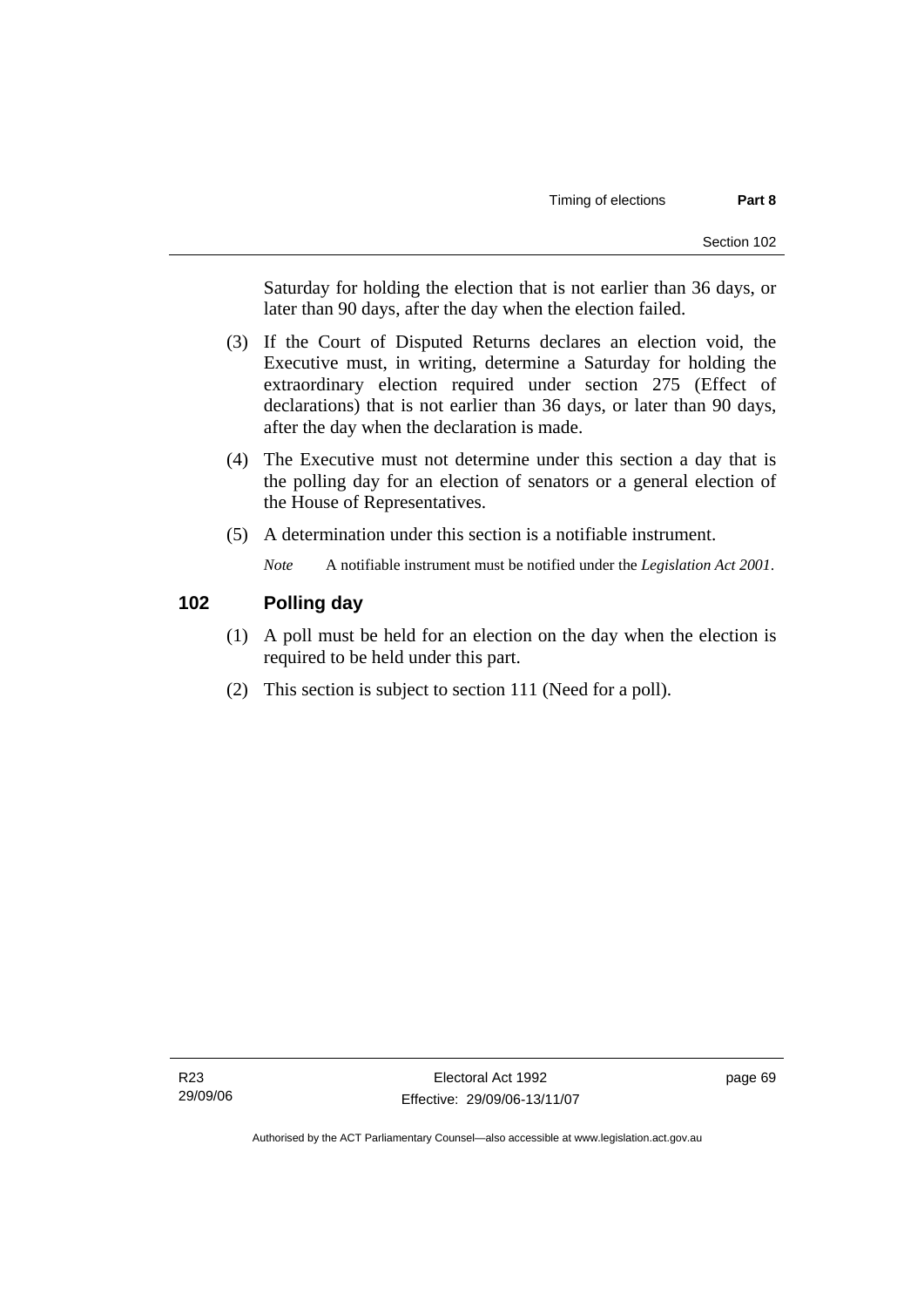**Part 9 Arrangements for elections Division 9.1** Nominations Section 103

# **Part 9 Arrangements for elections**

# **Division 9.1 Nominations**

### **103 Eligibility—MLAs**

- (1) Subject to this section, a person who is—
	- (a) an Australian citizen; and
	- (b) at least 18 years old; and
	- (c) an elector or entitled to be an elector;

is eligible to be an MLA.

- (2) A person is not eligible to be an MLA if—
	- (a) the person is a member of—
		- (i) the Parliament of the Commonwealth; or
		- (ii) the legislature of a State or another Territory; or
	- (b) the person—
		- (i) holds an office or appointment (other than a prescribed office) under a law of the Territory, the Commonwealth, a State or another Territory; or
		- (ii) is employed by the Territory, the Commonwealth, a State or another Territory, or by a Territory authority or a body (whether corporate or not) established by a law of the Commonwealth, a State or another Territory;

and is entitled to any remuneration or allowance (other than reimbursement of expenses reasonably incurred) in relation to the office, appointment or employment.

R23 29/09/06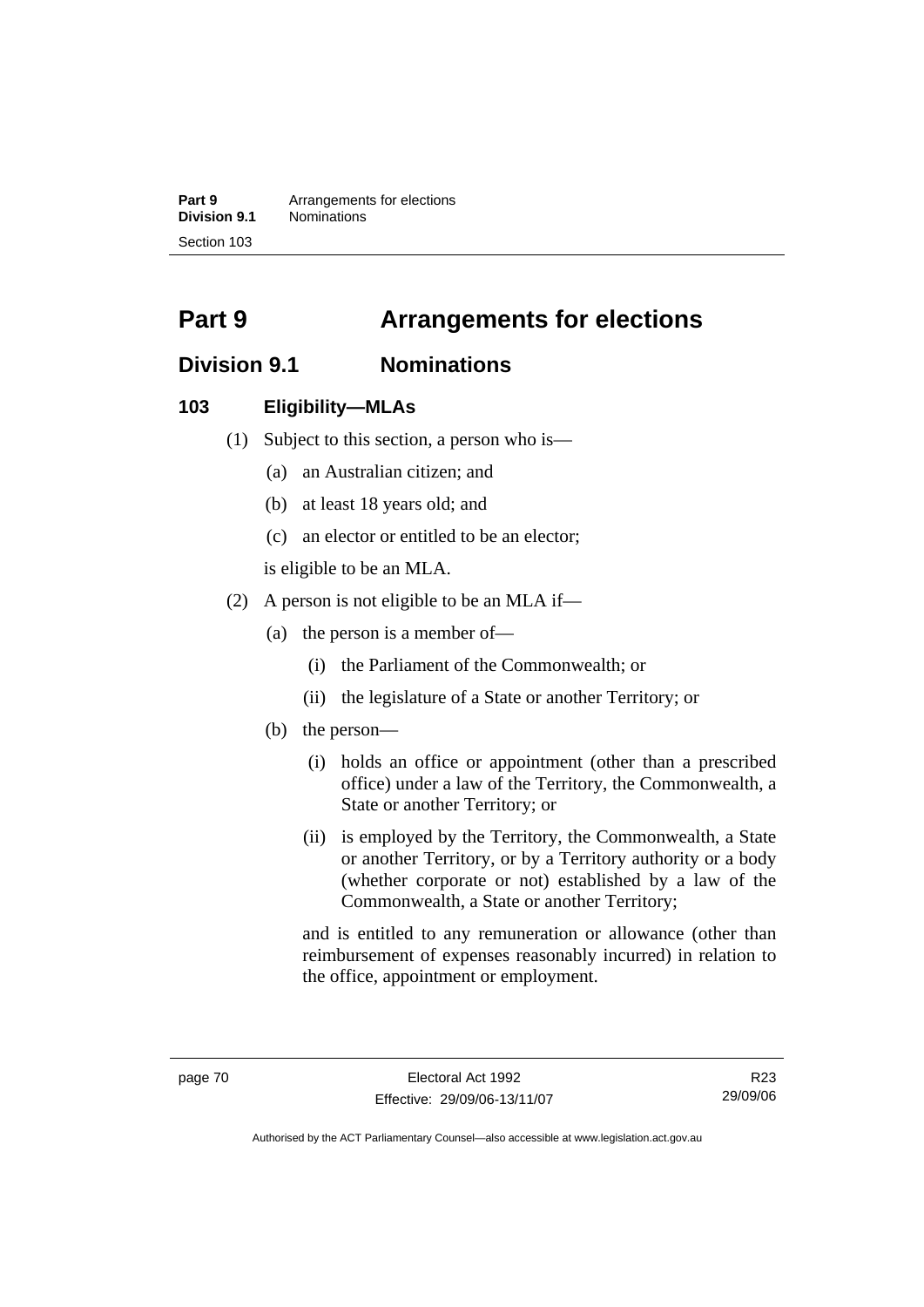(3) In subsection  $(2)$  (b) (i):

*prescribed office* means an office of Speaker, Deputy Speaker, Chief Minister, Deputy Chief Minister, Minister or MLA.

- (4) A person is not eligible to be an MLA if the person is under a sentence of imprisonment for 1 year or longer for a conviction of an indictable offence.
	- *Note* For the meaning of *indictable offence*, see the Legislation Act, s 190 (Indictable and summary offences).
- (5) A person is not eligible to be an MLA for the disqualification period if—
	- (a) the person is convicted of an offence against—
		- (i) section 285 (Bribery) or section 288 (Violence and intimidation); or
		- (ii) the *Crimes Act 1914* (Cwlth), section 28 (Interfering with political liberty); or
		- (iii) the *Criminal Code* (Cwlth), part 2.4 relating to an offence mentioned in subparagraph (ii); or
	- (b) the person is found by the Court of Disputed Elections to have contravened (within the meaning of part 16) a section mentioned in paragraph (a) (i).
	- *Note Contravention* is defined for pt 16 (Disputed elections, eligibility and vacancies) in s 250.
- (6) For subsection (5), the *disqualification period* is 2 years after the conviction or finding.

### **104 Qualifications for nomination**

A person is not eligible to be nominated for election as an MLA unless, at the hour of nomination—

(a) the person is eligible to be an MLA; or

Authorised by the ACT Parliamentary Counsel—also accessible at www.legislation.act.gov.au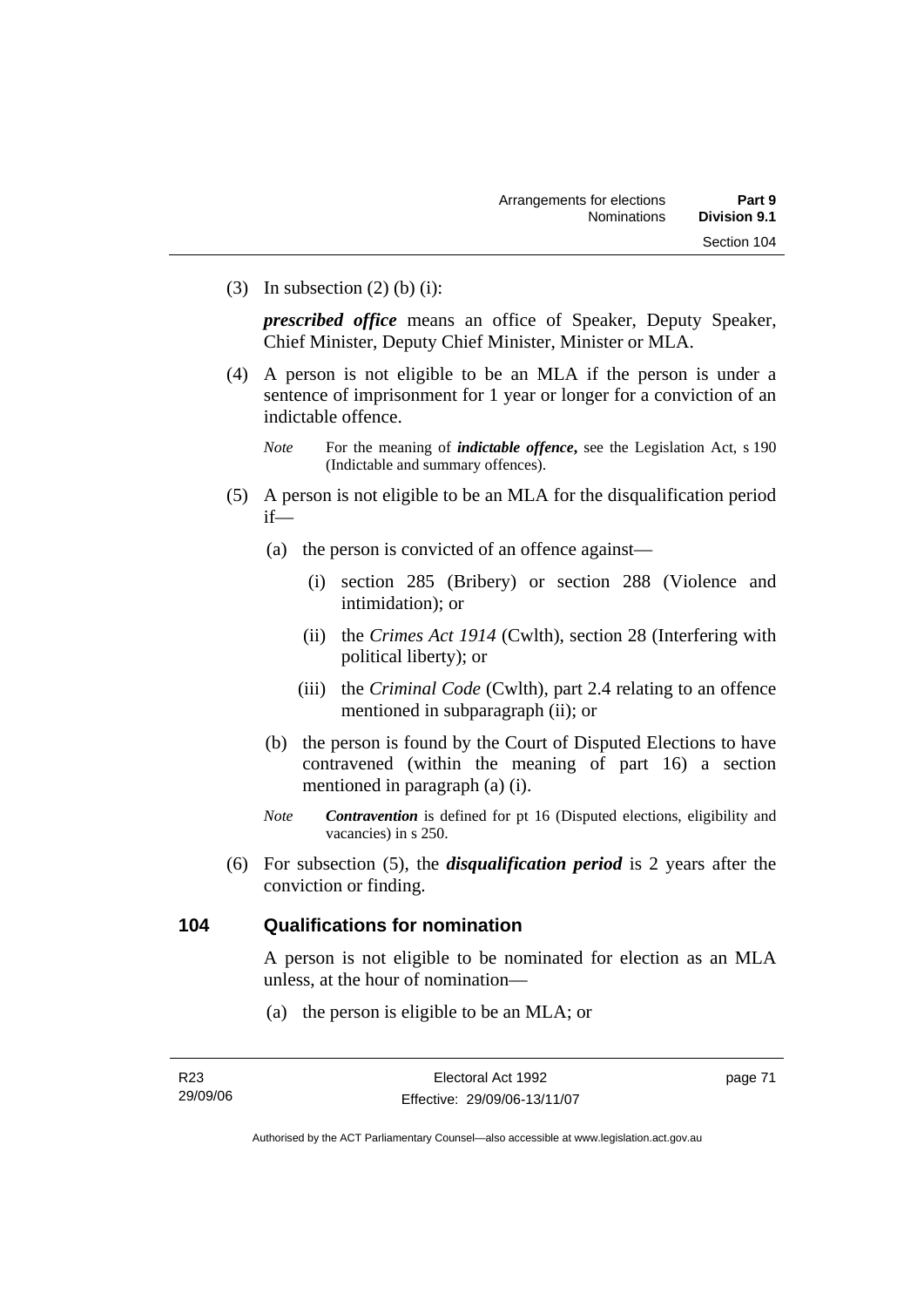| Part 9       | Arrangements for elections |
|--------------|----------------------------|
| Division 9.1 | <b>Nominations</b>         |
| Section 105  |                            |

 (b) for a person referred to in section 103 (2) (b)—the person would, apart from that paragraph, be eligible to be an MLA.

### **105 Candidates to be nominated**

- (1) A person is not eligible for election as an MLA unless the person is nominated in accordance with this section.
- (2) A person may be nominated to be a candidate for election only by—
	- (a) the registered officer of a registered party that endorses the person as a party candidate in the election for the electorate for which the candidate is being nominated; or
	- (b) 20 electors entitled to vote at the election.
- (3) A nomination shall be made by giving to the commissioner, during the pre-election period but not later than 24 hours before the hour of nomination—
	- (a) a duly completed nomination form; and
	- (b) a deposit of the prescribed amount in legal tender or a banker's cheque.
- (4) A nomination form shall—
	- (a) be in the form approved under section 340A (Approved forms); and
	- (b) subject to subsection (7), set out the particulars of the name, address and occupation of the nominee; and
	- (c) contain a statement, signed by the nominee, to the effect that he or she consents to the nomination, and to be an MLA if elected; and
	- (d) contain a declaration, signed by the nominee, to the effect that he or she is eligible to be nominated; and
	- (e) specify the form in which the nominee's name is to be printed on the ballot papers for the election; and

| page 72 | Electoral Act 1992           | R23      |
|---------|------------------------------|----------|
|         | Effective: 29/09/06-13/11/07 | 29/09/06 |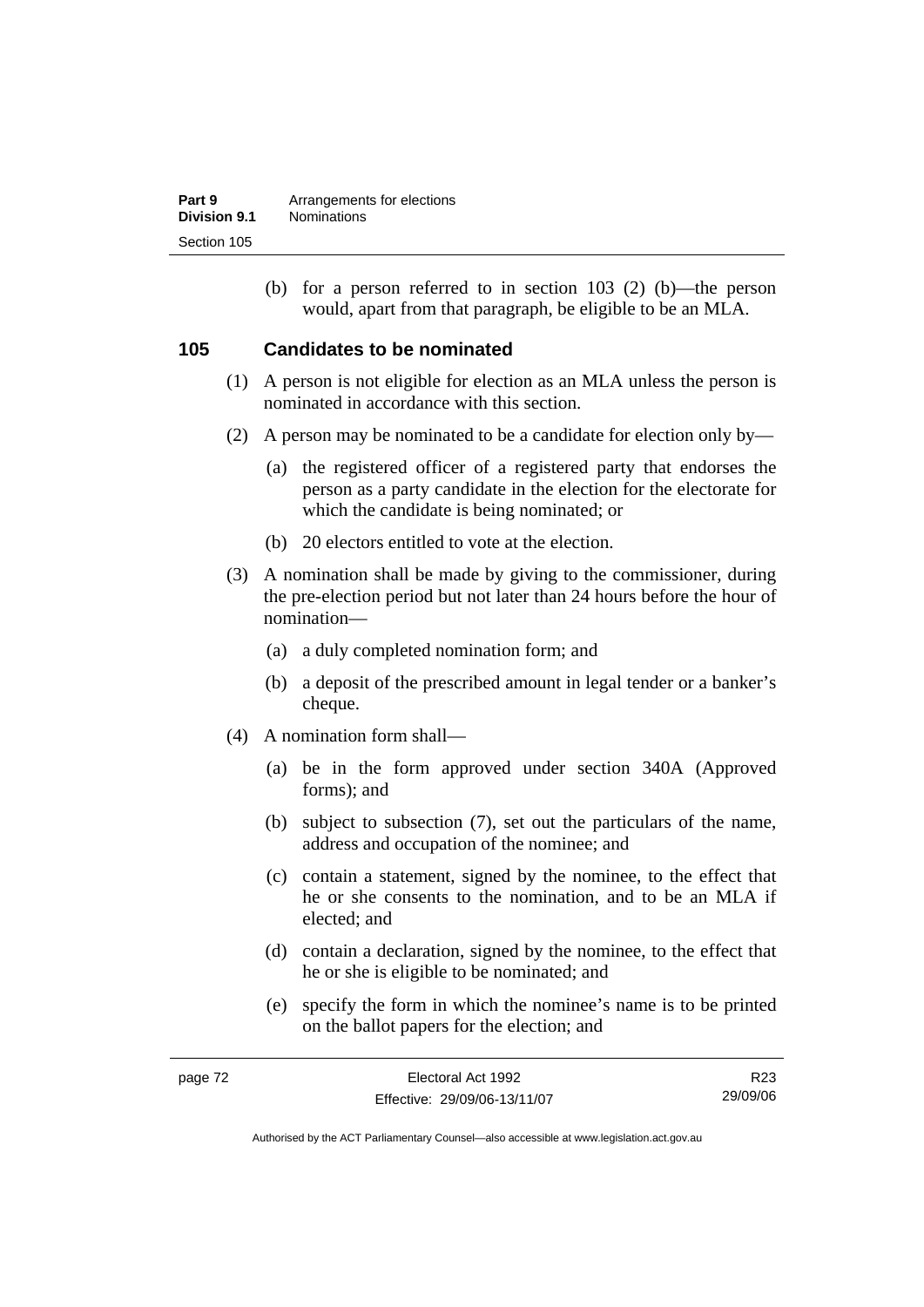- (f) if the nomination is made by the registered officer of a registered party—state any registered abbreviation of the name of the party that is to be printed on the ballot paper for the election; and
- (g) if the nomination is made by 20 electors entitled to vote at the election—specify whether the word 'Independent' is to be printed on the ballot paper adjacent to the candidate square for the nominee; and
- (h) be signed by the nominator or each nominator.
- (5) A nomination form shall name a nominee only by specifying—
	- (a) the surname or family name, and the given name under which the nominee is enrolled; or
	- (b) if the nominee is not an elector—the surname or family name, and the given name under which the nominee is entitled to be enrolled.
- (6) A given name shall be taken to be specified for subsection (5), if the nomination form specifies—
	- (a) a commonly accepted variation of that name (including an abbreviation or truncation of that name or an alternative form of that name); or
	- (b) an initial standing for that name.
- (7) If the address of a nominee is a suppressed address, the nomination form need not specify the address but, in that case, the nominee shall notify the commissioner in writing of his or her address for correspondence.
- (8) A nomination is not invalid only because of a formal defect or error if this section has been substantially complied with.
- (9) If the time by which a nomination under subsection (3) is to be made falls on a public holiday, the nomination must be made no later than that time on the public holiday.

| R23      | Electoral Act 1992           | page 73 |
|----------|------------------------------|---------|
| 29/09/06 | Effective: 29/09/06-13/11/07 |         |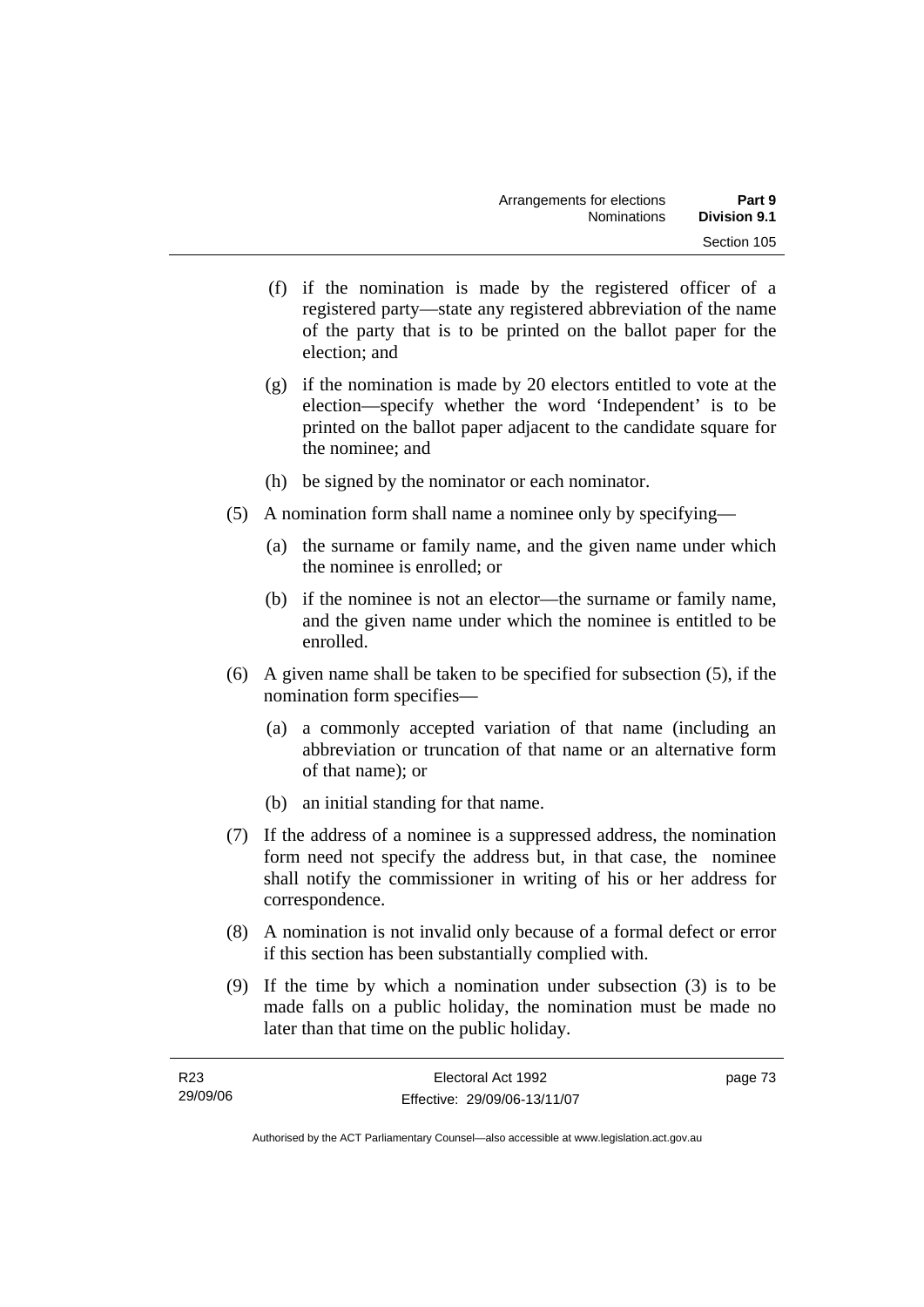| Part 9       | Arrangements for elections |
|--------------|----------------------------|
| Division 9.1 | <b>Nominations</b>         |
| Section 106  |                            |

- (10) Subsection (9) has effect despite the *Legislation Act 2001*, section 151 (4) (Reckoning of time).
- $(11)$  In subsection  $(3)$  (b):

*prescribed amount* means \$250 or any other amount prescribed by the regulations.

#### **106 Multiple nominations invalid**

If, at the hour of nomination in relation to an election—

- (a) a person is nominated more than once to be a candidate for election in a particular electorate; or
- (b) a person is nominated to be a candidate for election in more than 1 electorate;

each such nomination is invalid.

### **107 Withdrawal etc of consent to nomination**

- (1) A person nominated to be a candidate may withdraw his or her consent to the nomination by giving the commissioner a written notice of withdrawal not later than 24 hours before the hour of nomination.
- (2) The registered officer may cancel a nomination made by the officer by giving the commissioner a written notice of cancellation not later than 24 hours before the hour of nomination.
- (3) On receipt of a notice referred to in subsection (1) or (2), the commissioner shall cancel the nomination and pay the amount of the deposit lodged to the nominee.

### **108 Place and hour of nomination**

- (1) The *place of nomination* in relation to an election is—
	- (a) the office of the commissioner; or

R23 29/09/06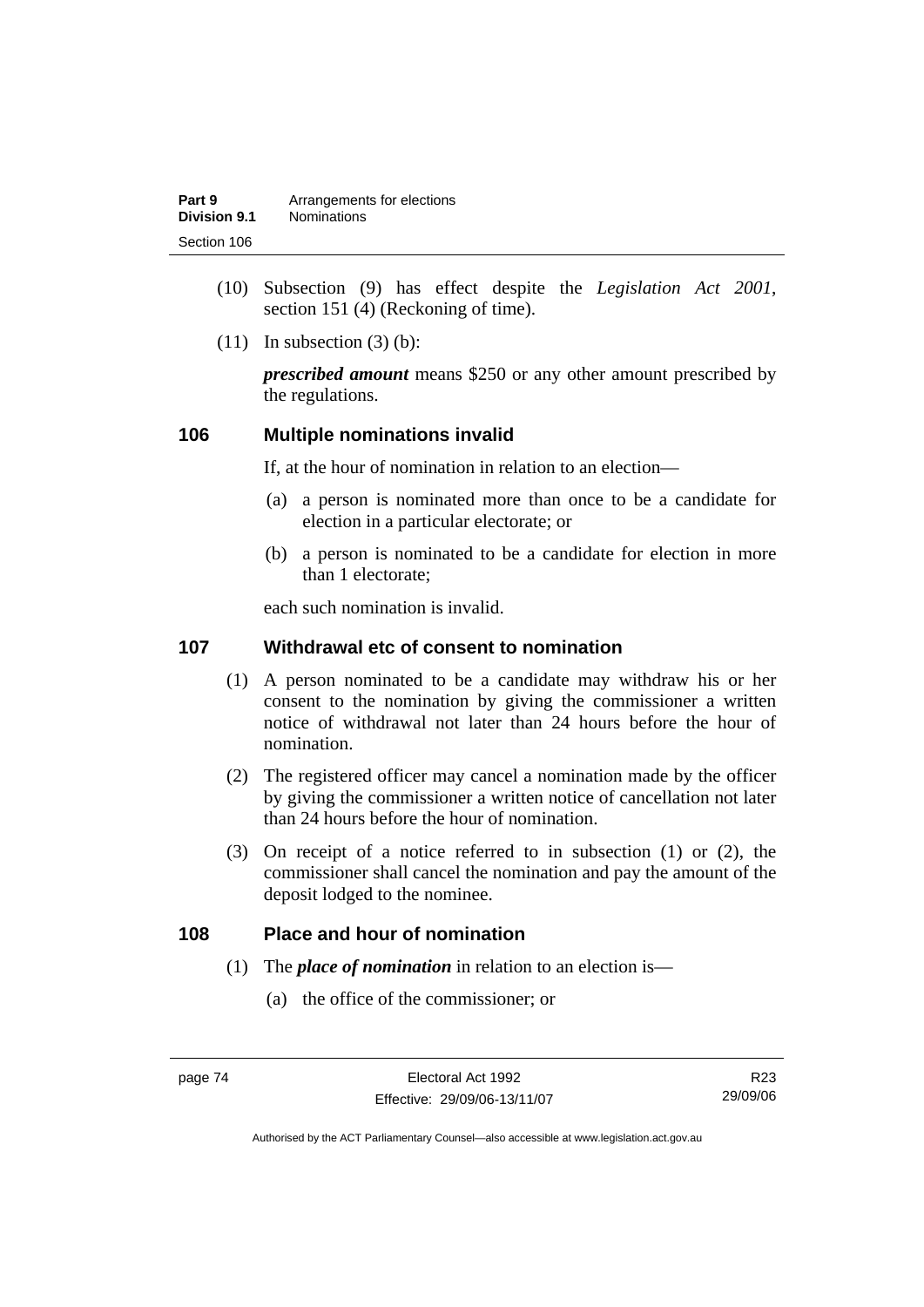- (b) any other place approved, in writing, by the commissioner as a place of nomination.
- (2) An approval is a notifiable instrument.

*Note* A notifiable instrument must be notified under the *Legislation Act 2001*.

- (3) The *hour of nomination* in relation to an election is 12 o'clock noon on the 23rd day before polling day for the election.
- (4) If the hour mentioned in subsection (3) falls on a public holiday, anything that under this Act is to be done by the hour of nomination must be done by that time on the public holiday.
- (5) Subsection (4) has effect despite the *Legislation Act 2001*, section 151 (4) (Reckoning of time).

### **109 Declaration of candidates**

- (1) As soon as practicable after the hour of nomination, the commissioner shall, at the place of nomination, publicly produce all nomination forms and declare each person duly nominated to be a candidate.
- (2) A declaration in relation to a candidate shall specify—
	- (a) the name of the candidate; and
	- (b) the name of any registered party by which the candidate is endorsed.
- (3) As soon as practicable after the declaration, the commissioner—
	- (a) shall, at the office of the commissioner; and
	- (b) may, at any other places the commissioner determines;

arrange for a notice containing particulars relating to each candidate to be displayed.

 (4) A notice shall not specify the address of a candidate if it is a suppressed address.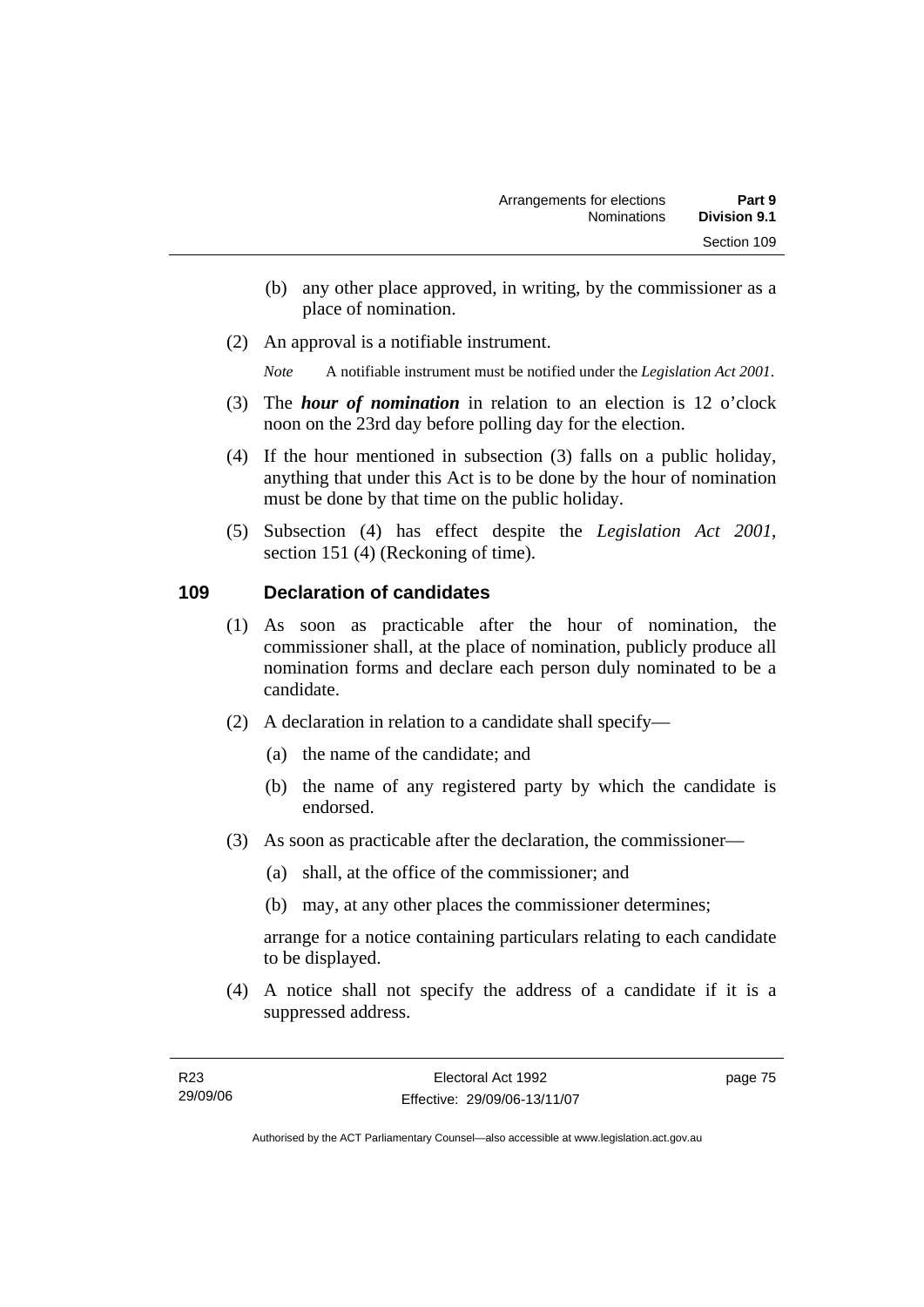| Part 9       | Arrangements for elections |
|--------------|----------------------------|
| Division 9.1 | <b>Nominations</b>         |
| Section 110  |                            |

### **110 Rejection of nominations**

- (1) The commissioner must reject the nomination of a person if the nomination form for the person is not substantially in accordance with section 105 (Candidates to be nominated).
- (2) The commissioner must also reject the nomination of a person if satisfied on reasonable grounds that the name under which the person is nominated—
	- (a) is obscene; or
	- (b) is frivolous; or
	- (c) has been assumed for a political purpose.

#### **Examples for par (c)**

- 1 A name that includes, completely or partly, the name, or an abbreviation of the name, of a political party.
- 2 A name that includes a political message.
- *Note* An example is part of the Act, is not exhaustive and may extend, but does not limit, the meaning of the provision in which it appears (see *Legislation Act 2001*, s 126 and s 132).
- (3) The commissioner must give a person whose nomination is rejected under subsection (1) or (2) written notice of the rejection.

*Note* For how documents may be given, see *Legislation Act 2001*, pt 19.5.

- (4) The notice must set out the reasons for the rejection.
- (5) The commissioner may reject the nomination of a person only under subsection  $(1)$  or  $(2)$ .

#### **111 Need for a poll**

 (1) If the number of candidates for an election is not greater than the number required to be elected, the commissioner shall, in accordance with section 189, declare the candidate or candidates elected.

R23 29/09/06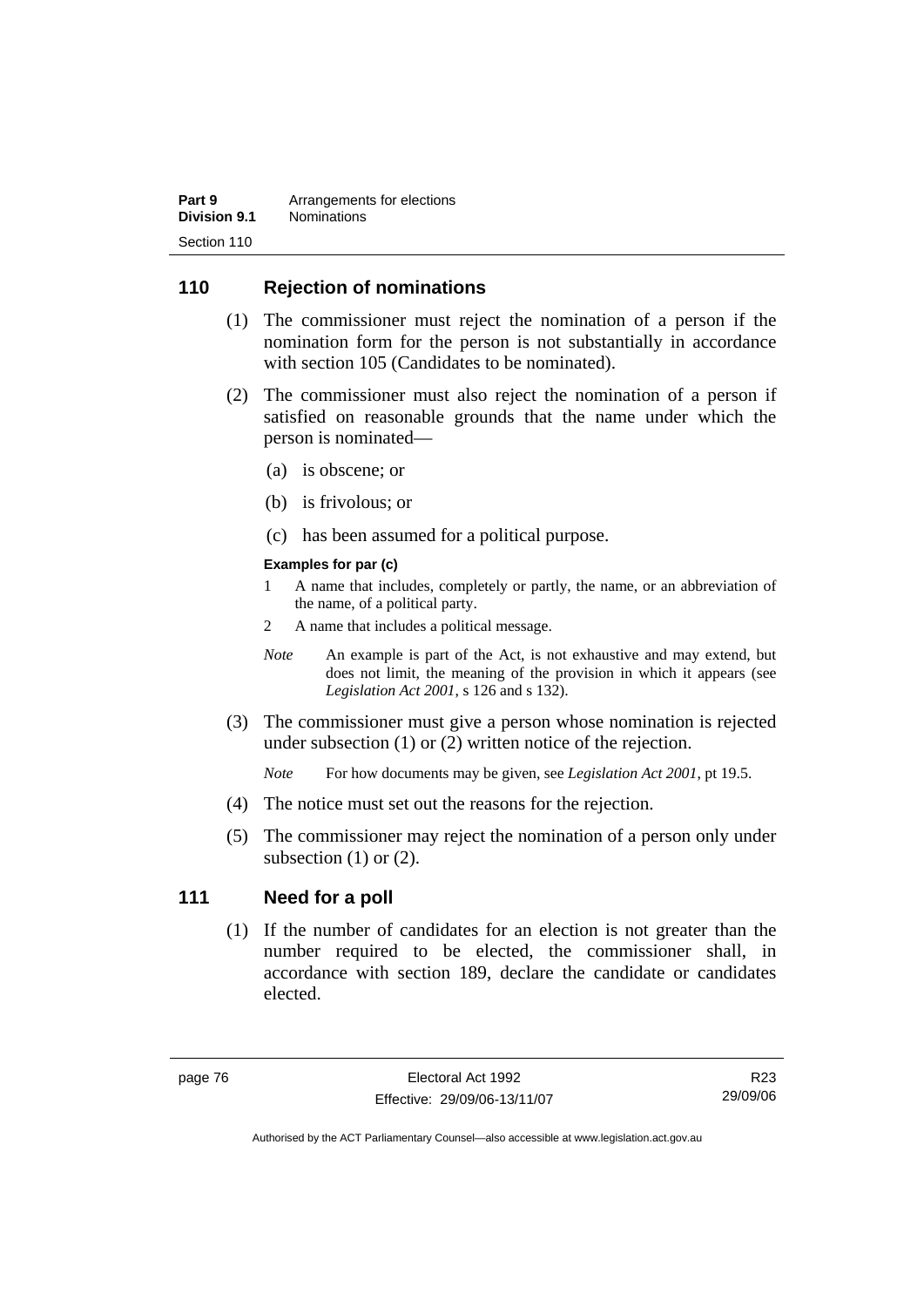(2) If the number of candidates for election is greater than the number required to be elected, a poll shall be held in accordance with this Act.

## **112 Death of candidate before polling day**

If a candidate dies before polling day and the number of candidates remaining is not greater than the number required to be elected, the commissioner shall, in accordance with section 189, declare the remaining candidates elected.

### **113 Deposit—return or forfeiture**

- (1) A deposit paid in relation to the nomination of a candidate shall be returned to the candidate, after the result of an election is declared, if—
	- (a) the candidate is elected; or
	- (b) at the time when the candidate is excluded from a poll under a scrutiny in accordance with schedule 4, his or her total votes equal or exceed 20% of the quota for the election; or
	- (c) the candidate is neither elected nor excluded and his or her total votes, at any stage of the counting, equal or exceed 20% of the quota for the election.
- $(2)$  If—
	- (a) a nominee dies before the candidates are declared for an election; or
	- (b) a candidate dies before polling day;

the commissioner shall pay the amount of the deposit lodged to the deceased's personal representative.

 (3) Subject to subsections (1) and (2), a deposit made in relation to the nomination of a candidate shall be forfeited to the Territory when the result of an election is declared.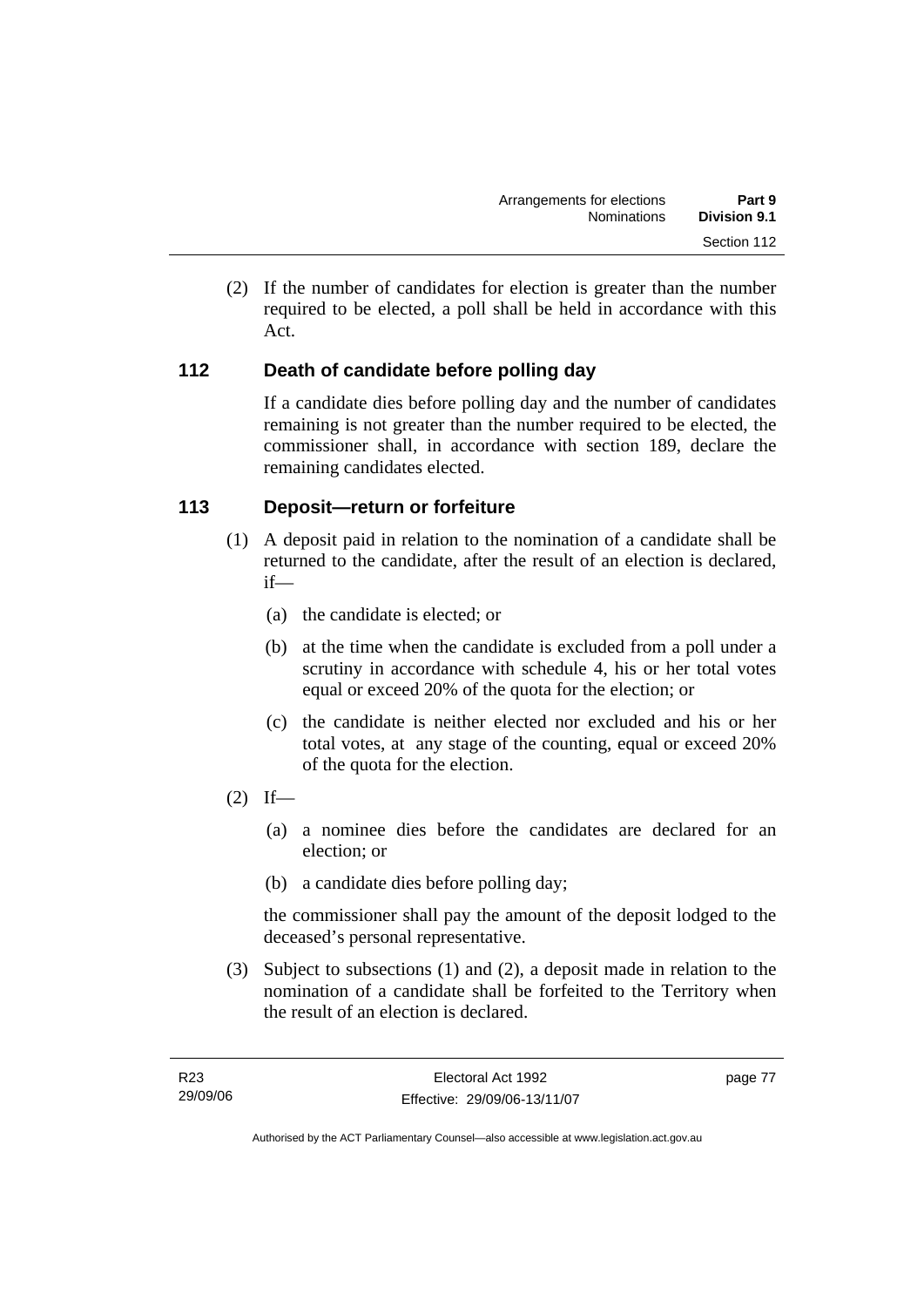**Part 9 Arrangements for elections Division 9.2** Ballot papers Section 114

# **Division 9.2 Ballot papers**

### **114 Ballot papers**

- (1) Subject to this division, the ballot papers to be used in an election shall be in accordance with the form in schedule 1.
- (2) The commissioner may determine the colour of the paper on which ballot papers for each electorate are to be printed.
- (3) A ballot paper must bear an official mark in the form approved under section 340A (Approved forms).
- (4) The ballot paper may be in electronic form.
- (5) The commissioner may approve changes to the electronic form of the ballot paper that are necessary to facilitate the display of the electronic form.

#### **Example**

The electronic form of a ballot paper may display columns of candidates using 2 rows.

- *Note* An example is part of the Act, is not exhaustive and may extend, but does not limit, the meaning of the provision in which it appears (see *Legislation Act 2001*, s 126 and s 132).
- (6) An approval under subsection (3) is a notifiable instrument.

*Note* A notifiable instrument must be notified under the *Legislation Act 2001*.

- (7) The regulations may—
	- (a) specify the headings or directions to be contained on ballot papers to be used for declaration voting; and
	- (b) provide for—
		- (i) the form of a ballot paper to be altered as specified in the regulations; or
		- (ii) a form set out in the regulations to be used in place of the form of a ballot paper.

R23 29/09/06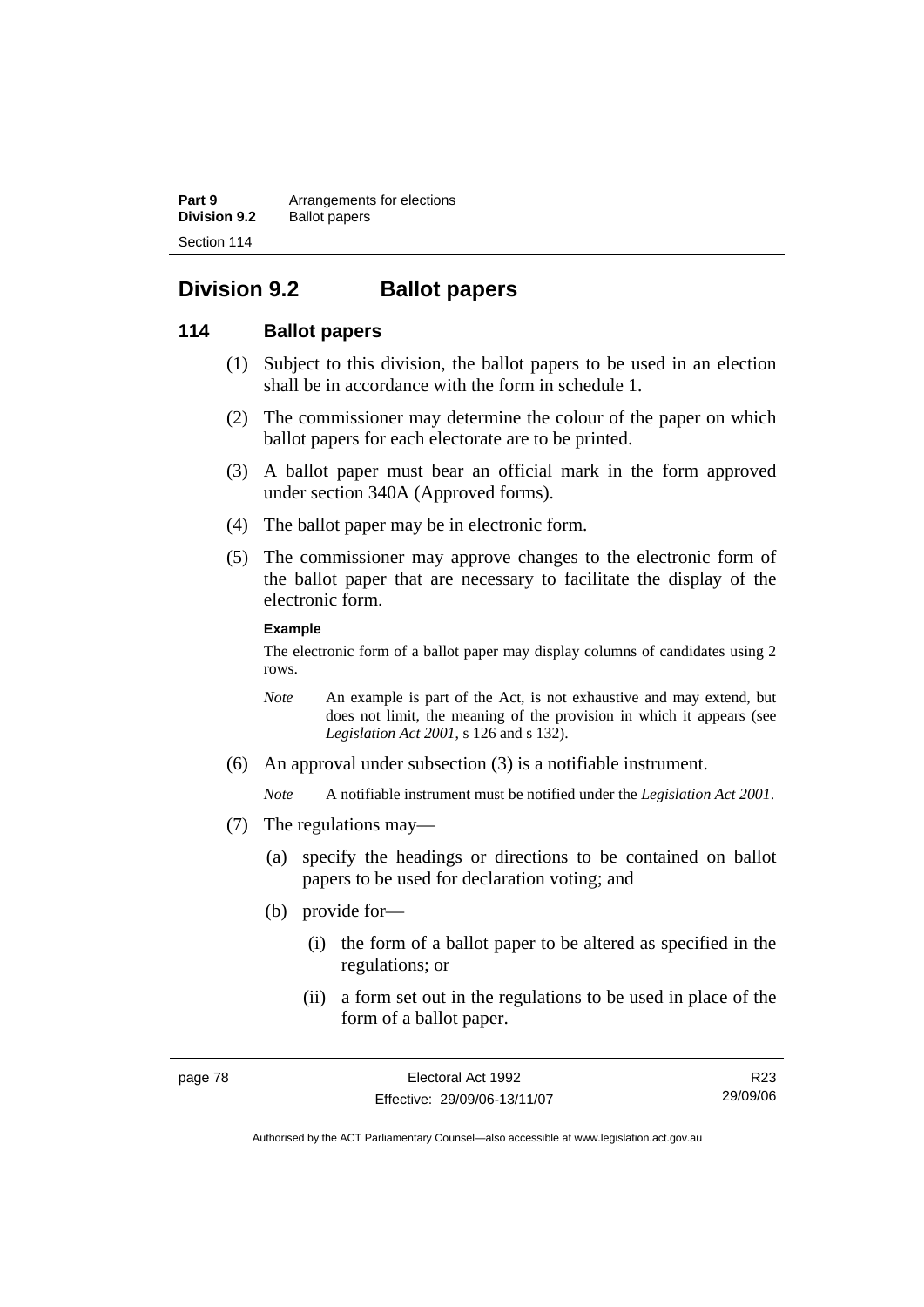### **115 Grouping of candidates' names**

- (1) If the registered officer of a registered party nominates 2 or more candidates for an election, their names shall be grouped in a separate column on the ballot papers for the relevant electorate.
- (2) If 2 or more non-party candidates request that their names be grouped on the ballot papers for an election, their names shall be grouped in a separate column on the ballot papers for the relevant electorate.
- (3) A request referred to in subsection (2) shall be—
	- (a) in writing signed by each of the candidates to be included in the group; and
	- (b) given to the commissioner before the hour of nomination.

### **116 Printing of ballot papers**

- (1) Subject to subsections (2) to (7), on each ballot paper for an election—
	- (a) the names of the candidates in a group of candidates shall be printed in a single column; and
	- (b) if there are 2 or more groups of candidates—separate columns of the names of the candidates in each group shall be printed from left to right in an order determined by the commissioner by lot; and
	- (c) a distinguishing letter shall be printed above the column of names of the candidates in a particular group, the letter being—
		- (i) if there is only 1 group— 'A'; or
		- (ii) if there are 2 or more groups—the appropriate letter in a consecutive, alphabetical order beginning with 'A' corresponding to the order in which the columns of names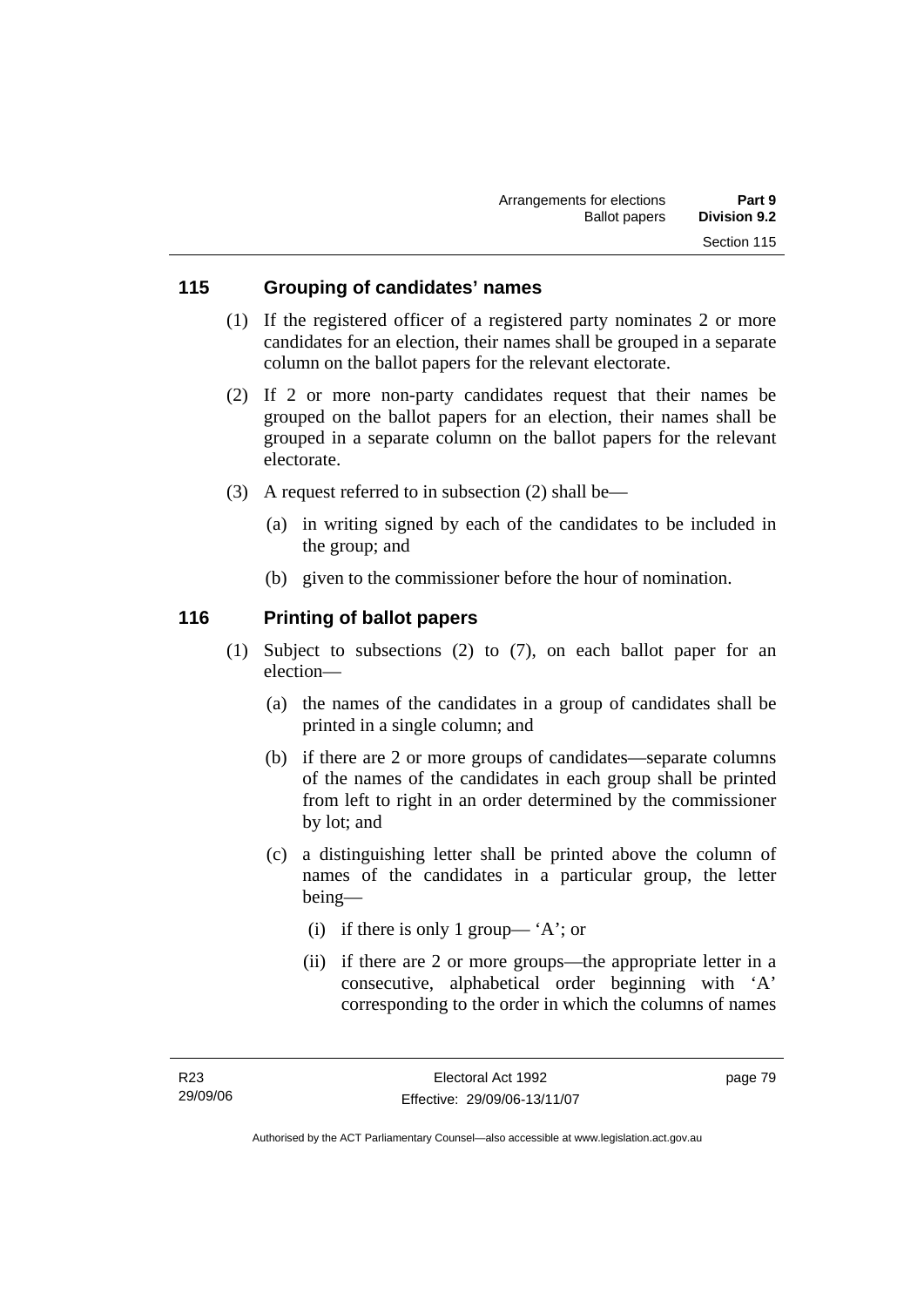| Part 9              | Arrangements for elections |
|---------------------|----------------------------|
| <b>Division 9.2</b> | <b>Ballot papers</b>       |
| Section 116         |                            |

in each group are printed from left to right on the ballot paper; and

- (d) if there are grouped and ungrouped candidates—the names of all ungrouped candidates shall, subject to subsection (6), be printed in a single column to the right of the last column of names of grouped candidates; and
- (e) if there are no groups of candidates—the names of all candidates shall be printed in a single column; and
- (f) the names of candidates in the columns shall be printed in an order determined in accordance with schedule 2; and
- (g) the name of each candidate shall be printed once only; and
- (h) a square (a *candidate square*) shall be printed adjacent to the name of each candidate.
- *Note Group*, in relation to candidates in an election, is defined in the dictionary.
- (2) A ballot paper must not contain more than the relevant number of candidate's names in a column.
- (3) If there are more than the relevant number of candidates in a group—
	- (a) their names shall, so far as practicable, be printed in 2 or more adjacent columns of equal length; and
	- (b) the names to be printed in each column shall be determined by the commissioner by lot.
- (4) If the names of the candidates in a particular group are printed in 2 or more adjacent columns, the distinguishing letter referred to in subsection (1) (c) shall be printed once only above those columns.
- (5) If there are no grouped candidates and there are more than the relevant number of ungrouped candidates—

R23 29/09/06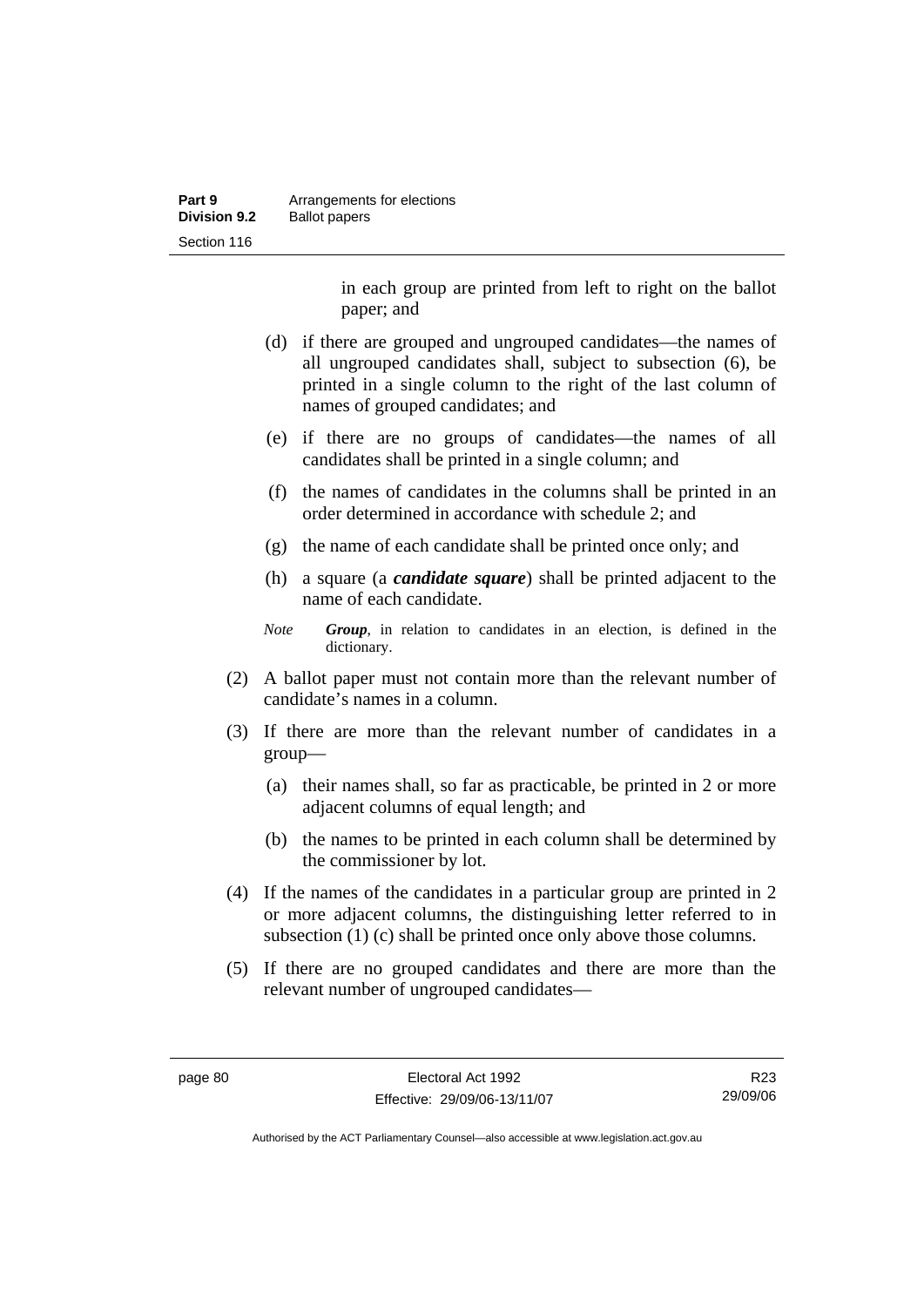- (a) their names shall, so far as practicable, be printed in 2 or more adjacent columns of equal length; and
- (b) the names to be printed in each column shall be determined by the commissioner by lot.
- (6) If a single column of the names of ungrouped candidates would be longer than the longest column of names of grouped candidates—
	- (a) the names of the ungrouped candidates shall be printed in 2 or more columns none of which is longer than the longest column of names of grouped candidates; and
	- (b) the names of the ungrouped candidates to be included in each column shall be determined by the commissioner by lot.
- (7) If similarity in the names of 2 or more candidates is likely to cause confusion, their names may be arranged on the ballot papers with such description or addition as will distinguish each from the other.
- (8) In this section:

### *relevant number* means—

- (a) for a 5 member electorate—5; or
- (b) for a 7 member electorate—7.

### **117 Names on ballot papers**

(1) In this section:

*party name*, for a registered party, means—

- (a) the name under which the party is registered; or
- (b) if a registered abbreviation of the name of the party is stated in the nomination form of each party candidate—that abbreviation.
- (2) On the ballot papers for an election—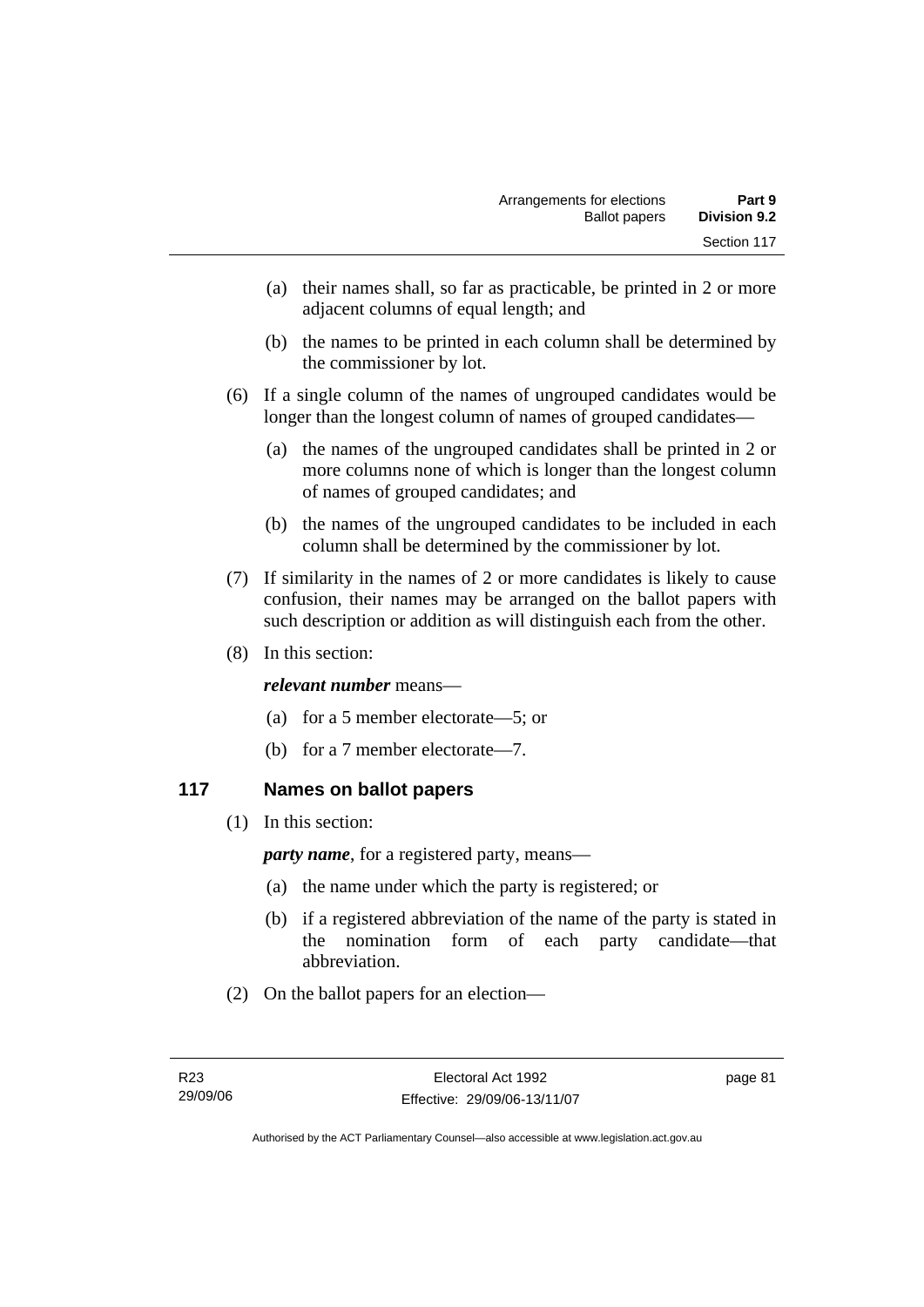| Part 9              | Arrangements for elections                           |
|---------------------|------------------------------------------------------|
| <b>Division 9.3</b> | Electronic voting devices and vote counting programs |
| Section 118         |                                                      |

- (a) the party name of the registered party by which a group of party candidates is endorsed must be printed at the top of the column of their names; and
- (b) the party name of the registered party by which an ungrouped party candidate is endorsed must be printed next to the candidate square for the candidate; and
- (c) the word 'independent' must be printed next to the candidate square for a candidate (other than a party candidate) if the nomination form so specified.

### **118 Draw for positions on ballot papers**

The commissioner shall make the determinations required by section 116 in public at the place of nomination, as soon as practicable after the candidates have been declared.

# **Division 9.3 Electronic voting devices and vote counting programs**

### **118A Approval of computer program for electronic voting and vote counting**

- (1) The commissioner may approve a computer program to allow electronic voting and perform steps in the scrutiny of votes in an election.
- (2) The commissioner may only approve a program if—
	- (a) the proper use of the program would give the same result in the scrutiny of votes in an election as would be obtained if the scrutiny were conducted without computer assistance; and
	- (b) the program will allow an elector to show consecutive preferences starting at '1'; and
	- (c) the program gives an elector an opportunity to correct any mistakes before processing the elector's vote; and

R23 29/09/06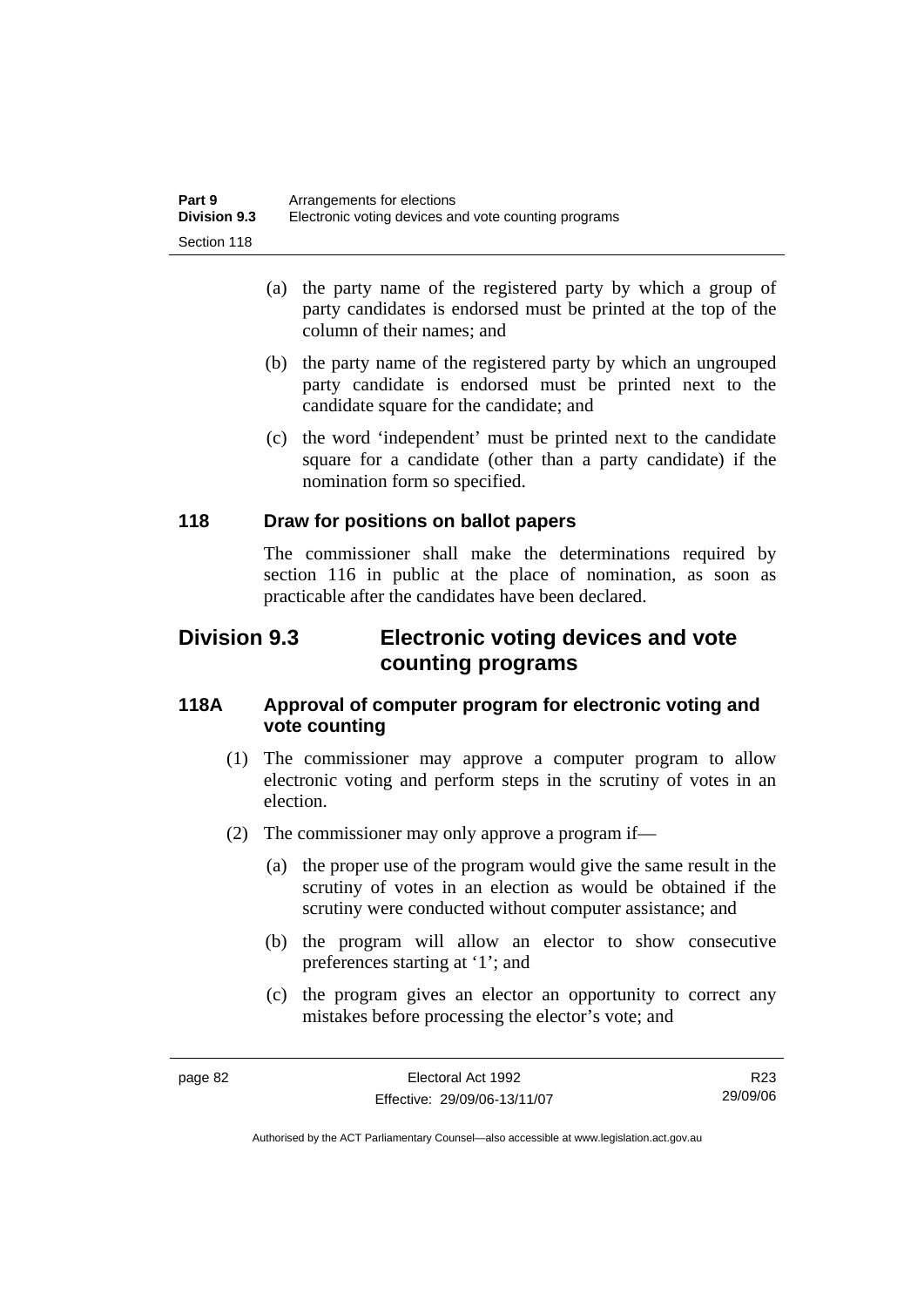- (d) the program will allow an elector to make an informal vote showing no preferences for any candidate; and
- (e) the program will not allow a person to find out how a particular elector cast his or her vote; and
- (f) the program is designed to pause while the commissioner makes a determination by lot required by schedule 4; and
- (g) the program can produce indicative distributions of preferences at any time after the close of the poll and before the declaration of the poll.
- (3) An approval under subsection (1) is a notifiable instrument.

*Note* A notifiable instrument must be notified under the *Legislation Act 2001*.

- (4) The commissioner must determine processes that must be followed in relation to the use of an approved computer program in the scrutiny of votes in an election.
- (5) Without limiting subsection (4), the commissioner may approve a process—
	- (a) for entering preferences shown on paper ballots into the approved computer program; and
	- (b) for counting preferences using the program to work out—
		- (i) the number of unrejected ballot papers on which a first preference is recorded for each candidate; and
		- (ii) the number of informal ballot papers for each electorate.

### **118B Security of electronic voting devices and related material**

 (1) The commissioner must take steps to ensure that electronic devices and computer programs used or intended to be used for or in connection with electronic voting are kept secure from interference at all times.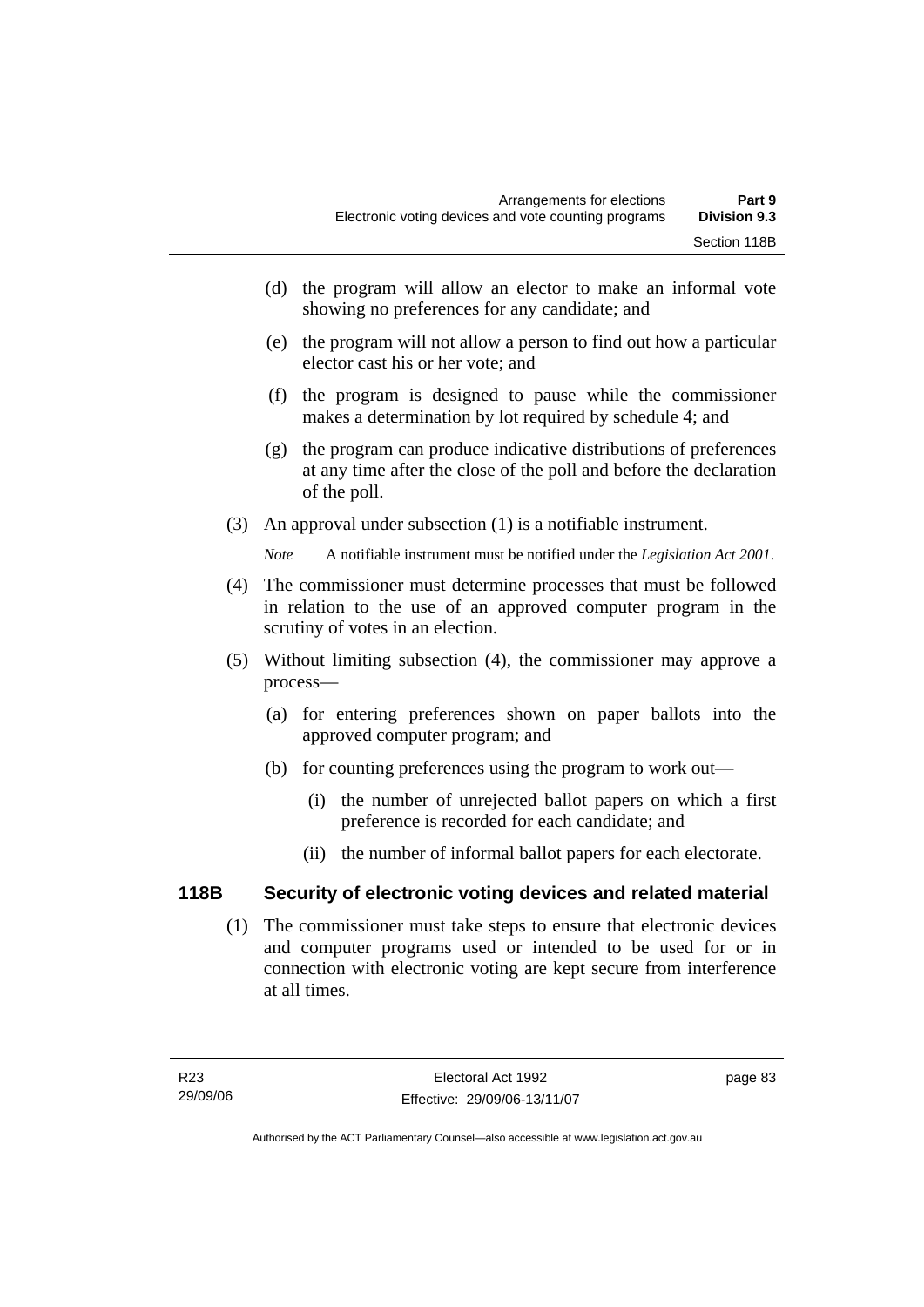| Part 9              | Arrangements for elections |
|---------------------|----------------------------|
| <b>Division 9.4</b> | Miscellaneous              |
| Section 119         |                            |

- (2) The commissioner must keep backup copies of electronic data produced at a polling place or scrutiny centre until whichever of the following happens last:
	- (a) the beginning of the pre-election period for the next election;
	- (b) the documents are no longer required by the commissioner, another member of the electoral commission or a member of the staff of the commission for exercising a function under this Act.

# **Division 9.4 Miscellaneous**

### **119 Polling places and scrutiny centres**

- (1) The commissioner may, in writing—
	- (a) appoint a specified place to be a polling place on polling day for an election; and
	- (b) appoint a specified place to be a scrutiny centre during the election period for the purpose of the scrutiny at an election.
- (2) An appointment is a notifiable instrument.

*Note* A notifiable instrument must be notified under the *Legislation Act 2001*.

- (3) During a pre-election period, the commissioner—
	- (a) must publish in a newspaper; and
	- (b) may publish by any other means the commissioner determines;

a notice setting out particulars of each polling place for the election.

### **120 Administrative arrangements**

 (1) The commissioner shall make appropriate administrative arrangements for the conduct of each election and, in particular, shall ensure that each polling place is properly equipped with—

R23 29/09/06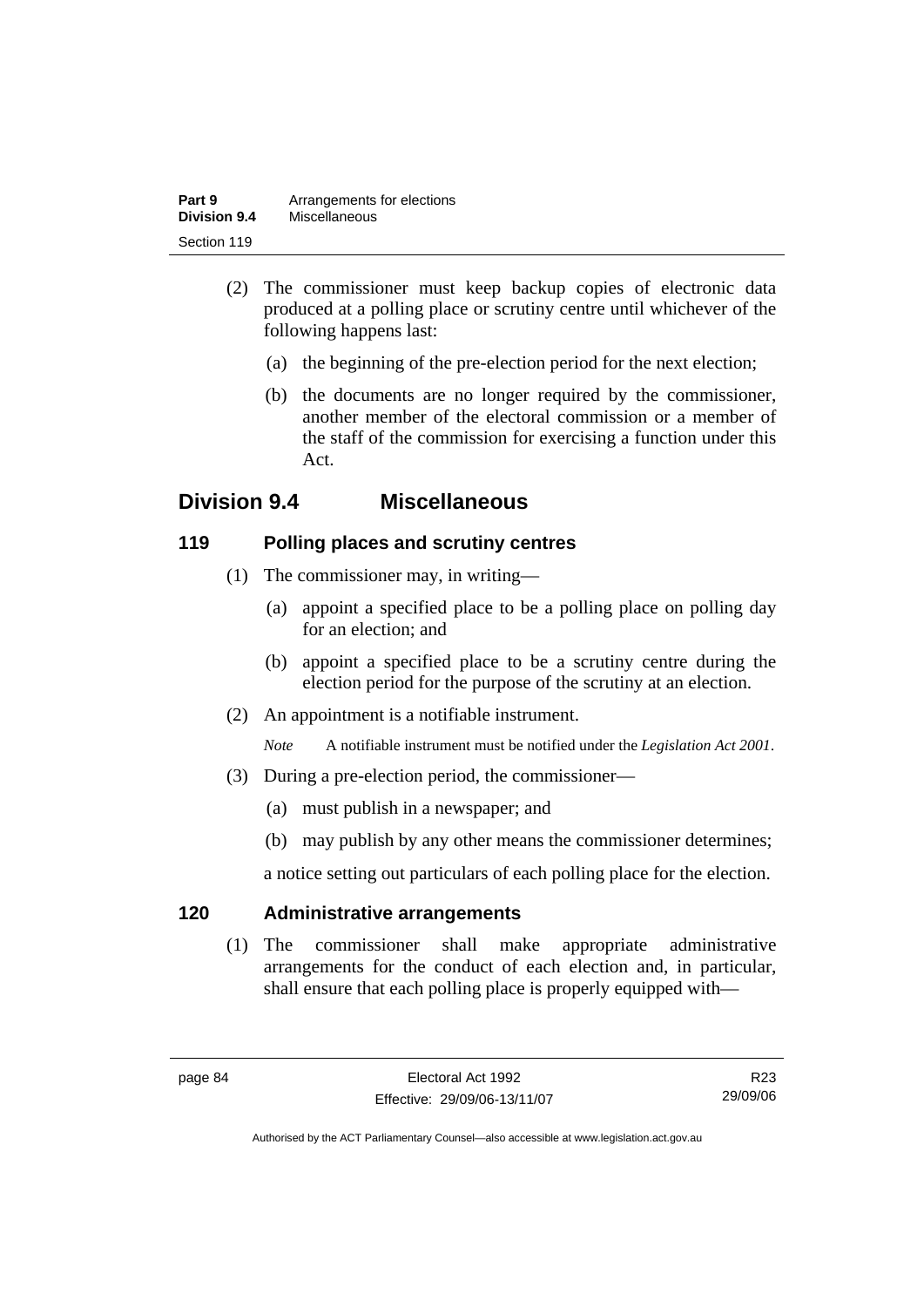- (a) separate voting compartments constructed so as to screen voters from observation while marking ballot papers; and
- (b) ballot boxes capable of being securely fastened; and
- (c) ballot papers and other documents and stationery.
- (2) The commissioner may make arrangements at a polling place for electors to vote using an electronic ballot paper (*electronic voting*).
- (3) For subsection (2), the commissioner may approve electronic devices for use by electors for electronic voting at a polling place.
- (4) An approval under subsection (3) is a notifiable instrument.

*Note* A notifiable instrument must be notified under the *Legislation Act 2001*.

### **121 Certified lists of electors**

- (1) As soon as practicable after the roll for an electorate closes, the commissioner shall—
	- (a) prepare a certified list of the electors; and
	- (b) give a copy to the OIC for each polling place; and
	- (c) on request by a candidate for the electorate—give a copy to the candidate.
- (2) For this Act, the certified list of electors, in relation to an election in an electorate, is an extract from the roll for the electorate, certified by the commissioner, in relation to each person enrolled who will be at least 18 years of age on polling day.

### **121A Use of information from certified lists**

(1) In this section:

#### *approved purpose* means—

- (a) a purpose connected with an election; or
- (b) monitoring the accuracy of information on the roll.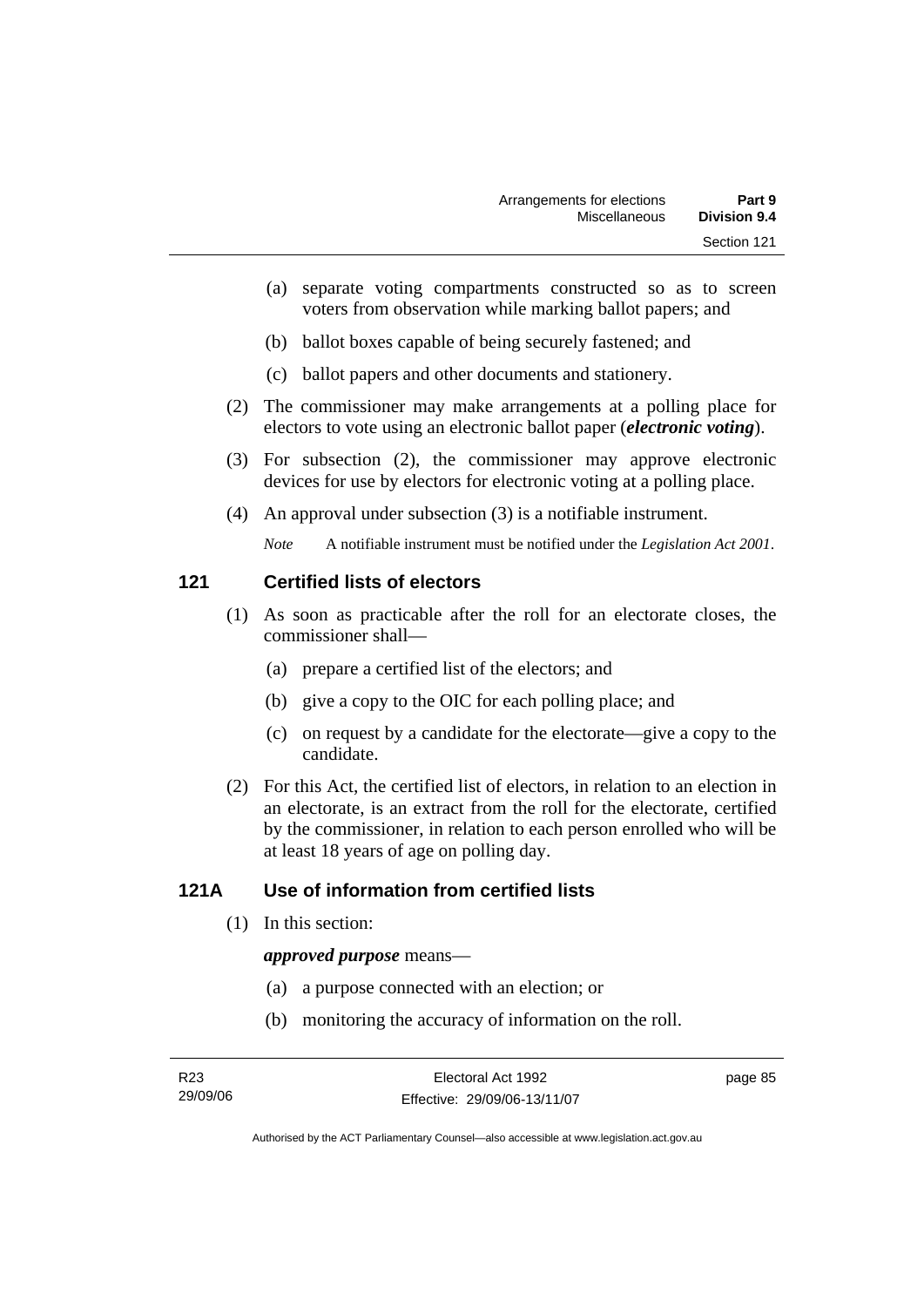| Part 9       | Arrangements for elections |
|--------------|----------------------------|
| Division 9.4 | Miscellaneous              |
| Section 122  |                            |

*protected information*, in relation to a person, means information that the person knows, or has reasonable grounds for believing, was obtained from a copy of a certified list of electors given to the person or someone else under section 121 (1) (Certified list of electors).

- (2) A person must not, without reasonable excuse, use protected information for—
	- (a) a commercial purpose; or
	- (b) any other purpose, other than an approved purpose.

Maximum penalty: 50 penalty units, imprisonment for 6 months or both.

 (3) A person must not, without reasonable excuse, directly or indirectly divulge or communicate protected information to someone else for a purpose other than an approved purpose.

Maximum penalty: 50 penalty units, imprisonment for 6 months or both.

### **122 Scrutineers—appointment**

- (1) A candidate for election may appoint a scrutineer to represent the candidate during the polling for the election, or during the scrutiny for an election, or both.
- (2) An appointment shall be made by giving to the commissioner—
	- (a) written notice, signed by the candidate, specifying the name and address of the scrutineer; and
	- (b) an undertaking signed by the scrutineer.
	- *Note* If a form is approved under s 340A (Approved forms) for an undertaking, the form must be used.

R23 29/09/06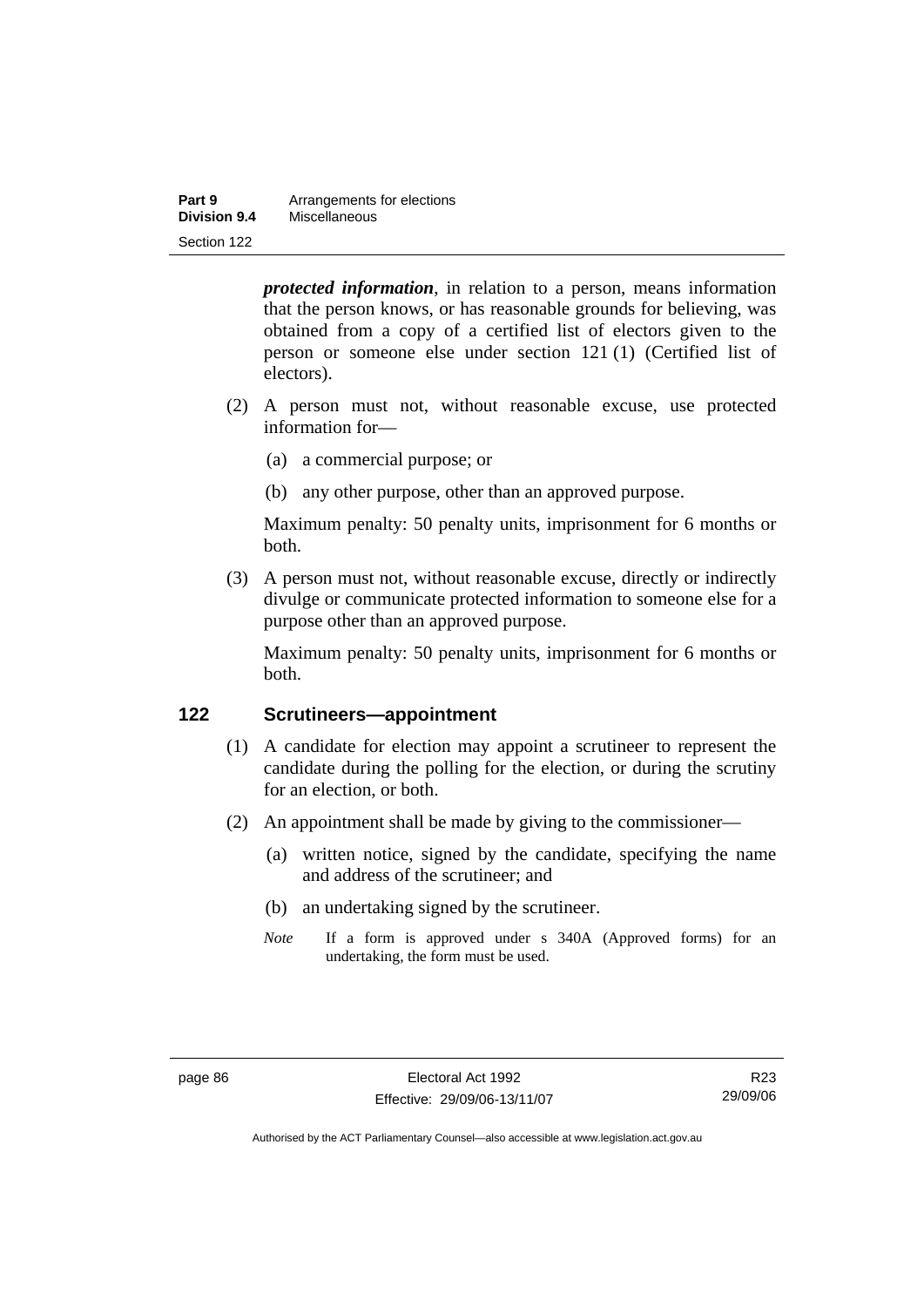### **123 Scrutineers—conduct**

- (1) Subject to subsection (2), a scrutineer representing a candidate during the polling for an election is entitled to be present in a polling place, and to enter or leave a polling place, when voters are allowed to vote at that place.
- (2) At any time while voters are allowed to vote at a particular polling place, the number of scrutineers representing a particular candidate who are present at that place shall not exceed the number of officers responsible for issuing ballot papers at that place.
- (3) Subject to subsection (4), a scrutineer representing a candidate during the scrutiny for an election is entitled to be present in a scrutiny centre, and to enter or leave a scrutiny centre, during the conduct of the scrutiny at the centre.
- (4) At any time during the conduct of the scrutiny at a particular scrutiny centre, the number of scrutineers representing a particular candidate who are present at the centre shall not exceed the number of officers at the centre.
- (5) A scrutineer at a polling place or scrutiny centre shall wear a badge, supplied by the commissioner, that identifies the person as a scrutineer.
- (6) A scrutineer shall not, without reasonable excuse, communicate with any person in a polling place except so far as is necessary in the exercise of the scrutineer's functions.

Maximum penalty: 10 penalty units.

 (7) A scrutineer shall not, without reasonable excuse, interfere with or attempt to influence an elector at a polling place.

Maximum penalty: 50 penalty units.

 (8) For section 320 (4) (b), a scrutineer who contravenes this section is no longer entitled to be on the premises.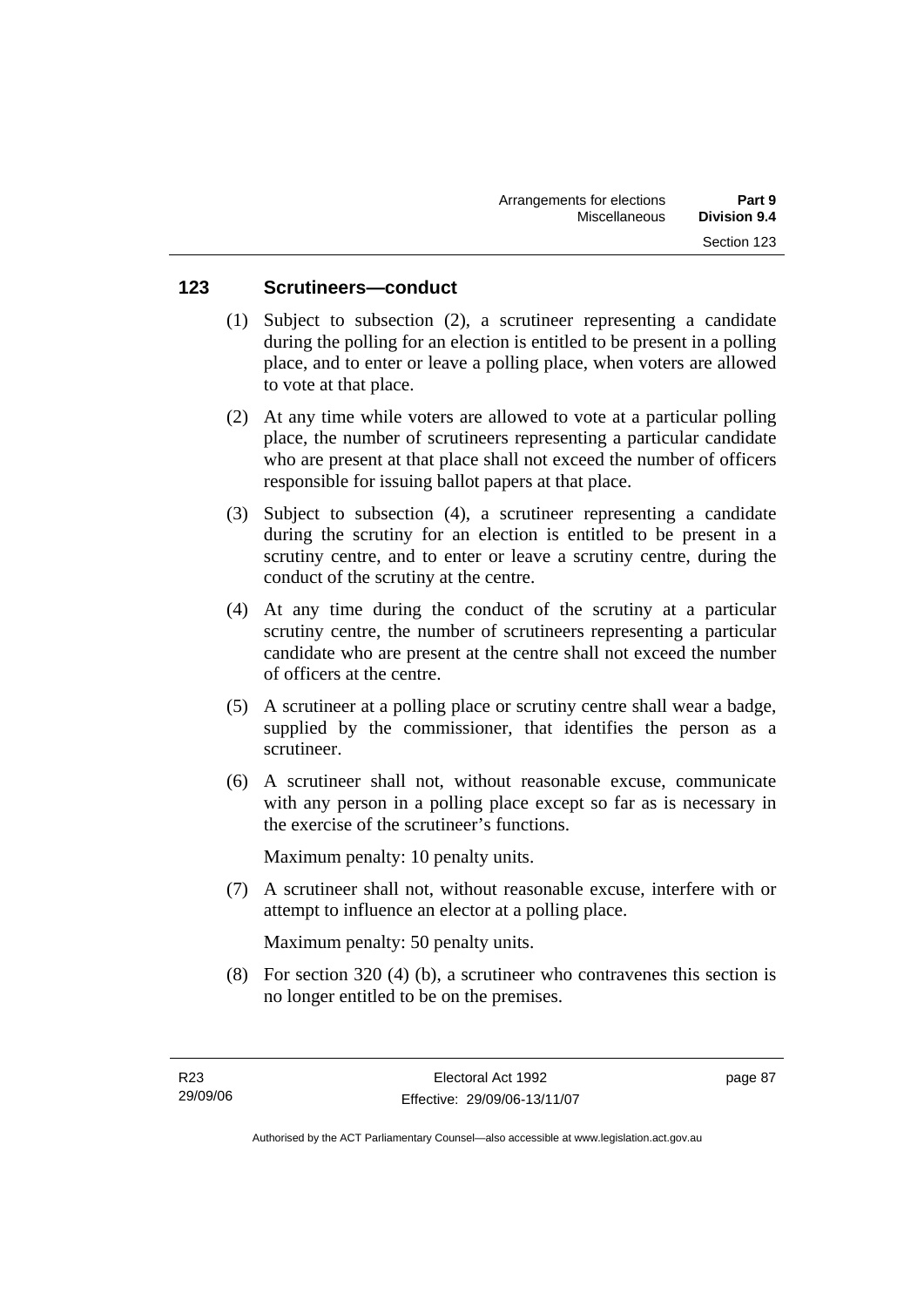| Part 9       | Arrangements for elections |
|--------------|----------------------------|
| Division 9.4 | Miscellaneous              |
| Section 124  |                            |

### **124 Participation by candidates in conduct of election**

A candidate shall not take any part in the conduct of an election.

### **125 Determining matters by lot**

- (1) If the commissioner is required by this Act to determine a matter by lot, the matter shall be so determined in a way approved by the electoral commission in writing.
- (2) An approval is a disallowable instrument.
	- *Note* A disallowable instrument must be notified, and presented to the Legislative Assembly, under the *Legislation Act 2001*.

### **126 Supplementary elections**

If, in relation to an election—

- (a) there are no candidates; or
- (b) the number of candidates declared elected under section 111 or 112 is less than the number of vacancies;

a supplementary election shall be held, as necessary, in accordance with section 101.

page 88 Electoral Act 1992 Effective: 29/09/06-13/11/07

R23 29/09/06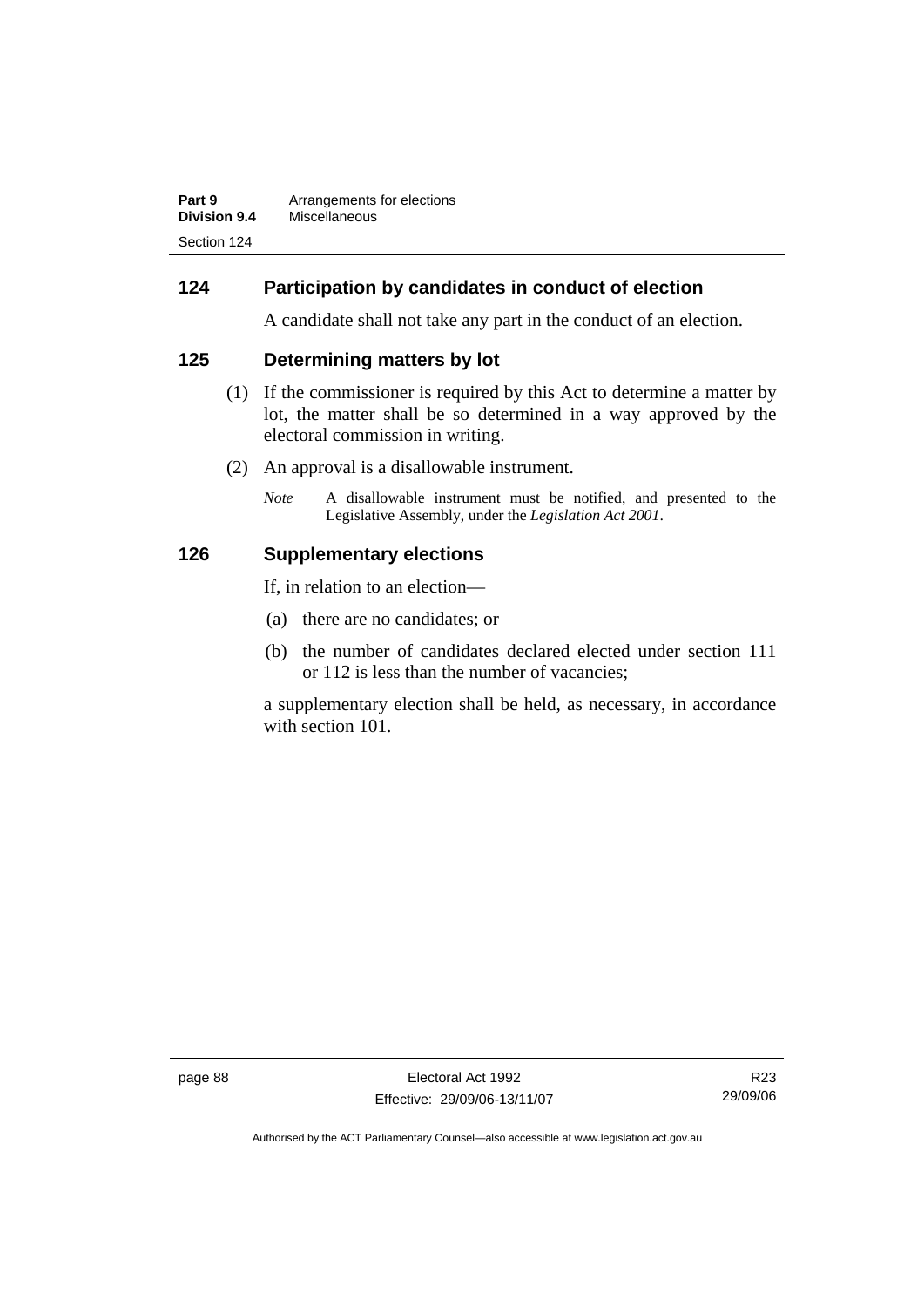Section 127

# **Part 10 Voting**

# **Division 10.1 General**

## **127 Meaning of** *authorised witness*

In this part:

### *authorised witness* means—

- (a) in Australia or an external Territory—an officer, an elector or a person who is enrolled on any roll kept under the Commonwealth Electoral Act; or
- (b) in any other place—a person who is at least 18 years old;

but does not include a candidate at an election.

### **128 Entitlement to vote**

- (1) Subject to subsection (2), an elector enrolled for an electorate is entitled to vote at an election for the electorate.
- (2) A person who is enrolled is not entitled to vote at an election unless he or she will be at least 18 years old on the day the poll for the election is required to be held.
- (3) The inclusion of the name of a person on a certified list of electors for an election is conclusive evidence of the person's right to vote at the election.
- (4) The omission of the name of a person from a roll because of official error does not disqualify the person from voting.
- (5) In a roll or a certified list of electors, an omission of a given name, or an error in a name, does not disqualify an elector from voting.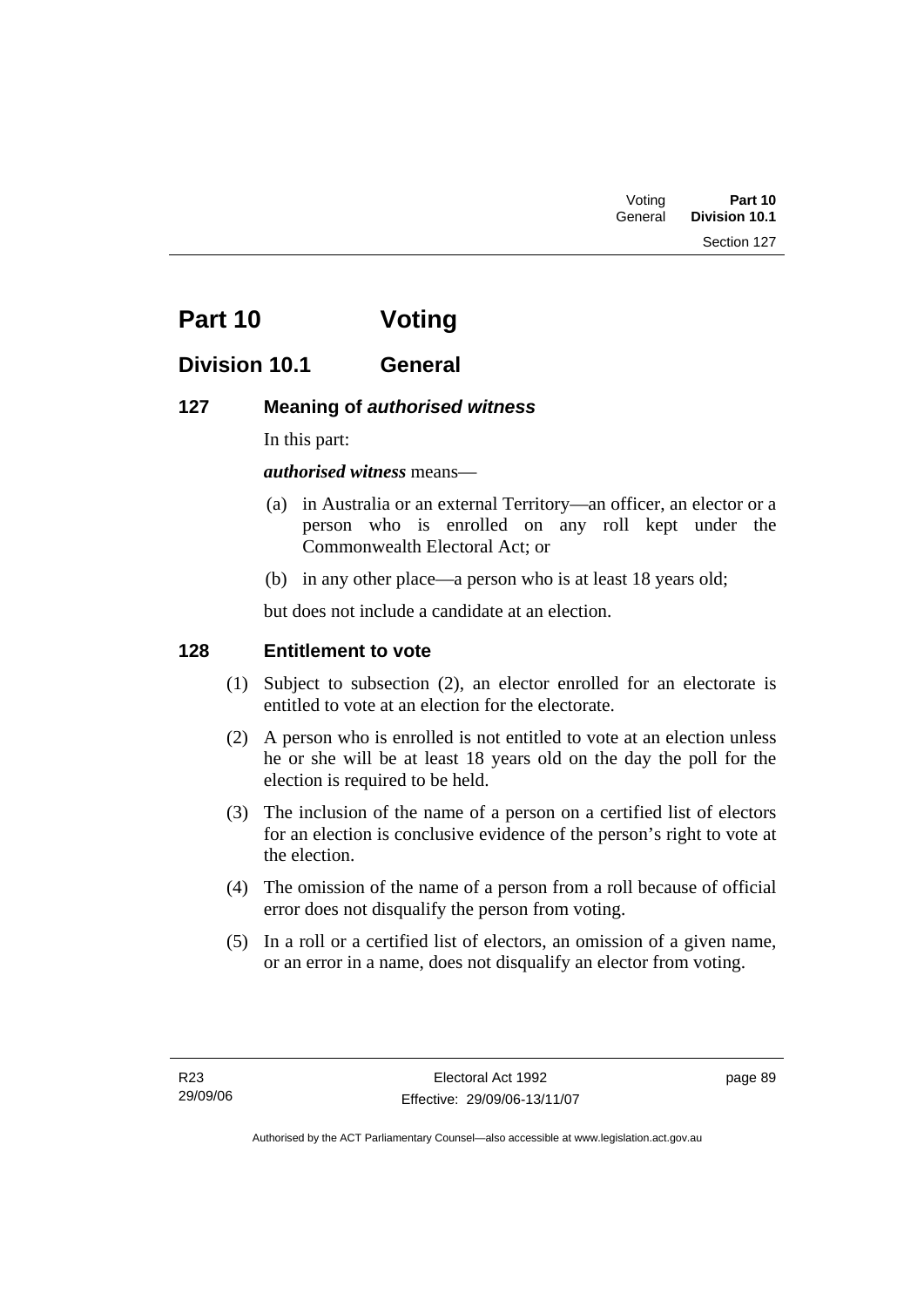(6) An elector whose surname has changed is not disqualified from voting under a former name entered for the person on a roll or certified list of electors.

### **129 Compulsory voting**

 (1) An elector who is entitled to vote at an election shall not, without a valid and sufficient reason, fail to vote at the election.

Maximum penalty: 0.5 penalty units.

- (2) Subsection (1) does not apply to—
	- (a) an eligible overseas elector; or
	- (b) an Antarctic elector; or
	- (c) an elector who is serving a sentence of imprisonment outside the ACT; or
	- (d) an elector who is enrolled because of his or her enrolment on the Commonwealth roll as an itinerant elector.
- (3) Without limiting subsection (1), an elector shall be taken to have a valid and sufficient reason for failing to vote at an election if the elector believes it to be part of his or her religious duty to abstain from voting.

### **130 Multiple votes prohibited**

An elector shall not vote—

(a) more than once at the same election for an electorate; or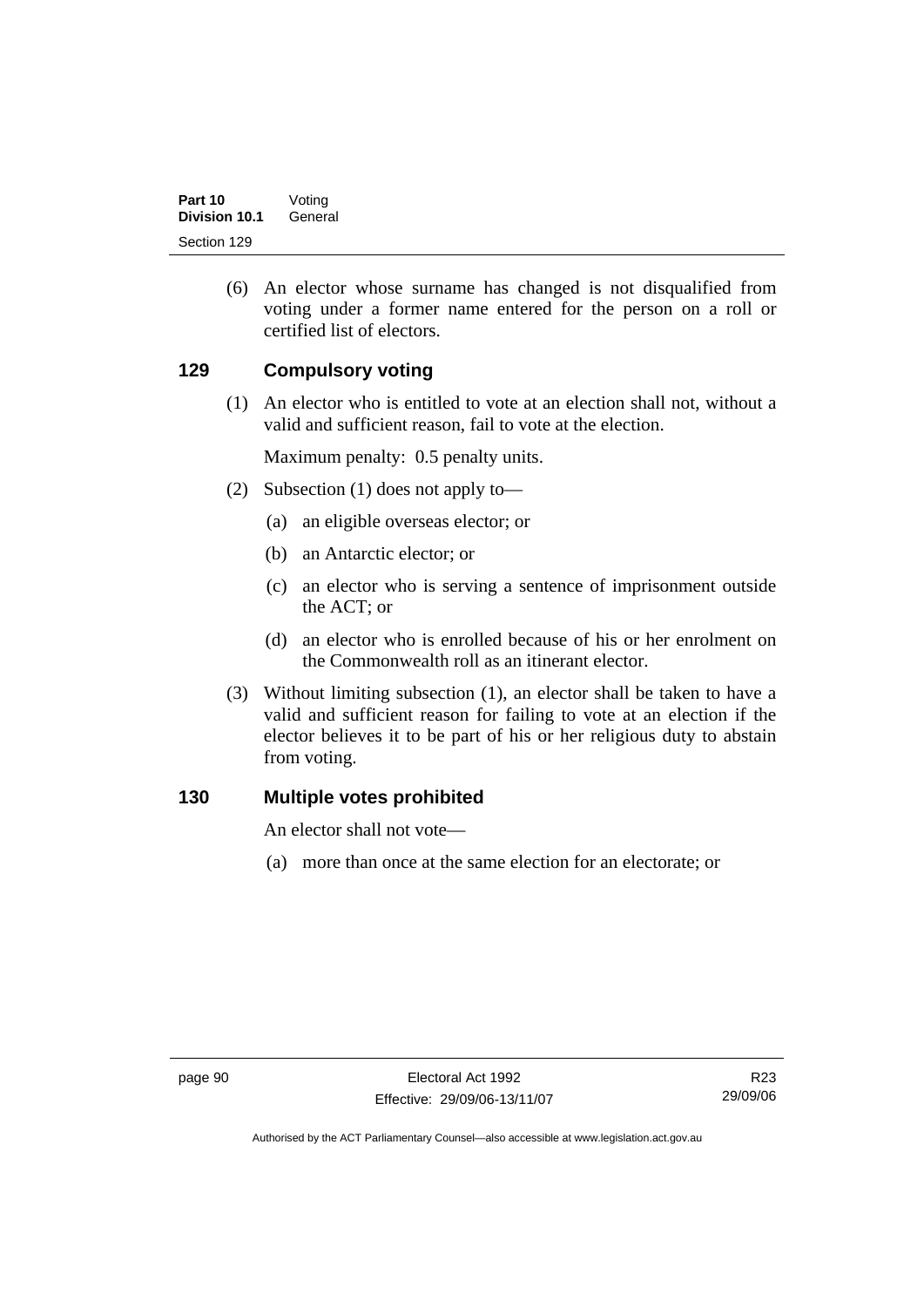| Voting  | Part 10       |  |
|---------|---------------|--|
| General | Division 10.1 |  |
|         | Section 131   |  |

 (b) at 2 or more elections for electorates the polls for which are required to be held on the same day.

Maximum penalty: 50 penalty units, imprisonment for 6 months or both.

### **131 Procedures for voting**

- (1) At an election, an elector may—
	- (a) cast a vote in accordance with division 10.2, 10.3 or 10.4; or
	- (b) if the elector is a patient in a hospital or special hospital, or detained at a correctional centre—cast an ordinary vote or a declaration vote in accordance with division 10.5.
- (2) An elector who is entitled to vote at an election may cast a vote on polling day at any polling place in the ACT, whether or not the polling place is in the electorate for which the elector is enrolled.
- (3) If there is electronic voting at a polling place, an elector may vote using a paper ballot paper or electronic voting.
- (4) To remove any doubt, subsection (2) does not give an elector detained in lawful custody any right to leave, or be released from, the place of custody to cast a vote.

## **132 Manner of recording vote**

- (1) An elector shall record his or her vote on a ballot paper by marking the ballot paper in accordance with subsection (2).
- (2) The elector—
	- (a) shall place consecutive whole numbers starting at '1' in the number of candidate squares equal to the number of candidates to be elected so as to indicate preferences; and
	- (b) may place further consecutive whole numbers in additional candidate squares so as to indicate additional preferences.

page 91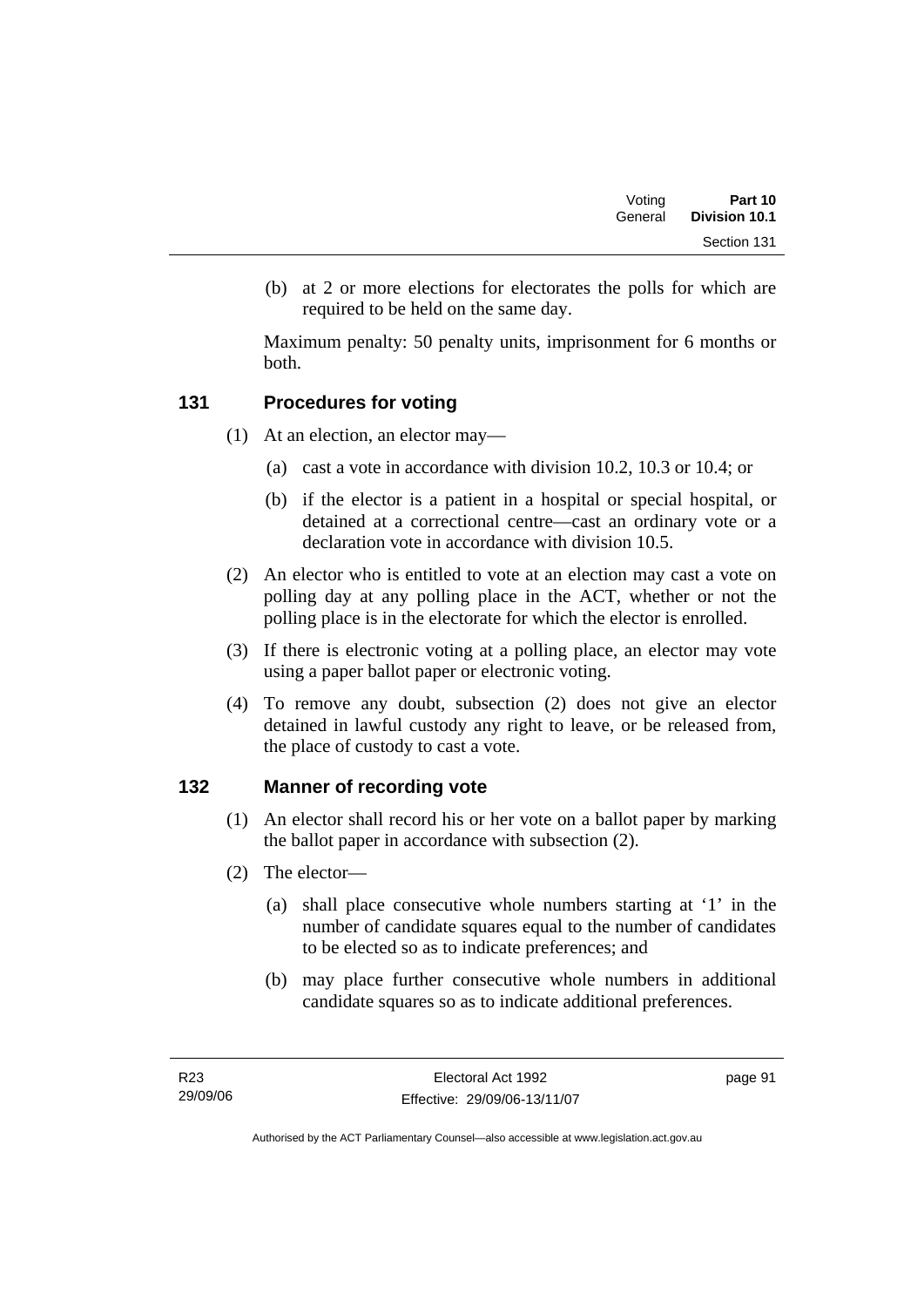# **Division 10.2 Ordinary voting at a polling place**

## **133 Claims to vote**

- (1) If a person attends before an officer at a polling place on polling day and claims to vote at an election, the officer shall issue a ballot paper to the claimant for the relevant electorate if satisfied that the certified list of electors for the electorate—
	- (a) specifies the claimant's name; and
	- (b) specifies an address for the claimant or indicates that the claimant's address is suppressed; and
	- (c) has not been marked so as to indicate that a ballot paper has already been issued to the claimant.
- (2) Despite subsection (1), an officer shall not issue a ballot paper to a person who indicates that he or she has already voted at the election.
- (3) Immediately after issuing a ballot paper to a claimant, the officer shall record the issue on the certified list of electors.

### **134 Voting in private**

Subject to section 156, a person shall, on receipt of a ballot paper under section 133, without delay—

- (a) go to an unoccupied voting compartment at the polling place; and
- (b) there, in private, mark his or her vote on the ballot paper in accordance with section 132; and
- (c) if the person has voted using a paper ballot paper—fold the ballot paper so as to conceal the vote and put it in a ballot box at the polling place; and
- (d) leave the polling place.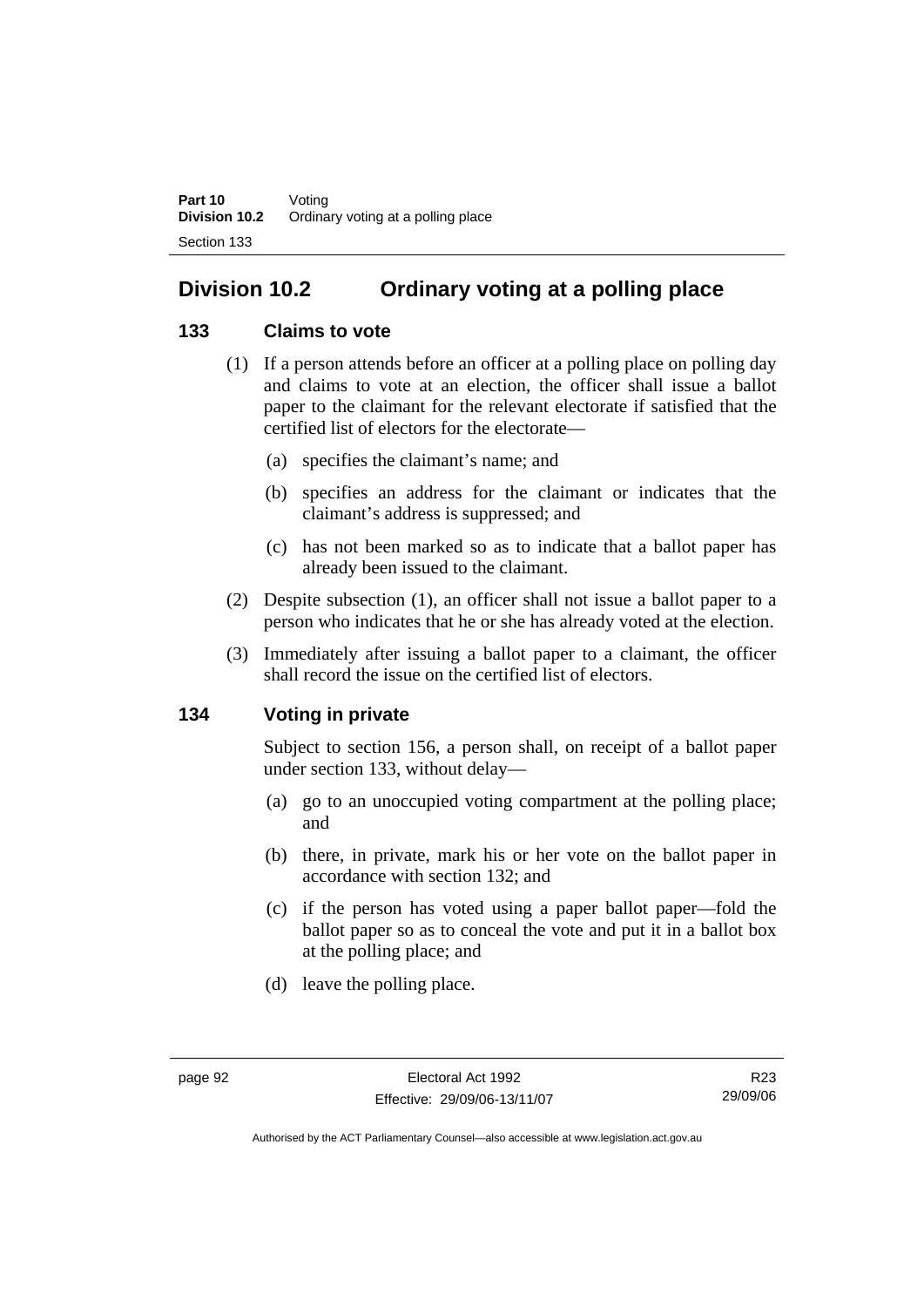# **Division 10.3 Declaration voting at a polling place**

## **135 Declaration voting at polling places**

- (1) If a person attends before an officer at a polling place on polling day and claims to vote at an election, the officer shall issue declaration voting papers to the person for the relevant electorate if satisfied that—
	- (a) the certified list of electors for the electorate does not specify the person's name; or
	- (b) the certified list of electors for the electorate has been marked so as to indicate that a ballot paper has already been issued to the person but the person claims not to have voted already at the election.
- (2) Despite subsection (1), an officer shall not issue declaration voting papers to a person who indicates that he or she has already voted at the election.
- (3) The officer shall—
	- (a) give the claimant a written statement indicating the consequences of casting a declaration vote under this section; and
	- (b) record the name of the claimant.
	- *Note* If a form is approved under s 340A (Approved forms) for a statement, the form must be used.
- (4) Subject to section 156, the following requirements apply to the casting of a declaration vote under this section:
	- (a) the person shall complete and sign the declaration in the presence of the officer;
	- (b) the officer shall complete and sign the certificate as witness;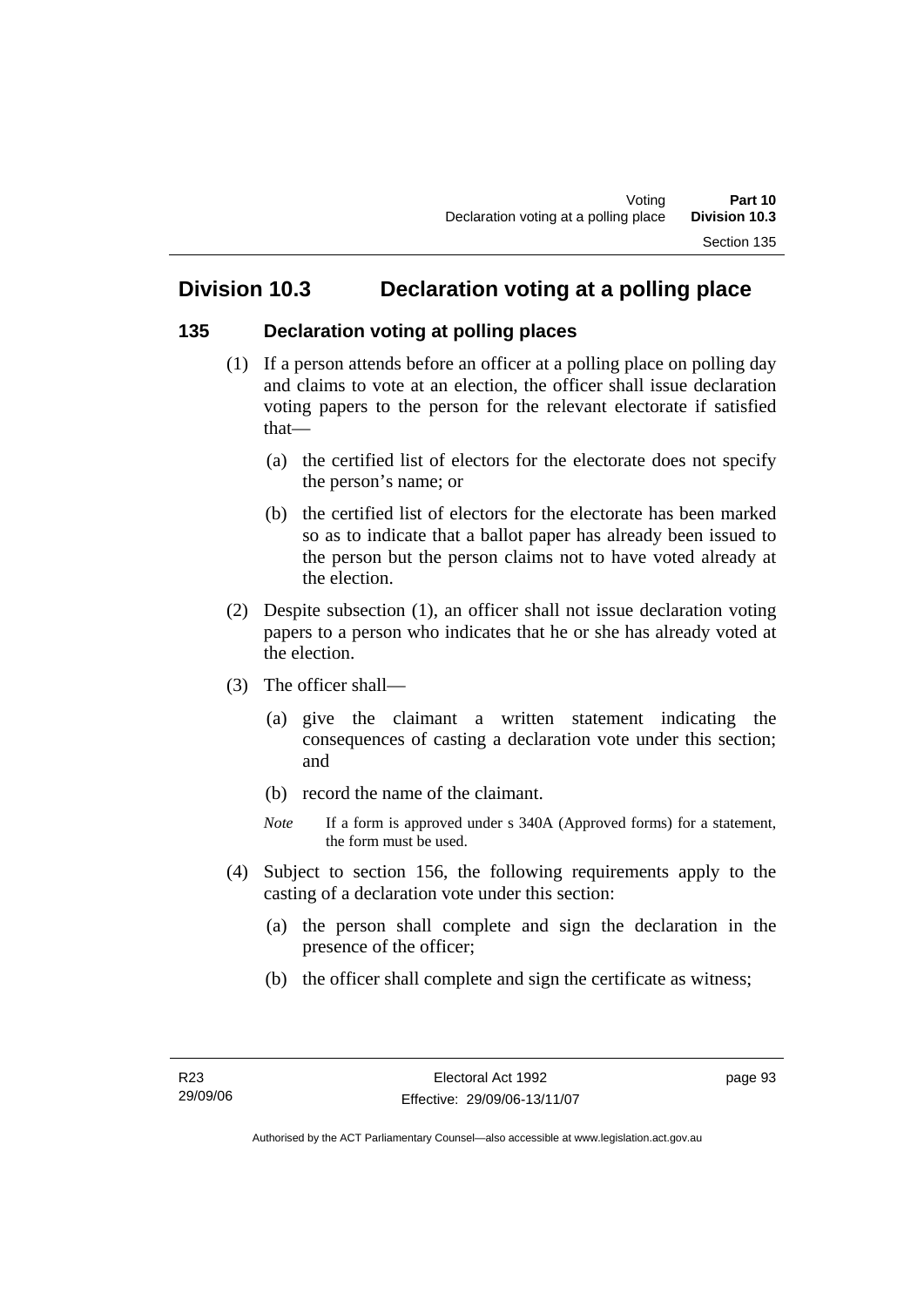- (c) the person shall go to an unoccupied voting compartment at the polling place and there, in private—
	- (i) mark his or her vote on the ballot paper in accordance with section 132; and
	- (ii) fold the ballot paper so as to conceal the vote;
- (d) the person shall return the folded ballot paper to the officer;
- (e) the officer shall, in the presence of the person, without unfolding the ballot paper, place it in the envelope on which the declaration referred to in paragraph (a) appears, fasten the envelope and place it in a ballot box at the polling place;
- (f) the person shall then leave the polling place.

# **Division 10.4 Voting otherwise than at a polling place**

#### **136 Definitions for div 10.4**

(1) In this division:

*authorised delivery service* means—

- (a) Australia Post; or
- (b) if, under subsection (2), the commissioner decides that a delivery service be used instead of Australia Post—that delivery service; or
- (c) if, under subsection (2), the commissioner decides that a delivery service be used in addition to Australia Post— Australia Post or that delivery service.

*eligible elector*, for an election, means an elector who is entitled to vote at the election and—

 (a) who expects to be unable to attend at a polling place on polling day; or

R23 29/09/06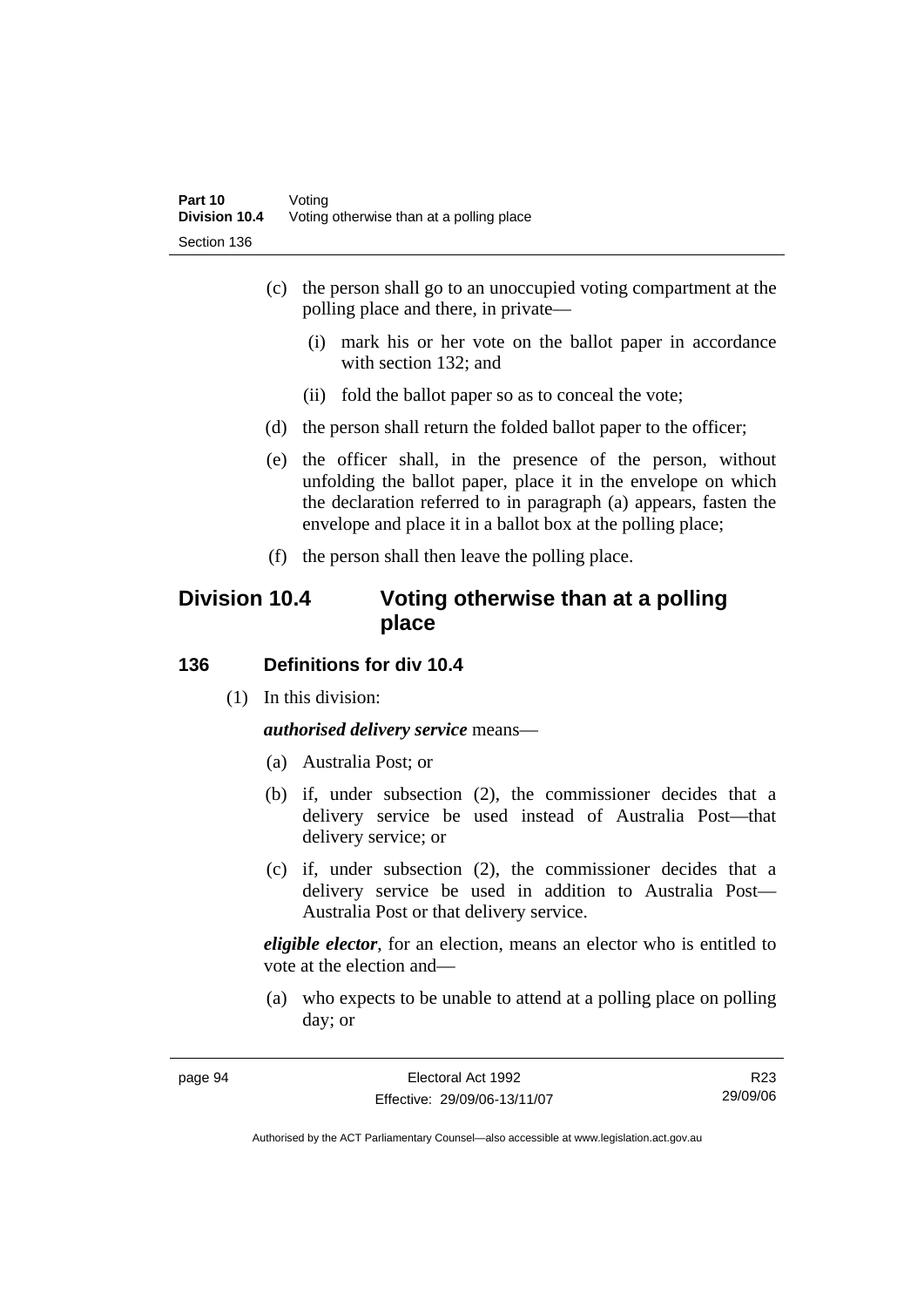(b) whose address is a suppressed address.

*post* means send using an authorised delivery service.

 (2) For subsection (1), definition of *post*, the commissioner may, in writing, decide that a delivery service be used instead of or in addition to Australia Post.

#### **136A Applications for postal voting papers**

- (1) An eligible elector for an election may apply to an authorised officer for declaration voting papers for postal voting (*postal voting papers*) for the election.
- (2) The application must be—
	- (a) signed and dated by the eligible voter in the presence of an authorised witness; and
	- (b) signed and dated by the witness; and
	- (c) received by an authorised officer before 8 pm on the day before polling day.
	- *Note* If a form is approved under s 340A (Approved forms) for an application, the form must be used.
- (3) If an authorised officer receives an application under this section from a person claiming to be an eligible voter for an election (the *applicant*), the officer must—
	- (a) if satisfied that the applicant's name is on the certified list of electors for an electorate—post postal voting papers for the electorate to the applicant; or
	- (b) if not so satisfied—post postal voting papers for the electorate in which in the applicant claims to be enrolled to the applicant.
- (4) However, the authorised officer must not post postal voting papers to the applicant—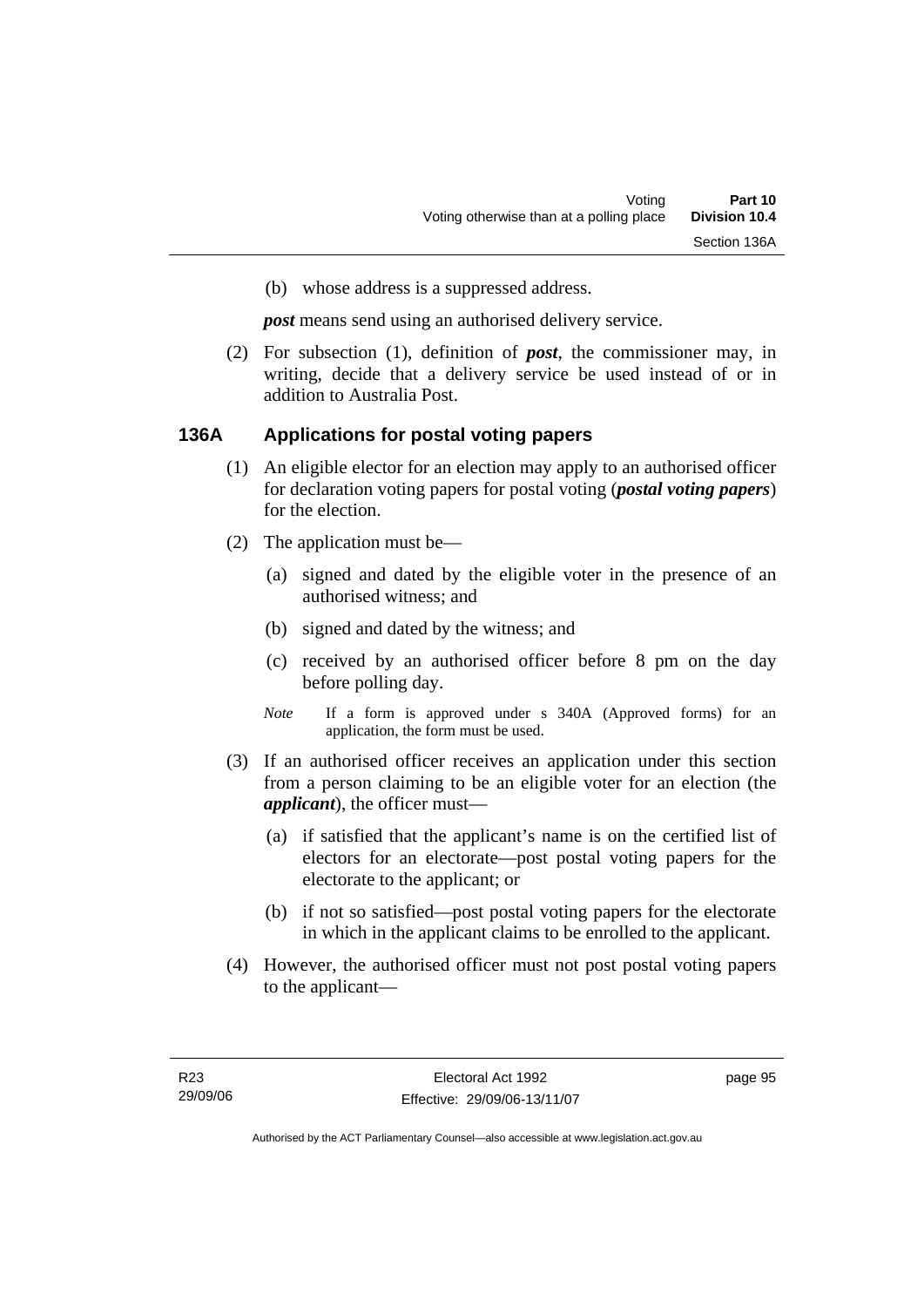- (a) if the applicant has nominated a postal address outside Australia—if the application is received by the officer after 5 pm on the Friday 8 days before polling day; or
- (b) in any other case—if the application is received by the officer after the last mail clearance, at the post office nominated by the commissioner in the postal voting papers, on the last Thursday before polling day; or
- (c) in any case—if the officer has reason to believe that the applicant is at a place where the normal transmission of mail has been significantly disrupted or curtailed or is otherwise unreliable.
- (5) Despite subsections (3) and (4), the authorised officer may give the postal voting papers to the applicant using a courier or other agent (other than an authorised delivery service), if the officer believes on reasonable grounds that—
	- (a) the applicant is a person to whom subsection (4) applies; and
	- (b) the papers are likely to reach the applicant in sufficient time for the applicant's ballot paper to be completed and posted or given in accordance with section 144A (Requirements for casting postal votes) if the papers are sent to the applicant using the agent.
- (6) Despite subsections (3) and (5), the authorised officer must not post or give postal voting papers to the applicant earlier than the  $19<sup>th</sup>$  day before polling day.
- (7) If postal voting papers are sent or given to the applicant in accordance with this section, neither the authorised officer nor the commissioner is responsible for ensuring that the papers reach the applicant.

*Note* Section 144A deals with how to cast a postal vote.

R23 29/09/06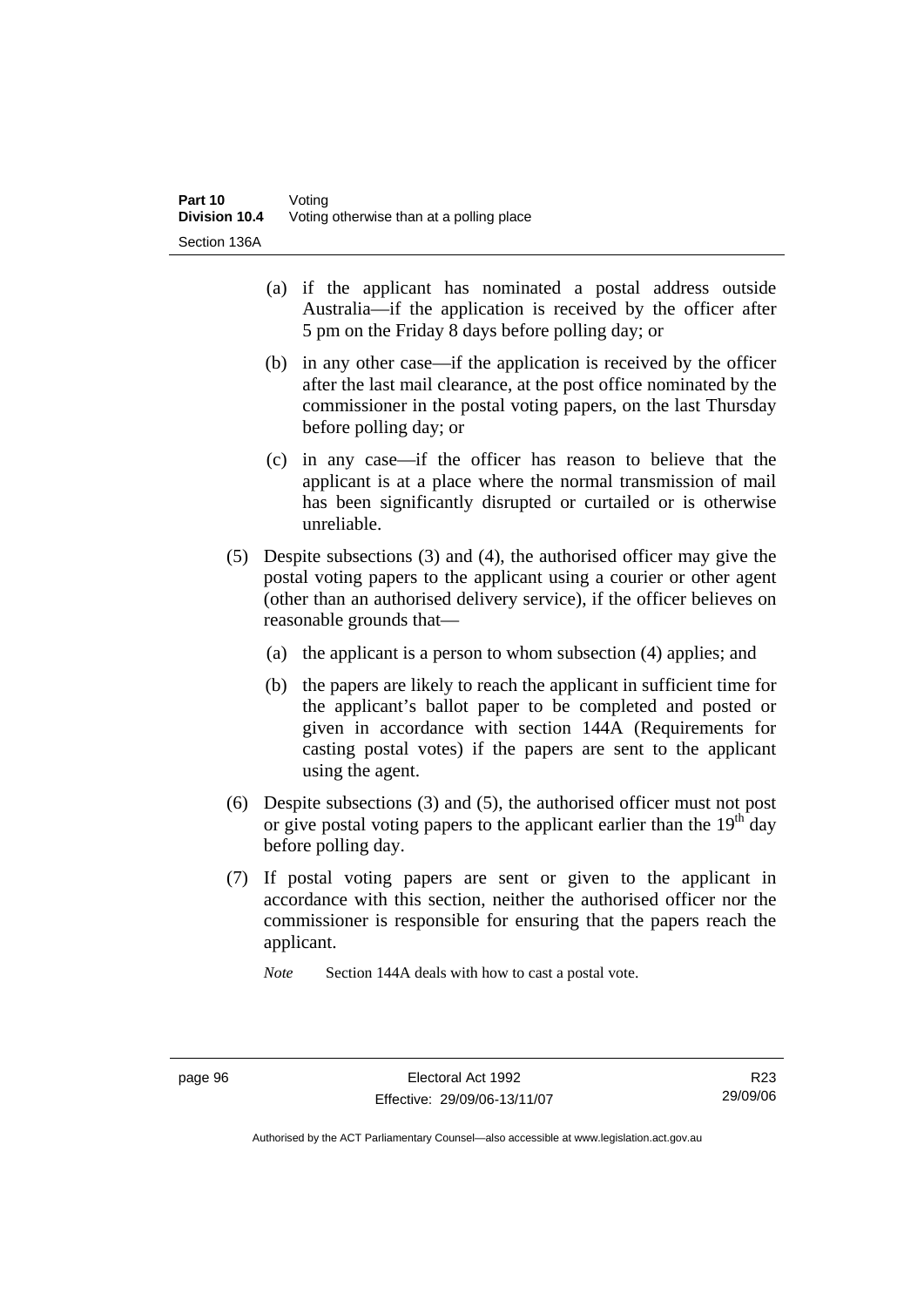### **136B Ordinary or declaration voting in ACT before polling day**

(1) In this section:

*relevant period* means the period—

- (a) beginning no later than the 19th day before polling day or, if that 19th day is a public holiday in the ACT, the next business day; and
- (b) ending no later than 8pm on the day before polling day.
- (2) The commissioner may, in writing, determine the days and times during the relevant period for voting under this section.
- (3) This section applies if a person attends before an authorised officer, on a day and at a time determined under subsection (2), and makes a declaration to the effect that the person is an eligible elector.
- (4) A determination under subsection (2) is a notifiable instrument.

*Note* A notifiable instrument must be notified under the *Legislation Act 2001*.

- (5) If this section applies, the officer shall issue a ballot paper to the elector for the relevant electorate if satisfied that the certified list of electors for the electorate—
	- (a) specifies the claimant's name; and
	- (b) specifies an address for the claimant or indicates that the claimant's address is suppressed; and
	- (c) has not been marked so as to indicate that a ballot paper has already been issued to the claimant.
- (6) Despite subsection (5), an officer shall not issue a ballot paper to a person who indicates that he or she has already voted at the election.
- (7) Immediately after issuing a ballot paper to a claimant, the officer shall record the issue on the certified list of electors.
- (8) Section 134 applies to the casting of an ordinary vote under this section as if—

| R23      | Electoral Act 1992           | page 97 |
|----------|------------------------------|---------|
| 29/09/06 | Effective: 29/09/06-13/11/07 |         |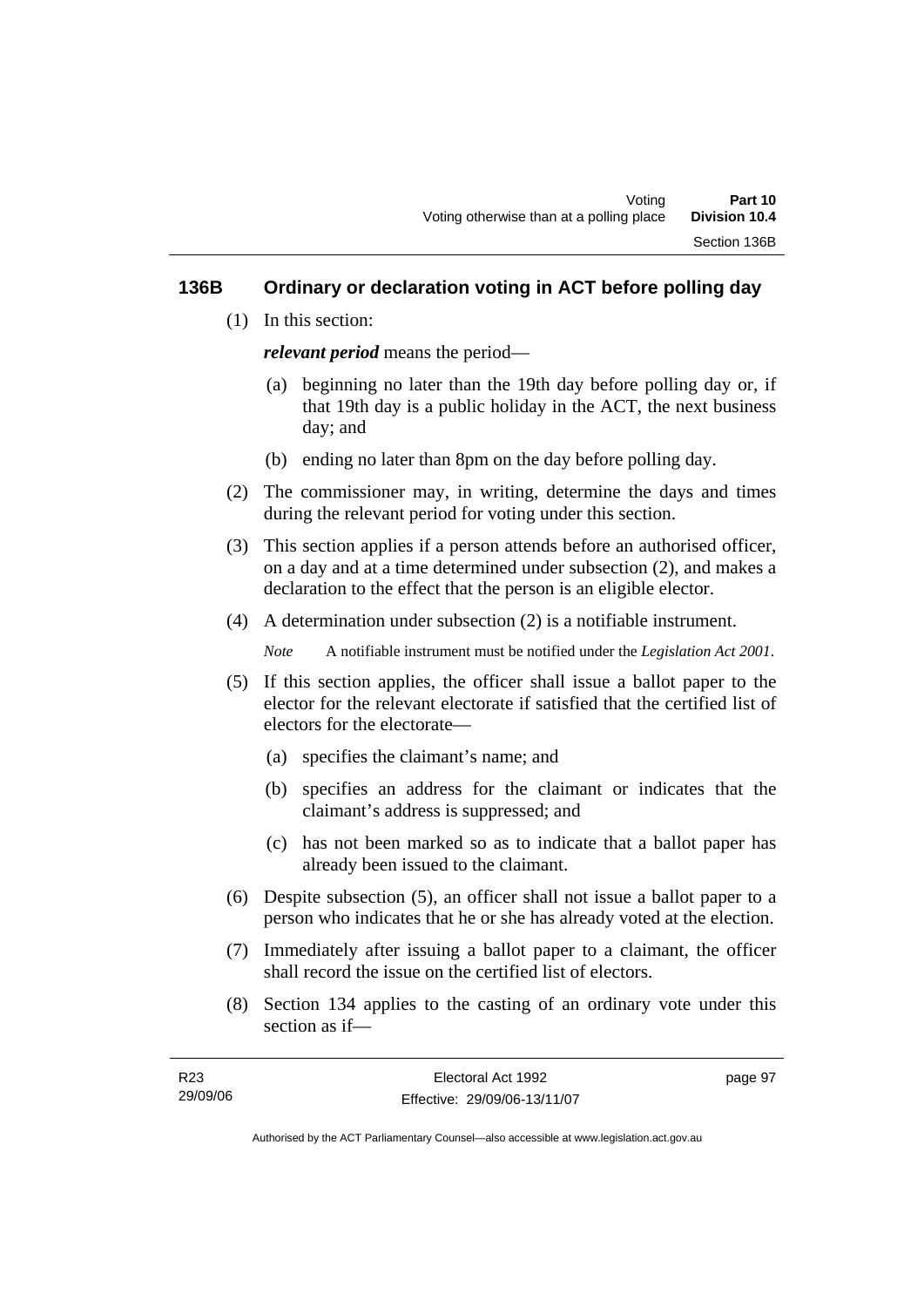- (a) it were a vote under section 133; and
- (b) the reference in section 134 to an *unoccupied voting compartment* were a reference to an unoccupied part of the place where the elector attends before the officer concerned.
- (9) Sections 120 to 123 apply in relation to polling under this section as if the place where that polling is conducted were a polling place.
- (10) Before any vote is taken under this section the OIC shall exhibit each ballot box empty and shall then securely fasten its cover.
- (11) At the conclusion of each day's polling under this section and in the presence of any scrutineers the ballot boxes shall be closed and sealed.
- (12) At the beginning of the second and each subsequent day's polling under this section and in the presence of any scrutineers the seals on the ballot boxes shall be examined and opened.
- (13) At the close of polling under this section, the OIC shall, in the presence of any scrutineers—
	- (a) close and seal the ballot boxes containing ballot papers for ordinary voting or declaration voting; and
	- (b) parcel and enclose in sealed wrapping all unused ballot papers; and
	- (c) parcel and enclose in sealed wrapping all other electoral papers used at the polling place.
- (14) The OIC shall give the articles referred to in subsection (13) to the commissioner.
- (15) the commissioner shall keep the articles referred to in subsection (13) in safe custody for the purposes of scrutiny under part 12.
- (16) Ballot papers cast as ordinary votes under this section may only be removed from ballot boxes and counted after the close of polling on polling day.

R23 29/09/06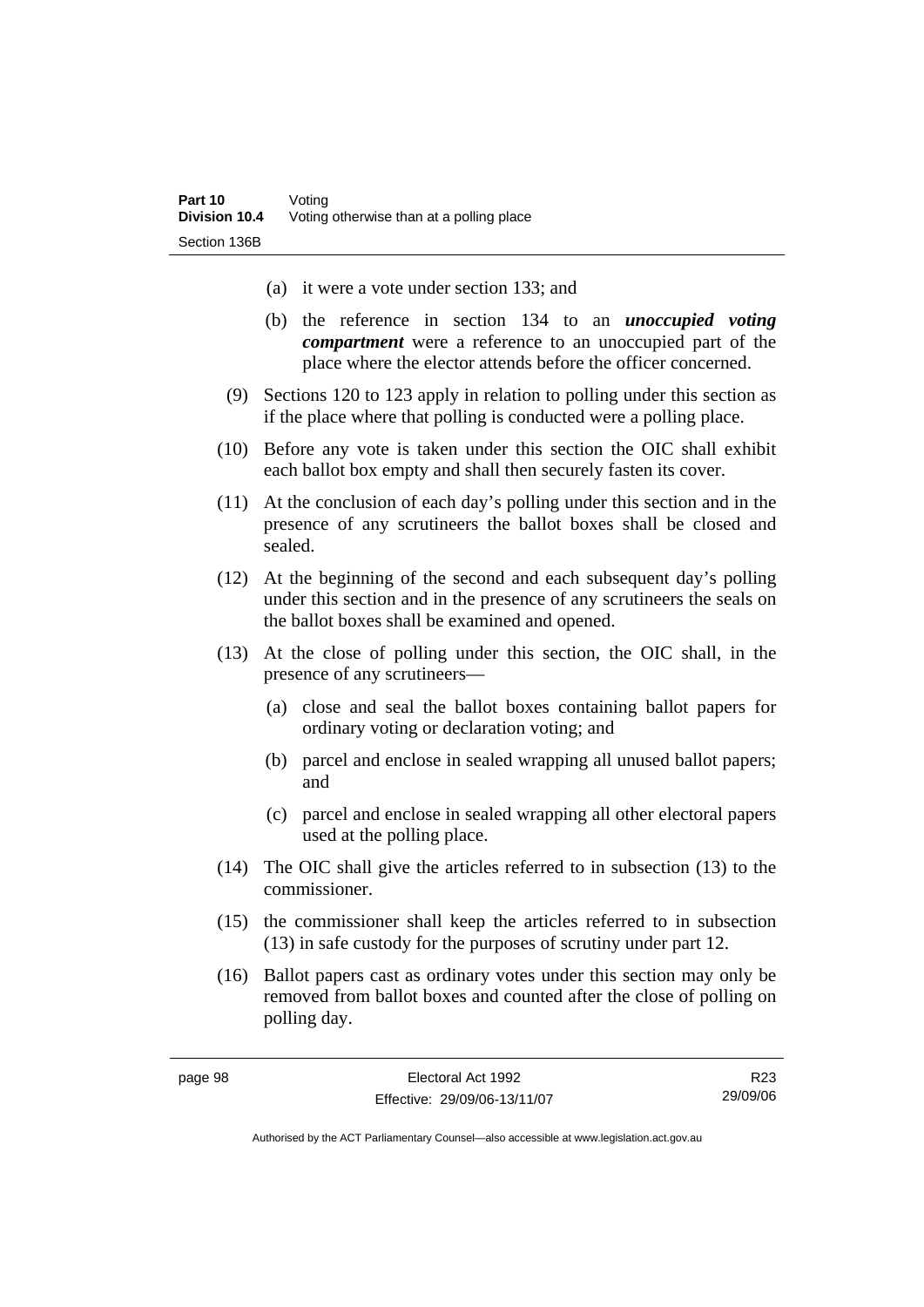- (17) If this section applies and the authorised officer is satisfied that—
	- (a) the certified list of electors for the electorate does not specify the person's name; or
	- (b) the certified list of electors for the electorate has been marked so as to indicate that a ballot paper has already been issued to the person but the person claims not to have voted already at the election;

the authorised officer shall issue declaration voting papers to the elector.

- (18) Despite subsection (17), an officer shall not issue declaration voting papers to a person who indicates that he or she has already voted at the election.
- (19) If an authorised officer issues declaration voting papers to the elector the officer shall—
	- (a) give the claimant a written statement indicating the consequences of casting a declaration vote under this section; and
	- (b) record the name of the claimant.
	- *Note* If a form is approved under s 340A (Approved forms) for a statement, the form must be used.
- (20) Section 135 (4) applies to the casting of a declaration vote under this section as if—
	- (a) it were a declaration vote under section 135; and
	- (b) the reference in section 135 (4) to an *unoccupied voting compartment* were a reference to an unoccupied part of the place where the elector attends before the officer concerned.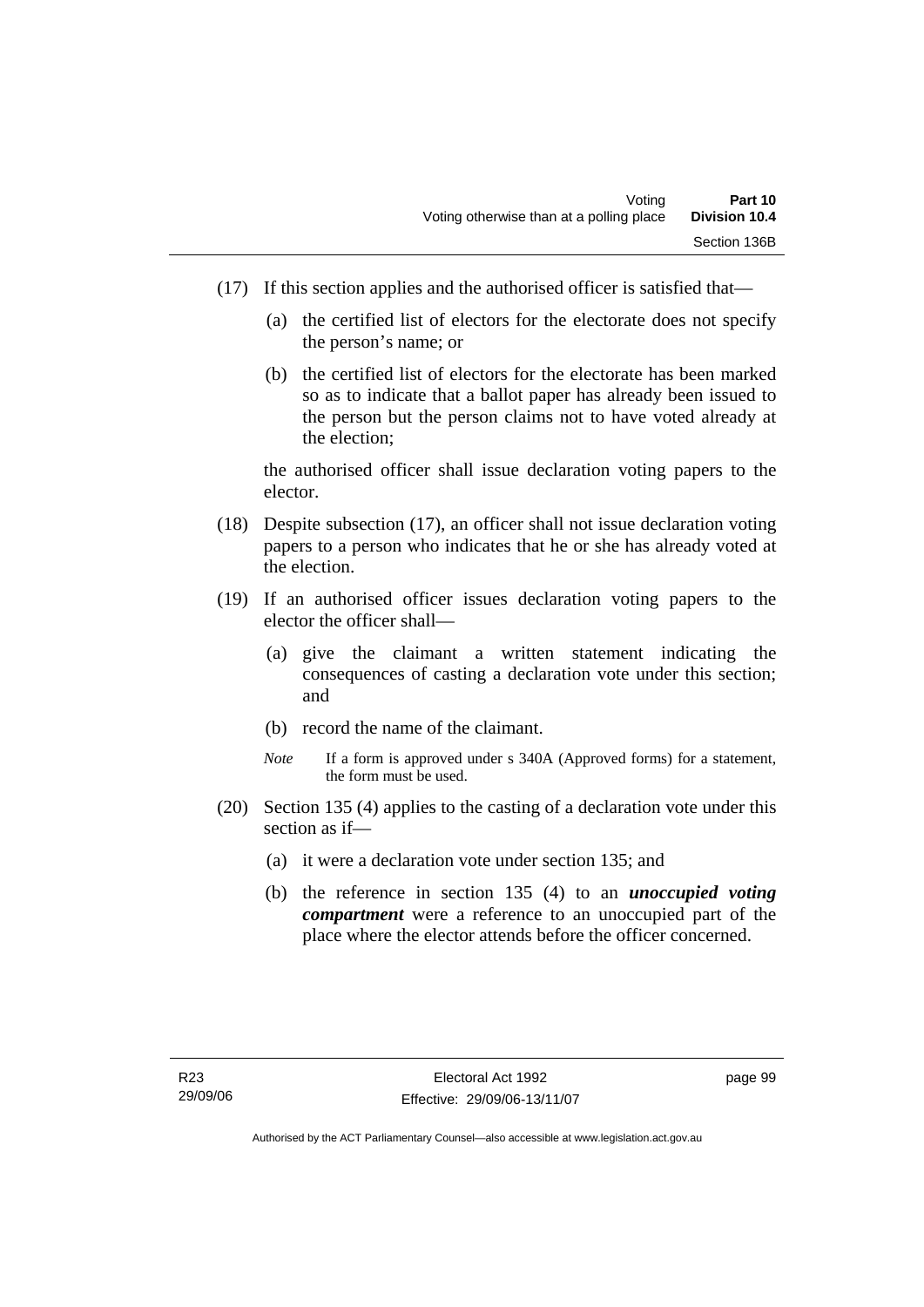### **136C Declaration voting outside ACT on or before polling day**

(1) In this section:

*relevant period* means the period—

- (a) beginning no later than the 19th day before polling day or, if that 19th day is a public holiday in the ACT, the next business day; and
- (b) ending no later than 6pm in the ACT on polling day.
- (2) The commissioner may, in writing, determine the days and times during the relevant period for voting under this section.
- (3) This section applies if a person attends before an authorised officer outside the ACT, on a day and at a time determined under subsection (2), and makes a declaration to the effect that the person is an eligible elector.
- (4) A determination under subsection (2) is a notifiable instrument.

*Note* A notifiable instrument must be notified under the *Legislation Act 2001*.

- (5) If this section applies, the authorised officer shall issue declaration voting papers to the elector.
- (6) Despite subsection (5), an officer shall not issue declaration voting papers to a person who indicates that he or she has already voted at the election.
- (7) If an authorised officer issues declaration voting papers to the elector the officer shall—
	- (a) give the claimant a written statement indicating the consequences of casting a declaration vote under this section; and
	- (b) record the name of the claimant.
	- *Note* If a form is approved under s 340A (Approved forms) for a statement, the form must be used.

R23 29/09/06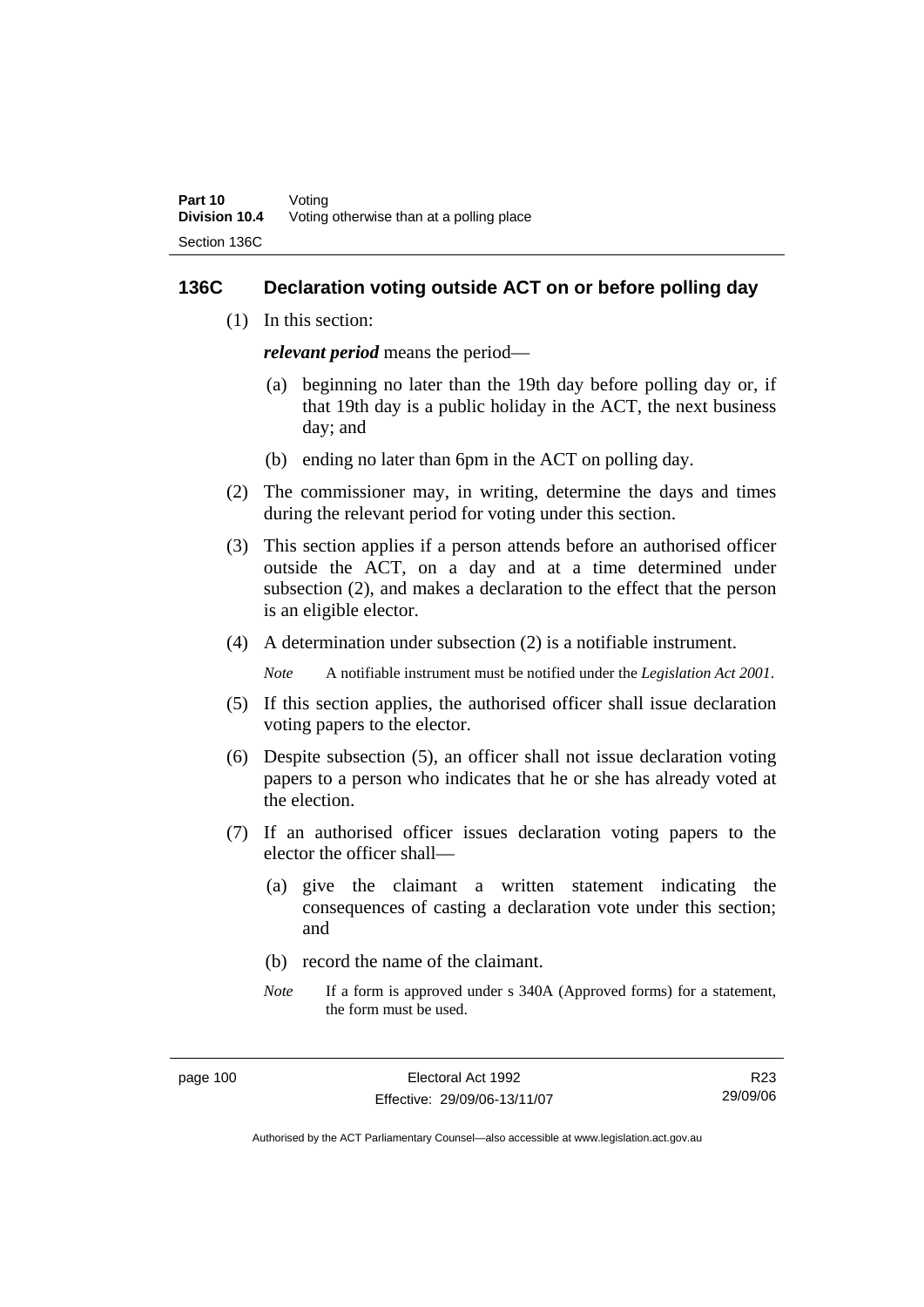- (8) Section 135 (4) applies to the casting of a declaration vote under this section as if—
	- (a) it were a declaration vote under section 135; and
	- (b) the reference in section 135 (4) to an *unoccupied voting compartment* were a reference to an unoccupied part of the place where the elector attends before the officer concerned.

## **137 Record of issue of declaration voting papers**

- (1) An officer who issues voting papers under section 136A, 136B (17) or 136C shall—
	- (a) make a record of the time and date of issue; and
	- (b) if the officer is not the commissioner—give the record to the commissioner.
- (2) If an application is made for a postal vote, the record shall be endorsed on the application.

## **138 Inspection of records**

- (1) Subject to subsection (2), the commissioner shall make each record referred to in section 137, or a copy, available for public inspection at the office of the commissioner within ordinary office hours during the period of 40 days beginning on the 3rd day after polling day.
- (2) A document referred to in subsection (1) that is made available for public inspection shall not specify a suppressed address.

## **139 Receipt of declaration voting papers**

- (1) An officer who receives completed voting papers in relation to a vote cast under section 136A shall—
	- (a) endorse the time and date of receipt on the envelope; and

page 101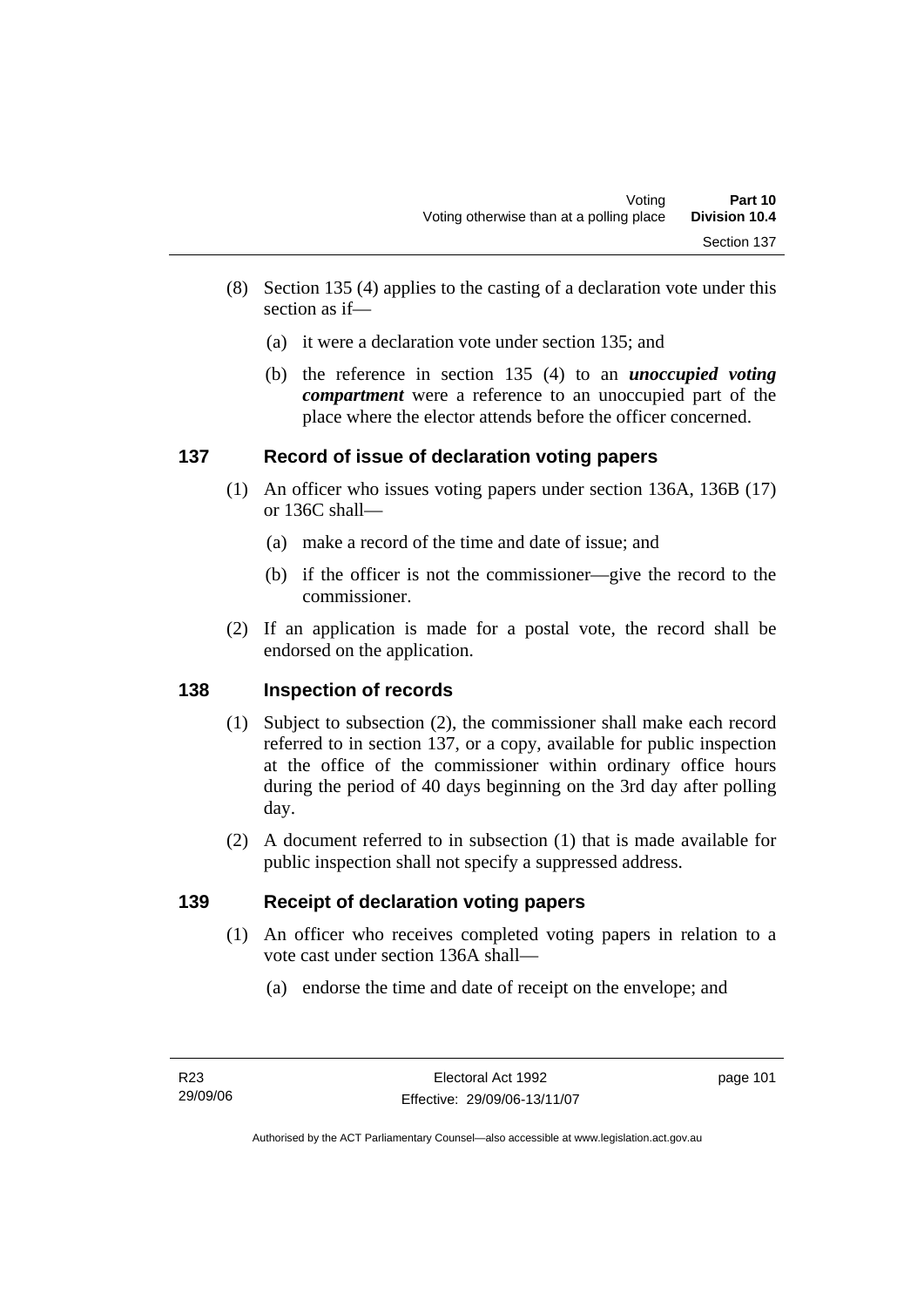- (b) if the officer is not the commissioner—give the papers to the commissioner or an authorised officer.
- *Note* For restrictions on sending completed ballot and voting papers by fax, see s 329.
- (2) The commissioner shall keep the papers in safe custody for the purposes of scrutiny under part 12.

### **140 Registered declaration voters**

- (1) The commissioner shall keep a register, called the register of declaration voters.
- (2) The register may be kept electronically.
- (3) If an elector is registered as a general postal voter under the Commonwealth Electoral Act—
	- (a) the elector shall be taken to be a registered declaration voter for this Act; and
	- (b) the particulars so registered under the Commonwealth Electoral Act in relation to the elector shall, so far as practicable, be taken to be entered on the register kept under this Act.
- (4) The register shall contain the following particulars in relation to each elector to whom subsection (3) applies:
	- (a) surname or family name;
	- (b) each given name;
	- (c) address, other than—
		- (i) that of an eligible overseas elector; or
		- (ii) a suppressed address.

R23 29/09/06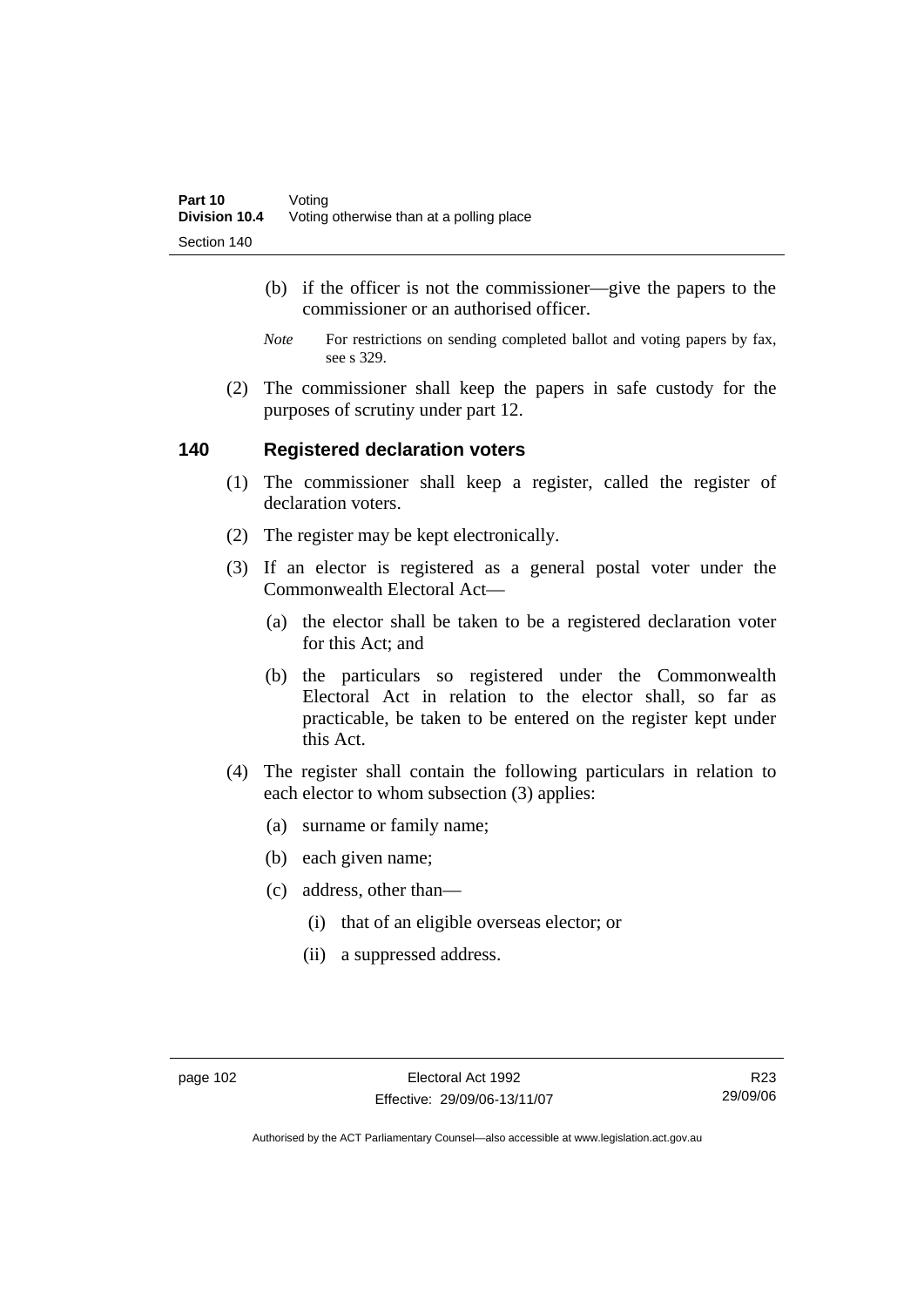### **141 Issue of voting papers to registered declaration voters**

As soon as practicable after the beginning of the pre-election period for an election, the commissioner shall post to each elector enrolled for the electorate in which the election is to be held who is a registered declaration voter declaration voting papers for the election.

*Note* Section 144A deals with how to cast a postal vote.

### **142 Correcting formal errors**

If an officer is satisfied that—

- (a) an application for declaration voting papers for postal voting; or
- (b) the declaration or certificate in completed declaration voting papers;

contains a formal error, the officer may amend the application, declaration or certificate to correct the error.

### **143 Soliciting applications for postal declaration votes**

- (1) A person commits an offence if the person does anything to induce someone else—
	- (a) to complete an application form for declaration voting papers for postal voting; and
	- (b) to return the completed form to an address that is not an address authorised by the commissioner.

Maximum penalty: 30 penalty units.

 (2) A person commits an offence if the person does anything to induce someone else to complete an application form for declaration voting papers for postal voting that is not the form approved under section 340A for the application form.

Maximum penalty: 30 penalty units.

| R23      | Electoral Act 1992           | page 103 |
|----------|------------------------------|----------|
| 29/09/06 | Effective: 29/09/06-13/11/07 |          |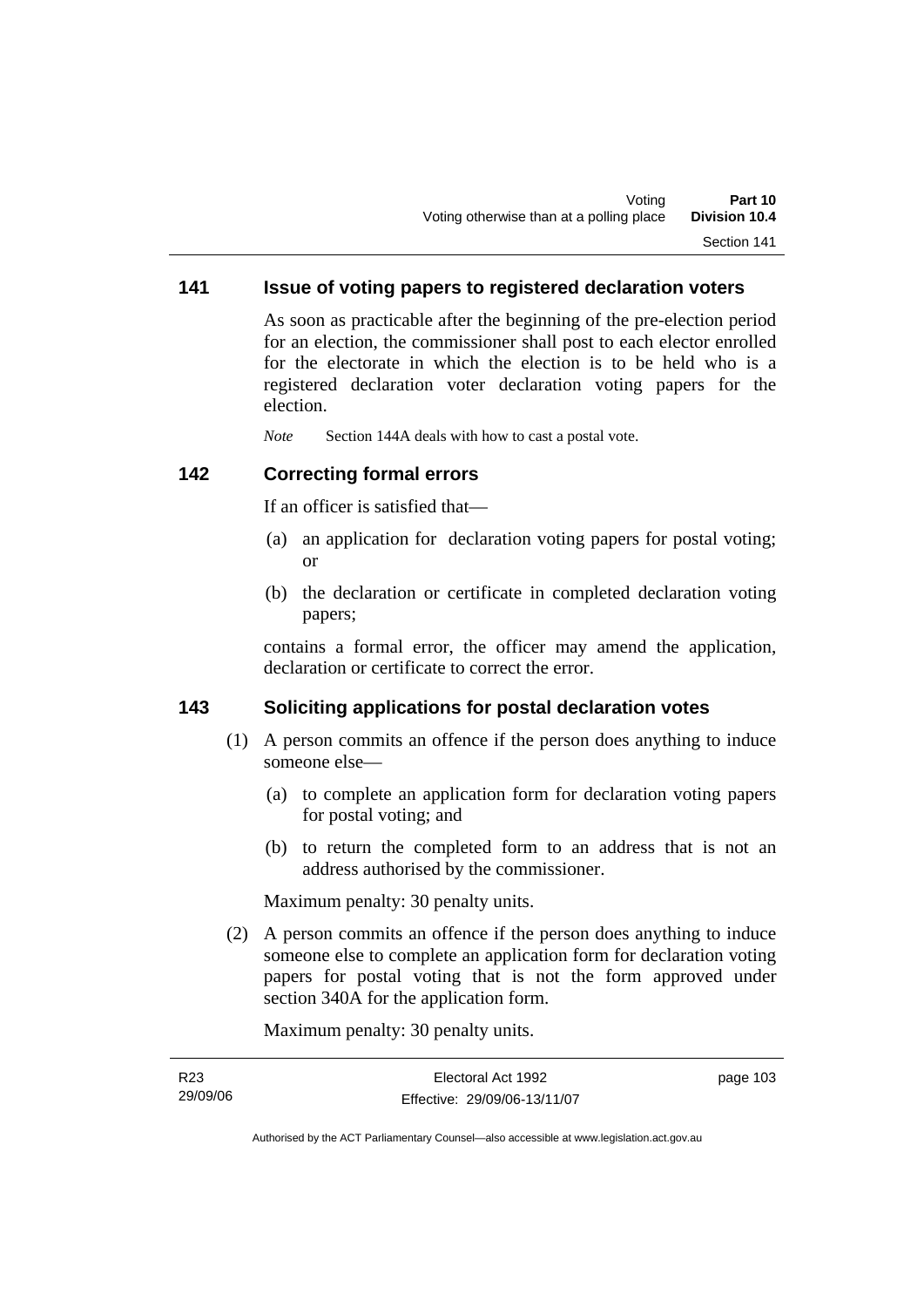(3) An offence against this section is a strict liability offence.

### **144 Transmission of applications for postal declaration votes**

A person who accepts for transmission to the commissioner a completed application for declaration voting papers for postal voting shall transmit the application to the commissioner as soon as practicable.

Maximum penalty: 10 penalty units.

## **144A Requirements for casting postal votes**

- (1) This section applies to a person if the person has received declaration voting papers for an election under section 136A (Applications for postal voting papers) or section 141 (Issue of voting papers to registered declaration voters).
- (2) To cast a postal vote—
	- (a) the person must show the unsigned declaration and certificate, and the unmarked ballot paper to an authorised witness; and
	- (b) the person must complete and sign the declaration in the presence of the witness; and
	- (c) the witness must complete and sign the certificate as witness; and
	- (d) the person must, in the presence of the witness but so that the witness cannot see the vote, mark his or her vote on the ballot paper, fold the ballot paper, place it in the envelope addressed to the commissioner and fasten the envelope; and
	- (e) the person must—
		- (i) post the envelope and contents to the commissioner before polling day; or

R23 29/09/06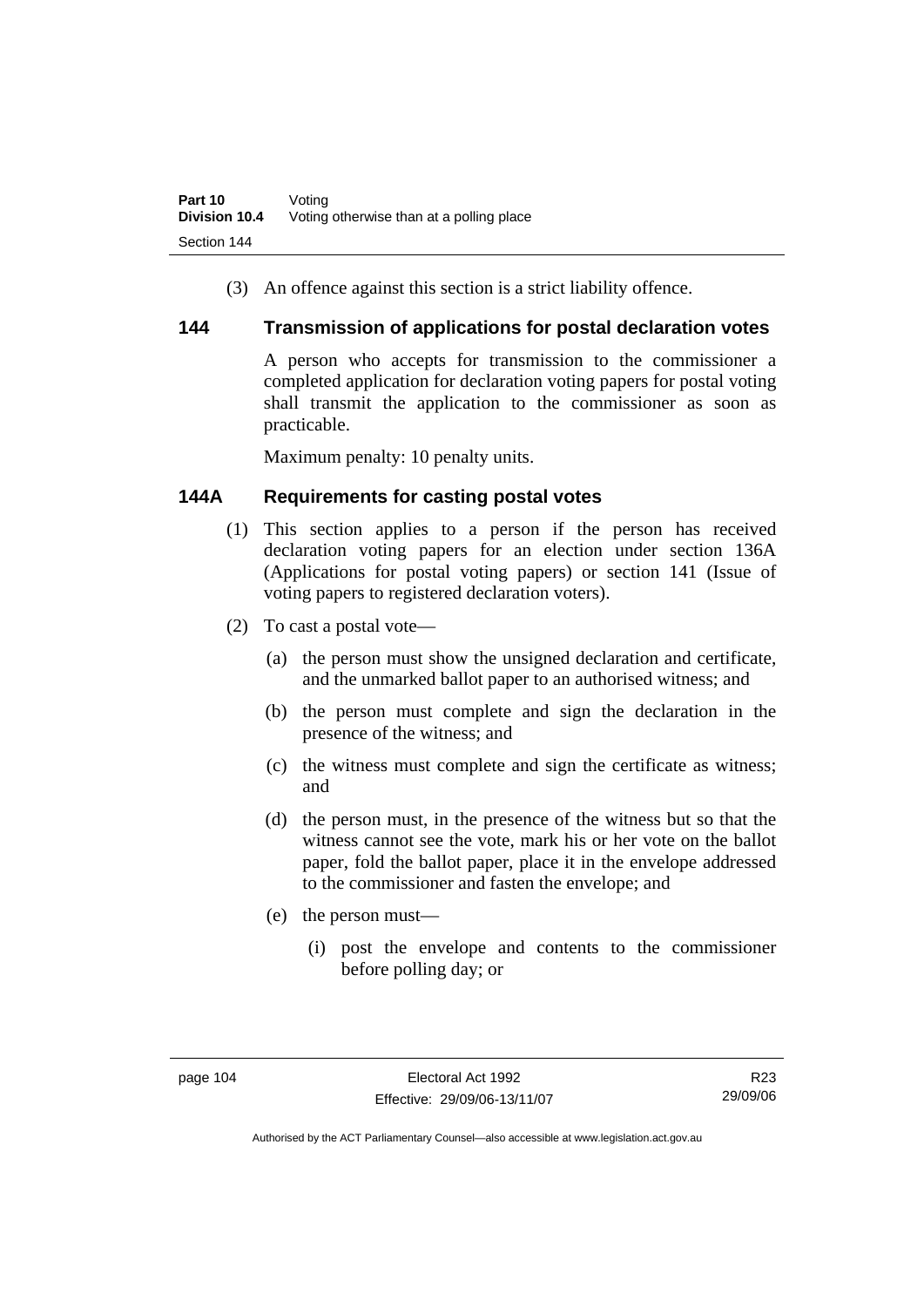- (ii) give the envelope and contents to the commissioner or another officer on or before polling day.
- *Note* For restrictions on sending completed ballot and voting papers by fax, see s 329.
- (3) This section is subject to section 156 (Assistance to voters).

### **145 Interference with declaration voting**

Except for section 156, or at the request of the elector, a person shall not, without reasonable excuse—

- (a) communicate with an elector while he or she is casting a declaration vote; or
- (b) interfere with an elector's casting of a declaration vote; or
- (c) do anything to find out how an elector voted by declaration vote; or
- (d) enable any other person to find out how an elector voted by declaration vote.

Maximum penalty: 30 penalty units.

### **146 Soliciting completed declaration votes**

A person shall not, without reasonable excuse, do anything for the purpose of inducing an elector to give to the person completed declaration voting papers.

Maximum penalty: 30 penalty units.

### **147 Transmission of completed declaration votes**

A person who accepts for transmission to the commissioner completed declaration voting papers shall transmit them to the commissioner as soon as practicable.

Maximum penalty: 10 penalty units.

page 105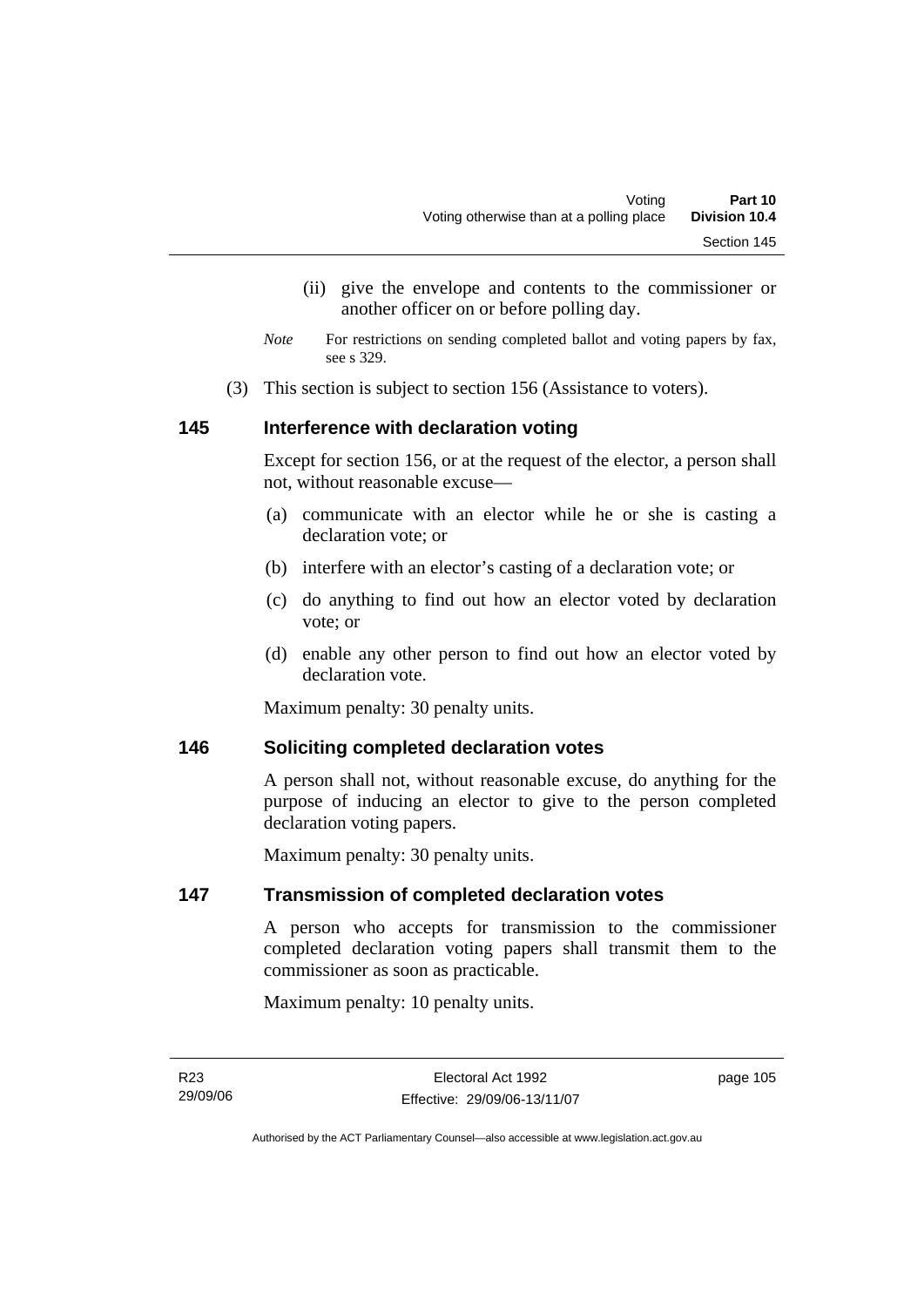### **148 Opening envelopes containing declaration votes**

Unless authorised by or under this Act, a person shall not, without reasonable excuse, open an envelope that appears to contain a completed declaration vote.

Maximum penalty: 5 penalty units.

# **Division 10.5 Mobile polling**

### **149 Definitions for div 10.5**

In this division:

*special hospital* means a hospital declared under section 149A.

*visiting officer* means an officer who makes a visit referred to in section 150 (1), (2) or (3).

### **149A Declaration of special hospitals**

- (1) The commissioner may, in writing, declare a hospital that is not a polling place to be a special hospital for this division.
- (2) A declaration is a notifiable instrument.

*Note* A notifiable instrument must be notified under the *Legislation Act 2001*.

### **150 Mobile polling—institutions**

- (1) The OIC of a polling place that is a hospital shall arrange for an officer to visit patients at the hospital (other than outpatients) between 8 am and 6 pm on polling day for the purpose of taking their votes.
- (2) The commissioner shall arrange for an officer to visit patients at a special hospital (other than outpatients) between 8 am and 6 pm—
	- (a) on a day that is not more than 5 days before polling day; or

R23 29/09/06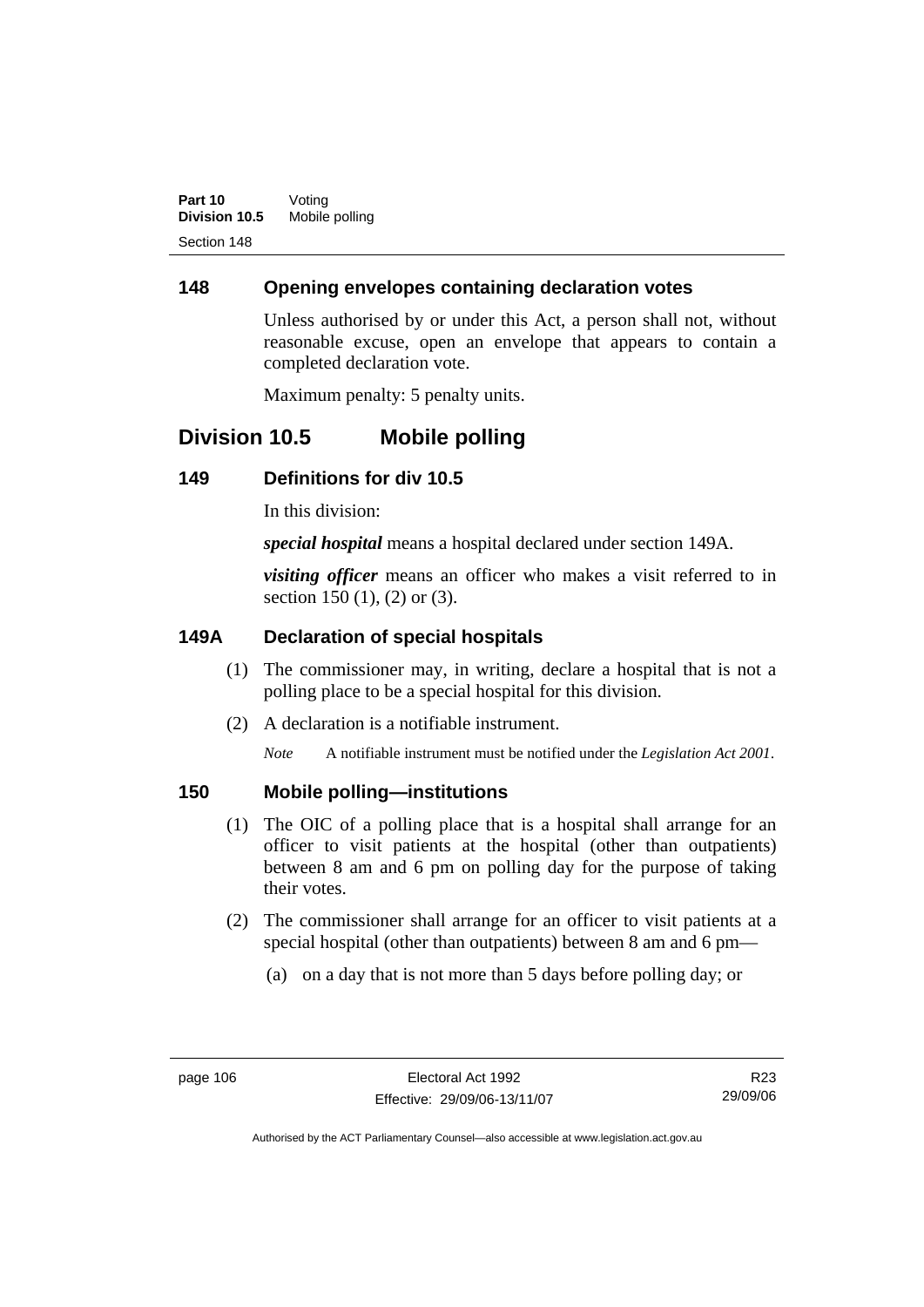(b) on polling day;

for the purpose of taking their votes.

- (3) The commissioner may arrange for an officer to visit electors detained at a correctional centre to take their votes.
- (4) A visit mentioned in subsection (3) must be made at a time, and in accordance with any conditions, arranged between the commissioner and the person in charge of the correctional centre.

## **151 Functions of visiting officers**

- (1) When visiting under section 150, the visiting officer—
	- (a) shall take a ballot box, ballot papers, the certified list of electors and anything else necessary to enable a person to vote; and
	- (b) shall be accompanied by at least 1 other officer and any scrutineer who wishes to attend.
- (2) The number of scrutineers for a particular candidate who are present at a hospital, special hospital or correctional centre with the visiting officer must not be more than the number of officers at the hospital, special hospital or correctional centre.
- (3) While a visiting officer is with a person in a room or other place for the purpose of taking the person's vote, this Act has effect, so far as practicable, as if—
	- (a) the room or place were a polling place; and
	- (b) the visiting officer were the OIC of the polling place.
- (4) A visit under section 150 to a patient in a hospital or special hospital shall not be made if the visiting officer is informed by a doctor, or a member of the staff at the hospital, that the visit is forbidden on medical grounds.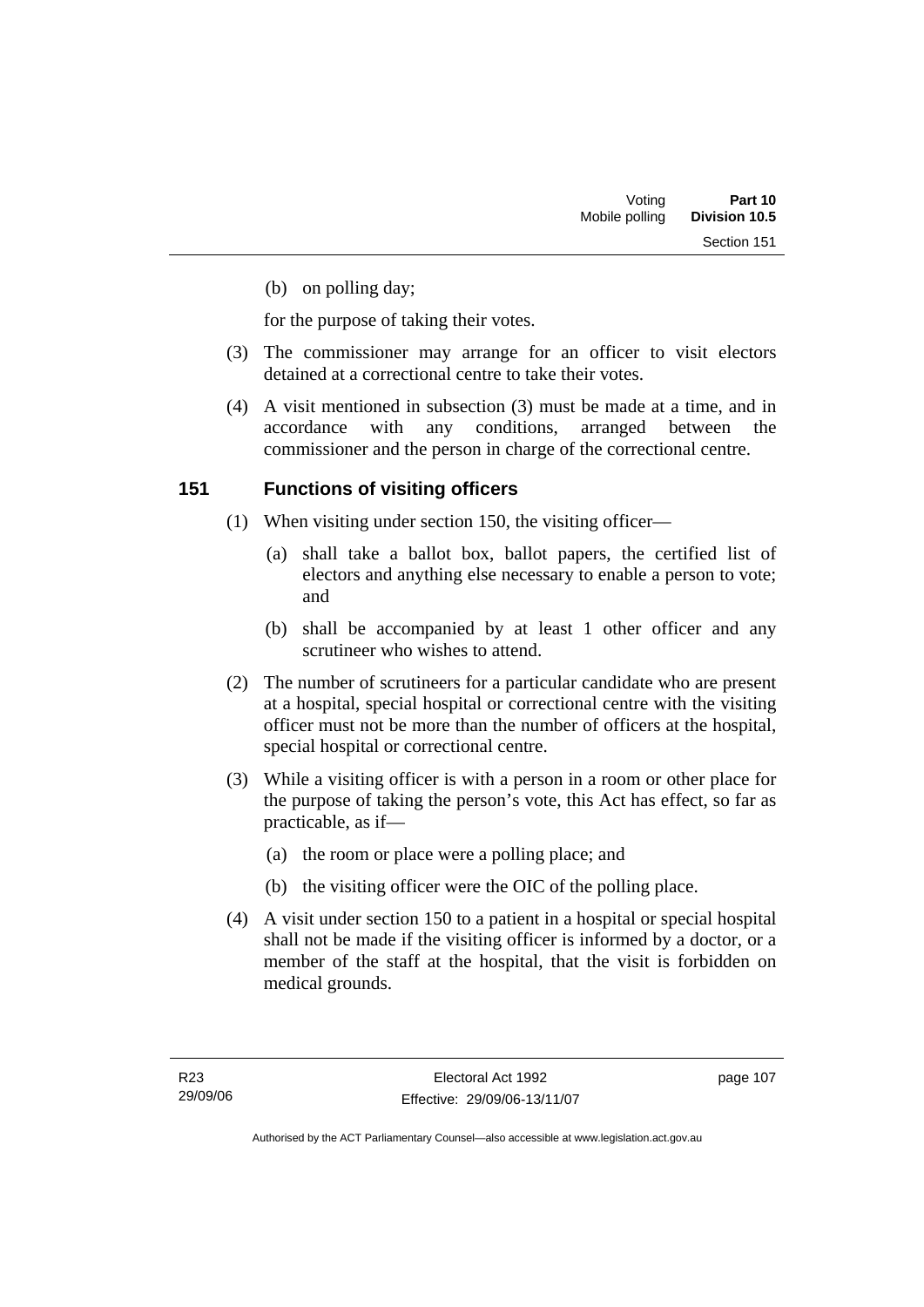(5) A visit under section 150 to a person detained at a correctional centre must not be made if the person in charge of the centre tells the visiting officer that the visit is prohibited on security grounds.

### **152 Failure to visit institution**

A failure to make a visit under section 150 or to take votes in accordance with section 151, does not invalidate the result of an election.

### **153 Custody of ballot boxes and electoral papers**

- (1) After a visiting officer has completed all his or her visits under section 150, the officer shall, in the presence of any scrutineers—
	- (a) close and seal the ballot boxes containing ballot papers for ordinary voting or declaration voting; and
	- (b) parcel and enclose in sealed wrapping all unused ballot papers; and
	- (c) parcel and enclose in sealed wrapping all other electoral papers used for the purposes of the visits.
- (2) The visiting officer shall give the articles referred to in subsection (1) to the commissioner.
- (3) The commissioner shall keep the articles referred to in subsection (1) in safe custody for the purposes of scrutiny under part 12.

## **Division 10.6 Miscellaneous**

### **154 Arrangements at polling places**

At each polling place the polling shall be conducted as follows:

 (a) before any vote is taken the OIC shall exhibit each ballot box empty, and shall then securely fasten its cover;

R23 29/09/06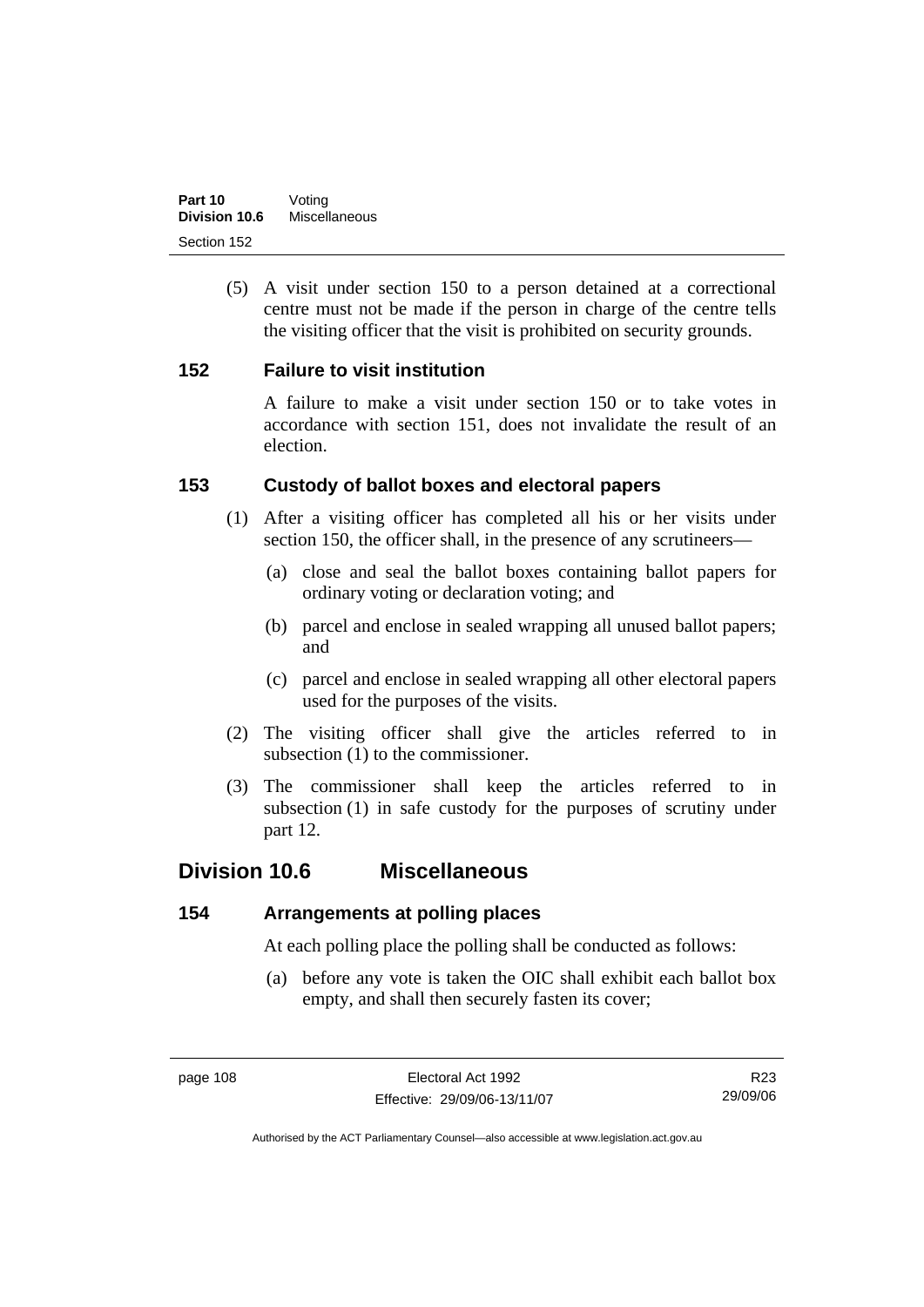- (b) the poll shall open at 8 am and shall not close until all electors present in the polling place at 6 pm and desiring to vote, have voted;
- (c) the polling place shall be closed at 6 pm and no person shall be admitted after that hour for the purpose of voting.

### **155 Particulars on ballot papers before issue**

An officer shall not issue a ballot paper for the purposes of an election unless the particulars required by division 9.2 are printed or endorsed on the ballot paper.

## **156 Assistance to voters**

- (1) An elector who is unable to vote may be assisted in voting if the elector would otherwise be unable to vote.
- (2) An assistant shall be—
	- (a) if the elector is a postal voter—a nominee of the elector or, if there is no such nominee, an authorised witness; or
	- (b) in any other case—a nominee of the elector or, if there is no such nominee, an officer.
- (3) An assistant may enter a voting compartment for the purpose of assisting an elector to vote, but an officer shall not do so except in the presence of—
	- (a) a scrutineer; or
	- (b) if no scrutineer is present—another officer.
- (4) Subject to subsection (3), an assistant may assist an elector in any of the following ways:
	- (a) by acting as an interpreter;
	- (b) for a declaration vote—by completing, or assisting the elector to complete, the declaration;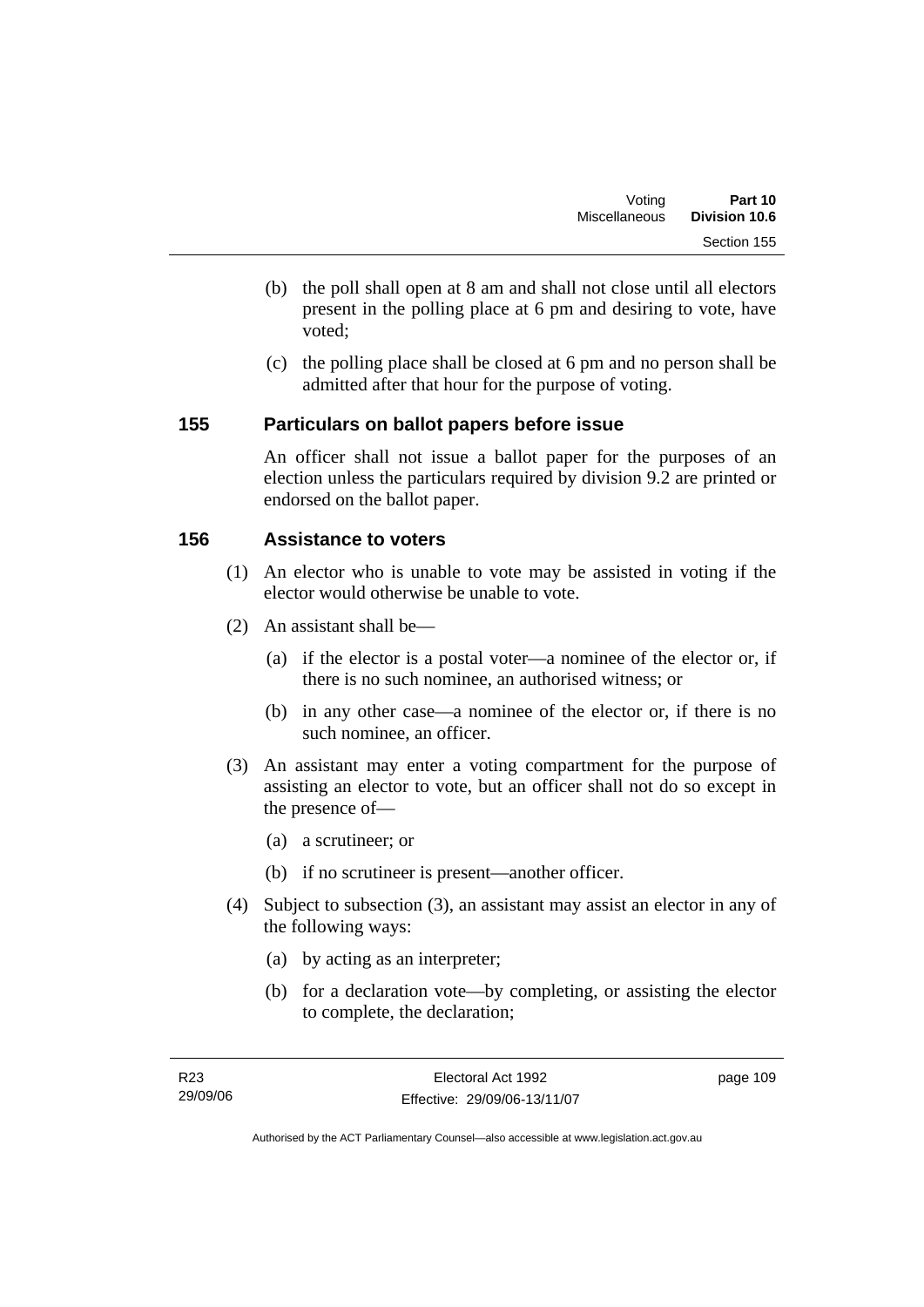- (c) by explaining the ballot paper and the requirements of this Act relating to its marking;
- (d) by marking, or assisting the elector to mark, the ballot paper at the elector's direction;
- (e) by folding the ballot paper and depositing it in a ballot box or declaration envelope, or with an officer, as required by this Act.

### **156A Assistance to voters unable to enter polling place**

- (1) This section applies if the OIC of a polling place is satisfied that a voter cannot enter the polling place because of a physical disability, illness, advanced pregnancy or another condition.
- (2) The voter may vote outside the polling place, but close to the polling place, and may be assisted in voting.
- (3) Before allowing the voter to vote outside the polling place, the OIC must—
	- (a) tell any scrutineers at the polling place that the voter is to vote outside the polling place; and
	- (b) allow, from the scrutineers present, 1 scrutineer for each candidate to be present when the voter votes.
- (4) The voter must—
	- (a) mark the voter's vote on the ballot paper in the OIC's presence; and
	- (b) fold the ballot paper to conceal the names of the candidates; and
	- (c) give the ballot paper to the OIC.
- (5) If the voter is casting an ordinary vote, the OIC must ensure that the folded ballot paper is immediately returned to the polling place and

R23 29/09/06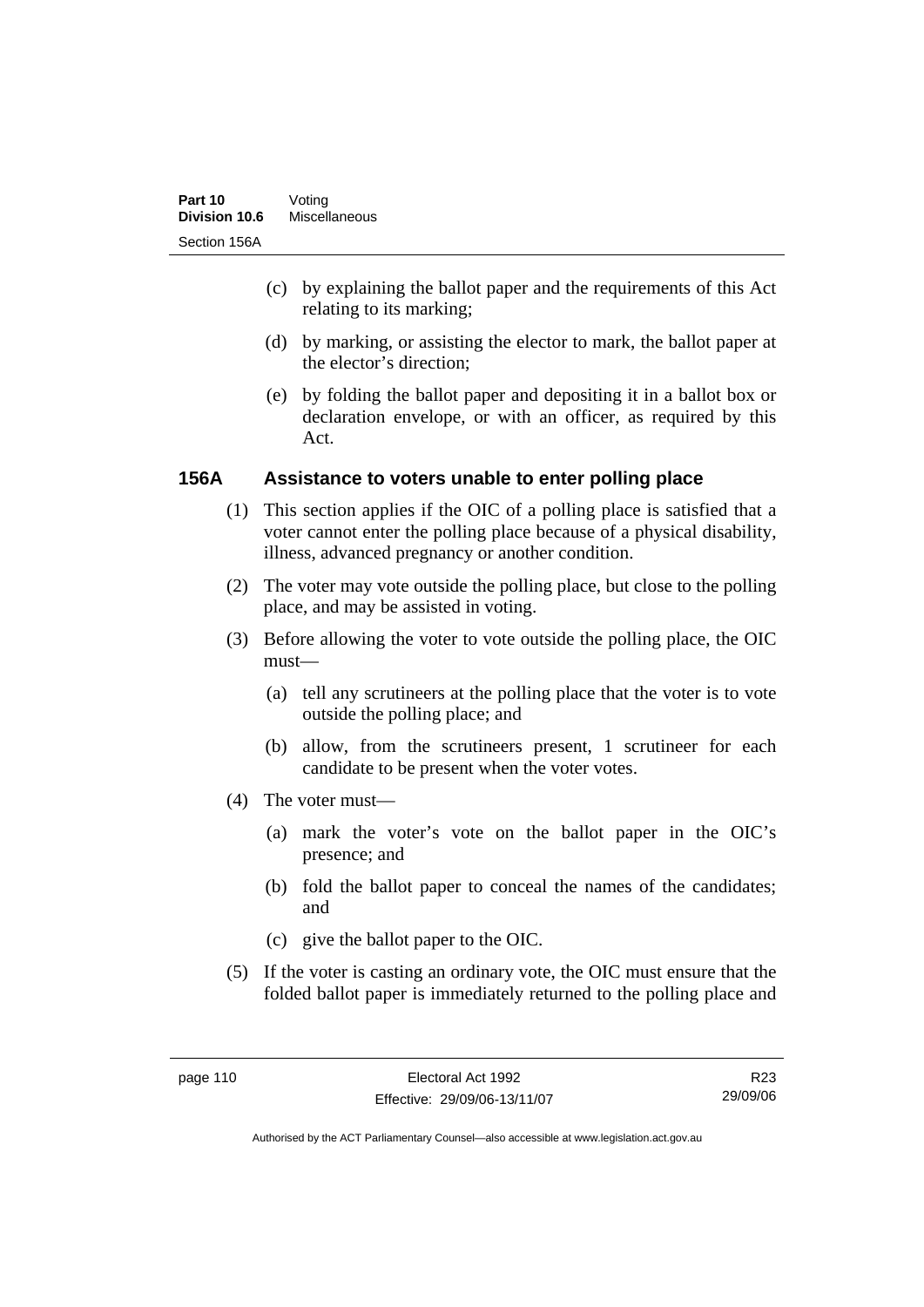put in the ballot box in the presence of the scrutineers (if any) who were present when the voter voted.

- (6) If the voter is casting a declaration vote, the OIC must—
	- (a) in the presence of the voter, without unfolding the ballot paper, place the ballot paper in the envelope on which the voter has completed and signed the declaration and seal the envelope; and
	- (b) place the envelope in a ballot box at the polling place.
- (7) This section is subject to section 156 (Assistance to voters).

## **157 Spoilt ballot papers**

- (1) An officer shall issue another unused ballot paper to an elector who—
	- (a) satisfies the officer that a ballot paper previously issued to the elector has been inadvertently spoiled; and
	- (b) gives the spoilt ballot paper to the officer.
- (2) An officer who receives a spoilt ballot paper shall—
	- (a) write 'spoilt' on the back of it; and
	- (b) place it in an envelope, seal the envelope and endorse it so as to indicate the type of spoilt ballot paper enclosed; and
	- (c) sign the endorsement.
- (3) At the close of polling, the OIC shall enclose the envelope in a sealed parcel and give it to the commissioner.
- (4) This section does not apply in relation to an elector who votes electronically.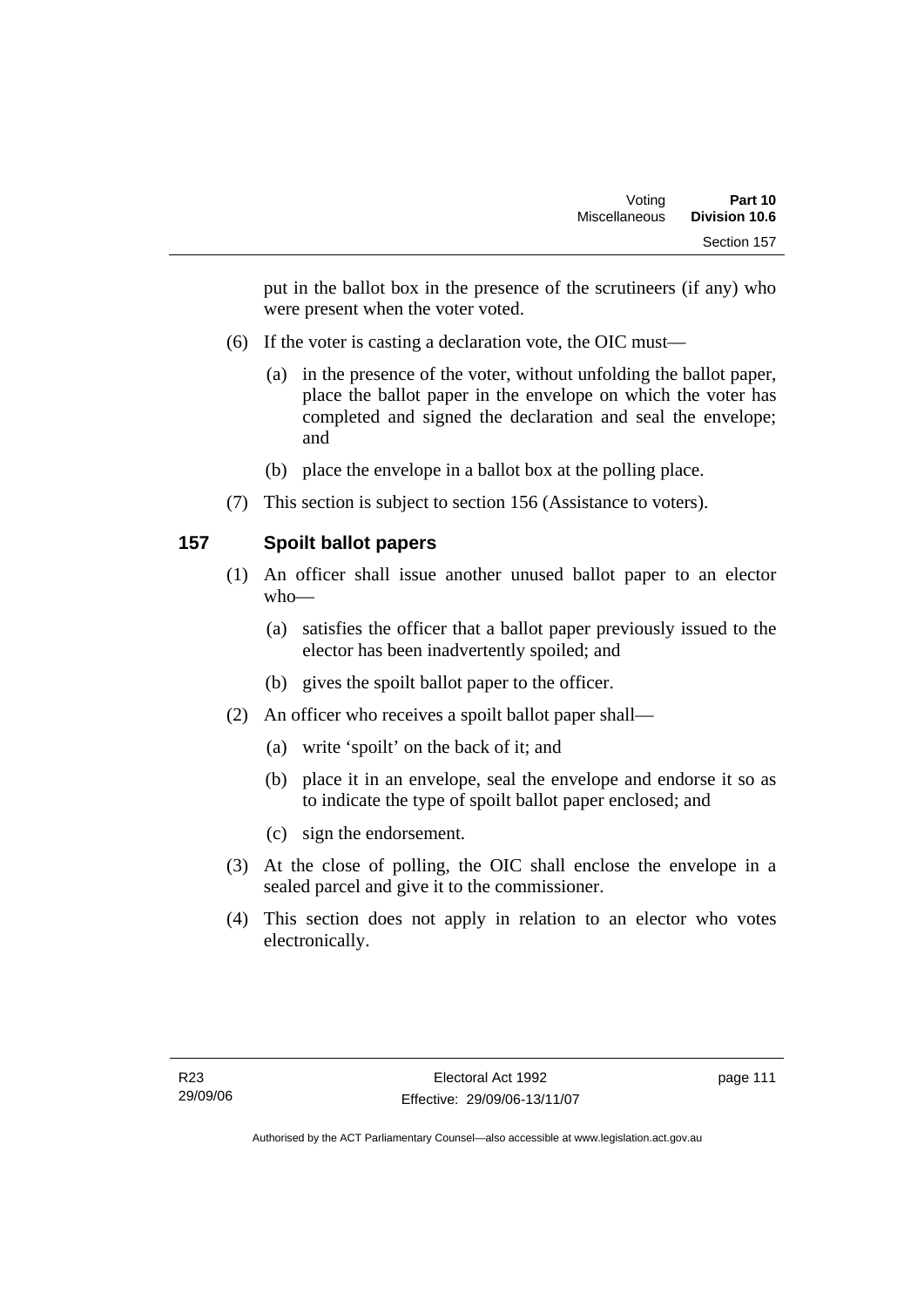### **158 Custody of ballot boxes and electoral papers**

- (1) At the close of polling, the OIC of a polling place shall, in the presence of any scrutineers—
	- (a) close and seal the ballot boxes containing ballot papers for ordinary voting or declaration voting; and
	- (b) parcel and enclose in sealed wrapping all unused ballot papers; and
	- (c) parcel and enclose in sealed wrapping all other electoral papers used at the polling place.
- (2) The commissioner shall keep the articles referred to in subsection (1) in safe custody for the purposes of scrutiny under part 12.
- (3) Subsection (1) (a) does not apply to ballot boxes containing ballot papers for ordinary voting if the polling place is also a scrutiny centre and the procedures set out in section 182 are to be carried out in relation to those ballot boxes and ballot papers at that centre.

### **159 Extension of time for conducting elections**

- (1) Despite any other provision of this Act, before or after the day when an election is required to be held, the Executive may, by written notice, make provision for—
	- (a) extending the time for holding the election; or
	- (b) meeting any difficulty that might otherwise interfere with the due conduct of the election; or

and any provision so made shall be valid and sufficient for that purpose.

(2) A notice under subsection (1) is a notifiable instrument.

*Note* A notifiable instrument must be notified under the *Legislation Act 2001*.

R23 29/09/06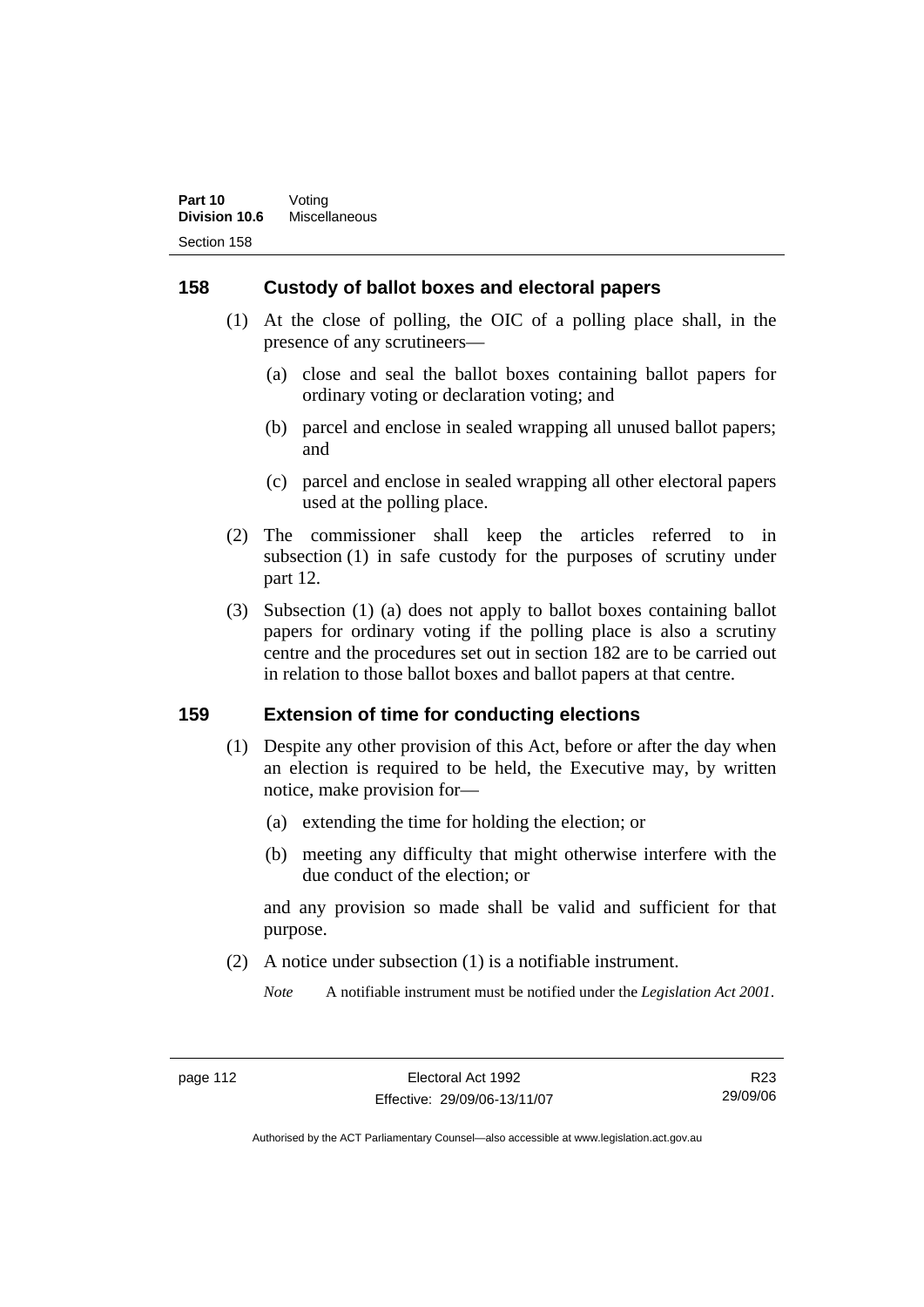(3) On notification under the *Legislation Act 2001* of a notice under subsection (1), the commissioner must publish a copy of the notice in a newspaper.

## **160 Suspension and adjournment of polling**

- (1) The commissioner may suspend the polling at a polling place on polling day if for any reason it is not practicable to proceed with it.
- $(2)$  If—
	- (a) the polling is suspended; and
	- (b) the commissioner believes on reasonable grounds that it is not reasonably practicable for an elector affected by the suspension to cast a vote at another polling place;

the commissioner must, in writing, determine a day (that is as soon as practicable, but no later than 21 days, after the suspension) as the day when polling is to resume.

- (3) If it is impracticable to resume the polling at the same polling place, the determination must state the polling place where polling may be resumed.
- (4) A determination under subsection (2) is a notifiable instrument.

*Note* A notifiable instrument must be notified under the *Legislation Act 2001*.

 (5) On the resumption of polling, only an elector who was entitled to vote on the day when the poll for the election was required to be held and who has not already voted is entitled to vote.

# **Division 10.7 Failure to vote**

## **161 Default notice**

 (1) For this division, a default notice, in relation to an elector, is a notice containing a statement to the effect that—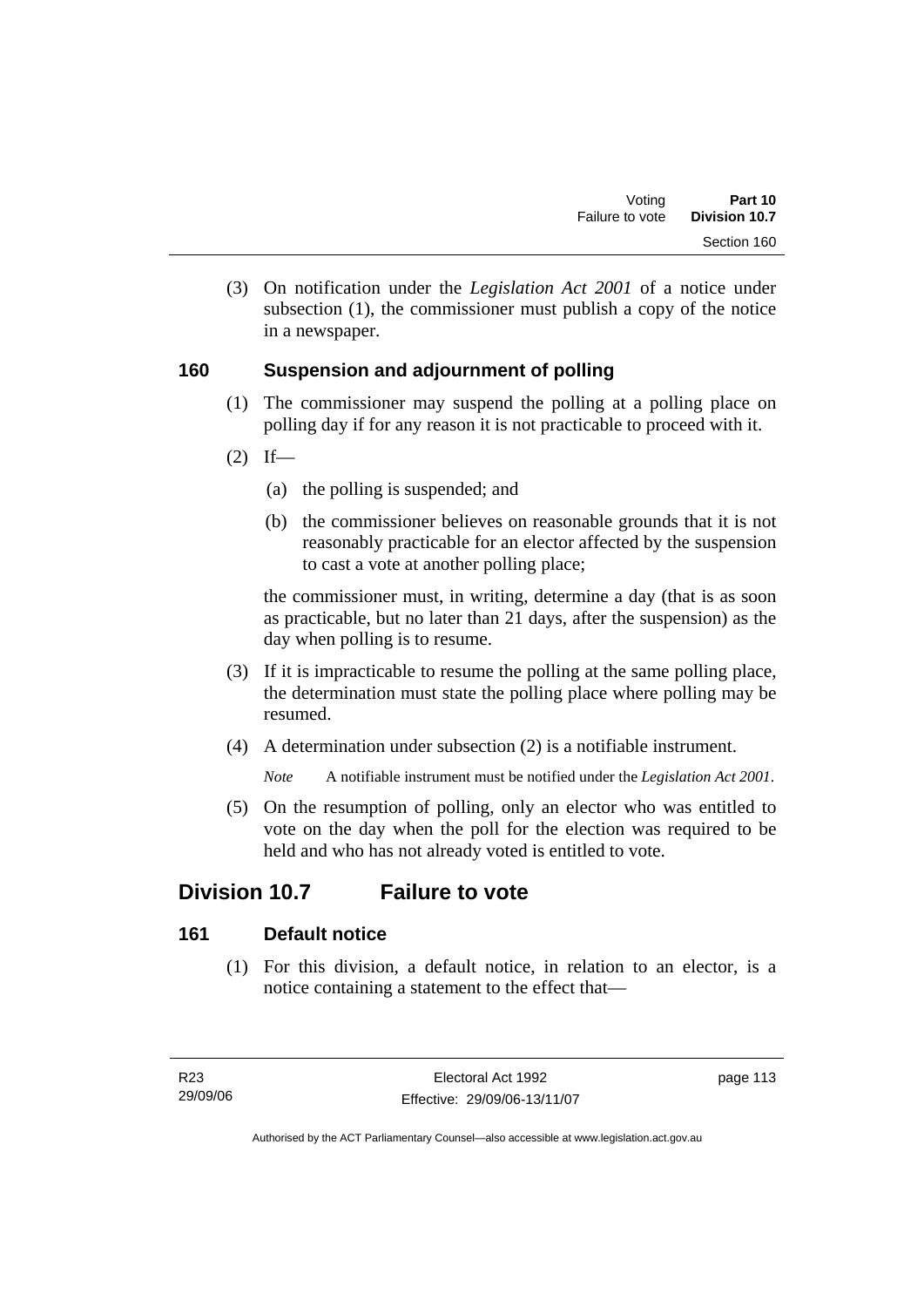- (a) it is an offence to fail to vote at an election without a valid and sufficient reason; and
- (b) the elector appears to have failed to vote at an election; and
- (c) if the elector does not wish to have the matter dealt with by a court, the elector may, within the time specified in the notice—
	- (i) if the elector voted at the election—give the commissioner particulars in writing of the voting; or
	- (ii) if the elector failed to vote at the election—give the commissioner particulars in writing of any valid and sufficient reason for the failure, or pay the amount of the prescribed penalty.
- *Note* If a form is approved under s 340A (Approved forms) for a default notice, the form must be used.
- (2) For subsection (1) (c) (ii), the prescribed penalty is \$20 or any higher penalty prescribed by the regulations.

## **162 First notice**

- (1) As soon as practicable after polling day for an election, the commissioner shall send a default notice to each elector who was required to vote at the election and appears to the commissioner to have failed to do so.
- (2) Subsection (1) does not apply to an elector who the commissioner is satisfied—
	- (a) is dead; or
	- (b) had a valid and sufficient reason for failing to vote at the election.

### **163 Second notice**

If an elector to whom a default notice has been sent under section 162 fails to respond to the notice within the time specified,

R23 29/09/06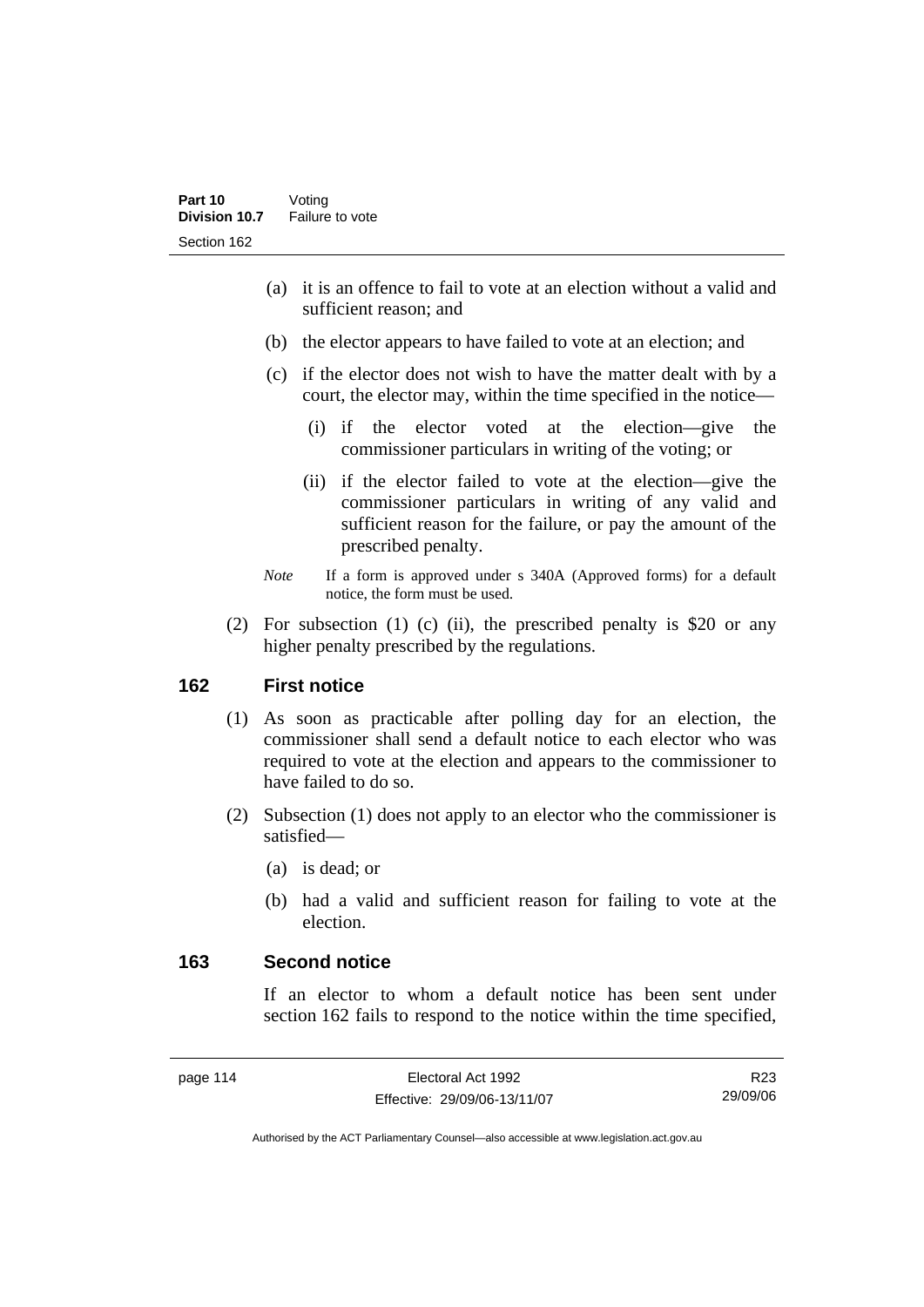the commissioner shall send a second default notice to the elector, endorsed to the effect that the elector has failed to respond to the first notice.

## **164 Final notice**

- (1) The commissioner shall send a final default notice to an elector if—
	- (a) a default notice under section 162 or 163 has been sent to the elector; and
	- (b) the time for responding to the notice has ended; and
	- (c) the elector has not paid the prescribed penalty; and
	- (d) the commissioner is not satisfied that the elector—
		- (i) voted at the election; or
		- (ii) had a valid and sufficient reason for failing to vote at the election.
- (2) A final default notice shall contain a statement to the effect that—
	- (a) the commissioner is not so satisfied; and
	- (b) if the elector does not wish to have the matter dealt with by a court—the elector may, within the time specified in the notice, pay the amount of the prescribed penalty.

## **165 Discharge of liability**

If an elector who failed to vote at an election pays the amount of the prescribed penalty in accordance with a default notice—

- (a) any liability of the elector under section 129 in relation to the failure is discharged; and
- (b) proceedings for an offence against that section shall not be instituted against the elector in relation to the failure.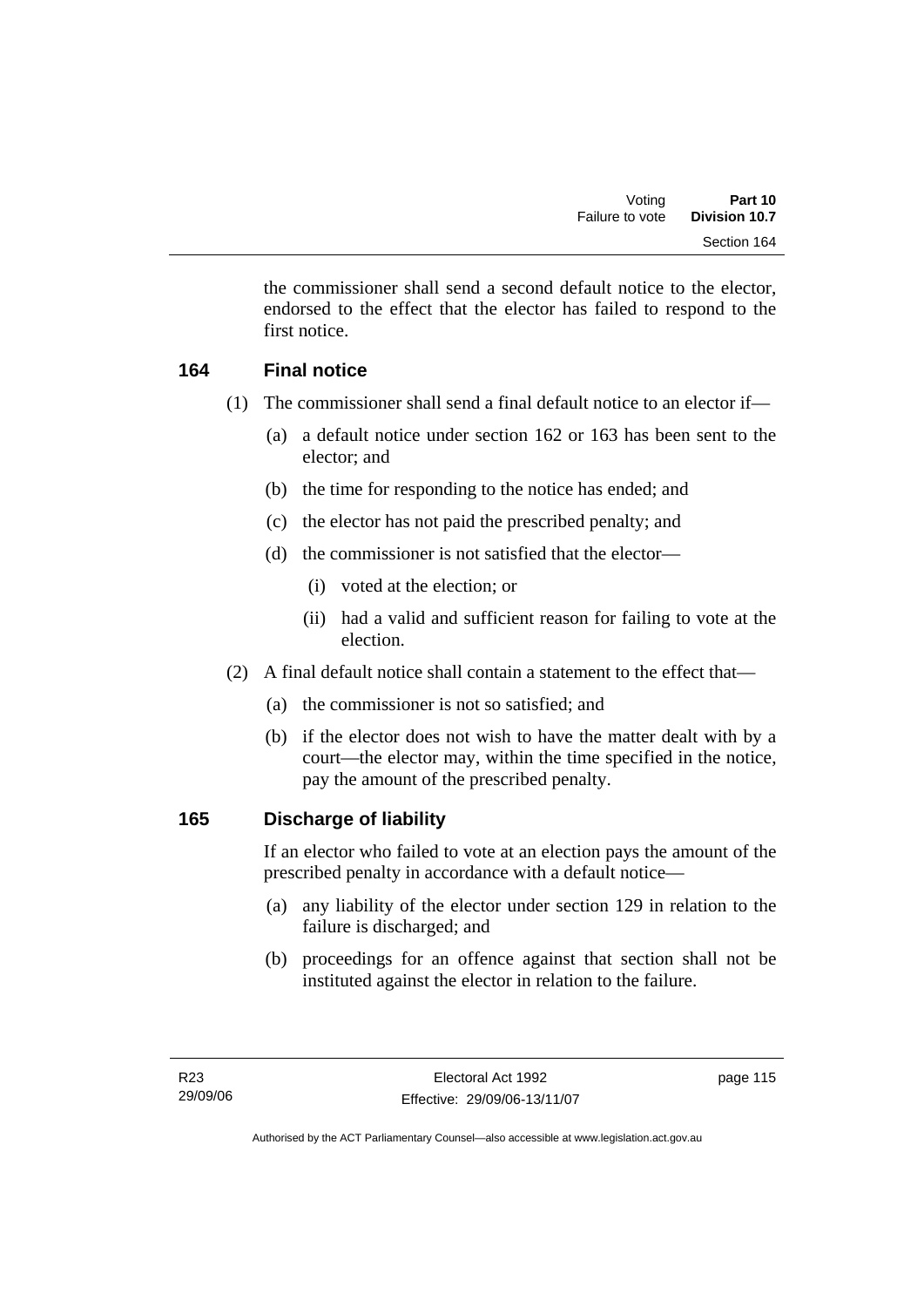**Part 10** Voting **Division 10.7** Failure to vote Section 166

# **166 Response on behalf of elector**

If a person responds to a default notice on behalf of an elector who is unable to do so, the response shall be taken to be that of the elector.

page 116 **Electoral Act 1992** Effective: 29/09/06-13/11/07

R23 29/09/06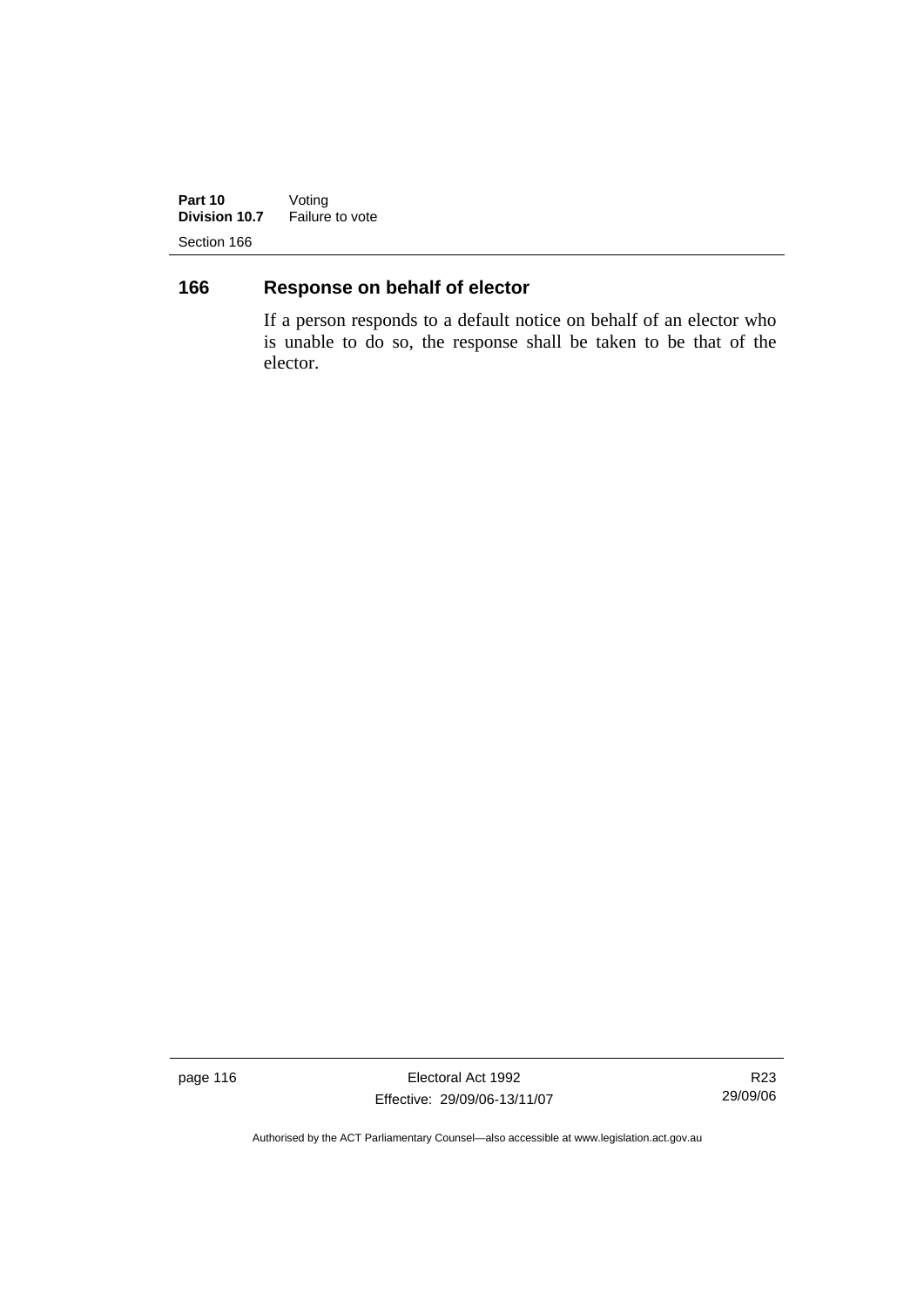# **Part 11 Polling in Antarctica**

#### **167 Definitions for pt 11**

In this part:

*Antarctica* means—

- (a) the Australian Antarctic Territory; or
- (b) the Territory of Heard Island and McDonald Islands; or
- (c) Macquarie Island.

*assistant returning officer*, in relation to a station, means the assistant returning officer appointed under section 168 in relation to the station.

*research personnel* means personnel who are to be, or have been, engaged in work at a station.

*returning officer*, in relation to a station, means the returning officer appointed under section 168 in relation to the station.

*station* means—

- (a) a research station in Antarctica that is operated by the Commonwealth and is declared by the commissioner, in writing, to be a permanent research station; or
- (b) in relation to a particular election, a ship that is declared by the commissioner, in writing, to be a station for this part in relation to the election.

*transmit* means transmit by fax, telex or in another way approved under section 167B.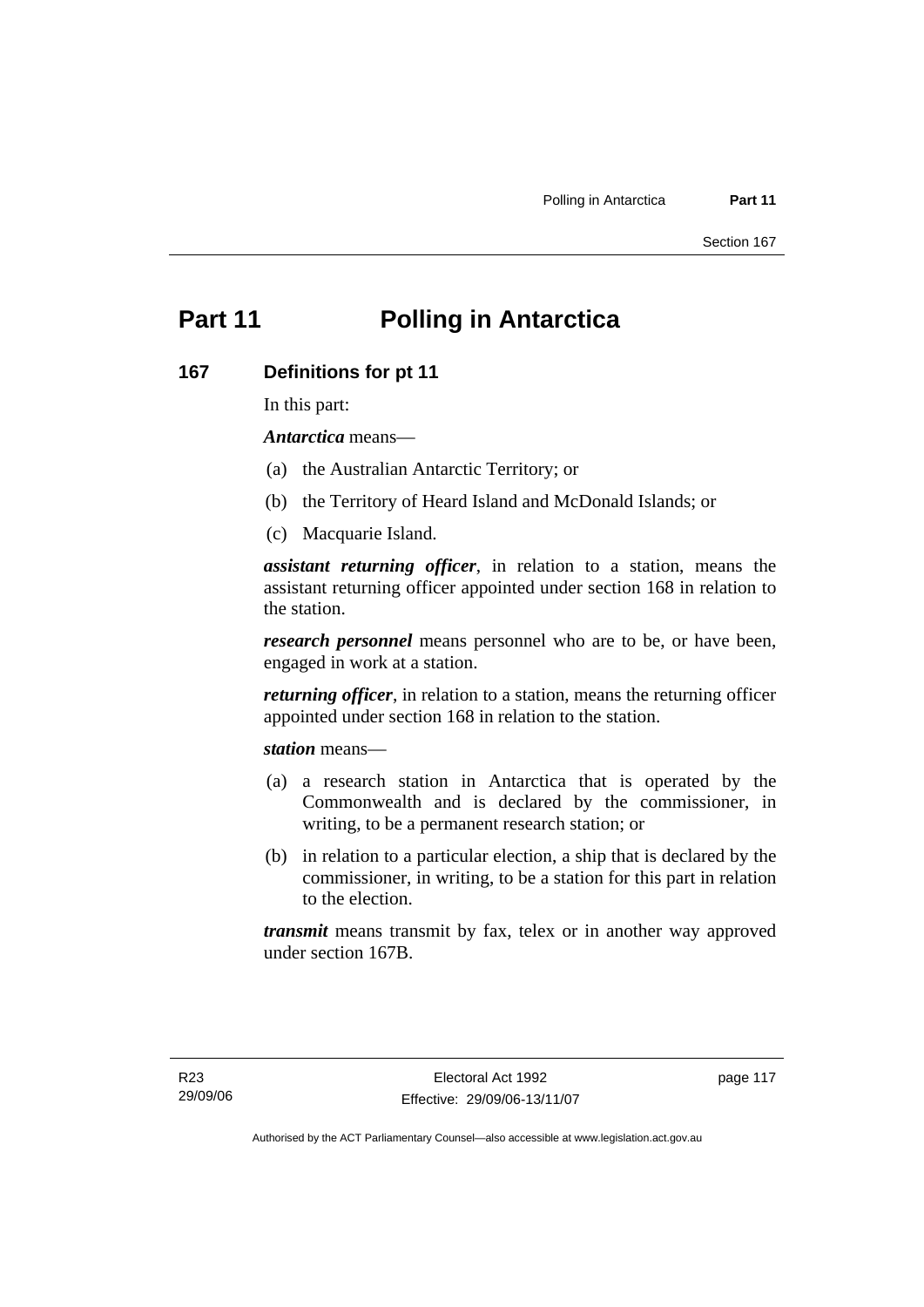#### **Part 11** Polling in Antarctica

Section 167A

### **167A Declaration of ship as a station**

The commissioner may declare a ship as a station only if the commissioner is satisfied that, on polling day for an election, the ship is likely to be at sea transporting research personnel to or from Antarctica.

#### **167B Approval of ways of transmission**

- (1) The commissioner may, in writing, approve a way of transmission for this part.
- (2) The approval is a notifiable instrument.

*Note* A notifiable instrument must be notified under the *Legislation Act 2001*.

#### **168 Returning officers and assistants for Antarctic stations**

- (1) The commissioner must appoint a returning officer, and an assistant returning officer, for each station.
	- *Note 1* For the making of appointments (including acting appointments), see *Legislation Act 2001*, pt 19.3.
	- *Note 2* In particular, a person may be appointed for a particular provision of a law (see *Legislation Act* 2001, s 7 (3)) and an appointment may be made by naming a person or nominating the occupant of a position (see s 207).
- (2) The commissioner or the person in charge of a station may appoint an acting returning officer, or acting assistant returning officer, for a station.
- (3) However, the person in charge of a station must not be appointed to be the returning officer, or assistant returning officer, for the station.

#### **170 Application of Act to polling in Antarctica**

Subject to this part, this Act applies, so far as practicable, to the taking of a poll in Antarctica as if—

R23 29/09/06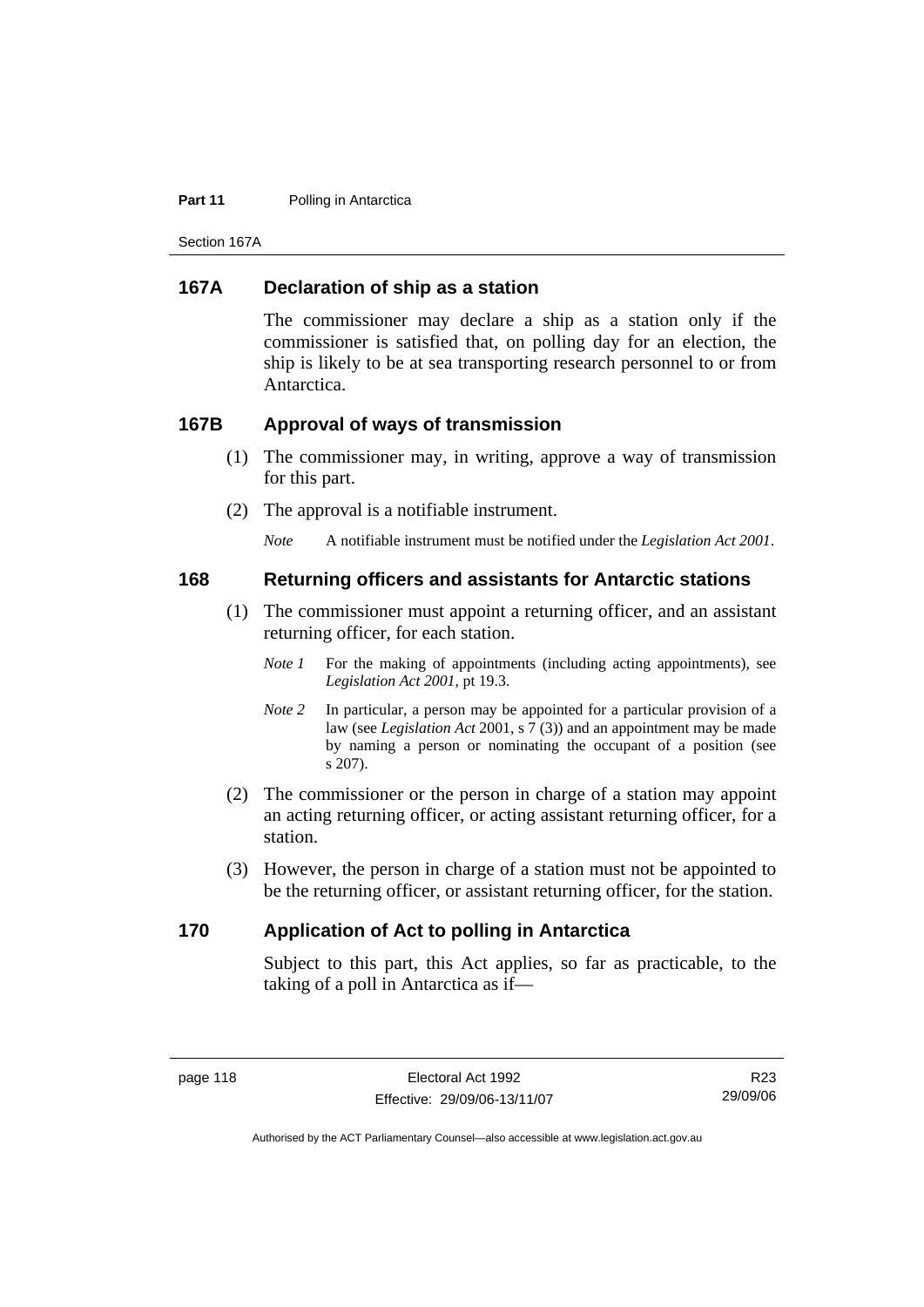- (a) a reference in the Act to a polling place were a reference to the relevant station; and
- (b) a reference in the Act to the OIC of a polling place were a reference to the returning officer; and
- (c) a reference in the Act to an officer were a reference to the assistant returning officer.

#### **171 Antarctic electors**

- (1) Subject to subsection (2), an elector—
	- (a) who is, for the Commonwealth Electoral Act, an Antarctic elector; and
	- (b) whose address, recorded on the Commonwealth roll when the elector became a person referred to in paragraph (a), was an address in an electorate;

is an Antarctic elector for this Act in relation to the electorate where that address is located.

 (2) A person does not become an Antarctic elector for the purposes of an election under this Act if the person became an Antarctic elector for the Commonwealth Electoral Act after the hour of nomination for the election.

#### **172 Arrangements for the polling in Antarctica**

- (1) As soon as practicable after the close of nominations for an election in relation to an electorate for which an Antarctic elector is enrolled—
	- (a) the commissioner shall transmit to the returning officer at whose station the elector is based—
		- (i) an extract from the certified list of electors for the electorate containing the particulars relating to the elector; and

Authorised by the ACT Parliamentary Counsel—also accessible at www.legislation.act.gov.au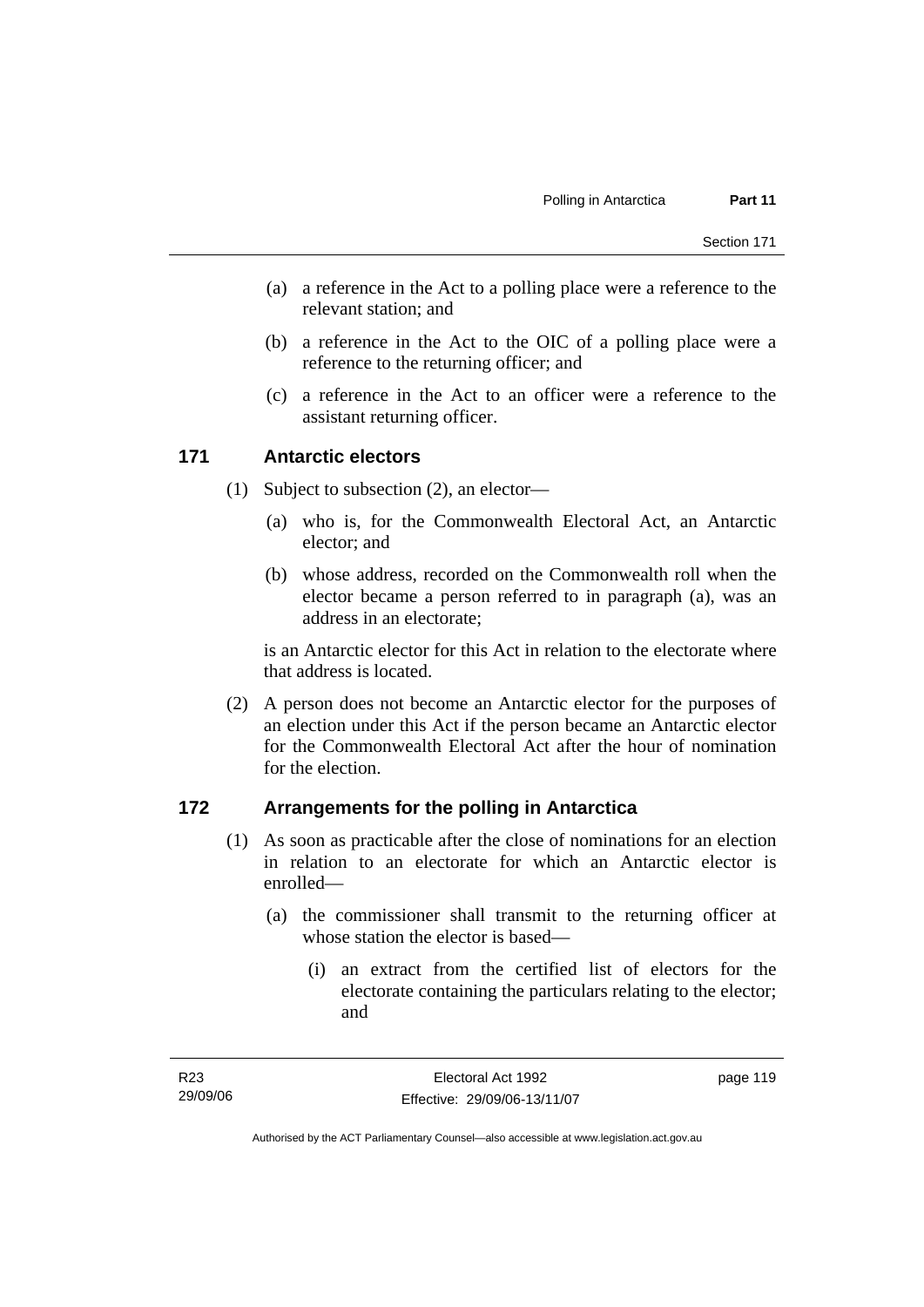#### **Part 11** Polling in Antarctica

Section 173

- (ii) directions for the preparation by the officer of ballot papers for the election; and
- (b) the returning officer shall prepare ballot papers in accordance with the directions.
- (2) The directions shall ensure, so far as practicable, that the ballot papers are the same as ballot papers prepared under division 9.2 for the election.

### **173 Conduct of the polling**

- (1) The polling at a station shall be conducted as follows:
	- (a) before any vote is taken, the returning officer shall exhibit a ballot box empty, and shall then securely fasten its cover;
	- (b) subject to subsection (2), the poll shall be conducted during the hours on the days the returning officer directs;
	- (c) the returning officer or the assistant returning officer shall, at all times when the poll is open, be present in that part of the station where the polling is taking place.
- (2) The polling at a station shall not continue beyond the time that is 6 pm in the ACT on polling day for the election.

### **174 Claims to vote**

The returning officer or assistant returning officer for a station shall—

- (a) hand a ballot paper to each Antarctic elector who attends before the officer during the hours of polling and claims to vote at the election; and
- (b) record the issue of the ballot paper to the elector.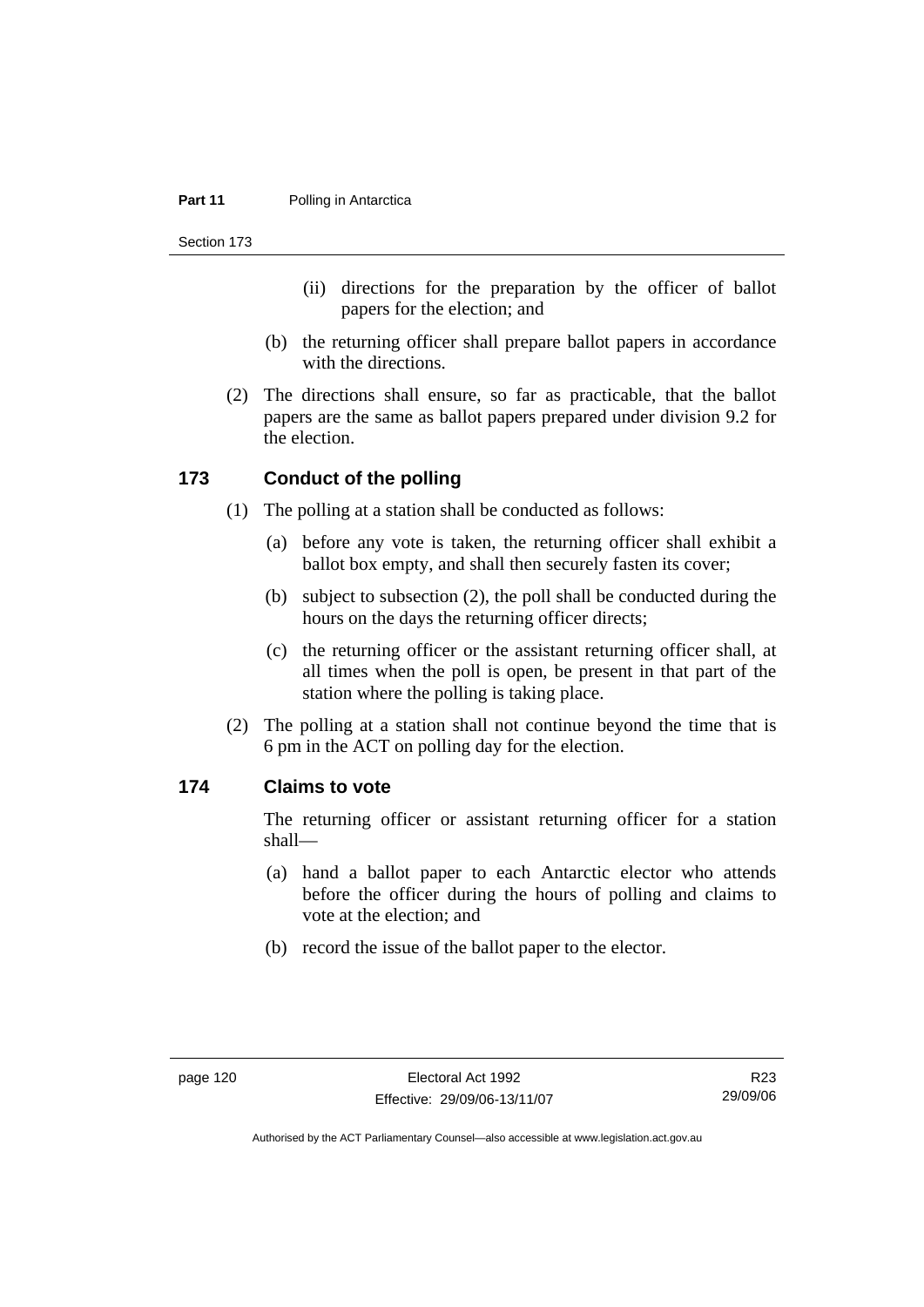#### **175 Proceedings at close of poll**

At the close of the poll, the returning officer shall, in the presence of the assistant returning officer—

- (a) open the ballot box; and
- (b) transmit to the authorised officer—
	- (i) particulars of each elector who has voted at the station in the election; and
	- (ii) unless subparagraph (iii) applies, particulars of the marking of each ballot paper; and
	- (iii) if the returning officer is unable to read or understand clearly the particulars referred to in subparagraph (ii)—a statement to explain that inability; and
- (c) prepare a written statement of the information transmitted.
- *Note* A ballot paper completed by an Antarctic elector may be faxed to the commissioner, see s 329.

#### **176 Result of polling in Antarctica**

- (1) On receipt of the transmission under section 175, the authorised officer shall—
	- (a) in relation to each ballot paper marked by an Antarctic elector—transcribe the particulars of the elector's marks onto a ballot paper for the relevant electorate; and
	- (b) seal in an envelope the ballot paper onto which the particulars are transcribed; and
	- (c) sign the envelope and endorse it to the effect that it contains a ballot paper recording a vote by an Antarctic elector that is to be admitted to the scrutiny for the election; and
	- (d) send the envelope to the commissioner.

page 121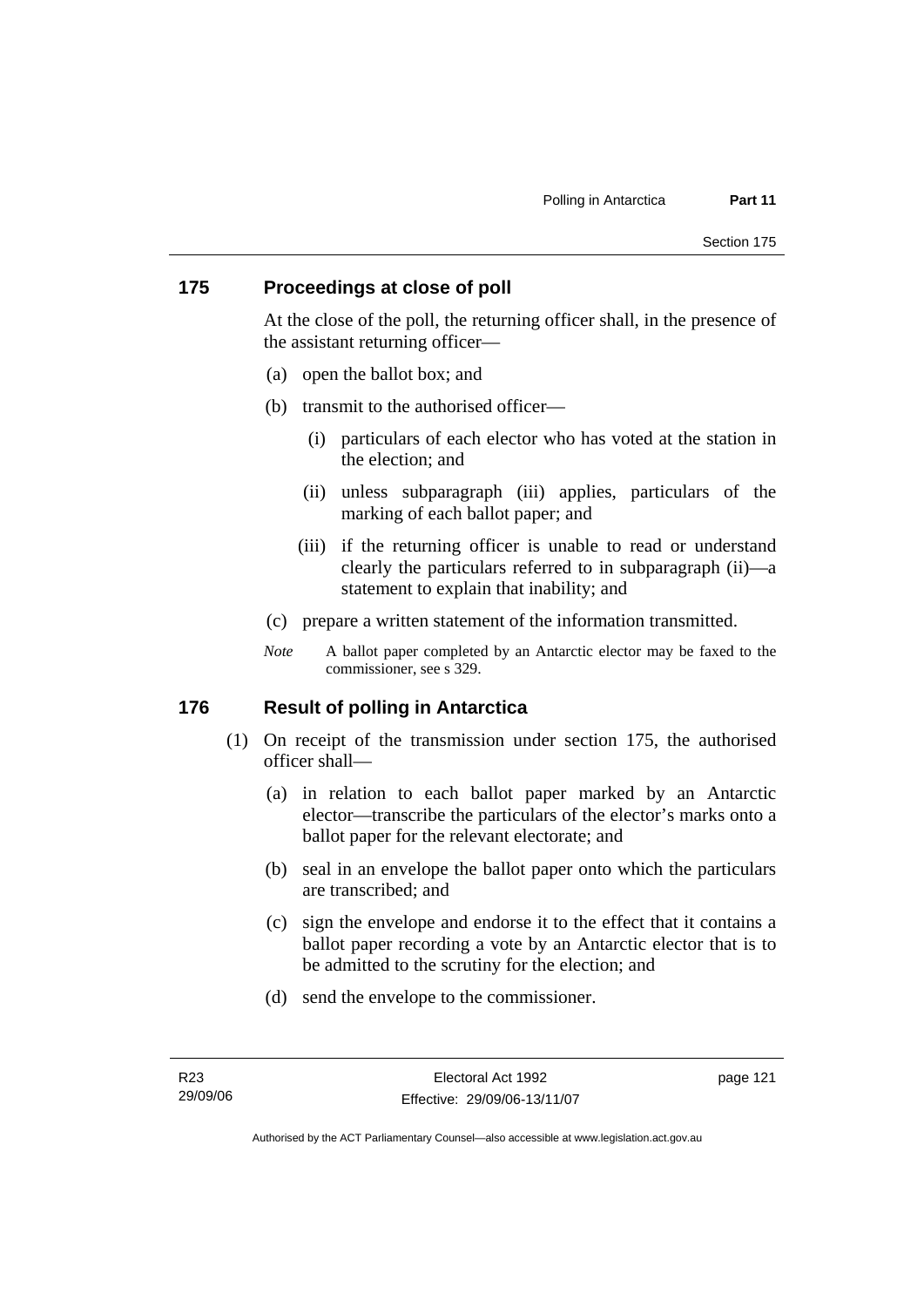#### **Part 11** Polling in Antarctica

Section 177

 (2) An authorised officer shall not mark a ballot paper under this section in a way that is likely to enable it to be identified as representing the vote of an Antarctic elector.

#### **177 Preservation of documents**

- (1) As soon as practicable after the close of the poll for an election, the returning officer for each station shall forward to the commissioner—
	- (a) a copy of the record of the issue of each ballot paper; and
	- (b) a copy of the statement referred to in section 175 (c); and
	- (c) the ballot papers used for voting at the station.
- (2) The commissioner shall keep the documents referred to in subsection (1) in safe custody for the purposes of scrutiny under part 12.

page 122 Electoral Act 1992 Effective: 29/09/06-13/11/07

R23 29/09/06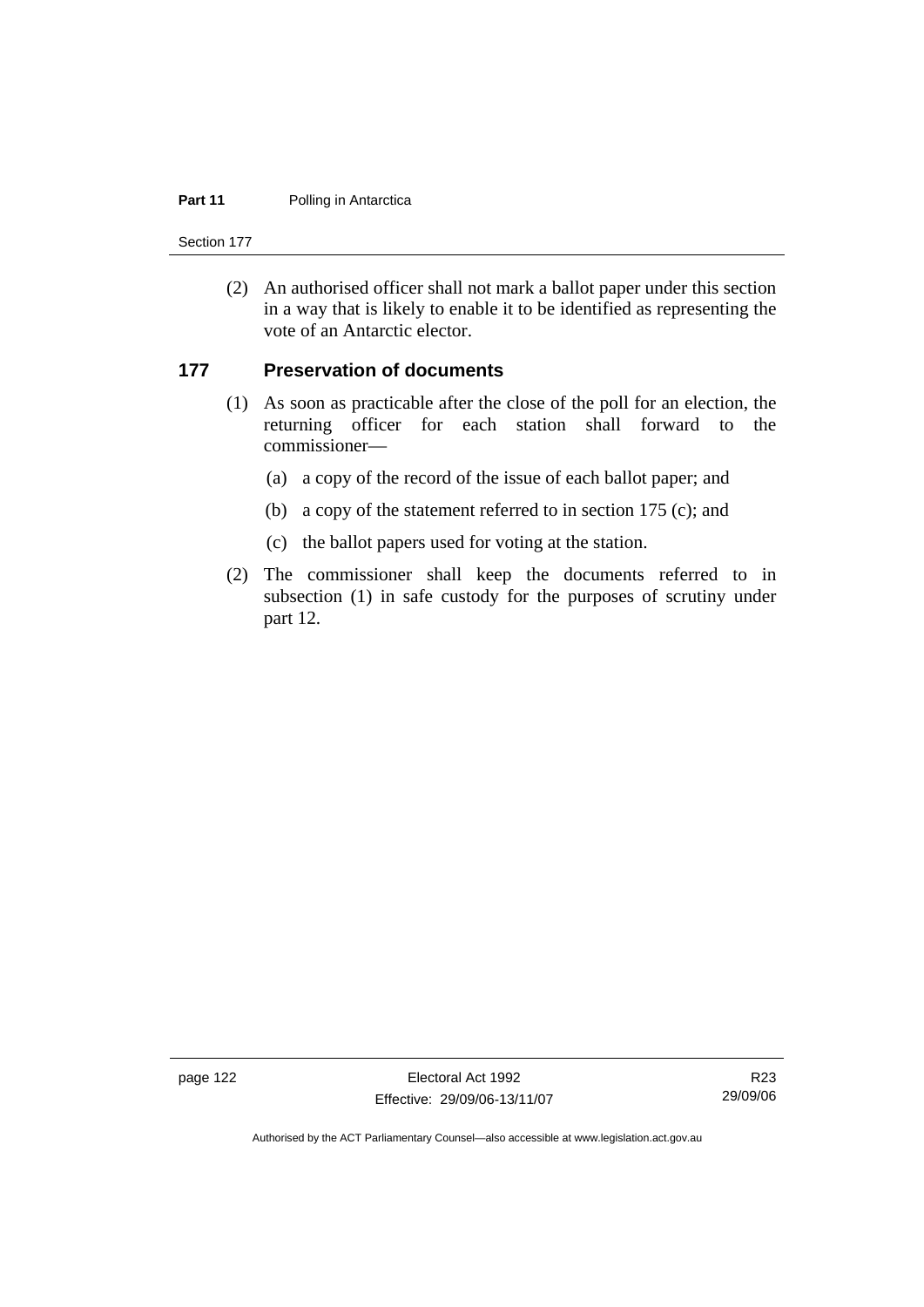# **Part 12 The scrutiny**

#### **178 Scrutiny**

- (1) The result of the polling at an election shall be ascertained by scrutiny in accordance with this part.
- (2) All the proceedings at the scrutiny shall be open to the inspection of the scrutineers.
- (3) The commissioner shall arrange for the following articles, documents and data to be dealt with at scrutiny centres for this part:
	- (a) applications for postal votes in the election;
	- (b) records of issued declaration voting papers;
	- (c) completed declaration voting papers received by the commissioner, the OIC of a polling place or another officer;
	- (d) ballot boxes containing ballot papers for ordinary voting or declaration voting;
	- (e) electronic ballot papers;
	- (f) envelopes containing ballot papers recording votes by Antarctic electors.
- (4) The OIC for a scrutiny centre may adjourn the scrutiny at the centre from time to time.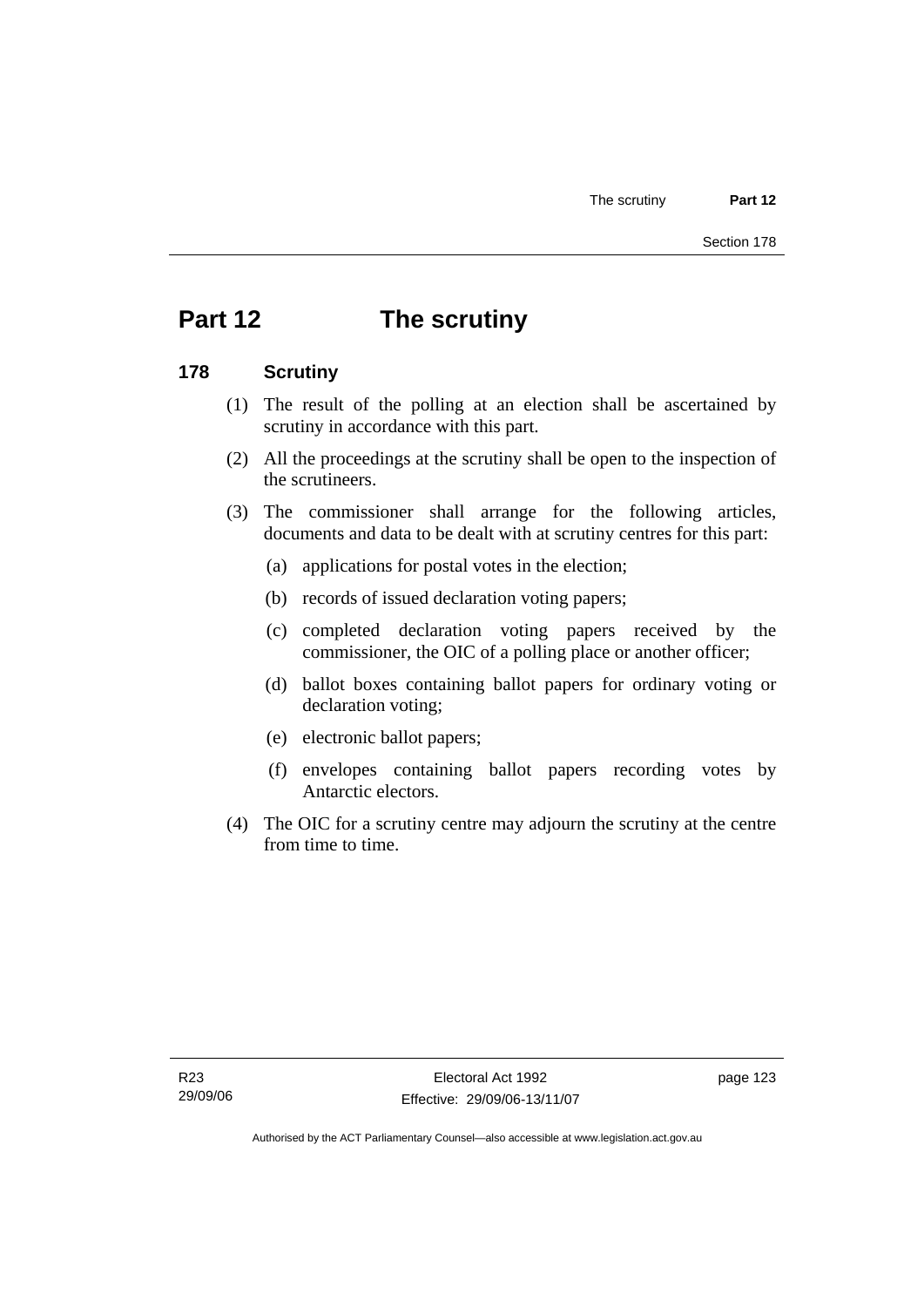#### **Part 12** The scrutiny

Section 179

#### **179 Preliminary scrutiny of declaration voting papers etc**

- (1) The commissioner shall arrange for the conduct of the preliminary scrutinies necessary in relation to a poll until the following documents have been dealt with in accordance with this section:
	- (a) all completed declaration voting papers (including those used for postal voting) received by the commissioner or another officer on or before polling day;
	- (b) all completed declaration voting papers used for postal voting received by the commissioner before the end of the 6th day after the close of the poll;
	- (c) any envelope referred to in section 176 (1) (d) containing a ballot paper recording the vote of an Antarctic elector.
- (2) A preliminary scrutiny shall not be conducted earlier than the 5th day before polling day.
- (3) The commissioner shall display a notice in a prominent place at the office of the commissioner specifying the date and time when, and the place where, a preliminary scrutiny is to begin.
- (4) The notice shall be so displayed no later than 4 pm on the day before the beginning of the preliminary scrutiny.
- (5) A preliminary scrutiny shall be conducted in accordance with schedule 3.
- (6) Schedule 3 applies, so far as practicable, in relation to a vote cast by an Antarctic elector as if—
	- (a) the vote were a declaration vote other than a postal vote; and
	- (b) a declaration signed by the elector specifying the electorate in relation to which the elector is an Antarctic elector appeared on the envelope referred to in section 176 (1) (d); and
	- (c) a reference in that schedule to a set of declaration voting papers were a reference to that envelope.

R23 29/09/06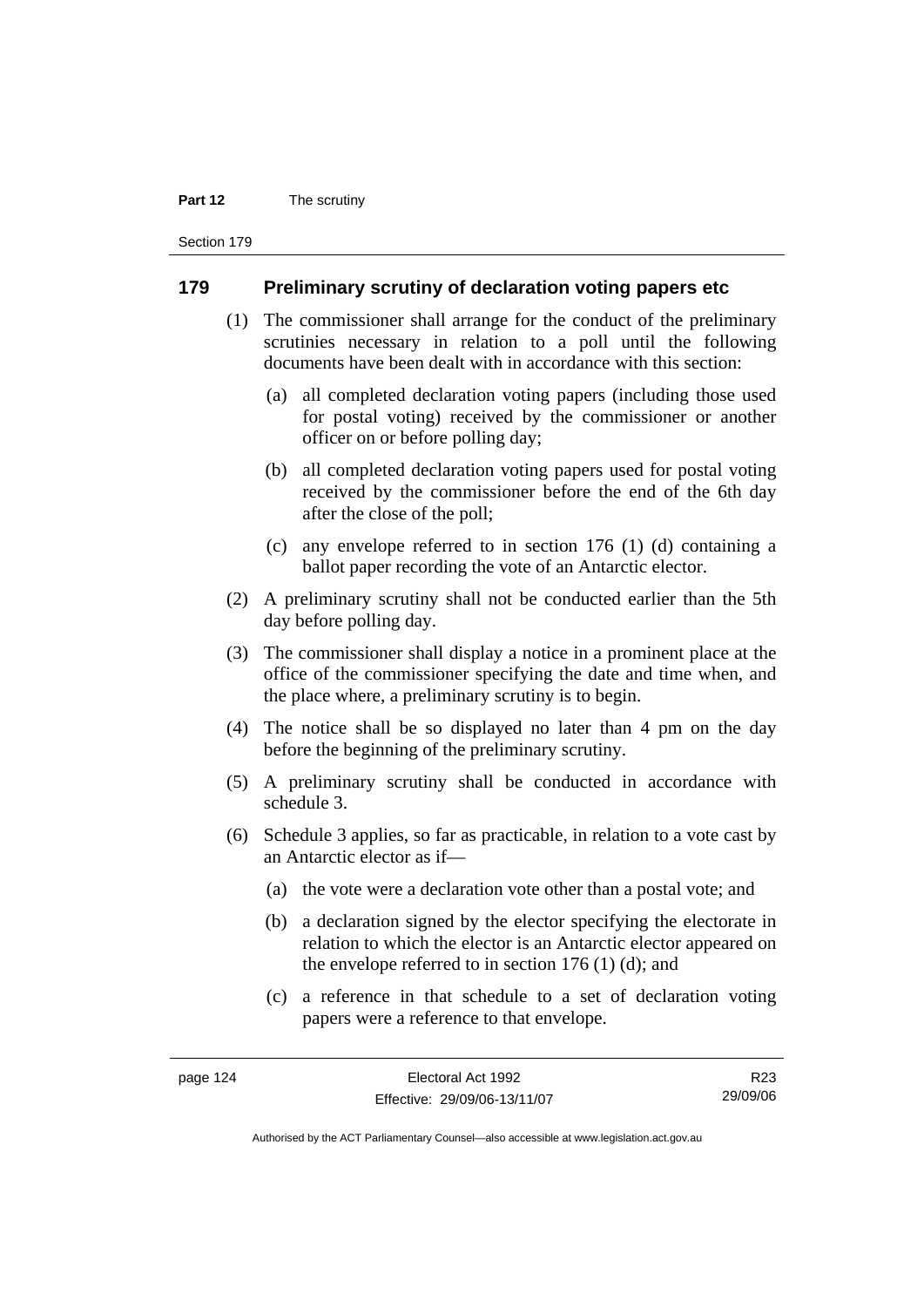- (7) At a preliminary scrutiny, declaration voting papers shall not be rejected for further scrutiny because of a formal error.
- (8) A preliminary scrutiny shall be taken to be part of the scrutiny in relation to an election.

### **180 Formality of ballot papers**

- (1) Except as provided by this section, a ballot paper is formal and effect shall be given to the elector's intention as far as that intention is clear.
- (2) A ballot paper is informal if—
	- (a) in the opinion of the OIC of a scrutiny centre—
		- (i) it is not authentic; or
		- (ii) it has writing on it by which the elector can be identified; or
	- (b) no first preference is marked in a candidate square; or
	- (c) a first preference is marked in 2 or more candidate squares; or
	- (d) for a completed declaration vote ballot paper that has not been dealt with at a preliminary scrutiny under section 179—it is not enclosed in the appropriate envelope on which appears a declaration made by an elector.
- (3) In determining whether a ballot paper is formal—
	- (a) a preference marked outside a candidate square shall be taken to be marked in the square if the voter's intention to indicate that preference for that candidate is clear; and
	- (b) subject to subsection (2) (a), any other writing outside a candidate square shall be disregarded.
- (4) A ballot paper on which the particulars are endorsed by an officer under section 155 is not informal—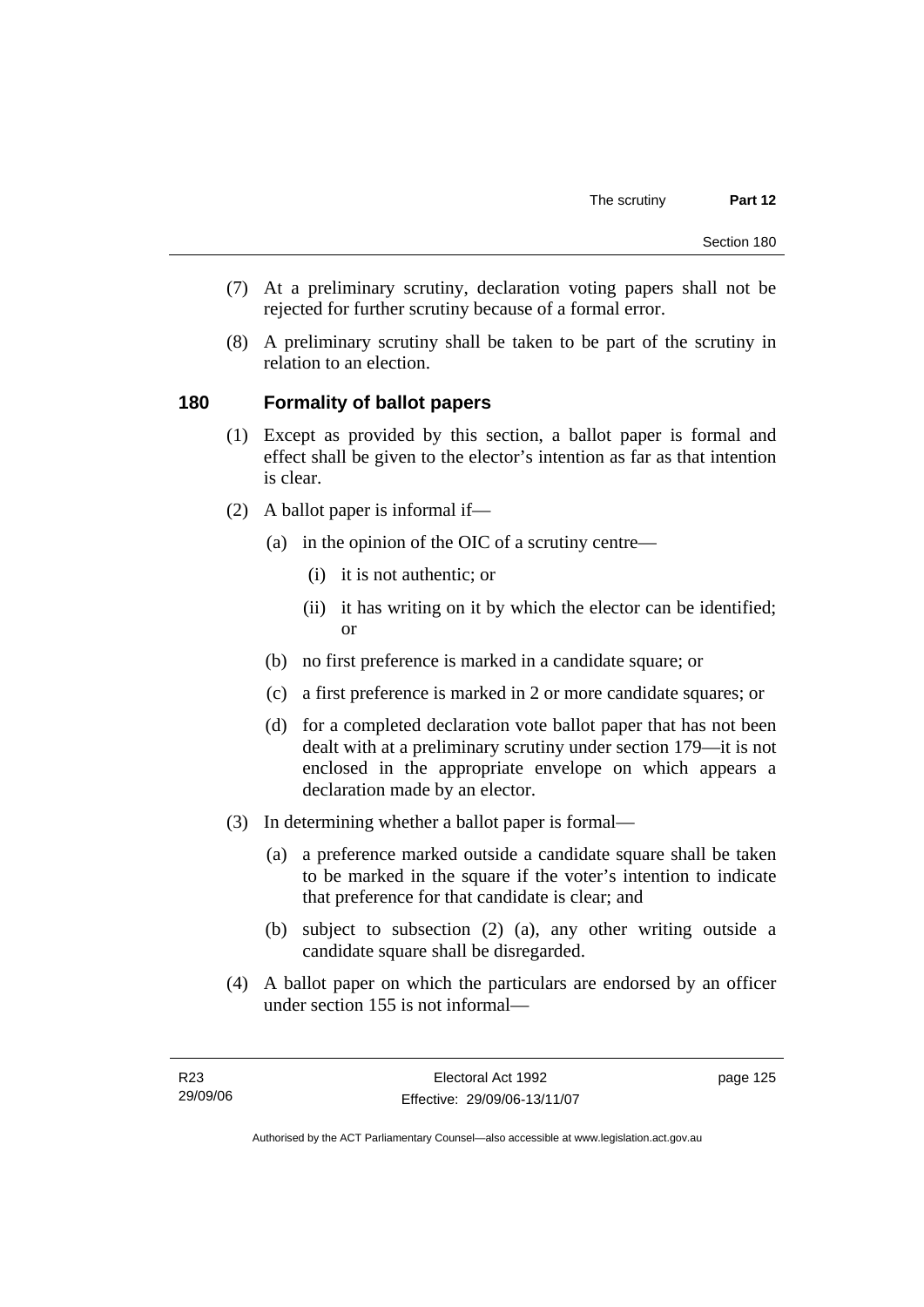#### **Part 12** The scrutiny

#### Section 181

- (a) if no other candidate has the same surname—only because the surname of a candidate has been written on the ballot paper; or
- (b) only because of a spelling mistake in the particulars endorsed on the ballot paper.
- (5) If it is necessary for this part, the commissioner may determine the formality of a ballot paper and, for that purpose, may reverse any decision made by another officer.

#### **181 Death of candidate**

If a candidate dies before the end of polling day, and the number of candidates remaining is greater than the number of candidates to be elected, a ballot paper is not informal only because of—

- (a) the inclusion on the ballot paper of the name of the deceased candidate; or
- (b) the marking of any consecutive number in a candidate square adjacent to that name; or
- (c) the omission to place any number in a candidate square adjacent to that name, or any resultant failure to indicate in consecutive order the elector's preferences.

#### **182 First count—ordinary ballot papers**

- (1) This section applies only to paper ballot papers.
- (2) As soon as practicable after the close of the poll for an election, the OIC for a scrutiny centre shall arrange for the procedures set out in this section to be carried out.
- (3) First, the OIC shall—
	- (a) exhibit for inspection by any scrutineer each ballot box containing ballot papers recording ordinary votes; and
	- (b) record the condition of the ballot box before opening it.

R23 29/09/06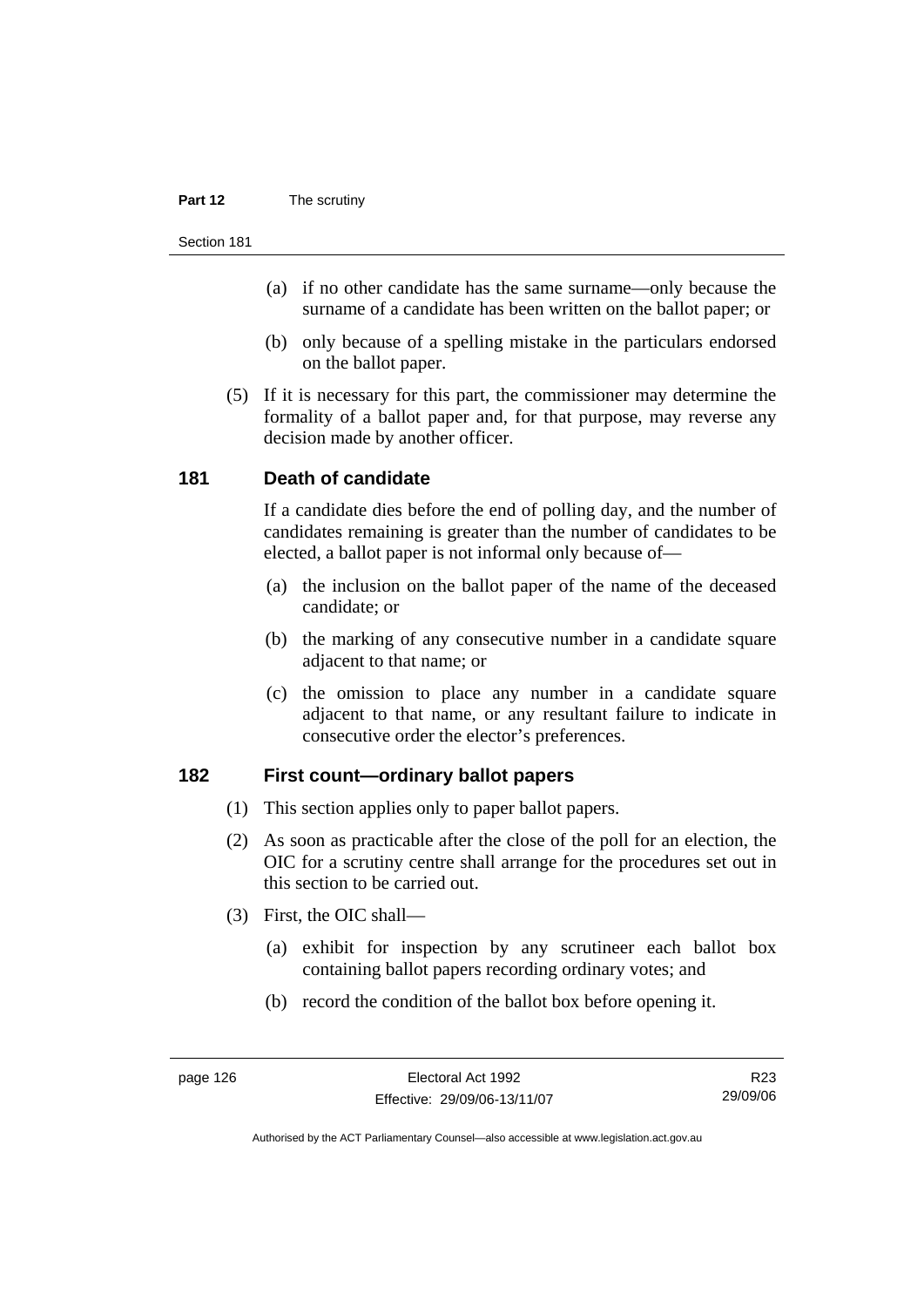- (4) Second, the OIC shall arrange for an officer to—
	- (a) open each ballot box; and
	- (b) sort the ballot papers from each ballot box into separate parcels for each electorate; and
	- (c) in relation to the ballot papers for each electorate—
		- (i) count all informal ballot papers, reject them from further scrutiny under this section, and place them in a separate parcel; and
		- (ii) sort the unrejected ballot papers into separate parcels according to the first preferences marked on them and count the ballot papers in each parcel.
- (5) Third, the OIC shall, in relation to the ballot papers for each electorate—
	- (a) make out and sign a statement (countersigned by an officer and each scrutineer who wishes to do so) setting out—
		- (i) the number of unrejected ballot papers on which a first preference is recorded for each candidate; and
		- (ii) the number of informal ballot papers; and
	- (b) transmit particulars of the numbers so recorded to the commissioner, by telephone or other expeditious way; and
	- (c) seal up the parcels, endorse on each a description of the contents and permit each scrutineer who wishes to do so to countersign the endorsement; and
	- (d) send the parcels to the commissioner without delay, together with the statement referred to in paragraph (a).
- (6) Despite subsection (4) (b), the total number of ballot papers for a particular electorate that are to be dealt with at a particular scrutiny under this section shall not be fewer than 20.

Authorised by the ACT Parliamentary Counsel—also accessible at www.legislation.act.gov.au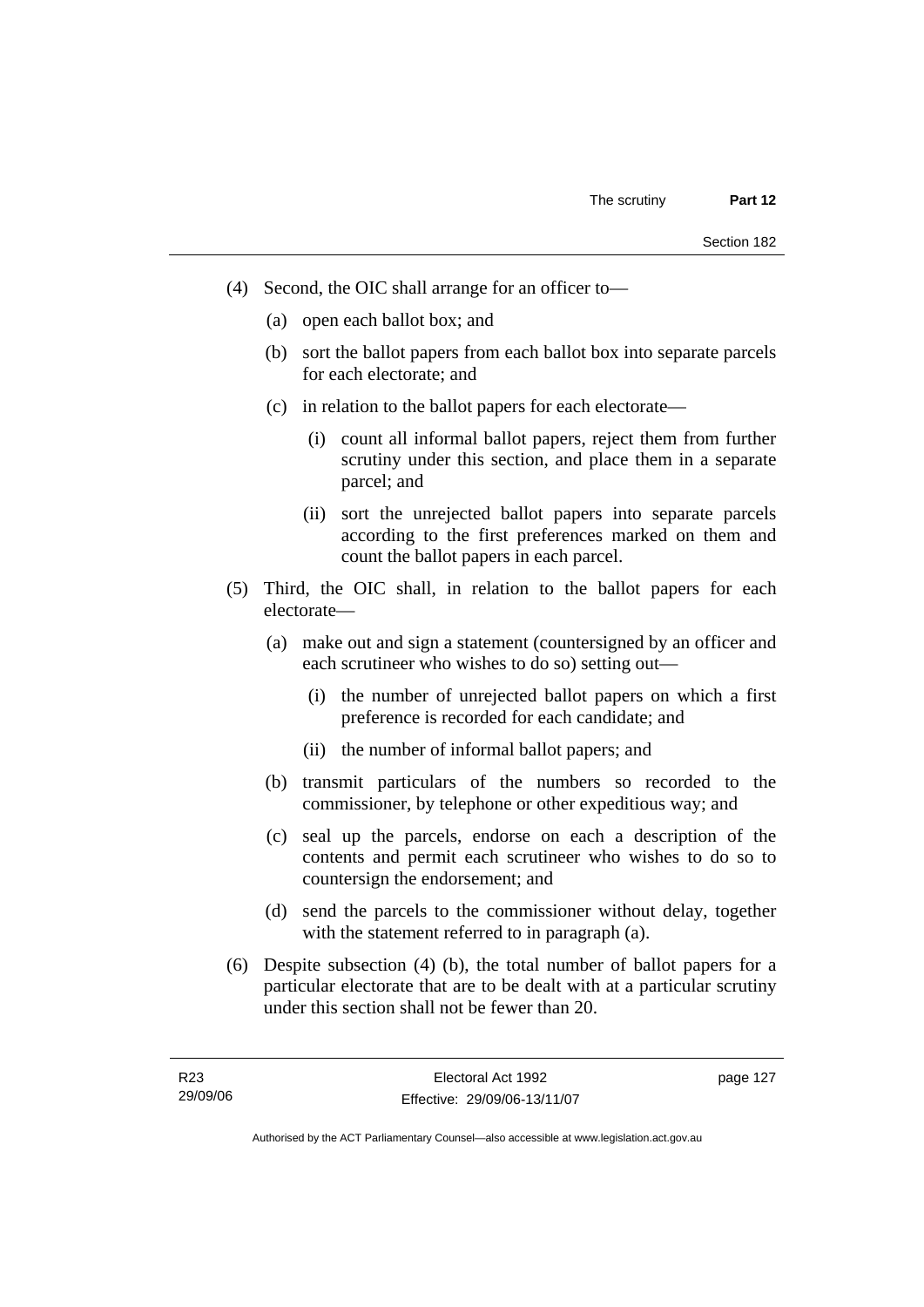#### **Part 12** The scrutiny

Section 183

- (7) If subsection (6) applies, the OIC shall—
	- (a) count the number of those ballot papers; and
	- (b) seal them in a separate parcel; and
	- (c) endorse the parcel with a description of the contents (including the number of ballot papers); and
	- (d) send the parcel to another scrutiny centre, as directed by the commissioner, for this part.
- (8) The OIC may arrange for preferences marked on paper ballot papers to be entered into the approved computer program.

#### **183 First count—declaration ballot papers**

As soon as practicable after declaration vote ballot papers have been admitted to a scrutiny under this section because of schedule 3 but not before the close of the poll for the election, the OIC for the relevant scrutiny centre shall arrange for the ballot papers to be dealt with in accordance with section 182 as if they were ordinary vote ballot papers.

#### **183A First count—electronic ballot papers**

As soon as practicable after the close of the poll for an election, the OIC for a scrutiny centre must arrange for preferences from electronic voting to be entered into the approved computer program and for the electronic counting of the votes using the program.

#### **184 Second count—first preferences**

- (1) If preferences marked on paper ballot papers have not been entered on the approved computer program under section 182 (8), the commissioner shall—
	- (a) arrange for an officer at a scrutiny centre to open the parcels referred to in section 182 (5) (d) (including those to which that paragraph applies under section 183) and, so far as practicable,

R23 29/09/06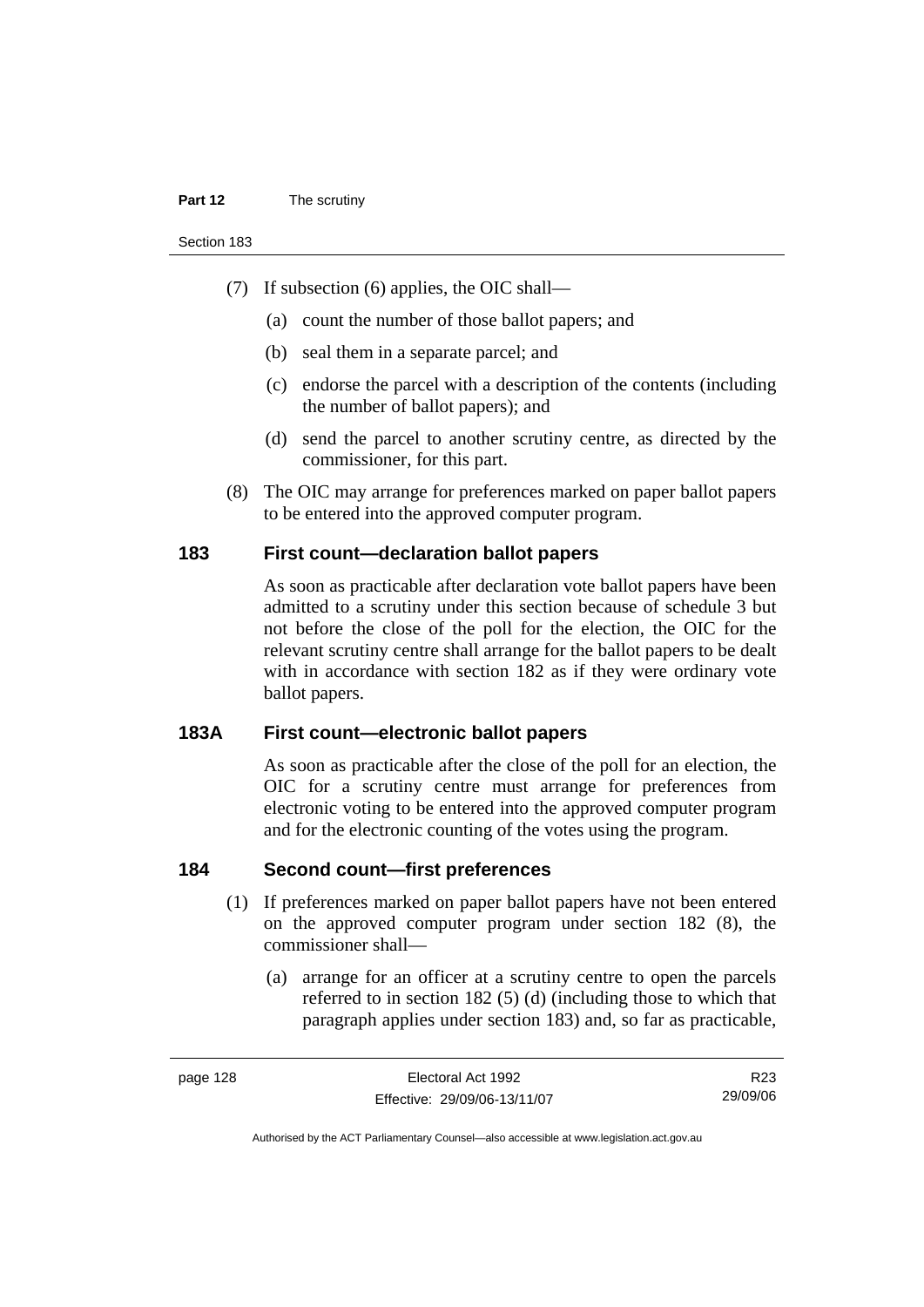conduct a second scrutiny of the ballot papers in accordance with section  $182(4)$  and  $(5)$ ; and

- (b) from the result of the second scrutiny, ascertain—
	- (i) the number of unrejected ballot papers on which a first preference is recorded for each candidate; and
	- (ii) the number of informal ballot papers for each electorate.
- (2) The commissioner must, using the approved computer program, ascertain from the result of the first scrutiny of electronic ballot papers and any paper ballot papers from which preferences have been entered on the computer program under section 182 (8)—
	- (a) the number of unrejected ballot papers on which a first preference is recorded for each candidate; and
	- (b) the number of informal ballot papers for each electorate.
- (3) For subsection (1), the officer conducting the second scrutiny may reverse a decision made at the scrutiny under section 182.

## **185 Ascertaining result of poll**

- (1) The commissioner shall arrange for—
	- (a) the further scrutiny of the ballot papers referred to in section 184 (1) (b) (i) and (2) (a); and
	- (b) the ascertainment of the successful candidates;

in accordance with schedule 4.

- (2) If it is necessary to do so for schedule 4, the commissioner shall—
	- (a) determine the numbers of ballot papers or votes; or
	- (b) calculate a quota or transfer value; or
	- (c) identify a candidate.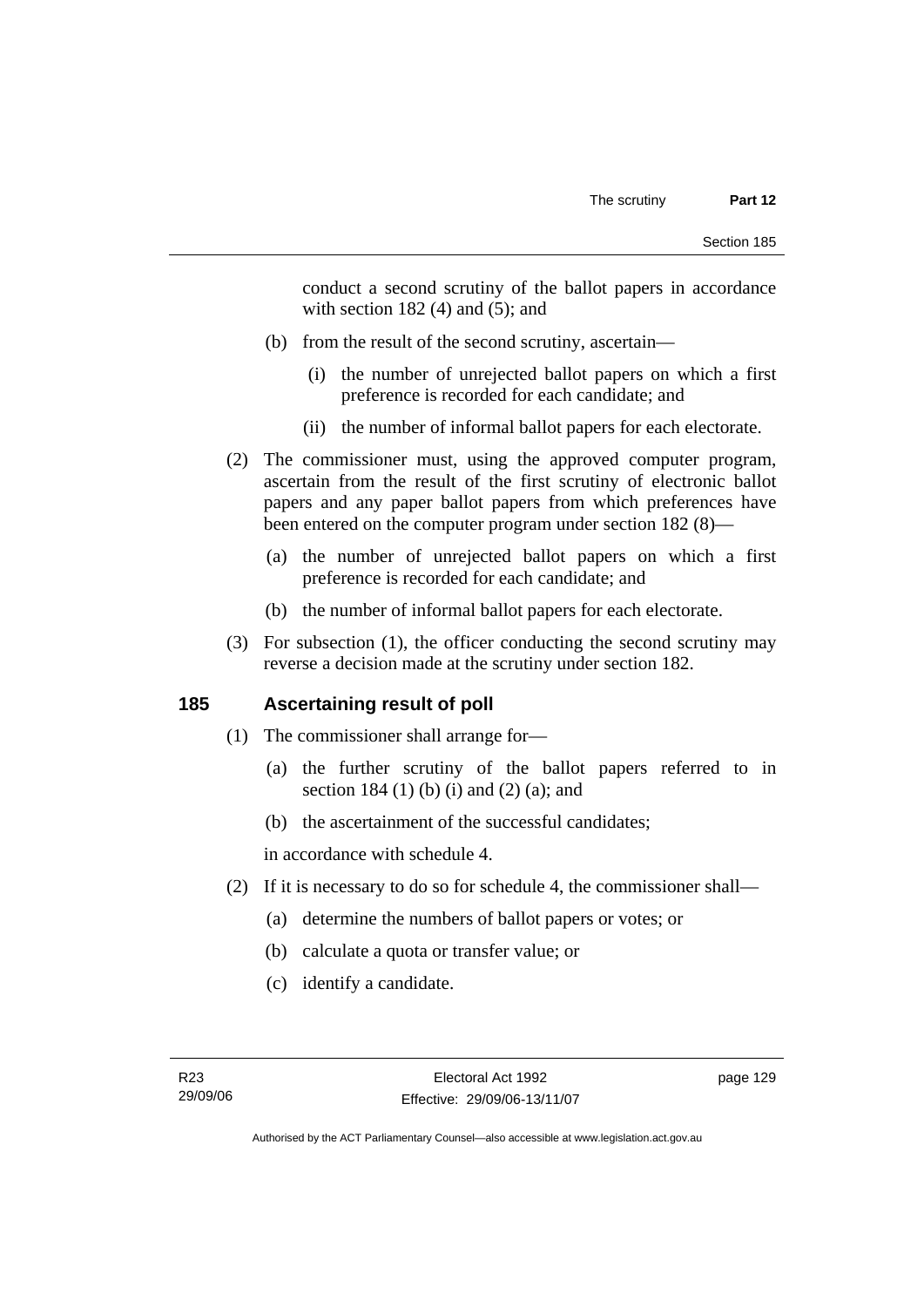#### **Part 12** The scrutiny

Section 186

#### **186 Objections by scrutineers**

- (1) If a scrutineer objects to a ballot paper as being informal, the officer conducting the scrutiny shall mark the ballot paper 'admitted' or 'rejected' according to the officer's decision to admit or reject the ballot paper.
- (2) Subsection (1) shall not be taken to prevent the officer from rejecting a ballot paper as being informal if there is no objection by a scrutineer.

#### **187 Recount of ballot papers**

- (1) The commissioner may, at any time before the declaration of the result of an election, arrange for a recount of some or all of the ballot papers for the election—
	- (a) on the commissioner's own initiative; or
	- (b) on application under section 187A by a candidate for the election.
- (2) The commissioner must, if directed by the electoral commission under section 187B (Review of decision of commissioner to refuse to arrange for recount), arrange for a recount of some or all of the ballot papers for the election.
- (3) In recounting ballot papers, the commissioner—
	- (a) may reverse a decision made earlier in the scrutiny; but
	- (b) must deal with the ballot papers in a way that is consistent with this part.
- (4) Before a recount is conducted, the commissioner must tell each candidate, in writing, the date, time and place fixed for the recount.

#### **187A Application for recount of ballot papers etc**

 (1) A candidate for an election may apply to the commissioner for a recount of some or all of the ballot papers for the election.

R23 29/09/06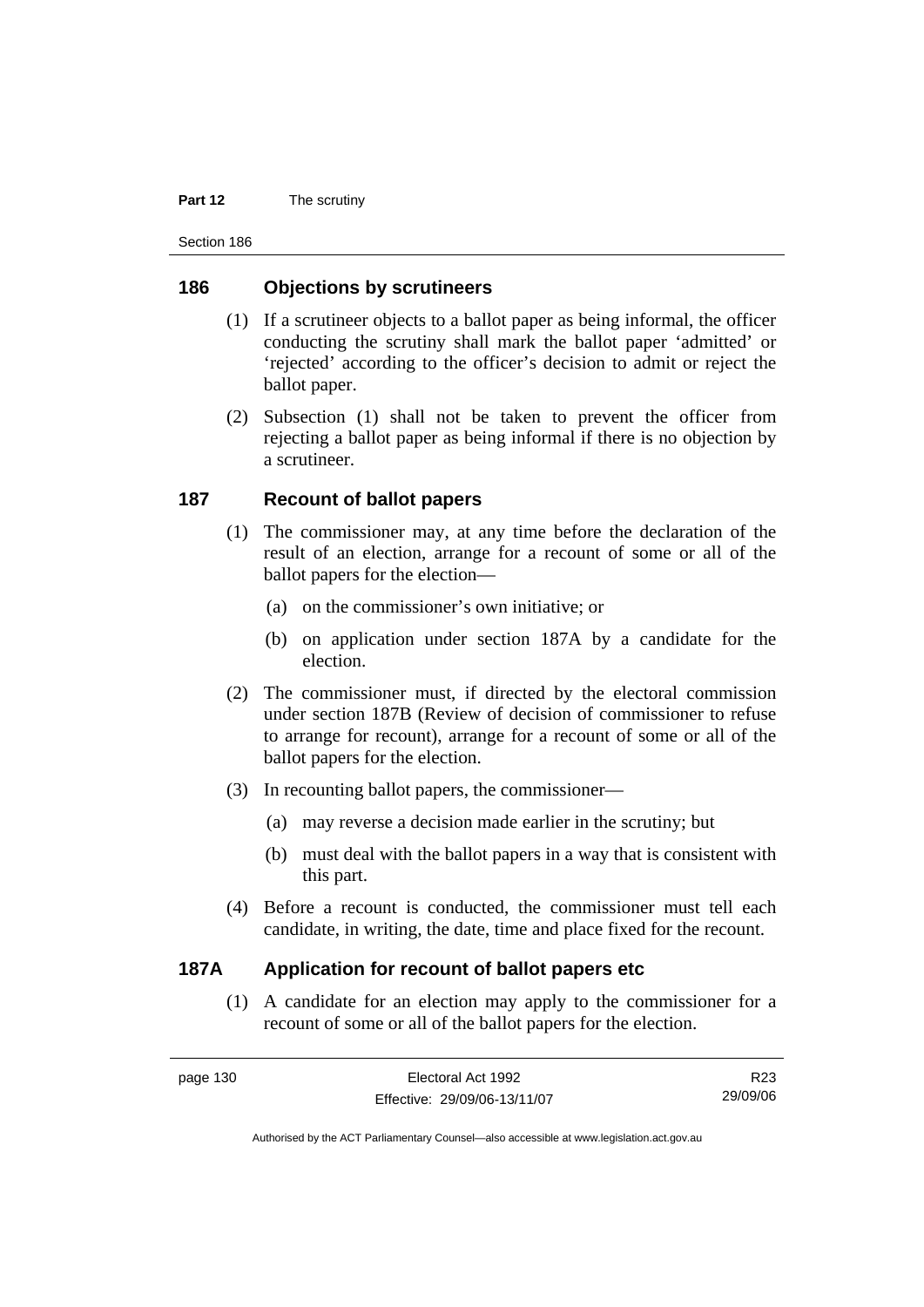- (2) The application must—
	- (a) be in writing; and
	- (b) set out the reasons for the requested recount.
- (3) The commissioner must—
	- (a) arrange for the requested recount; or
	- (b) refuse to arrange for the requested recount.

#### **187B Review of decision of commissioner to refuse to arrange for recount**

- (1) This section applies if—
	- (a) a candidate for an election applies to the commissioner under section 187A for a recount of some or all of the ballot papers for an election (the *requested recount*); and
	- (b) the commissioner refuses to arrange for the requested recount.
- (2) The candidate may apply to the electoral commission for review of the commissioner's decision.
- (3) The application to the electoral commission must—
	- (a) be in writing; and
	- (b) set out the applicant's reasons for making the application.
- (4) On review of the decision, the electoral commission may—
	- (a) confirm the commissioner's decision; or
	- (b) set the decision aside and direct the commissioner to arrange for—
		- (i) the requested recount; or
		- (ii) another recount of some or all of the ballot papers.

Authorised by the ACT Parliamentary Counsel—also accessible at www.legislation.act.gov.au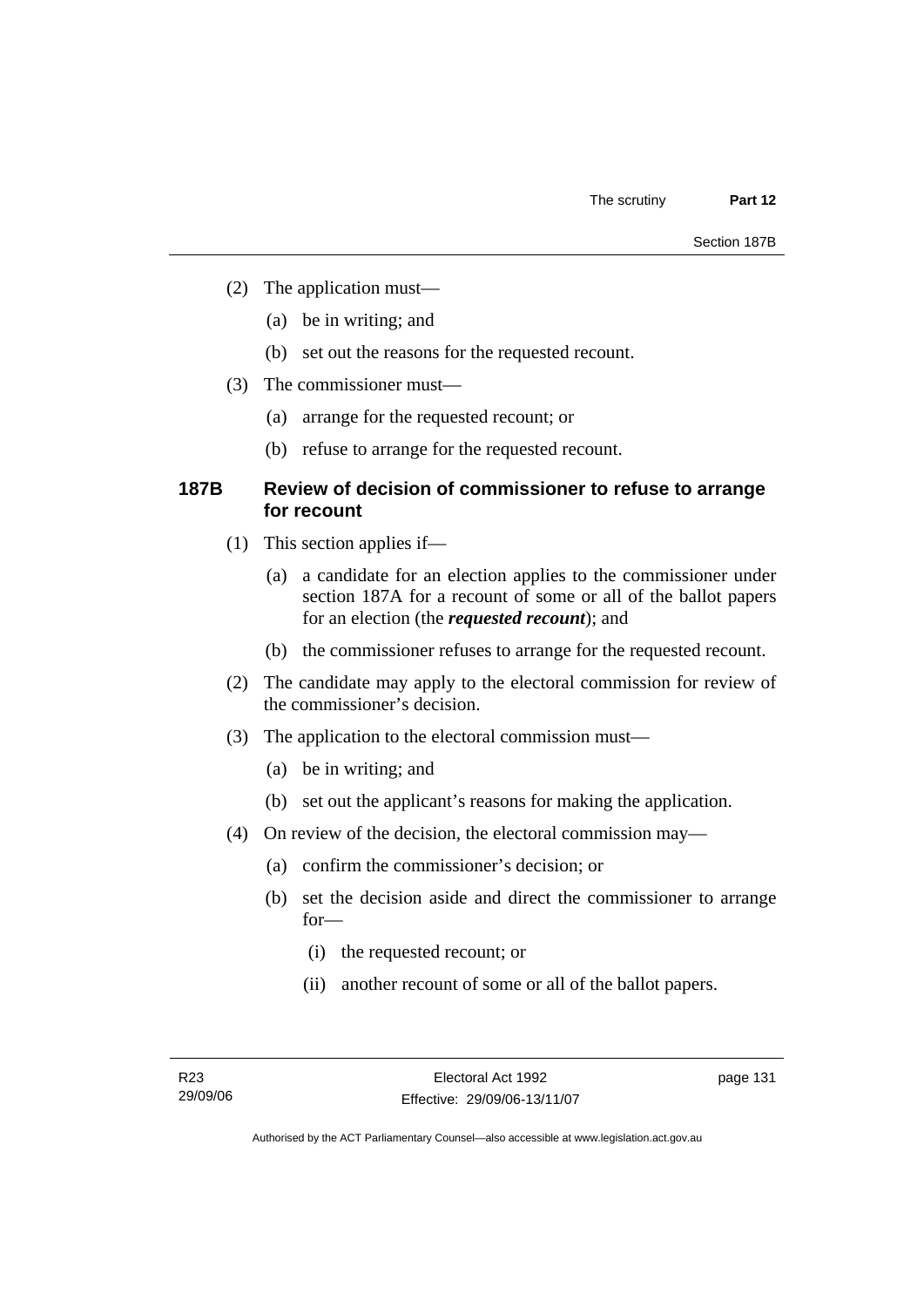#### **Part 12** The scrutiny

#### Section 187C

- (5) In considering the application, the electoral commission may have regard to the commissioner's reasons for refusing to arrange for the requested recount.
- (6) Unless the decision to refuse to arrange for the requested recount was made by a delegate of the commissioner, the commissioner must not—
	- (a) be present during any deliberation of the electoral commission in relation to the application; or
	- (b) take part in any decision of the electoral commission in relation to the application.

#### **187C Recount of electronic scrutiny of ballot papers**

- (1) This section sets out the alternative ways in which a recount of the electronic scrutiny of ballot papers may be conducted.
- (2) The recount may be conducted by recounting data from electronic ballot papers kept on a backup copy of electronic data produced at a polling place or scrutiny centre.
- (3) If an approved computer program is used to find out the result of a scrutiny, the recount may be conducted—
	- (a) by rerunning the program; or
	- (b) by reloading the data into a different copy of the program and running the program.
- (4) If practicable, the recount may be conducted—
	- (a) by re-examining the accuracy of any preference data entered into the computer program from paper ballot papers; or
	- (b) by conducting—
		- (i) a partial or full manual scrutiny of paper ballot papers from which preference data has been entered into the computer program; or

R23 29/09/06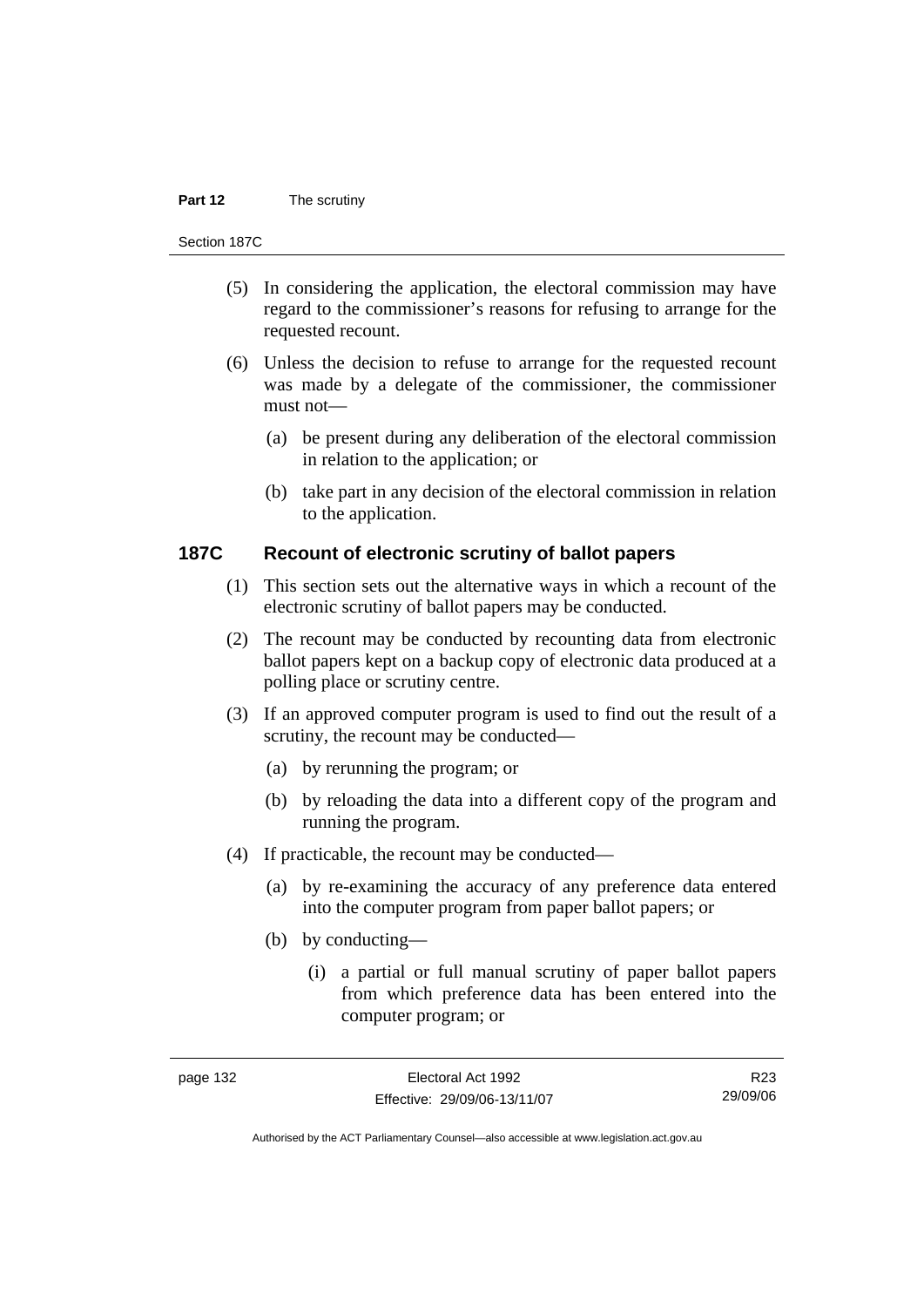(ii) a combination of manual scrutiny of those paper ballot papers and a computerised scrutiny of electronic ballot papers.

### **188 Reservation of disputed ballot papers**

- (1) The officer conducting a recount—
	- (a) may, if the officer considers appropriate; and
	- (b) shall, at the request of any scrutineer;

reserve any ballot paper for the decision of the commissioner.

 (2) The commissioner shall decide whether any ballot paper so reserved is to be admitted or rejected.

### **189 Declaration of result of election**

- (1) As soon as practicable after the result of the poll in an election has been ascertained, the commissioner shall—
	- (a) declare elected each successful candidate ascertained in accordance with schedule 4;
	- (b) declare the result of the election; and
	- (c) notify the clerk of the Assembly of the names of the candidates elected.
- (2) The declaration shall be made in public at the place of nomination during ordinary office hours.
- (3) If a day is polling day for 2 or more elections, the results of all the elections shall be declared, so far as practicable, on the same day.
- (4) If a poll is not required for an election, a declaration under section 111 (1) or 112 shall not be made before the day that would have been polling day for the election.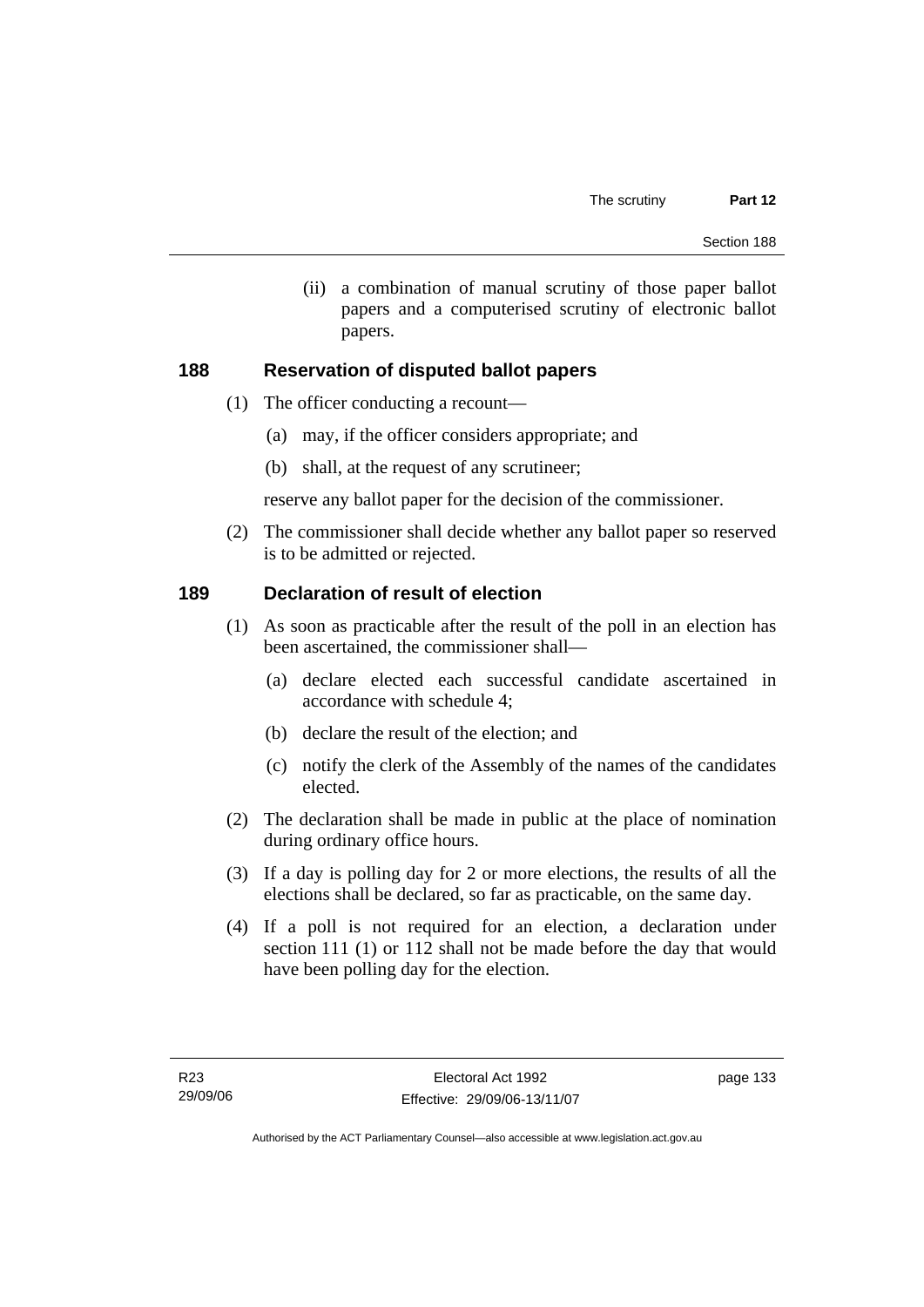#### **Part 13** Casual vacancies

Section 190

# **Part 13 Casual vacancies**

#### **190 Definitions for pt 13**

In this part:

*former MLA*, in relation to a casual vacancy, means the person who was elected to the seat in which the vacancy has occurred at the last election before the vacancy occurred.

*Speaker* includes—

- (a) if there is a vacancy in the office of Speaker—the Deputy Speaker; and
- (b) if there is a vacancy in the offices of Speaker and Deputy Speaker—the clerk of the Legislative Assembly.

#### **191 Notice of casual vacancy**

- $(1)$  If—
	- (a) the Speaker notifies the commissioner in writing that the seat of an MLA has become vacant otherwise than because of—
		- (i) the dissolution of the Assembly; or
		- (ii) the expiry of the term for which MLAs were elected at an election; or
		- (iii) the failure or partial failure of an election; and
	- (b) the commissioner is satisfied that it is practicable to fill the vacancy in accordance with section 194;

the commissioner shall publish a notice in a newspaper.

 (2) A notice published by the commissioner under subsection (1) shall—

R23 29/09/06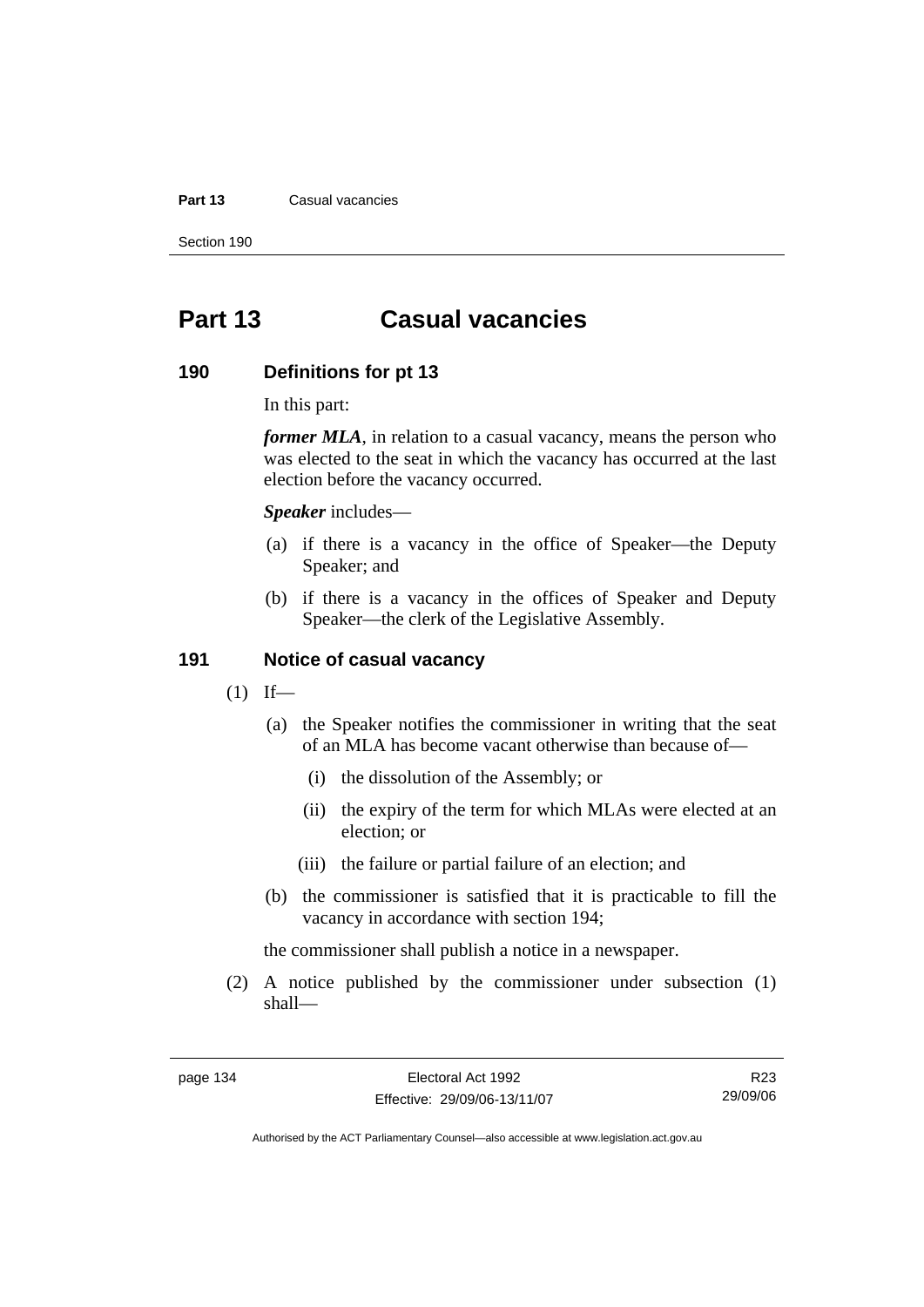- (a) contain a statement to the effect that—
	- (i) there is a casual vacancy in the Assembly; and
	- (ii) a person may apply to be a candidate in accordance with section 192; and
- (b) specify when, in accordance with section 192, applications close.
- (3) The commissioner shall, so far as practicable, give a copy of the notice to any person who, in the opinion of the commissioner, may be entitled to make an application under section 192 in relation to the vacancy.
- (4) If the commissioner is not satisfied that it is practicable to fill the vacancy in accordance with section 194, he or she shall inform the Speaker accordingly.

## **192 Candidates for casual vacancy**

- (1) A person may apply to be a candidate for a seat in relation to which a casual vacancy has occurred if—
	- (a) the person was a candidate in the last election for the electorate in which the vacancy has occurred; and
	- (b) the person was not elected; and
	- (c) he or she is an eligible person.
- (2) An application under subsection (1) shall—
	- (a) contain—
		- (i) a statement by the applicant that he or she consents to be an MLA if elected; and
		- (ii) a declaration by the applicant, made in the presence of an elector, that he or she is an eligible person; and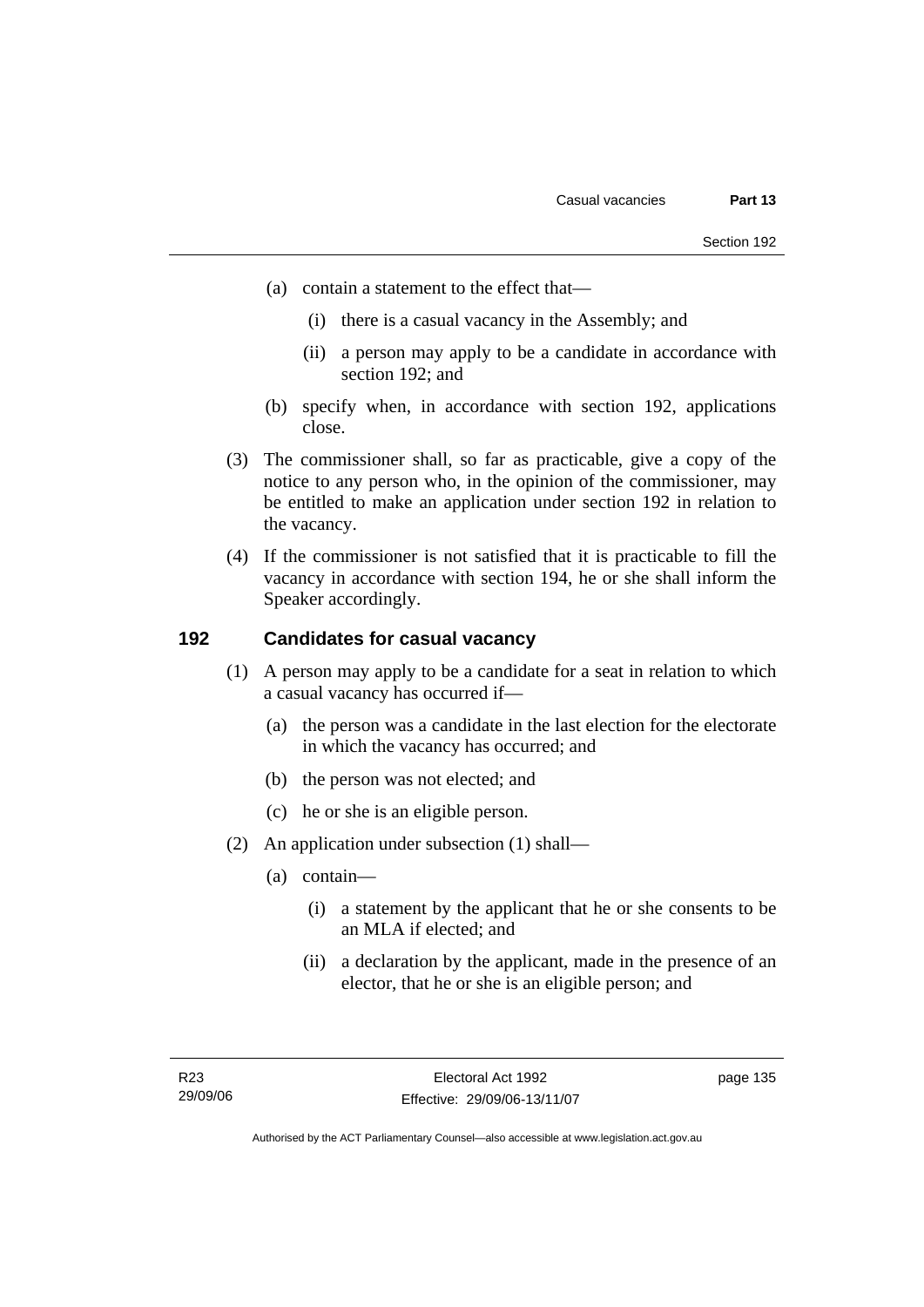#### **Part 13** Casual vacancies

Section 193

- (iii) the signature of the applicant and of the elector who witnessed the applicant's declaration; and
- (b) reach the commissioner before noon on the 10th day after the day on which notice of the vacancy was published in a newspaper in accordance with section 191 (1).
- *Note* If a form is approved under s 340A (Approved forms) for an application, the form must be used.
- (3) An applicant may withdraw his or her application by giving the commissioner written notice of withdrawal before applications close.
- (4) The commissioner shall reject a purported application that is not substantially in accordance with subsection (2) and give the person in relation to whom it was made written notice setting out the reasons for the rejection.
- (5) In this section:

*eligible person* means a person who—

- (a) is eligible to be an MLA; or
- (b) would, apart from section 103 (2) (b), be eligible to be an MLA.

#### **193 Publication of candidates' details**

- (1) If 1 or more persons have applied to be a candidate in accordance with section 192, the commissioner shall, as soon as practicable after the close of applications—
	- (a) publicly produce all the applications and declare each person who has duly applied to be a candidate; and
	- (b) arrange for a notice containing particulars relating to each candidate (other than any suppressed address) to be displayed at the office of the commissioner.

R23 29/09/06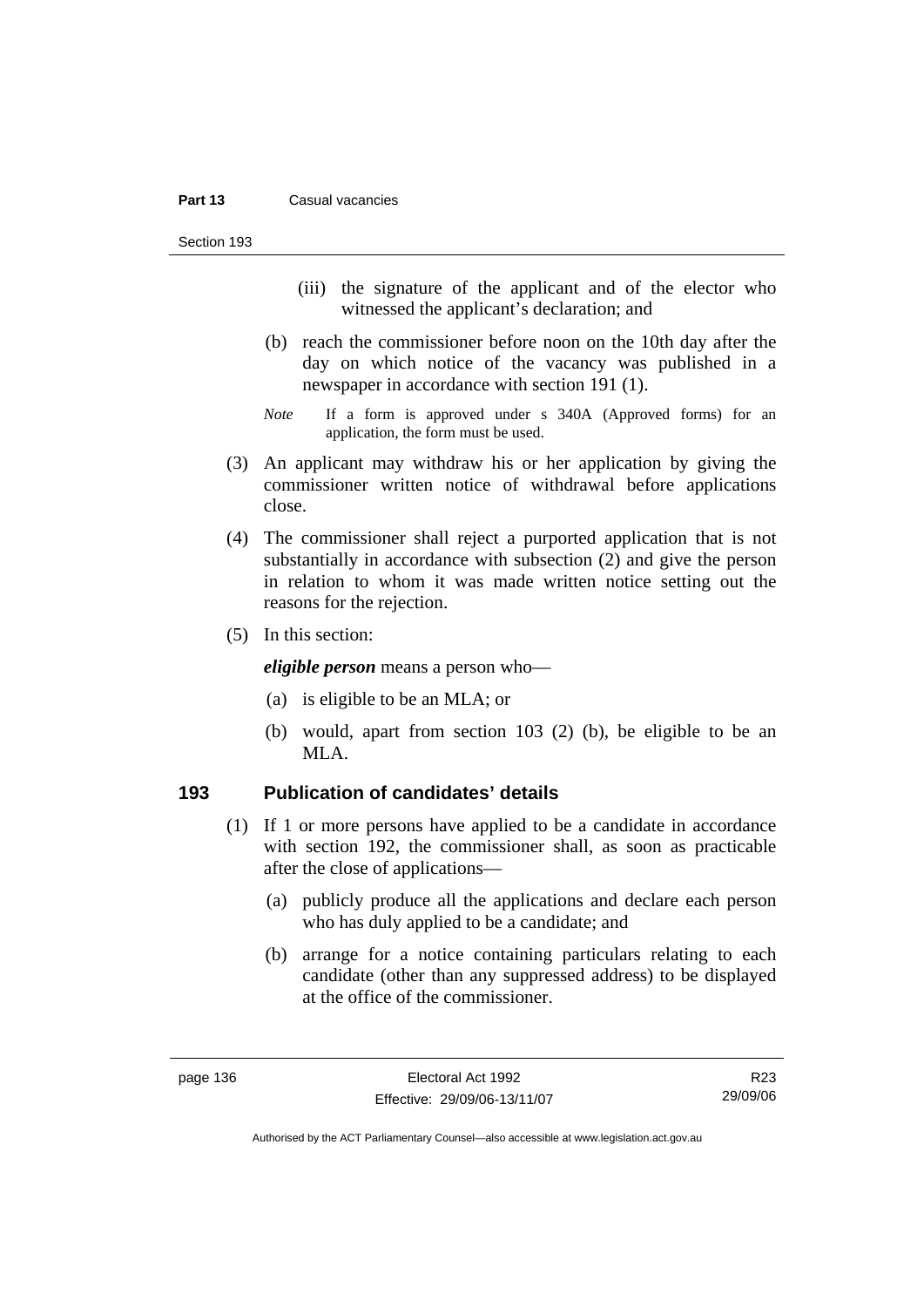(2) If there are no candidates in relation to a casual vacancy, the commissioner shall declare that there are no candidates and inform the Speaker accordingly.

#### **194 Determination of candidate to fill vacancy**

- (1) If there is only 1 candidate in relation to a casual vacancy, the commissioner shall declare the candidate elected.
- (2) If there is more than 1 candidate in relation to a casual vacancy, the commissioner shall, as soon as practicable after making a declaration under section 193 (1) (a)—
	- (a) fix a time and place for a recount of the ballot papers counted for the former MLA at the last election at which he or she was elected; and
	- (b) give each candidate written notice of the time and place so fixed; and
	- (c) conduct the recount in accordance with schedule 4, part 4.3.

*Note* For how documents may be given, see *Legislation Act 2001*, pt 19.5.

- (3) The commissioner shall declare elected the successful candidate ascertained in accordance with schedule 4, part 4.3.
- (4) This Act applies, so far as practicable, to a recount under subsection (2) as if it were a scrutiny under part 12.

#### **195 Assembly nominees**

- $(1)$  If—
	- (a) the commissioner informs the Speaker that a casual vacancy has not been filled for a reason specified in section 191 (4) or 193 (2); and
	- (b) the Speaker notifies the commissioner that the Assembly has chosen a person to hold the vacant office as an MLA for the rest of the term of the former MLA;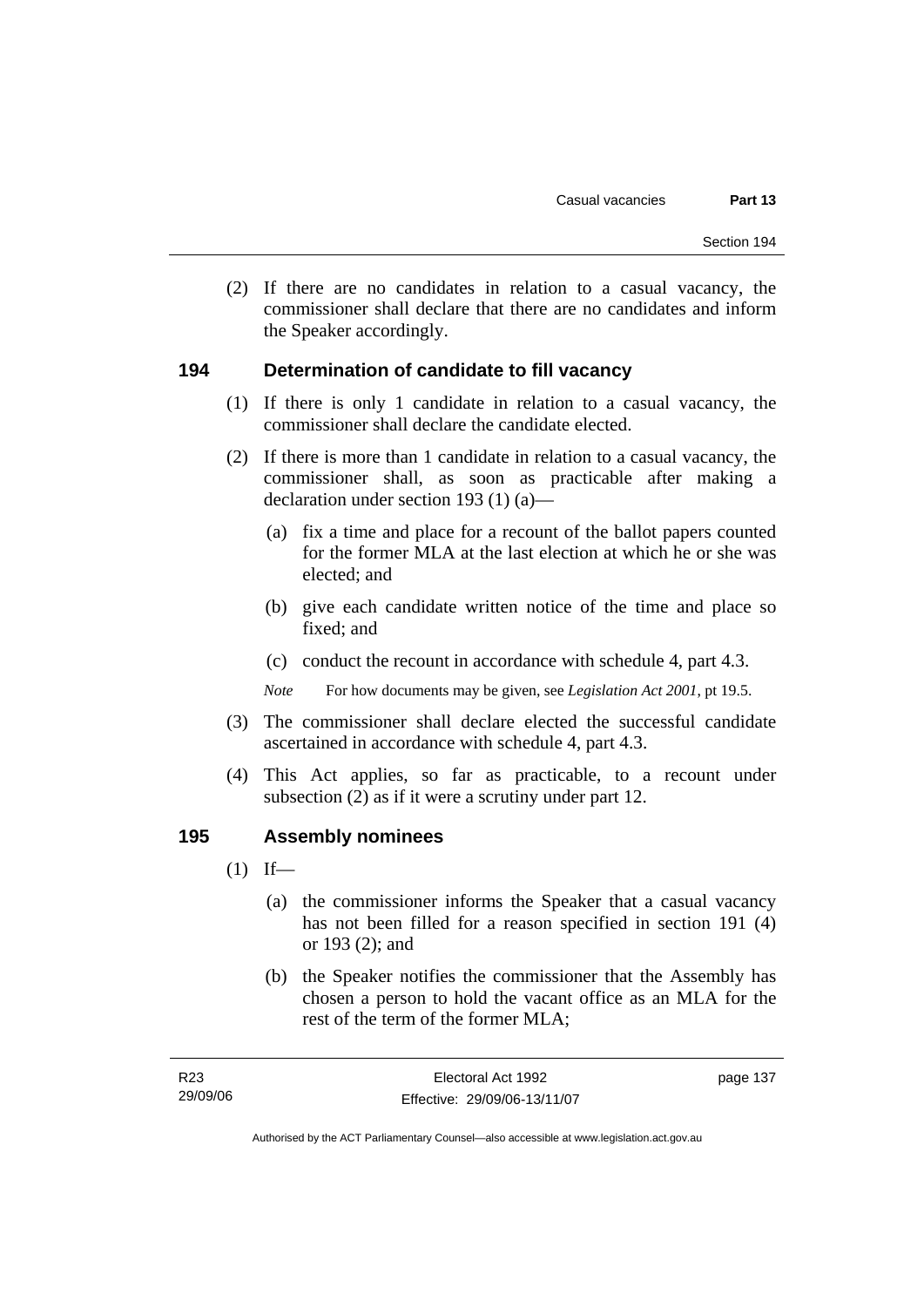#### **Part 13 Casual vacancies**

#### Section 196

the commissioner shall declare elected the person chosen.

- (2) If the name of the former MLA appeared on the ballot paper for the last election as a party candidate, the person chosen to hold the vacant office shall be a member of the party who is nominated by the party.
- (3) If a person chosen in accordance with subsection (2) ceases to be a member of the party before the Assembly next meets after the declaration under subsection (1), the person shall be taken not to have been chosen.
- $(4)$  If—
	- (a) the name of the former MLA appeared on the ballot paper for the last election as a candidate other than a party candidate; or
	- (b) if subsection (2) would otherwise apply—there is no member of the relevant party available to be chosen;

the person chosen shall be a person who has not been a member of a registered party at any time during 12 months immediately before the time when the choice is made.

- (5) If a person chosen in accordance with subsection (4) becomes a member of a registered party before the Assembly next meets after the declaration under subsection (1), the person shall be taken not to have been chosen.
- (6) For subsection (3), a person shall not be taken to have ceased to be a member of a registered party merely because the party has ceased to exist or has been removed from the register of political parties.

#### **196 Term of office of MLA declared elected under pt 13**

The term of office of an MLA declared elected under—

- (a) section 194 (1) or (3); or
- (b) section 195 (1);

R23 29/09/06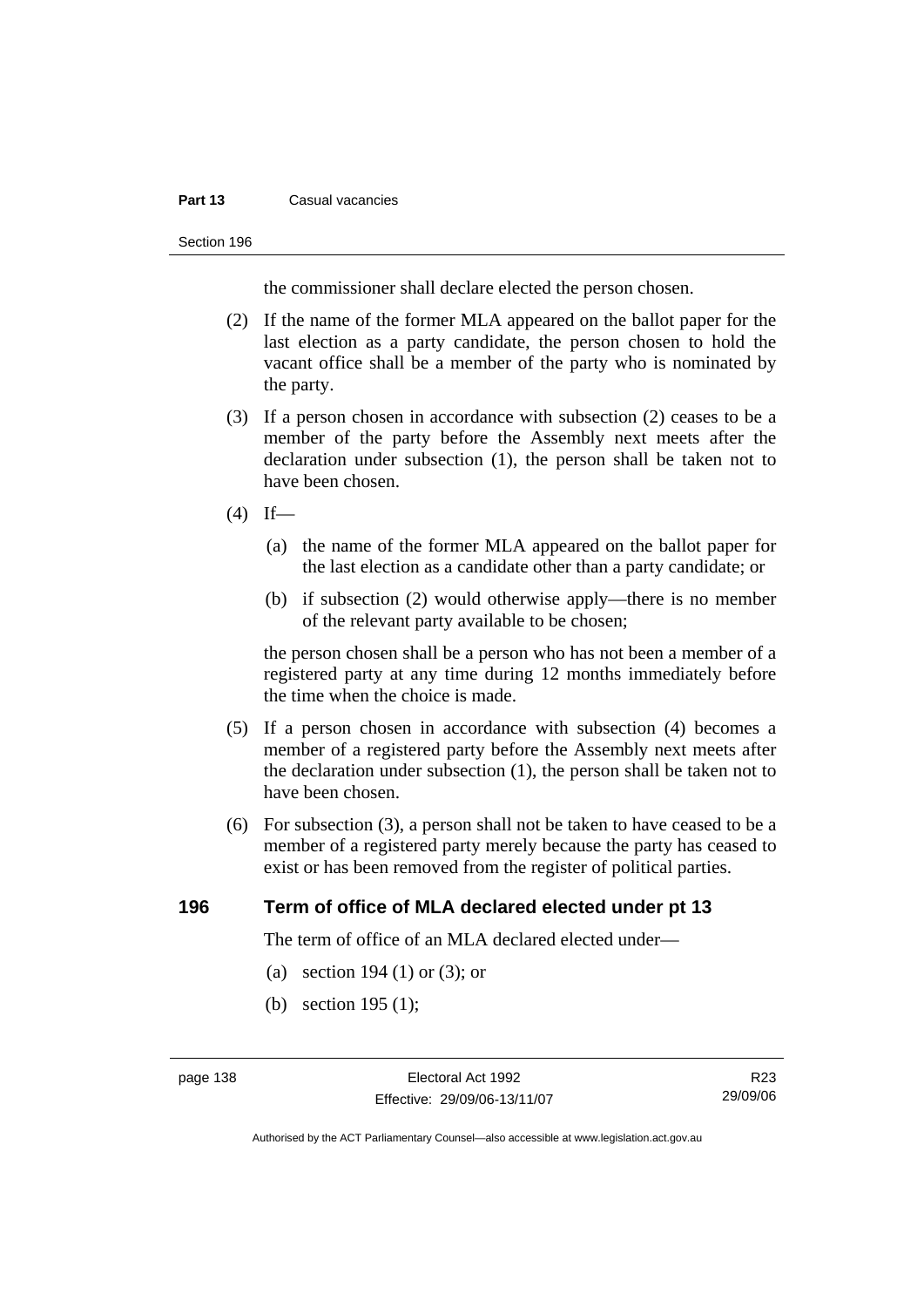begins at the end of the day when the election of the MLA is declared and, unless sooner ended by resignation or disqualification, or by dissolution of the Assembly, ends on the polling day for the next election.

## **197 Dissolution or pre-election period**

The commissioner shall not take any action, or any further action, under this part in relation to a casual vacancy after the Assembly is dissolved or a pre-election period begins in relation to the electorate in which the casual vacancy has occurred.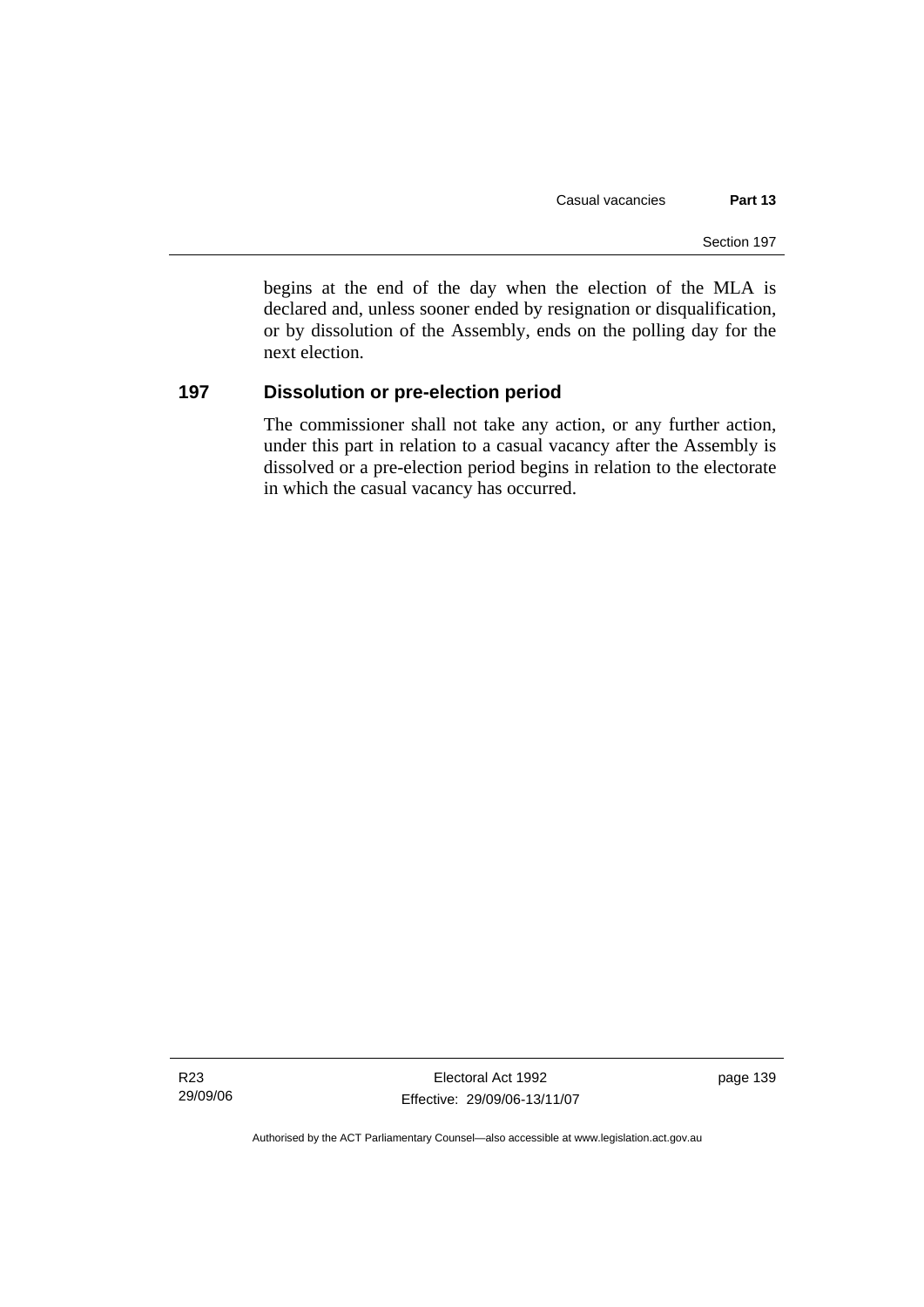# **Part 14 Election funding and financial disclosure**

# **Division 14.1 Preliminary**

#### **198 Definitions for pt 14**

In this part:

*amount* includes value.

*associated entity* means an entity that—

- (a) is controlled by 1 or more parties or MLAs; or
- (b) operates, completely or to a significant extent, for the benefit of 1 or more registered parties or MLAs.

*disclosure period*—see section 201.

*disposition of property* means any conveyance, transfer, assignment, settlement, delivery, payment or other alienation of property, and includes—

- (a) the allotment of shares in a company; and
- (b) the creation of a trust in property; and
- (c) the grant or creation of any lease, mortgage, charge, servitude, licence, power, partnership or interest in property; and
- (d) the release, discharge, surrender, forfeiture or abandonment (at law or in equity) of any debt, contract or thing in action or of any interest in property; and
- (e) the exercise by a person of a general power of appointment of property in favour of any other person; and

R23 29/09/06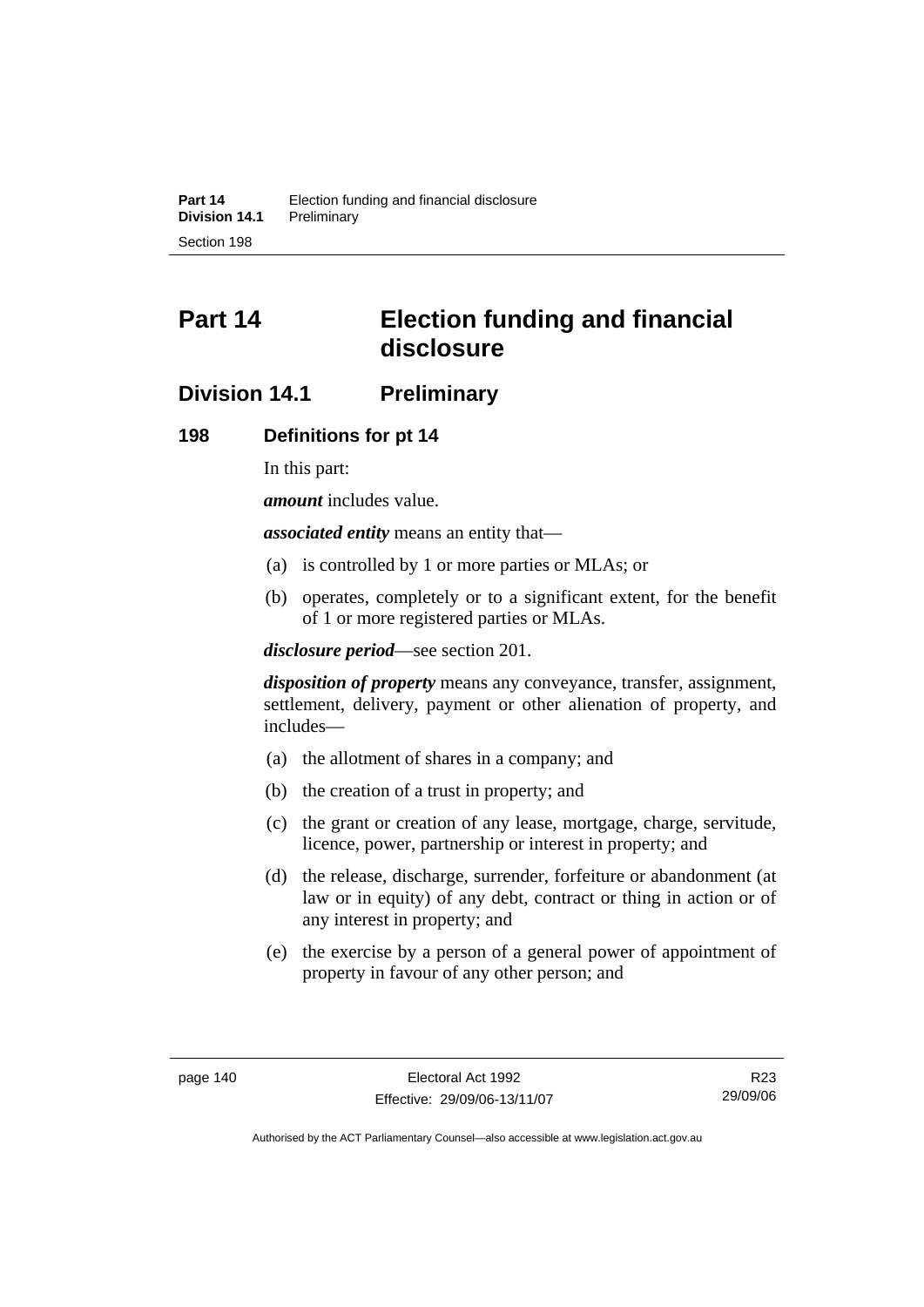(f) a transaction entered into by a person with intent to diminish (directly or indirectly) the value of the person's own property and to increase the value of the property of any other person.

*eligible vote*, in relation to an election, means a first preference recorded on a formal ballot paper in the election.

*entity* means—

- (a) an incorporated or unincorporated body; or
- (b) a trustee of a trust.

*financial controller*, in relation to an associated entity, means—

- (a) if the entity is a company—the secretary of the company; or
- (b) if the entity is the trustee of a trust—the trustee; or
- (c) in any other case—the person responsible for maintaining the financial records of the entity.

*gift* means a disposition of property made by a person to another person, being a disposition made without consideration in money or money's worth or with inadequate consideration, and includes the provision of a service (other than volunteer labour) for no consideration or for inadequate consideration, but does not include—

- (a) a disposition of property under a will; or
- (b) a payment under division 14.3; or
- (c) an annual subscription paid to a party by a person in relation to the person's membership of the party; or
- (d) for division 14.4 (Disclosure of donations) and in relation to a candidate—a gift made to or received by the candidate for the benefit of a party or non-party group of which the candidate is a member.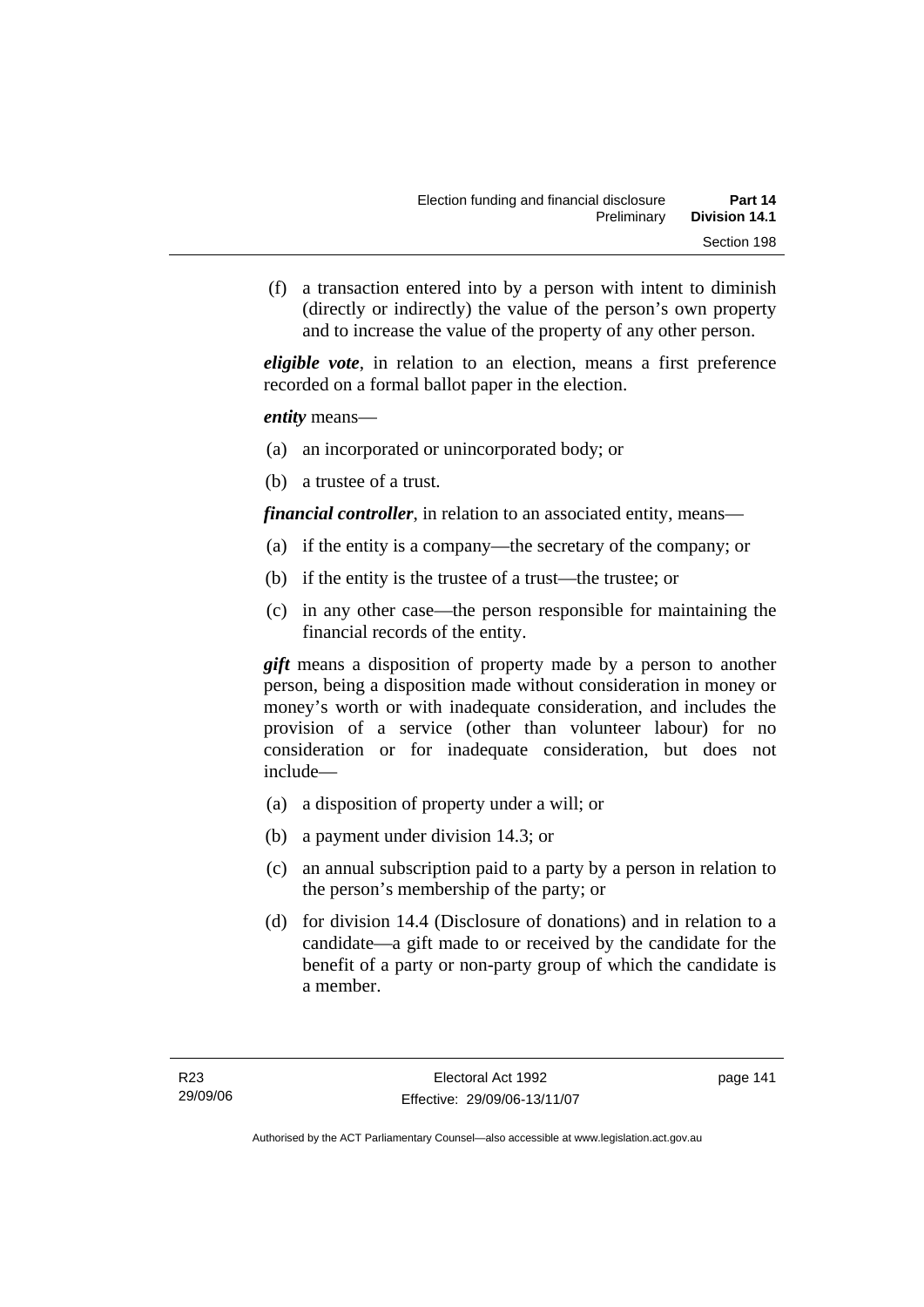*non-party group* means a group of non-party candidates whose names are grouped on a ballot paper under section 115 (2).

*party* means a registered party.

*property* includes money.

*register* means—

- (a) in relation to a reporting agent appointed by a party or MLA the register of party and MLA reporting agents kept under section 205 (1); or
- (b) in relation to a reporting agent appointed by a candidate—the register of candidate reporting agents kept under section 205 (2).

*registered industrial organisation* means an organisation registered under the *Workplace Relations Act 1996* (Cwlth) or under a law of a State or another Territory providing for the registration of industrial organisations.

*reporting agent*, for a party, MLA or candidate, means—

- (a) a person appointed by the party, MLA or candidate under section 203 (Appointed agents) and whose registration under section 205 (Registers of reporting agents) has not been cancelled; or
- (b) the person taken to be the reporting agent for the party, MLA or candidate under section 204 (Non-appointed agents).

#### **198A Reference to things done by party etc**

In this part, a reference to something done by or with the authority of a party is, if the party is not a corporation, a reference to things being done by or with the authority of members of the party on behalf of the party.

R23 29/09/06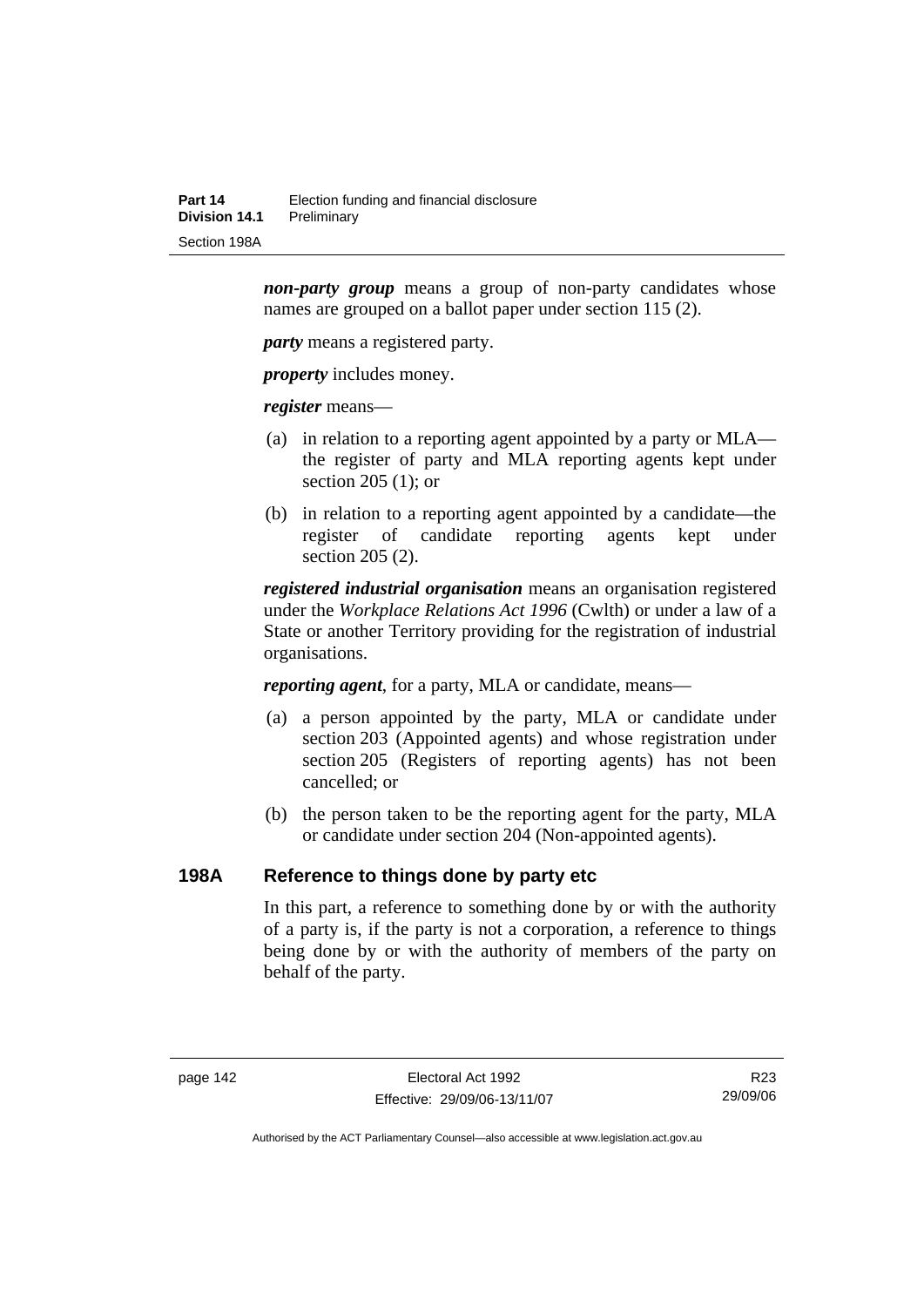### **198B Candidate remains candidate after election**

For this part, a candidate is taken to remain a candidate for 30 days after the election in which the person was a candidate.

#### **199 Related bodies corporate**

- (1) For this part, bodies corporate that are related shall be taken to be the same person.
- (2) In subsection (1):

*related*, in relation to 2 bodies corporate, means that one body corporate is—

- (a) a holding company; or
- (b) a subsidiary; or
- (c) a subsidiary of a holding company;

of the other body corporate.

### **200 Activities of campaign committees**

- (1) For division 14.4 (Disclosure of donations), division 14.5 (Disclosure of electoral expenditure) and division 14.6 (Annual returns), gifts received, expenditure incurred, and amounts received, paid or owed, by or on behalf of the campaign committee of a party candidate are taken to be incurred, paid or owed by the party.
- (2) In subsection (1):

*campaign committee* means a body of persons appointed, or engaged, to form a committee to assist the campaign of a candidate.

#### **201 Disclosure periods**

 (1) For this part, the *disclosure period* in relation to an election is the period beginning on the disclosure day and ending at the end of the 30th day after polling day.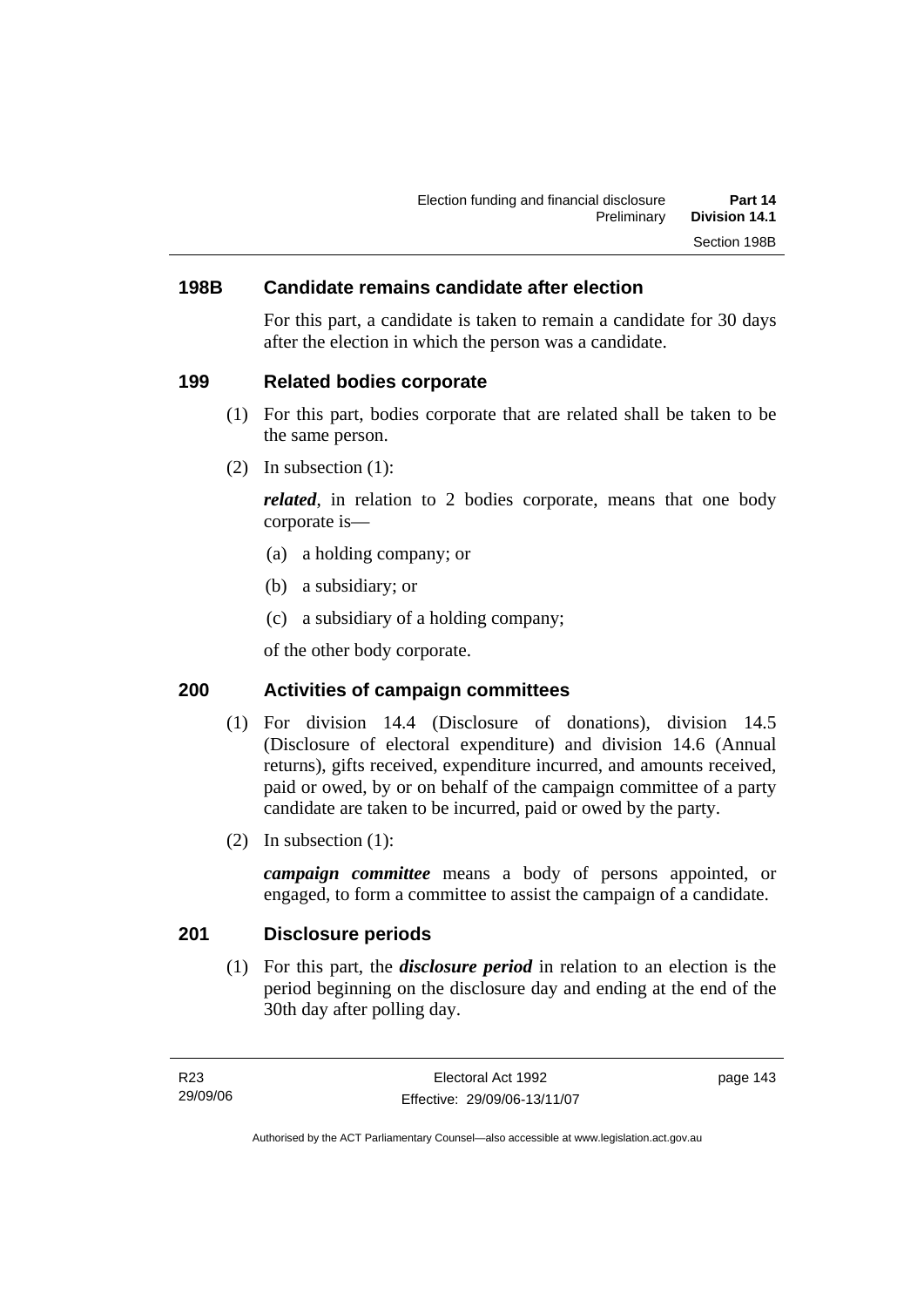(2) In subsection (1):

*disclosure day*, in relation to an election, means—

- (a) for a candidate who was a candidate in an election the polling day for which was within 5 years before polling day for the firstmentioned election—the 31st day after polling day for the last election before the firstmentioned election; or
- (b) for a candidate to whom paragraph (a) does not apply—
	- (i) if the candidate won party preselection, or endorsement, for the election—the day when preselection, or endorsement, was won; or
	- (ii) in any other case—the earlier of the following days:
		- (A) the day when the person publicly announced that he or she would be a candidate in the election; or
		- (B) the day when the person was nominated in accordance with section 105; or
- (c) for a person to whom, or body to which, section 220 or 221 applies—the 31st day after polling day for the last previous election; or
- (d) for a non-party group that contested the previous general election—the 31st day after polling day for that election; or
- (e) for a non-party group to which paragraph (d) does not apply the earlier of the following days:
	- (i) the day when the group publicly announced that it would contest the election;
	- (ii) the day when the candidates comprising the group requested that their names be grouped on the ballot paper in accordance with section 115.

R23 29/09/06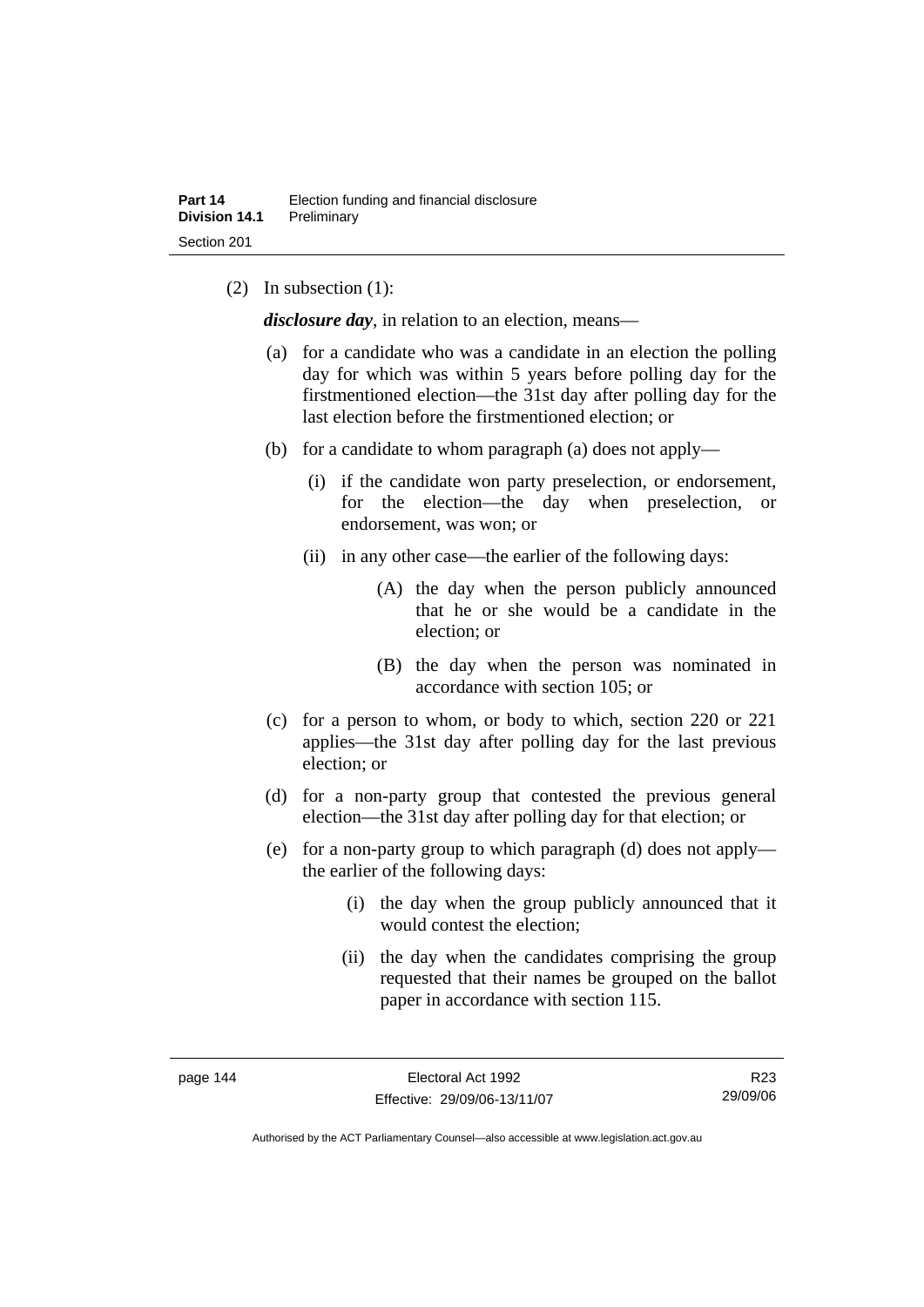#### **202 Gifts—determination of amounts**

For this part, the regulations may prescribe principles for determining the amount of a gift that consists of, or includes, a disposition of property other than money.

# **Division 14.2 Reporting agents**

#### **203 Appointed agents**

- (1) A party, non-party group, MLA or candidate may appoint a reporting agent.
- (2) The appointment of a reporting agent under subsection (1) has no effect unless—
	- (a) the person appointed is an adult; and
	- (b) written notice of the appointment is given to the commissioner—
		- (i) if the appointment is made by a party—by the secretary of the party; or
		- (ii) if the appointment is made by a non-party group—by a member of the group; or
		- (iii) in any other case—by the MLA or candidate making the appointment; and
	- (c) the name, address and date of birth of the person appointed are set out in the notice; and
	- (d) the person appointed has consented in writing to the appointment.
	- *Note* For how documents may be given, see *Legislation Act 2001*, pt 19.5.
- (3) If a party ceases to be registered under part 7 (Registration of political parties) and, immediately before it ceased to be registered, a person was its reporting agent under subsection (1), the person is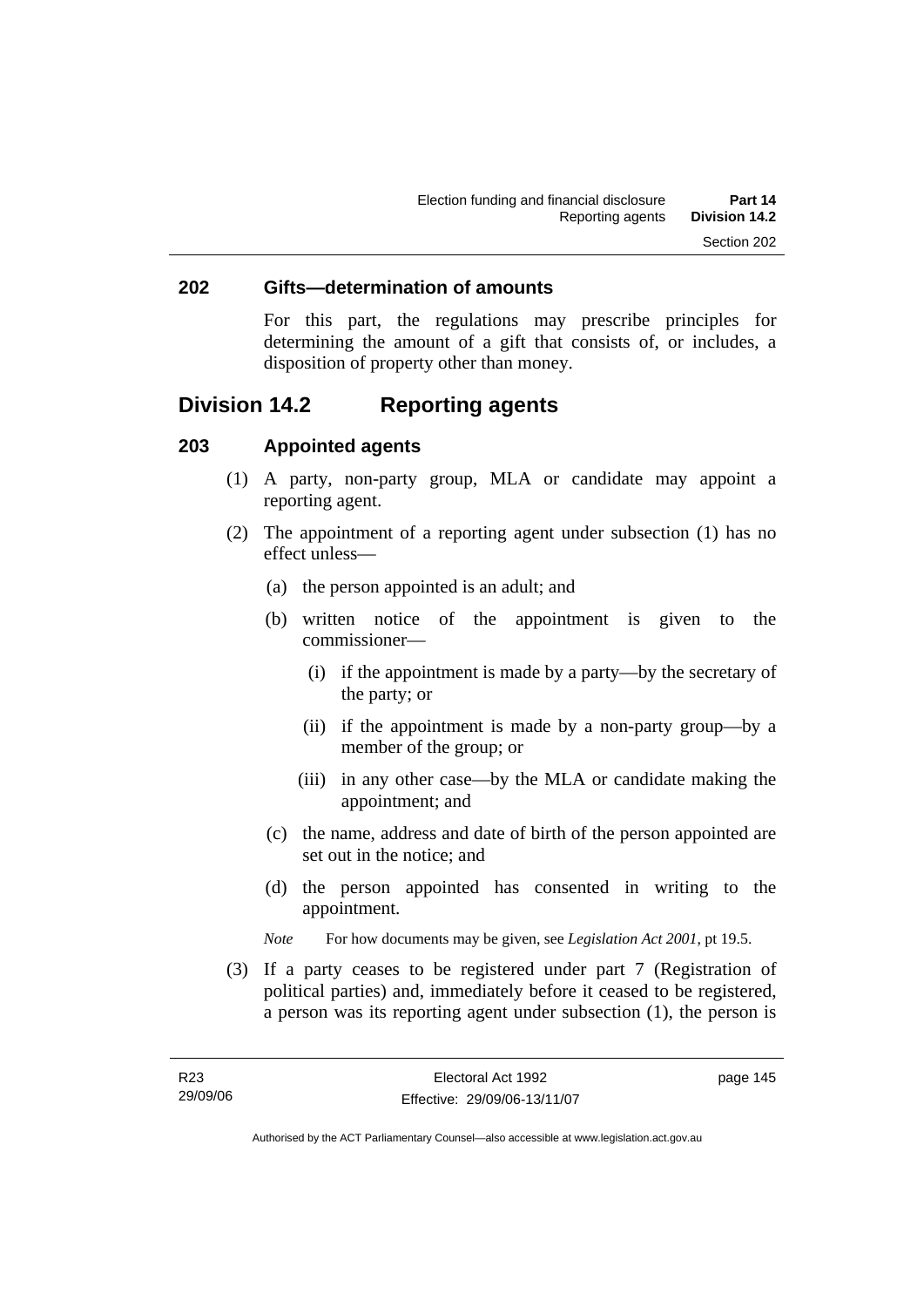taken to continue to be its reporting agent as if it had continued to be registered.

 (4) A person taken to be a reporting agent in accordance with subsection (3) or section 204 (2) is taken to continue in the position until the person resigns from the position with the commissioner's consent.

### **204 Non-appointed agents**

- (1) If there is no appointment in force under section 203 (Appointed agents) in relation to a party, the registered officer of the party is taken to be its reporting agent.
- (2) If a party ceases to be registered under part 7 (Registration of political parties) and no-one is taken under section 203 (3) to be its reporting agent, the person who was its registered officer immediately before it ceased to be registered is taken to be its reporting agent as if it had continued to be registered.
- (3) If there is no appointment in force under section 203 in relation to a non-party group, each member of the group shall be taken to be a reporting agent for the group.
- (4) If there is no appointment under section 203 in force in relation to an MLA, the MLA shall be taken to be his or her own reporting agent.
- (5) If there is no appointment under section 203 in force in relation to a candidate, the candidate shall be taken to be his or her own reporting agent.

#### **205 Registers of reporting agents**

- (1) The commissioner must keep a register called the register of party and MLA agents.
- (2) The commissioner shall keep a register called the register of nonparty group and candidate reporting agents.

R23 29/09/06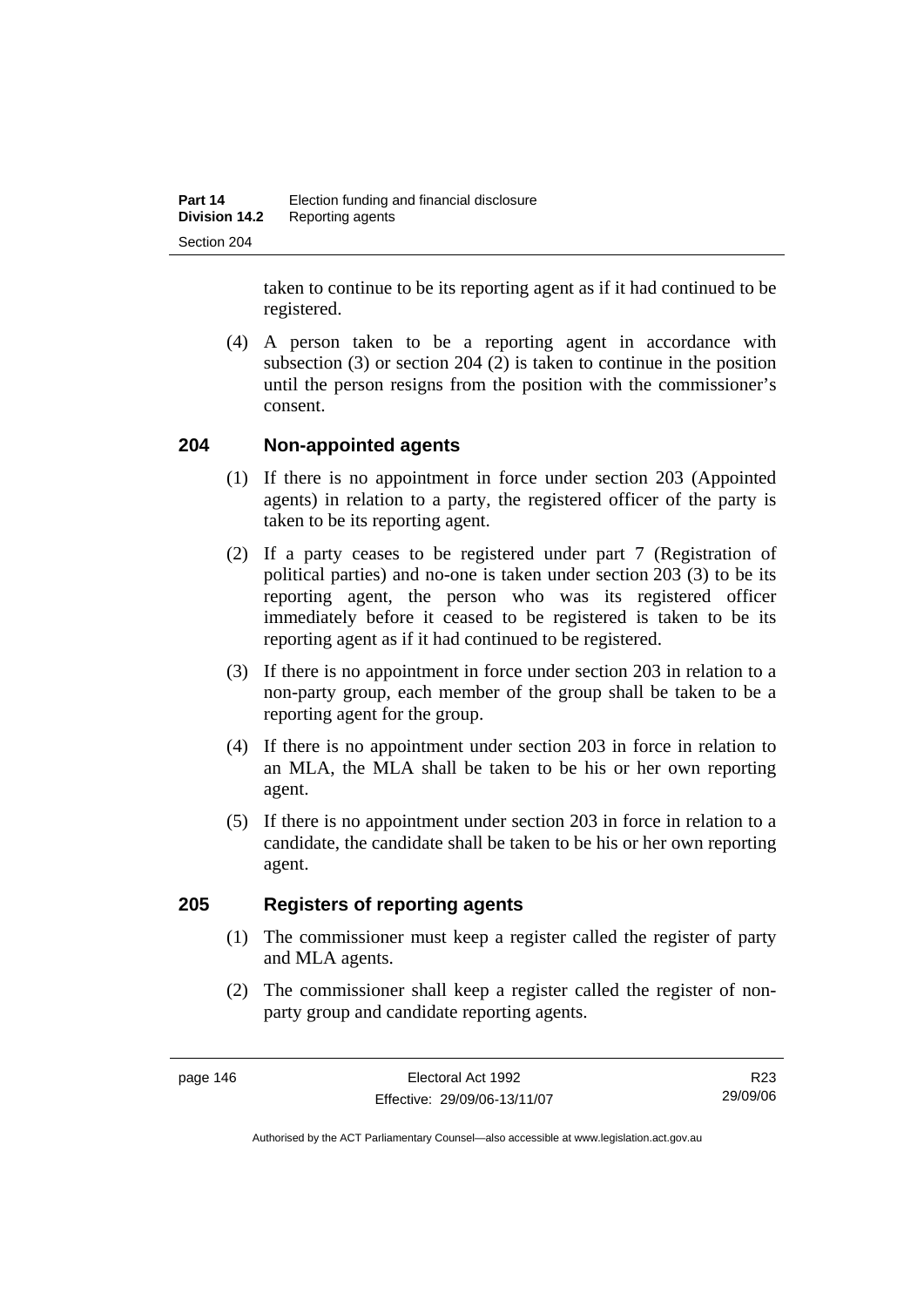- (3) The commissioner shall register the name and address of each reporting agent appointed in accordance with section 203 in the appropriate register.
- (4) The commissioner shall cancel the registration of a reporting agent if—
	- (a) the person gives the commissioner written notice that he or she has resigned the appointment; or
	- (b) the MLA, candidate or secretary of the party that appointed the person gives the commissioner written notice that the person has ceased to be the reporting agent; or
	- (c) it comes to the commissioner's notice that the person can no longer exercise the functions of a reporting agent.
- (5) If a registered reporting agent dies, the MLA, candidate or secretary of the party, that appointed the agent must give the commissioner written notice within 28 days after the day of the death.

# **Division 14.3 Election funding**

## **206 Who eligible votes are cast for**

For this division—

- (a) an eligible vote cast for a party candidate is taken to be cast for the party and not for the candidate; and
- (b) an eligible vote cast for a member of a non-party group is taken to be cast for the group and not for the member.

# **207 Entitlement to funds**

(1) In this section:

*index number*, in relation to a quarter, means the all groups consumer price index number, being the weighted average of the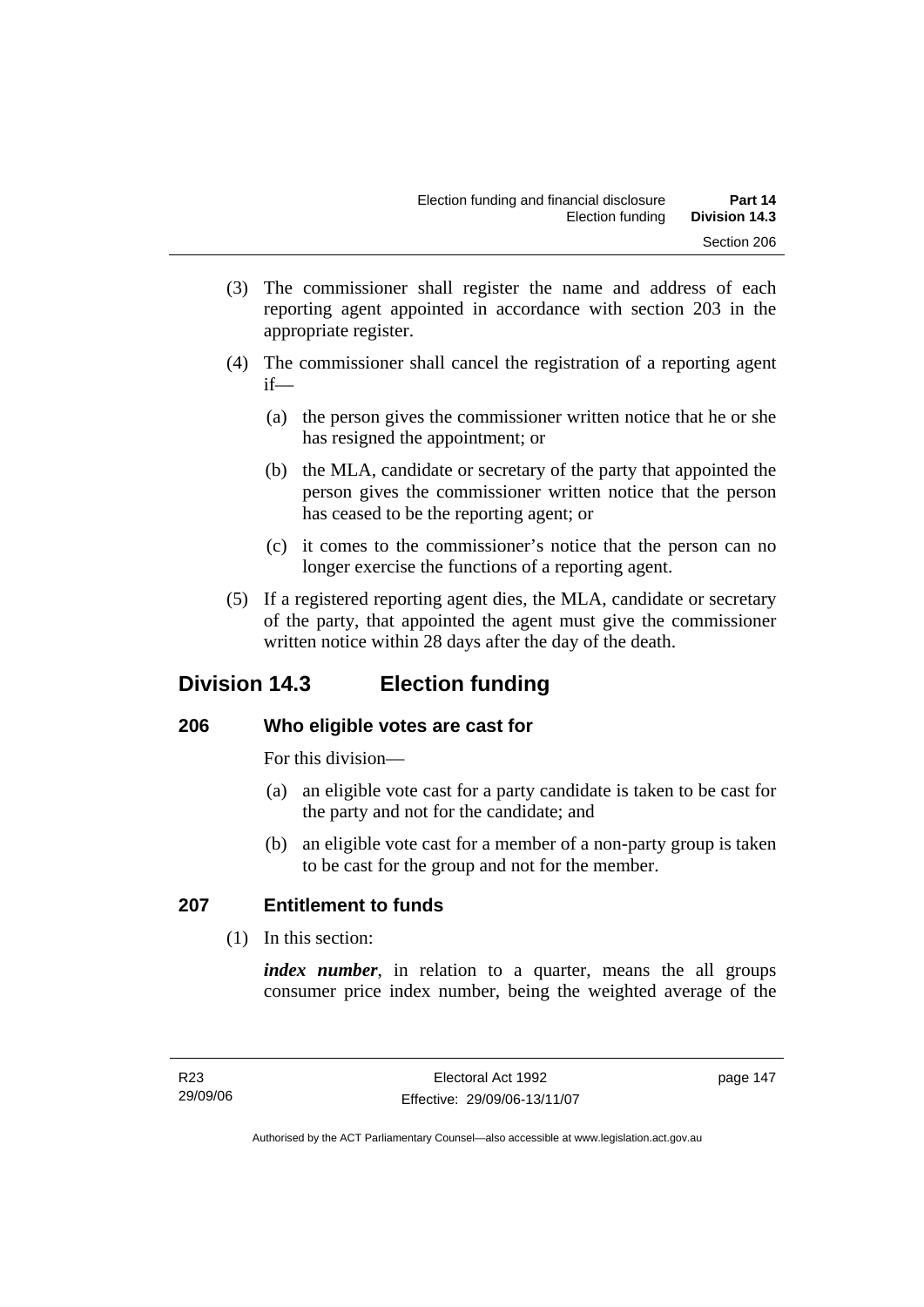8 capital cities, published by the Australian statistician in relation to that quarter.

*relevant period* means the period of 6 months beginning on 1 January 1994 and each subsequent period of 6 months.

- (2) The prescribed amount is payable for each eligible vote cast for a party, non-party group or candidate in an election.
- (3) The prescribed amount is—
	- (a) if polling day occurred during the relevant period beginning 1 January 1994—100 cents;
	- (b) if polling day occurred during a subsequent relevant period beginning on 1 January—an amount calculated as follows:

$$
\frac{INS}{INM} \times P
$$

where:

*INS* means the index number for the last previous September quarter.

*INM* means the index number for the last previous March quarter.

*P* means the prescribed amount in relation to the last previous relevant period; or

 (c) in relation to a subsequent relevant period beginning on 1 July—an amount calculated as follows:

$$
\frac{INM}{INS} \ x \ P
$$

where:

*INM* means the index number for the last previous March quarter.

page 148 Electoral Act 1992 Effective: 29/09/06-13/11/07

R23 29/09/06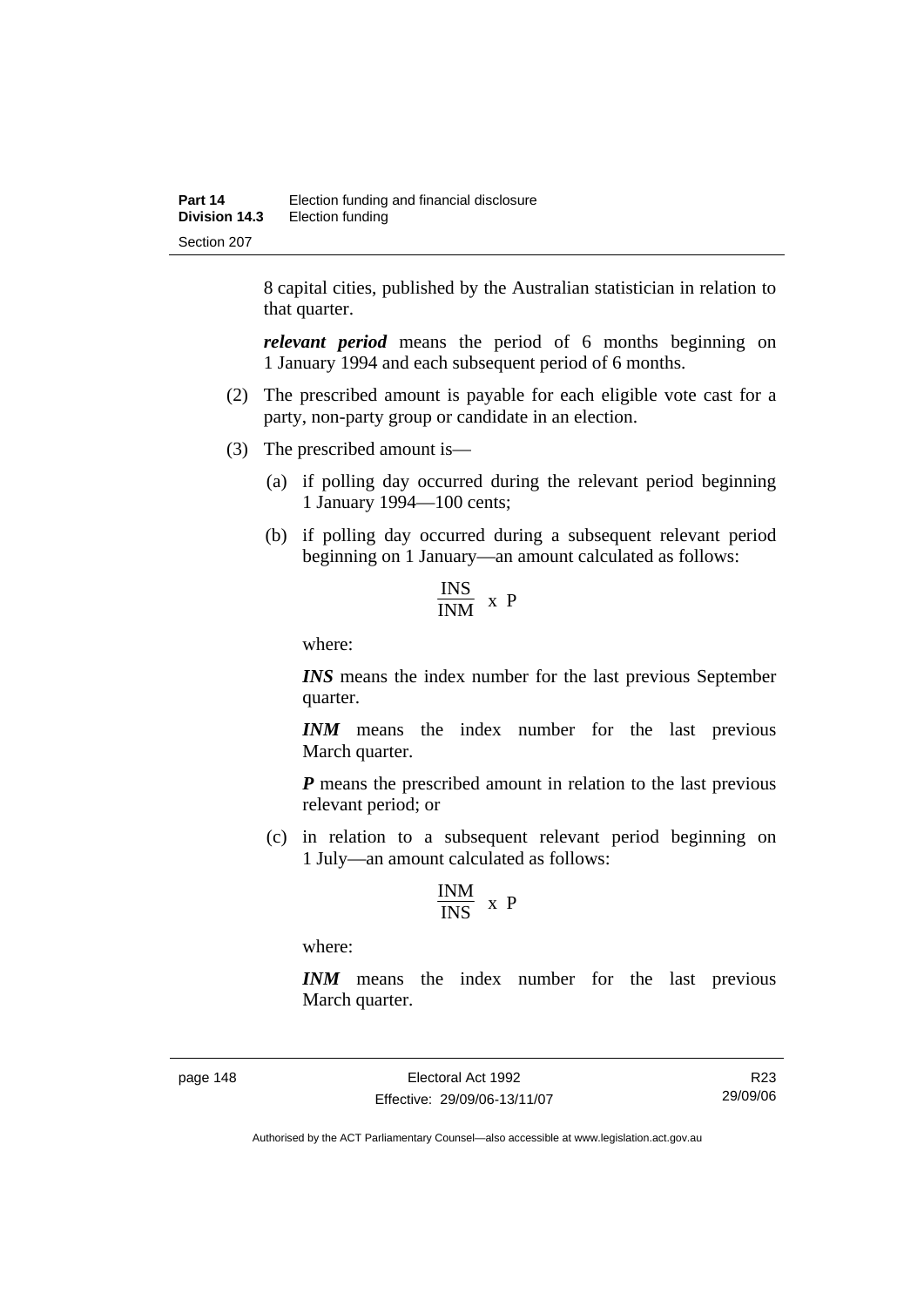*INS* means the index number for the last previous September quarter.

*P* means the prescribed amount in relation to the last previous relevant period.

- (4) An amount prescribed, or fraction used to calculate the amount, under subsection  $(3)$  (b) or  $(c)$ —
	- (a) if the amount or fraction, if calculated to 4 decimal points, would end with a number greater than 4—shall be calculated to 3 decimal places and increased by 0.001; or
	- (b) in any other case—shall be calculated to 3 decimal places.
- (5) Subject to subsection (6), if the Australian statistician publishes an index number in relation to a quarter in substitution for an index number previously published in relation to that quarter, the publication of the later index number shall be disregarded for this section.
- (6) If the Australian statistician changes the reference base for the consumer price index, then, in applying this section after the change, regard shall be had only to index numbers published in terms of the new reference base.

# **208 Threshold**

- (1) A payment under this division may only be made for the votes cast for a candidate in an election if the number of eligible votes cast in the candidate's favour is at least 4% of the number of eligible votes cast in the election by the electors of the electorate for which the candidate was nominated.
- (2) A payment under this division may only be made for the votes cast for a party in an election by the electors of an electorate if the number of eligible votes cast in the party's favour is at least 4% of the number of eligible votes cast by those electors in that election.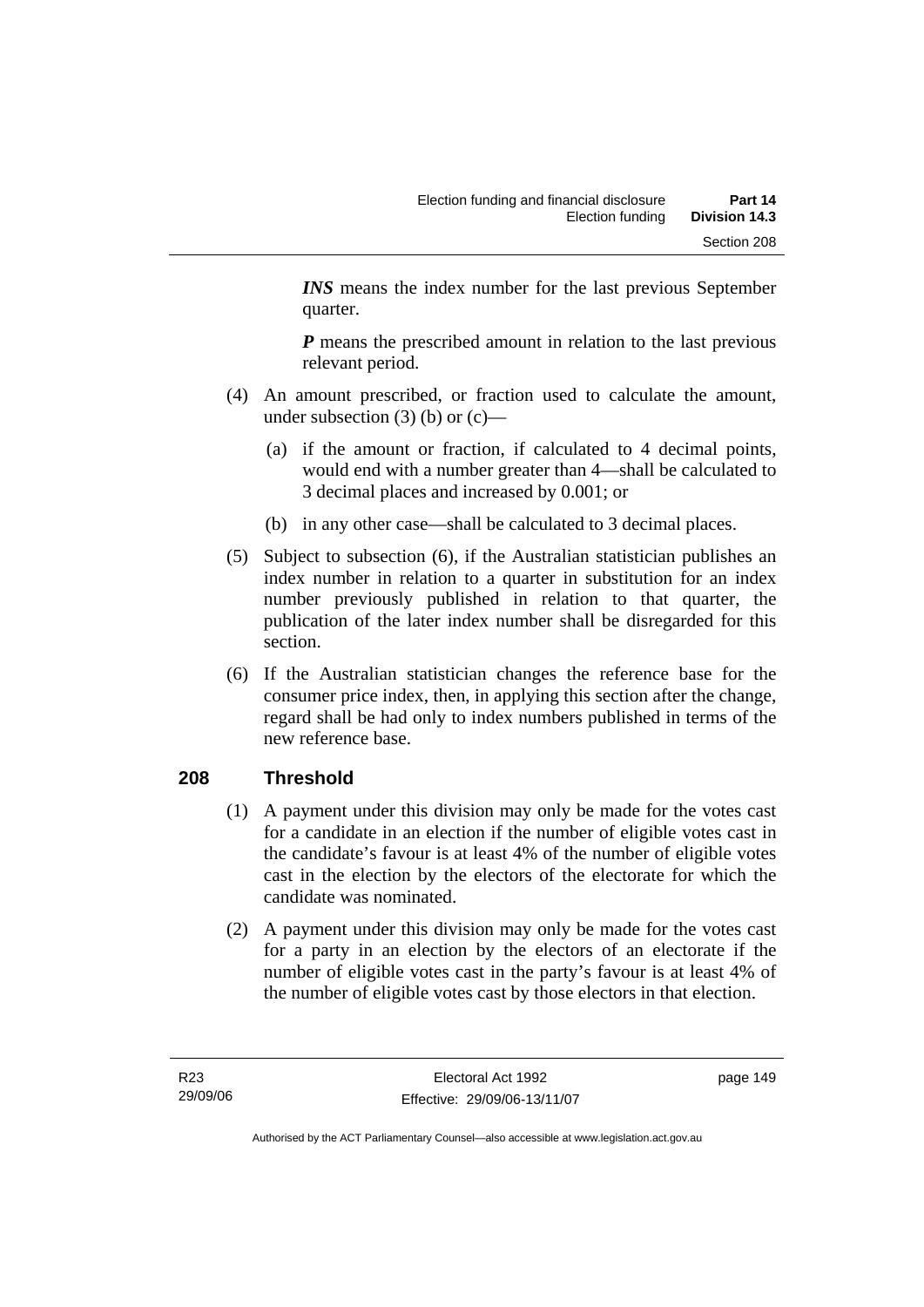## **212 Making of payments**

- (1) If an amount is payable under this division for votes cast in an election for 1 or more candidates endorsed by a party, the commissioner must make the payment to the registered officer of the party.
- (2) If an amount is payable under this division in relation to votes cast for 1 or more candidates who are members of a non-party group, the commissioner shall—
	- (a) if the members of the group have, by written notice given to the commissioner, appointed a person to receive payments under this division on behalf of the group—pay the amount to the person so appointed; or
	- (b) in any other case—pay the amount to the members of the group proportionately according to the number of eligible votes cast for each member.
- (3) If an amount is payable under this division for votes cast in an election for a candidate who was not endorsed by a party for the election and was not a member of a non-party group, the commissioner must make the payment to the candidate.
- (4) If a payment is made under this section and the recipient is not entitled to receive the whole or a part of the amount paid, the amount or the part of the amount may be recovered by the Territory as a debt due.

#### **214 Death of candidate**

- (1) If a candidate for whom eligible votes were cast in an election dies, a payment under this division in relation to the eligible votes cast for the candidate may be made despite the death of the candidate.
- (2) If a candidate referred to in subsection (1) was not—
	- (a) endorsed by a party for the election; or

R23 29/09/06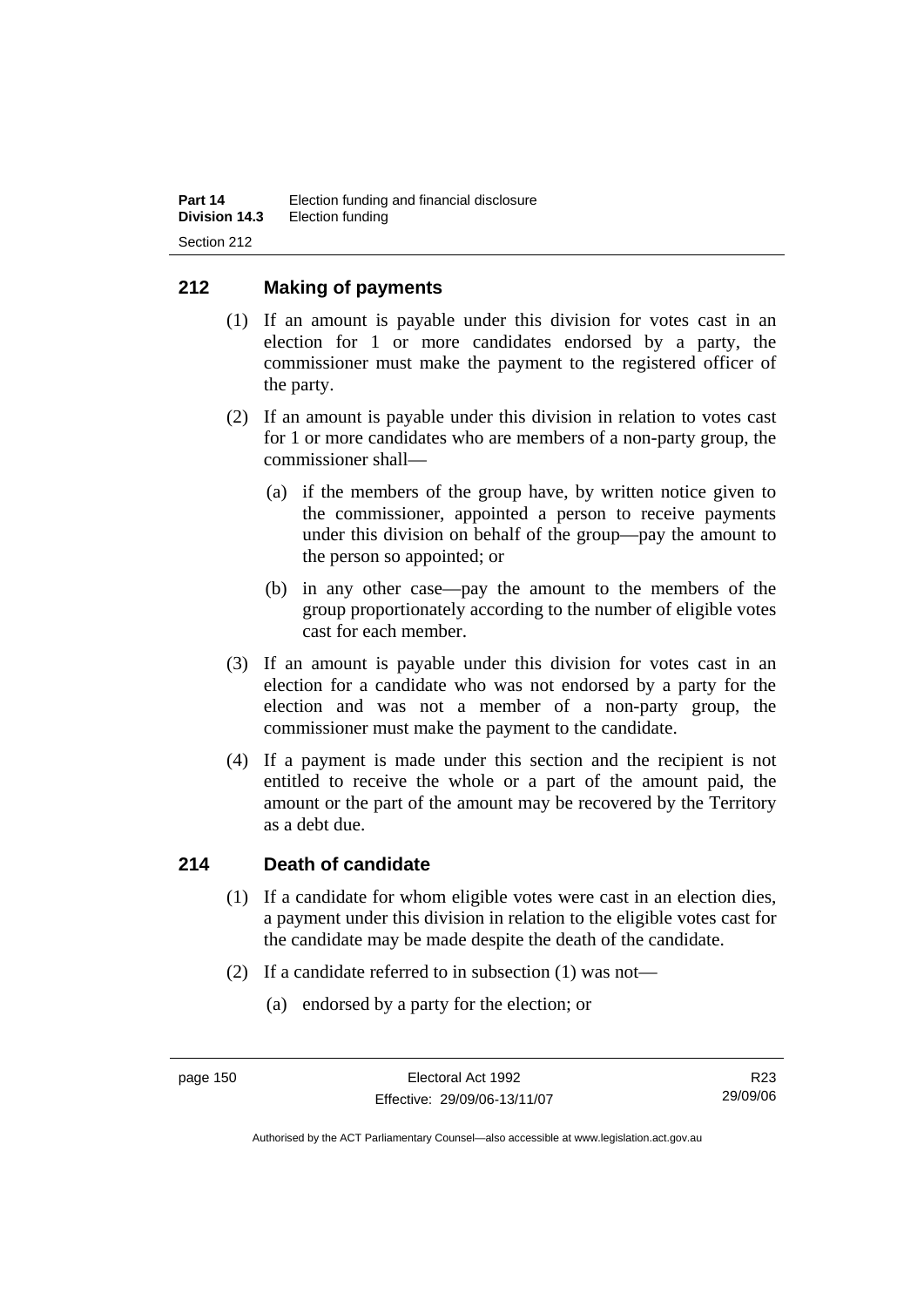(b) a member of a non-party group in relation to which an appointment under section 212 (2) (a) was in effect at the time of his or her death;

the payment may be made to the legal personal representative of the deceased candidate.

### **215 Application voluntary**

Nothing in this division shall be taken to require a person to accept payment of an amount payable under section 207.

# **Division 14.4 Disclosure of donations**

### **216 Meaning of** *defined details* **for div 14.4**

In this division:

*defined details*, in relation to a gift, means—

- (a) for a gift made on behalf of the members of an unincorporated association, other than a registered industrial organisation—
	- (i) the name of the association; and
	- (ii) the names and addresses of the members of the executive committee (however described) of the association;
- (b) for a gift from a trust fund or the funds of a foundation—
	- (i) the names and addresses of the trustees of the fund or foundation; and
	- (ii) the name, title or description of the trust fund or foundation; or
- (c) in any other case—the name and address of the person or organisation that made the gift.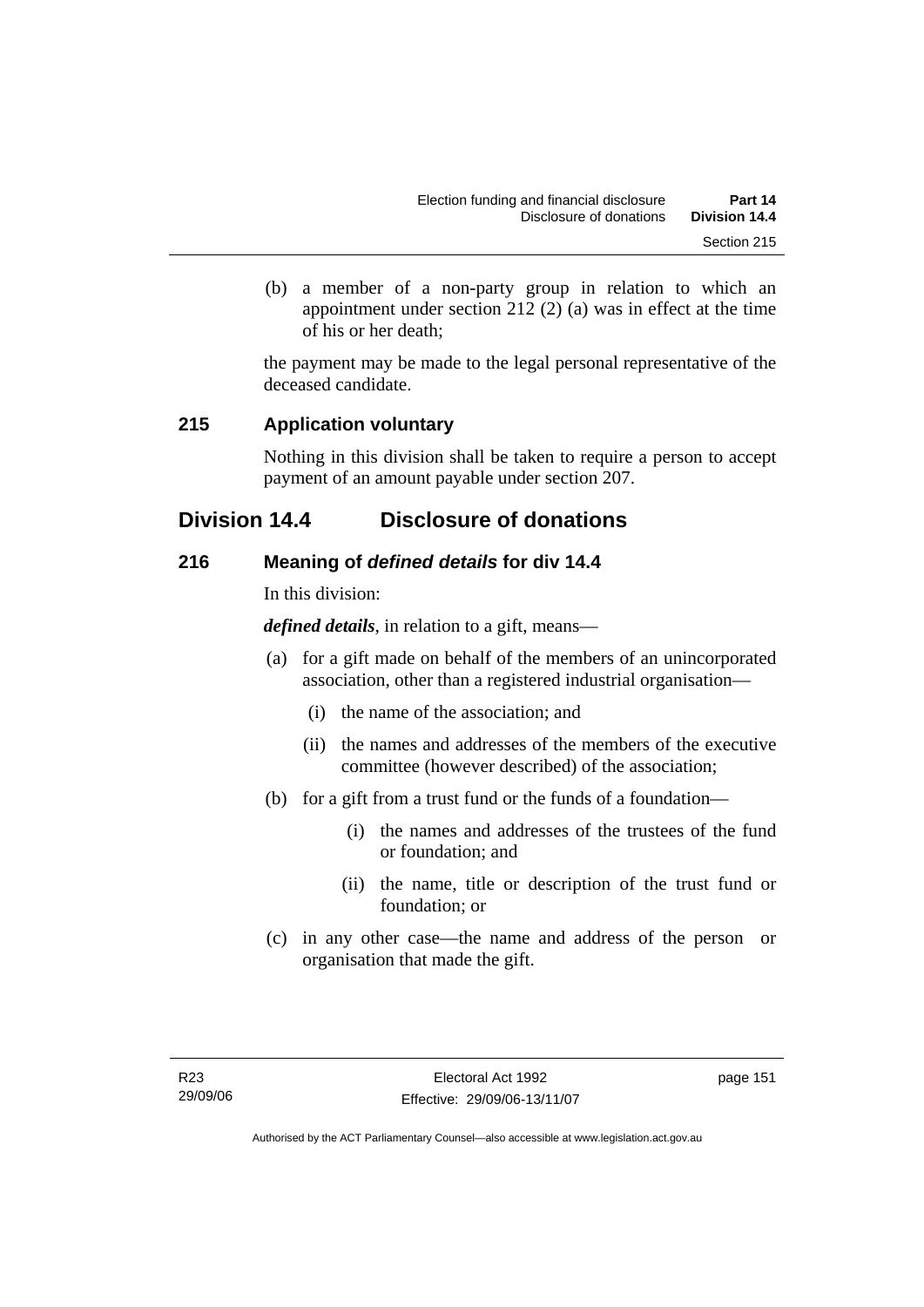# **217 Disclosure of gifts**

- (1) The reporting agent of a candidate shall, within 15 weeks after the polling day in the election, give the commissioner a return.
	- *Note 1* If a form is approved under s 340A (Approved forms) for a return, the form must be used.
	- *Note 2* For how a return may be given, see *Legislation Act 2001*, pt 19.5.
- (2) A return shall specify the following matters in relation to the disclosure period for the election:
	- (a) the total amount of any gifts received by the candidate;
	- (b) the number of persons who made gifts to the candidate;
	- (c) the date each gift was received;
	- (d) the amount of each gift received;
	- (e) the defined details of each gift received.
- (3) However, the reporting agent is not required to state the matters mentioned in subsection (2) (c) to (e) for a gift by a person if the amount of the gift and the total of all other gifts made to the candidate by the person is less than \$1 500.
- (4) A reference in this section to a gift is a reference to a gift other than a gift made in a private capacity to a candidate for his or her personal use that the candidate has not used, and will not use, solely or substantially for a purpose related to an election.

## **218 Disclosure of gifts—non-party groups**

- (1) A reporting agent of a non-party group shall, within 15 weeks after the polling day in the election, give the commissioner a return.
	- *Note 1* If a form is approved under s 340A (Approved forms) for a return, the form must be used.
	- *Note 2* For how a return may be given, see *Legislation Act 2001*, pt 19.5.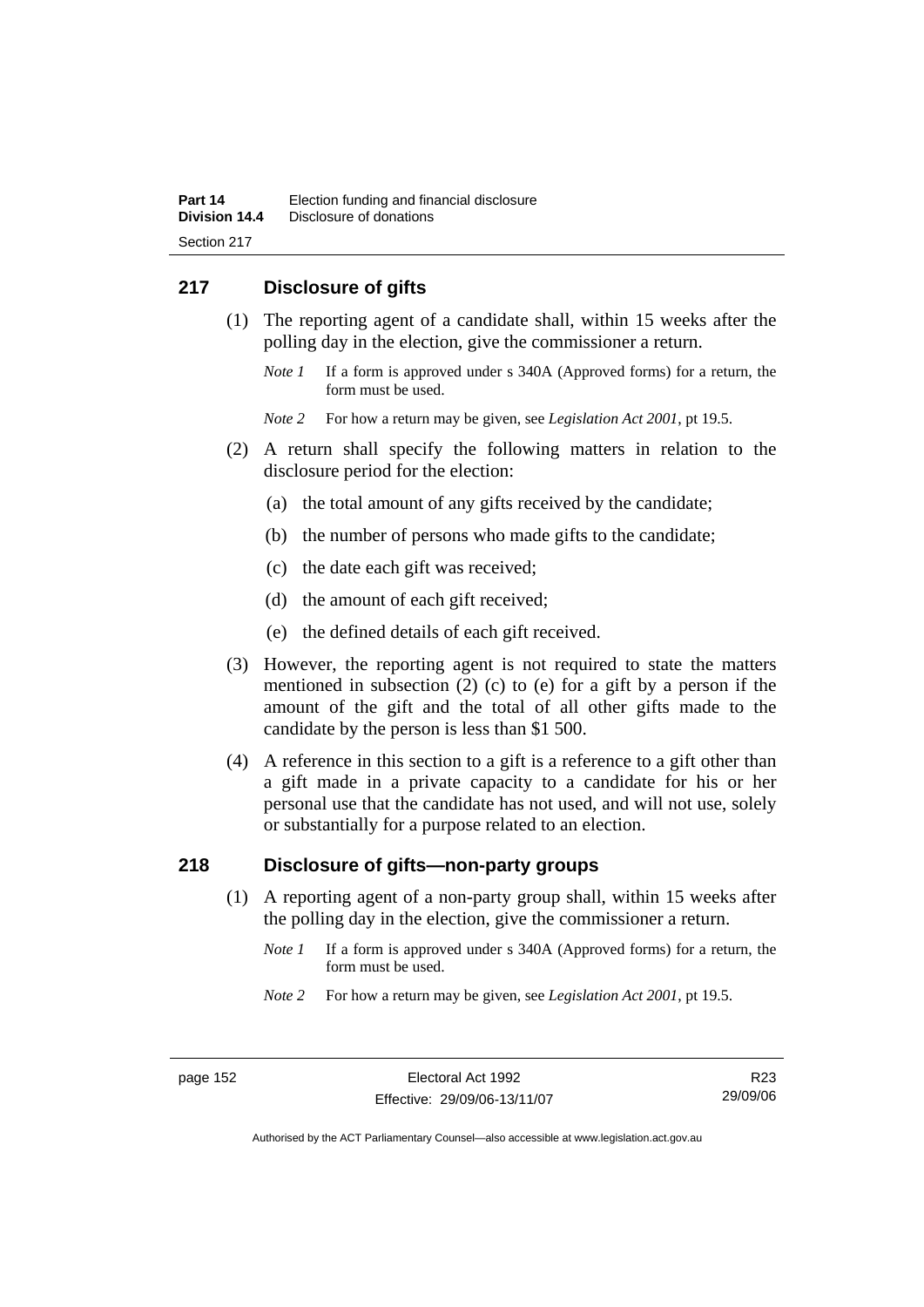- (2) A return shall specify the following matters in relation to the disclosure period for the election:
	- (a) the total amount of any gifts received by the group;
	- (b) the number of persons who made gifts to the group;
	- (c) the date each gift was received;
	- (d) the amount of each gift received;
	- (e) the defined details of each gift received.
- (3) However, the reporting agent is not required to specify the information mentioned in subsection (2) (c) to (e) for a gift by a person if the amount of the gift and sum of all other gifts made to the non-party group by the person is less than \$200.

### **218A Certain loans not to be received**

- (1) A party, non-party group, MLA, candidate or associated entity (the *receiver*) must not receive a loan of \$1 500 or more from a person or entity (the *giver*) that is not a financial institution, unless the receiver complies with this section.
- (2) The receiver of the loan must immediately make a record of the following:
	- (a) the terms of the loan;
	- (b) if the giver is a registered industrial organisation—
		- (i) the name of the organisation; and
		- (ii) the names and addresses of the members of the executive committee (however described) of the organisation;
	- (c) if the giver is an unincorporated body—
		- (i) the name of the body; and
		- (ii) the names and addresses of the members of the executive committee (however described) of the body;

| R23      | Electoral Act 1992           | page 153 |
|----------|------------------------------|----------|
| 29/09/06 | Effective: 29/09/06-13/11/07 |          |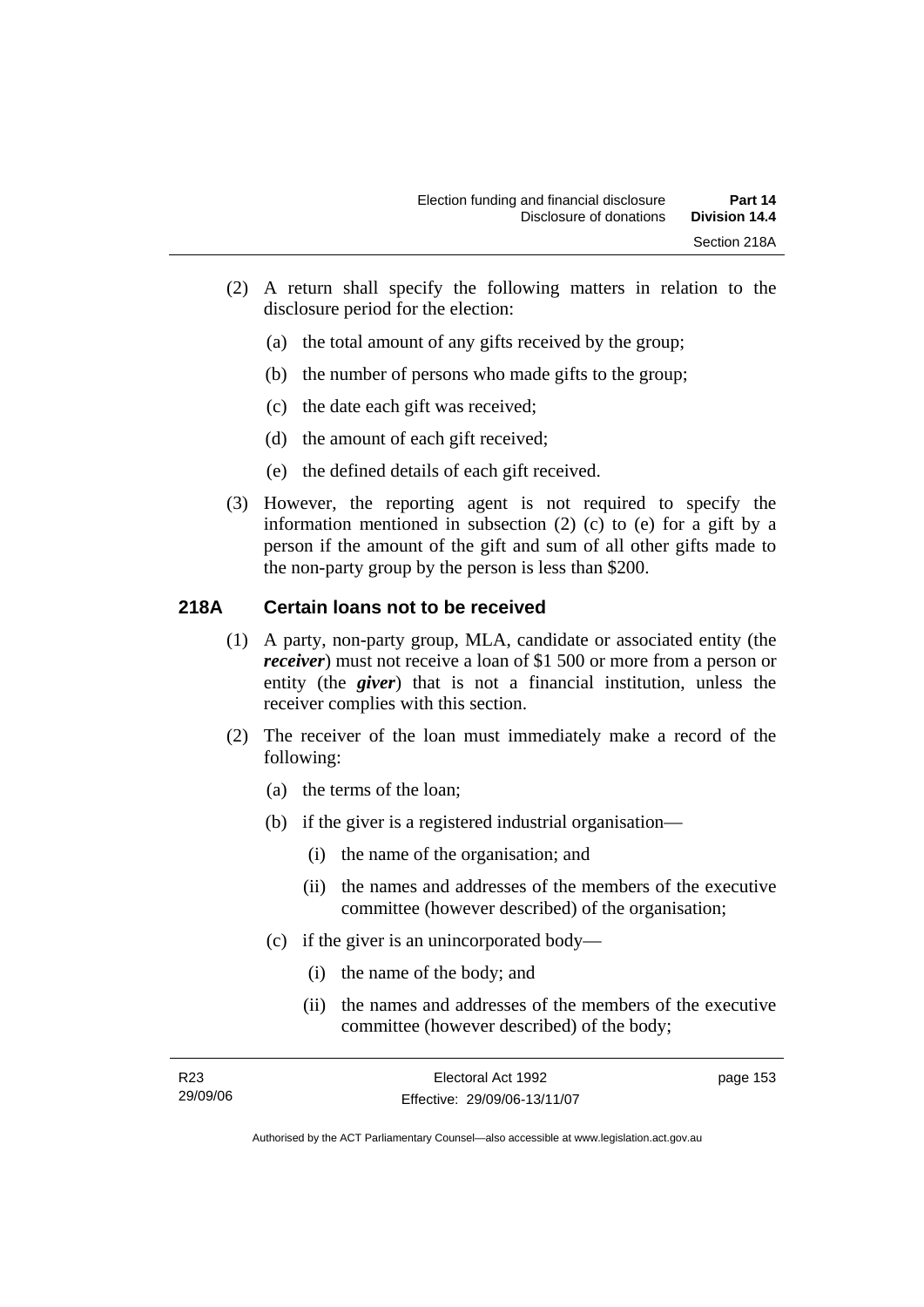- (d) if the loan was paid out of a trust fund or the funds of a foundation—
	- (i) the names and addresses of the trustees of the fund or foundation; and
	- (ii) the title or other description of the trust fund, or the name of the foundation;
- (e) in any other case—the name and address of the giver.
- (3) If the receiver receives a loan to which subsection (1) applies but does not comply with subsection (2), the relevant person must pay to the Territory an amount equal to the amount of the loan.
- (4) The amount payable under subsection (3) is a debt payable to the Territory by the relevant person and may be recovered by proceedings in a court of competent jurisdiction.
- (5) If the receiver is a non-party group and each member of the group is taken to be a reporting agent for the group under section 204 (Non-appointed agents), the members of the group are jointly and severally liable to pay any amount payable to the Territory under subsection (3) and subsection (4) applies accordingly.
- (6) For this section, if credit is given on a credit card for card transactions, each transaction is taken to be a separate loan.
- (7) In this section:

*credit card* includes a debit card.

#### *financial institution* means—

- (a) a bank; or
- (b) a credit union; or
- (c) a building society; or
- (d) an entity prescribed under the regulations.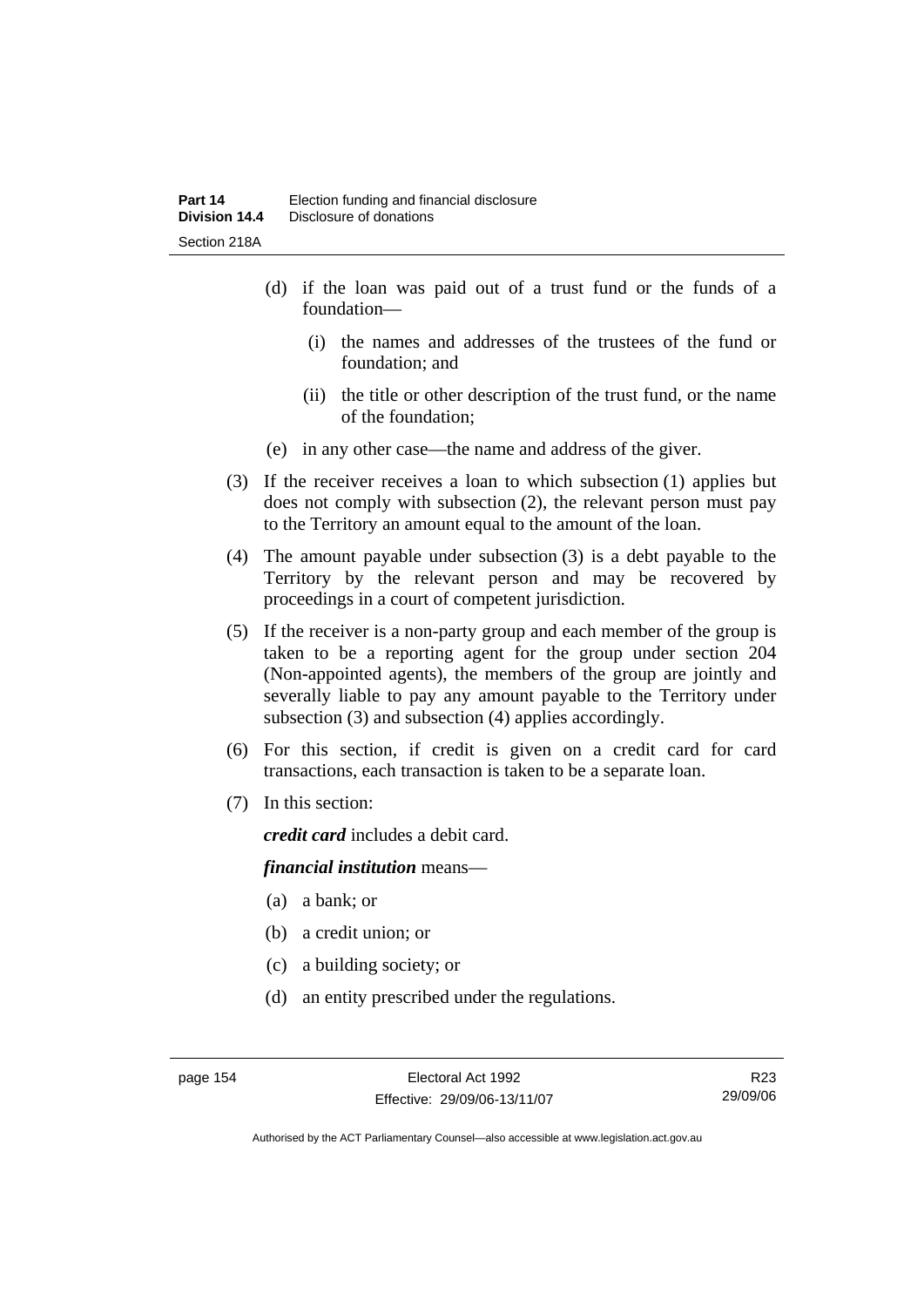*loan* means any of the following:

- (a) an advance of money;
- (b) a provision of credit or any other form of financial accommodation;
- (c) a payment of an amount for, on account of, on behalf of or at the request of the receiver, if there is an express or implied obligation to repay the amount;
- (d) a transaction (whatever its terms or form) that is, in substance, a loan of money.

#### *relevant person* means—

- (a) for a loan for the benefit of a party—
	- (i) if the party is a corporation—the party; or
	- (ii) in any other case—the reporting agent of the party; or
- (b) for a loan to or for the benefit of a non-party group—the reporting agent of the group; or
- (c) for a gift to or for the benefit of an MLA—the MLA; or
- (d) for a gift to or for the benefit of a candidate—the candidate; or
- (e) for a gift to or for the benefit of an associated entity—
	- (i) if the entity is a corporation—the entity; or
	- (ii) in any other case—the financial controller of the entity.

#### **219 Nil returns**

If no details are required to be included in a return under section 217 or 218, the return shall be given to the commissioner and shall include a statement to the effect that no gifts of a kind required to be disclosed were received.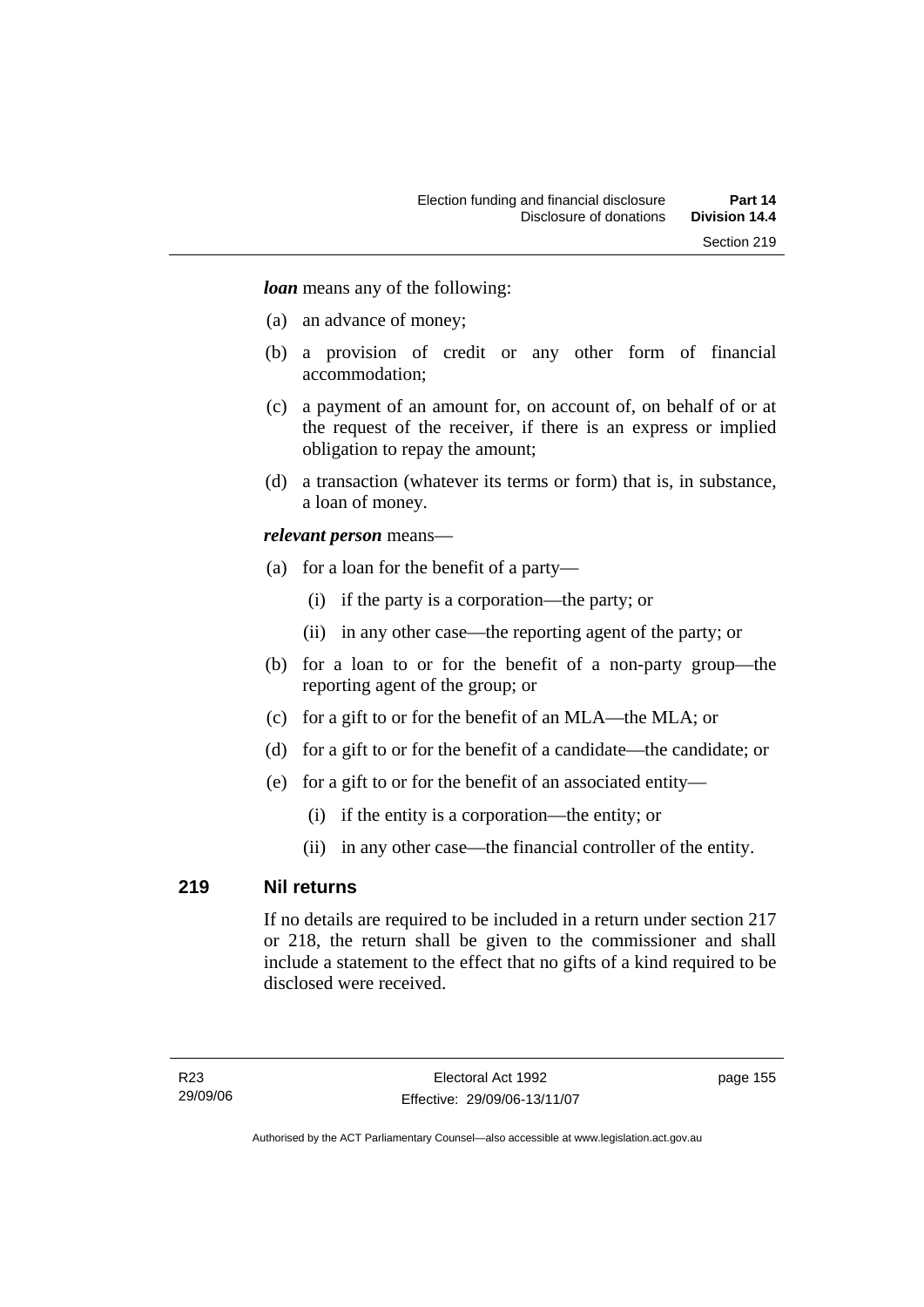## **220 Disclosure of gifts by persons incurring political expenditure**

- (1) This section applies if a person (other than a party, candidate or associated entity) (the *first person*)—
	- (a) incurs expenditure for a political purpose during the disclosure period for an election; and
	- (b) receives from someone else 1 or more gifts—
		- (i) all or a part of each of which was used by the first person to enable the person to incur expenditure during the disclosure period for a political purpose or to reimburse the person for incurring expenditure during the disclosure period for a political purpose; and
		- (ii) the total amount of which is \$1 000 or more.
- (2) Within 15 weeks after polling day in the election, the first person must give the commissioner a return for the gift or gifts.
	- *Note 1* If a form is approved under s 340A (Approved forms) for a return, the form must be used.
	- *Note 2* For how a return may be given, see *Legislation Act 2001*, pt 19.5.
- (3) A return shall, in relation to each gift referred to in subsection (1), specify—
	- (a) the amount of the gift; and
	- (b) the date it was received; and
	- (c) the defined details.
- (4) Subsection (1) does not apply to a person if the amount of expenditure incurred by the person for political purposes during the disclosure period is less than \$1 000.
- (5) For this section, a person shall be taken to have incurred expenditure for a political purpose if, during the disclosure period in relation to

R23 29/09/06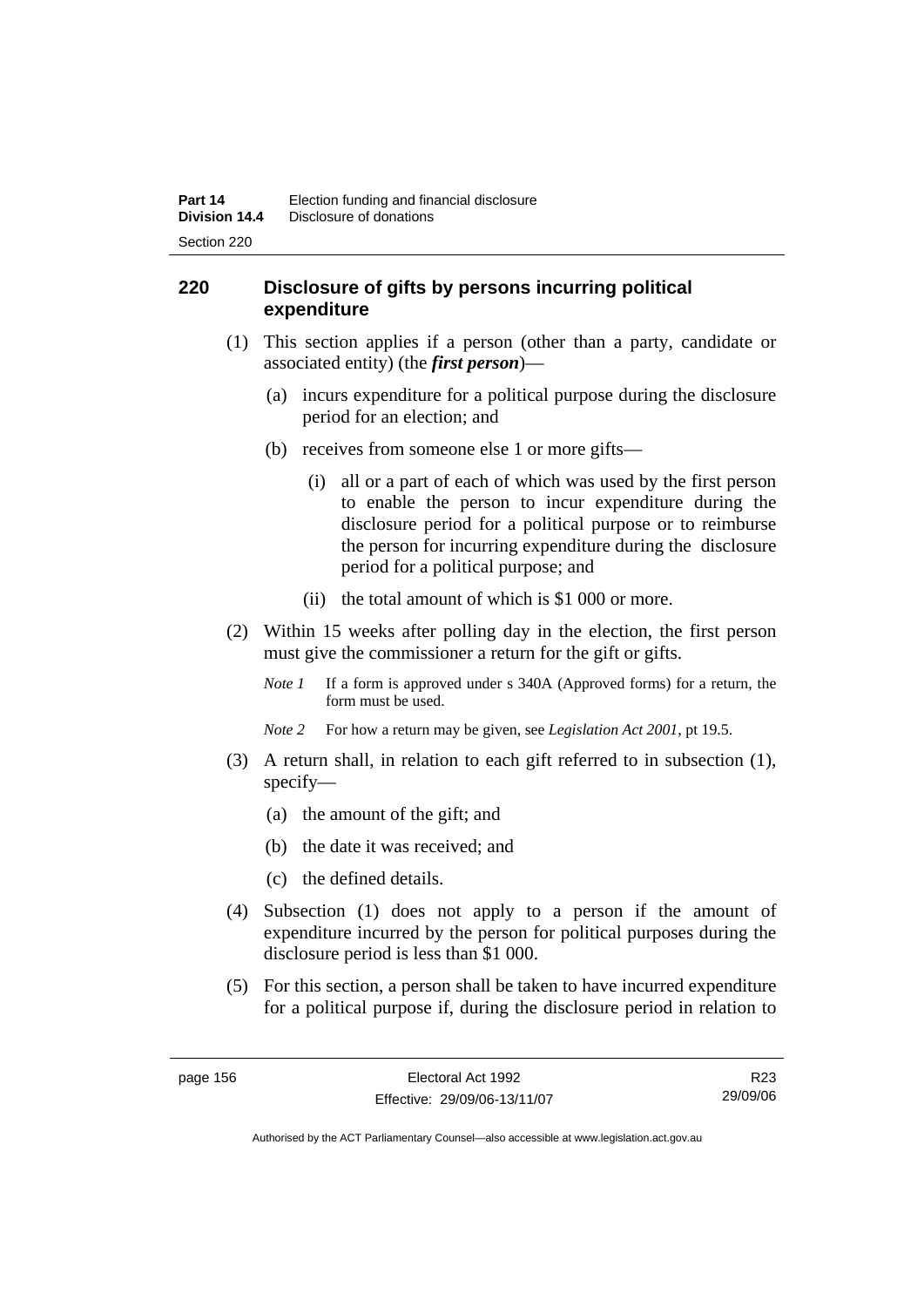an election, the person incurs expenditure in relation to that or any other election.

- (6) In this section, a reference to incurring of expenditure for a political purpose is a reference to incurring of expenditure in relation to—
	- (a) publishing electoral matter (including publishing by radio or television); or
	- (b) otherwise publishing a view on an issue in an election; or
	- (c) making a gift to a party; or
	- (d) making a gift to a candidate; or
	- (e) making a gift to a person on the understanding that the person or another person will apply, either directly or indirectly, the whole or a part of the gift in a way referred to in paragraph  $(a)$ ,  $(b)$ ,  $(c)$  or  $(d)$ .
- (7) For subsection (3), 2 or more gifts made by the same person to or for the benefit of a person to whom subsection (1) applies shall be taken to be a single gift.

#### **221 Donations to non-party groups and candidates**

- (1) If, during the disclosure period for an election, a person (other than a party, a candidate or an associated entity) makes gifts totalling \$1 500 or more to the same non-party group or candidate in the election or the same specified body, the person must give the commissioner a return within 15 weeks after the polling day for the election.
	- *Note 1* If a form is approved under s 340A (Approved forms) for a return, the form must be used.
	- *Note* 2 For how a return may be given, see Legislation Act, pt 19.5.
- (2) A return shall specify in relation to each gift referred to in subsection (1) made by the person during the disclosure period—
	- (a) the amount of the gift; and

| R23      | Electoral Act 1992           | page 157 |
|----------|------------------------------|----------|
| 29/09/06 | Effective: 29/09/06-13/11/07 |          |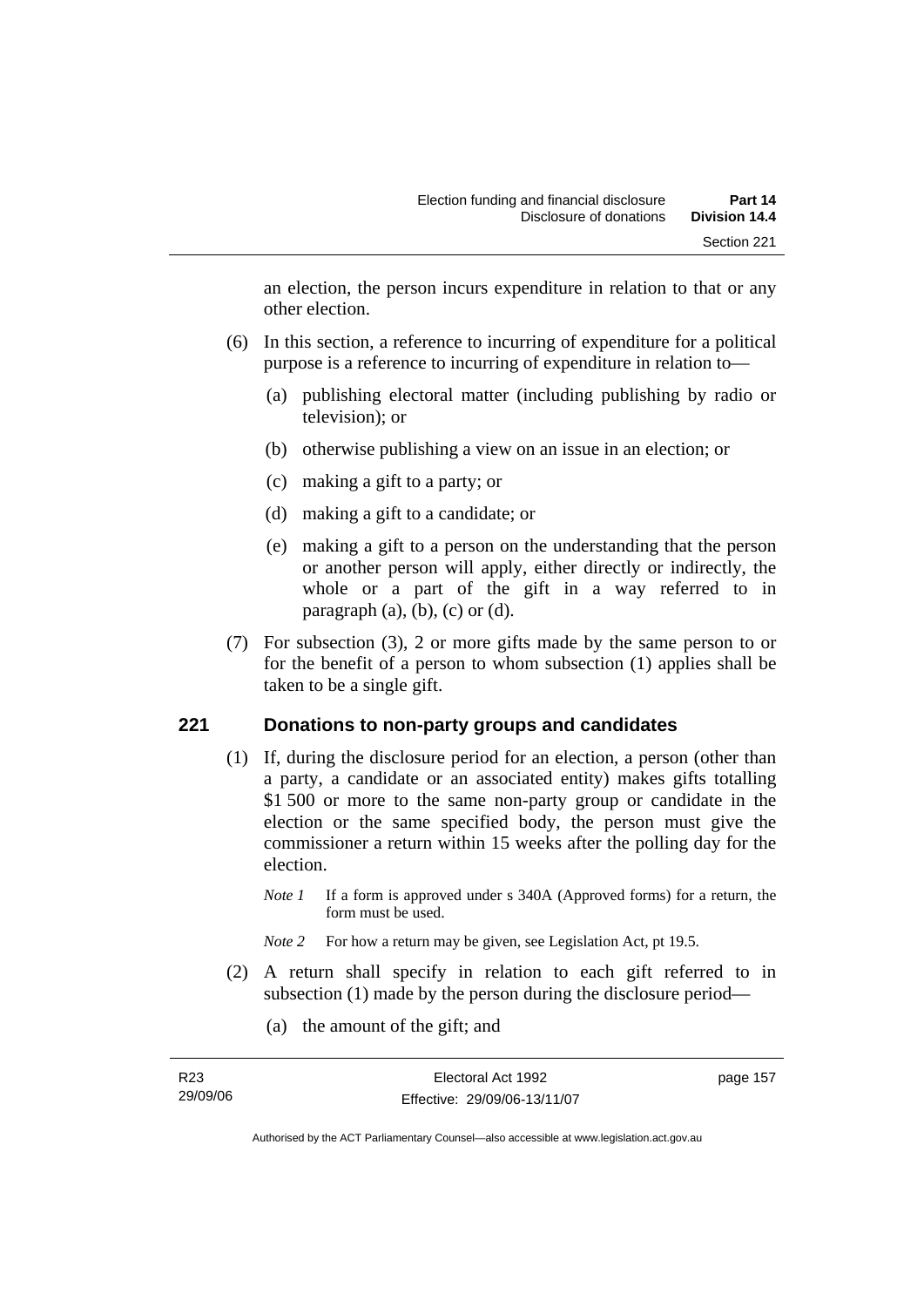- (b) the date it was made; and
- (c) the defined details.
- (3) A reference in this section to a *gift* is a reference to a gift other than a gift made in a private capacity to a candidate or a specified body that is an individual, for his or her personal use, being a gift that the receiver has not used, and will not use, solely or substantially for a purpose related to an election.
- (4) The commissioner may, in writing, specify a person or body (whether incorporated or not) for this section if the commissioner believes on reasonable grounds, that it is a function of the person or body to incur electoral expenditure or to give gifts (directly or indirectly) to candidates.
- (5) The specification of a person or body is a notifiable instrument.

*Note* A notifiable instrument must be notified under the *Legislation Act 2001*.

(6) In this section:

*specified body* means a person or body specified in accordance with subsection  $(4)$ .

#### **221A Annual returns of donations**

- (1) If, in a financial year, a person makes a gift of \$1 500 or more, or gifts totalling \$1 500 or more, to the same party, MLA or associated entity, the person must, within the relevant period after the end of the financial year, give the commissioner a return covering all the gifts that the person made to the party, MLA or associated entity during the financial year.
	- *Note 1* If a form is approved under s 340A (Approved forms) for a return, the form must be used.
	- *Note 2* For how a return may be given, see *Legislation Act 2001*, pt 19.5.
- (2) If, in a financial year—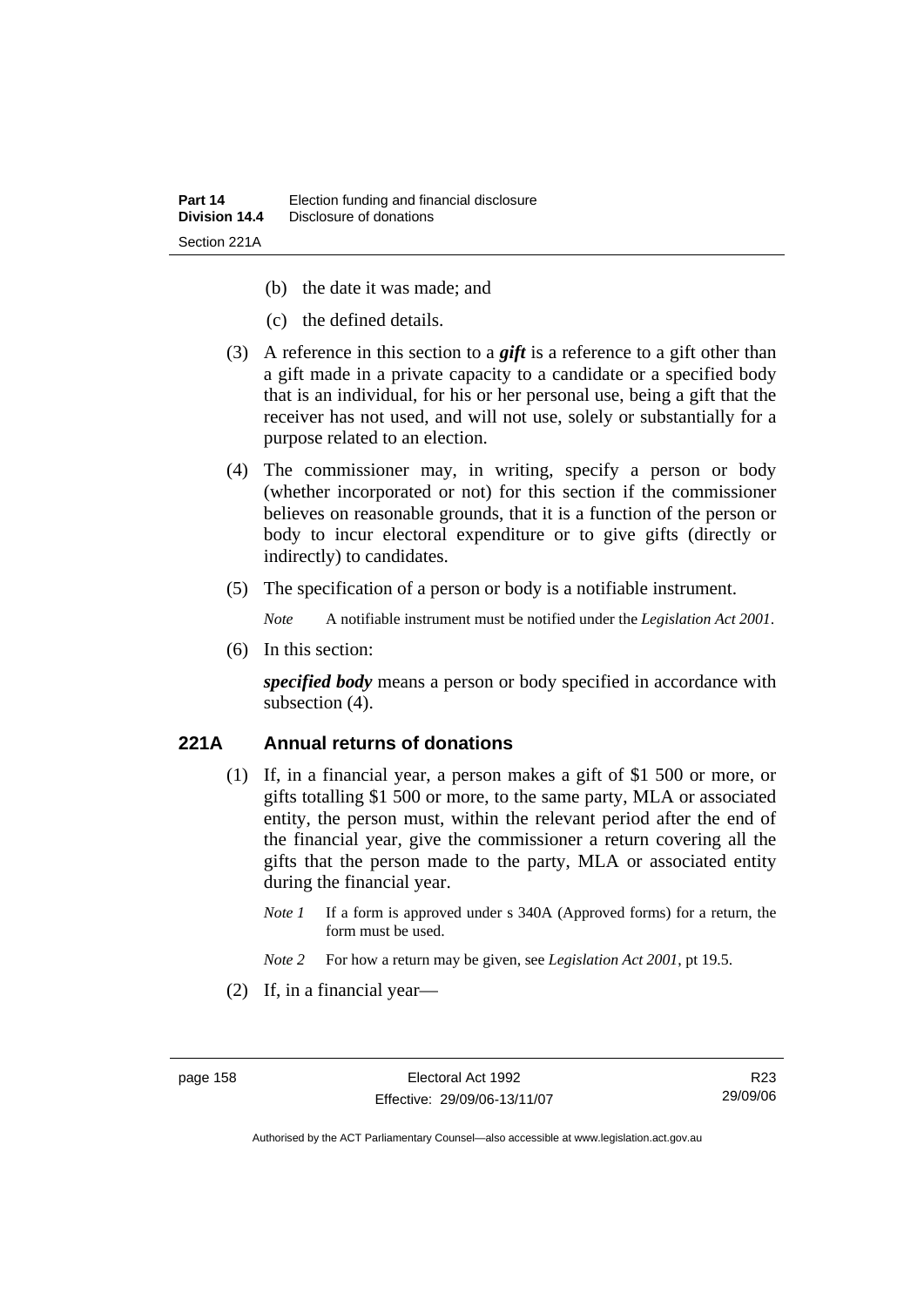- (a) a person receives a gift of \$1 000 or more, or gifts totalling \$1 000 or more; and
- (b) the person uses all or part of the gift or gifts to make a gift of \$1 500 or more, or gifts totalling \$1 500 or more, to a party, MLA or associated entity;

the person must, within the relevant period after the end of the financial year, give the commissioner a return covering all the gifts mentioned in paragraph (a).

- (3) For each gift mentioned in subsection (1) or (2) (a), the return must state—
	- (a) the amount of the gift; and
	- (b) the date when it was made; and
	- (c) for a gift mentioned in subsection (1)—the name of the party, MLA or associated entity to which the gift was made; and
	- (d) for a gift mentioned in subsection  $(2)$  (a)—the defined details.
- (4) Subsection (2) does not apply to a gift mentioned in subsection (2) (a) that has been included in a previous return under this section.
- (5) If a person makes a gift to any person or body with the intention of benefiting a party, MLA or associated entity, the person is taken, for this section, to have made the gift to the party, MLA or associated entity.
- (6) In this section:

*gift* does not include—

- (a) a gift made to an MLA in a private capacity for the MLA's personal use if the MLA does not use the gift solely or substantially for a purpose related to an election; or
- (b) a gift made by a party, member of a non-party group, MLA, candidate or associated entity.

| R <sub>23</sub> | Electoral Act 1992           | page 159 |
|-----------------|------------------------------|----------|
| 29/09/06        | Effective: 29/09/06-13/11/07 |          |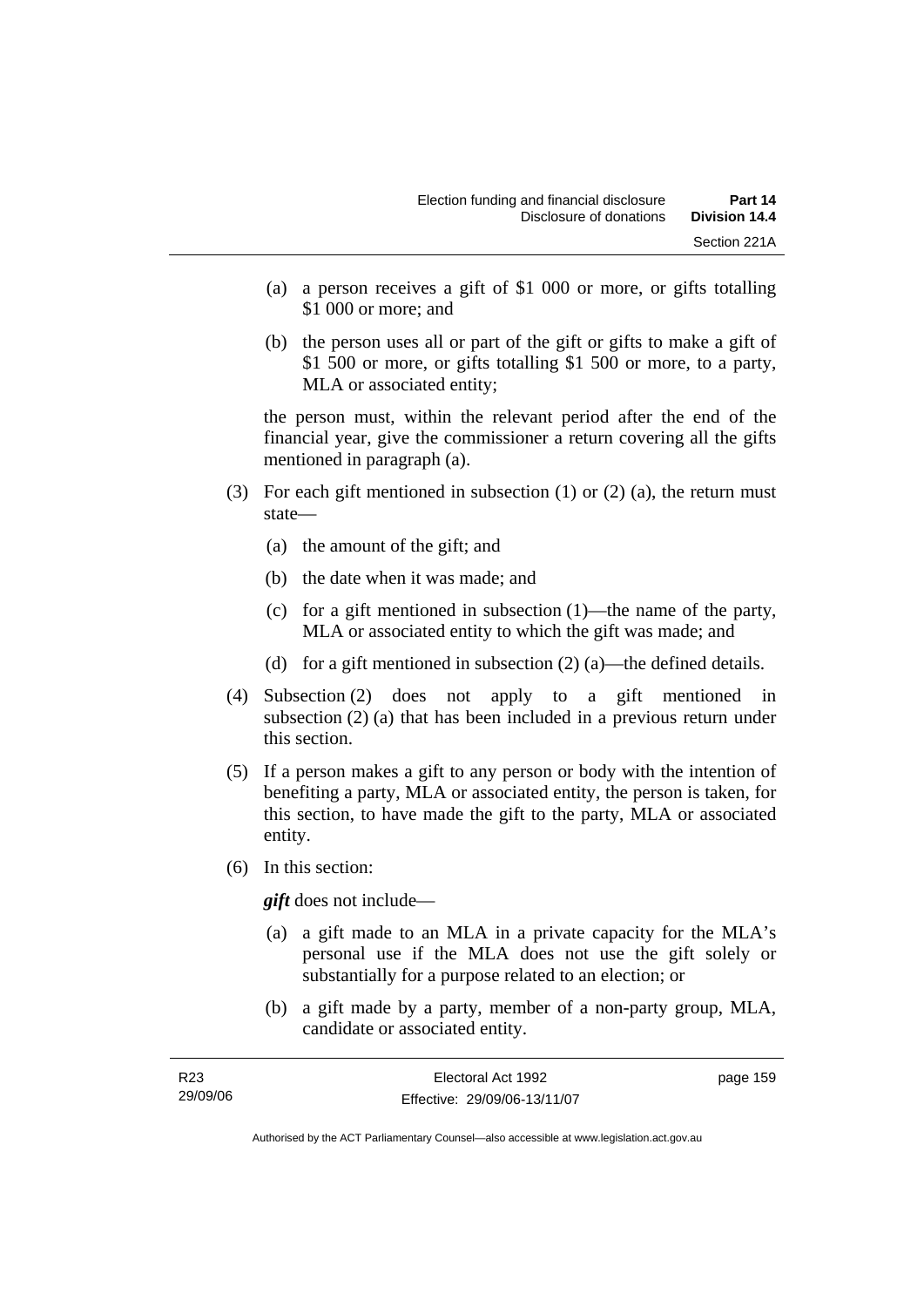#### *relevant period* means—

- (a) for a financial year ending in a year when a general election is held—24 weeks; and
- (b) in any other case—20 weeks.

#### **221B Advice about obligations to make returns**

 (1) If, in a financial year, a party or MLA (the *receiver*) receives a gift of \$1 500 or more, or gifts totalling \$1 500 or more, from the same person (the *giver*), the receiver must, before 1 August after the end of the financial year, by written notice to the giver, tell the giver about the requirements of section 221A (Annual returns of donations).

Maximum penalty: 50 penalty units.

(2) In this section:

*gift*—see section 221A (6).

#### **222 Anonymous gifts**

- (1) A party, non-party group, MLA, candidate or associated entity (the *receiver*) must not accept a gift of the prescribed amount or more made by someone else (the *giver*) to or for the benefit of the receiver unless—
	- (a) the receiver knows the defined details of the gift; or
	- (b) both the following subparagraphs apply:
		- (i) the giver tells the receiver the defined details of the gift before the gift is made;
		- (ii) when the gift is made, the receiver has no grounds for believing that the defined details given by the giver are not true.
- (2) Subsection (1) applies—

R23 29/09/06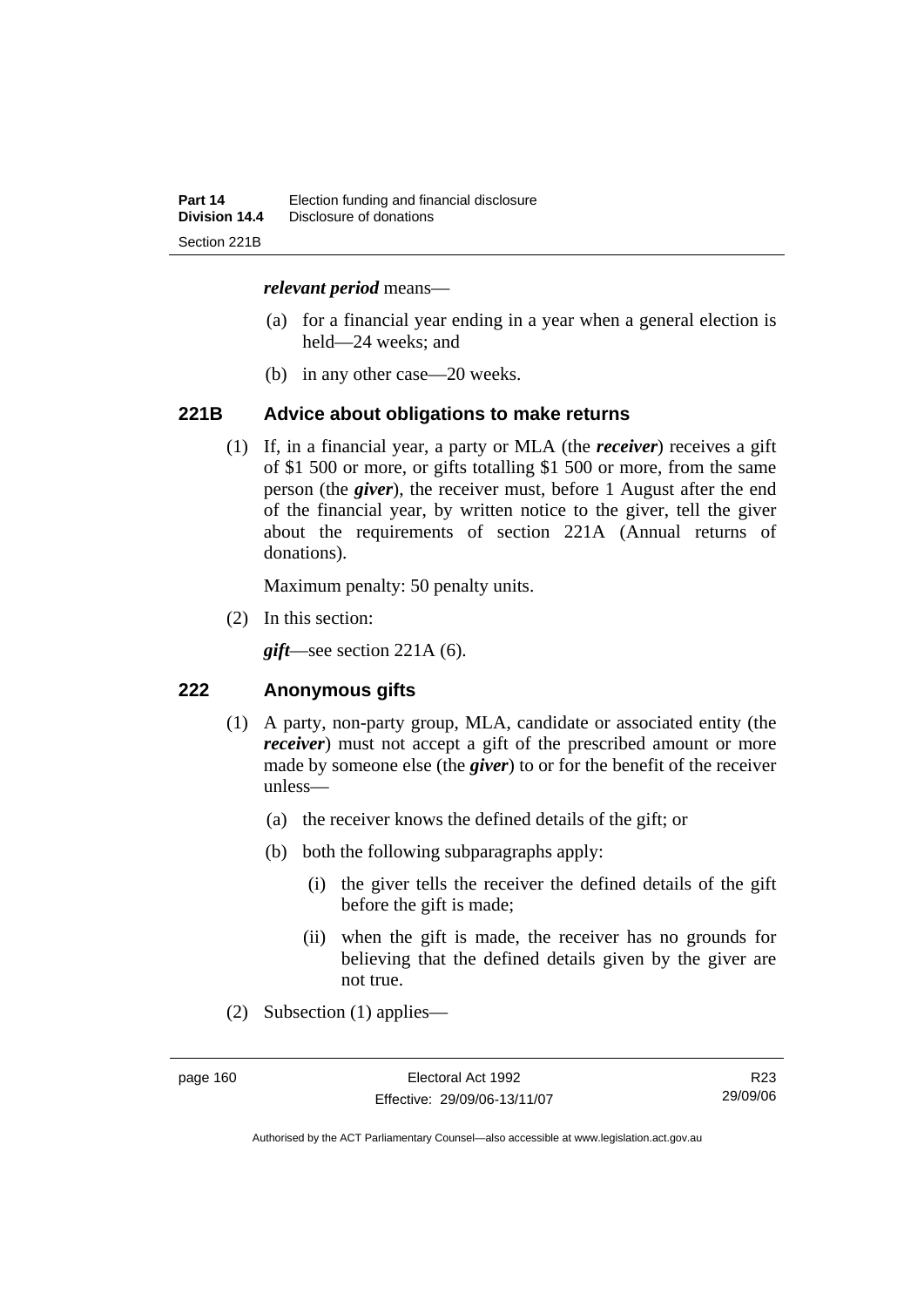- (a) for a party, MLA or associated entity—to gifts received at any time; or
- (b) for a non-party group or candidate—to gifts received during the disclosure period.
- (3) For this section, 2 or more gifts made by the same person to or for the benefit of a party, non-party group, MLA, candidate or associated entity are taken to be a single gift.
- (4) If the receiver contravenes subsection (1), the relevant person must pay to the Territory an amount equal to the amount of the gift.
- (5) The amount payable under subsection (4) is a debt payable to the Territory by the relevant person and may be recovered by proceedings in a court of competent jurisdiction.
- (6) If the receiver is a non-party group and each member of the group is taken to be a reporting agent for the group under section 204 (Non-appointed agents), the members of the group are jointly and severally liable to pay any amount payable to the Territory under subsection (4), and subsection (5) applies accordingly.
- (7) In this section:

*gift* includes a gift made on behalf of the members of an unincorporated association.

*prescribed amount*, for a gift made to or for the benefit of a party, MLA, associated entity, candidate or non-party group, means \$1 500.

#### *relevant person* means

- (a) for a gift to or for the benefit of a party—
	- (i) if the party is a corporation—the party; or
	- (ii) in any other case—the reporting agent of the party; or
- (b) for a gift to or for the benefit of a non-party group—the reporting agent of the group; or

| R23      | Electoral Act 1992           | page 161 |
|----------|------------------------------|----------|
| 29/09/06 | Effective: 29/09/06-13/11/07 |          |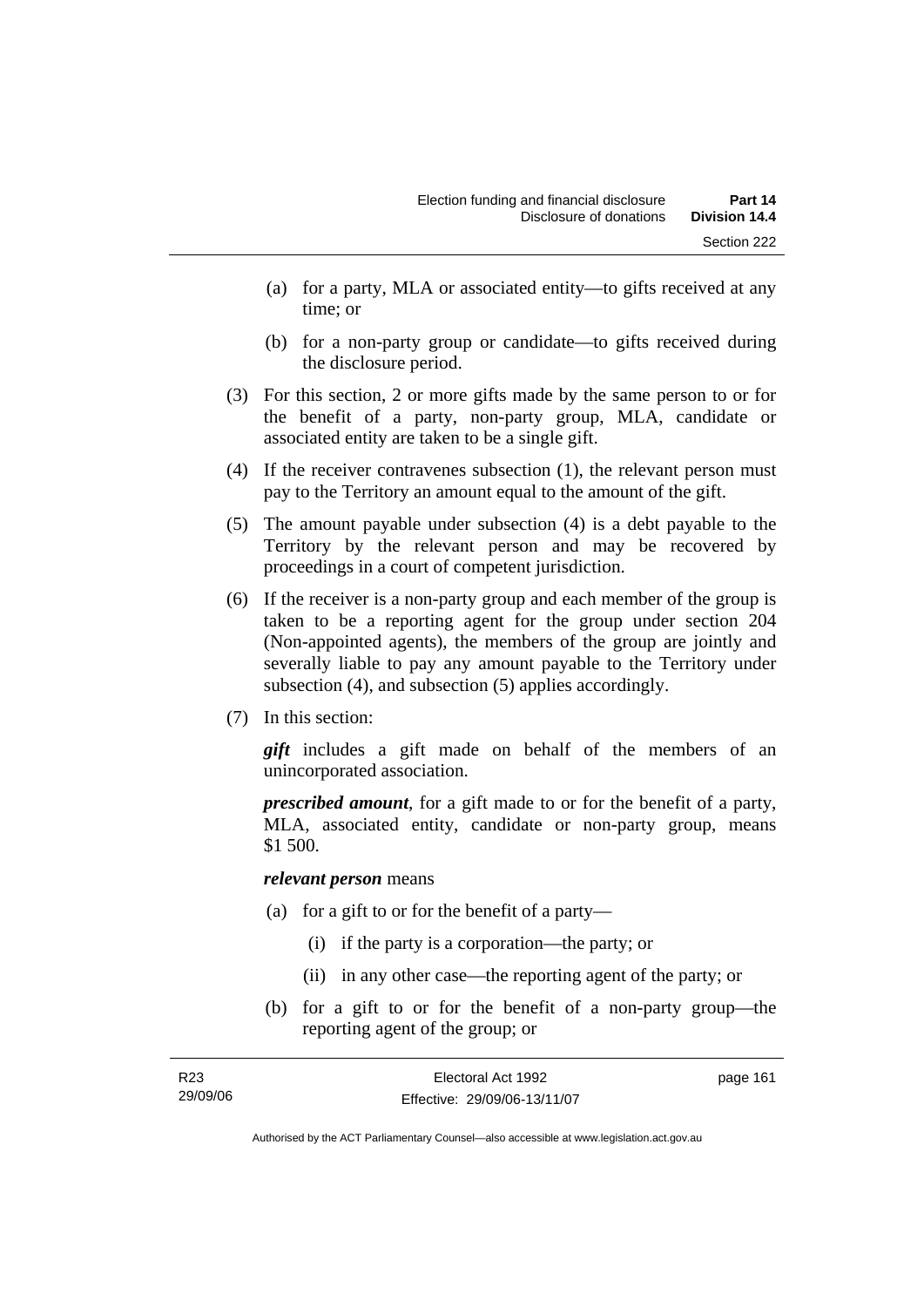- (c) for a gift to or for the benefit of an MLA—the MLA; or
- (d) for a gift to or for the benefit of a candidate—the candidate; or
- (e) for a gift to or for the benefit of an associated entity—
	- (i) if the entity is a corporation—the entity; or
	- (ii) in any other case—the financial controller of the entity.

# **Division 14.5 Disclosure of electoral expenditure**

## **223 Definitions for div 14.5**

In this division:

*broadcaster* means—

- (a) the Australian Broadcasting Corporation continued in existence under the *Australian Broadcasting Corporation Act 1983* (Cwlth), section 5; or
- (b) the Special Broadcasting Service Corporation continued in existence under the *Special Broadcasting Service Act 1991*  (Cwlth), section 5; or
- (c) the holder of a licence under the *Broadcasting Services Act 1992* (Cwlth); or
- (d) the provider of a broadcasting service under a class licence under that Act.

*electoral advertisement* means an advertisement containing electoral matter, whether or not consideration was given for its publication or broadcast.

*electoral expenditure*, in relation to an election, means expenditure incurred (whether or not incurred during the pre-election period) on—

 (a) broadcasting an electoral advertisement during the pre-election period; or

| page 162 |  |
|----------|--|
|----------|--|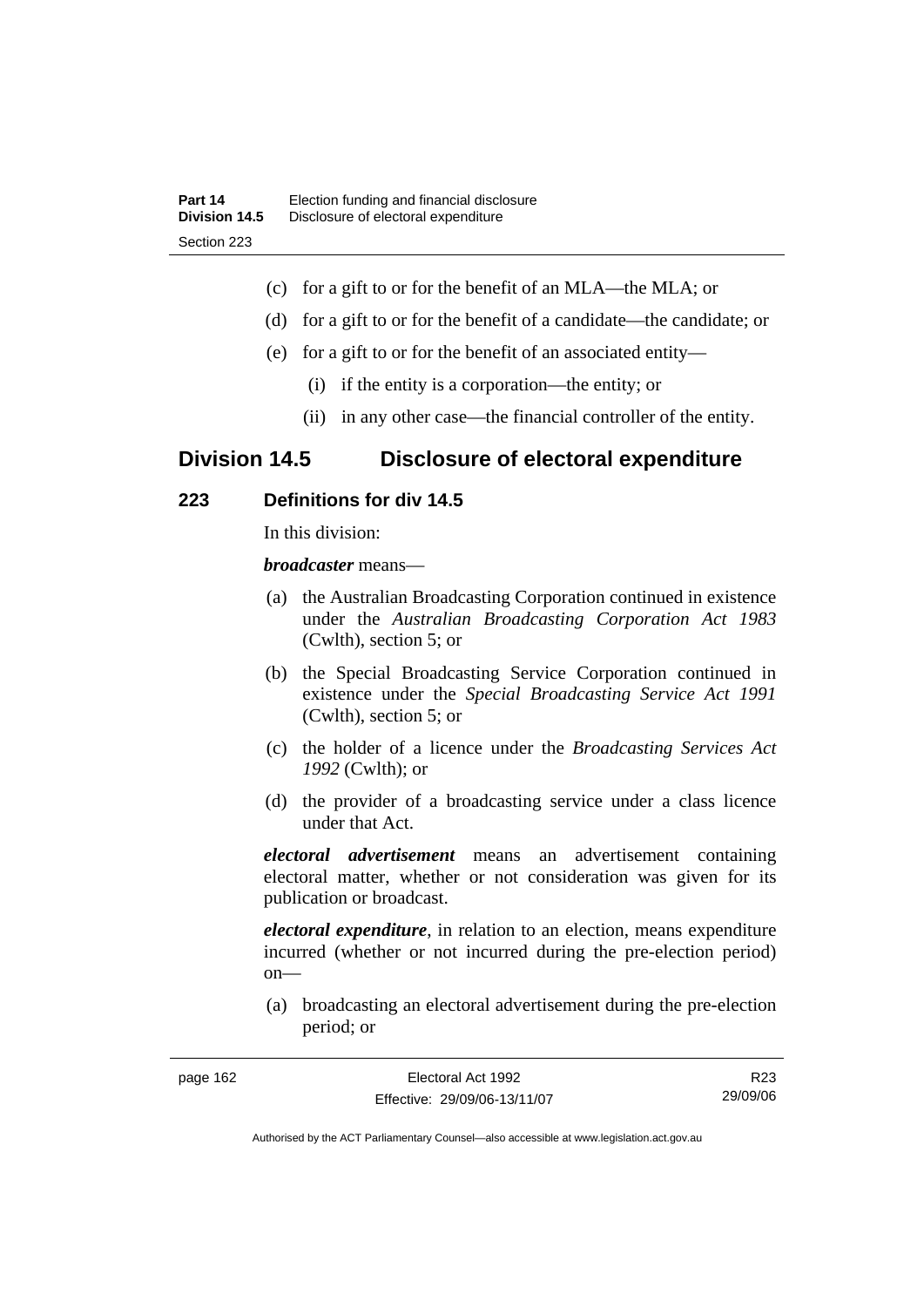- (b) publishing an electoral advertisement in a newspaper or periodical during the pre-election period; or
- (c) displaying an electoral advertisement at a theatre or other place of entertainment during the pre-election period; or
- (d) producing an electoral advertisement referred to in paragraph  $(a)$ ,  $(b)$  or  $(c)$ ; or
- (e) producing any printed electoral matter to which section 292 applies (other than material referred to in paragraph (a), (b) or (c)) that is published during the pre-election period; or
- (f) producing and distributing electoral matter that is addressed to particular persons or organisations and is distributed during the pre-election period; or
- (g) consultant's or advertising agent's fees in respect of—
	- (i) services provided during the pre-election period, being services relating to the election; or
	- (ii) material relating to the election that is used during the pre-election period; or
- (h) carrying out an opinion poll or other research about the election during the pre-election period.

*participant* in an election means—

- (a) a party, non-party group or candidate; or
- (b) a person (other than a party or candidate) by whom, or with the authority of whom, electoral expenditure in relation to an election is incurred.

*relates*—an advertisement *relates* to an election if it contains electoral matter, whether or not consideration is given for publication or broadcasting of the advertisement.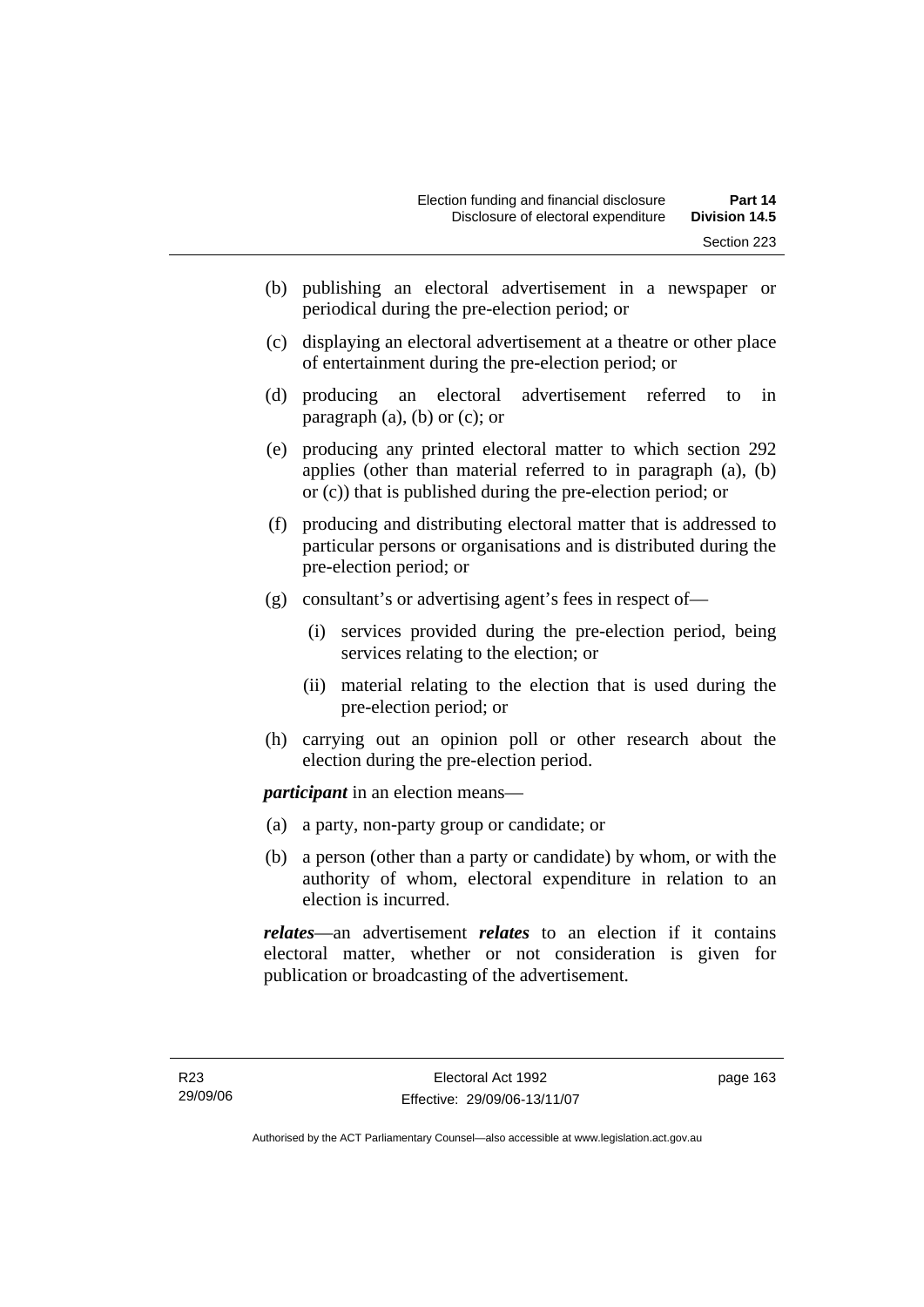# **224 Returns of electoral expenditure**

 (1) The reporting agent of each person who was a candidate in an election shall, before the end of 15 weeks after polling day for the election, give the commissioner a return specifying details of the electoral expenditure in relation to the election incurred by or with the authority of the candidate.

*Note 1* If a form is approved under s 340A (Approved forms) for a return, the form must be used.

- *Note 2* For how a return may be given, see *Legislation Act 2001*, pt 19.5.
- (2) A reporting agent of a non-party group in an election shall, before the end of 15 weeks after polling day for the election, give the commissioner a return specifying details of the electoral expenditure in relation to the election incurred by or with the authority of the group.
- (3) If electoral expenditure in relation to an election is incurred by or with the authority of a party, the reporting agent of the party shall, before the end of 15 weeks after polling day for the election, give the commissioner a return setting out details of the expenditure.
- (4) If electoral expenditure in relation to an election was incurred by or with the authority of a person and the expenditure was not incurred with the written authority of a party, non-party group, candidate or associated entity in the election the person shall, before the end of 15 weeks after polling day for the election, give the commissioner a return specifying details of the electoral expenditure.
- (5) A person is not required to give the commissioner a return under subsection (4) in relation to an election if the amount of the electoral expenditure incurred in relation to the election by or with the person's authority is less than \$1 500.

### **225 Nil returns**

 (1) If no electoral expenditure in relation to an election is incurred by or with the authority of a candidate in the election, a return under

R23 29/09/06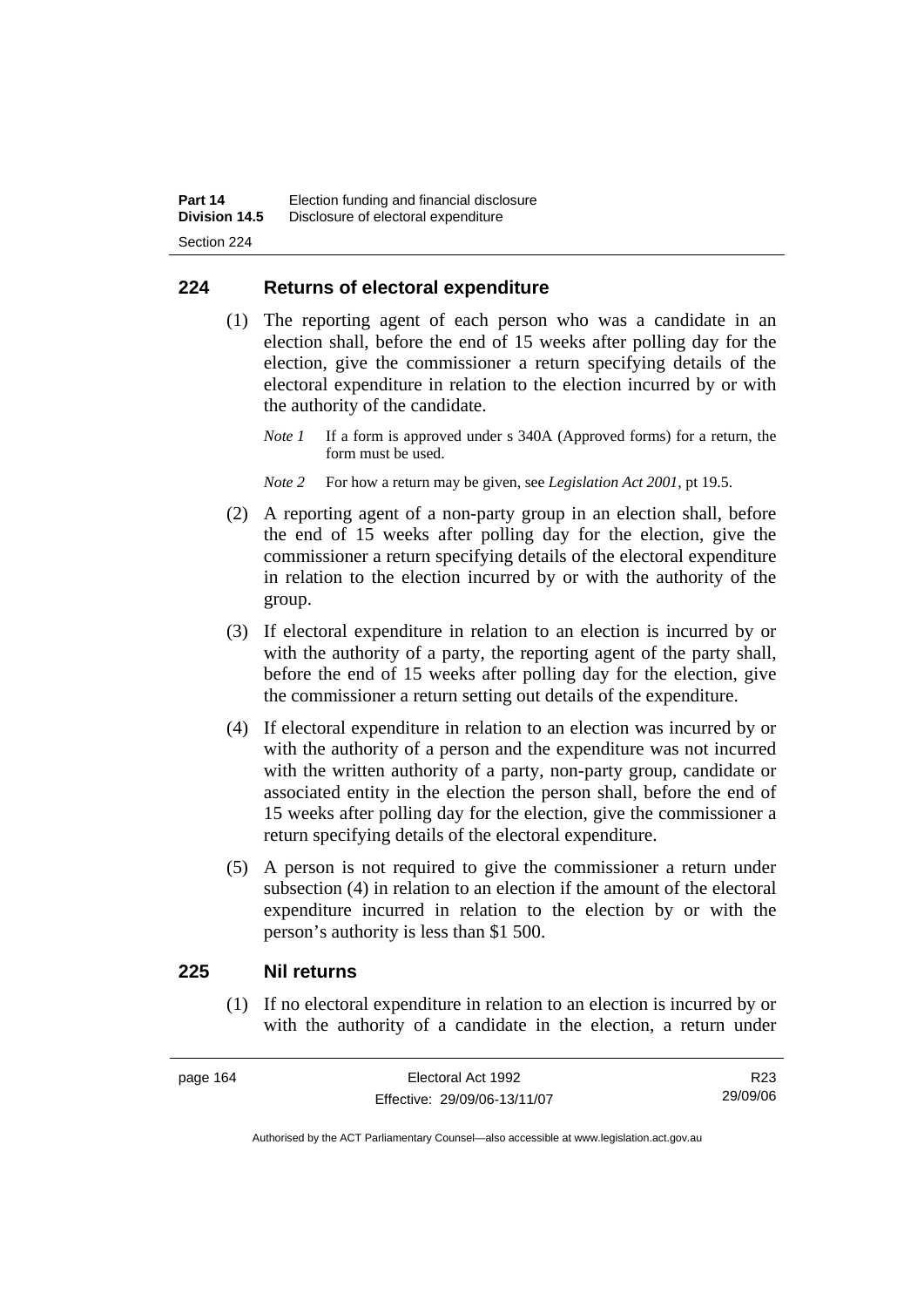section 224 in relation to the candidate shall be given to the commissioner and shall include a statement to the effect that no expenditure of a kind required to be disclosed has been incurred by or with the authority of the candidate.

- (2) If no electoral expenditure in relation to an election is incurred by or with the authority of a non-party group in the election, a return under section 224 in relation to the group shall be given to the commissioner and shall include a statement to the effect that no expenditure of a kind required to be disclosed has been incurred by or with the authority of the group.
- (3) If no electoral expenditure in relation to an election is incurred by or with the authority of a party that endorsed a candidate in the election, a return under section 224 in relation to the party shall be given to the commissioner and shall include a statement to the effect that no expenditure of a kind required to be disclosed has been incurred by or with the authority of the party.

# **226 Returns by broadcasters and publishers**

- (1) If an election has taken place—
	- (a) each broadcaster who broadcast an electoral advertisement during the pre-election period with the authority of a participant in the election; and
	- (b) each publisher who published an electoral advertisement in a newspaper or periodical during the pre-election period with the authority of a participant in the election;

shall give the commissioner a return before the end of 8 weeks after polling day in the election.

- *Note 1* If a form is approved under s 340A (Approved forms) for a return, the form must be used.
- *Note 2* For how a return may be given, see *Legislation Act 2001*, pt 19.5.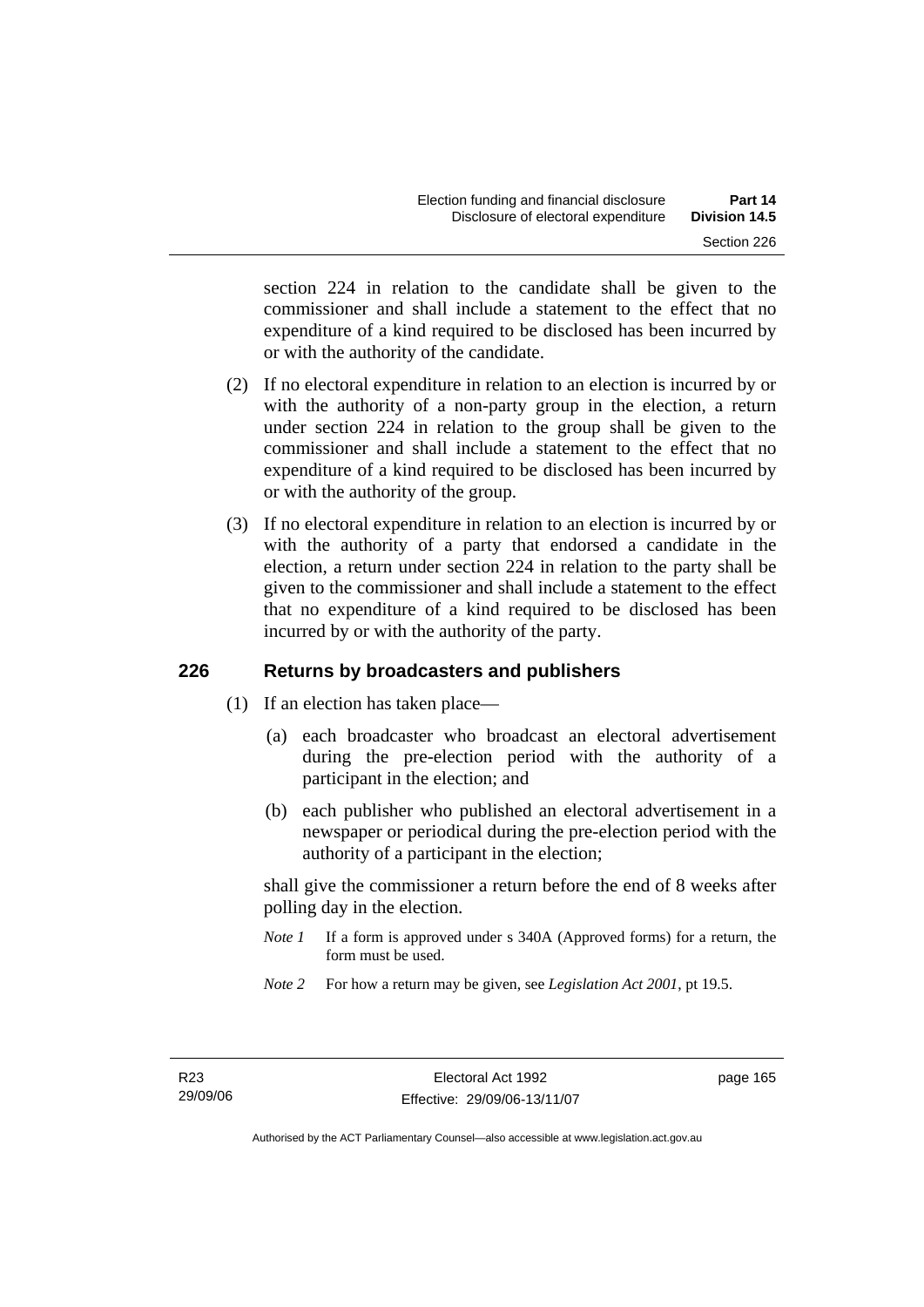- (2) A return shall specify the following particulars in relation to the advertisement:
	- (a) the broadcasting service as part of which the advertisement was broadcast or the newspaper or periodical in which the advertisement was published;
	- (b) the name and address of the person at whose request the advertisement was broadcast or published;
	- (c) the name and address of the participant in the election with whose authority the advertisement was broadcast or published;
	- (d) the date or dates when, and, for an advertisement that was broadcast, the times between which, the advertisement was broadcast or published;
	- (e) for a published advertisement—the page on which the advertisement was published and the space occupied by it;
	- (f) whether or not, on each occasion when the advertisement was broadcast or published, a charge was made by the broadcaster or publisher for the broadcasting or publication of the advertisement;
	- (g) if a charge referred to in paragraph (f) was made—the amount of the charge.
- (3) If a broadcaster or publisher specifies in a return the amount of a charge in accordance with subsection (2) (g), the broadcaster or publisher shall state in the return whether or not the charge is at less than normal commercial rates having regard to—
	- (a) for a broadcast advertisement—the length of the advertisement and the day or days when, and the times between which, it was broadcast; or
	- (b) for a published advertisement—the space occupied by the advertisement and the nature of the newspaper or periodical.

R23 29/09/06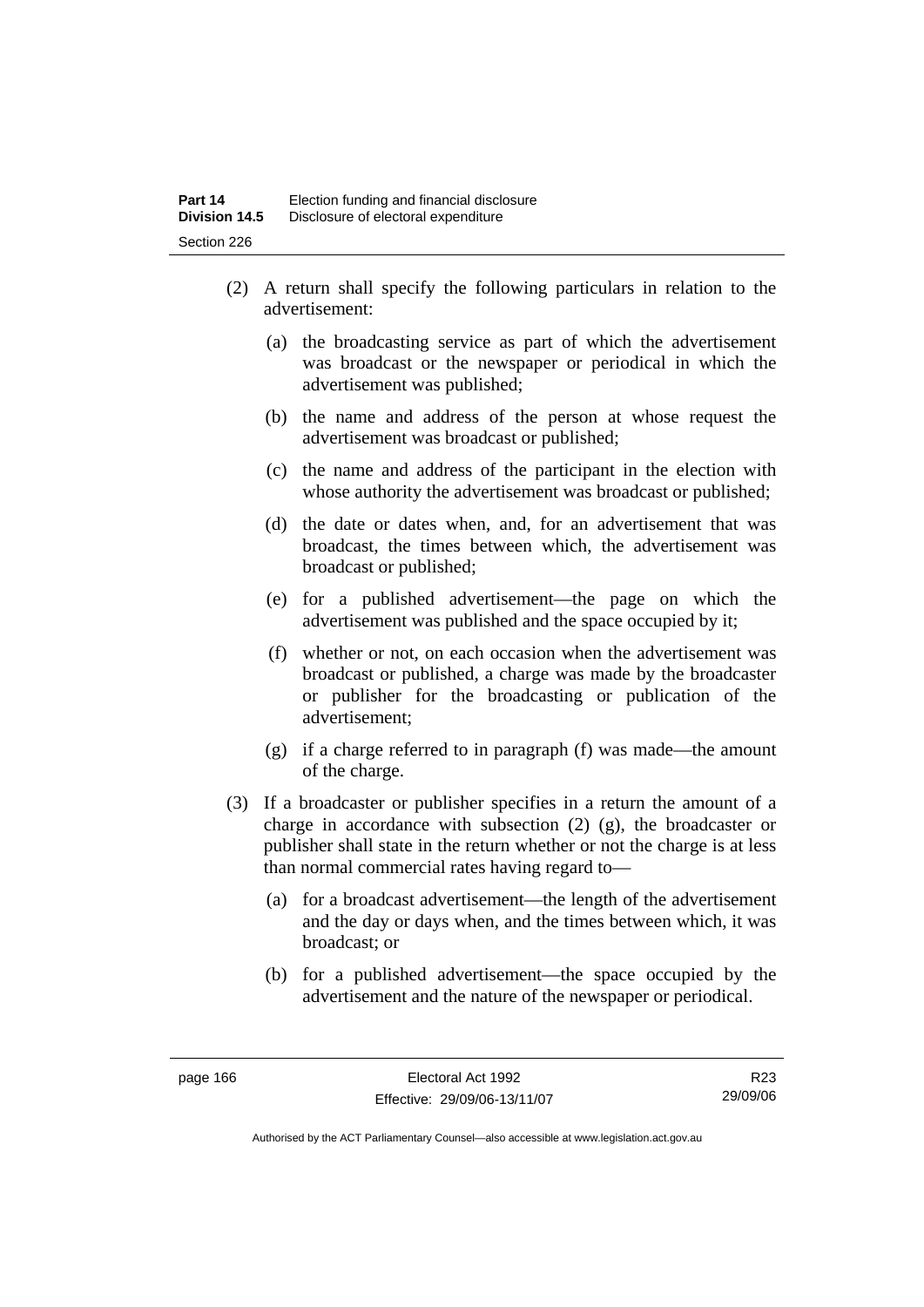- (4) A publisher is not required to give the commissioner a return under subsection (1) in relation to an election if the amount of the charges made by the publisher in relation to the publication of any advertisements to which that subsection applies, in relation to that election and any other election that took place on the same day as the firstmentioned election, does not exceed \$1 000.
- (5) A return under subsection (1) may refer to more than 1 advertisement.

# **227 Multiple elections on same day**

- $(1)$  If—
	- (a) the voting at 2 or more elections took place on the same day; and
	- (b) a person would, apart from this subsection, be required to give the commissioner 2 or more returns under this division relating to those elections;

the person may give the commissioner a single return, in a form approved under section 340A (Approved forms), setting out the particulars that the person would have been required to set out in those separate returns.

 (2) It is sufficient compliance with this division if the return sets out details of the expenditure without showing the extent to which it relates to any election.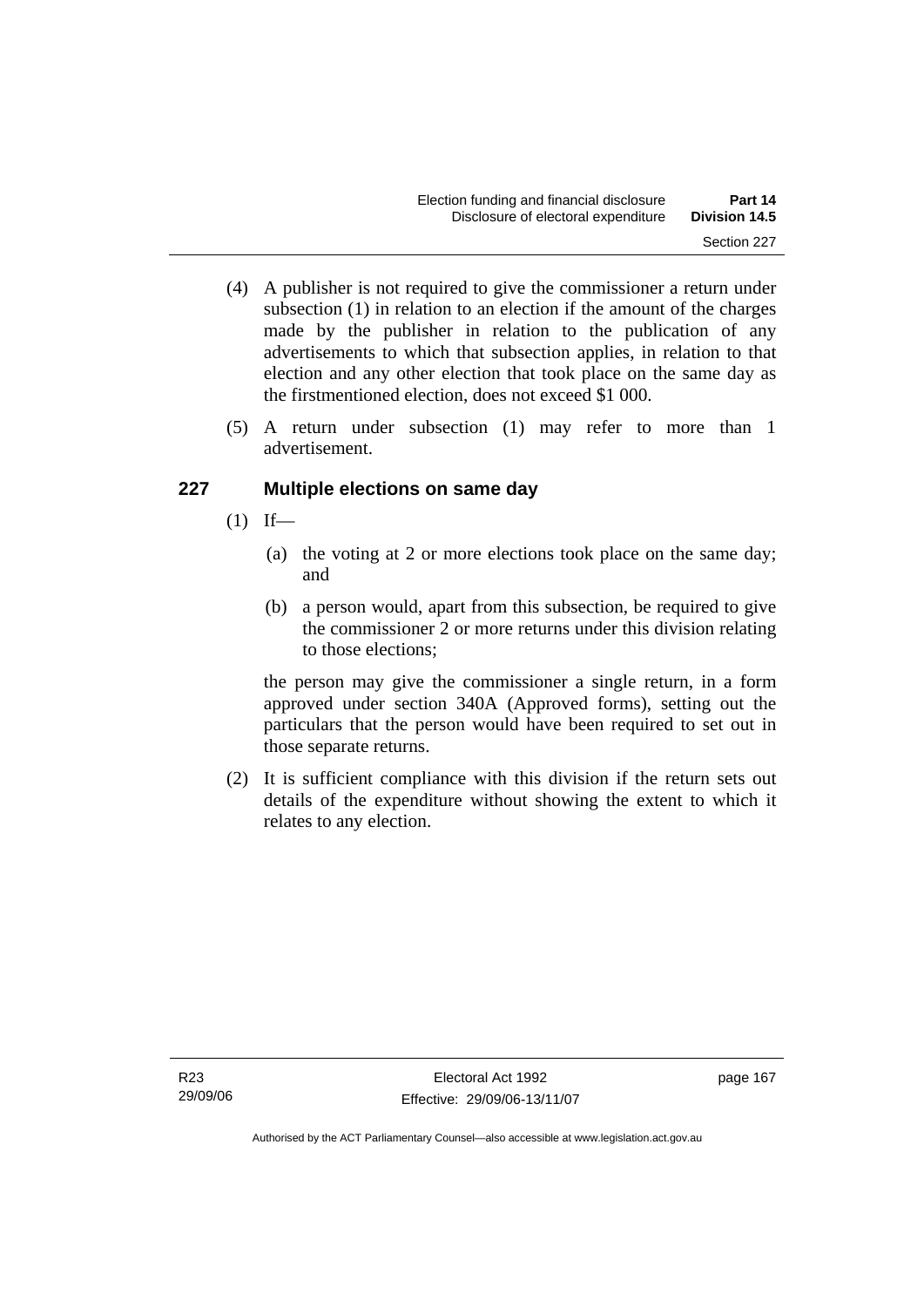# **Division 14.6 Annual returns**

### **228 Meaning of** *defined particulars* **for div 14.6**

In this division:

*defined particulars*, in relation to a sum, means—

- (a) if the sum was received from, paid to or owed to, an unincorporated association, other than a registered industrial organisation—
	- (i) the name of the association; and
	- (ii) the names and addresses of the members of the executive committee (however described) of the association; and
- (b) if the sum was paid out of or into, or incurred as a debt to, a trust fund or the funds of a foundation—
	- (i) the names and addresses of the trustees of the fund or foundation; and
	- (ii) the name, title or description of the trust fund or foundation; and
- (c) the name and address of the person or organisation that paid, received or is owed the sum; and
- (d) such other particulars as are prescribed.

# **230 Annual returns by parties and MLAs**

- (1) The reporting agent of a party or MLA must, within 16 weeks after the end of each financial year, give the commissioner a return.
	- *Note 1* If a form is approved under s 340A (Approved forms) for a return, the form must be used.
	- *Note 2* For how a return may be given, see *Legislation Act 2001*, pt 19.5.
- (2) However, the return may be the audited annual accounts of the party or MLA in a form approved, in writing, by the commissioner.

| page 168 | Electoral Act 1992           | R23      |
|----------|------------------------------|----------|
|          | Effective: 29/09/06-13/11/07 | 29/09/06 |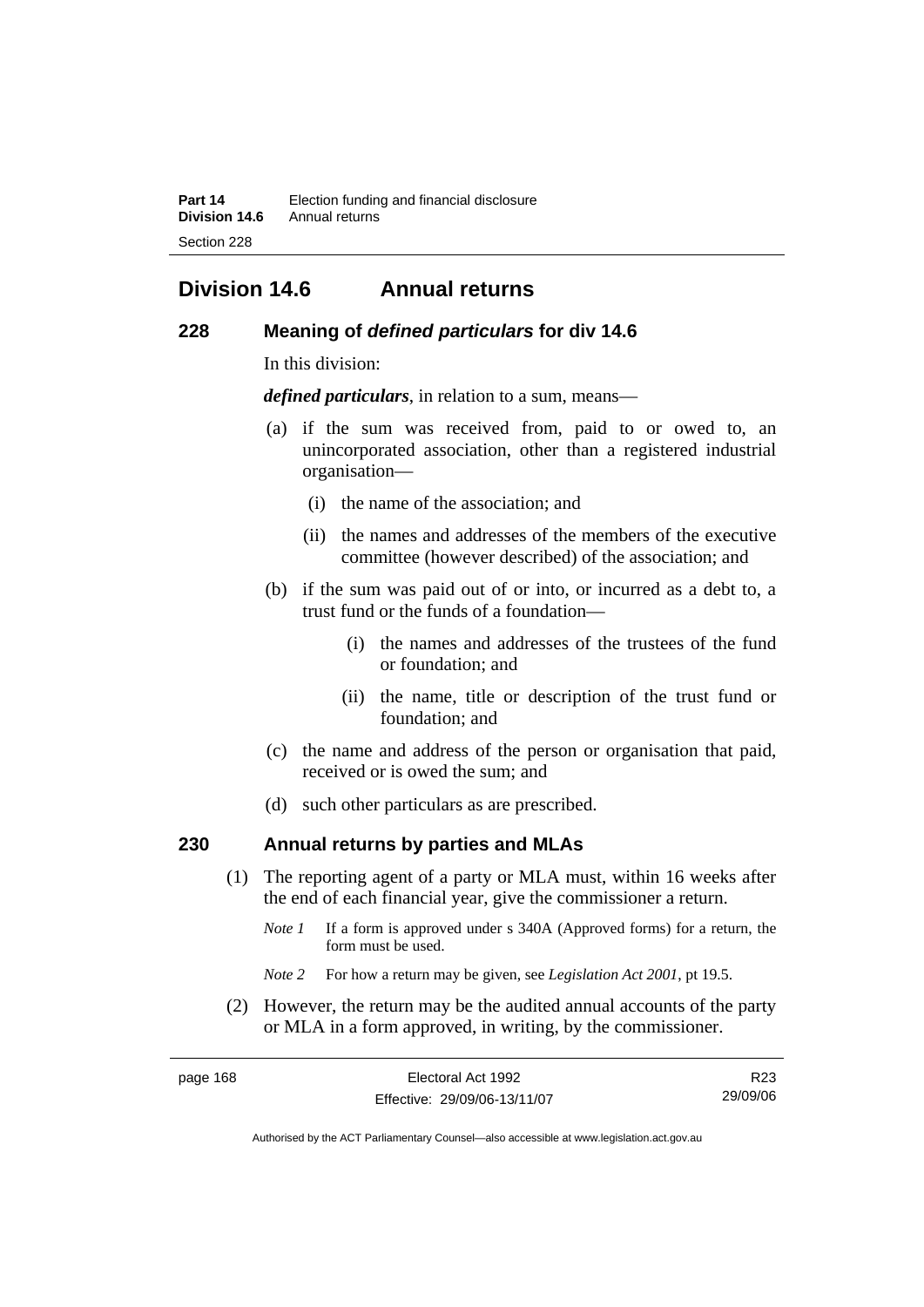(3) The approval is a notifiable instrument.

*Note* A notifiable instrument must be notified under the *Legislation Act 2001*.

- (4) The return must state—
	- (a) the amount received by, or on behalf of, the party or MLA during the financial year, together with the particulars required by section 232 (1) (Amounts received); and
	- (b) the amount paid by, or on behalf of, the party or MLA during the financial year; and
	- (c) the outstanding amount, at the end of the financial year, of debts incurred by, or on behalf of, the party or MLA, together with the particulars required by section 234 (1) (Outstanding amounts).
- (5) For subsection (4) (a), an amount is received by, or on behalf of, an MLA only if the amount is a gift received by the MLA in his or her capacity as an MLA.

### **Examples of amounts not required to be stated in a return**

- 1 Income derived in a private capacity eg interest on bank accounts and dividends on shares.
- 2 Salary, allowances and other benefits (including superannuation benefits) as an MLA.
- 3 A gift given to the MLA in a private capacity for his or her personal use eg a birthday gift from a family member.
- *Note* An example is part of the Act, is not exhaustive and may extend, but does not limit, the meaning of the provision in which it appears (see *Legislation Act 2001*, s 126 and s 132).
- (6) For subsection  $(4)$  (b) or (c), an amount paid, or an outstanding amount of debts incurred, by or on behalf of an MLA includes an amount paid, or an outstanding amount of debts incurred, by or on behalf of the MLA for a purpose that relates solely or substantially to his or her position as MLA on any of the following:
	- (a) broadcasting an advertisement;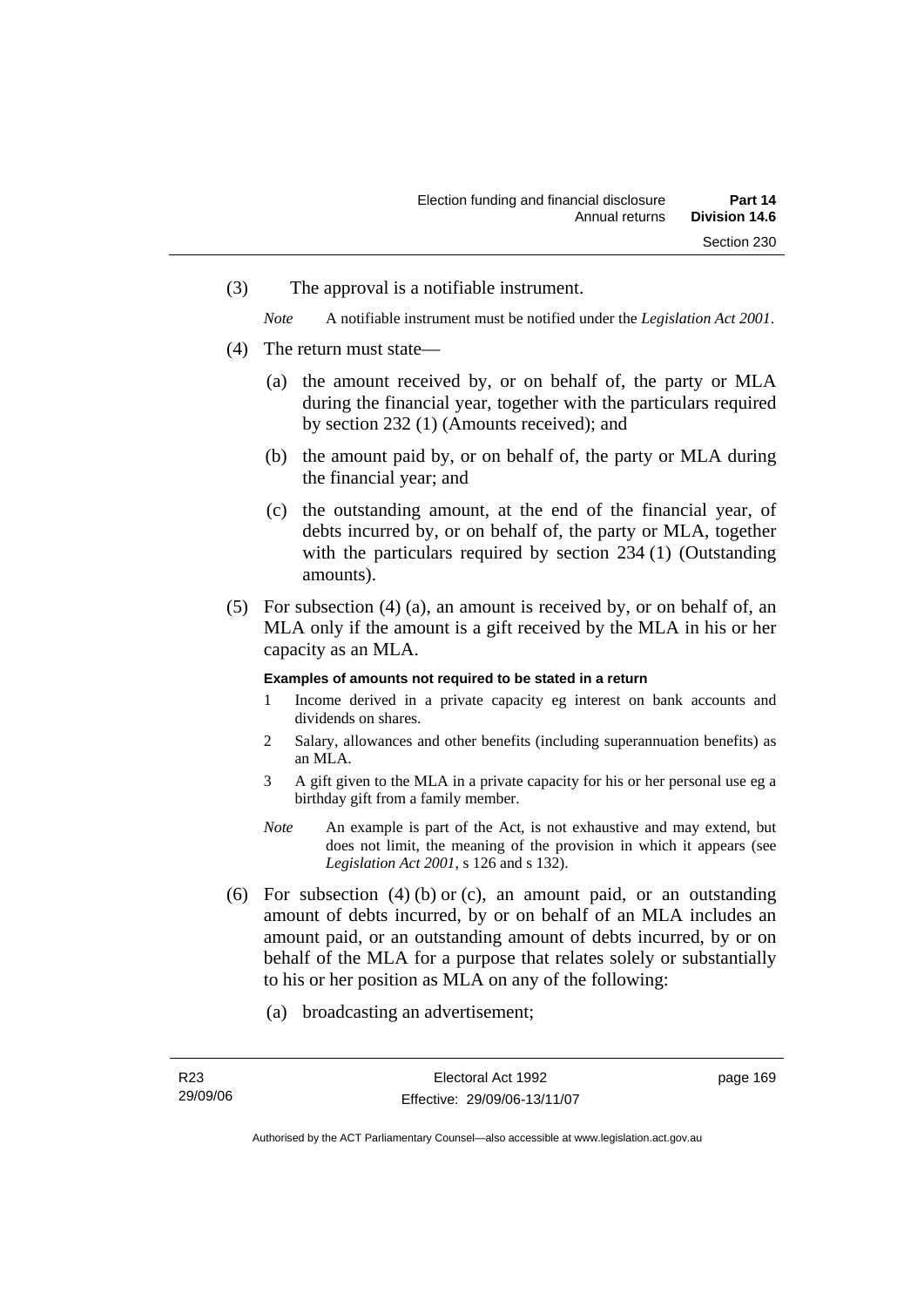- (b) publishing an advertisement in a newspaper or periodical;
- (c) displaying an advertisement at a theatre or another place of entertainment;
- (d) producing an advertisement mentioned in paragraphs (a) to (c);
- (e) producing any printed electoral matter to which section 292 (Dissemination of electoral matter—authorisers and authors) applies;
- (f) producing and distributing electoral matter that is addressed to particular people or organisations;
- (g) consultant's or advertising agent's fees for services provided;
- (h) carrying out an opinion poll or other research.
- (7) A return under this section must not include a list of the members of a party.
- (8) If the registration of a party is cancelled during a financial year, this section applies to the party in relation to the year as if a reference to the reporting agent of the party were a reference to the person who was the reporting agent of the party immediately before the cancellation.
- (9) If a person ceases to be an MLA during a financial year, this section applies to the person in relation to the year as if the person were the reporting agent.

# **231 Periods of less than financial year**

- (1) This section applies if, during a financial year—
	- (a) a political party becomes, or ceases to be, a registered party; or
	- (b) a person becomes, or ceases to be, an MLA.
- (2) A return under section 230 (Annual returns by parties and MLAs) for the political party or person for the financial year need only

R23 29/09/06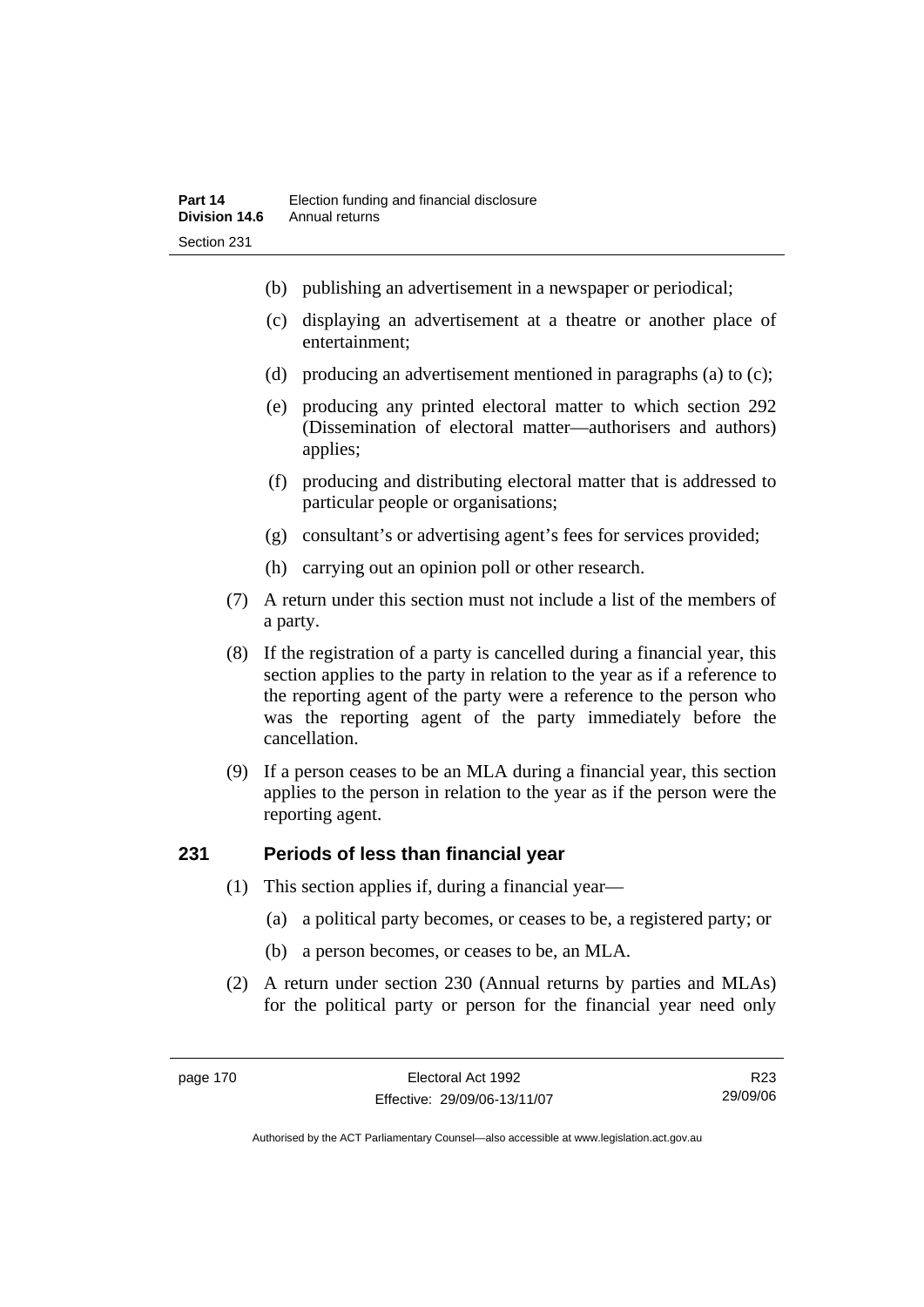include particulars for the part of the year when the party was registered or the person was an MLA.

# **231A Returns by parties under Commonwealth Electoral Act**

- $(1)$  If—
	- (a) an organisation has corresponding registration as a political party under this Act, part 7 and under the Commonwealth Act, part 11 whether by the same or a different name; and
	- (b) the agent of the organisation gives to the Australian Electoral Commission, within the period of 16 weeks after the end of the financial year, a return under the Commonwealth Act, section 314AB in relation to that financial year; and
	- (c) the agent or organisation gives to the ACT commissioner, within that period, a copy of that return;

the organisation is not required to give to the ACT commissioner a return under section 230 in relation to that financial year.

- (2) For subsection (1), an organisation has corresponding registration as a political party under this Act, part 7 and under the Commonwealth Act, part 11 if the same person is specified as the registered officer of the party in the register of political parties kept under this Act, section 88 and in the register of political parties kept under the Commonwealth Act, section 125.
- (3) In this section:

*agent*, in relation to an organisation, means the person appointed under the Commonwealth Act, section 288 to be the agent of the organisation in relation to the ACT.

*Commonwealth Act* means the *Commonwealth Electoral Act 1918* (Cwlth).

*party* includes an ACT branch of a political party registered under the Commonwealth Act, part 11.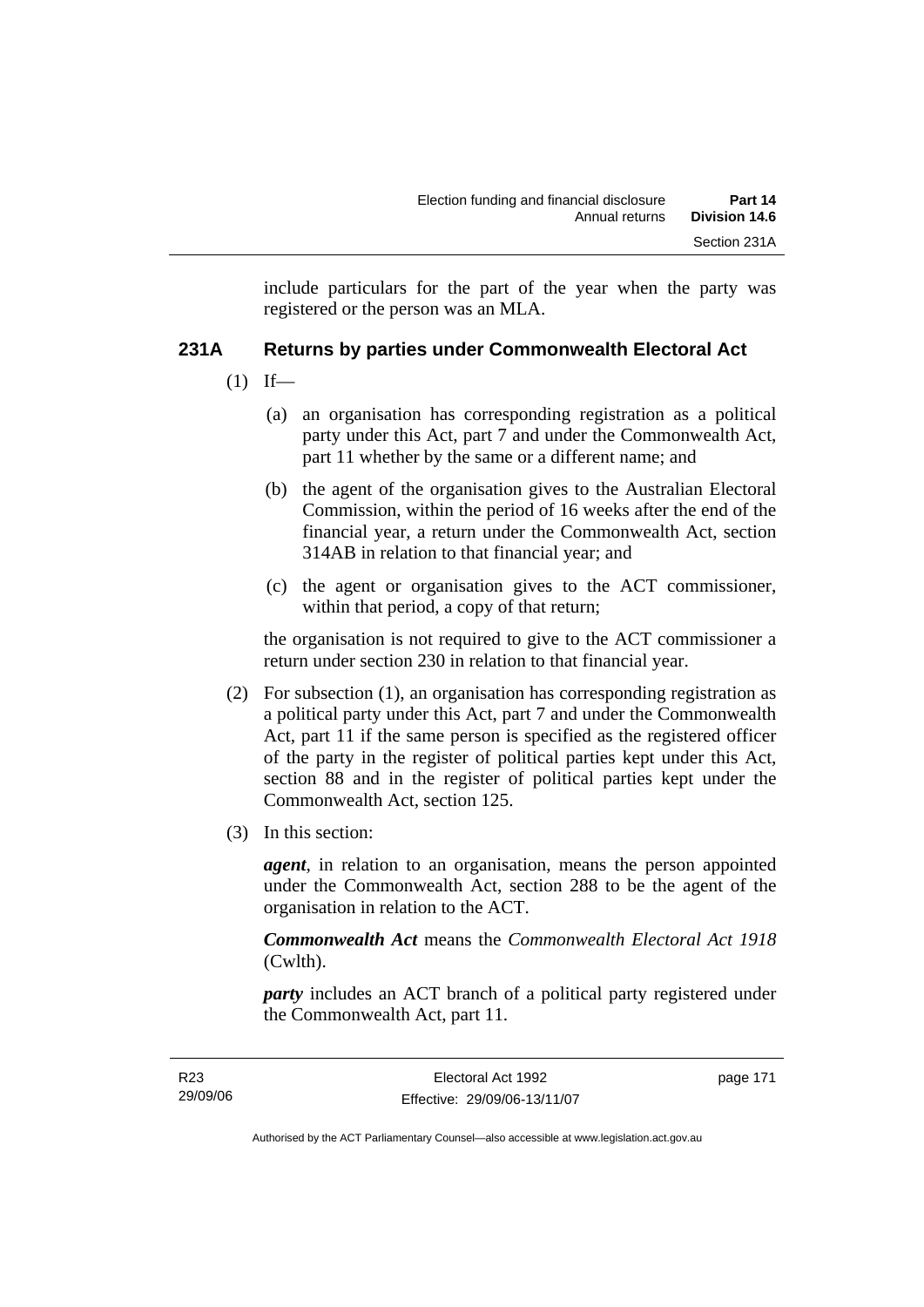# **231B Annual returns by associated entities**

- (1) If an entity is an associated entity at any time during a financial year, the entity's financial controller must give the commissioner a return within 16 weeks after the end of the financial year.
	- *Note 1* If a form is approved under s 340A (Approved forms) for a return, the form must be used.
	- *Note 2* For how a return may be given, see *Legislation Act 2001*, pt 19.5.
- (2) The return must state—
	- (a) the amount received by, or on behalf of, the entity during the financial year, together with the particulars required by section 232 (1) (Amounts received); and
	- (b) the amount paid by, or on behalf of, the entity during the financial year; and
	- (c) if the entity is an associated entity at the end of the financial year—the outstanding amount, at the end of the year, of debts incurred by, or on behalf of, the entity, together with the particulars required by section 234 (2) (Outstanding amounts).
- (3) An amount received when the entity was not an associated entity is not to be counted for subsection (2) (a) and (b).
- (4) If an amount required to be stated under subsection (2) (b) was—
	- (a) paid to or for the benefit of 1 or more parties or MLAs; and
	- (b) paid out of funds generated from capital of the entity;

the return must set out the required details of each person who contributed to that capital on or after 29 November 1996.

- (5) For subsection (4), the required details of a person are—
	- (a) the person's name and address; and

R23 29/09/06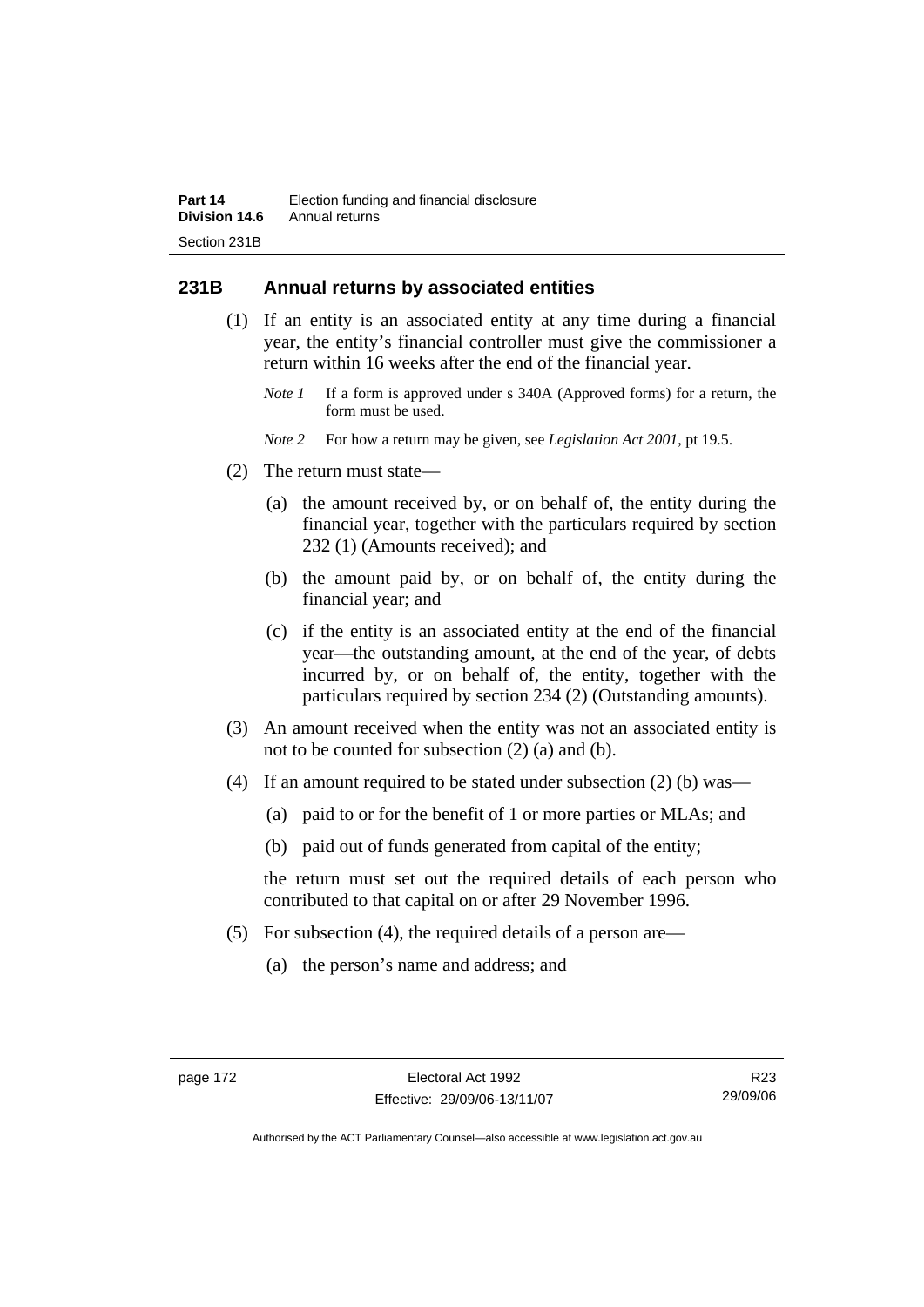- (b) the total of the person's contributions to the capital of the associated entity mentioned in that subsection up to the end of the financial year.
- (6) Subsection (5) does not apply to contributions that have been included in a previous return under this section.

# **231C Returns by associated entities under Commonwealth Electoral Act**

- (1) This section applies in relation to an associated entity that—
	- (a) is controlled by 1 or more parties; or
	- (b) operates wholly or mainly for the benefit of 1 or more parties.
- (2) If an entity was, during a financial year, an associated entity in relation to which this section applies and the financial controller of the entity—
	- (a) gives to the Australian Electoral Commission, within the period of 16 weeks after the end of the financial year, a return under the *Commonwealth Electoral Act 1918* (Cwlth), section 314AEA in relation to that financial year; and
	- (b) gives to the commissioner, within that period, a copy of that return;

the financial controller is not required to give to the commissioner a return under section 231B in relation to the entity for that financial year.

### **232 Amounts received**

 (1) If the sum of all amounts received by, or on behalf of, a party, MLA or associated entity (the *receiver*) from a person or organisation during a financial year is \$1 500 or more, the return by the receiver under section 230 (Annual returns by parties and MLAs) or section 231B (Annual returns by associated entities) must state the amount of the sum and set out the defined particulars for it.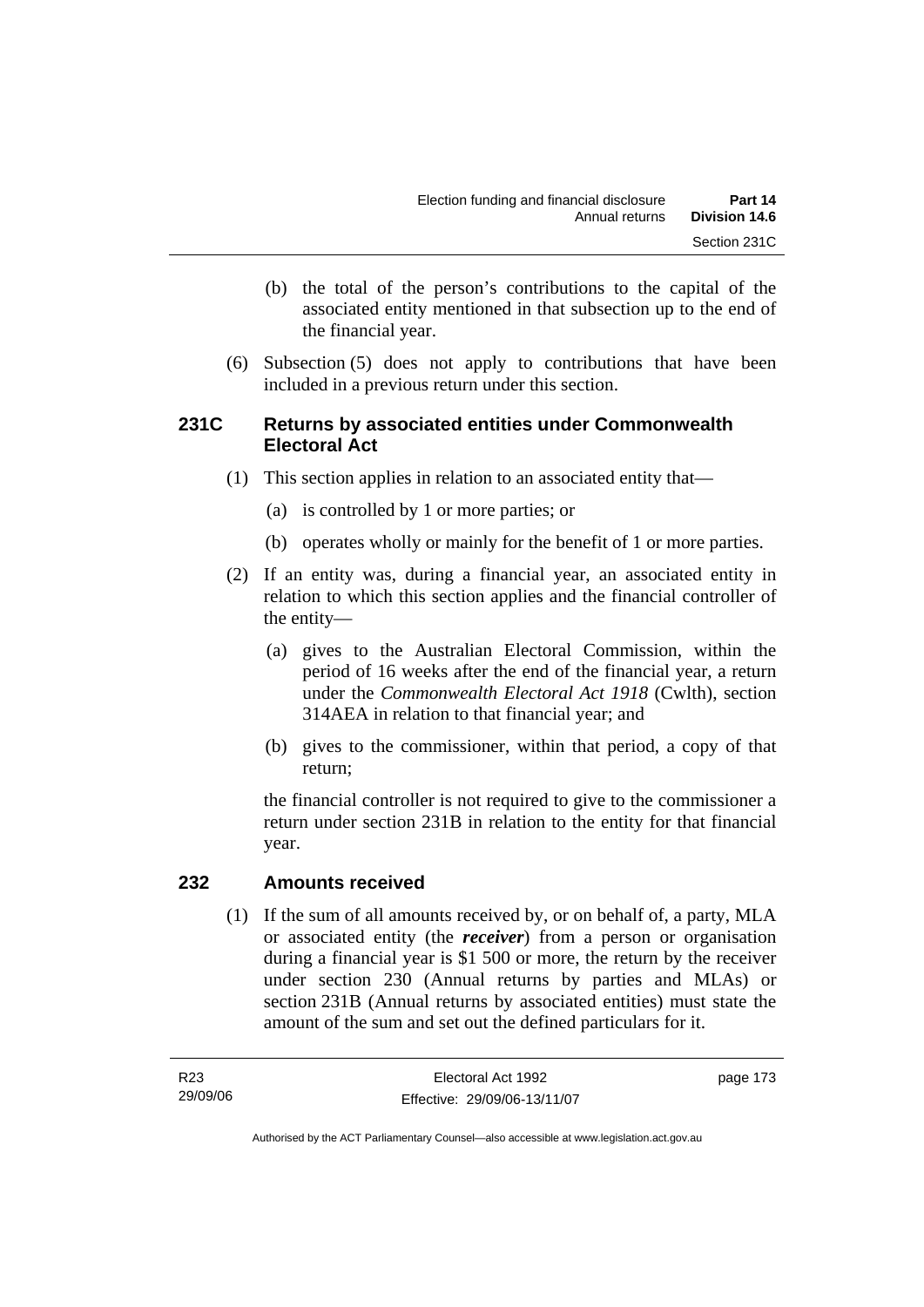- (2) In working out the sum, an amount of less than \$1 500 need not be counted.
- (3) If the sum was received as a loan, the return must state the information required by section 218A (2) (Certain loans not to be received).

# **234 Outstanding amounts**

- (1) If, at the end of a financial year, the sum of all debts within the meaning of section 230 (4) (c) that are owed by a party or MLA to a particular person or organisation is \$1 500 or more, the return by the party or MLA under section 230 shall specify the sum and include the defined particulars.
- (2) If an entity is an associated entity at the end of a financial year and, at the end of that year, the sum of all debts within the meaning of section 231B (2) (c) that are owed by the entity to a particular person or organisation is \$1 500 or more, the return by the entity under section 231B in relation to the financial year shall set out the sum and include the defined particulars.

# **234A Regulations**

- (1) The regulations may require greater detail to be provided in returns under section 230 or 231B than is required by this division.
- (2) Without limiting subsection (1), the regulations may require that the total amounts referred to in section 230 (4) or 231B (2) be broken down in the way specified in the regulations.
- (3) The regulations may reduce the amount of information to be provided in returns under section 231B.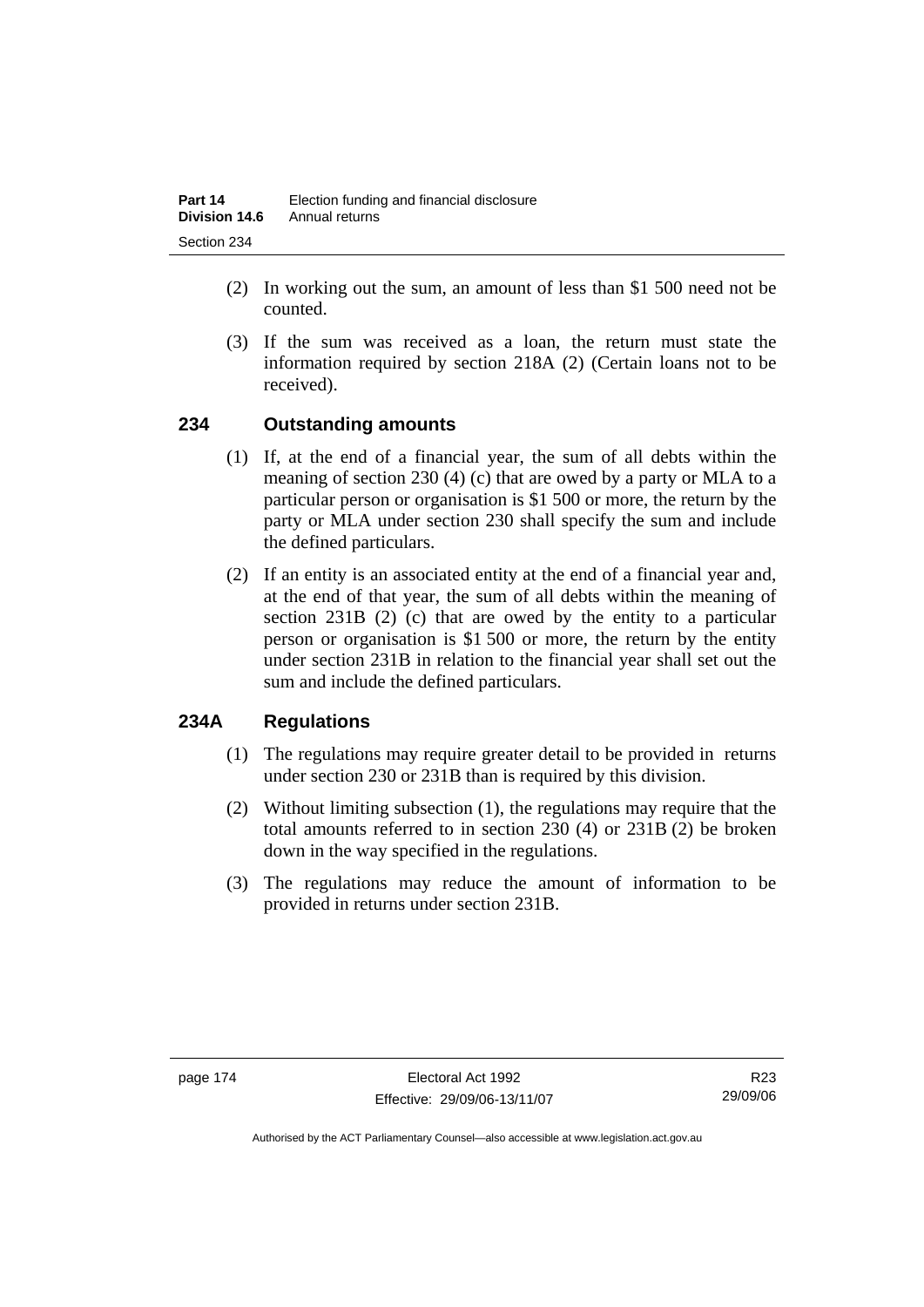# **Division 14.7 Compliance**

# **235 Definitions for div 14.7**

In this division:

*investigation notice* means a notice under section 237 (3) (Investigation notices generally) or section 237A (2) (Investigation notices about associated entities).

*return* includes a notice under section 240 (1) (c) or (4) (Inability to complete returns).

# **236 Offences**

 (1) A person shall not, without reasonable excuse, fail to give the commissioner a return under this part within the time required.

Maximum penalty:

- (a) for a return required to be given by the reporting agent of a party—50 penalty units; and
- (b) for any other return—20 penalty units.
- (2) A person shall not, without reasonable excuse—
	- (a) give the commissioner an incomplete return under division 14.4, 14.5 or 14.6; or
	- (b) fail to retain records in accordance with section 239.

Maximum penalty: 20 penalty units.

 (3) For subsection (1) or subsection (2) (b), it is a reasonable excuse for a reporting agent of a non-party group to fail to give a return or keep records if another reporting agent of the group has given the return within the time required or kept records in accordance with section 239, as the case requires.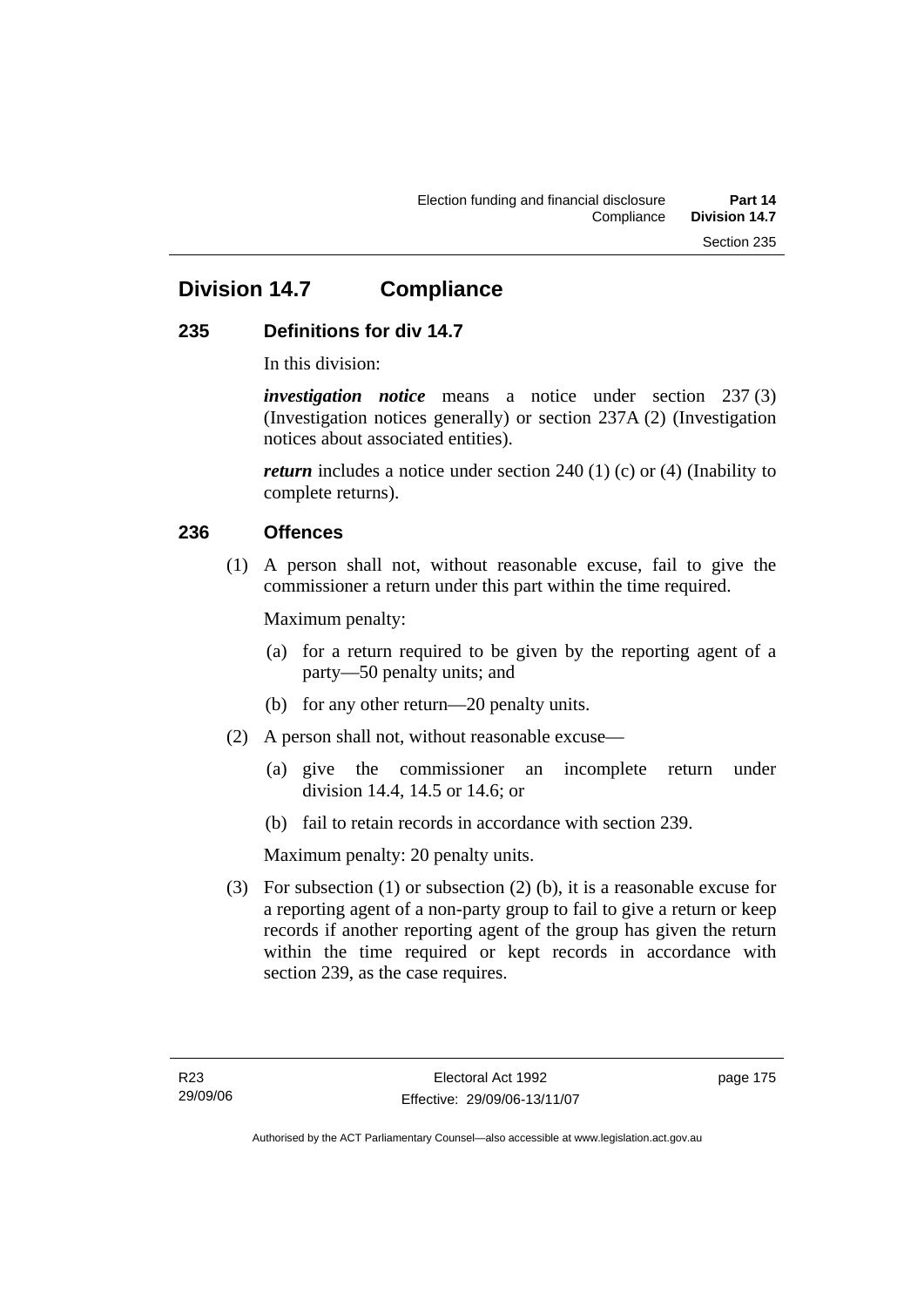(4) A person shall not give a return under division 14.4, 14.5 or 14.6, containing particulars that are, to the knowledge of the person, false or misleading in a material particular.

Maximum penalty: 50 penalty units, imprisonment for 6 months or both.

 (5) A person shall not give to another person who is required to give a return under division 14.4, 14.5 or 14.6 information relevant to the return that is, to the knowledge of the firstmentioned person, false or misleading in a material particular.

Maximum penalty: 50 penalty units, imprisonment for 6 months or both.

 (6) A prosecution in relation to an offence against this section may be begun at any time within 4 years after the offence was committed.

### **237 Investigation notices generally**

(1) In this section:

*prescribed person* means a person who, in the commissioner's opinion, is or may be required to give the commissioner a return under this part in relation to an election.

- (2) The commissioner may conduct an investigation into compliance with this part.
- (3) For an investigation, the commissioner may give a notice (an *investigation notice*) in relation to a reporting agent or prescribed person to—
	- (a) the agent or prescribed person; or
	- (b) for the reporting agent of a party—any officer, employee or representative of the party; or
	- (c) for a prescribed person that is a corporation—any of its officers or employees; or

R23 29/09/06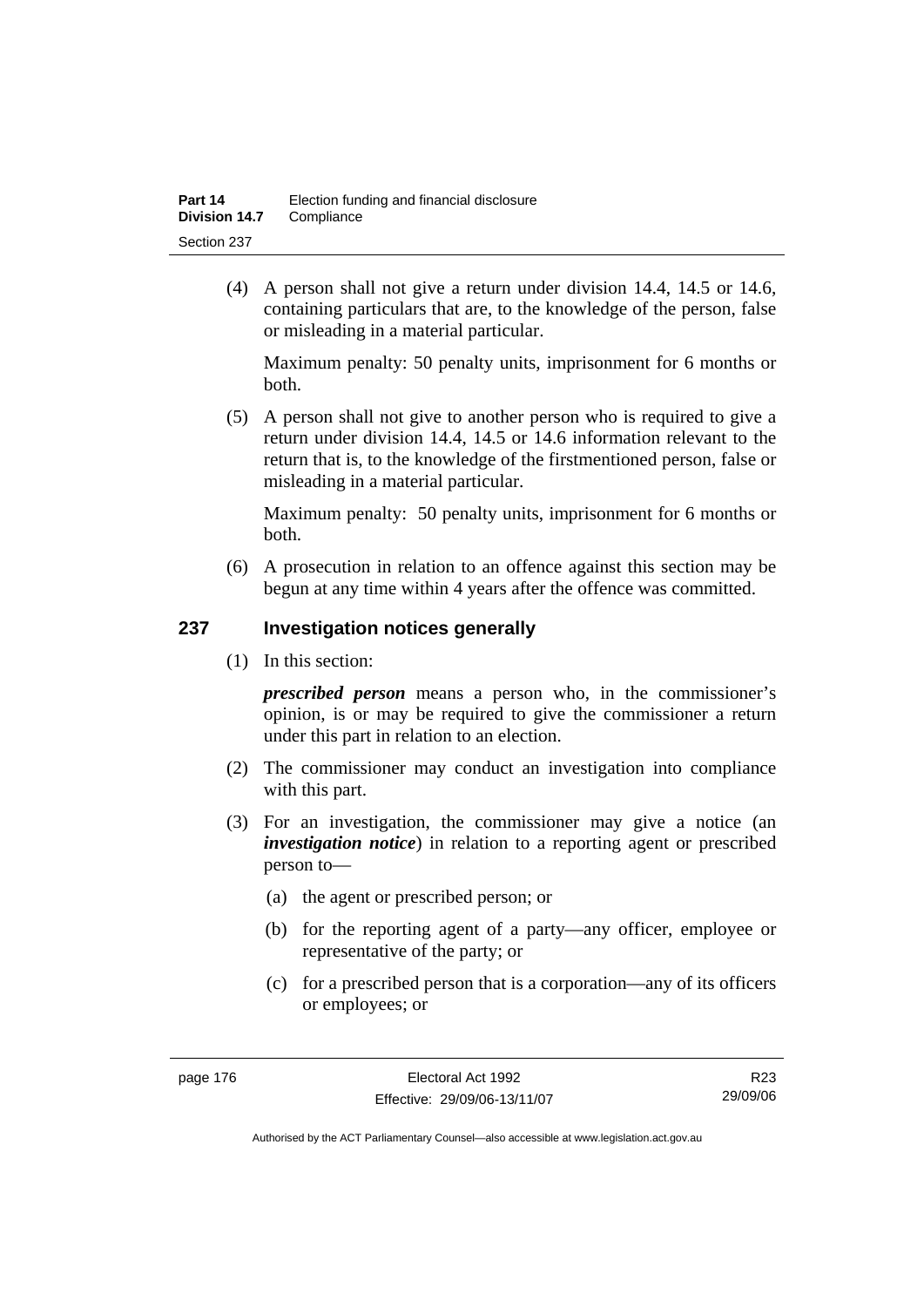(d) anyone else the commissioner has reasonable grounds for believing can produce a document or anything else, or give evidence, about anyone's compliance with this part.

*Note* For how documents may be given, see *Legislation Act 2001*, pt 19.5.

- (4) The investigation notice must require the person to whom it is given—
	- (a) to produce to the commissioner, within the time and in the way stated in the notice, a document, or something else, stated in the notice; or
	- (b) to appear, at a time and place stated in the notice, before the commissioner to give evidence, orally or in writing, and to produce a document, or something else, stated in the notice.
- (5) The time stated in the notice must be not earlier than 28 days after the notice is given to the person.
- (6) If the investigation notice requires an officer, employee or representative of a party other than its reporting agent to appear before the commissioner, the reporting agent of the party is entitled—
	- (a) to attend the investigation; or
	- (b) to nominate someone else to attend on the reporting agent's behalf.
- (7) If the investigation notice requires someone other than the financial controller of an associated entity to appear before the commissioner in relation to an investigation into the entity, the financial controller is entitled—
	- (a) to attend the investigation; or
	- (b) to nominate someone else to attend on the financial controller's behalf.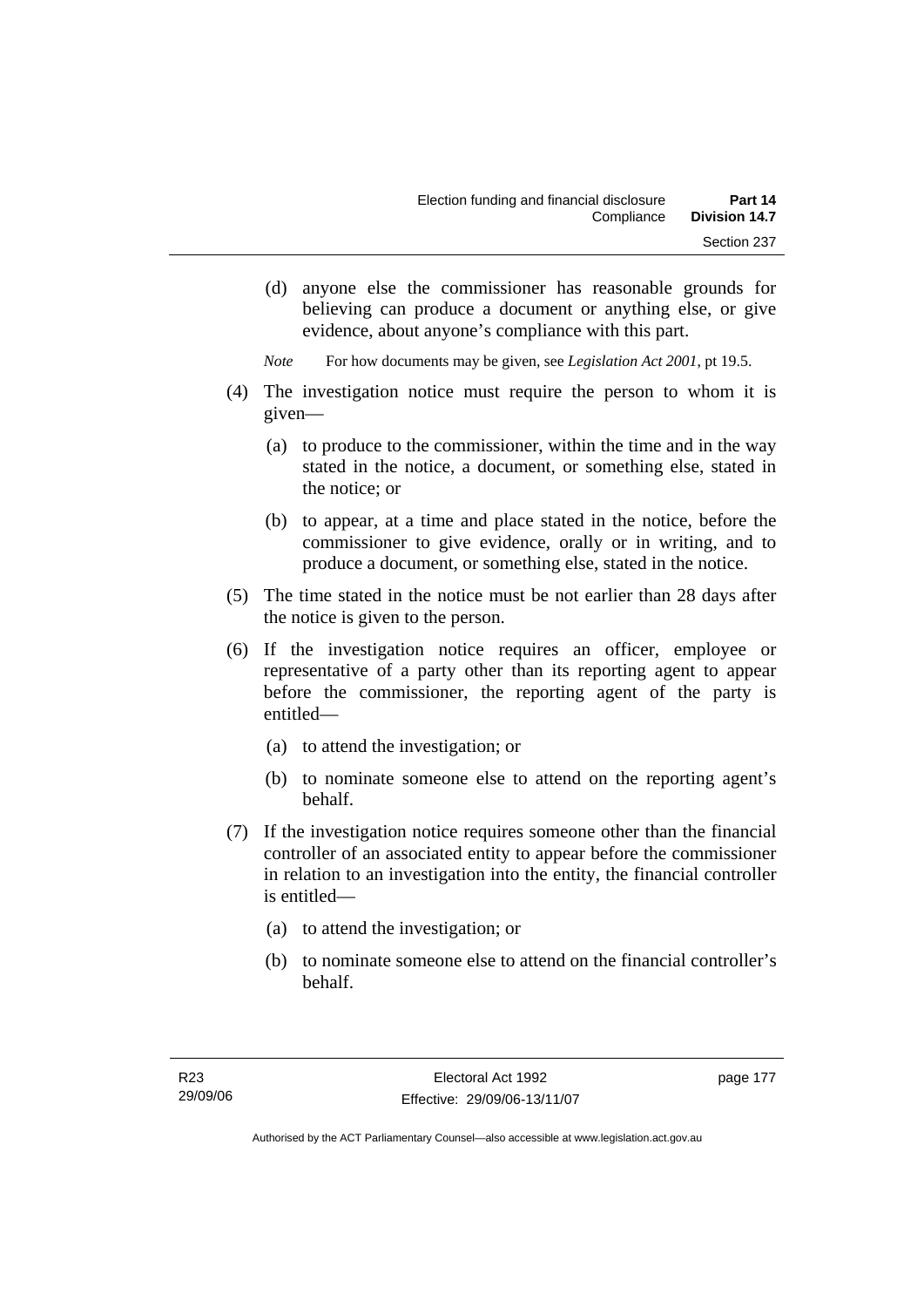### $(8)$  If—

- (a) an investigation notice relates to an investigation into—
	- (i) a return given to the commissioner under this part by the reporting agent of an MLA; or
	- (ii) a failure of a reporting agent of an MLA to give the commissioner a return under this part within the time required; and
- (b) the notice requires someone other than the reporting agent of the MLA to appear before the commissioner;

the reporting agent is entitled—

- (c) to attend the investigation; or
- (d) to nominate someone else to attend on the reporting agent's behalf.
- (9) The commissioner may conduct the investigation even though the person to whom the notice was given contravenes the notice.
- (10) The commissioner may require a person to whom an investigation notice has been given to give evidence on oath, and for that purpose may administer an oath.
	- *Note* For the taking of an oath or the making of an affirmation, see the *Oaths and Affirmations Act 1984.*

### **237A Investigation notices about associated entities**

- (1) This section applies if—
	- (a) the commissioner believes on reasonable grounds that a person can produce a document or anything else, or give evidence, about whether an entity is, or was at a particular time, an associated entity; and
	- (b) the person is, or has been, the financial controller or an officer or employee of the entity.

R23 29/09/06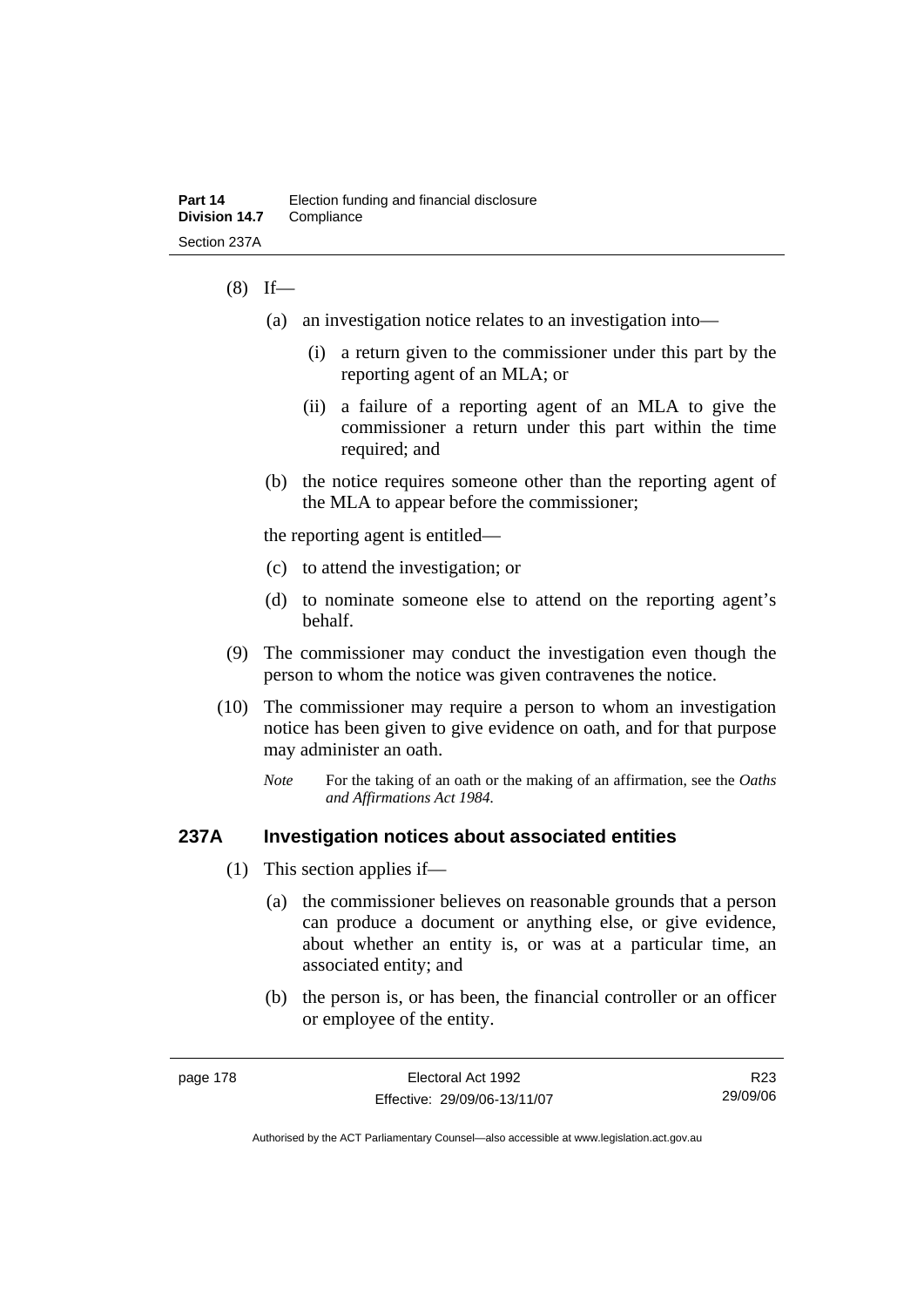- (2) The commissioner may give to the person a notice (an *investigation notice*) requiring the person—
	- (a) to produce to the commissioner, within the time and in the way stated in the notice, a document, or something else, stated in the notice; or
	- (b) to appear, at a time and place stated in the notice, before the commissioner to give evidence, orally or in writing, and to produce a document, or something else, stated in the notice.
- (3) The time stated in the notice must not be earlier than 28 days after the day the notice is given to the person.
- (4) If the investigation notice requires someone other than the financial controller of the associated entity to appear before the commissioner, the financial controller is entitled—
	- (a) to attend the investigation; or
	- (b) to nominate someone else to attend on the financial controller's behalf.
- (5) The commissioner may conduct the investigation even though the person to whom the notice was given contravenes the notice to attend.
- (6) If the commissioner gives an investigation notice to a person, the commissioner must also give the person a review statement about the decision to give the person the notice.
- (7) The person is taken not to have failed to comply with the notice if the person makes application under section 247 (Review by electoral commission) for review of the decision and the application has not been decided.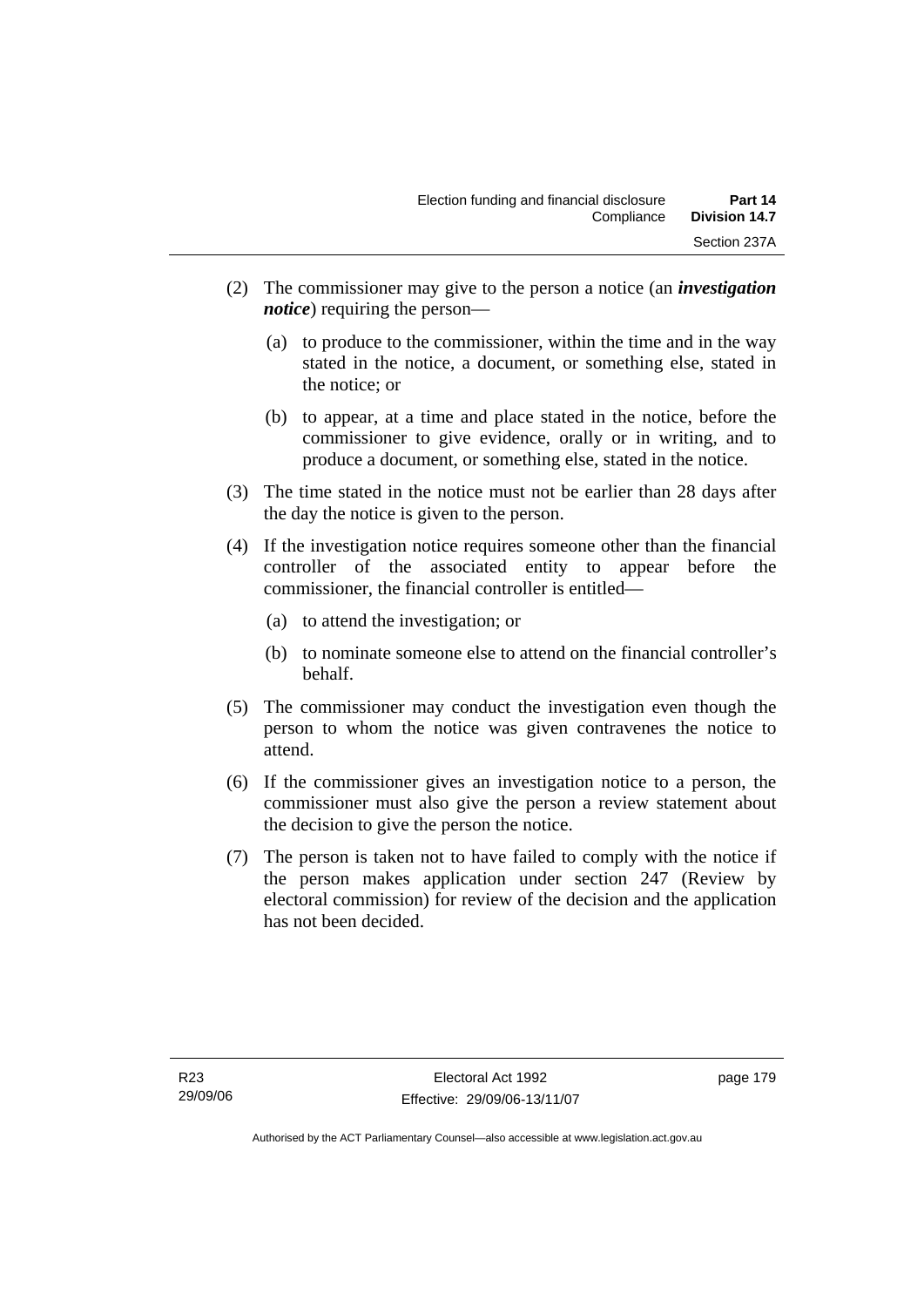- (8) The commissioner may require a person to whom an investigation notice has been given to give evidence on oath, and for that purpose may administer an oath.
	- *Note* For the taking of an oath or the making of an affirmation, see the *Oaths and Affirmations Act 1984.*
- (9) This section is in addition to, and does not limit, section 237 (Investigation notices generally).

# **237B Investigation notice offences**

 (1) A person must not, without reasonable excuse, contravene an investigation notice.

Maximum penalty: 50 penalty units, imprisonment for 6 months or both.

 (2) A person must not, in response to an investigation notice, give evidence that the person knows is false or misleading in a material particular.

Maximum penalty: 50 penalty units, imprisonment for 6 months or both.

### **238 Investigation—search warrants**

- (1) The commissioner may make an application to a magistrate for the issue of a warrant if—
	- (a) the commissioner has reasonable grounds for suspecting that there may be, at that time or within the next 24 hours, in or on any premises, an article that may afford evidence relating to a contravention of section 236 (a *relevant article*); and
	- (b) the commissioner has reasonable grounds for believing that, if an investigation notice under section 237 were issued for the production of the relevant article, it might be concealed, lost, mutilated, destroyed or disposed of.

R23 29/09/06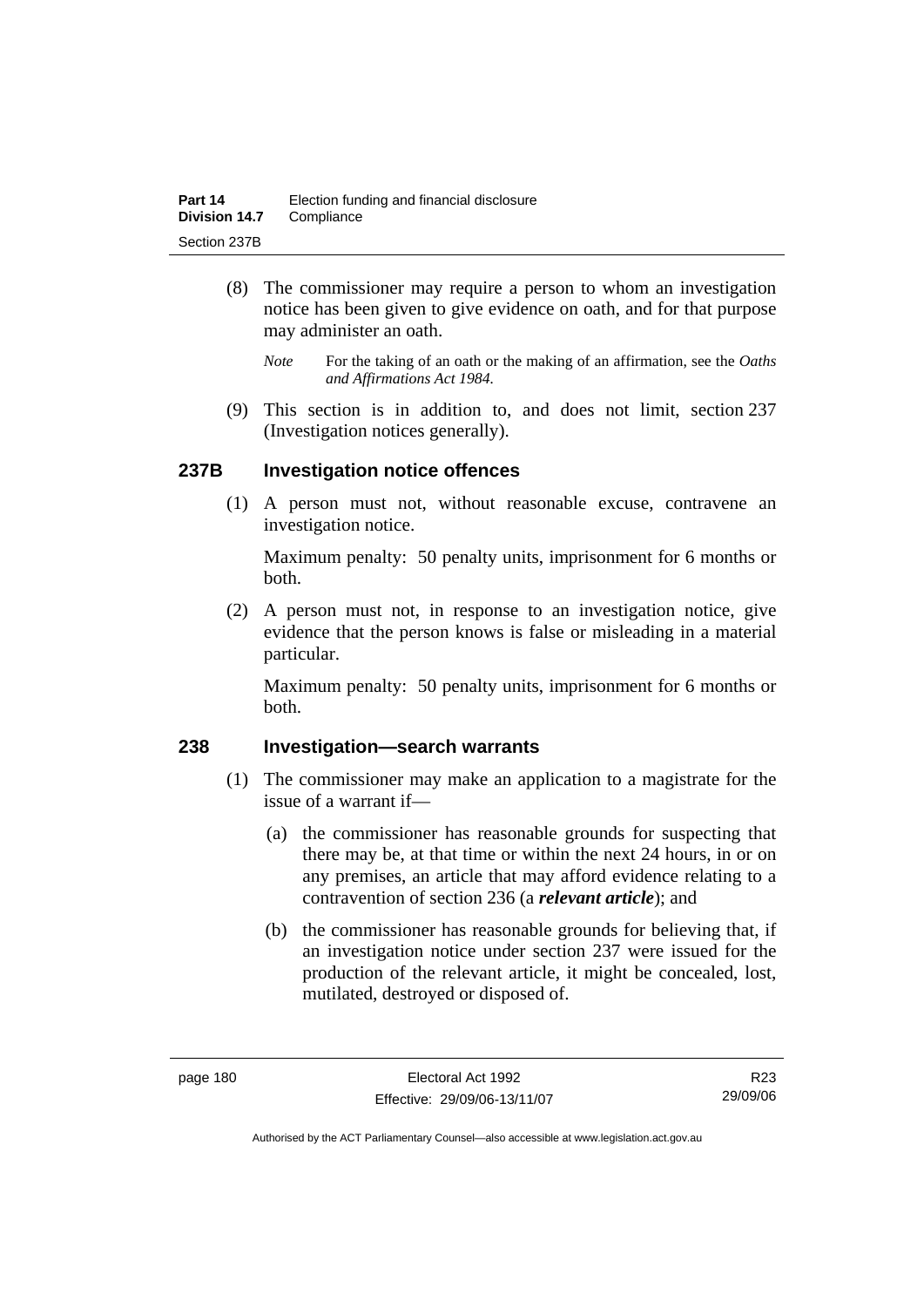- (2) A magistrate may, on application in accordance with subsection (1), issue a warrant authorising the commissioner or any other person named in the warrant, with the assistance the commissioner or person considers necessary, and if necessary by force—
	- (a) to enter the premises; and
	- (b) to search the premises for relevant articles; and
	- (c) to seize any relevant article found in or on the premises.
- (3) A magistrate shall not issue a warrant unless—
	- (a) an affidavit has been lodged with the magistrate setting out the grounds on which the issue of the warrant is being sought; and
	- (b) the commissioner or another person has given the magistrate, either orally or by affidavit, any further information the magistrate requires about the grounds on which the issue of the warrant is being sought; and
	- (c) the magistrate is satisfied that there are reasonable grounds for issuing the warrant.
- (4) If a magistrate issues a warrant, he or she shall endorse on the affidavit lodged in accordance with subsection (3) the grounds relied on to justify the issue of the warrant.
- (5) A warrant shall—
	- (a) state the purpose for which it is issued, including a reference to the alleged offence in relation to which it is issued; and
	- (b) specify the hours during which the entry is authorised or state that the entry is authorised at any time of the day or night; and
	- (c) include a description of the kind of articles to which it relates; and
	- (d) specify the date, not later than 1 month after the date of issue of the warrant, when the warrant ceases to have effect.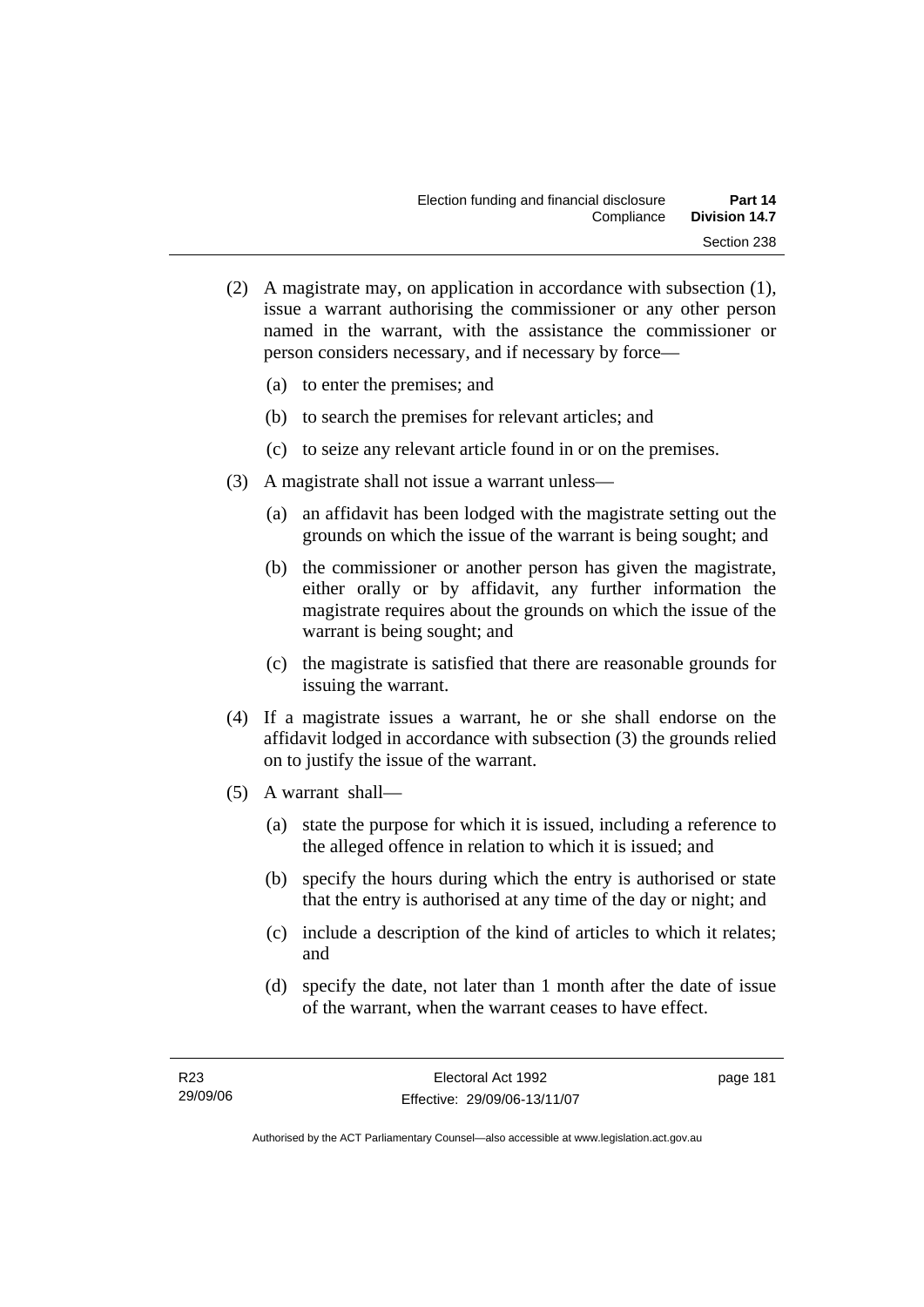- (6) If an article is seized by a person under a warrant—
	- (a) the person may keep the article for as long as is necessary and reasonable for the purposes of the investigation to which it is relevant; and
	- (b) when retention of the article ceases to be necessary and reasonable for those purposes, he or she shall cause it to be delivered to the person who appears to be entitled to possession of the article.
- (7) If a document is retained under subsection  $(6)$  (a)—
	- (a) the person otherwise entitled to possession of the document is entitled to be supplied, as soon as practicable, with a copy certified by the commissioner to be a true copy and the certified copy shall be received in all courts as evidence as if it were the original; and
	- (b) until the certified copy is supplied, the commissioner shall, at the times and places the commissioner considers appropriate, permit the person otherwise entitled to possession of the document, or a person authorised by that person, to inspect and make copies of, or take extracts from, the document.

### **239 Records**

- (1) If a person makes or obtains an article that is or includes a record relating to a matter particulars of which are, or could be, required to be set out in a return under this part relating to an election, he or she shall keep the record for not less than 4 years beginning on polling day for that election.
- (2) If a party, MLA or associated entity makes or obtains an article that is or includes a record relating to a matter particulars of which are, or could be, required to be set out in a return under division 14.6 (Annual returns), the party, MLA or associated entity must keep the record for not less than 4 years beginning on the day after the last day when the return must be given to the commissioner.

R23 29/09/06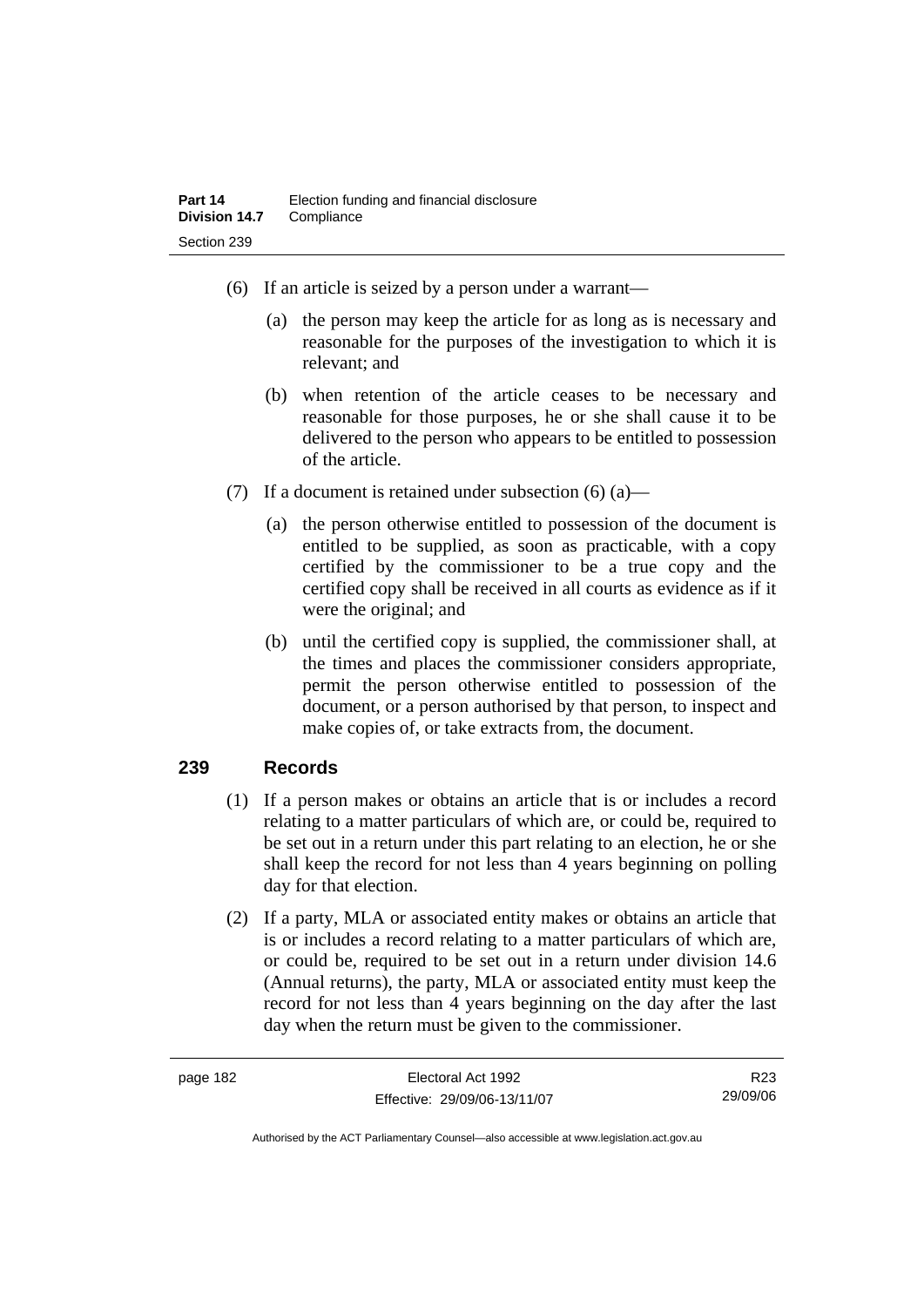- (3) If a person, party, MLA or associated entity (the *transferor*) would, in the normal course of business or administration, transfer to someone else a record mentioned in subsection (1) or (2)—
	- (a) the transferor is taken not to have contravened the subsection by transferring the record; and
	- (b) the person to whom the record is transferred must keep the record for the period for which the transferor would have been required to keep the record if the record had not been transferred.

# **Division 14.8 Miscellaneous**

# **240 Inability to complete returns**

- (1) If a person who is required to give the commissioner a return under division 14.4, 14.5 or 14.6 considers that it is impossible to complete the return because he or she is unable to obtain particulars that are required for the preparation of the return, the person may—
	- (a) prepare the return to the extent that it is possible to do so without those particulars; and
	- (b) give the commissioner the return so prepared; and
	- (c) give the commissioner written notice—
		- (i) identifying the return; and
		- (ii) stating that the return is incomplete because he or she is unable to obtain certain particulars; and
		- (iii) identifying those particulars; and
		- (iv) setting out the reasons why he or she is unable to obtain those particulars; and
		- (v) if the person believes, on reasonable grounds, that another person whose name and address he or she knows can give

page 183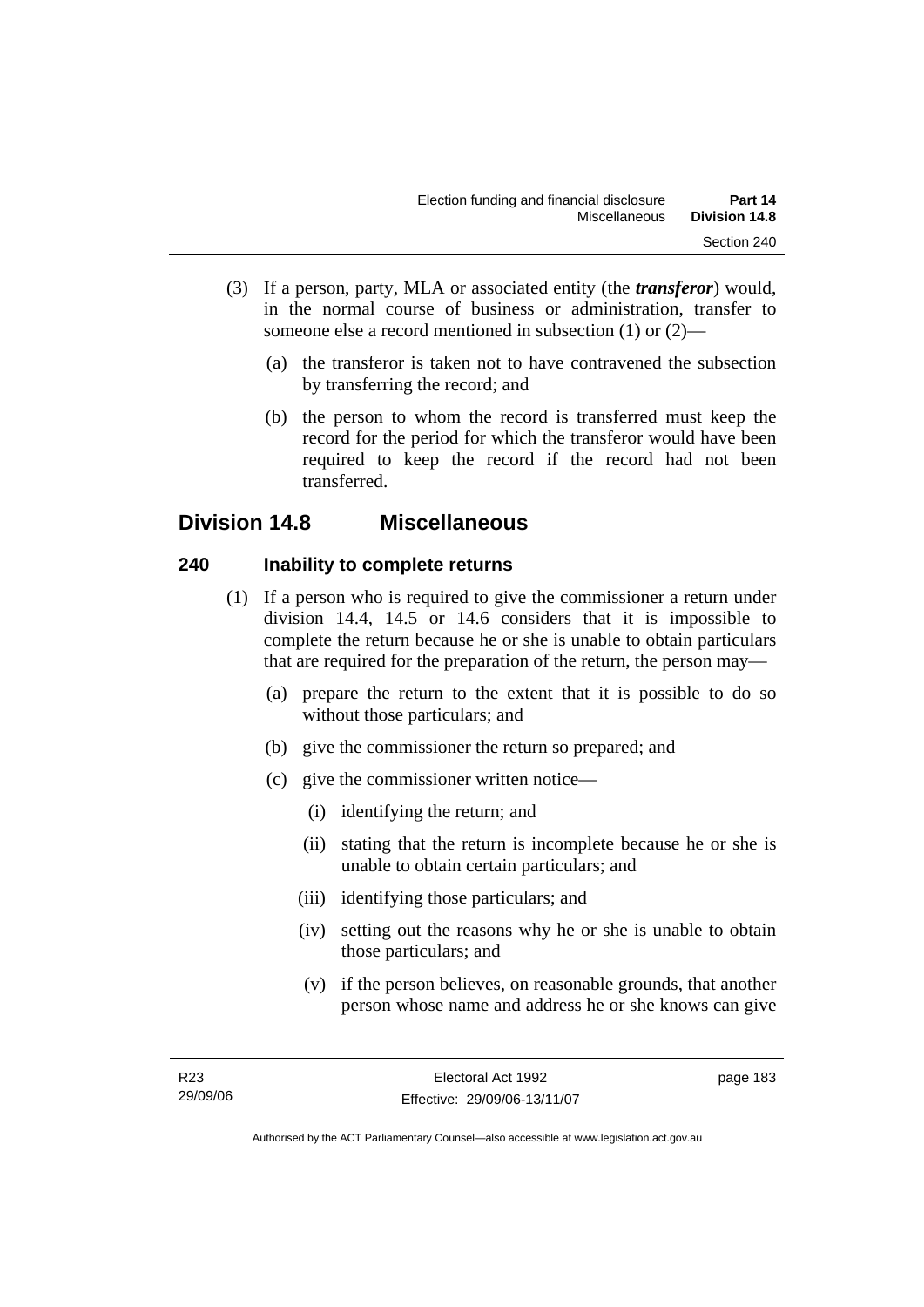those particulars—stating that belief, the reasons for it and the name and address of the other person.

- (2) A person who complies with subsection (1) shall not, because of the omission of the particulars referred to in subsection (1) (c) (iii), be taken, for section 236 (2) (a), to have given a return that is incomplete.
- (3) If the commissioner has been informed under subsection (1) (c) or (4) (e) that a person can supply particulars that have not been included in a return, the commissioner may, by written notice served on that person, require the person to give the commissioner written notice of the particulars within the period specified in the notice.
- (4) If a person who is required to give the commissioner particulars under subsection (3) considers that he or she is unable to obtain some or all of the particulars, the person shall give to the commissioner a written notice—
	- (a) specifying the particulars (if any) that the person is able to give; and
	- (b) stating that the person is unable to obtain certain particulars;
	- (c) identifying those particulars; and
	- (d) specifying the reasons why the person considers he or she is unable to obtain those particulars; and
	- (e) if the person believes, on reasonable grounds, that another person whose name and address he or she knows can give those particulars—specifying the name and address of that other person and the reasons why he or she believes that the other person is able to give those particulars.
- $(5)$  If—
	- (a) a notice is given to a person under subsection (3); and
	- (b) the person complies with that notice or gives the commissioner a notice under subsection (4);

| page 184 | Electoral Act 1992           | R <sub>23</sub> |
|----------|------------------------------|-----------------|
|          | Effective: 29/09/06-13/11/07 | 29/09/06        |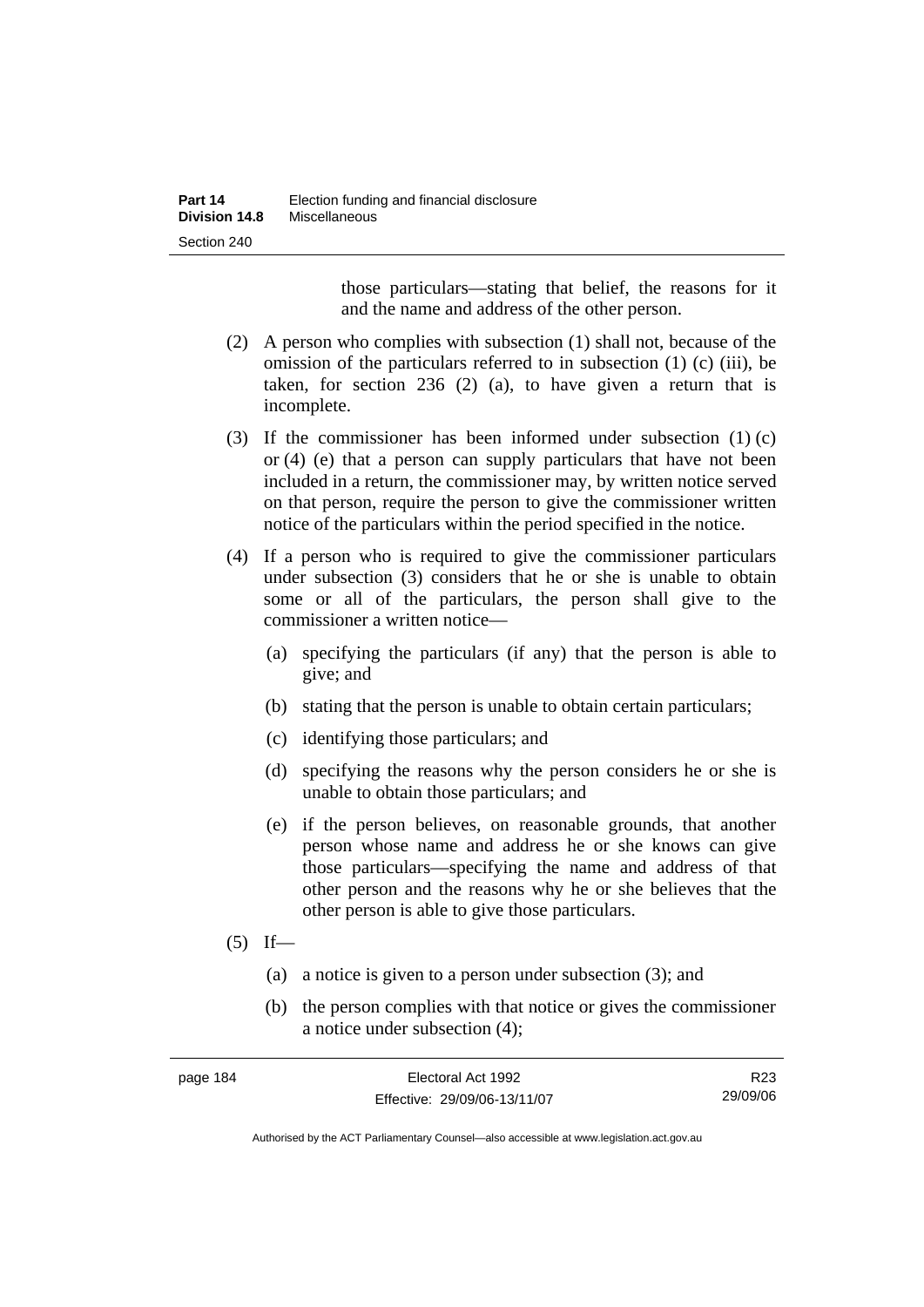he or she shall not, only because of the omission of the required particulars, be taken to have given an incomplete return.

# **241 Noncompliance with pt 14**

- (1) The failure of a person to comply with a provision of this part in relation to an election does not invalidate that election.
- (2) Without limiting subsection (1)—
	- $(a)$  if—
		- (i) a party endorsed a candidate in an election; and
		- (ii) the candidate was elected at the election;

a failure by the reporting agent of the party to comply with this part in relation to that election does not invalidate the candidate's election;

- (b) if a member of a non-party group was elected at the election a failure by a reporting agent of the group to comply with this part in relation to the election does not invalidate the election of the member; and
- (c) a failure by the reporting agent of a candidate who is elected at an election to comply with his or her part in relation to the election does not invalidate the candidate's election.

# **242 Amendment of returns**

- (1) If the commissioner is satisfied that a return under this part contains a formal error or is subject to a formal defect, the commissioner may amend the return to the extent necessary to correct the error or remove the defect.
- (2) A person authorised by subsection (3) may, by written notice signed by the person and given to the commissioner, request the permission of the commissioner to make a specified amendment of a return for the purpose of correcting an error or omission.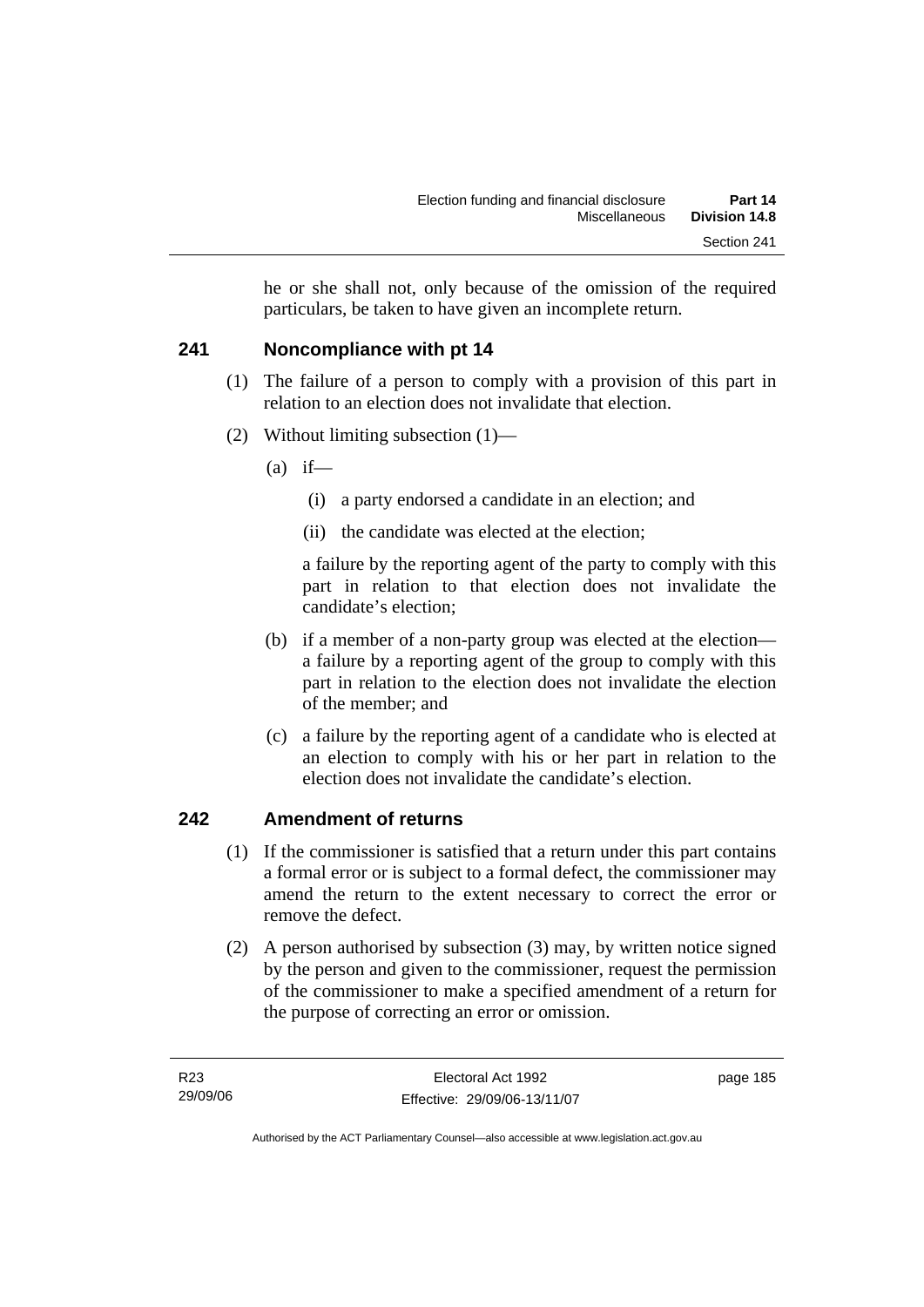- (3) A request may be made by—
	- (a) the person who gave the return; or
	- (b) if the return was given for a party, MLA or candidate—the reporting agent of the party, MLA or candidate; or
	- (c) if the return was given in relation to an associated entity—the financial controller of the entity.
- (4) On a request under subsection (2), the commissioner shall permit the person making the request to amend the return accordingly if the commissioner is satisfied that the request is justified.
- (5) If the commissioner decides to refuse a request under subsection (2), the commissioner shall give the person making the request a review statement about the decision.
- (6) The amendment of a return under this section does not affect the liability of a person to be convicted of an offence against section 236 (2) or (4) arising out of the giving of the return.

# **243 Copies of returns to be available for public inspection**

- (1) The commissioner must make available for public inspection, in accordance with subsections (2) and (3), a copy of each return given to the commissioner under division 14.4 (Disclosure of donations), 14.5 (Disclosure of electoral expenditure) and division 14.6 (Annual returns).
- (2) A copy of a return under division 14.4 or 14.5 (other than a return under section 221A (Annual returns of donations)) must be made available for public inspection from the beginning of the 25th week after polling day in the election to which the return relates.
- (3) A copy of a return under section 221A or division 14.6 must be made available for public inspection from the beginning of February in the next year.

R23 29/09/06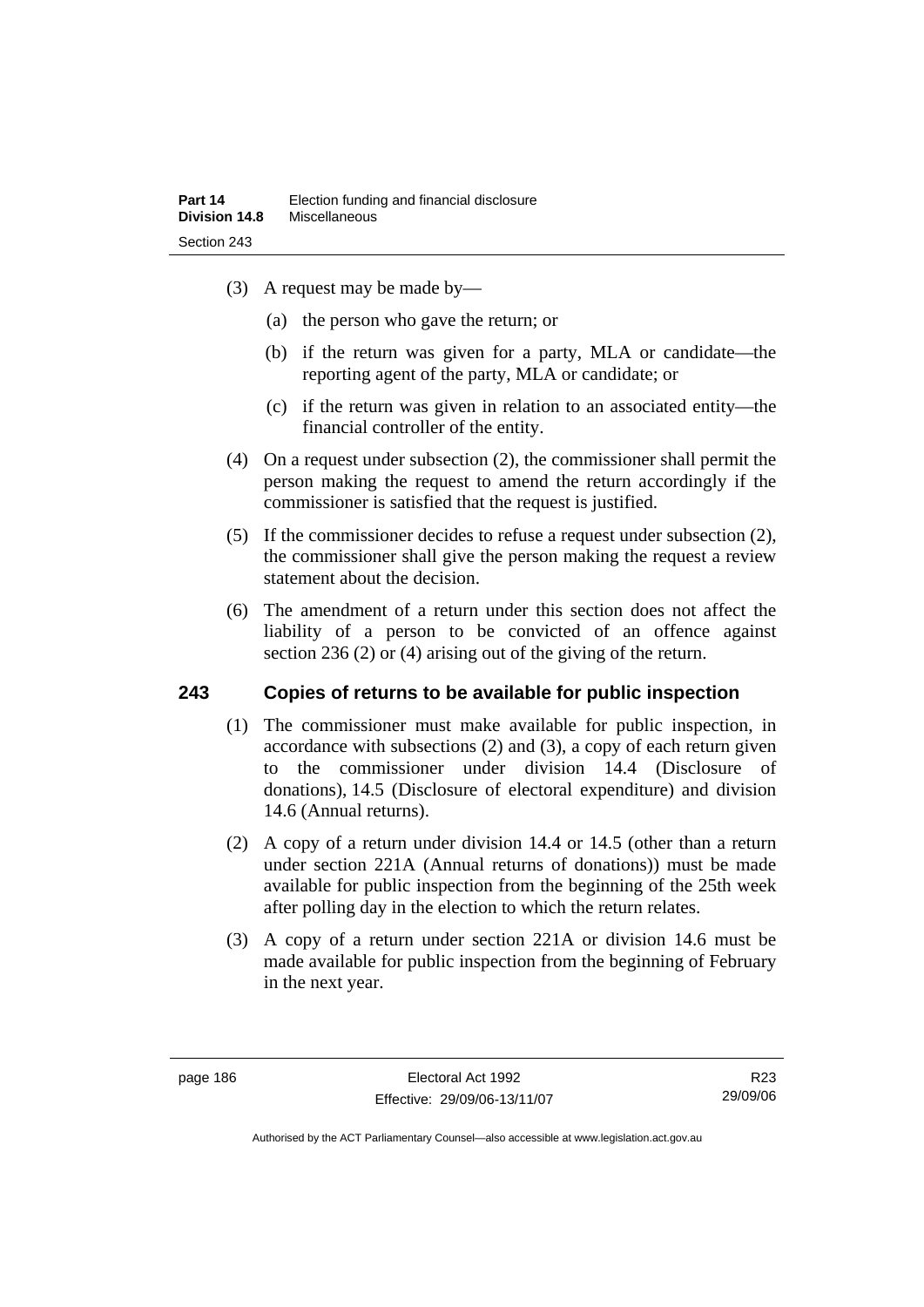- (4) A person may, on request, obtain a copy of a return if a copy of the return is available for public inspection under this section.
	- *Note* A fee may be determined under s 8 (Determination of fees) for this subsection.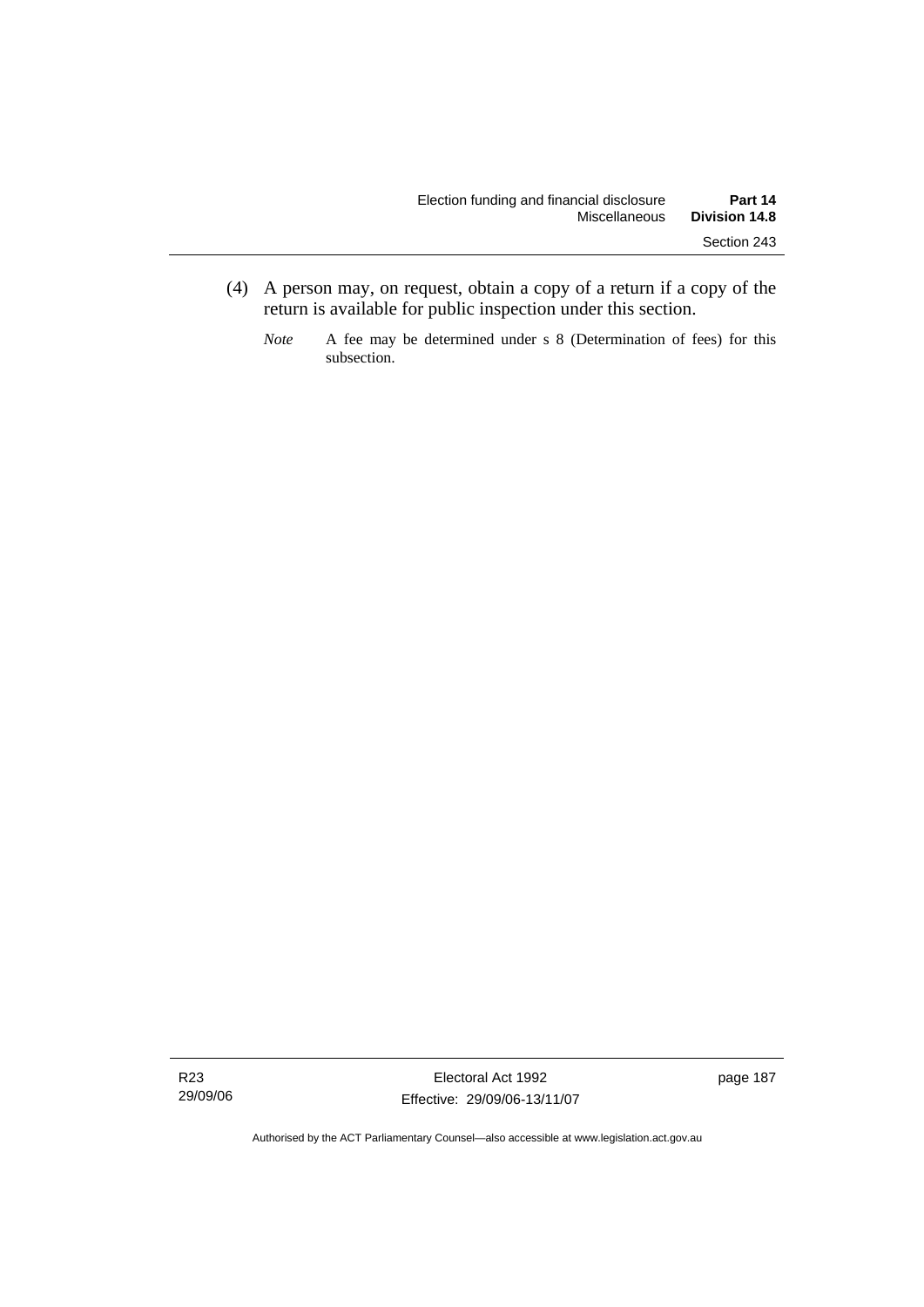#### **Part 15 Review of decisions**

Section 244

# **Part 15 Review of decisions**

#### **244 Definitions for pt 15**

In this part:

*person* includes a political party.

*reviewable decision* means a decision referred to in section 245.

### **245 Reviewable decisions**

For this part, the following decisions of the commissioner are reviewable:

- (a) a decision to enrol a person under section 76 (5) (a);
- (b) a decision to reject a claim for enrolment under section 76 (5) (b);
- (c) a decision to refuse a request for the suppression of the particulars of an elector's address from an extract from any roll under section  $77(2)$  (b);
- (d) a decision to include the particulars of an elector's address that had been suppressed on an extract from a roll under section 78 (2);
- (e) a decision to reject an objection to the enrolment of a person under section 81 (5);
- (f) a decision to remove a person's name from a roll under section 81 (8) (b);
- (g) a decision under section 90 (2) (Further information about application for political party registration) to refuse an application for registration of a political party;
- (h) a decision to register a political party under section 92 (1);

| page 188 |  |
|----------|--|
|----------|--|

R23 29/09/06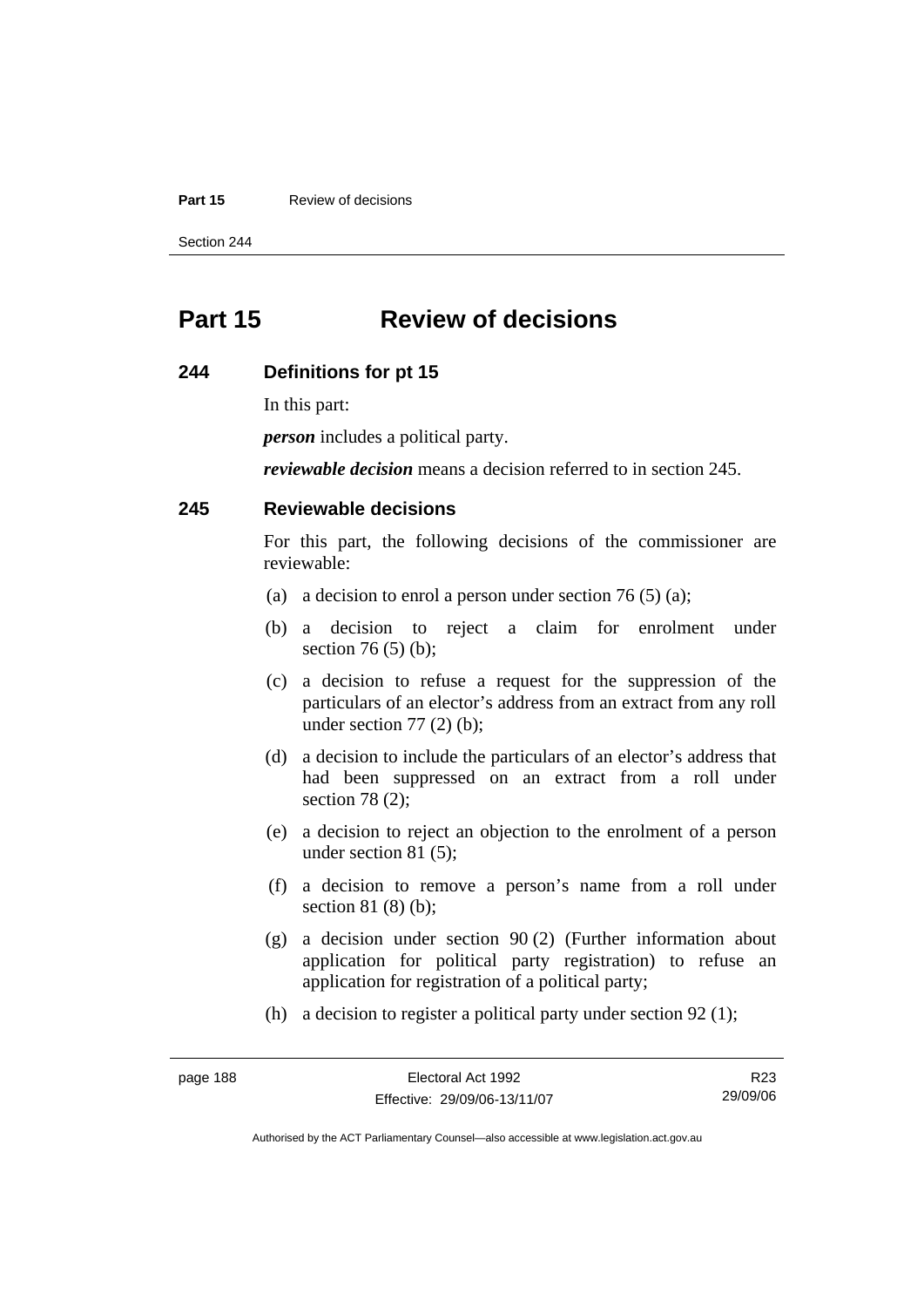- (i) a decision to refuse an application for the registration of a political party under section 93 (1) or (2);
- (j) a decision under section 93 (1) or (2) to refuse to change the registered particulars of a political party as applied by section 95 (2) (Changes to particulars in register);
- (k) a decision under section 98 (5) (Cancellation of registration of political parties) to cancel the registration of a political party;
- (l) a decision to give a notice under section 237A (Investigation notices about associated entities);
- (m) a decision to refuse a request to make a specified amendment of a return under section 242 (4).

# **246 Review statements**

- (1) For this Act, a review statement about a reviewable decision shall be in writing containing—
	- (a) a statement of the decision; and
	- (b) a statement of the reasons for the decision; and
	- (c) a statement to the effect that the person to whom the notice is given may, within 28 days after the review statement is given, apply to the electoral commission for a review of the decision.
- (2) The validity of a reviewable decision is not to be taken to be affected by a failure—
	- (a) to give a review statement to a person affected by the decision; or
	- (b) to comply with this section.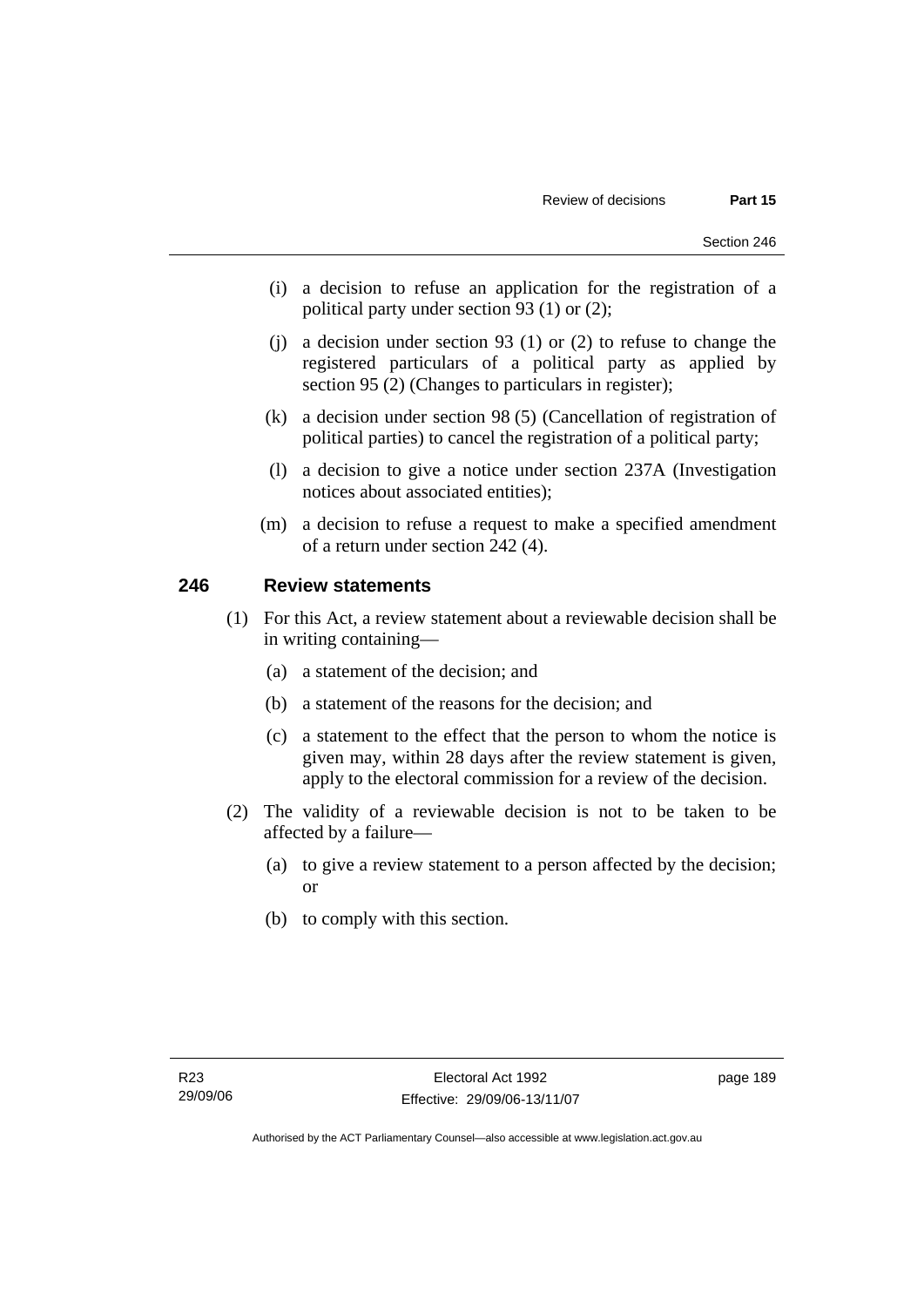#### **Part 15 Review of decisions**

Section 247

### **247 Review by electoral commission**

- (1) The electoral commission must review a reviewable decision if a person affected by the decision applies to the commission in accordance with subsections (2) and (3).
- (2) The application must—
	- (a) be in writing; and
	- (b) state the applicant's name and address; and
	- (c) set out the applicant's reasons for making the application.
- (3) The application must be given to the electoral commission at the commission's office—
	- (a) within 28 days after—
		- (i) for a decision to register a political party—the day of notification under the *Legislation Act 2001* of the notice under section 92 (3) (Registration of political parties) of the decision; or
		- (ii) in any case—the day the relevant review statement was given to the applicant; or
	- (b) within a further period allowed by the commission before or after the end of that period.
- (4) Before making a decision on the review of a reviewable decision, the electoral commission may, on the application of a person affected by the decision, make a written order staying or otherwise affecting the operation or implementation of the decision or a part of the decision.
- (5) The electoral commission may make an order under subsection (4) whether or not an application for the review of the relevant decision has been made to the commission.
- (6) In considering an application for an order under subsection (4), the electoral commission shall have regard to—

| page 190 | Electoral Act 1992           | R23      |
|----------|------------------------------|----------|
|          | Effective: 29/09/06-13/11/07 | 29/09/06 |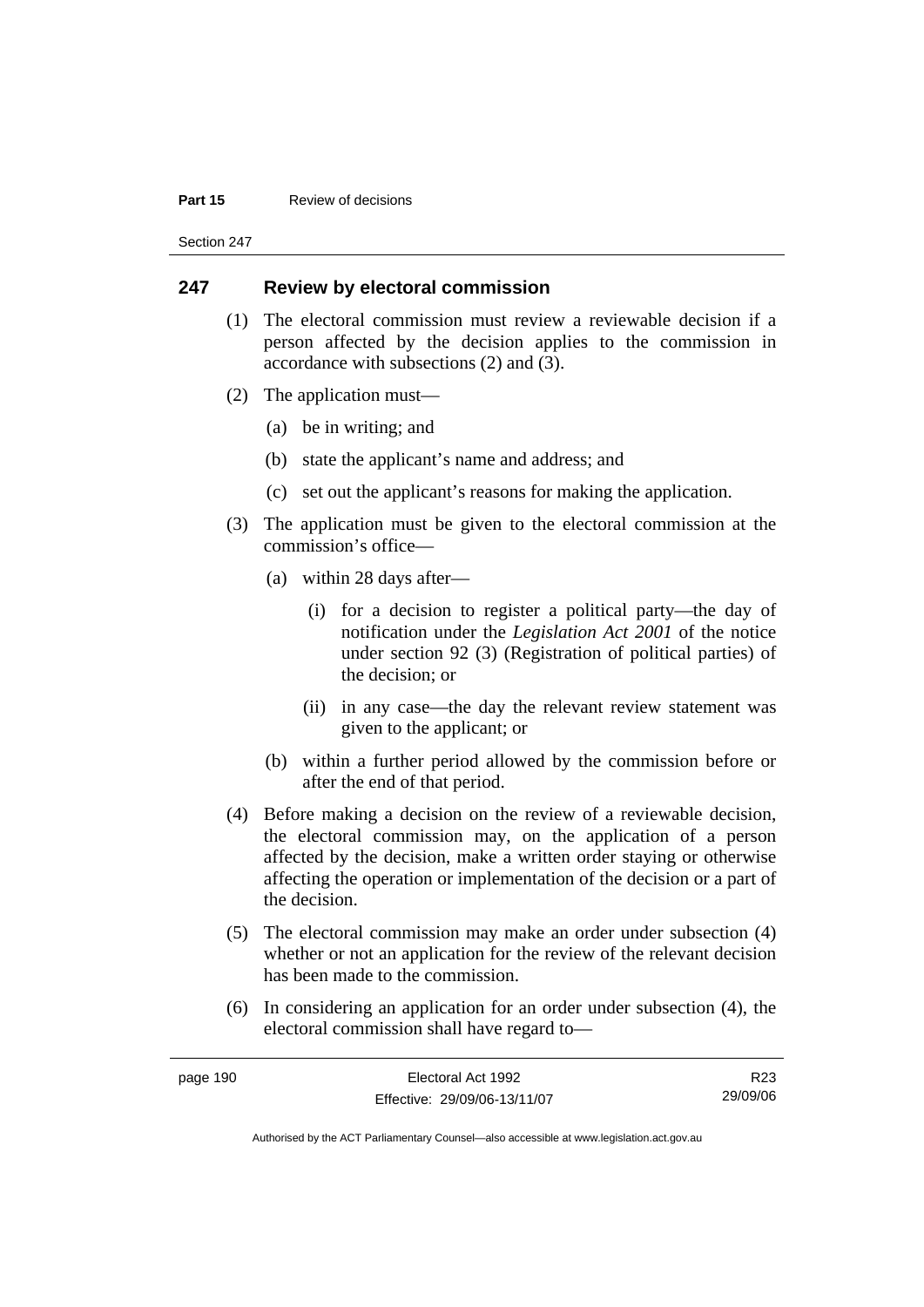- (a) the interests of all persons affected by the relevant decision; and
- (b) the necessity of securing, as far as practicable, the effectiveness of the review process and of the commission's decision on the review.
- (7) On the review of a reviewable decision, the electoral commission shall—
	- (a) affirm the decision; or
	- (b) vary the decision; or
	- (c) set aside the decision and substitute its own decision.
- (8) Except for a reviewable decision made by a delegate of the commissioner, the commissioner shall not—
	- (a) be present during any deliberation of the electoral commission in relation to a review under this section; or
	- (b) take part in any decision of the electoral commission in relation to a review under this section.

### **248 Notice of decision of the electoral commission**

- (1) The electoral commission shall give written notice of its decision on a review under section 247 to—
	- (a) each person to whom a review statement about the relevant decision was given under this Act; and
	- (b) the applicant for the review.
- (2) A notice under subsection (1) shall—
	- (a) include a statement to the effect that, subject to the *Administrative Appeals Tribunal Act 1989*, an application may be made to the AAT for a review of the decision of the electoral commission; and

page 191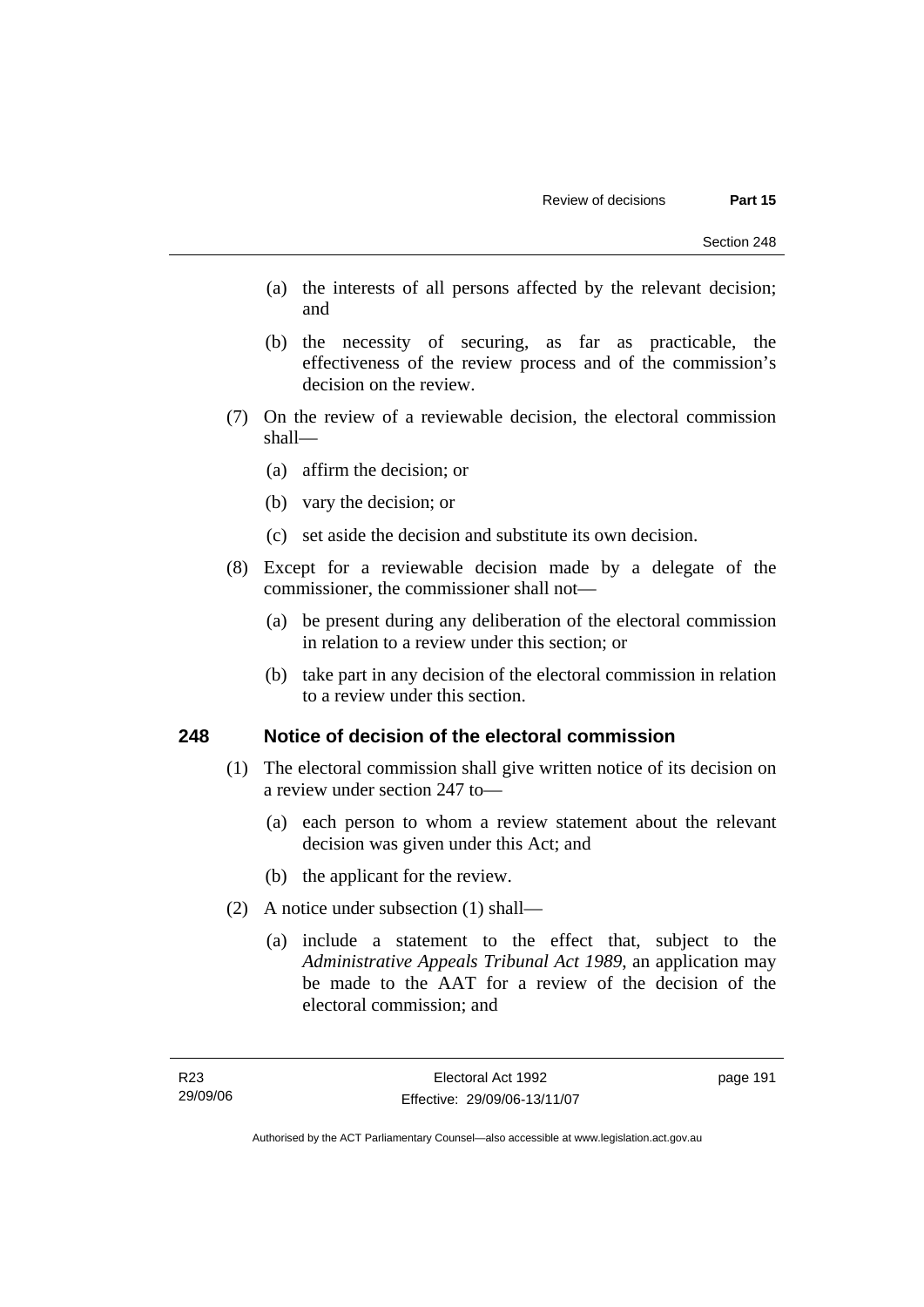#### **Part 15 Review of decisions**

#### Section 249

- (b) except if that Act, section 26 (11) applies—include a statement to the effect that a person whose interests are affected by the decision of the electoral commission may request a statement under that Act, section 26.
- (3) The validity of a decision of the electoral commission under section 247 (6) is not to be taken to be affected by a failure to comply with this section.

### **249 Review by administrative appeals tribunal**

Application may be made to the AAT for a review of a decision of the electoral commission under section 247 (7).

page 192 Electoral Act 1992 Effective: 29/09/06-13/11/07

R23 29/09/06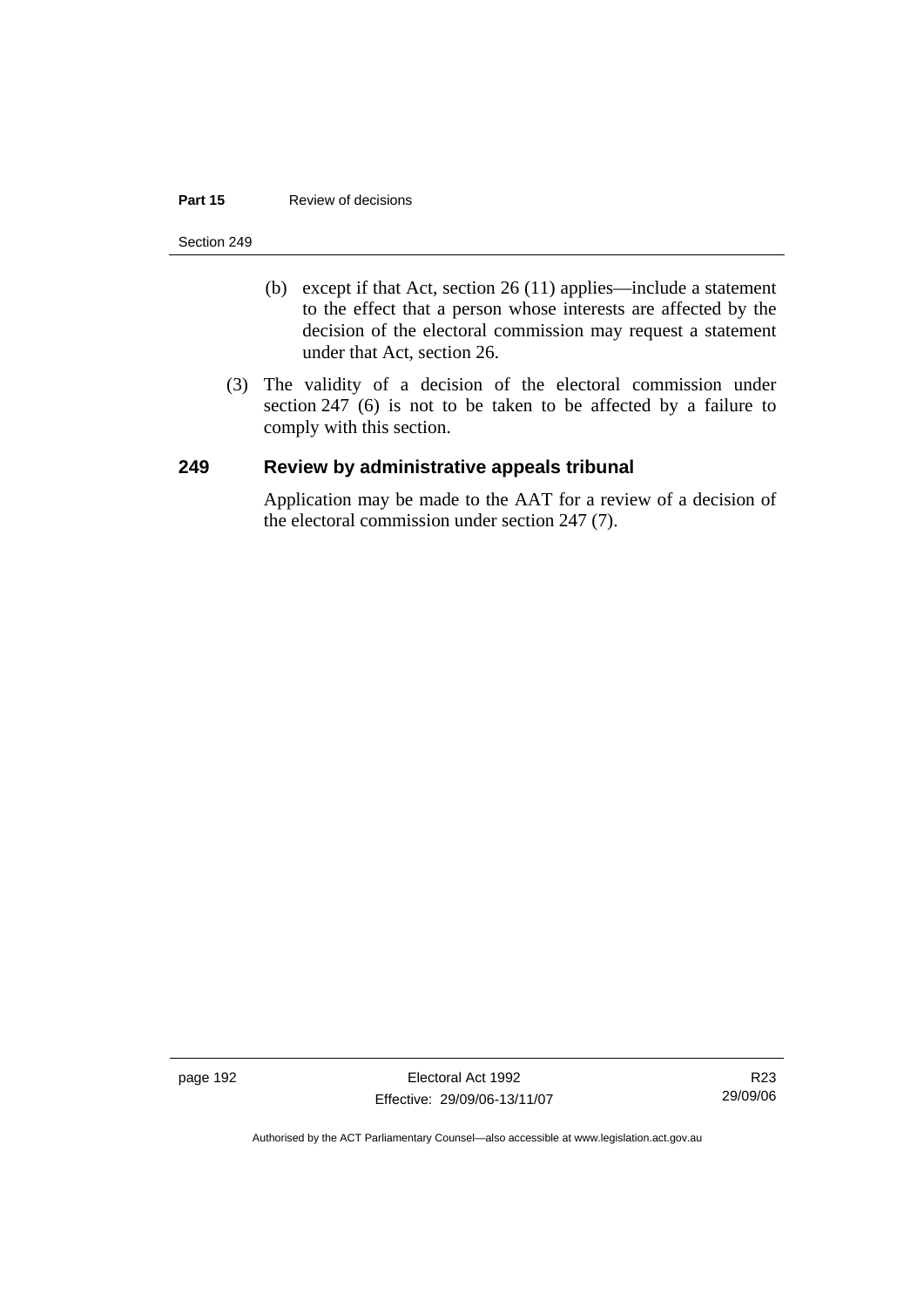# **Division 16.1 Preliminary**

### **250 Definitions for pt 16**

In this part:

*application* means an application disputing the validity of an election made in accordance with section 258.

*bribery* means a contravention of section 285.

*contravention*, of a section of this Act or the *Crimes Act 1914* (Cwlth), includes—

- (a) attempting or conspiring to contravene that section; or
- (b) aiding, abetting, counselling or procuring the contravention of that section.

*Court of Disputed Elections*—see section 252 (2).

*election* includes—

- (a) a recount of votes under section 194; and
- (b) the choice of a person to fill a casual vacancy under section 195.

*file* means to file in the registrar's office.

*proceeding* means a proceeding before the Court of Disputed Elections.

*registrar* means the registrar of the Supreme Court.

*Speaker*—see section 251.

R23 29/09/06 page 193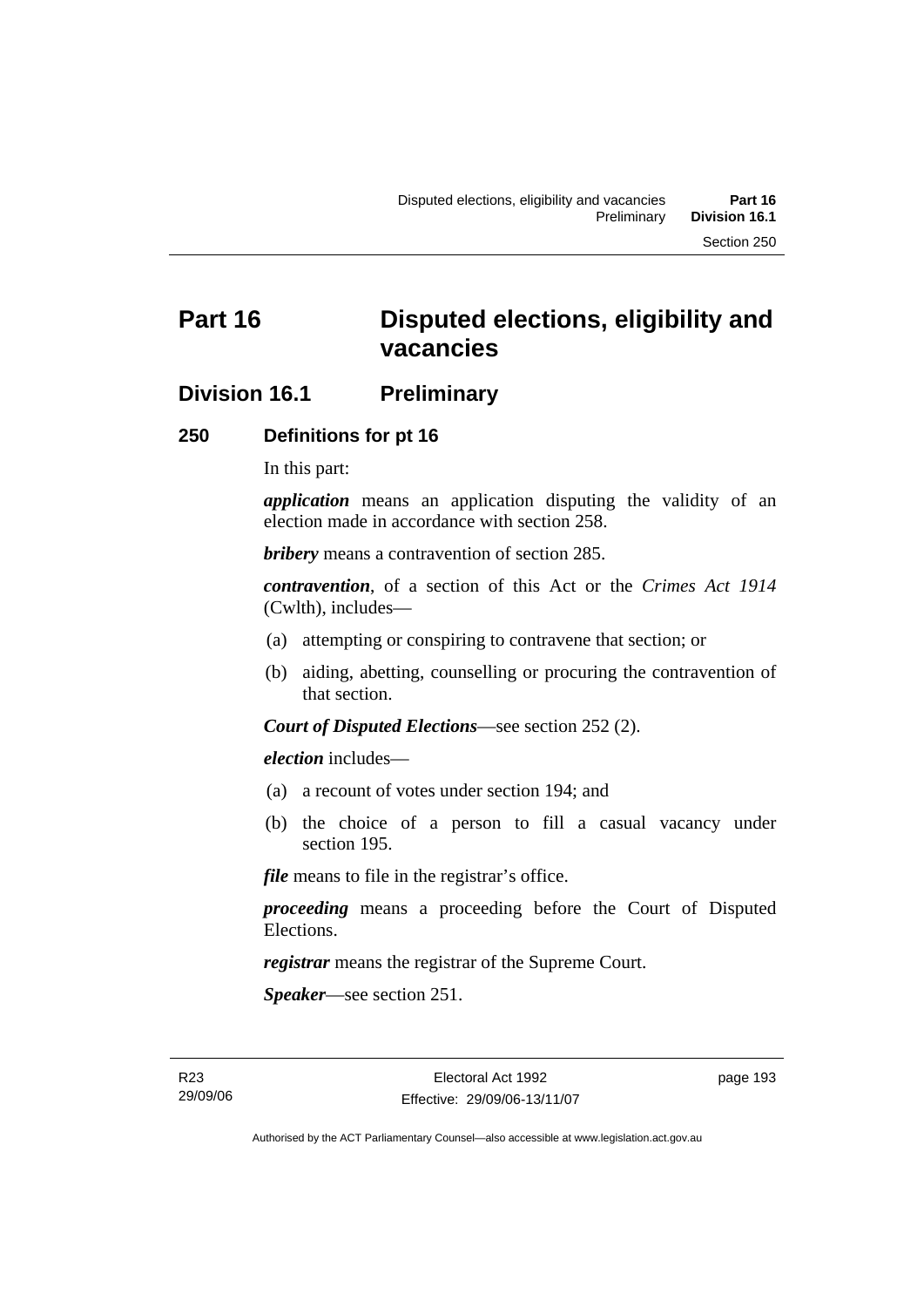*undue influence* means a contravention of section 288 (Violence and intimidation) or the *Crimes Act 1914* (Cwlth), section 28 (Interfering with political liberty).

# **251 Meaning of** *Speaker* **for pt 16**

(1) In this part:

*Speaker* includes—

- (a) if the Speaker is unavailable—the Deputy Speaker; or
- (b) if both the Speaker and Deputy Speaker are unavailable another MLA who is not the subject of a proceeding and is appointed by the Assembly to act as the Speaker for this part; or
- (c) if both the Speaker and Deputy Speaker are unavailable and no MLA is appointed for paragraph (b)—the clerk of the Assembly.
- (2) For subsection (1), the Speaker or Deputy Speaker is unavailable if—
	- (a) the office-holder is absent from duty; or
	- (b) there is a vacancy in the office; or
	- (c) the office-holder is the subject of a proceeding.

# **Division 16.2 Jurisdiction and powers of Supreme Court**

# **252 Court of Disputed Elections**

- (1) The Supreme Court has jurisdiction to hear and determine—
	- (a) applications disputing the validity of elections; and
	- (b) questions referred to the court by resolution of the Legislative Assembly relating to—

R23 29/09/06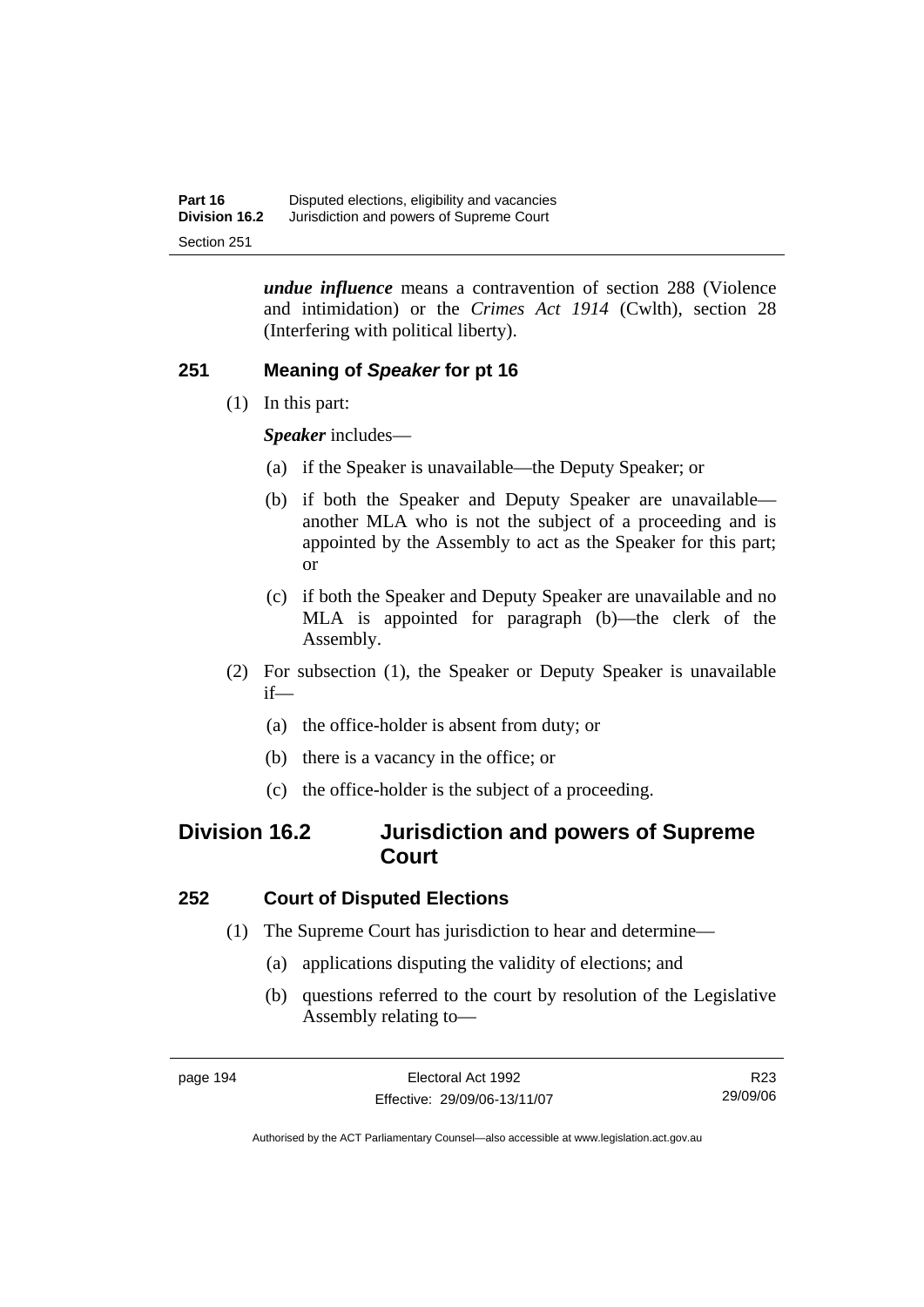- (i) the eligibility of persons who have been declared elected to be members of the Assembly; or
- (ii) vacancies in the membership of the Assembly.
- (2) When exercising jurisdiction under subsection (1), the Supreme Court shall be known as the Court of Disputed Elections.

# **253 Powers of the court**

Subject to this part, the Supreme Court has the same powers (so far as they are applicable) when exercising jurisdiction under this part as it has when exercising its original jurisdiction.

# **255 Decisions are final**

A decision of the Court of Disputed Elections is final and conclusive, is not subject to appeal and shall not be called into question.

# **Division 16.3 Disputed elections**

# **256 Validity may be disputed after election**

- (1) The validity of an election shall not be disputed except by application to the Court of Disputed Elections after the result of the election is declared.
- (2) Without limiting subsection (1), if any of the following matters in relation to an election is called into question, the validity of the election is to be taken to be in dispute:
	- (a) the acceptance or rejection of a nomination of a candidate by the commissioner;
	- (b) the eligibility of a person to be nominated as a candidate, to be elected or to be an MLA;
	- (c) any matter connected with the printing or endorsement of ballot papers;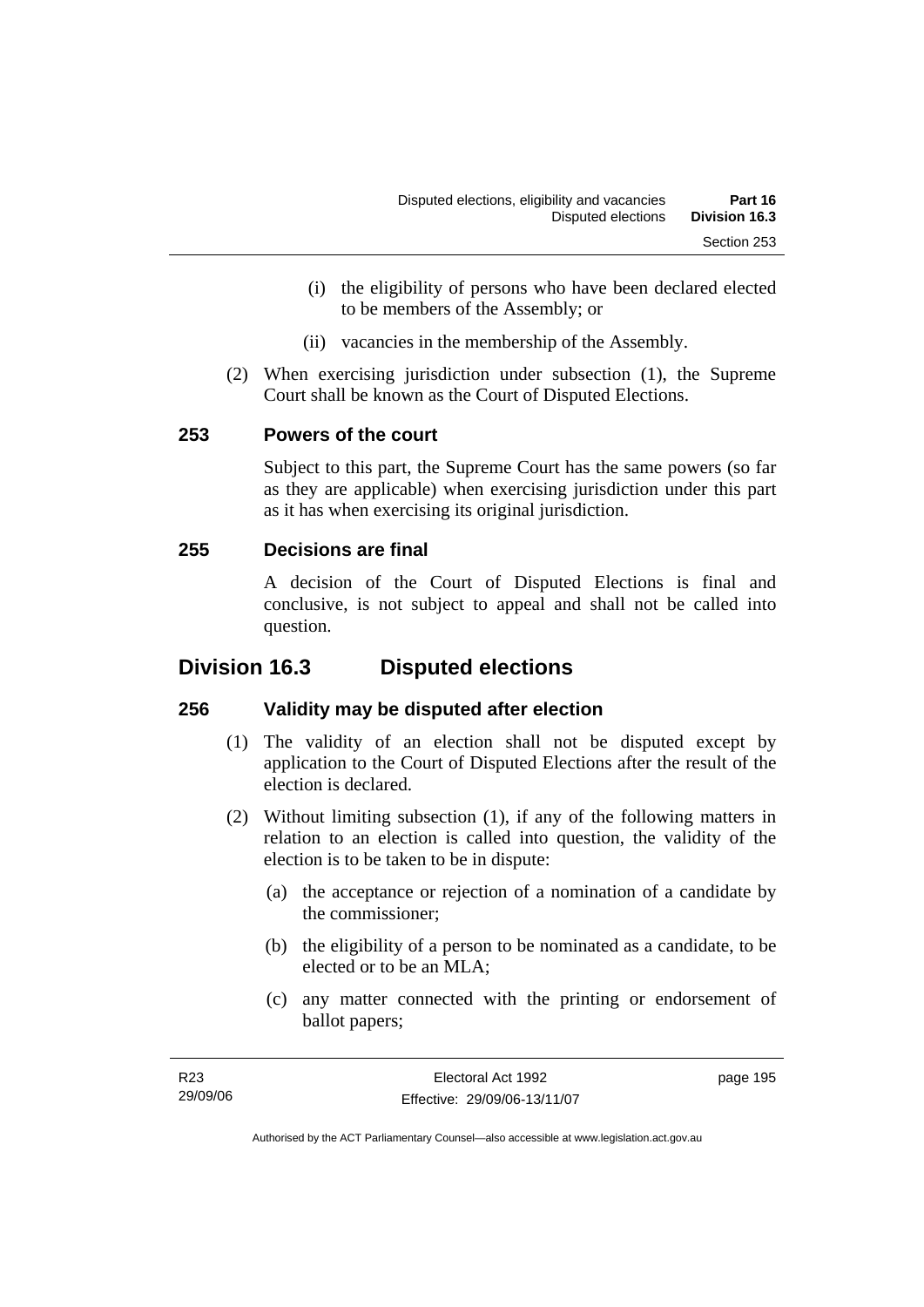- (d) any matter connected with the issue, or scrutiny, of ballot papers by an officer;
- (e) any matter connected with electronic voting;
- (f) any matter connected with the admission or rejection of declaration votes by an officer at the preliminary scrutiny.

### **257 Persons entitled to dispute elections**

The following persons are entitled to dispute the validity of an election:

- (a) a candidate in the election;
- (b) an elector entitled to vote at the election;
- (c) the commissioner.

### **258 Form of application**

- (1) An application disputing the validity of an election shall—
	- (a) specify the declarations sought; and
	- (b) set out the facts relied on to invalidate the election with sufficient particularity to identify the matters on which the applicant relies as justifying those declarations; and
	- (c) set out the applicant's full name and address and the capacity in which he or she is making the application; and
	- (d) be signed by the applicant.
- (2) The signature of an applicant other than the commissioner shall be witnessed by another person whose signature, full name, address and occupation shall be set out in the application.

# **259 Time for filing application**

An application shall be filed within 40 days after the result of the election is declared.

R23 29/09/06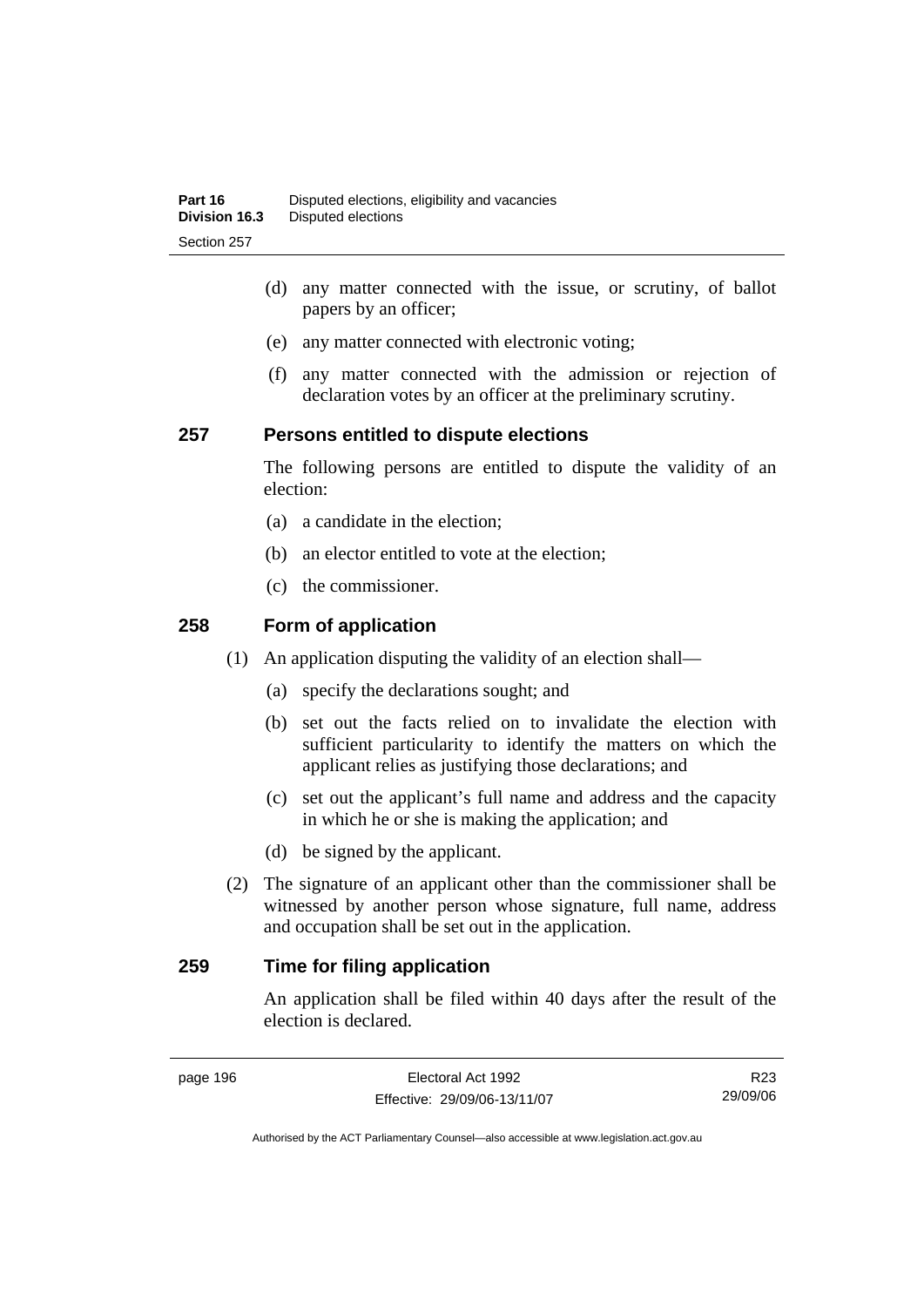### **260 Deposit as security for costs**

- (1) At the time of filing an application, the applicant shall deposit with the registrar as security for costs the amount prescribed by the *Supreme Court Rules 1937*.
- (2) The amount deposited shall be set off against any costs ordered to be paid by the applicant.

### **261 Registrar to serve copies of application on certain persons**

The registrar shall, after an application is filed under section 259, serve a sealed copy of the application on—

- (a) the Speaker; and
- (b) the person whose election is being disputed; and
- (c) if the commissioner is not the applicant—the commissioner.

### **262 Parties to application under div 16.3**

- (1) The following people are entitled to appear in a proceeding under this division:
	- (a) the applicant;
	- (b) the commissioner;
	- (c) if a person whose election is being disputed files a notice of appearance within 7 days after the day when the person is served with a copy of the application under section 261—the person;
	- (d) anyone else with the leave of the Court of Disputed Elections.
- (2) A person other than the applicant who appears under subsection (1) is to be taken to be a respondent to the application.
- (3) This section does not apply to an application under section 263.

page 197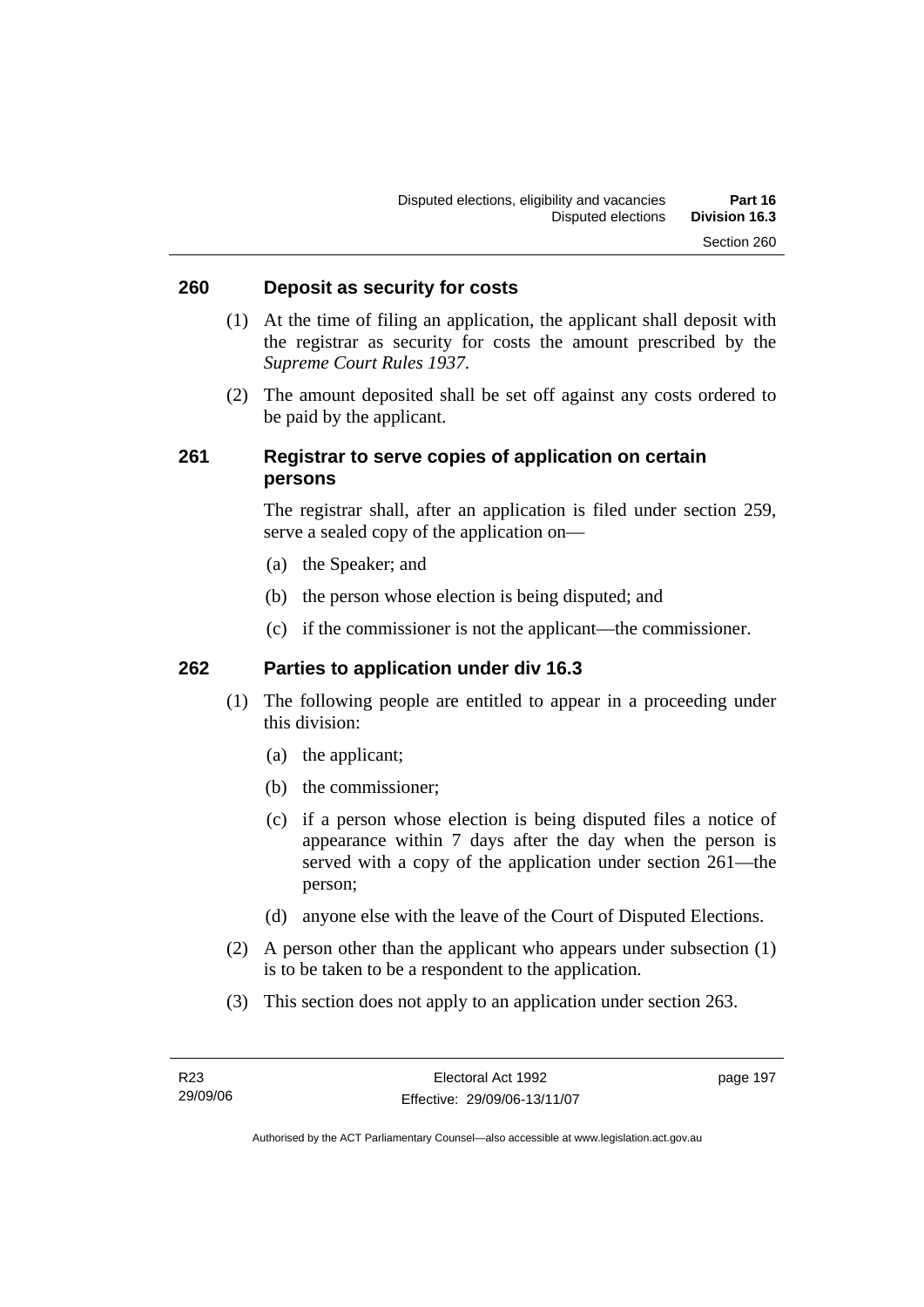### **263 Withdrawal and abatement of application**

(1) In this section:

*election application* means an application disputing the validity of an election made in accordance with section 258.

*leave application* means an application for leave to withdraw an election application.

- (2) An applicant may withdraw an election application only with the leave of the Supreme Court.
- (3) An applicant is not entitled to make a leave application unless notice of the applicant's intention to do so has been—
	- (a) published in a newspaper; and
	- (b) given to the commissioner and to each of the respondents to the relevant election application.
- (4) A leave application shall not be made without the consent of all the applicants to the relevant election application.
- (5) The following persons are entitled to appear as respondents to a leave application:
	- (a) the commissioner;
	- (b) a respondent to the relevant election application;
	- (c) any other person with the leave of the Supreme Court.
- (6) Unless the Supreme Court orders otherwise, if an election application is withdrawn, the applicant is liable to pay the costs of the respondent in relation to that application and the leave application.
- (7) In determining a leave application, the Supreme Court shall inquire into the reasons for it and determine whether it was—
	- (a) the result of an agreement, arrangement or understanding; or

R23 29/09/06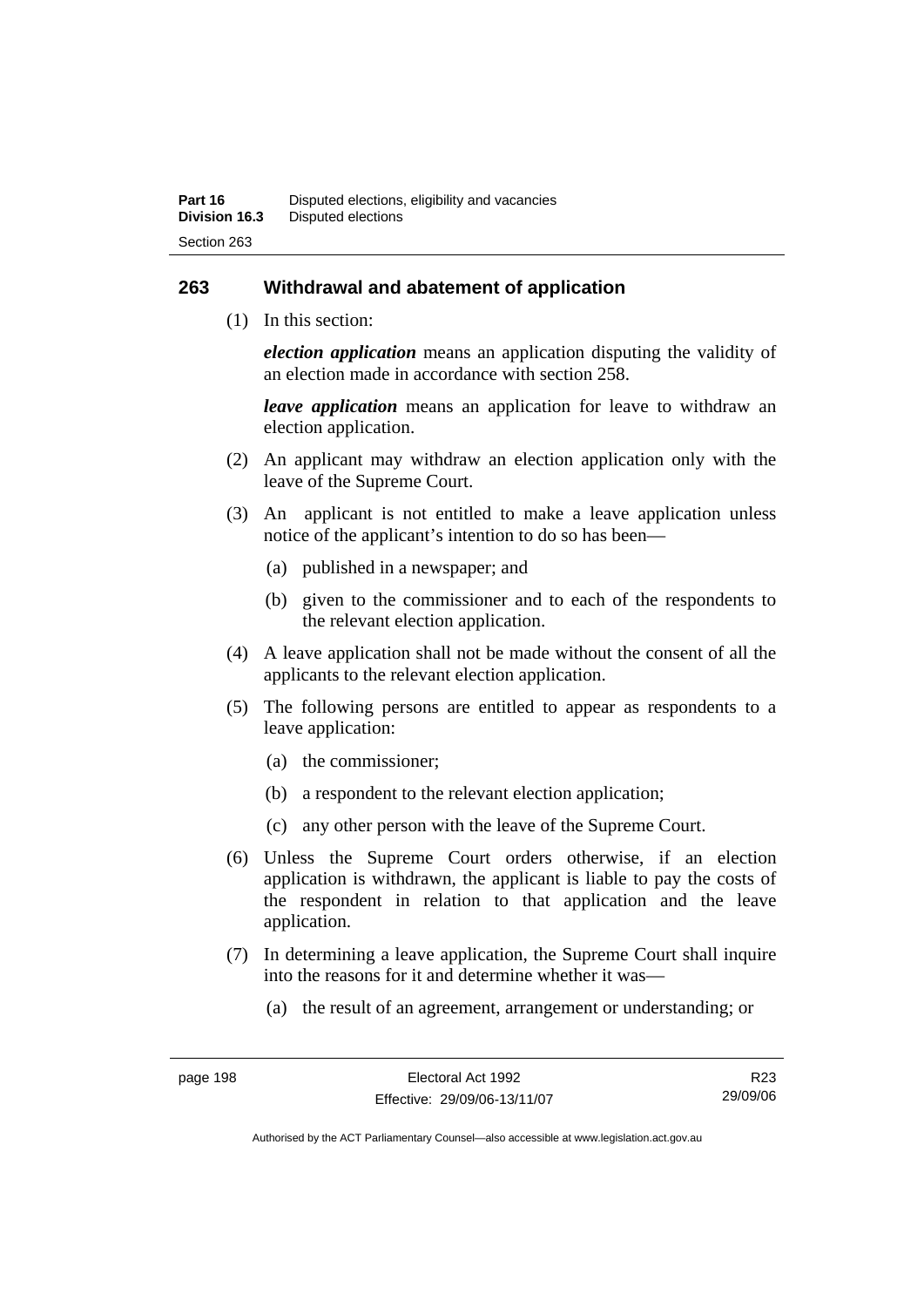- (b) in consideration of—
	- (i) the seat in the Assembly that is in issue being vacated at any time in the future; or
	- (ii) the withdrawal of any other election application; or
	- (iii) any other matter.
- (8) The Supreme Court shall publish its reasons for a determination as if it were a judgment and give a copy of them to the commissioner.
- (9) If, before the hearing of an election application, a respondent other than the commissioner—
	- (a) dies or gives the prescribed notice that he or she does not intend to oppose the application; or
	- (b) resigns from, or otherwise ceases to hold, the seat in the Assembly that is in issue;
	- then—
	- (c) the person ceases to be a respondent; and
	- (d) the person, or his or her personal representative, shall—
		- (i) publish notice of that fact in a newspaper; and
		- (ii) give a copy of the notice to the registrar; and
	- (e) if a person who might have been an applicant in relation to the election files a notice of appearance within the prescribed period—that person is entitled to appear as a respondent to the application.
- (10) A person who has ceased to be a respondent to an election application is not entitled to appear as a party in proceedings in relation to that application.
- (11) The registrar shall notify the commissioner of the receipt of a notice mentioned in subsection (9) (d) (ii).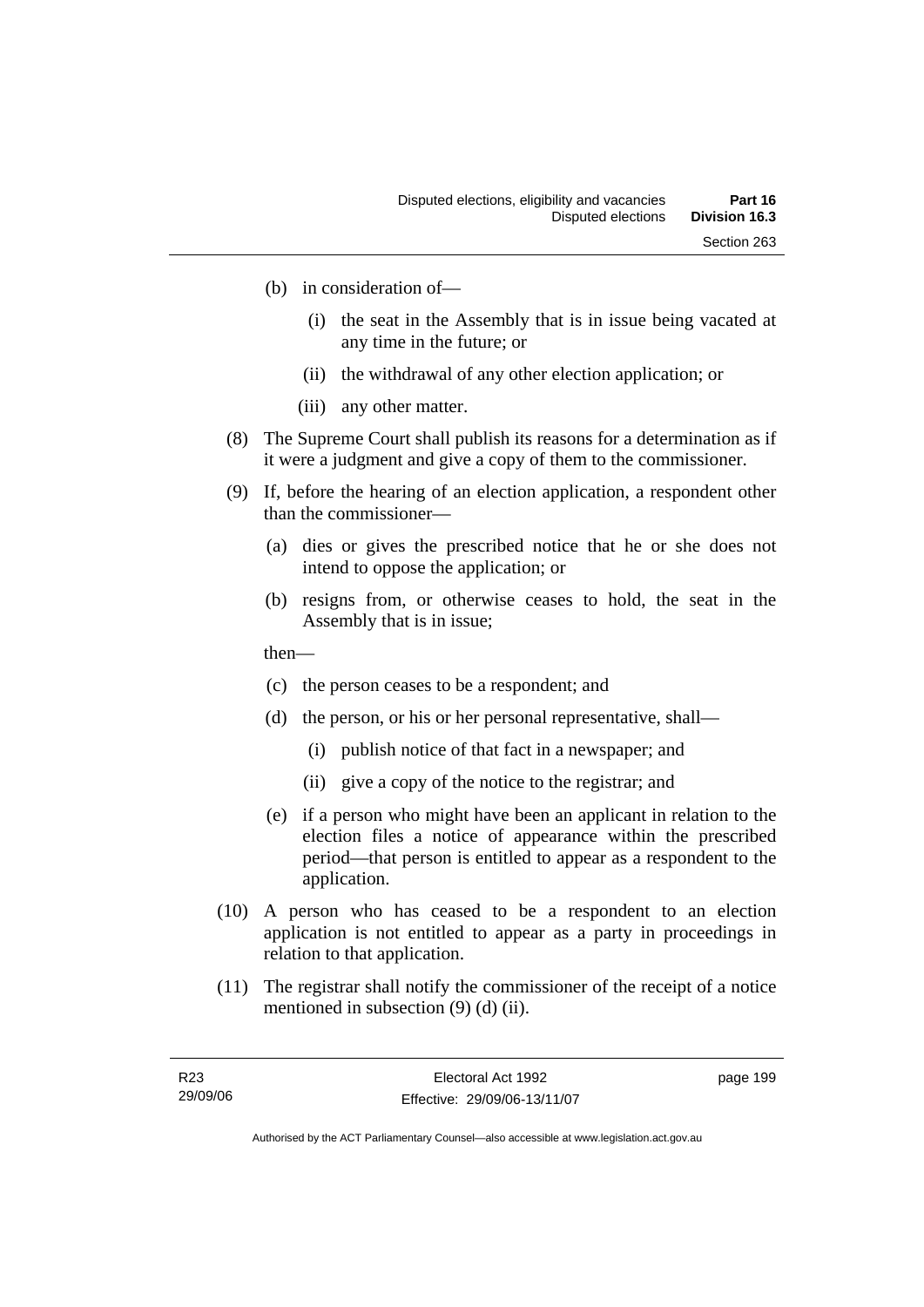- (12) An election application shall be abated by the death of a sole applicant or the last survivor of several applicants.
- (13) The abatement of an election application does not affect the liability of the applicant or any other person for costs awarded against the applicant or other person.

#### **264 Hearing of applications**

- (1) The registrar shall, as soon as practicable after the time for filing applications in relation to an election under section 259 has passed, prepare a list of the applications pending in the order of filing and shall make a copy of the list available for inspection at the registrar's office.
- (2) Subject to subsection (3), an application shall, as far as practicable, be heard in the order in which it appears in the list.
- (3) All applications in relation to an election for an electorate shall be heard together.

#### **265 Declarations and orders**

The Court of Disputed Elections shall hear and determine an application and may—

- (a) declare the election void; or
- (b) declare that a person who has been declared elected was not duly elected; or
- (c) declare that a person who has not been declared elected was duly elected; or
- (d) dismiss the application in whole or in part;

and may make any orders in relation to the application that the court considers appropriate.

R23 29/09/06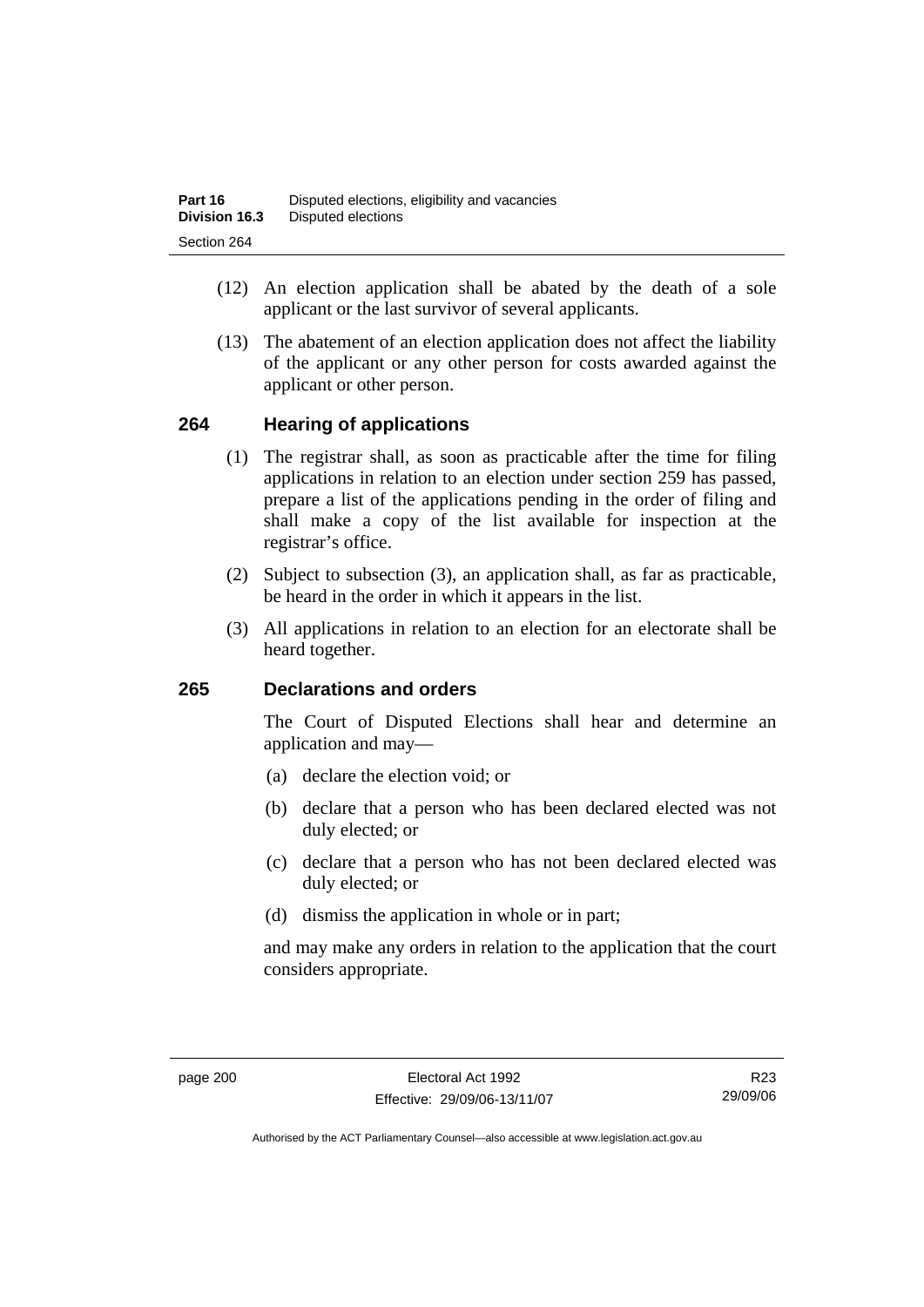#### **266 Illegal practices**

- (1) Without limiting the grounds on which the Court of Disputed Elections may make a declaration under section 265 (a) or (b), the court may make such a declaration on the ground of any illegal practice in connection with the election.
- (2) The Court of Disputed Elections shall not make a declaration under section 265 (a) or  $(b)$ —
	- (a) on the ground of any illegal practice (other than bribery or undue influence); or
	- (b) on the ground of bribery or undue influence by a person who was not a candidate for the election without the knowledge or consent of a candidate in the election;

unless satisfied that—

- (c) the result of the election was, or was likely to have been, affected by the illegal practice; and
- (d) it is just to make the declaration.
- (3) If the Court of Disputed Elections finds any illegal practice in connection with an election (whether the court makes a declaration under section 265 (a) or (b) on that ground or not), the registrar shall report the finding to—
	- (a) the Speaker; and
	- (b) the Minister; and
	- (c) the commissioner; and
	- (d) the director of public prosecutions.
- (4) Any finding by the Court of Disputed Elections in relation to any illegal practice in connection with an election is not to be taken to be a bar to, or to prejudice in any way, any prosecution in relation to the act alleged before the court to have constituted the illegal practice.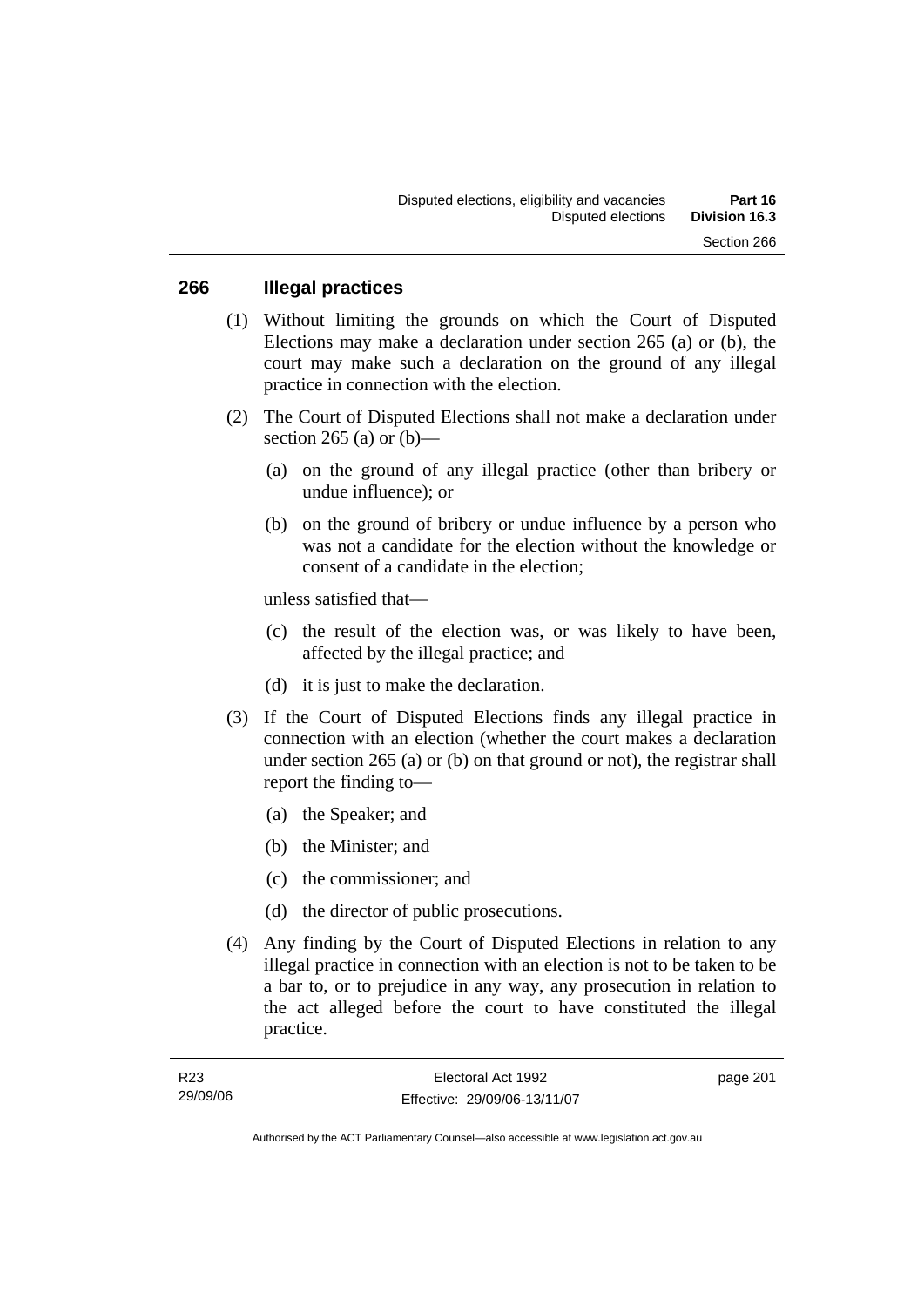(5) In this section:

*illegal practice* means a contravention of this Act, and includes undue influence.

*Note Contravention* and *undue influence* are defined in s 250.

#### **267 Bribery or undue influence by person elected**

If the Court of Disputed Elections finds that a person who was declared elected committed, or attempted to commit, bribery or undue influence in connection with any election, the court shall declare the election of that person void.

#### **268 Immaterial delays and errors**

- (1) The Court of Disputed Elections shall not make a declaration under section 265 (a), (b) or (c) on the ground that there was a delay in—
	- (a) declaring the nominations for the election; or
	- (b) providing certified lists of electors to candidates for the election; or
	- (c) polling for the election; or
	- (d) declaring the result of the election.
- (2) The Court of Disputed Elections shall not make a declaration under section 265 (a), (b) or (c) on the ground of any absence of, or any error or omission by, an officer unless the absence, error or omission affected, or was likely to have affected, the result of the election.
- (3) In determining whether an absence, error or omission that prevented an elector from voting affected the result of an election or not, the Court of Disputed Elections shall not have regard to any evidence of the way in which the elector intended to vote.

R23 29/09/06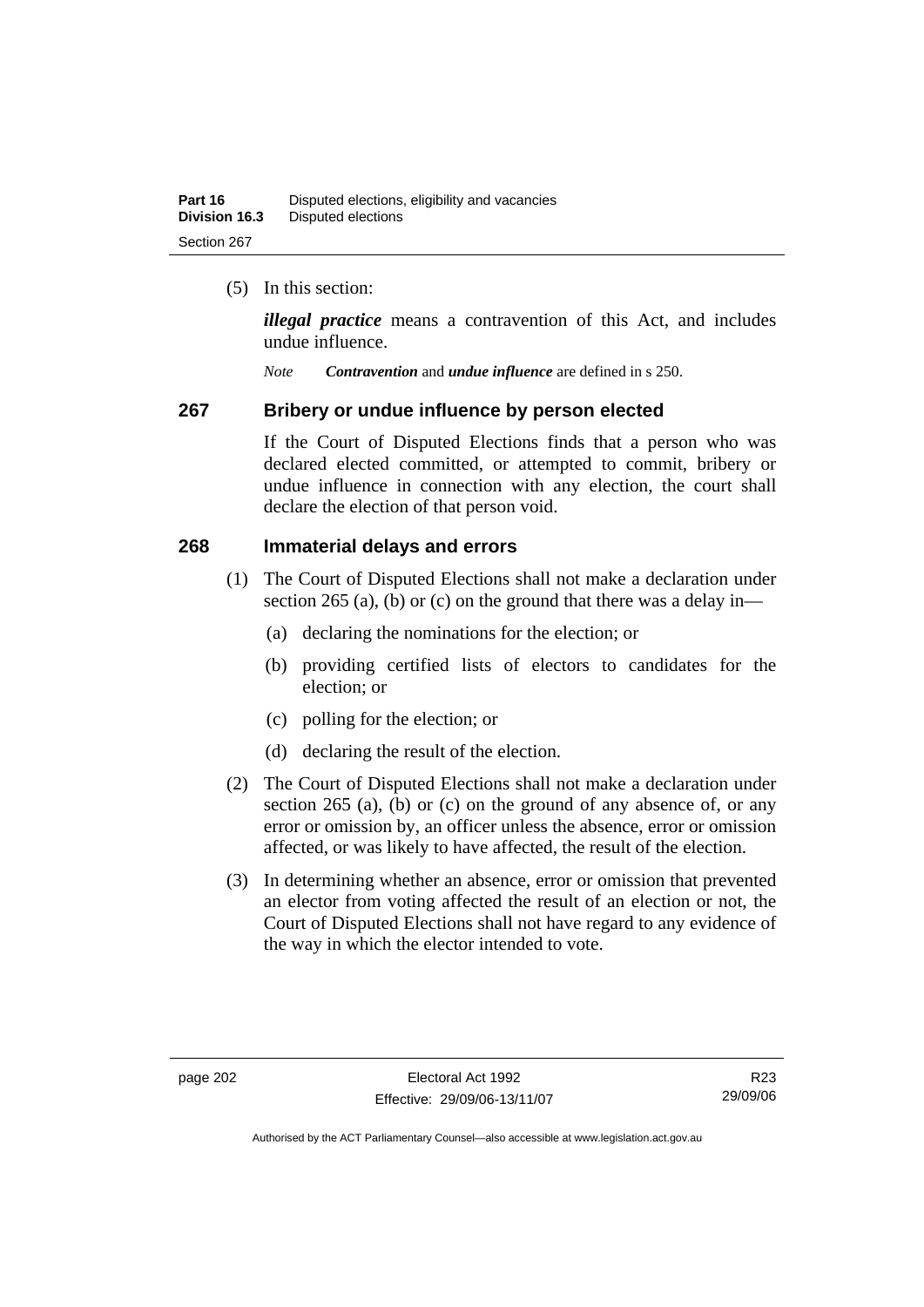- (1) In determining an application, the Court of Disputed Elections may make the inquiries it considers appropriate, including but not limited to—
	- (a) an inquiry about the identity of persons who voted; and
	- (b) an inquiry into the accuracy of approved computer programs used in electronic voting and the electronic scrutiny of votes; and
	- (c) an inquiry about whether ballot papers were improperly admitted or rejected, or not.
- (2) The Court of Disputed Elections shall not inquire into the correctness of any roll.
- (3) If the Court of Disputed Elections makes an inquiry in relation to ballot papers marked under part 11, a statement of particulars of the marking of ballot papers prepared by an officer under section 175 (c) is conclusive evidence of the particulars contained in the statement unless the court orders otherwise.

#### **270 Rejected ballot papers**

In determining an application, the Court of Disputed Elections may have regard to any declaration vote ballot papers rejected at the preliminary scrutiny if the court is of the opinion that the ballot papers should not have been rejected.

#### **271 Evidence that persons were not permitted to vote**

In determining an application, the Court of Disputed Elections shall not have regard to any evidence that a person was not permitted to cast a vote in an election unless the court is satisfied that the person—

(a) claimed to vote in accordance with this Act; and

Authorised by the ACT Parliamentary Counsel—also accessible at www.legislation.act.gov.au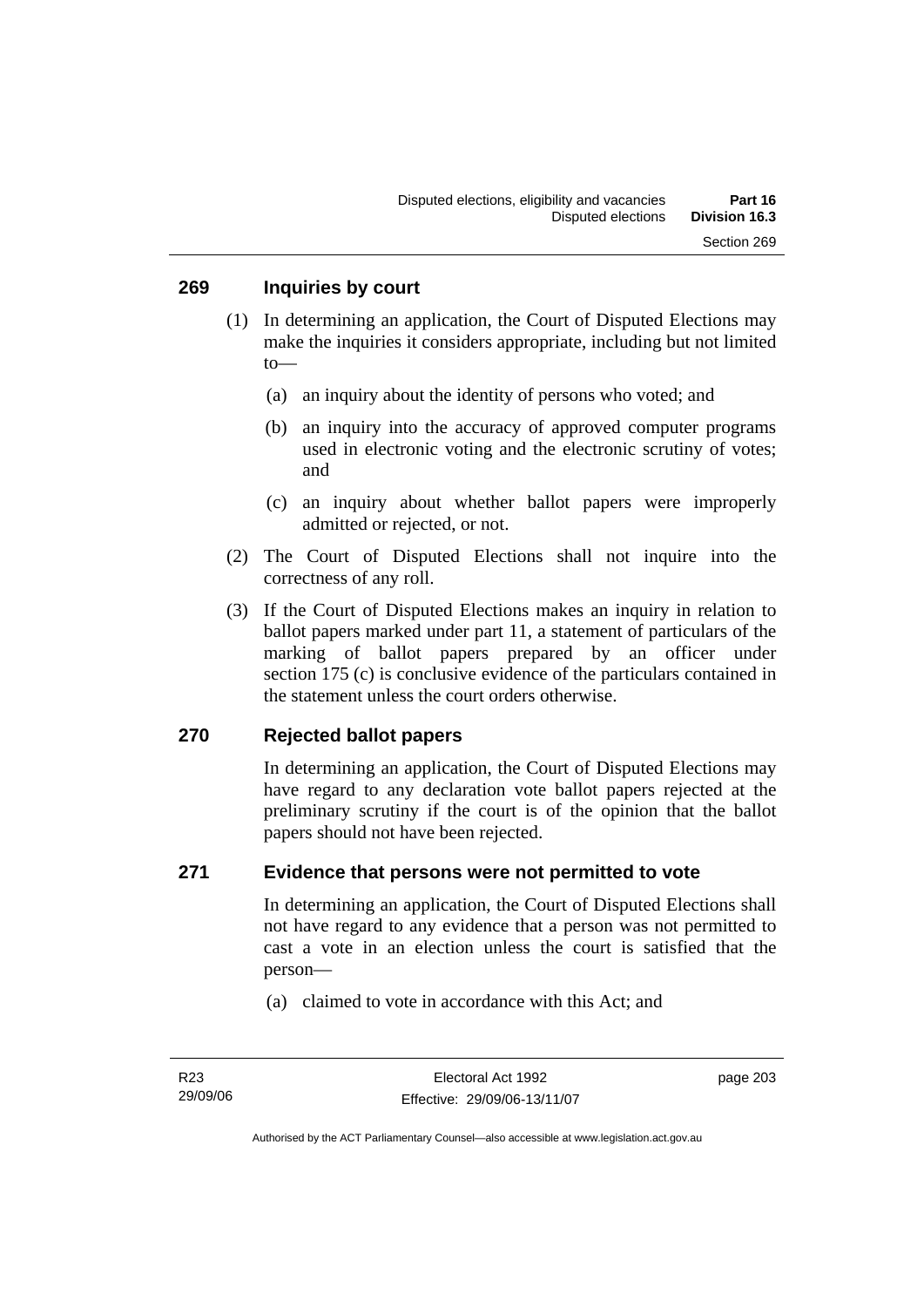(b) complied with the requirements of this Act in relation to voting to the extent that he or she was permitted to do so.

#### **272 Inspection of electoral papers**

A party to an application may—

- (a) with the leave of the Court of Disputed Elections; and
- (b) in the presence of the commissioner or a member of staff of the electoral commission;

inspect, and make copies of or take extracts from, the electoral papers (except ballot papers) in the possession of the commissioner that were used in connection with the election being disputed.

#### **273 Commissioner not prevented from accessing documents**

Unless the Court of Disputed Elections otherwise orders, the filing of an application is not to be taken to prevent the commissioner, another member of the electoral commission or a member of the staff of the commission from having access to any document to which that person would otherwise be entitled to have access for the purpose of exercising a function under this Act.

### **274 Registrar to serve copies of declarations on certain persons**

The registrar shall, after an application is determined, serve a sealed copy of the declarations and orders (if any) made by the Court of Disputed Elections on—

- (a) the Speaker; and
- (b) each party to the application.

**275 Effect of declarations** 

 (1) If the Court of Disputed Elections declares an election void, another election shall be held in accordance with section 101.

page 204 Electoral Act 1992 Effective: 29/09/06-13/11/07

R23 29/09/06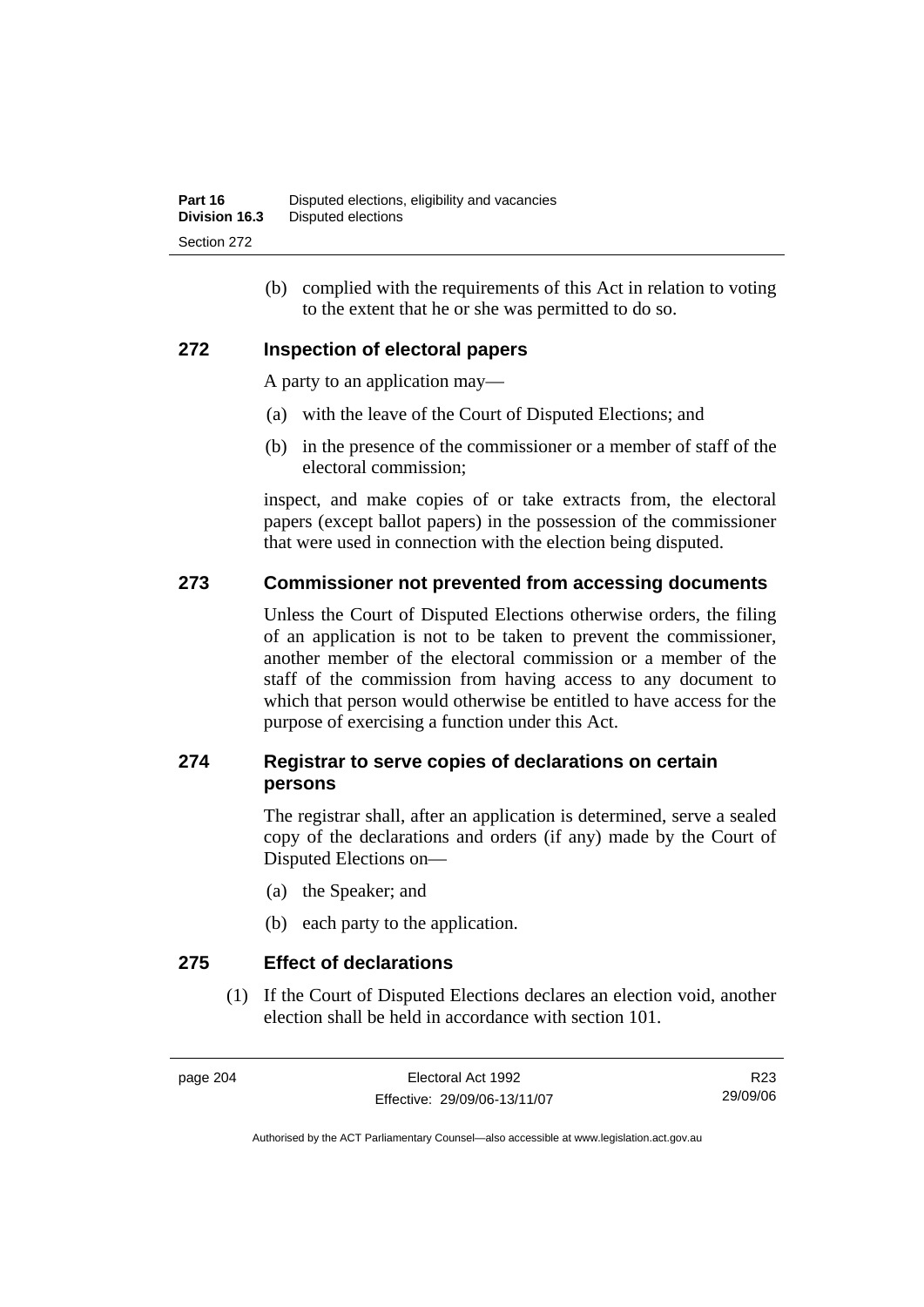- (2) If the Court of Disputed Elections declares that a person who has been declared elected was not duly elected, that person is to be taken not to have been duly elected.
- (3) If the Court of Disputed Elections declares that a person who has not been declared elected was duly elected, that person is to be taken to have been duly elected.
- (4) A declaration by the Court of Disputed Elections referred to in subsection  $(1)$ ,  $(2)$  or  $(3)$  takes effect on the end of the day when the declaration by the court is made.

# **Division 16.4 Eligibility and vacancies**

### **276 Speaker to state case**

If the Assembly passes a resolution referring to the Court of Disputed Elections a question relating to—

- (a) the eligibility of a person who has been declared elected to be an MLA; or
- (b) a vacancy in the membership of the Assembly;

the Speaker shall give to the registrar a statement setting out the question referred, together with any documents in the possession of the Assembly that relate to that question.

### **277 Parties to a referral**

The following persons are entitled to appear in a proceeding under this division:

- (a) any person who, in the opinion of the Court of Disputed Elections, has a sufficient interest in the determination of the question referred;
- (b) any person on whom notice of that question is ordered to be served by the court.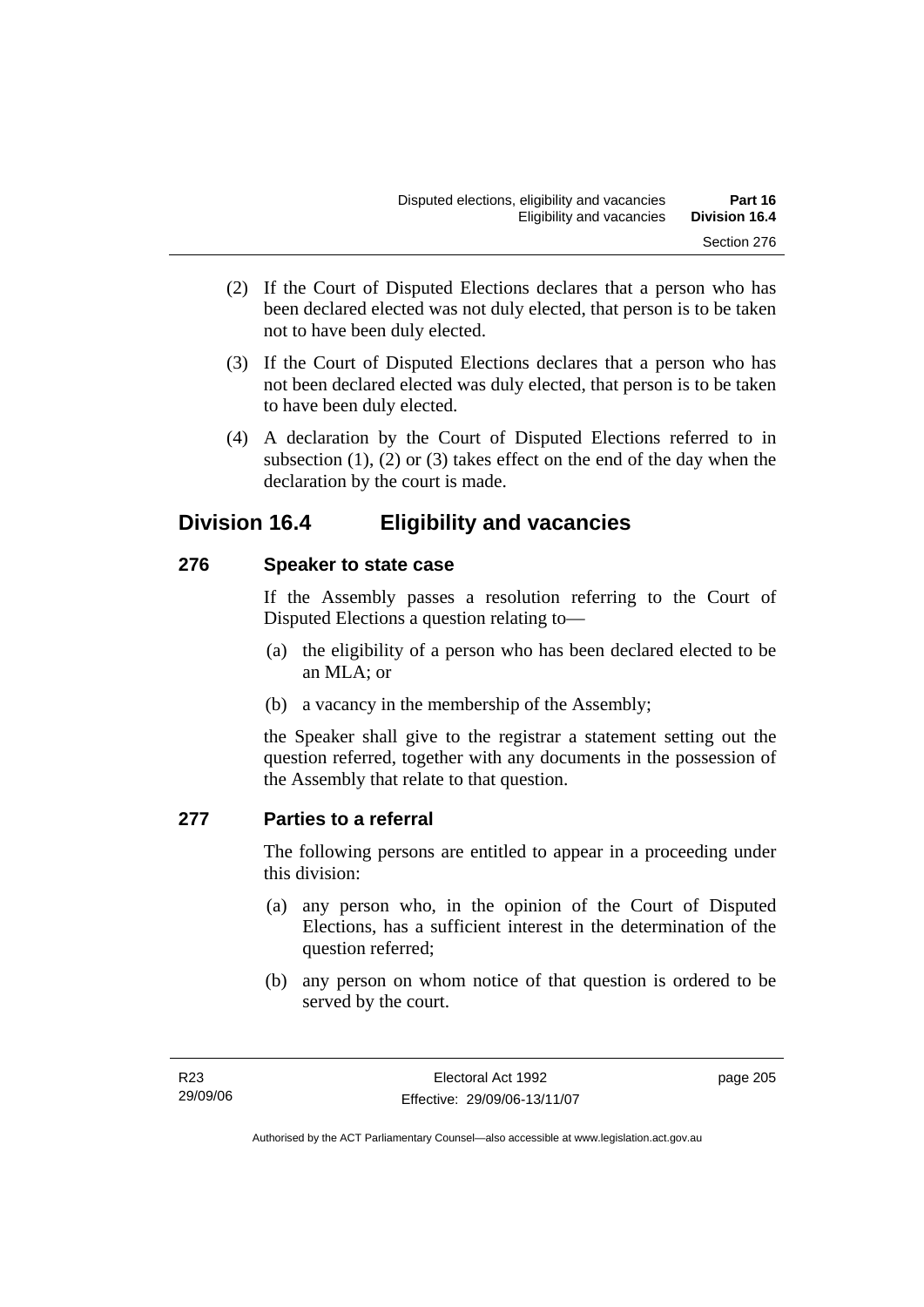#### **278 Declarations and orders**

The Court of Disputed Elections shall hear and determine a question referred to it and may—

- (a) declare that a person who has been declared elected is not eligible to be an MLA; or
- (b) declare a vacancy in the membership of the Assembly; or
- (c) refuse to make a declaration;

and may make the orders in relation to the referral that the court considers appropriate.

#### **279 Registrar to serve copy of declarations on Speaker**

The registrar shall, after a question referred to the Court of Disputed Elections is determined, serve a sealed copy of the declarations and orders (if any) made by the court on—

- (a) the Speaker; and
- (b) each party to the referral.

#### **280 Effect of declarations**

- (1) If the Court of Disputed Elections
	- (a) declares that a person who has been declared elected is not eligible to be an MLA; or
	- (b) declares a vacancy in the membership of the Assembly;

on the end of the day when the declaration is made a vacancy in the membership of the Assembly arises.

 (2) A vacancy under subsection (1) shall be filled in accordance with part 13.

R23 29/09/06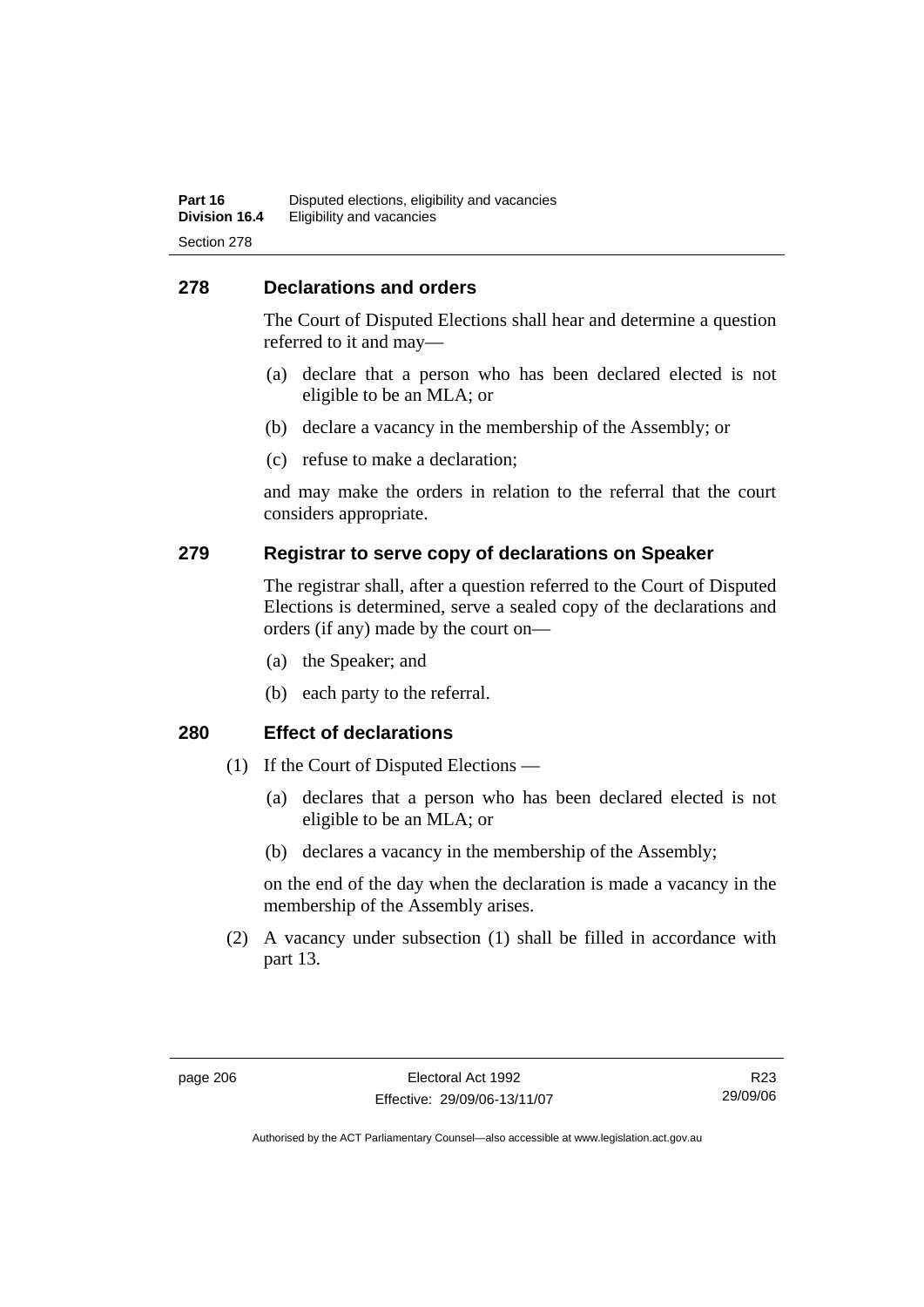# **Division 16.5 Proceedings**

#### **281 Procedure**

In a proceeding, the Court of Disputed Elections —

- (a) shall be guided by the substantial merits and good conscience of the case; and
- (b) is not bound by technicalities, legal forms or the rules of evidence, but may inform itself in the way it considers appropriate.

#### **282 Legal representation limited**

In a proceeding, a party is entitled to be represented by only 1 lawyer appearing as counsel.

#### **283 Admissibility of evidence**

- (1) A person who appears as a witness in a proceeding is not excused from answering a question or producing a document or other thing that the person is required by the Court of Disputed Elections to answer or produce on the ground that the answering of the question or the producing of the document or thing may tend to incriminate the person or on the ground of privilege.
- (2) A statement or disclosure made, or a document or other thing produced, by a person in the course of a proceeding, or any information, document or other thing obtained as a direct or indirect consequence of the making of the statement or disclosure, or of the production of the firstmentioned document or thing, is not admissible in evidence in any civil or criminal proceeding except—
	- (a) a proceeding before the Court of Disputed Elections; or
	- (b) a proceeding for an offence relating to the giving of false evidence.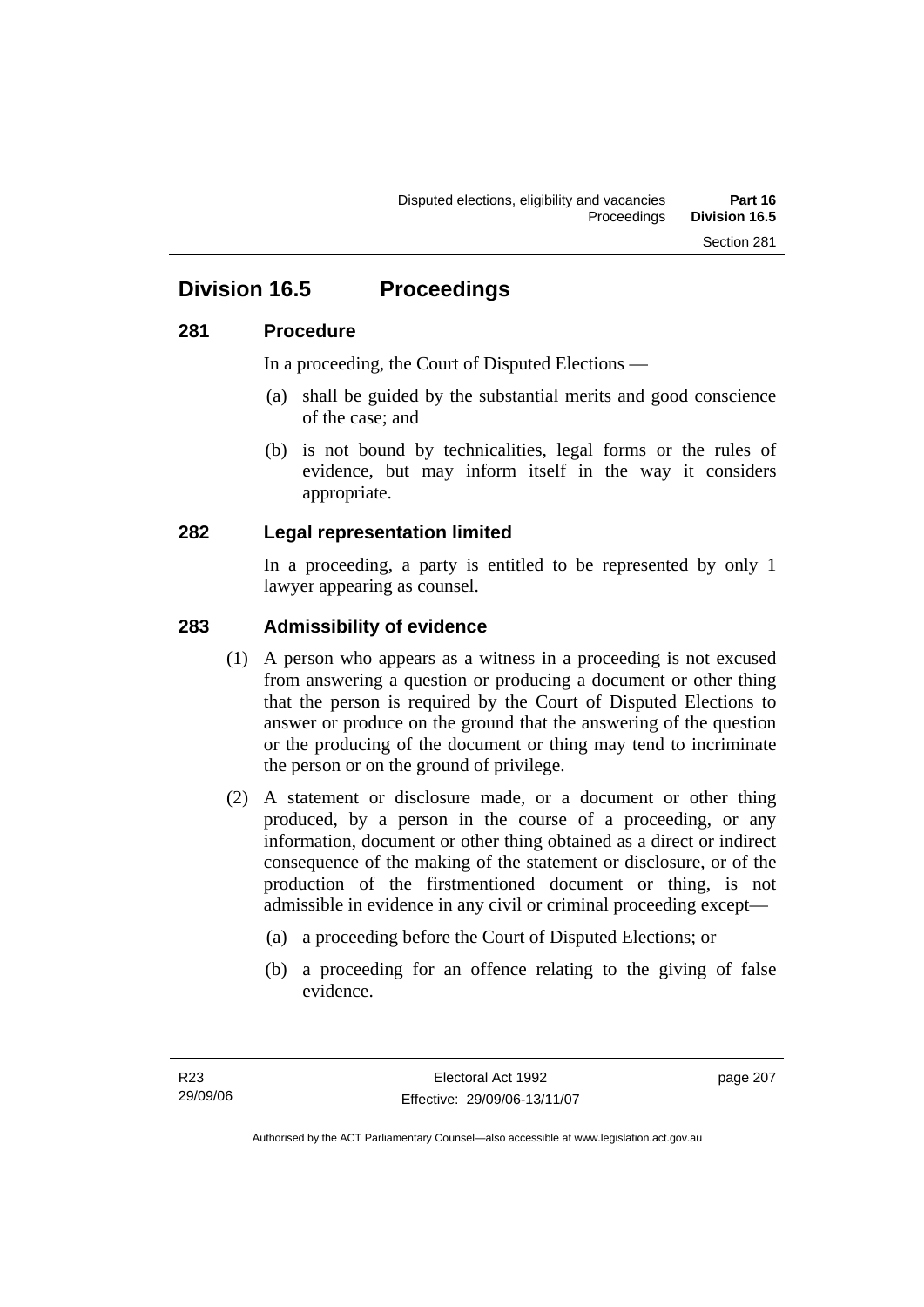# **284 Costs may be ordered against Territory**

Even if the Territory is not a party to a proceeding, the Court of Disputed Elections may order the Territory to pay all or any of the costs of the proceeding.

page 208 Electoral Act 1992 Effective: 29/09/06-13/11/07

R23 29/09/06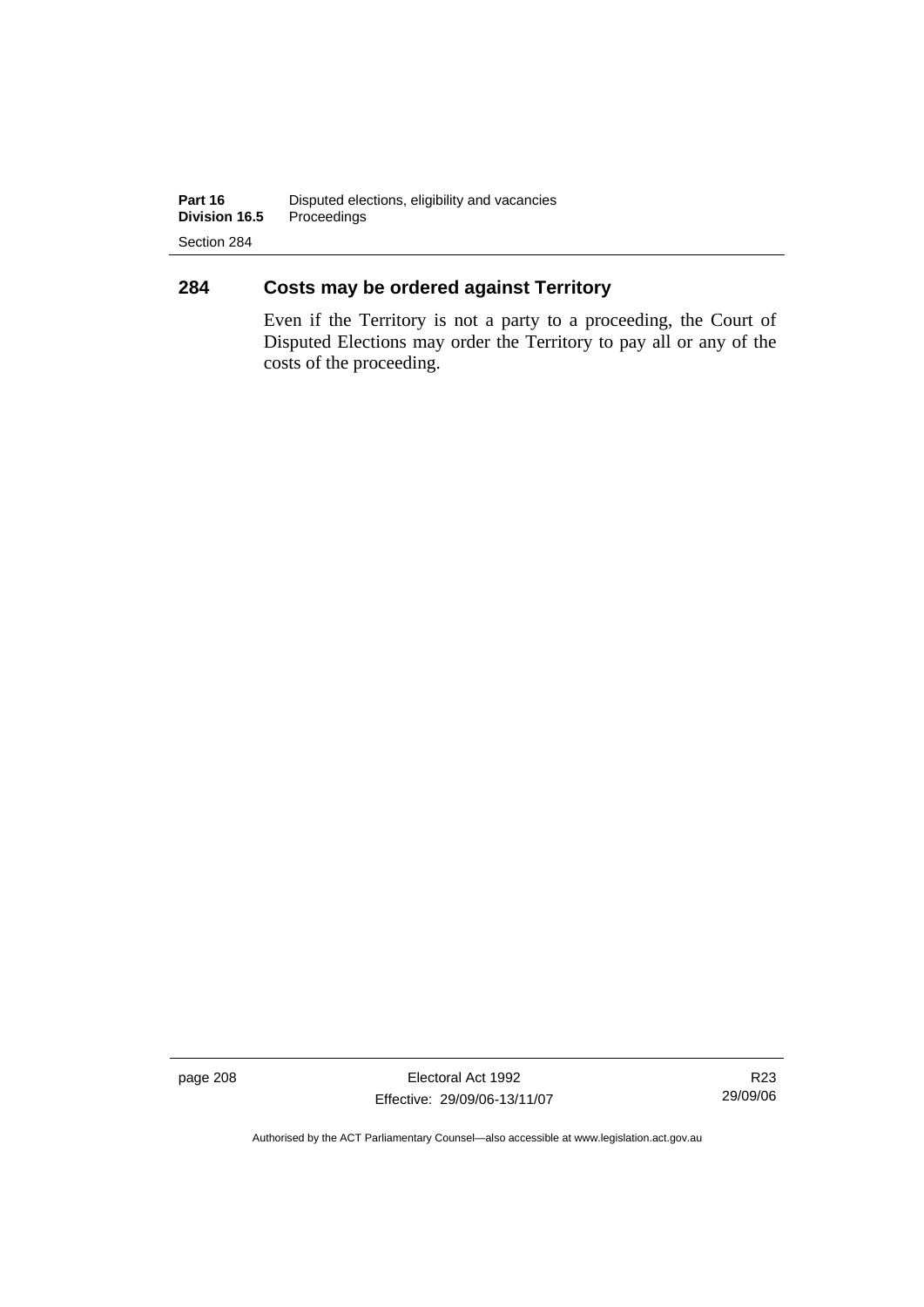# **Part 17 Electoral offences**

# **Division 17.1 Bribery and improper influence**

# **285 Bribery**

(1) A person shall not offer, solicit or accept an electoral bribe.

Maximum penalty: 50 penalty units, imprisonment for 6 months or both.

(2) In this section:

*bribe* does not include a declaration of public policy or a promise of public action.

*electoral bribe* means a bribe for the purpose of—

- (a) influencing the vote of an elector; or
- (b) influencing the candidature of a person in an election; or
- (c) otherwise influencing the course or result of an election; or
- (d) inducing a person not to apply, or to withdraw an application, under section 192 to be a candidate for a seat in relation to which a casual vacancy has occurred, if that person is an eligible person within the meaning of that section; or
- (e) inducing a person not to apply, or to withdraw an application, to the Court of Disputed Elections under division 16.3 to dispute the validity of an election, if that person is entitled to dispute the validity of the election under section 257.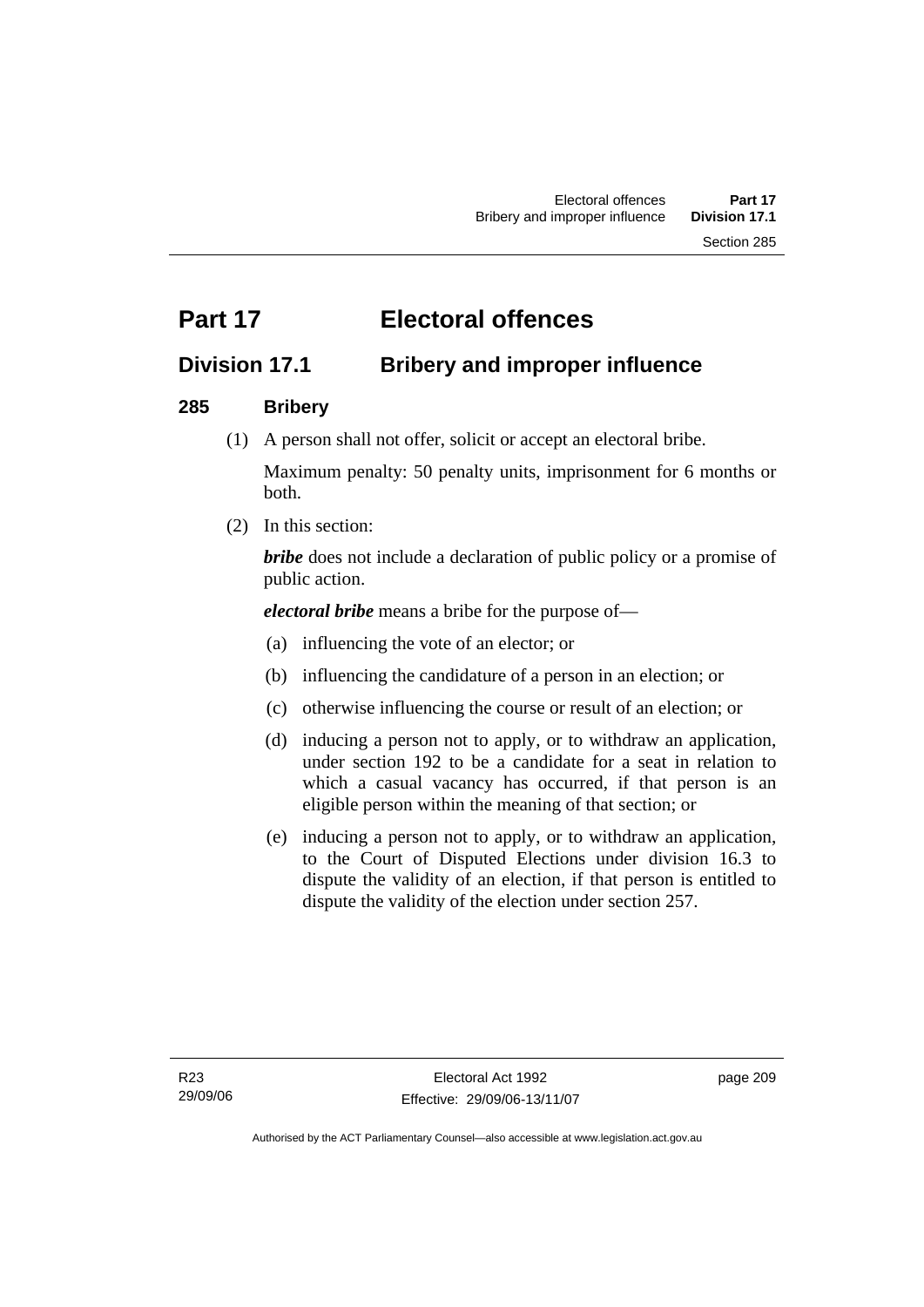**Part 17** Electoral offences **Division 17.2** Protection of rights Section 286

# **286 Influencing of votes by officers**

In the exercise of a function under this Act, an officer shall not, without reasonable excuse, do anything for the purpose of influencing the vote of another person.

Maximum penalty: 50 penalty units, imprisonment for 6 months or both.

#### **287 Influencing votes of hospital and nursing home patients**

The proprietor of a hospital or nursing home, or an employee or agent of such a proprietor, shall not, without reasonable excuse, do anything for the purpose of influencing the vote of a patient or resident of the hospital or nursing home.

Maximum penalty: 50 penalty units, imprisonment for 6 months or both.

# **Division 17.2 Protection of rights**

#### **288 Violence and intimidation**

A person shall not, by violence or intimidation, hinder or interfere with—

- (a) the free exercise of a right under this Act; or
- (b) the free performance of a duty under this Act.

Maximum penalty: 50 penalty units, imprisonment for 6 months or both.

#### **289 Discrimination on grounds of political donations**

- (1) A person shall not discriminate against another person on the ground of the making by the other person of a donation to—
	- (a) a political party; or

R23 29/09/06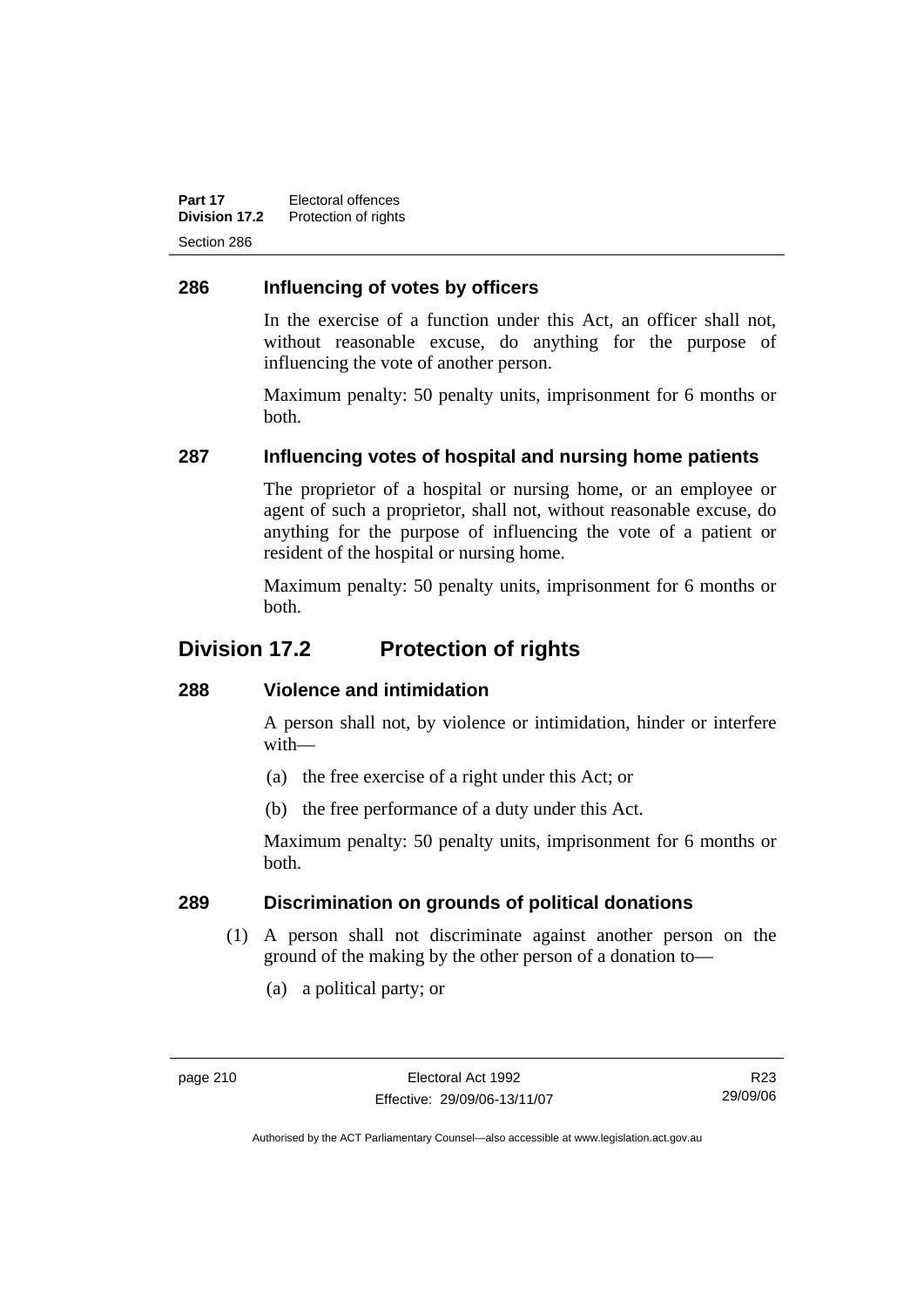(b) a candidate in an election.

Maximum penalty: 50 penalty units, imprisonment for 6 months or both.

(2) In this section:

*discriminate against*, in relation to a person, means—

- (a) deny the person access to membership of any trade union, club or other body, whether incorporated or not; or
- (b) not allow the person to work or to continue to work; or
- (c) subject the person to any form of intimidation or coercion; or
- (d) subject the person to any other detriment.

#### **290 Employees' right to leave of absence for voting**

 (1) On notification from an employee before a polling day, the employer shall allow the employee, without penalty or any disproportionate deduction of pay, to take any necessary leave (not exceeding 2 hours) for the purpose of voting.

Maximum penalty: 10 penalty units.

- (2) Subsection (1) does not apply if the absence of the employee from employment could—
	- (a) endanger any person, animal or thing; or
	- (b) cause substantial loss to any person.
- (3) An employee shall not notify an employer under subsection (1) if he or she does not have a genuine intention of voting during the period of the leave to be granted for the purpose of voting.

Maximum penalty: 5 penalty units.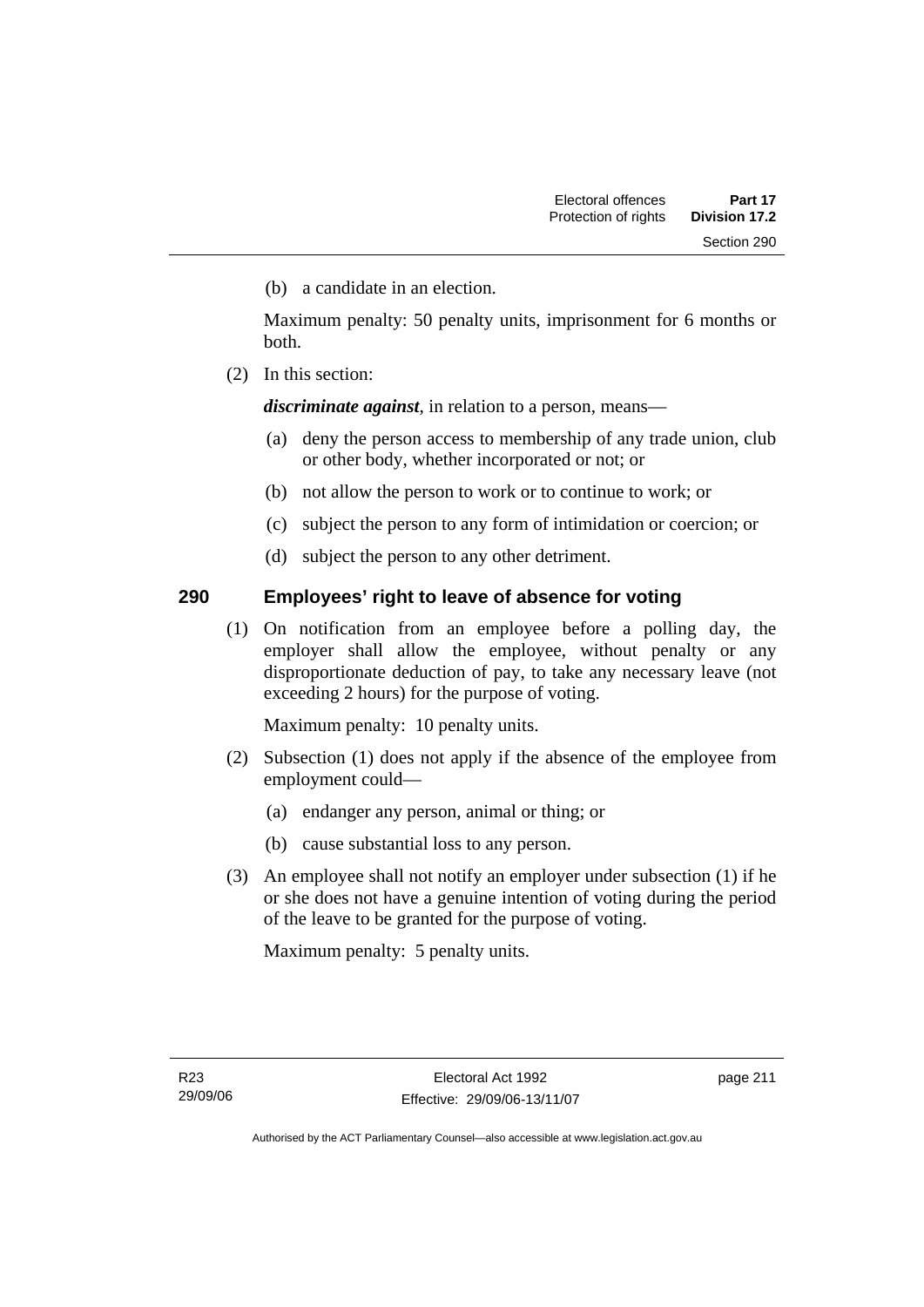**Part 17** Electoral offences **Division 17.3** Campaigning offences Section 291

# **Division 17.3 Campaigning offences**

#### **291 Definitions for div 17.3**

In this division:

*address*, in relation to a person, means—

- (a) if the person is acting on behalf of a political party—an address of the party, other than a post office box; or
- (b) in any case—
	- (i) the address of the person's principal place of residence; or
	- (ii) an address of the person's place of business.

*disseminate* electoral matter (whether in printed or electronic form) means print, publish, distribute, produce or broadcast the electoral matter.

*publish* electoral matter, includes publish electronically.

*reportage or commentary*, in relation to a newspaper or periodical, means everything in the newspaper or periodical except—

- (a) advertisements; and
- (b) letters to the editor.

#### **292 Dissemination of electoral matter—authorisers and authors**

- (1) A person must not disseminate electoral matter unless there is, in the approved position—
	- (a) the name and address of the person who authorised the matter or its author; and

R23 29/09/06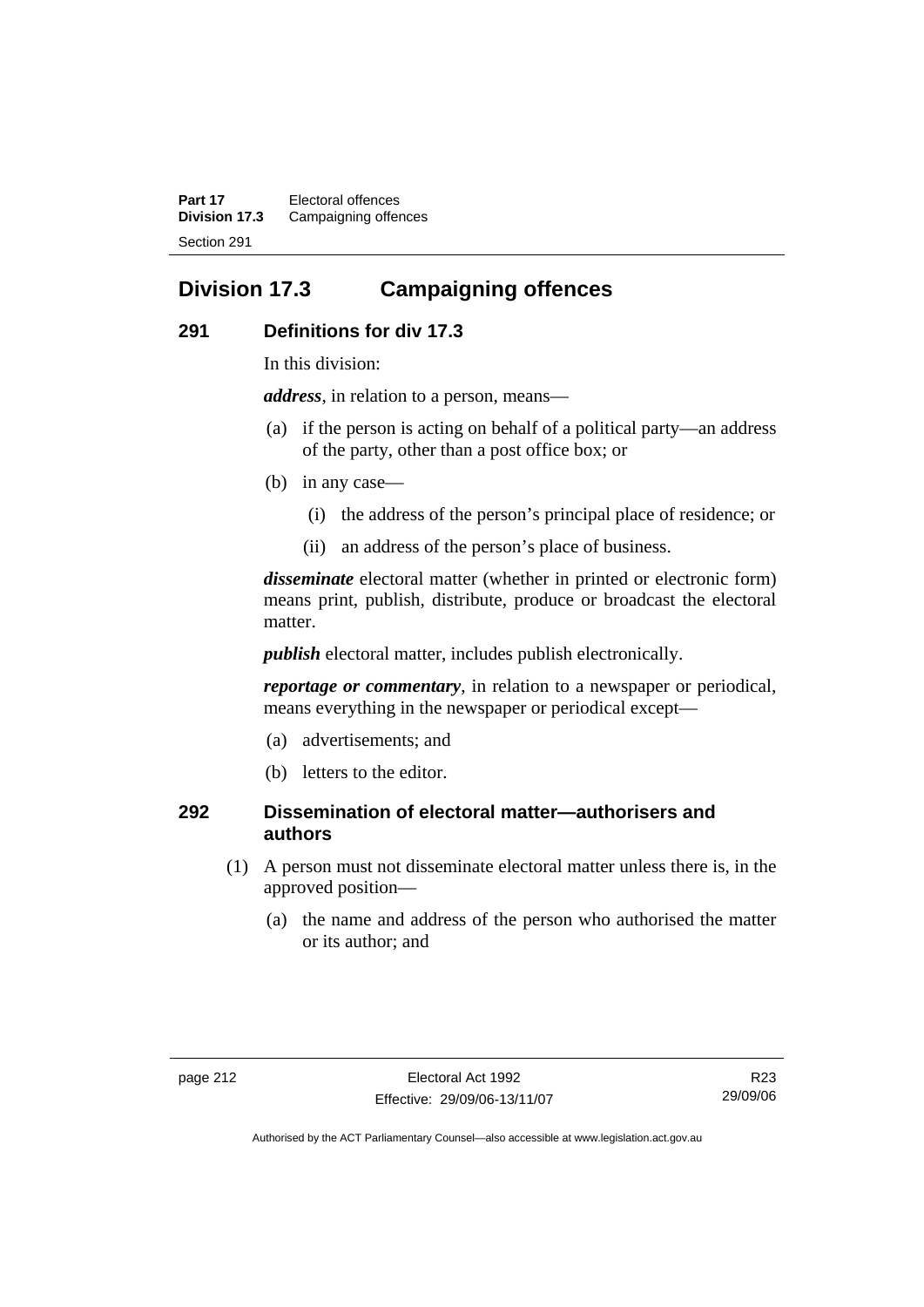(b) if the matter was published for a registered party or candidate for election—the name of the party or candidate.

Maximum penalty: 10 penalty units.

(2) In this section:

#### *approved position* means—

- (a) at the end of the matter; and
- (b) for an item in a newspaper or periodical containing electoral matter taking up all or part of each of 2 opposing pages—at the foot of the item on the first page; and
- (c) for an item in electronic form—at the foot of each page.

#### **293 Dissemination of electoral matter—letters to the editor**

- (1) Section 292 does not apply to the dissemination of a letter to the editor of a newspaper or periodical if—
	- (a) the name of the author and the locality of the author's residence appears at the end; and
	- (b) the editor of the newspaper or periodical keeps a written record of the address of the author, as stated in the original of the letter sent to the editor or as otherwise ascertained by the editor.
- (2) For subsection (1) (a), it is sufficient to identify the locality of an author's residence by reference to—
	- (a) the suburb or town of, or nearest to, that residence; and
	- (b) for a locality outside the ACT—the State, other Territory or other country of that residence.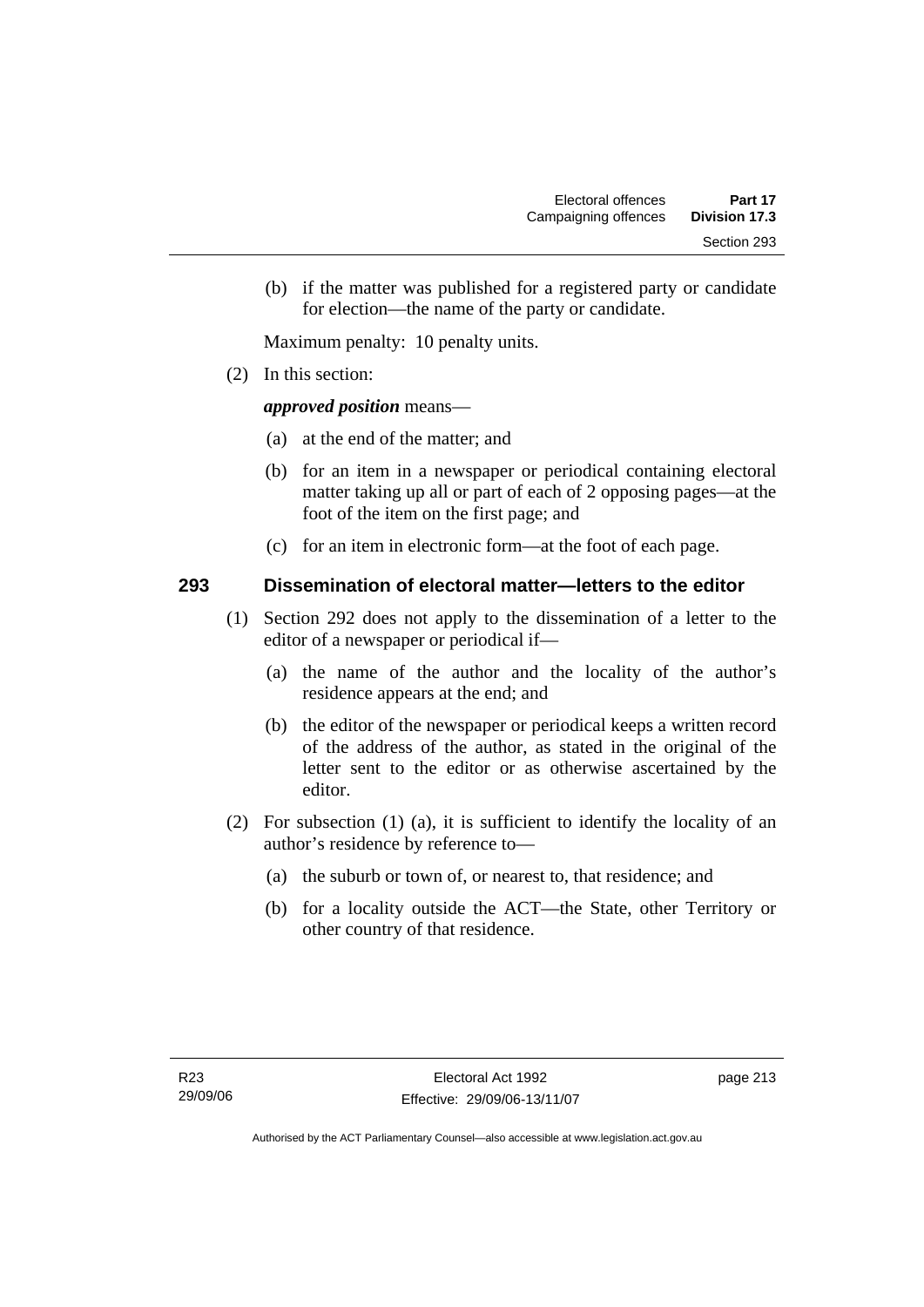**Part 17** Electoral offences **Division 17.3** Campaigning offences Section 294

#### **294 Dissemination of electoral matter—newspaper and periodical reportage and commentary**

Section 292 does not apply to electoral matter contained in reportage or commentary in an issue of a newspaper or periodical if the issue contains a statement to the effect that a person whose name and address appears in the statement has authorised the publication of all electoral matter contained in reportage or commentary in that issue.

#### **295 Exemptions for dissemination of electoral matter on certain items**

- (1) Section 292 (Dissemination of electoral matter—authorisers and authors) does not apply to electoral matter on any of the following items unless the item includes a representation of a ballot paper:
	- (a) a letter from an MLA that includes the name of the MLA and an indication that he or she is an MLA;
	- (b) a press release published by or on behalf of an MLA that includes the name of the MLA and an indication that he or she is an MLA;
	- (c) a report under the *Annual Reports (Government Agencies) Act 1995* or *Annual Reports (Government Agencies) Act 2004*;
	- (d) a publication of a government agency that includes—
		- (i) the name of the agency; and
		- (ii) the City of Canberra Arms; and
		- (iii) the words 'Australian Capital Territory', 'Australian Capital Territory Legislative Assembly', 'ACT Legislative Assembly', 'Australian Capital Territory Government' or 'ACT Government';
	- (e) a T-shirt, lapel button, lapel badge, pen, pencil or balloon;

R23 29/09/06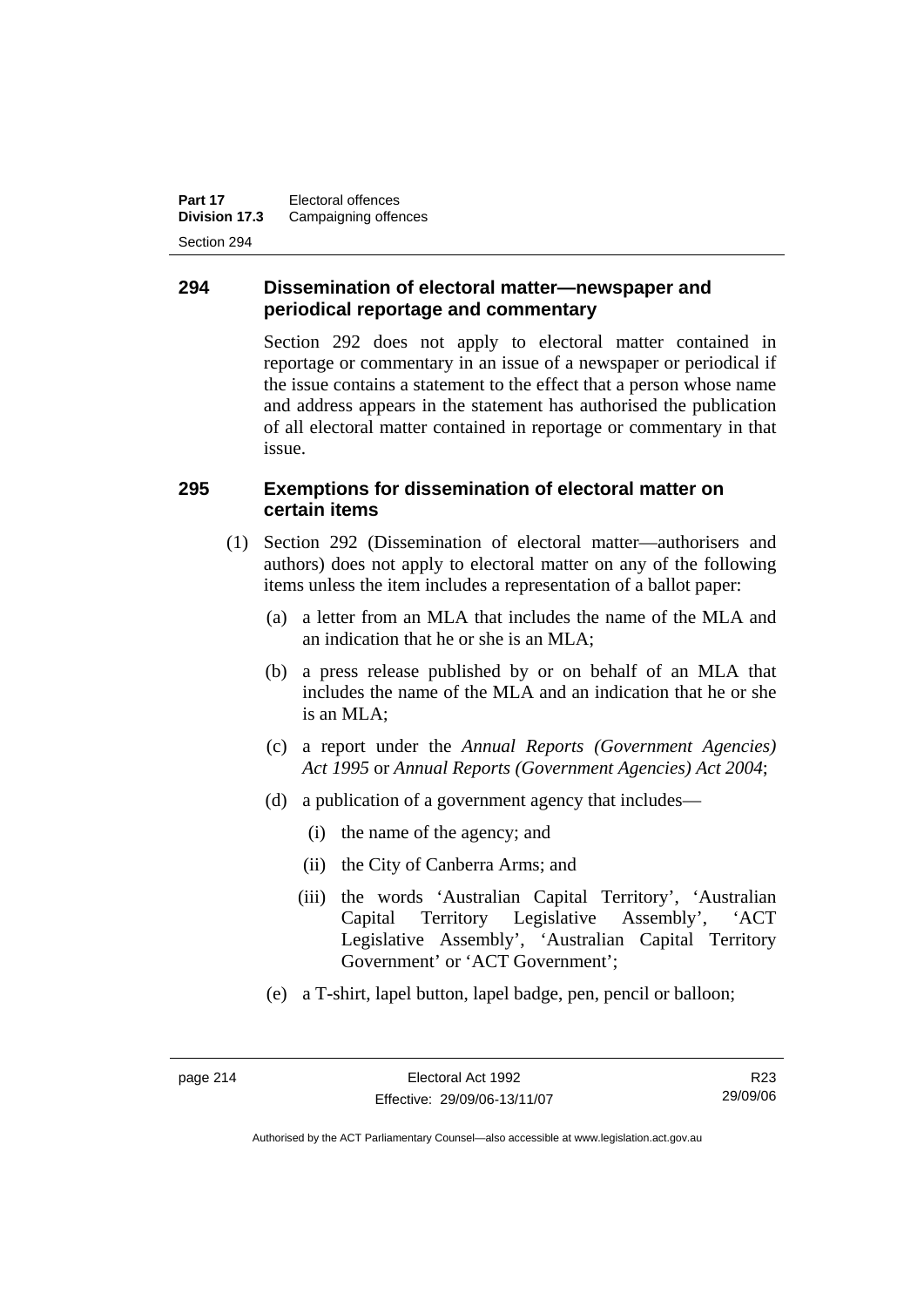- (f) a business or visiting card that promotes the candidacy of a person in an election;
- (g) a letter or card on which the name and address of the sender appears;
- (h) an item prescribed under the regulations.
- (2) In this section:

*government agency* means—

- (a) an administrative unit; or
- (b) a Territory instrumentality; or
- (c) a statutory office-holder and the staff assisting the statutory office-holder.

*publication*, of a government agency, does not include a publication that is published for the first time within 6 months immediately before a general election if the publication includes a picture of an MLA.

#### **296 Advertorials**

- (1) This section applies to an advertisement in a newspaper or periodical that—
	- (a) appears to be reportage or commentary; and
	- (b) includes electoral matter.
- (2) If this section applies to an advertisement, the proprietor of the newspaper or periodical shall cause the word 'advertisement' to be printed as a headline to the advertisement, in letters not smaller than 10 point, on each page on which the advertisement appears.

Maximum penalty: 10 penalty units.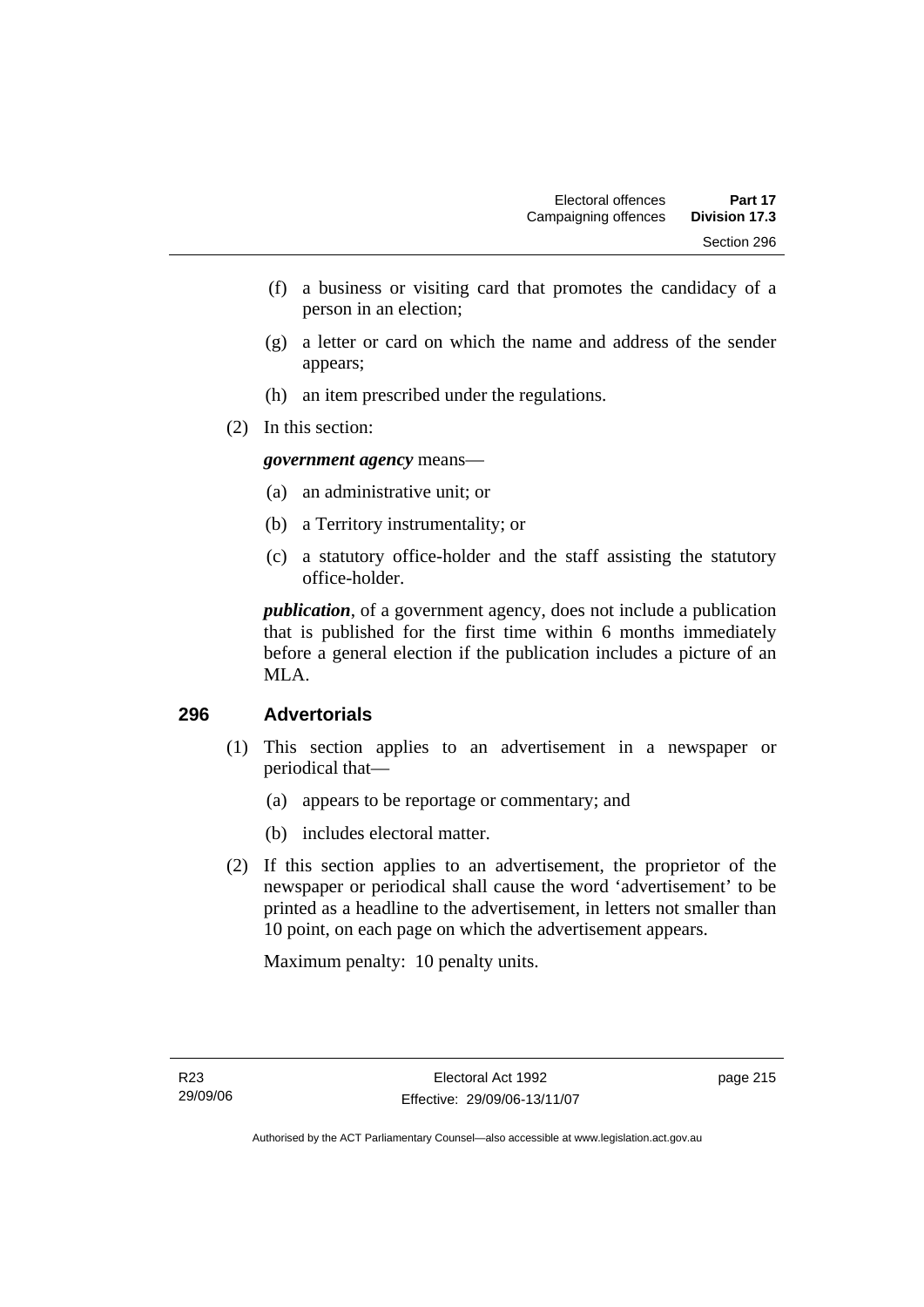#### **297 Misleading or deceptive electoral matter**

 (1) A person shall not disseminate, or authorise to be disseminated, electoral matter that is likely to mislead or deceive an elector about the casting of a vote.

Maximum penalty: 50 penalty units, imprisonment for 6 months or both.

 (2) It is a defence to a prosecution for an offence against subsection (1) if it is established that the defendant did not know, and could not reasonably be expected to have known, that the electoral matter was likely to mislead or deceive an elector about the casting of a vote.

### **298 Inducement to illegal voting—representations of ballot papers**

A person shall not disseminate, or authorise to be disseminated, electoral matter including a representation of a ballot paper, or part of a ballot paper, likely to induce an elector to mark his or her vote otherwise than in accordance with the directions on the ballot paper.

Maximum penalty: 50 penalty units, imprisonment for 6 months or both.

#### **299 Graffiti**

- (1) A person shall not, without reasonable excuse, mark any electoral matter directly on any defined place or object without the consent of—
	- (a) for a place—the lessee or lawful occupier of the place; or
	- (b) for an object—the owner or lawful possessor of the object.

Maximum penalty: 10 penalty units.

 (2) The Territory or a Territory authority shall not give consent for subsection  $(1)$ .

R23 29/09/06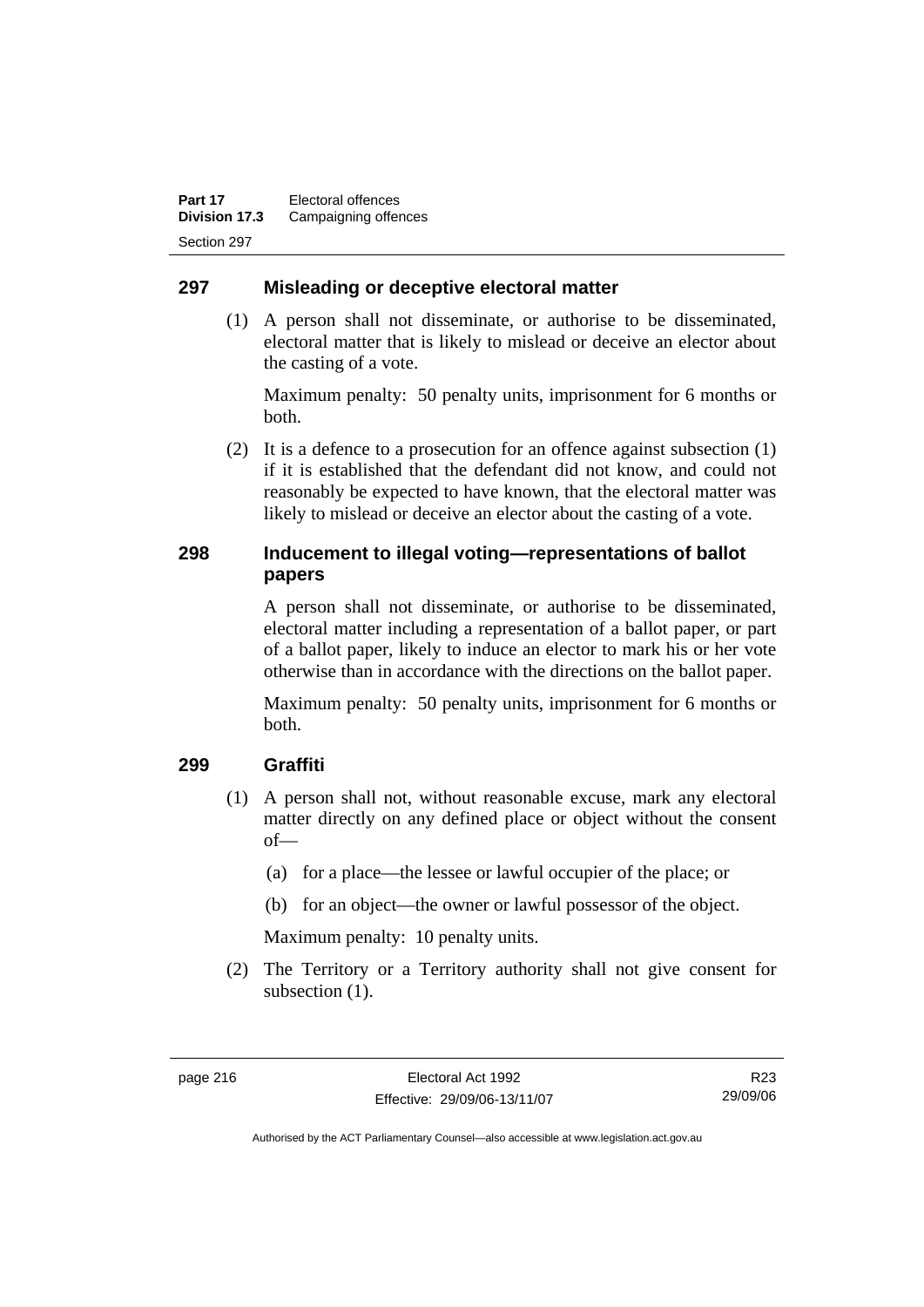- (3) In a prosecution for an offence against subsection (1) in relation to a defined place or object leased, occupied, owned or possessed by the Territory or a Territory authority, it is to be conclusively presumed that the Territory or the Territory authority, as the case requires, did not consent to any marking of electoral matter on the place or object.
- (4) In this section:

*defined place or object* means a building, footpath, hoarding, roadway, vehicle, vessel or any public or private place (whether on land or water or in the air).

*lessee*—see the *Land (Planning and Environment) Act 1991*, section 159.

*mark* means write, draw or depict.

# **300 Defamation of candidates**

 (1) A person shall not make or publish, or authorise to be made or published, a false and defamatory statement about the personal character or conduct of a candidate.

Maximum penalty: 50 penalty units, imprisonment for 6 months or both.

- (2) It is a defence to a prosecution for an offence against subsection (1) if it is established that the defendant believed on reasonable grounds that the relevant statement was true.
- (3) A person who makes a false and defamatory statement in relation to the personal character or conduct of a candidate in contravention of this section may, at the suit of the candidate, be restrained by injunction from repeating the statement or any similar false and defamatory statement.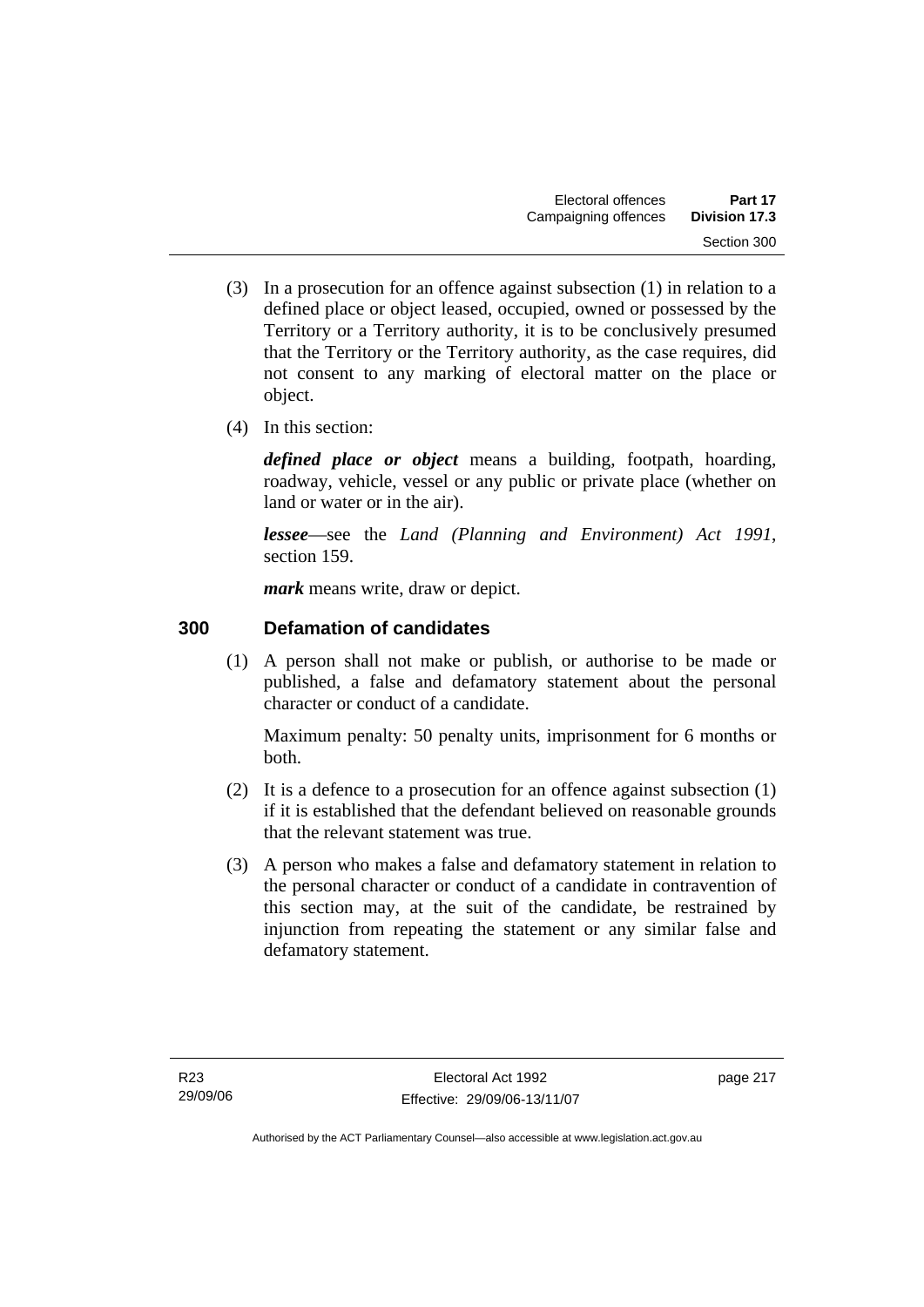#### **301 Publication of statements about candidates**

- (1) A person shall not publish, or authorise to be published, on behalf of a body (whether incorporated or unincorporated) a statement—
	- (a) expressly or impliedly claiming that a candidate in an election is associated with, or supports the policy or activities of, that body; or
	- (b) expressly or impliedly advocating that a candidate should be given the first preference vote in an election;

without the written authority of the candidate.

Maximum penalty: 30 penalty units.

- (2) In proceedings for an offence against subsection (1), it shall be presumed, unless the contrary is proved, that a statement purported to be made on behalf of a body was made on behalf of the body.
- (3) This section does not apply to a statement—
	- (a) published on behalf of a political party; and
	- (b) that relates to a candidate nominated by the party who has publicly declared his or her candidature to be on behalf of, or in the interests of, the party.

#### **302 Disruption of election meetings**

 (1) A person shall not, without reasonable excuse, disrupt an election meeting.

Maximum penalty: 5 penalty units.

- (2) The chairperson of an election meeting may request a police officer to remove from the meeting any person who, in the opinion of the chairperson, is disrupting the meeting.
- (3) On a request from the chairperson under subsection (2), a police officer may take reasonable action to remove from the meeting the person disrupting the meeting.

R23 29/09/06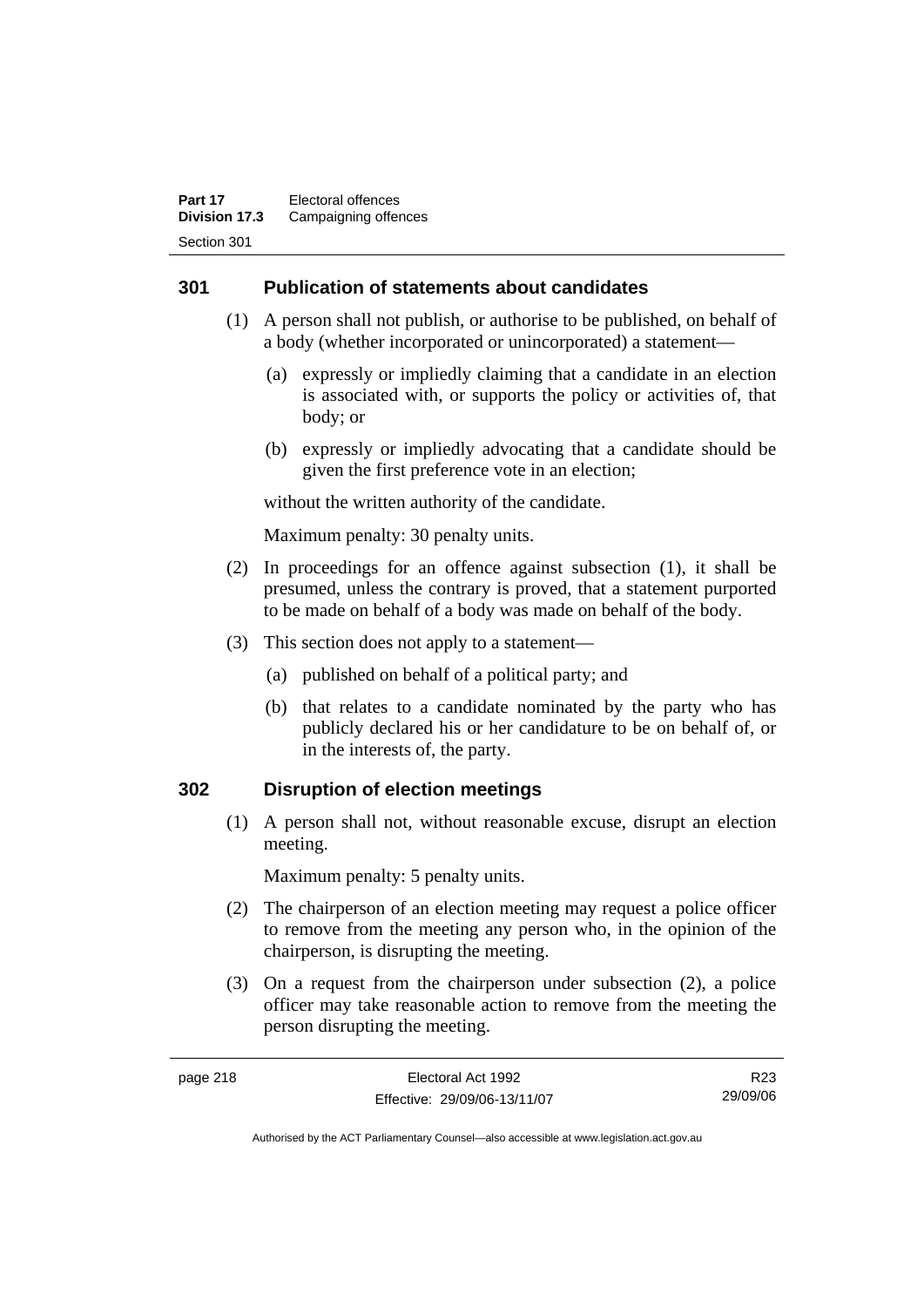(4) A person who is the subject of a request referred to in subsection (2) shall not, without reasonable excuse, return to the meeting without the authority of the chairperson after leaving it or being removed from it.

Maximum penalty: 10 penalty units.

(5) In this section:

*election meeting* means a lawful public meeting held during a pre-election period in association with the relevant election.

#### **303 Canvassing within 100m of polling places**

- (1) A person shall not, during polling hours within the defined polling area in relation to a polling place—
	- (a) do anything for the purpose of influencing the vote of an elector as the elector is approaching, or while the elector is at, the polling place; or
	- (b) do anything for the purpose of inducing an elector not to vote as the elector is approaching, or while the elector is at, the polling place; or
	- (c) exhibit a notice containing electoral matter that is able to be clearly seen by electors approaching, or at, the polling place, other than a notice authorised by the commissioner for display there.

Maximum penalty: 5 penalty units.

- (2) If the building where a polling place is located is situated on grounds within an enclosure, the commissioner may, by written notice, specify the boundary of that enclosure for subsection (7), definition of *defined polling area*, paragraph (b).
- (3) A notice is a notifiable instrument.
	- *Note* A notifiable instrument must be notified under the *Legislation Act 2001*.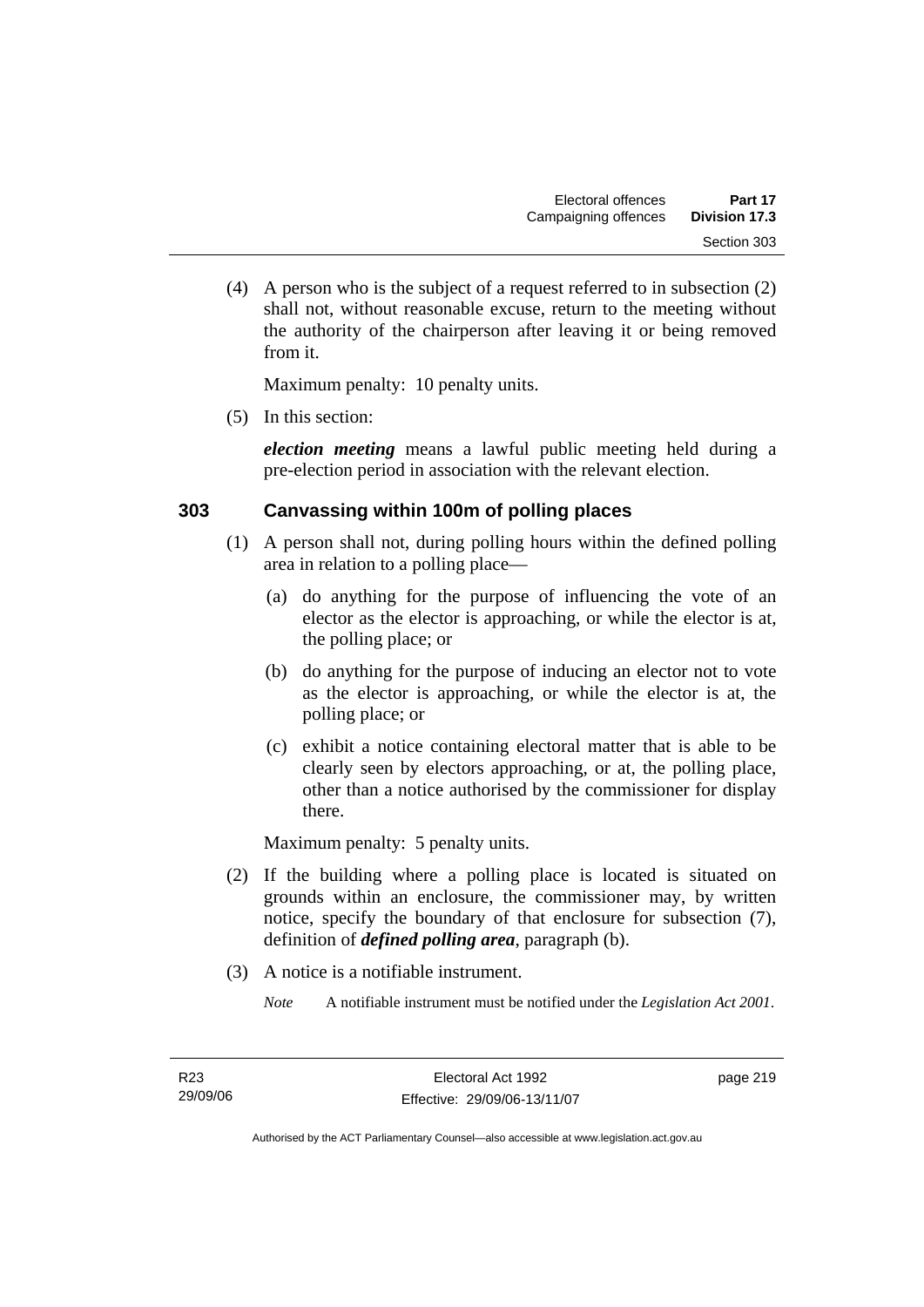| Part 17              | Electoral offences   |
|----------------------|----------------------|
| <b>Division 17.3</b> | Campaigning offences |
| Section 303          |                      |

- (4) An officer may, if directed by the commissioner, remove or obliterate a notice that the commissioner or the officer believes on reasonable grounds to be exhibited in contravention of this section.
- (5) Subsection (4) does not authorise an officer to enter land that is subject to a lease within the meaning of the *Land (Planning and Environment) Act 1991*, part 5.
- (6) A person shall not obstruct an officer in the exercise or attempted exercise of the officer's functions under subsection (4).

Maximum penalty: 50 penalty units, imprisonment for 6 months or both.

(7) In this section:

*defined polling area*, in relation to a polling place, means the area—

- (a) within the building where the polling place is located, and within 100m of the building; or
- (b) if the commissioner issues a notice under subsection (2) in relation to the polling place—within the boundary of the enclosure specified in the notice, and within 100m outside that boundary.

*polling hours*, in relation to a polling place, means—

- (a) for a polling place appointed under section 119—between the hours of 8 am and 6 pm on polling day; or
- (b) for a polling place where a vote may be made before an officer—any time when the place is open for the acceptance of votes; or
- (c) for a polling place where polling is authorised under division 10.5—the period when a mobile polling visit is being made to the building where that place is located.

R23 29/09/06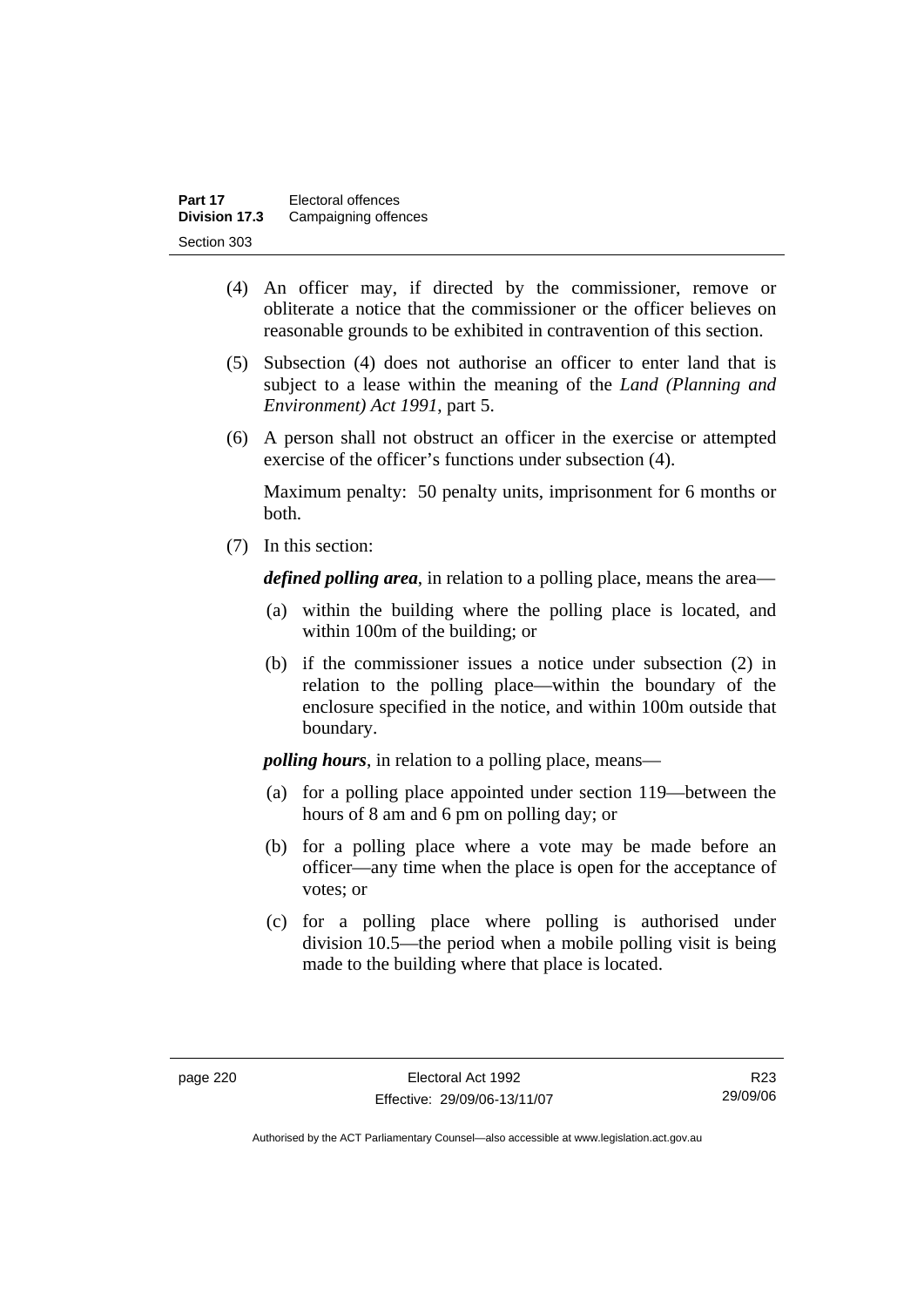#### **304 Badges and emblems in polling places**

Subject to section 123 (5), an officer or scrutineer shall not wear or display in a polling place a badge or emblem associated with a political party or candidate.

Maximum penalty: 10 penalty units.

#### **305 How-to-vote material in polling places**

 (1) A person shall not, except for the purposes of assisting another person to vote under section 156, exhibit or leave in a polling place any printed electoral matter.

Maximum penalty: 5 penalty units.

 (2) This section does not apply in relation to a notice authorised by the commissioner for display in the polling place.

#### **306 Evidence of authorisation of electoral matter**

In proceedings for an offence against this division—

- (a) electoral matter including a statement to the effect that it was authorised by a specified person is admissible as evidence of that fact; and
- (b) an issue of a newspaper or periodical including a statement to the effect that a specified person authorised the publication of all electoral matter contained in reportage or commentary in that issue is admissible as evidence of that fact; and
- (c) electoral matter including a statement to the effect that it was disseminated by a specified person is admissible as evidence of that fact; and
- (d) electoral matter that includes a name purporting to be the author's name is admissible as evidence of that fact.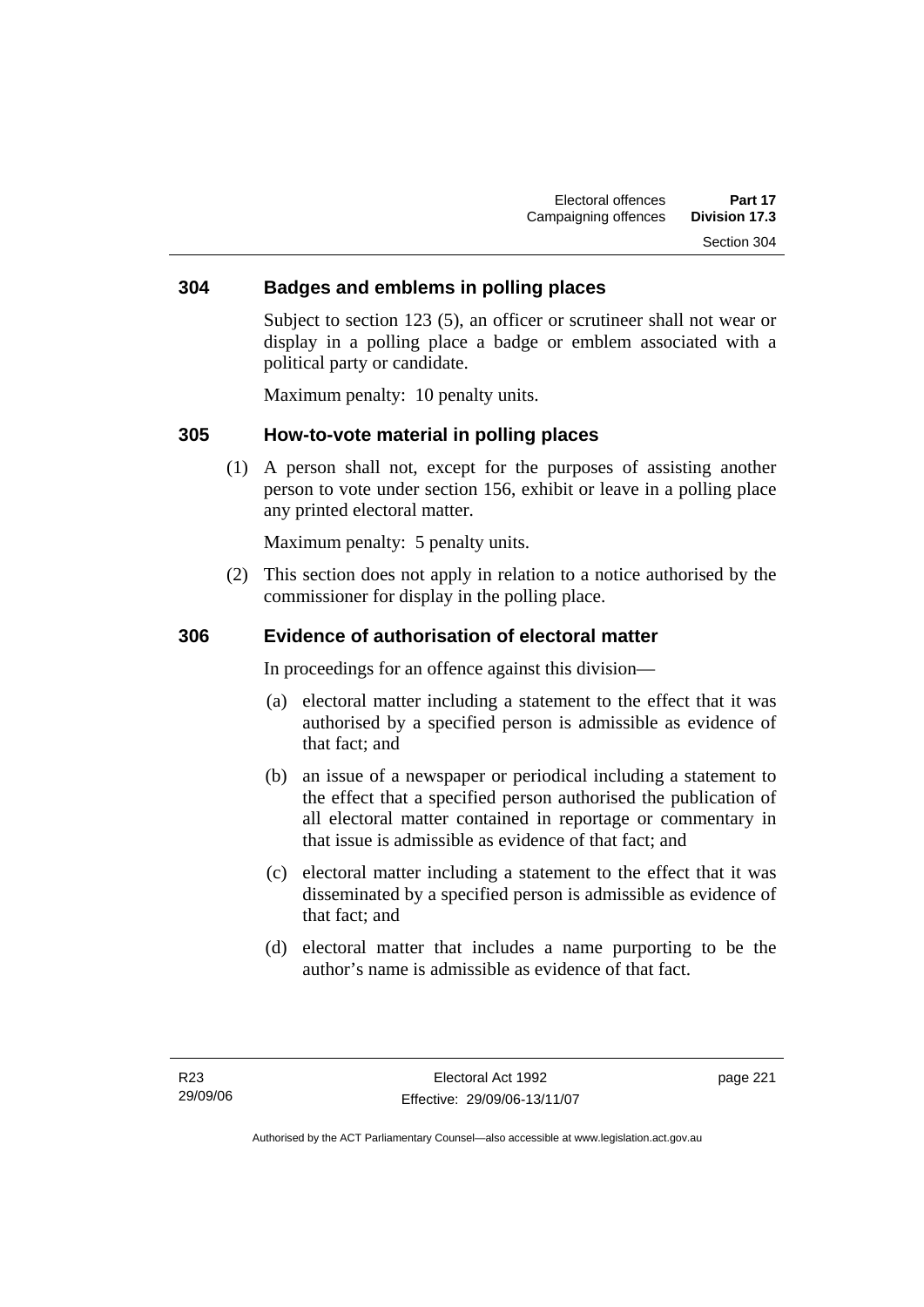**Part 17** Electoral offences **Division 17.4** Electronic voting offences Section 306A

# **Division 17.4 Electronic voting offences**

#### **306A Interfering with electronic voting devices etc**

A person must not, without reasonable excuse, destroy or interfere with any device or computer program that is used, or intended to be used, for or in connection with electronic voting.

Maximum penalty: 50 penalty units, imprisonment for 6 months or both.

#### **306B Interfering with electronic counting devices etc**

A person must not, without reasonable excuse, destroy or interfere with any device or computer program that is used, or intended to be used, for counting votes electronically.

Maximum penalty: 50 penalty units, imprisonment for 6 months or both.

# **Division 17.5 Voting fraud**

### **307 Voting fraud**

 (1) A person shall not supply a ballot paper unless authorised to do so for this Act.

Maximum penalty: 50 penalty units.

(2) A person shall not obtain a ballot paper by fraudulent means.

Maximum penalty: 50 penalty units, imprisonment for 6 months or both.

 (3) A person other than an elector shall not mark a ballot paper, unless expressly authorised by this Act.

Maximum penalty: 50 penalty units.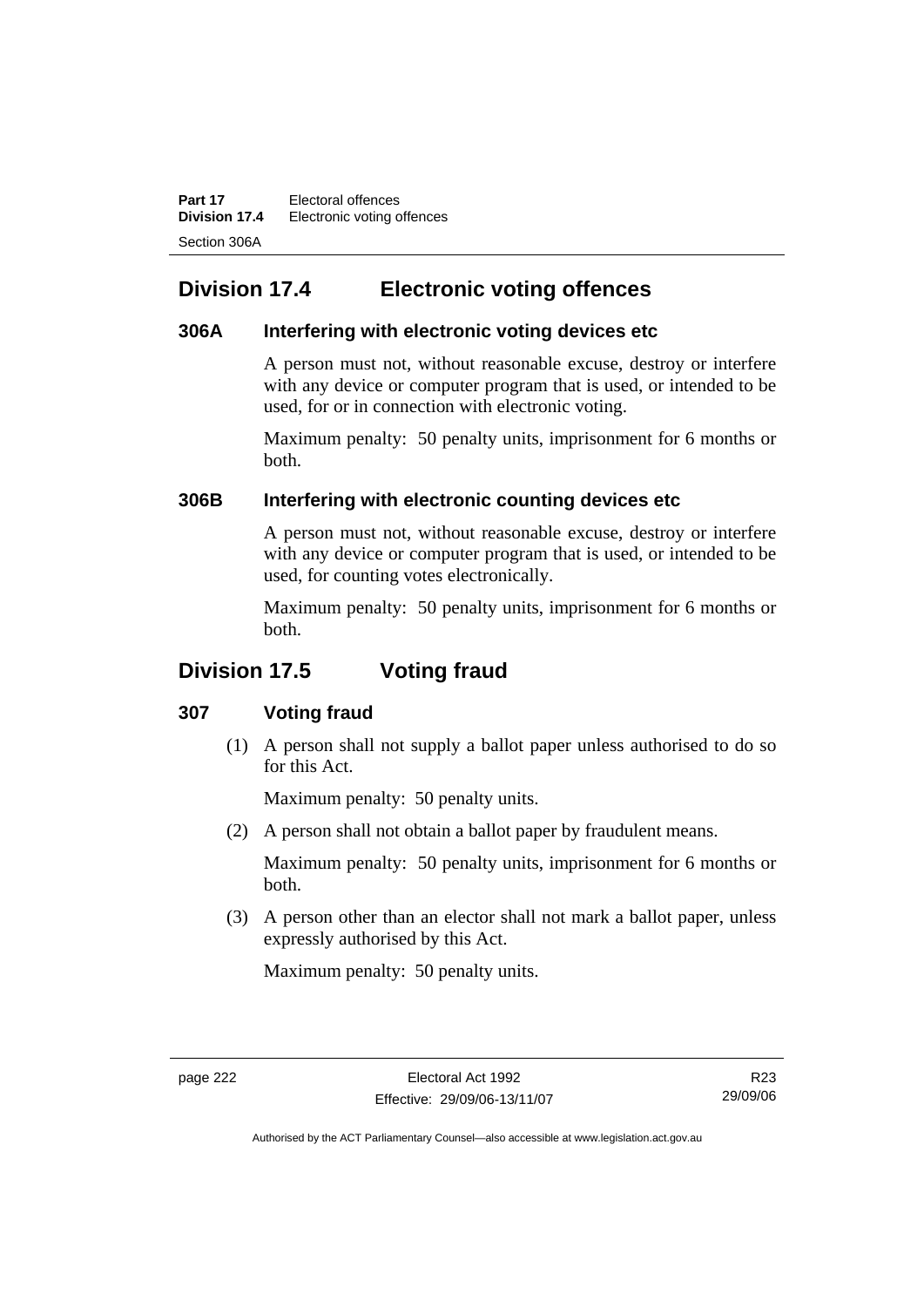(4) A person shall not fraudulently put a ballot paper, or any other paper, in a ballot box.

Maximum penalty: 50 penalty units, imprisonment for 6 months or both.

- (5) A person shall not fraudulently take a ballot paper out of—
	- (a) a place where a vote may be made before an officer under section 136B or 136C; or
	- (b) a polling place; or
	- (c) a scrutiny centre.

Maximum penalty: 50 penalty units, imprisonment for 6 months or both.

 (6) A person shall not, without reasonable excuse, interfere with a ballot box, or a ballot paper, unless authorised to do so for this Act.

Maximum penalty: 50 penalty units, imprisonment for 6 months or both.

# **Division 17.6 Electoral papers**

### **310 Electoral papers—forfeiture**

- (1) On conviction of a person for an offence against the Criminal Code, part 3.6 (Forgery and related offences), any document or instrument in relation to which the offence was committed is forfeited to the Territory.
- (2) A forfeited document or instrument may be destroyed or dealt with as prescribed.

### **311 Electoral papers—unauthorised possession**

A person shall not, without reasonable excuse, except for this Act—

(a) possess an electoral paper; or

page 223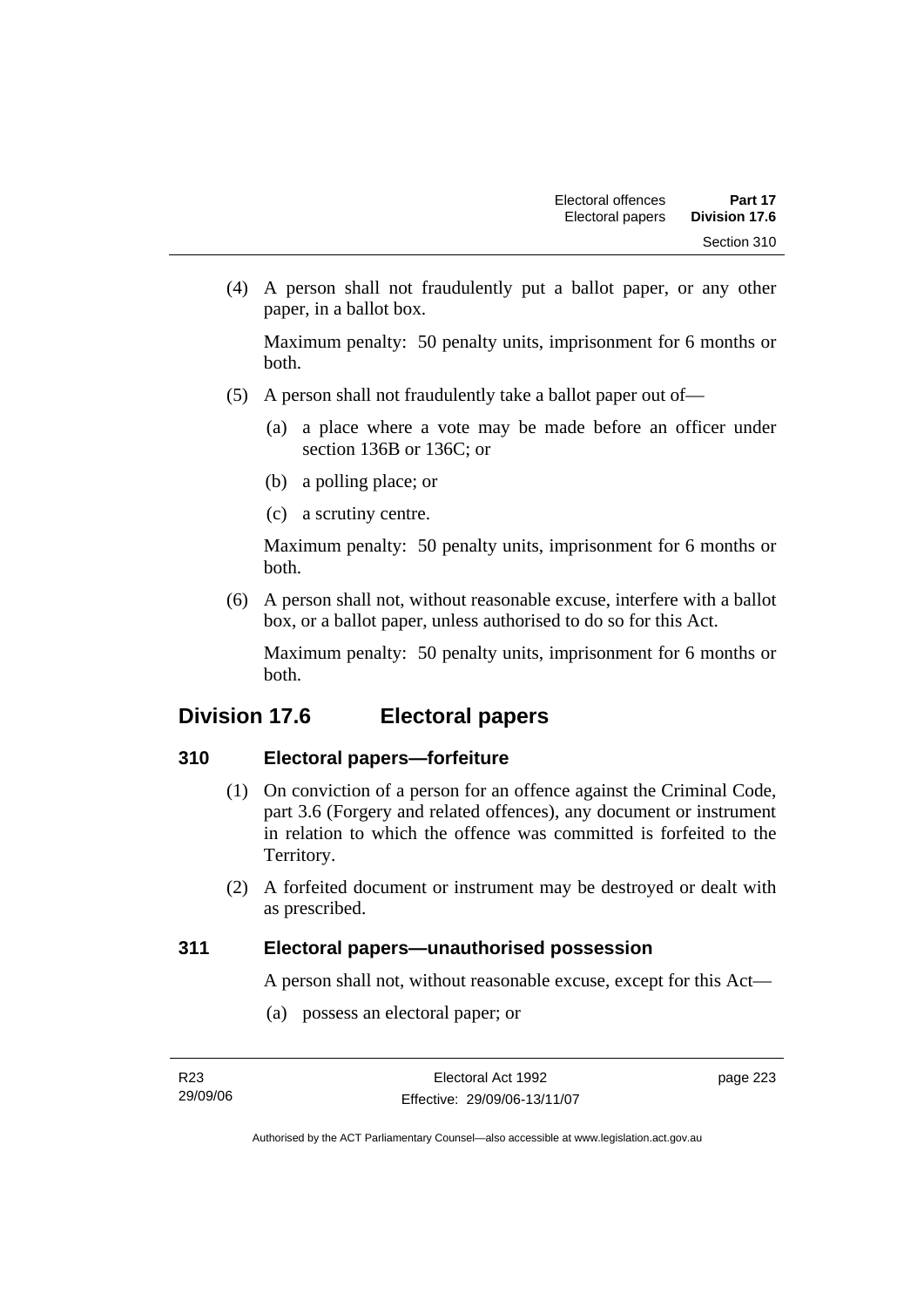| Part 17       | Electoral offences |
|---------------|--------------------|
| Division 17.6 | Electoral papers   |
| Section 313   |                    |

 (b) possess an instrument designed or adapted particularly for producing an electoral paper, or an official mark on an electoral paper.

Maximum penalty: 30 penalty units.

#### **313 Electoral papers—defacement etc**

Unless authorised by or under this Act, a person shall not fraudulently deface, remove, mutilate or destroy an electoral paper.

Maximum penalty: 50 penalty units, imprisonment for 6 months or both.

#### **314 Electoral papers—signatures**

 (1) Subject to subsection (2), if a person is required by this Act to sign an electoral paper, he or she shall sign it with his or her personal signature.

Maximum penalty: 10 penalty units.

- (2) If a person is unable to sign his or her name in writing, the person is to be taken to have signed an electoral paper if—
	- (a) the person makes a mark on the paper by way of signature; or
	- (b) another person signs the document in the presence of and at the direction of the person.

#### **315 Electoral papers—witnesses**

- (1) A person shall not witness the signature of an electoral paper unless—
	- (a) the paper is signed by the signatory; and
	- (b) he or she has seen the signatory sign the paper; and
	- (c) he or she is satisfied as to—
		- (i) the identity of the signatory; and

R23 29/09/06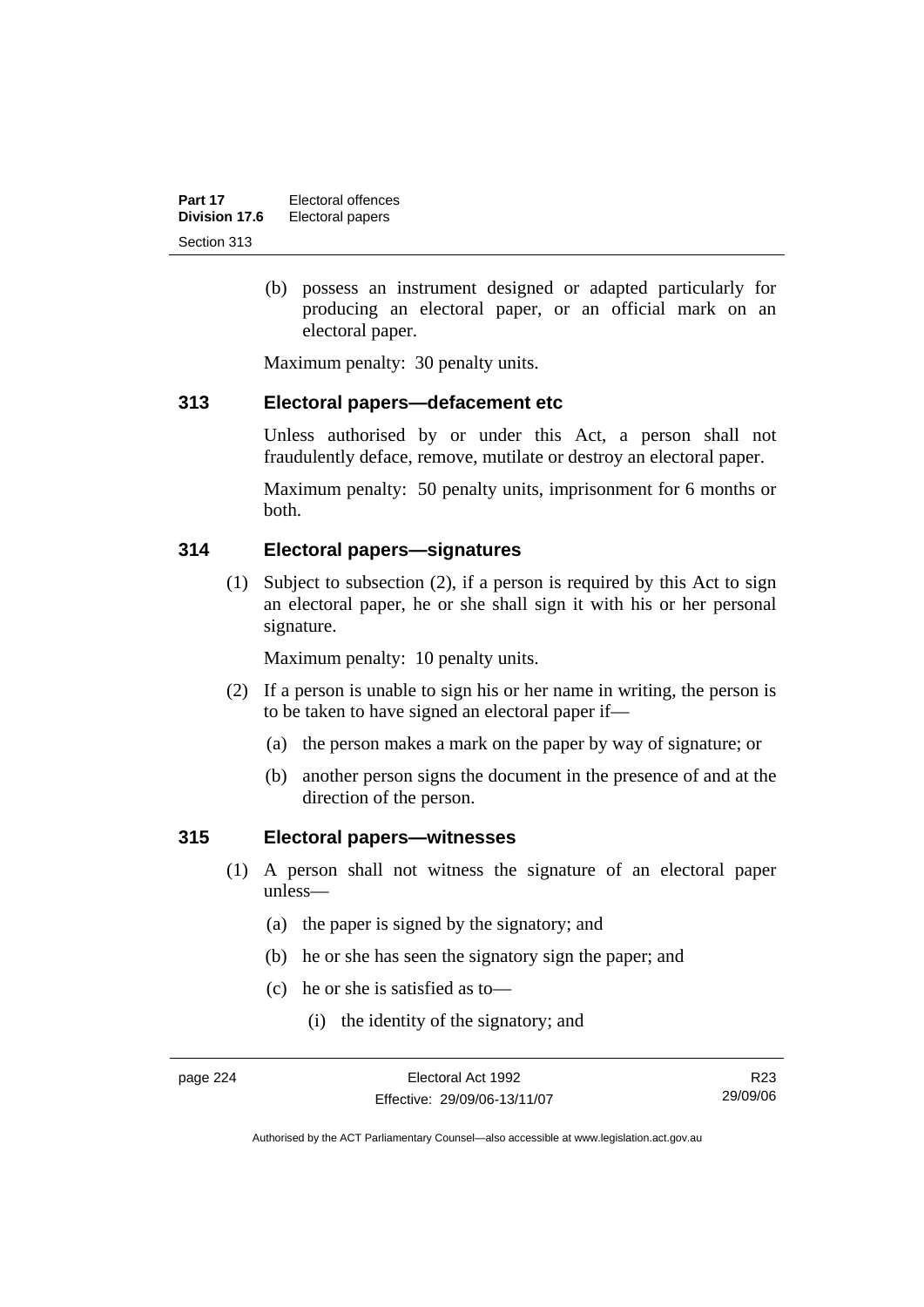- (ii) the truth of any statements made in the paper by the signatory; and
- (d) he or she is able to sign his or her own name.

Maximum penalty: 10 penalty units.

- (2) For subsection (1) (c), a witness may satisfy himself or herself on the basis of—
	- (a) personal knowledge of the signatory; or
	- (b) inquiries made of the signatory; or
	- (c) any other reasonable means.
- (3) In this section:

*signatory*, in relation to a person witnessing the signature of an electoral paper, means the person whose signature is purported to be witnessed.

# **Division 17.7 Official functions**

# **316 Improper influence—members of electoral commission etc**

A person shall not do anything improper for the purpose of influencing a member of—

- (a) the electoral commission; or
- (b) an augmented commission; or
- (c) a redistribution committee.

Maximum penalty: 50 penalty units, imprisonment for 6 months or both.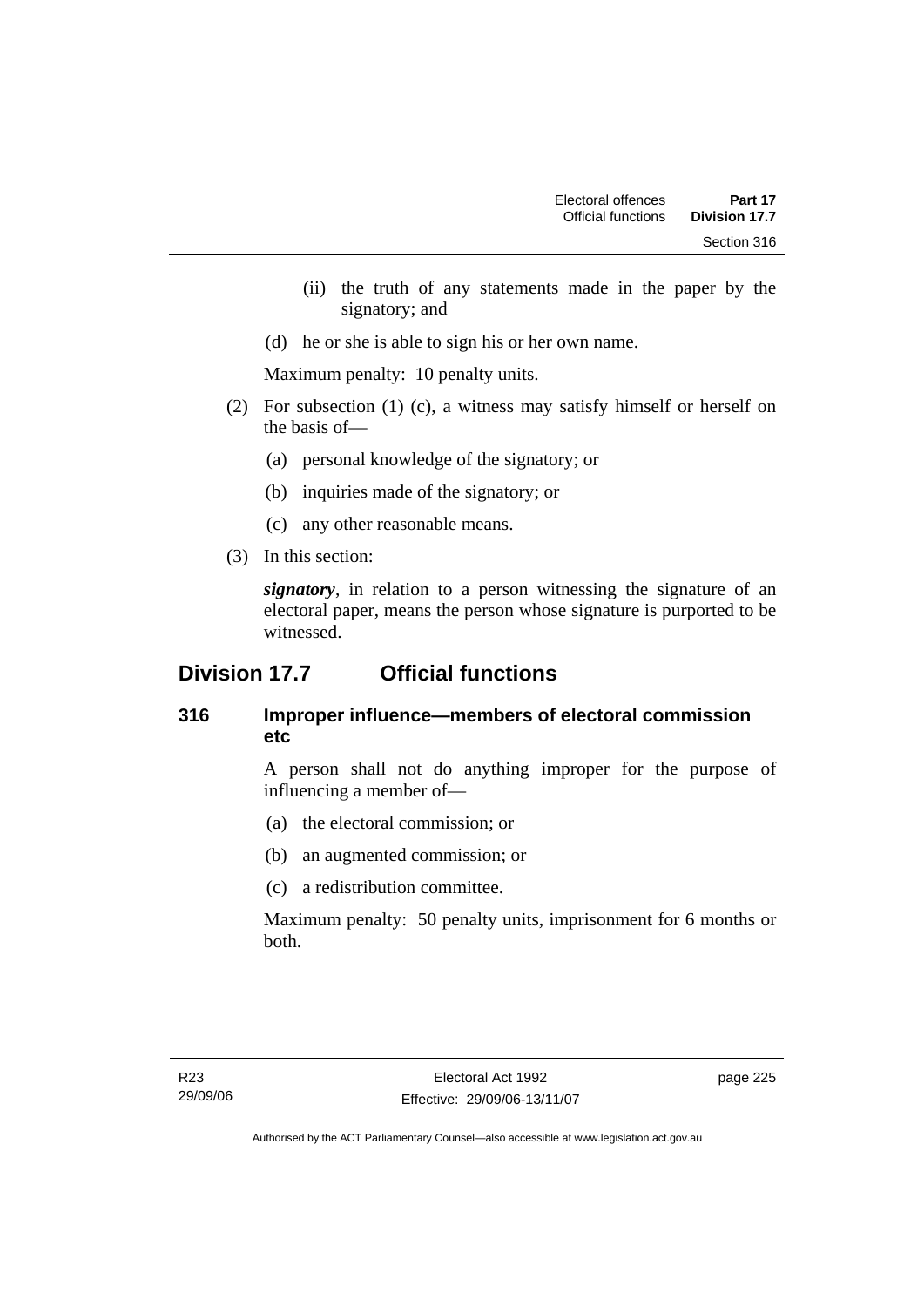#### **317 Unauthorised actions by officers**

An officer shall not, without reasonable excuse, contravene—

- (a) a provision of this Act for which no other penalty is provided; or
- (b) a direction given to him or her under this Act.

Maximum penalty: 10 penalty units.

#### **318 Identification of voters and votes**

 (1) Except as authorised under this Act, an officer shall not make any mark on a ballot paper that would be likely to enable the identification, directly or indirectly, of the person who votes on the ballot paper.

Maximum penalty: 50 penalty units, imprisonment for 6 months or both.

 (2) Except as authorised under this Act, an officer or a scrutineer shall not, directly or indirectly, disclose any information acquired in the exercise of his or her functions under this Act that would be likely to enable it to be known how an identified voter has voted.

Maximum penalty: 50 penalty units, imprisonment for 6 months or both.

(3) In subsection (2):

*officer* includes a person who has been, but is no longer, an officer.

*scrutineer* includes a person who has been, but is no longer, a scrutineer.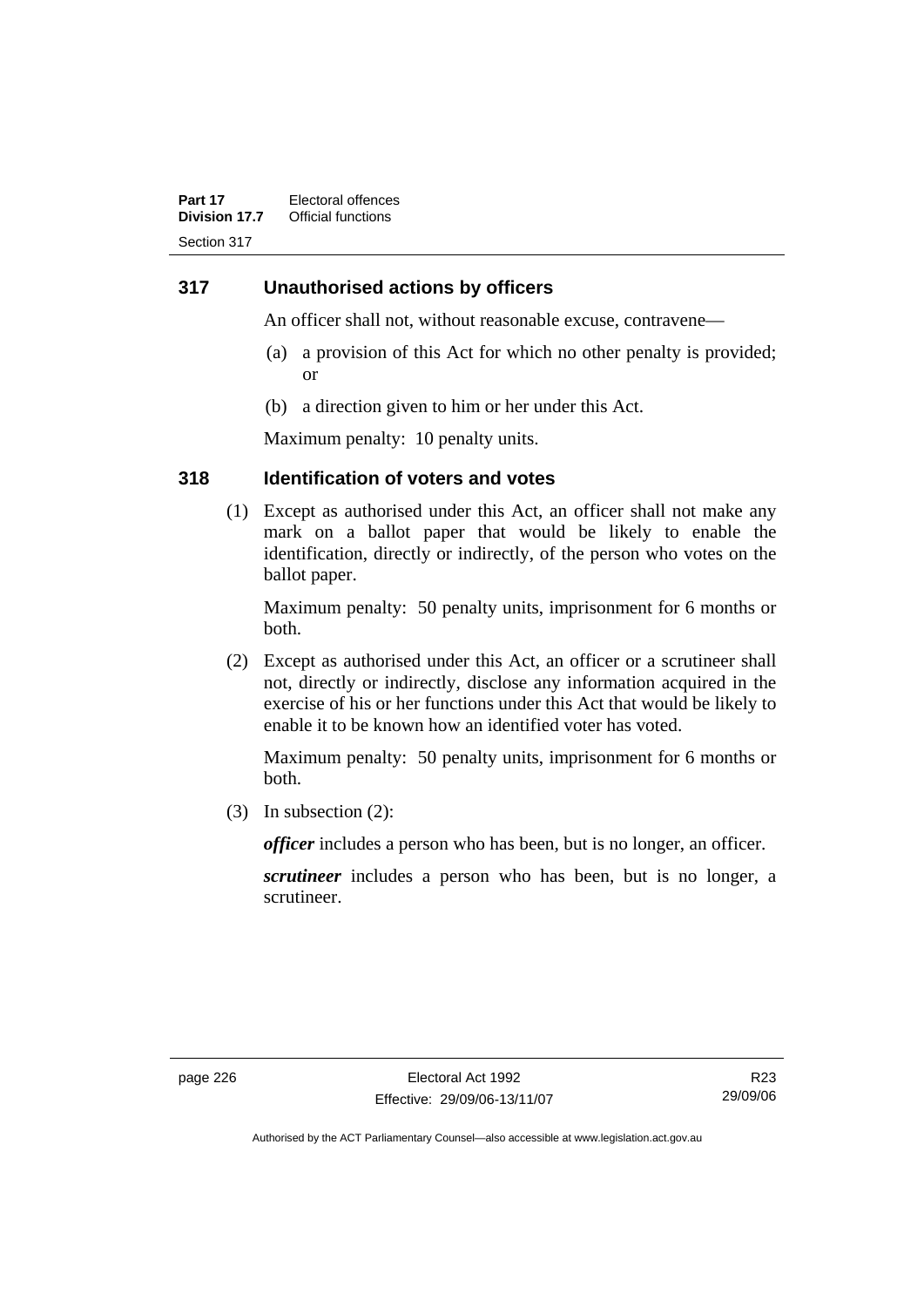#### **319 Responses to official questions**

 (1) A person shall not, in answer to an official question, make a statement that is false or misleading in a material particular.

Maximum penalty: 50 penalty units, imprisonment for 6 months or both.

- (2) It is a defence to a prosecution for an offence against subsection (1) if it is established that the defendant did not know, and could not reasonably be expected to have known, that the relevant statement was false or misleading in a material particular.
- (3) In this section:

*official question* means a question asked by an officer in the exercise of his or her functions under this Act.

#### **320 Control of behaviour at voting centres**

 (1) A person shall not, without reasonable excuse, disrupt an activity being carried out under this Act at a voting centre.

Maximum penalty: 10 penalty units.

 (2) A person at a voting centre shall not, without reasonable excuse, disobey a direction given by the OIC by or under this Act.

Maximum penalty: 10 penalty units.

 (3) A person shall not, without reasonable excuse, enter or remain at a voting centre without the permission, express or implied, of the OIC.

Maximum penalty: 10 penalty units.

- (4) Subsection (3) does not apply—
	- (a) to an officer; or
	- (b) to a scrutineer who is entitled to be on the premises under section 123; or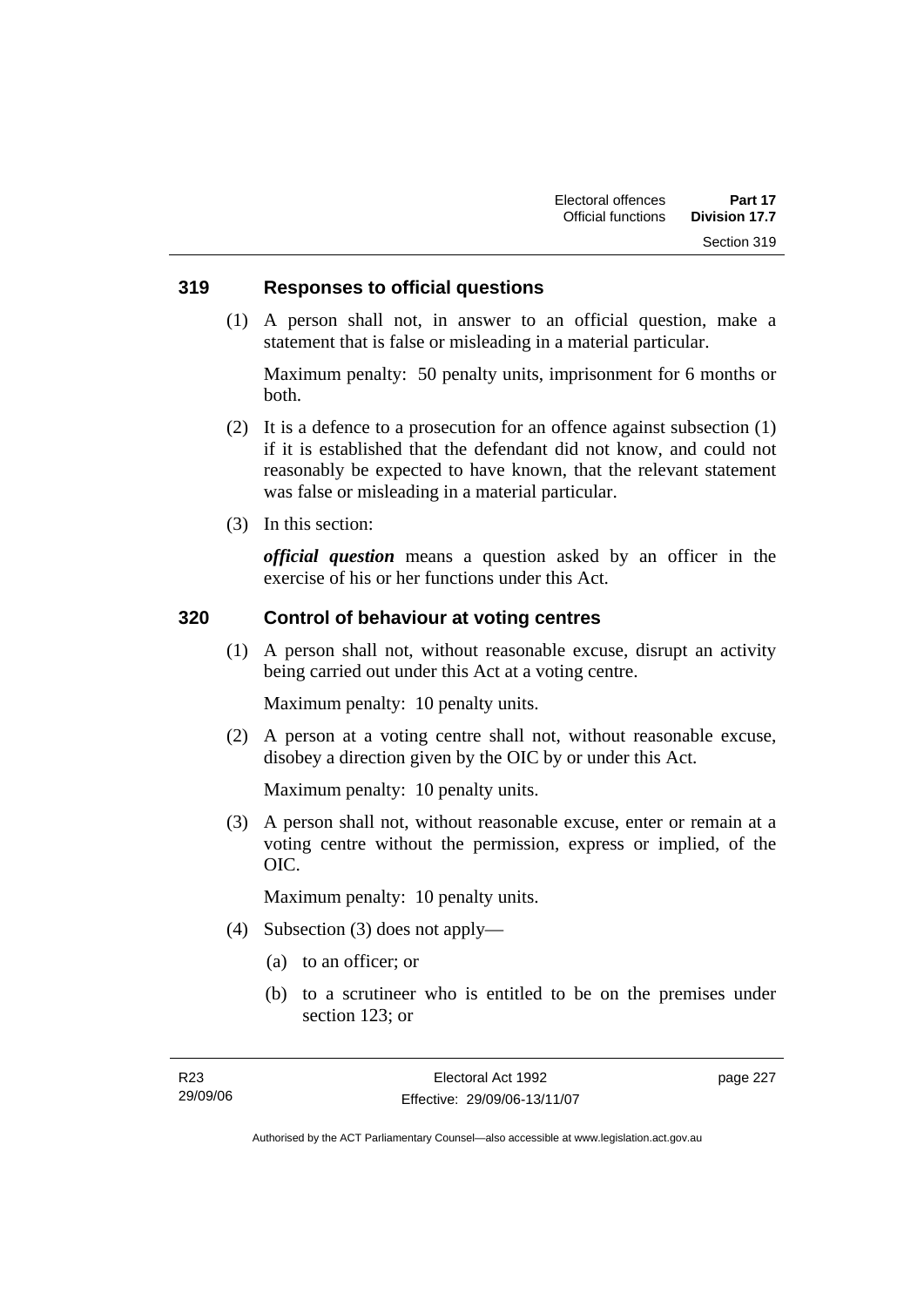- (c) if the voting centre is a polling place—to a voter who enters the place for the purpose of voting and remains no longer than is necessary and reasonable for that purpose.
- (5) A person who contravenes this section may be removed from the premises by a police officer or by an authorised officer.
- (6) In this section:

*OIC*, in relation to a voting centre, means the officer in charge of the centre.

#### *voting centre* means—

- (a) a place where a vote may be made before an officer under section 136B or 136C; or
- (b) a polling place; or
- (c) a scrutiny centre.

page 228 Electoral Act 1992 Effective: 29/09/06-13/11/07

R23 29/09/06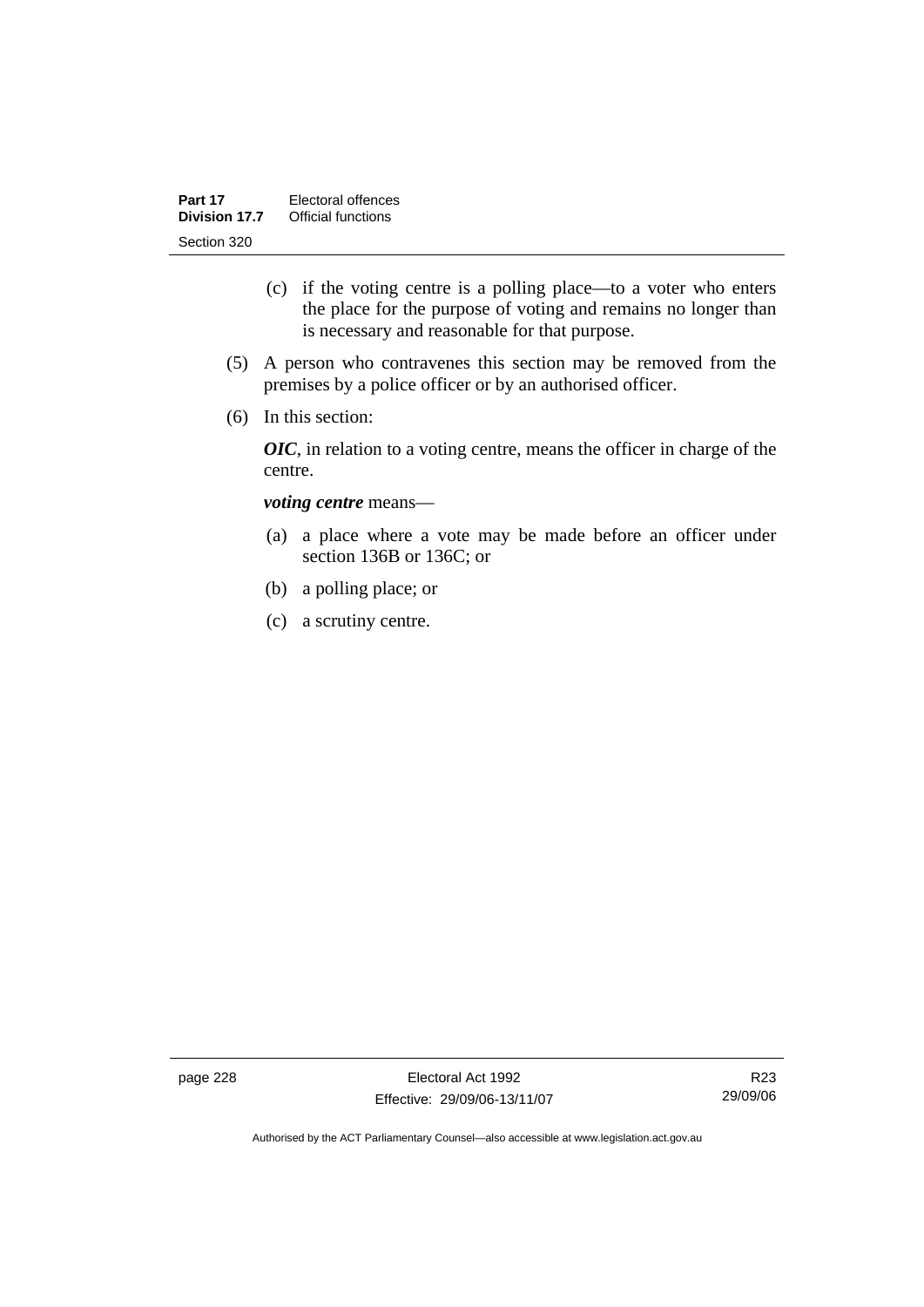# **Part 18 Enforcement proceedings**

# **Division 18.1 Injunctions**

### **321 Restraining conduct**

- (1) This section applies if a person (the *relevant person*) has engaged, is engaging, or proposes to engage, in conduct that was, is, or would be, a contravention of this Act or another Territory law in its application to elections.
- (2) The commissioner or, if the conduct relates to an election, a candidate in the election may apply to the Supreme Court for an injunction.
- (3) On application under subsection (2), the Supreme Court may grant an injunction—
	- (a) restraining the relevant person from engaging in the conduct; and
	- (b) if, in the court's opinion, it is desirable to do so, requiring the relevant person to do anything.
- (4) The Supreme Court may grant an injunction restraining a person from engaging in conduct of a particular kind—
	- (a) if satisfied that the person has engaged in conduct of that kind, whether or not it appears to the court that the person intends to engage again, or to continue to engage, in conduct of that kind; or
	- (b) if it appears to the court that, if an injunction is not granted, it is likely the person will engage in conduct of that kind, whether or not the person has previously engaged in conduct of that kind and whether or not there is an imminent danger of substantial damage to someone else if the person engages in conduct of that kind.

| R23      | Electoral Act 1992           | page 229 |
|----------|------------------------------|----------|
| 29/09/06 | Effective: 29/09/06-13/11/07 |          |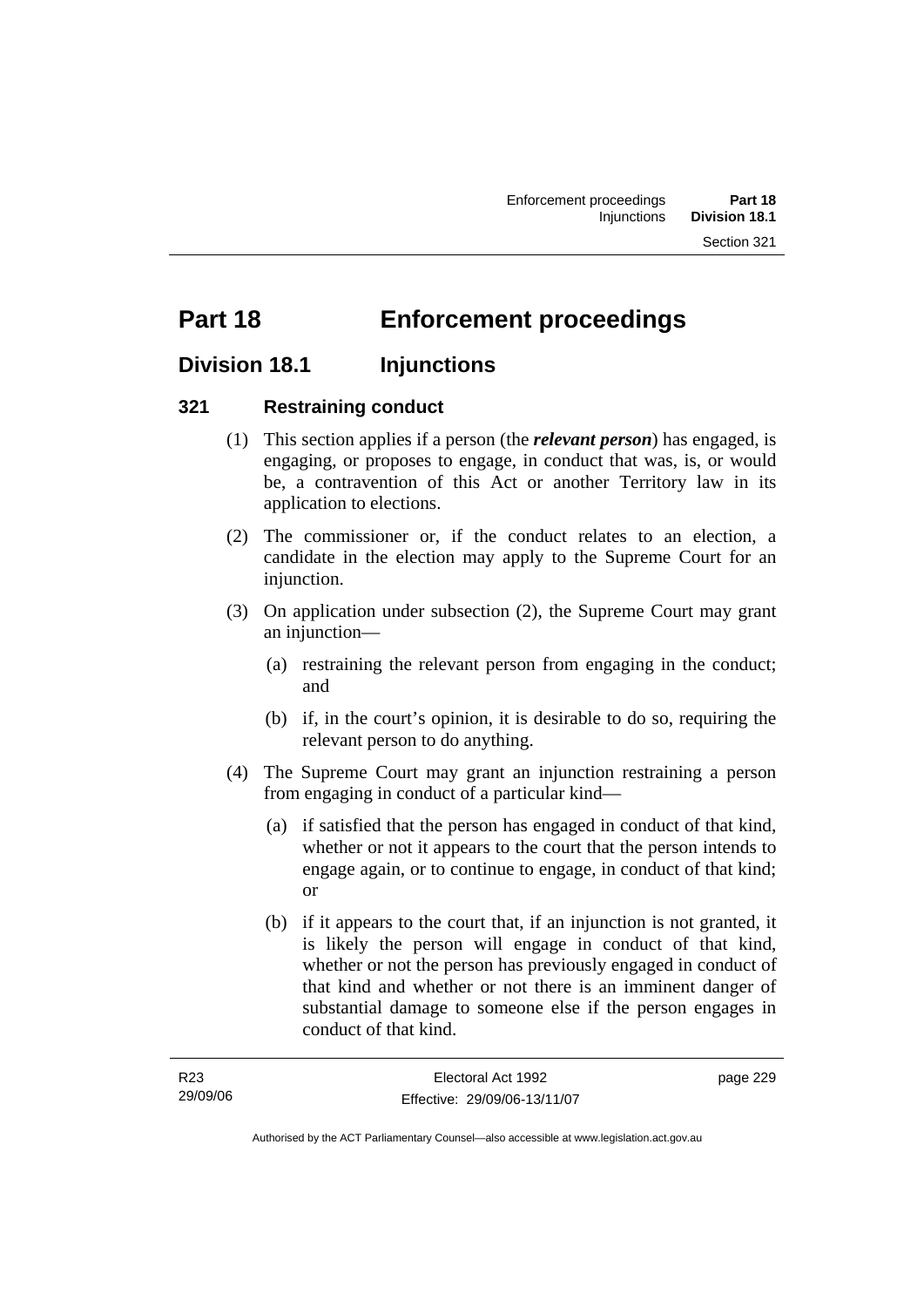### **322 Requiring things to be done**

- (1) This section applies if a person (the *relevant person*) has failed, is failing, or proposes to fail to do something in contravention of this Act or another Territory law in its application to elections.
- (2) The commissioner or, if the conduct relates to an election, a candidate in the election may apply to the Supreme Court for an injunction requiring the relevant person to do the thing.
- (3) On application under subsection (2), the Supreme Court may grant an injunction requiring the relevant person to do the thing.
- (4) The Supreme Court may grant an injunction requiring a person to do something—
	- (a) if satisfied that the person has failed to do the thing, whether or not it appears to the court that the person intends to fail again, or to continue to fail, to do the thing; or
	- (b) if it appears to the court that, if an injunction is not granted, it is likely the person will fail to do the thing, whether or not the person has previously failed to do the thing and whether or not there is an imminent danger of substantial damage to someone else if the person fails to do the thing.

# **323 Commissioner not required to give undertakings as to damages**

If the commissioner makes an application for an injunction to which this division applies, the Supreme Court must not require that, as a condition of granting the injunction, the commissioner give any undertakings about damages on his or her own behalf or on behalf of any other person.

#### **324 Powers of the court**

Subject to this division, the Supreme Court has the same powers (so far as they are applicable) in relation to injunctions under this

R23 29/09/06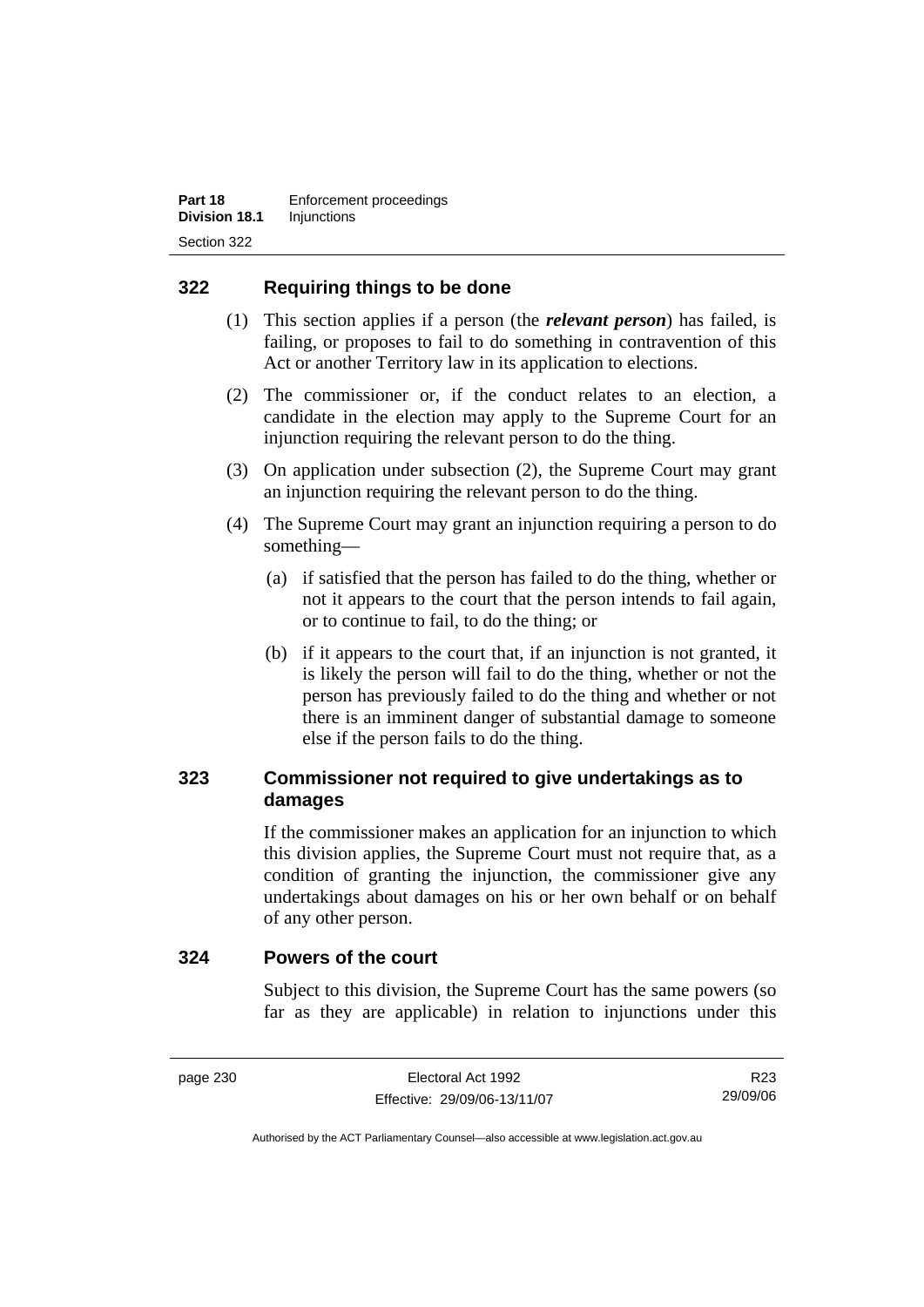division as it has in relation to injunctions under its original jurisdiction.

# **Division 18.2 Prosecutions**

# **325 Investigation of complaints**

The commissioner shall—

- (a) investigate; or
- (b) refer to the appropriate authority for investigation;

any complaint alleging a contravention of this Act, unless the commissioner believes on reasonable grounds that the complaint is frivolous or vexatious.

### **326 Commissioner may prosecute enrolment and voting offences**

The commissioner may institute and conduct any prosecution in relation to an offence against section 73 (6) or 129 (1).

### **327 Service of certain process by mail**

In addition to any other method by which a document may be served, process relating to a proceeding for an offence against section 129 (1) may be served on a person by sending it by prepaid post to the address of the person recorded on the roll.

*Note* For other ways of serving documents, see *Legislation Act 2001*, pt 19.5.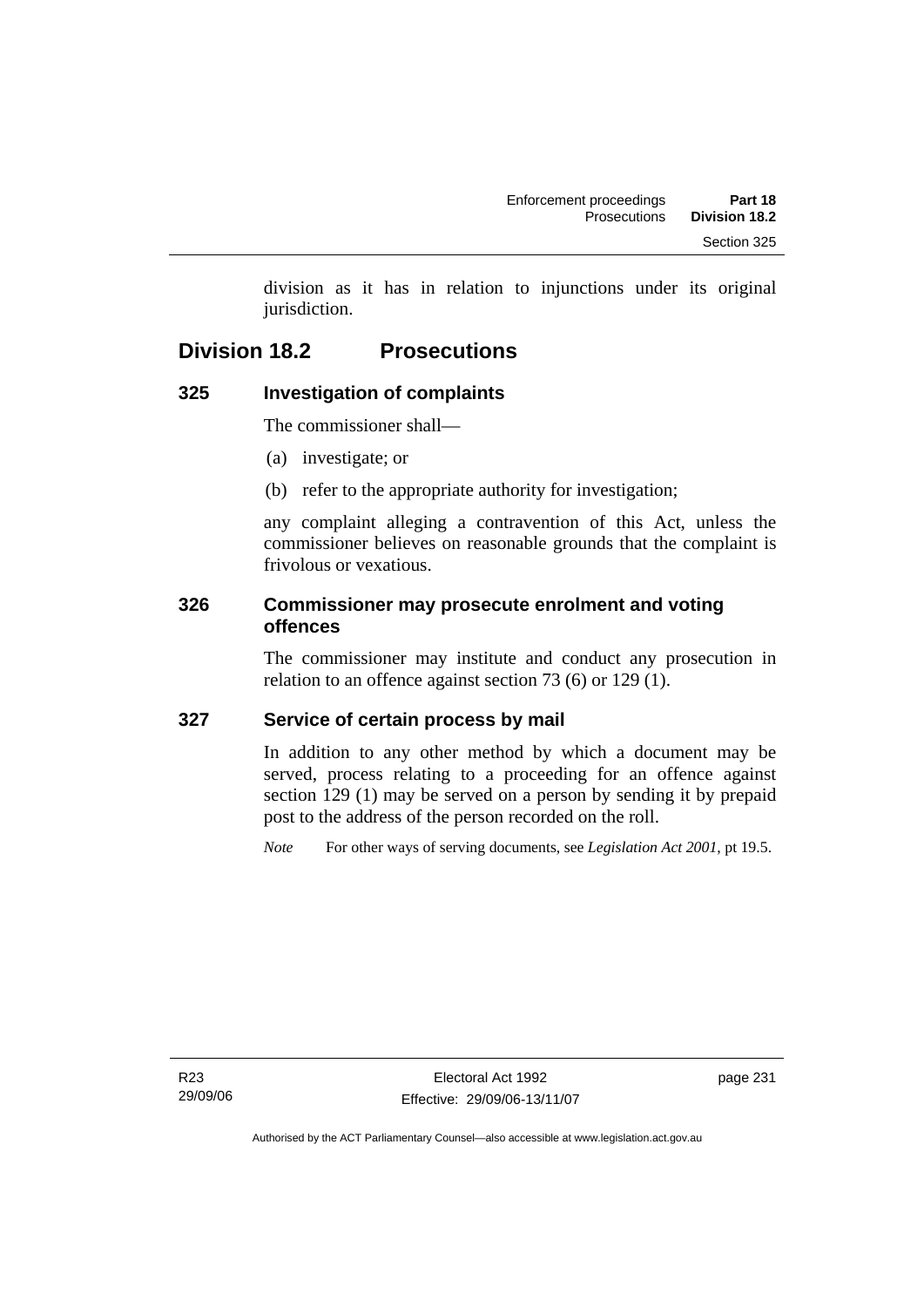#### **Part 19** Miscellaneous

Section 328

# **Part 19 Miscellaneous**

#### **328 Extension of time for acts by officers**

 $If$ —

- (a) an officer is required by this Act to do an act at a specified time or within a specified period; and
- (b) an officer other than the commissioner refuses or fails to do the act at that time or within that period;

the commissioner may grant an extension of time (not exceeding 48 hours) within which the act may be done.

#### **329 Restrictions on sending completed ballot and voting papers by fax**

- (1) This section applies to—
	- (a) a completed ballot paper (other than a ballot paper completed by an Antarctic elector); and
	- (b) a completed declaration voting paper.
- (2) Despite the *Legislation Act 2001*, part 19.5 (Service of a document), a document (including a copy of the document) to which this section applies cannot be served on a person by faxing it to the person.
	- *Note* For other ways of serving the documents and other documents under this Act, see *Legislation Act 2001*, pt 19.5.

#### **330 Forms—provision and assistance**

 (1) The commissioner shall ensure that any forms provided for, or required by or under, this Act are kept at the office of the commissioner and are provided, on request, to members of the public.

R23 29/09/06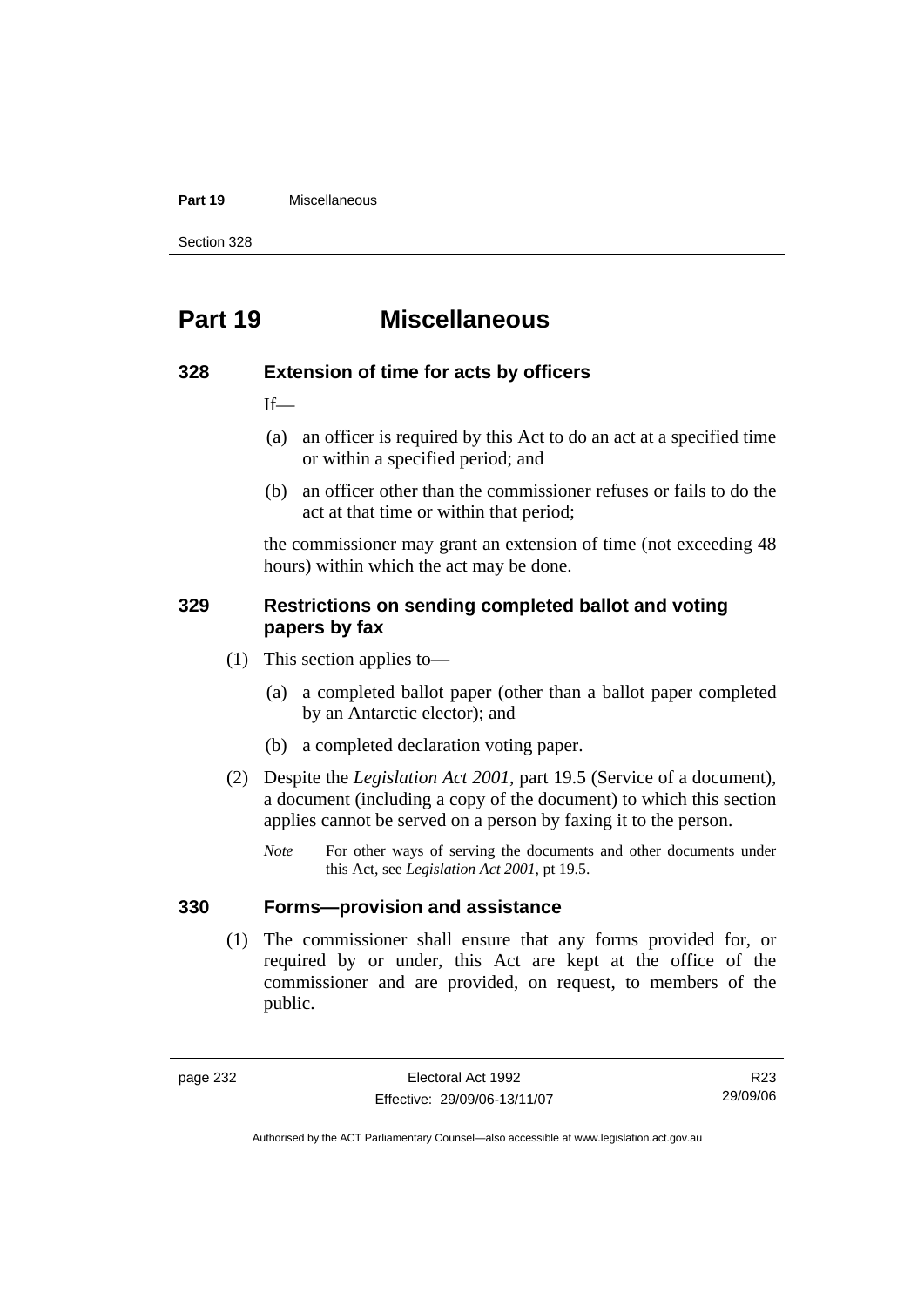(2) It is the duty of the staff of the electoral commission to assist, on request, members of the public in completing any of those forms.

#### **332 Correcting delays, errors and omissions**

- (1) The commissioner may remedy, remove or supply any delay, error or omission in the preparation, printing, issue or transmission of any roll, certified list of electors or ballot papers by written notice specifying the matter to be dealt with and the course of action to be followed, and that course (if followed) is to be taken to be valid and sufficient for the purpose of remedying, removing or supplying the defect, error or omission.
- (2) A notice is a notifiable instrument.

*Note* A notifiable instrument must be notified under the *Legislation Act 2001*.

#### **333 Voting statistics to be published**

- (1) The electoral commission shall, as soon as practicable after an election is held, publish statistics in relation to voting at the election.
- (2) A person may obtain copies of the statistics in paper or electronic form.
	- *Note* A fee may be determined under s 8 (Determination of fees) for this subsection.

#### **334 Collecting further statistical information**

When—

- (a) the time for filing an application disputing the validity of an election has ended; and
- (b) the Court of Disputed Elections has determined any such applications in relation to the election;

the commissioner may use ballot papers, certified lists of electors, declaration voting papers and other electoral papers used in the election to collect statistical information.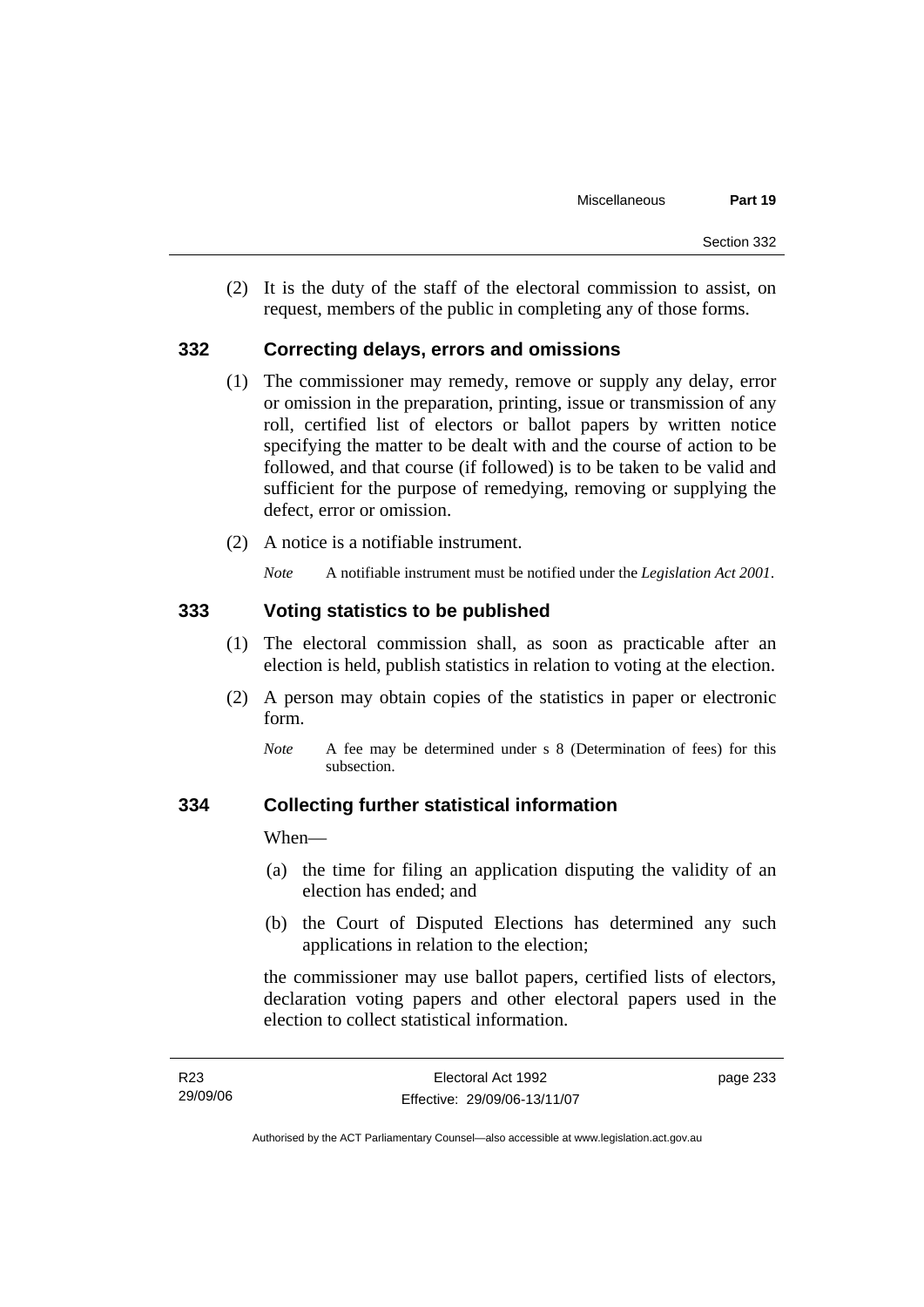#### **Part 19** Miscellaneous

Section 335

#### **335 Storage and destruction of electoral papers**

- (1) This section applies to electoral papers in the commissioner's possession that were used for an election.
- (2) The commissioner must securely store the electoral papers until whichever of the following happens last:
	- (a) the beginning of the pre-election period for the next general election;
	- (b) the electoral papers are no longer required by the commissioner, another member of the electoral commission or a member of the staff of the commission for exercising a function under this Act.
- (3) The commissioner may destroy the electoral papers only when the last of the matters mentioned in subsection (2) happens.

#### **336 Administrative arrangements with Commonwealth and States**

The Minister may arrange with the appropriate Minister of the Commonwealth or a State—

- (a) for officers or employees of the public service of the Commonwealth or State, or of an authority of the Commonwealth or State, to exercise the powers of an officer under this Act; or
- (b) to make a member of the electoral commission, the commissioner or a member of the staff of the commission available for the exercise of powers on behalf of the corresponding electoral authority of the Commonwealth or State.

R23 29/09/06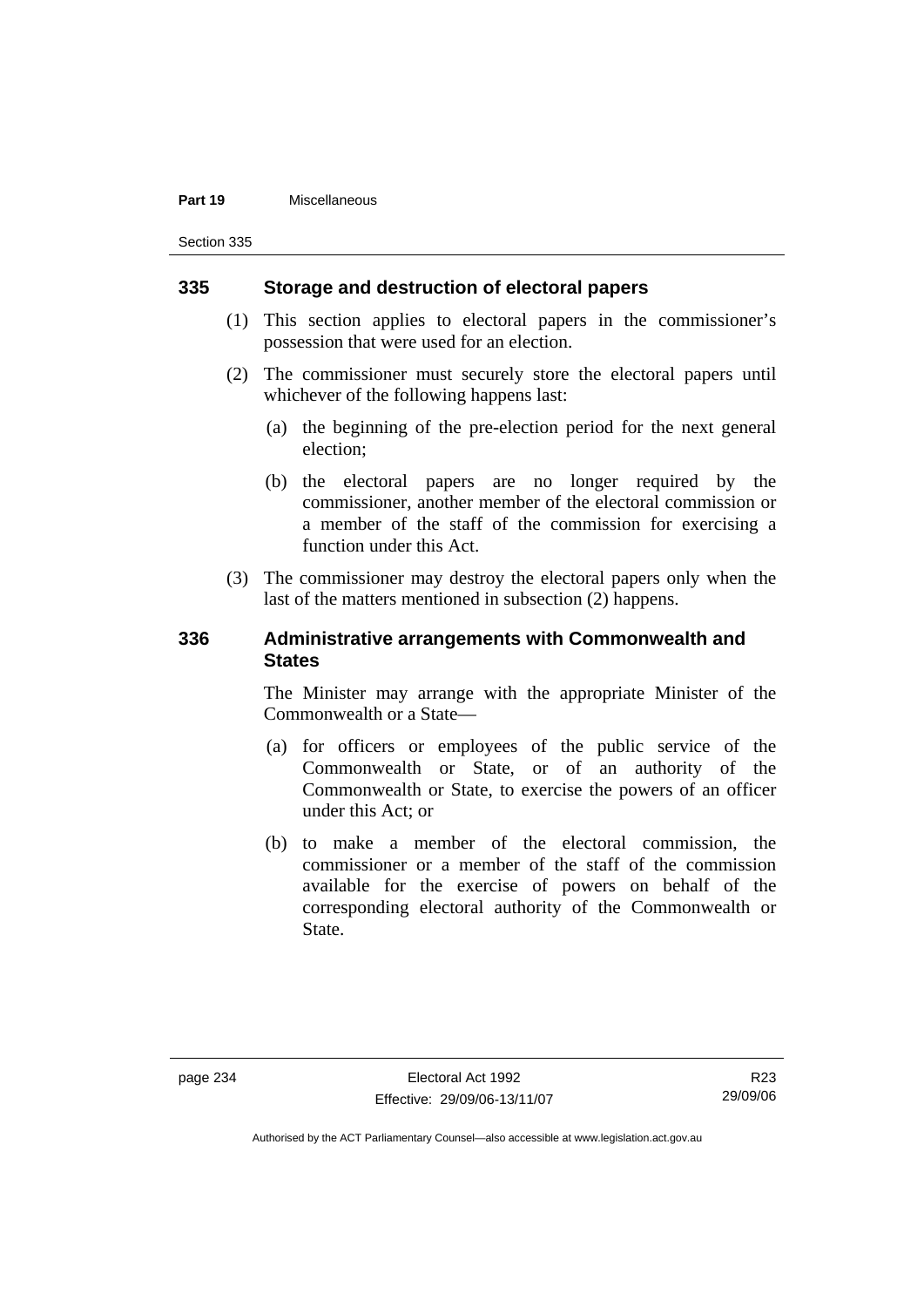#### **337 Evidentiary certificates**

- (1) In a proceeding under this Act, a certificate signed by the commissioner stating any of the following matters is evidence of the matters so stated:
	- (a) that on a specified day a person was, or was not, enrolled for an electorate;
	- (b) that, in relation to an election, a person was or was not—
		- (i) an eligible overseas elector; or
		- (ii) an Antarctic elector; or
		- (iii) an elector serving a sentence of imprisonment outside the ACT;
	- (c) that a person was, or was not, declared as a candidate for an election;
	- (d) that a nomination of a person to be a candidate in an election was rejected;
	- (e) that an election was duly held;
	- (f) that a person was, or was not, given a ballot paper for an election;
	- (g) that a person voted, or failed to vote, in an election;
	- (h) that on a stated day, or during a stated period, a stated person was, or was not, registered as the reporting agent of a stated registered party, MLA or candidate;
	- (i) that on a stated day, or during a stated period, no reporting agent was registered for a stated registered party, MLA or candidate;
	- (j) that on a specified day a person was, or was not, an officer;
	- (k) that on a specified day a person was, or was not, the delegate of the electoral commission or the commissioner.

| R23      | Electoral Act 1992           | page 235 |
|----------|------------------------------|----------|
| 29/09/06 | Effective: 29/09/06-13/11/07 |          |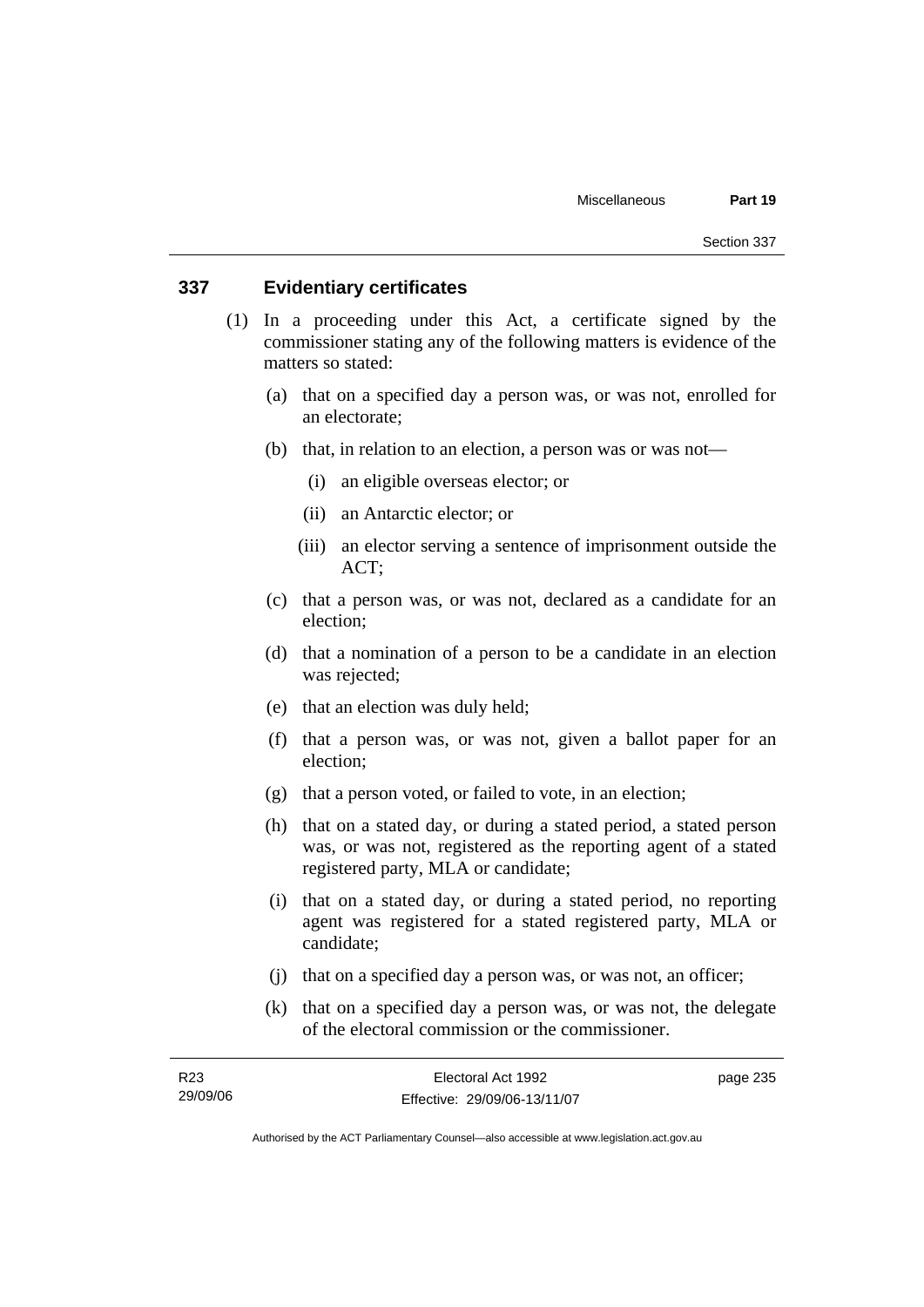#### **Part 19** Miscellaneous

Section 338

 (2) In subsection (1), a reference to a person or thing is a reference to a person or thing specified in the certificate.

#### **338 Acts and omissions of representatives**

(1) In this section:

*person* means an individual.

*Note* See the Criminal Code, pt 2.5 for provisions about corporate criminal responsibility.

*representative*, of a person, means an employee or agent of the person.

*state of mind*, of a person, includes—

- (a) the person's knowledge, intention, opinion, belief or purpose; and
- (b) the person's reasons for the intention, opinion, belief or purpose.
- (2) This section applies to a prosecution for any offence against this Act.
- (3) If it is relevant to prove a person's state of mind about an act or omission, it is enough to show—
	- (a) the act was done or omission made by a representative of the person within the scope of the representative's actual or apparent authority; and
	- (b) the representative had the state of mind.
- (4) An act done or omitted to be done on behalf of a person by a representative of the person within the scope of the representative's actual or apparent authority is also taken to have been done or omitted to be done by the person.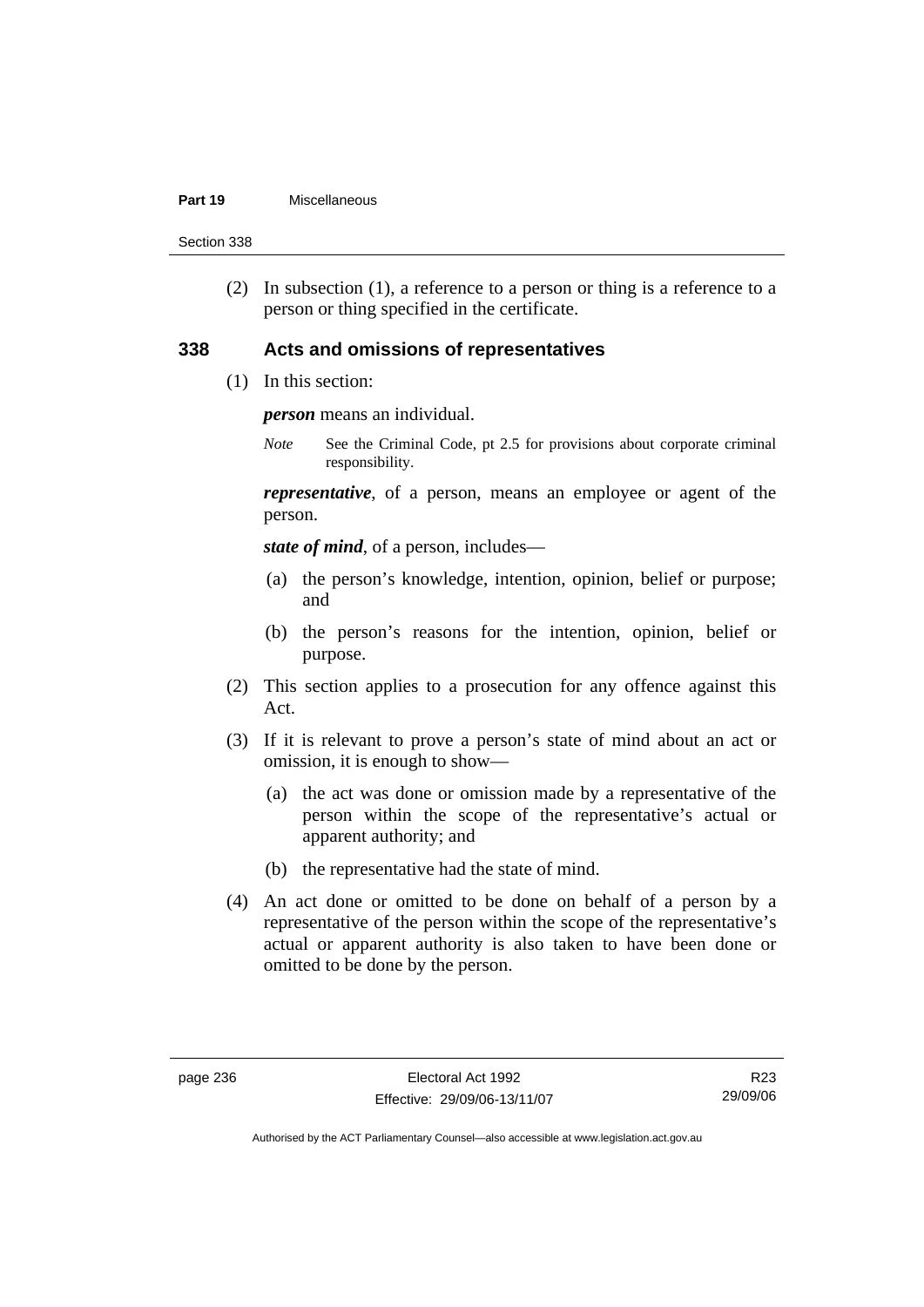- (5) However, subsection (4) does not apply if the person establishes that reasonable precautions were taken and appropriate diligence was exercised to avoid the act or omission.
- (6) A person who is convicted of an offence cannot be punished by imprisonment for the offence if the person would not have been convicted of the offence without subsection (3) or (4).

### **340 Chief executive to provide assistance etc**

The chief executive of the administrative unit responsible for the *Public Sector Management Act 1994*, division 3.4 shall comply with any request by the electoral commission, the commissioner or an augmented commission for information or assistance reasonably required for this Act.

### **340A Approved forms**

- (1) The commissioner may, in writing, approve forms for this Act.
- (2) If the commissioner approves a form for a particular purpose, the approved form must be used for that purpose.

*Note* For other provisions about forms, see *Legislation Act 2001*, s 255.

(3) An approved form is a notifiable instrument.

*Note* A notifiable instrument must be notified under the *Legislation Act 2001*.

### **341 Regulation-making power**

- (1) The Executive may make regulations for this Act.
	- *Note* Regulations must be notified, and presented to the Legislative Assembly, under the *Legislation Act 2001*.
- (2) The regulations may prescribe offences for contraventions of the regulations and prescribe maximum penalties of not more than 10 penalty units for offences against the regulations.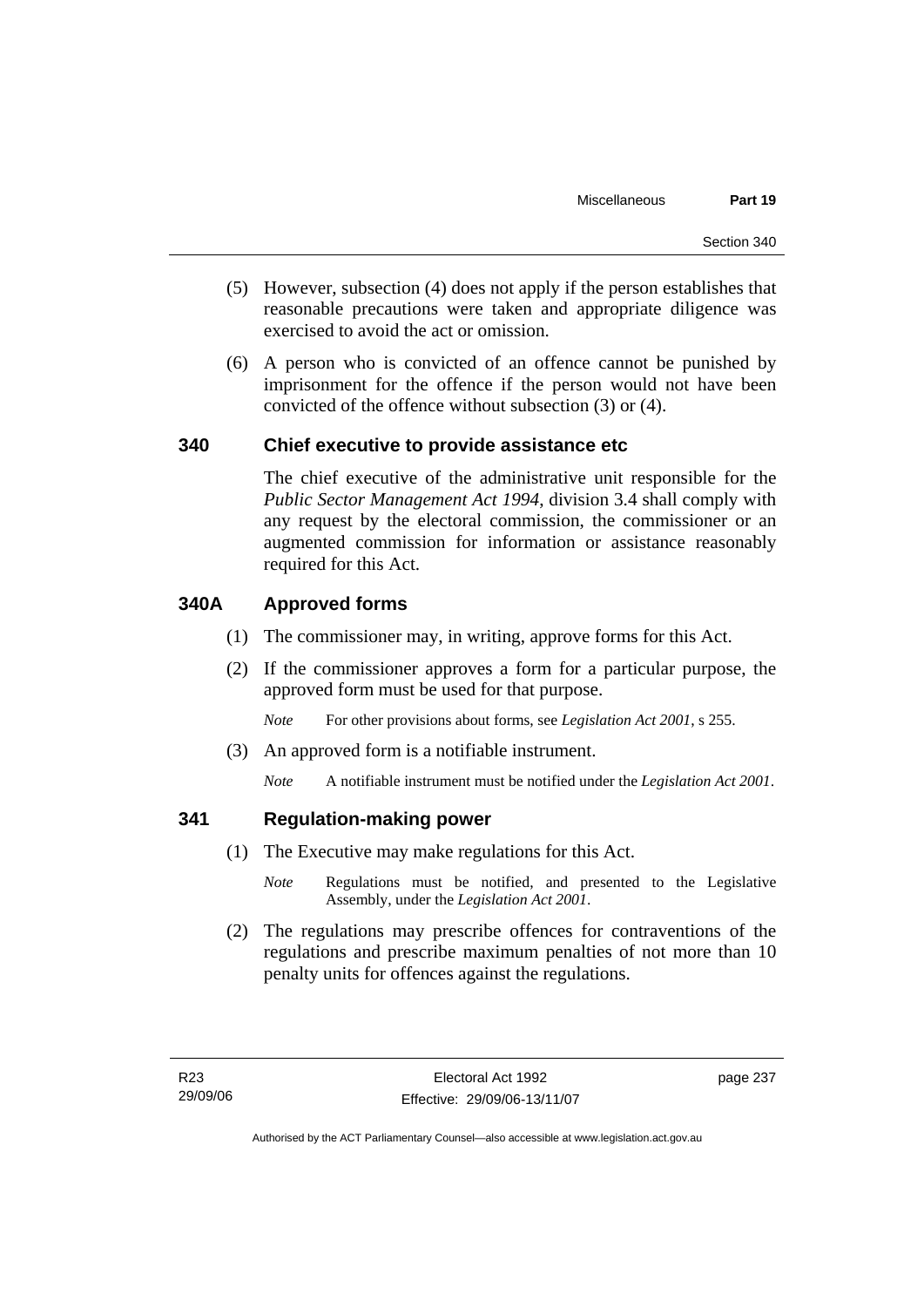**Schedule 1** Form of ballot paper

# **Schedule 1 Form of ballot paper**

(see s 114)

| <b>Legislative Assembly for the Australian Capital Territory</b> |  |  |  |  |  |  |  |
|------------------------------------------------------------------|--|--|--|--|--|--|--|
|------------------------------------------------------------------|--|--|--|--|--|--|--|

**Ballot paper** 

Election of  $\mathbf{\hat{\mathsf{\Gamma}}}$  Member(s)

### **Electorate of [ 2 ] Number [1] boxes from 1 to [1] in the order of your choice**  Then you may show as many further preferences as you wish by writing numbers from

[<sup>3</sup>] onwards in other boxes. **A [ 4 ] B [ 4 ] C [ 4 ] [ 5**  $\begin{bmatrix} 4 \end{bmatrix}$   $\begin{bmatrix} 4 \end{bmatrix}$   $\begin{bmatrix} 4 \end{bmatrix}$   $\begin{bmatrix} 4 \end{bmatrix}$   $\begin{bmatrix} 5 \end{bmatrix}$  **[ 6 ] [ 6 ] [ 6 ] [ 6 ] [ 7 ] [ 6 ] [ 6 ] [ 6 ] [ 6 ] [ 7 ] [ 6 ] [ 6 ] [ 6 ] [ 6 ] [ 7 ]** 

#### **Remember, number at least**  $\begin{bmatrix} 1 \end{bmatrix}$  boxes from 1 to  $\begin{bmatrix} 1 \end{bmatrix}$  in the order of your choice.

- 
- **2.** Insert name of electorate ungrouped candidates<br> **3.** Insert the number that is 1 more than the number<br> **6.** Insert name of candidate **3.** Insert the number that is 1 more than the number
- **4.** Insert name, or abbreviation of name, of registered party, as required as required
- **1.** Insert number of vacancies **5.** Insert 'UNGROUPED' if there are **2.** Insert name of electorate **1.** Insert name of electorate
	-
	- of vacancies **7.** Insert name, or abbreviation of name,  $\frac{1}{2}$  Insert name, or abbreviation of name, of registered party, or 'INDEPENDENT',

page 238 Electoral Act 1992 Effective: 29/09/06-13/11/07

R23 29/09/06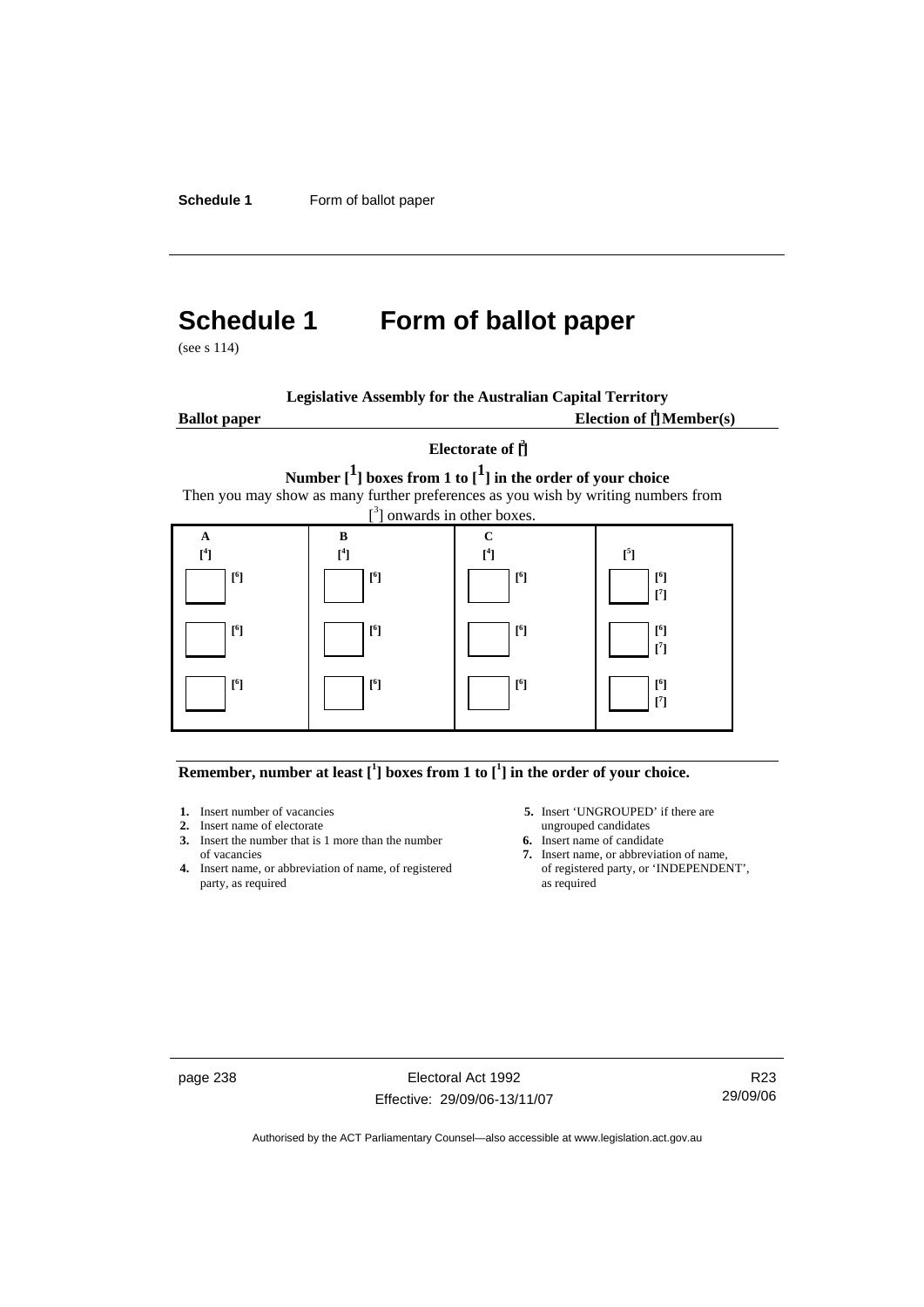**names and collation** 

# **Schedule 2 Ballot papers—printing of**

(see s 116)

**1** In this schedule:

*column*, in relation to a ballot paper, means a column of candidates' names printed on the ballot paper in accordance with section 116.

- **2** (1) The ballot papers for an election shall be printed so that, for each column—
	- (a) separate batches are printed equal in number to the number of names in the column; and
	- (b) in the first batch, the names in the column are printed in an order determined by the commissioner by lot; and
	- (c) in each batch after the first, the names in the column are printed in the order specified in the table at the end of this schedule; and
	- (d) so far as practicable, the number of ballot papers in each batch for the column is equal to the number of ballot papers in each other batch for the column.
	- (2) In the table at the end of this schedule—
		- (a) the number '1' appearing in a column shall be taken to represent the name determined in accordance with clause 1 (b) to be in the first position in the corresponding column on the ballot paper; and
		- (b) the number '2' appearing in a column shall be taken to represent the name determined in accordance with clause 1 (b) to be in the second position in the corresponding column on the ballot paper;

page 239

Authorised by the ACT Parliamentary Counsel—also accessible at www.legislation.act.gov.au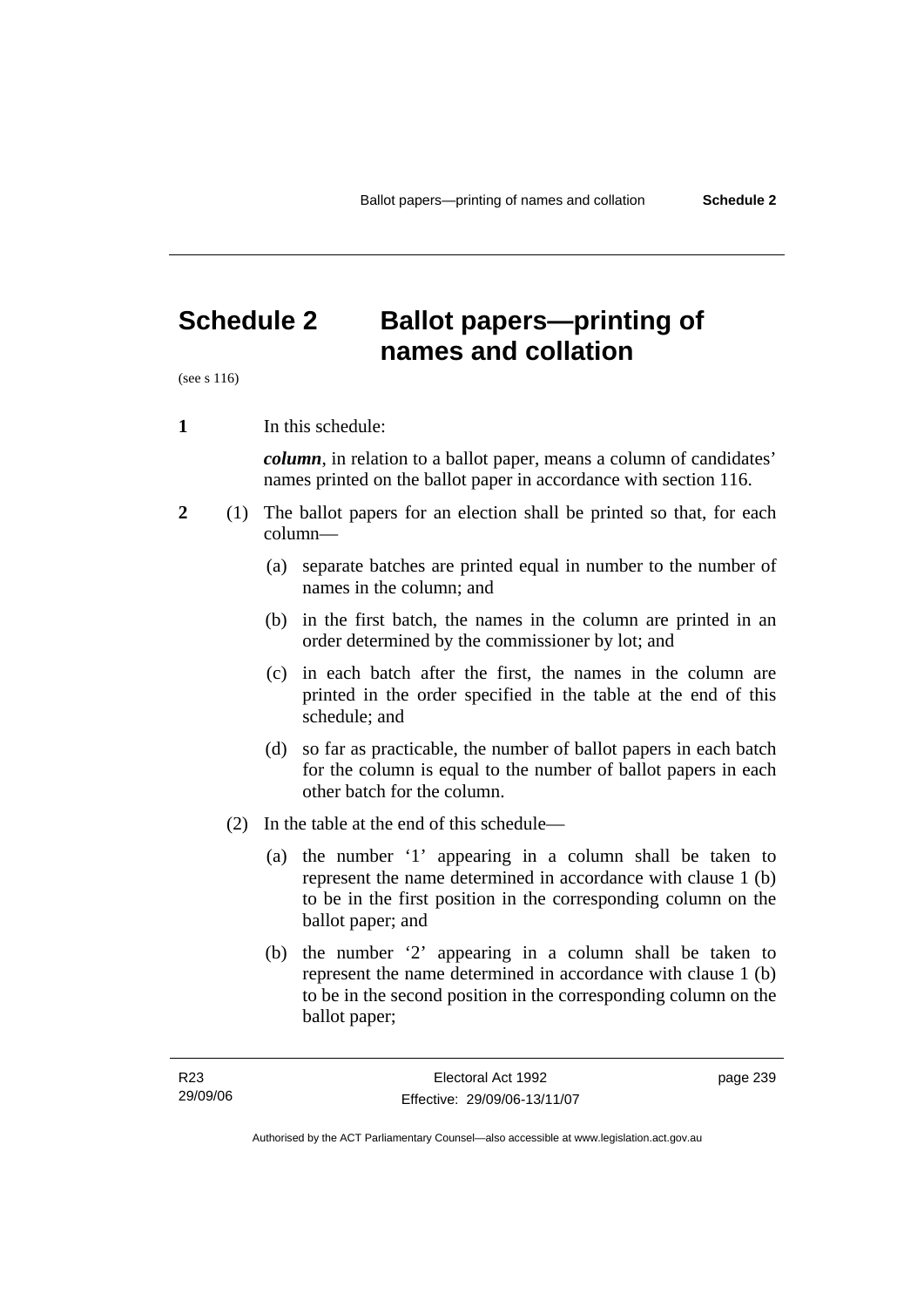and so on.

- **3** The commissioner shall ensure that ballot papers distributed to a polling place for the purposes of an election are so collated that the ballot paper immediately following another ballot paper in the issue is in a form different from that of the other ballot paper.
- **4** The OIC of a polling place shall ensure, so far as practicable, that the form of a ballot paper issued by an officer to a person claiming to vote at that place is different from that of the previous ballot paper so issued by the officer.

#### TABLE

*For 5-member electorates*

| 1st              | 2nd            | 3rd              | 4th            | 5th              | 6th            | 7th              | 8th            | 9th            | 10th             | 11 <sup>th</sup> | 12th           |
|------------------|----------------|------------------|----------------|------------------|----------------|------------------|----------------|----------------|------------------|------------------|----------------|
| batch            | batch          | batch            | batch          | batch            | batch          | batch            | batch          | batch          | batch            | batch            | batch          |
| 1                | 1              | 1                | 1              | 1                | 1              | 1                | 1              | 1              | 1                | 1                | $\mathbf{1}$   |
| $\overline{2}$   | 2              | $\overline{2}$   | 3              | 3                | 3              | 4                | 4              | $\overline{4}$ | 5                | 5                | 5              |
| 3                | $\overline{4}$ | 5                | $\overline{2}$ | 5                | 4              | 5                | $\overline{c}$ | 3              | 4                | 3                | $\overline{2}$ |
| 4                | 5              | 3                | 5              | $\overline{4}$   | $\overline{2}$ | 2                | 3              | 5              | 3                | 2                | $\overline{4}$ |
| 5                | 3              | $\overline{4}$   | $\overline{4}$ | 2                | 5              | 3                | 5              | $\overline{2}$ | $\overline{2}$   | $\overline{4}$   | 3              |
| 13 <sub>th</sub> | 14th           | 15 <sup>th</sup> | 16th           | 17th             | 18th           | 19 <sub>th</sub> | 20th           | 21st           | 22nd             | 23rd             | 24th           |
| batch            | batch          | batch            | batch          | batch            | batch          | batch            | batch          | batch          | batch            | batch            | batch          |
| $\overline{2}$   | 2              | 2                | 2              | $\overline{2}$   | $\overline{2}$ | $\overline{c}$   | 2              | 2              | 2                | $\mathfrak{2}$   | 2              |
| 3                | 3              | 3                | 4              | 4                | 4              | 5                | 5              | 5              | $\mathbf{1}$     | 1                | $\mathbf{1}$   |
| 4                | 5              | 1                | 3              | 1                | 5              | 1                | 3              | 4              | 5                | 4                | 3              |
| 5                | $\mathbf{1}$   | $\overline{4}$   | $\mathbf{1}$   | 5                | 3              | 3                | $\overline{4}$ | 1              | $\overline{4}$   | 3                | 5              |
| 1                | 4              | 5                | 5              | 3                | 1              | 4                | 1              | 3              | 3                | 5                | 4              |
| 25 <sub>th</sub> | 26th           | 27 <sub>th</sub> | 28th           | 29 <sub>th</sub> | 30th           | 31st             | 32nd           | 33rd           | 34 <sub>th</sub> | 35 <sub>th</sub> | 36th           |
| batch            | batch          | batch            | batch          | batch            | batch          | batch            | batch          | batch          | batch            | batch            | batch          |
| 3                | 3              | 3                | 3              | 3                | 3              | 3                | 3              | 3              | 3                | 3                | 3              |
| 4                | 4              | $\overline{4}$   | 5              | 5                | 5              | 1                | 1              | 1              | 2                | 2                | $\overline{c}$ |
| 5                | 1              | 2                | $\overline{4}$ | $\overline{2}$   | 1              | 2                | 4              | 5              | $\mathbf{1}$     | 5                | $\overline{4}$ |
| 1                | $\overline{2}$ | 5                | $\overline{2}$ | 1                | 4              | 4                | 5              | 2              | 5                | 4                | 1              |
| $\overline{2}$   | 5              | 1                | 1              | 4                | 2              | 5                | 2              | 4              | 4                | 1                | 5              |

page 240 Electoral Act 1992 Effective: 29/09/06-13/11/07

R23 29/09/06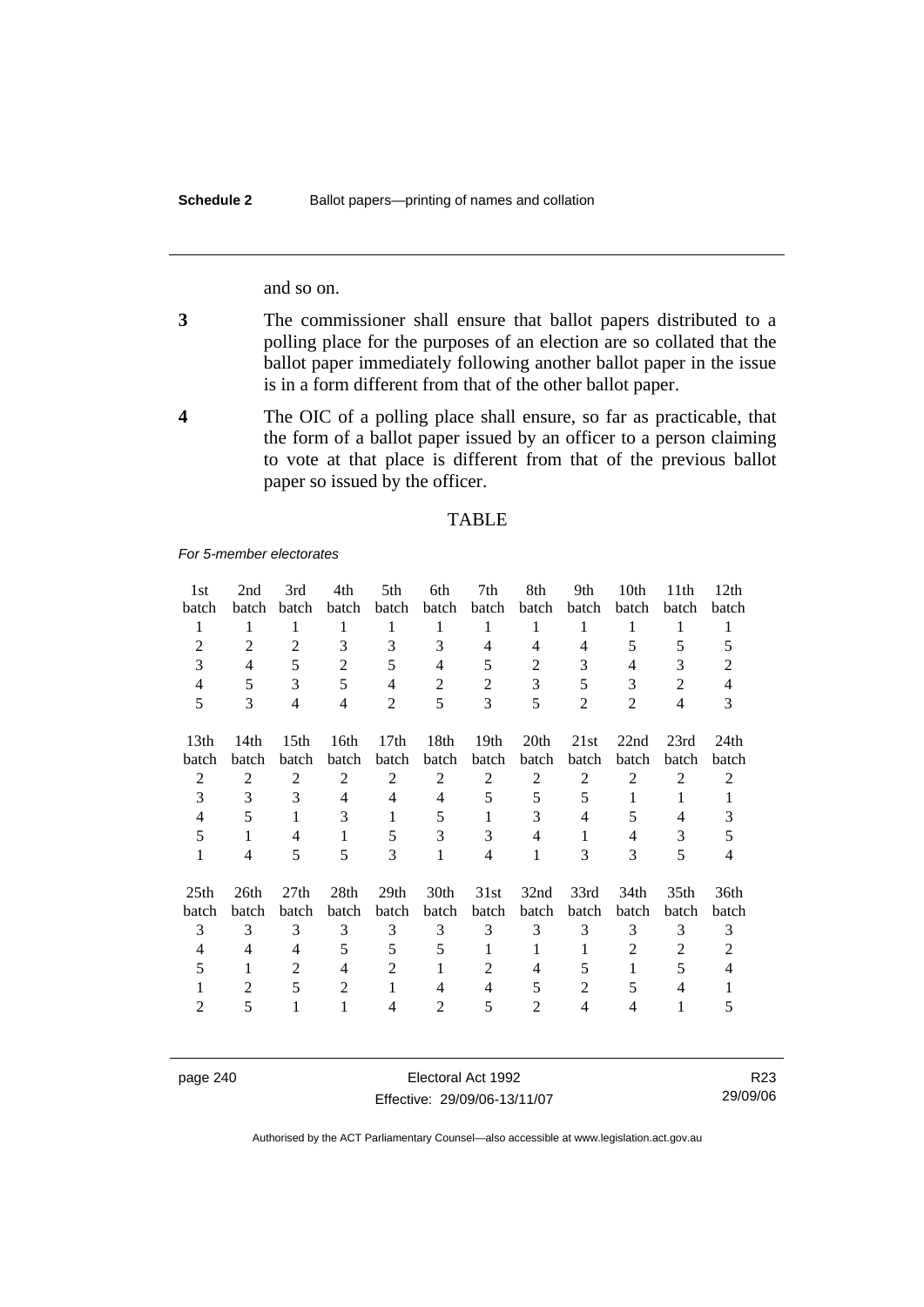| 37 <sub>th</sub><br>batch<br>4<br>2<br>3 | 38th<br>batch<br>4<br>2<br>3 | 39th<br><b>batch</b><br>4<br>3<br>$\mathfrak{D}$ | 40th<br>batch<br>4<br>5<br>3<br>$\overline{\mathcal{L}}$ | 41st<br>batch<br>4<br>3<br>$\mathfrak{D}$<br>5 | 42nd<br>batch<br>4<br>2<br>5<br>3 | 43rd<br>batch<br>4<br>$\mathfrak{D}$<br>3<br>5 | 44th<br>batch<br>4<br>$\mathfrak{D}$<br>5<br>3 | 45th<br>batch<br>4<br>$\mathfrak{D}$<br>3<br>5 | 46th<br>batch<br>4<br>3<br>2<br>5 | 47th<br>batch<br>4<br>3<br>2 | 48th<br>batch |  |
|------------------------------------------|------------------------------|--------------------------------------------------|----------------------------------------------------------|------------------------------------------------|-----------------------------------|------------------------------------------------|------------------------------------------------|------------------------------------------------|-----------------------------------|------------------------------|---------------|--|
| 49th<br>batch                            | 50th<br>batch                | 51st<br>batch                                    | 52nd<br>batch                                            | 53rd<br>batch                                  | 54th<br>batch                     | 55th<br>batch                                  | 56th<br><b>batch</b>                           | 57 <sub>th</sub><br><b>batch</b>               | 58th<br>batch                     | 59th<br><b>batch</b>         | 60th<br>batch |  |
| 5                                        | 5                            | 5                                                | 5                                                        | 5                                              | 5                                 | 5                                              | 5                                              | 5                                              | 5                                 | 5                            |               |  |
|                                          |                              |                                                  | 2                                                        | 2                                              | $\mathfrak{D}$                    | 3                                              | 3                                              | 3                                              | 4                                 | 4                            |               |  |
|                                          | 3                            | 4                                                |                                                          | 4                                              | 3                                 | 4                                              |                                                | $\mathfrak{D}$                                 | 3                                 | $\mathfrak{D}$               |               |  |
| 3                                        | 4                            | $\mathfrak{D}$                                   | 4                                                        | 3                                              |                                   |                                                |                                                | 4                                              | 2                                 |                              |               |  |
|                                          |                              |                                                  |                                                          |                                                |                                   |                                                |                                                |                                                |                                   |                              |               |  |

R23 29/09/06

Electoral Act 1992 Effective: 29/09/06-13/11/07 page 241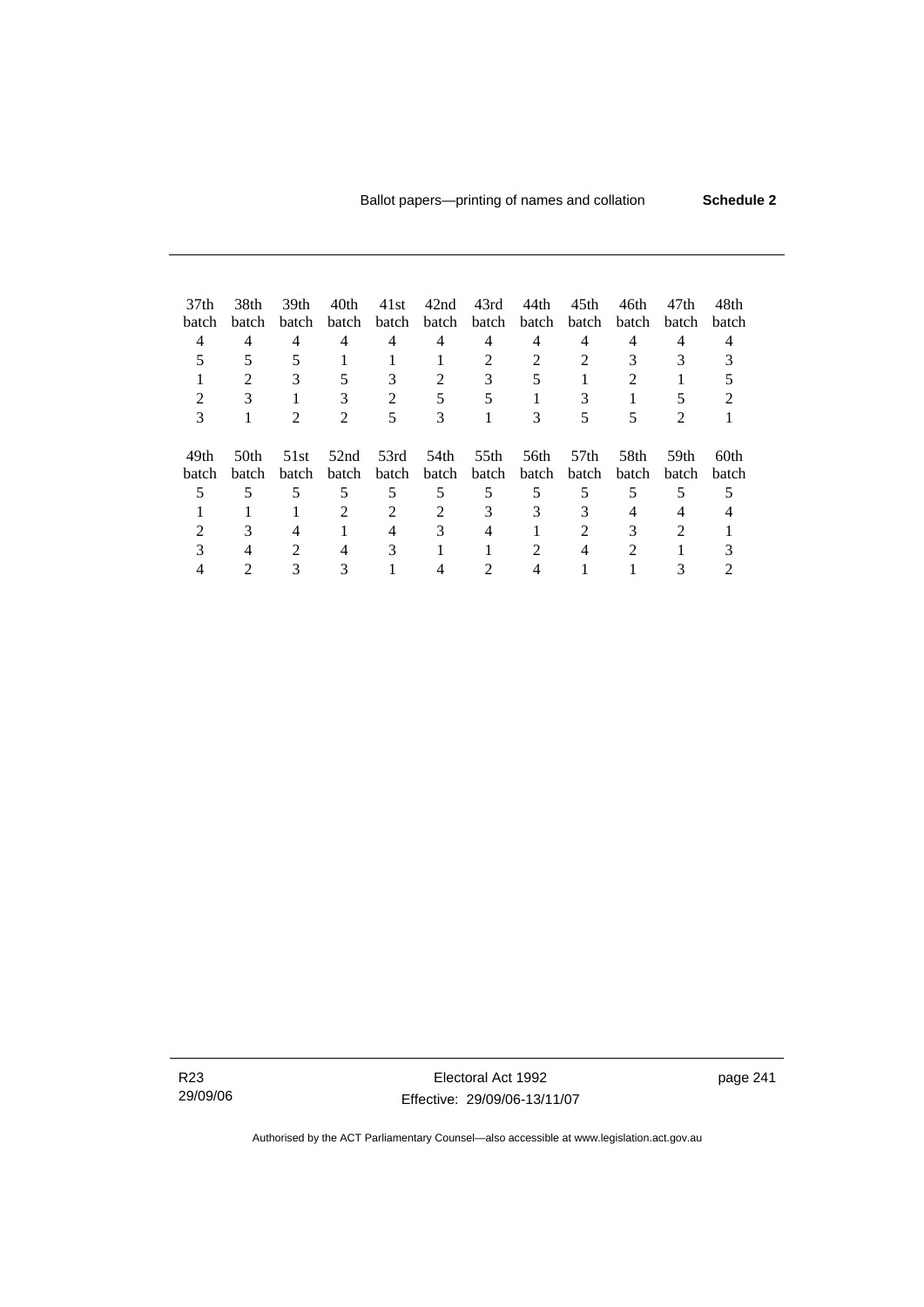### **Schedule 2 Ballot papers—printing of names and collation**

#### *For 7-member electorates*

| 1st                      | 2nd            | 3rd            | 4th            | 5th              | 6th            | 7th            | 8th                                                          | 9th              | 10th           |
|--------------------------|----------------|----------------|----------------|------------------|----------------|----------------|--------------------------------------------------------------|------------------|----------------|
| batch                    | batch          | batch          | batch          | batch            | batch          | batch          | batch                                                        | batch            | batch          |
| 1                        | 1              | 1              | $\mathbf{1}$   | $\mathbf{1}$     | $\mathbf{1}$   | $\mathbf{1}$   | 1                                                            | 1                | 1              |
| $\overline{2}$           | $\overline{2}$ | $\overline{c}$ | $\overline{2}$ | $\overline{2}$   | $\mathbf{2}$   | $\overline{2}$ | $\overline{2}$                                               | $\overline{2}$   | 2              |
| 3                        | 3              | $\overline{4}$ | $\overline{4}$ | 5                | 5              | 6              | 6                                                            | 7                | 7              |
| $\overline{\mathcal{L}}$ | 6              | 5              | 7              | 6                | 3              | 7              | $\overline{4}$                                               | 3                | 5              |
| 5                        | 7              | 6              | 3              | 7                | $\overline{4}$ | 3              | 5                                                            | $\overline{4}$   | 6              |
| 6                        | $\overline{4}$ | 7              | 5              | 3                | 6              | $\overline{4}$ | 7                                                            | 5                | 3              |
| $\overline{7}$           | 5              | 3              | 6              | $\overline{4}$   | 7              | 5              | 3                                                            | 6                | $\overline{4}$ |
| 11th                     | 12th           | 13th           | 14th           | 15 <sub>th</sub> | 16th           | 17th           | 18th                                                         | 19th             | 20th           |
| batch                    | batch          | batch          | batch          | batch            | batch          | batch          | batch                                                        | batch            | batch          |
| $\mathbf{1}$             | $\mathbf{1}$   | $\mathbf{1}$   | $\mathbf{1}$   | $\mathbf{1}$     | $\mathbf{1}$   | $\mathbf{1}$   | $\mathbf{1}$                                                 | $\mathbf{1}$     | $\mathbf{1}$   |
| 3                        | 3              | $\overline{3}$ | 3              | 3                | 3              | 3              | 3                                                            | 3                | 3              |
| 4                        | 4              | 5              | 5              | 6                | 6              | 7              | 7                                                            | $\overline{2}$   | $\overline{c}$ |
| $\overline{c}$           | 7              | $\overline{4}$ | $\overline{7}$ | $\overline{4}$   | $\overline{c}$ | 5              | 4                                                            | 5                | 7              |
| 6                        | 5              | $\overline{2}$ | 6              | $\overline{c}$   | 5              | $\overline{4}$ | 6                                                            | 6                | 6              |
| $\overline{7}$           | $\overline{c}$ | 7              | $\overline{4}$ | 5                | 7              | 6              | $\mathbf{2}$                                                 | $\overline{4}$   | 5              |
| 5                        | 6              | 6              | $\overline{2}$ | $\overline{7}$   | $\overline{4}$ | $\overline{2}$ | 5                                                            | 7                | $\overline{4}$ |
|                          |                |                |                |                  |                |                |                                                              |                  |                |
| 21st                     | 22nd           | 23rd           | 24th           | 25th             | 26th           | 27th           | 28th                                                         | 29 <sub>th</sub> | 30th           |
| batch                    | batch          | batch          | batch          | batch            | batch          | batch          | batch                                                        | batch            | batch          |
| $\mathbf{1}$             | $\mathbf{1}$   | $\mathbf{1}$   | 1              | $\mathbf{1}$     | $\mathbf{1}$   | $\mathbf{1}$   | $\mathbf{1}$                                                 | $\mathbf{1}$     | $\mathbf{1}$   |
| $\overline{4}$           | 4              | 4              | 4              | 4                | 4              | 4              | 4                                                            | $\overline{4}$   | 4              |
| 5                        | 5              | 6              | 6              | 7                | 7              | 3              | 3                                                            | $\overline{2}$   | $\overline{2}$ |
| $\overline{2}$           | 3              | 5              | 3              | 5                | $\overline{2}$ | 6              | 5                                                            | 6                | 3              |
| 7                        | 6              | $\overline{c}$ | 7              | $\overline{2}$   | 6              | 5              | 7                                                            | 7                | $\overline{7}$ |
| 3                        | $\overline{2}$ | 3              | 5              | 6                | 3              | 7              | $\mathfrak{2}% =\mathfrak{2}\left( \mathfrak{2}\right) ^{2}$ | 5                | 6              |
| 6                        | 7              | 7              | $\overline{2}$ | 3                | 5              | $\overline{2}$ | 6                                                            | 3                | 5              |

page 242 Electoral Act 1992 Effective: 29/09/06-13/11/07

R23 29/09/06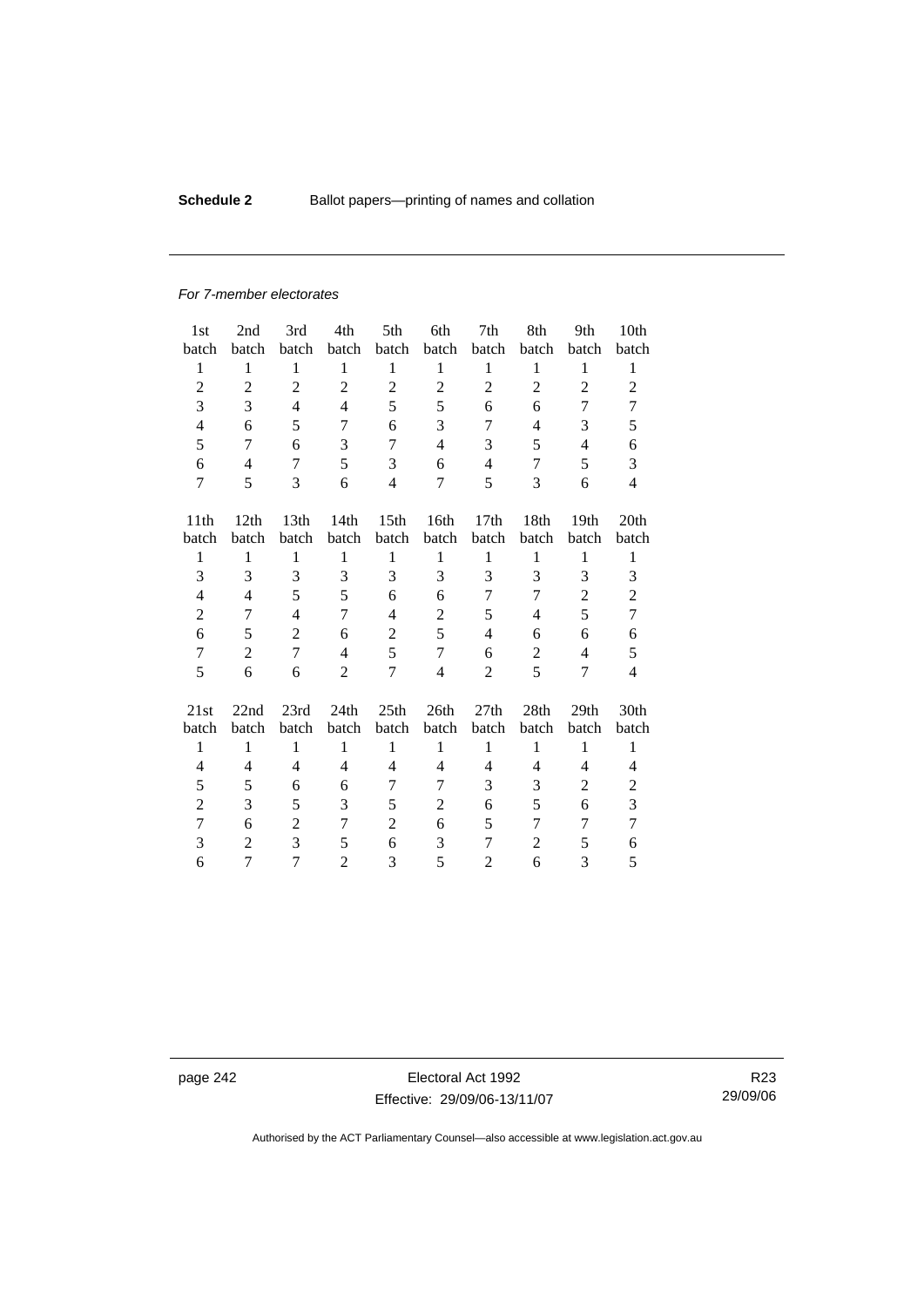| 31st             | 32nd           | 33rd           | 34th                     | 35th           | 36th             | 37th           | 38th           | 39th           | 40th           |
|------------------|----------------|----------------|--------------------------|----------------|------------------|----------------|----------------|----------------|----------------|
| batch            | batch          | batch          | batch                    | batch          | batch            | batch          | batch          | batch          | batch          |
| $\mathbf{1}$     | $\mathbf{1}$   | $\mathbf{1}$   | $\mathbf{1}$             | $\mathbf{1}$   | $\mathbf{1}$     | $\mathbf{1}$   | $\mathbf{1}$   | $\mathbf{1}$   | $\mathbf{1}$   |
| 5                | 5              | 5              | 5                        | 5              | 5                | 5              | 5              | 5              | 5              |
| 6                | 6              | $\tau$         | $\overline{7}$           | 3              | 3                | $\overline{4}$ | $\overline{4}$ | $\overline{2}$ | $\mathbf{2}$   |
| $\overline{c}$   | $\overline{4}$ | 6              | $\overline{4}$           | 6              | $\overline{2}$   | $\overline{7}$ | 6              | $\overline{7}$ | $\overline{4}$ |
| 3                | $\overline{7}$ | $\overline{c}$ | 3                        | $\overline{c}$ | $\overline{7}$   | 6              | 3              | 3              | 3              |
| $\overline{4}$   | $\overline{2}$ | $\overline{4}$ | 6                        | $\tau$         | $\overline{4}$   | 3              | $\overline{2}$ | 6              | $\tau$         |
| $\overline{7}$   | 3              | 3              | $\overline{2}$           | $\overline{4}$ | 6                | $\overline{c}$ | $\overline{7}$ | $\overline{4}$ | 6              |
| 41st             | 42nd           | 43rd           | 44th                     | 45th           | 46th             | 47th           | 48th           | 49th           | 50th           |
| batch            | batch          | batch          | batch                    | batch          | batch            | batch          | batch          | batch          | batch          |
| $\mathbf{1}$     | $\mathbf{1}$   | $\mathbf{1}$   | $\mathbf{1}$             | $\mathbf{1}$   | $\mathbf{1}$     | $\mathbf{1}$   | $\mathbf{1}$   | $\mathbf{1}$   | $\,1$          |
| 6                | 6              | 6              | 6                        | 6              | 6                | 6              | 6              | 6              | 6              |
| $\overline{7}$   | $\overline{7}$ | $\overline{3}$ | $\overline{3}$           | $\overline{4}$ | $\overline{4}$   | 5              | 5              | $\overline{2}$ | $\overline{c}$ |
| $\overline{c}$   | 5              | $\overline{7}$ | 5                        | $\overline{7}$ | $\overline{2}$   | $\overline{3}$ | $\overline{7}$ | 3              | 5              |
| $\overline{4}$   | 3              | $\overline{2}$ | $\overline{4}$           | $\overline{2}$ | 3                | $\overline{7}$ | $\overline{4}$ | $\overline{4}$ | $\overline{4}$ |
| 5                | $\overline{c}$ | 5              | $\overline{7}$           | 3              | 5                | $\overline{4}$ | $\sqrt{2}$     | $\overline{7}$ | 3              |
| $\overline{3}$   | $\overline{4}$ | $\overline{4}$ | $\overline{2}$           | 5              | $\tau$           | $\overline{2}$ | 3              | 5              | $\tau$         |
| 51st             | 52nd           | 53rd           | 54th                     | 55th           | 56th             | 57th           | 58th           | 59th           | 60th           |
| batch            | batch          | batch          | batch                    | batch          | batch            | batch          | batch          | batch          | batch          |
| $\mathbf{1}$     | $\mathbf{1}$   | 1              | $\mathbf{1}$             | $\mathbf{1}$   | $\mathbf{1}$     | $\mathbf{1}$   | $\mathbf{1}$   | $\mathbf{1}$   | $\mathbf{1}$   |
| $\overline{7}$   | $\overline{7}$ | $\overline{7}$ | $\overline{7}$           | $\overline{7}$ | $\overline{7}$   | $\overline{7}$ | $\overline{7}$ | $\overline{7}$ | $\tau$         |
| 3                | 3              | $\overline{4}$ | $\overline{4}$           | 5              | 5                | 6              | 6              | $\overline{2}$ | $\overline{2}$ |
| $\overline{2}$   | 6              | 3              | 6                        | 3              | $\overline{2}$   | $\overline{4}$ | 3              | $\overline{4}$ | 6              |
| 5                | $\overline{4}$ | $\overline{2}$ | 5                        | $\overline{2}$ | $\overline{4}$   | 3              | 5              | 5              | 5              |
| 6                | $\overline{2}$ | 6              | 3                        | $\overline{4}$ | 6                | 5              | $\overline{2}$ | 3              | $\overline{4}$ |
| $\overline{4}$   | 5              | 5              | $\overline{2}$           | 6              | 3                | $\overline{2}$ | $\overline{4}$ | 6              | 3              |
| 61st             | 62nd           | 63rd           | 64th                     | 65th           | 66th             | 67th           | 68th           | 69th           | 70th           |
| batch            | batch          | batch          | batch                    | batch          | batch            | batch          | batch          | batch          | batch          |
| $\boldsymbol{2}$ | $\overline{2}$ | $\overline{2}$ | $\overline{2}$           | $\overline{2}$ | $\overline{2}$   | $\overline{2}$ | $\overline{2}$ | $\overline{2}$ | $\mathbf{2}$   |
| $\overline{3}$   | 3              | 3              | 3                        | 3              | 3                | 3              | 3              | 3              | 3              |
| $\overline{4}$   | $\overline{4}$ | 5              | 5                        | 6              | 6                | $\overline{7}$ | $\overline{7}$ | $\mathbf{1}$   | $\mathbf{1}$   |
| 5                | $\overline{7}$ | 6              | $\mathbf{1}$             | $\overline{7}$ | $\overline{4}$   | $\mathbf{1}$   | 5              | $\overline{4}$ | 6              |
| 6                | $\mathbf{1}$   | $\overline{7}$ | $\overline{\mathcal{L}}$ | $\mathbf{1}$   | 5                | $\overline{4}$ | 6              | 5              | 7              |
| $\boldsymbol{7}$ | 5              | $\mathbf{1}$   | 6                        | $\overline{4}$ | $\boldsymbol{7}$ | 5              | $\mathbf{1}$   | 6              | $\overline{4}$ |
| $\mathbf{1}$     | 6              | $\overline{4}$ | 7                        | 5              | $\mathbf{1}$     | 6              | $\overline{4}$ | $\overline{7}$ | 5              |
|                  |                |                |                          |                |                  |                |                |                |                |

R23 29/09/06

Electoral Act 1992 Effective: 29/09/06-13/11/07 page 243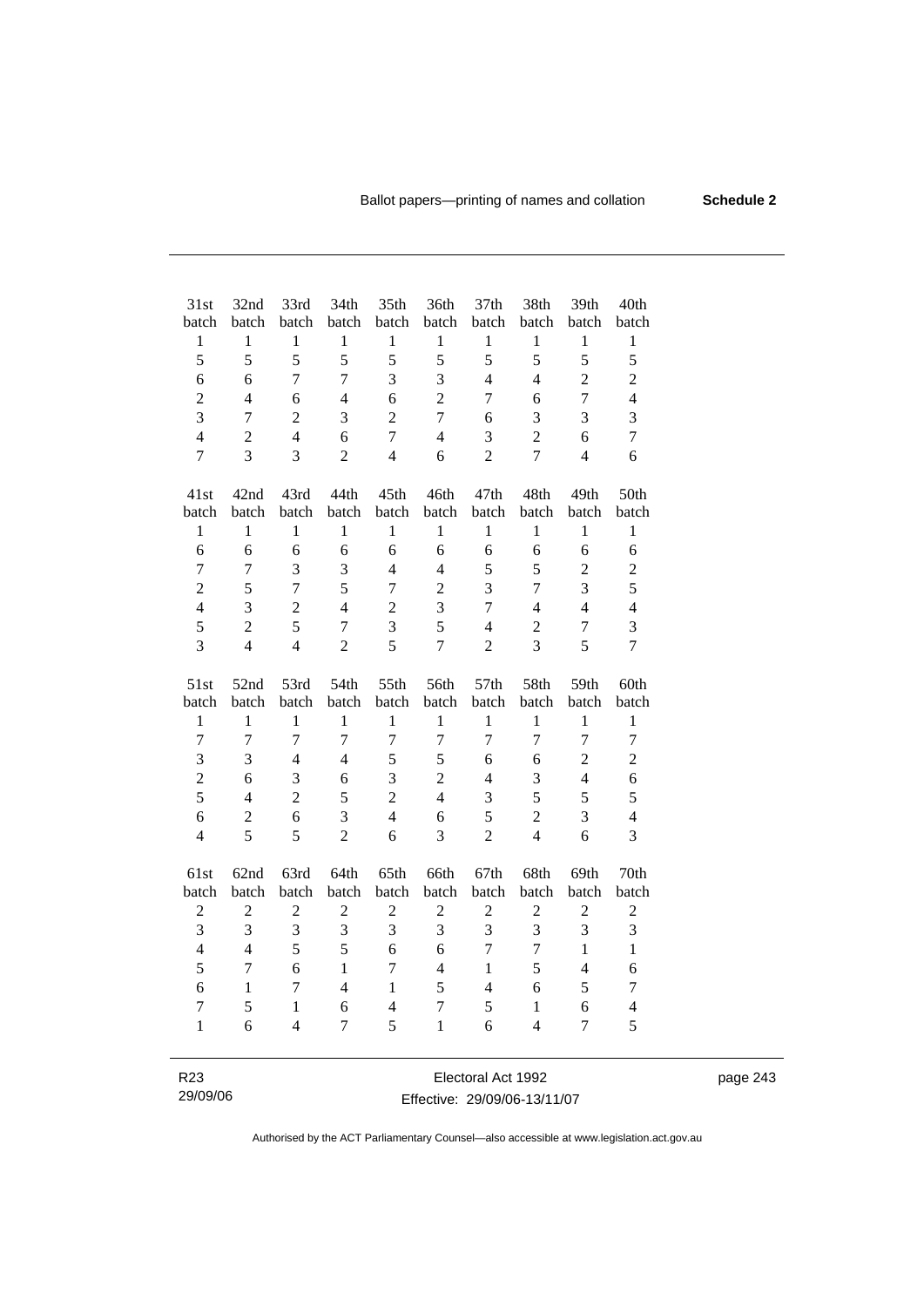| 71st<br>batch<br>$\overline{c}$<br>$\overline{4}$ | 72nd<br>batch<br>$\boldsymbol{2}$<br>$\overline{4}$ | 73rd<br>batch<br>$\overline{c}$<br>$\overline{4}$ | 74th<br>batch<br>$\overline{2}$<br>$\overline{4}$ | 75th<br>batch<br>$\boldsymbol{2}$<br>$\overline{4}$ | 76th<br>batch<br>$\mathbf{2}$<br>$\overline{4}$ | 77th<br>batch<br>$\sqrt{2}$<br>$\overline{4}$ | 78th<br>batch<br>$\overline{2}$<br>$\overline{4}$ | 79th<br>batch<br>$\boldsymbol{2}$<br>$\overline{4}$ | 80th<br>batch<br>$\mathbf{2}$<br>$\overline{4}$ |
|---------------------------------------------------|-----------------------------------------------------|---------------------------------------------------|---------------------------------------------------|-----------------------------------------------------|-------------------------------------------------|-----------------------------------------------|---------------------------------------------------|-----------------------------------------------------|-------------------------------------------------|
| 5                                                 | 5                                                   | 6                                                 | 6                                                 | $\overline{7}$                                      | $\overline{7}$                                  | $\mathbf{1}$                                  | $\mathbf{1}$                                      | 3                                                   | 3                                               |
| 3                                                 | $\mathbf{1}$                                        | 5                                                 | $\mathbf{1}$                                      | 5                                                   | 3                                               | 6                                             | 5                                                 | 6                                                   | $\mathbf{1}$                                    |
| $\overline{7}$                                    | 6                                                   | 3                                                 | $\overline{7}$                                    | 3                                                   | 6                                               | 5                                             | $\overline{7}$                                    | $\overline{7}$                                      | 7                                               |
| $\mathbf{1}$                                      | 3                                                   | $\mathbf{1}$                                      | 5                                                 | 6                                                   | $\mathbf{1}$                                    | $\tau$                                        | 3                                                 | 5                                                   | 6                                               |
| 6                                                 | $\overline{7}$                                      | $\overline{7}$                                    | $\overline{3}$                                    | $\mathbf{1}$                                        | 5                                               | 3                                             | 6                                                 | $\mathbf{1}$                                        | 5                                               |
| 81st                                              | 82nd                                                | 83rd                                              | 84th                                              | 85th                                                | 86th                                            | 87th                                          | 88th                                              | 89th                                                | 90th                                            |
| batch                                             | batch                                               | batch                                             | batch                                             | batch                                               | batch                                           | batch                                         | batch                                             | batch                                               | batch                                           |
| $\overline{2}$                                    | $\overline{2}$                                      | $\overline{c}$                                    | $\overline{2}$                                    | $\overline{2}$                                      | $\overline{2}$                                  | $\overline{2}$                                | $\overline{2}$                                    | $\overline{2}$                                      | $\mathbf{2}$                                    |
| 5                                                 | 5                                                   | 5                                                 | 5                                                 | 5                                                   | 5                                               | 5                                             | 5                                                 | 5                                                   | 5                                               |
| 6                                                 | 6                                                   | $\overline{7}$                                    | $\overline{7}$                                    | $\mathbf{1}$                                        | $\mathbf{1}$                                    | $\overline{4}$                                | $\overline{4}$                                    | 3                                                   | 3                                               |
| 3                                                 | $\overline{4}$                                      | 6                                                 | $\overline{4}$                                    | 6                                                   | 3                                               | $\overline{7}$                                | 6                                                 | $\overline{7}$                                      | $\overline{4}$                                  |
| $\mathbf{1}$                                      | 7                                                   | 3                                                 | $\mathbf{1}$                                      | 3                                                   | $\overline{7}$                                  | 6                                             | $\mathbf{1}$                                      | $\mathbf{1}$                                        | $\mathbf{1}$                                    |
| $\overline{4}$                                    | 3                                                   | $\overline{4}$                                    | 6                                                 | $\overline{7}$                                      | $\overline{4}$                                  | $\mathbf{1}$                                  | 3                                                 | 6                                                   | $\tau$                                          |
| $\overline{7}$                                    | $\mathbf{1}$                                        | $\mathbf{1}$                                      | 3                                                 | $\overline{4}$                                      | 6                                               | 3                                             | $\overline{7}$                                    | $\overline{4}$                                      | 6                                               |
|                                                   |                                                     |                                                   |                                                   |                                                     |                                                 |                                               |                                                   |                                                     |                                                 |
| 91st                                              | 92nd                                                | 93rd                                              | 94th                                              | 95th                                                | 96th                                            | 97th                                          | 98th                                              | 99th                                                | 100th                                           |
| batch                                             | batch                                               | batch                                             | batch                                             | batch                                               | batch                                           | batch                                         | batch                                             | batch                                               | batch                                           |
| $\overline{c}$                                    | $\overline{2}$                                      | $\overline{2}$                                    | $\overline{2}$                                    | $\overline{2}$                                      | $\overline{2}$                                  | $\overline{2}$                                | $\overline{2}$                                    | $\overline{2}$                                      | $\mathbf{2}$                                    |
| 6                                                 | 6                                                   | 6                                                 | 6                                                 | 6                                                   | 6                                               | 6                                             | 6                                                 | 6                                                   | 6                                               |
| $\overline{7}$                                    | $\overline{7}$                                      | $\mathbf{1}$                                      | $\mathbf{1}$                                      | $\overline{4}$                                      | $\overline{4}$                                  | 5                                             | 5                                                 | 3                                                   | 3                                               |
| $\overline{3}$                                    | 5                                                   | $\overline{7}$                                    | 5                                                 | $\overline{7}$                                      | 3                                               | $\mathbf{1}$                                  | $\overline{7}$                                    | $\mathbf{1}$                                        | 5                                               |
| $\overline{4}$                                    | $\mathbf{1}$                                        | $\overline{3}$                                    | $\overline{4}$                                    | 3                                                   | $\mathbf{1}$                                    | $\overline{7}$                                | $\overline{4}$                                    | $\overline{4}$                                      | $\overline{4}$                                  |
| 5                                                 | 3                                                   | 5                                                 | $\overline{7}$                                    | $\mathbf{1}$                                        | 5                                               | $\overline{4}$                                | 3                                                 | $\overline{7}$                                      | $\mathbf{1}$                                    |
| $\mathbf{1}$                                      | $\overline{4}$                                      | $\overline{4}$                                    | 3                                                 | 5                                                   | $\overline{7}$                                  | 3                                             | $\mathbf{1}$                                      | 5                                                   | $\overline{7}$                                  |
| 101st                                             | 102nd                                               | 103rd                                             | 104th                                             | 105th                                               | 106th                                           | 107th                                         | 108th                                             | 109th                                               | 110th                                           |
| batch                                             | batch                                               | batch                                             | batch                                             | batch                                               | batch                                           | batch                                         | batch                                             | batch                                               | batch                                           |
| $\mathfrak 2$                                     | $\overline{2}$                                      | $\overline{c}$                                    | $\overline{2}$                                    | $\mathfrak{2}$                                      | $\overline{2}$                                  | $\mathfrak 2$                                 | $\overline{c}$                                    | $\mathfrak{2}$                                      | $\mathbf{2}$                                    |
| $\overline{7}$                                    | $\overline{7}$                                      | $\overline{7}$                                    | $\overline{7}$                                    | $\overline{7}$                                      | $\overline{7}$                                  | $\overline{7}$                                | $\overline{7}$                                    | $\overline{7}$                                      | $\tau$                                          |
| $\mathbf{1}$                                      | $\mathbf{1}$                                        | $\overline{4}$                                    | $\overline{4}$                                    | 5                                                   | 5                                               | 6                                             | 6                                                 | 3                                                   | 3                                               |
| 3                                                 | 6                                                   | $\mathbf{1}$                                      | 6                                                 | $\mathbf{1}$                                        | 3                                               | $\overline{4}$                                | $\mathbf{1}$                                      | $\overline{4}$                                      | 6                                               |
| 5                                                 | $\overline{4}$                                      | 3                                                 | 5                                                 | 3                                                   | $\overline{4}$                                  | $\mathbf{1}$                                  | 5                                                 | 5                                                   | 5                                               |
| 6<br>$\overline{4}$                               | 3<br>5                                              | 6<br>5                                            | $\mathbf{1}$<br>3                                 | $\overline{4}$<br>6                                 | 6<br>$\mathbf{1}$                               | 5<br>3                                        | 3<br>$\overline{4}$                               | $\mathbf{1}$<br>6                                   | $\overline{4}$<br>$\mathbf{1}$                  |

page 244 Electoral Act 1992 Effective: 29/09/06-13/11/07

R23 29/09/06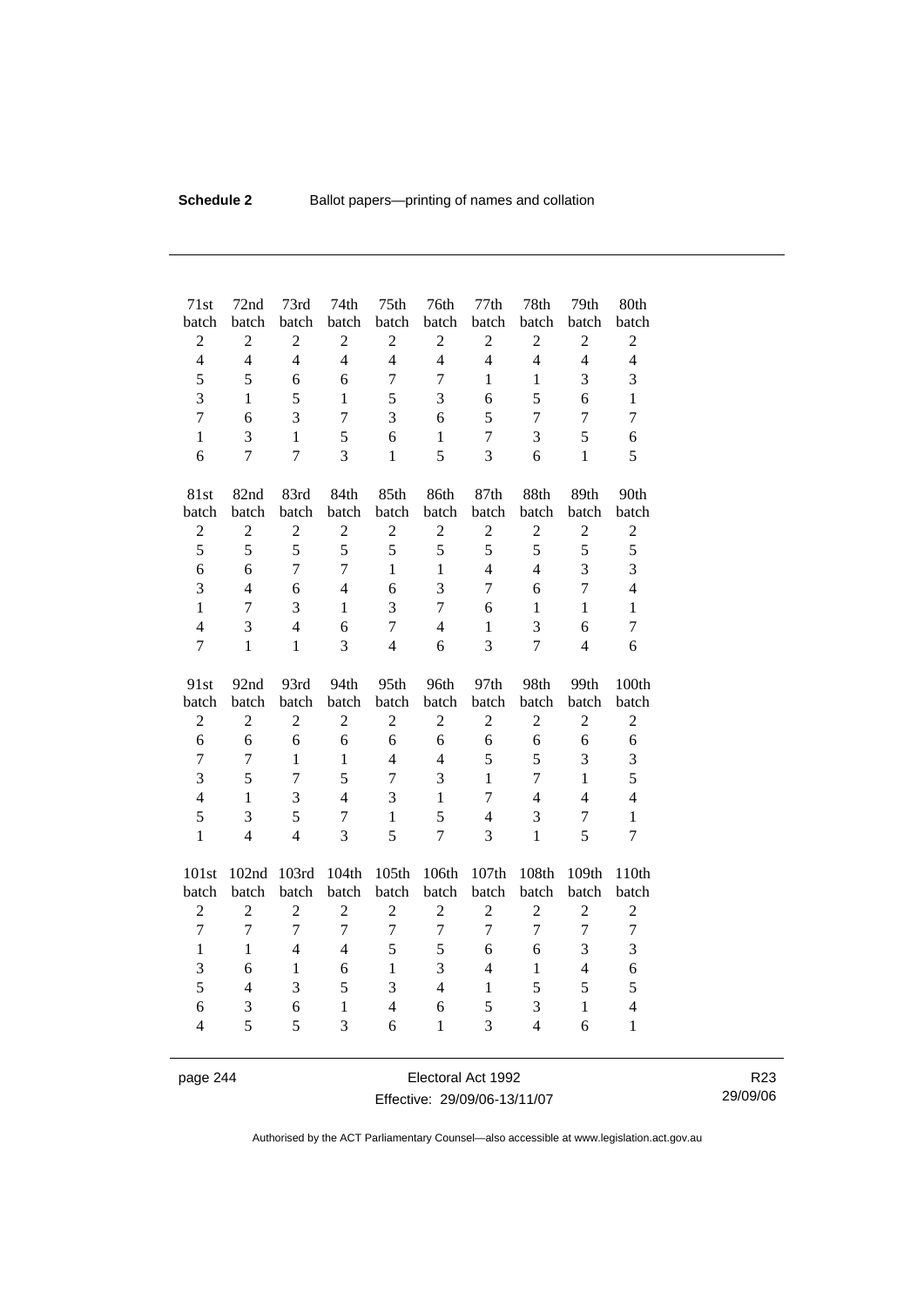page 245

| 111th<br>batch   | 112th<br>batch | 113th<br>batch | 114th<br>batch      | 115th<br>batch   | 116th<br>batch | 117th<br>batch | 118th<br>batch          | 119th<br>batch | 120th<br>batch   |
|------------------|----------------|----------------|---------------------|------------------|----------------|----------------|-------------------------|----------------|------------------|
| $\sqrt{2}$       | $\overline{2}$ | $\overline{c}$ | $\sqrt{2}$          | $\overline{2}$   | $\overline{c}$ | $\overline{c}$ | $\overline{c}$          | $\overline{2}$ | $\sqrt{2}$       |
| $\mathbf{1}$     | $\mathbf{1}$   | $\mathbf{1}$   | $\mathbf{1}$        | $\mathbf{1}$     | $\mathbf{1}$   | $\mathbf{1}$   | $\mathbf{1}$            | $\mathbf{1}$   | $\mathbf{1}$     |
| $\overline{4}$   | $\overline{4}$ | 5              | 5                   | 6                | 6              | $\overline{7}$ | $\overline{7}$          | 3              | 3                |
| 3                | $\overline{7}$ | $\overline{4}$ | $\overline{7}$      | $\overline{4}$   | 3              | 5              | $\overline{4}$          | 5              | $\boldsymbol{7}$ |
| 6                | 5              | 3              |                     | 3                | 5              | $\overline{4}$ |                         | 6              |                  |
| $\overline{7}$   | 3              | $\overline{7}$ | 6<br>$\overline{4}$ | 5                | $\overline{7}$ | 6              | 6<br>3                  | $\overline{4}$ | 6<br>$\sqrt{5}$  |
| 5                | 6              | 6              | $\overline{3}$      | $\boldsymbol{7}$ | $\overline{4}$ | 3              | 5                       | $\overline{7}$ | $\overline{4}$   |
|                  |                |                |                     |                  |                |                |                         |                |                  |
| 121st            | 122nd          | 123rd          | 124th               | 125th            | 126th          | 127th          | 128th                   | 129th          | 130th            |
| batch            | batch          | batch          | batch               | batch            | batch          | batch          | batch                   | batch          | batch            |
| 3                | 3              | 3              | 3                   | 3                | 3              | 3              | 3                       | 3              | 3                |
| $\overline{4}$   | $\overline{4}$ | $\overline{4}$ | $\overline{4}$      | $\overline{4}$   | $\overline{4}$ | $\overline{4}$ | $\overline{4}$          | $\overline{4}$ | $\overline{4}$   |
| 5                | 5              | 6              | 6                   | $\overline{7}$   | $\overline{7}$ | $\mathbf{1}$   | $\mathbf{1}$            | $\overline{2}$ | $\overline{2}$   |
| 6                | $\mathbf{1}$   | $\overline{7}$ | $\overline{2}$      | $\mathbf{1}$     | 5              | $\overline{2}$ | 6                       | 5              | $\overline{7}$   |
| $\boldsymbol{7}$ | $\overline{2}$ | $\mathbf{1}$   | 5                   | $\overline{2}$   | 6              | 5              | $\overline{7}$          | 6              | $\mathbf{1}$     |
| $\mathbf{1}$     | 6              | $\overline{c}$ | $\overline{7}$      | 5                | $\mathbf{1}$   | 6              | $\overline{c}$          | $\overline{7}$ | 5                |
| $\overline{2}$   | $\overline{7}$ | 5              | $\mathbf{1}$        | 6                | $\overline{2}$ | $\overline{7}$ | 5                       | $\mathbf{1}$   | 6                |
| 131st            | 132nd          | 133rd          | 134th               | 135th            | 136th          | 137th          | 138th                   | 139th          | 140th            |
| batch            | batch          | batch          | batch               | batch            | batch          | batch          | batch                   | batch          | batch            |
| $\mathfrak{Z}$   | 3              | 3              | $\mathfrak{Z}$      | $\mathfrak{Z}$   | 3              | 3              | 3                       | 3              | 3                |
| 5                | 5              | 5              | 5                   | 5                | 5              | 5              | 5                       | 5              | 5                |
| 6                | 6              | $\overline{7}$ | $\overline{7}$      | $\mathbf{1}$     | $\mathbf{1}$   | $\overline{2}$ | $\overline{2}$          | $\overline{4}$ | $\overline{4}$   |
| $\overline{4}$   | $\overline{2}$ | 6              | $\overline{2}$      | 6                | $\overline{4}$ | $\overline{7}$ | 6                       | $\overline{7}$ | $\overline{2}$   |
| $\mathbf{1}$     | $\overline{7}$ | $\overline{4}$ | $\mathbf{1}$        | $\overline{4}$   | $\overline{7}$ | 6              | $\mathbf{1}$            | $\mathbf{1}$   | $\mathbf{1}$     |
| $\overline{2}$   | $\overline{4}$ | $\overline{c}$ | 6                   | $\overline{7}$   | $\overline{2}$ | $\mathbf{1}$   | $\overline{4}$          | 6              | $\boldsymbol{7}$ |
| $\overline{7}$   | $\mathbf{1}$   | $\mathbf{1}$   | $\overline{4}$      | $\overline{2}$   | 6              | $\overline{4}$ | 7                       | $\overline{2}$ | 6                |
| 141st            | 142nd          | 143rd          | 144th               | 145th            | 146th          | 147th          | 148th                   | 149th          | 150th            |
| batch            | batch          | batch          | batch               | batch            | batch          | batch          | batch                   | batch          | batch            |
| 3                | 3              | 3              | 3                   | 3                | 3              | 3              | 3                       | 3              | 3                |
| 6                | 6              | 6              | 6                   | 6                | 6              | 6              | 6                       | 6              | 6                |
| $\overline{7}$   | $\tau$         | $\mathbf{1}$   | 1                   | $\overline{2}$   | $\overline{2}$ | 5              | 5                       | $\overline{4}$ | $\overline{4}$   |
| $\overline{4}$   | 5              | $\overline{7}$ | 5                   | $\overline{7}$   | $\overline{4}$ | $\mathbf{1}$   | $\overline{7}$          | $\mathbf{1}$   | 5                |
| $\overline{2}$   | $\mathbf{1}$   | $\overline{4}$ | $\overline{2}$      | $\overline{4}$   | $\mathbf{1}$   | $\overline{7}$ | $\overline{2}$          | $\overline{2}$ | $\overline{2}$   |
| 5                | $\overline{4}$ | 5              | $\overline{7}$      | $\mathbf{1}$     | 5              | $\overline{2}$ | $\overline{\mathbf{4}}$ | $\overline{7}$ | $\mathbf{1}$     |
| $\mathbf{1}$     | $\overline{2}$ | $\overline{2}$ | $\overline{4}$      | 5                | $\overline{7}$ | $\overline{4}$ | $\mathbf{1}$            | 5              | $\tau$           |
|                  |                |                |                     |                  |                |                |                         |                |                  |

| R23      | Electoral Act 1992           |
|----------|------------------------------|
| 29/09/06 | Effective: 29/09/06-13/11/07 |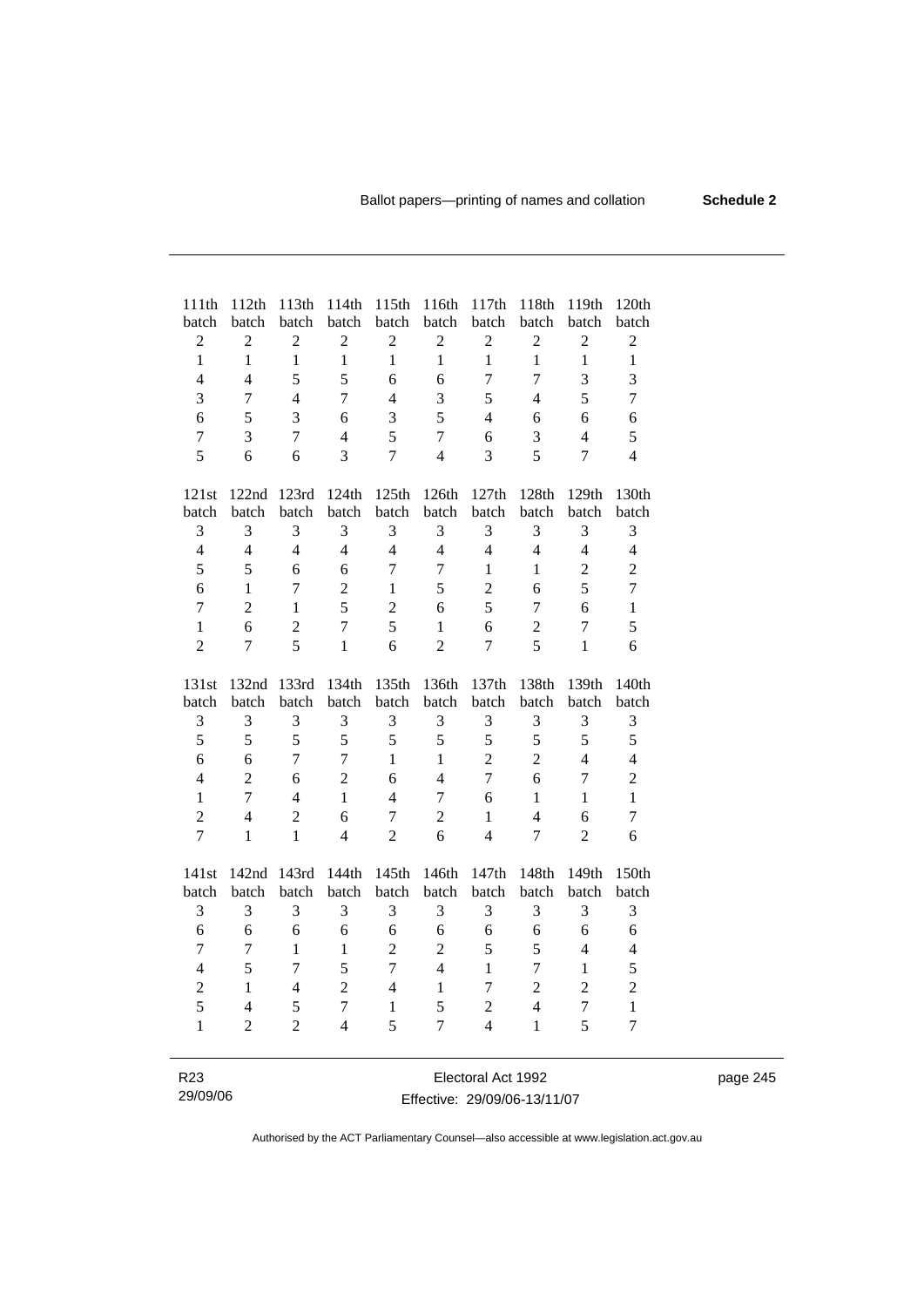| 151st               | 152nd                    | 153rd               | 154th               | 155th               | 156th               | 157th               | 158th               | 159th               | 160th               |
|---------------------|--------------------------|---------------------|---------------------|---------------------|---------------------|---------------------|---------------------|---------------------|---------------------|
| batch               | batch                    | batch               | batch               | batch               | batch               | batch               | batch               | batch               | batch               |
| 3<br>$\overline{7}$ | 3<br>$\overline{7}$      | 3<br>$\overline{7}$ | 3<br>$\overline{7}$ | 3<br>$\overline{7}$ | 3<br>$\overline{7}$ | 3<br>$\overline{7}$ | 3<br>$\overline{7}$ | 3<br>$\overline{7}$ | 3<br>$\overline{7}$ |
|                     |                          |                     |                     |                     |                     |                     |                     |                     |                     |
| $\mathbf{1}$        | $\mathbf{1}$             | $\overline{2}$      | $\overline{2}$      | 5                   | 5                   | 6                   | 6                   | $\overline{4}$      | $\overline{4}$      |
| $\overline{4}$      | 6                        | $\mathbf{1}$        | 6                   | $\mathbf{1}$        | $\overline{4}$      | $\overline{2}$      | $\mathbf{1}$        | $\overline{2}$      | 6                   |
| 5                   | $\overline{2}$           | $\overline{4}$      | 5                   | $\overline{4}$      | $\overline{2}$      | $\mathbf{1}$        | 5                   | 5                   | 5                   |
| 6                   | $\overline{4}$           | 6                   | 1                   | $\overline{2}$      | 6                   | 5                   | $\overline{4}$      | $\mathbf{1}$        | $\overline{c}$      |
| $\overline{2}$      | 5                        | 5                   | $\overline{4}$      | 6                   | $\mathbf{1}$        | $\overline{4}$      | $\overline{2}$      | 6                   | $\mathbf{1}$        |
| 161st               | 162nd                    | 163rd               | 164th               | 165th               | 166th               | 167th               | 168th               | 169th               | 170th               |
| batch               | batch                    | batch               | batch               | batch               | batch               | batch               | batch               | batch               | batch               |
| 3                   | 3                        | 3                   | 3                   | 3                   | 3                   | 3                   | 3                   | 3                   | 3                   |
| $\mathbf{1}$        | $\mathbf{1}$             | $\mathbf{1}$        | $\mathbf{1}$        | $\mathbf{1}$        | $\mathbf{1}$        | $\mathbf{1}$        | $\mathbf{1}$        | $\mathbf{1}$        | $\mathbf{1}$        |
| $\overline{2}$      | $\overline{2}$           | 5                   | 5                   | 6                   | 6                   | $\overline{7}$      | $\overline{7}$      | $\overline{4}$      | $\overline{4}$      |
| $\overline{4}$      | $\overline{7}$           | $\overline{c}$      | $\overline{7}$      | $\overline{2}$      | $\overline{4}$      | 5                   | $\overline{2}$      | 5                   | $\tau$              |
| 6                   | 5                        | $\overline{4}$      | 6                   | $\overline{4}$      | 5                   | $\overline{2}$      | 6                   | 6                   | 6                   |
| $\overline{7}$      | $\overline{4}$           | $\overline{7}$      | $\overline{2}$      | 5                   | $\tau$              | 6                   | $\overline{4}$      | $\overline{2}$      | 5                   |
| 5                   | 6                        | 6                   | $\overline{4}$      | $\overline{7}$      | $\overline{2}$      | $\overline{4}$      | 5                   | $\overline{7}$      | $\overline{2}$      |
|                     |                          |                     |                     |                     |                     |                     |                     |                     |                     |
| 171st               | 172nd                    | 173rd               | 174th               | 175th               | 176th               | 177th               | 178th               | 179th               | 180th               |
| batch               | batch                    | batch               | batch               | batch               | batch               | batch               | batch               | batch               | batch               |
| 3                   | 3                        | 3                   | 3                   | 3                   | 3                   | 3                   | 3                   | 3                   | 3                   |
| $\overline{2}$      | $\boldsymbol{2}$         | $\overline{2}$      | $\overline{2}$      | $\overline{2}$      | $\overline{2}$      | $\overline{2}$      | $\overline{2}$      | $\overline{2}$      | $\overline{c}$      |
| 5                   | 5                        | 6                   | 6                   | $\tau$              | 7                   | $\mathbf{1}$        | $\mathbf{1}$        | $\overline{4}$      | $\overline{4}$      |
| $\overline{4}$      | $\mathbf{1}$             | 5                   | $\mathbf{1}$        | 5                   | $\overline{4}$      | 6                   | 5                   | 6                   | $\mathbf{1}$        |
| $\overline{7}$      | 6                        | $\overline{4}$      | $\overline{7}$      | $\overline{4}$      | 6                   | 5                   | $\overline{7}$      | $\overline{7}$      | $\overline{7}$      |
| $\mathbf{1}$        | $\overline{\mathcal{L}}$ | $\mathbf{1}$        | 5                   | 6                   | $\mathbf{1}$        | $\overline{7}$      | $\overline{4}$      | 5                   | 6                   |
| 6                   | $\overline{7}$           | $\overline{7}$      | $\overline{4}$      | $\mathbf{1}$        | 5                   | $\overline{4}$      | 6                   | $\mathbf{1}$        | 5                   |
| 181st               | 182nd                    | 183rd               | 184th               | 185th               | 186th               | 187th               | 188th               | 189th               | 190th               |
| batch               | batch                    | batch               | batch               | batch               | batch               | batch               | batch               | batch               | batch               |
| $\overline{4}$      | $\overline{4}$           | $\overline{4}$      | $\overline{4}$      | $\overline{4}$      | $\overline{4}$      | $\overline{4}$      | $\overline{4}$      | $\overline{4}$      | $\overline{4}$      |
| 5                   | 5                        | 5                   | 5                   | 5                   | 5                   | 5                   | 5                   | 5                   | 5                   |
| 6                   | 6                        | $\overline{7}$      | $\overline{7}$      | $\mathbf{1}$        | $\mathbf{1}$        | $\overline{2}$      | $\overline{2}$      | 3                   | 3                   |
| 7                   | $\overline{2}$           | $\mathbf{1}$        | 3                   | $\overline{2}$      | 6                   | $\overline{3}$      | $\overline{7}$      | 6                   | $\mathbf{1}$        |
| $\mathbf{1}$        | 3                        | $\overline{2}$      | 6                   | 3                   | 7                   | 6                   | $\mathbf{1}$        | $\overline{7}$      | $\overline{c}$      |
| $\overline{2}$      | $\overline{7}$           | 3                   | $\mathbf{1}$        | 6                   | $\overline{c}$      | $\overline{7}$      | 3                   | $\mathbf{1}$        | 6                   |
| $\overline{3}$      | $\mathbf{1}$             | 6                   | $\overline{2}$      | $\overline{7}$      | 3                   | $\mathbf{1}$        | 6                   | $\overline{2}$      | 7                   |

page 246 Electoral Act 1992 Effective: 29/09/06-13/11/07

R23 29/09/06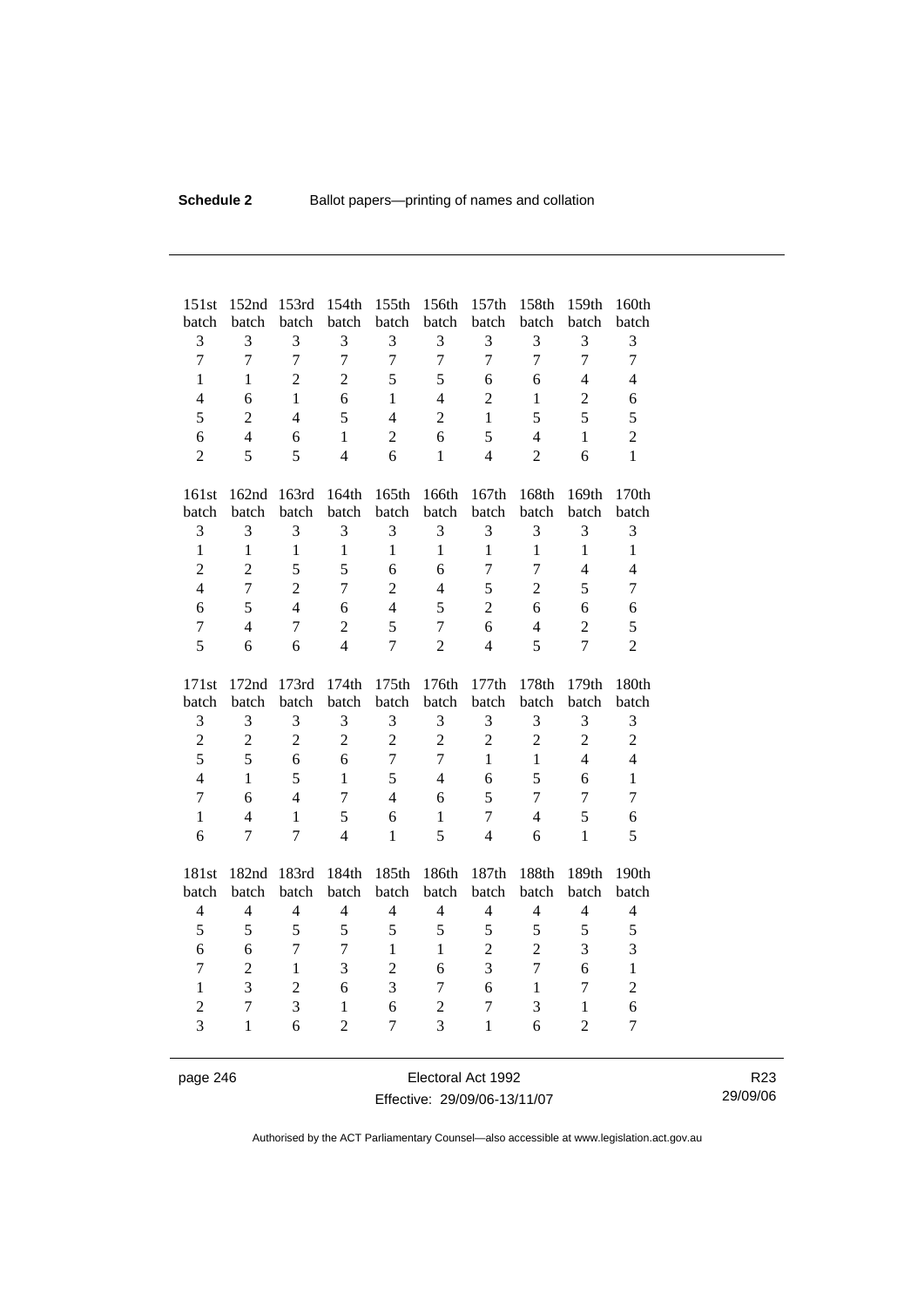| 191st                    | 192nd             | 193rd          | 194th          | 195th                    | 196th          | 197th                    | 198th                    | 199th          | 200th                   |
|--------------------------|-------------------|----------------|----------------|--------------------------|----------------|--------------------------|--------------------------|----------------|-------------------------|
| batch                    | batch             | batch          | batch          | batch                    | batch          | batch                    | batch                    | batch          | batch                   |
| $\overline{4}$           | $\overline{4}$    | $\overline{4}$ | $\overline{4}$ | $\overline{4}$           | $\overline{4}$ | $\overline{4}$           | $\overline{4}$           | $\overline{4}$ | $\overline{4}$          |
| 6                        | 6                 | 6              | 6              | 6                        | 6              | 6                        | 6                        | 6              | 6                       |
| 7                        | 7                 | 1              | 1              | $\overline{2}$           | $\overline{2}$ | 3                        | 3                        | 5              | 5                       |
| 5                        | 3                 | $\tau$         | $\overline{3}$ | $\overline{7}$           | 5              | $\mathbf{1}$             | $\overline{7}$           | $\mathbf{1}$   | $\overline{\mathbf{3}}$ |
| $\overline{2}$           | 1                 | 5              | $\overline{2}$ | 5                        | $\mathbf{1}$   | $\overline{7}$           | $\overline{2}$           | $\overline{2}$ | $\overline{2}$          |
| $\overline{3}$           | 5                 | 3              | $\overline{7}$ | $\mathbf{1}$             | $\overline{3}$ | $\overline{2}$           | 5                        | $\overline{7}$ | $\mathbf{1}$            |
| $\mathbf{1}$             | $\overline{2}$    | $\overline{2}$ | 5              | $\overline{3}$           | $\overline{7}$ | 5                        | 1                        | 3              | $\overline{7}$          |
| 201st                    | 202 <sub>nd</sub> | 203rd          | 204th          | 205th                    | 206th          | 207th                    | 208th                    | 209th          | 210th                   |
| batch                    | batch             | batch          | batch          | batch                    | batch          | batch                    | batch                    | batch          | batch                   |
| $\overline{4}$           | $\overline{4}$    | $\overline{4}$ | $\overline{4}$ | $\overline{4}$           | $\overline{4}$ | $\overline{4}$           | $\overline{4}$           | $\overline{4}$ | 4                       |
| $\overline{7}$           | $\overline{7}$    | $\overline{7}$ | $\overline{7}$ | $\overline{7}$           | $\overline{7}$ | $\overline{7}$           | $\overline{7}$           | $\overline{7}$ | $\boldsymbol{7}$        |
| $\mathbf{1}$             | $\mathbf{1}$      | $\overline{2}$ | $\overline{2}$ | 3                        | 3              | 6                        | 6                        | 5              | 5                       |
| 5                        | 6                 | 1              | 6              | $\mathbf{1}$             | 5              | $\overline{2}$           | 1                        | $\overline{2}$ | 6                       |
| $\overline{3}$           | $\overline{2}$    | 5              | $\overline{3}$ | 5                        | $\overline{2}$ | $\mathbf{1}$             | 3                        | 3              | 3                       |
| 6                        | 5                 | 6              | 1              | $\overline{2}$           | 6              | 3                        | 5                        | $\mathbf{1}$   | $\sqrt{2}$              |
| $\overline{2}$           | $\overline{3}$    | 3              | 5              | 6                        | $\mathbf{1}$   | 5                        | $\overline{2}$           | 6              | $\mathbf{1}$            |
| 211th                    | 212th             | 213th          | 214th          | 215th                    | 216th          | 217th                    | 218th                    | 219th          | 220th                   |
| batch                    | batch             | batch          | batch          | batch                    | batch          | batch                    | batch                    | batch          | batch                   |
| $\overline{\mathcal{L}}$ | 4                 | $\overline{4}$ | $\overline{4}$ | $\overline{\mathcal{L}}$ | $\overline{4}$ | $\overline{\mathcal{L}}$ | $\overline{\mathcal{L}}$ | $\overline{4}$ | $\overline{4}$          |
| 1                        | $\mathbf{1}$      | $\mathbf{1}$   | $\mathbf{1}$   | 1                        | 1              | 1                        | 1                        | 1              | 1                       |
| $\overline{2}$           | $\overline{2}$    | 3              | 3              | 6                        | 6              | $\overline{7}$           | $\overline{7}$           | 5              | 5                       |
| 5                        | $\overline{7}$    | $\overline{2}$ | $\overline{7}$ | $\overline{2}$           | 5              | 3                        | $\overline{2}$           | 3              | $\boldsymbol{7}$        |
| 6                        | $\mathfrak{Z}$    | 5              | 6              | 5                        | 3              | $\overline{2}$           | 6                        | 6              | 6                       |
| $\overline{7}$           | 5                 | $\overline{7}$ | $\overline{2}$ | 3                        | $\overline{7}$ | 6                        | 5                        | $\overline{2}$ | 3                       |
| 3                        | 6                 | 6              | 5              | $\overline{7}$           | $\overline{2}$ | 5                        | $\overline{3}$           | $\overline{7}$ | $\overline{2}$          |
|                          |                   |                |                |                          |                |                          |                          |                |                         |
| 221st                    | 222nd             | 223rd          | 224th          | 225th                    | 226th          | 227th                    | 228th                    | 229th          | 230th                   |
| batch                    | batch             | batch          | batch          | batch                    | batch          | batch                    | batch                    | batch          | batch                   |
| $\overline{\mathcal{L}}$ | $\overline{4}$    | $\overline{4}$ | $\overline{4}$ | $\overline{\mathcal{L}}$ | $\overline{4}$ | 4                        | $\overline{4}$           | $\overline{4}$ | $\overline{4}$          |
| $\overline{2}$           | $\overline{c}$    | $\overline{2}$ | $\overline{2}$ | $\overline{2}$           | $\overline{2}$ | $\overline{2}$           | $\mathfrak{2}$           | $\overline{2}$ | $\sqrt{2}$              |
| $\overline{3}$           | 3                 | 6              | 6              | $\overline{7}$           | $\overline{7}$ | $\mathbf{1}$             | $\mathbf{1}$             | 5              | 5                       |
| 5                        | $\mathbf{1}$      | 3              | $\mathbf{1}$   | $\overline{3}$           | 5              | 6                        | $\overline{3}$           | 6              | $\mathbf{1}$            |
| $\overline{7}$           | 6                 | 5              | $\overline{7}$ | 5                        | 6              | 3                        | $\tau$                   | $\overline{7}$ | $\tau$                  |
| $\mathbf{1}$             | 5                 | $\mathbf{1}$   | 3              | 6                        | $\mathbf{1}$   | $\tau$                   | 5                        | $\overline{3}$ | 6                       |
| 6                        | $\overline{7}$    | $\overline{7}$ | 5              | $\mathbf{1}$             | $\overline{3}$ | 5                        | 6                        | 1              | 3                       |
|                          |                   |                |                |                          |                |                          |                          |                |                         |
| R <sub>23</sub>          |                   |                |                |                          |                | Electoral Act 1992       |                          |                |                         |

### Effective: 29/09/06-13/11/07

29/09/06

 $\overline{\phantom{0}}$ 

page 247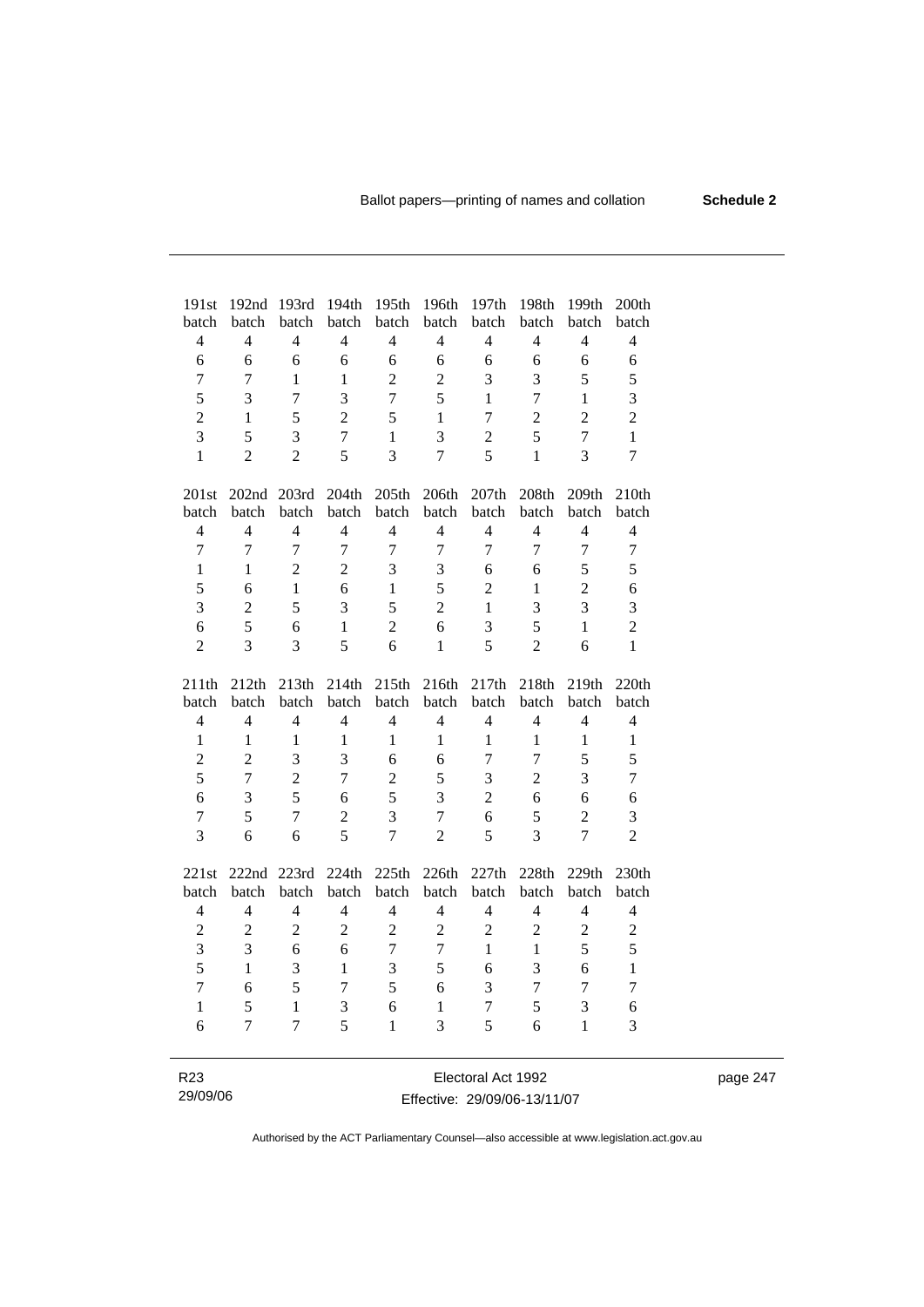| 231st          | 232nd               | 233rd                   | 234th                    | 235th               | 236th               | 237th               | 238th          | 239th                            | 240th               |
|----------------|---------------------|-------------------------|--------------------------|---------------------|---------------------|---------------------|----------------|----------------------------------|---------------------|
| batch          | batch               | batch                   | batch                    | batch               | batch               | batch               | batch          | batch                            | batch               |
| $\overline{4}$ | $\overline{4}$      | $\overline{4}$          | $\overline{4}$           | $\overline{4}$      | $\overline{4}$      | $\overline{4}$      | $\overline{4}$ | $\overline{4}$                   | $\overline{4}$      |
| 3              | 3                   | $\overline{\mathbf{3}}$ | $\overline{3}$           | 3                   | 3                   | 3                   | 3              | 3                                | 3                   |
| 6              | 6                   | $\overline{7}$          | $\overline{7}$           | $\mathbf{1}$        | $\mathbf{1}$        | $\overline{2}$      | $\overline{2}$ | 5                                | 5                   |
| 5              | $\overline{2}$      | 6                       | $\overline{2}$           | 6                   | 5                   | $\overline{7}$      | 6              | $\overline{7}$                   | $\overline{c}$      |
| $\mathbf{1}$   | $\overline{7}$      | 5                       | $\mathbf{1}$             | 5                   | 7                   | 6                   | $\mathbf{1}$   | $\mathbf{1}$                     | $\mathbf{1}$        |
| $\overline{2}$ | 5                   | $\overline{2}$          | 6                        | $\overline{7}$      | $\overline{2}$      | $\mathbf{1}$        | 5              | 6                                | 7                   |
| $\overline{7}$ | $\mathbf{1}$        | $\mathbf{1}$            | 5                        | $\overline{2}$      | 6                   | 5                   | $\overline{7}$ | $\overline{2}$                   | 6                   |
| 241st          |                     | 242nd 243rd             | 244th                    | 245th               | 246th               | 247th               | 248th          | 249th                            | 250th               |
| batch          | batch               | batch                   | batch                    | batch               | batch               | batch               | batch          | batch                            | batch               |
| 5              | 5                   | 5                       | 5                        | 5                   | 5                   | 5                   | 5              | 5                                | 5                   |
| 6              | 6                   | 6                       | 6                        | 6                   | 6                   | 6                   | 6              | 6                                | 6                   |
| $\overline{7}$ | 7                   | $\mathbf{1}$            | $\mathbf{1}$             | $\overline{2}$      | $\overline{2}$      | 3                   | 3              | $\overline{4}$                   | $\overline{4}$      |
| $\mathbf{1}$   | 3                   | $\overline{2}$          | $\overline{\mathcal{L}}$ | 3                   | $\overline{7}$      | $\overline{4}$      | $\mathbf{1}$   | $\overline{7}$                   | $\mathbf{2}$        |
| $\overline{c}$ | $\overline{4}$      | 3                       | $\overline{7}$           | $\overline{4}$      | 1                   | $\overline{7}$      | $\overline{2}$ | $\mathbf{1}$                     | 3                   |
| 3              | $\mathbf{1}$        | $\overline{4}$          | $\overline{2}$           | $\overline{7}$      | 3                   | $\mathbf{1}$        | $\overline{4}$ | $\overline{2}$                   | $\overline{7}$      |
| $\overline{4}$ | $\overline{2}$      | $\overline{7}$          | 3                        | $\mathbf{1}$        | $\overline{4}$      | $\overline{2}$      | 7              | 3                                | 1                   |
|                |                     |                         |                          |                     |                     |                     |                |                                  |                     |
|                | 252nd               | 253rd                   | 254th                    | 255th               | 256th               | 257th               | 258th          | 259th                            | 260th               |
| 251st<br>batch | batch               | batch                   | batch                    | batch               | batch               | batch               | batch          | batch                            | batch               |
| 5              | 5                   | 5                       | 5                        | 5                   | 5                   | 5                   | 5              | 5                                | 5                   |
| $\overline{7}$ | $\overline{7}$      | $\overline{7}$          | $\overline{7}$           | $\overline{7}$      | $\overline{7}$      | $\overline{7}$      | $\overline{7}$ | $\overline{7}$                   | $\overline{7}$      |
| $\mathbf{1}$   | $\mathbf{1}$        | $\overline{2}$          | $\overline{2}$           | 3                   | 3                   | $\overline{4}$      | $\overline{4}$ | 6                                | 6                   |
| 6              | $\overline{4}$      | $\mathbf{1}$            | $\overline{4}$           | $\mathbf{1}$        | 6                   | $\overline{2}$      | $\mathbf{1}$   | $\overline{2}$                   | $\overline{4}$      |
| 3              | $\overline{2}$      | 6                       | 3                        | 6                   | $\overline{2}$      | $\mathbf{1}$        | 3              | 3                                | 3                   |
| $\overline{4}$ | 6                   | $\overline{4}$          | $\mathbf{1}$             | $\overline{2}$      | $\overline{4}$      | 3                   | 6              | $\mathbf{1}$                     | $\overline{2}$      |
| $\overline{c}$ | 3                   | 3                       | 6                        | $\overline{4}$      | $\mathbf{1}$        | 6                   | $\overline{2}$ | $\overline{4}$                   | $\mathbf{1}$        |
|                |                     |                         |                          |                     |                     |                     |                |                                  |                     |
| 261st          | 262nd 263rd         |                         | 264th                    | 265th               | 266th               | 267th               | 268th          | 269th                            | 270th               |
| batch          | batch               | batch                   | batch                    | batch               | batch               | batch               | batch          | batch                            | batch               |
| 5              | 5                   | 5                       | 5                        | 5                   | 5                   | 5                   | 5              | 5                                | 5                   |
| $\mathbf{1}$   | $\mathbf{1}$        | $\mathbf{1}$            | $\mathbf{1}$             | $\mathbf{1}$        | $\mathbf{1}$        | $\mathbf{1}$        | $\mathbf{1}$   | $\mathbf{1}$                     | $\mathbf{1}$        |
| $\overline{2}$ | $\overline{2}$      | 3                       | 3                        | $\overline{4}$      | $\overline{4}$      | $\tau$              | $\overline{7}$ | 6                                | 6                   |
| 6              | $\overline{7}$      | $\overline{2}$          | $\overline{7}$           | $\overline{2}$      | 6                   | 3                   | $\overline{2}$ | 3                                | 7                   |
| $\overline{4}$ | 3                   | 6                       | $\overline{4}$           | 6                   | 3                   | $\overline{c}$      | $\overline{4}$ | $\overline{4}$                   | $\overline{4}$      |
| $\tau$<br>3    | 6<br>$\overline{4}$ | 7<br>$\overline{4}$     | $\overline{c}$<br>6      | 3<br>$\overline{7}$ | 7<br>$\overline{c}$ | $\overline{4}$<br>6 | 6<br>3         | $\overline{2}$<br>$\overline{7}$ | 3<br>$\overline{2}$ |

page 248 Electoral Act 1992 Effective: 29/09/06-13/11/07

R23 29/09/06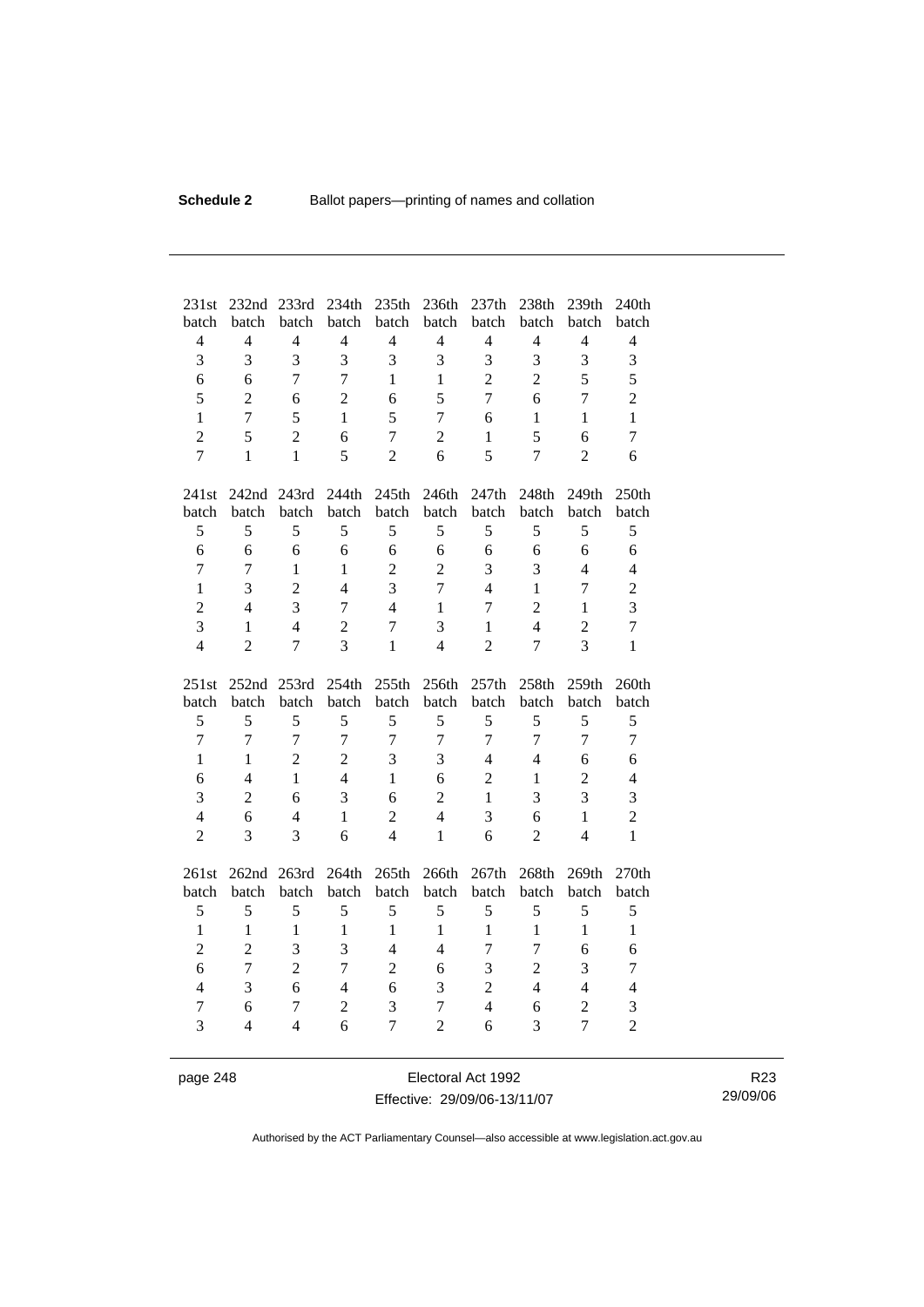page 249

| 271st          | 272nd            | 273rd          | 274th          | 275th            | 276th          | 277th          | 278th          | 279th          | 280th          |
|----------------|------------------|----------------|----------------|------------------|----------------|----------------|----------------|----------------|----------------|
| batch          | batch            | batch          | batch          | batch            | batch          | batch          | batch          | batch          | batch          |
| 5              | 5                | 5              | 5              | 5                | 5              | 5              | 5              | 5              | 5              |
| $\overline{c}$ | $\overline{2}$   | $\overline{2}$ | $\overline{2}$ | $\overline{2}$   | $\overline{2}$ | $\overline{2}$ | $\overline{2}$ | $\overline{2}$ | $\overline{c}$ |
| $\overline{3}$ | 3                | $\overline{4}$ | 4              | $\overline{7}$   | $\overline{7}$ | $\mathbf{1}$   | 1              | 6              | 6              |
| 6              | $\mathbf{1}$     | 3              | 1              | 3                | 6              | $\overline{4}$ | 3              | $\overline{4}$ | $\mathbf{1}$   |
| $\overline{7}$ | $\overline{4}$   | 6              | 7              | 6                | $\overline{4}$ | 3              | $\overline{7}$ | $\overline{7}$ | $\tau$         |
| $\mathbf{1}$   | 6                | $\mathbf{1}$   | 3              | $\overline{4}$   | $\mathbf{1}$   | $\overline{7}$ | 6              | 3              | $\overline{4}$ |
| $\overline{4}$ | $\boldsymbol{7}$ | $\overline{7}$ | 6              | $\mathbf{1}$     | 3              | 6              | $\overline{4}$ | $\mathbf{1}$   | 3              |
|                |                  |                |                |                  |                |                |                |                |                |
| 281st          | 282nd            | 283rd          | 284th          | 285th            | 286th          | 287th          | 288th          | 289th          | 290th          |
| batch          | batch            | batch          | batch          | batch            | batch          | batch          | batch          | batch          | batch          |
| 5              | 5                | 5              | 5              | 5                | 5              | 5              | 5              | 5              | 5              |
| 3              | 3                | 3              | 3              | 3                | 3              | 3              | 3              | 3              | 3              |
| $\overline{4}$ | $\overline{4}$   | $\overline{7}$ | $\overline{7}$ | $\mathbf{1}$     | $\mathbf{1}$   | $\overline{2}$ | $\overline{2}$ | 6              | 6              |
| 6              | $\overline{2}$   | $\overline{4}$ | $\overline{2}$ | $\overline{4}$   | 6              | $\overline{7}$ | $\overline{4}$ | $\overline{7}$ | $\overline{c}$ |
| $\mathbf{1}$   | $\overline{7}$   | 6              | $\mathbf{1}$   | 6                | $\overline{7}$ | $\overline{4}$ | $\mathbf{1}$   | $\mathbf{1}$   | $\mathbf{1}$   |
| $\overline{2}$ | 6                | $\overline{c}$ | $\overline{4}$ | $\boldsymbol{7}$ | $\overline{2}$ | $\mathbf{1}$   | 6              | $\overline{4}$ | $\tau$         |
| $\overline{7}$ | $\mathbf{1}$     | $\mathbf{1}$   | 6              | $\overline{2}$   | $\overline{4}$ | 6              | $\tau$         | $\overline{2}$ | $\overline{4}$ |
|                |                  |                |                |                  |                |                |                |                |                |
| 291st          | 292nd 293rd      |                | 294th          | 295th            | 296th          | 297th          | 298th          | 299th          | 300th          |
| batch          | batch            | batch          | batch          | batch            | batch          | batch          | batch          | batch          | batch          |
| 5              | 5                | 5              | 5              | 5                | 5              | 5              | 5              | 5              | 5              |
| $\overline{4}$ | $\overline{4}$   | $\overline{4}$ | $\overline{4}$ | $\overline{4}$   | $\overline{4}$ | $\overline{4}$ | $\overline{4}$ | $\overline{4}$ | $\overline{4}$ |
| $\tau$         | $\overline{7}$   | $\mathbf{1}$   | 1              | $\overline{2}$   | $\overline{2}$ | 3              | 3              | 6              | 6              |
| 6              | 3                | $\overline{7}$ | 3              | $\overline{7}$   | 6              | $\mathbf{1}$   | $\overline{7}$ | $\mathbf{1}$   | 3              |
| $\overline{2}$ | $\mathbf{1}$     | 6              | $\overline{2}$ | 6                | $\mathbf{1}$   | $\overline{7}$ | $\overline{2}$ | $\overline{2}$ | $\overline{c}$ |
| 3              | 6                | 3              | $\overline{7}$ | $\mathbf{1}$     | $\overline{3}$ | $\overline{2}$ | 6              | $\overline{7}$ | $\mathbf{1}$   |
| $\mathbf{1}$   | $\overline{2}$   | $\overline{2}$ | 6              | 3                | $\overline{7}$ | 6              | $\mathbf{1}$   | 3              | $\tau$         |
|                |                  |                |                |                  |                |                |                |                |                |
| 301st          | 302nd            | 303rd          | 304th          | 305th            | 306th          | 307th          | 308th          | 309th          | 310th          |
| batch          | batch            | batch          | batch          | batch            | batch          | batch          | batch          | batch          | batch          |
| 6              | 6                | 6              | 6              | 6                | 6              | 6              | 6              | 6              | 6              |
| $\overline{7}$ | $\overline{7}$   | $\overline{7}$ | $\overline{7}$ | $\overline{7}$   | $\overline{7}$ | $\overline{7}$ | $\overline{7}$ | $\overline{7}$ | $\tau$         |
| $\mathbf{1}$   | $\mathbf{1}$     | $\overline{2}$ | $\overline{2}$ | 3                | 3              | $\overline{4}$ | $\overline{4}$ | 5              | 5              |
| $\overline{c}$ | $\overline{4}$   | 3              | 5              | $\overline{4}$   | $\mathbf{1}$   | 5              | $\overline{c}$ | 1              | 3              |
| $\overline{3}$ | 5                | $\overline{4}$ | $\mathbf{1}$   | 5                | $\overline{2}$ | $\mathbf{1}$   | 3              | $\overline{2}$ | $\overline{4}$ |
| $\overline{4}$ | $\overline{2}$   | 5              | 3              | $\mathbf{1}$     | $\overline{4}$ | $\overline{2}$ | 5              | 3              | $\mathbf{1}$   |
| 5              | 3                | $\mathbf{1}$   | $\overline{4}$ | $\overline{2}$   | 5              | $\overline{3}$ | $\mathbf{1}$   | $\overline{4}$ | $\overline{2}$ |
|                |                  |                |                |                  |                |                |                |                |                |
|                |                  |                |                |                  |                |                |                |                |                |

| R23      | Electoral Act 1992           |
|----------|------------------------------|
| 29/09/06 | Effective: 29/09/06-13/11/07 |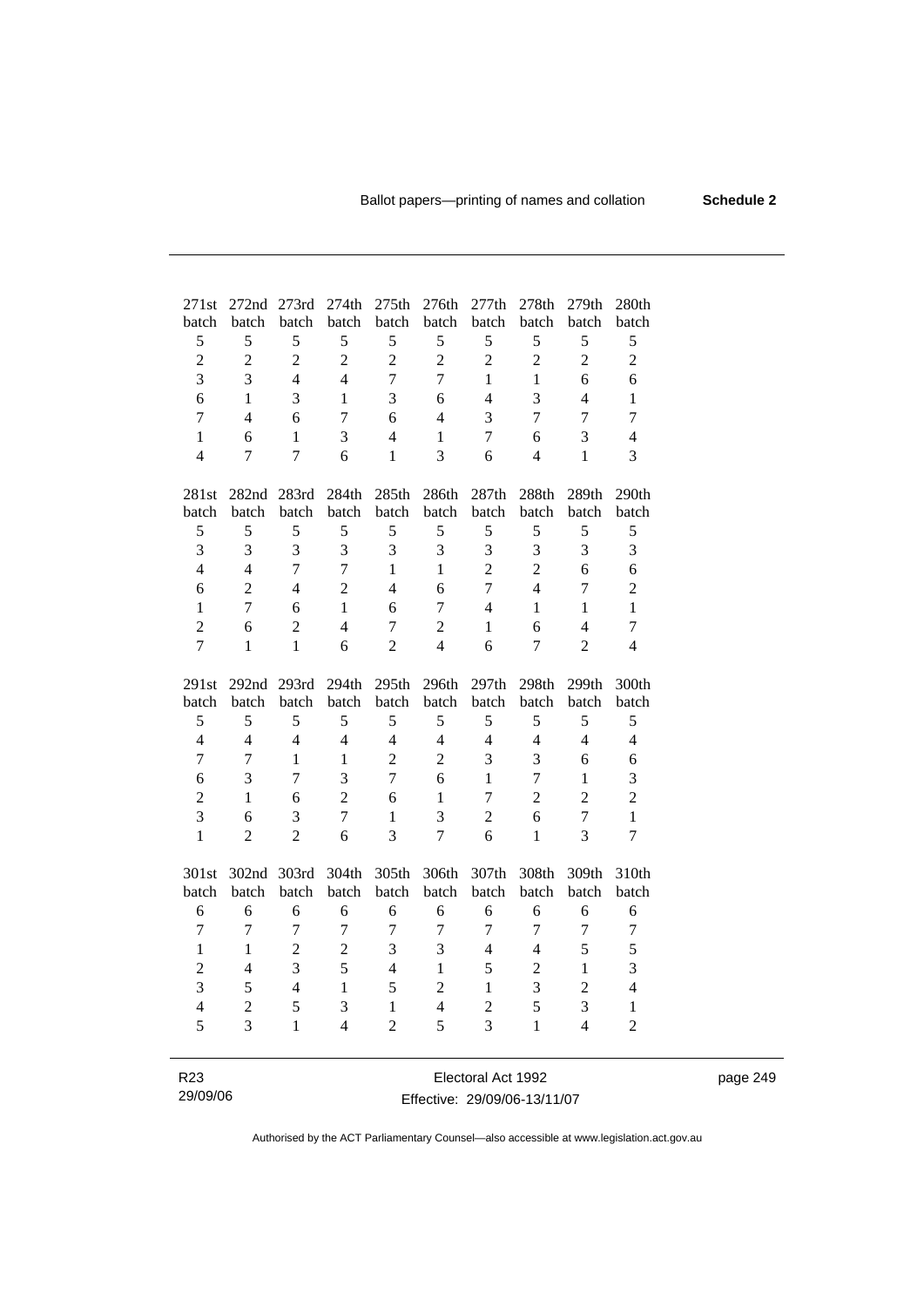| 311th<br>batch                 | 312th<br>batch      | 313th<br>batch      | 314th<br>batch      | 315th<br>batch    | 316th<br>batch | 317th<br>batch                   | 318th<br>batch                 | 319th<br>batch | 320th<br>batch    |
|--------------------------------|---------------------|---------------------|---------------------|-------------------|----------------|----------------------------------|--------------------------------|----------------|-------------------|
| 6                              | 6                   | 6                   | 6                   | 6                 | 6              | 6                                | 6                              | 6              | 6                 |
| $\mathbf{1}$                   | $\mathbf{1}$        | $\mathbf{1}$        | $\mathbf{1}$        | $\mathbf{1}$      | $\mathbf{1}$   | $\mathbf{1}$                     | $\mathbf{1}$                   | $\mathbf{1}$   | $\mathbf{1}$      |
| $\overline{2}$                 | $\overline{2}$      | 3                   | 3                   | $\overline{4}$    | $\overline{4}$ | 5                                | 5                              | $\overline{7}$ | $\overline{7}$    |
| $\overline{7}$                 | 5                   | $\overline{2}$      | 5                   | $\overline{2}$    | 7              | 3                                | $\overline{2}$                 | $\overline{3}$ | 5                 |
| $\overline{4}$                 | 3                   | $\overline{7}$      | $\overline{4}$      | $\overline{7}$    | 3              | $\overline{2}$                   | $\overline{4}$                 | $\overline{4}$ | $\overline{4}$    |
| 5                              | $\overline{7}$      | 5                   | $\overline{2}$      | 3                 | 5              | $\overline{4}$                   | $\overline{7}$                 | $\overline{c}$ | 3                 |
| $\overline{3}$                 | $\overline{4}$      | $\overline{4}$      | $\overline{7}$      | 5                 | $\overline{2}$ | $\overline{7}$                   | 3                              | 5              | $\overline{2}$    |
|                                |                     |                     |                     |                   |                |                                  |                                |                |                   |
| 321st                          | 322nd 323rd         |                     | 324th               | 325th             | 326th          | 327th                            | 328th                          | 329th          | 330th             |
| batch                          | batch               | batch               | batch               | batch             | batch          | batch                            | batch                          | batch          | batch             |
| 6                              | 6                   | 6                   | 6                   | 6                 | 6              | 6                                | 6                              | 6              | 6                 |
| $\overline{2}$                 | $\overline{2}$      | $\overline{2}$      | $\overline{2}$      | $\overline{c}$    | $\overline{c}$ | $\overline{c}$                   | $\overline{2}$                 | $\overline{2}$ | $\overline{c}$    |
| $\overline{3}$                 | 3                   | $\overline{4}$      | $\overline{4}$      | 5                 | 5              | $\mathbf{1}$                     | $\mathbf{1}$                   | $\overline{7}$ | $\overline{7}$    |
| $\overline{7}$                 | $\mathbf{1}$        | 3                   | $\mathbf{1}$        | 3                 | $\overline{7}$ | $\overline{4}$                   | 3                              | $\overline{4}$ | $\mathbf{1}$      |
| 5                              | $\overline{4}$      | $\overline{7}$      | 5                   | $\overline{7}$    | $\overline{4}$ | 3                                | 5                              | 5              | 5                 |
| $\mathbf{1}$                   | $\tau$              | $\mathbf{1}$        | 3                   | $\overline{4}$    | $\mathbf{1}$   | 5                                | $\overline{7}$                 | 3              | $\overline{4}$    |
| $\overline{4}$                 | 5                   | 5                   | 7                   | 1                 | 3              | $\overline{7}$                   | $\overline{\mathcal{L}}$       | $\mathbf{1}$   | 3                 |
|                                |                     |                     |                     |                   |                |                                  |                                |                |                   |
|                                |                     |                     |                     |                   |                |                                  |                                |                |                   |
| 331st<br>batch                 | 332nd<br>batch      | 333rd<br>batch      | 334th<br>batch      | 335th<br>batch    | 336th<br>batch | 337th<br>batch                   | 338th<br>batch                 | 339th<br>batch | 340th<br>batch    |
| 6                              | 6                   | 6                   | 6                   | 6                 | 6              | 6                                | 6                              | 6              | 6                 |
| 3                              | 3                   | 3                   | 3                   | 3                 | 3              | 3                                | 3                              | 3              | 3                 |
| $\overline{4}$                 | $\overline{4}$      | 5                   | 5                   | $\mathbf{1}$      | $\mathbf{1}$   | $\overline{2}$                   | $\overline{c}$                 | $\overline{7}$ | $\overline{7}$    |
| $\overline{7}$                 | $\sqrt{2}$          | $\overline{4}$      | $\overline{2}$      | $\overline{4}$    | 7              | 5                                | $\overline{4}$                 | 5              | $\overline{c}$    |
| $\mathbf{1}$                   | 5                   | $\overline{7}$      | $\mathbf{1}$        | $\overline{7}$    | 5              | $\overline{4}$                   | $\mathbf{1}$                   | $\mathbf{1}$   | $\mathbf{1}$      |
| $\overline{2}$                 | $\overline{7}$      | $\overline{2}$      | $\overline{4}$      | 5                 | $\overline{2}$ | $\mathbf{1}$                     | $\overline{7}$                 | $\overline{4}$ | 5                 |
| 5                              | $\mathbf{1}$        | $\mathbf{1}$        | $\overline{7}$      | $\overline{2}$    | $\overline{4}$ | $\overline{7}$                   | 5                              | $\overline{2}$ | $\overline{4}$    |
|                                |                     |                     |                     |                   |                |                                  |                                |                |                   |
| 341st                          | 342nd 343rd         |                     | 344th               | 345th             | 346th          | 347th                            | 348th                          | 349th          | 350th             |
| batch                          | batch               | batch               | batch               | batch             | batch          | batch                            | batch                          | batch          | batch             |
| 6                              | 6                   | 6                   | 6                   | 6                 | 6              | 6                                | 6                              | 6              | 6                 |
| $\overline{4}$                 | $\overline{4}$      | $\overline{4}$      | $\overline{4}$      | $\overline{4}$    | $\overline{4}$ | $\overline{4}$                   | $\overline{4}$                 | $\overline{4}$ | $\overline{4}$    |
| 5                              | 5                   | $\mathbf{1}$        | $\mathbf{1}$        | $\overline{2}$    | $\overline{2}$ | 3                                | 3                              | 7              | $\tau$            |
| $\overline{7}$                 | 3                   | 5                   | 3                   | 5                 | $\overline{7}$ | $\mathbf{1}$                     | 5                              | $\mathbf{1}$   | 3                 |
| $\overline{c}$                 | $\mathbf{1}$        | $\overline{7}$      | $\overline{c}$      | $\overline{7}$    | $\mathbf{1}$   | 5                                | $\overline{2}$                 | $\overline{c}$ | $\overline{c}$    |
| $\overline{3}$<br>$\mathbf{1}$ | 7<br>$\overline{2}$ | 3<br>$\overline{2}$ | 5<br>$\overline{7}$ | $\mathbf{1}$<br>3 | 3<br>5         | $\overline{2}$<br>$\overline{7}$ | $\overline{7}$<br>$\mathbf{1}$ | 5<br>3         | $\mathbf{1}$<br>5 |

page 250 Electoral Act 1992 Effective: 29/09/06-13/11/07

R23 29/09/06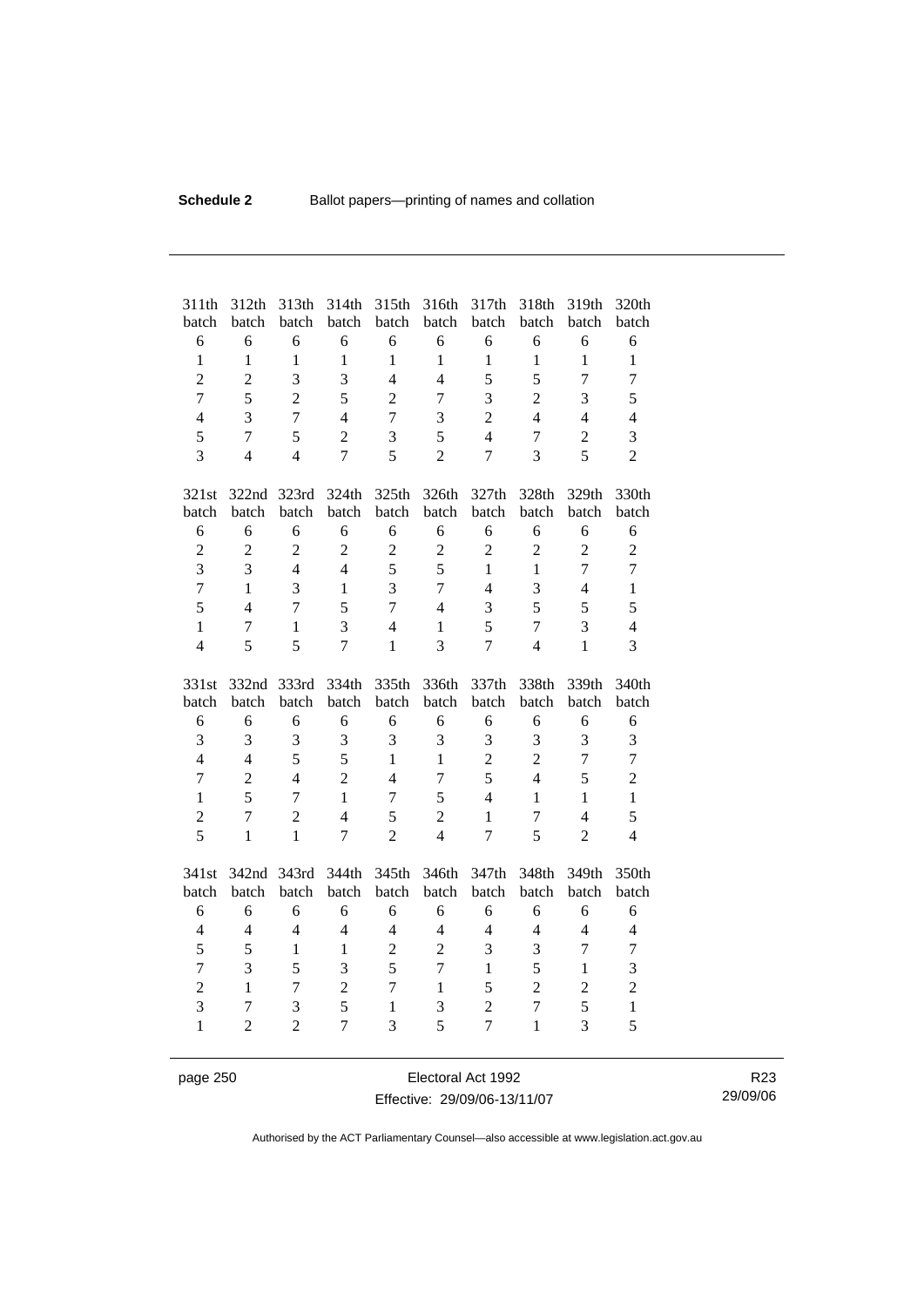| 351st            | 352nd<br>batch | 353rd<br>batch | 354th<br>batch | 355th<br>batch   | 356th<br>batch | 357th<br>batch   | 358th<br>batch          | 359th<br>batch          | 360th<br>batch   |
|------------------|----------------|----------------|----------------|------------------|----------------|------------------|-------------------------|-------------------------|------------------|
| batch<br>6       | 6              | 6              | 6              | 6                | 6              | 6                | 6                       | 6                       | 6                |
| 5                | 5              | 5              | 5              | 5                | 5              | 5                | 5                       | 5                       |                  |
| $\mathbf{1}$     |                |                |                |                  |                |                  |                         |                         | 5                |
|                  | $\mathbf{1}$   | $\overline{2}$ | $\overline{2}$ | 3                | 3              | $\overline{4}$   | $\overline{4}$          | $\overline{7}$          | $\overline{7}$   |
| $\overline{7}$   | $\overline{4}$ | $\mathbf{1}$   | $\overline{4}$ | $\mathbf{1}$     | $\overline{7}$ | $\overline{2}$   | $\mathbf{1}$            | $\overline{2}$          | $\overline{4}$   |
| 3                | $\overline{2}$ | $\tau$         | 3              | $\boldsymbol{7}$ | $\overline{c}$ | 1                | $\overline{\mathbf{3}}$ | $\overline{3}$          | 3                |
| $\overline{4}$   | $\overline{7}$ | $\overline{4}$ | $\mathbf{1}$   | $\overline{c}$   | $\overline{4}$ | 3                | $\overline{7}$          | $\mathbf{1}$            | $\overline{2}$   |
| $\overline{2}$   | $\overline{3}$ | $\overline{3}$ | $\overline{7}$ | $\overline{4}$   | $\mathbf{1}$   | $\overline{7}$   | $\overline{2}$          | $\overline{4}$          | $\mathbf{1}$     |
| 361st            | 362nd          | 363rd          | 364th          | 365th            | 366th          | 367th            | 368th                   | 369th                   | 370th            |
| batch            | batch          | batch          | batch          | batch            | batch          | batch            | batch                   | batch                   | batch            |
| $\boldsymbol{7}$ | 7              | 7              | 7              | $\overline{7}$   | 7              | $\boldsymbol{7}$ | $\overline{7}$          | $\boldsymbol{7}$        | $\boldsymbol{7}$ |
| $\mathbf{1}$     | $\mathbf{1}$   | $\mathbf{1}$   | $\mathbf{1}$   | $\mathbf{1}$     | $\mathbf{1}$   | $\mathbf{1}$     | $\mathbf{1}$            | $\mathbf{1}$            | $\mathbf{1}$     |
| $\overline{c}$   | $\overline{c}$ | 3              | 3              | $\overline{4}$   | $\overline{4}$ | 5                | 5                       | 6                       | 6                |
| $\overline{3}$   | 5              | $\overline{4}$ | 6              | 5                | $\overline{2}$ | 6                | $\overline{3}$          | $\overline{c}$          | 4                |
| $\overline{4}$   | 6              | 5              | $\overline{2}$ | 6                | 3              | $\overline{2}$   | $\overline{4}$          | 3                       | 5                |
| 5                | 3              | 6              | $\overline{4}$ | $\overline{2}$   | 5              | 3                | 6                       | $\overline{4}$          | $\overline{c}$   |
| 6                | $\overline{4}$ | $\overline{2}$ | 5              | $\overline{3}$   | 6              | $\overline{4}$   | $\overline{2}$          | 5                       | 3                |
| 371st            | 372nd          | 373rd          | 374th          | 375th            | 376th          | 377th            | 378th                   | 379th                   | 380th            |
| batch            | batch          | batch          | batch          | batch            | batch          | batch            | batch                   | batch                   | batch            |
| $\tau$           | 7              | 7              | 7              | $\boldsymbol{7}$ | 7              | $\tau$           | $\tau$                  | $\boldsymbol{7}$        | 7                |
| $\sqrt{2}$       | $\overline{2}$ | $\overline{2}$ | $\overline{2}$ | $\overline{2}$   | $\sqrt{2}$     | $\overline{c}$   | $\overline{c}$          | $\overline{c}$          | $\overline{c}$   |
| 3                | 3              | $\overline{4}$ | $\overline{4}$ | 5                | 5              | 6                | 6                       | $\mathbf{1}$            | $\mathbf{1}$     |
| $\mathbf{1}$     | 6              | 3              | 6              | 3                | $\mathbf{1}$   | $\overline{4}$   | $\overline{3}$          | $\overline{4}$          | 6                |
| 5                | $\overline{4}$ | $\mathbf{1}$   | 5              | $\mathbf{1}$     | $\overline{4}$ | 3                | 5                       | 5                       | 5                |
| 6                | $\mathbf{1}$   | 6              | 3              | $\overline{4}$   | 6              | 5                | $\mathbf{1}$            | 3                       | $\overline{4}$   |
| $\overline{4}$   | 5              | 5              | $\mathbf{1}$   | 6                | 3              | $\mathbf{1}$     | $\overline{4}$          | 6                       | 3                |
|                  |                |                |                |                  |                |                  |                         |                         |                  |
| 381st            | 382nd          | 383rd          | 384th          | 385th            | 386th          | 387th            | 388th                   | 389th                   | 390th            |
| batch            | batch          | batch          | batch          | batch            | batch          | batch            | batch                   | batch                   | batch            |
| $\tau$           | $\overline{7}$ | $\tau$         | $\tau$         | $\tau$           | $\tau$         | $\tau$           | $\tau$                  | $\overline{7}$          | $\boldsymbol{7}$ |
| 3                | $\overline{3}$ | 3              | 3              | 3                | 3              | 3                | 3                       | 3                       | 3                |
| $\overline{4}$   | $\overline{4}$ | 5              | 5              | 6                | 6              | $\overline{c}$   | $\overline{c}$          | $\mathbf{1}$            | $\,1$            |
| $\mathbf{1}$     | $\overline{2}$ | $\overline{4}$ | $\overline{2}$ | $\overline{4}$   | $\mathbf{1}$   | 5                | $\overline{4}$          | 5                       | $\overline{c}$   |
| 6                | 5              | $\mathbf{1}$   | 6              | 1                | 5              | $\overline{4}$   | 6                       | 6                       | 6                |
| $\overline{2}$   | $\mathbf{1}$   | $\overline{2}$ | $\overline{4}$ | 5                | $\overline{c}$ | 6                | $\mathbf{1}$            | $\overline{\mathbf{4}}$ | 5                |
| 5                | 6              | 6              | 1              | $\overline{2}$   | $\overline{4}$ | $\mathbf{1}$     | 5                       | $\overline{2}$          | $\overline{4}$   |
|                  |                |                |                |                  |                |                  |                         |                         |                  |

| R23      | Electoral Act 1992           | page 251 |
|----------|------------------------------|----------|
| 29/09/06 | Effective: 29/09/06-13/11/07 |          |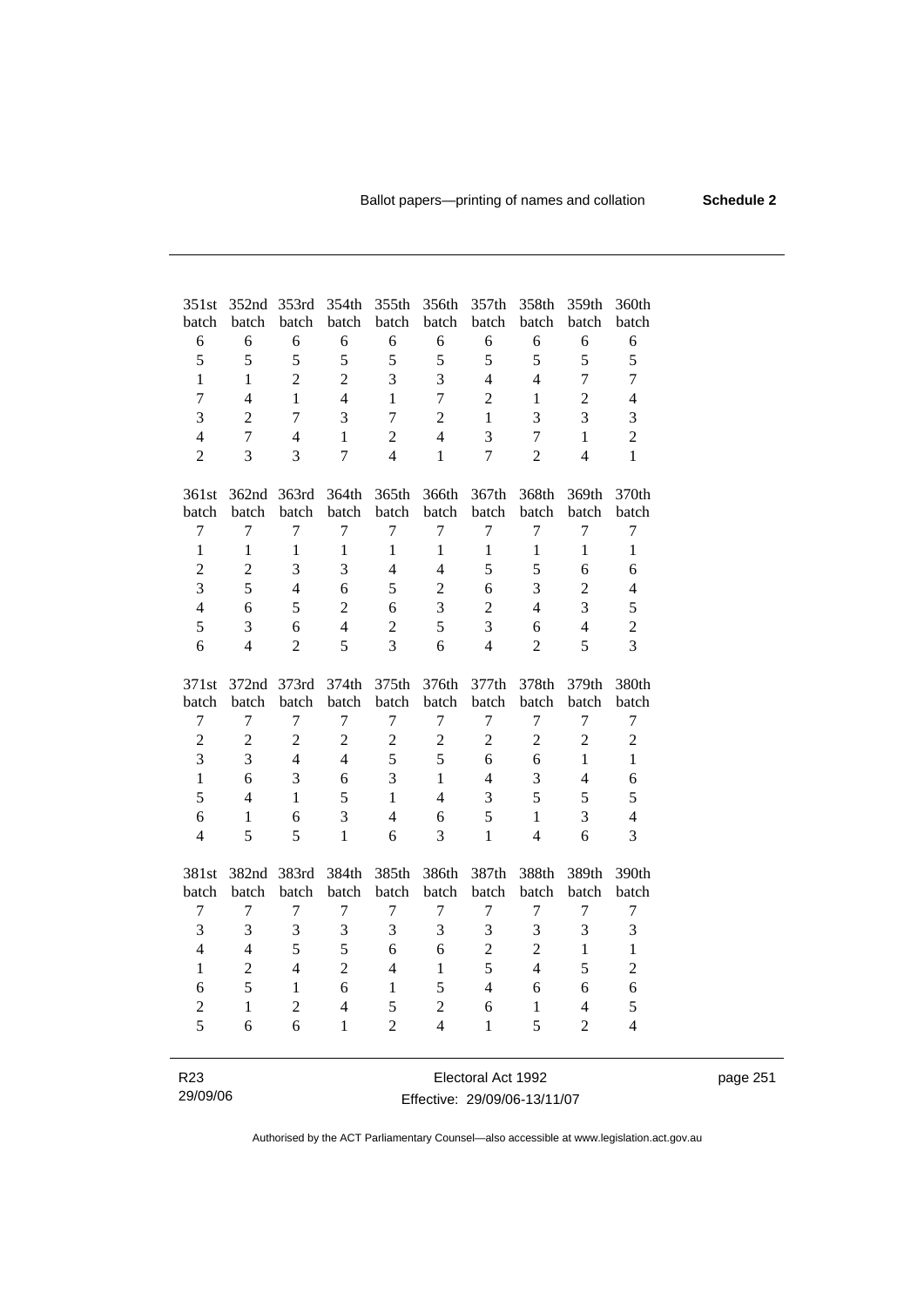| 391st          | 392nd             | 393rd             | 394th          | 395th             | 396th          | 397th          | 398th             | 399th             | 400 <sub>th</sub> |
|----------------|-------------------|-------------------|----------------|-------------------|----------------|----------------|-------------------|-------------------|-------------------|
| batch          | batch             | batch             | batch          | batch             | batch          | batch          | batch             | batch             | batch             |
| 7              | 7                 | 7                 | 7              | 7                 | $\tau$         | 7              | 7                 | 7                 | 7                 |
| $\overline{4}$ | $\overline{4}$    | $\overline{4}$    | 4              | $\overline{4}$    | $\overline{4}$ | 4              | 4                 | $\overline{4}$    | 4                 |
| 5              | 5                 | 6                 | 6              | $\mathbf{2}$      | $\overline{2}$ | 3              | 3                 | 1                 | $\mathbf{1}$      |
| $\mathbf{1}$   | 3                 | 5                 | 3              | 5                 | $\mathbf{1}$   | 6              | 5                 | 6                 | 3                 |
| $\overline{2}$ | 6                 | $\mathbf{1}$      | $\overline{c}$ | 1                 | 6              | 5              | $\overline{2}$    | $\overline{2}$    | $\overline{c}$    |
| 3              | $\mathbf{1}$      | 3                 | $\overline{5}$ | 6                 | 3              | $\overline{2}$ | $\mathbf{1}$      | 5                 | 6                 |
| 6              | $\overline{2}$    | $\overline{2}$    | $\mathbf{1}$   | 3                 | 5              | $\mathbf{1}$   | 6                 | 3                 | 5                 |
|                |                   |                   |                |                   |                |                |                   |                   |                   |
| 401st          | 402 <sub>nd</sub> | 403rd             | 404th          | 405th             | 406th          | 407th          | 408th             | 409 <sub>th</sub> | 410 <sub>th</sub> |
| batch          | batch             | batch             | batch          | batch             | batch          | batch          | batch             | batch             | batch             |
| 7              | 7                 | 7                 | 7              | 7                 | 7              | 7              | 7                 | 7                 | 7                 |
| 5              | 5                 | 5                 | 5              | 5                 | 5              | 5              | 5                 | 5                 | 5                 |
| 6              | 6                 | $\overline{2}$    | $\overline{c}$ | 3                 | 3              | 4              | 4                 | 1                 | $\mathbf{1}$      |
| $\mathbf{1}$   | $\overline{4}$    | 6                 | $\overline{4}$ | 6                 | $\mathbf{1}$   | $\overline{2}$ | 6                 | $\overline{2}$    | $\overline{4}$    |
| 3              | 2                 | $\mathbf{1}$      | 3              | $\mathbf{1}$      | $\overline{2}$ | 6              | 3                 | 3                 | 3                 |
| $\overline{4}$ | $\mathbf{1}$      | $\overline{4}$    | 6              | $\overline{2}$    | $\overline{4}$ | 3              | 1                 | 6                 | $\overline{c}$    |
| $\overline{2}$ | 3                 | 3                 | 1              | $\overline{4}$    | 6              | $\mathbf{1}$   | $\overline{2}$    | 4                 | 6                 |
|                |                   |                   |                |                   |                |                |                   |                   |                   |
| 411th          | 412th             | 413 <sub>th</sub> | 414th          | 415 <sub>th</sub> | 416th          | 417th          | 418 <sub>th</sub> | 419th             | 420 <sub>th</sub> |
| batch          | batch             | batch             | batch          | batch             | batch          | batch          | batch             | batch             | batch             |
| 7              | 7                 | 7                 | 7              | 7                 | 7              | 7              | 7                 | 7                 | 7                 |
| 6              | 6                 | 6                 | 6              | 6                 | 6              | 6              | 6                 | 6                 | 6                 |
| 2              | 2                 | 3                 | 3              | $\overline{4}$    | $\overline{4}$ | 5              | 5                 | $\mathbf{1}$      | $\mathbf{1}$      |
| $\mathbf{1}$   | 5                 | $\overline{c}$    | 5              | $\overline{2}$    | $\mathbf{1}$   | 3              | $\overline{c}$    | 3                 | 5                 |
| $\overline{4}$ | 3                 | $\mathbf{1}$      | $\overline{4}$ | 1                 | 3              | $\overline{2}$ | $\overline{4}$    | 4                 | 4                 |
| 5              | 1                 | 5                 | $\overline{2}$ | 3                 | 5              | $\overline{4}$ | 1                 | 2                 | 3                 |
| 3              | 4                 | 4                 | $\mathbf{1}$   | 5                 | $\overline{2}$ | 1              | 3                 | 5                 | $\overline{2}$    |

page 252 Electoral Act 1992 Effective: 29/09/06-13/11/07

R23 29/09/06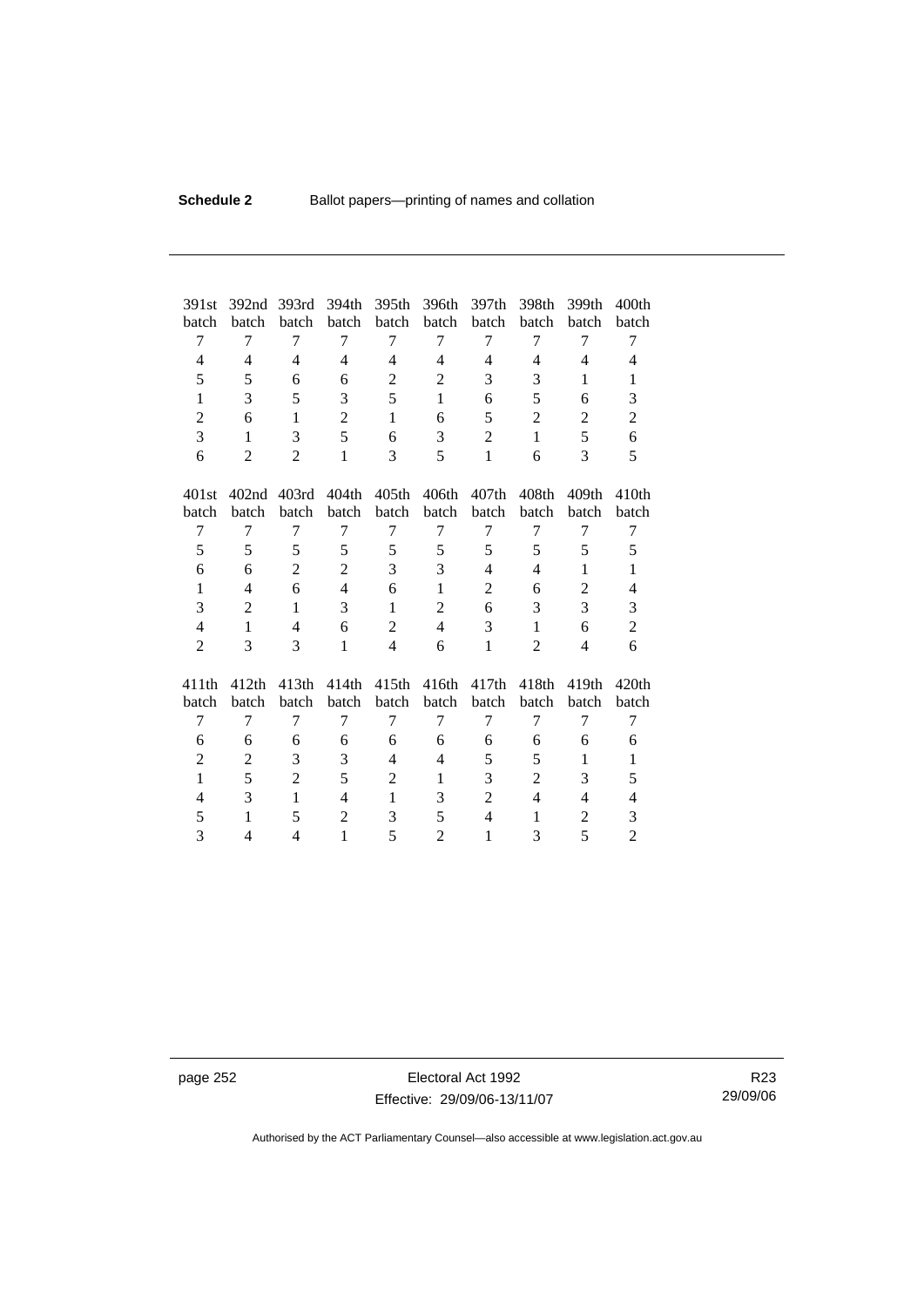# **Schedule 3 Preliminary scrutiny of declaration voting papers**

(see s 179)

1 In this schedule:

*envelope* means an envelope on which appears a declaration , in the form approved under section 340A (Approved forms) for the declaration, made by an elector for the purpose of casting a declaration vote.

- 2 The OIC of a scrutiny centre shall arrange for a preliminary scrutiny at the centre to be conducted in accordance with this schedule.
- 4 An officer shall produce—
	- (a) each set of declaration voting papers at the centre; and
	- (b) each written application for a postal vote to which any of those papers relate;

that has not been dealt with at an earlier preliminary scrutiny.

- 5 An officer shall sort the declaration voting papers to which the preliminary scrutiny relates into the following groups:
	- (a) 1 group containing papers to which clause 6 applies;
	- (b) 1 group containing the remainder.
- 6 (1) In this clause:

### *relevant provision* means—

- (a) for a vote under section 135—section 135 (4); or
- (b) for a vote under section 136B—section 135 (4) as applied by section 136B (18); or

page 253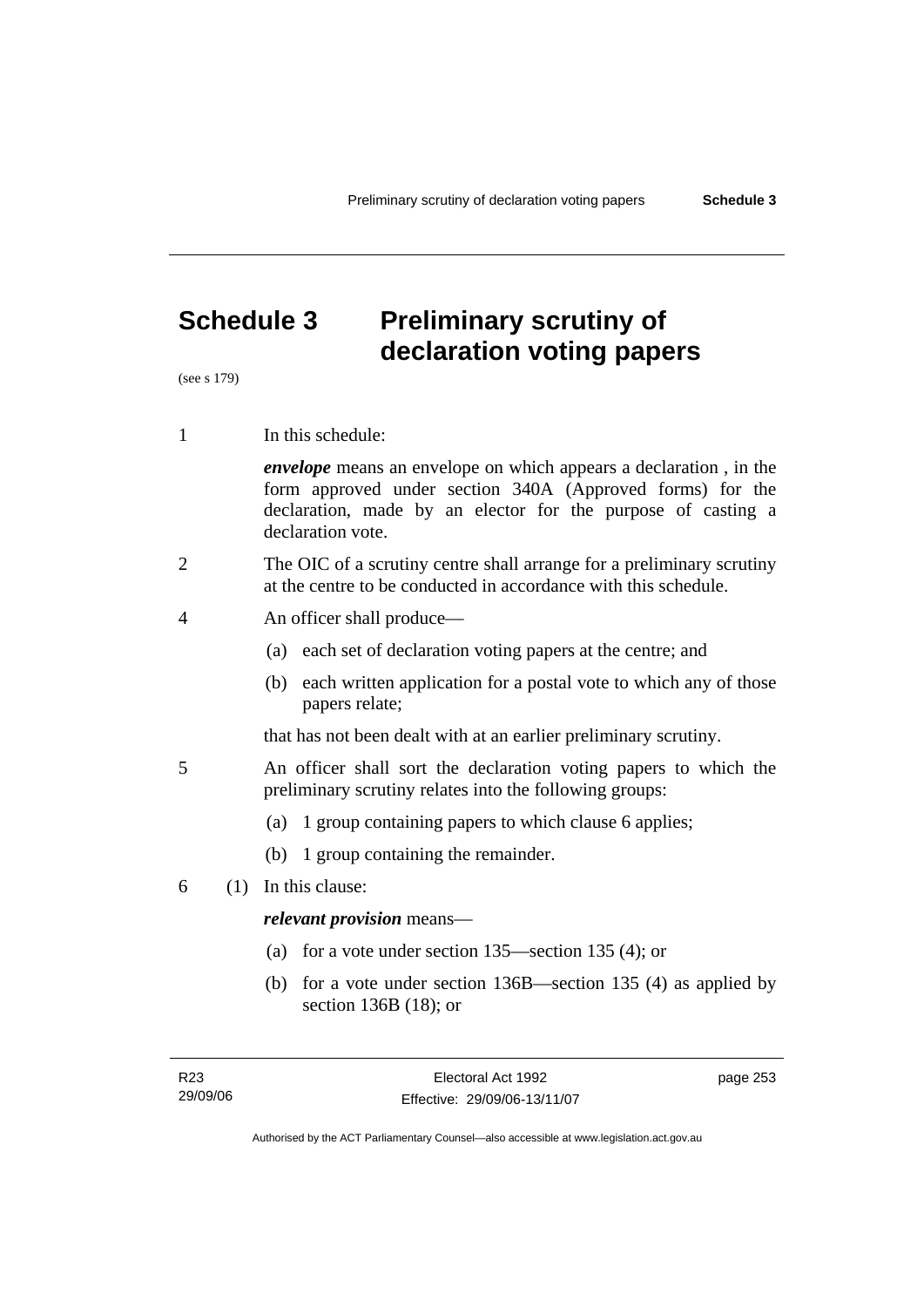- (c) for a vote under section 136C—section 135 (4) as applied by section 136C (8); or
- (d) for a vote under section 144A—section 144A (2).
- (2) This clause applies to a set of declaration voting papers if the officer is satisfied that—
	- (a) the signature on the declaration is that of the elector; and
	- (b) the certificate by the witness is in accordance with the relevant provision; and
	- (c) for a postal vote if the papers were posted to the commissioner—the papers were so posted before the close of the poll; and
	- (d) for the vote of an Antarctic elector—the envelope referred to in section 176 (1) (c) is endorsed and signed by an authorised officer in accordance with that paragraph.
- (3) For subclause (2) (b), if an officer referred to in section 135 (4) omits to sign the certificate, the certificate shall nevertheless be taken to be in accordance with the relevant provision, if—
	- (a) the issue of the relevant declaration voting papers was recorded under division 10.3 or 10.4; and
	- (b) the OIC is satisfied the papers were properly issued to the elector.
- 7 An officer shall sort the declaration voting papers to which clause 6 applies into the following groups:
	- (a) 1 group containing envelopes on which appear declarations by electors enrolled for the electorate indicated in the declaration;
	- (b) 1 group containing the remainder.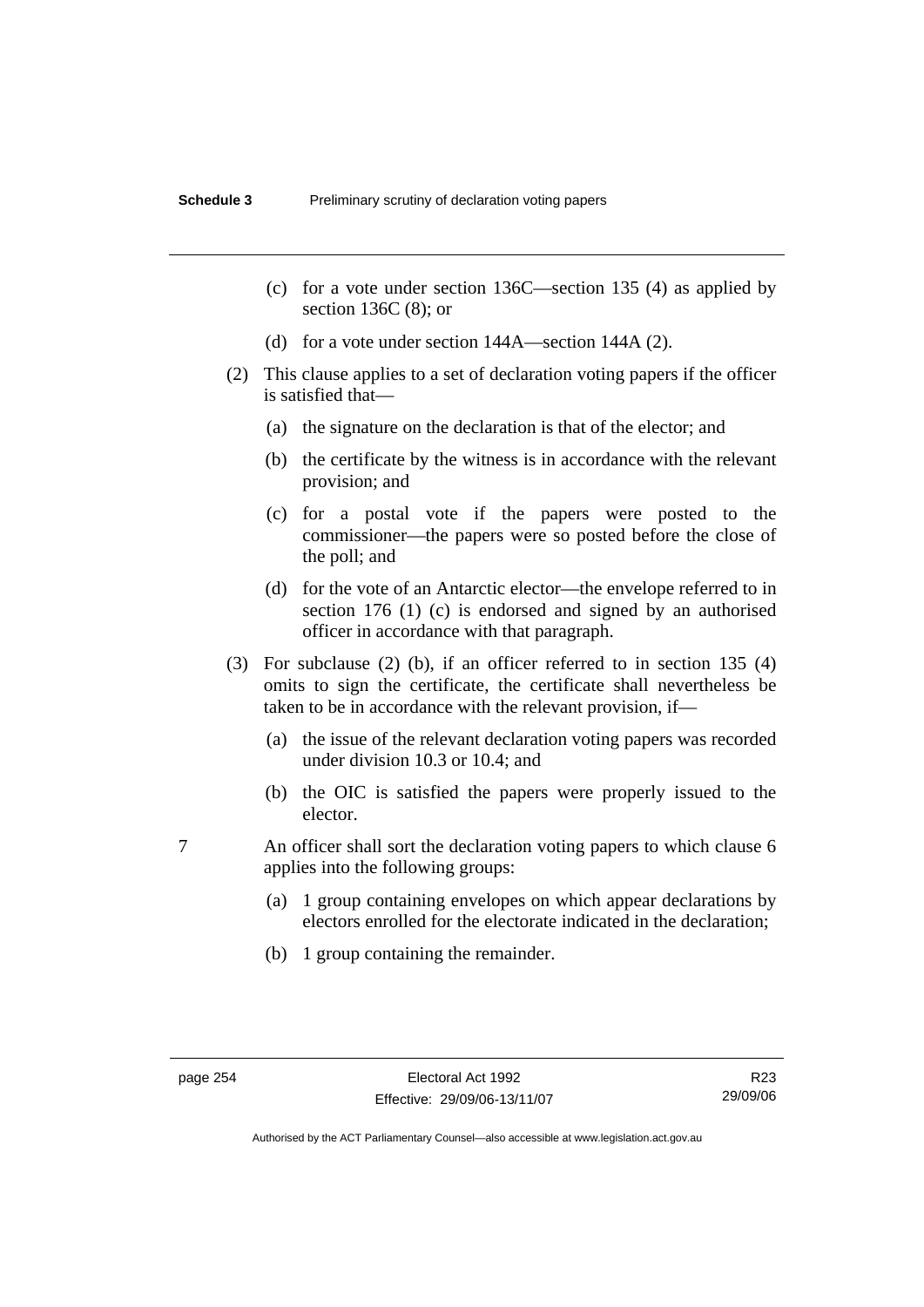- 8 An officer shall sort the remaining declaration voting papers referred to in clause 7 (b) into the following groups:
	- (a) 1 group containing papers to which clause 9 applies;
	- (b) 1 group containing the remainder.
- 9 This clause applies to a set of declaration voting papers if the OIC is satisfied that—
	- (a) the elector who signed the declaration was, when the roll closed for the election, entitled to be enrolled; and
	- (b) the omission of the elector's name from the roll resulted from an official error.
- 10 (1) An officer shall withdraw the ballot papers from the envelopes in the groups of declaration voting papers to which clause 7 (a) or 9 applies and, without unfolding or inspecting the ballot papers or allowing any other person to do so, admit them to scrutiny under section 183.
	- (2) If 2 or more sets of papers to which clause 7 (a) or 9 applies are in the name of a particular elector—
		- (a) the OIC shall determine which set shall be dealt with in accordance with subclause (1); and
		- (b) the remaining set shall be set aside.
	- (3) The OIC shall ensure that ballot papers referred to in subclause (1) are kept in a separate sealed ballot box until they are dealt with under section 183.
- 11 The OIC shall, in accordance with clauses 4 to 10, conduct a further scrutiny of the groups of remaining declaration voting papers to which clause 5 (b) or 8 (b) apply and, if there are any papers to which either paragraph applies after the further scrutiny, the OIC shall—
	- (a) reject them from further scrutiny; and

page 255

Authorised by the ACT Parliamentary Counsel—also accessible at www.legislation.act.gov.au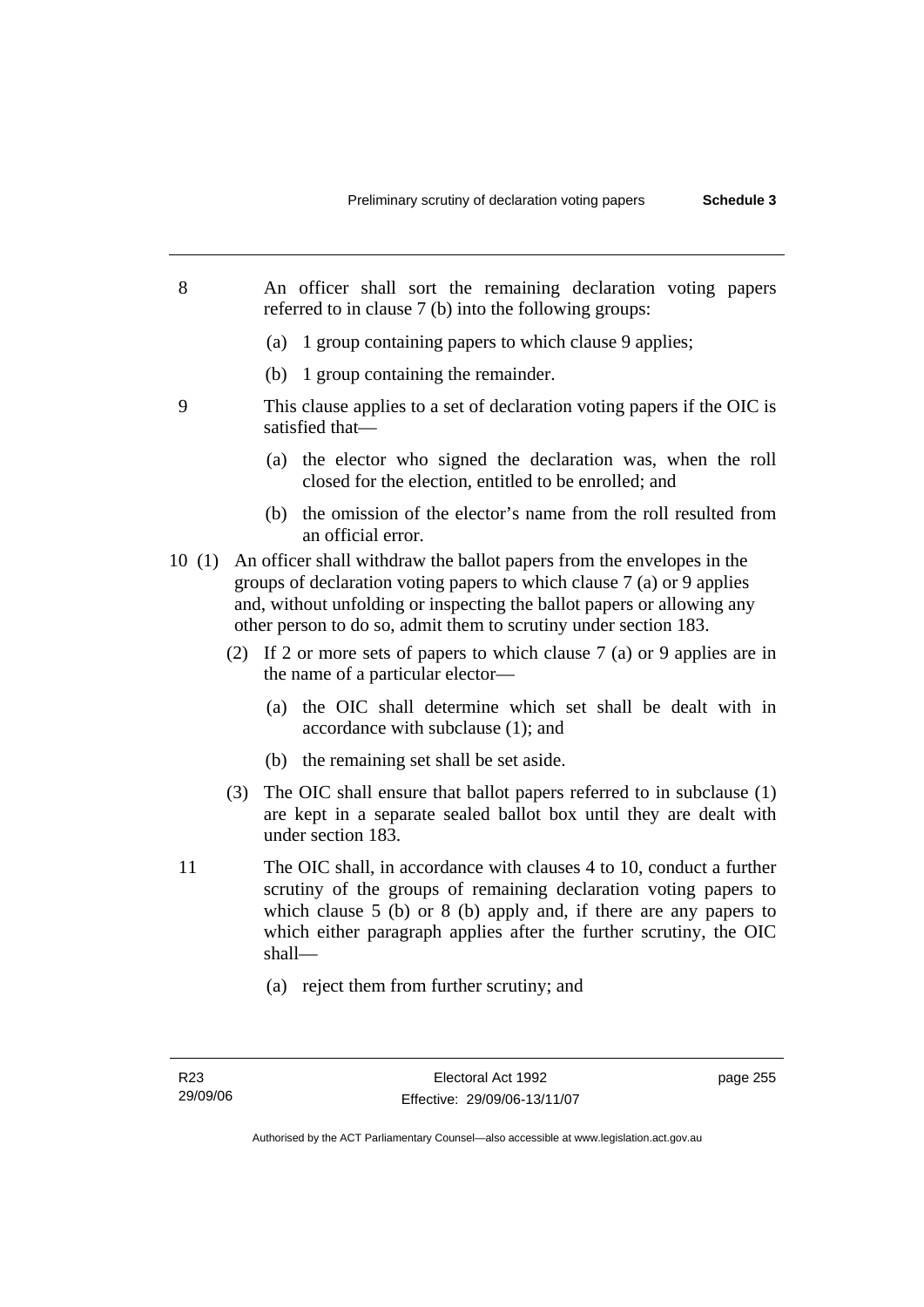### **Schedule 3** Preliminary scrutiny of declaration voting papers

 (b) seal them, together with any papers to which clause 10 (2) (b) applies, in a parcel endorsed with a description of the contents, the name of the electorate and the date.

page 256 Electoral Act 1992 Effective: 29/09/06-13/11/07

R23 29/09/06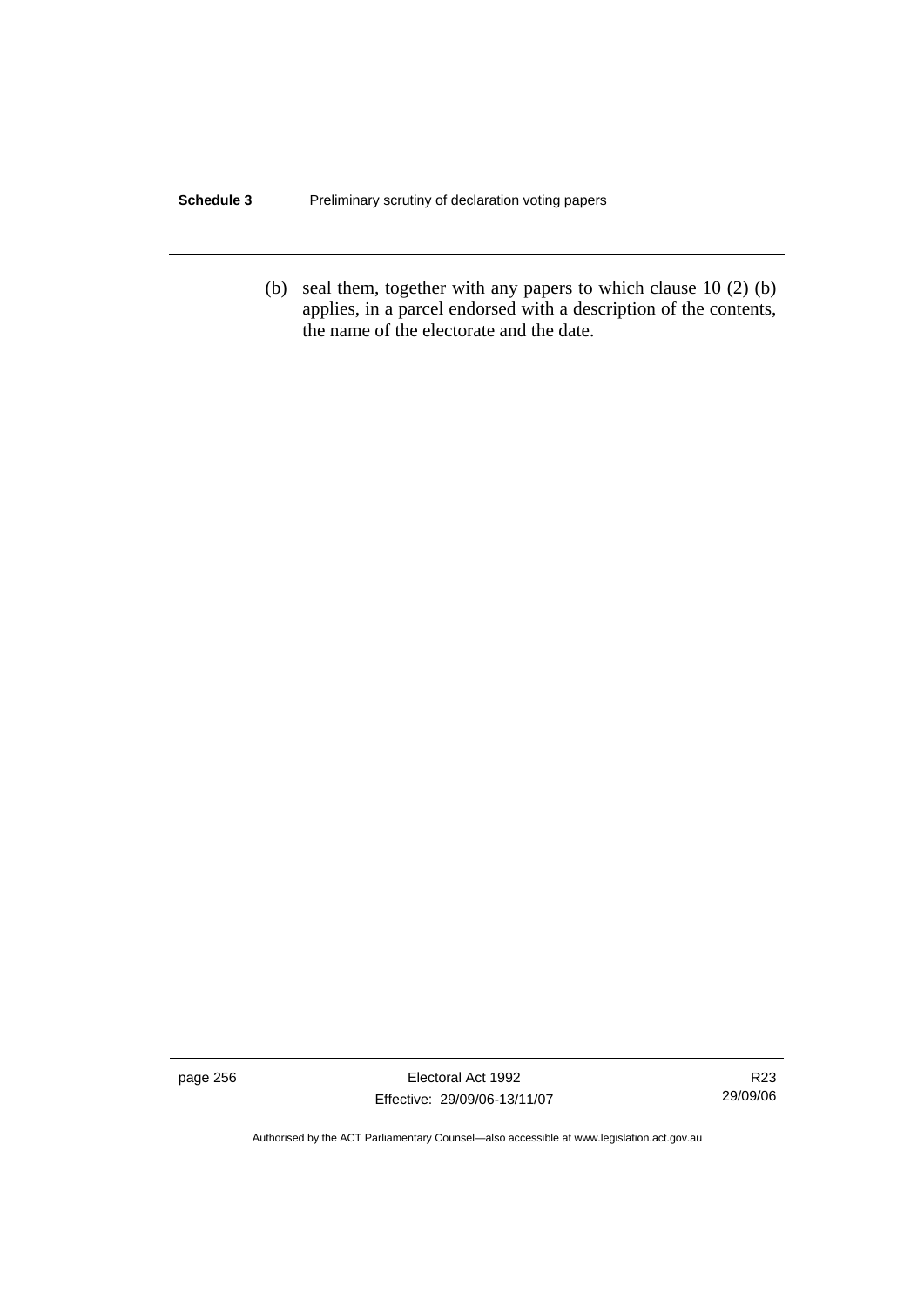Clause 1

# **Schedule 4 Ascertaining result of poll**

(see s 185)

# **Part 4.1** Preliminary

### **1 Interpretation for sch 4**

(1) In this schedule:

*ballot paper* means a ballot paper that is formal under part 12.

*continuing candidate* means a candidate, other than a successful candidate, an excluded candidate or a candidate who died before polling day.

*count* means an allotment of votes under clause 3 (1), 6 (3), 9 (2) (c) or 14 (2).

*count votes*, in relation to a candidate, is the number of votes calculated as follows (any fraction being disregarded):

### BP× TV

where:

*BP* means the number of ballot papers to be dealt with at a count that record the next available preference for the candidate.

*TV* means the transfer value of those ballot papers.

*excluded candidate* means a candidate excluded under clause 8.

*next available preference* means the next highest preference recorded for a continuing candidate on a ballot paper.

page 257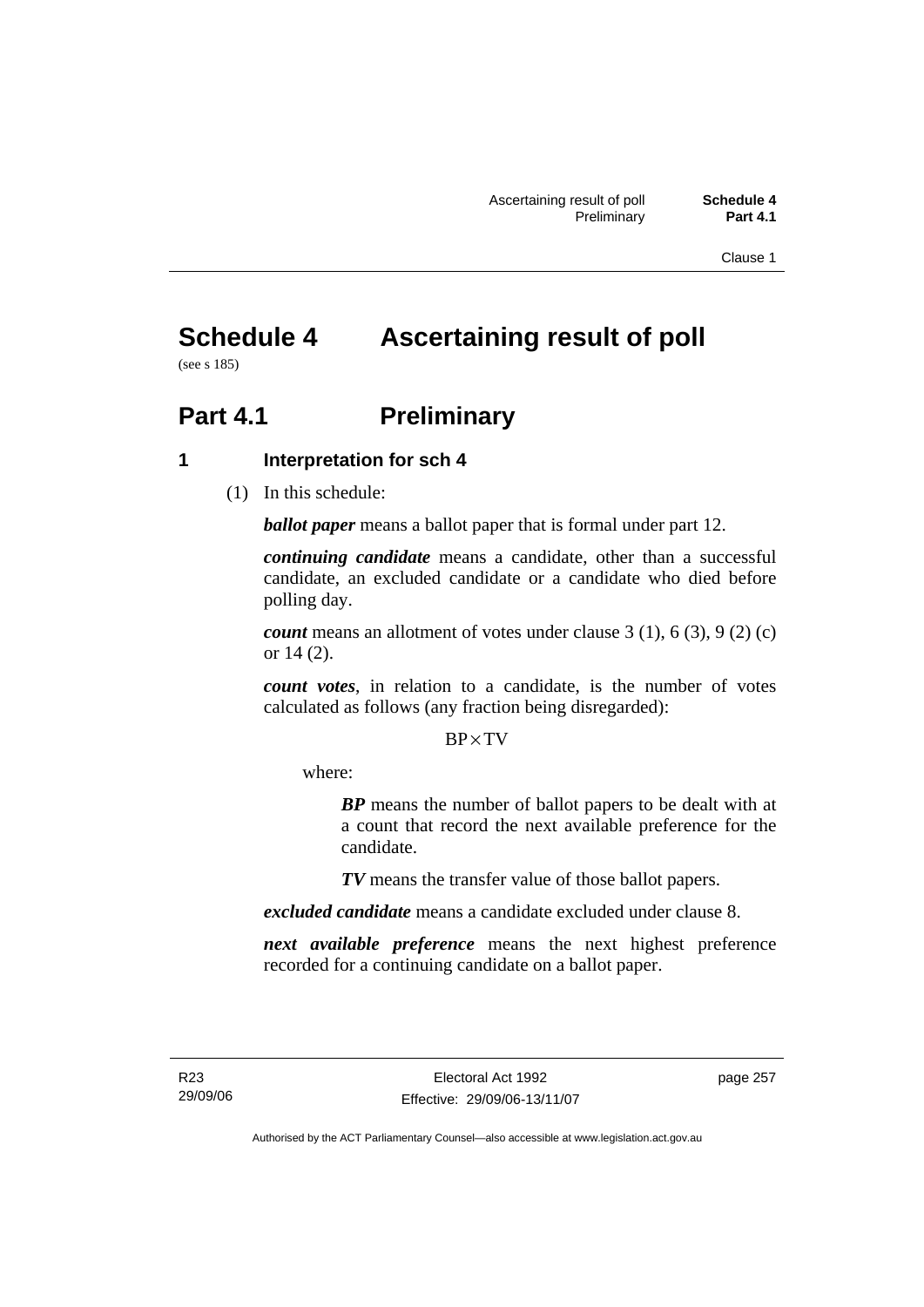**Schedule 4 Ascertaining result of poll**<br>**Part 4.1 Preliminary Preliminary** 

Clause 1

*quota* means the quota of an electorate for an election and is calculated as follows (any fraction being disregarded):

$$
\frac{\text{BP}}{\text{N}+1}+1
$$

where:

*BP* means the number of ballot papers for the election.

*N* means the number of positions to be filled at the election.

*successful candidate* means a candidate who is successful under clause 3, 4, 6, 9 or 14.

*surplus*, in relation to a successful candidate, means the candidate's total votes less the quota, if the resulting number of votes is 1 or greater.

*total votes*, in relation to a candidate, means the sum of all votes allotted to the candidate.

*transfer value*, in relation to a ballot paper, is—

 (a) in relation to the allotment of votes from the surplus of a successful candidate—for ballot papers that specify a next available preference, subject to subclause (2), the value calculated as follows:

### CP S

where:

*S* means the surplus.

*CP* means the number of ballot papers counted for the candidate at the count at which he or she became successful and that specify a next available preference; or

page 258 Electoral Act 1992 Effective: 29/09/06-13/11/07

R23 29/09/06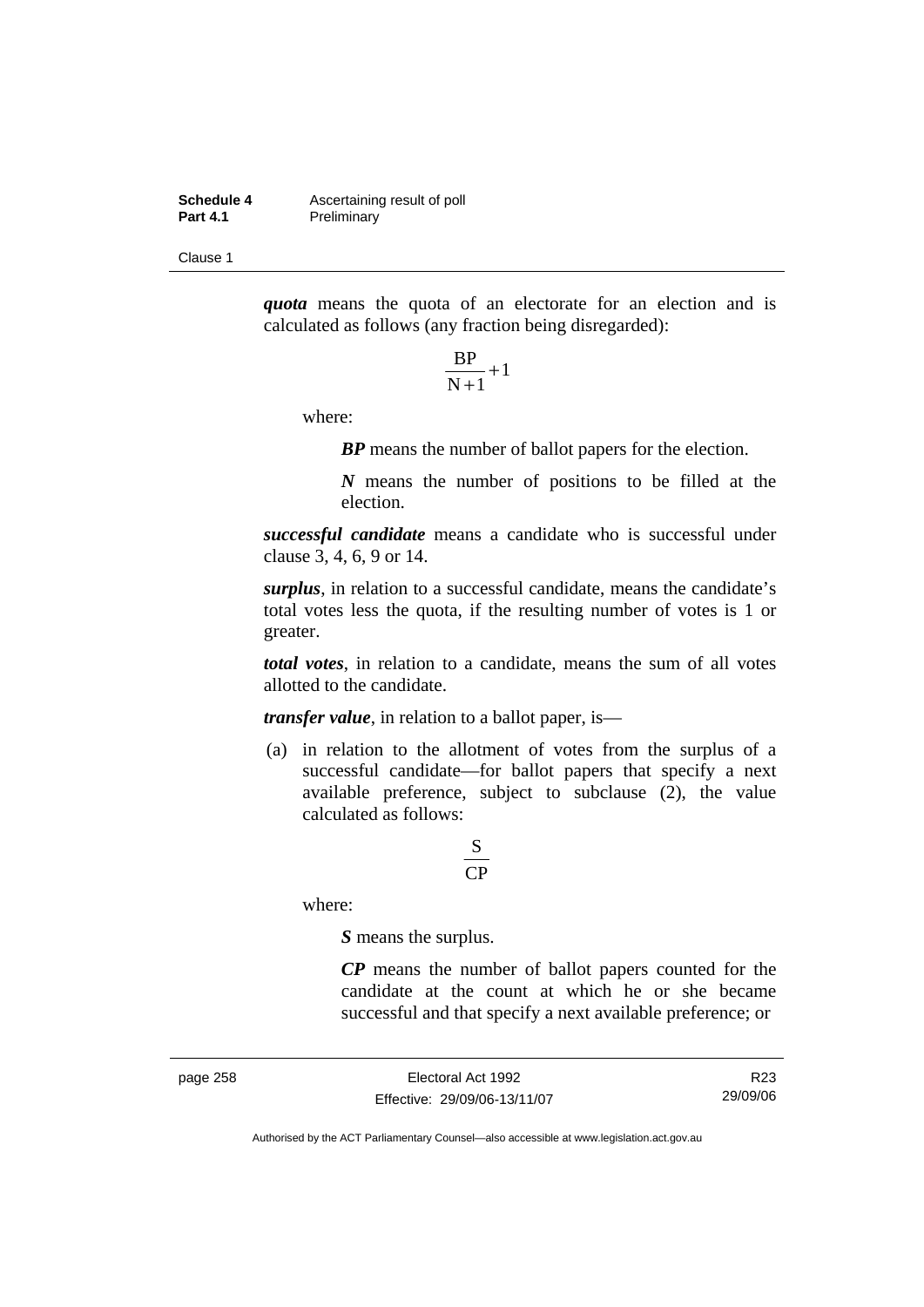- (b) in relation to the allotment of votes under clause  $9(2)$  (c)—
	- (i) for ballot papers in relation to which votes were allotted to the excluded candidate under clause 3—1; or
	- (ii) for ballot papers in relation to which count votes were allotted to the excluded candidate under clause 6 (3) or 9 (2) (c)—the transfer value of the ballot papers when counted for the purpose of that allotment.
- (2) If, but for this subclause, the transfer value of a ballot paper calculated in accordance with subsection (1), definition of *transfer value*, paragraph (a) would be greater than the transfer value of the ballot paper when counted for the successful candidate, the transfer value of that ballot paper is the lastmentioned transfer value.

### **2 Disregarding preferences**

- (1) This clause applies if effect is to be given to preferences indicated in candidate squares on a ballot paper under section 180.
- (2) If the same number is marked in 2 or more candidate squares on a ballot paper, those numbers and any greater number shall be disregarded in determining the elector's preferences.
- (3) If a number is missing from the series of consecutive whole numbers marked in the candidate squares on a ballot paper, the missing number and any greater number shall be disregarded in determining the elector's preferences.

page 259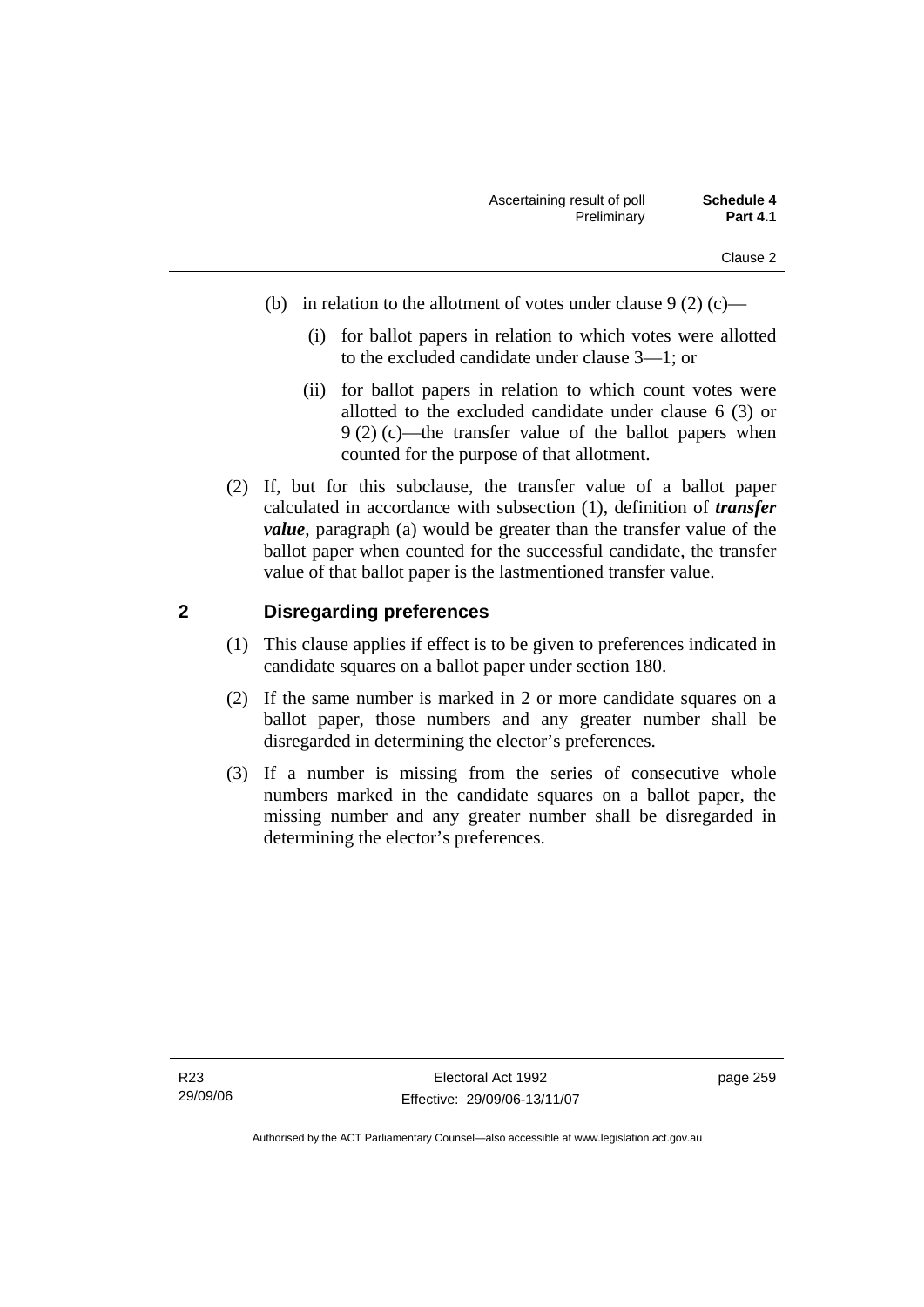**Schedule 4 Ascertaining result of poll Part 4.2** General

Clause 3

# **Part 4.2 General**

### **3 First preferences**

- (1) For each ballot paper recording a first preference for a continuing candidate, 1 vote shall be allotted to the candidate.
- (2) For subclause (1), a ballot paper on which a first preference for a candidate who died before polling day is recorded shall be taken to record a first preference for the candidate for whom the next available preference is recorded.
- (3) After the allotment of votes under subclause (1), each continuing candidate's total votes shall be calculated and, if the votes equal or exceed the quota, the candidate is successful.

### **4 Scrutiny to cease**

- (1) If, after a calculation under clause 3 (3), 6 (4) or 9 (2) (d), the number of successful candidates is equal to the number of positions to be filled, the scrutiny shall cease.
- (2) If, after a calculation under clause 3 (3) or 6 (4) or after all the ballot papers counted for an excluded candidate have been dealt with under clause 9—
	- (a) the number of continuing candidates is equal to the number of positions remaining to be filled; and
	- (b) no successful candidate has a surplus not already dealt with under clause 6;

each of those continuing candidates is successful and the scrutiny shall cease.

### **5 Scrutiny to continue**

If the scrutiny has not ceased in accordance with clause 4 and—

R23 29/09/06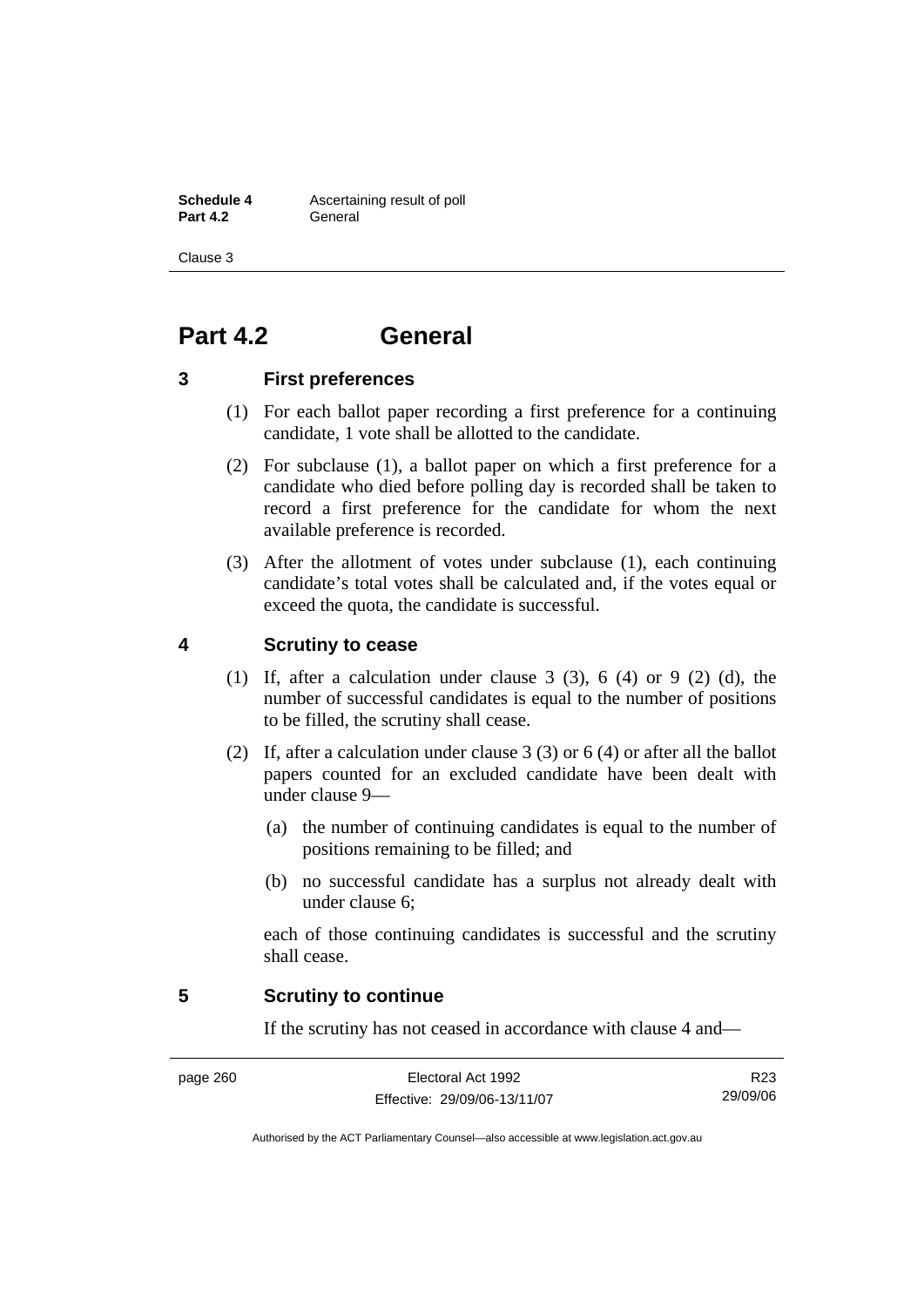- (a) 1 or more successful candidates have a surplus not already dealt with under clause 6—subject to clause 4, each surplus shall be dealt with in accordance with clause 6; or
- (b) there are no successful candidates with such a surplus—1 continuing candidate shall be excluded in accordance with clause 8 and the ballot papers counted for him or her shall be dealt with in accordance with clause 9.

### **6 Surplus votes**

- (1) Subject to clause 7, this clause applies in relation to the surplus of a successful candidate.
- (2) Each ballot paper counted for the purpose of allotting votes to the successful candidate at the count at which the candidate became successful shall be dealt with as follows:
	- (a) if it does not specify a next available preference—it shall be set aside as finally dealt with for this part;
	- (b) if it specifies a next available preference—it shall be grouped according to the candidate for whom that preference is recorded.
- (3) The count votes for each continuing candidate shall be determined and allotted to him or her.
- (4) After the allotment under subclause (3), the continuing candidates' total votes shall be calculated and, if the total votes of a candidate equal or exceed the quota, the candidate is successful.

### **7 More than 1 surplus**

- (1) In this clause—
	- (a) a reference to a successful candidate is a reference to a successful candidate with a surplus not already dealt with under clause 6; and

page 261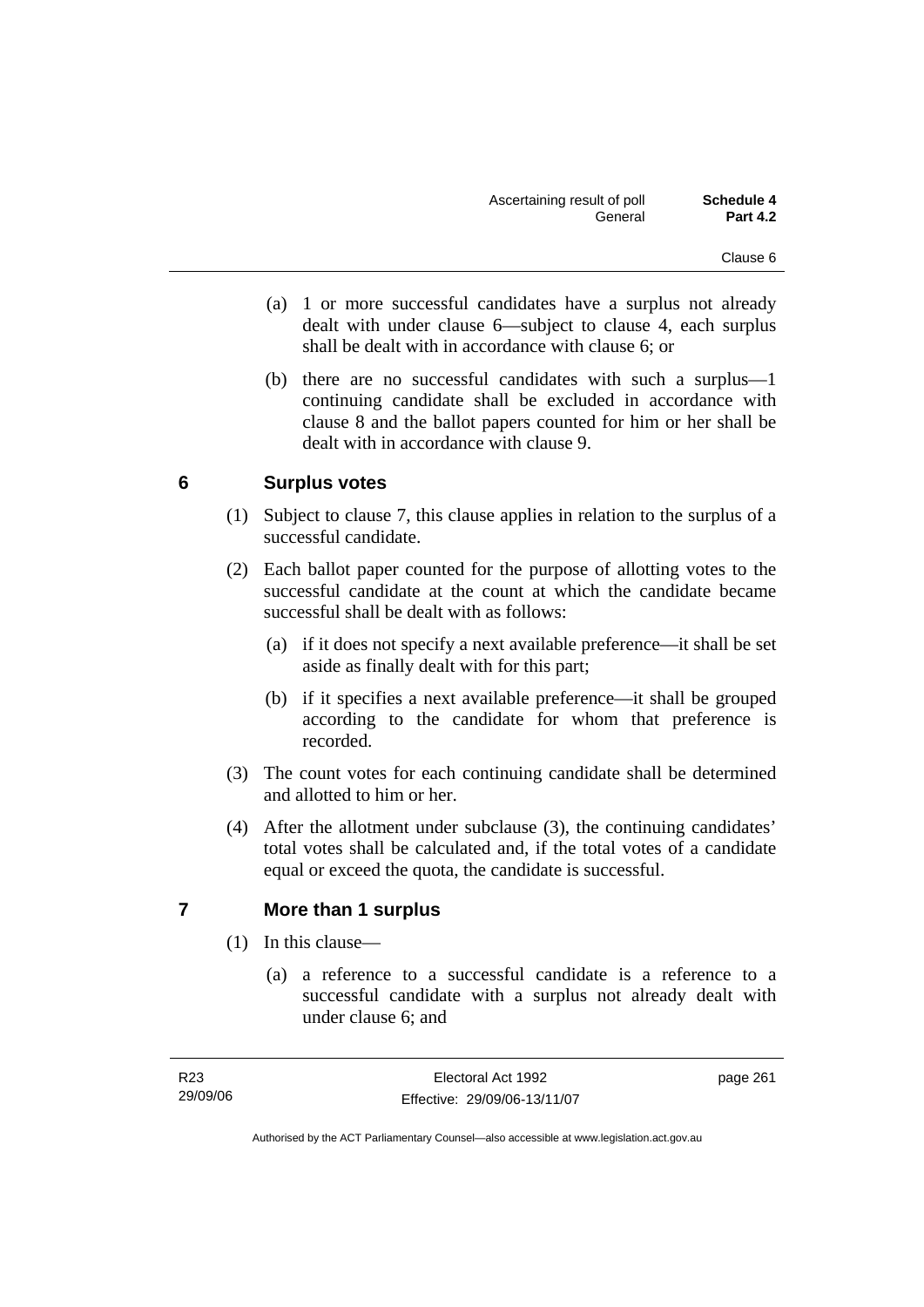| Schedule 4      | Ascertaining result of poll |
|-----------------|-----------------------------|
| <b>Part 4.2</b> | General                     |

Clause 7

- (b) a reference to the earliest count is a reference to the earliest count at which a successful candidate obtained a quota.
- (2) If there are 2 or more successful candidates, the surplus of the relevant candidate shall be dealt with in accordance with clause 6.
- (3) For subclause (2)—
	- (a) if only 1 successful candidate obtained a quota at the earliest count—that candidate is the relevant candidate;
	- (b) if 2 or more successful candidates obtained a quota at the earliest count—the candidate who, of those candidates, has the largest surplus is the relevant candidate; or
	- (c) if 2 or more successful candidates (*contemporary candidates*) who obtained a quota at the earliest count have the same surplus, being a surplus larger than that of any other candidate who obtained a quota at that count and—
		- (i) 1 of the contemporary candidates had more total votes than any other contemporary candidate at the last count at which all the contemporary candidates had unequal total votes—that candidate; or
		- (ii) there is no count at which all the contemporary candidates had unequal total votes—the contemporary candidate who is determined by the commissioner by lot to be the relevant candidate;

is the relevant candidate.

- $(4)$  If—
	- (a) a person becomes the relevant candidate under subclause (3)  $(c)$  (ii); and
	- (b) the ballot papers are recounted in accordance with section 187; and

R23 29/09/06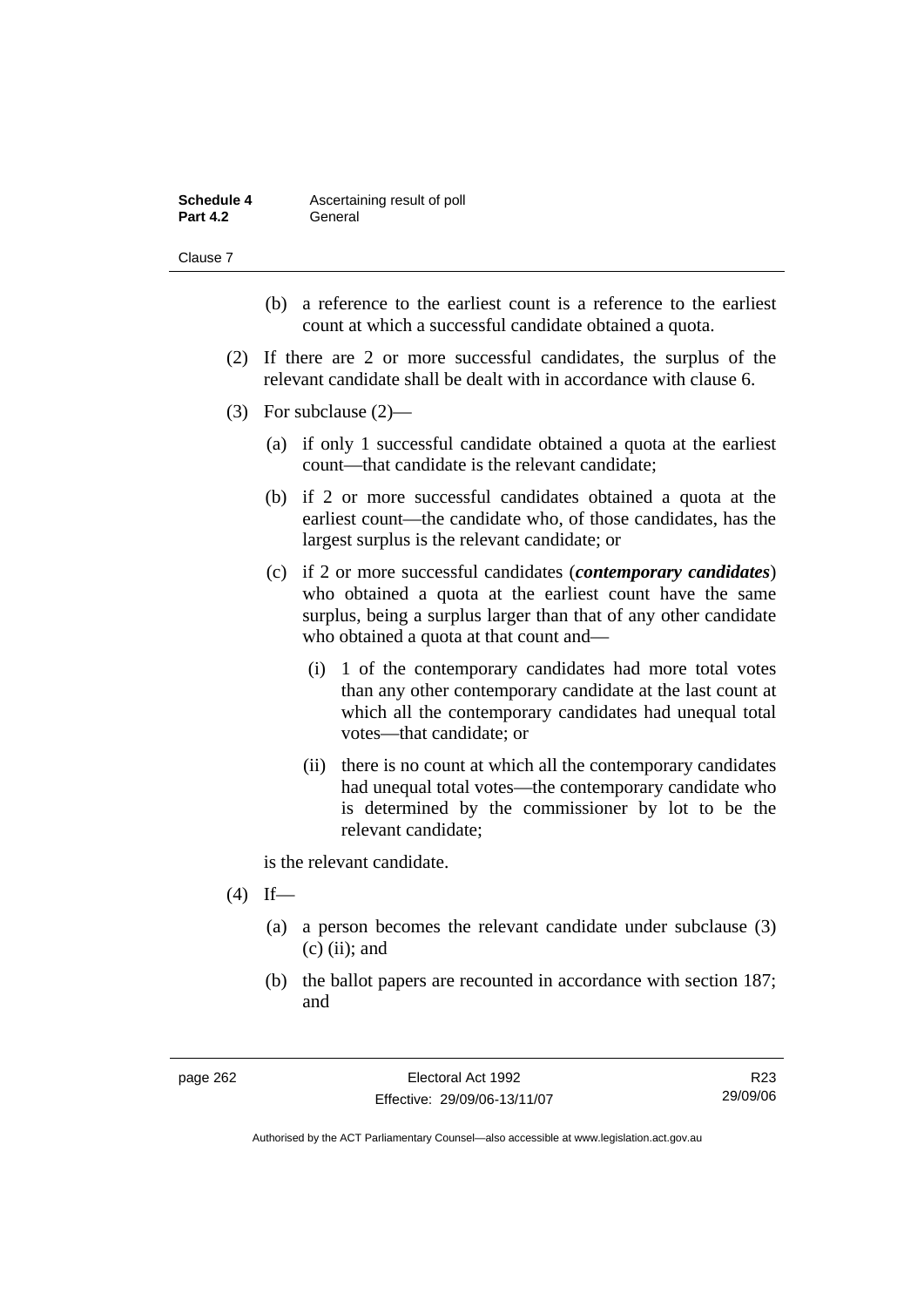(c) the same candidates would, apart from this subclause, become the contemporary candidates once again under that subparagraph;

the person shall be taken to be the relevant candidate for subclause (2) in the recounting of those ballot papers.

### **8 Exclusion of candidates**

- (1) If clause 5 or 15 requires a candidate to be excluded, the candidate with the least total votes shall be excluded.
- (2) If 2 or more candidates each have the same total votes, being fewer total votes than any other candidate and—
	- (a) 1 of those candidates had fewer total votes than any other of those candidates at the last count at which all those candidates had unequal votes—that candidate; or
	- (b) there is no count at which all those candidates had unequal total votes—the candidate who, of those candidates, is determined by the commissioner by lot to be the candidate to be excluded;

shall be excluded.

- $(3)$  If—
	- (a) a person is excluded under subclause (2) (b); and
	- (b) the ballot papers are recounted in accordance with section 187; and
	- (c) that paragraph would, apart from this subclause, be applicable once again to the same candidates;

the person shall be taken to be excluded in the recounting of those ballot papers.

page 263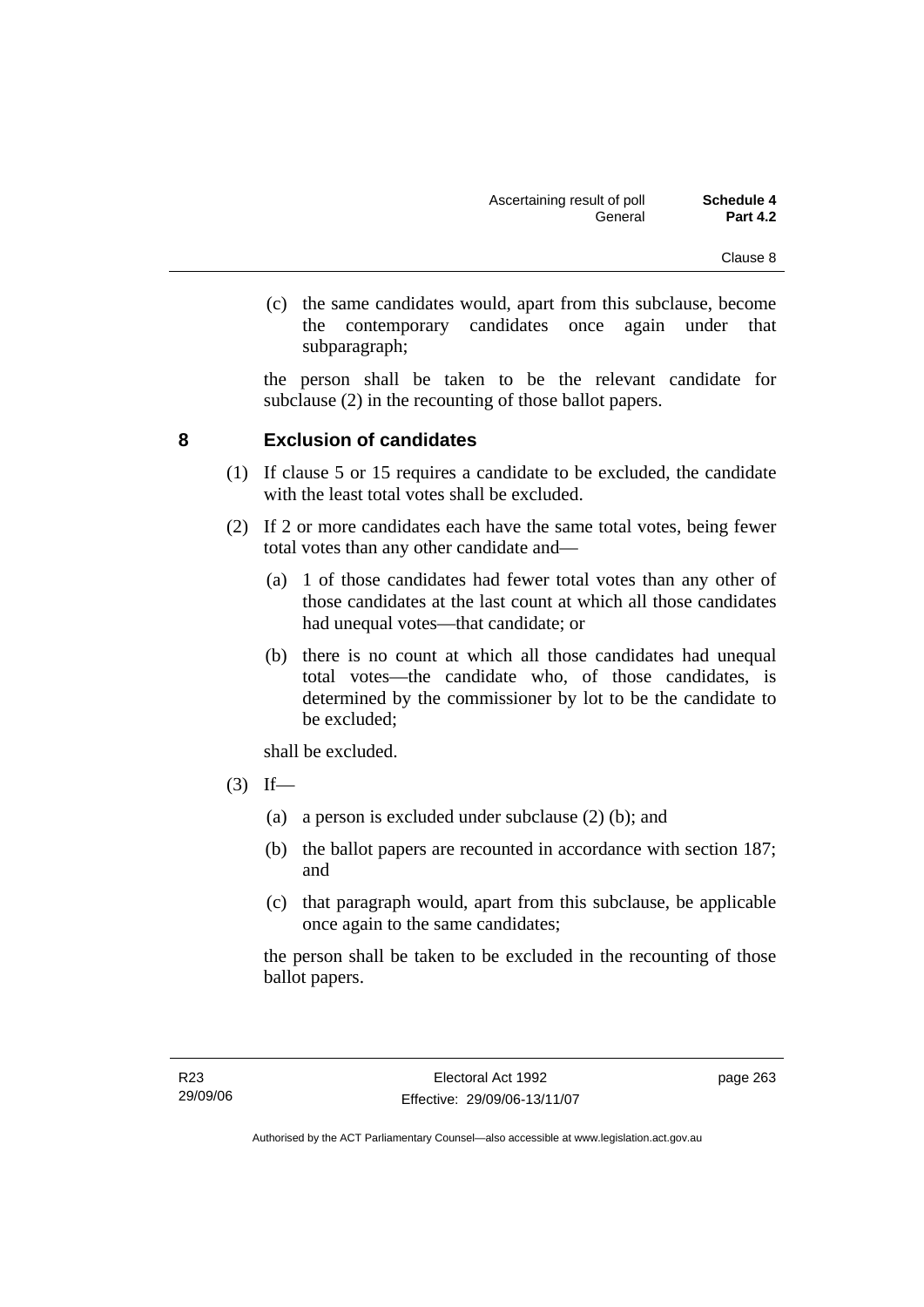**Schedule 4 Ascertaining result of poll Part 4.2** General

Clause 9

### **9 Votes of excluded candidates**

- (1) If a candidate is excluded in accordance with clause 8, the ballot papers counted for the candidate shall be sorted into groups according to their transfer values when counted for him or her.
- (2) Subject to subclause (3), each group under subclause (1) shall be dealt with as follows:
	- (a) if a ballot paper in the group does not specify a next available preference—it shall be set aside as finally dealt with for this part;
	- (b) if a ballot paper in the group specifies a next available preference—it shall be grouped according to the candidate for whom that preference is recorded;
	- (c) each continuing candidate's count votes shall be determined and allotted to him or her;
	- (d) continuing candidates' total votes shall be calculated and, if the votes of any of those candidates equal or exceed the quota, the candidate is successful.
- (3) The groups referred to in subclause (1) shall be dealt with under subclause (2) starting with the group with the highest transfer value and, subject to subclause 4 (1) or 15 (2), continuing in descending order until all the groups have been dealt with.

### **10 Setting aside ballot papers**

If, after a calculation under clause  $3(3)$ ,  $6(4)$  or  $9(2)(d)$ , the total votes of a candidate who became successful on that calculation equal the quota, the ballot papers counted for that candidate shall be set aside for this part.

R23 29/09/06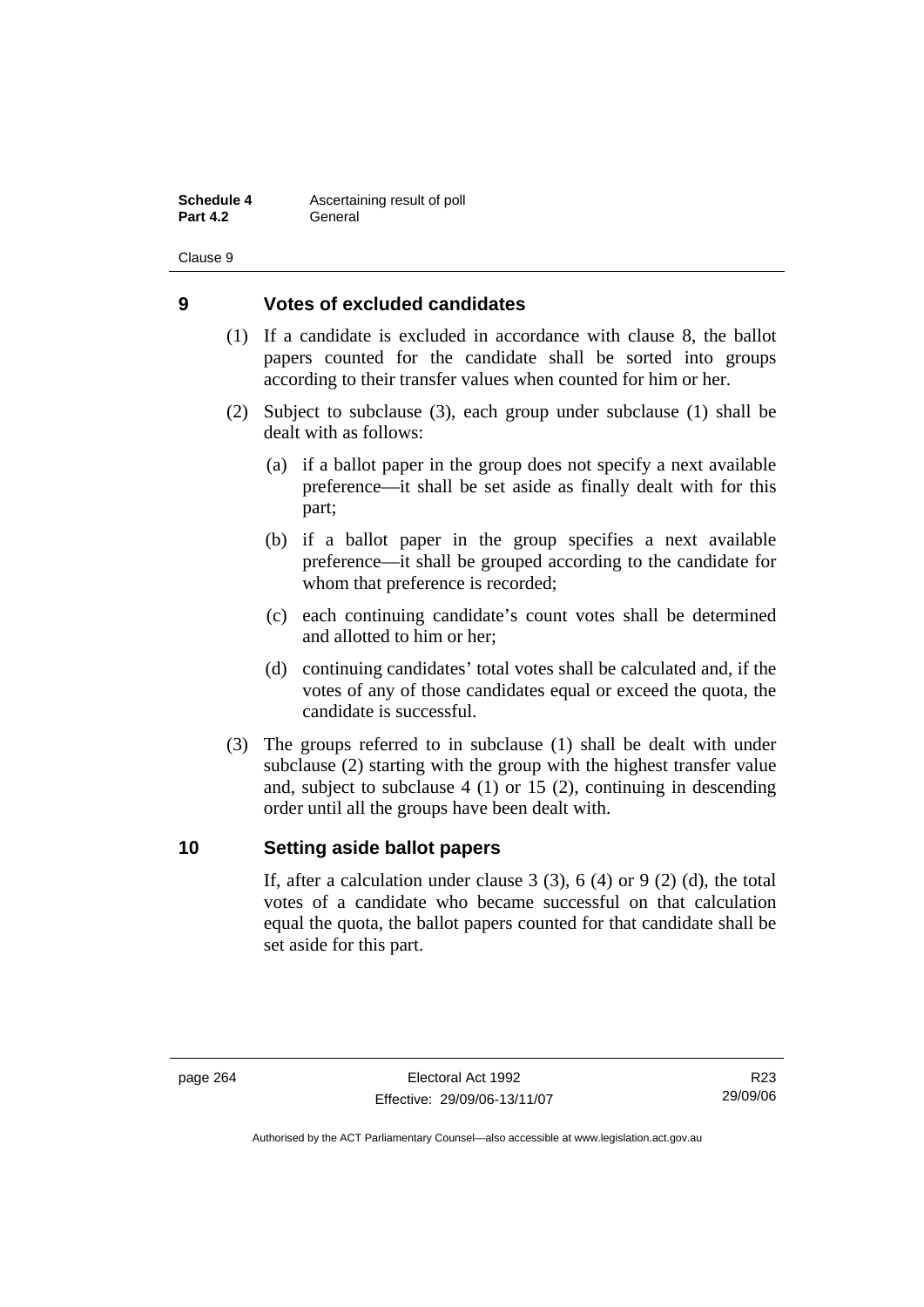Clause 11

# **Part 4.3 Casual vacancies**

### **11 Application**

- (1) This part applies in relation to the vacancy in the seat of a former MLA that is to be filled by recount under section 194.
- (2) For this part—
	- (a) *continuing candidate* means a candidate within the meaning of part 13, but does not include a candidate who died before the recount for the purposes of this part began; and
	- (b) the quota is calculated under clause 12; and
	- (c) the transfer value is determined under clause 13.

### **12 Quota**

 (1) For this part, the quota, in relation to a count, is calculated as follows:

$$
\frac{\text{TVA}}{2} + 1
$$

(2) In this clause:

*TVA* means the sum of the total votes allotted to the continuing candidates at the count, any fraction being disregarded.

#### **13 Transfer value**

- (1) For this part, the transfer value of ballot papers counted for the former MLA—
	- (a) for a ballot paper dealt with at the count at which the former MLA became successful—is the value ascertained in accordance with subclause (2) or (3), as the case requires;

page 265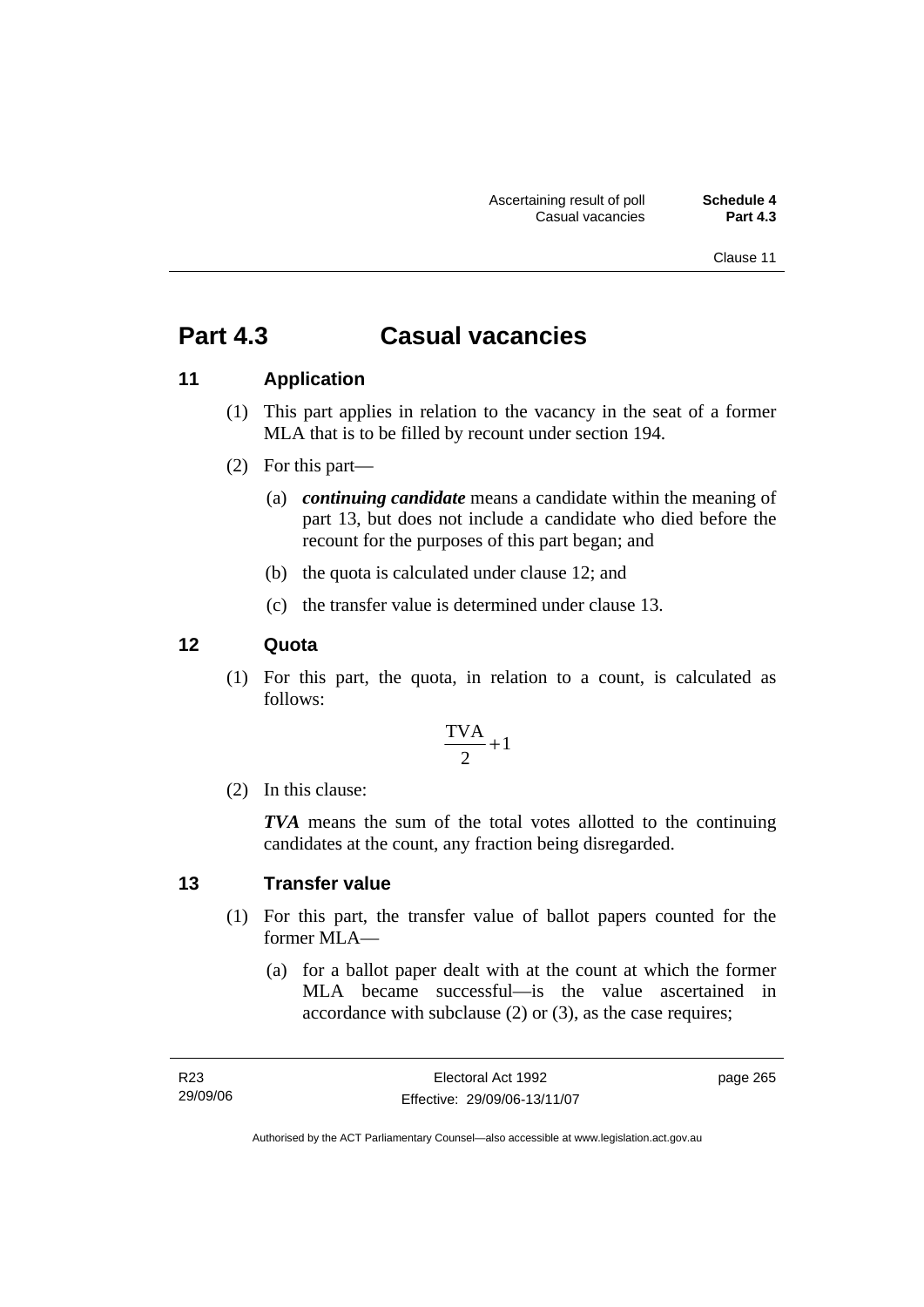| Schedule 4      | Ascertaining result of poll |
|-----------------|-----------------------------|
| <b>Part 4.3</b> | Casual vacancies            |

Clause 13

- (b) for a ballot paper dealt with at the count under clause 3—is 1; and
- (c) for a ballot paper dealt with at any other count—is the transfer value of the ballot paper when counted for the purpose of allotting count votes to the former MLA.
- (2) If, at the count at which the former MLA became successful, NCP x TV was greater than or equal to Q—N—
	- (a) for a ballot paper that did not specify a next available preference—the value is calculated as follows:

$$
\frac{Q - N}{NCP}
$$
; and

- (b) for a ballot paper that specified a next available preference the value is zero.
- (3) If, at the count at which the former MLA became successful, NCP x TV was less than Q—N—
	- (a) for a ballot paper that did not specify a next available preference—the value is the transfer value of the ballot paper when counted for the purpose of allotting count votes to the former MLA; and
	- (b) for a ballot paper that specified a next available preference the value is calculated as follows:

$$
\frac{Q-N-(NCP \times TV)}{CP}
$$

(4) In subclauses (2) and (3):

*NCP* means the number of ballot papers counted for the former MLA at the count at which he or she became successful that did not specify a next available preference.

R23 29/09/06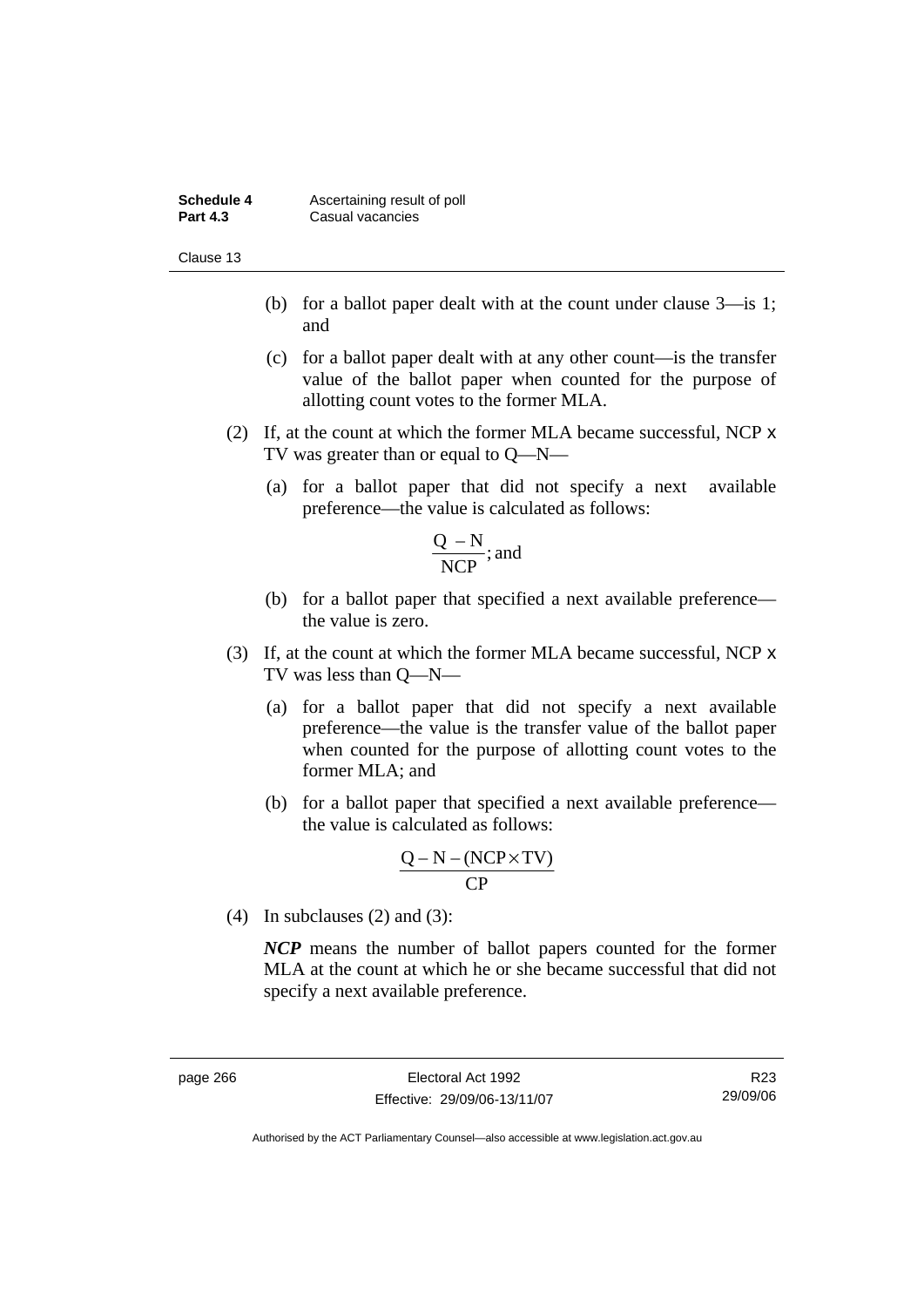*TV* means the transfer value of a ballot paper when counted at that count for the purpose of allotting count votes to the former MLA.

*Q* means the quota for the election at which the former MLA was last elected.

*N* means the former MLA's total votes after the last calculation before that count.

*CP* means the number of ballot papers counted for the former MLA at that count that specified a next available preference.

### **14 Recount—first count**

- (1) If a ballot paper counted for the former MLA—
	- (a) does not specify a next available preference—it shall be set aside as finally dealt with for this part; or
	- (b) specifies a next available preference—it shall be grouped according to the candidate for whom that preference is recorded.
- (2) The count votes for each continuing candidate shall be determined and allotted to him or her, and each continuing candidate's total votes shall be calculated.
- (3) If, after the calculation under subclause (2), the total votes of a continuing candidate equal or exceed the quota, the candidate is successful and the scrutiny shall cease.

### **15 Recount—continuation**

- (1) If the scrutiny has not ceased in accordance with clause 14 (3) or subclause (2) of this clause—
	- (a) 1 continuing candidate shall be excluded in accordance with clause 8; and

page 267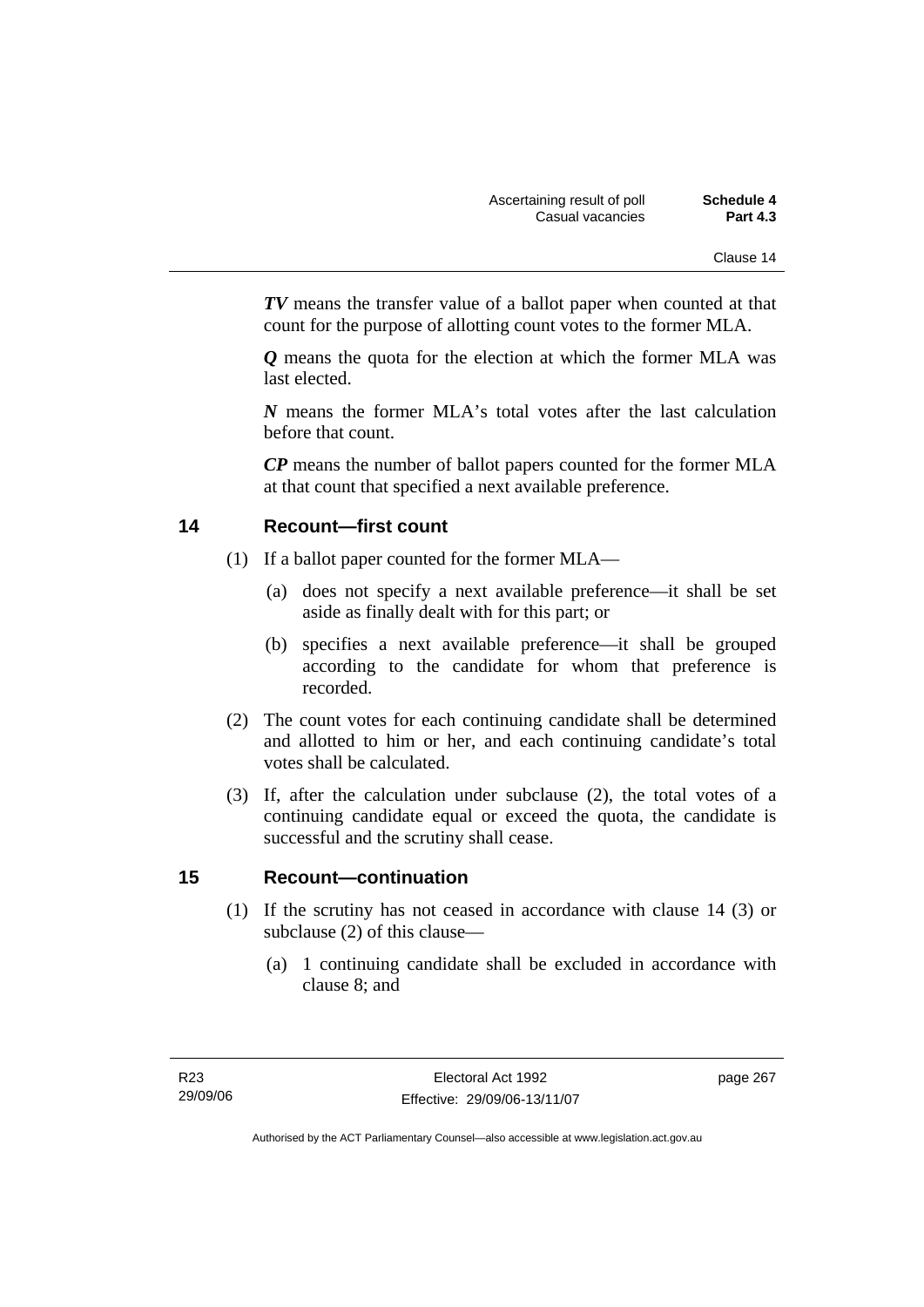| Schedule 4      | Ascertaining result of poll |
|-----------------|-----------------------------|
| <b>Part 4.3</b> | Casual vacancies            |

Clause 16

- (b) the ballot papers counted for that candidate shall be dealt with in accordance with clause 9.
- (2) If, after a calculation under clause 9 (2) (d), a candidate is successful, the scrutiny shall cease.

### **16 Successful candidate is dead**

- (1) If the candidate who is successful on a recount is dead, the recount shall be conducted again.
- (2) For subclause (1), a ballot paper on which a preference for that candidate is recorded shall be taken to record a preference for the candidate for whom the next available preference is recorded.

### **17 Multiple vacancies**

- (1) If there are 2 or more vacancies in the seats of former MLAs that are required to be filled by recount under section 194, the recounts shall be conducted in the order in which the vacancies occurred.
- (2) If 2 or more of those vacancies occurred at the same time, the commissioner shall determine by lot the order in which the recounts are to be conducted.
- $(3)$  If—
	- (a) a person is a candidate in relation to more than 1 casual vacancy; and
	- (b) the person becomes a candidate in relation to those casual vacancies before the commissioner declares elected the successful candidate in relation to any of those casual vacancies; and

R23 29/09/06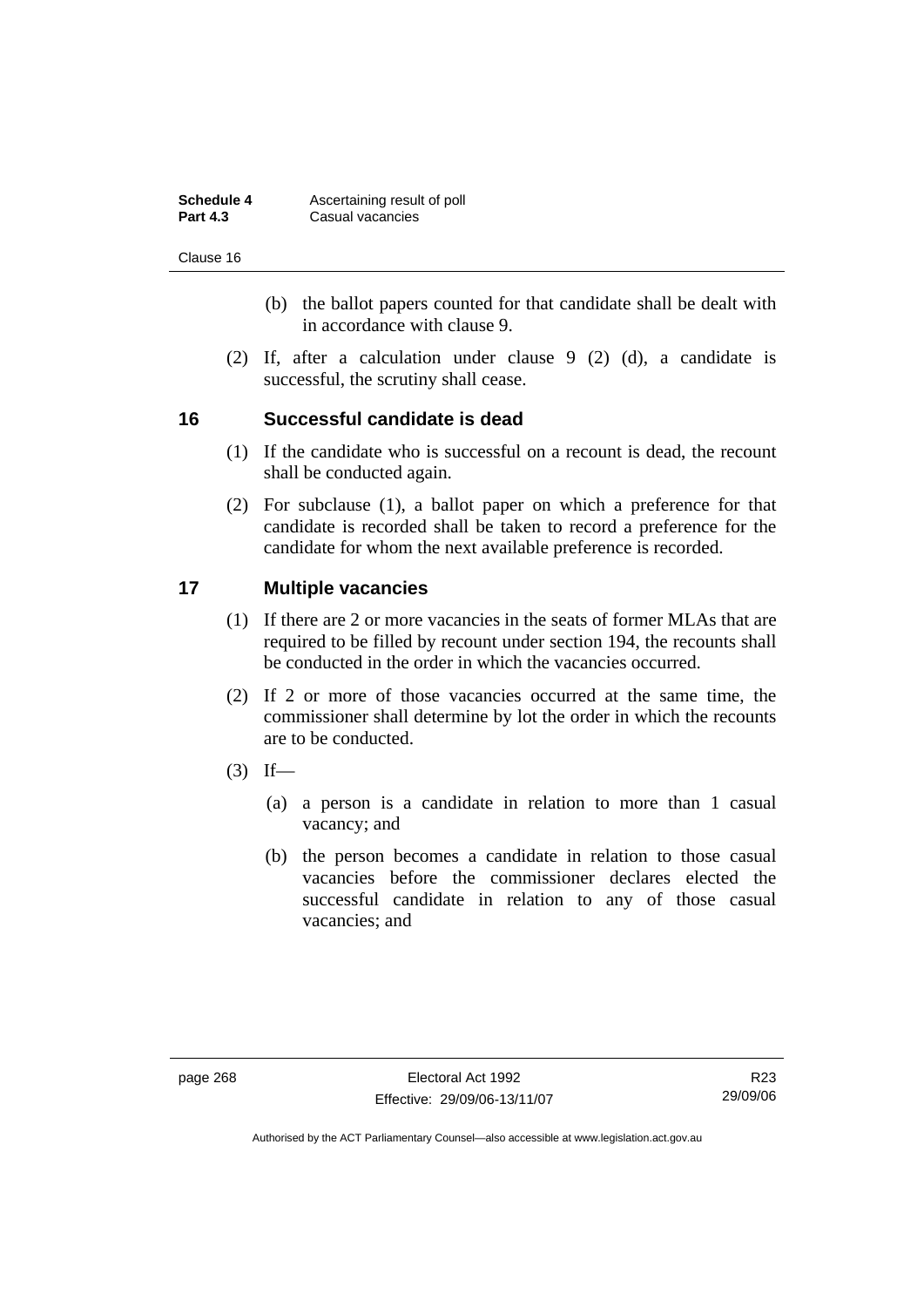| Schedule 4      | Ascertaining result of poll |
|-----------------|-----------------------------|
| <b>Part 4.3</b> | Casual vacancies            |

 (c) the person is successful in relation to 1 of those casual vacancies;

for the purpose of conducting the recount in relation to the casual vacancies other than the one in relation to which the person was successful, the person shall be taken not to be a continuing candidate.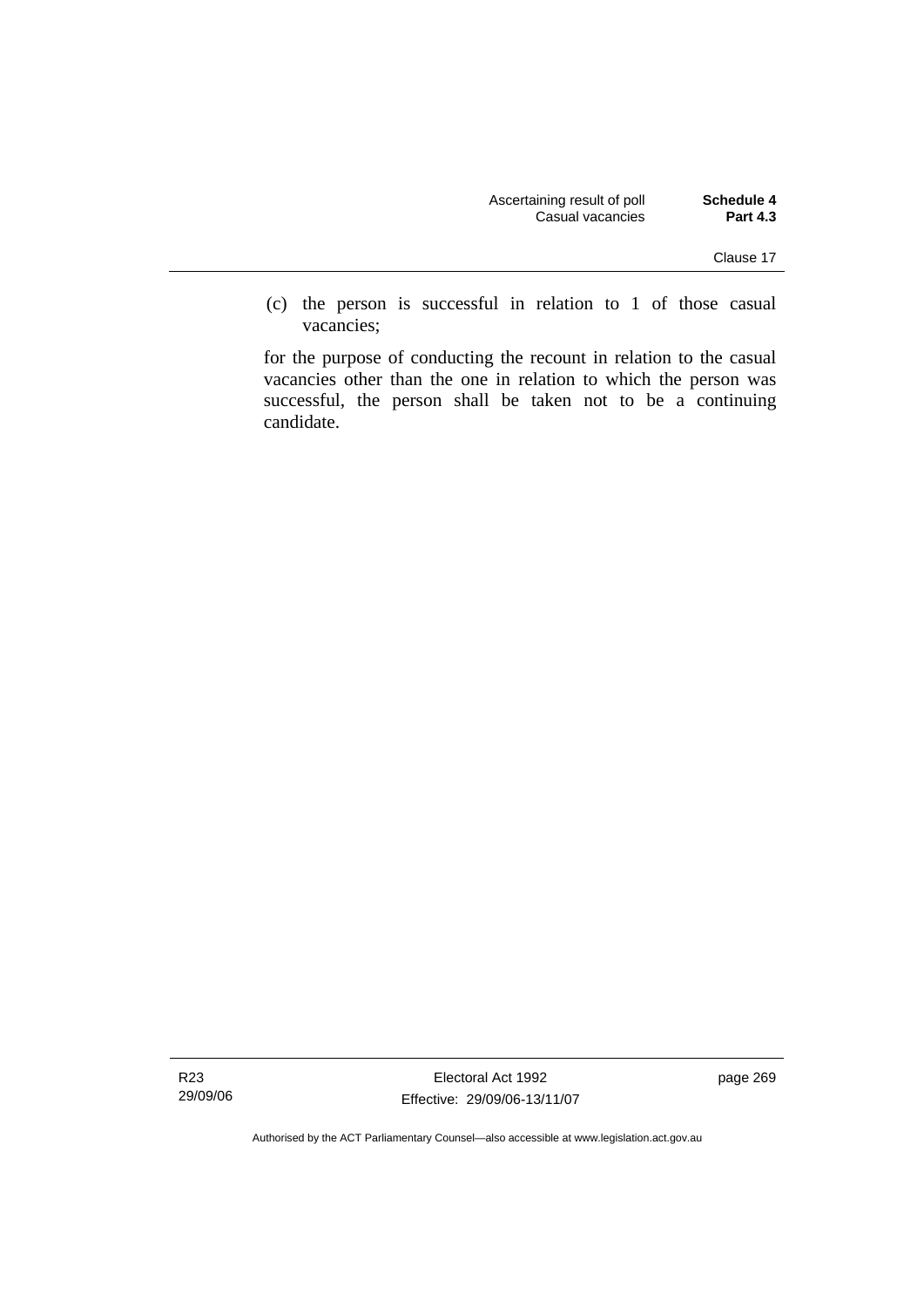**Schedule 4 Ascertaining result of poll**<br>**Part 4.4 Deceased successful can Part 4.4** Deceased successful candidates

Clause 18

## **Part 4.4 Deceased successful candidates**

### **18 Application of pt 4.3**

- (1) If a successful candidate dies on or after polling day but before the declaration of the result of the election, the ballot papers counted for the deceased candidate shall be dealt with in accordance with part 4.3 as if they had been counted for a former MLA.
- (2) In this part:

*continuing candidate* means a candidate other than a successful candidate, a candidate who died before the recount for this part commenced or a candidate who is excluded for clause 15.

### **19 Multiple deaths**

- (1) If 2 or more successful candidates die on or after polling day but before the declaration of the result of the election, the ballot papers counted for each deceased candidate shall be dealt in the order in which the candidates died.
- (2) If 2 or more of those successful candidates died at the same time, the commissioner shall determine by lot the order in which the ballot papers for the deceased candidates are to be dealt with.

page 270 Electoral Act 1992 Effective: 29/09/06-13/11/07

R23 29/09/06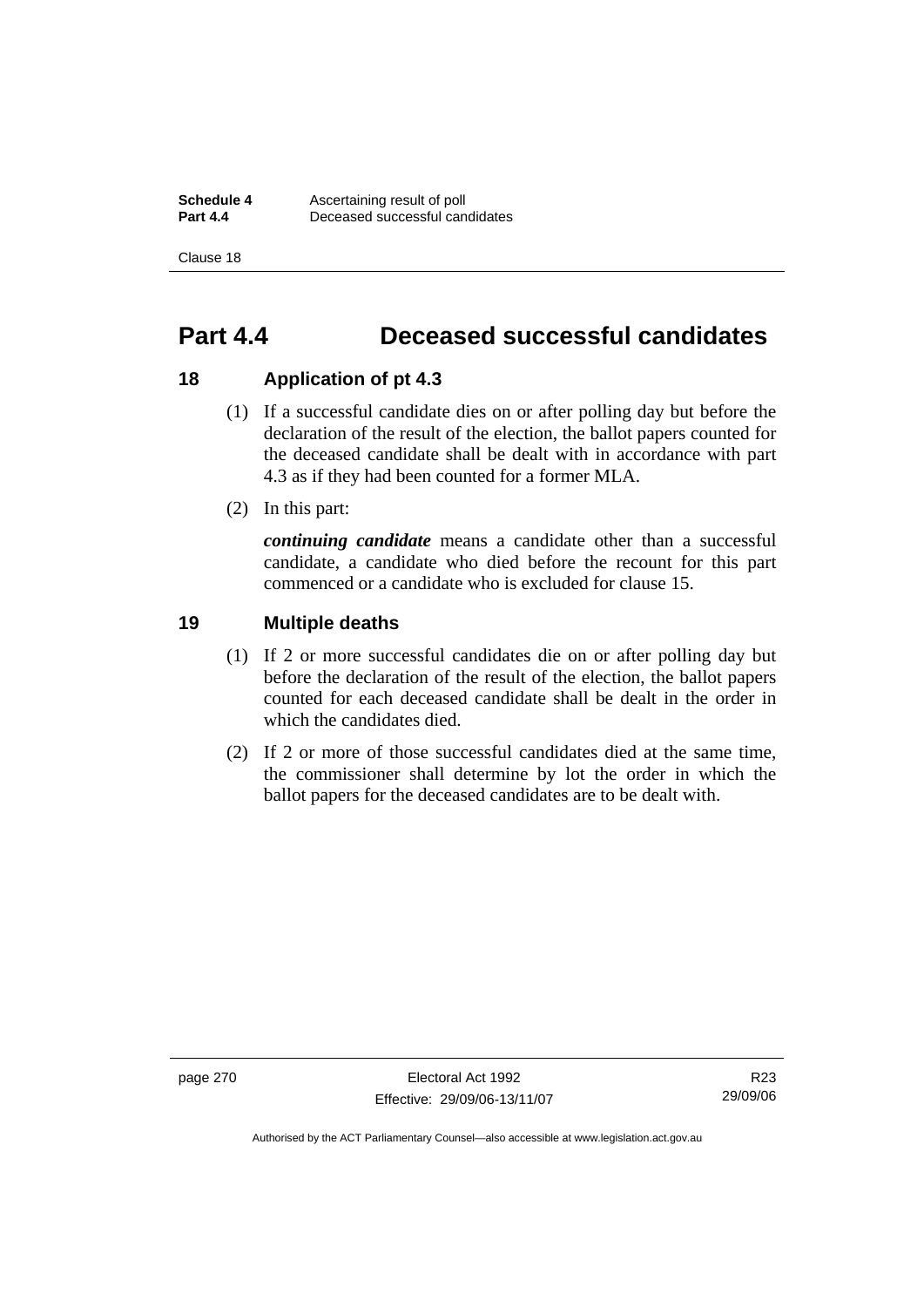# **Dictionary**

(see s 3)

*Note 1* The Legislation Act contains definitions and other provisions relevant to this Act.

*Note 2* For example, the Legislation Act, dict, pt 1 defines the following terms:

- administrative unit
	- adult
	- chief executive (see s 163)
	- Commonwealth
	- doctor
	- **Executive**
	- exercise
	- fail
	- function
	- judge
	- lawyer
	- Self-Government Act
	- Speaker
	- **State**
	- statutory office-holder
	- territory instrumentality.

*AAT* means the administrative appeals tribunal.

*abbreviation*, of the name of a political party, includes an alternative name of the party.

# *address*—

 (a) except in division 17.3 (Campaigning offences)—means, in relation to a person, the address of the person's principal place of residence (including a place of residence from which a person who is an elector is temporarily absent and to which the person intends to return to live in); and

page 271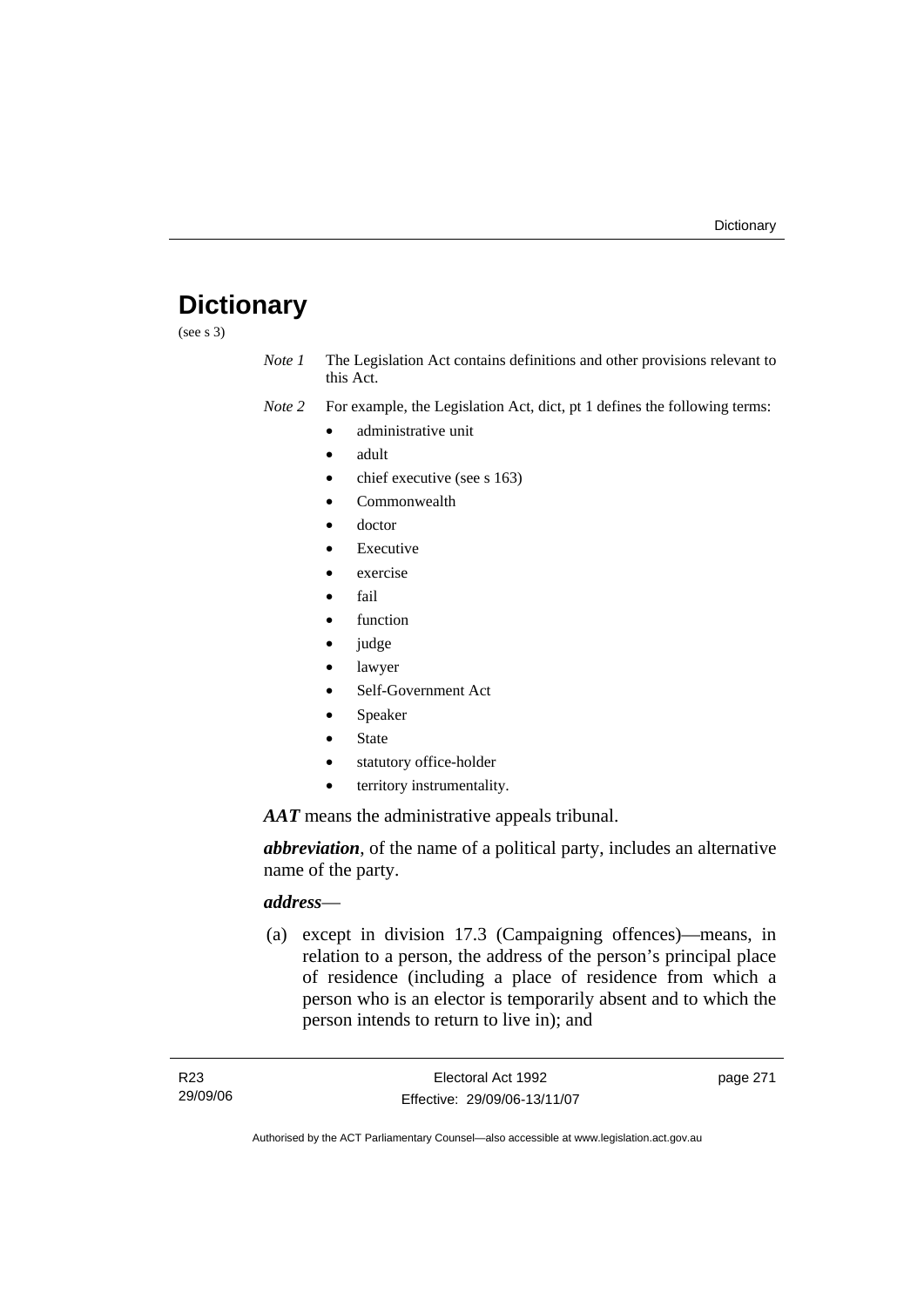(b) in division 17.3—see section 291 (Definitions for div 17.3).

*amount*, for part 14 (Election funding and financial disclosure)—see section 198 (Definitions for pt 14).

*Antarctica*, for part 11 (Polling in Antarctica)—see section 167 (Definitions for pt 11).

*Antarctic elector* means an elector who is an Antarctic elector under section 171.

*application*, for part 16 (Disputed elections, eligibility and vacancies)—see section 250 (Definitions for pt 16).

*approved computer program* means the computer program approved under section 118A.

*Assembly* means the Legislative Assembly.

*assistant returning officer*, for part 11 (Polling in Antarctica)—see section 167 (Definitions for pt 11).

*associated entity*, for part 14 (Election funding and financial disclosure)—see section 198 (Definitions for pt 14).

*augmented commission* in relation to a redistribution, means the augmented electoral commission established by section 47 for the purposes of the redistribution.

*authorised delivery service*, for division 10.4 (Voting otherwise than at a polling place)—see section 136.

*authorised officer* means an officer authorised by the commissioner for the purpose of the provision in which the expression occurs.

*authorised witness*, for part 10 (Voting)—see section 127 (Meaning of *authorised witness*).

*available for public inspection*—see section 4A (Meaning of *available for public inspection*).

R23 29/09/06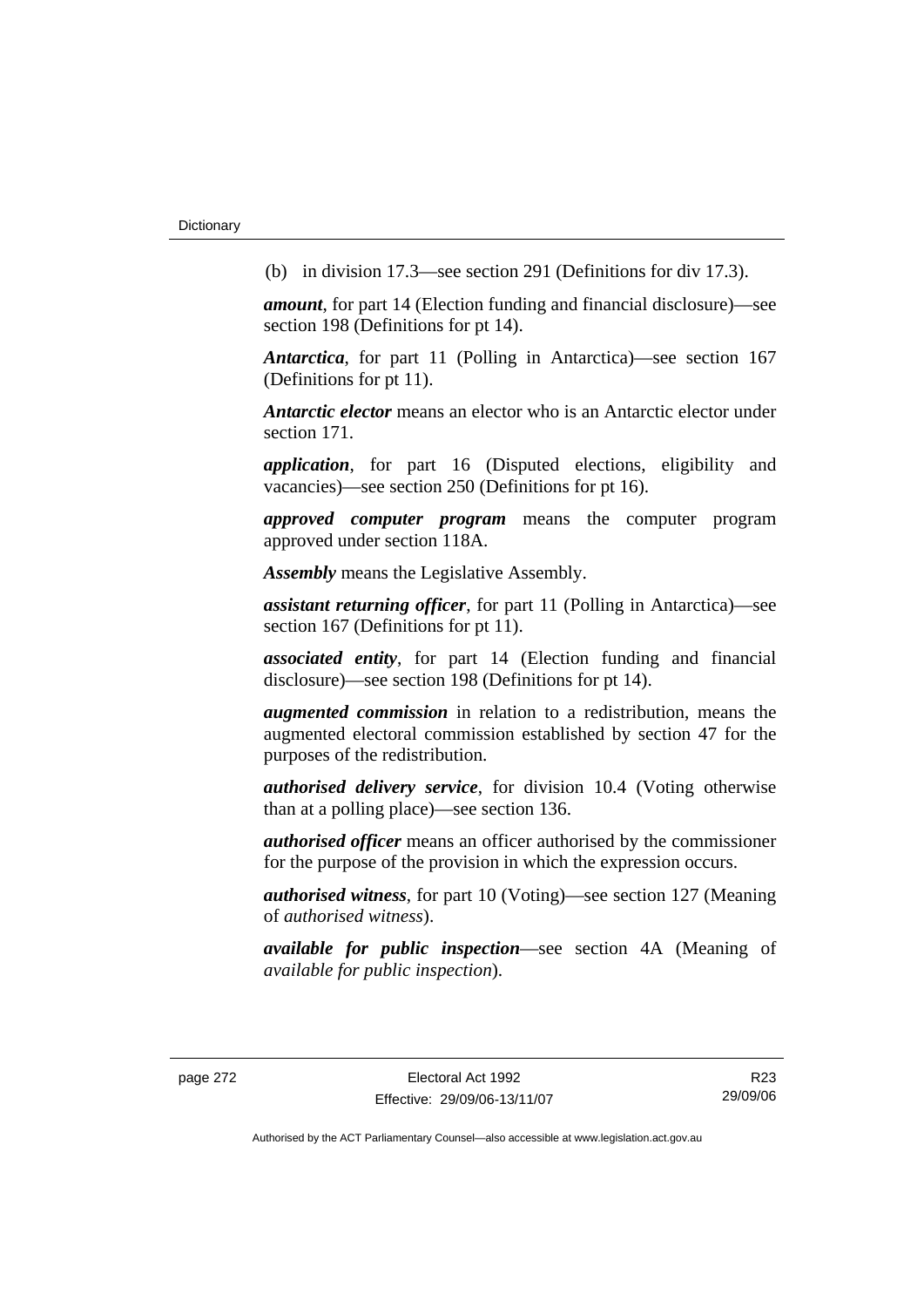# *ballot paper*—

- (a) includes an electronic ballot paper; and
- (b) if regulations are in force under section 114 (7) (Ballot papers)—means a ballot paper in the form prescribed under the regulations.
- *Note* A ballot paper is required to be in the form set out in sch 1 (see s 114 (1)).

*bribery*, for part 16 (Disputed elections, eligibility and vacancies) see section 250 (Definitions for pt 16).

*broadcast* includes televise.

*broadcaster*, for division 14.5 (Disclosure of electoral expenditure)—see section 223 (Definitions for div 14.5).

#### *candidate* means—

- (a) except in part 13 (Casual vacancies)—a person declared to be a candidate under section 109 (Declaration of candidates); and
- (b) in part 13—a person declared to be a candidate under section 193 (Publication of candidates' details).

*candidate square*—see section 116 (1) (h) (Printing of ballot papers).

*certified list of electors* means a certified list of electors prepared under section 121.

*closed*, in relation to a roll, means closed in accordance with section 80.

*commissioner* means the Electoral Commissioner appointed under section 22.

*Commonwealth Electoral Act* means the *Commonwealth Electoral Act 1918* (Cwlth).

*Commonwealth roll* means the roll of electors for the ACT required by the Commonwealth Electoral Act, section 81.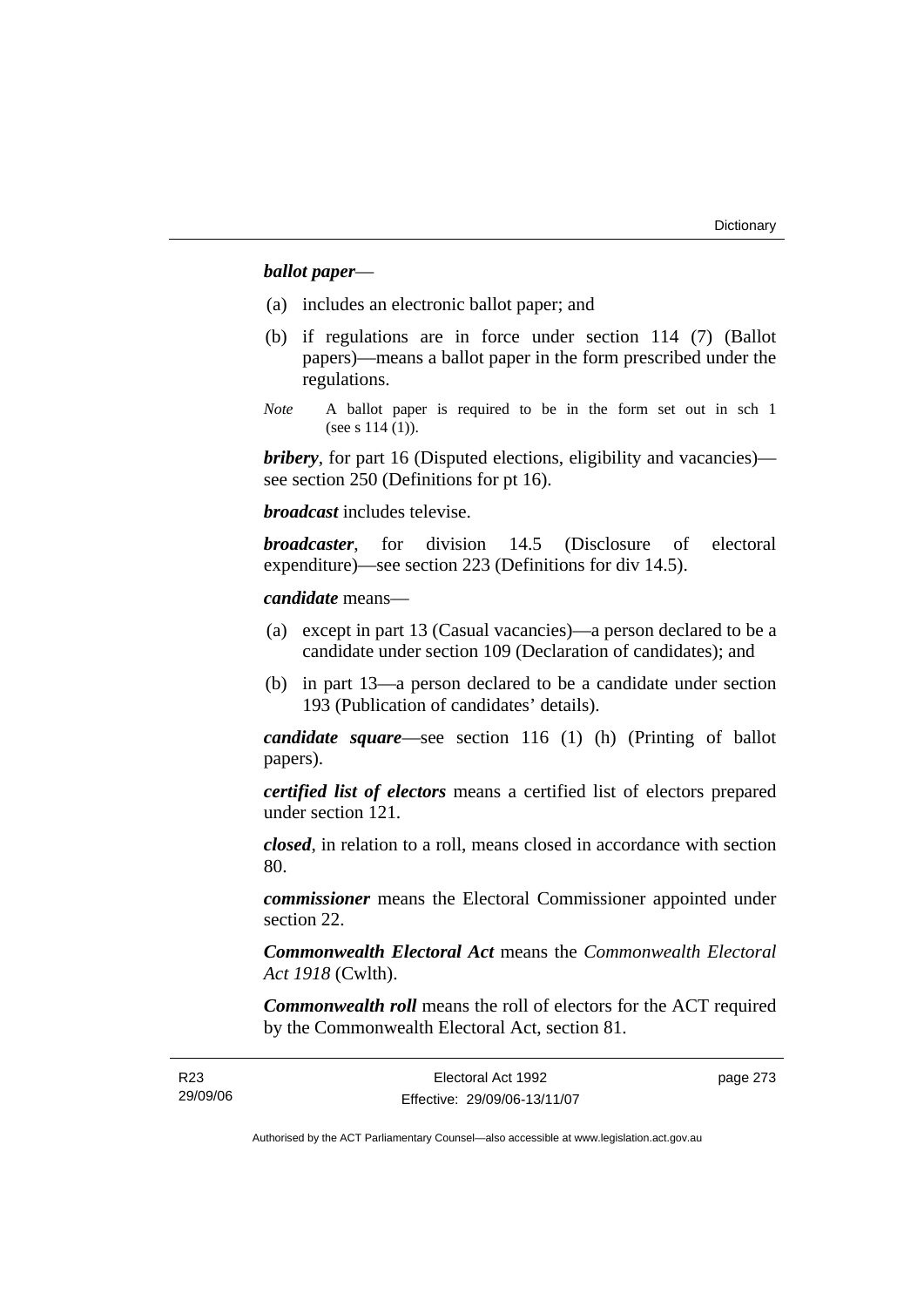*contravention*, for part 16 (Disputed elections, eligibility and vacancies)—see section 250.

*Court of Disputed Elections*—see section 252 (2).

*declaration vote* means a vote cast in accordance with any of the following provisions:

- (a) section 135 (Declaration voting at polling places);
- (b) section 136B (15) (Ordinary or declaration voting in ACT before polling day);
- (c) section 136C (Declaration voting outside ACT on or before polling day);
- (d) section 144A (Requirements for casting postal votes).

*declaration voting papers*, in relation to an election, means—

- (a) a declaration, in the form approved under section 340A (Approved forms) for this paragraph, to be completed by an elector; and
- (b) a ballot paper suitable for declaration voting at the election; and
- (c) a certificate, in the form approved under section 340A (Approved forms) for this paragraph, to be completed by a witness to the declaration; and
- (d) an envelope, in the form approved under section 340A (Approved forms) for this paragraph, addressed to the commissioner, on which appears a declaration referred to in paragraph (a).

*defined details*, for division 14.4 (Disclosure of donations)—see section 216 (Meaning of *defined details* for div 14.4).

*defined particulars*, for division 14.6 (Annual returns)—see section 228 (Meaning of *defined particulars* for div 14.6).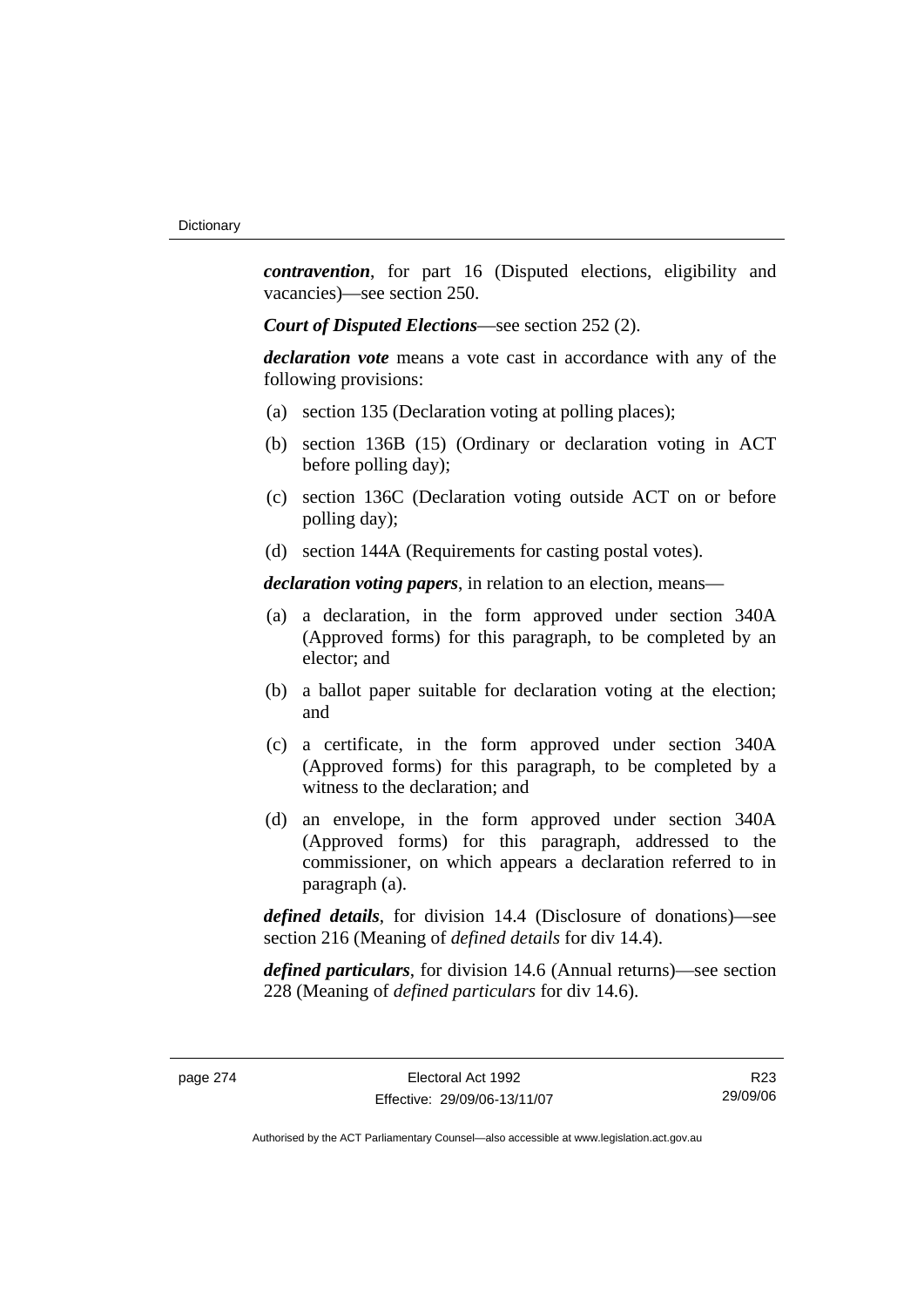*disclosure period*, for part 14 (Election funding and financial disclosure)—see section 201 (Disclosure periods).

*disposition of property*, for part 14 (Election funding and financial disclosure)—see section 198 (Definitions for pt 14).

*disseminate*, for division 17.3 (Campaigning offences)—see section 291 (Definitions for div 17.3).

*election* means—

- (a) an election of an MLA or MLAs; and
- (b) in relation to an electorate—such an election for the electorate; and
- (c) for part 16 (Disputed elections, eligibility and vacancies)—see section 250 (Definitions for pt 16).

*election period*, in relation to an election, means the period—

- (a) beginning on the first day of the pre-election period; and
- (b) ending when the result of the election is declared under section 189.

*elector* means a person who is enrolled, or is to be taken under this Act to be enrolled, for an electorate.

*electoral advertisement*, for division 14.5 (Disclosure of electoral expenditure)—see section 223 (Definitions for div 14.5).

*electoral commission* means the Australian Capital Territory Electoral Commission established by section 5.

*electoral expenditure*, for division 14.5 (Disclosure of electoral expenditure)—see section 223 (Definitions for div 14.5).

*electoral matter*—see section 4 (Meaning of *electoral matter*).

*electoral paper* means a document, form or notice provided for or required under this Act.

page 275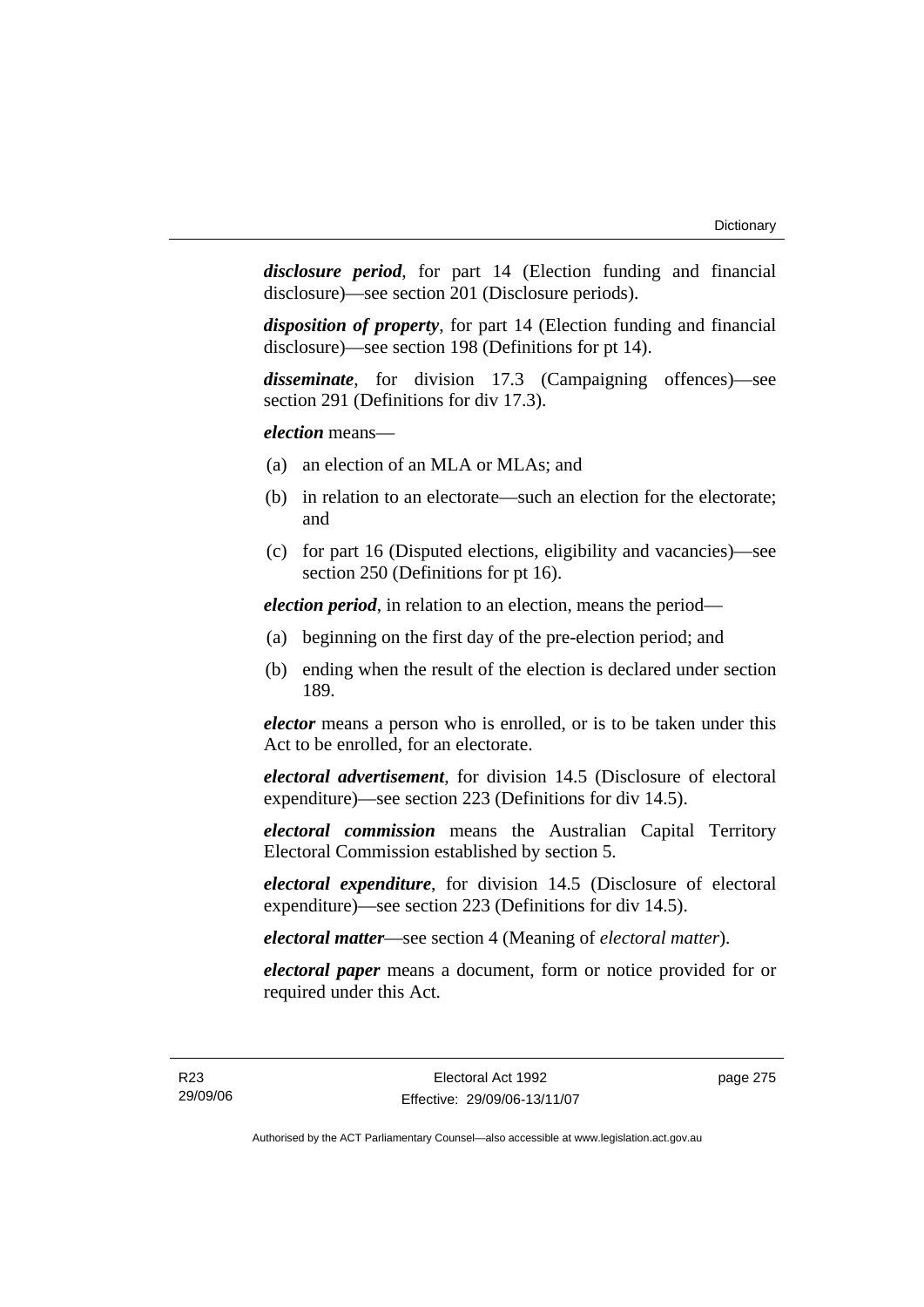*electorate* means an electorate, the name and boundaries of which are specified in a determination in force under section 35.

*electronic form*, of a roll or an extract from a roll, means a disk, tape or other device from which the information in the extract or roll may be reproduced by mechanical, electronic or other means.

*electronic voting*—see section 120 (2).

*eligible elector*, for division 10.4 (Voting otherwise than at a polling place)—see section 136.

*eligible overseas elector* means a person who is an eligible overseas elector under section 74.

*eligible vote*, for part 14 (Election funding and financial disclosure)—see section 198 (Definitions for pt 14).

*entity*, for part 14 (Election funding and financial disclosure)—see section 198 (Definitions for pt 14).

*extract*, from a roll—see section 59.

*extraordinary election*—see section 101.

*file*, for part 16 (Disputed elections, eligibility and vacancies)—see section 250 (Definitions for pt 16).

*financial controller*, for part 14 (Election funding and financial disclosure)—see section 198 (Definitions for pt 14).

*former MLA*, for part 13 (Casual vacancies)—see section 190 (Definitions for pt 13).

*general election* means a general election of MLAs.

*gift*, for part 14 (Election funding and financial disclosure)—see section 198 (Definitions for pt 14).

*group*, in relation to candidates in an election, means candidates whose names are grouped on the ballot papers in accordance with section 115 (1) or (2), whichever is applicable.

R23 29/09/06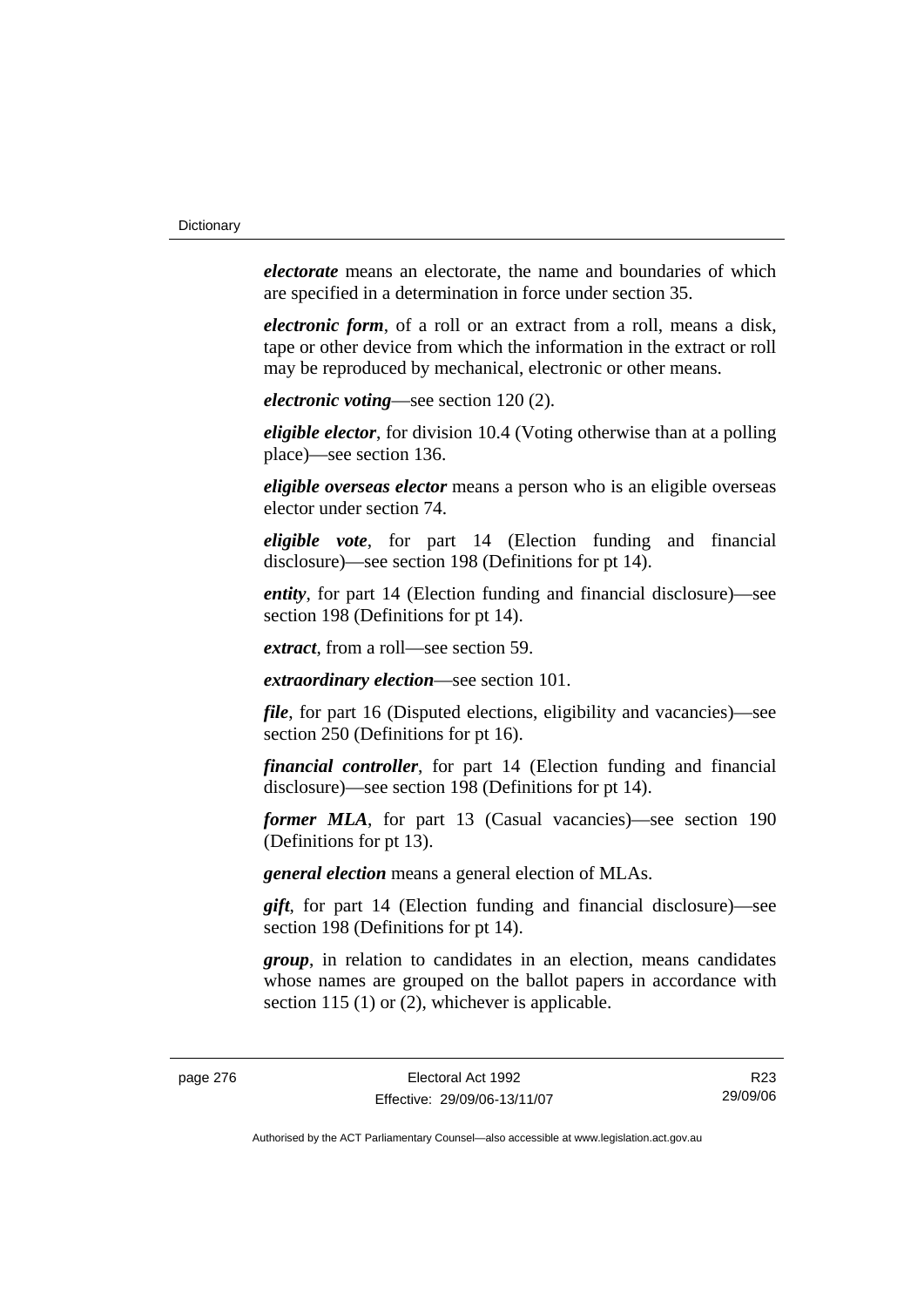*hospital* includes a convalescent home and an institution similar to a hospital or convalescent home.

*hour of nomination*—see section 108.

*investigation notice*, for division 14.7 (Compliance)—see section 235 (Definitions for div 14.7).

*judge* means—

- (a) a judge of the Supreme Court; or
- (b) a judge of the Supreme Court of a State or another Territory; or
- (c) a judge of the Federal Court or Family Court.

*member*, for division 2.2 (Members of electoral commission)—see section 11 (Meaning of *member* for div 2.2).

*MLA* means a member of the Assembly.

*newspaper* means a newspaper circulating in the ACT.

*non-party group*, for part 14 (Election funding and financial disclosure)—see section 198 (Definitions for pt 14).

*officer* means—

- (a) a person appointed under section 33 (Officers) to be an officer; or
- (b) a person exercising a power under this Act under an arrangement under section 70 (Joint roll arrangements with the Commonwealth) or section 336 (Administrative arrangements with Commonwealth and States); or
- (c) in relation to a particular matter—a person mentioned in paragraph (a) or (b) exercising a power in relation to the matter.

*official error*, in relation to a person voting or seeking to vote at an election, means the removal of the person's name under this Act from the roll for an electorate in which the person is otherwise

page 277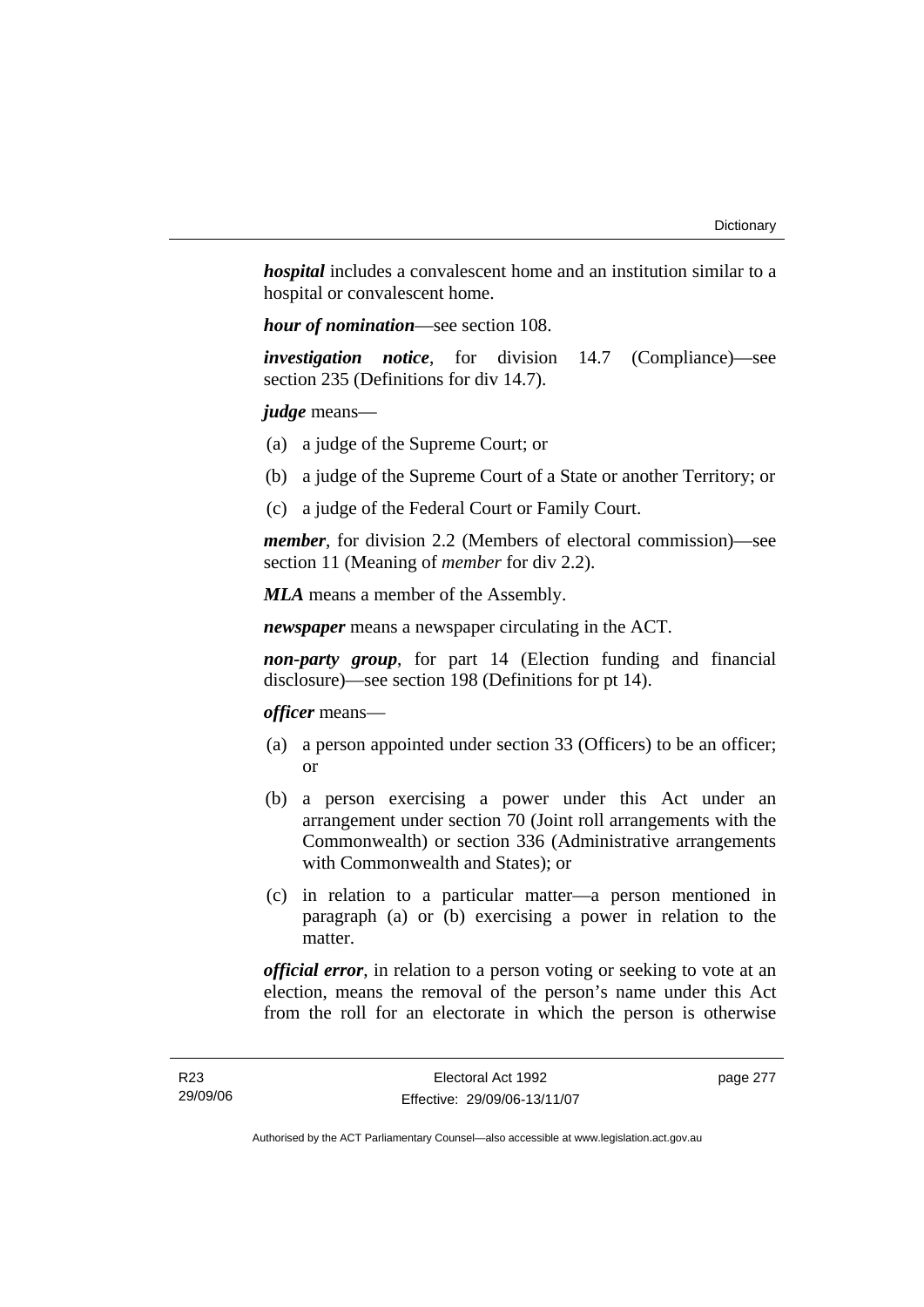entitled to vote unless the name was so removed before the roll closed for the purpose of the previous election.

#### *OIC* means—

- (a) in relation to a scrutiny centre—the officer in charge of the centre; and
- (b) in relation to a polling place—the officer in charge of the place.

*ordinary election* means a general election required by section 100.

*ordinary vote* means a vote other than a declaration vote.

*participant*, for division 14.5 (Disclosure of electoral expenditure)—see section 223 (Definitions for div 14.5).

*party*, for part 14 (Electoral funding and financial disclosure)—see section 198 (Definitions for pt 14).

# *party candidate* means—

- (a) a candidate at an election nominated by the registered officer of a registered party; and
- (b) in relation to a registered party—a candidate nominated by the registered officer of the party.

*person*, for part 15 (Review of decisions)—see section 244 (Definitions for pt 15).

*place of nomination*—see section 108.

*political party* means an organisation, incorporated or unincorporated, an object or activity of which is the promotion of the election to the Assembly of a candidate or candidates endorsed by it.

# *polling day*—

 (a) means the day when, apart from section 111 (Need for an election), a poll for an election would be required; and

R23 29/09/06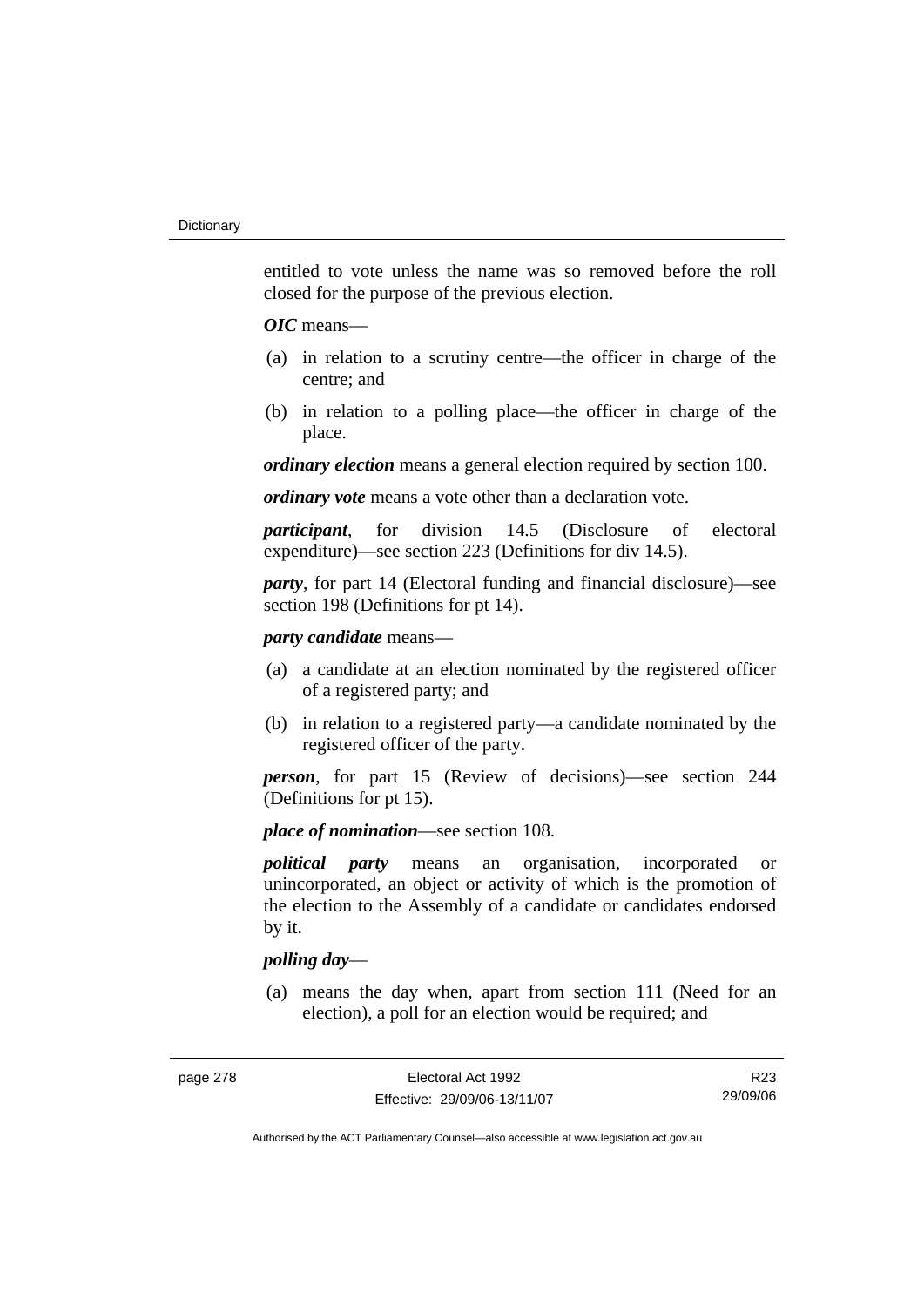- (b) except in part 8 (Timing of elections) and part 9 (Arrangements for elections), includes—
	- (i) if the time for holding an election is extended under section 159 for more than 1 day—each of those days; and
	- (ii) if polling is suspended under section 160—a day when polling is resumed.

*polling place* means a place appointed as a polling place under section 119 (Polling places and scrutiny centres), and, for division 17.3 (Campaigning offences), includes—

- (a) a place where a vote may be made before an officer under section 136B (Ordinary or declaration voting in ACT before polling day) or section 136C (Declaration voting outside ACT on or before polling day); and
- (b) a place where mobile polling is taking place under division 10.5 (Mobile polling).

*post*, for division 10.4 (Voting otherwise than at a polling place) see section 136.

*postal vote* means a declaration vote to which section 144A (Requirements for casting postal votes) applies.

*pre-election period* means the period of 37 days ending on the end of polling day for an election.

*proceeding*, for part 16 (Disputed elections, eligibility and vacancies)—see section 250 (Definitions for pt 16).

*property*, for part 14 (Election funding and financial disclosure) see section 198 (Definitions for pt 14).

*publish*, for division 17.3 (Campaigning offences)—see section 291 (Definitions for div 17.3).

*redistribution* includes distribution.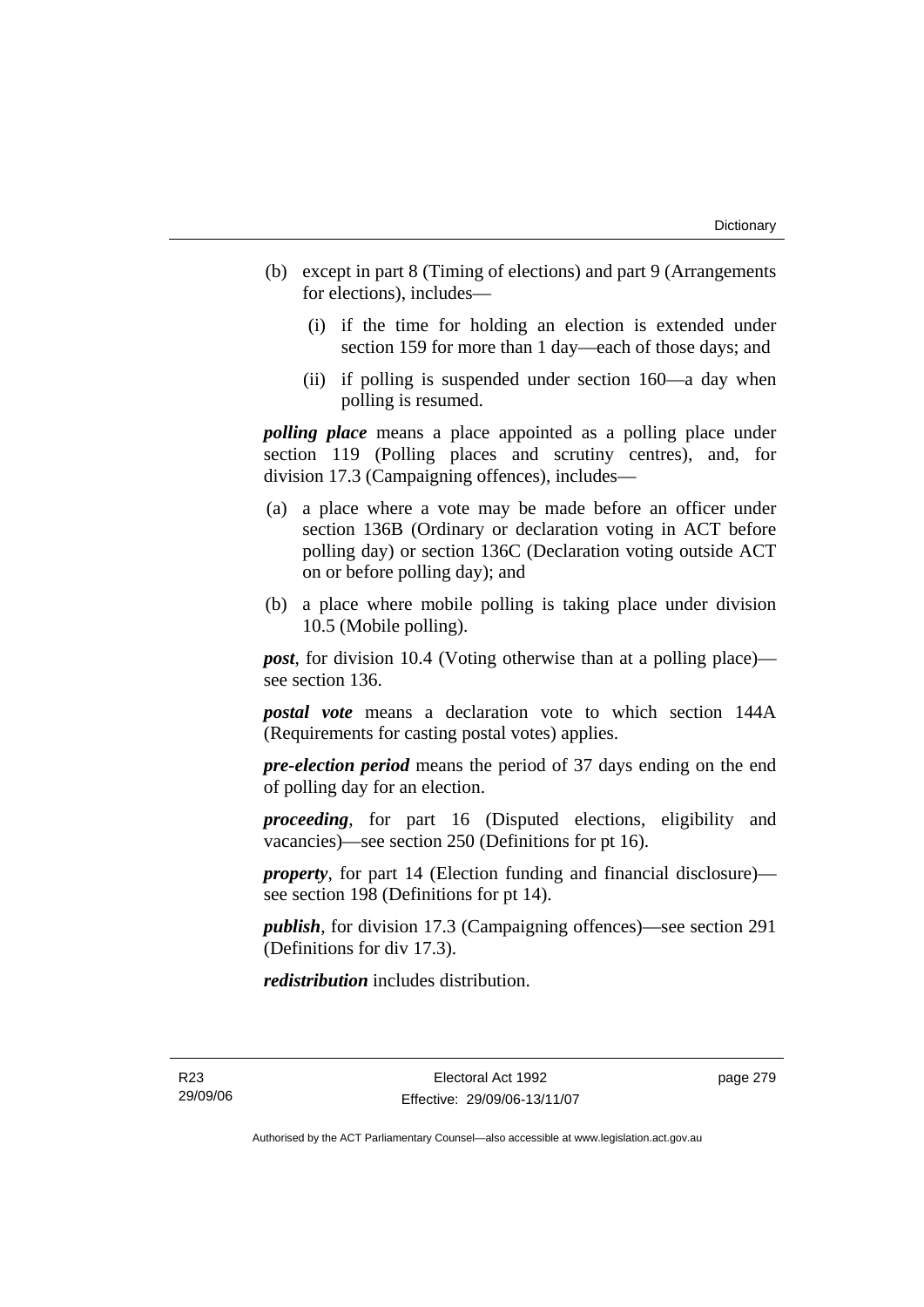*register*, for part 14 (Election funding and financial disclosure)—see section 198 (Definitions for pt 14).

*registered*, for an abbreviation of the name of a registered party, means an abbreviation included in the particulars for the party in the register of political parties.

*registered industrial organisation*, for part 14 (Election funding and financial disclosure)—see section 198 (Definitions for pt 14).

*registered officer*, for a registered party, means the person whose name is entered in the register of political parties as the registered officer of the party.

*registered party* means a political party registered under part 7 (Registration of political parties).

*register of political parties* means the register of political parties kept under section 88 (Register).

*registrar*, for part 16 (Disputed elections, eligibility and vacancies)—see section 250 (Definitions for pt 16).

*related* political parties, for part 7 (Registration of political parties)—see section 87 (Meaning of *related* political parties).

*relates*, for division 14.5 (Disclosure of electoral expenditure)—see section 223 (Definitions for div 14.5).

*reportage or commentary*, for division 17.3 (Campaigning offences)—see section 291 (Definitions for div 17.3).

*research personnel*, for part 11 (Polling in Antarctica)—see section 167 (Definitions for pt 11).

*return*, for division 14.7 (Compliance)—see section 235 (Definitions for div 14.7).

*returning officer*, for part 11 (Polling in Antarctica)—see section 167 (Definitions for pt 11).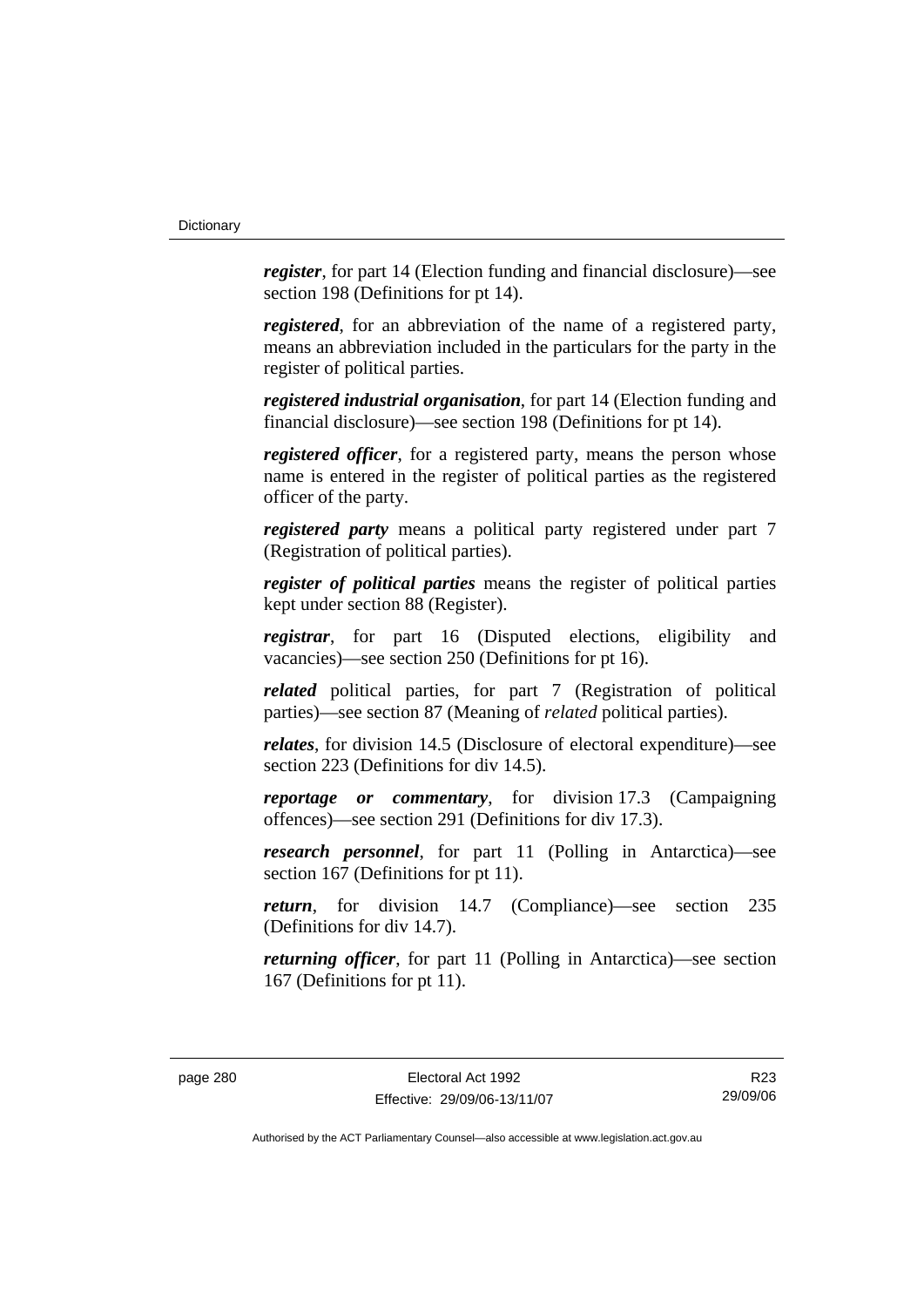*reviewable decision*, for part 15 (Review of decisions)—see section 244 (Definitions for pt 15).

*review statement*, in relation to a decision by the commissioner, means a statement referred to in section 246 about that decision.

*roll* means a roll of electors kept under this Act.

*scrutineer* means a person appointed under section 122 to be a scrutineer.

*scrutiny centre* means a place appointed as a scrutiny centre under section 119.

*secretary*, in relation to a political party, means the secretary or chief administrative officer (however described) of the party.

# *Speaker*—

- (a) for part 13 (Casual vacancies)—see section 190; and
- (b) for part 16 (Disputed elections, eligibility and vacancies)—see section 251.

*Note Speaker* is defined in the *Legislation Act 2001*, dict. pt 1.

*special hospital*, for division 10.5 (Mobile polling)—see section 149 (Definitions for div 10.5).

*staff*, in relation to the electoral commission, means—

- (a) the staff assisting the commissioner referred to in section 31; and
- (b) persons employed or engaged under section 32.

*station*, for part 11 (Polling in Antarctica)—see section 167 (Definitions for pt 11).

*suppressed address* means an address particulars of which are required to be suppressed from a roll extract under section 77.

*transmit*, for part 11 (Polling in Antarctica)—see section 167 (Definitions for pt 11).

page 281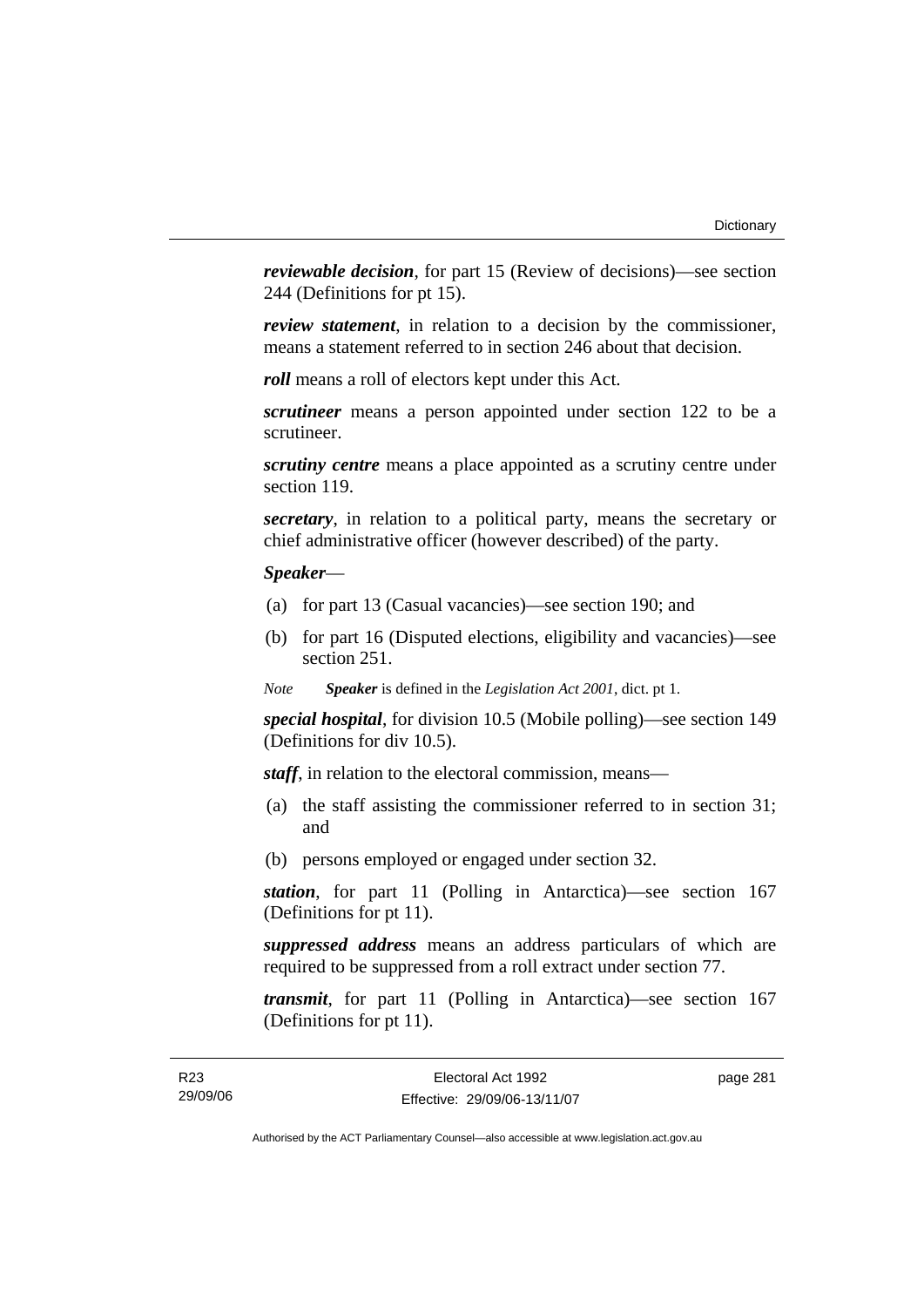*undue influence*, for part 16 (Disputed elections, eligibility and vacancies)—see section 250 (Definitions for pt 16).

*visiting officer*, for division 10.5 (Mobile polling)—see section 149 (Definitions for div 10.5).

page 282 Electoral Act 1992 Effective: 29/09/06-13/11/07

R23 29/09/06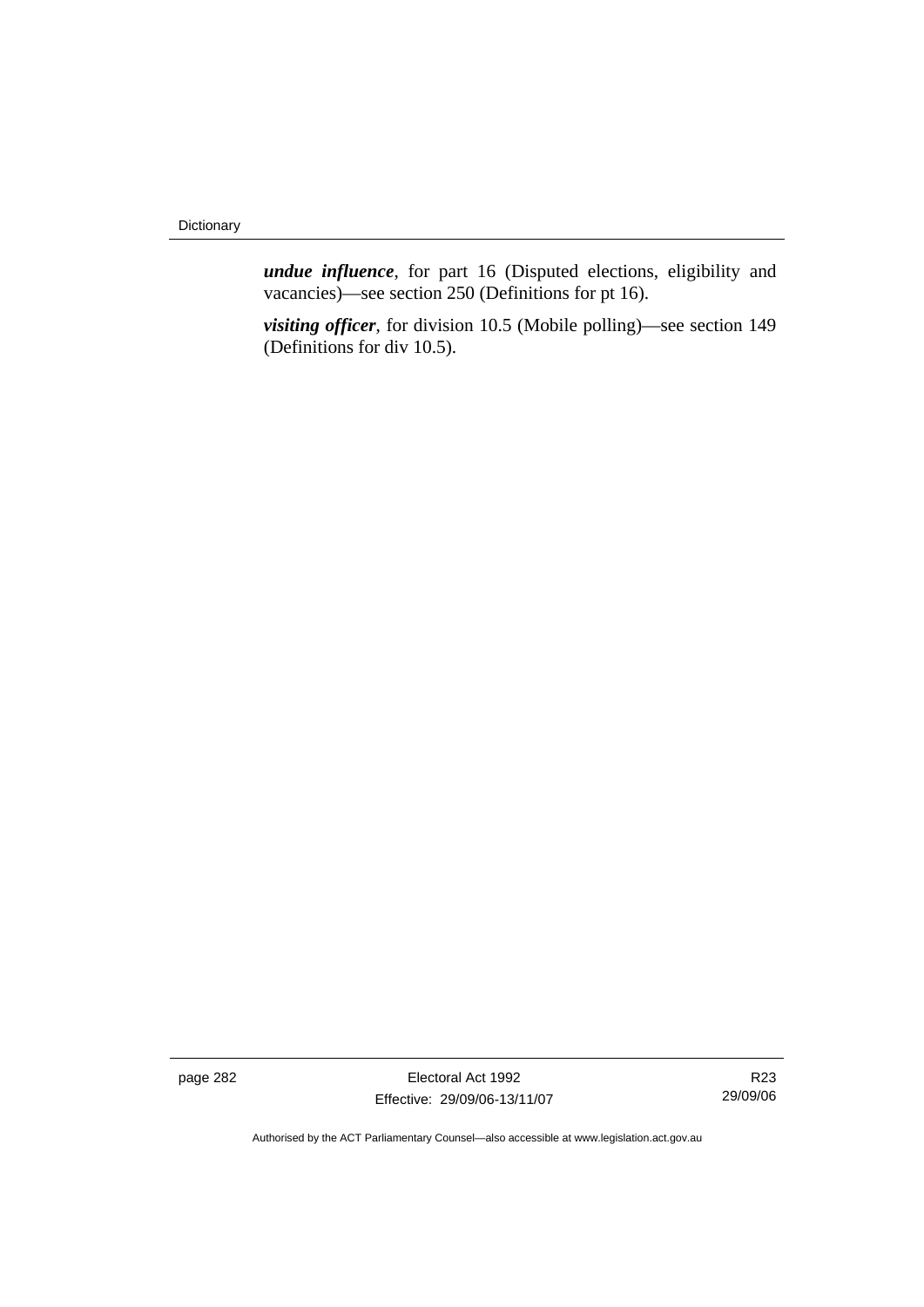# **Endnotes**

# **1 About the endnotes**

Amending and modifying laws are annotated in the legislation history and the amendment history. Current modifications are not included in the republished law but are set out in the endnotes.

Not all editorial amendments made under the *Legislation Act 2001*, part 11.3 are annotated in the amendment history. Full details of any amendments can be obtained from the Parliamentary Counsel's Office.

Uncommenced amending laws and expiries are listed in the legislation history and the amendment history. These details are underlined. Uncommenced provisions and amendments are not included in the republished law but are set out in the last endnote.

If all the provisions of the law have been renumbered, a table of renumbered provisions gives details of previous and current numbering.

The endnotes also include a table of earlier republications.

| $am = amended$                               | $ord = ordinance$                         |
|----------------------------------------------|-------------------------------------------|
| $amdt = amendment$                           | $orig = original$                         |
| $ch = chapter$                               | $par = paragraph/subparagraph$            |
| $def = definition$                           | $pres = present$                          |
| $dict = dictionary$                          | $prev = previous$                         |
| disallowed = disallowed by the Legislative   | $(\text{prev}) = \text{previously}$       |
| Assembly                                     | $pt = part$                               |
| $div = division$                             | $r = rule/subrule$                        |
| $exp = expires/expired$                      | $renum = renumbered$                      |
| $Gaz = gazette$                              | $reloc = relocated$                       |
| $hdg =$ heading                              | $R[X]$ = Republication No                 |
| $IA = Interpretation Act 1967$               | $RI = reissue$                            |
| $ins = inserted/added$                       | $s = section/subsection$                  |
| $LA =$ Legislation Act 2001                  | $sch = schedule$                          |
| $LR =$ legislation register                  | $sdiv = subdivision$                      |
| $LRA =$ Legislation (Republication) Act 1996 | $sub =$ substituted                       |
| $mod = modified/modification$                | SL = Subordinate Law                      |
| $o = order$                                  | underlining = whole or part not commenced |
| $om = omitted/repealed$                      | or to be expired                          |
|                                              |                                           |

# **2 Abbreviation key**

R23 29/09/06

Electoral Act 1992 Effective: 29/09/06-13/11/07 page 283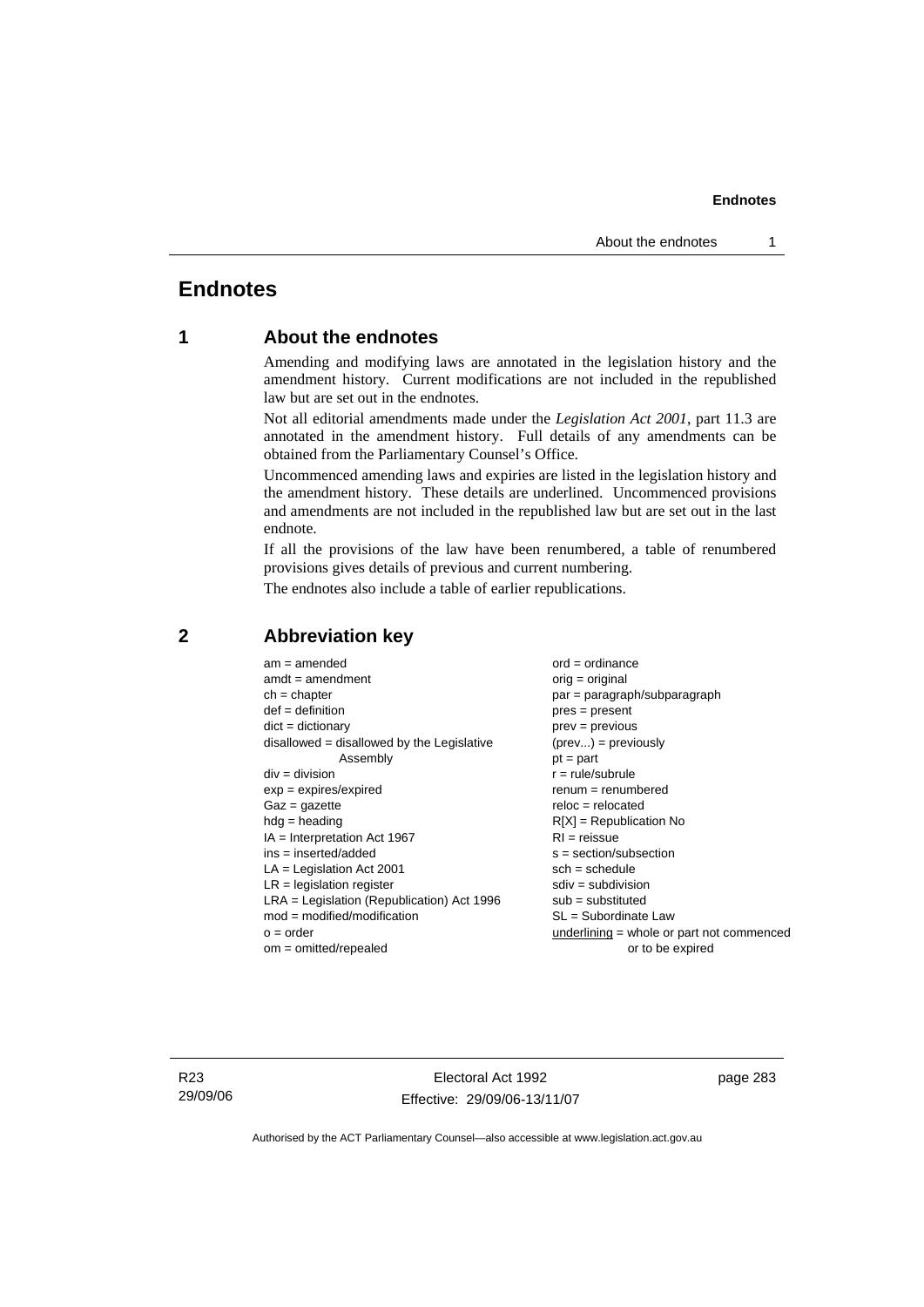| 3 | Legislation history |  |
|---|---------------------|--|
|---|---------------------|--|

# **3 Legislation history**

#### **Electoral Act 1992 No 71**

notified 8 December 1992 (Gaz 1992 No S218) s 1, s 2 commenced 8 December 1992 (s 2 (1)) remainder commenced 21 December 1992 (Gaz 1992 No S243 p 19)

as amended by

# **Acts Revision (Position of Crown) Act 1993 No 44 sch 2**

notified 27 August 1993 (Gaz 1993 No S165) commenced 27 August 1993 (s 2)

#### **Electoral (Amendment) Act 1994 No 14**

notified 17 May 1994 (Gaz 1994 No S85) s 1, s 2, s 22 (in pt), s 23 (in pt) commenced 17 May 1994 (s 2 (1), (2)) ss 3-21 commenced 6 June 1994 (Gaz 1994 No S105) s 22 (new pt 13) commenced 3 March 1995 (s 2 (5)) s 22 (new pt 16 (ss 244-278)) commenced 25 August 1994 (s 2 (6) and Gaz 1994 No S172) s 24 commenced 1 September 1994 (Gaz 1994 No S172) remainder commenced 25 August 1994 (Gaz 1994 No S172)

**Public Sector Management (Consequential and Transitional Provisions) Act 1994 No 38 sch 1 pt 32** 

notified 30 June 1994 (Gaz 1994 No S121) s 1, s 2 commenced 30 June 1994 (s 2 (1)) sch1 pt 32 commenced 1 July 1994 (Gaz 1994 No S142 p 2)

#### **Electoral (Amendment) Act 1994 (No 2) No 78**

notified 17 November 1994 (Gaz 1994 No S252) commenced 17 November 1994 (s 2)

#### **Annual Reports (Government Agencies) (Consequential Provisions) Act 1995 No 25 sch**

notified 5 September 1995 (Gaz 1995 No S212) commenced 5 September 1995 (s 2)

#### **Electoral (Amendment) Act 1995 No 33**

notified 31 October 1995 (Gaz 1995 No S266) commenced 31 October 1995 (s 2)

page 284 **Electoral Act 1992** Effective: 29/09/06-13/11/07

R23 29/09/06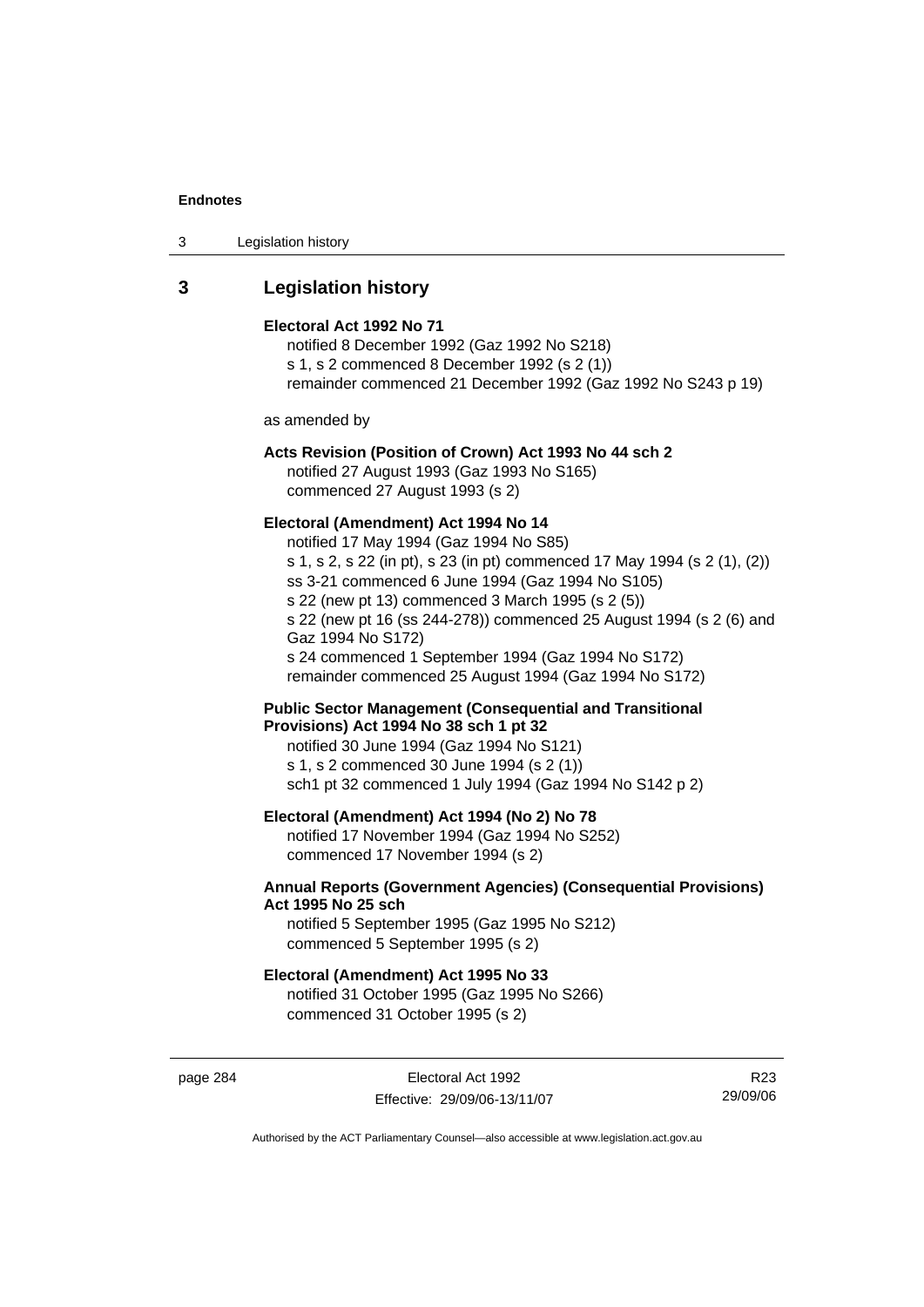#### **Statute Law Revision Act 1995 No 46 sch**

notified 18 December 1995 (Gaz 1995 No S306) commenced 18 December 1995 (s 2)

#### **Remuneration Tribunal (Consequential and Transitional Provisions) Act 1995 No 56 sch**

notified 20 December 1995 (Gaz 1995 No S313) sch commenced 21 December 1995 (s 2 and see Gaz 1995 No S315 p 2)

#### **Electoral (Amendment) Act 1996 No 56**

notified 29 November 1996 (Gaz 1996 No S320) commenced 29 November 1996 (s 2)

#### **Land (Planning and Environment) (Amendment) Act 1996 (No 3) No 85**

notified 24 December 1996 (Gaz 1996 No S345) s 1, s 2 commenced 24 December 1996 (s 2 (1)) remainder commenced 24 June 1997 (s 2 (3))

#### **Electoral (Amendment) Act 1997 No 38**

notified 1 September 1997 (Gaz 1997 No S257) ss 1-3 commenced 1 September 1997 (s 2 (1)) remainder commenced 1 May 1998 (s 2 (2))

#### **Remuneration Tribunal (Consequential Amendments) Act 1997 No 41 sch 1 (as am by 2002 (No 2) No 49 pt 3.19)**

notified 19 September 1997 (Gaz 1997 No S264) s 1, s 2 commenced 19 September 1997 (s 2 (1)) sch 1 commenced 24 September 1997 (s 2)

#### **Electoral Amendment Act 1997 (No 2) No 91**

notified 1 December 1997 (Gaz 1997 No S380) commenced 1 December 1997 (s 2)

#### **Legal Practitioners (Consequential Amendments) Act 1997 No 96 sch 1**

notified 1 December 1997 (Gaz 1997 No S380) s 1, s 2 commenced 1 December 1997 (s 2 (1)) sch 1 commenced 1 June 1998 (s 2 (2))

R23 29/09/06 page 285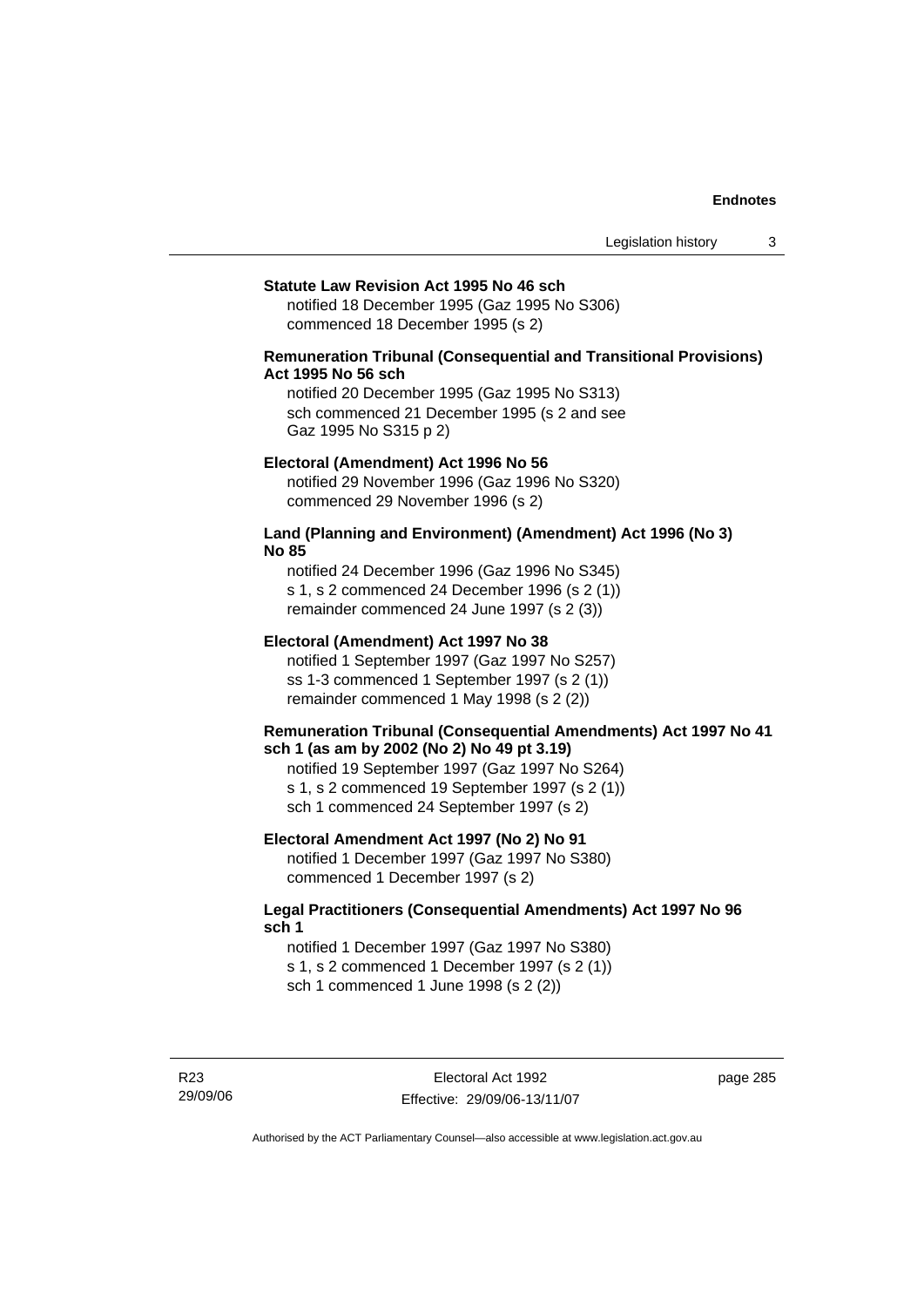| Legislation history<br>-3 |  |
|---------------------------|--|
|---------------------------|--|

| <b>Statute Law Revision (Penalties) Act 1998 No 54 sch</b><br>notified 27 November 1998 (Gaz 1998 No S207)<br>s 1, s 2 commenced 27 November 1998 (s 2 (1))<br>sch commenced 9 December 1998 (Gaz 1998 No 49 p 1078) |
|----------------------------------------------------------------------------------------------------------------------------------------------------------------------------------------------------------------------|
| Electoral (Amendment) Act 1998 No 61<br>notified 11 December 1998 (Gaz 1998 No S209)<br>commenced 11 December 1998 (s 2)                                                                                             |
| Electoral Amendment Act 2000 No 50<br>notified 28 September 2000 (Gaz 2000 No 39)<br>commenced 28 September 2000 (s 2)                                                                                               |
| Electoral Amendment Act 2000 (No 2) No 76<br>notified 21 December 2000 (Gaz 2000 No S69)<br>s 1, s 2 commenced 21 December 2000 (IA s 10B)<br>remainder commenced 11 April 2001 (Gaz 2001 No 14)                     |
| Surveyors (Consequential Amendments) Act 2001 No 3 sch 1<br>notified 8 March 2001 (Gaz 2001 No 10)<br>s 1, s 2 commenced 8 March 2001 (IA s 10B)<br>sch 1 commenced 26 July 2001 (s 2 and Gaz 2001 No 30)            |
| Electoral Amendment Act 2001 No 36<br>notified 29 June 2001 (Gaz 2001 No S36)<br>commenced 29 June 2001 (s 2)                                                                                                        |
| Electoral (Entrenched Provisions) Amendment Act 2001 No 37<br>notified 29 June 2001 (Gaz 2001 No S36)<br>commenced 29 June 2001 (s 2)                                                                                |
| Electoral Amendment Act 2001 (No 2) No 38<br>notified 29 June 2001 (Gaz 2001 No S36)<br>s 1, s 2 commenced 29 June 2001 (IA s 10B)<br>remainder commenced 29 June 2001 (s 2)                                         |

page 286 Electoral Act 1992 Effective: 29/09/06-13/11/07

R23 29/09/06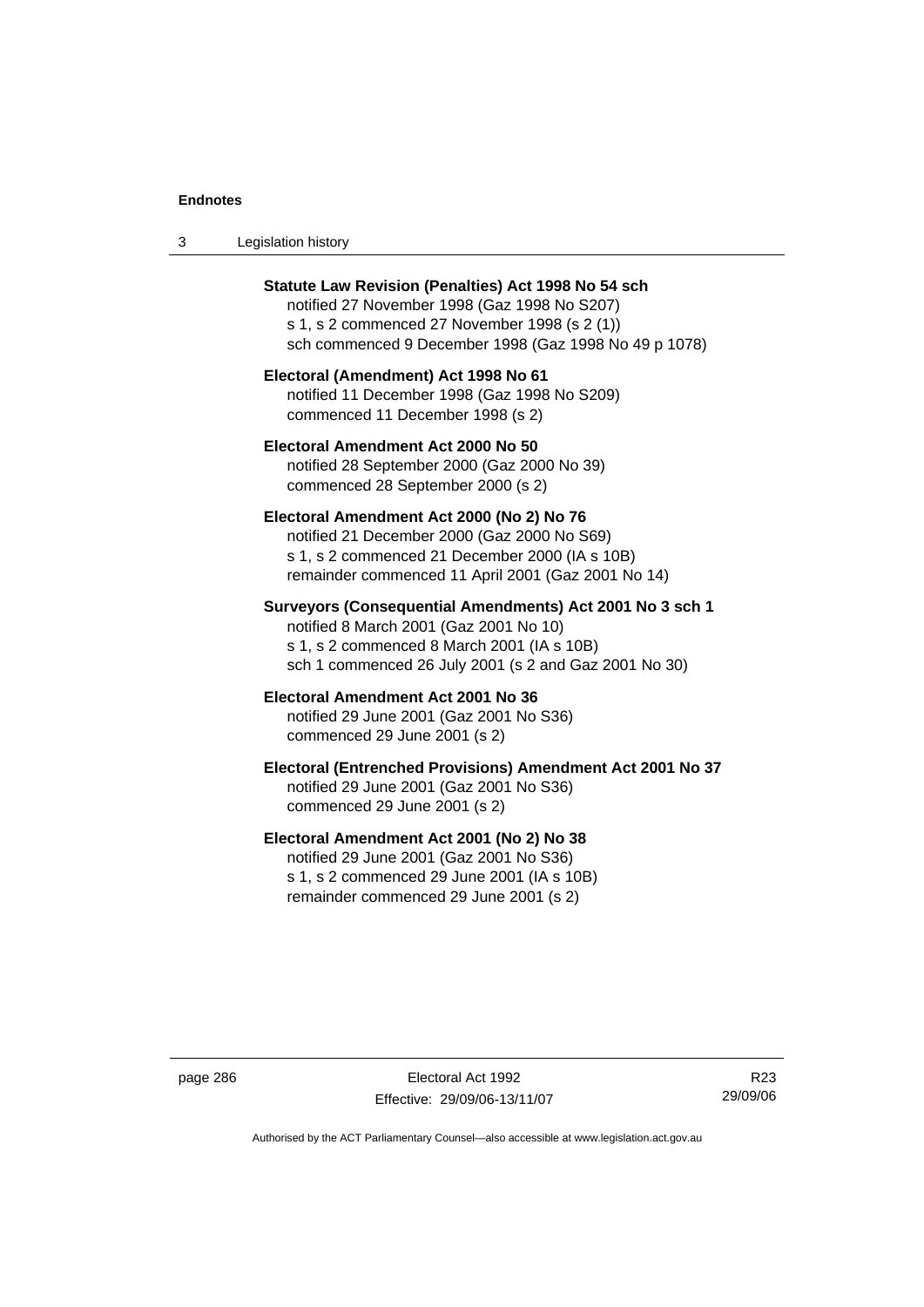#### **Legislation (Consequential Amendments) Act 2001 No 44 sch 1 pt 120**

notified 26 July 2001 (Gaz 2001 No 30) s 1, s 2 commenced 26 July 2001 (IA s 10B) amdts 1.1294, 1.1312-1.1321, 1.1338, 1.1339, 1.1342, 1.1343, 1.1350, 1.1356, 1.1357, 1.1364, 1.1365, 1.1370-1.1372, 1.1378-1.1384, 1.1398-1.1400 commenced 12 September 2001 (s 2 and see Gaz 2001 No S65) pt 120 remainder commenced 12 September 2001 (s 2 and see Gaz 2001 No S65)

#### **Legislation Amendment Act 2002 No 11 pt 2.17**

notified LR 27 May 2002 s 1, s 2 commenced 27 May 2002 (LA s 75) pt 2.17 commenced 28 May 2002 (s 2 (1))

#### **Statute Law Amendment Act 2002 No 30 pt 3.21**

notified LR 16 September 2002 s 1, s 2 taken to have commenced 19 May 1997 (LA s 75 (2)) pt 3.21 commenced 17 September 2002 (s 2 (1))

#### **Electoral Amendment Act 2002 No 32**

notified LR 8 October 2002 s 1, s 2 commenced 8 October 2002 (LA s 75 (1)) remainder commenced 9 October 2002 (s 2)

#### **Districts Act 2002 No 39 pt 1.3**

notified LR 10 October 2002 s 1, s 2 commenced 10 October 2002 (LA s 75 (1)) pt 1.3 commenced 11 October 2002 (s 2)

#### **Statute Law Amendment Act 2002 (No 2) No 49 pt 3.19**

notified LR 20 December 2002

s 1, s 2 taken to have commenced 7 October 1994 (LA s 75 (2)) pt 3.19 commenced 24 September 1997 (s 2 (4))

*Note* This Act only amends the Remuneration Tribunal (Consequential Amendments) Act 1997 No 41.

page 287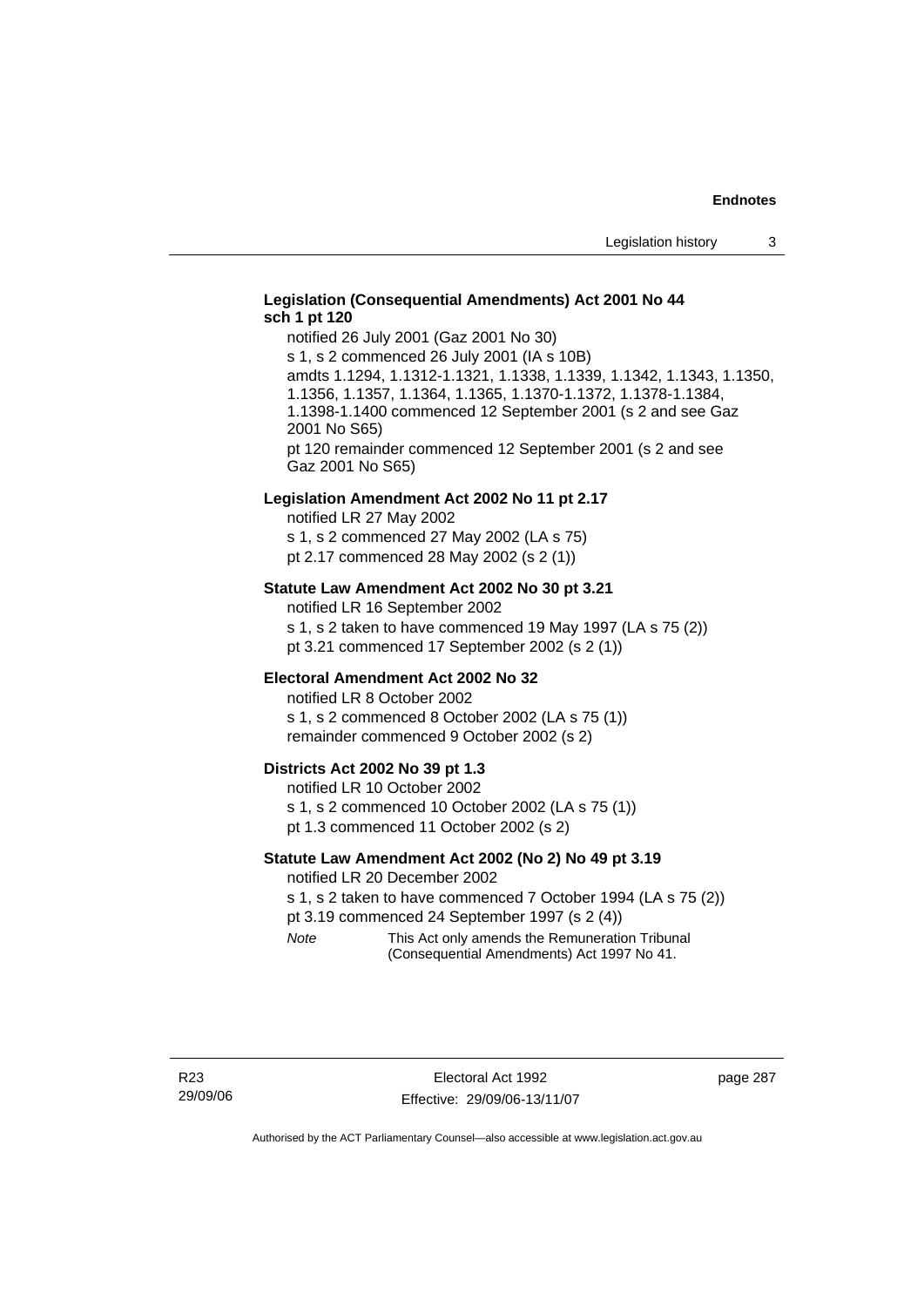3 Legislation history

# **Planning and Land (Consequential Amendments) Act 2002 A2002-56 sch 3 pt 3.4**

notified LR 20 December 2002

s 1, s 2 commenced 20 December 2002 (LA s 75 (1)) sch 3 pt 3.4 commenced 1 July 2003 (s 2 and see Planning and Land

Act 2002 A2002-55 s 5)

#### **Electoral Amendment Act 2003 A2003-54**

notified LR 3 December 2003 s 1, s 2 commenced 3 December 2003 (LA s 75 (1)) remainder commenced 4 December 2003 (s 2)

#### **Annual Reports Legislation Amendment Act 2004 A2004-9 sch 1 pt 1.12**

notified LR 19 March 2004 s 1, s 2 commenced 19 March 2004 (LA s 75 (1)) sch 1 pt 1.12 commenced 13 April 2004 (s 2 and see Annual Reports (Government Agencies) Act 2004 A2004-8, s 2 and CN2004-5)

#### **Criminal Code (Theft, Fraud, Bribery and Related Offences) Amendment Act 2004 A2004-15 sch 1 pt 1.11, sch 2 pt 2.31**

notified LR 26 March 2004 s 1, s 2 commenced 26 March 2004 (LA s 75 (1)) sch 1 pt 1.11, sch 2 pt 2.31 commenced 9 April 2004 (s 2 (1))

#### **Electoral Amendment Act 2004 A2004-26**

notified LR 21 May 2004 s 1, s 2 commenced 21 May 2004 (LA s 75 (1)) remainder commenced 22 May 2004 (s 2)

# **Health Professionals Legislation Amendment Act 2004 A2004-39 sch 1 pt 1.2**

notified LR 8 July 2004 s 1, s 2 commenced 8 July 2004 (LA s 75 (1)) sch 1 pt 1.2 commenced 7 July 2005 (s 2 and see Health Professionals Act 2004 A2004-38, s 2 and CN2005-11)

R23 29/09/06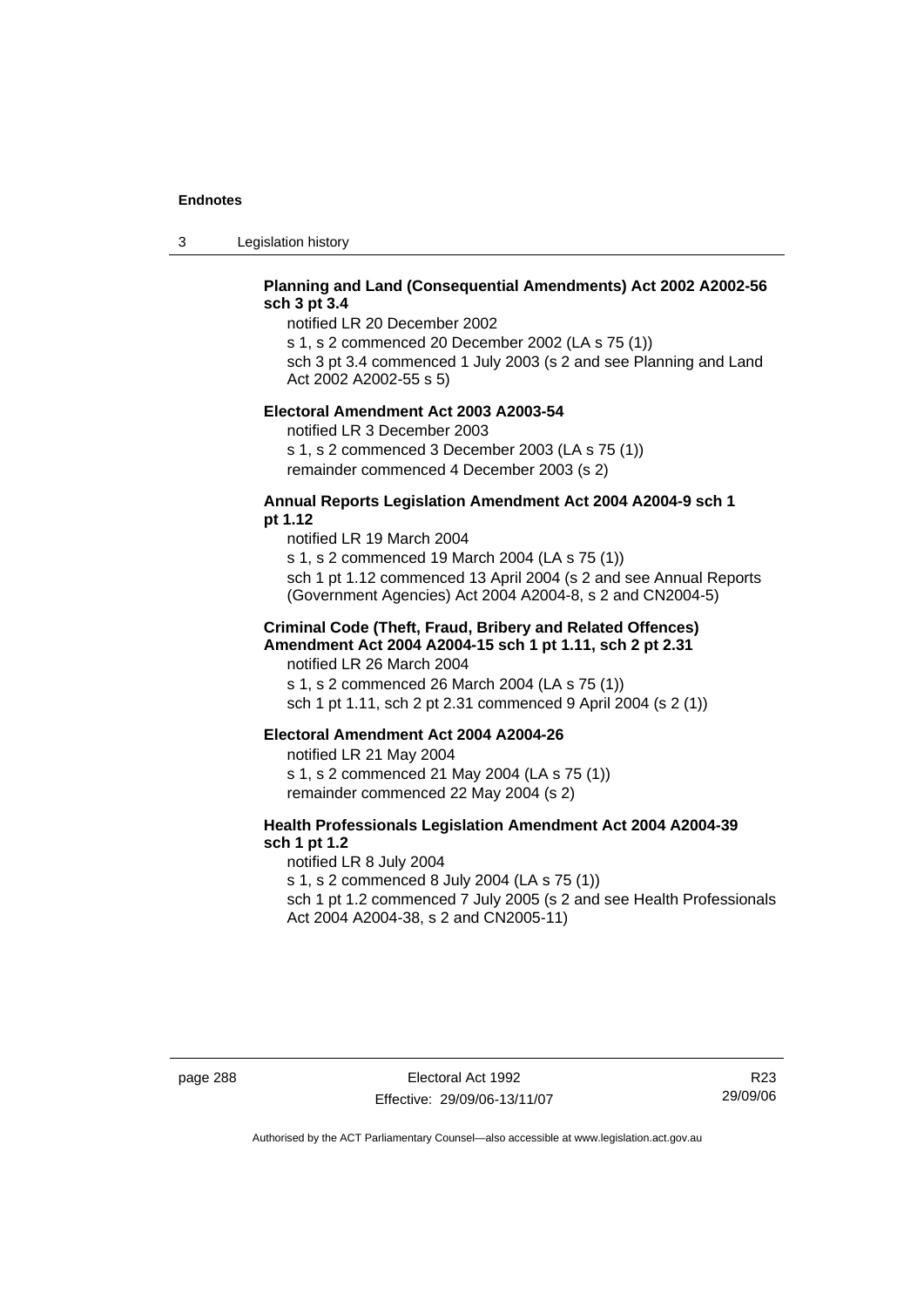# **Court Procedures (Consequential Amendments) Act 2004 A2004-60 sch 1 pt 1.25**

notified LR 2 September 2004

s 1, s 2 commenced 2 September 2004 (LA s 75 (1)) sch 1 pt 1.25 commenced 10 January 2005 (s 2 and see Court

Procedures Act 2004 A2004-59, s 2 and CN2004-29)

#### **Sentencing Legislation Amendment Act 2006 A2006-23 sch 1 pt 1.16**  notified LR 18 May 2006

s 1, s 2 commenced 18 May 2006 (LA s 75 (1)) sch 1 pt 1.16 commenced 2 June 2006 (s 2 (1) and see Crimes (Sentence Administration) Act 2005 A2005-59 s 2, Crimes (Sentencing) Act 2005 A2005-58, s 2 and LA s 79)

#### **Electoral Amendment Act 2006 A2006-36**

notified LR 27 September 2006 s 1, s 2 commenced 27 September 2006 (LA s 75 (1)) remainder commenced 28 September 2006 (s 2)

#### **Justice and Community Safety Legislation Amendment Act 2006 A2006-40 sch 2 pt 2.15**

notified LR 28 September 2006 s 1, s 2 commenced 28 September 2006 (LA s 75 (1)) sch 2 pt 2.15 commenced 29 September 2006 (s 2 (1))

# **4 Amendment history**

| Preamble<br>preamble                       | am 1994 No 14                                                                                                              |
|--------------------------------------------|----------------------------------------------------------------------------------------------------------------------------|
| Title<br>title                             | sub 1994 No 14                                                                                                             |
| Name of Act<br>$\boldsymbol{\mathsf{s}}$ 1 | sub 2001 No 36 amdt 1.1                                                                                                    |
| Commencement<br>S <sub>2</sub>             | am 1994 No 14<br>om 2001 No 44 amdt 1.1285                                                                                 |
| <b>Dictionary</b><br>s 3                   | def <i>abbreviation</i> ins A1994-14 s 6<br>om A2001-36 amdt 1.2<br>def candidate ins A1994-14 s 6<br>om A2001-36 amdt 1.2 |
|                                            |                                                                                                                            |

R23 29/09/06 Electoral Act 1992 Effective: 29/09/06-13/11/07 page 289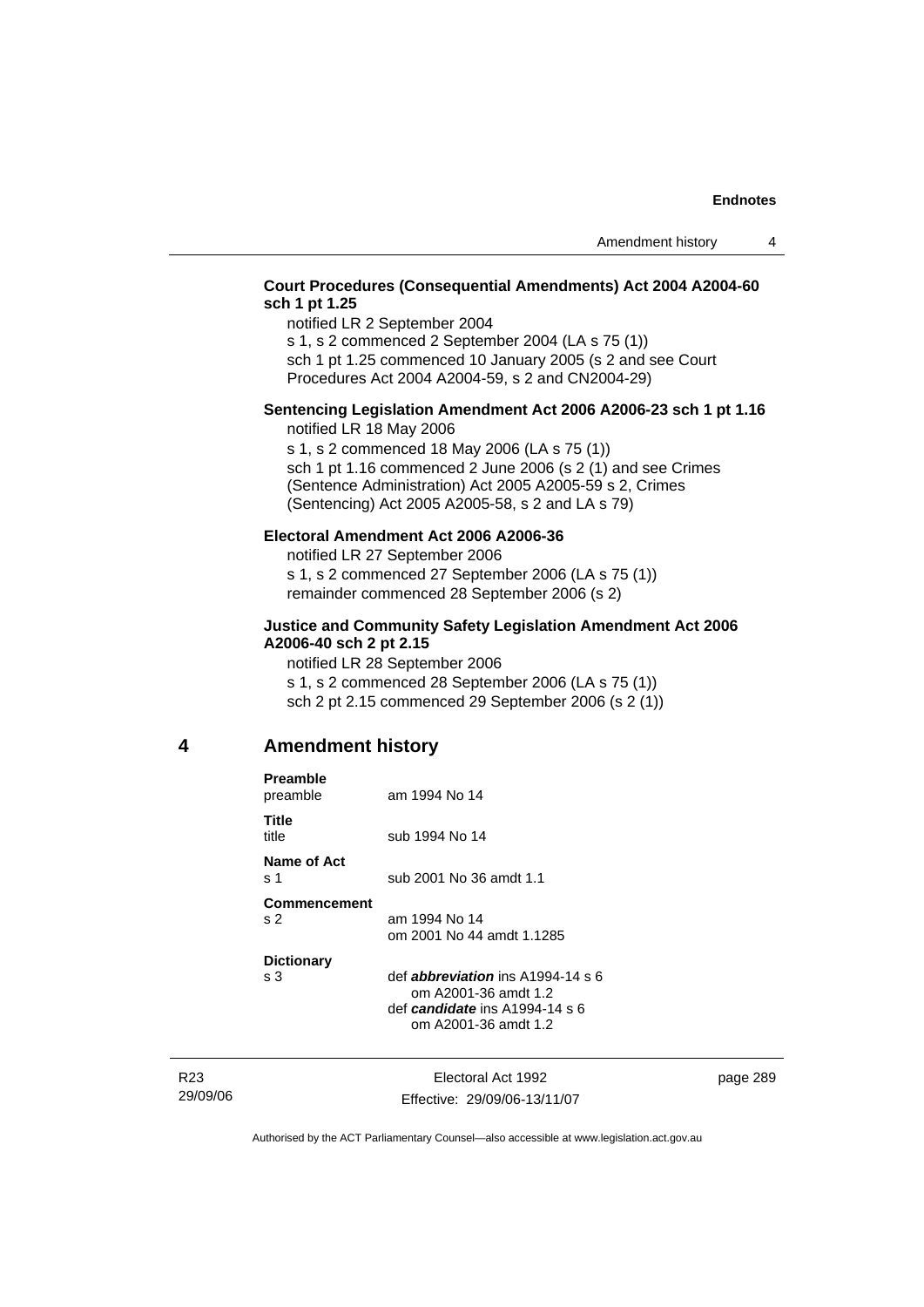4 Amendment history

| <b>Determination of fees</b><br>s 8<br>(prev s 7A) ins 1994 No 14<br>renum 1994 No 14<br>sub 2001 No 44 amdt 1.1286                                                                                                                                                                                                                                                                                                                                                                                                                                                                                                                                                                                                             |  |
|---------------------------------------------------------------------------------------------------------------------------------------------------------------------------------------------------------------------------------------------------------------------------------------------------------------------------------------------------------------------------------------------------------------------------------------------------------------------------------------------------------------------------------------------------------------------------------------------------------------------------------------------------------------------------------------------------------------------------------|--|
| <b>Functions of electoral commission</b><br>s 7<br>sub 1994 No 14<br>am 1997 No 91<br>am LA (see 2001 No 36 amdt 1.99); 2002 No 30 amdts 3.244-<br>3.246                                                                                                                                                                                                                                                                                                                                                                                                                                                                                                                                                                        |  |
| <b>Constitution of commission</b><br>am 1994 No 14<br>s 6<br>sub 2002 No 30 amdt 3.243                                                                                                                                                                                                                                                                                                                                                                                                                                                                                                                                                                                                                                          |  |
| <b>Establishment, functions and powers of electoral commission</b><br>div 2.1 hdg<br>sub 2001 No 36 amdt 1.5                                                                                                                                                                                                                                                                                                                                                                                                                                                                                                                                                                                                                    |  |
| Meaning of available for public inspection<br>ins 2001 No 36 s 5<br>s 4A                                                                                                                                                                                                                                                                                                                                                                                                                                                                                                                                                                                                                                                        |  |
| <b>Meaning of electoral matter</b><br>om 1993 No 44 sch 2<br>s 4<br>ins 1994 No 14<br>sub 2001 No 36 s 5<br>am A2004-26 amdt 1.60                                                                                                                                                                                                                                                                                                                                                                                                                                                                                                                                                                                               |  |
| Offences against Act-application of Criminal Code etc<br>s 3A<br>ins A2004-26 s 4                                                                                                                                                                                                                                                                                                                                                                                                                                                                                                                                                                                                                                               |  |
| def <i>declaration vote</i> om A2001-36 amdt 1.2<br>def <i>Electoral Commissioner</i> om A1994-14 s 6<br>def electoral paper ins A1994-14 s 6<br>om A2001-36 amdt 1.2<br>def <i>officer</i> ins A1994-14 s 6<br>om A2001-36 amdt 1.2<br>def <i>polling place</i> ins A1994-14 s 6<br>om A2001-36 amdt 1.2<br>def registered officer ins A1994-14 s 6<br>om A2001-36 amdt 1.2<br>def register of political parties ins A1994-14 s 6<br>om A2001-36 amdt 1.2<br>def registered party ins A1994-14 s 6<br>om A2001-36 amdt 1.2<br>def <b>Self-Government Act</b> ins A1994-14 s 6<br>om A2001-36 amdt 1.2<br>def Speaker ins A1994-14 s 6<br>om A2001-36 amdt 1.2<br>defs reloc to dict A2001-36 amdt 1.3<br>sub A2001-36 amdt 1.4 |  |

Effective: 29/09/06-13/11/07

R23 29/09/06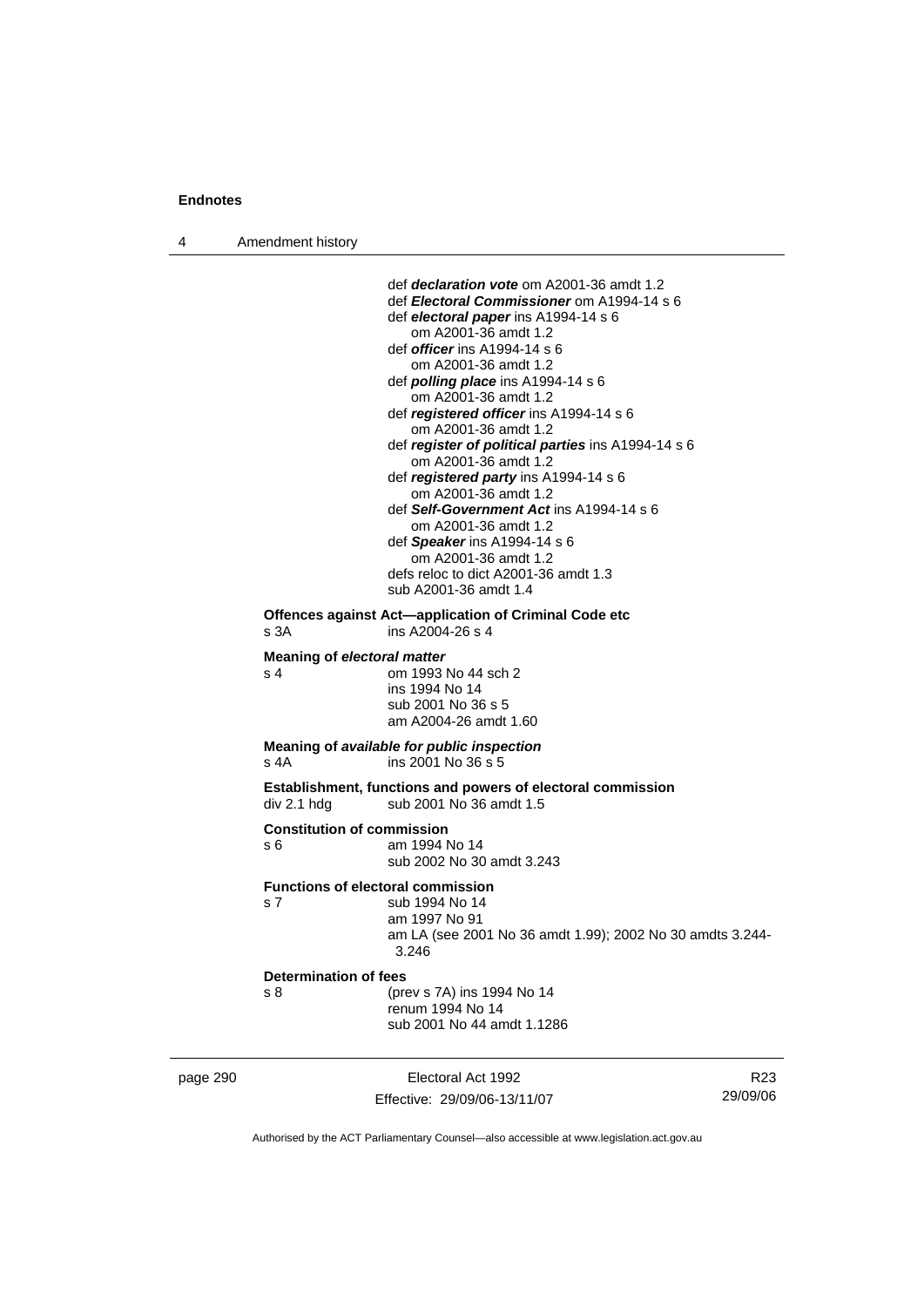| Amendment history |  |
|-------------------|--|
|-------------------|--|

# **Powers**  s 9 (prev s 8) renum 1994 No 14 om 2002 No 30 amdt 3.247 **Electoral commission's annual report**  s 10 (prev s 9) am 1994 No 14 renum 1994 No 14 om 1995 No 25 ins 1997 No 91 sub A2004-9 amdt 1.15 **Special reports by electoral commission**  s 10A ins 1997 No 91 sub 2002 No 30 amdt 3.248 **Members of electoral commission**  div 2.2 hdg sub 2001 No 36 amdt 1.6 **Meaning of** *member* **for div 2.2**  s 11 hdg sub 2001 No 36 amdt 1.7 s 11 (prev s 10) renum 1994 No 14 om 1995 No 25 sch ins 1997 No 91 def *member* sub 2002 No 30 amdt 3.249 **Appointment of members**  s 12 (prev s 11) am 1994 No 14 renum 1994 No 14 am 1994 No 38 sch 1 pt 32; 2001 No 44 amdt 1.1287; 2002 No 30 amdts 3.250-3.252 sub A2006-36 s 4 **Eligibility for appointment as member**  s 12A ins A2006-36 s 4 **Eligibility for appointment as chairperson**   $\overline{s}$  12B ins A2006-36 s 4 **Term of appointment of members**  s 13 (prev s 12) am 1994 No 14 renum 1994 No 14 sub 2002 No 30 amdt 3.253 **Conditions of appointment of members generally**  s 14 (prev s 13) renum 1994 No 14 om 1997 No 41 ins 2002 No 30 amdt 3.253 **Leave of absence**  s 15 (prev s 14) renum 1994 No 14

R23 29/09/06

Electoral Act 1992 Effective: 29/09/06-13/11/07 page 291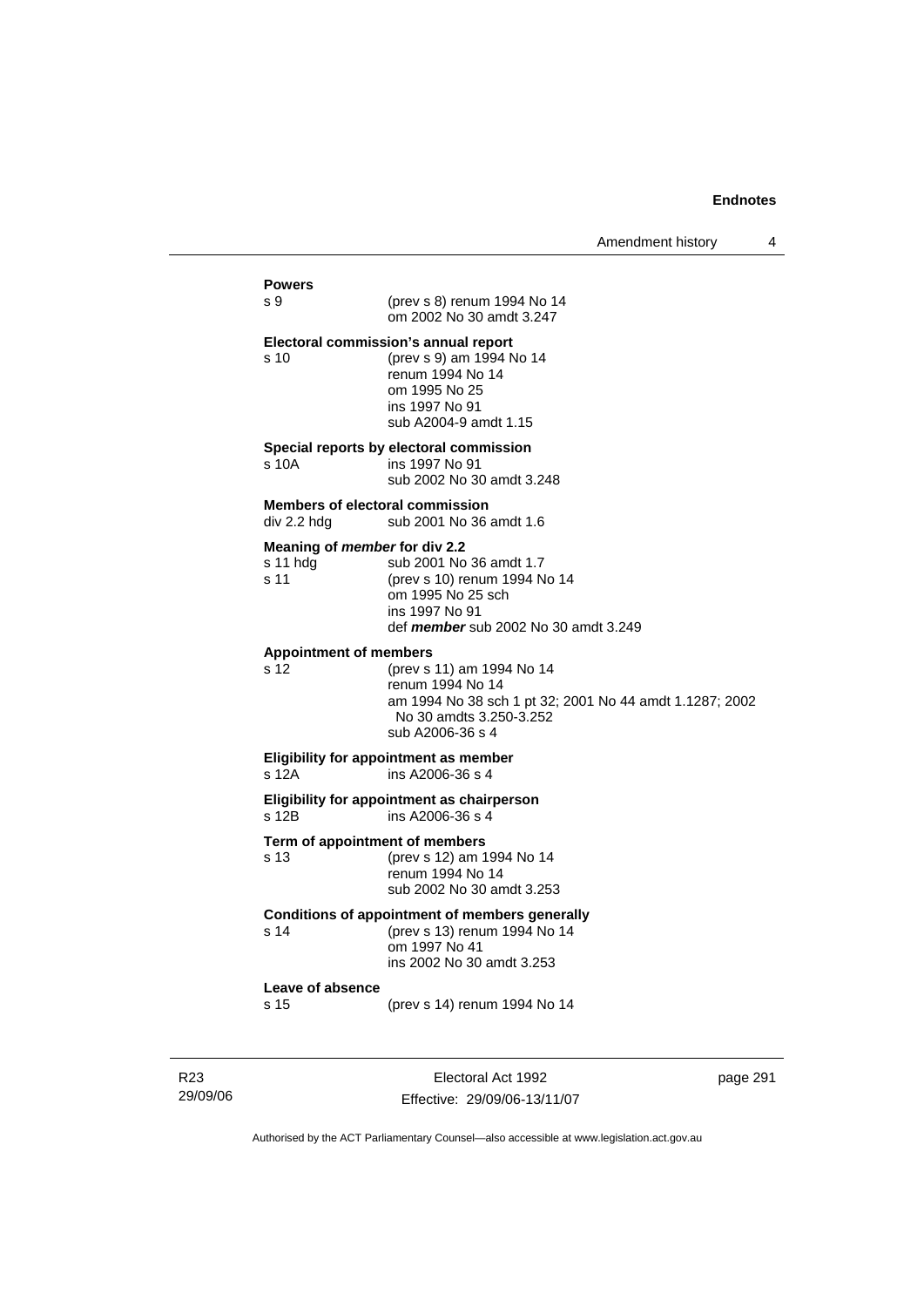4 Amendment history

| <b>Resignation</b><br>s 16                   | (prev s 15) renum 1994 No 14<br>om 2002 No 30 amdt 3.254                                                                                            |
|----------------------------------------------|-----------------------------------------------------------------------------------------------------------------------------------------------------|
| s 17 hdg<br>s 17                             | Suspension or ending of appointment of members<br>sub 2002 No 30 amdt 3.255<br>(prev s 16) renum 1994 No 14<br>am 2002 No 30 amdt 3.256, amdt 3.257 |
| <b>Acting members</b><br>s 18                | (prev s 17) renum 1994 No 14<br>om 2002 No 30 amdt 3.258                                                                                            |
| <b>Meetings</b><br>div 2.3 hdg               | (prev pt 2 div 3 hdg) renum LA (see 2000 No 76 s 24)                                                                                                |
| <b>Procedure</b><br>s 19                     | (prev s 18) renum 1994 No 14                                                                                                                        |
| Delegation by electoral commission<br>s 20   | (prev s 18A) ins 1994 No 14<br>renum 1994 No 14<br>sub 2002 No 30 amdt 3.259                                                                        |
| <b>Disclosure of interests</b><br>s 21       | (prev s 19) renum 1994 No 14                                                                                                                        |
| pt 3 hdg                                     | Electoral commissioner and staff of electoral commission<br>sub 1994 No 14                                                                          |
| <b>Electoral commissioner</b><br>div 3.1 hdg | (prev pt 3 div 1 hdg) ins 1994 No 14<br>renum LA (see 2000 No 76 s 24)                                                                              |
| <b>Appointment</b><br>s 22                   | (prev s 20) am 1994 No 14<br>renum 1994 No 14<br>am 2001 No 44 amdt 1.1288, amdt 1.1289; 2002 No 30 amdt<br>3.260                                   |
| <b>Functions of commissioner etc</b><br>s 23 | (prev s 21) sub 1994 No 14<br>renum 1994 No 14<br>sub 2002 No 30 amdt 3.261                                                                         |
| Delegation by commissioner<br>s 24           | (prev s 21A) ins 1994 No 14<br>renum 1994 No 14<br>sub 2001 No 30 amdt 3.262                                                                        |
|                                              |                                                                                                                                                     |

page 292 Electoral Act 1992 Effective: 29/09/06-13/11/07

R23 29/09/06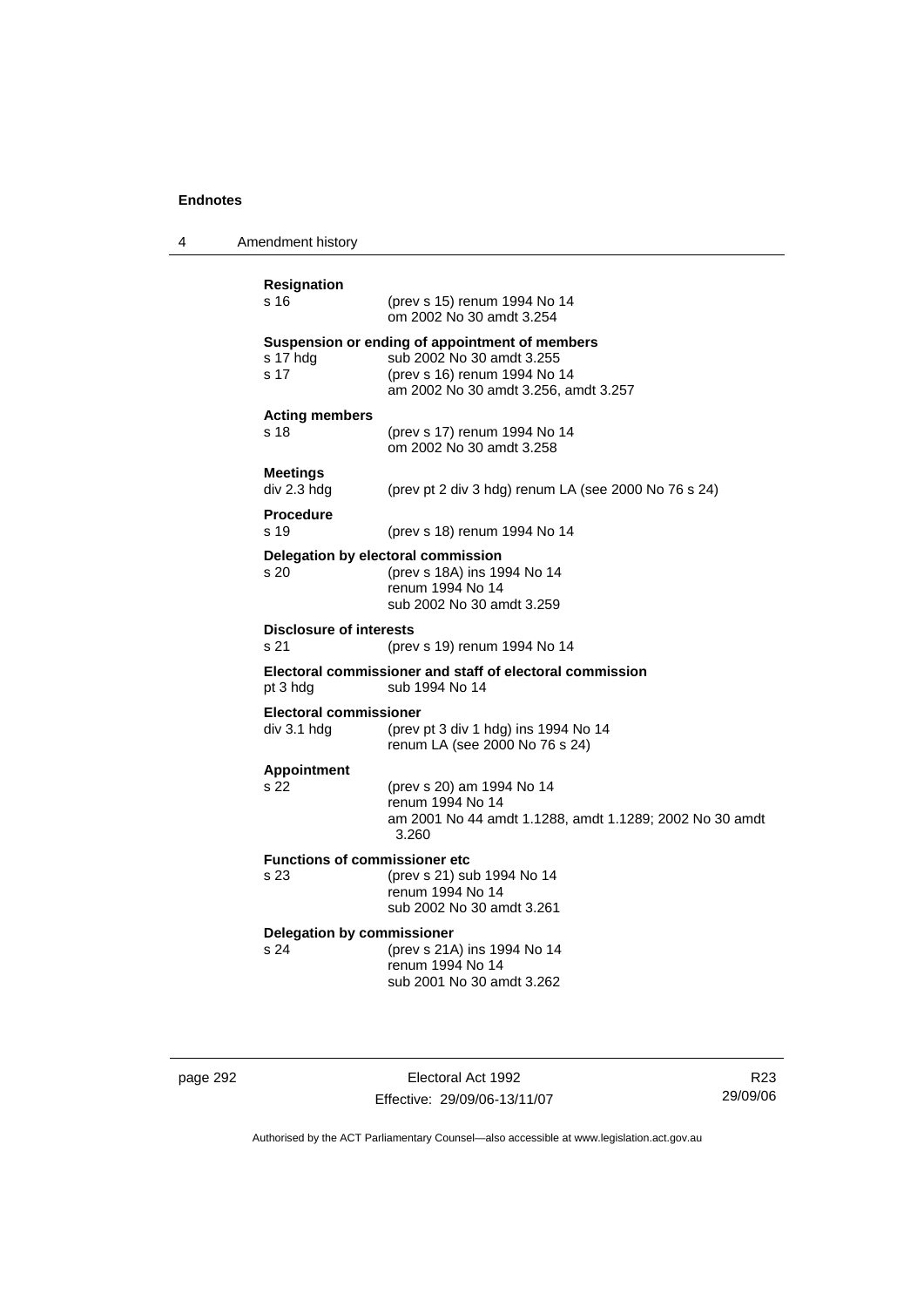| s 25                                             | Term of appointment of commissioner<br>(prev s 22) am 1994 No 14                                                                                                          |
|--------------------------------------------------|---------------------------------------------------------------------------------------------------------------------------------------------------------------------------|
|                                                  | renum 1994 No 14<br>sub 2002 No 30 amdt 3.263                                                                                                                             |
| s 26                                             | Conditions of appointment of commissioner generally<br>(prev s 23) am 1994 No 14<br>renum 1994 No 14<br>om 1995 No 56<br>ins 2002 No 30 amdt 3.263                        |
| Leave of absence<br>s 27                         | (prev s 24) am 1994 No 14<br>renum 1994 No 14                                                                                                                             |
| Resignation<br>s 28                              | (prev s 25) am 1994 No 14<br>renum 1994 No 14<br>om 2002 No 30 amdt 3.264                                                                                                 |
| s 29 hdg<br>s 29                                 | Suspension or ending of appointment of commissioner<br>sub 2002 No 30 amdt 3.265<br>(prev s 26) am 1994 No 14<br>renum 1994 No 14<br>am 2002 No 30 amdt 3.266, amdt 3.267 |
| <b>Acting commissioner</b><br>s 30               | (prev s 27) am 1994 No 14<br>renum 1994 No 14<br>om 2002 No 30 amdt 3.268                                                                                                 |
| Staff of the electoral commission<br>div 3.2 hdg | (prev pt 3 div 2 hdg) ins 1994 No 14<br>renum LA (see 2000 No 76 s 24)                                                                                                    |
| Staff<br>s 31                                    | (prev s 27A) ins 1994 No 14<br>renum 1994 No 14<br>sub 1994 No 38 sch 1 pt 32                                                                                             |
| <b>Temporary staff and consultants</b><br>s 32   | (prev s 27B) ins 1994 No 14<br>renum 1994 No 14<br>am 1994 No 38 sch 1 pt 32                                                                                              |
| <b>Officers</b><br>s 33                          | (prev s 27C) ins 1994 No 14<br>renum 1994 No 14<br>am 2001 No 36 amdt 1.8; 2002 No 30 amdt 3.269; A2004-39<br>amdt $1.14$                                                 |

R23 29/09/06

Electoral Act 1992 Effective: 29/09/06-13/11/07 page 293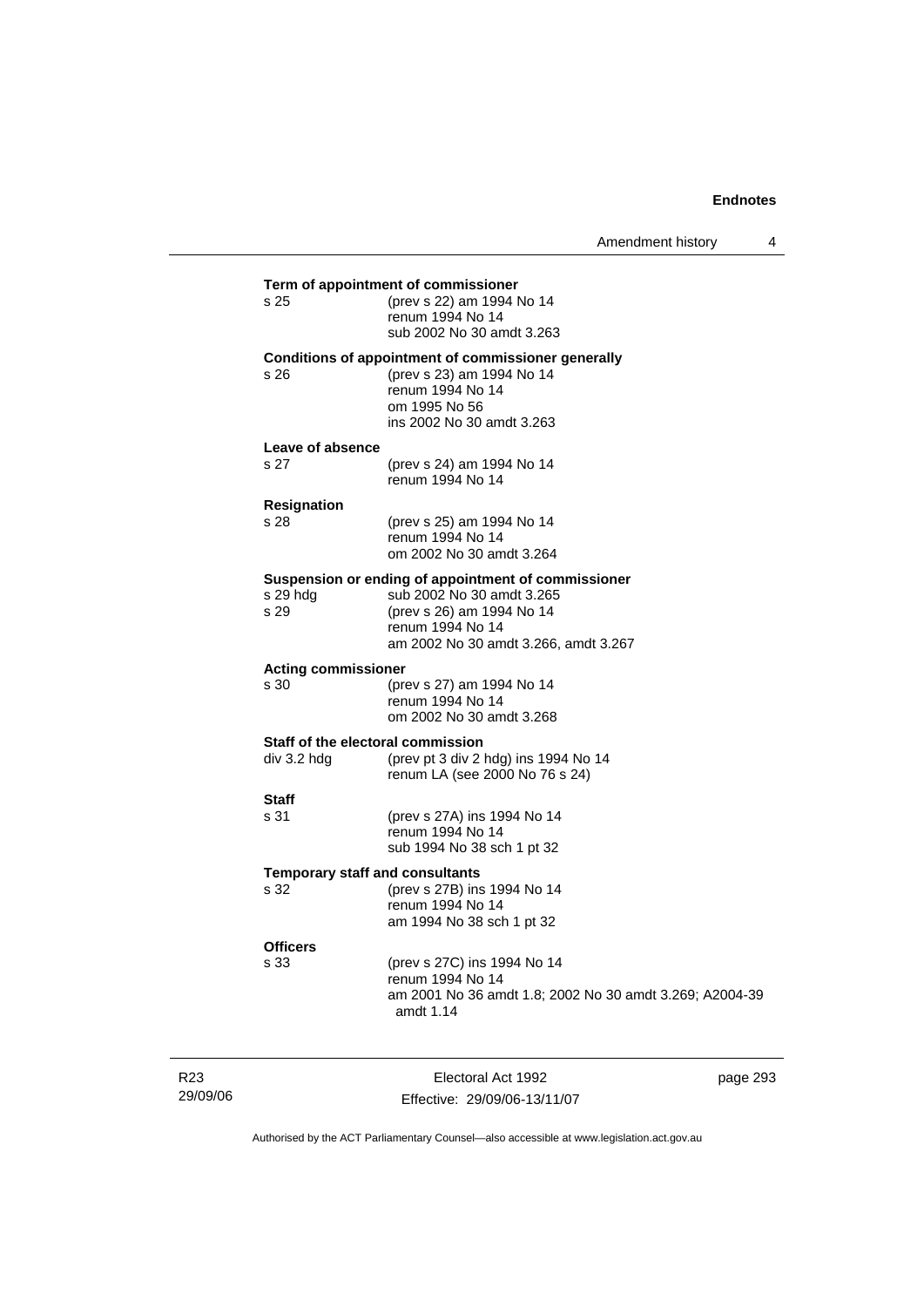| 4 | Amendment history                                 |                                                                                                                                                       |
|---|---------------------------------------------------|-------------------------------------------------------------------------------------------------------------------------------------------------------|
|   | <b>Multimember electorates</b><br>s.34            | (prev s 28) renum 1994 No 14                                                                                                                          |
|   | <b>Redistribution of electorates</b><br>s 35      | (prev s 29) renum 1994 No 14<br>am 2001 No 44 amdt 1.1290                                                                                             |
|   | <b>Factors relevant to redistribution</b><br>s 36 | (prev s 30) renum 1994 No 14<br>am 2002 No 39 amdt 1.3                                                                                                |
|   | <b>Timing of redistributions</b><br>s 37          | (prev s 31) am 1994 No 14<br>renum 1994 No 14<br>am 1998 No 61; 2002 No 30 amdts 3.270-3.272                                                          |
|   | s 37A                                             | Timing of redistribution after 2001 ordinary election<br>ins 2002 No 32 s 4<br>exp 16 October 2004 (s 37A (3))                                        |
|   | s.38                                              | Suspension of redistribution process—extraordinary elections<br>(prev s 31A) ins 1994 No 14<br>renum 1994 No 14<br>am 2002 No 30 amdt 3.273           |
|   | <b>Redistribution committees</b><br>s 39          | (prev s 32) am 1994 No 14<br>renum 1994 No 14<br>am 1996 No 85; 2000 No 3 sch 1; 2001 No 44 amdt 1.1291;<br>2002 No 30 amdt 3.274; A2002-56 amdt 3.29 |
|   | s 40                                              | <b>Meetings of redistribution committee</b><br>(prev s 33) am 1994 No 14<br>renum 1994 No 14                                                          |
|   | s 41                                              | Suggestions and comments about redistribution<br>(prev s 34) renum 1994 No 14<br>am 2001 No 36 amdt 1.9<br>sub 2001 No 44 amdt 1.1292                 |
|   | <b>Outline of proposal</b><br>s 42                | (prev s 35) renum 1994 No 14                                                                                                                          |
|   | <b>Proposed redistribution</b><br>s 43            | (prev s 36) renum 1994 No 14<br>am 2001 No 44 amdt 1.1293                                                                                             |
|   | s 44                                              | Notification and publication of proposal<br>(prev s 37) renum 1994 No 14<br>am 2001 No 36 amdt 1.10<br>sub 2001 No 44 amdt 1.1294                     |

page 294 Electoral Act 1992 Effective: 29/09/06-13/11/07

R23 29/09/06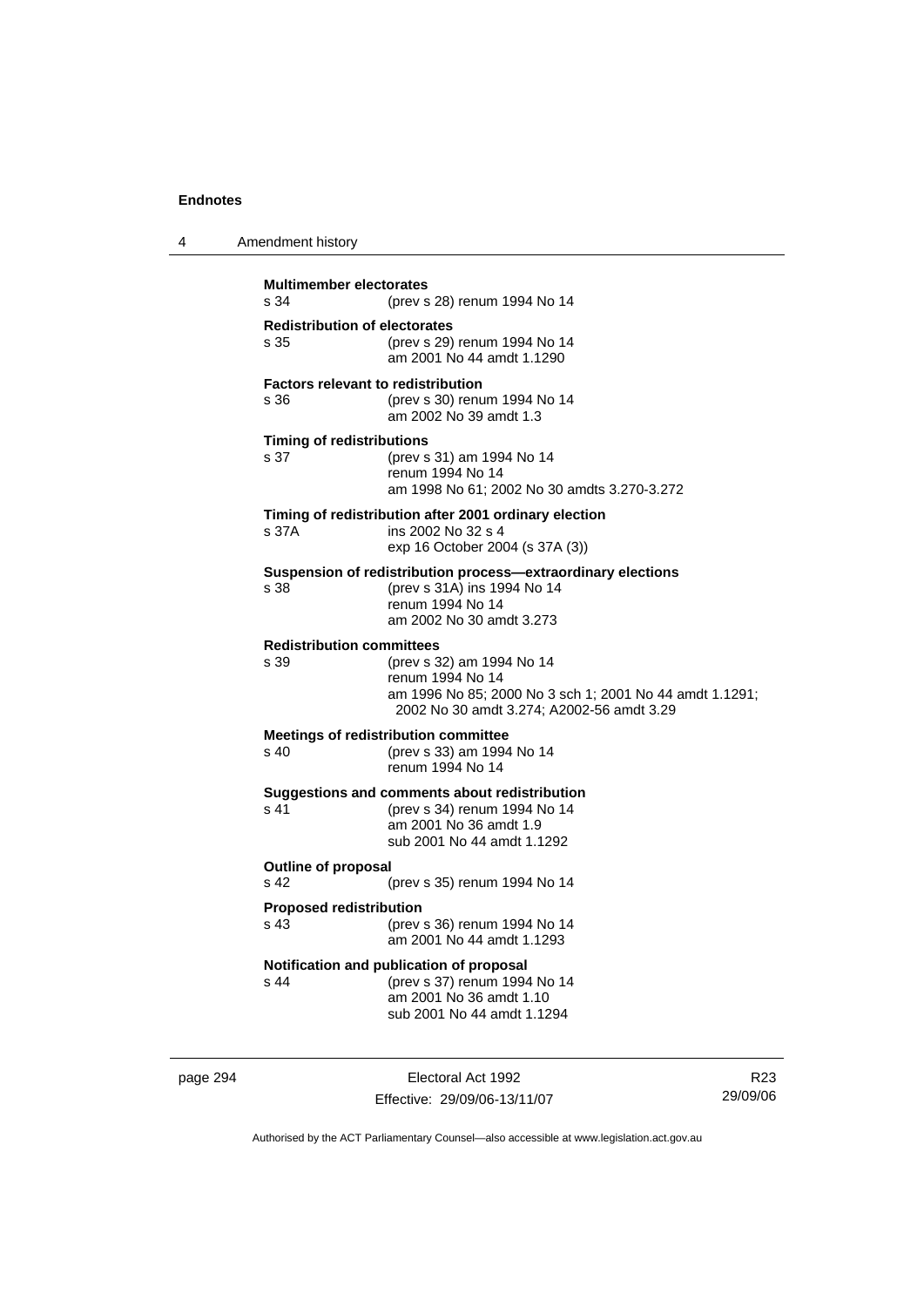|                                    | Amendment history                                                                                                  |
|------------------------------------|--------------------------------------------------------------------------------------------------------------------|
|                                    | <b>Dissolution of redistribution committee</b>                                                                     |
| s 45                               | (prev s 38) renum 1994 No 14<br>sub 2001 No 44 amdt 1.1295                                                         |
| <b>Objections</b>                  |                                                                                                                    |
| s 46                               | (prev s 39) renum 1994 No 14<br>am 2001 No 36 s 6 and amdt 1.11; 2001 No 44 amdt 1.1296                            |
| s 47                               | <b>Augmented electoral commission</b><br>(prev s 40) am 1994 No 14<br>renum 1994 No 14<br>am 2002 No 30 amdt 3.275 |
|                                    | Meetings of augmented electoral commission                                                                         |
| s 48                               | orig s 48 om 1994 No 14                                                                                            |
|                                    | (prev s 41) am 1994 No 14<br>renum 1994 No 14                                                                      |
| <b>Investigation of objections</b> |                                                                                                                    |
| s 49                               | (prev s 42) renum 1994 No 14<br>am 1997 No 91; 2001 No 44 amdt 1.1297, amdt 1.1298                                 |
|                                    |                                                                                                                    |
| s 50                               | Redistribution-proposal by augmented electoral commission<br>(prev s 43) renum 1994 No 14                          |
|                                    | Publication of augmented electoral commission's proposal                                                           |
| s 51                               | (prev s 44) renum 1994 No 14<br>am 2001 No 44 amdt 1.1299, amdt 1.1300                                             |
|                                    | Objections to augmented electoral commission's proposal                                                            |
| s 52                               | (prev s 45) am 1994 No 14<br>renum 1994 No 14                                                                      |
|                                    | am 2001 No 36 s 7; 2001 No 44 amdt 1.1301; 2002 No 30<br>amdt 3.352                                                |
|                                    | Report by augmented electoral commission and public announcement                                                   |
| s 53                               | (prev s 46) am 1994 No 14<br>renum 1994 No 14                                                                      |
|                                    | <b>Report to Legislative Assembly</b>                                                                              |
| s 54                               | (prev s 47) am 1994 No 14<br>renum 1994 No 14                                                                      |
| Decisions are final                |                                                                                                                    |
| s 55                               | (prev s 49) am 1994 No 14                                                                                          |
|                                    | renum 1994 No 14<br>am 2002 No 30 amdt 3.276; A2006-40 amdt 2.105                                                  |
| Validity not affected              |                                                                                                                    |
|                                    | (prev s 50) am 1994 No 14                                                                                          |

R23 29/09/06

Electoral Act 1992 Effective: 29/09/06-13/11/07 page 295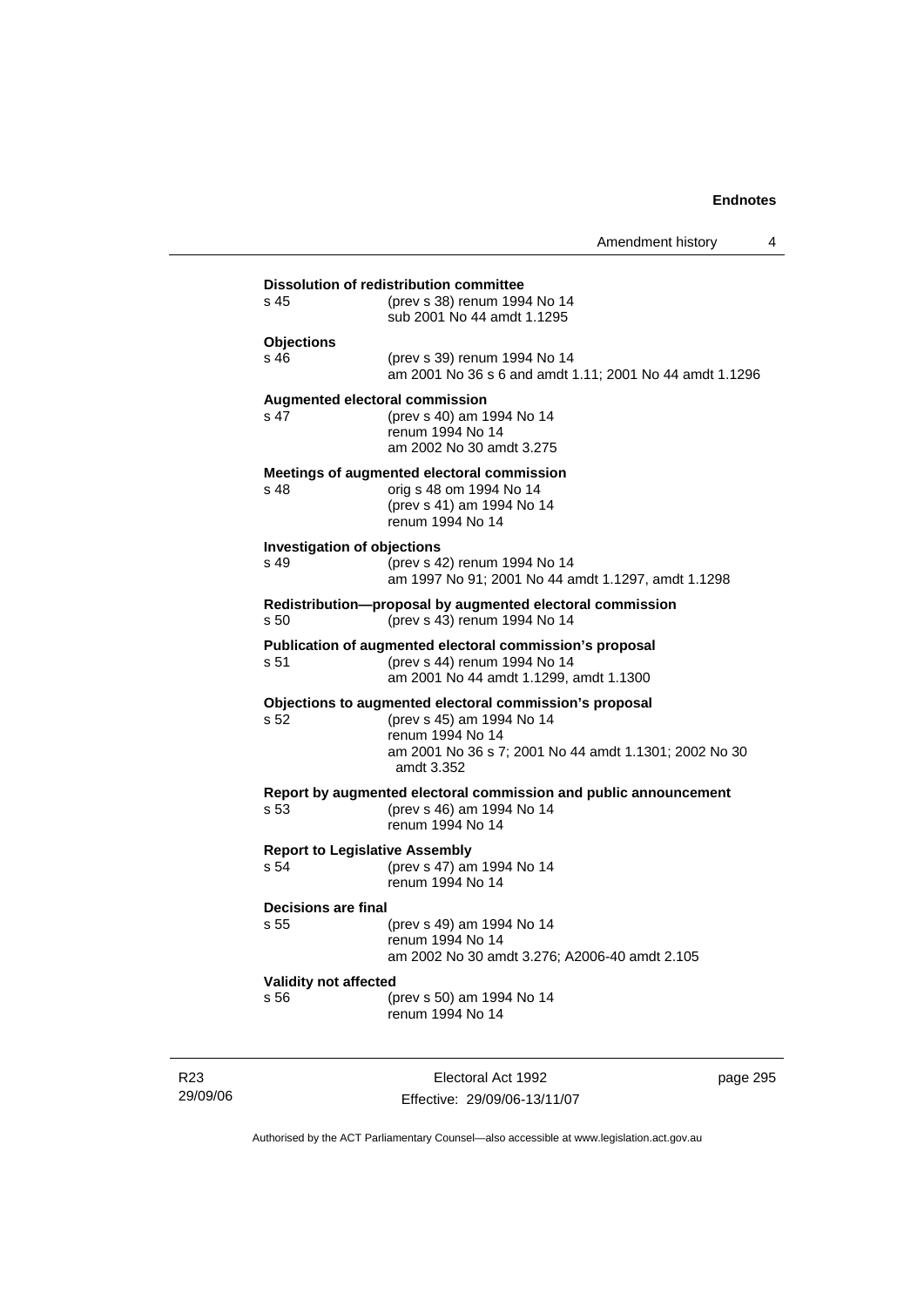4 Amendment history

page 296 **Electoral Act 1992 Electoral rolls**  pt 5 hdg sub 1994 No 14 **Electorate and Territory rolls**  s 57 (prev s 51) sub 1994 No 14 renum 1994 No 14 **Contents of roll**  s 58 (prev s 52) sub 1994 No 14 renum 1994 No 14 am 2002 No 30 amdt 3.277 **Meaning of** *extract* **from roll**  s 59 (prev s 53) sub 1994 No 14 renum 1994 No 14 sub 2002 No 30 amdt 3.278 **Inspection of printed roll extracts**  s 60 (prev s 54) ins 1994 No 14 renum 1994 No 14 **Supply of printed roll extract to MLAs etc**  s 61 (prev s 55) ins 1994 No 14 renum 1994 No 14 am 2001 No 44 amdt 1.1302, amdt 1.1303 **Supply of roll extracts in electronic form to MLAs etc**  s 62 (prev s 56) ins 1994 No 14 renum 1994 No 14 am 1997 No 91; 2001 No 44 amdt 1.1304, amdt 1.1305 **Use of roll extracts**  s 63 (prev s 57) ins 1994 No 14 renum 1994 No 14 am 1998 No 54 sub 2001 No 36 s 8 **Prohibited use of roll extracts**<br>  $\frac{64}{200}$  (prev s 58) is (prev s 58) ins 1994 No 14 renum 1994 No 14 am 1998 No 54 om 2001 No 36 s 8 **Provision of roll information to prescribed authorities**  s 65 (prev s 59) ins 1994 No 14 renum 1994 No 14 am 1997 No 91; 1998 No 54; 2002 No 30 amdt 3.279 **Maintenance of rolls**  s 66 (prev s 60) ins 1994 No 14 renum 1994 No 14

Effective: 29/09/06-13/11/07

R23 29/09/06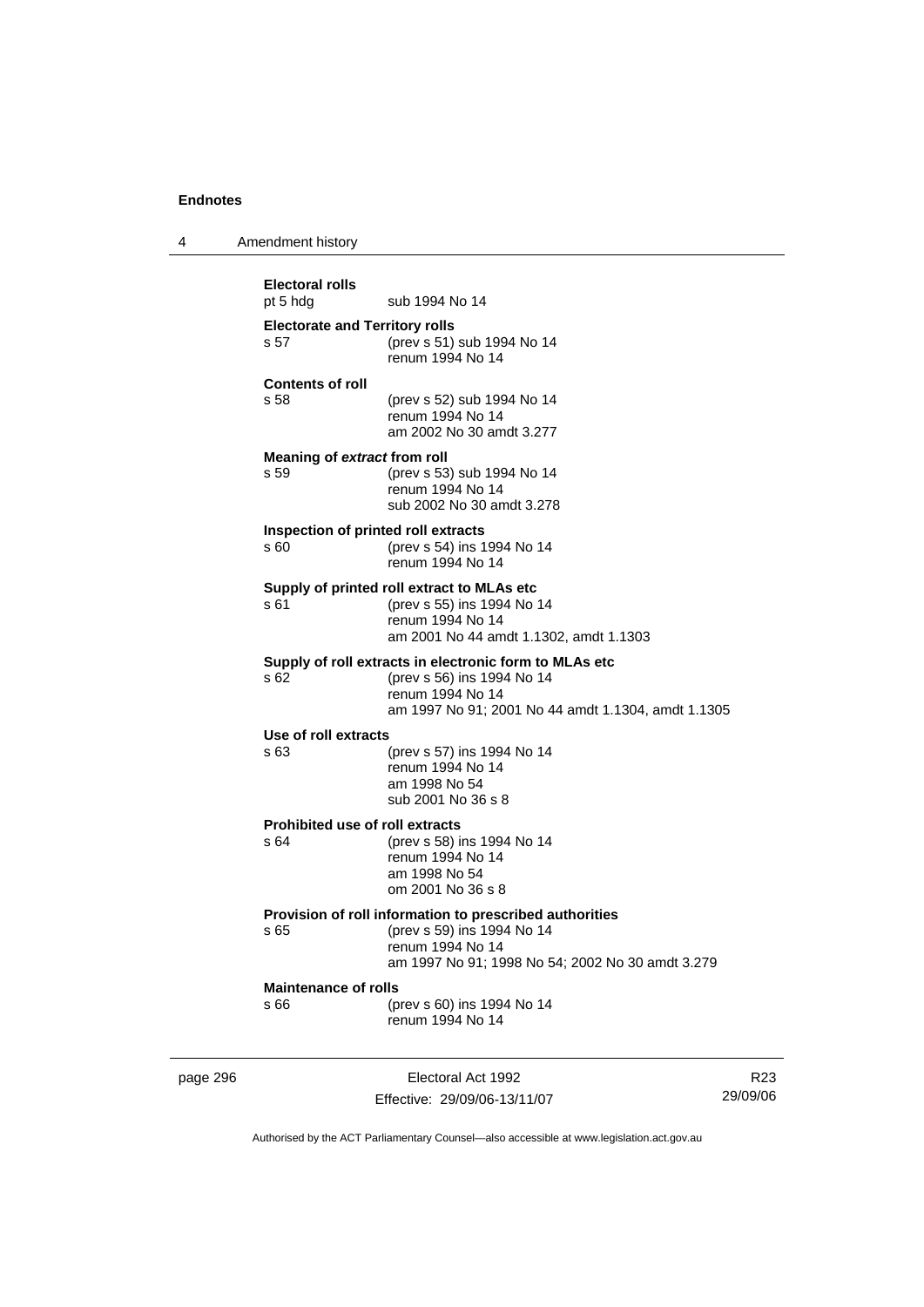| s 67                                | (prev s 61) ins 1994 No 14<br>renum 1994 No 14<br>am 1998 No 54; 2001 No 36 amdt 1.12; 2002 No 30 amdt<br>3.352                                                      |
|-------------------------------------|----------------------------------------------------------------------------------------------------------------------------------------------------------------------|
| Notice of registered deaths<br>s 68 | (prev s 62) ins 1994 No 14<br>renum 1994 No 14                                                                                                                       |
| s 69                                | <b>Disclosure of roll information</b><br>(prev s 63) ins 1994 No 14<br>renum 1994 No 14<br>am 1998 No 54                                                             |
| s 70                                | Joint roll arrangements with Commonwealth<br>(prev s 64) ins 1994 No 14<br>renum 1994 No 14<br>am 1997 No 91                                                         |
| <b>Enrolment</b><br>pt 6 hdg        | ins 1994 No 14                                                                                                                                                       |
| s 71 hdg<br>s 71                    | Persons taken not to be enrolled on Commonwealth roll<br>sub 2001 No 36 amdt 1.13<br>(prev s 65) ins 1994 No 14<br>renum 1994 No 14<br>am 2001 No 36 amdts 1.14-1.16 |
| s 71A hdg<br>s 71A                  | Address of person serving sentence of imprisonment<br>ins 2001 No 36 amdt 1.15<br>(prev s 71 (2)) renum 2001 No 36 amdt 1.15<br>am A2006-23 amdt 1.182, amdt 1.183   |
| <b>Entitlement</b><br>s 72          | (prev s 66) ins 1994 No 14<br>renum 1994 No 14                                                                                                                       |
| s 73                                | <b>Compulsory enrolment etc-residents</b><br>(prev s 67) ins 1994 No 14<br>renum 1994 No 14<br>am 1998 No 54; 2002 No 30 amdt 3.352                                  |
| Eligible overseas electors<br>s 74  | (prev s 68) ins 1994 No 14<br>renum 1994 No 14                                                                                                                       |
| Age 17 enrolment<br>s 75            | (prev s 69) ins 1994 No 14<br>renum 1994 No 14                                                                                                                       |

R23 29/09/06

Electoral Act 1992 Effective: 29/09/06-13/11/07 page 297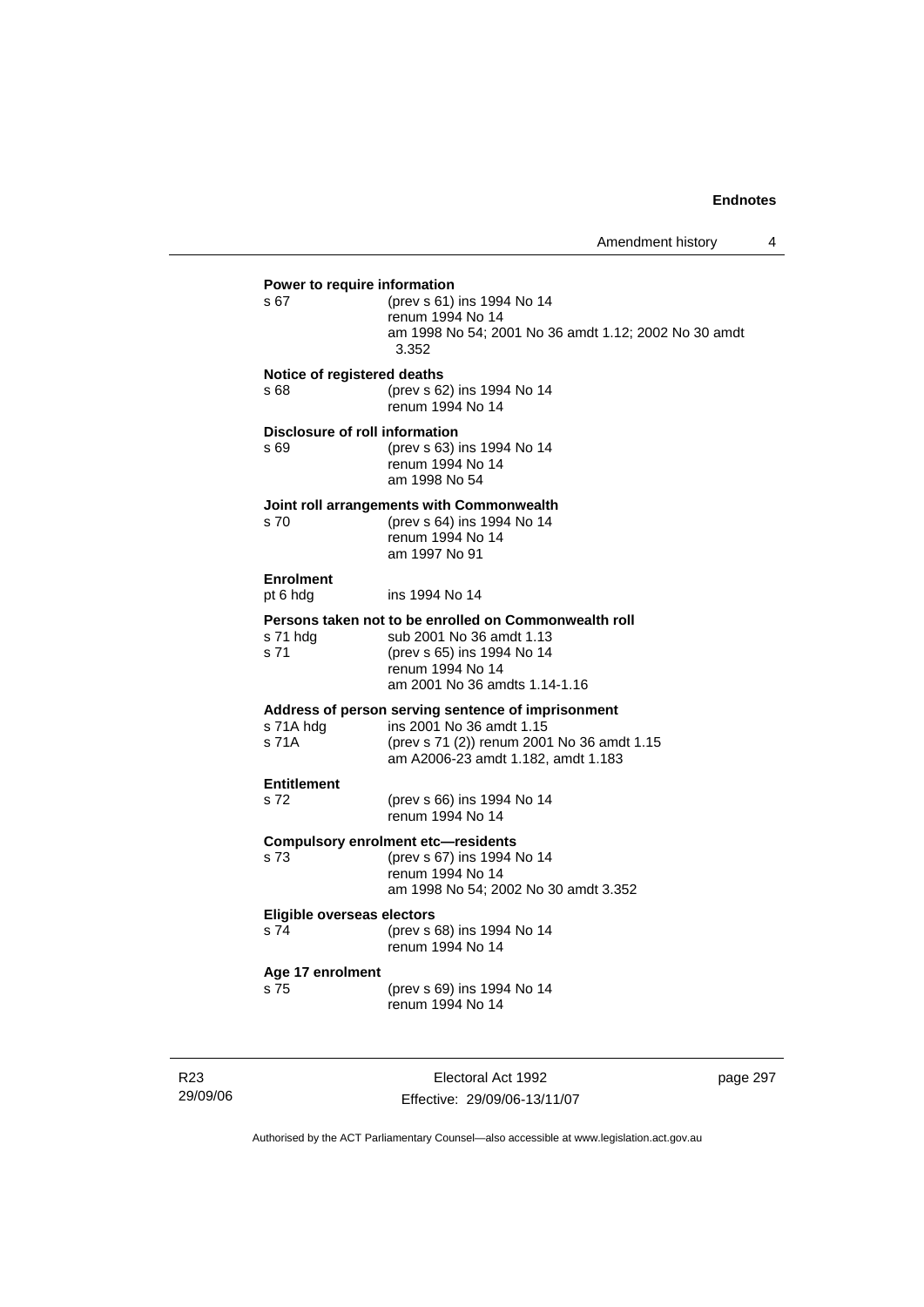4 Amendment history **Enrolment etc**  s 76 (prev s 70) ins 1994 No 14 renum 1994 No 14 am 2001 No 36 s 9, s 10; 2001 No 44 amdt 1.1306, amdt 1.1307 am LA (see 2001 No 36 amdt 1.99); 2002 No 30 amdt 3.352 **Suppression of elector's address**  s 77 (prev s 71) ins 1994 No 14 renum 1994 No 14 am LA (see 2001 No 36 amdt 1.99); 2001 No 44 amdt 1.1308, amdt 1.1309 **Inclusion of particulars on roll following suppression**  s 78 (prev s 72) ins 1994 No 14 renum 1994 No 14 **Suppression of elector's address pending review**  s 79 (prev s 73) ins 1994 No 14 renum 1994 No 14 **Closed rolls**  s 80 (prev s 74) ins 1994 No 14 renum 1994 No 14 am 1994 No 78; 1997 No 91; 2001 No 36 s 11; LA (see 2001 No 36 amdt 1.99); 2002 No 30 amdt 3.280 **Objections to enrolment**  s 81 (prev s 75) ins 1994 No 14 renum 1994 No 14 am 1997 No 91; LA (see 2001 No 36 amdt 1.99); 2001 No 44 amdt 1.1310, amdt 1.1311; 2002 No 30 amdts 3.281-3.284, amdt 3.352 **Record of claims for enrolment**  (prev s 76) ins 1994 No 14 renum 1994 No 14 **Processing enrolment claims**  s 83 (prev s 77) ins 1994 No 14 renum 1994 No 14 **Transmission of enrolment claims**  s 84 (prev s 78) ins 1994 No 14 renum 1994 No 14 am 1998 No 54 **Production of claims for enrolment before a court**<br>s 85 (prev s 79) ins 1994 No 14 (prev s 79) ins 1994 No 14 renum 1994 No 14 am 2002 No 30 amdt 3.285

page 298 Electoral Act 1992 Effective: 29/09/06-13/11/07

R23 29/09/06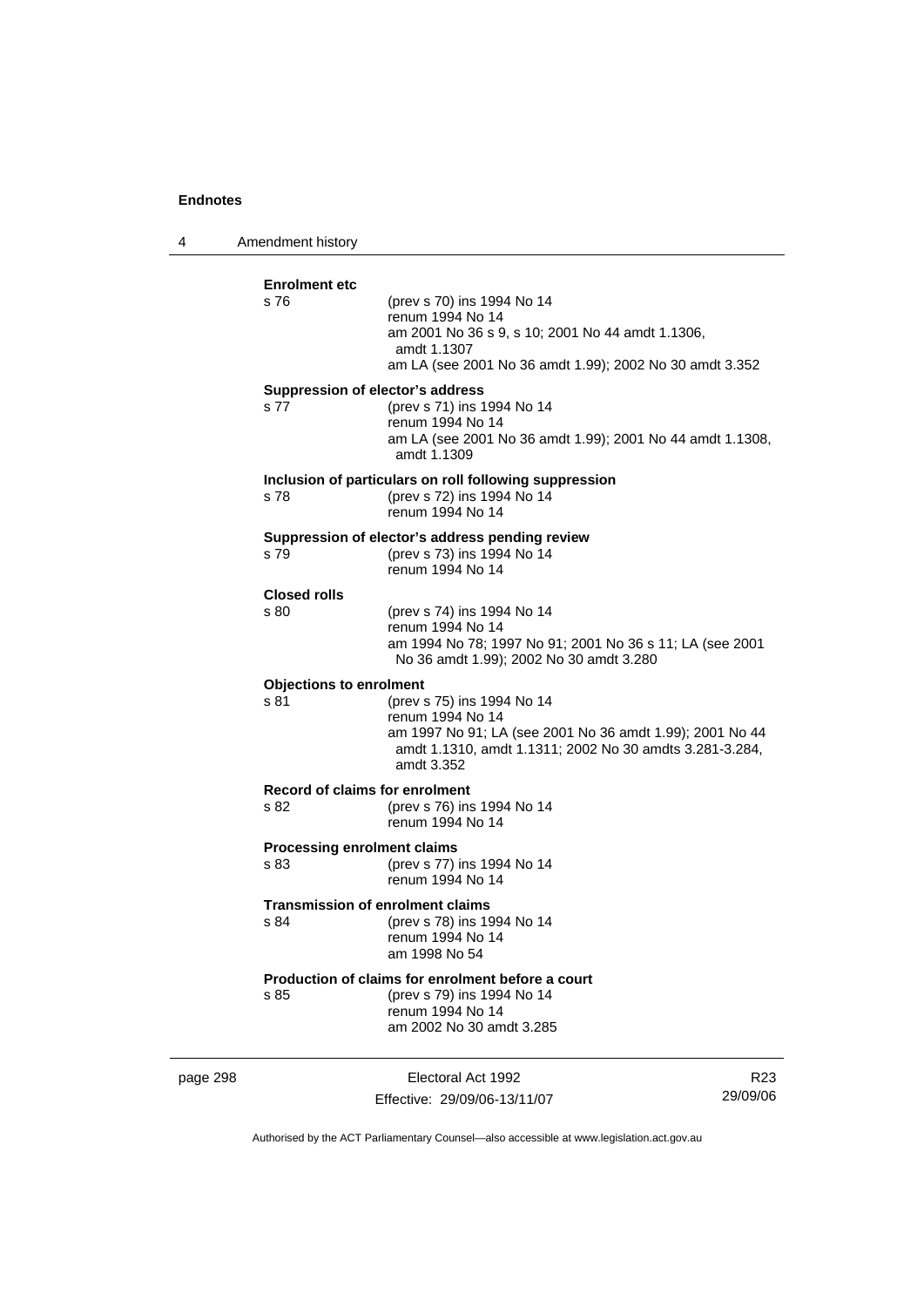| s 86                                                     | Claims for enrolment not subject to warrants<br>(prev s 80) ins 1994 No 14<br>renum 1994 No 14                                                                                                                                   |
|----------------------------------------------------------|----------------------------------------------------------------------------------------------------------------------------------------------------------------------------------------------------------------------------------|
| pt 7 hdg                                                 | <b>Registration of political parties</b><br>ins 1994 No 14<br>sub 2001 No 36 s 12<br>am A2004-26 amdt 1.1                                                                                                                        |
| s 87                                                     | Meaning of related political parties<br>(prev s 81) ins 1994 No 14<br>renum 1994 No 14<br>sub 2001 No 36 s 12                                                                                                                    |
| <b>Register of political parties</b><br>s 88 hdg<br>s 88 | sub A2004-26 amdt 1.2<br>(prev s 82) ins 1994 No 14<br>renum 1994 No 14<br>sub 2001 No 36 s 12<br>am A2004-26 amdts 1.3-1.7, amdt 1.62, amdt 1.63                                                                                |
| s 89                                                     | Application for registration of political party<br>(prev s 83) ins 1994 No 14<br>renum 1994 No 14<br>sub 2001 No 36 s 12<br>am 2001 No 44 amdt 1.1312, amdt 1.1313; A2004-26 ss 5-7                                              |
| s 89A                                                    | Application for registration of ballot group<br>ins 2001 No 36 s 12<br>am 2001 No 44 amdt 1.1314, amdt 1.1315<br>om A2004-26 amdt 1.8                                                                                            |
| s 90                                                     | Further information about application for political party registration<br>(prev s 84) ins 1994 No 14<br>renum 1994 No 14<br>sub 2001 No 36 s 12<br>am 2002 No 30 amdt 3.352; A2004-26 s 8; ss renum R16 LA<br>(see A2004-26 s 9) |
| s 91                                                     | Notification and publication of applications<br>(prev s 85) ins 1994 No 14<br>renum 1994 No 14<br>sub 2001 No 36 s 12<br>am 2001 No 44 amdt 1.1316; A2004-26 amdts 1.9-1.11,<br>amdt 1.62, amdt 1.63                             |
| s 91A                                                    | Objections to applications and responses<br>ins 2001 No 36 s 12<br>am A2004-26 amdt 1.63                                                                                                                                         |

R23 29/09/06

Electoral Act 1992 Effective: 29/09/06-13/11/07 page 299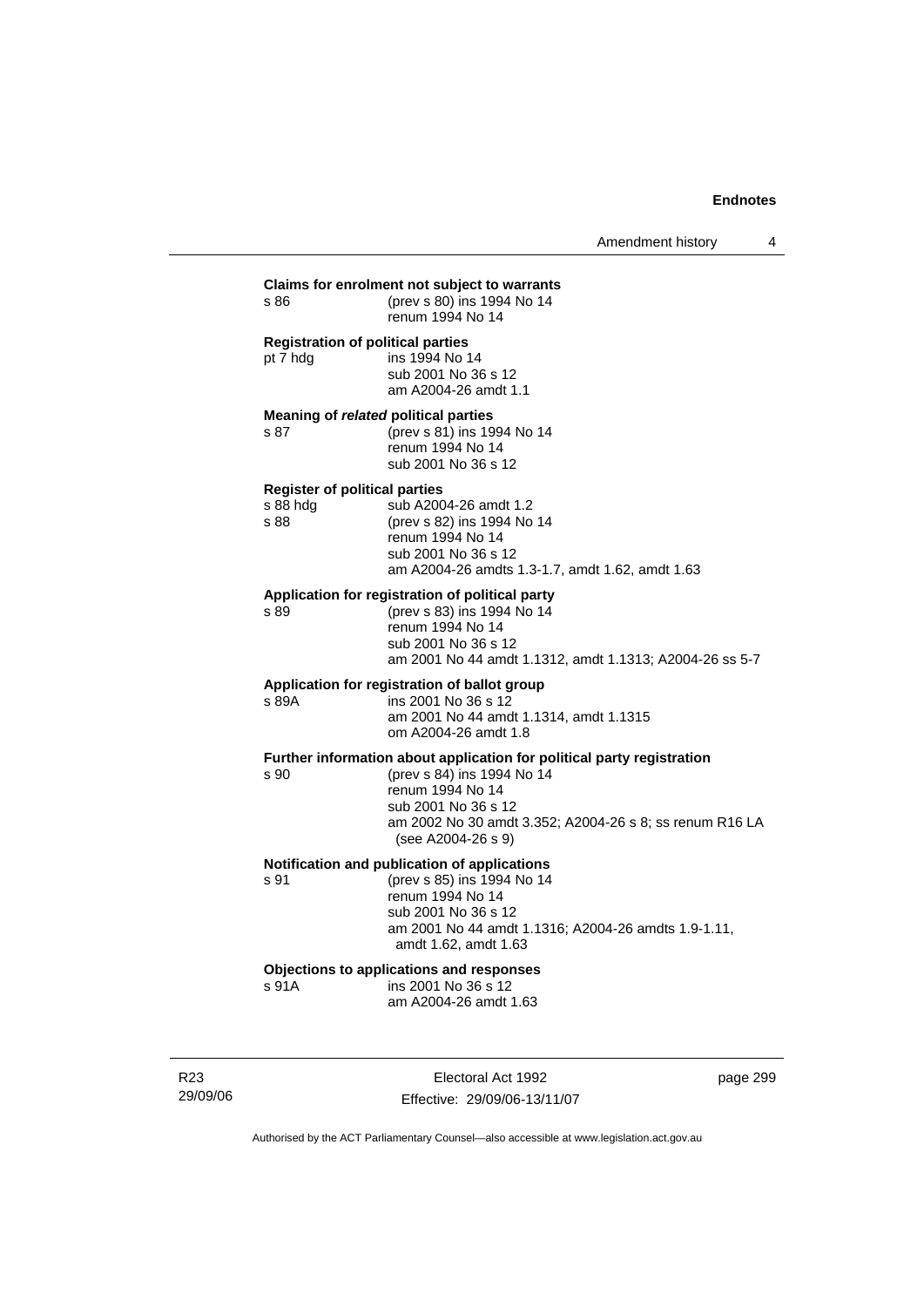4 Amendment history

| s 92 hdg<br>s 92 | <b>Registration of political parties</b><br>sub A2004-26 amdt 1.12<br>(prev s 86) ins 1994 No 14<br>renum 1994 No 14<br>sub 2001 No 36 s 12<br>am 2001 No 44 amdt 1.1317; A2004-26 amdt 1.13, amdt 1.62,<br>amdt 1.63 |
|------------------|-----------------------------------------------------------------------------------------------------------------------------------------------------------------------------------------------------------------------|
|                  | Refusal of applications for registration                                                                                                                                                                              |
| s 93             | (prev s 87) ins 1994 No 14<br>renum 1994 No 14<br>am 1997 No 91<br>sub 2001 No 36 s 12<br>am A2004-26 s 10, amdts 1.14-1.16, amdt 1.62, amdt 1.63,<br>amdt 1.65; pars renum R16 LA (see A2004-26 amdt 1.66)           |
| s 94             | Amendment of applications for registration<br>(prev s 88) ins 1994 No 14<br>renum 1994 No 14<br>sub 2001 No 36 s 12<br>am A2004-26 amdt 1.63                                                                          |
|                  | Changes to particulars in register                                                                                                                                                                                    |
| s 95             | (prev s 89) ins 1994 No 14<br>renum 1994 No 14<br>am 1997 No 91<br>sub 2001 No 36 s 12<br>am A2004-26 amdt 1.17, amdt 1.18, amdt 1.65; ss renum R16<br>LA (see A2004-26 amdt 1.66)                                    |
| s 95A            | Objection to continued use of name<br>ins 2001 No 36 s 12<br>am A2004-26 amdt 1.61                                                                                                                                    |
| s 95B            | When certain action cannot be taken<br>ins A2004-26 s 11                                                                                                                                                              |
| s 96             | No action under pt 7 during pre-election period<br>(prev s 90) ins 1994 No 14<br>renum 1994 No 14<br>sub 2001 No 36 s 12<br>am A2004-26 amdt 1.63                                                                     |

#### **Who can be a registered officer**

s 96A ins 1997 No 91 sub 2001 No 36 s 12 am A2004-26 amdt 1.65

page 300 Electoral Act 1992 Effective: 29/09/06-13/11/07

R23 29/09/06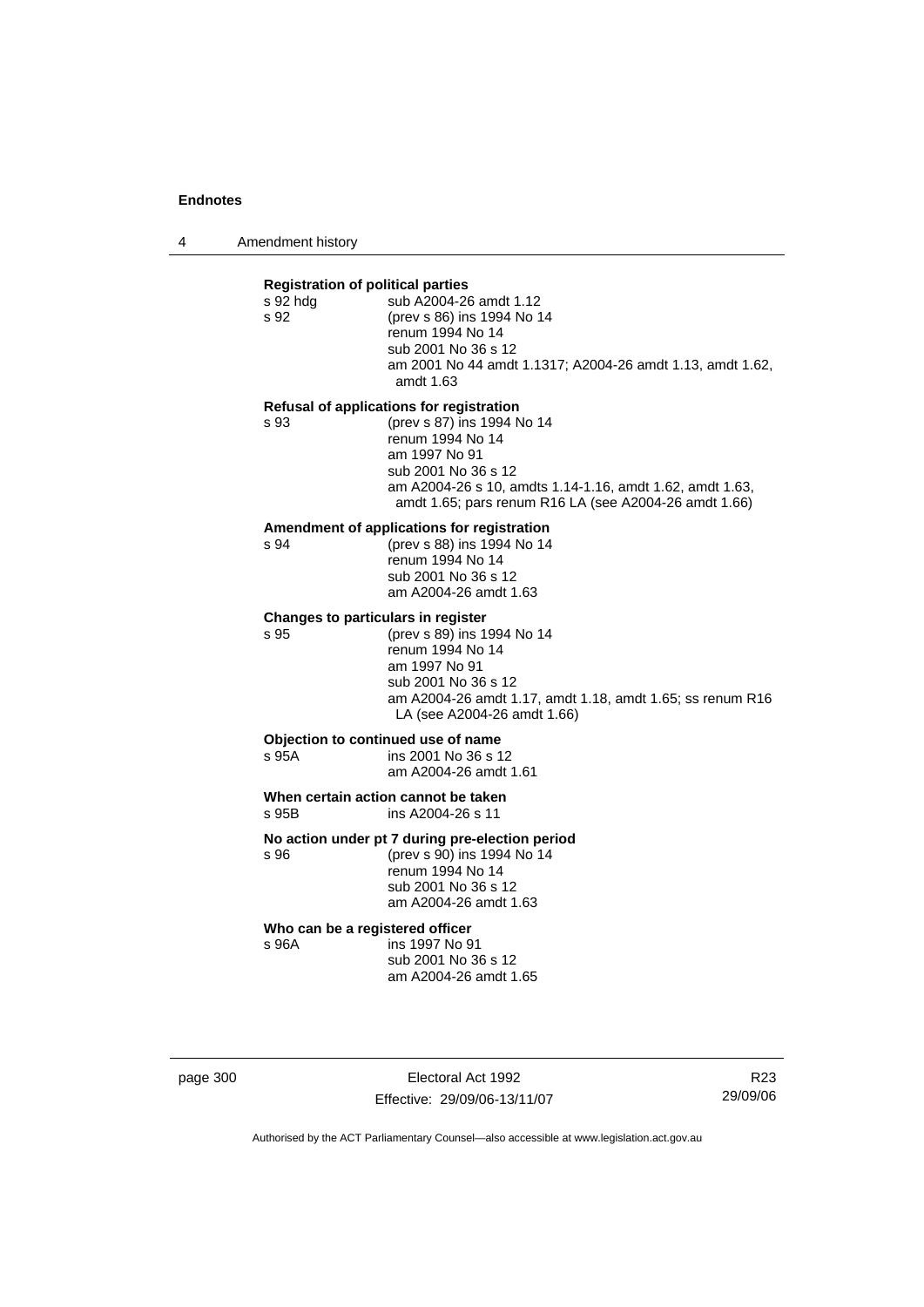# **Deputy registered officer**<br>s 97 (prev s

(prev s 91) ins 1994 No 14 renum 1994 No 14 am 1997 No 91 sub 2001 No 36 s 12 am A2004-26 amdt 1.19, amdt 1.62, amdt 1.65

#### **Information about political parties**

s 97A ins 2001 No 36 s 12 sub A2004-26 s 12

**Cancellation of registration of political parties**  s 98 hdg sub A2004-26 amdt 1.20<br>s 98 (prev s 92) ins 1994 No 1 (prev s 92) ins 1994 No 14 renum 1994 No 14 am 1997 No 91 sub 2001 No 36 s 12 am 2001 No 44 amdts 1.1318-1.1321; A2004-26 amdts 1.21-1.25, amdt 1.62, amdt 1.65; ss renum R16 LA (see A2004-26 amdt 1.66)

#### **Use of party name after cancellation**

s 99 hdg sub A2004-26 amdt 1.26<br>s 99 (prev s 93) ins 1994 No 1 (prev s 93) ins 1994 No 14 renum 1994 No 14 sub 2001 No 36 s 12 am A2004-26 amdt 1.27, amdt 1.28; ss renum R16 LA (see A2004-26 amdt 1.66)

**General requirements about constitutions of registered parties**  s 99A ins 2001 No 36 s 12

**Timing of elections**  pt 8 hdg ins 1994 No 14

#### **Ordinary elections**

| s 100 | (prev s 94) ins 1994 No 14                         |
|-------|----------------------------------------------------|
|       | renum 1994 No 14                                   |
|       | am 1997 No 38: 2002 No 30 amdt 3.286: A2003-54 s 4 |

#### **Extraordinary elections**

| s 101 | (prev s 95) ins 1994 No 14 |
|-------|----------------------------|
|       | renum 1994 No 14           |
|       | am 2001 No 44 amdt 1.1322  |

# **Polling day**

s 102 (prev s 96) ins 1994 No 14 renum 1994 No 14 sub 2002 No 30 amdt 3.287

R23 29/09/06

Electoral Act 1992 Effective: 29/09/06-13/11/07 page 301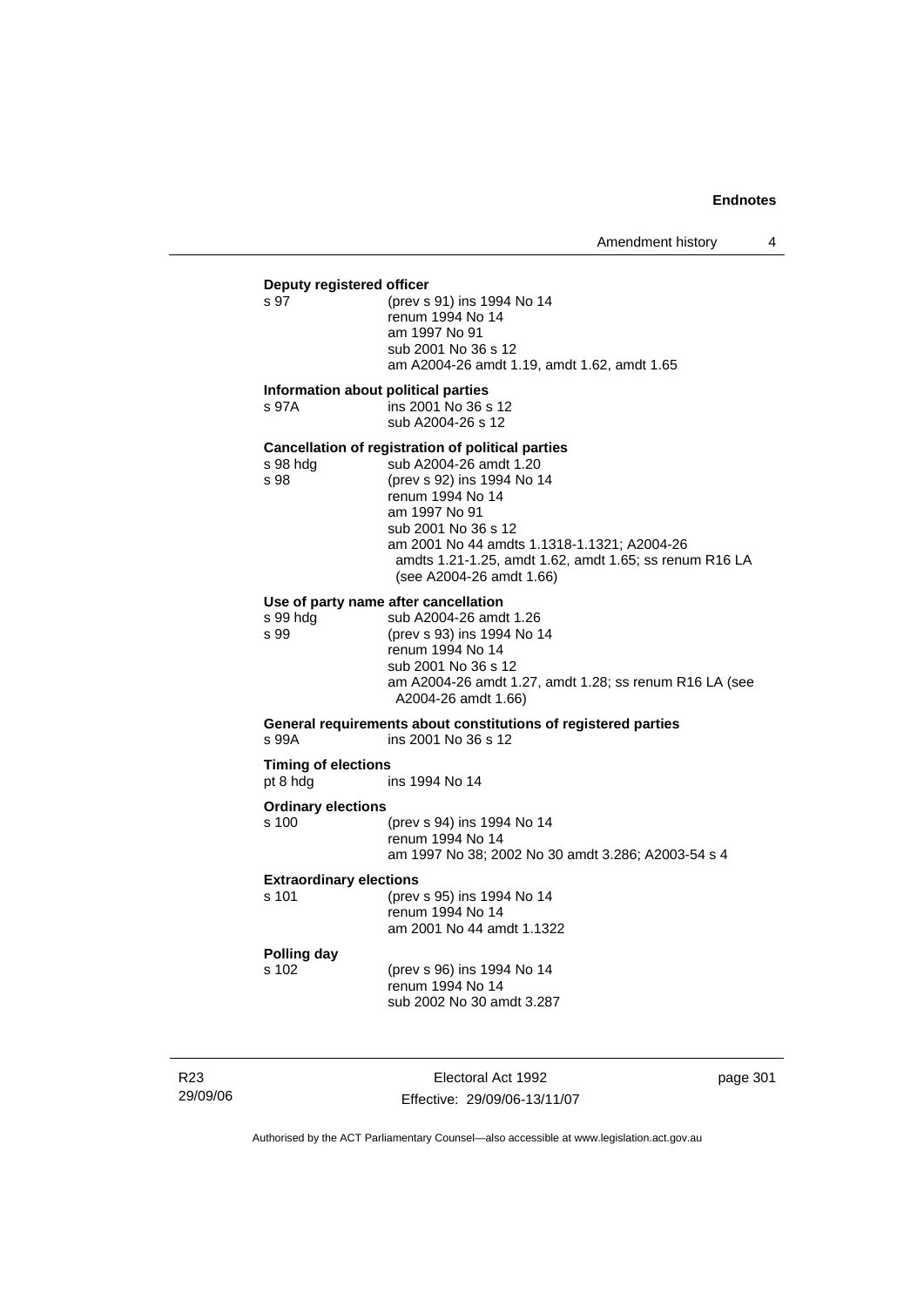4 Amendment history

| <b>Arrangements for elections</b><br>pt 9 hdg | ins 1994 No 14                                                                                                                                                                                                                                                                                                         |
|-----------------------------------------------|------------------------------------------------------------------------------------------------------------------------------------------------------------------------------------------------------------------------------------------------------------------------------------------------------------------------|
| <b>Nominations</b><br>div 9.1 hdg             | (prev pt 9 div 1 hdg) renum LA (see 2000 No 76 s 24)                                                                                                                                                                                                                                                                   |
| <b>Eligibility-MLAs</b><br>s 103              | (prev s 97) ins 1994 No 14<br>renum 1994 No 14<br>am 2002 No 30 amdt 3.288; A2006-23 amdts 1.184-1.186;<br>ss renum R21 LA (see A2006-23 amdt 1.187)                                                                                                                                                                   |
| <b>Qualifications for nomination</b><br>s 104 | (prev s 98) ins 1994 No 14<br>renum 1994 No 14                                                                                                                                                                                                                                                                         |
| <b>Candidates to be nominated</b><br>s 105    | (prev s 99) ins 1994 No 14<br>renum 1994 No 14<br>am 1994 No 78; 2001 No 36 s 13, s 14, amdt 1.17; LA (see<br>2001 No 36 amdt 1.99); 2001 No 44 amdt 1.1323; ss renum<br>(see 2002 No 11 amdt 2.34); 2002 No 11 amdt 2.35; A2004-<br>26 amdt 1.29, amdt 1.62, amdt 1.65; pars renum R16 LA<br>(see A2004-26 amdt 1.66) |
| <b>Multiple nominations invalid</b><br>s 106  | (prev s 100) ins 1994 No 14<br>renum 1994 No 14                                                                                                                                                                                                                                                                        |
| s 107                                         | Withdrawal etc of consent to nomination<br>(prev s 101) ins 1994 No 14<br>renum 1994 No 14                                                                                                                                                                                                                             |
| Place and hour of nomination<br>s 108         | (prev s 102) ins 1994 No 14<br>renum 1994 No 14<br>am 1994 No 78; LA (see 2001 No 36 amdt 1.99); 2001 No 38<br>s 4; 2001 No 44 amdt 1.1324; 2002 No 11 amdt 2.36                                                                                                                                                       |
| <b>Declaration of candidates</b><br>s 109     | (prev s 103) ins 1994 No 14<br>renum 1994 No 14<br>am 2001 No 36 amdt 1.18; A2004-26 amdt 1.65                                                                                                                                                                                                                         |
| <b>Rejection of nominations</b><br>s 110      | (prev s 104) ins 1994 No 14<br>renum 1994 No 14<br>sub 2001 No 36 s 15<br>am 2002 No 30 amdt 3.352                                                                                                                                                                                                                     |

page 302 Electoral Act 1992 Effective: 29/09/06-13/11/07

R23 29/09/06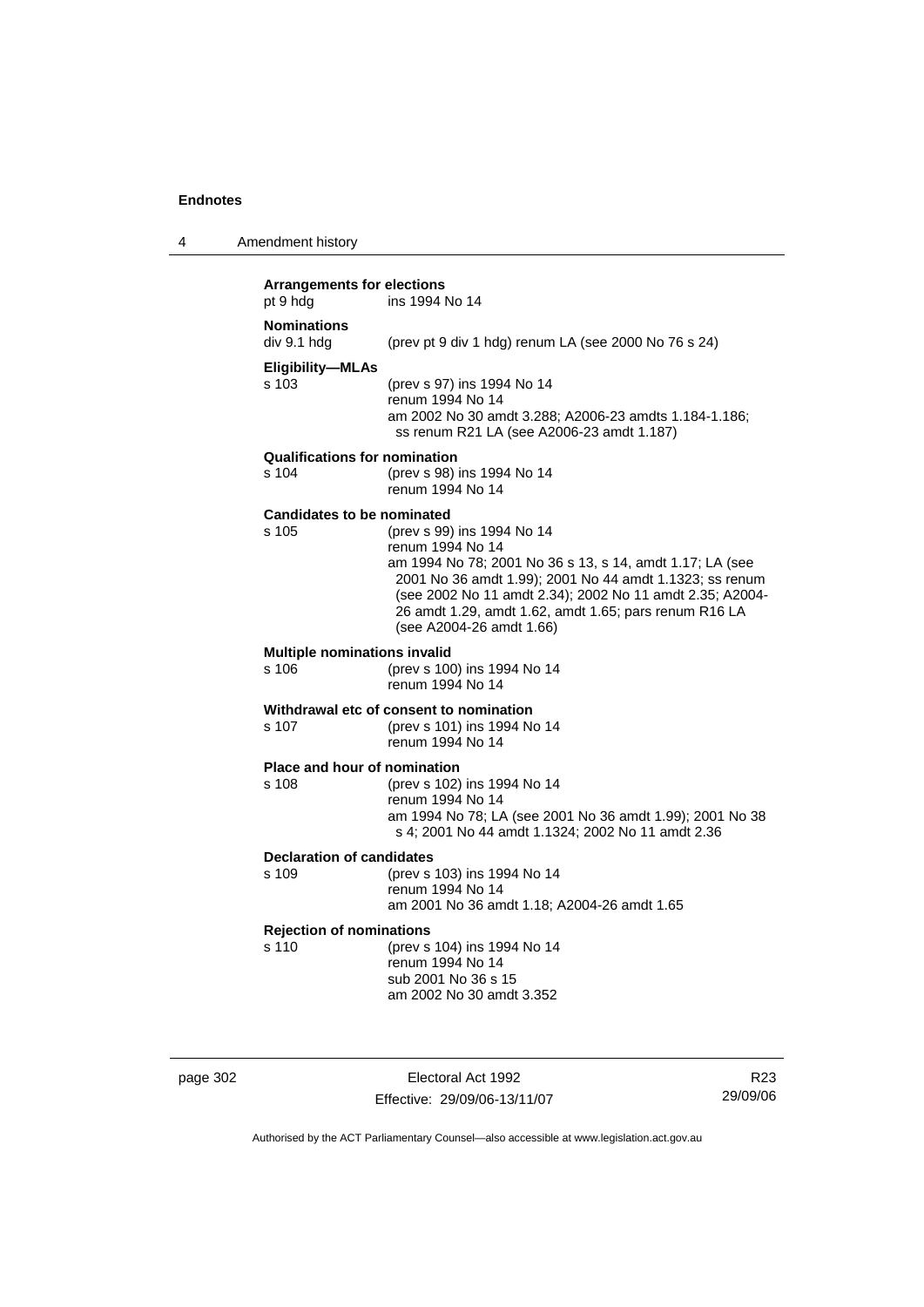| Need for a poll<br>s 111                  | (prev s 105) ins 1994 No 14<br>renum 1994 No 14                                                                                                                       |
|-------------------------------------------|-----------------------------------------------------------------------------------------------------------------------------------------------------------------------|
| s 112                                     | Death of candidate before polling day<br>(prev s 106) ins 1994 No 14<br>renum 1994 No 14                                                                              |
| Deposit-return or forfeiture<br>s 113     | (prev s 107) ins 1994 No 14<br>renum 1994 No 14                                                                                                                       |
| <b>Ballot papers</b><br>div 9.2 hdg       | (prev pt 9 div 2 hdg) renum LA (see 2000 No 76 s 24)                                                                                                                  |
| <b>Ballot papers</b><br>s 114             | (prev s 108) ins 1994 No 14<br>renum 1994 No 14<br>am 2000 No 76 s 5; LA (see 2001 No 36 amdt 1.99); 2001<br>No 44 amdt 1.1325, amdt 1.1326; 2002 No 30 amdt 3.289    |
| s 115                                     | <b>Grouping of candidates' names</b><br>(prev s 109) ins 1994 No 14<br>renum 1994 No 14<br>am 2001 No 36 amdt 1.19; 2002 No 30 amdt 3.290; A2004-26<br>amdt 1.65      |
| <b>Printing of ballot papers</b><br>s 116 | (prev s 110) ins 1994 No 14<br>renum 1994 No 14<br>am 2001 No 38 ss 5-8; 2002 No 30 amdt 3.291, amdt 3.292                                                            |
| Names on ballot papers<br>s 117           | (prev s 111) ins 1994 No 14<br>renum 1994 No 14<br>am 1994 No 78<br>sub 2001 No 36 s 16<br>am A2004-26 amdts 1.30-1.32; pars renum R16 LA (see<br>A2004-26 amdt 1.66) |
| s 118                                     | Draw for positions on ballot papers<br>(prev s 112) ins 1994 No 14<br>renum 1994 No 14                                                                                |
|                                           |                                                                                                                                                                       |

Electoral Act 1992 Effective: 29/09/06-13/11/07 page 303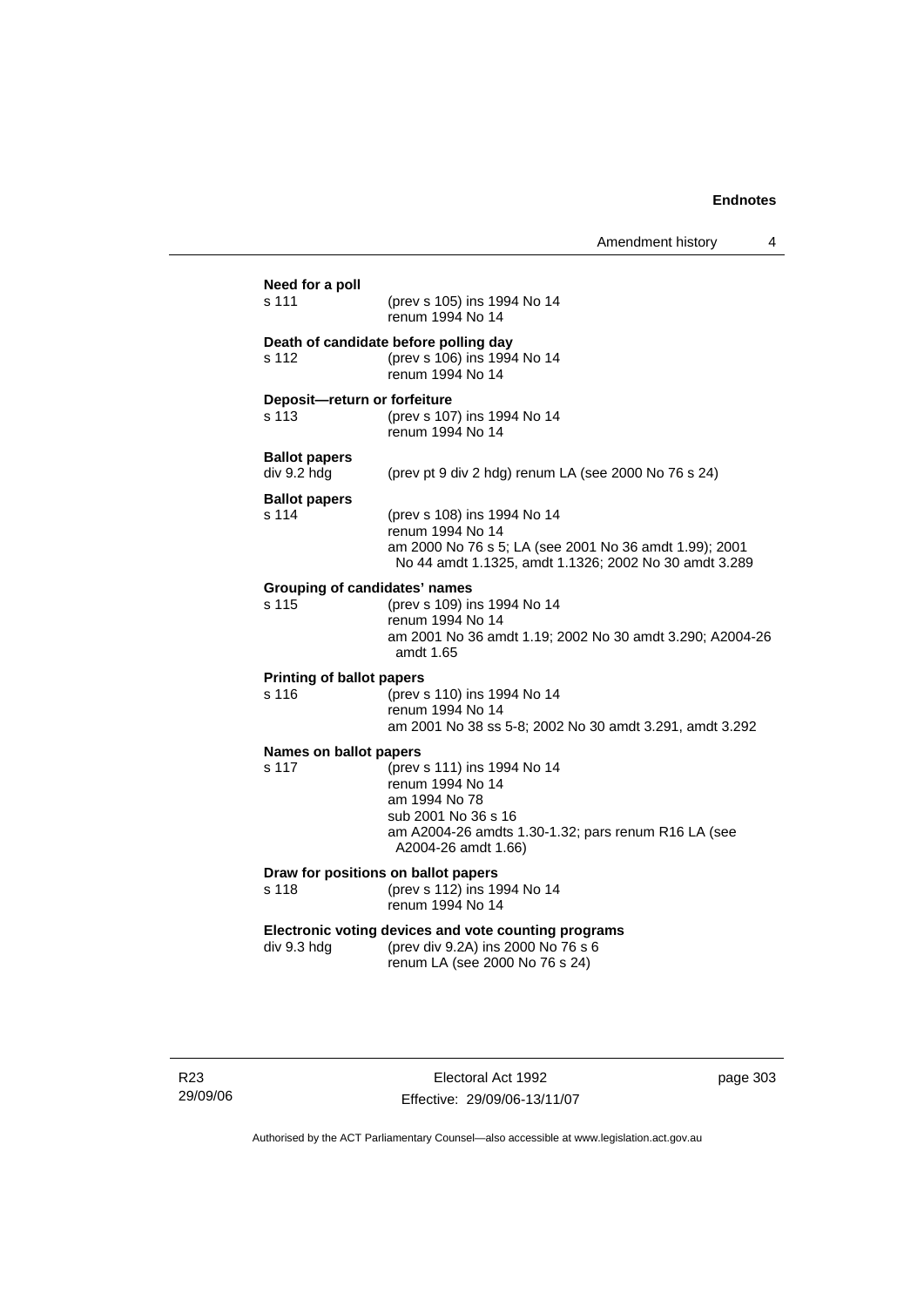| 4 | Amendment history                           |                                                                                                                                                                                          |
|---|---------------------------------------------|------------------------------------------------------------------------------------------------------------------------------------------------------------------------------------------|
|   | s 118A                                      | Approval of computer program for electronic voting and vote counting<br>ins 2000 No 76 s 6<br>am 2001 No 44 amdt 1.1327<br>am LA (see 2001 No 36 amdt 1.99)                              |
|   | s 118B                                      | Security of electronic voting devices and related material<br>ins 2000 No 76 s 6                                                                                                         |
|   | <b>Miscellaneous</b><br>div 9.4 hdg         | (prev pt 9 div 3 hdg) renum LA (see 2000 No 76 s 24)                                                                                                                                     |
|   | s 119                                       | Polling places and scrutiny centres<br>(prev s 113) ins 1994 No 14<br>renum 1994 No 14<br>am 2001 No 36 amdt 1.20; LA (see 2001 No 36 amdt 1.99);<br>2001 No 44 amdt 1.1328, amdt 1.1329 |
|   | <b>Administrative arrangements</b><br>s 120 | (prev s 114) ins 1994 No 14<br>renum 1994 No 14<br>am 2000 No 76 s 7; 2001 No 44 amdt 1.1330                                                                                             |
|   | <b>Certified lists of electors</b><br>s 121 | (prev s 115) ins 1994 No 14<br>renum 1994 No 14                                                                                                                                          |
|   | s 121A                                      | Use of information from certified lists<br>ins 2001 No 36 s 17                                                                                                                           |
|   | Scrutineers-appointment<br>s 122            | (prev s 116) ins 1994 No 14<br>renum 1994 No 14<br>am 2001 No 44 amdt 1.1331, amdt 1.1332                                                                                                |
|   | <b>Scrutineers—conduct</b><br>s 123         | (prev s 117) ins 1994 No 14<br>renum 1994 No 14<br>am 1998 No 54; 2002 No 30 amdt 3.293                                                                                                  |
|   | s 124                                       | Participation by candidates in conduct of election<br>(prev s 118) ins 1994 No 14<br>renum 1994 No 14                                                                                    |
|   | Determining matters by lot<br>s 125         | (prev s 119) ins 1994 No 14<br>renum 1994 No 14<br>am 2001 No 44 amdt 1.1333                                                                                                             |
|   | <b>Supplementary elections</b><br>s 126     | (prev s 120) ins 1994 No 14<br>renum 1994 No 14                                                                                                                                          |
|   |                                             |                                                                                                                                                                                          |

page 304 Electoral Act 1992 Effective: 29/09/06-13/11/07

R23 29/09/06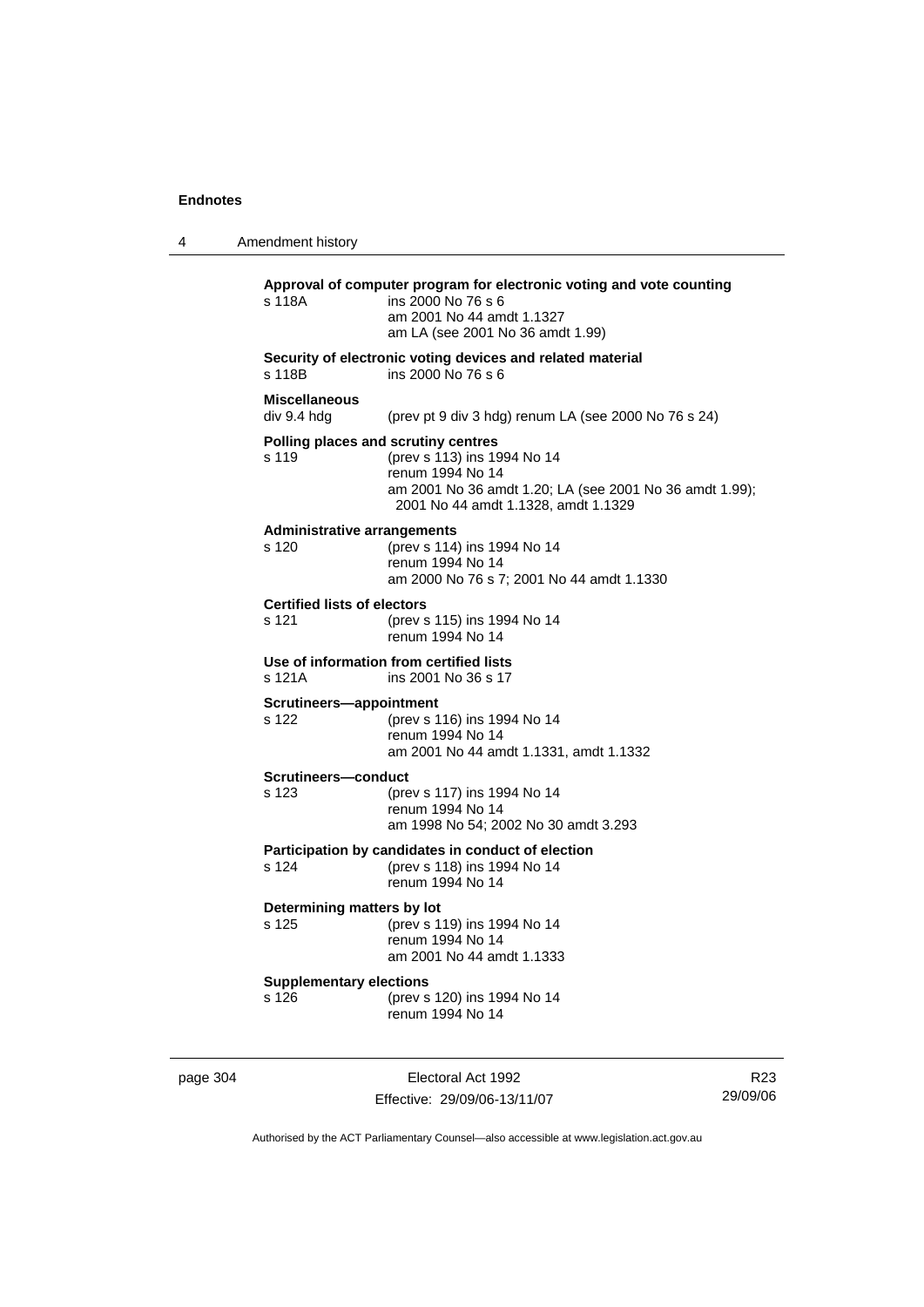| Voting<br>pt 10 hdg<br>ins 1994 No 14<br>General<br>div 10.1 hdg<br>(prev pt 10 div 1 hdg) renum LA (see 2000 No 76 s 24)<br><b>Meaning of authorised witness</b><br>s 127 hdg<br>sub 2001 No 36 amdt 1.21<br>s 127<br>(prev s 121) ins 1994 No 14<br>renum 1994 No 14<br><b>Entitlement to vote</b><br>s 128<br>(prev s 122) ins 1994 No 14<br>renum 1994 No 14; 2001 No 36 amdt 1.99<br>am 1997 No 91; LA (see 2001 No 36 amdt 1.99)<br><b>Compulsory voting</b><br>s 129<br>(prev s 123) ins 1994 No 14<br>renum 1994 No 14<br>am 1998 No 54<br>Multiple votes prohibited<br>s 130<br>(prev s 124) ins 1994 No 14<br>renum 1994 No 14<br>am 1998 No 54<br><b>Procedures for voting</b><br>s 131<br>(prev s 125) ins 1994 No 14<br>renum 1994 No 14<br>am 1997 No 91; 2000 No 76 s 8; LA (see 2001 No 36<br>amdt 1.99); A2006-23 amdt 1.188, amdt 1.189<br>Manner of recording vote<br>(prev s 126) ins 1994 No 14<br>s 132<br>renum 1994 No 14<br>Ordinary voting at a polling place<br>div 10.2 hdg<br>(prev pt 10 div 2 hdg) am 1997 No 91<br>renum LA (see 2000 No 76 s 24)<br><b>Claims to vote</b><br>s 133<br>(prev s 127) ins 1994 No 14<br>renum 1994 No 14<br>am 1997 No 91; LA (see 2001 No 36 amdt 1.99)<br>Voting in private<br>s 134<br>(prev s 128) ins 1994 No 14<br>renum 1994 No 14<br>am 2000 No 76 s 9 |  |
|------------------------------------------------------------------------------------------------------------------------------------------------------------------------------------------------------------------------------------------------------------------------------------------------------------------------------------------------------------------------------------------------------------------------------------------------------------------------------------------------------------------------------------------------------------------------------------------------------------------------------------------------------------------------------------------------------------------------------------------------------------------------------------------------------------------------------------------------------------------------------------------------------------------------------------------------------------------------------------------------------------------------------------------------------------------------------------------------------------------------------------------------------------------------------------------------------------------------------------------------------------------------------------------------------------------------------|--|
|                                                                                                                                                                                                                                                                                                                                                                                                                                                                                                                                                                                                                                                                                                                                                                                                                                                                                                                                                                                                                                                                                                                                                                                                                                                                                                                              |  |
|                                                                                                                                                                                                                                                                                                                                                                                                                                                                                                                                                                                                                                                                                                                                                                                                                                                                                                                                                                                                                                                                                                                                                                                                                                                                                                                              |  |
|                                                                                                                                                                                                                                                                                                                                                                                                                                                                                                                                                                                                                                                                                                                                                                                                                                                                                                                                                                                                                                                                                                                                                                                                                                                                                                                              |  |
|                                                                                                                                                                                                                                                                                                                                                                                                                                                                                                                                                                                                                                                                                                                                                                                                                                                                                                                                                                                                                                                                                                                                                                                                                                                                                                                              |  |
|                                                                                                                                                                                                                                                                                                                                                                                                                                                                                                                                                                                                                                                                                                                                                                                                                                                                                                                                                                                                                                                                                                                                                                                                                                                                                                                              |  |
|                                                                                                                                                                                                                                                                                                                                                                                                                                                                                                                                                                                                                                                                                                                                                                                                                                                                                                                                                                                                                                                                                                                                                                                                                                                                                                                              |  |
|                                                                                                                                                                                                                                                                                                                                                                                                                                                                                                                                                                                                                                                                                                                                                                                                                                                                                                                                                                                                                                                                                                                                                                                                                                                                                                                              |  |
|                                                                                                                                                                                                                                                                                                                                                                                                                                                                                                                                                                                                                                                                                                                                                                                                                                                                                                                                                                                                                                                                                                                                                                                                                                                                                                                              |  |
|                                                                                                                                                                                                                                                                                                                                                                                                                                                                                                                                                                                                                                                                                                                                                                                                                                                                                                                                                                                                                                                                                                                                                                                                                                                                                                                              |  |
|                                                                                                                                                                                                                                                                                                                                                                                                                                                                                                                                                                                                                                                                                                                                                                                                                                                                                                                                                                                                                                                                                                                                                                                                                                                                                                                              |  |
|                                                                                                                                                                                                                                                                                                                                                                                                                                                                                                                                                                                                                                                                                                                                                                                                                                                                                                                                                                                                                                                                                                                                                                                                                                                                                                                              |  |
|                                                                                                                                                                                                                                                                                                                                                                                                                                                                                                                                                                                                                                                                                                                                                                                                                                                                                                                                                                                                                                                                                                                                                                                                                                                                                                                              |  |
|                                                                                                                                                                                                                                                                                                                                                                                                                                                                                                                                                                                                                                                                                                                                                                                                                                                                                                                                                                                                                                                                                                                                                                                                                                                                                                                              |  |
|                                                                                                                                                                                                                                                                                                                                                                                                                                                                                                                                                                                                                                                                                                                                                                                                                                                                                                                                                                                                                                                                                                                                                                                                                                                                                                                              |  |

R23 29/09/06

Electoral Act 1992 Effective: 29/09/06-13/11/07 page 305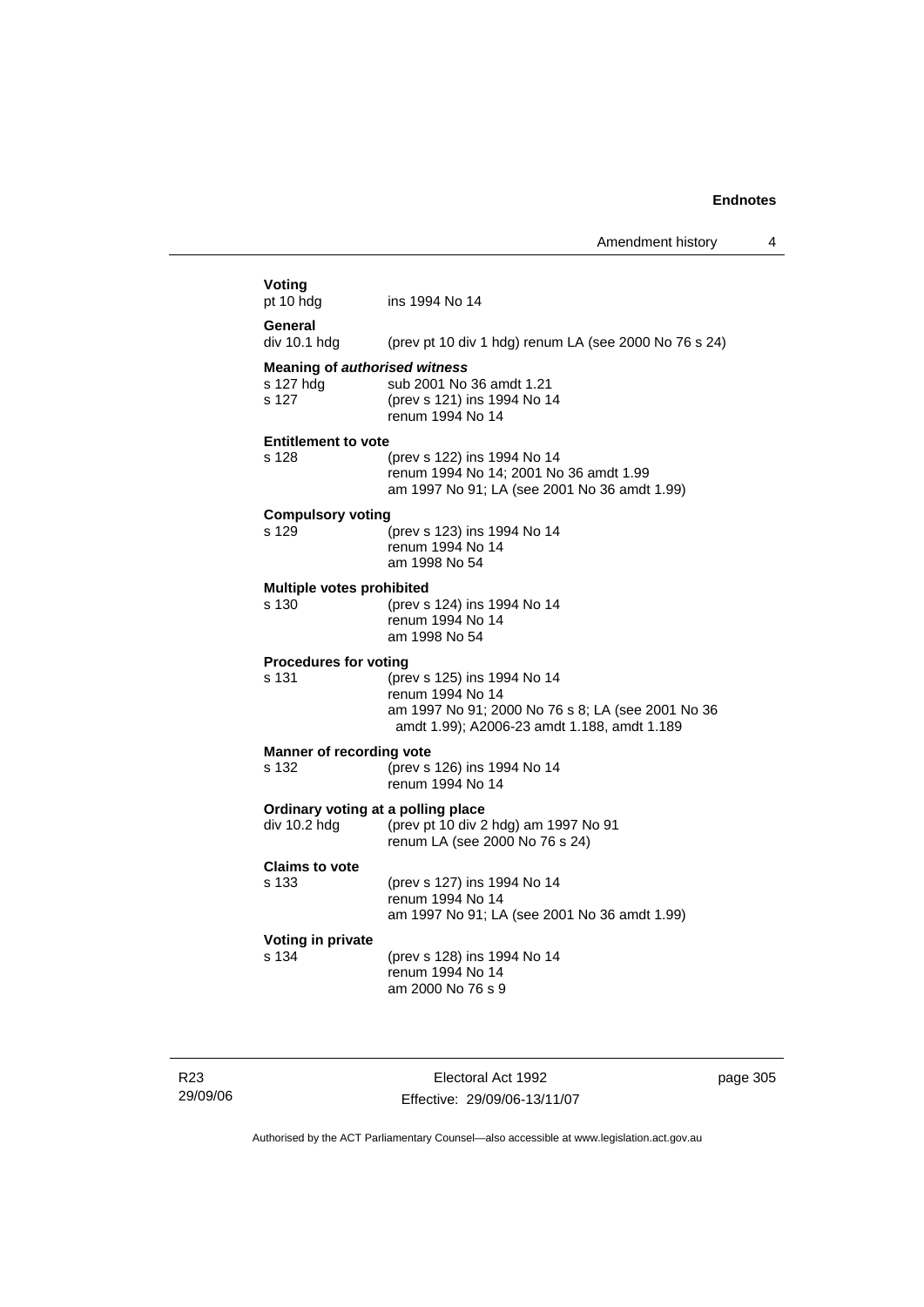| $\boldsymbol{\Lambda}$ | Amendment history |  |
|------------------------|-------------------|--|
|------------------------|-------------------|--|

|          | div 10.3 hdg                                   | Declaration voting at a polling place<br>(prev pt 10 div 3 hdg) am 1997 No 91<br>renum LA (see 2000 No 76 s 24)                                                                                                                      |                 |
|----------|------------------------------------------------|--------------------------------------------------------------------------------------------------------------------------------------------------------------------------------------------------------------------------------------|-----------------|
|          | s 135                                          | Declaration voting at polling places<br>(prev s 129) ins 1994 No 14<br>renum 1994 No 14<br>am 1997 No 91; 2001 No 44 amdt 1.1334, amdt 1.1335                                                                                        |                 |
|          | div $10.4$ hdg                                 | Voting otherwise than at a polling place<br>(prev pt 10 div 3A hdg) ins 1997 No 91<br>renum LA (see 2000 No 76 s 24)                                                                                                                 |                 |
|          | Definitions for div 10.4<br>s 136 hdg<br>s 136 | sub 2001 No 36 amdt 1.22<br>(prev s 130) ins 1994 No 14<br>renum 1994 No 14<br>sub 1997 No 91; A2004-26 s 13                                                                                                                         |                 |
|          | s 136A                                         | Applications for postal voting papers<br>ins 1997 No 91<br>am LA (see 2001 No 36 amdt 1.99); 2001 No 44 amdt 1.1336,<br>amdt 1.1337; 2002 No 30 amdt 3.294<br>sub A2004-26 s 14                                                      |                 |
|          | s 136B hdg<br>s 136B                           | Ordinary or declaration voting in ACT before polling day<br>sub 2001 No 36 amdt 1.23<br>ins 1997 No 91<br>am 2001 No 36 s 18; LA (see 2001 No 36 amdt 1.99); 2001<br>No 44 amdts 1.1338-1.1341; 2002 No 30 amdt 3.295, amdt<br>3.296 |                 |
|          | s 136C hdg<br>s 136C                           | Declaration voting outside ACT on or before polling day<br>sub 2001 No 36 amdt 1.24<br>ins 1997 No 91<br>am 2001 No 36 s 19; LA (see 2001 No 36 amdt 1.99); 2001<br>No 44 amdts 1.1342-1.1345; 2002 No 30 amdt 3.296                 |                 |
|          | s 137                                          | Record of issue of declaration voting papers<br>(prev s 131) ins 1994 No 14<br>renum 1994 No 14<br>am 1997 No 91; 2001 No 36 amdt 1.25                                                                                               |                 |
|          | <b>Inspection of records</b><br>s 138          | (prev s 132) ins 1994 No 14<br>renum 1994 No 14                                                                                                                                                                                      |                 |
|          | s 139                                          | Receipt of declaration voting papers<br>(prev s 133) ins 1994 No 14<br>renum 1994 No 14<br>am 1997 No 91; 2002 No 30 amdt 3.297                                                                                                      |                 |
| page 306 |                                                | Electoral Act 1992                                                                                                                                                                                                                   | R <sub>23</sub> |

Effective: 29/09/06-13/11/07

R23 29/09/06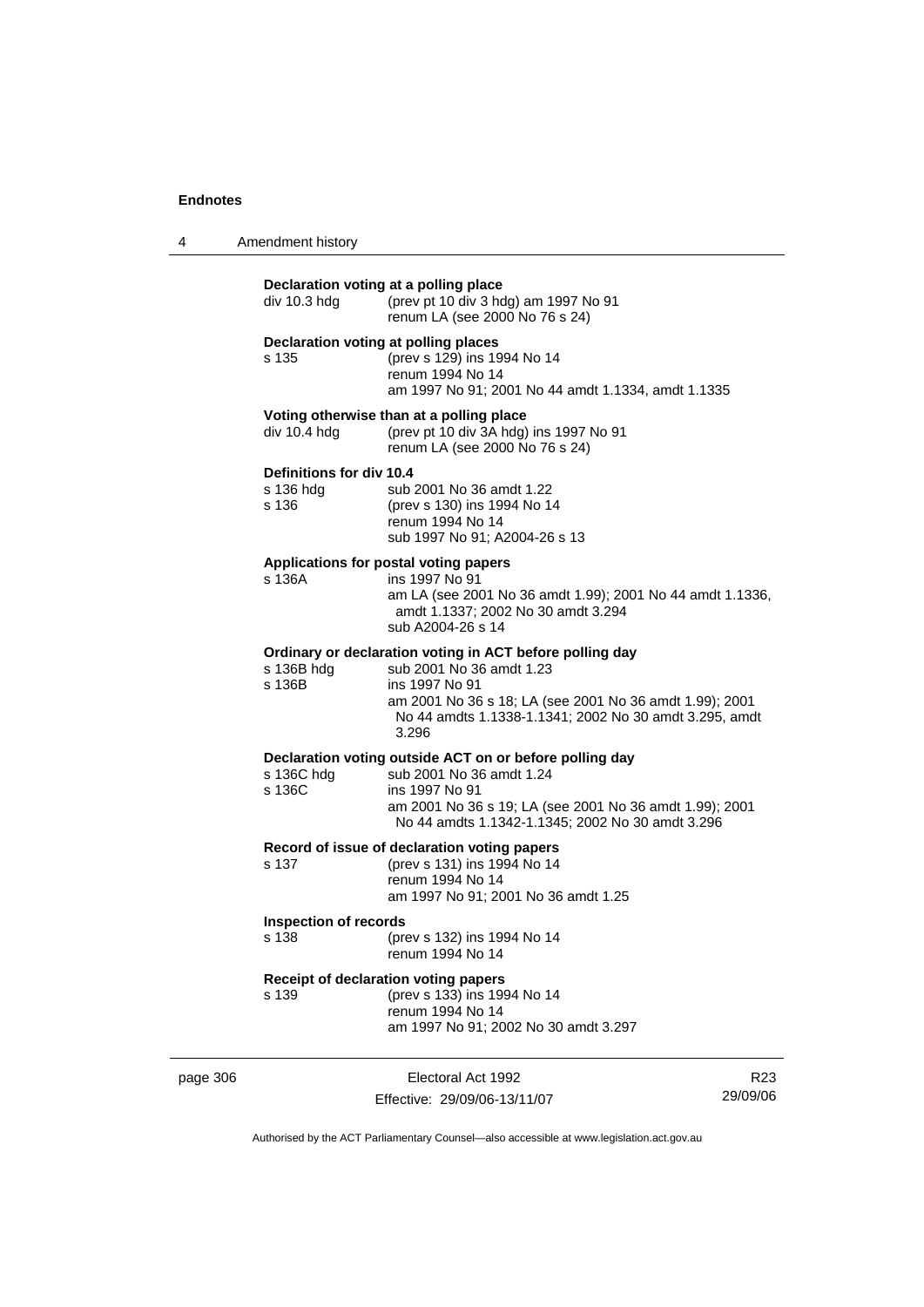| <b>Registered declaration voters</b>          |                                                                                                                                                                            |  |
|-----------------------------------------------|----------------------------------------------------------------------------------------------------------------------------------------------------------------------------|--|
| s 140                                         | (prev s 134) ins 1994 No 14<br>renum 1994 No 14<br>am 2002 No 30 amdt 3.298                                                                                                |  |
| s 141                                         | Issue of voting papers to registered declaration voters<br>(prev s 135) ins 1994 No 14<br>renum 1994 No 14<br>am 1997 No 91; 2002 No 30 amdt 3.299; A2004-26 s 15          |  |
| <b>Correcting formal errors</b><br>s 142      | (prev s 136) ins 1994 No 14<br>renum 1994 No 14                                                                                                                            |  |
| s 143                                         | Soliciting applications for postal declaration votes<br>(prev s 137) ins 1994 No 14<br>renum 1994 No 14<br>am 1997 No 91; 1998 No 54<br>sub 2001 No 36 s 20; A2004-26 s 16 |  |
| s 144                                         | Transmission of applications for postal declaration votes<br>(prev s 138) ins 1994 No 14<br>renum 1994 No 14<br>am 1998 No 54                                              |  |
| s 144A                                        | Requirements for casting postal votes<br>ins A2004-26 s 17                                                                                                                 |  |
| Interference with declaration voting<br>s 145 | (prev s 139) ins 1994 No 14<br>renum 1994 No 14<br>am 1998 No 54                                                                                                           |  |
| s 146                                         | Soliciting completed declaration votes<br>(prev s 140) ins 1994 No 14<br>renum 1994 No 14<br>am 1998 No 54                                                                 |  |
| s 147                                         | Transmission of completed declaration votes<br>(prev s 141) ins 1994 No 14<br>renum 1994 No 14<br>am 1998 No 54                                                            |  |
| s 148                                         | Opening envelopes containing declaration votes<br>(prev s 142) ins 1994 No 14<br>renum 1994 No 14<br>am 1998 No 54                                                         |  |
| <b>Mobile polling</b><br>div 10.5 hdg         | (prev pt 10 div 4 hdg) renum LA (see 2000 No 76 S24)                                                                                                                       |  |
|                                               |                                                                                                                                                                            |  |

R23 29/09/06

Electoral Act 1992 Effective: 29/09/06-13/11/07 page 307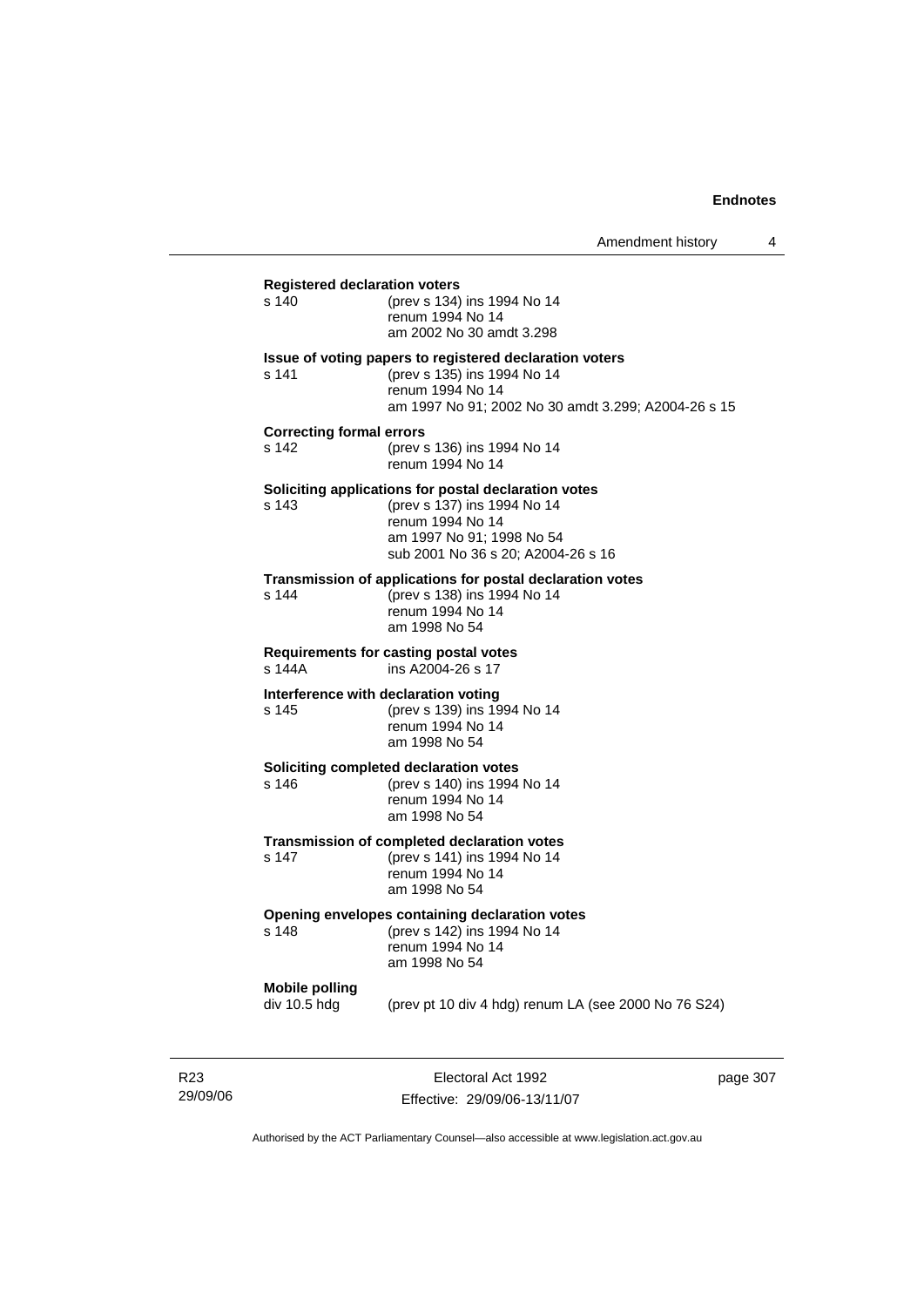4 Amendment history

| Definitions for div 4<br>s 149 hdq<br>s 149       | sub 2001 No 36 amdt 1.26<br>(prev s 143) ins 1994 No 14<br>renum 1994 No 14<br>def registered medical practitioner om 2001 No 36<br>amdt 1.27<br>def remand centre om A2006-23 amdt 1.190<br>def special hospital sub 2001 No 44 amdt 1.1347 |
|---------------------------------------------------|----------------------------------------------------------------------------------------------------------------------------------------------------------------------------------------------------------------------------------------------|
| <b>Declaration of special hospitals</b><br>s 149A | ins 2001 No 44 amdt 1.1348                                                                                                                                                                                                                   |
| <b>Mobile polling-institutions</b><br>s 150       | (prev s 144) ins 1994 No 14<br>renum 1994 No 14<br>am A2006-23 amdt 1.191                                                                                                                                                                    |
| <b>Functions of visiting officers</b><br>s 151    | (prev s 145) ins 1994 No 14<br>renum 1994 No 14; 2001 No 36 amdt 1.99<br>am 1995 No 33; 2001 No 36 s 21, amdt 1.28; LA (see 2001<br>No 36 amdt 1.99); A2006-23 amdt 1.192, amdt 1.193                                                        |
| <b>Failure to visit institution</b><br>s 152      | (prev s 146) ins 1994 No 14<br>renum 1994 No 14                                                                                                                                                                                              |
| s 153                                             | Custody of ballot boxes and electoral papers<br>(prev s 147) ins 1994 No 14<br>renum 1994 No 14                                                                                                                                              |
| <b>Miscellaneous</b><br>div 10.6 hdg              | (prev pt 10 div 5 hdg) renum LA (see 2000 No 76 s 24)                                                                                                                                                                                        |
| Arrangements at polling places<br>s 154           | (prev s 148) ins 1994 No 14<br>renum 1994 No 14                                                                                                                                                                                              |
| s 155                                             | Particulars on ballot papers before issue<br>(prev s 149) ins 1994 No 14<br>renum 1994 No 14                                                                                                                                                 |
| <b>Assistance to voters</b><br>s 156              | (prev s 150) ins 1994 No 14<br>renum 1994 No 14                                                                                                                                                                                              |
| s 156A                                            | Assistance to voters unable to enter polling place<br>ins 2001 No 36 s 22                                                                                                                                                                    |

page 308 Electoral Act 1992 Effective: 29/09/06-13/11/07

R23 29/09/06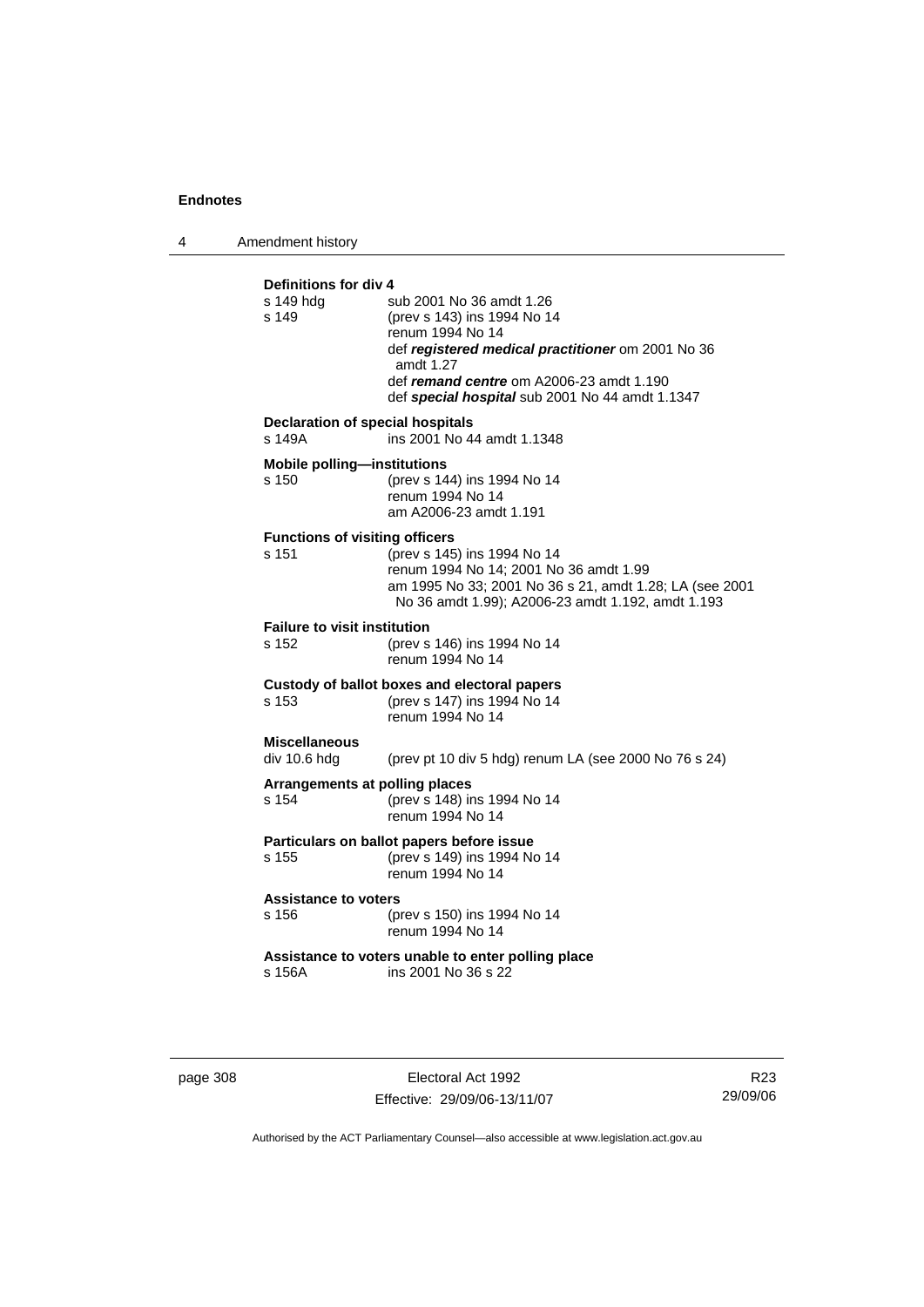| <b>Spoilt ballot papers</b>            |                                                                                                                                                                                                                                |  |
|----------------------------------------|--------------------------------------------------------------------------------------------------------------------------------------------------------------------------------------------------------------------------------|--|
| s 157                                  | (prev s 151) ins 1994 No 14<br>renum 1994 No 14<br>am 2000 No 76 s 10                                                                                                                                                          |  |
|                                        | Custody of ballot boxes and electoral papers                                                                                                                                                                                   |  |
| s 158                                  | (prev s 152) ins 1994 No 14<br>renum 1994 No 14                                                                                                                                                                                |  |
| s 159                                  | <b>Extension of time for conducting elections</b><br>(prev s 153) ins 1994 No 14<br>renum 1994 No 14<br>am 2001 No 36 amdt 1.29; LA (see 2001 No 36 amdt<br>1.99)2001 No 44 amdt 1.1349, amdt 1.1350; 2002 No 30<br>amdt 3.300 |  |
| s 160                                  | Suspension and adjournment of polling<br>(prev s 154) ins 1994 No 14                                                                                                                                                           |  |
|                                        | renum 1994 No 14<br>am LA (see 2001 No 36 amdt 1.99); 2001 No 44 amdts<br>1.1351-1.1353; 2002 No 30 amdt 3.300                                                                                                                 |  |
| <b>Failure to vote</b><br>div 10.7 hdg | (prev pt 10 div 6 hdg) renum LA (see 2000 No 76 s 24)                                                                                                                                                                          |  |
| <b>Default notice</b>                  |                                                                                                                                                                                                                                |  |
| s 161                                  | (prev s 155) ins 1994 No 14<br>renum 1994 No 14                                                                                                                                                                                |  |
|                                        | am 2001 No 44 amdt 1.1354, amdt 1.1355                                                                                                                                                                                         |  |
| <b>First notice</b>                    |                                                                                                                                                                                                                                |  |
| s 162                                  | (prev s 156) ins 1994 No 14<br>renum 1994 No 14                                                                                                                                                                                |  |
| <b>Second notice</b>                   |                                                                                                                                                                                                                                |  |
| s 163                                  | (prev s 157) ins 1994 No 14                                                                                                                                                                                                    |  |
|                                        | renum 1994 No 14                                                                                                                                                                                                               |  |
| <b>Final notice</b>                    |                                                                                                                                                                                                                                |  |
| s 164                                  | (prev s 158) ins 1994 No 14<br>renum 1994 No 14                                                                                                                                                                                |  |
| <b>Discharge of liability</b>          |                                                                                                                                                                                                                                |  |
| s 165                                  | (prev s 159) ins 1994 No 14<br>renum 1994 No 14                                                                                                                                                                                |  |
| Response on behalf of elector          |                                                                                                                                                                                                                                |  |
| s 166                                  | (prev s 160) ins 1994 No 14<br>renum 1994 No 14                                                                                                                                                                                |  |
| <b>Polling in Antarctica</b>           |                                                                                                                                                                                                                                |  |
| pt 11 hdg                              | ins 1994 No 14                                                                                                                                                                                                                 |  |

R23 29/09/06 J.

Electoral Act 1992 Effective: 29/09/06-13/11/07 page 309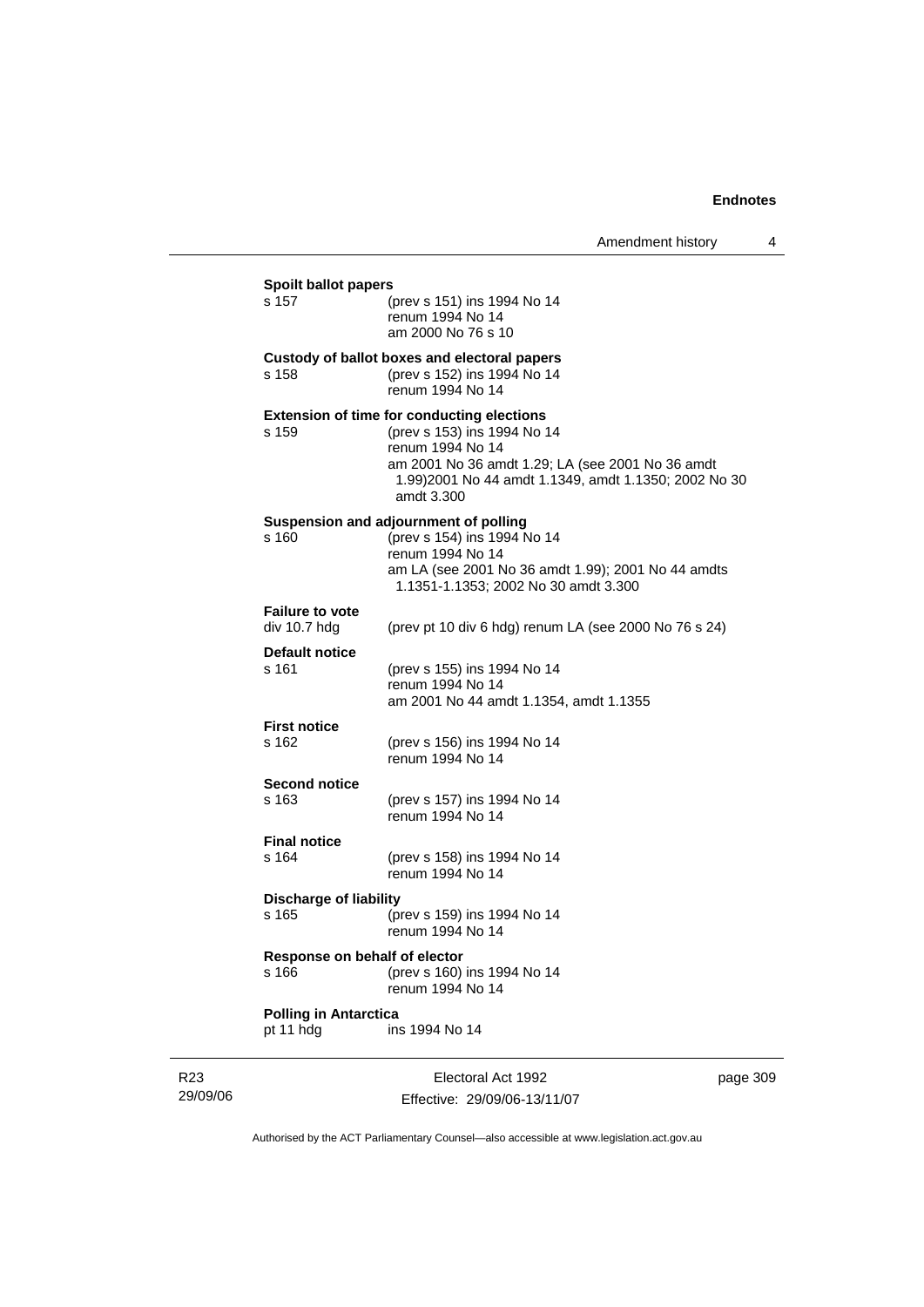4 Amendment history

| Definitions for pt 11<br>s 167 hdg<br>s 167     | sub 2001 No 36 amdt 1.30<br>(prev s 161) ins 1994 No 14<br>renum 1994 No 14<br>am 2001 No 36 amdt 1.31, amdt 1.32<br>def <i>transmit</i> sub 2001 No 44 amdt 1.1356 |
|-------------------------------------------------|---------------------------------------------------------------------------------------------------------------------------------------------------------------------|
| Declaration of ship as a station<br>s 167A      | ins 2001 No 36 amdt 1.32                                                                                                                                            |
| s 167B                                          | Approval of ways of transmission<br>ins 2001 No 44 amdt 1.1357                                                                                                      |
| s 168                                           | Returning officers and assistants for Antarctic stations<br>(prev s 162) ins 1994 No 14<br>renum 1994 No 14<br>sub 2002 No 30 amdt 3.301                            |
| s 169                                           | Acting returning officer or assistant<br>(prev s 163) ins 1994 No 14<br>renum 1994 No 14<br>om 2002 No 30 amdt 3.301                                                |
| s 170                                           | Application of Act to polling in Antarctica<br>(prev s 164) ins 1994 No 14<br>renum 1994 No 14                                                                      |
| <b>Antarctic electors</b><br>s 171              | (prev s 165) ins 1994 No 14<br>renum 1994 No 14<br>am 1997 No 91                                                                                                    |
| s 172                                           | Arrangements for the polling in Antarctica<br>(prev s 166) ins 1994 No 14<br>renum 1994 No 14                                                                       |
| Conduct of the polling<br>s 173                 | (prev s 167) ins 1994 No 14<br>renum 1994 No 14                                                                                                                     |
| <b>Claims to vote</b><br>s 174                  | (prev s 168) ins 1994 No 14<br>renum 1994 No 14                                                                                                                     |
| Proceedings at close of poll<br>s 175           | (prev s 169) ins 1994 No 14<br>renum 1994 No 14<br>am 1995 No 46; 2002 No 30 amdt 3.302                                                                             |
| <b>Result of polling in Antarctica</b><br>s 176 | (prev s 170) ins 1994 No 14<br>renum 1994 No 14                                                                                                                     |

page 310 **Electoral Act 1992** Effective: 29/09/06-13/11/07

R23 29/09/06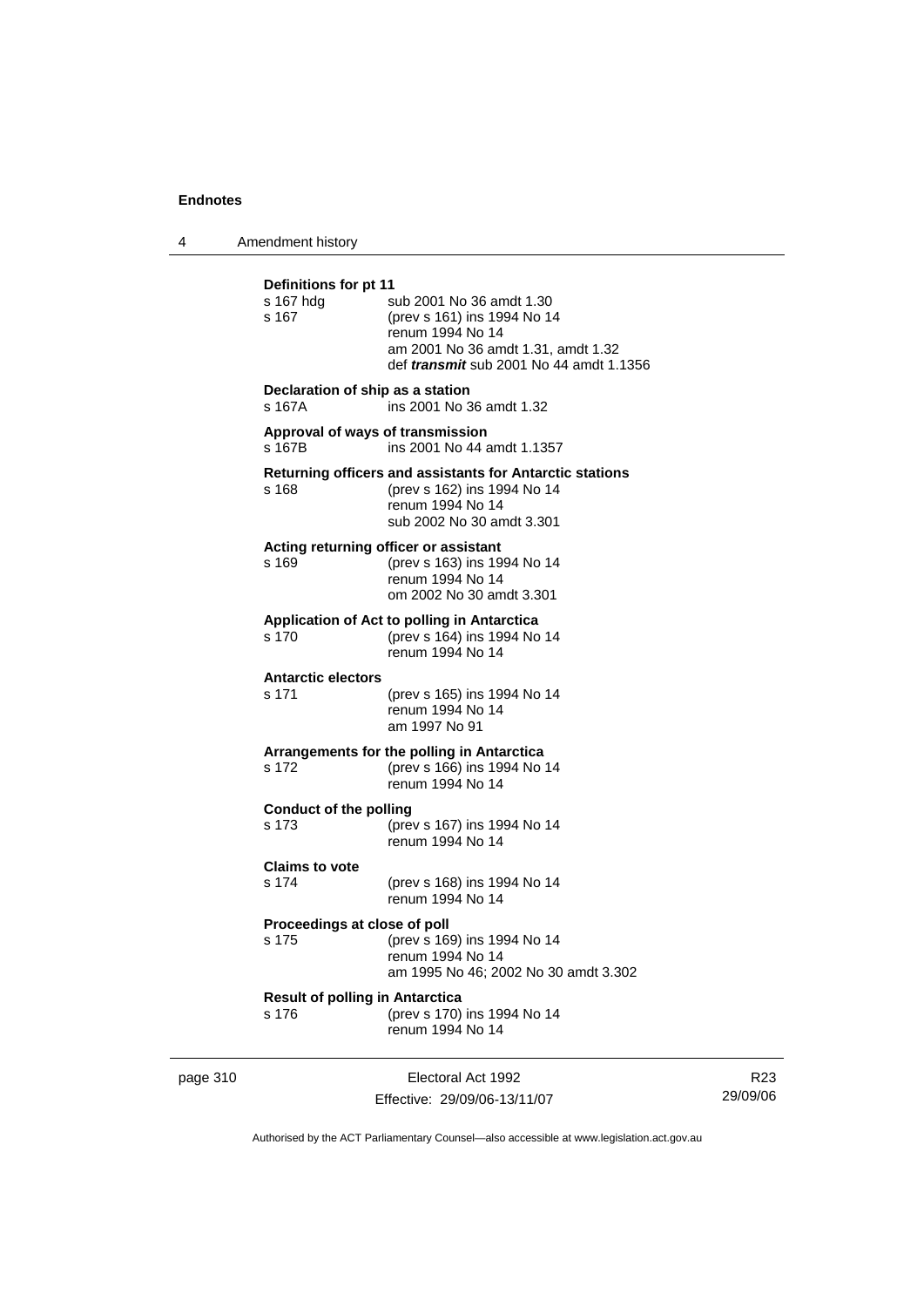| s 177                                      | (prev s 171) ins 1994 No 14<br>renum 1994 No 14                                                                                                  |
|--------------------------------------------|--------------------------------------------------------------------------------------------------------------------------------------------------|
| The scrutiny<br>pt 12 hdg                  | ins 1994 No 14                                                                                                                                   |
| <b>Scrutiny</b><br>s 178                   | (prev s 172) ins 1994 No 14<br>renum 1994 No 14<br>am 1997 No 91; 2000 No 76 s 11                                                                |
| s 179                                      | Preliminary scrutiny of declaration voting papers etc<br>(prev s 173) ins 1994 No 14<br>renum 1994 No 14<br>am 2002 No 30 amdt 3.303, amdt 3.304 |
| <b>Formality of ballot papers</b><br>s 180 | (prev s 174) ins 1994 No 14<br>renum 1994 No 14                                                                                                  |
| Death of candidate<br>s 181                | (prev s 175) ins 1994 No 14<br>renum 1994 No 14                                                                                                  |
| s 182                                      | First count-ordinary ballot papers<br>(prev s 176) ins 1994 No 14<br>renum 1994 No 14<br>am 2000 No 76 s 12                                      |
| s 183                                      | First count-declaration ballot papers<br>(prev s 177) ins 1994 No 14<br>renum 1994 No 14                                                         |
| s 183A                                     | First count-electronic ballot papers<br>ins 2000 No 76 s 13                                                                                      |
| Second count-first preferences<br>s 184    | (prev s 178) ins 1994 No 14<br>renum 1994 No 14<br>am 2000 No 76 s 14                                                                            |
| Ascertaining result of poll<br>s 185       | (prev s 179) ins 1994 No 14<br>renum 1994 No 14<br>am 2000 No 76 s 15                                                                            |
| <b>Objections by scrutineers</b><br>s 186  | (prev s 180) ins 1994 No 14<br>renum 1994 No 14                                                                                                  |

R23 29/09/06

Electoral Act 1992 Effective: 29/09/06-13/11/07 page 311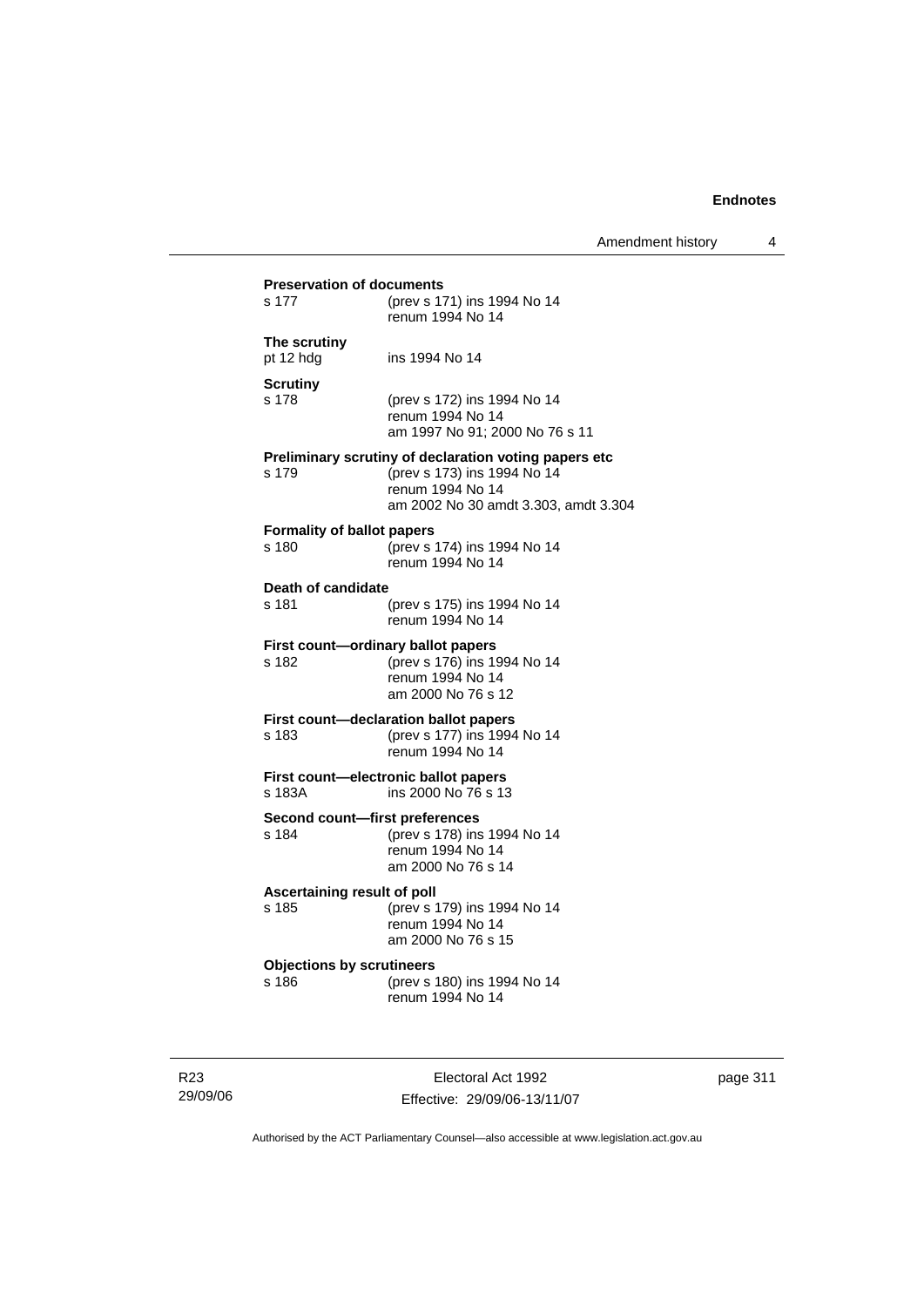4 Amendment history

| <b>Recount of ballot papers</b><br>s 187           | (prev s 181) ins 1994 No 14<br>renum 1994 No 14<br>sub A2004-26 s 18                                                                                                                                                                        |
|----------------------------------------------------|---------------------------------------------------------------------------------------------------------------------------------------------------------------------------------------------------------------------------------------------|
| s 187A                                             | Application for recount of ballot papers etc<br>orig s 187A renum as s 187C<br>ins A2004-26 s 18                                                                                                                                            |
| s 187B                                             | Review of decision of commissioner to refuse to arrange for recount<br>ins A2004-26 s 18                                                                                                                                                    |
| s 187C                                             | Recount of electronic scrutiny of ballot papers<br>(prev s 187A) ins 2000 No 76 s 16<br>renum A2004-26 s 19                                                                                                                                 |
| s 188                                              | <b>Reservation of disputed ballot papers</b><br>(prev s 182) ins 1994 No 14<br>renum 1994 No 14                                                                                                                                             |
| Declaration of result of election<br>s 189         | (prev s 183) ins 1994 No 14<br>renum 1994 No 14                                                                                                                                                                                             |
| <b>Casual vacancies</b><br>pt 13 hdg               | ins 1994 No 14                                                                                                                                                                                                                              |
| Definitions for pt 13<br>s 190 hdg<br>s 190        | sub 2001 No 36 amdt 1.33<br>(prev s 184) ins 1994 No 14<br>renum 1994 No 14<br>am 2001 No 36 amdt 1.36, amdt 1.37<br>def candidate om 2001 No 36 amdt 1.34<br>def newspaper om 2001 No 36 amdt 1.34<br>def speaker ins 2001 No 36 amdt 1.35 |
| Notice of casual vacancy<br>s 191                  | (prev s 185) ins 1994 No 14<br>renum 1994 No 14                                                                                                                                                                                             |
| <b>Candidates for casual vacancy</b><br>s 192      | (prev s 186) ins 1994 No 14<br>renum 1994 No 14<br>am LA (see 2001 No 36 amdt 1.99); 2001 No 44 amdt 1.1358,<br>amdt 1.1359                                                                                                                 |
| <b>Publication of candidates' details</b><br>s 193 | (prev s 187) ins 1994 No 14<br>renum 1994 No 14                                                                                                                                                                                             |
|                                                    |                                                                                                                                                                                                                                             |

page 312 **Electoral Act 1992** Effective: 29/09/06-13/11/07

R23 29/09/06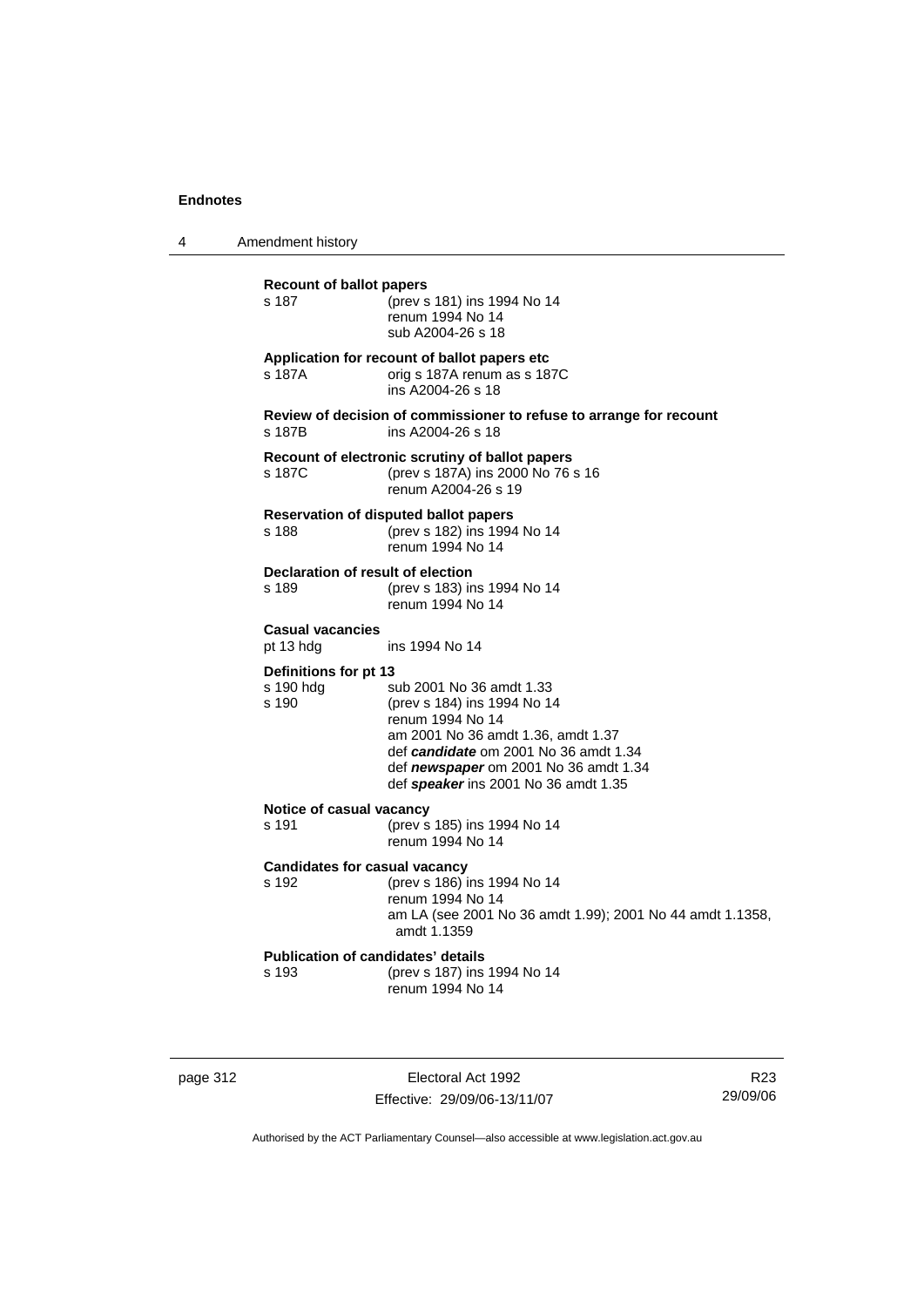| Determination of candidate to fill vacancy |                                                                                            |  |  |
|--------------------------------------------|--------------------------------------------------------------------------------------------|--|--|
| s 194                                      | (prev s 188) ins 1994 No 14                                                                |  |  |
|                                            | renum 1994 No 14                                                                           |  |  |
|                                            | am 2002 No 30 amdt 3.352                                                                   |  |  |
| <b>Assembly nominees</b>                   |                                                                                            |  |  |
| s 195                                      | (prev s 189) ins 1994 No 14                                                                |  |  |
|                                            | renum 1994 No 14<br>am 2001 No 36 s 23                                                     |  |  |
|                                            |                                                                                            |  |  |
|                                            | Term of office of MLA declared elected under pt 13                                         |  |  |
| s 196                                      | (prev s 190) ins 1994 No 14                                                                |  |  |
|                                            | renum 1994 No 14                                                                           |  |  |
| Dissolution or pre-election period         |                                                                                            |  |  |
| s 197                                      | (prev s 191) ins 1994 No 14                                                                |  |  |
|                                            | renum 1994 No 14<br>am 2002 No 30 amdt 3.305                                               |  |  |
|                                            |                                                                                            |  |  |
|                                            | <b>Election funding and financial disclosure</b>                                           |  |  |
| pt 14 hdg                                  | ins 1994 No 14                                                                             |  |  |
| Preliminary                                |                                                                                            |  |  |
| div 14.1 hdg                               | (prev pt 14 div 1 hdg) renum 2001 No 36 amdt 1.99                                          |  |  |
| Definitions for pt 14                      |                                                                                            |  |  |
| s 198 hdg                                  | sub 2001 No 36 amdt 1.38                                                                   |  |  |
| s 198                                      | (prev s 192) ins 1994 No 14                                                                |  |  |
|                                            | renum 1994 No 14                                                                           |  |  |
|                                            | am 2001 No 36 amdt 1.42, amdt 1.43<br>def associated entity ins 1996 No 56 s 4             |  |  |
|                                            | sub 2001 No 36 s 24                                                                        |  |  |
|                                            | am A2004-26 amdt 1.64                                                                      |  |  |
|                                            | def ballot group ins 2001 No 36 s 25                                                       |  |  |
|                                            | om A2004-26 amdt 1.33                                                                      |  |  |
|                                            | def <i>entity</i> ins 1996 No 56 s 4<br>def <i>financial controller</i> ins 1996 No 56 s 4 |  |  |
|                                            | def gift am 2001 No 36 amdt 1.39; A2004-26 s 20                                            |  |  |
|                                            | def <i>independent MLA</i> om 2001 No 36 amdt 1.40                                         |  |  |
|                                            | def register am 2001 No 36 amdt 1.41; A2004-26 amdt 1.60                                   |  |  |
|                                            | def reporting agent sub 2001 No 36 s 26                                                    |  |  |
|                                            | am A2004-26 amdt 1.34, amdt 1.60                                                           |  |  |
| Reference to things done by party etc      |                                                                                            |  |  |
| s 198A hdg                                 | sub A2004-26 amdt 1.35                                                                     |  |  |
| s 198A                                     | ins 2001 No 36 amdt 1.43                                                                   |  |  |
|                                            | am A2004-26 amdt 1.36                                                                      |  |  |

**Candidate remains candidate after election** s 198B ins 2001 No 36 amdt 1.43

R23 29/09/06

Electoral Act 1992 Effective: 29/09/06-13/11/07 page 313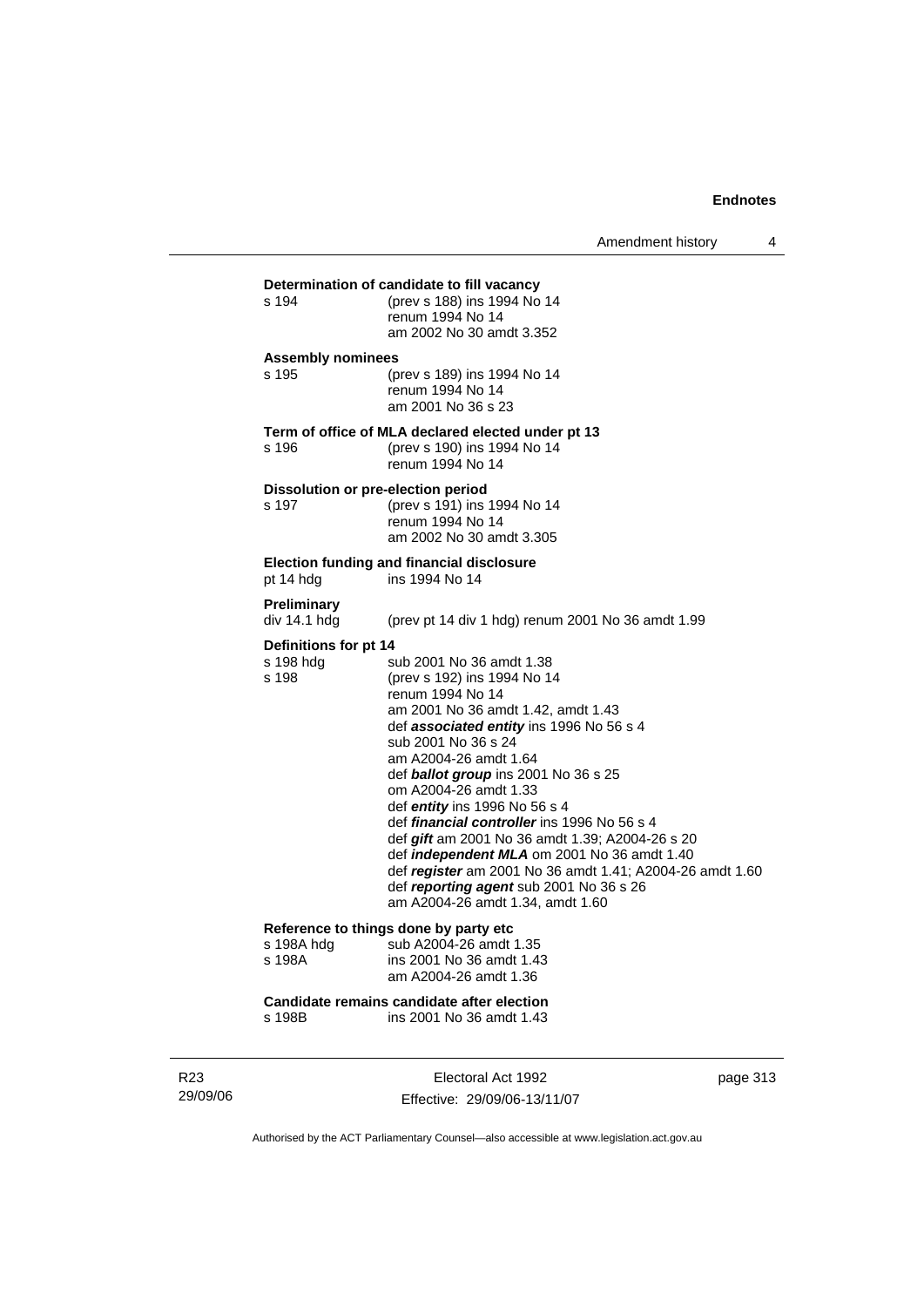4 Amendment history

| <b>Related bodies corporate</b>      |                                                           |  |  |
|--------------------------------------|-----------------------------------------------------------|--|--|
| s 199                                | (prev s 193) ins 1994 No 14                               |  |  |
|                                      | renum 1994 No 14                                          |  |  |
|                                      |                                                           |  |  |
|                                      | Activities of campaign committees                         |  |  |
| s 200                                | (prev s 194) ins 1994 No 14                               |  |  |
|                                      | renum 1994 No 14                                          |  |  |
|                                      | am 2001 No 36 amdt 1.44; A2004-26 amdt 1.37, amdt 1.62    |  |  |
|                                      |                                                           |  |  |
| <b>Disclosure periods</b>            |                                                           |  |  |
| s 201                                | (prev s 195) ins 1994 No 14                               |  |  |
|                                      | renum 1994 No 14                                          |  |  |
|                                      | def disclosure day am 1997 No 91 s 24; 2001 No 36         |  |  |
|                                      | amdt 1.45; 2002 No 30 amdt 3.306; A2003-54 s 5; A2004-26  |  |  |
|                                      | amdt 1.63                                                 |  |  |
|                                      |                                                           |  |  |
| Gifts-determination of amounts       |                                                           |  |  |
| s 202                                | (prev s 196) ins 1994 No 14                               |  |  |
|                                      | renum 1994 No 14                                          |  |  |
|                                      |                                                           |  |  |
| <b>Reporting agents</b>              |                                                           |  |  |
| div 14.2 hdg                         | (prev pt 14 div 2 hdg) renum LA (see 2000 No 76 s 24)     |  |  |
| <b>Appointed agents</b>              |                                                           |  |  |
| s 203                                | (prev s 197) ins 1994 No 14                               |  |  |
|                                      | renum 1994 No 14                                          |  |  |
|                                      |                                                           |  |  |
|                                      | am 1997 No 91; 2001 No 36 amdts 1.46-1.48; LA (see 2001   |  |  |
|                                      | No 36 amdt 1.99); 2002 No 30 amdt 3.307, amdt 3.308,      |  |  |
|                                      | amdt 3.352; A2004-26 amdt 1.38, amdt 1.39, amdt 1.61,     |  |  |
|                                      | amdt 1.63; ss renum R16 LA (see A2004-26 amdt 1.66)       |  |  |
| <b>Non-appointed agents</b>          |                                                           |  |  |
| s 204                                | (prev s 198) ins 1994 No 14                               |  |  |
|                                      | renum 1994 No 14                                          |  |  |
|                                      | am 1997 No 91; 2001 No 36 amdt 1.49, amdt 1.50; LA        |  |  |
|                                      | (see 2001 No 36 amdt 1.99); A2004-26 amdt 1.61, amdt 1.63 |  |  |
|                                      |                                                           |  |  |
| <b>Registers of reporting agents</b> |                                                           |  |  |
| s 205                                | (prev s 199) ins 1994 No 14                               |  |  |
|                                      | renum 1994 No 14                                          |  |  |
|                                      | am 2001 No 36 amdts 1.51-1.53; LA (see 2001 No 36         |  |  |
|                                      | amdt 1.99); 2002 No 30 amdt 3.309; A2004-26 amdt 1.40,    |  |  |
|                                      | amdt 1.41, amdt 1.60; pars renum R16 LA (see A2004-26     |  |  |
|                                      | amdt 1.66)                                                |  |  |
|                                      |                                                           |  |  |
| <b>Election funding</b>              |                                                           |  |  |
| div 14.3 hdg                         | (prev pt 14 div 3 hdg) renum LA (see 2000 No 76 s 24)     |  |  |
|                                      |                                                           |  |  |
|                                      |                                                           |  |  |

page 314 Electoral Act 1992 Effective: 29/09/06-13/11/07

R23 29/09/06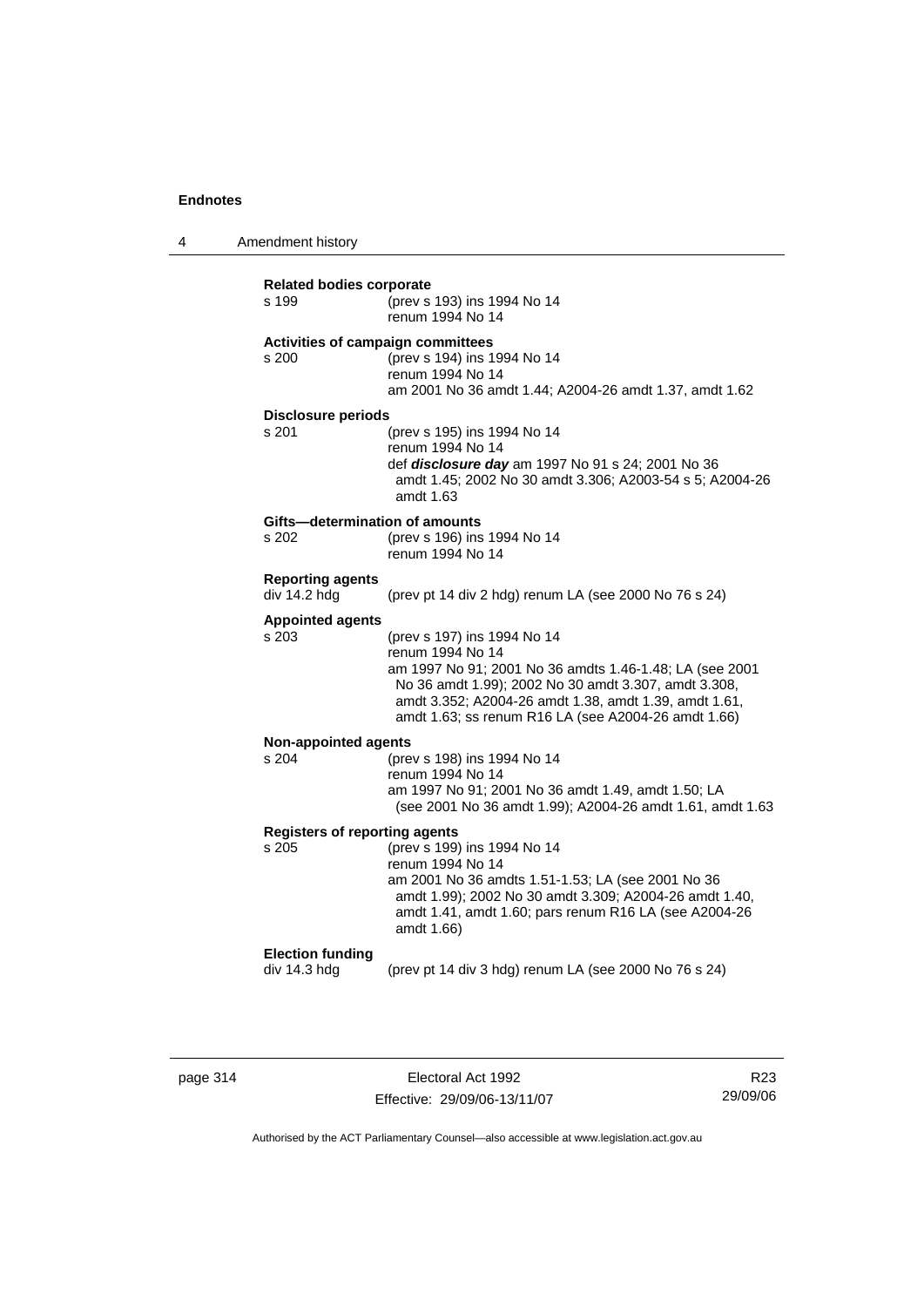|                                      | Who eligible votes are cast for                         |
|--------------------------------------|---------------------------------------------------------|
| s 206                                | (prev s 200) ins 1994 No 14                             |
|                                      | renum 1994 No 14                                        |
|                                      | am 1996 No 56                                           |
|                                      | sub 2001 No 36 amdt 1.54                                |
|                                      | am A2004-26 s 21                                        |
|                                      |                                                         |
| <b>Entitlement to funds</b><br>s.207 | (prev s 201) ins 1994 No 14                             |
|                                      | renum 1994 No 14                                        |
|                                      | am 1996 No 56; 2001 No 36 amdt 1.55; A2004-26 s 22      |
|                                      |                                                         |
| <b>Threshold</b>                     |                                                         |
| s 208                                | (prev s 202) ins 1994 No 14                             |
|                                      | renum 1994 No 14                                        |
|                                      | sub 1996 No 56; 2001 No 36 s 27                         |
|                                      | am A2004-26 s 23, amdt 1.42, amdt 1.63                  |
| <b>Claims for payment</b>            |                                                         |
| s 209                                | (prev s 203) ins 1994 No 14                             |
|                                      | renum 1994 No 14                                        |
|                                      | om 1996 No 56                                           |
|                                      | Claims by party reporting agents                        |
| s 210                                | (prev s 204) ins 1994 No 14                             |
|                                      | renum 1994 No 14                                        |
|                                      | om 1996 No 56                                           |
| Determination of claims              |                                                         |
| s 211                                | (prev s 205) ins 1994 No 14                             |
|                                      | renum 1994 No 14                                        |
|                                      | om 1996 No 56                                           |
|                                      |                                                         |
| <b>Making of payments</b><br>s.212   | (prev s 206) ins 1994 No 14                             |
|                                      | renum 1994 No 14                                        |
|                                      | am 1996 No 56; 2001 No 36 amdt 1.56, amdt 1.57; LA (see |
|                                      | 2001 No 36 amdt 1.99); A2004-26 s 24, amdt 1.63         |
|                                      |                                                         |
|                                      | <b>Revocation of determinations</b>                     |
| s 213                                | (prev s 207) ins 1994 No 14                             |
|                                      | renum 1994 No 14                                        |
|                                      | om 1996 No 56                                           |
| Death of candidate                   |                                                         |
| s 214                                | (prev s 208) ins 1994 No 14                             |
|                                      | renum 1994 No 14                                        |
|                                      | am 1996 No 56; 2001 No 36 amdt 1.58; A2004-26 s 26      |
|                                      |                                                         |
|                                      |                                                         |

R23 29/09/06

Electoral Act 1992 Effective: 29/09/06-13/11/07 page 315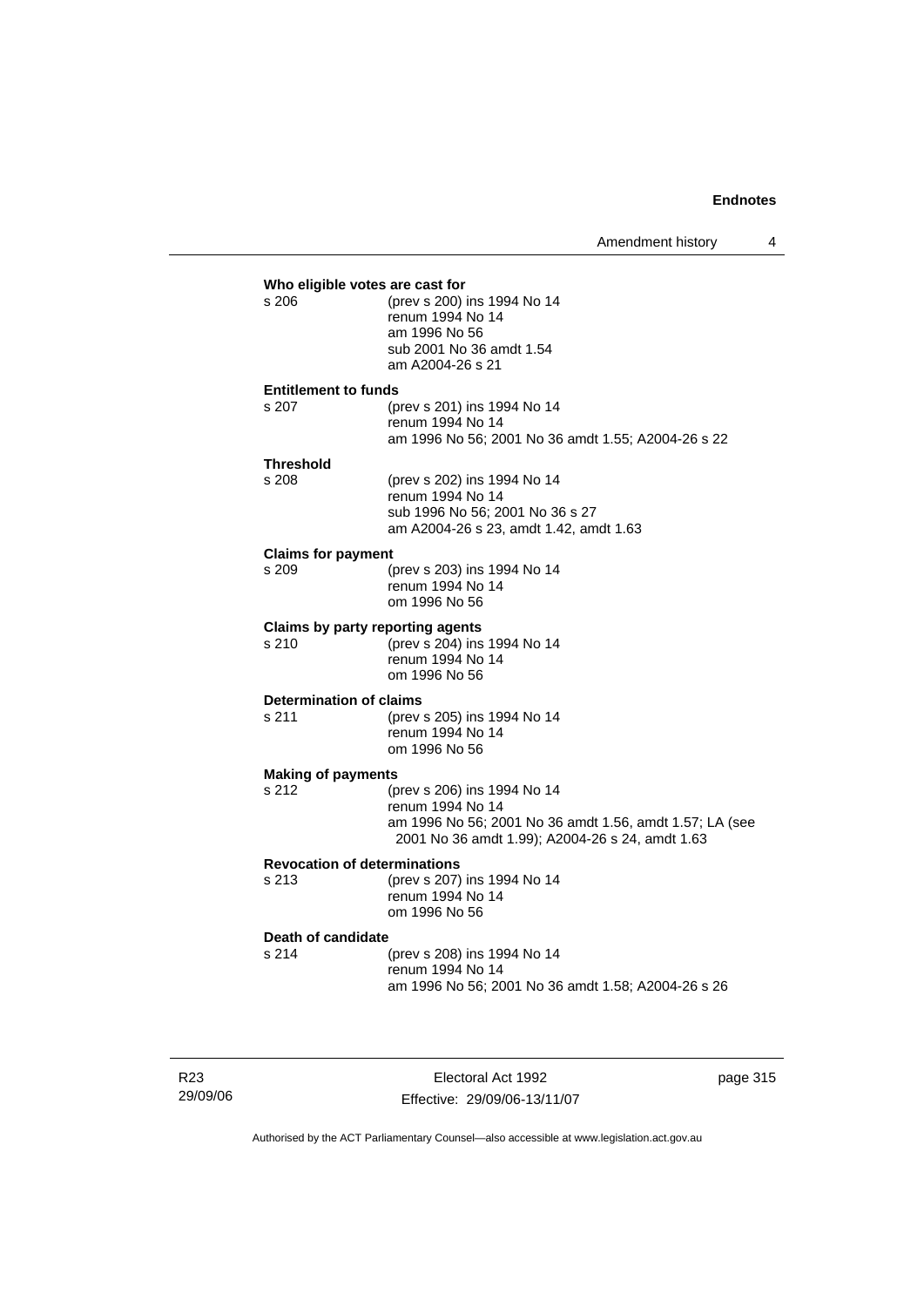4 Amendment history **Application voluntary** s 215 (prev s 209) ins 1994 No 14 renum 1994 No 14 am 1996 No 56 **Disclosure of donations**  div 14.4 hdg (prev pt 14 div 4 hdg) renum LA (see 2000 No 76 s 24) **Meaning of** *defined details* **for div 4** s 216 hdg sub 2001 No 36 amdt 1.59<br>s 216 (prev s 210) ins 1994 No 1 s 216 (prev s 210) ins 1994 No 14 renum 1994 No 14 def *gift* om 2001 No 36 amdt 1.60 **Disclosure of gifts** s 217 (prev s 211) ins 1994 No 14 renum 1994 No 14 am 2001 No 36 s 28; 2001 No 44 amdt 1.1360, amdt 1.1361; 2002 No 30 amdt 3.353; A2004-26 s 27 **Disclosure of gifts—non-party groups** s 218 (prev s 212) ins 1994 No 14 renum 1994 No 14 am 2001 No 36 s 29; 2001 No 44 amdt 1.1362, amdt 1.1363; 2002 No 30 amdt 3.353 **Certain loans not to be received** s 218A ins 2001 No 36 s 30 am A2004-26 amdt 1.43, amdt 1.44, amdt 1.60; ss, pars renum R16 LA (see A2004-26 amdt 1.66) **Nil returns** s 219 (prev s 213) ins 1994 No 14 renum 1994 No 14 **Disclosure of gifts by persons incurring political expenditure** s 220 (prev s 214) ins 1994 No 14 renum 1994 No 14 am 1996 No 56; 2001 No 36 s 31 and amdt 1.61; LA (see 2001 No 36 amdt 1.99); 2001 No 44 amdt 1.1364, amdt 1.1365; 2002 No 30 amdt 3.353; A2004-26 amdt 1.60, amdt 1.63 **Donations to non-party groups and candidates** s 221 (prev s 215) ins 1994 No 14 renum 1994 No 14 am 1996 No 56; LA (see 2001 No 36 amdt 1.99); 2001 No 44 amdts 1.1366-1.1369; 2002 No 30 amdt 3.353; A2004-26 s 28, s 29

page 316 **Electoral Act 1992** Effective: 29/09/06-13/11/07

R23 29/09/06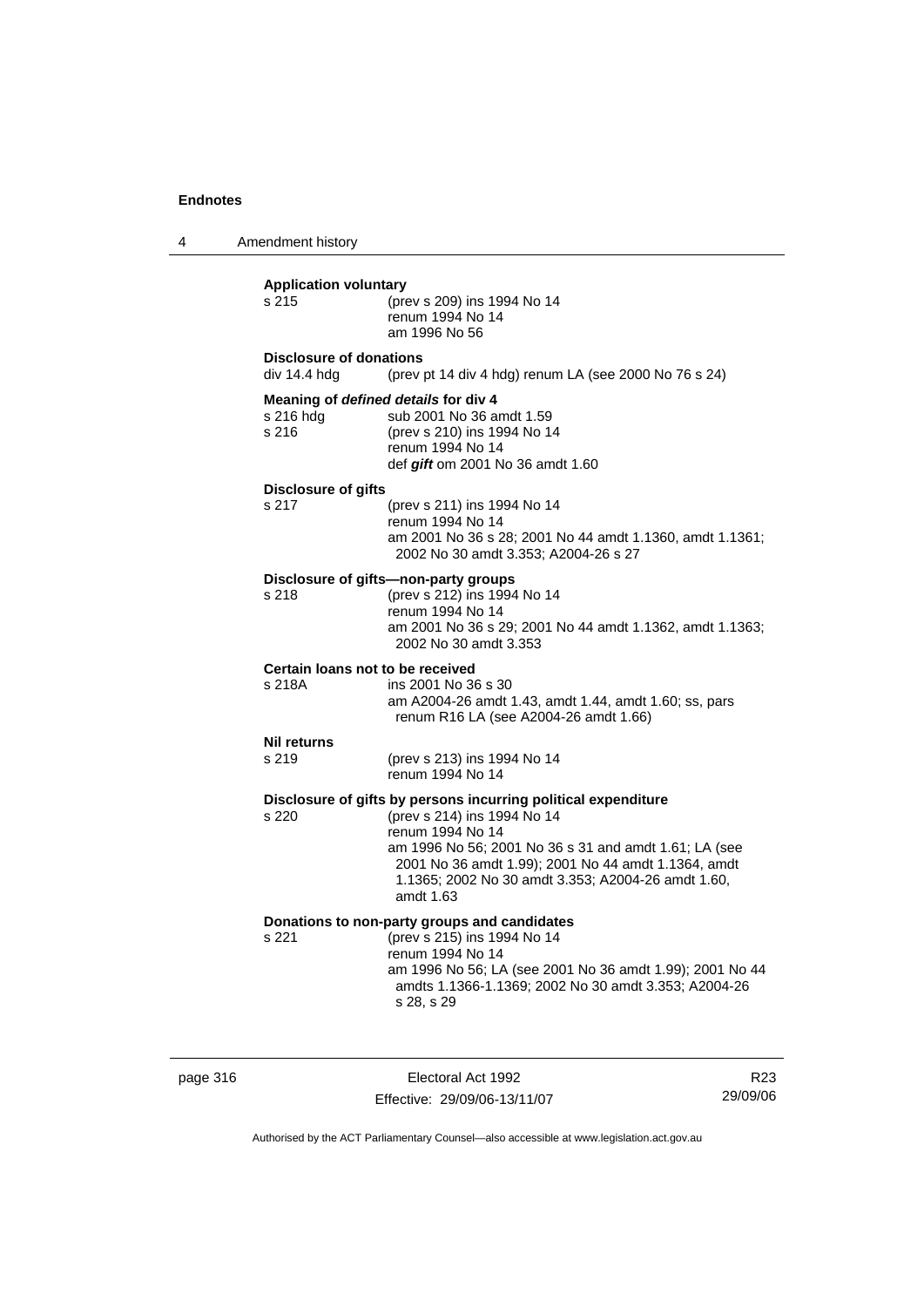#### **Annual returns of donations**

| s 221A | ins 1996 No 56                                     |
|--------|----------------------------------------------------|
|        | sub 2001 No 36 s 32                                |
|        | am 2001 No 44 amdts 1.1370-1.1372: 2002 No 30 amdt |
|        | 3.353: A2004-26 s 30: A2004-26 amdt 1.60           |

#### **Advice about obligations to make returns**

| s 221B | ins 1996 No 56        |
|--------|-----------------------|
|        | sub 2001 No 36 s 32   |
|        | am A2004-26 amdt 1.60 |

# **Anonymous gifts**

(prev s 216) ins 1994 No 14 renum 1994 No 14 sub 2001 No 36 s 32 am A2004-26 s 31, amdt 1.45, amdt 1.60; pars renum R16 LA (see A2004-26 amdt 1.66)

# **Disclosure of electoral expenditure**<br>div 14.5 hdg (prev pt 14 div 5 h

(prev pt 14 div 5 hdg) renum LA (see 2000 No 76 s 24)

#### **Definitions for div 14.5**

| s 223 hdg | sub 2001 No 36 amdt 1.62                                   |
|-----------|------------------------------------------------------------|
| s 223     | (prev s 217) ins 1994 No 14                                |
|           | renum 1994 No 14; 2001 No 36 amdt 1.99                     |
|           | am 2001 No 36 amdt 1.64, amdt 1.65                         |
|           | def electoral expenditure am 1996 No 56 s 16; LA (see 2001 |
|           | No 36 amdt 1.99)                                           |
|           | def <i>participant</i> ins 2001 No 36 amdt 1.63            |
|           | am A2004-26 s 32                                           |
|           | def relates ins 2001 No 36 amdt 1.63                       |
|           |                                                            |

#### **Returns of electoral expenditure**

| s 224 | (prev s 218) ins 1994 No 14                              |
|-------|----------------------------------------------------------|
|       | renum 1994 No 14: 2001 No 36 amdt 1.99                   |
|       | am 1996 No 56; 2001 No 36 amdt 1.66, amdt 1.67; LA (see  |
|       | 2001 No 36 amdt 1.99); 2001 No 44 amdt 1.1373, amdt      |
|       | 1.1374; 2002 No 30 amdt 3.353; A2004-26 s 33, amdt 1.60, |
|       | amdt 1.63                                                |

#### **Nil returns**

| s 225 | (prev s 219) ins 1994 No 14                             |
|-------|---------------------------------------------------------|
|       | renum 1994 No 14                                        |
|       | am 1996 No 56; 2001 No 36 amdt 1.68; A2004-26 amdt 1.63 |

| Returns by broadcasters and publishers |                                                                                 |  |
|----------------------------------------|---------------------------------------------------------------------------------|--|
| s 226                                  | (prev s 220) ins 1994 No 14                                                     |  |
|                                        | renum 1994 No 14                                                                |  |
|                                        | am 2001 No 44 amdt 1.1375, amdt 1.1376; 2002 No 30<br>amdt 3.353: A2004-26 s 34 |  |

| R23      | Electoral Act 1992           | page 317 |
|----------|------------------------------|----------|
| 29/09/06 | Effective: 29/09/06-13/11/07 |          |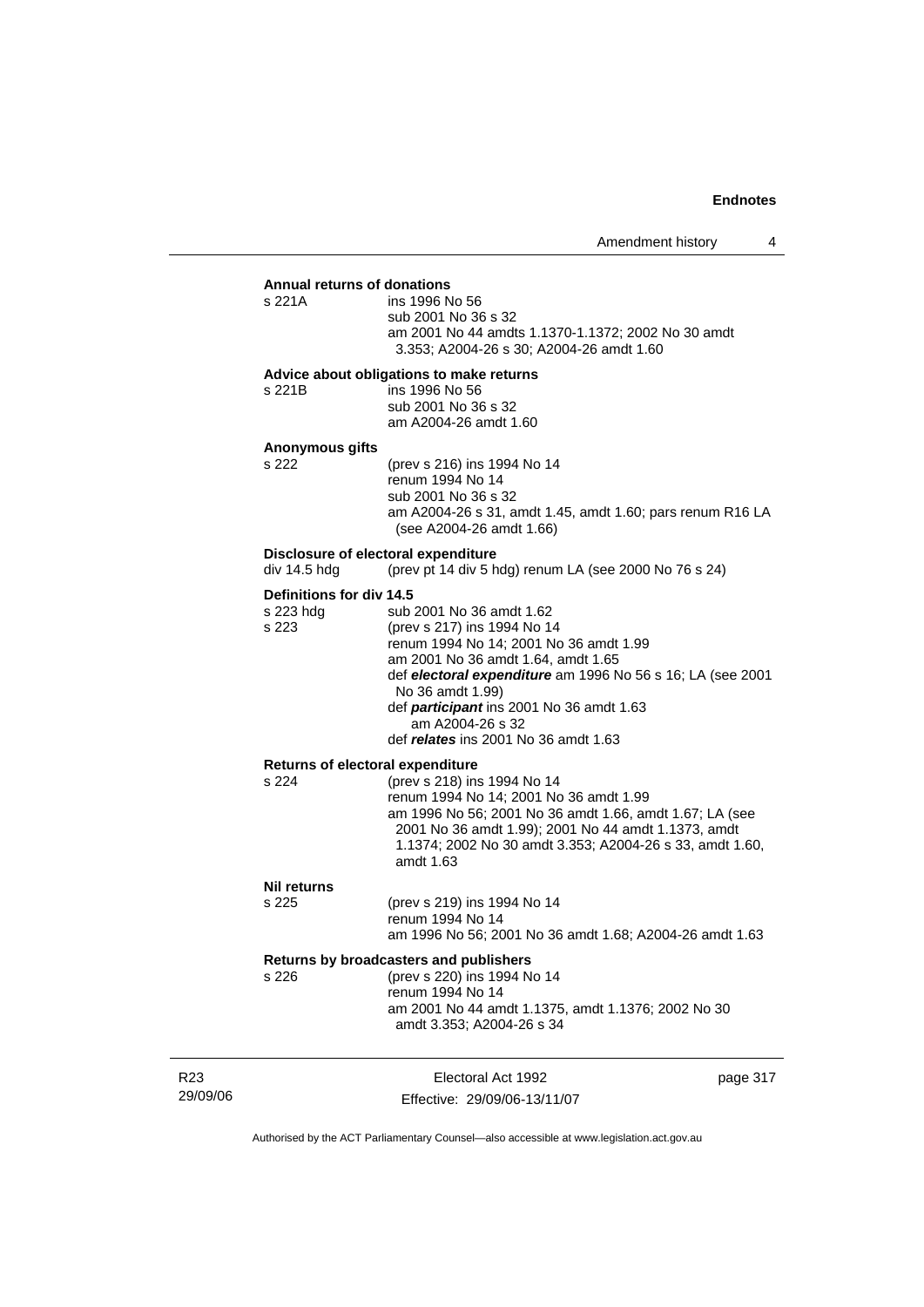4 Amendment history

## **Multiple elections on same day**

| s 227                                       | (prev s 221) ins 1994 No 14<br>renum 1994 No 14<br>am 2001 No 44 amdt 1.1377 |  |  |  |
|---------------------------------------------|------------------------------------------------------------------------------|--|--|--|
| <b>Annual returns</b><br>div 14.6 hdg       | (prev pt 14 div 6 hdg) renum LA (see 2000 No 76 s 24)                        |  |  |  |
| Meaning of defined particulars for div 14.6 |                                                                              |  |  |  |
| s 228 hdg                                   | sub 2001 No 36 amdt 1.69                                                     |  |  |  |
| s 228                                       | (prev s 222) ins 1994 No 14                                                  |  |  |  |
|                                             | renum 1994 No 14                                                             |  |  |  |

#### **Fund-raising events**

| s 229 | (prev s 223) ins 1994 No 14 |
|-------|-----------------------------|
|       | renum 1994 No 14            |
|       | om 1996 No 56               |

#### **Annual returns by parties and MLAs**

| s 230 hdg | sub A2004-26 amdt 1.46                                   |
|-----------|----------------------------------------------------------|
| s 230     | (prev s 224) ins 1994 No 14                              |
|           | renum 1994 No 14                                         |
|           | am 1996 No 56; 2000 No 50 s 4                            |
|           | sub 2001 No 36 s 33                                      |
|           | am LA (see 2001 No 36 amdt 1.99); 2001 No 44 amdt 1.1378 |
|           | (as sub 2001 No 36 amdt 2.2), amdt 1.1379; 2002 No 30    |
|           | amdt 3.353; A2004-26 amdt 1.60, amdt 1.63                |
|           |                                                          |

# **Periods of less than financial year**<br>s 231 (prev s 225) ins 1

(prev s 225) ins 1994 No 14 renum 1994 No 14 sub 2001 No 36 s 33 am A2004-26 amdt 1.47, amdt 1.60, amdt 1.63, amdt 1.64; pars renum R16 LA (see A2004-26 amdt 1.66)

# **Returns by parties under Commonwealth Electoral Act**

ins 1996 No 56

# **Annual returns by associated entities**

ins 1996 No 56 sub 2001 No 36 s 34 am 2001 No 44 amdt 1.1380, 1.1381; 2002 No 30 amdt 3.353; A2004-26 amdt 1.64

**Returns by associated entities under Commonwealth Electoral Act** s 231C ins 1996 No 56

| page 318 |  |  |
|----------|--|--|
|----------|--|--|

page 318 Electoral Act 1992 Effective: 29/09/06-13/11/07

R23 29/09/06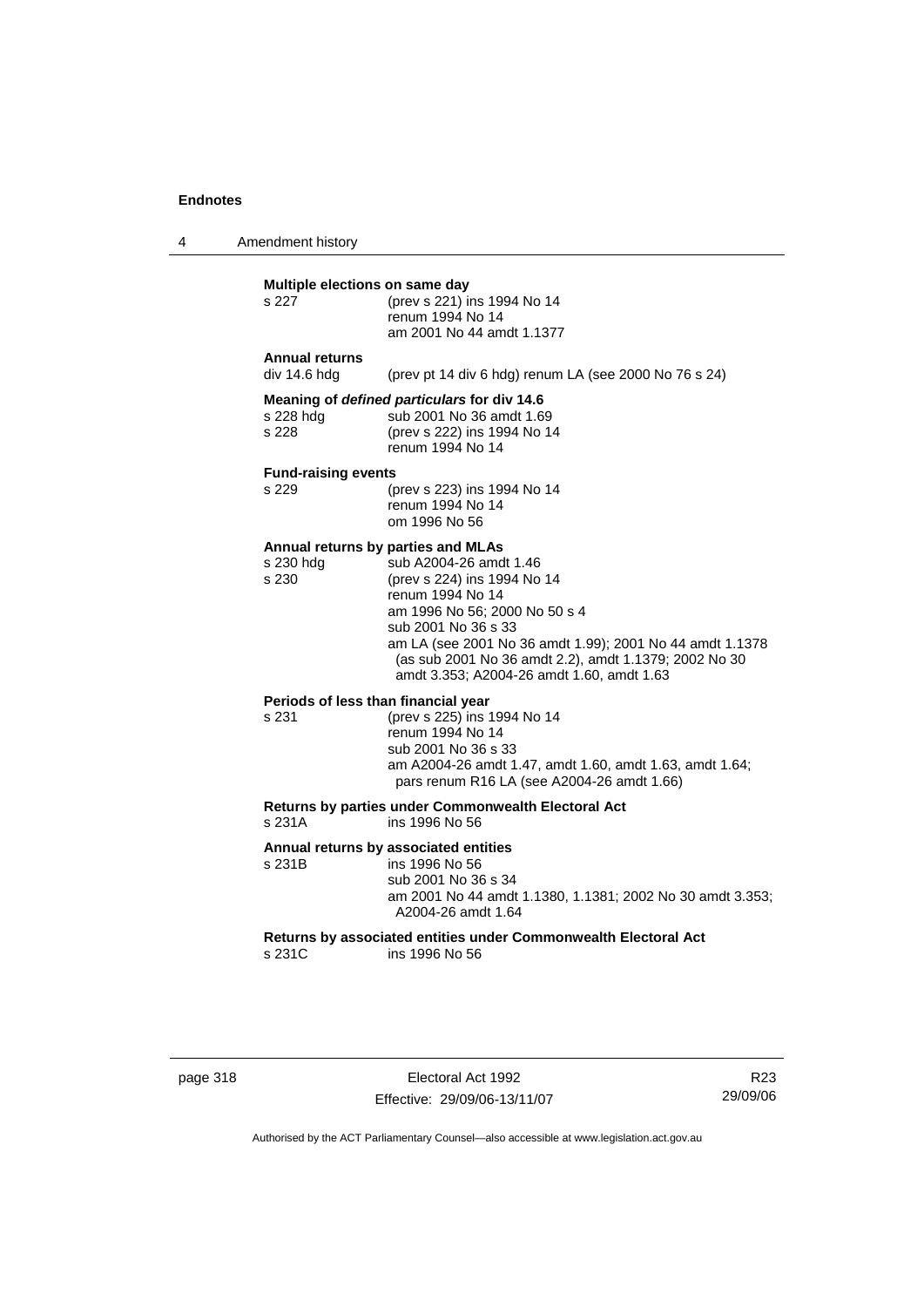Amendment history 4

| s 232                                | (prev s 226) ins 1994 No 14<br>renum 1994 No 14<br>sub 1996 No 56; 2001 No 36 s 35                                                                                |
|--------------------------------------|-------------------------------------------------------------------------------------------------------------------------------------------------------------------|
| <b>Amounts paid</b>                  | am A2004-26 amdt 1.60, amdt 1.64                                                                                                                                  |
| s 233                                | (prev s 227) ins 1994 No 14<br>renum 1994 No 14<br>am 1996 No 56<br>om 2001 No 36 s 35                                                                            |
| <b>Outstanding amounts</b>           |                                                                                                                                                                   |
| s 234                                | (prev s 228) ins 1994 No 14<br>renum 1994 No 14<br>am 1994 No 78; 1996 No 56; 2001 No 36 amdt 1.70;<br>A2004-26 amdt 1.60                                         |
| <b>Regulations</b><br>s 234A         | ins 1996 No 56                                                                                                                                                    |
| <b>Compliance</b><br>div 14.7 hdg    | (prev pt 14 div 7 hdg) renum LA (see 2000 No 76 s 24)                                                                                                             |
| Definitions for div 14.7             |                                                                                                                                                                   |
| s 235                                | (prev s 229) ins 1994 No 14<br>renum 1994 No 14<br>sub 2001 No 36 amdt 1.71                                                                                       |
| <b>Offences</b>                      |                                                                                                                                                                   |
| s 236                                | (prev s 230) ins 1994 No 14                                                                                                                                       |
|                                      | renum 1994 No 14<br>am 1996 No 56; 1998 No 54; 2001 No 36 amdt 1.72; LA (see<br>2001 No 36 amdt 1.99); 2002 No 30 amdt 3.310; A2003-54<br>s 6; A2004-26 amdt 1.63 |
|                                      | Investigation notices generally                                                                                                                                   |
| s 237                                | (prev s 231) ins 1994 No 14                                                                                                                                       |
|                                      | renum 1994 No 14<br>am 1996 No 56; 1998 No 54                                                                                                                     |
|                                      | sub 2001 No 36 s 36                                                                                                                                               |
|                                      | am 2002 No 30 amdt 3.311, amdt 3.352; A2004-26 amdt 1.48,<br>amdt 1.49, amdt 1.63                                                                                 |
|                                      | Investigation notices about associated entities                                                                                                                   |
| s 237A                               | ins 2001 No 36 s 36<br>am 2002 No 30 amdt 3.311                                                                                                                   |
| <b>Investigation notice offences</b> |                                                                                                                                                                   |
| s 237B                               | ins 2001 No 36 s 36                                                                                                                                               |

R23 29/09/06

Electoral Act 1992 Effective: 29/09/06-13/11/07 page 319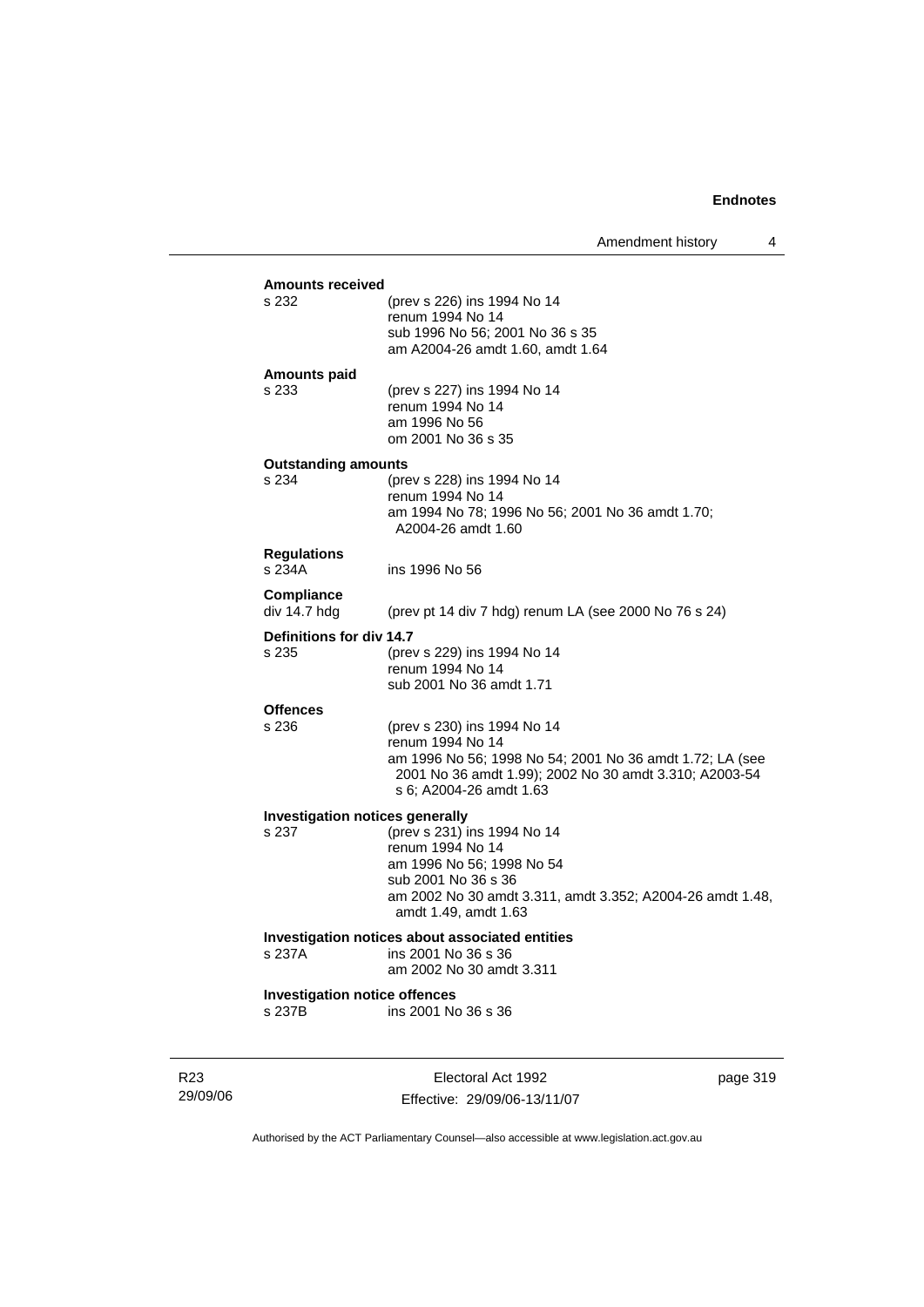4 Amendment history page 320 **Electoral Act 1992 Investigation—search warrants** s 238 (prev s 232) ins 1994 No 14 renum 1994 No 14 **Records** (prev s 233) ins 1994 No 14 renum 1994 No 14 am 1996 No 56; 2001 No 36 amdt 1.73; A2003-54 s 7; A2004-26 amdt 1.60 **Miscellaneous**  div 14.8 hdg (prev pt 14 div 8 hdg) renum LA (see 2000 No 76 s 24) **Inability to complete returns** s 240 (prev s 234) ins 1994 No 14 renum 1994 No 14 **Noncompliance with pt 14** s 241 (prev s 235) ins 1994 No 14 renum 1994 No 14 am 2001 No 36 amdt 1.74; A2004-26 s 35 **Amendment of returns**<br>s 242 (prev (prev s 236) ins 1994 No 14 renum 1994 No 14 am 1996 No 56; 2001 No 36 amdt 1.75; A2004-26 amdt 1.60 **Copies of returns to be available for public inspection** s 243 (prev s 237) ins 1994 No 14 renum 1994 No 14 am 1996 No 56 sub 2001 No 36 s 37 am 2001 No 44 amdt 1.1382, amdt 1.1383 **Review of decisions** pt 15 hdg ins 1994 No 14 **Definitions for pt 15**<br>s 244 hdg s sub 2001 No 36 amdt 1.76 s 244 (prev s 238) ins 1994 No 14 renum 1994 No 14 **Reviewable decisions** s 245 (prev s 239) ins 1994 No 14 renum 1994 No 14 am 1996 No 56; 2001 No 36 amdts 1.77-1.79; LA (see 2001 No 36 amdt 1.99); A2004-26 amdt 1.61, amdt 1.63 **Review statements** s 246 (prev s 240) ins 1994 No 14 renum 1994 No 14

Effective: 29/09/06-13/11/07

R23 29/09/06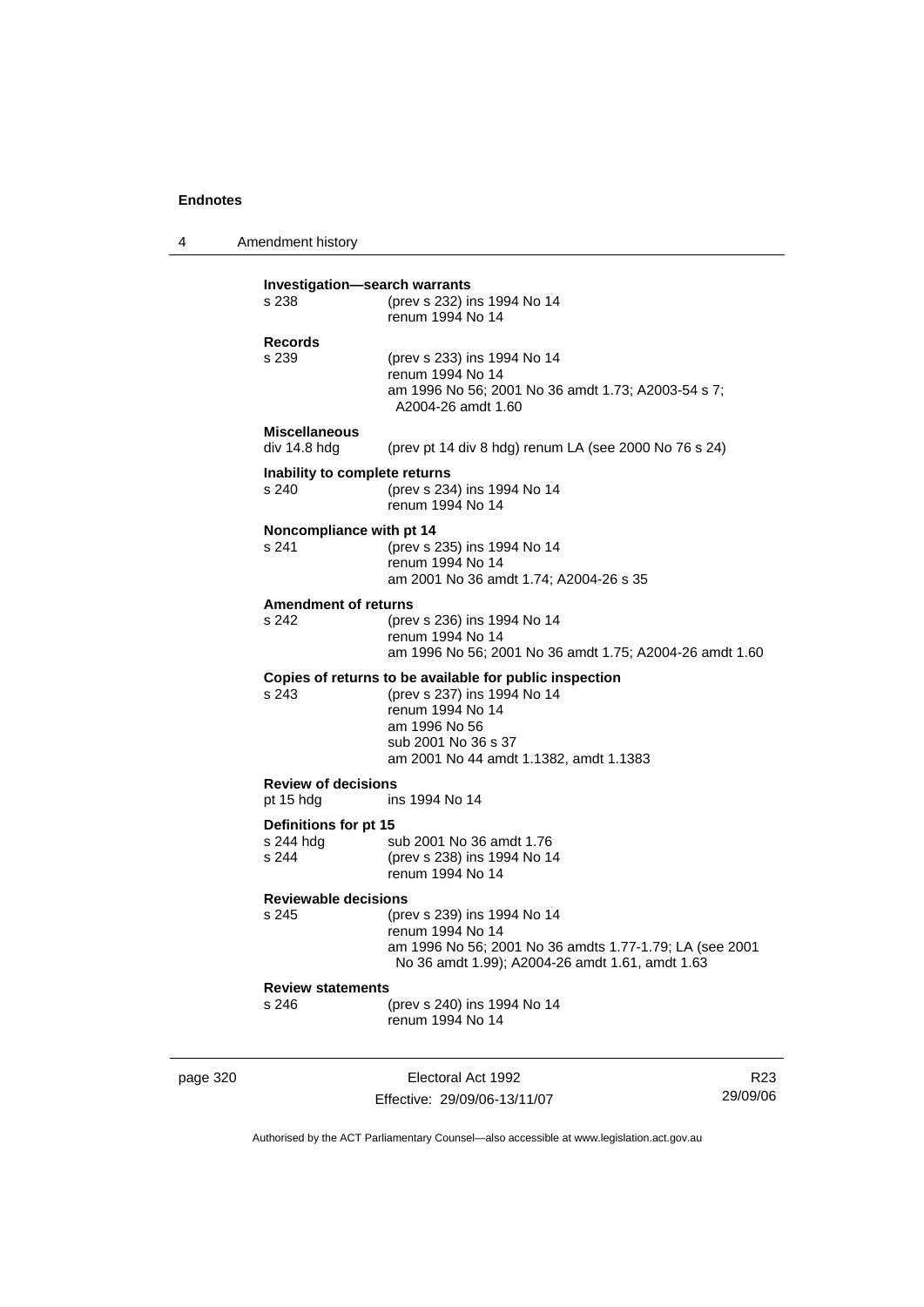# **Review by electoral commission** s 247 (prev s 241) ins 1994 No 14 renum 1994 No 14 am 2001 No 36 s 38; LA (see 2001 No 36 amdt 1.99); 2001 No 44 amdt 1.1384; A2004-26 amdt 1.61, amdt 1.63 **Notice of decision of the electoral commission** s 248 (prev s 242) ins 1994 No 14 renum 1994 No 14 **Review by administrative appeals tribunal** s 249 (prev s 243) ins 1994 No 14 renum 1994 No 14 **Disputed elections, eligibility and vacancies** pt 16 hdg ins 1994 No 14 **Preliminary**  (prev pt 16 div 1 hdg) renum LA (see 2000 No 76 s 24) **Definitions for pt 16**<br>s 250 hdg s sub 2001 No 36 amdt 1.80 s 250 (prev s 244) ins 1994 No 14 renum 1994 No 14 am 2001 No 36 amdts 1.81-1.83 def *contravention* ins 2002 No 30 amdt 3.312 def *court* om 2002 No 30 amdt 3.313 def *Court of Disputed Elections* ins 2002 No 30 amdt 3.313 def *illegal practice* om 2002 No 30 amdt 3.314 def *proceeding* sub 2002 No 30 amdt 3.315 def *Speaker* ins 2002 No 30 amdt 3.316 def *undue influence* sub 2002 No 30 amdt 3.317 **References in pt 16 to** *contravention* **of sections** s 250A (prev s 250 (2)) renum 2001 No 36 amdt 1.82 om 2002 No 30 amdt 3.318 **Meaning of** *Speaker* **for pt 16** s 251 hdg sub 2001 No 36 amdt 1.84<br>s 251 (prev s 245) ins 1994 No 1 (prev s 245) ins 1994 No 14 renum 1994 No 14 sub 2002 No 30 amdt 3.319 **Jurisdiction and powers of Supreme Court**  div 16.2 hdg (prev pt 16 div 2 hdg) renum LA (see 2000 No 76 s 24) **Court of Disputed Elections** s 252 (prev s 246) ins 1994 No 14 renum 1994 No 14

R23 29/09/06

Electoral Act 1992 Effective: 29/09/06-13/11/07 page 321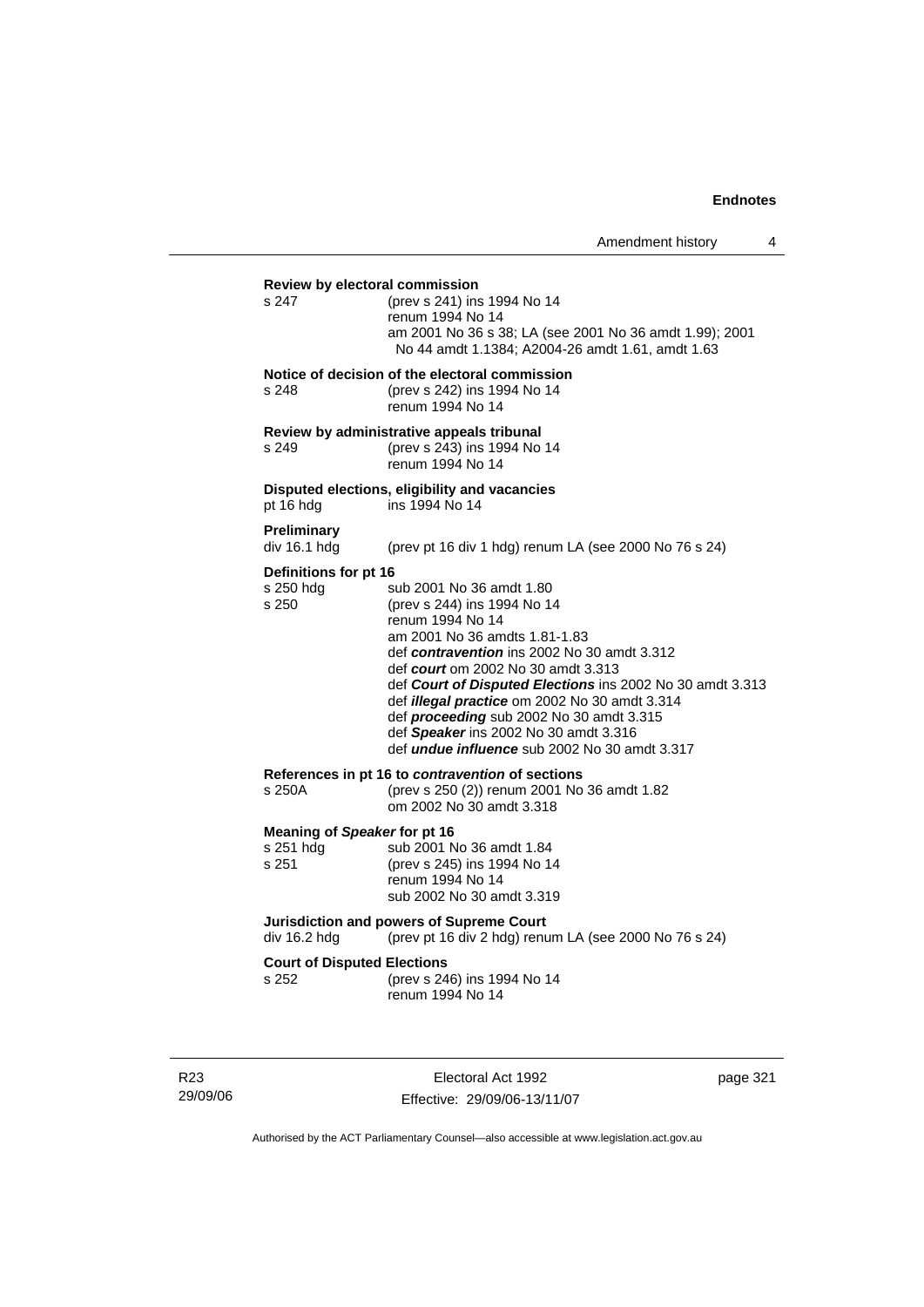4 Amendment history

| <b>Powers of the court</b>                |                                                                                                                                                         |  |
|-------------------------------------------|---------------------------------------------------------------------------------------------------------------------------------------------------------|--|
| s 253                                     | (prev s 247) ins 1994 No 14<br>renum 1994 No 14                                                                                                         |  |
| <b>Rules of court</b><br>s 254            | (prev s 248) ins 1994 No 14<br>renum 1994 No 14<br>sub 2001 No 44 amdt 1.1385<br>om 2002 No 30 amdt 3.320                                               |  |
| Decisions are final                       |                                                                                                                                                         |  |
| s 255                                     | (prev s 249) ins 1994 No 14<br>renum 1994 No 14<br>am 2002 No 30 amdt 3.321                                                                             |  |
| <b>Disputes elections</b><br>div 16.3 hdg | (prev pt 16 div 3 hdg) renum LA (see 2000 No 76 s 24)                                                                                                   |  |
| s 256                                     | Validity may be disputed after election<br>(prev s 250) ins 1994 No 14<br>renum 1994 No 14<br>am 2000 No 76 s 17                                        |  |
| s 257                                     | Persons entitled to dispute elections<br>(prev s 251) ins 1994 No 14<br>renum 1994 No 14                                                                |  |
| Form of application<br>$s$ 258            | (prev s 252) ins 1994 No 14<br>renum 1994 No 14                                                                                                         |  |
| Time for filing application<br>s 259      | (prev s 253) ins 1994 No 14<br>renum 1994 No 14                                                                                                         |  |
| Deposit as security for costs<br>s 260    | (prev s 254) ins 1994 No 14<br>renum 1994 No 14                                                                                                         |  |
| s 261                                     | Registrar to serve copies of application on certain persons<br>(prev s 255) ins 1994 No 14<br>renum 1994 No 14                                          |  |
| s 262                                     | Parties to application under div 16.3<br>(prev s 256) ins 1994 No 14<br>renum 1994 No 14<br>sub 2002 No 30 amdt 3.322                                   |  |
| s 263                                     | Withdrawal and abatement of application<br>(prev s 257) ins 1994 No 14<br>renum 1994 No 14<br>am 2001 No 36 amdt 1.85, amdt 1.86; 2002 No 30 amdt 3.323 |  |

page 322 Electoral Act 1992 Effective: 29/09/06-13/11/07

R23 29/09/06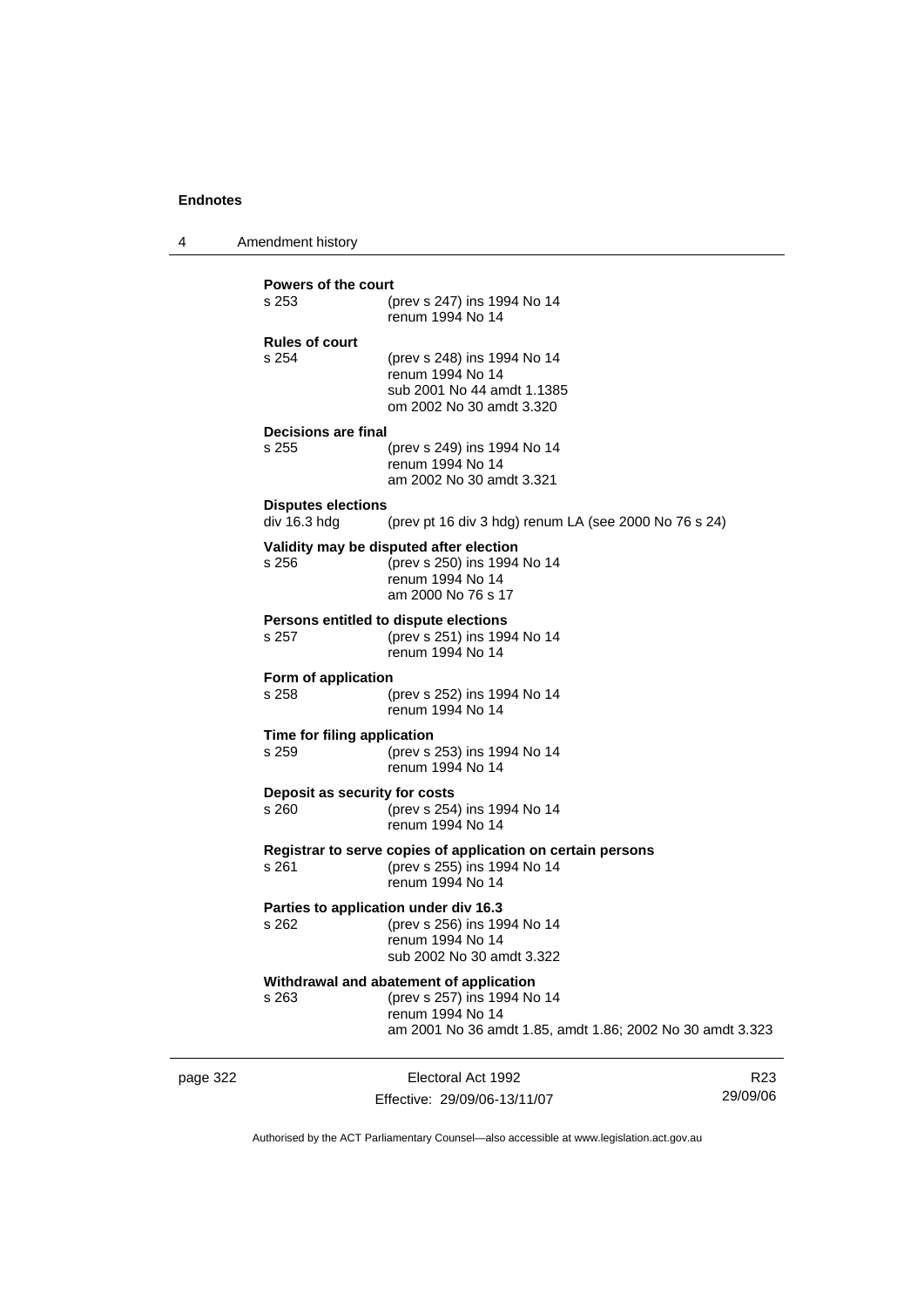| s 264                                  | (prev s 258) ins 1994 No 14<br>renum 1994 No 14<br>am 2002 No 30 amdt 3.324; A2004-60 amdt 1.149                                   |
|----------------------------------------|------------------------------------------------------------------------------------------------------------------------------------|
| Declarations and orders<br>s 265       | (prev s 259) ins 1994 No 14<br>renum 1994 No 14<br>am 2002 No 30 amdt 3.325                                                        |
| <b>Illegal practices</b><br>s 266      | (prev s 260) ins 1994 No 14<br>renum 1994 No 14<br>am 2002 No 30 amdt 3.326, amdt 3.351                                            |
| s 267                                  | Bribery or undue influence by person elected<br>(prev s 261) ins 1994 No 14<br>renum 1994 No 14<br>am 2002 No 30 amdt 3.351        |
| Immaterial delays and errors<br>s 268  | (prev s 262) ins 1994 No 14<br>renum 1994 No 14<br>am 2002 No 30 amdt 3.351                                                        |
| Inquiries by court<br>s 269            | (prev s 263) ins 1994 No 14<br>renum 1994 No 14<br>am 2000 No 76 s 18; 2002 No 30 amdt 3.351                                       |
| <b>Rejected ballot papers</b><br>s 270 | (prev s 264) ins 1994 No 14<br>renum 1994 No 14<br>am 2002 No 30 amdt 3.351                                                        |
| s 271                                  | Evidence that persons were not permitted to vote<br>(prev s 265) ins 1994 No 14<br>renum 1994 No 14<br>am 2002 No 30 amdt 3.351    |
| s 272                                  | Inspection of electoral papers<br>(prev s 266) ins 1994 No 14<br>renum 1994 No 14<br>am 2002 No 30 amdt 3.351                      |
| s 273                                  | Commissioner not prevented from accessing documents<br>(prev s 267) ins 1994 No 14<br>renum 1994 No 14<br>am 2002 No 30 amdt 3.351 |

R23 29/09/06

Electoral Act 1992 Effective: 29/09/06-13/11/07 page 323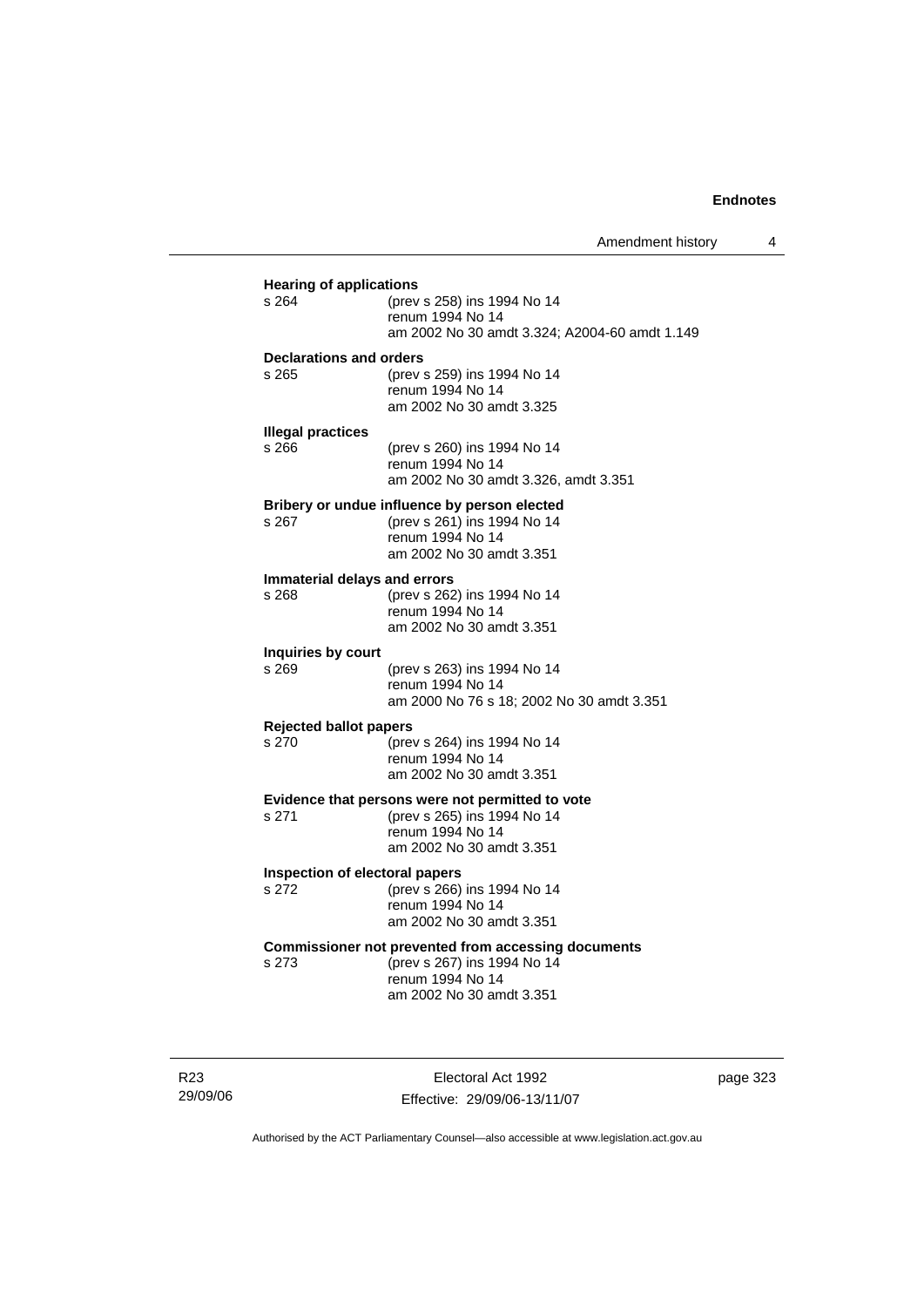4 Amendment history **Registrar to serve copies of declarations on certain persons** (prev s 268) ins 1994 No 14 renum 1994 No 14 am 2002 No 30 amdt 3.351 **Effect of declarations** s 275 (prev s 269) ins 1994 No 14 renum 1994 No 14 am 2002 No 30 amdt 3.351 **Eligibility and vacancies**  div 16.4 hdg (prev pt 16 div 4 hdg) renum LA (see 2000 No 76 s 24) **Speaker to state case** s 276 (prev s 270) ins 1994 No 14 renum 1994 No 14 am 2002 No 30 amdt 3.351 **Parties to a referral** s 277 (prev s 271) ins 1994 No 14 renum 1994 No 14 am 2002 No 30 amdt 3.351 **Declarations and orders**<br>s 278 (prev) s 278 (prev s 272) ins 1994 No 14 renum 1994 No 14 am 2002 No 30 amdt 3.351 **Registrar to serve copy of declarations on Speaker** s 279 (prev s 273) ins 1994 No 14 renum 1994 No 14 am 2002 No 30 amdt 3.351 **Effect of declarations** s 280 (prev s 274) ins 1994 No 14 renum 1994 No 14 am 2002 No 30 amdt 3.351 **Proceedings**  (prev pt 16 div 5 hdg) renum LA (see 2000 No 76 s 24) **Procedure** s 281 (prev s 275) ins 1994 No 14 renum 1994 No 14 am 2002 No 30 amdt 3.351 **Legal representation limited** s 282 (prev s 276) ins 1994 No 14 renum 1994 No 14 am 1997 No 96; 2002 No 30 amdt 3.327

page 324 Electoral Act 1992 Effective: 29/09/06-13/11/07

R23 29/09/06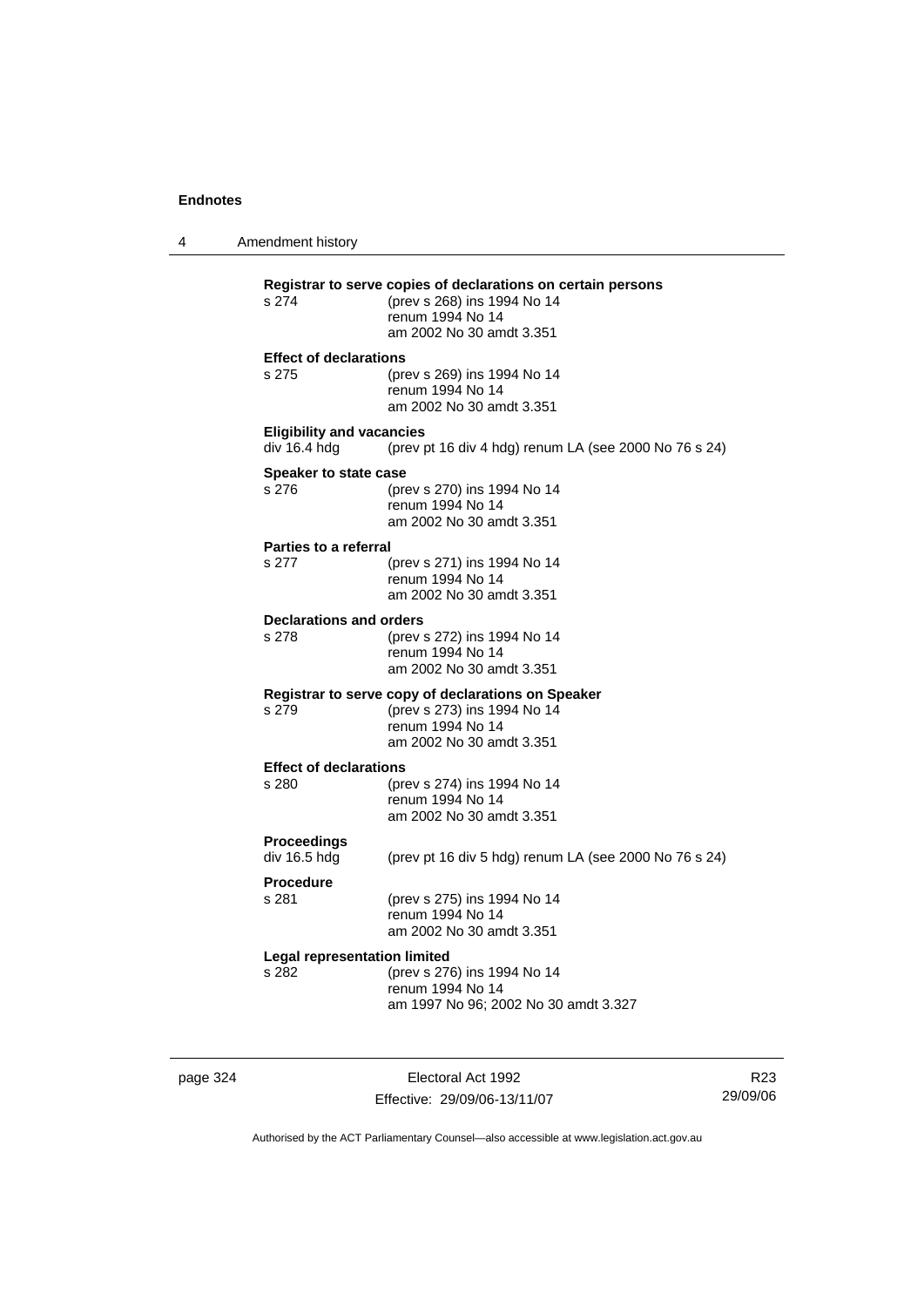# **Admissibility of evidence** s 283 (prev s 277) ins 1994 No 14 renum 1994 No 14 am 2002 No 30 amdt 3.351 **Costs may be ordered against Territory** s 284 (prev s 278) ins 1994 No 14 renum 1994 No 14 sub 2002 No 30 amdt 3.328 **Electoral offences** pt 17 hdg ins 1994 No 14 **Bribery and improper influence**<br>div 17.1 hdg (prev pt 17 div (prev pt 17 div 1 hdg) renum LA (see 2000 No 76 s 24) **Bribery** s 285 (prev s 279) ins 1994 No 14 renum 1994 No 14 am 1998 No 54 **Influencing of votes by officers** s 286 (prev s 280) ins 1994 No 14 renum 1994 No 14 am 1998 No 54; 2002 No 30 amdt 3.329 **Influencing votes of hospital and nursing home patients** s 287 (prev s 281) ins 1994 No 14 renum 1994 No 14 am 1998 No 54 **Protection of rights**  div 17.2 hdg (prev pt 17 div 2 hdg) renum LA (see 2000 No 76 s 24) **Violence and intimidation**<br>s 288 (prev s (prev s 282) ins 1994 No 14 renum 1994 No 14 am 1998 No 54 **Discrimination on grounds of political donations** s 289 (prev s 283) ins 1994 No 14 renum 1994 No 14 am 1998 No 54; 2001 No 36 amdt 1.87; A2004-26 amdt 1.65 **Employees' right to leave of absence for voting** s 290 (prev s 284) ins 1994 No 14 renum 1994 No 14 am 1998 No 54

#### **Campaigning offences**

div 17.3 hdg (prev pt 17 div 3 hdg) renum LA (see 2000 No 76 s 24)

R23 29/09/06

Electoral Act 1992 Effective: 29/09/06-13/11/07 page 325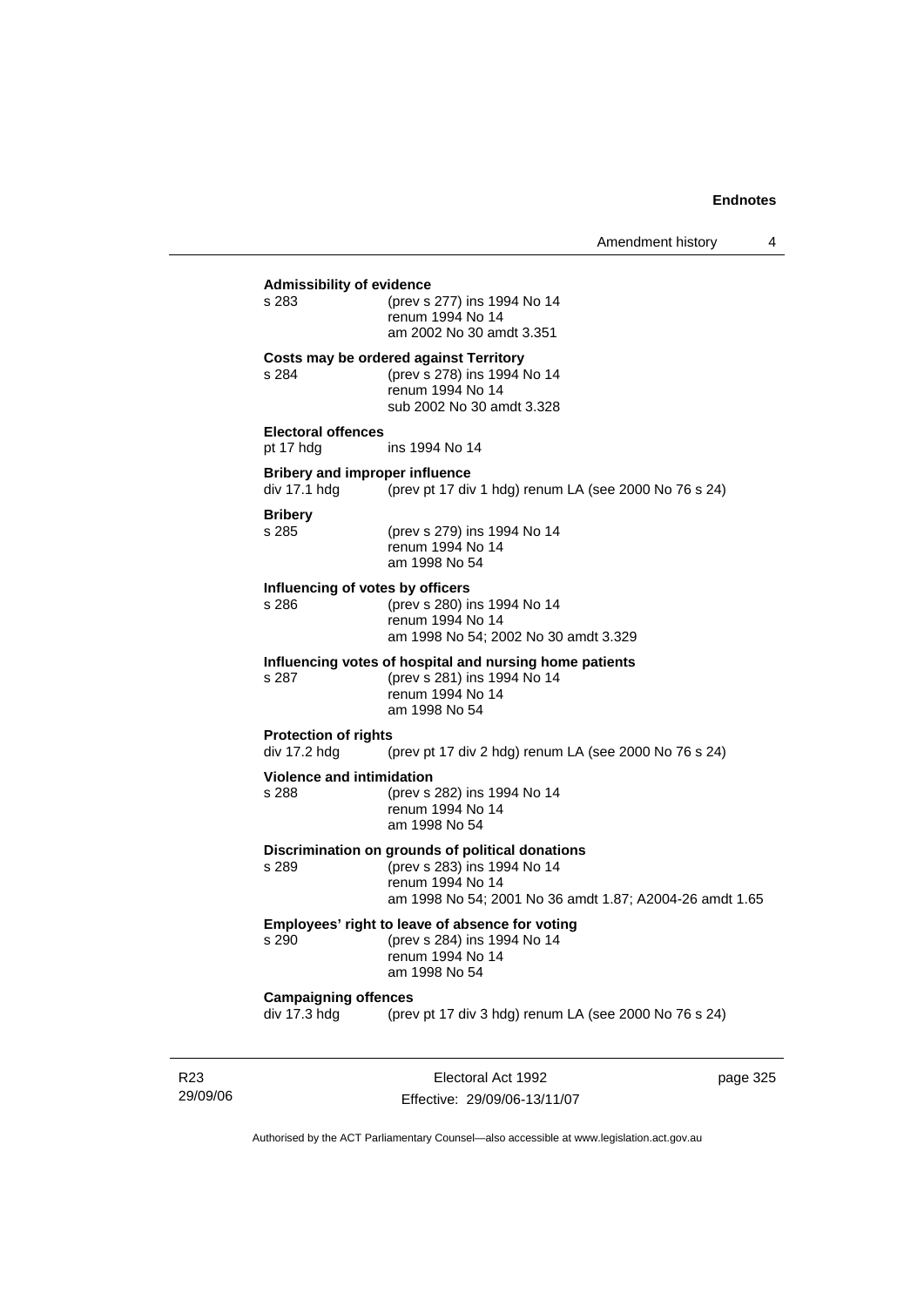4 Amendment history

| Definitions for div 17.3<br>s 291 hdg<br>s 291 | sub 2001 No 36 amdt 1.88<br>(prev s 285) ins 1994 No 14<br>renum 1994 No 14<br>def <b>address</b> am 2001 No 36 amdt 1.89; A2004-26 amdt 1.63,<br>amdt 1.65<br>def <i>disseminate</i> sub 2001 No 36 s 39<br>def <i>polling place</i> ins 1995 No 33 s 5<br>am 1997 No 91 sch<br>om 2001 No 36 amdt 1.90<br>def publish ins 2001 No 36 s 40 |  |
|------------------------------------------------|---------------------------------------------------------------------------------------------------------------------------------------------------------------------------------------------------------------------------------------------------------------------------------------------------------------------------------------------|--|
| s 292                                          | Dissemination of electoral matter-authorisers and authors<br>(prev s 286) ins 1994 No 14                                                                                                                                                                                                                                                    |  |
|                                                | renum 1994 No 14                                                                                                                                                                                                                                                                                                                            |  |
|                                                | am 1998 No 54<br>sub 2001 No 36 s 41                                                                                                                                                                                                                                                                                                        |  |
|                                                | am A2004-26 amdt 1.50                                                                                                                                                                                                                                                                                                                       |  |
|                                                | ss (3), (4) exp 1 January 2002 (s 292 (4))                                                                                                                                                                                                                                                                                                  |  |
| s 293                                          | Dissemination of electoral matter-letters to the editor<br>(prev s 287) ins 1994 No 14                                                                                                                                                                                                                                                      |  |
|                                                | renum 1994 No 14                                                                                                                                                                                                                                                                                                                            |  |
| commentary                                     | Dissemination of electoral matter-newspaper and periodical reportage and                                                                                                                                                                                                                                                                    |  |
| s 294                                          | (prev s 288) ins 1994 No 14<br>renum 1994 No 14                                                                                                                                                                                                                                                                                             |  |
|                                                | Exemptions for dissemination of electoral matter on certain items                                                                                                                                                                                                                                                                           |  |
| s 295                                          | (prev s 289) ins 1994 No 14<br>renum 1994 No 14                                                                                                                                                                                                                                                                                             |  |
|                                                | am 1997 No 91                                                                                                                                                                                                                                                                                                                               |  |
|                                                | sub 2001 No 36 s 42<br>am 2002 No 30 amdt 3.330; A2004-9 amdt 1.16                                                                                                                                                                                                                                                                          |  |
| <b>Advertorials</b>                            |                                                                                                                                                                                                                                                                                                                                             |  |
| s 296                                          | (prev s 290) ins 1994 No 14<br>renum 1994 No 14                                                                                                                                                                                                                                                                                             |  |
|                                                | am 1998 No 54                                                                                                                                                                                                                                                                                                                               |  |
|                                                | Misleading or deceptive electoral matter                                                                                                                                                                                                                                                                                                    |  |
| s 297                                          | (prev s 291) ins 1994 No 14<br>renum 1994 No 14                                                                                                                                                                                                                                                                                             |  |
|                                                | am 1998 No 54                                                                                                                                                                                                                                                                                                                               |  |
|                                                | Inducement to illegal voting-representations of ballot papers                                                                                                                                                                                                                                                                               |  |
| s 298                                          | (prev s 292) ins 1994 No 14<br>renum 1994 No 14                                                                                                                                                                                                                                                                                             |  |
|                                                | am 1998 No 54                                                                                                                                                                                                                                                                                                                               |  |
|                                                |                                                                                                                                                                                                                                                                                                                                             |  |

page 326 Electoral Act 1992 Effective: 29/09/06-13/11/07

R23 29/09/06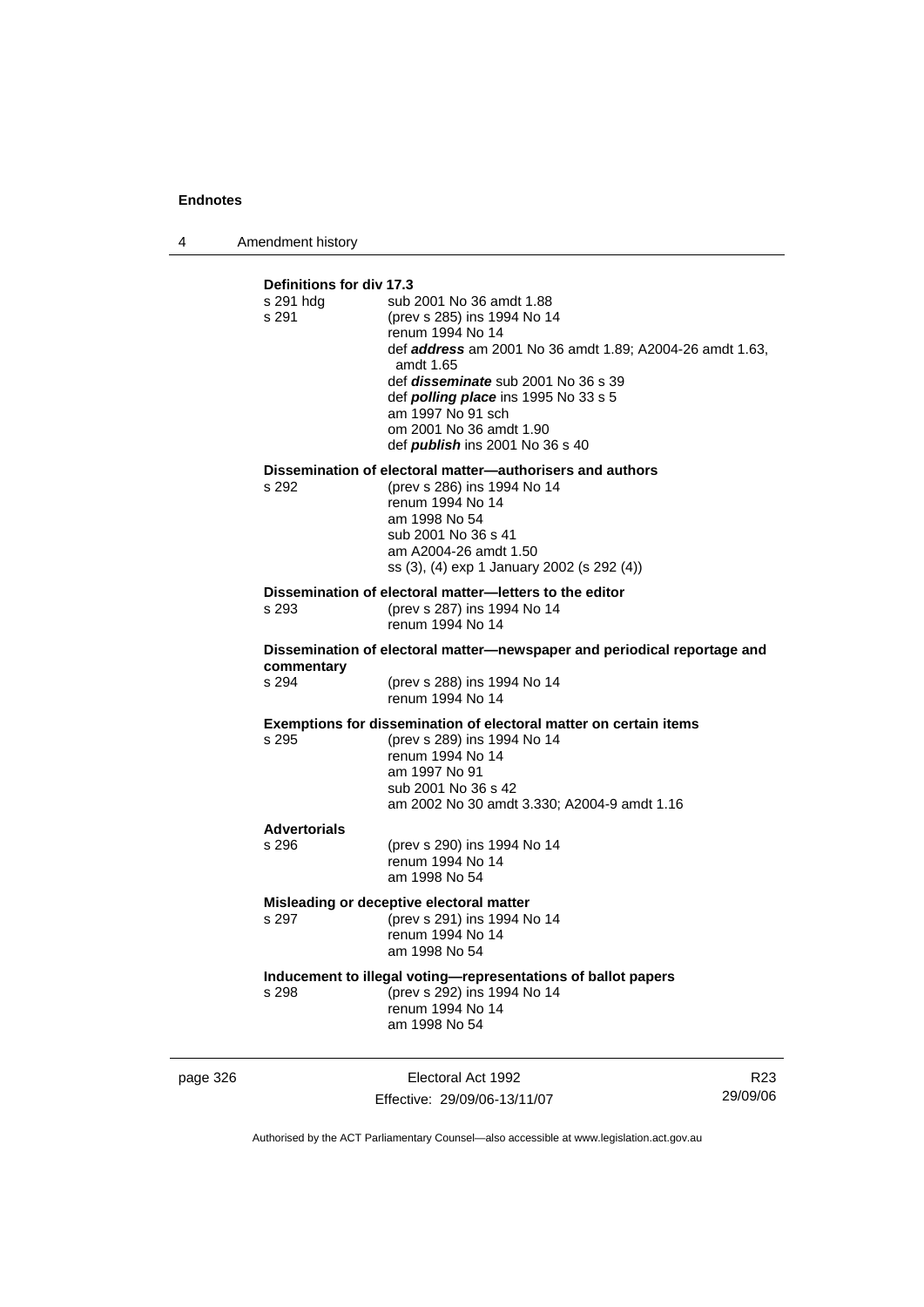| Graffiti                                      |                                                                                                                                                           |  |  |
|-----------------------------------------------|-----------------------------------------------------------------------------------------------------------------------------------------------------------|--|--|
| s 299                                         | (prev s 293) ins 1994 No 14<br>renum 1994 No 14<br>am 1998 No 54<br>def <i>lessee</i> sub 2002 No 30 amdt 3.331                                           |  |  |
| <b>Defamation of candidates</b>               |                                                                                                                                                           |  |  |
| s 300                                         | (prev s 294) ins 1994 No 14<br>renum 1994 No 14<br>am 1998 No 54                                                                                          |  |  |
|                                               | <b>Publication of statements about candidates</b>                                                                                                         |  |  |
| s 301                                         | (prev s 295) ins 1994 No 14<br>renum 1994 No 14<br>am 1998 No 54; 2001 No 36 amdt 1.91; A2004-26 amdt 1.62,<br>amdt 1.65                                  |  |  |
| <b>Disruption of election meetings</b>        |                                                                                                                                                           |  |  |
| s 302                                         | (prev s 296) ins 1994 No 14<br>renum 1994 No 14<br>am 1998 No 54                                                                                          |  |  |
|                                               | Canvassing within 100m of polling places                                                                                                                  |  |  |
| s 303                                         | (prev s 297) ins 1994 No 14<br>renum 1994 No 14<br>sub 1995 No 33<br>am 1997 No 91; LA (see 2001 No 36 amdt 1.99); 2001 No 44<br>amdt 1.1386, amdt 1.1387 |  |  |
|                                               | Badges and emblems in polling places                                                                                                                      |  |  |
| s 304                                         | (prev s 298) ins 1994 No 14                                                                                                                               |  |  |
|                                               | renum 1994 No 14<br>am 1995 No 33; 1998 No 54; 2001 No 36 amdt 1.92;<br>A2004-26 amdt 1.51                                                                |  |  |
|                                               | How-to-vote material in polling places                                                                                                                    |  |  |
| s 305                                         | (prev s 299) ins 1994 No 14                                                                                                                               |  |  |
|                                               | renum 1994 No 14<br>am 1995 No 33; 1998 No 54                                                                                                             |  |  |
| Evidence of authorisation of electoral matter |                                                                                                                                                           |  |  |
| s 306                                         | (prev s 300) ins 1994 No 14<br>renum 1994 No 14                                                                                                           |  |  |
|                                               | <b>Electronic voting offences</b>                                                                                                                         |  |  |
| div 17.4 hdg                                  | (prev div 17.3A hdg) ins 2000 No 76 s 19<br>renum LA (see 2000 No 76 s 24)                                                                                |  |  |
| s 306A                                        | Interfering with electronic voting devices etc<br>ins 2000 No 76 s 19                                                                                     |  |  |
|                                               |                                                                                                                                                           |  |  |

R23 29/09/06

Electoral Act 1992 Effective: 29/09/06-13/11/07 page 327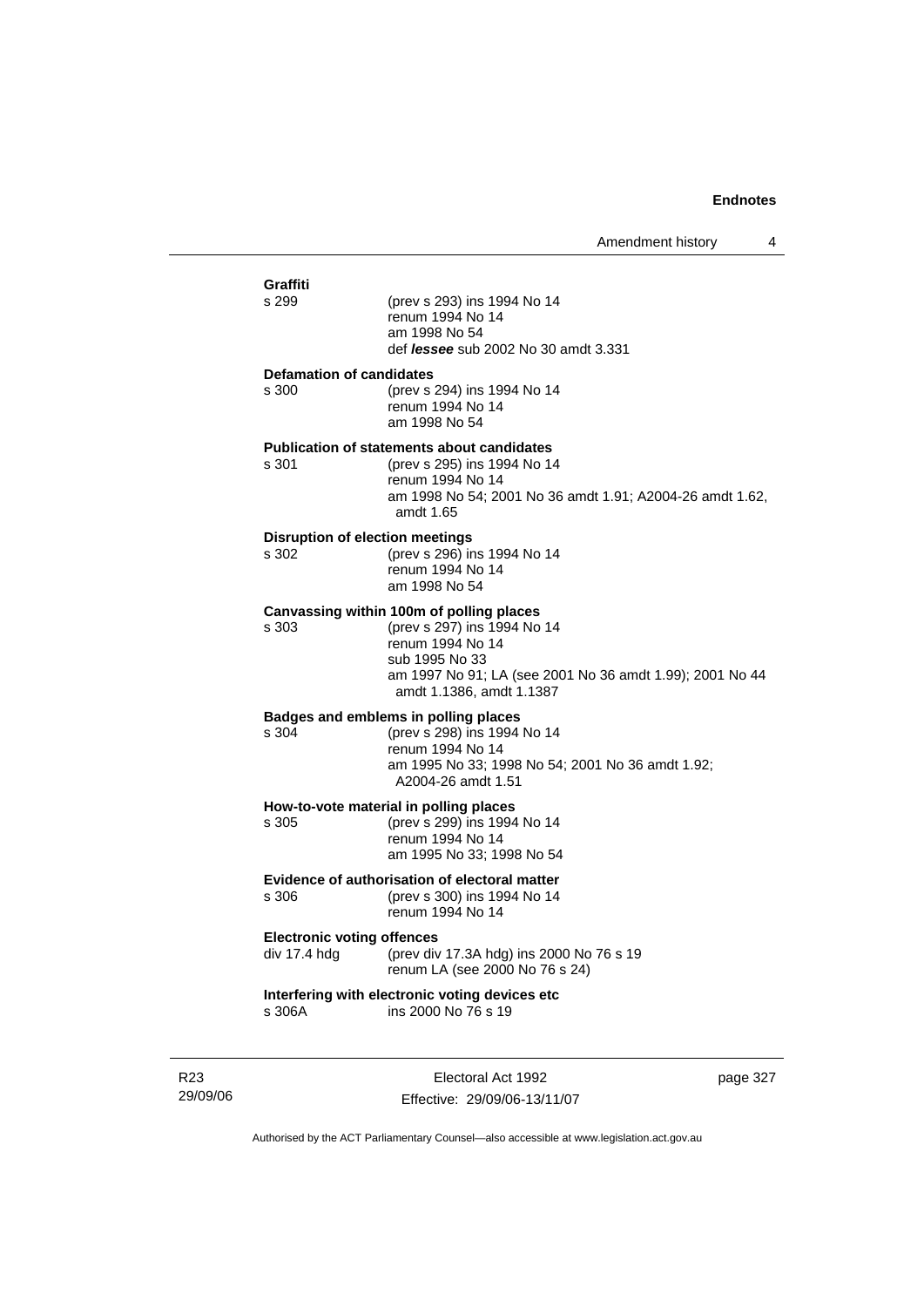4 Amendment history

| <b>Voting fraud</b><br>div 17.5 hdg      | (prev pt 17 div 4 hdg) renum LA (see 2000 No 76 s 24)                                                                                        |
|------------------------------------------|----------------------------------------------------------------------------------------------------------------------------------------------|
| <b>Voting fraud</b><br>s 307             | (prev s 301) ins 1994 No 14<br>renum 1994 No 14<br>am 1997 No 91; 1998 No 54                                                                 |
| Interpretation-electoral papers<br>s 308 | (prev s 302) ins 1994 No 14<br>renum 1994 No 14<br>om 2001 No 36 amdt 1.93                                                                   |
| <b>Electoral papers</b><br>div 17.6 hdg  | (prev pt 17 div 5 hdg) renum LA (see 2000 No 76 s 24)                                                                                        |
| <b>Electoral papers-forgery</b><br>s 309 | (prev s 303) ins 1994 No 14<br>renum 1994 No 14<br>am 1998 No 54<br>om A2004-15 amdt 2.64                                                    |
| Electoral papers-forfeiture<br>s 310     | (prev s 304) ins 1994 No 14<br>renum 1994 No 14<br>am A2004-15 amdt 2.65                                                                     |
| s 311                                    | Electoral papers-unauthorised possession<br>(prev s 305) ins 1994 No 14<br>renum 1994 No 14<br>am 1998 No 54                                 |
| s 312                                    | Electoral papers-false or misleading statements<br>(prev s 306) ins 1994 No 14<br>renum 1994 No 14<br>am 1998 No 54<br>om A2004-15 amdt 2.66 |

# **Electoral papers—defacement etc**<br>s 313 (prev s 307) ins

s 313 (prev s 307) ins 1994 No 14 renum 1994 No 14 am 1998 No 54

# **Electoral papers—signatures**

(prev s 308) ins 1994 No 14 renum 1994 No 14 am 1998 No 54

page 328 Electoral Act 1992 Effective: 29/09/06-13/11/07

R23 29/09/06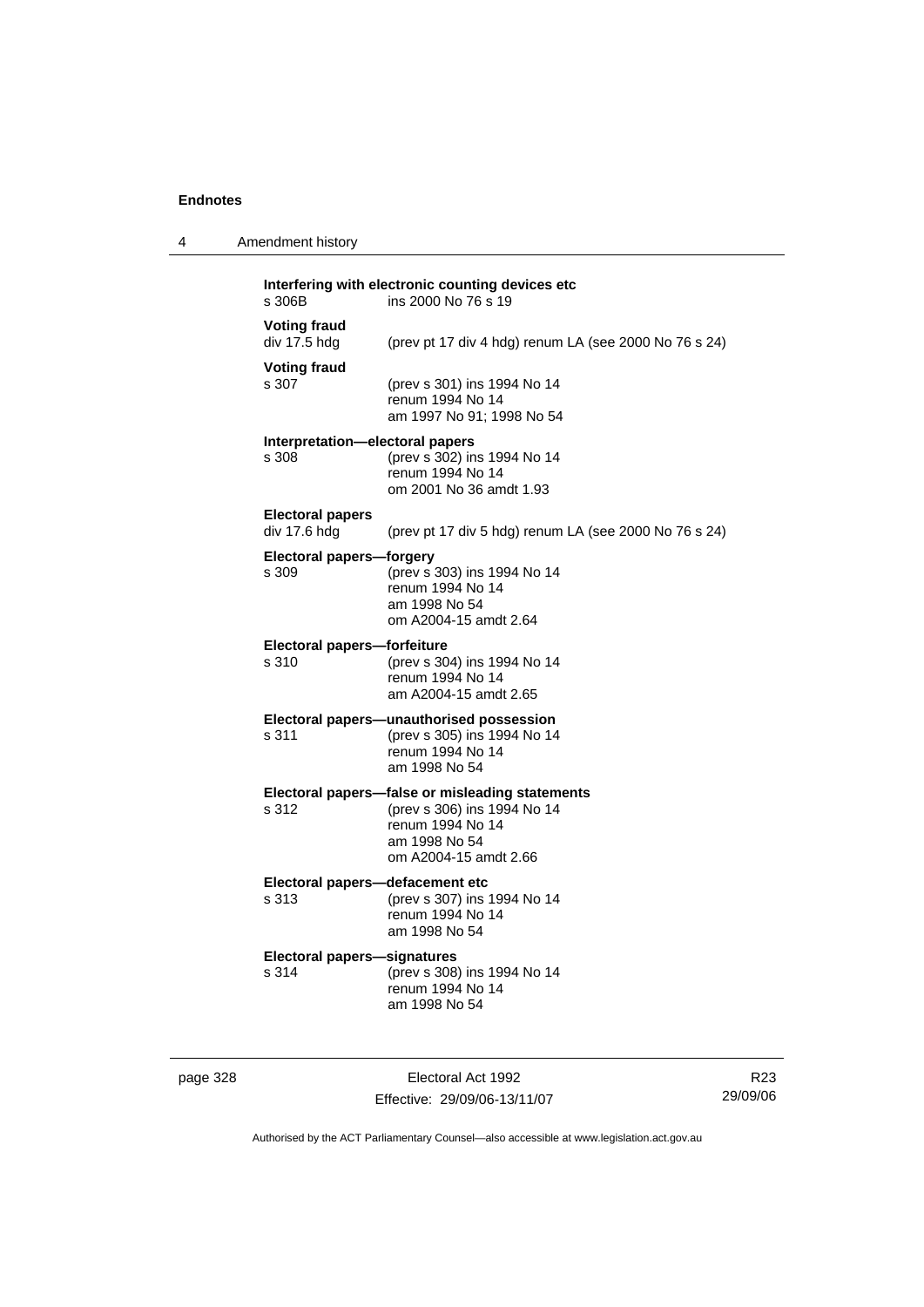|                                                    |                                                                                                                            | Amendment history | 4 |
|----------------------------------------------------|----------------------------------------------------------------------------------------------------------------------------|-------------------|---|
| <b>Electoral papers-witnesses</b><br>s 315         | (prev s 309) ins 1994 No 14<br>renum 1994 No 14<br>am 1998 No 54                                                           |                   |   |
| <b>Official functions</b><br>div 17.7 hdg          | (prev pt 17 div 6 hdg) renum LA (see 2000 No 76 s 24)                                                                      |                   |   |
| s 316                                              | Improper influence-members of electoral commission etc<br>(prev s 310) ins 1994 No 14<br>renum 1994 No 14<br>am 1998 No 54 |                   |   |
| Unauthorised actions by officers<br>s 317          | (prev s 311) ins 1994 No 14<br>renum 1994 No 14<br>am 1998 No 54                                                           |                   |   |
| <b>Identification of voters and votes</b><br>s 318 | (prev s 312) ins 1994 No 14<br>renum 1994 No 14<br>am 1998 No 54                                                           |                   |   |
| <b>Responses to official questions</b><br>s 319    | (prev s 313) ins 1994 No 14<br>renum 1994 No 14<br>am 1998 No 54                                                           |                   |   |
| s 320                                              | Control of behaviour at voting centres<br>(prev s 314) ins 1994 No 14<br>renum 1994 No 14<br>am 1997 No 91; 1998 No 54     |                   |   |
| <b>Enforcement proceedings</b><br>pt 18 hdg        | ins 1994 No 14                                                                                                             |                   |   |
| <b>Injunctions</b><br>div 18.1 hdg                 | (prev pt 18 div 1 hdg) renum LA (see 2000 No 76 s 24)                                                                      |                   |   |
| <b>Restraining conduct</b><br>s 321                | (prev s 315) ins 1994 No 14<br>renum 1994 No 14<br>sub 2002 No 30 amdt 3.332                                               |                   |   |
| Requiring things to be done<br>s 322               | (prev s 316) ins 1994 No 14<br>renum 1994 No 14<br>sub 2002 No 30 amdt 3.332                                               |                   |   |
|                                                    |                                                                                                                            |                   |   |

Electoral Act 1992 Effective: 29/09/06-13/11/07 page 329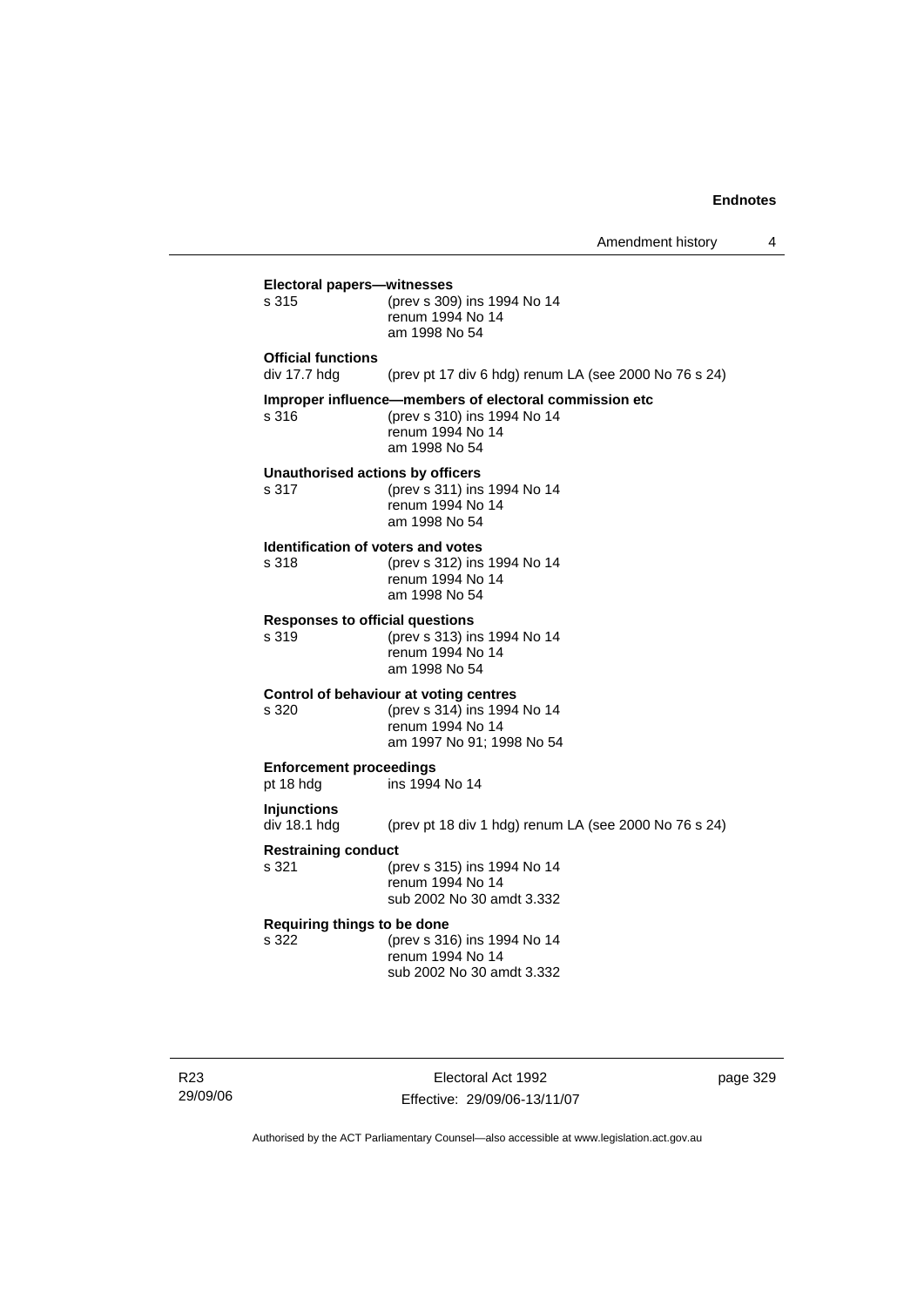4 Amendment history **Commissioner not required to give undertakings as to damages** s 323 (prev s 317) ins 1994 No 14 renum 1994 No 14 am 2002 No 30 amdt 3.333 **Powers of the court** s 324 (prev s 318) ins 1994 No 14 renum 1994 No 14 **Prosecutions**  (prev pt 18 div 2 hdg) renum LA (see 2000 No 76 s 24) **Investigation of complaints** s 325 (prev s 319) ins 1994 No 14 renum 1994 No 14 **Commissioner may prosecute enrolment and voting offences** s 326 (prev s 320) ins 1994 No 14 renum 1994 No 14 **Service of certain process by mail**<br>s 327 (prev s 321) ins 1 s 327 (prev s 321) ins 1994 No 14 renum 1994 No 14 am 2002 No 30 amdt 3.334 **Miscellaneous** pt 19 hdg ins 1994 No 14 **Extension of time for acts by officers** s 328 (prev s 322) ins 1994 No 14 renum 1994 No 14 **Restrictions on sending completed ballot and voting papers by fax** s 329 (prev s 323) ins 1994 No 14 renum 1994 No 14 sub 2002 No 30 amdt 3.335 **Forms—provision and assistance**<br>s 330 (prev s 324) ins (prev s 324) ins 1994 No 14 renum 1994 No 14 **Compliance with approved forms** s 331 (prev s 325) ins 1994 No 14 renum 1994 No 14 om 2001 No 44 amdt 1.1388

page 330 Electoral Act 1992 Effective: 29/09/06-13/11/07

R23 29/09/06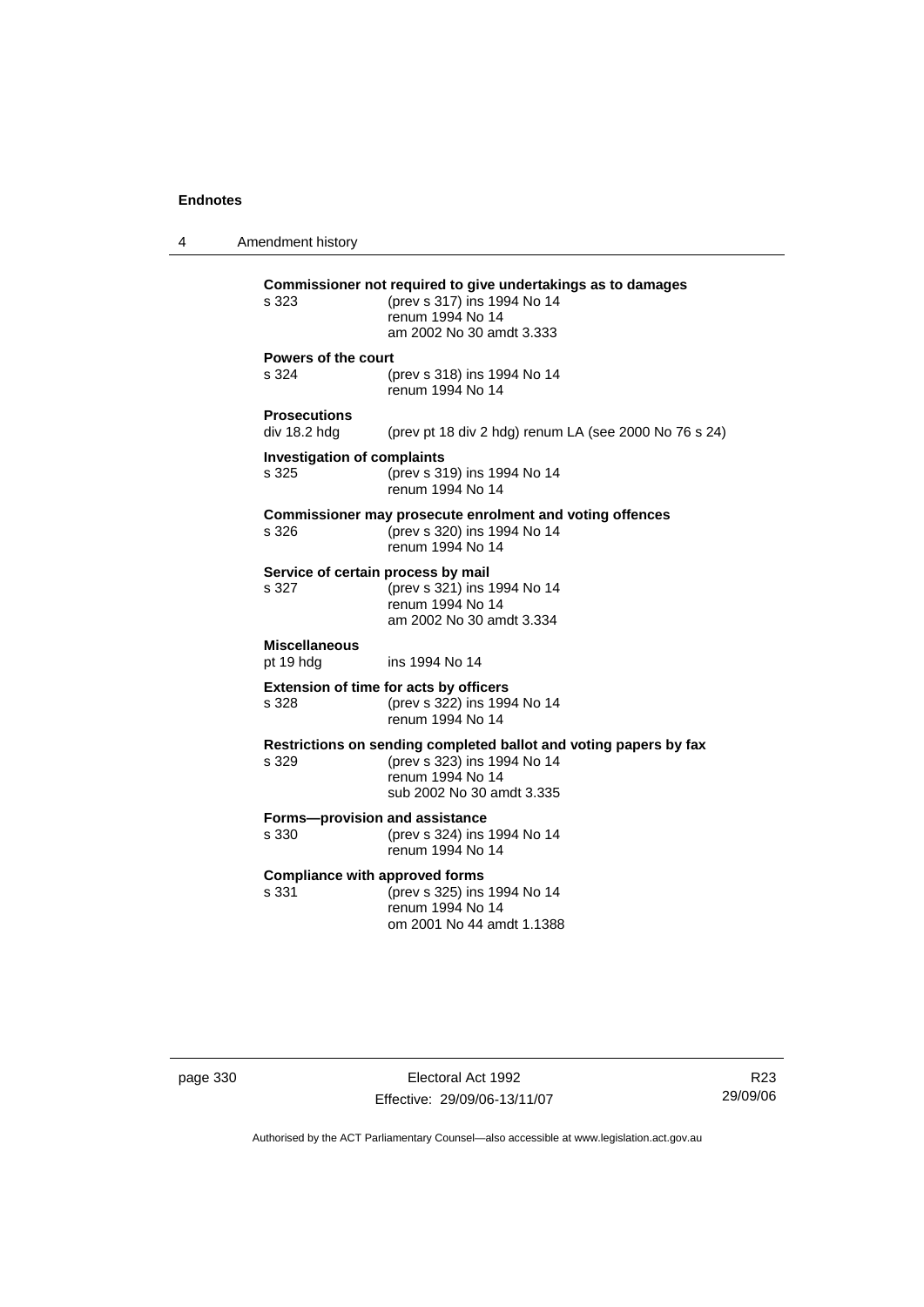| s 332                                    | Correcting delays, errors and omissions<br>(prev s 326) ins 1994 No 14<br>renum 1994 No 14<br>am 2001 No 44 amdts 1.1389-1.1391                 |
|------------------------------------------|-------------------------------------------------------------------------------------------------------------------------------------------------|
| s 333                                    | Voting statistics to be published<br>(prev s 327) ins 1994 No 14<br>renum 1994 No 14<br>am 2000 No 76 s 20; 2001 No 44 amdt 1.1392, amdt 1.1393 |
| s 334                                    | <b>Collecting further statistical information</b><br>(prev s 328) ins 1994 No 14<br>renum 1994 No 14                                            |
| s 335                                    | Storage and destruction of electoral papers<br>(prev s 329) ins 1994 No 14<br>renum 1994 No 14<br>sub 2002 No 30 amdt 3.336                     |
| s 336                                    | <b>Administrative arrangements with Commonwealth and States</b><br>(prev s 330) ins 1994 No 14<br>renum 1994 No 14<br>sub 2001 No 36 amdt 1.94  |
| <b>Evidentiary certificates</b><br>s.337 | (prev s 331) ins 1994 No 14<br>renum 1994 No 1499<br>am 2001 No 36 amdt 1.95; LA (see 2001 No 36 amdt 1.99);<br>A2004-26 amdt 1.51              |
| s 338                                    | Acts and omissions of representatives<br>(prev s 332) ins 1994 No 14<br>renum 1994 No 14<br>sub 2002 No 30 amdt 3.337; A2004-15 amdt 1.12       |
| <b>Corporations-penalties</b><br>s 339   | (prev s 333) ins 1994 No 14<br>renum 1994 No 14<br>om 2000 No 76 s 21                                                                           |
| hdg to s 340<br>s 340                    | Chief executive to provide assistance etc<br>sub 2000 No 76 s 22<br>(prev s 334) ins 1994 No 14<br>renum 1994 No 14<br>am 2000 No 76 s 22       |
| <b>Approved forms</b><br>s 340A          | ins 2001 No 44 amdt 1.1394<br>am 2002 No 30 amdt 3.338                                                                                          |

R23 29/09/06

Electoral Act 1992 Effective: 29/09/06-13/11/07 page 331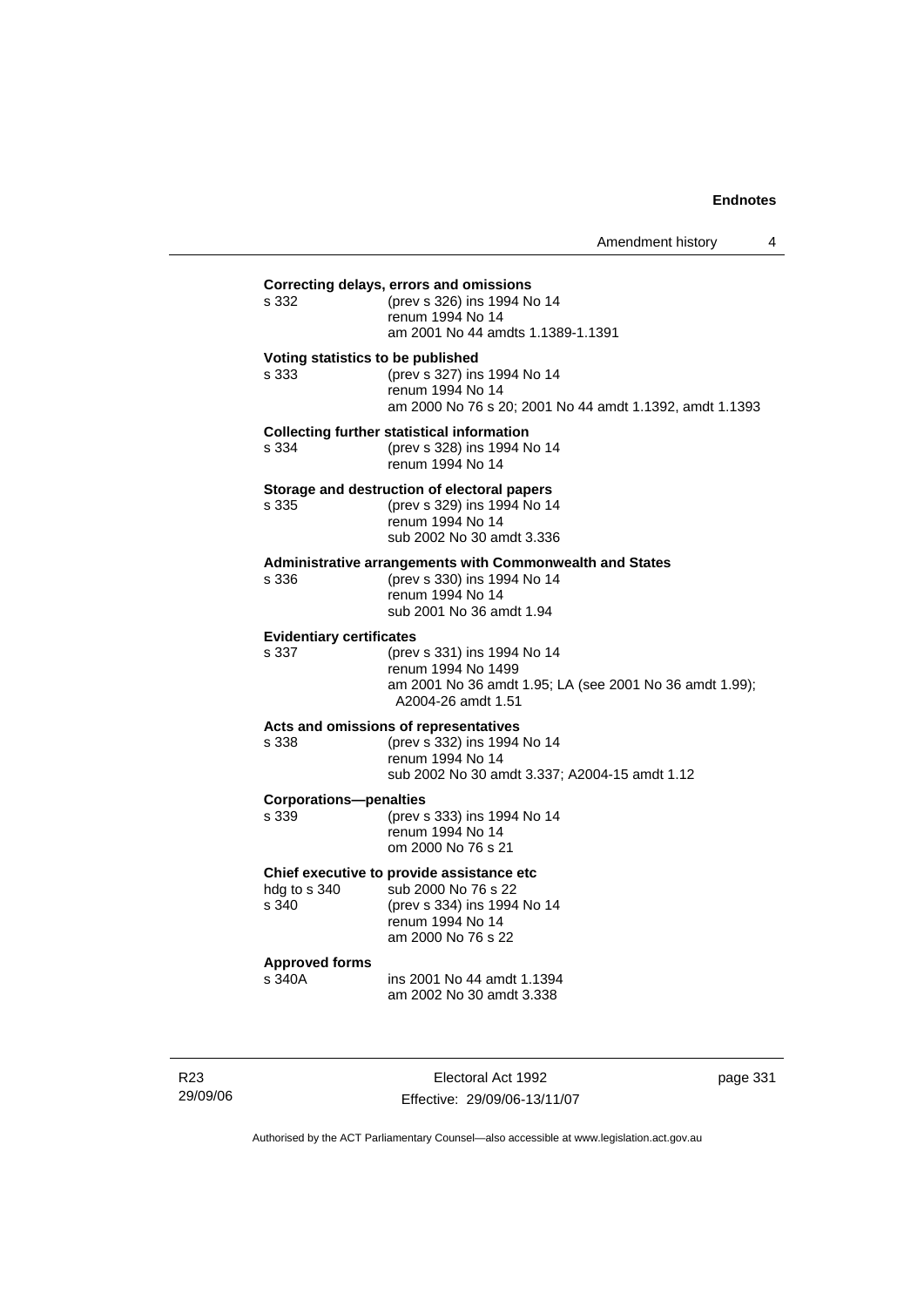4 Amendment history

| s 341                       | <b>Regulation-making power</b><br>(prev s 335) ins 1994 No 14                  |
|-----------------------------|--------------------------------------------------------------------------------|
|                             | renum 1994 No 14                                                               |
|                             | am 1998 No 54                                                                  |
|                             | sub 2000 No 76 s 23                                                            |
|                             | am 2001 No 44 amdt 1.1395, amdt 1.1396                                         |
| Transitional                |                                                                                |
| pt 20 hdg                   | ins 2001 No 36 s 43                                                            |
|                             | exp 2 March 2002 (s 345 (2))                                                   |
|                             | ins A2003-54 s 8                                                               |
|                             | exp 31 December 2004 (s 342 (2))                                               |
|                             | Application of amendments by Electoral Amendment Act 2003                      |
| s 342                       | ins 2001 No 36 s 43<br>exp 29 August 2001 (s 345 (1))                          |
|                             | ins A2003-54 s 8                                                               |
|                             | exp 31 December 2004 (s 342 (2))                                               |
|                             | Registered parties to provide up-to-date copies of their constitutions         |
| s 343                       | ins 2001 No 36 s 43                                                            |
|                             | exp 29 August 2001 (s 345 (1))                                                 |
|                             | Application of certain amendments made by Electoral Amendment Act 2001         |
| s.344                       | ins 2001 No 36 s 43                                                            |
|                             | exp 2 March 2002 (s 345 (2))                                                   |
| Expiry of pt 20             |                                                                                |
| s 345                       | ins 2001 No 36 s 43                                                            |
|                             | exp 2 March 2002 (s 345 (2))                                                   |
| Form of ballot paper        |                                                                                |
| sch 1                       | ins 1994 No 14                                                                 |
|                             | am 2001 No 36 amdt 1.97; A2004-26 amdt 1.52                                    |
|                             | Ballot papers--printing of names and collation                                 |
| sch 2                       | ins 1994 No 14                                                                 |
|                             | am 2001 No 37 s 4                                                              |
|                             | Preliminary scrutiny of declaration voting papers                              |
| sch <sub>3</sub>            | ins 1994 No 14                                                                 |
|                             | am 1997 No 91; 2001 No 36 s 44, s 45; 2001 No 44<br>amdt 1.1397; A2004-26 s 36 |
| Ascertaining result of poll |                                                                                |
|                             |                                                                                |
| sch 4                       | ins 1994 No 14                                                                 |

page 332 Electoral Act 1992 Effective: 29/09/06-13/11/07

R23 29/09/06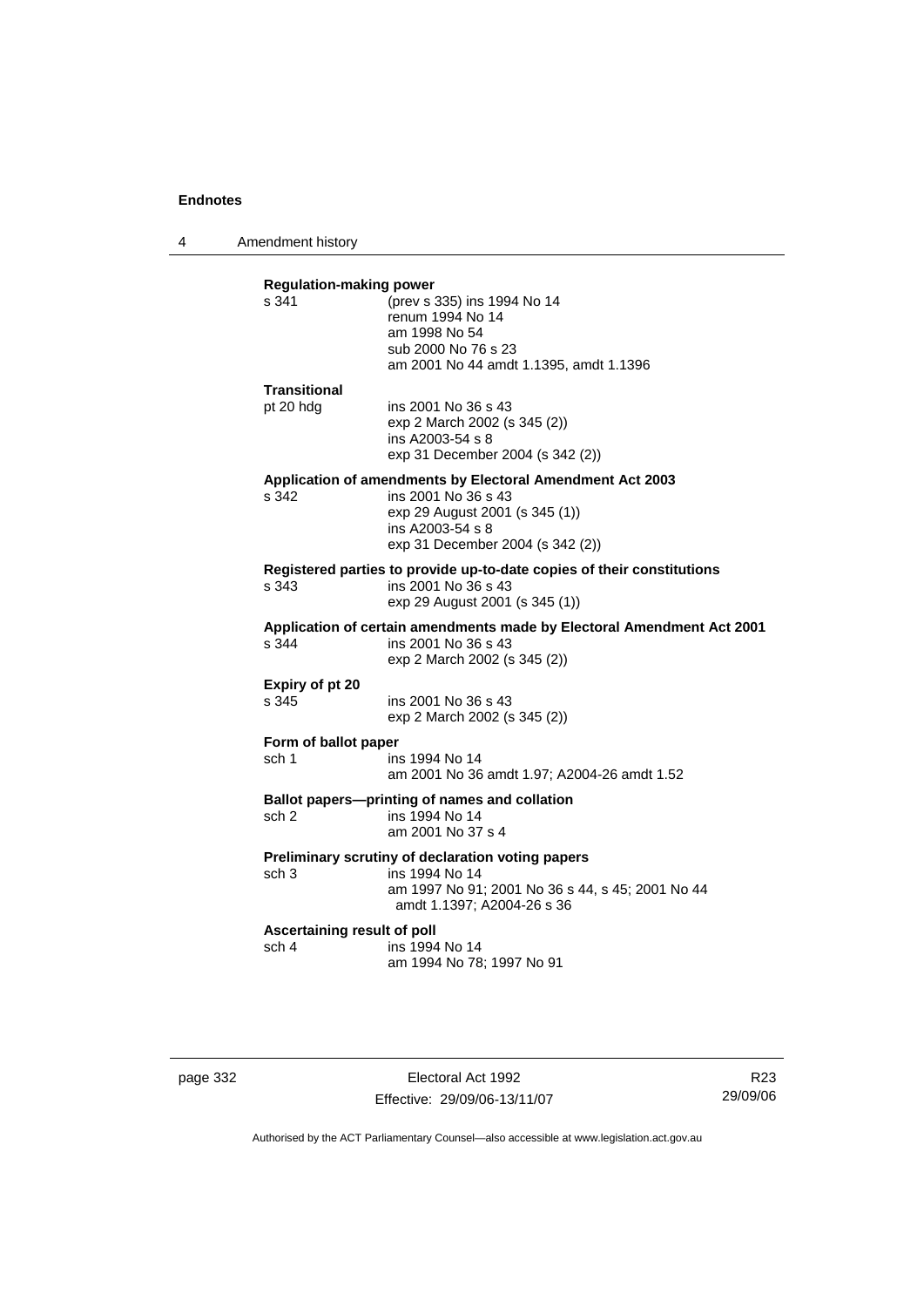| <b>Dictionary</b> |                                                               |
|-------------------|---------------------------------------------------------------|
| dict              | ins A2001-36 amdt 1.98                                        |
|                   | defs reloc from s 3 A2001-36 amdt 1.3                         |
|                   | am A2002-30 amdt 3.339; A2006-23 amdt 1.194; A2006-36         |
|                   | s <sub>5</sub>                                                |
|                   | def $AAT$ ins A1994-14 s 6                                    |
|                   | reloc from s 3 A2001-36 amdt 1.3                              |
|                   | def <i>abbreviation</i> ins A2001-36 amdt 1.98                |
|                   | sub A2004-26 amdt 1.53                                        |
|                   | def <i>address</i> ins A1994-14 s 6                           |
|                   | reloc from s 3 A2001-36 amdt 1.3                              |
|                   | def <b>amount</b> ins A2001-36 amdt 1.98                      |
|                   | def Antarctica ins A2001-36 amdt 1.98                         |
|                   | def Antarctic elector ins A1994-14 s 6                        |
|                   | reloc from s 3 A2001-36 amdt 1.3                              |
|                   | def <i>application</i> ins A2001-36 amdt 1.98                 |
|                   | def <i>approved</i> ins A1994-14 s 6                          |
|                   | reloc from s 3 A2001-36 amdt 1.3                              |
|                   | om A2001-44 amdt 1.1398                                       |
|                   | def <b>approved computer program</b> ins A2000-76 s 4         |
|                   | reloc from s 3 A2001-36 amdt 1.3                              |
|                   | def Assembly ins A1994-14 s 6                                 |
|                   | reloc from s 3 A2001-36 amdt 1.3                              |
|                   | def <b>assistant returning officer</b> ins A2001-36 amdt 1.98 |
|                   | def associated entity ins A2001-36 amdt 1.98                  |
|                   | def <b>augmented commission</b> am A1994-14 s 6               |
|                   | reloc from s 3 A2001-36 amdt 1.3                              |
|                   | def <b>authorised delivery service</b> ins A2004-26 s 37      |
|                   | def <i>authorised officer</i> ins A1994-14 s 6                |
|                   | reloc from s 3 A2001-36 amdt 1.3                              |
|                   | def <i>authorised witness</i> ins A2001-36 amdt 1.98          |
|                   | def available for public inspection ins A2001-36 amdt 1.98    |
|                   | def <b>ballot group</b> ins A2001-36 amdt 1.98                |
|                   | om A2004-26 amdt 1.54                                         |
|                   | def ballot group candidate ins A2001-36 amdt 1.98             |
|                   | om A2004-26 amdt 1.55                                         |
|                   | def <i>ballot paper</i> ins A2000-76 s 4                      |
|                   | reloc from s 3 A2001-36 amdt 1.3                              |
|                   | sub 2002 No 30 amdt 3.340                                     |
|                   | def <b>bribery</b> ins A2001-36 amdt 1.98                     |
|                   | def <i><b>broadcast</b></i> ins A1994-14 s 6                  |
|                   | reloc from s 3 A2001-36 amdt 1.3                              |
|                   | def <i>broadcaster</i> ins A2001-36 amdt 1.98                 |
|                   | def candidate ins A2001-36 amdt 1.98                          |
|                   | def candidate square ins A1994-14 s 6                         |
|                   | reloc from s 3 A2001-36 amdt 1.3                              |
|                   | sub 2002 No 30 amdt 3.341                                     |
|                   |                                                               |

Electoral Act 1992 Effective: 29/09/06-13/11/07 page 333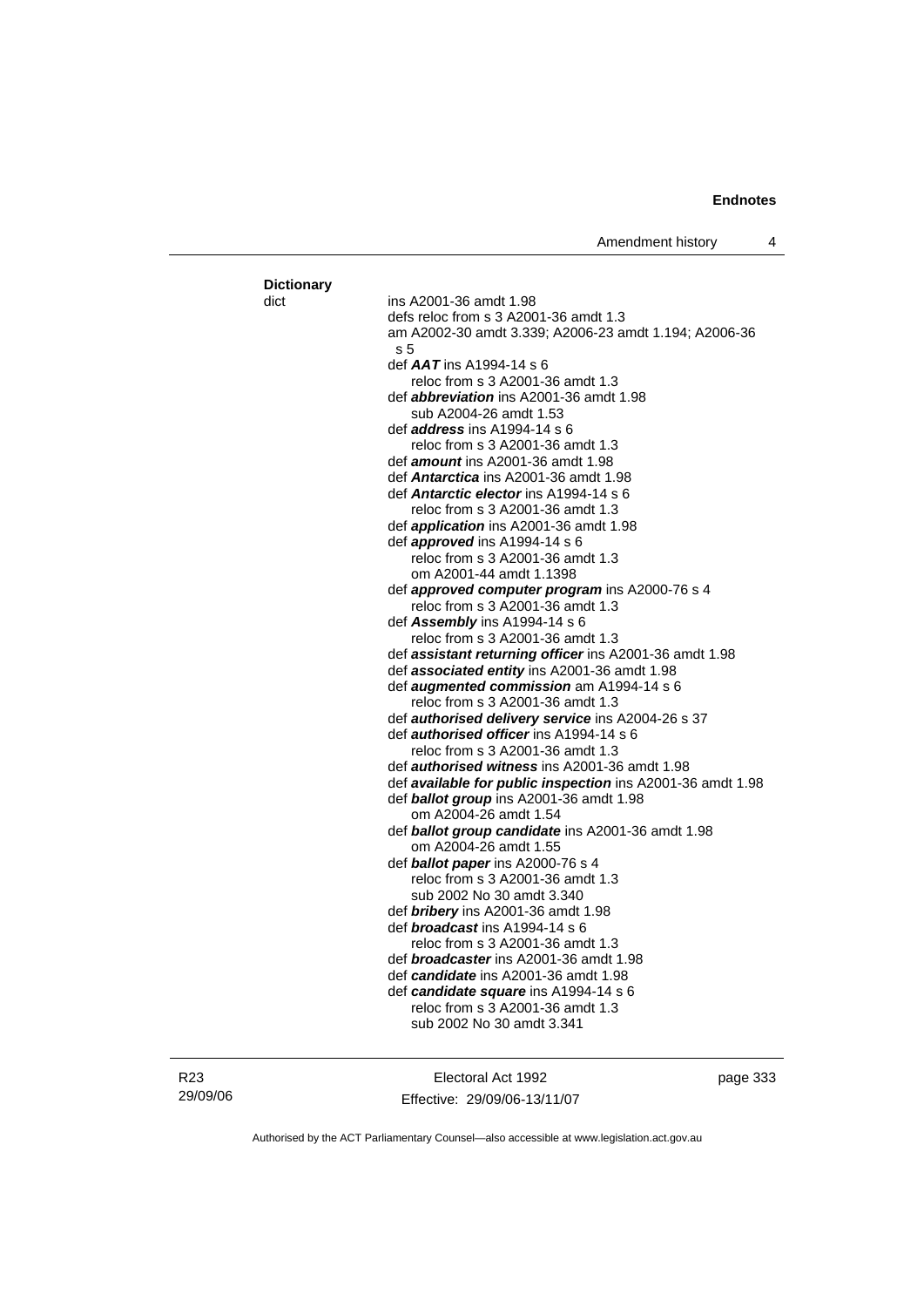| Amendment history<br>4 |  |
|------------------------|--|
|------------------------|--|

| def certified list of electors ins A1994-14 s 6           |
|-----------------------------------------------------------|
| reloc from s 3 A2001-36 amdt 1.3                          |
| def <i>closed</i> ins A1994-14 s 6                        |
| reloc from s 3 A2001-36 amdt 1.3                          |
| def commissioner ins A1994-14 s 6                         |
| reloc from s 3 A2001-36 amdt 1.3                          |
| def Commonwealth Electoral Act ins A1994-14 s 6           |
| reloc from s 3 A2001-36 amdt 1.3                          |
| def Commonwealth roll ins A1994-14 s 6                    |
| reloc from s 3 A2001-36 amdt 1.3                          |
| def contravention ins A2001-36 amdt 1.98                  |
| sub A2002-30 amdt 3.342                                   |
| def court ins A2001-36 amdt 1.98                          |
| om A2002-30 amdt 3.343                                    |
| def Court of Disputed Elections ins A1994-14 s 6          |
| reloc from s 3 A2001-36 amdt 1.3                          |
| sub A2002-30 amdt 3.344                                   |
| def <i>declaration vote</i> ins A1994-14 s 6              |
| reloc from s 3 A2001-36 amdt 1.3                          |
| am A2004-26 s 38                                          |
| def declaration voting papers ins A1994-14 s 6            |
| reloc from s 3 A2001-36 amdt 1.3                          |
| am A2001-44 amdt 1.1399                                   |
| def defined details ins A2001-36 amdt 1.98                |
| def defined particulars ins A2001-36 amdt 1.98            |
| def <i>determined fee</i> ins A1994-14 s 6                |
| reloc from s 3 A2001-36 amdt 1.3                          |
| om A2001-44 amdt 1.1400                                   |
| def disclosure period ins A2001-36 amdt 1.98              |
| def disposition of property ins A2001-36 amdt 1.98        |
| def <i>disseminate</i> ins A2001-36 amdt 1.98             |
| def <i>election</i> ins A1994-14 s 6                      |
| reloc from s 3 A2001-36 amdt 1.3                          |
| def election period ins A1994-14 s 6                      |
| reloc from s 3 A2001-36 amdt 1.3                          |
| def <i>elector</i> ins A1994-14 s 6                       |
| reloc from s 3 A2001-36 amdt 1.3                          |
| def electoral advertisement ins A2001-36 amdt 1.98        |
| def electoral commission reloc from s 3 A2001-36 amdt 1.3 |
| def electoral expenditure ins A2001-36 amdt 1.98          |
| def electoral matter ins A1994-14 s 6                     |
| reloc from s 3 A2001-36 amdt 1.3                          |
| def electoral paper ins A2001-36 amdt 1.98                |
| def electorate reloc from s 3 A2001-36 amdt 1.3           |
| def electronic form ins 2002 No 30 amdt 3.345             |
| def electronic voting ins A2000-76 s 4                    |
| reloc from s 3 A2001-36 amdt 1.3                          |

page 334 Electoral Act 1992 Effective: 29/09/06-13/11/07

R23 29/09/06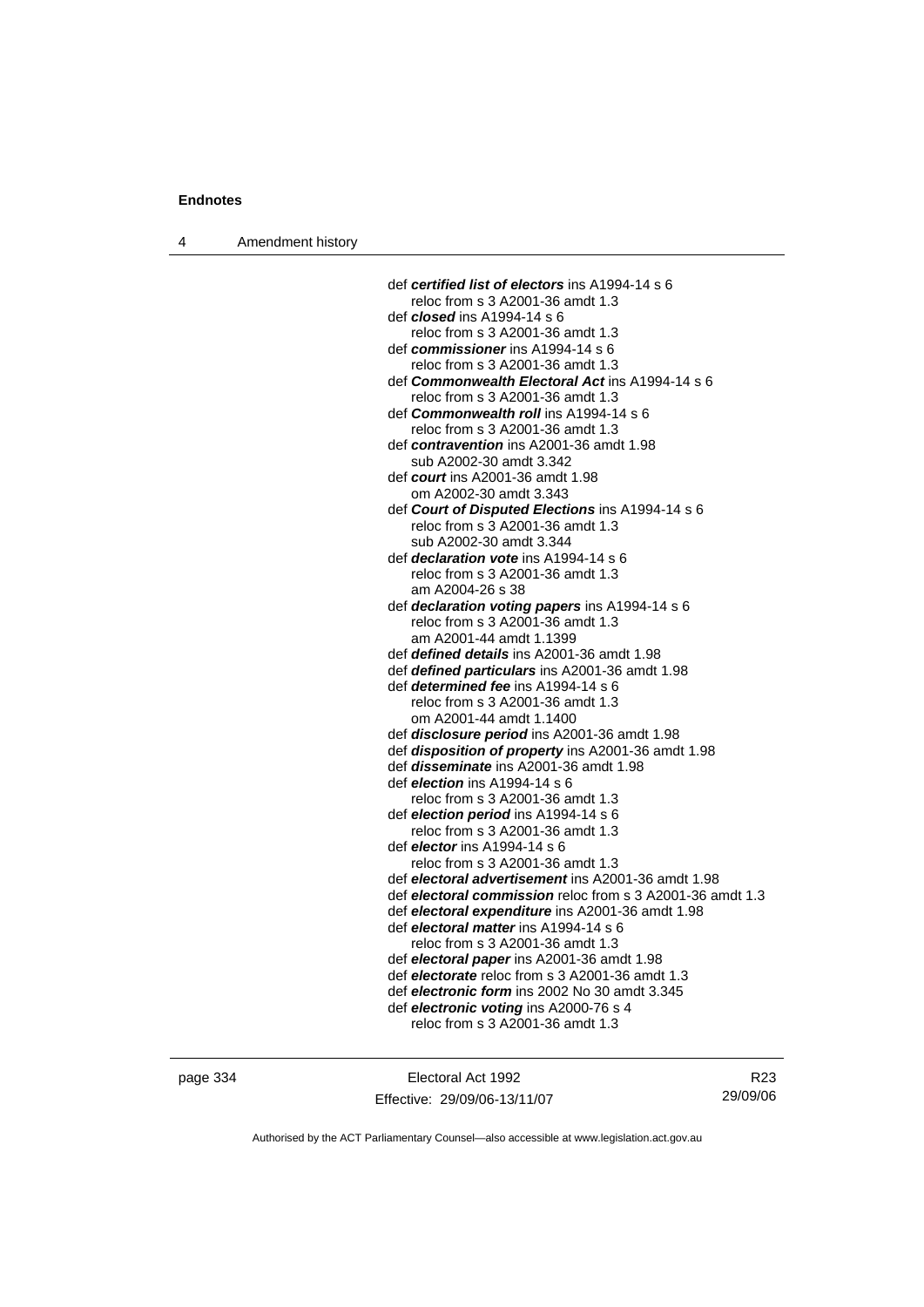def *eligible elector* ins A2001-36 amdt 1.98 sub A2004-26 s 39 def *eligible overseas elector* ins A1994-14 s 6 reloc from s 3 A2001-36 amdt 1.3 def *eligible vote* ins A2001-36 amdt 1.98 def *entity* ins A2001-36 amdt 1.98 def *extract* ins A1994-14 s 6 reloc from s 3 A2001-36 amdt 1.3 sub A2002-30 amdt 3.346 def *extraordinary election* ins A1994-14 s 6 reloc from s 3 A2001-36 amdt 1.3 def *file* ins A2001-36 amdt 1.98 def *financial controller* ins A2001-36 amdt 1.98 def *former MLA* ins A2001-36 amdt 1.98 def *general election* ins A1994-14 s 6 reloc from s 3 A2001-36 amdt 1.3 def *gift* ins A2001-36 amdt 1.98 def *group* ins A1994-14 s 6 reloc from s 3 A2001-36 amdt 1.3 sub A2002-30 amdt 3.347 def *hospital* ins A1994-14 s 6 reloc from s 3 A2001-36 amdt 1.3 def *hour of nomination* ins A1994-14 s 6 reloc from s 3 A2001-36 amdt 1.3 def *illegal practice* ins A2001-36 amdt 1.98 om A2002-30 amdt 3.348 def *investigation notice* ins A2001-36 amdt 1.98 def *judge* reloc from s 3 A2001-36 amdt 1.3 def *member* ins A2001-36 amdt 1.98 def *MLA* ins A1994-14 s 6 reloc from s 3 A2001-36 amdt 1.3 def *newspaper* ins A2001-36 amdt 1.98 def *non-party group* ins A2001-36 amdt 1.98 def *officer* ins A2001-36 amdt 1.98 def *official error* ins A1997-91 s 4 reloc from s 3 A2001-36 amdt 1.3 def *OIC* ins A1994-14 s 6 reloc from s 3 A2001-36 amdt 1.3 def *ordinary election* ins A1994-14 s 6 reloc from s 3 A2001-36 amdt 1.3 def *ordinary vote* ins A1994-14 s 6 reloc from s 3 A2001-36 amdt 1.3 def *participant* ins A2001-36 amdt 1.98 def *party* ins A2001-36 amdt 1.98 def *party candidate* ins A1994-14 s 6 reloc from s 3 A2001-36 amdt 1.3 def *person* ins A2001-36 amdt 1.98

Electoral Act 1992 Effective: 29/09/06-13/11/07 page 335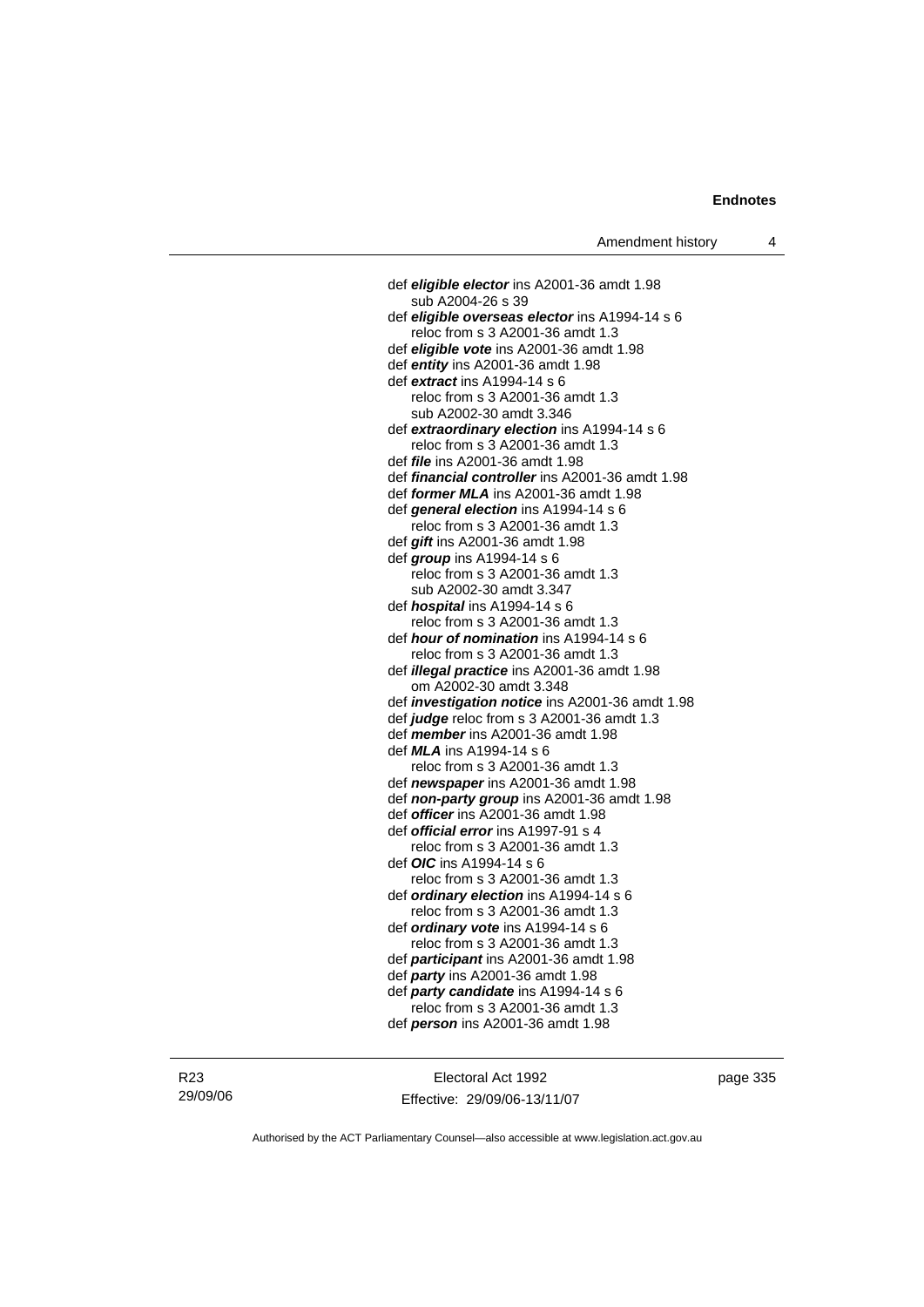4 Amendment history

| def <b>place of nomination</b> ins A1994-14 s 6          |
|----------------------------------------------------------|
| reloc from s 3 A2001-36 amdt 1.3                         |
| def <i>political party</i> ins A1994-14 s 6              |
| reloc from s 3 A2001-36 amdt 1.3                         |
| def <i>polling day</i> ins A1994-14 s 6                  |
| reloc from s 3 A2001-36 amdt 1.3                         |
| sub A2002-30 amdt 3.349                                  |
| def <i>polling place</i> ins A2001-36 amdt 1.98          |
| def post ins A2004-26 s 40                               |
| def postal vote ins A1994-14 s 6                         |
| reloc from s 3 A2001-36 amdt 1.3                         |
| sub A2004-26 s 41                                        |
| def pre-election period ins A1994-14 s 6                 |
| reloc from s 3 A2001-36 amdt 1.3                         |
| def <i>proceeding</i> ins A2001-36 amdt 1.98             |
|                                                          |
| def <i>property</i> ins A2001-36 amdt 1.98               |
| def <b>publish</b> ins A2001-36 amdt 1.98                |
| def redistribution reloc from s 3 A2001-36 amdt 1.3      |
| def register ins A2001-36 amdt 1.98                      |
| def registered ins A2001-36 amdt 1.98                    |
| sub A2004-26 amdt 1.56                                   |
| def registered ballot group ins A2001-36 amdt 1.98       |
| om A2004-26 amdt 1.56                                    |
| def registered industrial organisation ins A2001-36      |
| amdt 1.98                                                |
| def registered officer ins A2001-36 amdt 1.98            |
| sub A2004-26 amdt 1.57                                   |
| def registered party ins A2001-36 amdt 1.98              |
| am A2004-26 amdt 1.61                                    |
| def register of ballot groups ins A2001-36 amdt 1.98     |
| om A2004-26 amdt 1.58                                    |
| def register of political parties ins A2001-36 amdt 1.98 |
| def registrar ins A2001-36 amdt 1.98                     |
| def related ins A2001-36 amdt 1.98                       |
| am A2004-26 amdt 1.61                                    |
| def <i>relates</i> ins A2001-36 amdt 1.98                |
| def <i>remand centre</i> ins A2001-36 amdt 1.98          |
| om A2006-23 amdt 1.195                                   |
| def reportage or commentary ins A2001-36 amdt 1.98       |
| def research personnel ins A2001-36 amdt 1.98            |
| def <i>return</i> ins A2001-36 amdt 1.98                 |
| def returning officer ins A2001-36 amdt 1.98             |
| def reviewable decision ins A2001-36 amdt 1.98           |
| def review statement ins A1994-14 s 6                    |
| reloc from s 3 A2001-36 amdt 1.3                         |
| def roll ins A1994-14 s 6                                |
| reloc from s 3 A2001-36 amdt 1.3                         |
|                                                          |
|                                                          |

page 336 Electoral Act 1992 Effective: 29/09/06-13/11/07

R23 29/09/06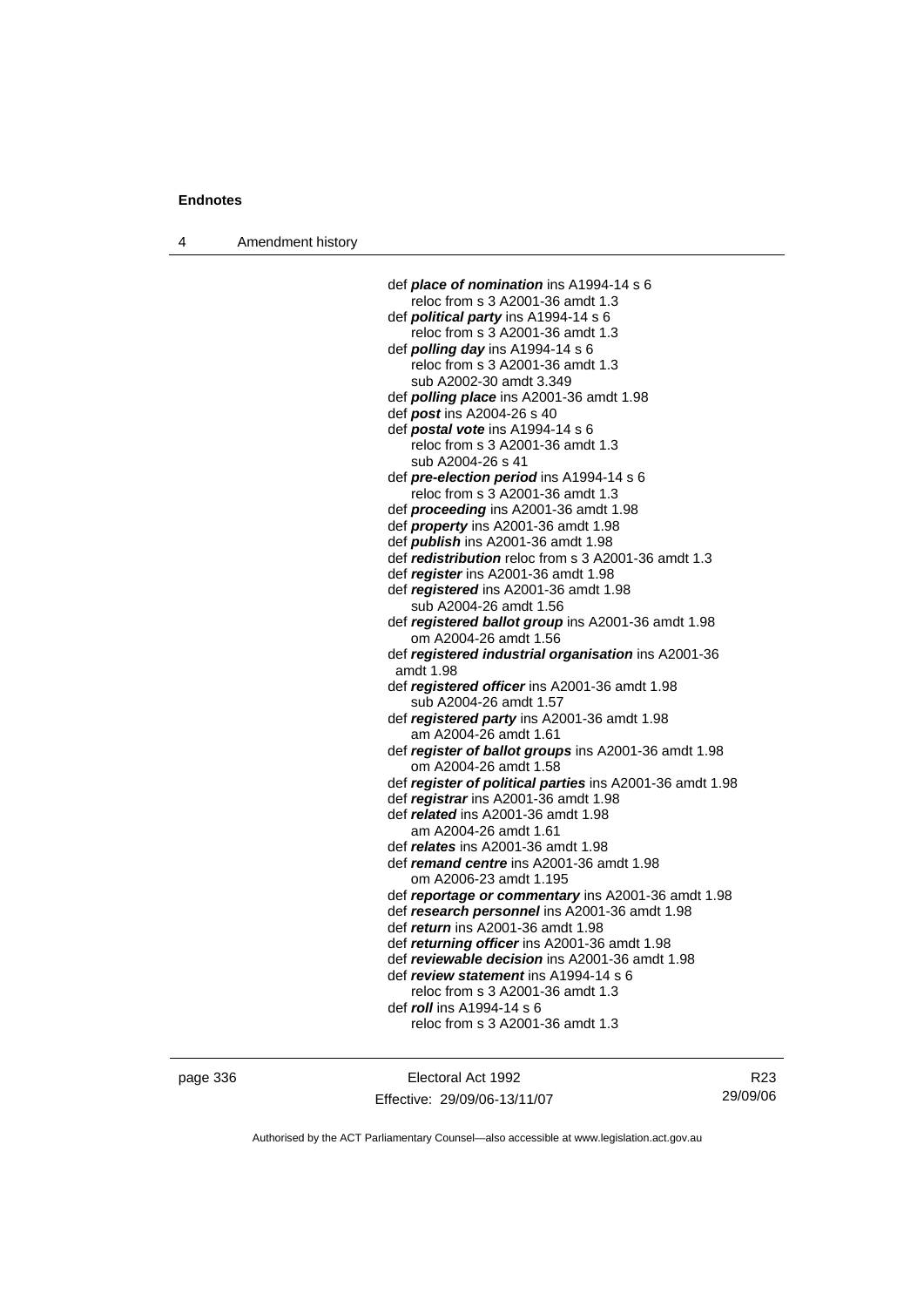

#### **5 Earlier republications**

Some earlier republications were not numbered. The number in column 1 refers to the publication order.

Since 12 September 2001 every authorised republication has been published in electronic pdf format on the ACT legislation register. A selection of authorised republications have also been published in printed format. These republications are marked with an asterisk (\*) in column 1. Electronic and printed versions of an authorised republication are identical.

| <b>Republication No</b> | <b>Amendments to</b> | <b>Republication date</b> |
|-------------------------|----------------------|---------------------------|
| 1                       | Act 1994 No 78       | 17 November 1994          |
| 2                       | Act 1995 No 56       | 31 January 1996           |
| 3                       | Act 1997 No 96       | 1 December 1997           |
| 4                       | Act 1998 No 61       | 31 March 1999             |
| 5                       | Act 2001 No 44       | 12 September 2001         |
| 6                       | Act 2001 No 38       | 9 January 2002            |
|                         |                      |                           |

R23 29/09/06

Electoral Act 1992 Effective: 29/09/06-13/11/07 page 337